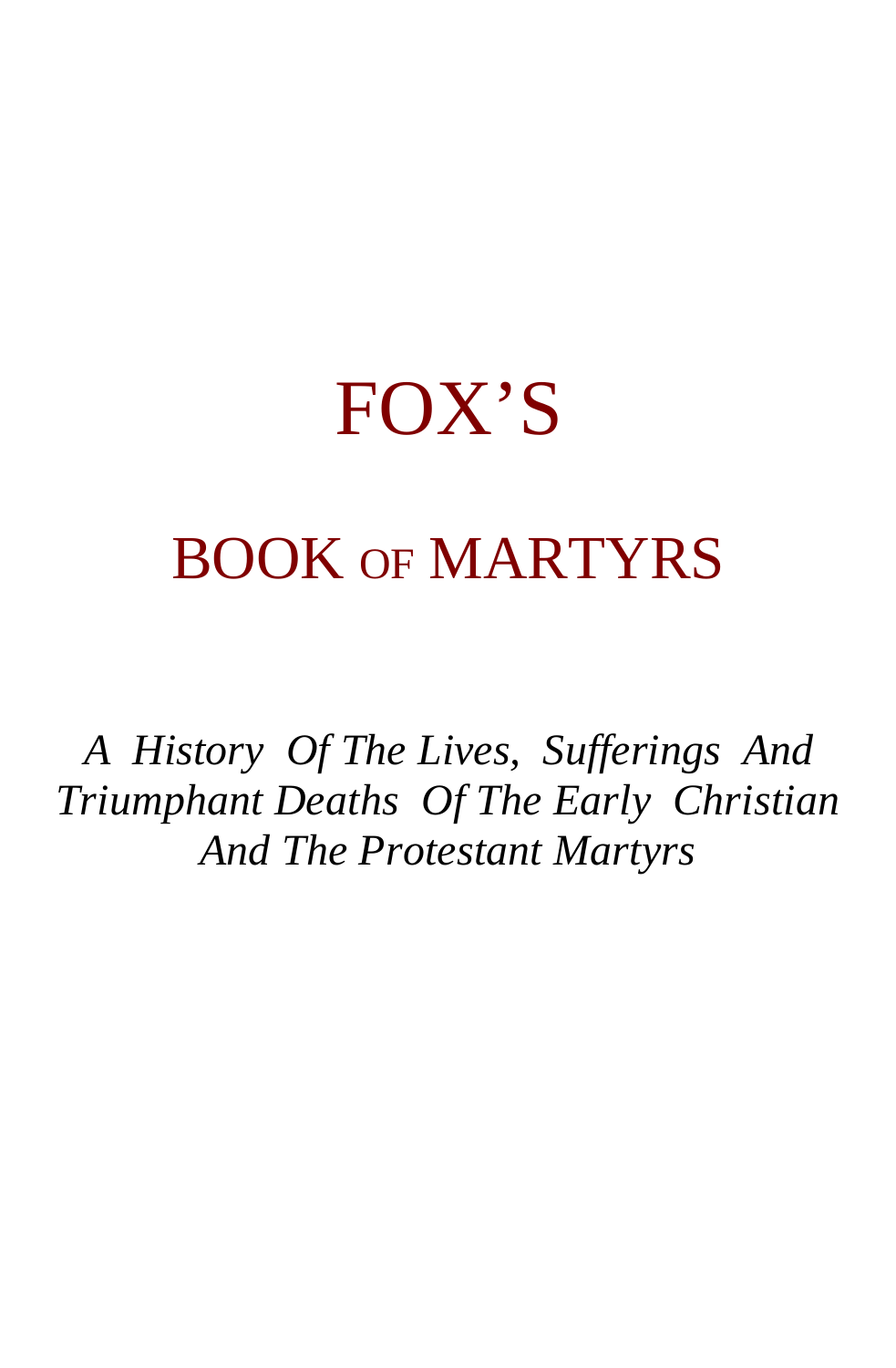## *FOX'S BOOK OF MARTYRS*

This is a book that will never die — one of the great English classics. Interesting as fiction, because it is written with both passion and tenderness, it tells the dramatic story of some of the most thrilling periods in Christian history.

Reprinted here in its most complete form, it brings to life the days when "a noble army, men and boys, the matron and the maid," "climbed the steep ascent of heaven, 'mid peril, toil, and pain."

"After the Bible itself, no book so profoundly influenced early Protestant sentiment as the Book of Martyrs. Even in our time it is still a living force. It is more than a record of persecution. It is an arsenal of controversy, a storehouse of romance, as well as a source of edification."

> — *JAMES MILLER DODDS*, *English Prose*.

 "When one recollects that until the appearance of the Pilgrim's Progress the common people had almost no other reading matter except the Bible and Fox's Book of Martyrs, we can understand the deep impression that this book produced; and how it served to mold the national character. Those who could read for themselves learned the full details of all the atrocities performed on the Protestant reformers; the illiterate could see the rude illustrations of the various instruments of torture, the rack, the gridiron, the boiling oil, and then the holy ones breathing out their souls amid the flames. Take a people just awakening to a new intellectual and religious life; let several generations of them, from childhood to old age, pore over such a book, and its stories become traditions as individual and almost as potent as songs and customs on a nation's life."

> — *DOUGLAS CAMPBELL*, *The Puritan in Holland, England, and America*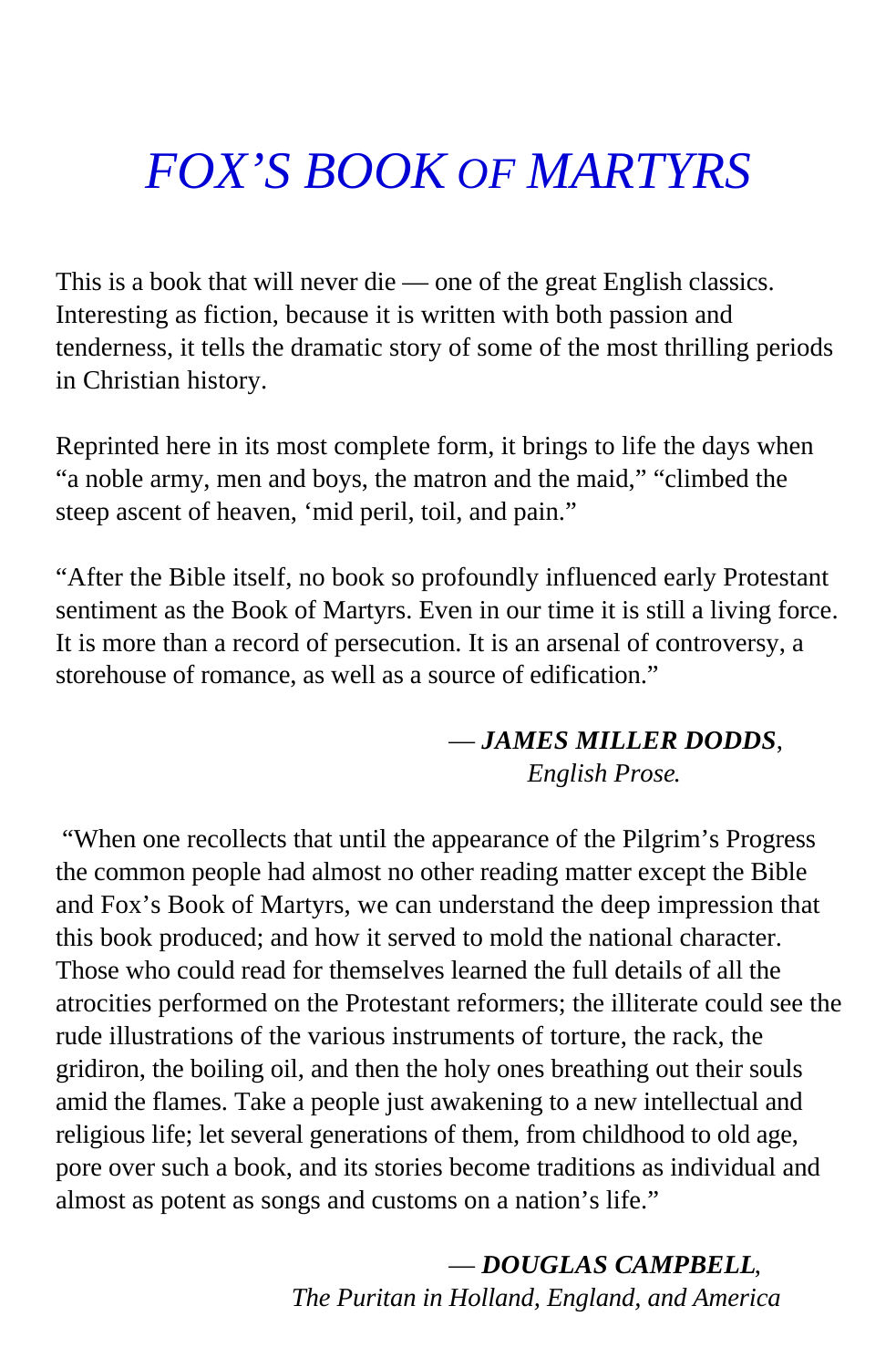"If we divest the book of its accidental character of feud between churches, it yet stands, in the first years of Elizabeth's reign, a monument that marks the growing strength of a desire for spiritual freedom, defiance of those forms that seek to stifle conscience and fetter thought."

> *— HENRY MORLEY, English Writers*

 "After the Bible itself, no book so profoundly influenced early Protestant sentiment as the Book of Martyrs. Even in our own time it is still a living force. It is more than a record of persecution. It is an arsenal of controversy, a storehouse of romance, as well as a source of edification."

> *— JAMES MILLER DODDS, "English Prose"*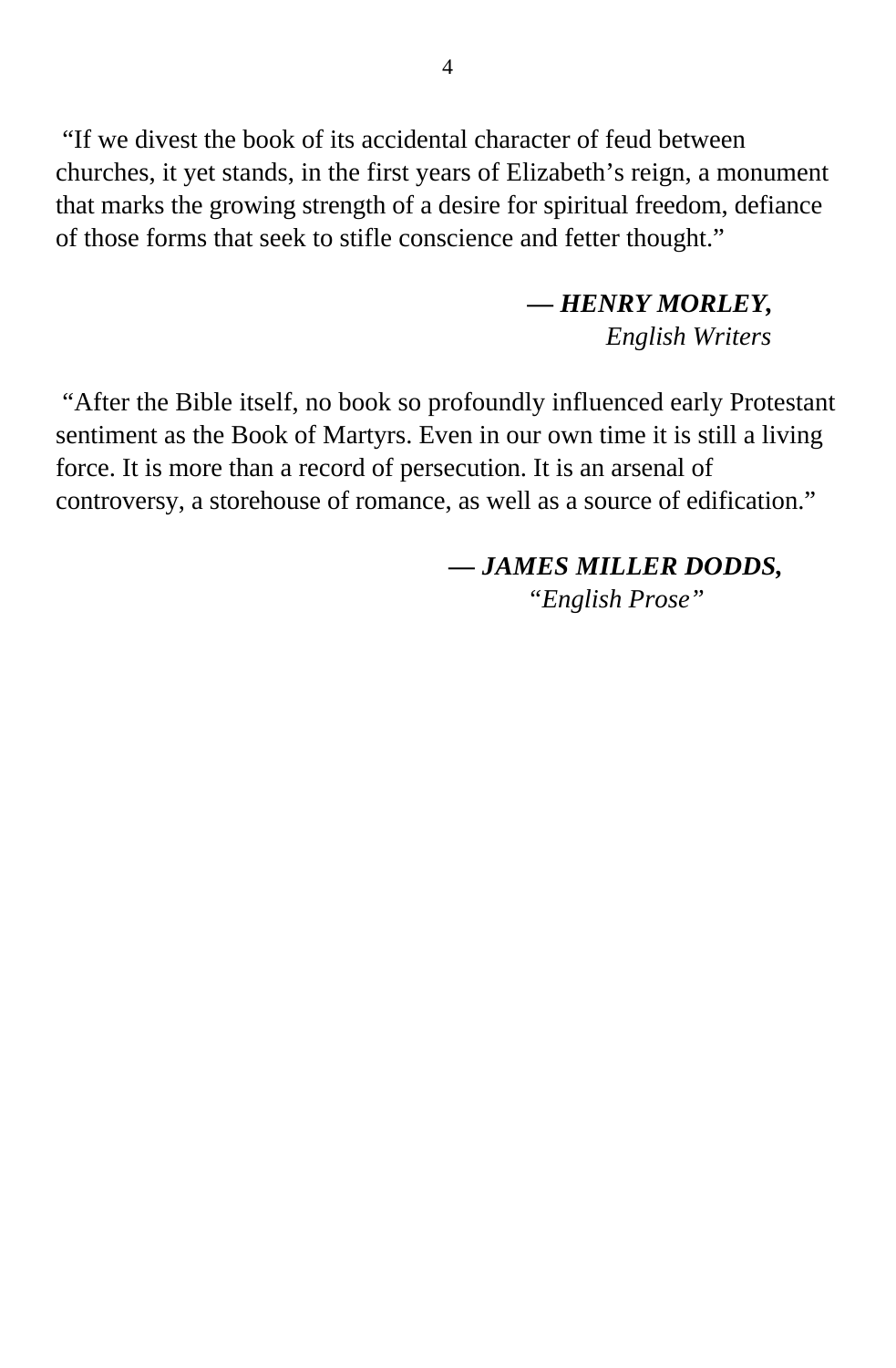## **CONTENTS**

#### SKETCH OF THE AUTHOR

### CHAPTERI **HISTORY OF CHRISTIAN MARTYRS TO THE FIRST GENERAL PERSECUTIONS UNDER NERO**

- **I**. St. Stephen
- **II**. James the Great
- **III**. Philip
- **IV**. Matthew
- **V**. James the Less
- **V**I. Matthias
- **VII**. Andrew
- **VIII**. St. Mark
- **IX**. Peter
- **X**. Paul
- **XI**. de
- **XII**. Bartholomew
- **XIII**. Thomas
- **XIV**. Luke
- **XV**. Simon
- **XVI**. John
- **XVII**. Barnabas
- CHAPTERII **THE TEN PRIMITIVE PERSECUTIONS**
- CHAPTER III **PERSECUTIONS OF THE CHRISTIANS IN PERSIA**
- CHAPTER IV **PAPAL PERSECUTIONS**
- CHAPTER V **AN ACCOUNT OF THE INQUISITION**
- CHAPTER VI **AN ACCOUNT OF THE PERSECUTIONS IN ITALY, UNDER THE PAPACY**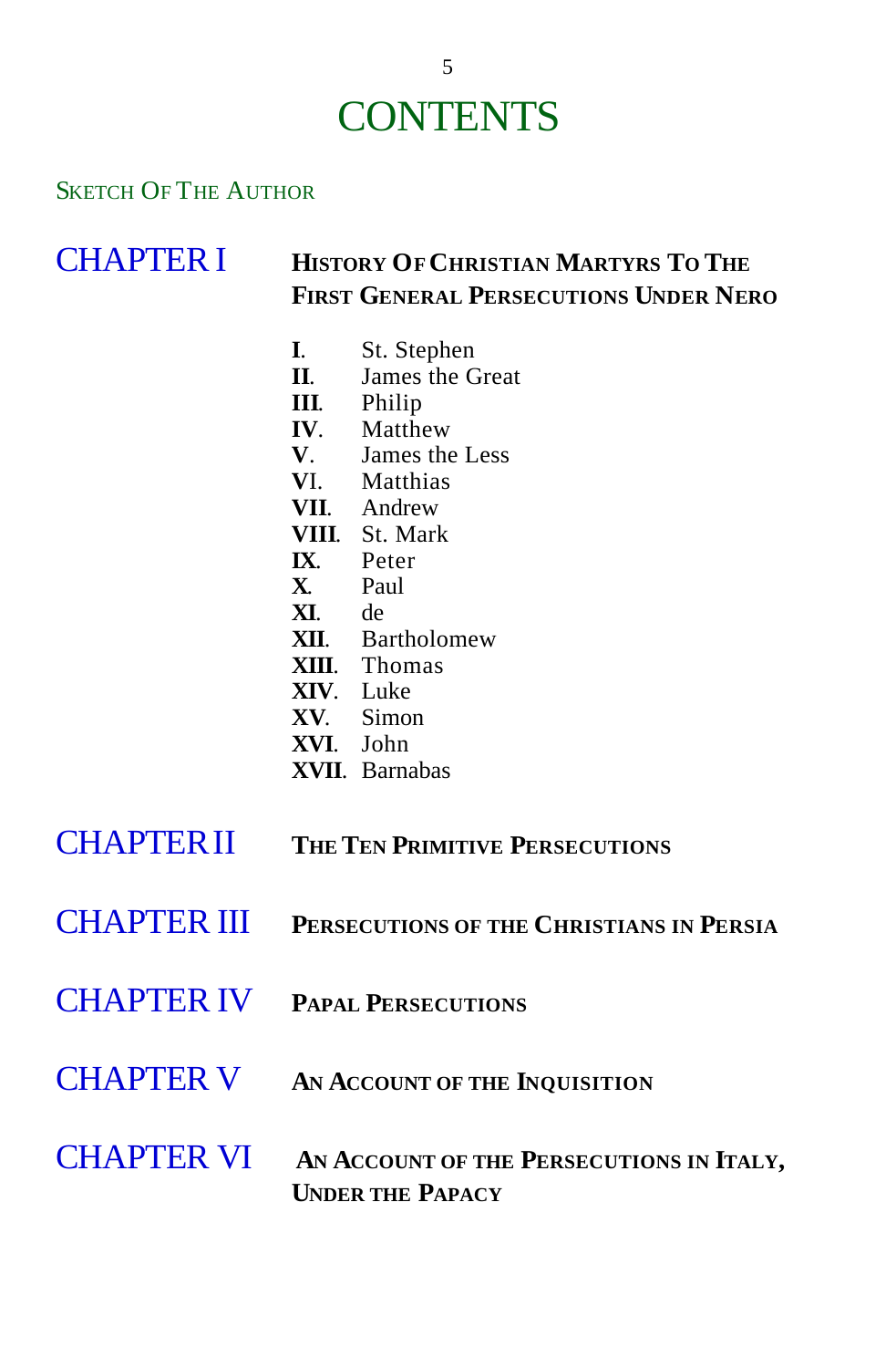|                      | <b>CHAPTER VII AN ACCOUNT OF THE LIFE AND PERSECUTIONS</b><br>OF JOHN WICKLIFFE                                                 |
|----------------------|---------------------------------------------------------------------------------------------------------------------------------|
|                      | <b>CHAPTER VIII AN ACCOUNT OF THE PERSECUTIONS IN BOHEMIA</b><br><b>UNDER THE PAPACY</b>                                        |
| <b>CHAPTER IX</b>    | AN ACCOUNT OF THE LIFE AND PERSECUTIONS<br>OF MARTIN LUTHER                                                                     |
| <b>CHAPTER X</b>     | <b>GENERAL PERSECUTIONS IN GERMANY</b>                                                                                          |
| <b>CHAPTER XI</b>    | AN ACCOUNT OF THE PERSECUTIONS IN THE<br><b>NETHERLANDS</b>                                                                     |
| <b>CHAPTER XII</b>   | THE LIFE AND STORY OF THE TRUE SERVANT AND<br><b>MARTYR OF GOD, WILLIAM TYNDALE</b>                                             |
|                      | <b>CHAPTER XIII AN ACCOUNT OF THE LIFE OF JOHN CALVIN</b><br><b>CALVIN AS A FRIEND OF CIVIL LIBERTY</b>                         |
|                      | <b>CHAPTER XIV AN ACCOUNT OF THE PERSECUTIONS IN GREAT</b><br>BRITAIN AND IRELAND, PRIOR TO THE REIGN OF<br><b>QUEEN MARY I</b> |
| <b>CHAPTER XV</b>    | AN ACCOUNT OF THE PERSECUTIONS IN SCOTLAND<br><b>DURING THE REIGN OF KING HENRY VIII</b>                                        |
|                      | <b>CHAPTER XVI PERSECUTIONS IN ENGLAND DURING THE REIGN</b><br>OF QUEEN MARY                                                    |
| <b>CHAPTER XVIII</b> | THE RISE, PROGRESS, PERSECUTIONS,<br>AND SUFFERINGS OF THE QUAKERS                                                              |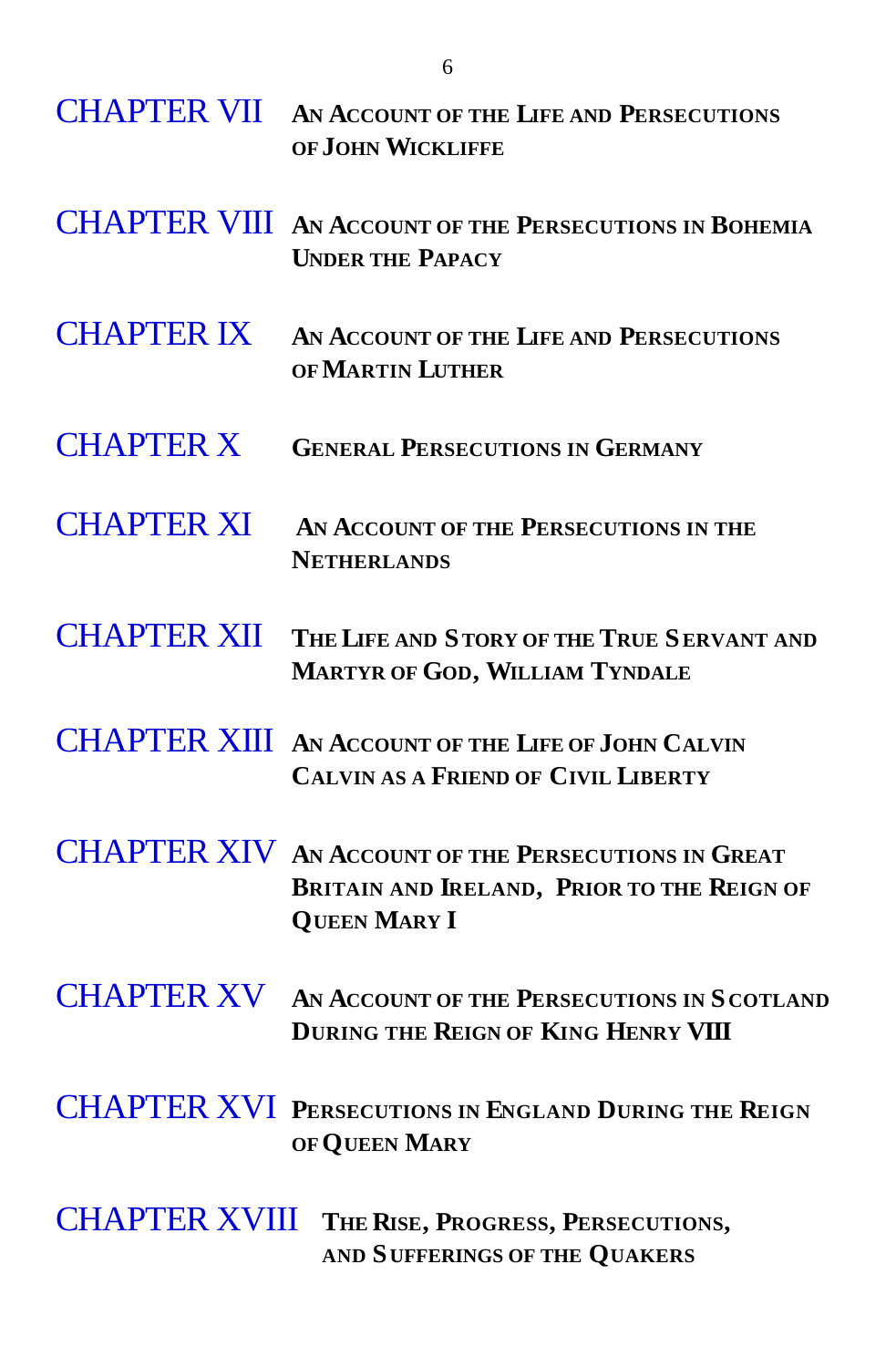| <b>CHAPTER XIX</b>  | AN ACCOUNT OF THE LIFE AND PERSECUTIONS<br>OF JOHN BUNYAN                                           |
|---------------------|-----------------------------------------------------------------------------------------------------|
| <b>CHAPTER XX</b>   | AN ACCOUNT OF THE LIFE OF JOHN WESLEY                                                               |
| <b>CHAPTER XXI</b>  | PERSECUTIONS OF THE FRENCH PROTESTANTS IN<br>THE SOUTH OF FRANCE, DURING THE YEARS<br>1814 AND 1820 |
| <b>CHAPTER XXII</b> | THE BEGINNINGS OF AMERICAN FOREIGN<br><b>MISSIONS</b>                                               |

MISSIONARY BEGINNINGS

PUBLISHERS NOTES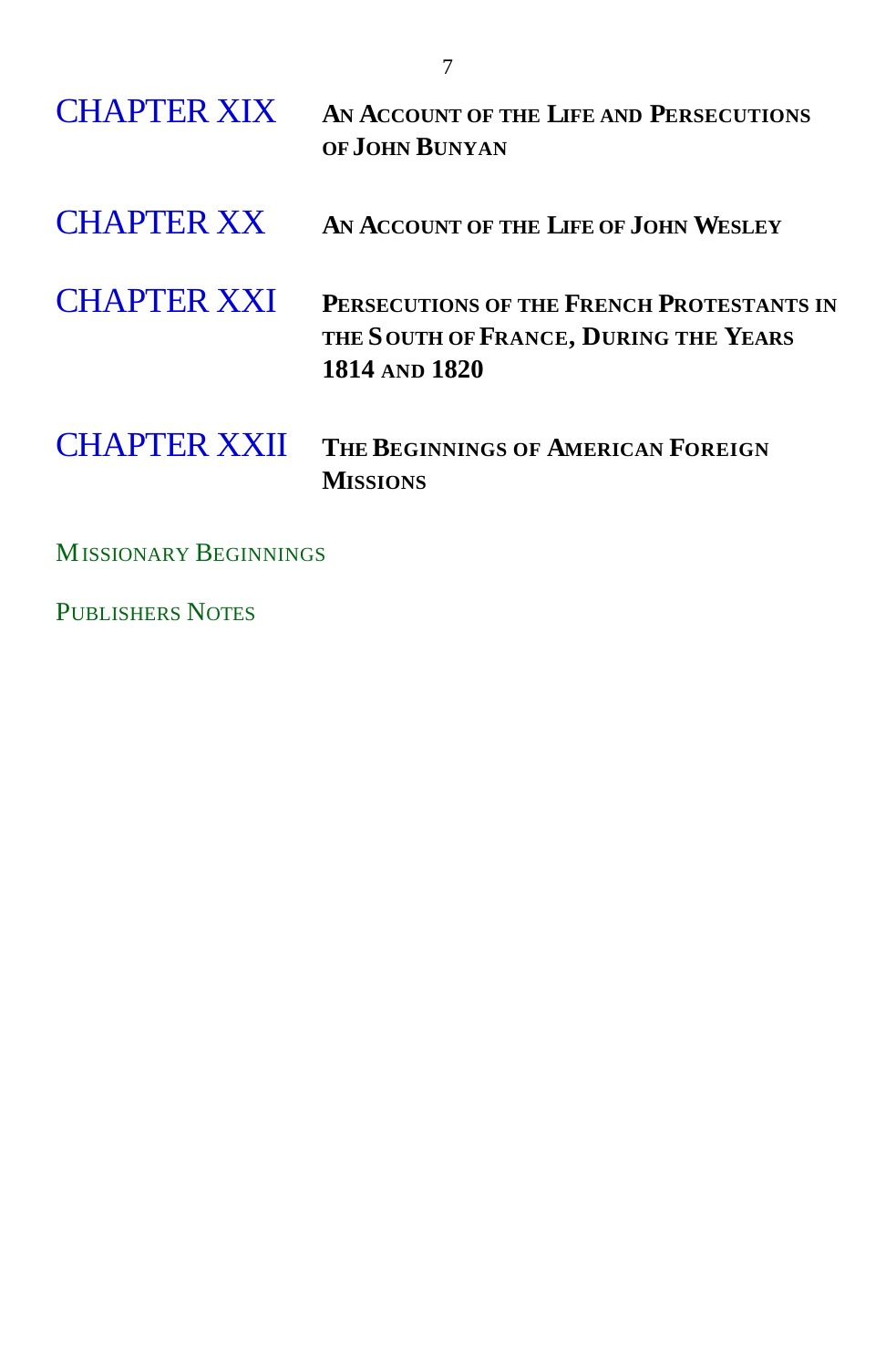## SKETCH OF THE AUTHOR

ohn Fox (or Foxe) was born at Boston, in Lincolnshire, in 1517, where his parents are stated to have lived in respectable circumstances. He was deprived of his father at an early age; and notwithstanding his mother soon married again, he still remained under the parental roof. From an early display of talents and inclination to learning, his friends were induced to send him to Oxford, in order to cultivate and bring them to maturity. During his residence at this place, he was distinguished for the excellence and acuteness of his intellect, which was improved by the emulation of his fellow collegians, united to an indefatigable zeal and industry on his part. These qualities soon gained him the admiration of all; and as a reward for his exertions and amiable conduct, he was chosen fellow of Magdalen College, which was accounted a great honor in the university, and seldom bestowed unless in cases of great distinction. It appears that the first display of his genius was in poetry; and that he composed some Latin comedies, which are still extant. But he soon directed his thoughts to a more serious subject, the study of the sacred Scriptures: to divinity, indeed, he applied himself with more fervency than circumspection, and discovered his partiality to the Reformation, which had then commenced, before he was known to its supporters, or to those who protected them; a circumstance which proved to him the source of his first troubles. J

He is said to have often affirmed that the first matter which occasioned his search into the popish doctrine was that he saw divers things, most repugnant in their nature to one another forced upon men at the same time; upon this foundation his resolution and intended obedience to that Church were somewhat shaken, and by degrees a dislike to the rest took place.

His first care was to look into both the ancient and modern history of the Church; to ascertain its beginning and progress; to consider the causes of all those controversies which in the meantime had sprung up, and diligently to weigh their effects, solidity, infirmities, etc.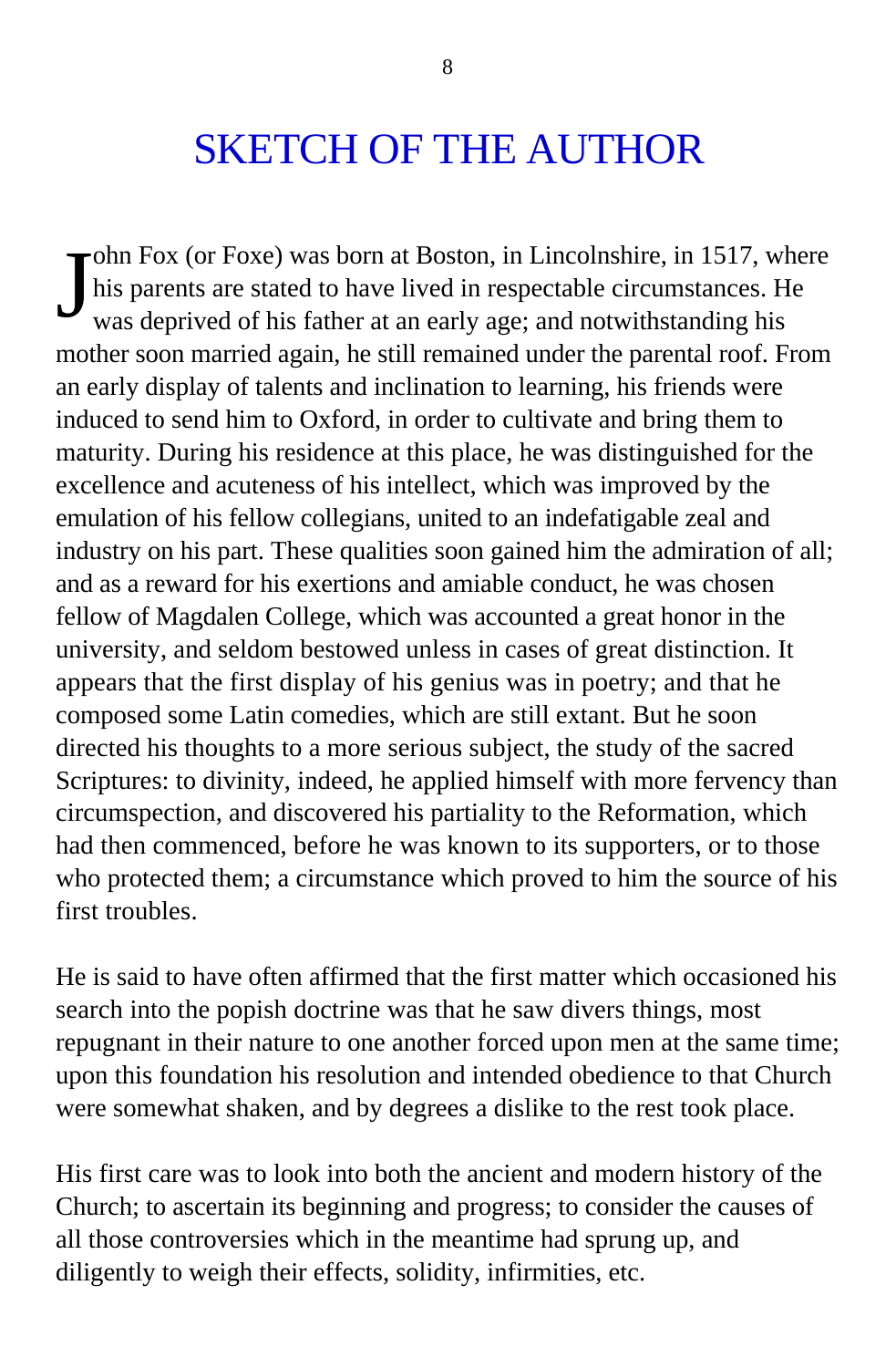Before he had attained his thirtieth year, he had studied the Greek and Latin fathers, and other learned authors, the transactions of the councils, and decrees of the consistories, and had acquired a very competent skill in the Hebrew language. In these occupations he frequently spent a considerable part, or even the whole of the night; and in order to unbend his mind after such incessant study, he would resort to a grove near the college, a place much frequented by students in the evening, on account of its sequestered gloominess. In these solitary walks he was often heard to ejaculate heavy sobs and sighs, and with tears to pour forth his prayers to God. These night retirements, in the sequel, gave rise to the first suspicion of his alienation from the Church of Rome. Being pressed for an explanation of this alteration in his conduct, he scorned to call in fiction to excuse; he stated his opinions, and was, by the sentence of the college convicted, condemned as a heretic, and expelled.

His friends, upon the report of this circumstance, were highly offended, when he was thus forsaken by his own friends, a refuge offered itself in the house of Sir Thomas Lucy, of Warwickshire, by whom he was sent for to instruct his children. The house is within easy walk of Stratford-on-Avon, and it was this estate which, a few years later, was the scene of Shakespeare's traditional boyish poaching expedition. Fox died when Shakespeare was three years old.

In the Lucy house Fox afterward married. But the fear of the popish inquisitors hastened his departure thence; as they were not contented to pursue public offenses, but began also to dive into the secrets of private families. He now began to consider what was best to be done to free himself from further inconvenience, and resolved either to go to his wife's father or to his father-in-law.

His wife's father was a citizen of Coventry, whose heart was not alienated from him, and he was more likely to be well entreated, for his daughter's sake. He resolved first to go to him, and, in the meanwhile, by letters, to try whether his father-in-law would receive him or not. This he accordingly did and he received for answer, "that it seemed to him a hard condition to take one into his house whom he knew to be guilty and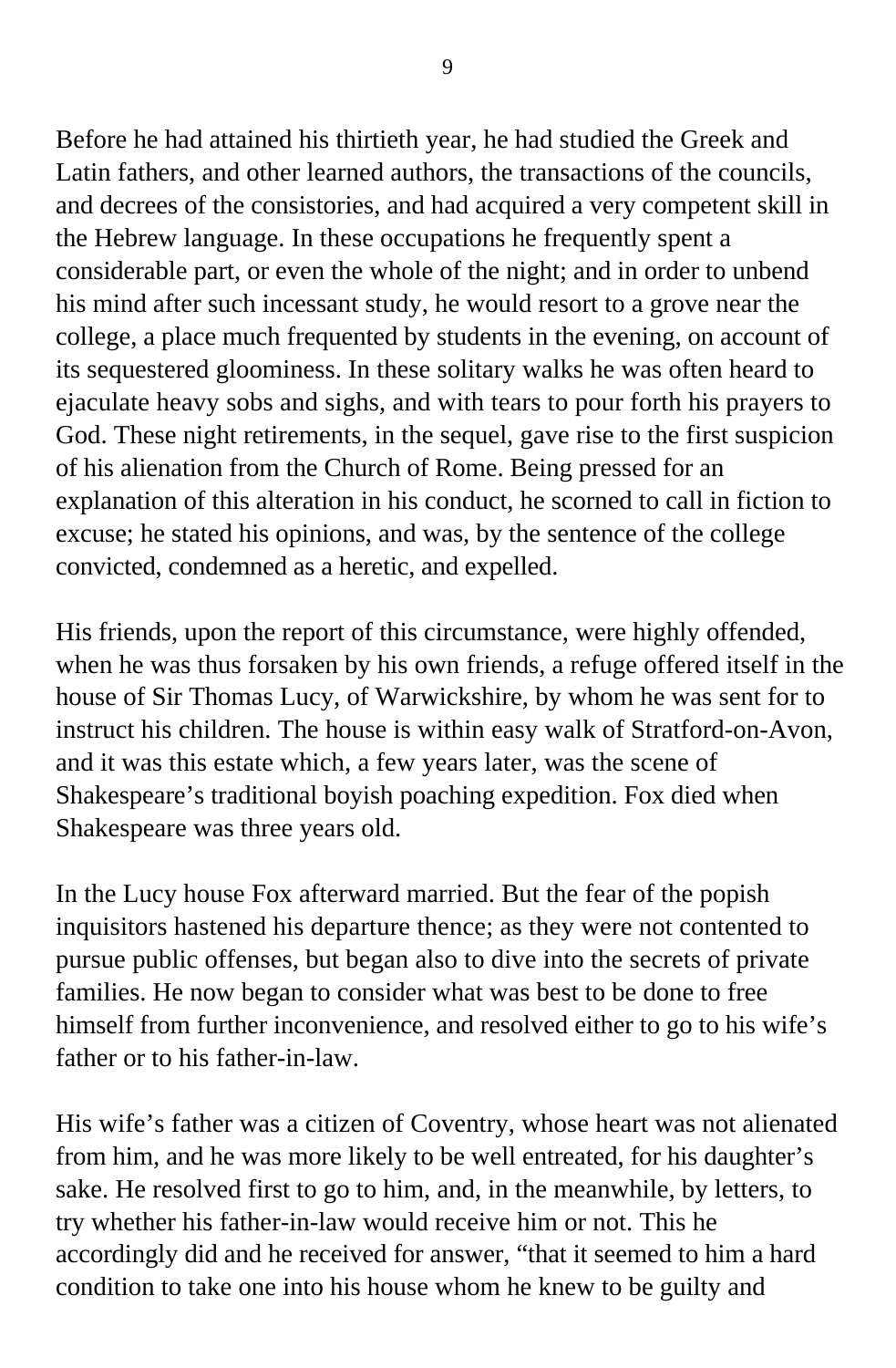condemned for a capital offense; neither was he ignorant what hazard he should undergo in so doing; he would, however, show himself a kinsman, and neglect his own danger. If he would alter his mind, he might come, on condition to stay as long as he himself desired; but if he could not be persuaded to that, he must content himself with a shorter stay, and not bring him and his mother into danger." No condition was to be refused; besides, he was secretly advised by his mother to come, and not to fear his father-in-law's severity; "for that, perchance, it was needful to write as he did, but when occasion should be offered, he would make recompense for his words with his actions." In fact he was better received by both of them than he had hoped for.

By these means he kept himself concealed for some time, and afterwards made a journey to London, in the latter part of the reign of Henry VIII. Here, being unknown, he was in much distress, and was even reduced to the danger of being starved to death, had not Providence interfered in his favor in the following manner: One day as Mr. Fox was sitting in St. Paul's Church, exhausted with long fasting, a stranger took a seat by his side, and courteously saluted him, thrust a sum of money into his hand, and bade him cheer up his spirits; at the same time informing him, that in a few days new prospects would present themselves for his future subsistence. Who this stranger was, he could never learn; but at the end of three days he received an invitation from the Duchess of Richmond to undertake the tuition of the children of the Earl of Surry who, together with his father, the Duke of Norfolk, was imprisoned in the Tower, by the jealousy and ingratitude of the king. The children thus confided to his care were, Thomas, who succeeded to the dukedom; Henry, afterwards Earl of Northampton, and Jane who became Countess of Westmoreland. In the performance of his duties, he fully satisfied the expectations of the duchess, their aunt.

These halcyon days continued during the latter part of the reign of Henry VIII and the five years of the reign of Edward VI until Mary came to the crown, who, soon after her accession, gave all power into the hands of the papists.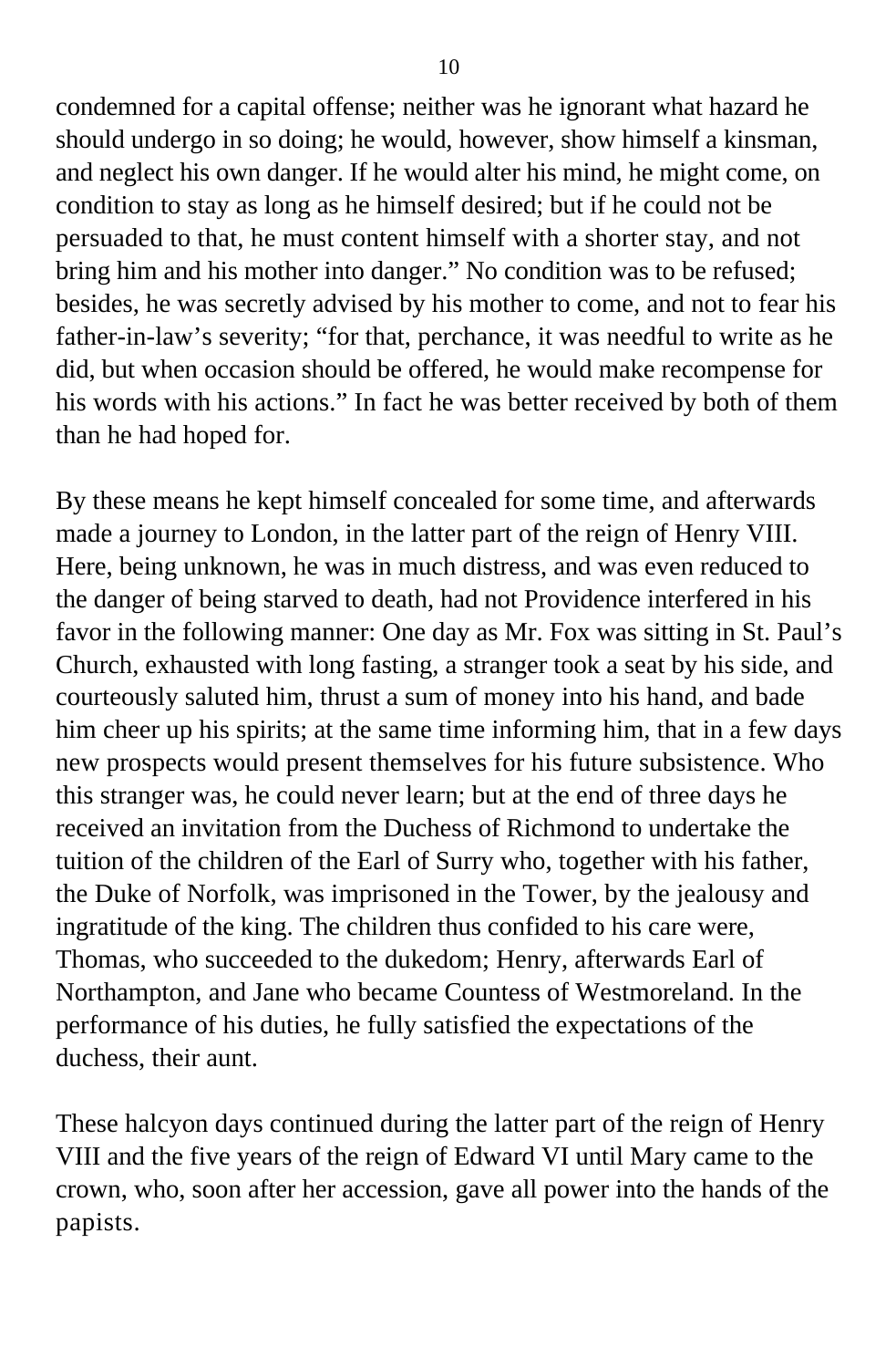At this time Mr. Fox, who was still under the protection of his noble pupil, the duke, began to excite the envy and hatred of many, particularly Dr. Gardiner then Bishop of Winchester, who in the sequel became his most violent enemy.

Mr. Fox, aware of this, and seeing the dreadful persecutions then commencing, began to think of quitting the kingdom. As soon as the duke knew his intention, he endeavored to persuade him to remain; and his arguments were so powerful, and given with so much sincerity, that he gave up the thought of abandoning his asylum for the present.

At that time the Bishop of Winchester was very intimate with the duke (by the patronage of whose family he had risen to the dignity he then enjoyed,) and frequently waited on him to present his service when he several times requested that he might see his old tutor. At first the duke denied his request, at one time alleging his absence, at another, indisposition. At length it happened that Mr. Fox, not knowing the bishop was in the house, entered the room where the duke and he were in discourse; and seeing the bishop, withdrew. Gardiner asked who that was; the duke answered that he was "his physician, who was somewhat uncourtly, as being new come from the university." "I like his countenance and aspect very well," replied the bishop, "and when occasion offers, I will send for him." The duke understood that speech as the messenger of some approaching danger; and now himself thought it high time for Mr. Fox

to quit the city, and even the country. He accordingly caused everything necessary for his flight to be provided in silence, by sending one of his servants to Ipswich to hire a bark, and prepare all the requisites for his departure. He also fixed on the house of one of his servants, who was a farmer, where he might lodge until the wind became favorable, and everything being in readiness, Mr. Fox took leave of his noble patron, and with his wife, who was pregnant at the time, secretly departed for the ship.

The vessel was scarcely under sail, when a most violent storm came on, which lasted all day and night, and the next day drove them back to the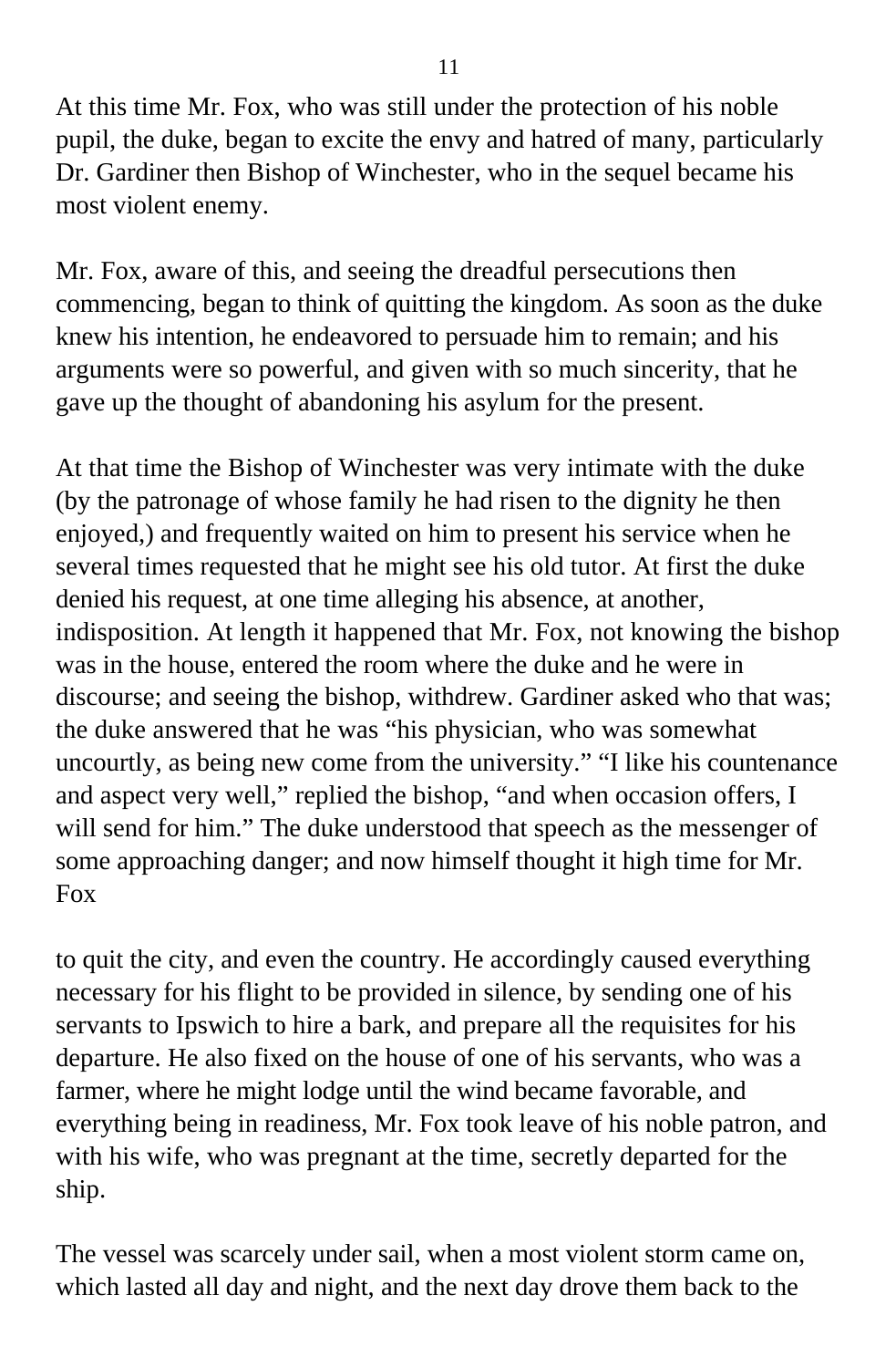port from which they had departed. During the time that the vessel had been at sea, an officer, dispatched by the bishop of Winchester, had broken open the house of the farmer with warrant to apprehend Mr. Fox wherever he might be found, and bring him back to the city. On hearing this news he hired a horse under the pretense of leaving the town immediately; but secretly returned the same night, and agreed with the captain of the vessel to sail for any place as soon as the wind should shift, only desiring him to proceed, and not to doubt that God would prosper his undertaking. The mariner suffered himself to be persuaded, and within two days landed his passengers in safety at Nieuport.

After spending a few days in that place, Mr. Fox set out for Basle, where he found a number of English refugees, who had quitted their country to avoid the cruelty of the persecutors, with these he associated, and began to write his "History of the Acts and Monuments of the Church," which was first published in Latin at Basle in 1554, and in English in 1563.

In the meantime the reformed religion began again to flourish in England, and the popish faction much to decline, by the death of Queen Mary; which induced the greater number of the Protestant exiles to return to their native country.

Among others, on the accession of Elizabeth to the throne, Mr. Fox returned to England; where, on his arrival, he found a faithful and active friend in his late pupil, the Duke of Norfolk, until death deprived him of his benefactor: after which event, Mr. Fox inherited a pension bequeathed to him by the duke, and ratified his son, the Earl of Suffolk.

Nor did the good man's successes stop here. On being recommended to the queen by her secretary of state, the great Cecil, her majesty granted him the prebendary of Shipton, in the cathedral of Salisbury, which was in a manner forced upon him; for it was with difficulty that he could be persuaded to accept it.

On his resettlement in England, he employed himself in revising and enlarging his admirable Martyrology. With prodigious and constant study he completed that celebrated work in eleven years. For the sake of greater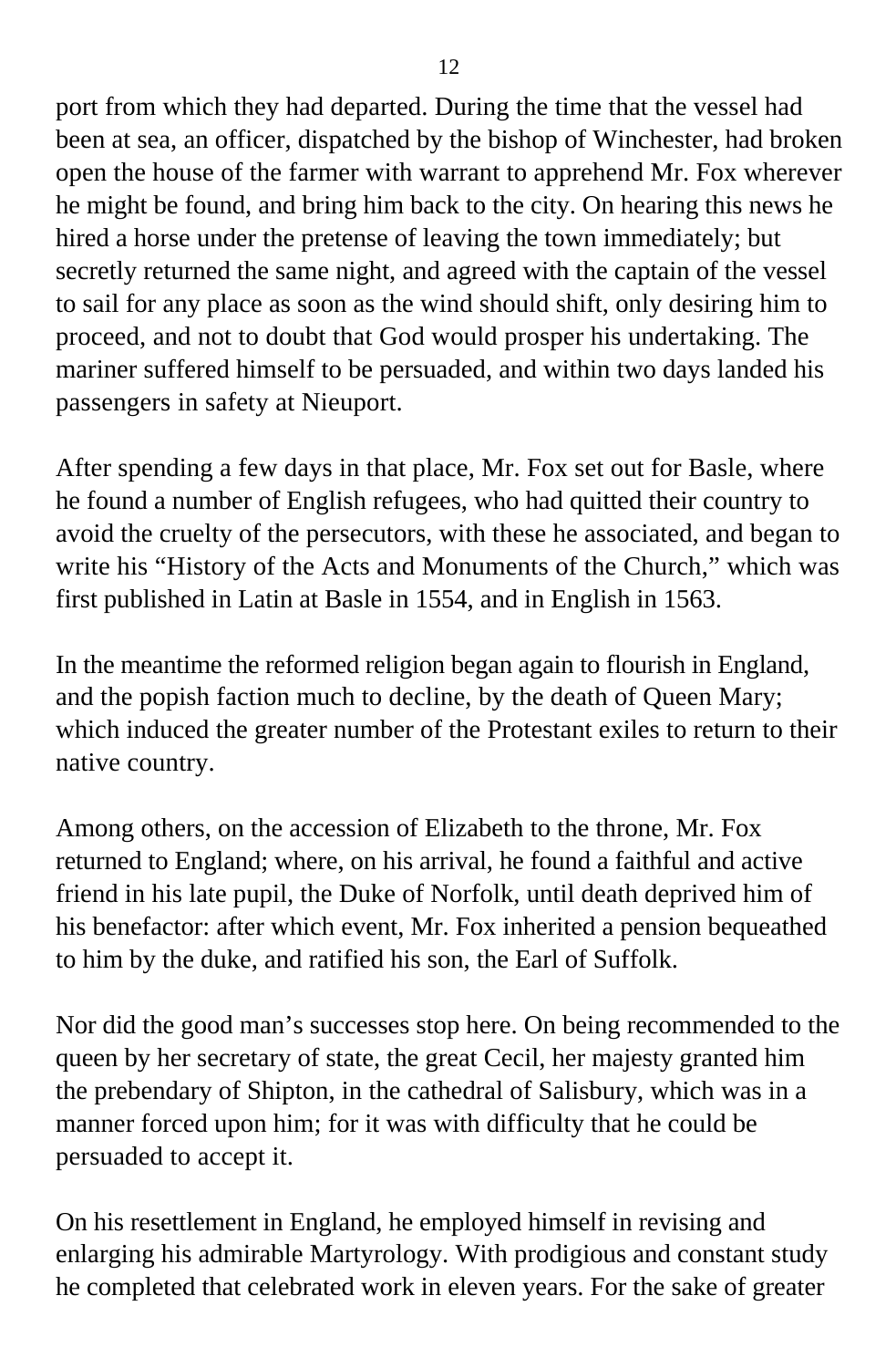correctness, he wrote every line of this vast book with his own hand and transcribed all the records and papers himself. But, in consequence of such excessive toil, leaving no part of his time free from study, nor affording himself either the repose or recreation which nature required, his health was so reduced and his person became so emaciated and altered, that such of his friends and relations as only conversed with him occasionally, could scarcely recognize his person. Yet, though he grew daily more exhausted, he proceeded in his studies as briskly as ever, nor would he be persuaded to diminish his accustomed labors. The papists, foreseeing how detrimental his history of their errors and cruelty would prove to their cause, had recourse to every artifice to lessen the reputation of his work; but their malice was of signal service both to Mr. Fox himself, and to the Church of God at large, as it eventually made his book more intrinsically valuable, by inducing him to weigh, with the most scrupulous attention, the certainty of the facts which he recorded, and the validity of the authorities from which he drew his information.

But while he was thus indefatigably employed in promoting the cause of truth, he did not neglect the other duties of his station; he was charitable, humane, and attentive to the wants, both spiritual and temporal, of his neighbors. With the view of being more extensively useful, although he had no desire to cultivate the acquaintance of the rich and great on his own account, he did not decline the friendship of those in a higher rank who proffered it, and never failed to employ his influence with them in behalf of the poor and needy. In consequence of his well-known probity and charity, he was frequently presented with sums of money by persons possessed of wealth, which he accepted and distributed among those who were distressed. He would also occasionally attend the table of his friends, not so much for the sake of pleasure, as from civility, and to convince them that his absence was not occasioned by a fear of being exposed to the temptations of the appetite. In short his character as a man and as a Christian was without reproach.

Although the recent recollection of the persecutions under Bloody Mary gave bitterness to his pen, it is singular to note that he was personally the most conciliatory of men, and that while he heartily disowned the Roman Church in which he was born, he was one of the first to attempt the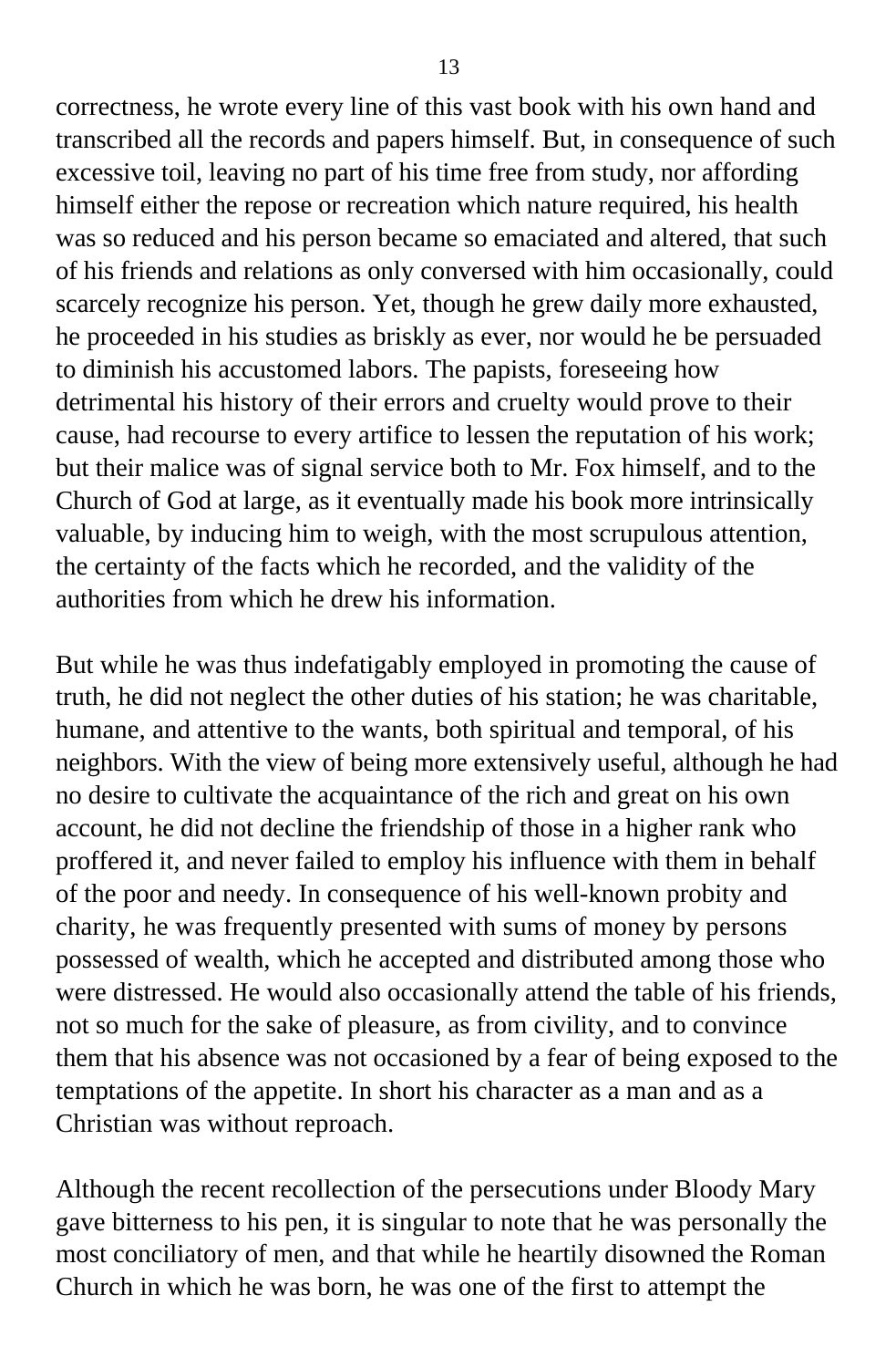concord of the Protestant brethren. In fact, he was a veritable apostle of toleration.

When the plague or pestilence broke out in England, in 1563 and many forsook their duties, Fox remained at his post, assisting the friendless and acting as the almsgiver of the rich. It was said of him that he could never refuse help to any one who asked it in the name of Christ. Tolerant and large-hearted he exerted his influence with Queen Elizabeth to confirm her intention to no longer keep up the cruel practise of putting to death those of opposing religious convictions. The queen held him in respect and referred to him "Our Father Foxe." Mr. Fox had joy in the fruits of his work while he was yet alive. It passed through four large editions before his decease, and it was ordered by the bishops to be placed in every cathedral church England, where it was often found chained, as the Bible was in those days, to a lectern for the access of the people.

At length, having long served both the Church and the world his ministry, by his pen, and by the unsullied luster of a benevolent useful, and holy life he meekly resigned his soul to Christ, on the eighteenth of April, 1587, being then in the seventieth year of his age. He was interred in the chancel of St. Giles', Cripplegate; of which parish he had been, in the beginning of Elizabeth's reign, for some time vicar.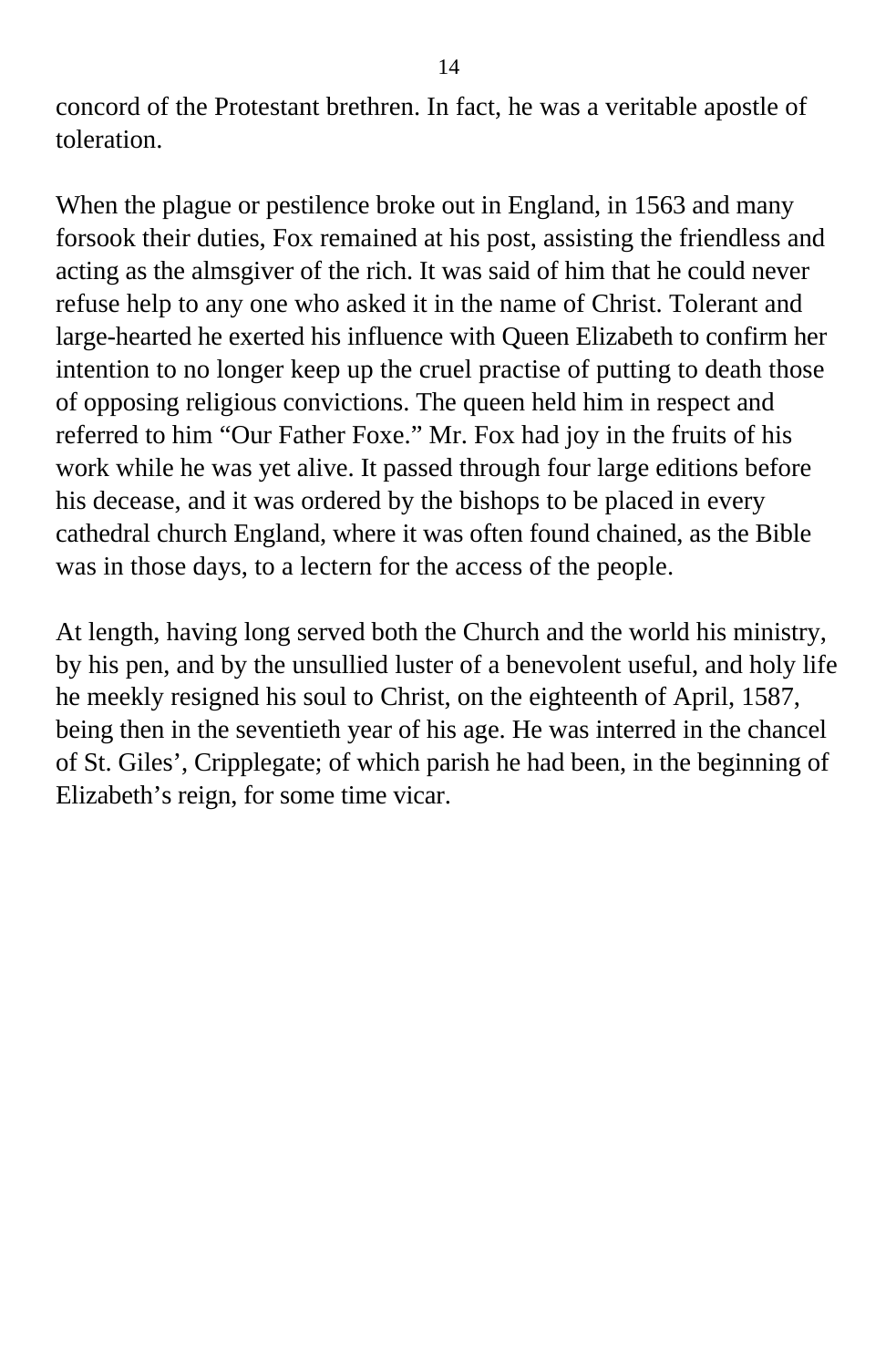## CHAPTERI

### **HISTORY OF CHRISTIAN MARTYRS TO THE FIRST GENERAL PERSECUTIONS UNDER NERO**

hrist our Savior, in the Gospel of St. Matthew, hearing the confession of Simon Peter, who, first of all other, openly acknowledged Him to be the Son of God and perceiving the secret hand of His Father therein, called him (alluding to his name) a rock, upon thand of His Father therein, called him (alluding to his name) a rock, upon which rock He would build His Church so strong that the gates of hell should not prevail against it. In which words three things are to be noted: First, that Christ will have a Church in this world. Secondly, that the same Church should mightily be impugned, not only by the world, but also by the uttermost strength and powers of all hell. And, thirdly, that the same Church, notwithstanding the uttermost of the devil and all his malice, should continue.

Which prophecy of Christ we see wonderfully to be verified, insomuch that the whole course of the Church to this day may seem nothing else but a verifying of the said prophecy. First, that Christ hath set up a Church, needeth no declaration. Secondly, what force of princes, kings, monarchs, governors, and rulers of this world, with their subjects, publicly and privately, with all their strength and cunning, have bent themselves against this Church! And, thirdly, how the said Church, all this notwithstanding, hath yet endured and holden its own! What storms and tempests it hath overpast, wondrous it is to behold: for the more evident declaration whereof, I have addressed this present history, to the end, first, that the wonderful works of God in His Church might appear to His glory, also that, the continuance and proceedings of the Church, from time to time, being set forth, more knowledge and experience may redound thereby, to the profit of the reader and edification of Christian faith. As it is not our business to enlarge upon our Savior's history, either before or after His crucifixion, we shall only find it necessary to remind our readers of the discomfiture of the Jews by His subsequent resurrection. Although one apostle had betrayed Him; although another had denied Him; under the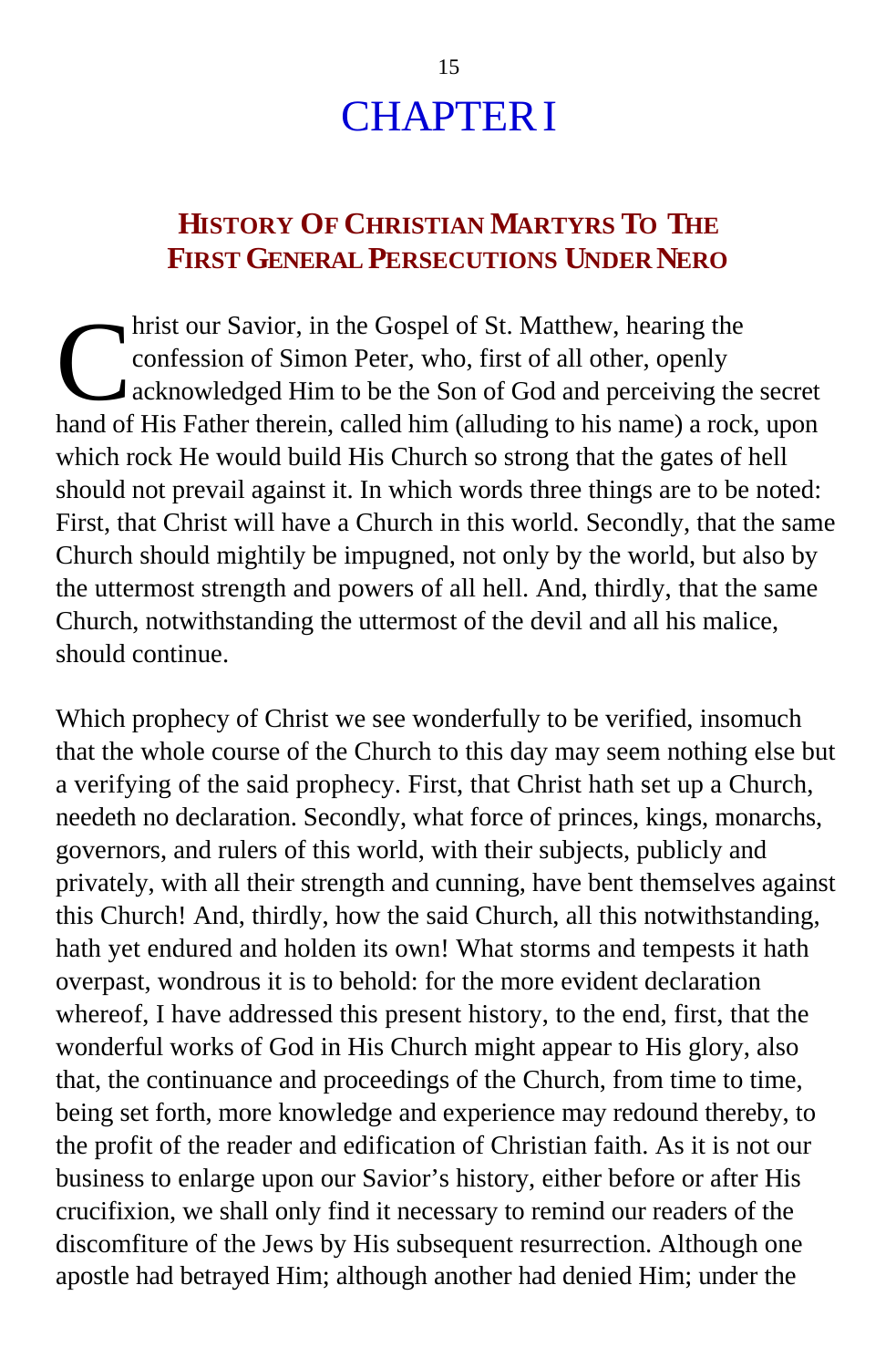solemn sanction of an oath; and although the rest had forsaken Him, unless we may except "the disciple who was known unto the high-priest", the history of His resurrection gave a new direction to all their hearts, and, after the mission of the Holy Spirit, imparted new confidence to minds. The powers with which they were endued emboldened them to proclaim His name, to the confusion of the Jewish rulers, and the astonishment of Gentile proselytes.

#### **I**. St. Stephen

St. Stephen suffered the next in order. His death was occasioned by the faithful manner in which he preached the Gospel to the betrayers and murderers of Christ. To such a degree of madness were they excited, that they cast him out of the city and stoned him to death. " The time when he suffered is generally supposed to have been at the Passover which succeeded to that of our Lord's crucifixion, and to the era of his ascension, in the following spring Upon this a great persecution was raised against all who professed their belief in Christ as the Messiah, or as a prophet. We are immediately told by St. Luke, that "there was a great persecution against the church which was at Jerusalem;" and that "they were all scattered abroad throughout the regions of Judea and Samaria, except the apostles." About two thousand Christians, with Nicanor one of the seven deacons, suffered martyrdom during the "persecution that arose about Stephen"

#### **II**. James the Great

The next martyr we meet with, according to St. Luke, in the History of the Apostles' Acts, was James the son of Zebedee, the elder brother of John, and a relative of our Lord; for his mother Salome was cousin-german to the **V**irgin Mary. It was not until ten years after the death of Stephen that the second martyrdom took place; for no sooner had Herod Agrippa been appointed governor of Judea than, with a view to ingratiate himself with them, he raised a sharp persecution against the Christians, and determined to make an effectual blow, by striking at their leaders. The account given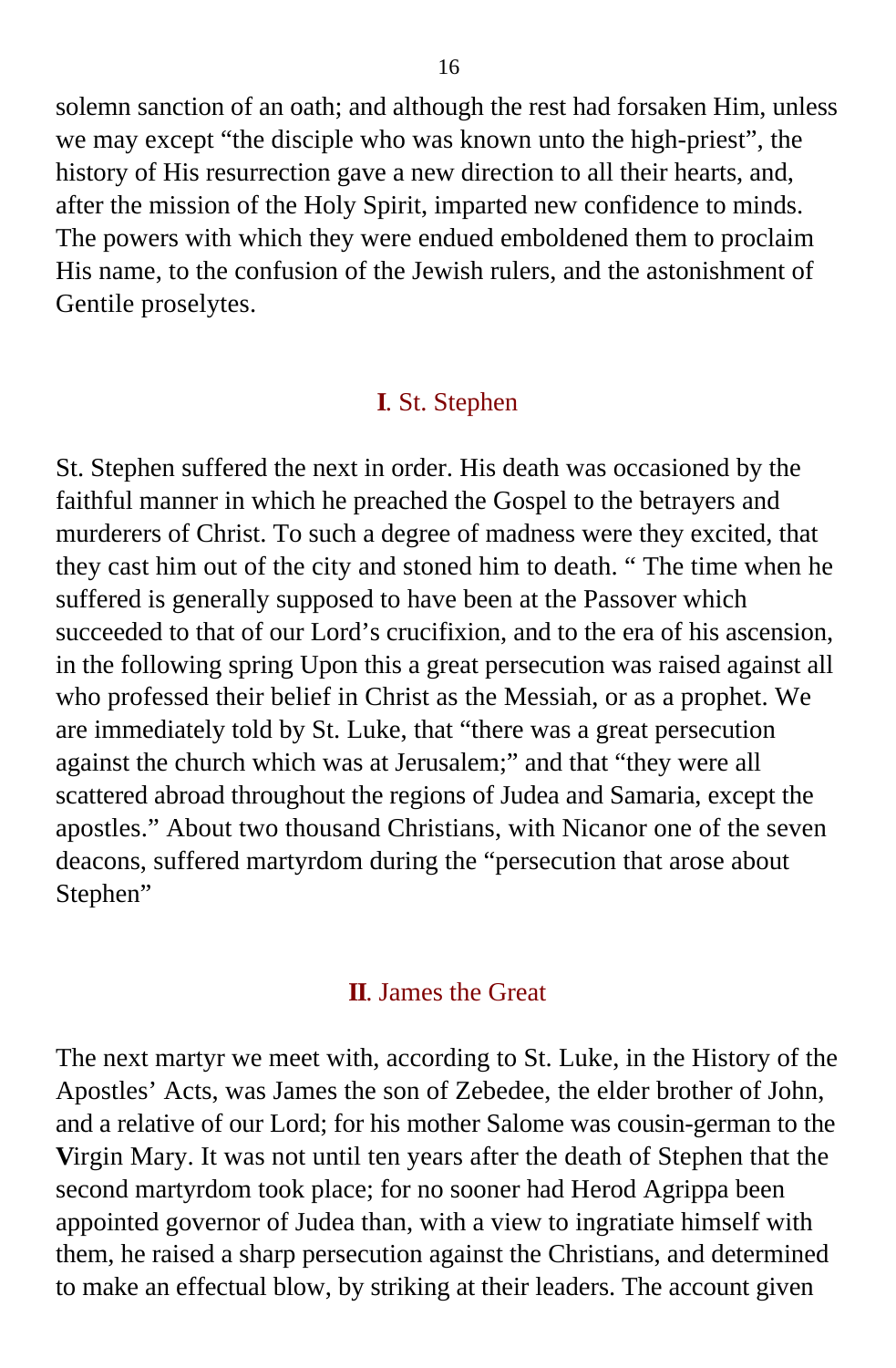us by an eminent primitive writer, Clemens Alexandrinus, ought not to be overlooked; that, as James was led to the place of martyrdom, his accuser was brought to repent of his conduct by the apostle's extraordinary courage, and fell down at his feet to request his pardon, professing himself a Christian, and resolving that James should not receive the crown of martyrdom alone. Hence they were both beheaded at the same time. Thus did the first apostolic martyr cheerfully and resolutely receive that cup, which he had told our Savior he was ready to drink. Timon and Parmenas suffered martyrdom about the same time; the one at Philippi, and the other at Macedonia. These events took place in AD 44.

#### **III**. Philip

Was born at Bethsaida, in Galilee and was first called by the name of "disciple." He labored diligently in Upper Asia, and suffered martyrdom at Heliopolis, in Phrygia. He was scourged, thrown into prison, and afterwards crucified, A. D. 54.

#### **IV**. Matthew

Whose occupation was that of a toll-gatherer, was born at Nazareth. He wrote his gospel in Hebrew, which was afterwards translated into Greek by James the Less. The scene of his labors was Parthia, and Ethiopia, in which latter country he suffered martyrdom, being slain with a. halberd in the city of Nadabah, AD 60.

#### **V**. James the Less

Is supposed by some to have been the brother of our Lord, by a former wife of Joseph. This is very doubtful, and accords too much with the Catholic superstition, that Mary never had any other children except our Savior. He was elected to the oversight of the churches of Jerusalem; and was the author of the Epistle ascribed to James in the sacred canon. At the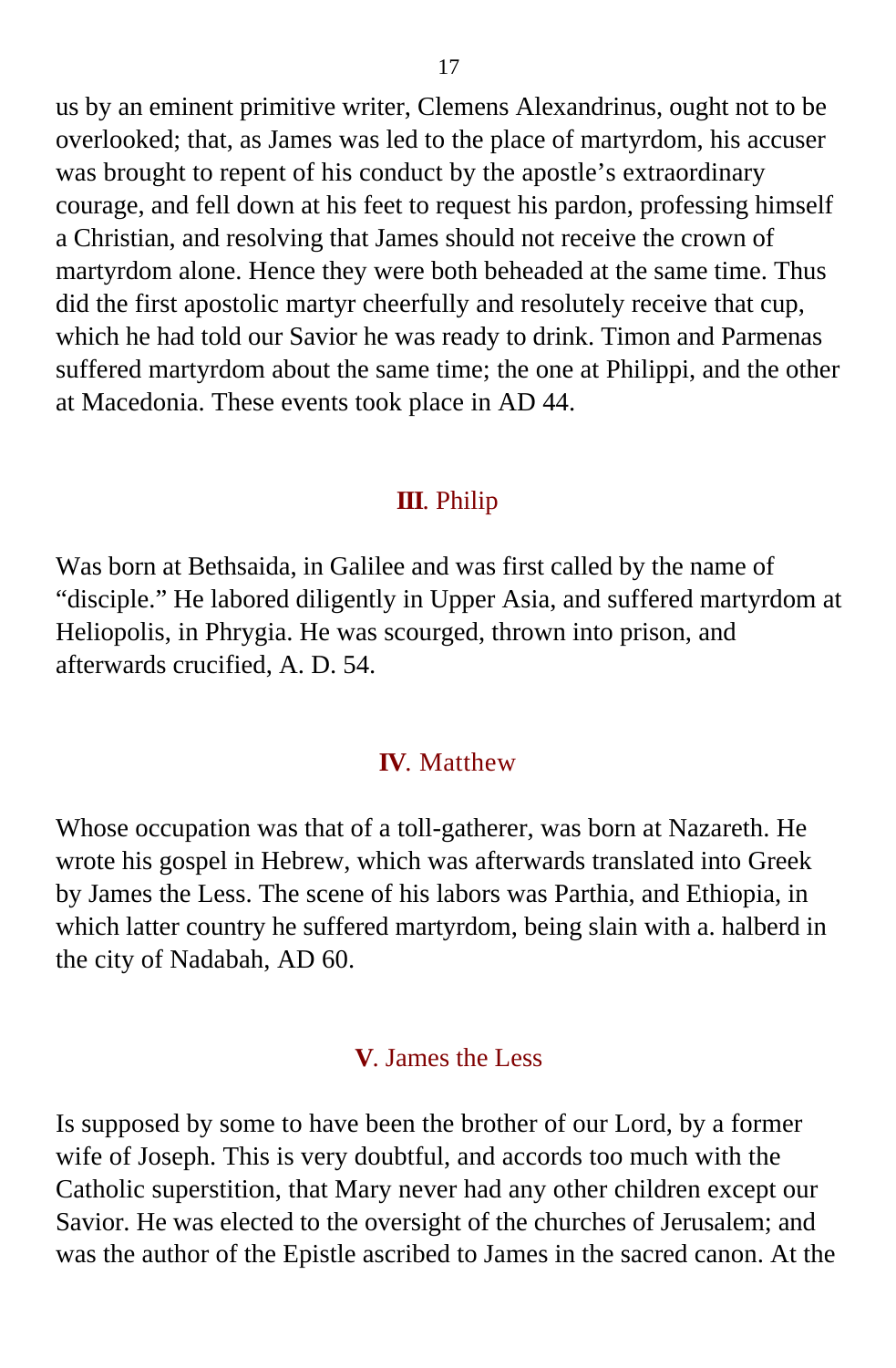age of ninety-four he was beat and stoned by the Jews; and finally had his brains dashed out with a fuller's club.

#### **V**I. Matthias

Of whom less is known than of most of the other disciples, was elected to fill the vacant place of Judas. He was stoned at Jerusalem and then beheaded.

#### **VII**. Andrew

Was the brother of Peter. He preached the gospel to many Asiatic nations; but on his arrival at Edessa he was taken and crucified on a cross, the two ends of which were fixed transversely in the ground. Hence the derivation of the term, St. Andrew's Cross.

#### **VIII**. St. Mark

Was born of Jewish parents of the tribe of Levi. He is supposed to have been converted to Christianity by Peter, whom he served as an amanuensis, and under whose inspection he wrote his Gospel in the Greek language. Mark was dragged to pieces by the people of Alexandria, at the great solemnity of Serapis their idol, ending his life under their merciless hands.

#### **IX**. Peter

Among many other saints, the blessed apostle Peter was condemned to death, and crucified, as some do write, at Rome; albeit some others, and not without cause, do doubt thereof. Hegesippus saith that Nero sought matter against Peter to put him to death which, when the people perceived, they entreated Peter with much ado that he would fly the city. Peter, through their importunity at length persuaded, prepared himself to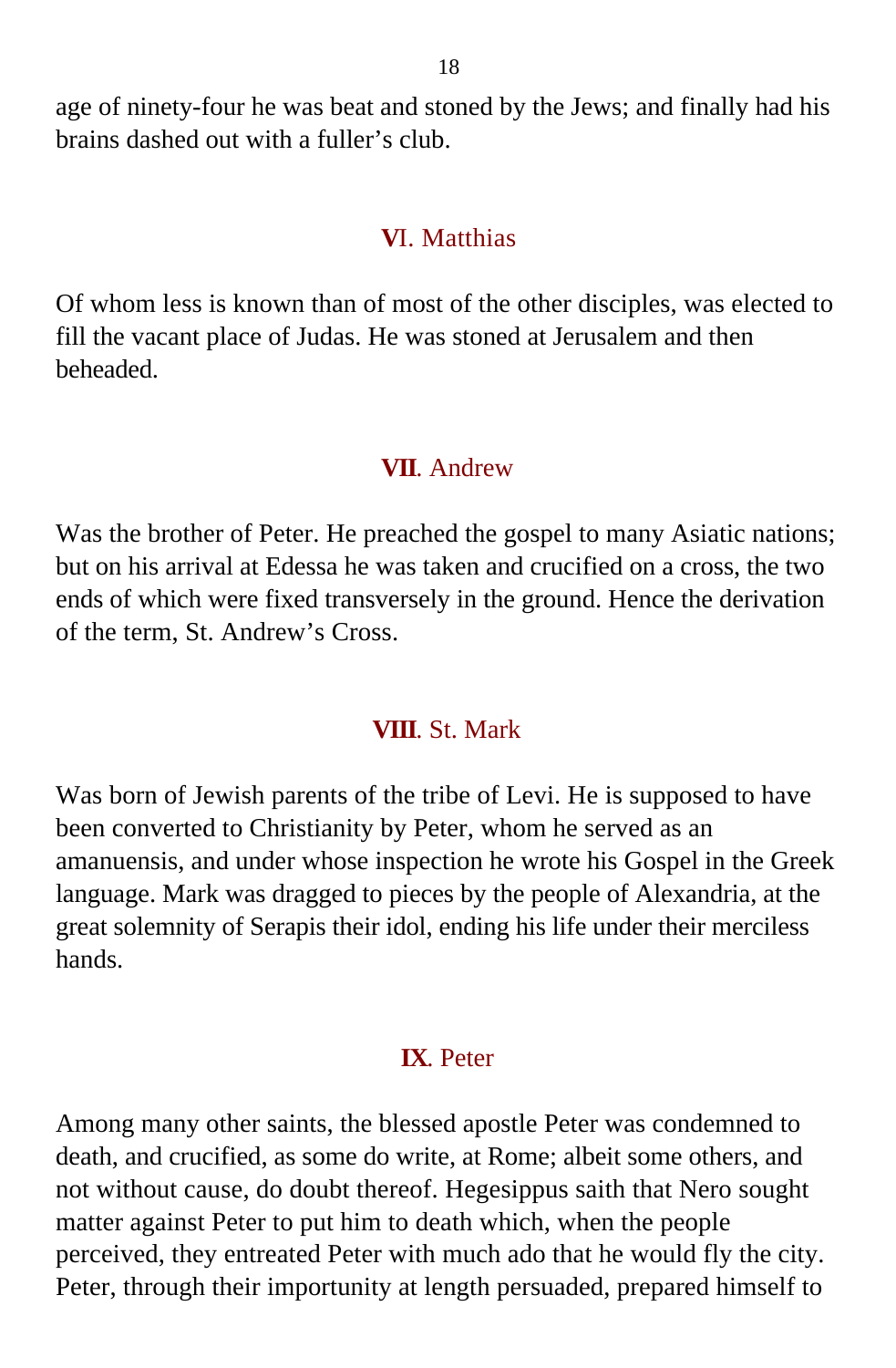avoid. But, coming to the gate, he saw the Lord Christ come to meet him, to whom he, worshipping, said "Lord, whither dost Thou go?" To whom He answered and said, "I am come again to be crucified." By this, Peter, perceiving his suffering to be understood, returned into the city. Jerome saith that he was crucified his head being down and his feet upward, himself so requiring, because he was (he said) unworthy to be crucified after the same form and manner as the Lord was.

#### **X**. Paul

Paul, the apostle, who before was called Saul, after his great travail and unspeakable labors in promoting the Gospel of Christ, suffered also in this first persecution under Nero. Abdias, declareth that under his execution Nero sent two of his esquires, Ferega and Parthemius, to bring him word of his death. They, coming to Paul instructing the people, desired him to pray for them, that they might believe; who told them that shortly after they should believe and be baptized at His sepulcher. This done, the soldiers came and led him out of the city to the place of execution, where he, after his prayers made, gave his neck to the sword.

#### **XI**. Jude

The brother of James, was commonly called Thaddeus. He was crucified at Edessa, AD 72.

#### **XII**. Bartholomew

Preached in several countries, and having translated the Gospel of Matthew into the language of India, he propagated it in that country. He was at length cruelly beaten and then crucified by the impatient idolaters.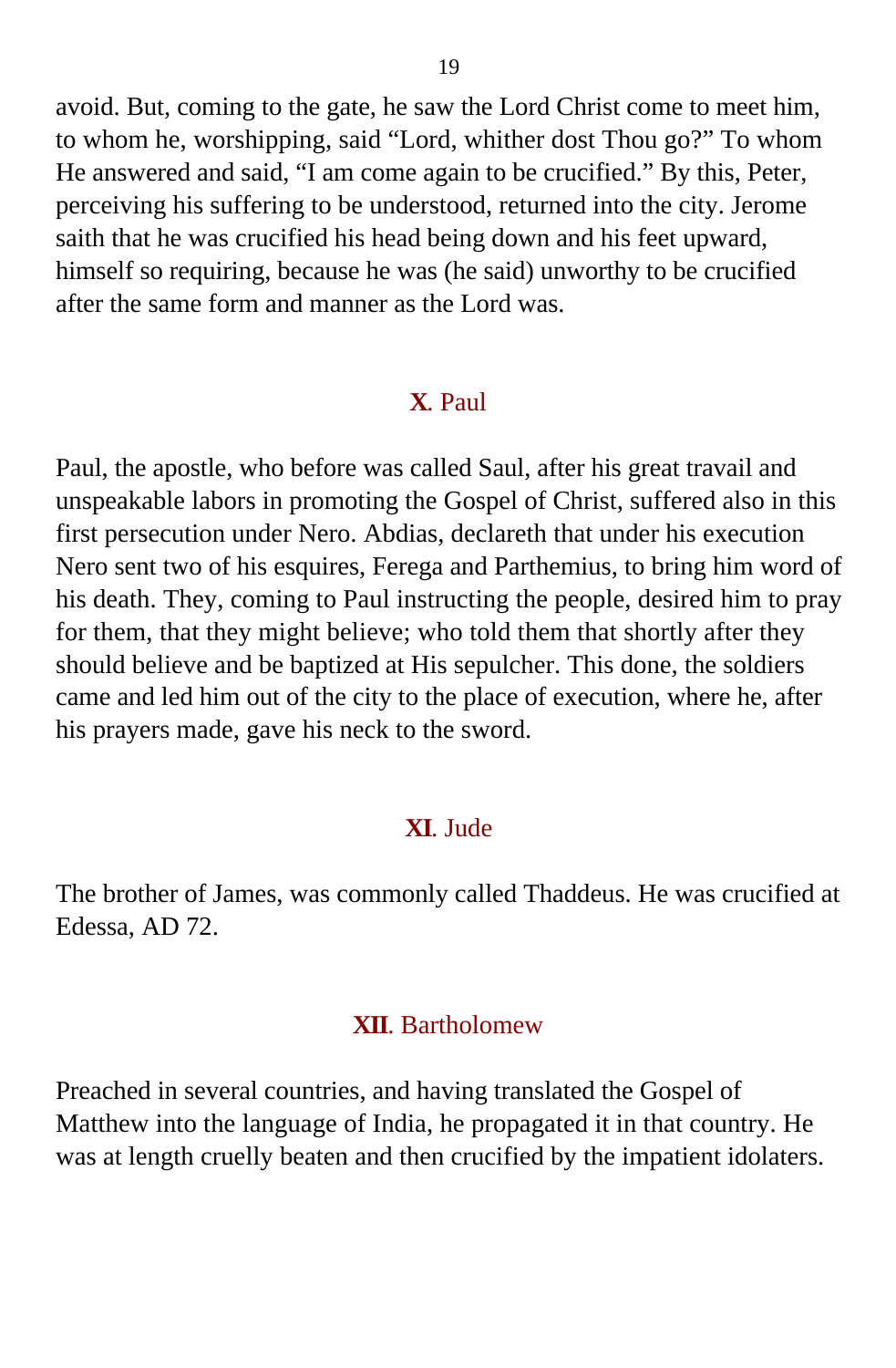#### **XIII**. Thomas

Called Didymus, preached the Gospel in Parthia and India, which exciting the rage of the pagan priests, he was martyred by being thrust through with a spear.

#### **XIV**. Luke

The evangelist, was the author of the Gospel which goes under his name. He traveled with Paul through various countries, and supposed to have been hanged on an olive tree, by the idolatrous priests of Greece.

#### **XV**. Simon

Surnamed Zelotes, preached the Gospel in Mauritania Africa, and even in Britain in which latter country he was crucified, AD 74.

#### **XVI**. John

The "beloved disciple," was brother to James the Great. The churches of Smyrna, Pergamos, Sardis, Philadelphia, Laodicea, and Thyatira, were founded by him. From Ephesus he was ordered to be sent to Rome, where it is affirmed he was cast into a cauldron of boiling oil. He escaped by miracle, without injury. Domitian after wards banished him to the Isle of Patmos, where he wrote the Book of Revelation. Nerva, the successor of Domitian, recalled him. He was the only apostle who escaped a violent death.

#### **XVII**. Barnabas

Was of Cyprus, but of Jewish descent, his death is supposed to have taken place about AD 73. And yet, notwithstanding all these continual persecutions and horrible punishments, the Church daily increased, deeply rooted in the doctrine of the apostles and of men apostolical, and watered plenteously with the blood of saints.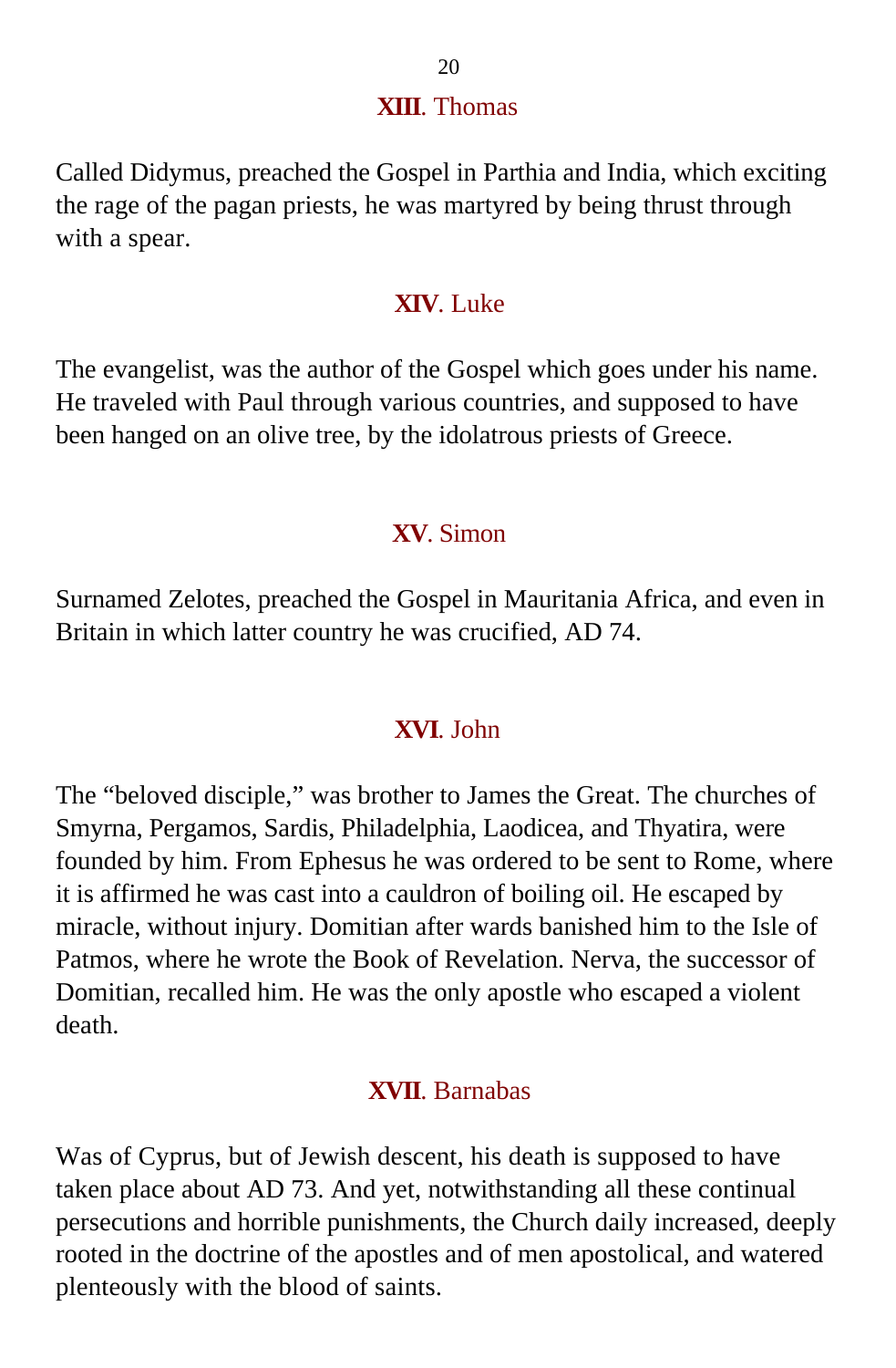## **CHAPTER II**

## **THE TEN PRIMITIVE PERSECUTIONS THE FIRST PERSECUTION, UNDER NERO, AD 67**

he first persecution of the Church took place in the year 67, under Nero, the sixth emperor of Rome. This monarch reigned for the space of five years, with tolerable credit to himself, but then gave way to the greatest extravagancy of temper, and to the most atrocious barbarities. Among other diabolical whims, he ordered that the city of Rome should be set on fire, which order was executed by his officers, guards, and servants. While the imperial city was in flames, he went up to the tower of Macaenas, played upon his harp, sung the song of the burning of Troy, and openly declared that 'he wished the ruin of all things before his death.' Besides the noble pile, called the Circus, many other palaces and houses were consumed; several thousands perished in the flames, were smothered in the smoke, or buried beneath the ruins. T

This dreadful conflagration continued nine days. when Nero, finding that his conduct was greatly blamed, and a severe odium cast upon him, determined to lay the whole upon the Christians, at once to excuse himself and have an opportunity of glutting his sight with new cruelties. This was the occasion of the first persecution; and the barbarities exercised on the Christians were such as even excited the commiseration of the Romans themselves. Nero even refined upon cruelty, and contrived all manner of punishments for the Christians that the most infernal imagination could design. In particular he had some sewed up in skins of wild beasts, and then worried by dogs until they expired; and others dressed in shirts made stiff with wax, fixed to axletrees, and set on fire in his gardens, in order to illuminate them. This persecution was general throughout the whole Roman Empire, but it rather increased than diminished the spirit of Christianity. In the course of it, St. Paul and St. Peter were martyred.

To their names may be added, Erastus, chamberlain of Corinth; Aristarchus, the Macedonian, and Trophimus, an Ephesian, converted by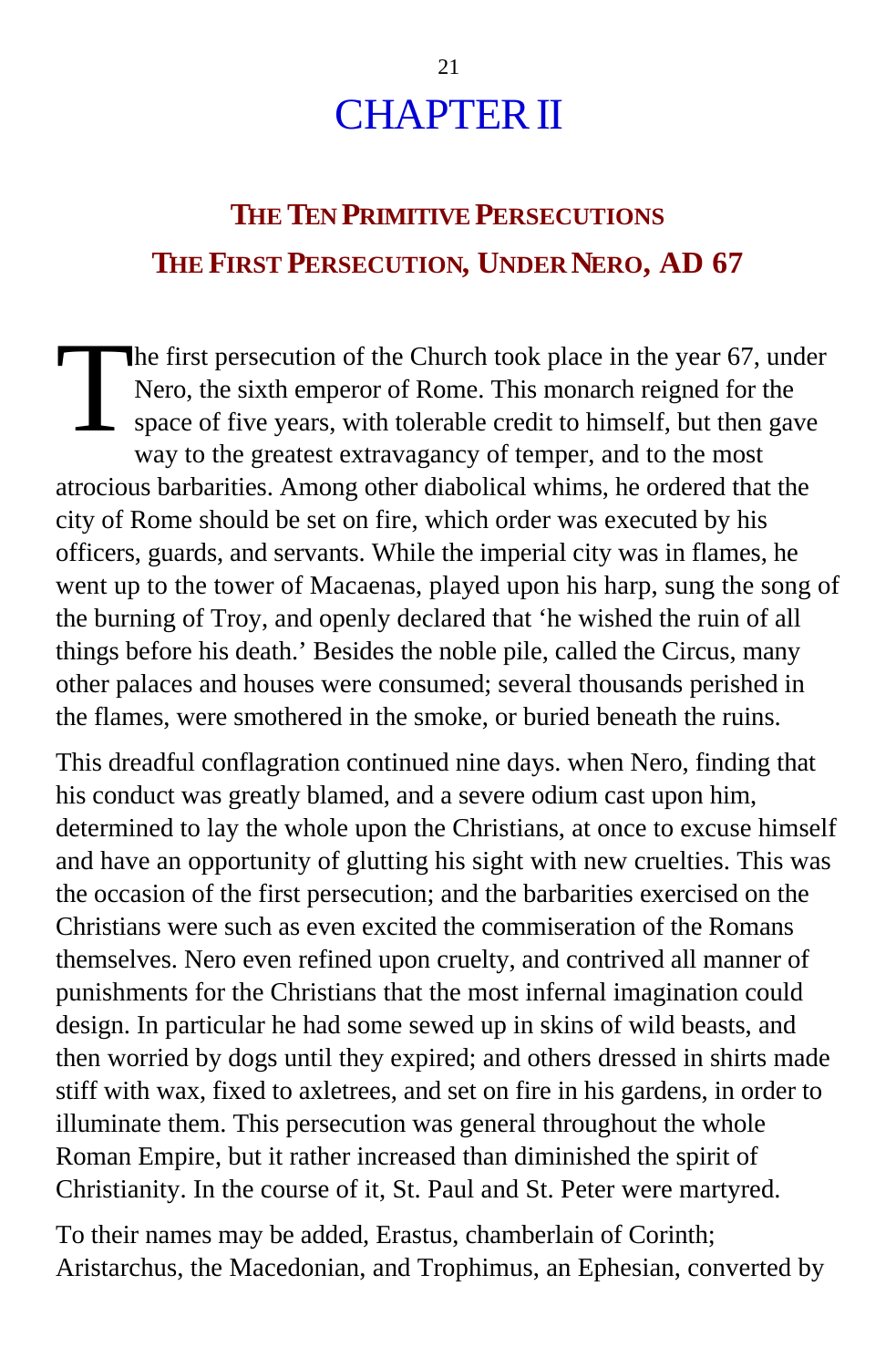St. Paul, and fellow-laborer with him, Joseph, commonly called Barsabas, and Ananias, bishop of Damascus; each of the Seventy.

### **THE SECOND PERSECUTION, UNDER DOMITIAN, AD 81**

The emperor Domitian, who was naturally inclined to cruelty, first slew his brother, and then raised the second persecution against the Christians. In his rage he put to death some of the Roman senators some through malice, and others to confiscate their estates. He then commanded all the lineage of David to be put to death.

Among the numerous martyrs that suffered during this persecutions was Simeon, bishop of Jerusalem, who was crucified; and St. John who was boiled in oil, and afterward banished to Patmos. Flavia, the daughter of a Roman senator, was likewise banished to Pontus; and a law was made, "That no Christian, once brought before the tribunal, should be exempted from punishment: without renouncing his religion." A variety of fabricated tales were, during this reign, composed in order to injure the Christians. Such was the infatuation of the pagans, that, if famine, pestilence, or earthquakes afflicted any of the Roman provinces, it was laid upon the Christians. These persecutions among the Christians increased the number of informers and many, for the sake of gain, swore away the lives of the innocent.

Another hardship was, that, when any Christians were brought before the magistrates, a test oath was proposed, when, if they refused to take it, death was pronounced against them; and if they confessed themselves Christians, the sentence was the same.

The following were the most remarkable among the numerous martyrs who suffered during this persecution.

Dionysius, the Areopagite, was an Athenian by birth, and educated in all the useful and ornamental literature of Greece. He then traveled to Egypt to study astronomy, and made very particular observations on the great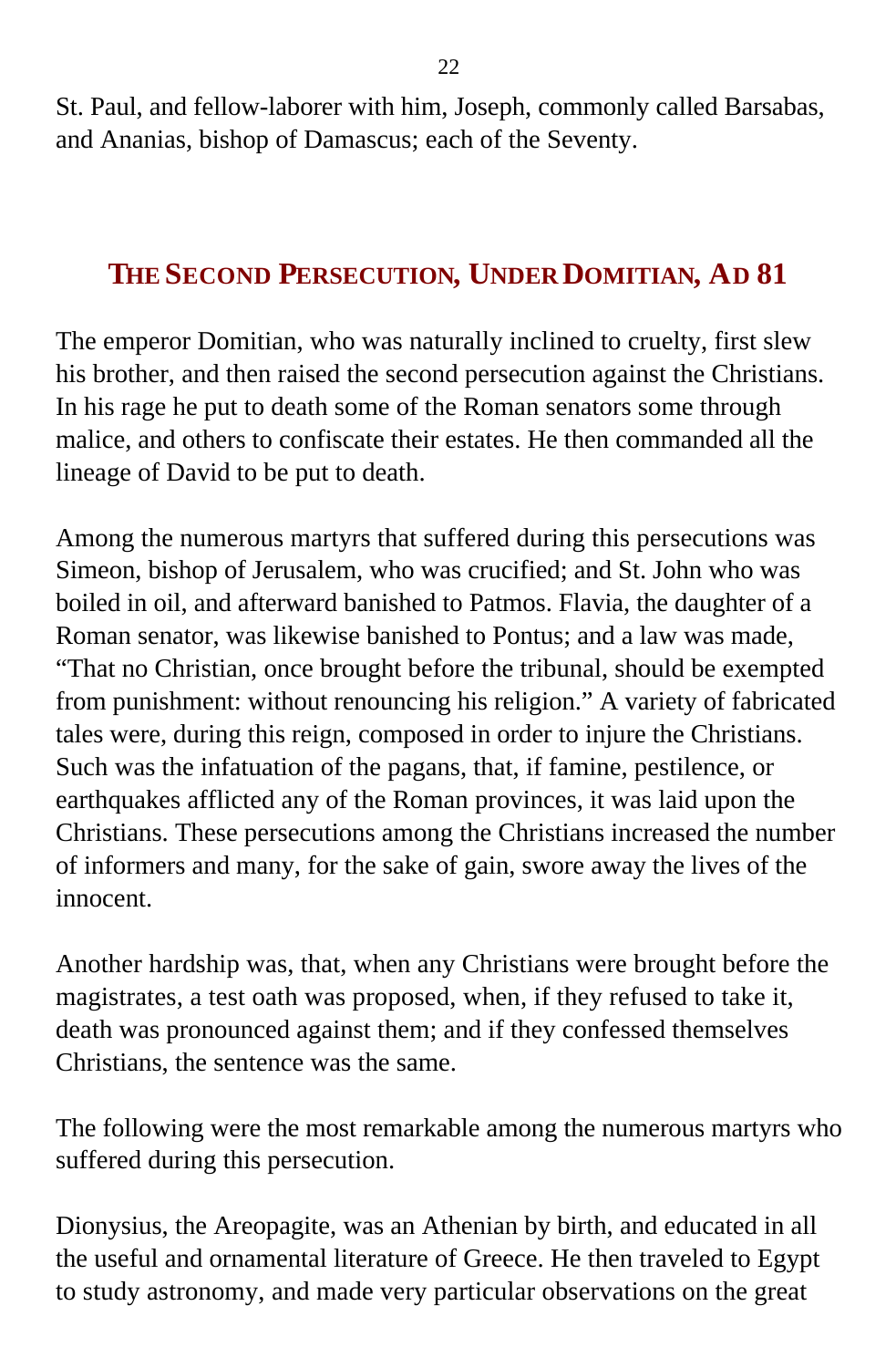and supernatural eclipse, which happened at the time of our Savior's crucifixion.

The sanctity of his conversation and the purity of his manners recommended` him so strongly to the Christians in general, that was appointed bishop of Athens.

Nicodemus, a benevolent Christian of some distinction, suffered in Rome during the rage of Domitian's persecution.

Protasius and Gervasius were martyred at Milan.

Timothy was the celebrated disciple of St. Paul, and bishop of Ephesus, where he zealously governed the Church until AD 97. At this period, as the pagans were about to celebrate a feast call Catagogion, Timothy, meeting the procession, severely reproved them for their ridiculous idolatry, which so exasperated the people that they fell upon him with their clubs, and beat him in so dreadful manner that he expired of the bruises two days after.

### **THE THIRD PERSECUTION, UNDER TRAJAN, AD 108**

n the third persecution Pliny the Second, a man learned and famous, seeing the lamentable slaughter of Christians, and moved therewith to pity, wrote to Trajan, certifying him that there were many thousands of them daily put to death, of which none did any thing contrary to the Roman laws worthy persecution. "The whole account they gave of their crime or error (whichever it is to be called) amounted only to this — viz.. that they were accustomed on a stated day to meet before daylight, and to repeat together a form of prayer to Christ as a God, and to bind themselves by an obligation — not indeed to commit wickedness; but, on the contrary never to commit theft, robbery, or adultery, never to falsify their word, never to defraud any man: after which it was their custom to separate, and reassemble to partake in common of a. harmless meal." In this persecution suffered the blessed martyr, lgnatius, who is held in famous reverence among very many. This Ignatius was reappointed to the bishopric of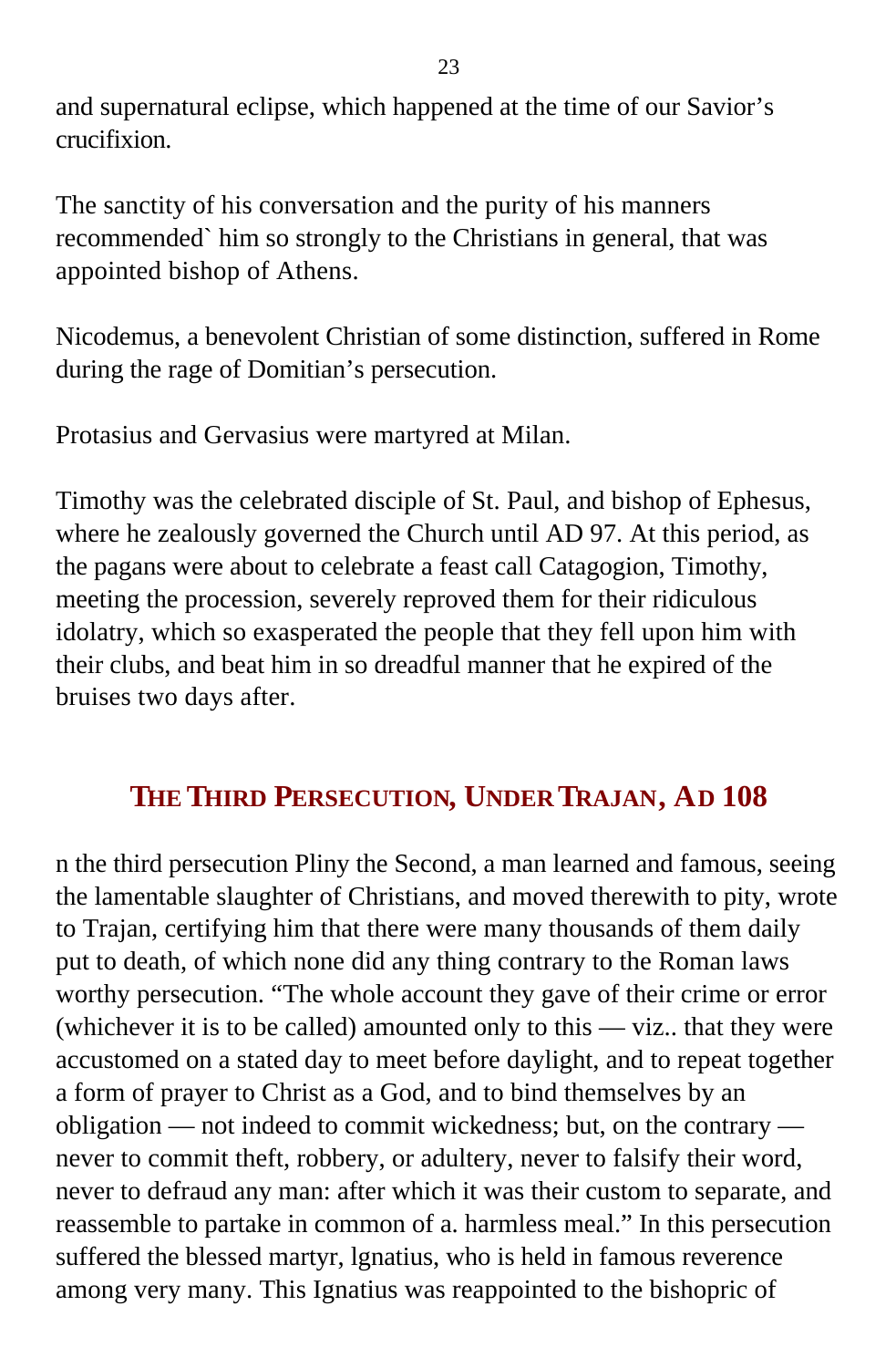Antioch next after Peter in succession. Some do say, that he, being sent from Syria to Rome, because he professed Christ, was given to the wild beasts to be devoured. It is also said of him, that when he passed through Asia, being under the most strict custody of his keepers, he strengthened and confirmed the churches through all the cities as he went, both with his exhortations and preaching of the Word of God. Accordingly having come to Smyrna, he wrote to, the Church at Rome, exhorting them not to use means for his deliverance from martyrdom, lest they deprive him of that which he most longed and hoped for. "Now I begin to be a disciple. I care for nothing, of visible or invisible things, so that I may but win Christ. Let fire and the cross, let the companies of wild beasts, let breaking of bones and tearing of limbs, let the grinding of the whole body, and all the malice of the devil, come upon me; be it so, only may I win Christ Jesus!" And even when he was sentenced to be thrown to the beast such was the burning desire that he had to suffer, that he spake, what time he heard the lions roaring, saying. "I am the wheat of Christ: I am going to be ground with the teeth of wild beasts, that I may be found pure bread." Trajan being succeeded by Adrian, the latter continued this third persecution with as much severity as his predecessor. About this time Alexander, bishop of Rome, with his two deacons, were martyred; as were Quirinus and Hernes, with their families; Zenon, a Roman nobleman, and about ten thousand other Christians.

In Mount Ararat many were crucified, crowned with thorns, and spears run into their sides, in imitation of Christ's passion. Eustachius, a brave and successful Roman commander, was by the emperor ordered to join in an idolatrous sacrifice to celebrate some his own victories; but his faith (being a Christian in his heart) was so much greater than his vanity, that he nobly refused it. Enraged at the denial, the ungrateful emperor forgot the service of this skilled commander, and ordered him and his whole family to be martyred.

At the martyrdom of Faustines and Jovita, brothers and citizens of Brescia their torments were so many, and their patience so great that Caloccerius, a pagan, beholding them, was struck with admiration and exclaimed in a kind of ecstasy, "Great is the God of the Christians!" for which he was apprehended, and suffered a similar fate. Many other similar cruelties and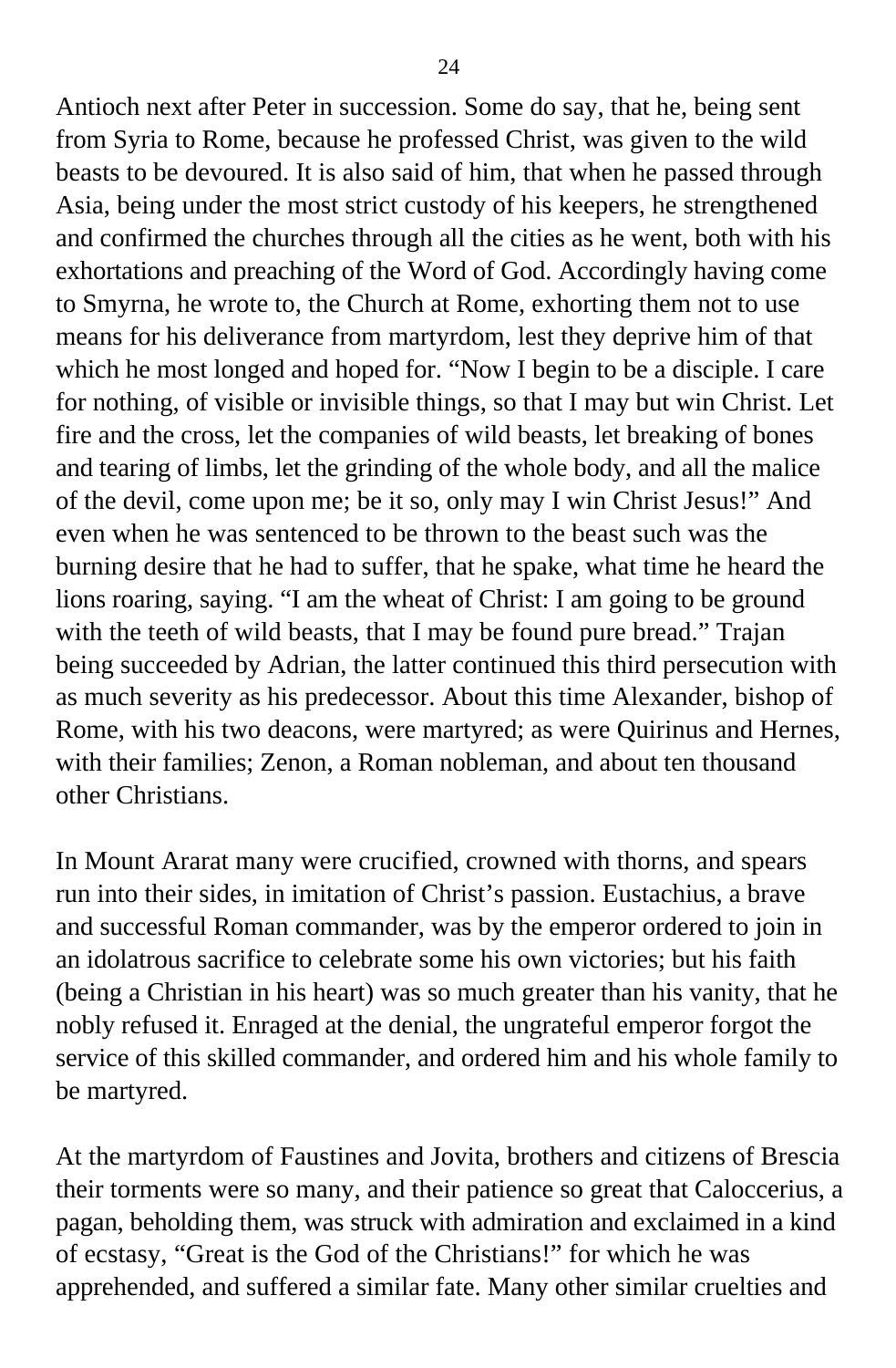rigors were exercised against Christians, until Quadratus, bishop of Athens, made a learned apology in their favor before the emperor, who happened to be there.

Aristides, a philosopher: of the same city, wrote an elegant epistle which caused Adrian to relax in his severities, and relent in their favor.

Adrian dying AD 138, was succeeded by Antoninus Pius, one of the most amiable monarchs that ever reigned, and who stayed the persecutions against the Christians.

## **THE FOURTH PERSECUTION, UNDER MARCUS AURELIUS ANTONINUS, AD 162**

Marcus Aurelius, followed about the year of our Lord 161, a man of nature more stern and severe; and, although in study of philosophy and in civil government no less commendable, yet, toward the Christians sharp and fierce; by whom was moved the fourth persecution.

The cruelties used in this persecution were such that many of the spectators shuddered with horror at the sight, and were astonished at the intrepidity of the sufferers. Some of the martyrs were obliged to pass, with their already wounded feet, over thorns, nails, sharp shells, etc. upon their points, others were scourged until their sinews and veins lay bare, and after suffering the most excruciating tortures that could be devised, they were destroyed by the most terrible deaths.

Germanicus, a young man, but a true Christian, being delivered to the wild beasts on account of his faith, behaved with such astonishing courage that several pagans became converts to a faith which inspired such fortitude. Polycarp, the venerable bishop of Smyrna, hearing that persons were seeking for him, escaped, but was discovered by a child. After feasting the guards who apprehended him, he desired an hour in prayer, which being allowed, he prayed with such fervency, that his guards repented that they had been instrumental in taking him. He was, however, carried before the proconsul, condemned, and burnt in the market place.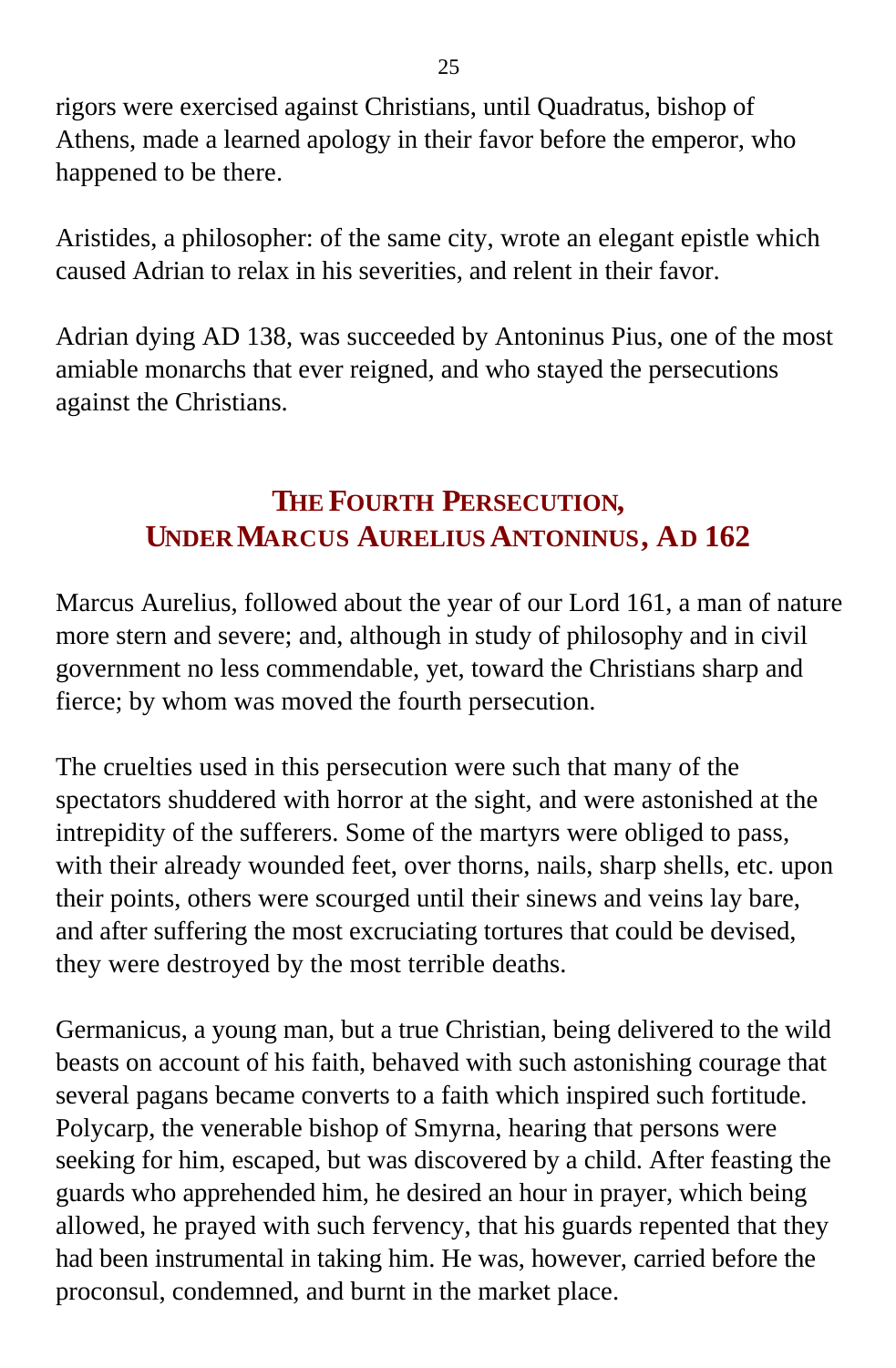The proconsul then urged him, saying, "Swear, and I will release thee; reproach Christ." Polycarp answered, "Eighty and six years have I served him, and he never once wronged me; how then shall I blaspheme my King, Who hath saved me?" At the stake, to which he was only tied, but not nailed as usual, as he assured them he should stand immovable, the flames, on their kindling the fagots, encircled his body, like an arch, without touching him, and the executioner, on seeing this, was ordered to pierce him with a sword when so great a quantity of blood flowed out as extinguished. the fire. But his body, at the instigation of the enemies of the Gospel, especially Jews, was ordered to be consumed in the pile, and the request of his friends, who wished to give it Christian burial, rejected. They nevertheless collected his bones and as much of his remains as possible, and caused them to be decently interred.

Metrodorus, a minister, who preached boldly, and Pionius, who made some excellent apologies for the Christian faith, were likewise burnt. Carpus and Papilus, two worthy Christians, and Agathonica, a pious woman, suffered martyrdom at Pergamopolis, in Asia.

Felicitatis, an illustrious Roman lady, of a considerable family, and the most shining virtues, was a devout Christian. She had seven sons, whom she had educated with the most exemplary piety.

Januarius, the eldest, was scourged, and pressed to death with weights, Felix and Philip, the two next had their brains dashed out with clubs, Silvanus, the fourth, was murdered by being thrown from a precipice, and the three younger sons, Alexander, Vitalis, and Martial, were beheaded. The mother was beheaded with the same sword as the three latter.

Justin, the celebrated philosopher, fell a martyr in this persecution. He was a native of Neapolis, in Samaria, and was born AD 103. Justin was a great lover of truth, and a universal scholar; he investigated the Stoic and Peripatetic philosophy, and attempted the Pythagorean; but the behavior of one of its professors disgusting him, he applied himself to the Platonic, in which he took great delight. About the year 133, when he was thirty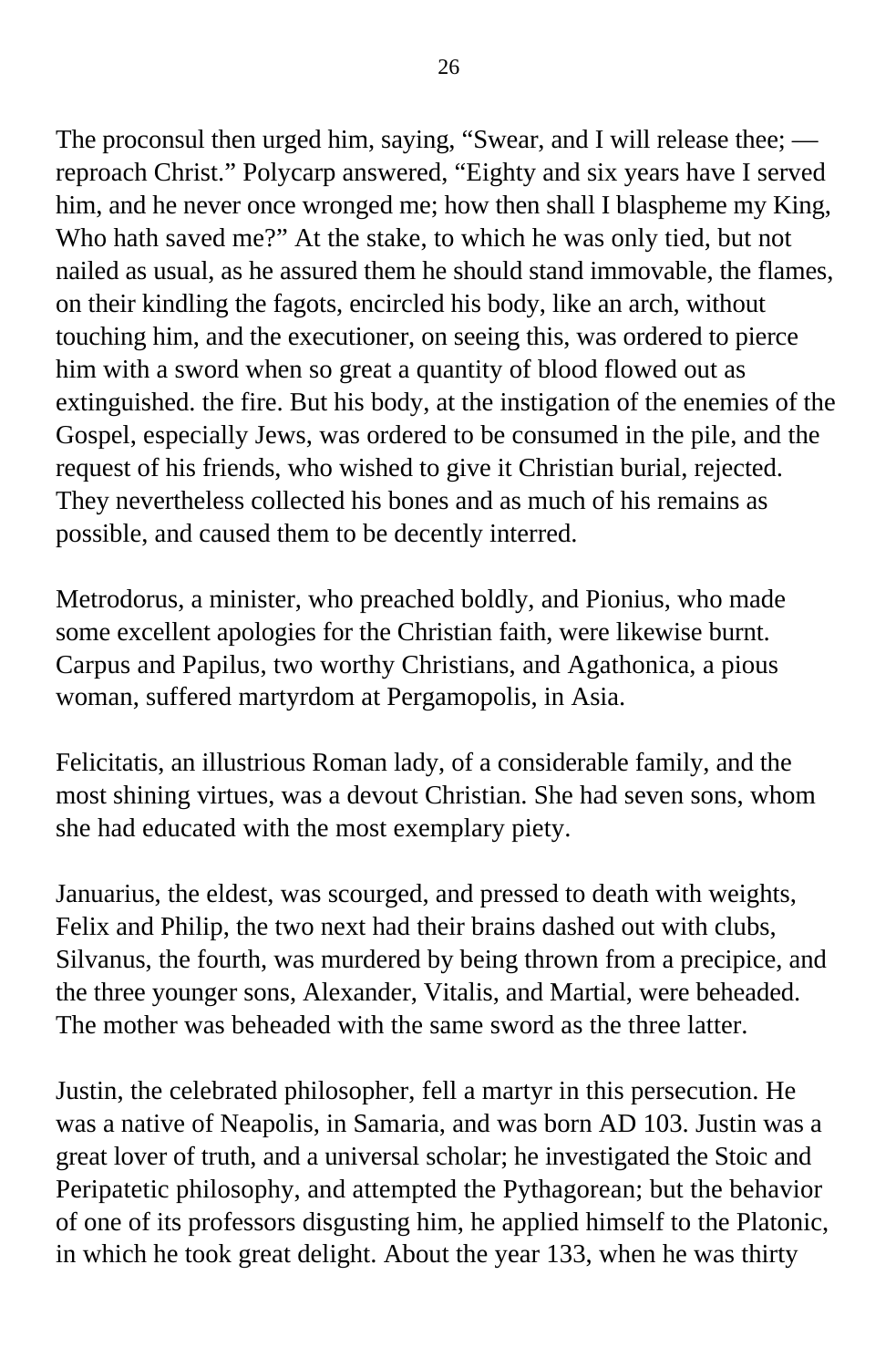years of age, he became a. convert to Christianity, and then, for the first time, perceived the real nature of truth.

He wrote an elegant epistle to the Gentiles, and employed his talents in convincing the Jews of the truth of the Christian rites; spending a great deal of time in traveling, until he took up his abode in Rome, and fixed his habitation upon the Viminal mount.

He kept a public school, taught many who afterward became great men, and wrote a treatise to confuse heresies of all kinds. As the pagans began to treat the Christians with great severity, Justin wrote his first apology in their favor. This piece displays great learning and genius, and occasioned the emperor to publish an edict in favor of the Christians.

Soon after, he entered into frequent contests with Crescens, a person of a vicious life and conversation, but a celebrated cynic philosopher; and his arguments appeared so powerful, yet disgusting to the cynic that he resolved on, and in the sequel accomplished, his destruction.

The second apology of Justin, upon certain severities, gave Crescens the cynic an opportunity of prejudicing the emperor against the writer of it; upon which Justin, and six of his companions, were apprehended. Being commanded to sacrifice to the pagan idols, they refused, and were condemned to be scourged, and then beheaded; which sentence was executed with all imaginable severity.

Several were beheaded for refusing to sacrifice to the image of Jupiter, in particular Concordus, a deacon of the city of Spolito.

Some of the restless northern nations having risen in arms against Rome, the emperor marched to encounter them. He was, however, drawn into an ambuscade, and dreaded the loss of his whole army.

Enveloped with mountains, surrounded by enemies, and perishing with thirst, the pagan deities were invoked in vain; when the men belonging to the militine, or thundering legion, who 'were all Christians, were commanded to call upon their God for succor. A miraculous deliverance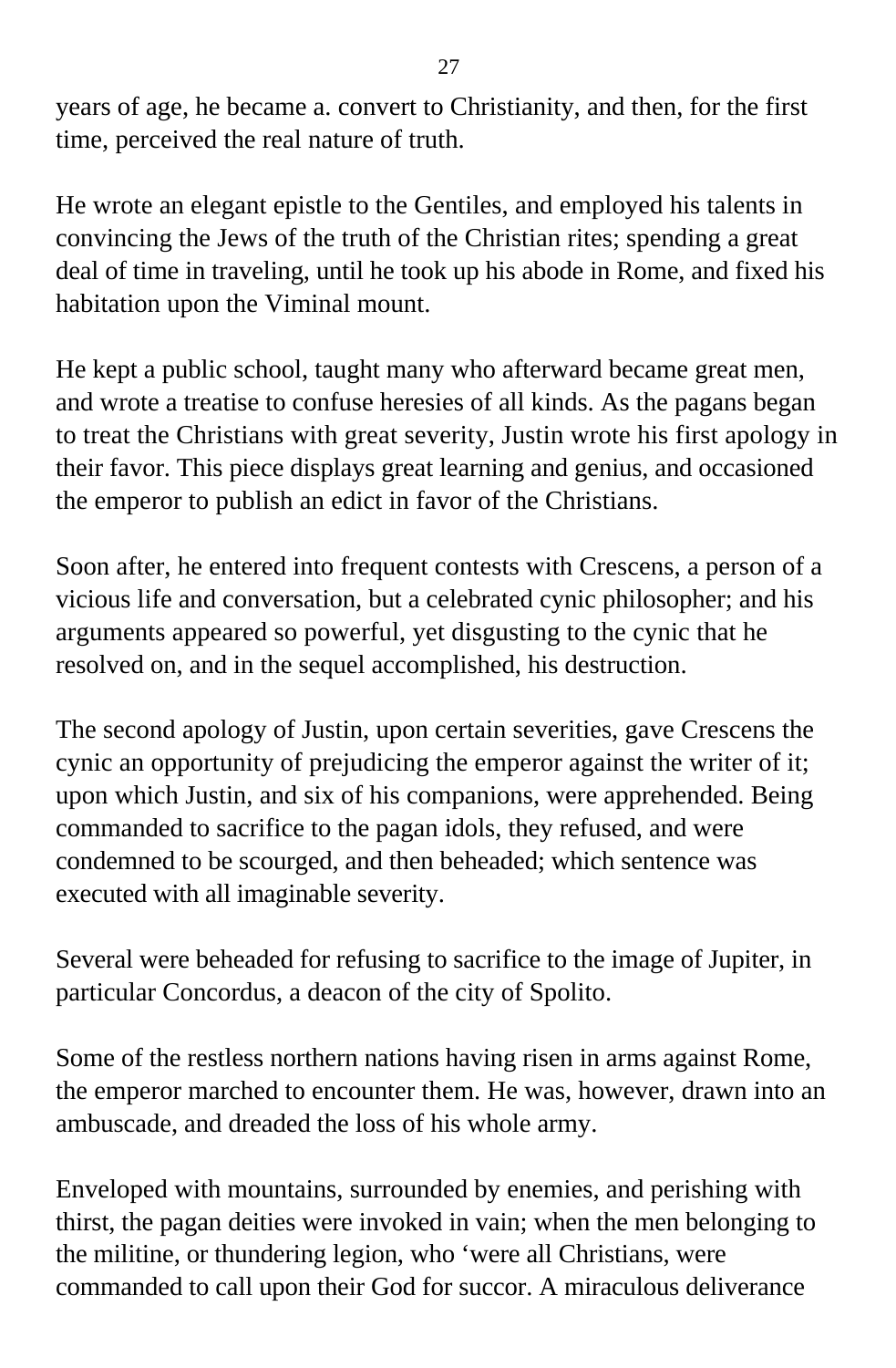immediately ensued: a prodigious quantity of rain fell, which, being caught by the men, and filling their dikes, afforded a sudden and astonishing relief. It appears that the storm which miraculously flashed in the face of the enemy so intimidated them, that part deserted to the Roman army; the rest were defeated, and the revolted provinces entirely recovered.

This affair occasioned the persecution to subside for some time, at least in those parts immediately under the inspection of the emperor; but we find that it soon after raged in France, particularly at Lyons, where the tortures to which many of the Christians were put, almost exceed the powers of description.

The principal of these martyrs were Vetius Agathus, a young man; Blandina, a Christian lady, of a weak constitution; Sanctus, a deacon of Vienna; red hot plates of brass were placed upon the tenderest parts of his body; Biblias, a weak woman, once an apostate. Attalus, of Pergamus; and Pothinus, the venerable bishop of Lyons, who was ninety years of age. Blandina, on the day when she and the three other champions were first brought into the amphitheater, she was suspended on a piece of wood fixed in the ground, and exposed as food for the wild beasts; at which time, by her earnest prayers, she encouraged others. But none of the wild beasts would touch her, so that she was remanded to prison. When she was again produced for the third and last time, she was accompanied by Ponticus, a youth of fifteen, and the constancy of their faith so enraged the multitude that neither the sex of the one nor the youth of the other were respected, being exposed to all manner of punishments and tortures.

Being strengthened by Blandina, he persevered unto death; and she after enduring all the torments heretofore mentioned, was at length slain with the sword.

When the Christians, upon these occasions, received martyrdom, they were ornamented, and crowned with garlands of flowers; for which they, in heaven, received eternal crowns of glory.

It has been said that the lives of the early Christians consisted of "persecution above ground and prayer below ground." Their lives are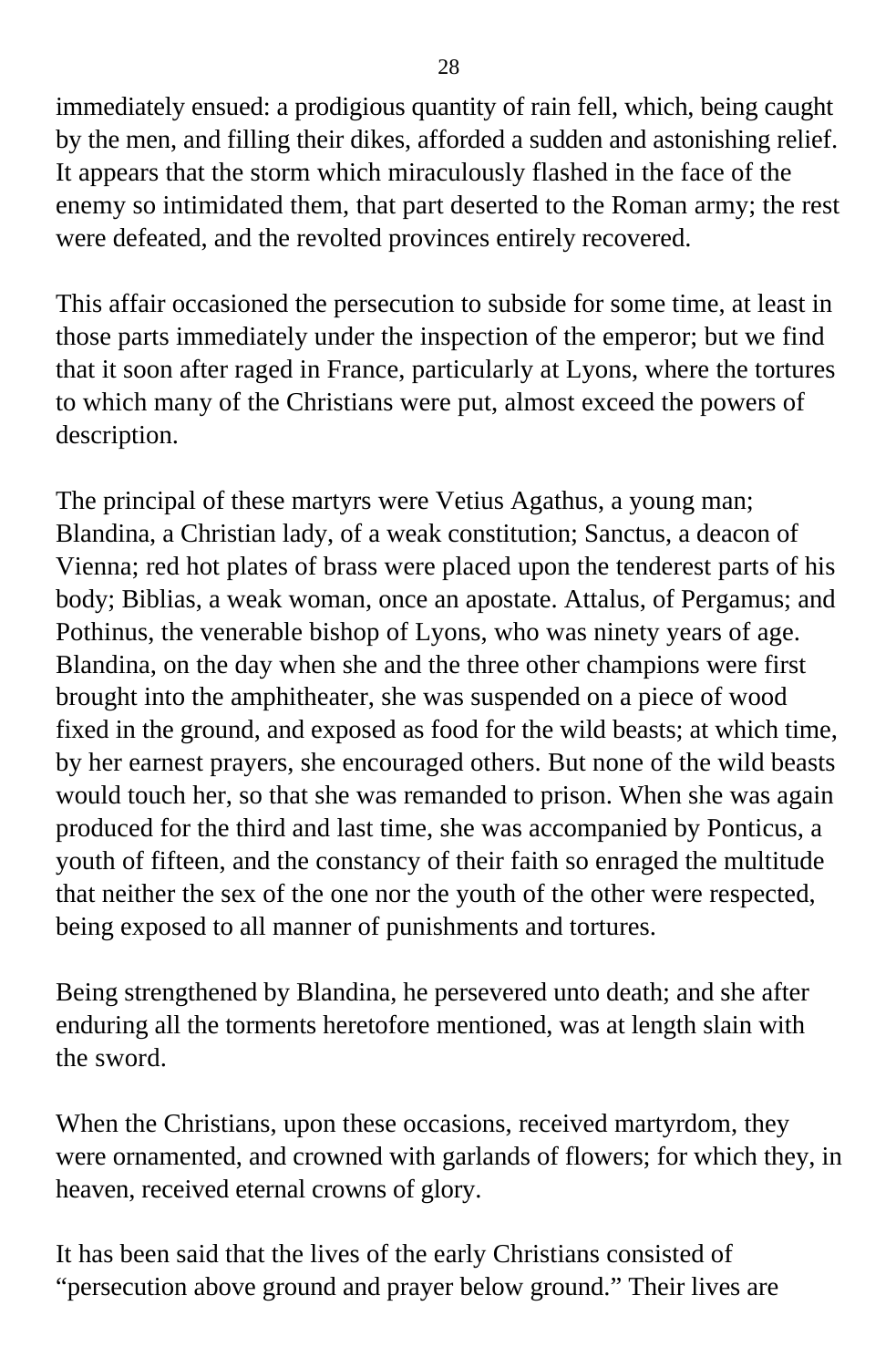expressed by the Coliseum and the catacombs. Beneath Rome are the excavations which we call the catacombs, which were at once temples and tombs. The early Church of Rome might well be called the Church of the Catacombs. There are some sixty catacombs near Rome, in which some six hundred miles of galleries have been traced, and these are not all. These galleries are about eight feet high and from three to five feet wide, containing on either side several rows of long, low, horizontal recesses, one above another like berths in a ship. In these the dead bodies were placed and the front closed, either by a single marble slab or several great tiles laid in mortar. On these slabs or tiles, epitaphs or symbols are graved or painted.

Both pagans and Christians buried their dead in these catacombs. When the Christian graves have been opened, the skeletons tell their own terrible tale. Heads are found severed from the body, ribs and shoulder blades are broken, bones are often calcined from fire. But despite the awful story of persecution that we may read here, the inscriptions breathe forth peace and joy and triumph.

#### Here are a few:

"Here lies Marcia, put to rest in a dream of peace." "Lawrence to his sweetest son, borne away of angels." "Victorious in peace and in Christ." "Being called away, he went in peace."

Remember when reading these inscriptions the story the skeletons tell of persecution, of torture, and of fire. But the full force of these epitaphs is seen when we contrast them with the pagan epitaphs, such as:

"Live for the present hour, since we are sure of nothing else." "I lift my hands against the gods who took me away at the age of twenty though I had done no harm." "Once I was not. Now I am not. I know nothing about it, and it is no concern of mine." "Traveler, curse me not as you pass, for I am in darkness and cannot answer."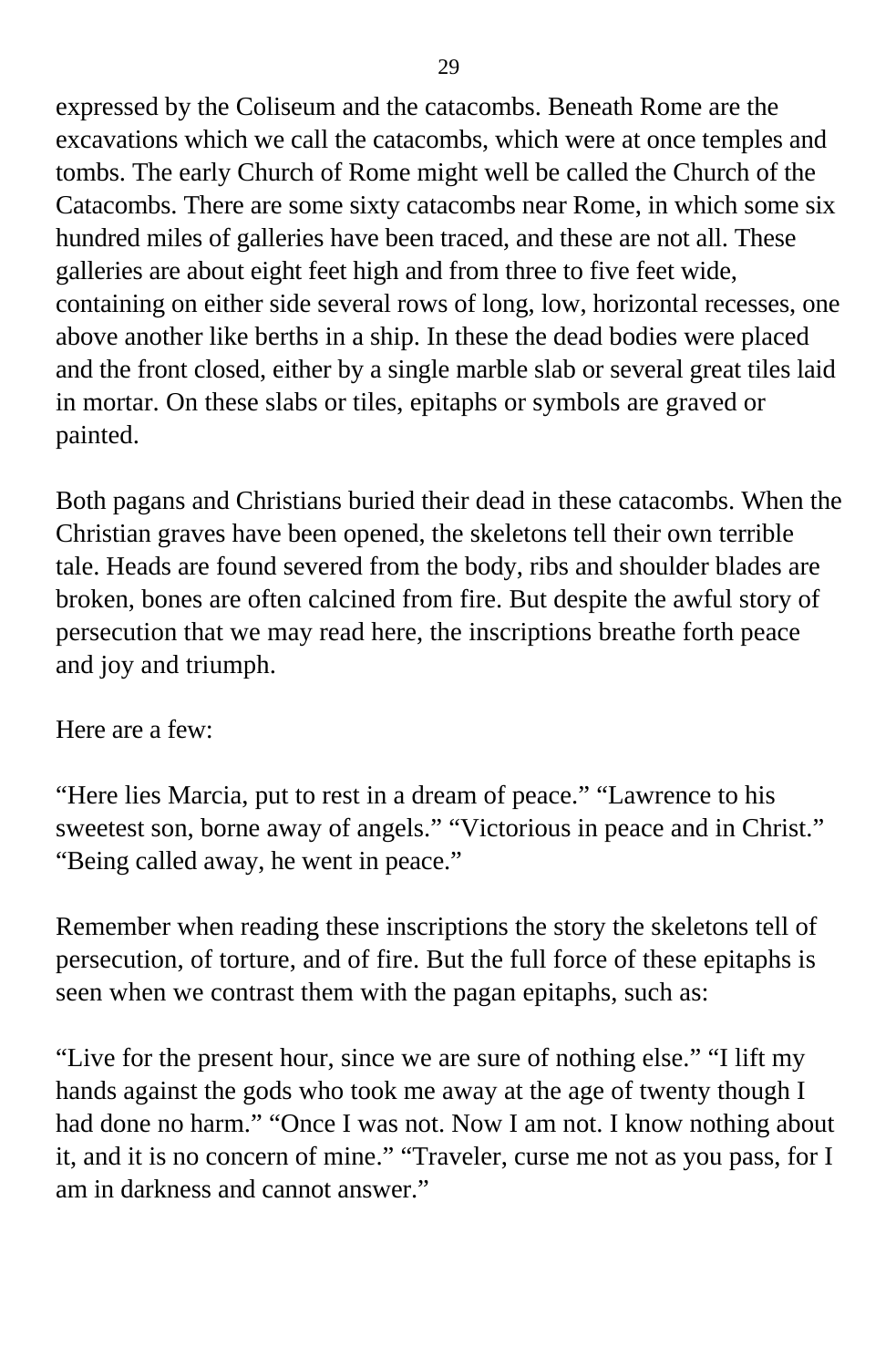The most frequent Christian symbols on the walls of the catacombs, are, the good shepherd with the lamb on his shoulder, a ship under full sail, harps, anchors, crowns, vines, and above all the fish.

### **THE FIFTH PERSECUTION, COMMENCING WITH SEVERUS, AD 192**

Severus, having been recovered from a severe fit of sickness by a Christian, became a great favorer of the Christians in general; but the prejudice and fury of the ignorant multitude prevailing, obsolete laws were put in execution against the Christians. The progress of Christianity alarmed the pagans, and they revived the stale calumny of placing accidental misfortunes to the account of its professors, AD 192.

But, though persecuting malice raged, yet the Gospel shone with resplendent brightness; and, firm as an impregnable rock, withstood the attacks of its boisterous enemies with success. Tertullian, who lived in this age, informs us that if the Christians had collectively withdrawn themselves from the Roman territories, the empire would have been greatly depopulated.

Victor, bishop of Rome, suffered martyrdom in the first year of the third century, AD 201. Leonidus, the father of the celebrated Origen, was beheaded for being a Christian. Many of Origen's hearers likewise suffered martyrdom, particularly two brothers, named Plutarchus and Serenus; another Serenus, Heron, and Heraclides, were beheaded. Rhais had boiled pitch poured upon her head and was then burnt, as was Marcella her mother. Potainiena, the sister of Rhais, was executed in the same manner as Rhais had been; but Basilides, an officer belonging to the army, and ordered to attend her execution, became her convert.

Basilides being, as an officer, required to take a certain oath, refused, saying, that he could not swear by the Roman idols, as he was a Christian. Struck with surprise, the people could not, at first believe what they heard; but he had no sooner confirmed the same than he was dragged before the judge, committed to prison, and speedily afterward beheaded.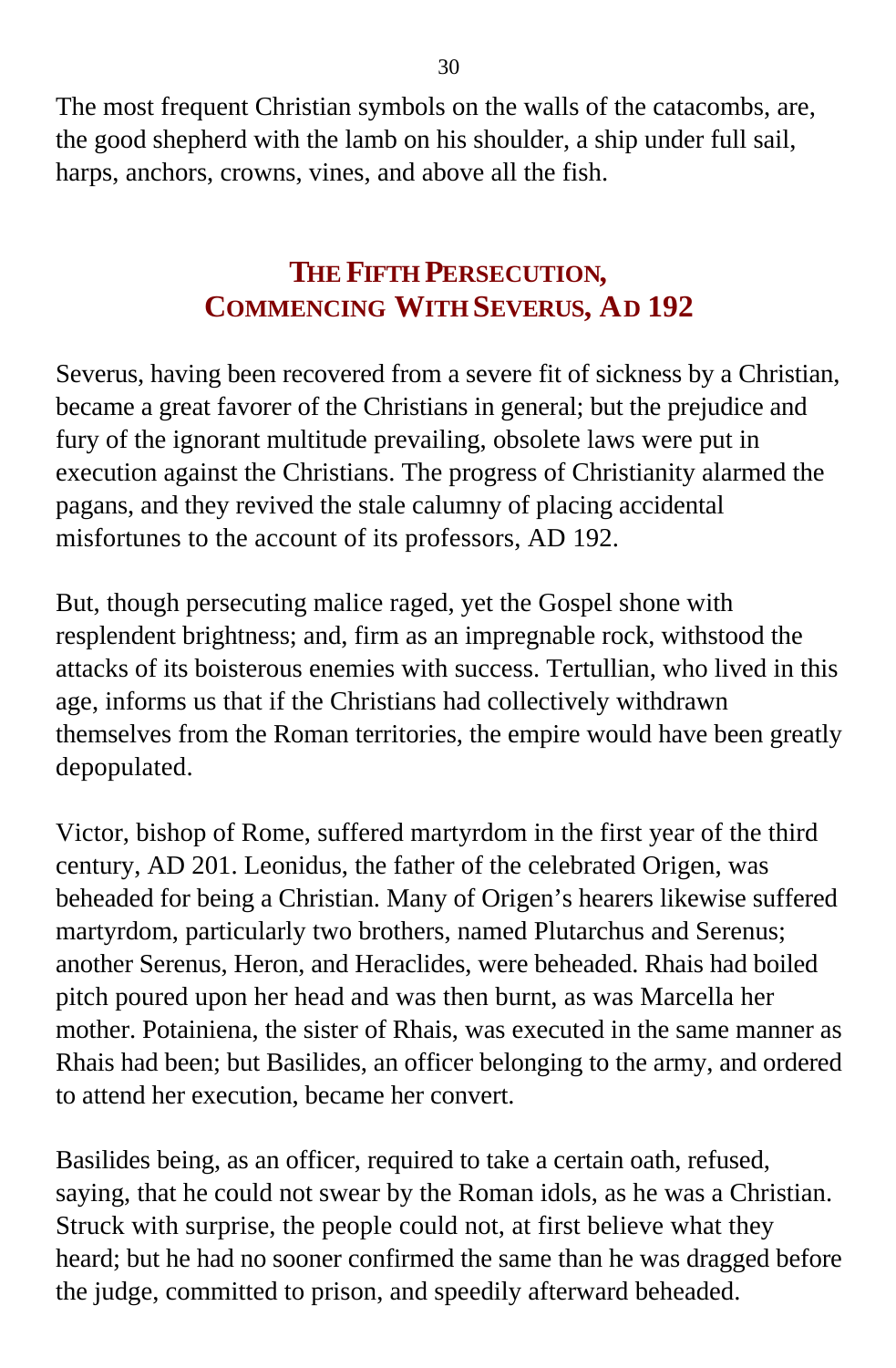Ireneus, bishop of Lyons, was born in Greece, and received both a polite and a Christian education. It is generally supposed that the account of the persecutions at Lyons was written by himself. He succeeded the martyr Pothinus as bishop of Lyons, and ruled his diocese with great propriety, he was a. zealous opposer of heresies in general, and, about AD 187, he wrote a celebrated tract against heresy. Victor, the bishop of Rome, wanting to impose the keeping of Easter there, in preference to other places, it occasioned some disorders among the Christians. In particular, Ireneus wrote him a synodical epistle, in the name of the Gallic churches. This zeal, in favor of Christianity, pointed him out as an object of resentment to the emperor; and in AD 202, he was beheaded.

The persecutions now extending to Africa, many were martyred in that quarter of the globe; the most particular of whom we shall mention.

Perpetua, a married lady, of about twenty-two years. Those who suffered with her were, Felicitas, a married lady, big with child at the time of her being apprehended, and Revocatus, catechumen of Carthage, and a slave. The names of the other prisoners, destined to suffer upon this occasion, were Saturninus, Secundulus, and Satur. On the day appointed for their execution, they were led to the amphitheater. Satur, Saturninus, and Revocatus were ordered to run the gauntlet between the hunters, or such as had the care of the wild beasts. The hunters being drawn up in two ranks, they ran between, and were severely lashed as they passed. Felicitas and Perpetua were stripped, in order to be thrown to a mad bull, which made his first attack upon Perpetua, and stunned her, he then darted at Felicitas, and gored her dreadfully; but not killing them, the executioner did that office with a sword. Revocatus and Satur were destroyed by wild beasts, Saturninus was beheaded, and Secundulus died in prison. These executions were in the year 205, on the eighth day of March.

Speratus and twelve others were likewise beheaded; as was Andocles in France. Asclepiades, bishop of Antioch, suffered many tortures, but his life was spared.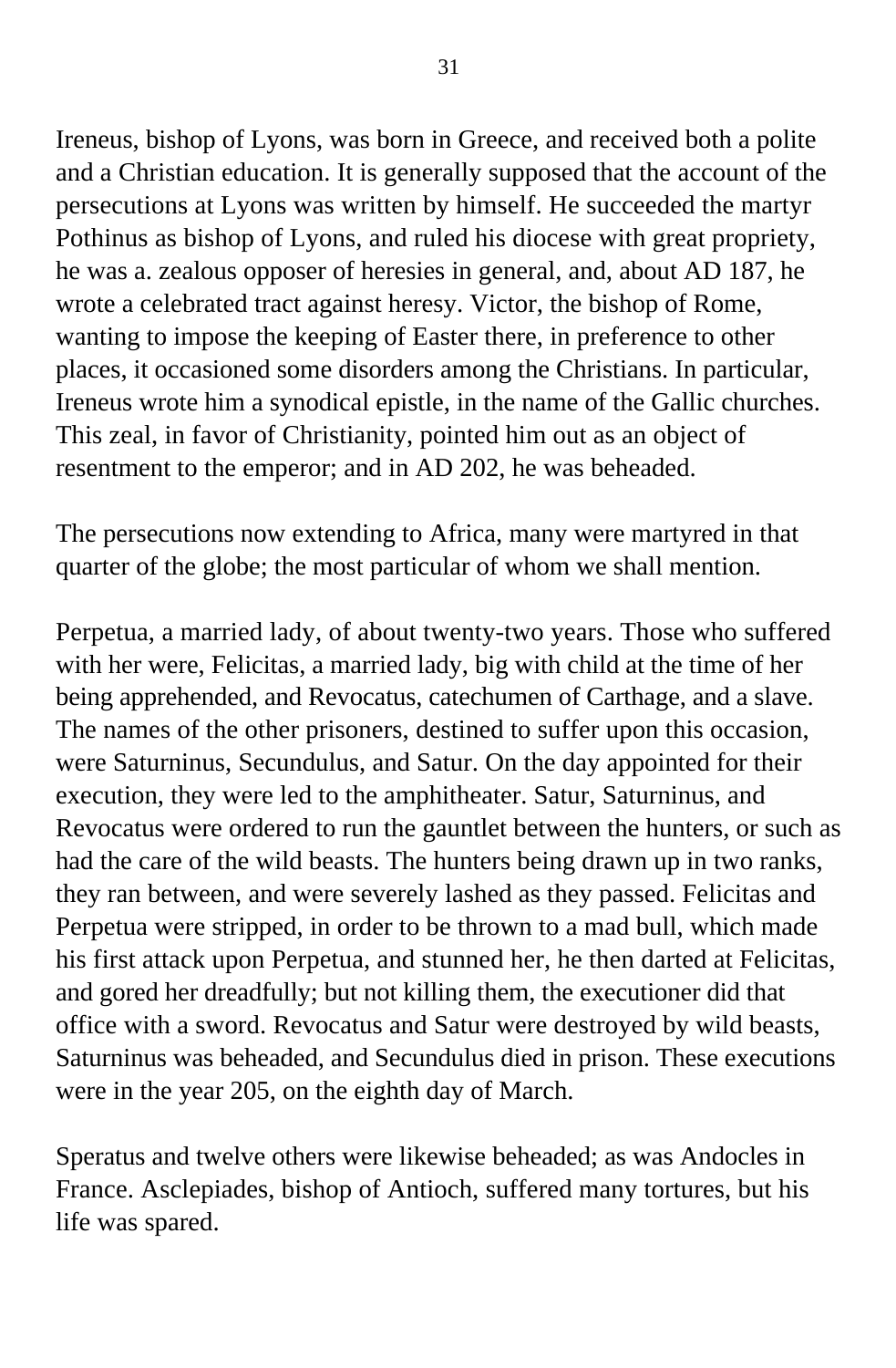Cecilia, a young lady of good family in Rome, was married to a gentleman named Valerian. She converted her husband and brother who were beheaded, and the maximus, or officer, who led them to execution, becoming their convert, suffered the same fate. The lady was placed naked in a scalding bath, and having continued there a considerable time, her head was struck off with a sword, AD 222.

Calistus, bishop of Rome, was martyred, AD 224; but the manner of his death is not recorded; and Urban, bishop of Rome, met the same fate AD 232.

## **THE SIXTH PERSECUTION, UNDER MAXIMUS, AD 235**

AD 235, was in the time of Maximinus. In Cappadocia, the president, Seremianus, did all he could to exterminate the Christians from that province.

The principal persons who perished under this reign were Pontianus, bishop of Rome; Anteros, a Grecian, his successor, who gave offense to the government by collecting the acts of the martyrs, Pammachius and Quiritus, Roman senators, with all their families, and many other Christians; Simplicius, senator; Calepodius, a Christian minister, thrown into the Tyber; Martina, a noble and beautiful virgin; and Hippolitus, a Christian prelate, tied to a wild horse, and dragged until he expired.

During this persecution, raised by Maximinus, numberless Christians were slain without trial, and buried indiscriminately in heaps, sometimes fifty or sixty being cast into a pit together, without the least decency.

The tyrant Maximinus dying, AD 238, was succeeded by Gordian, during whose reign, and that of his successor Philip, the Church was free from persecution for the space of more than ten years; but in AD 249, a violent persecution broke out in Alexandria, at the instigation of a pagan priest, without the knowledge of the emperor.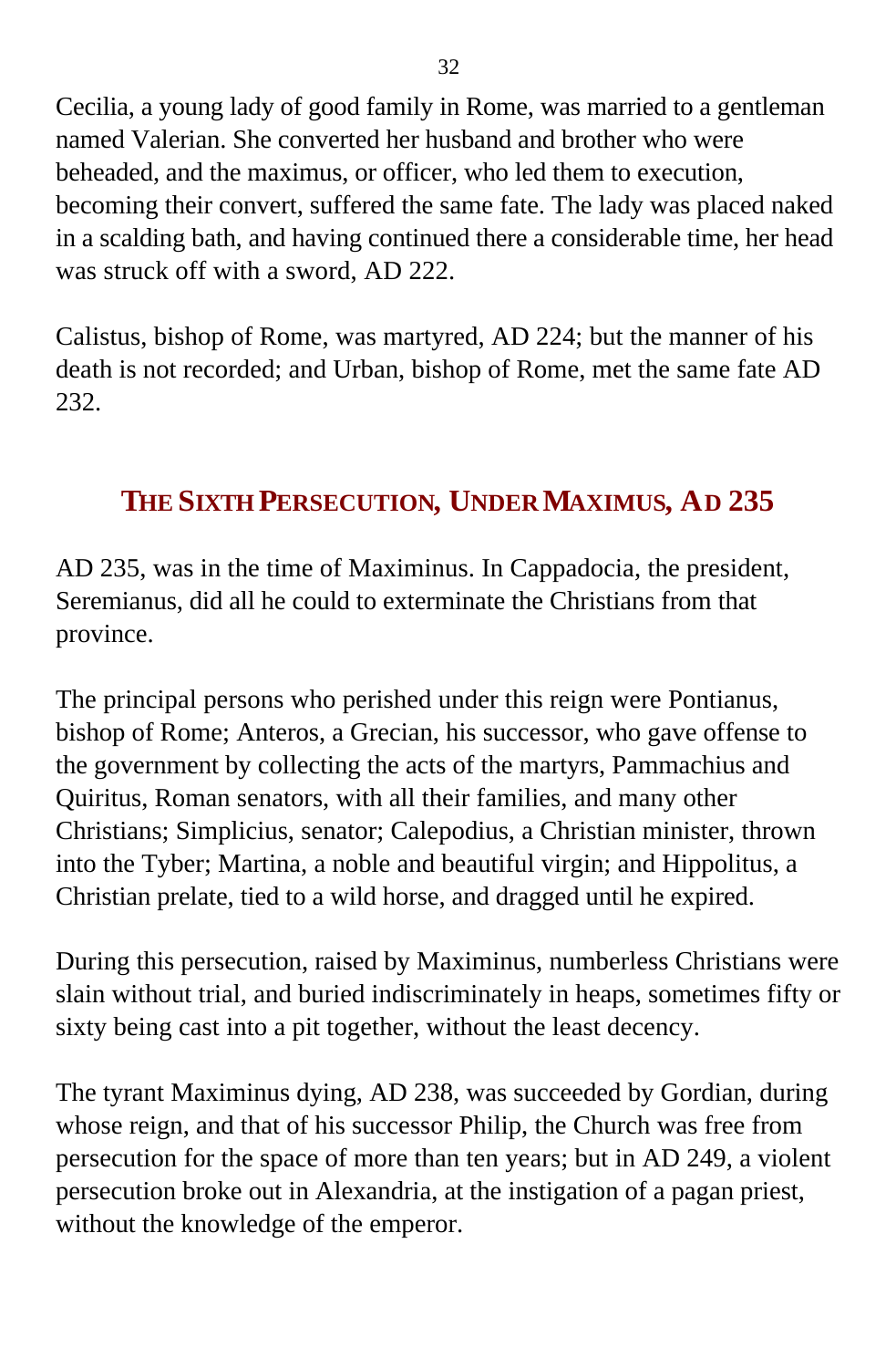## **THE SEVENTH PERSECUTION, UNDER DECIUS AD 249**

This was occasioned partly by the hatred he bore to his predecessor Philip, who was deemed a Christian and was partly by his jealousy concerning the amazing increase of Christianity; for the heathen temples began to be forsaken, and the Christian churches thronged.

These reasons stimulated Decius to attempt the very extirpation of the name of Christian; and it was unfortunate for the Gospel, that many errors had, about this time, crept into the Church: the Christians were at variance with each other; self-interest divided those whom social love ought to have united; and the virulence of pride occasioned a variety of factions.

The heathens in general were ambitious to enforce the imperial decrees upon this occasion, and looked upon the murder of a Christian as a merit to themselves. The martyrs, upon this occasion, were innumerable; but the principal we shall give some account of.

Fabian, the bishop of Rome, was the first person of eminence who felt the severity of this persecution. The deceased emperor, Phillip had, on account of his integrity, committed his treasure to the care of this good man. But Decius, not finding as much as his avarice made him expect, determined to wreak his vengeance on the good prelate. He was accordingly seized; and on January 20, AD 250, he suffered decapitation.

Julian, a native of Cilicia, as we are informed by St. Chrysostom, was seized upon for being a Christian. He was put into a leather bag, together with a number of serpents and scorpions, and in that condition thrown into the sea.

Peter, a young man, amiable for the superior qualities of his body and mind, was beheaded for refusing to sacrifice to Venus. He said, "I am astonished you should sacrifice to an infamous woman, whose debaucheries even your own historians record, and whose life consisted of such actions as your laws would punish. No, I shall offer the true God the acceptable sacrifice of praises and prayers." Optimus, the proconsul of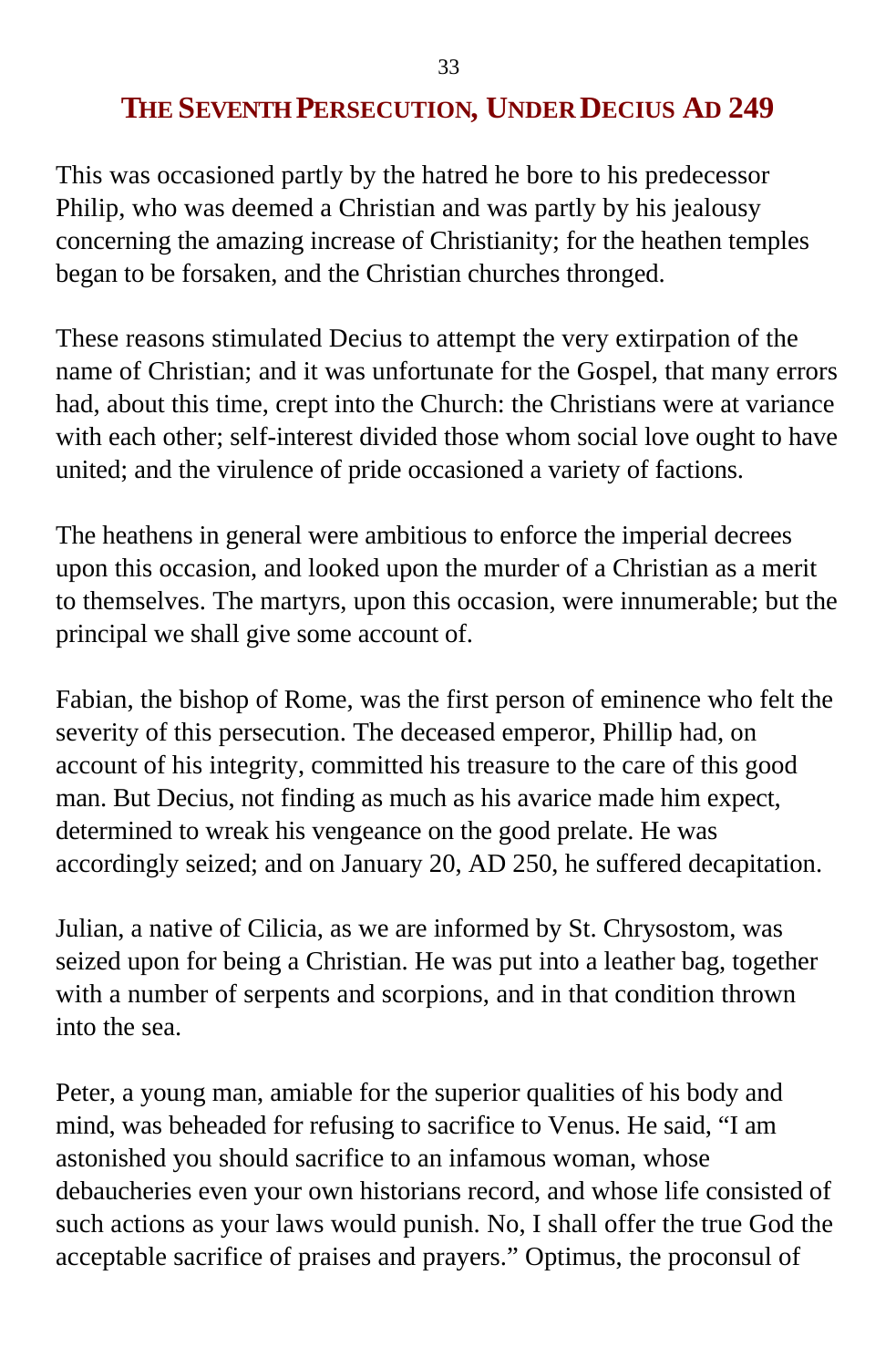Asia, on hearing this, ordered the prisoner be stretched upon a wheel, by which all his bones were broken, and then he was sent to be beheaded.

Nichomachus, being brought before the proconsul as a Christian, was ordered to sacrifice to the pagan idols. Nichomachus replied, "I can not pay that respect to devils, which is only due to the Almighty." This speech so much enraged the proconsul that Nichomachus was put to the rack. After enduring the torments for a time, he recanted; but scarcely had he given this proof of his frailty, than he fell into the greatest agonies, dropped down on the ground, and expired immediately.

Denisa, a young woman of only sixteen years of age, who beheld this terrible judgment, suddenly exclaimed, "O unhappy wretch, why would you buy a moment's ease at the expense of a miserable eternity!" Optimus, hearing this, called to her, and Denisa avowing herself to be a Christian, she was beheaded, by his order, soon after.

Andrew and Paul, two companions of Nichomachus the martyr, AD 251, suffered martyrdom by stoning, and expired, calling, on their blessed Redeemer.

Alexander and Epimachus, of Alexandria, were apprehended for being Christians: and, confessing the accusation, were beat with staves, torn with hooks, and at length burnt in the fire; and we are informed, in a fragment preserved by Eusebius, that four female martyrs suffered on the same day, and at the same place, but not in the same manner; for these were beheaded.

Lucian and Marcian, two wicked pagans, though skillful magicians, becoming converts to Christianity, to make amends for their former errors, lived the lives of hermits, and subsisted upon bread and water only. After some time spent in this manner, they became zealous preachers, and made many converts. The persecution, however, raging at this time, they were seized upon, and carried before Sabinus, the governor of Bithynia. On being asked by what authority they took upon themselves to preach, Lucian answered, 'That the laws of charity and humanity obliged all men to endeavor the conversion of their neighbors, and to do everything in their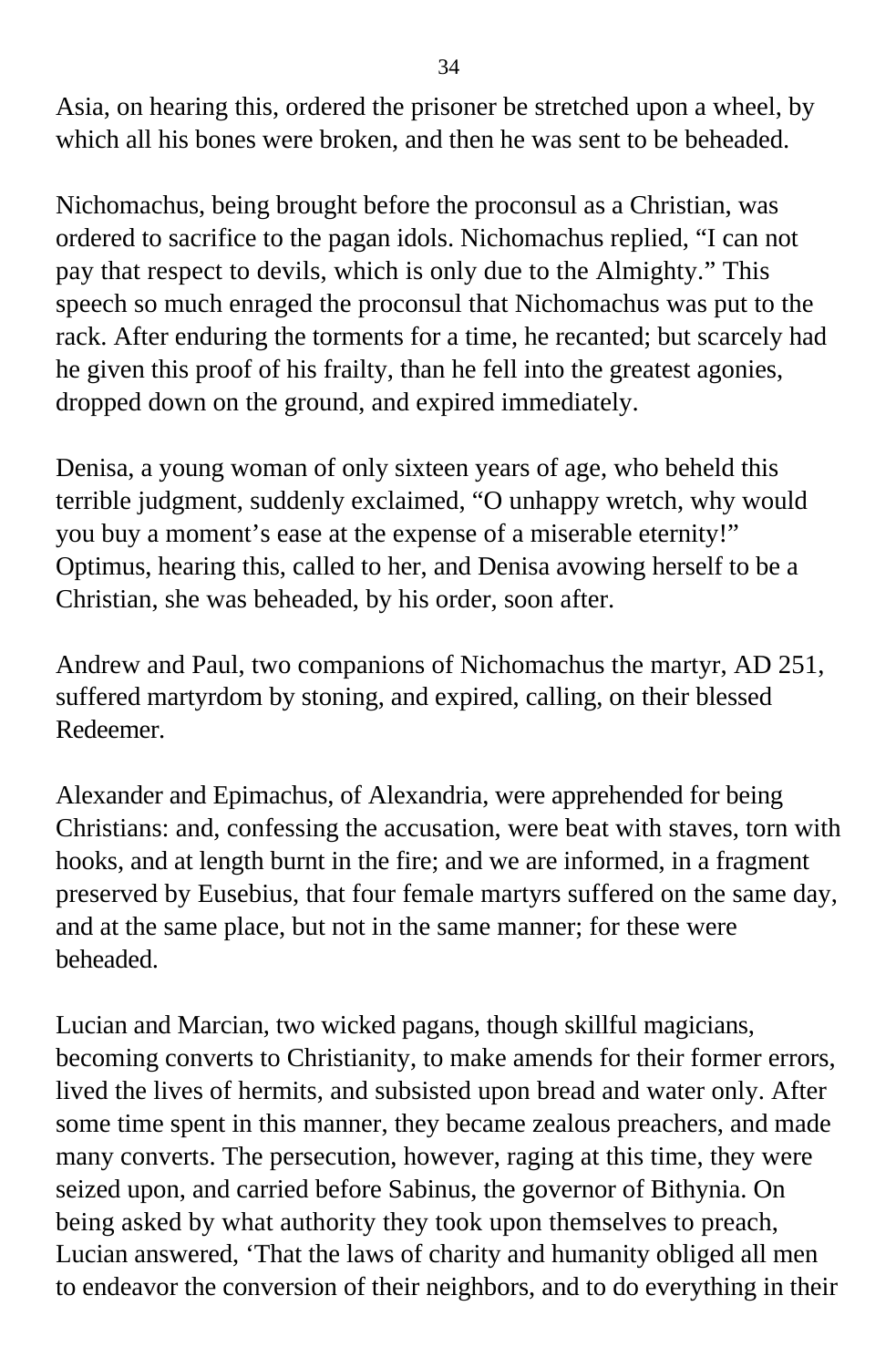power to rescue them from the snares of the devil.' Lucian having answered in this manner, Marcian said, "Their conversion was by the same grace which was given to St. Paul, who, from a zealous persecutor of the Church, became a preacher of the Gospel." The proconsul, finding that he could not prevail with them to renounce their faith, condemned them to be burnt alive, which sentence was soon after executed.

Trypho and Respicius, two eminent men, were seized as Christians, and imprisoned at Nice. Their feet were pierced with nails; they were dragged through the streets, scourged, torn with iron hooks, scorched with lighted torches, and at length beheaded, February 1, AD 251.

Agatha, a Sicilian lady, was not more remarkable for her personal and acquired endowments, than her piety: her beauty was such, that Quintian, governor of Sicily, became enamored of her, and made many attempts upon her chastity without success. In order to gratify his passions with the greater conveniency, he put the virtuous lady into the hands of Aphrodica, a very infamous and licentious woman. This wretch tried every artifice to win her to the desired prostitution; but found all her efforts were vain, for her chastity was inpregnable, and she well knew that virtue alone could procure true happiness. Aphrodica acquainted Quintian with the inefficacy of her endeavors, who, enraged to be foiled in his designs, changed his lust into resentment. On her confessing that she was a Christian he determined to gratify his revenge, as he could not his passion. Pursuant to his orders, she was scourged, burnt with red-hot iron and torn with sharp hooks. Having borne these torments with admirable fortitude, she was next laid naked upon live coals, intermingled with glass, and then being carried back to prison, she there expired on February 5, 251.

Cyril, bishop of Gortyna, was seized by order of Lucius, the governor of that place, who, nevertheless, exhorted him to obey the imperial mandate, perform the sacrifices, and save his venerable person from destruction; for he was now eighty-four years of age. The good prelate replied that as he had long taught others to save their souls, he should only think now of his own salvation. The worthy prelate heard his fiery sentence without emotion, walked cheerfully to the place of execution, and underwent his martyrdom with great fortitude.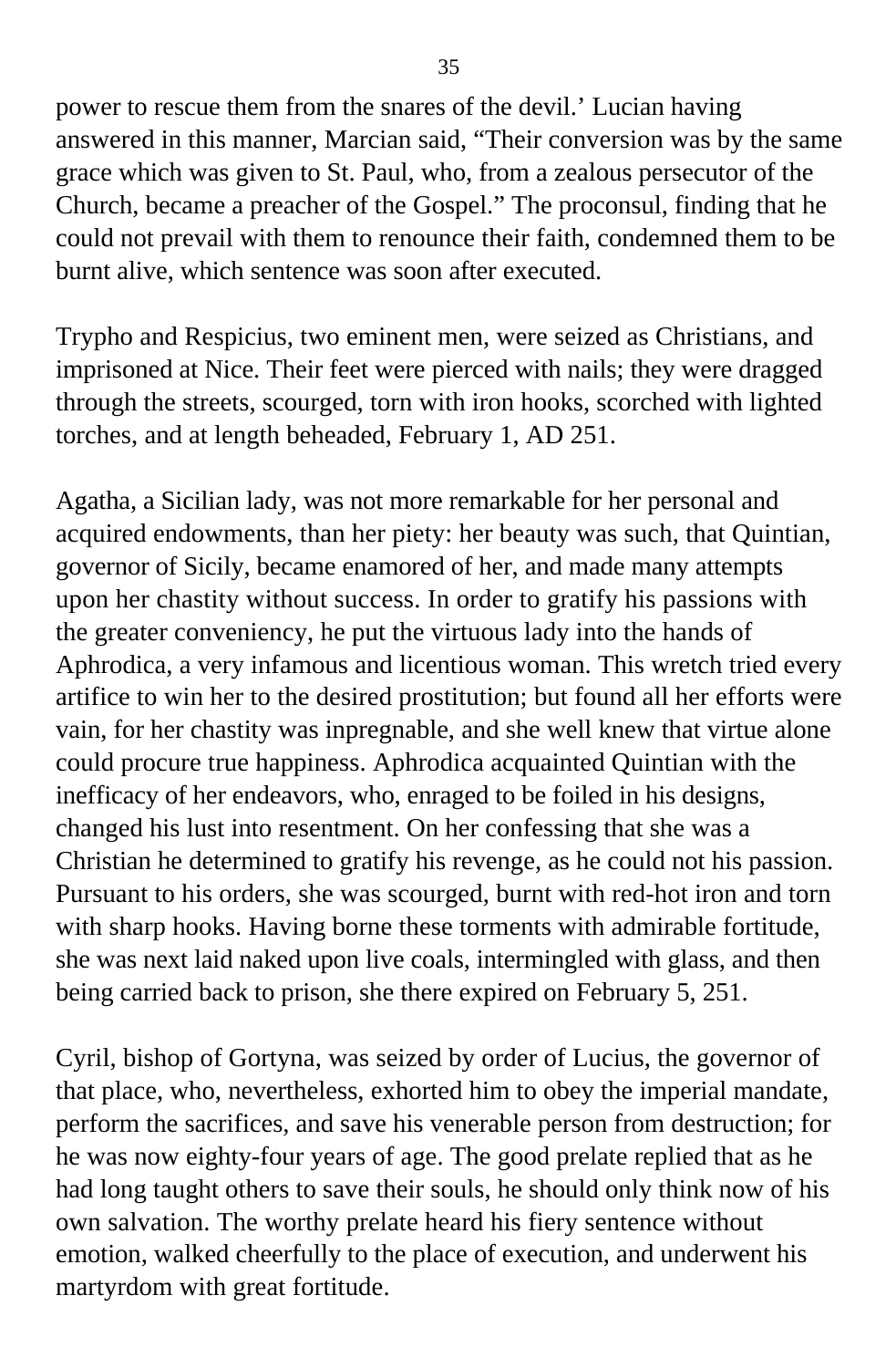The persecution raged in no place more than the Island of Crete; for the governor, being exceedingly active in executing the imperial decrees, that place streamed with pious blood.

Babylas, a Christian of a liberal education, became bishop of Antioch, AD 237, on the demise of Zebinus. He acted with inimitable zeal, and governed the Church with admirable prudence during the most tempestuous times. The first misfortune that happened to Antioch during his mission, was the siege of it by Sapor, king of Persia; who, having overrun all Syria, took and plundered this city among others, and used the Christian inhabitants with greater severity than the rest, but was soon totally defeated by Gordian.

After Gordian's death, in the reign of Decius, that emperor came to Antioch, where, having a desire to visit an assembly of Christians, Babylas opposed him, and absolutely refused to let him come in. The emperor dissembled his anger at that time; but soon sending for the bishop, he sharply reproved him for his insolence, and then ordered him to sacrifice to the pagan deities as an expiation for his offense. This being refused, he was committed to prison, loaded with chains, treated with great severities, and then beheaded, together with three young men who had been his pupils, AD 25.

Alexander, bishop of Jerusalem, about this time was cast into prison on account of his religion, where he died through the severity of his confinement.

Julianus, an old man, lame with the gout, and Cronion, another Christian, were bound on the backs of camels, severely scourged, and then thrown into a fire and consumed. Also forty virgins, at Antioch, after being imprisoned, and scourged, were burnt.

In the year of our Lord 251, the emperor Decius having erected a pagan temple at Ephesus, he commanded all who were in the city to sacrifice to the idols. This order was nobly refused by several of his own soldiers, viz. Maximianus, Martianus, Joannes, Malchus, Dionysius, Seraion, and Constantinus. The emperor wishing to win these soldiers to renounce their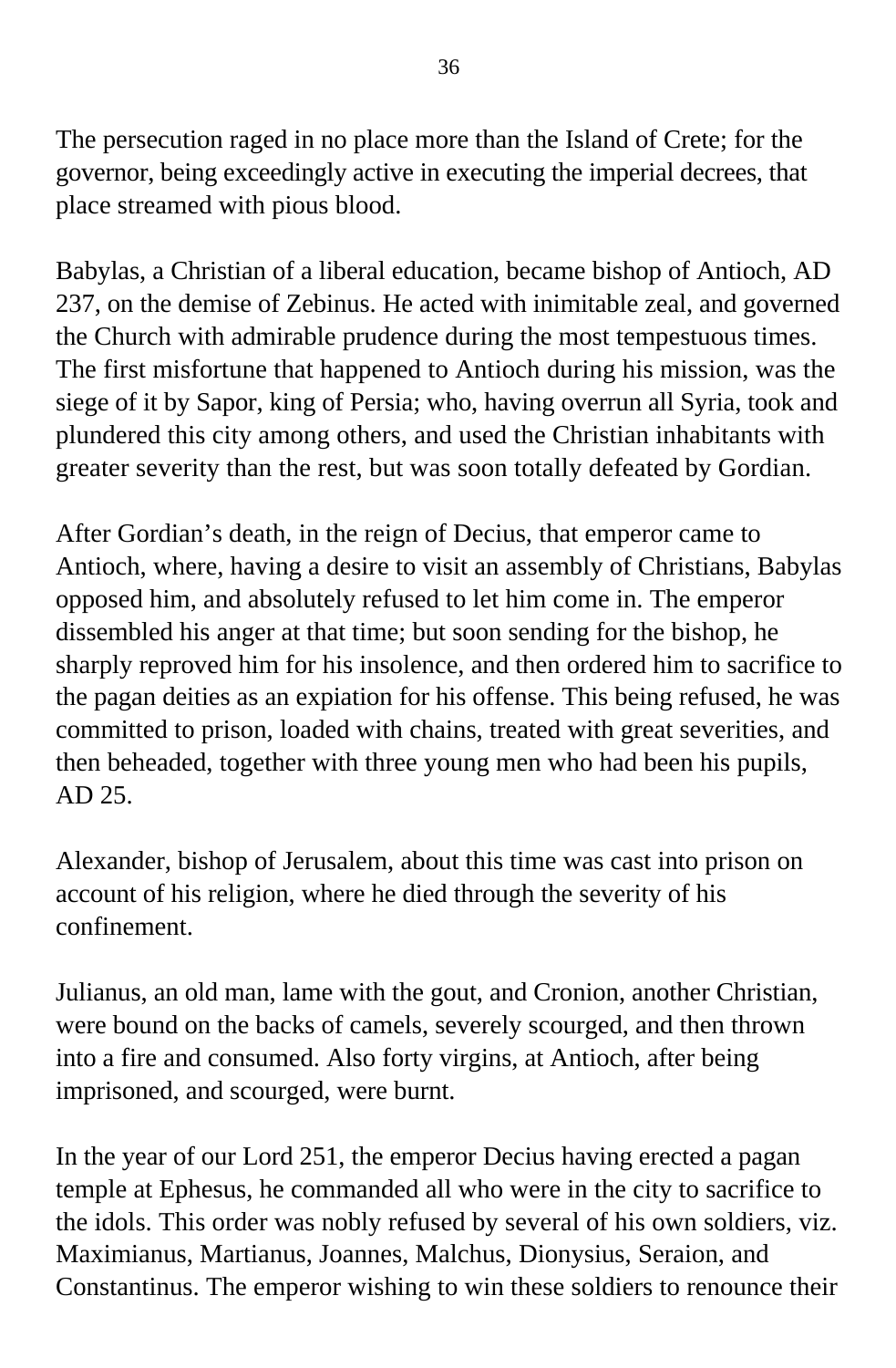faith by his entreaties and lenity, gave them a considerable respite until he returned from an expedition. During the emperor's absence, they escaped, and hid themselves in a cavern, which the emperor being informed of at his return, the mouth of the cave was closed up, and they all perished with hunger.

Theodora, a beautiful young lady of Antioch, on refusing to sacrifice to the Roman idols, was condemned to the stews, that her virtue might be sacrificed to the brutality of lust. Didymus, a Christian disguised himself in the habit of a Roman soldier, went to the house, informed Theodora who he was, and advised her to make her escape in his clothes. This being effected, and a man found in the brothel instead of a beautiful lady, Didymus was taken before the president, to whom confessing the truth, and owning that he was a Christian the sentence of death was immediately pronounced against him. Theodora, hearing that her deliverer was likely to suffer, came to the judge, threw herself at his feet, and begged that the sentence might fall on her as the guilty person; but, deaf to the cries of the innocent and insensible to the calls of justice, the inflexible judge condemned both; when they were executed accordingly, being first beheaded and their bodies afterward burnt.

Secundianus, having been accused as a Christian, was conveyed to prison by some soldiers. On the way, Verianus and Marcellinus said, "Where are you carrying the innocent?" This interrogatory occasioned them to be seized, and all three, after having been tortured, were hanged and decapitated.

Origen, the celebrated presbyter and catechist of Alexandria, at the age of sixty-four, was seized, thrown into a loathsome prison, laden with fetters, his feet placed in the stocks, and his legs extended to the utmost for several successive days. He was threatened with fire, and tormented by every lingering means the most infernal imaginations could suggest. During this cruel temporizing, the emperor Decius died, and Gallus, who succeeded him, engaging in war with the Goths, the Christians met with a respite. In this interim, Origen obtained his enlargement, and, retiring to Tyre, he there remained until his death, which happened when he was in the sixtyninth year of his age.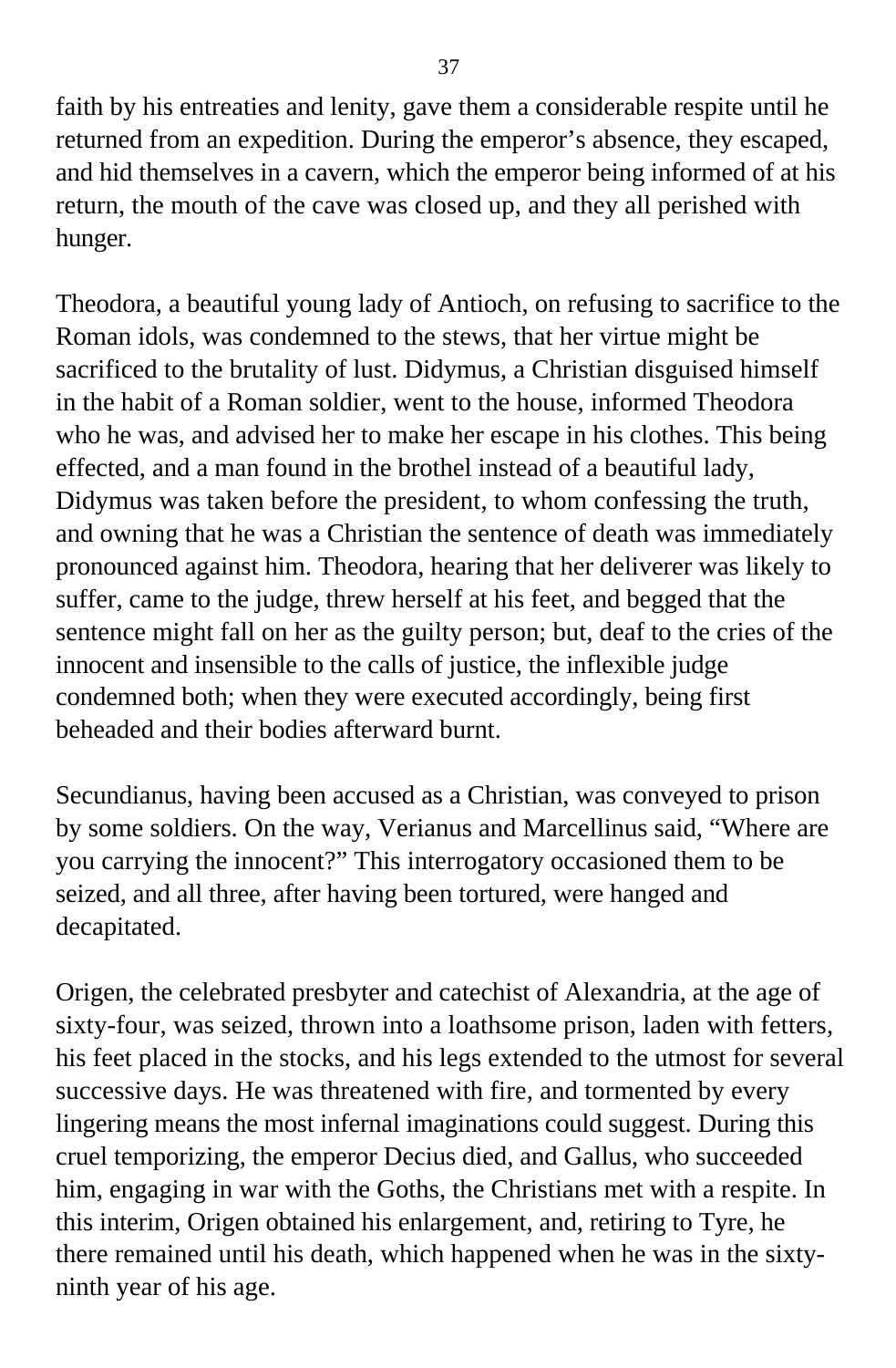Gallus, the emperor, having concluded his wars, a plague broke out in the empire: sacrifices to the pagan deities were ordered by the emperor, and persecutions spread from the interior to the extreme parts of the empire, and many fell martyrs to the impetuosity of the rabble, as well as the prejudice of the magistrates. Among these were Cornelius, the Christian bishop of Rome, and Lucius, his successor, in 253.

Most of the errors which crept into the Church at this time arose from placing human reason in competition with revelation; but the fallacy of such arguments being proved by the most able divines, the opinions they had created vanished away like the stars before the sun.

## **THE EIGHTH PERSECUTION, UNDER VALERIAN, AD 257**

Began under Valerian, in the month of April, 257, and continued for three years and six months. The martyrs that fell in this persecution were innumerable, and their tortures and deaths as various and painful. The most eminent martyrs were the following, though neither rank, sex, nor age were regarded.

Rufina and Secunda were two beautiful and accomplished ladies, daughters of Asterius, a gentleman of eminence in Rome. Rufina the elder, was designed in marriage for Armentarius, a young noble man; Secunda, the younger, for Verinus, a person of rank and opulence. The suitors, at the time of the persecution's commencing were both Christians; but when danger appeared, to save their fortunes, they renounced their faith. They took great pains to persuade the ladies to do the same, but, disappointed in their purpose the lovers were base enough to inform against the ladies, who, being apprehended as Christians, were brought before Junius Donatus, governor of Rome, where, AD 257, they sealed their martyrdom with their blood.

Stephen, bishop of Rome, was beheaded in the same year, and about that time Saturninus, the pious orthodox bishop of Toulouse, refusing to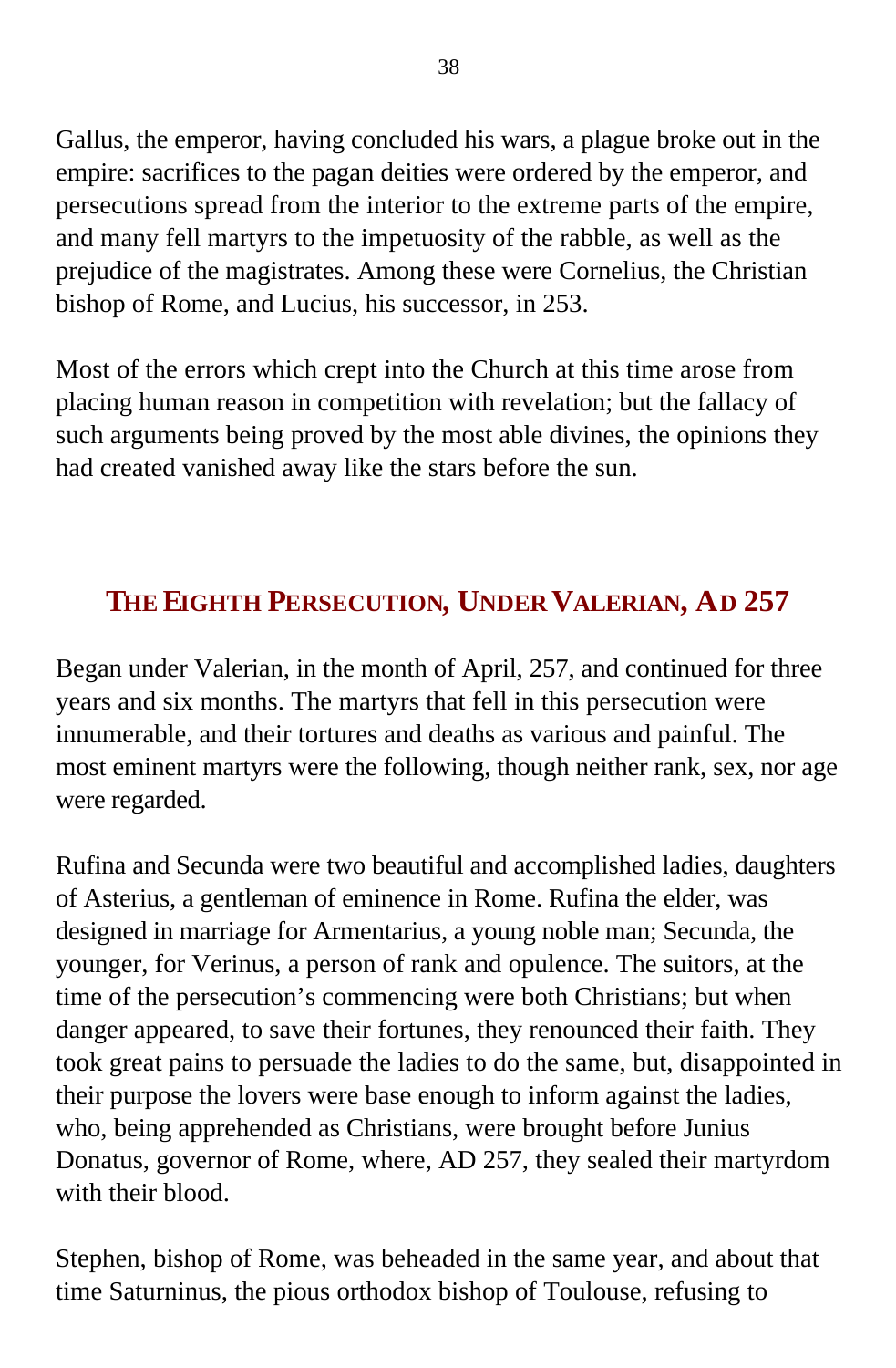sacrifice to idols, was treated with all the barbarous indignities imaginable, and fastened by the feet to the tail of a bull. Upon a signal given, the enraged animal was driven down the steps of the temple, by which the worthy martyr's brains were dashed out.

Sextus succeeded Stephen as bishop of Rome. He is supposed to have been a Greek by birth or by extraction, and had for some time served in the capacity of a deacon under Stephen. His great fidelity, singular wisdom, and uncommon courage distinguished him upon many occasions; and the happy conclusion of a controversy with some heretics is generally ascribed to his piety and prudence. In the year 258, Marcianus, who had the management of the Roman government, procured an order from the emperor Valerian, to put to death all the Christian clergy in Rome, and hence the bishop with six of his deacons, suffered martyrdom in 258.

Let us draw near to the fire of martyred Lawrence, that our cold hearts may be warmed thereby. The merciless tyrant, understanding him to be not only a minister of the sacraments, but a distributor also of the Church riches, promised to himself a double prey, by the apprehension of one soul. First, with the rake of avarice to scrape to himself the treasure of poor Christians; then with the fiery fork of tyranny, so to toss and turmoil them, that they should wax weary of their profession. With furious face and cruel countenance, the greedy wolf demanded where this Lawrence had bestowed the substance of the Church: who, craving three days' respite, promised to declare where the treasure might be had. In the meantime, he caused a good number of poor Christians to be congregated. So, when the day of his answer was come, the persecutor strictly charged him to stand to his promise. Then valiant Lawrence, stretching out arms over the poor, said: "These are the precious treasure of the Church; these are the treasure indeed, in whom the faith of Christ reigneth, in whom Jesus Christ hath His mansion-place. What more precious jewels can Christ have, than those in whom He hath promised to dwell! For so it is written, 'I was an hungered, and ye gave me meat: I was thirsty, and ye gave me drink: I was a stranger and ye took me in.' And again, 'Inasmuch as ye have done it unto one of the least of these my brethren, ye have done it unto me.' What greater riches can Christ our Master possess, than the poor people in whom He loveth to be seen?" O, what tongue is able to express the fury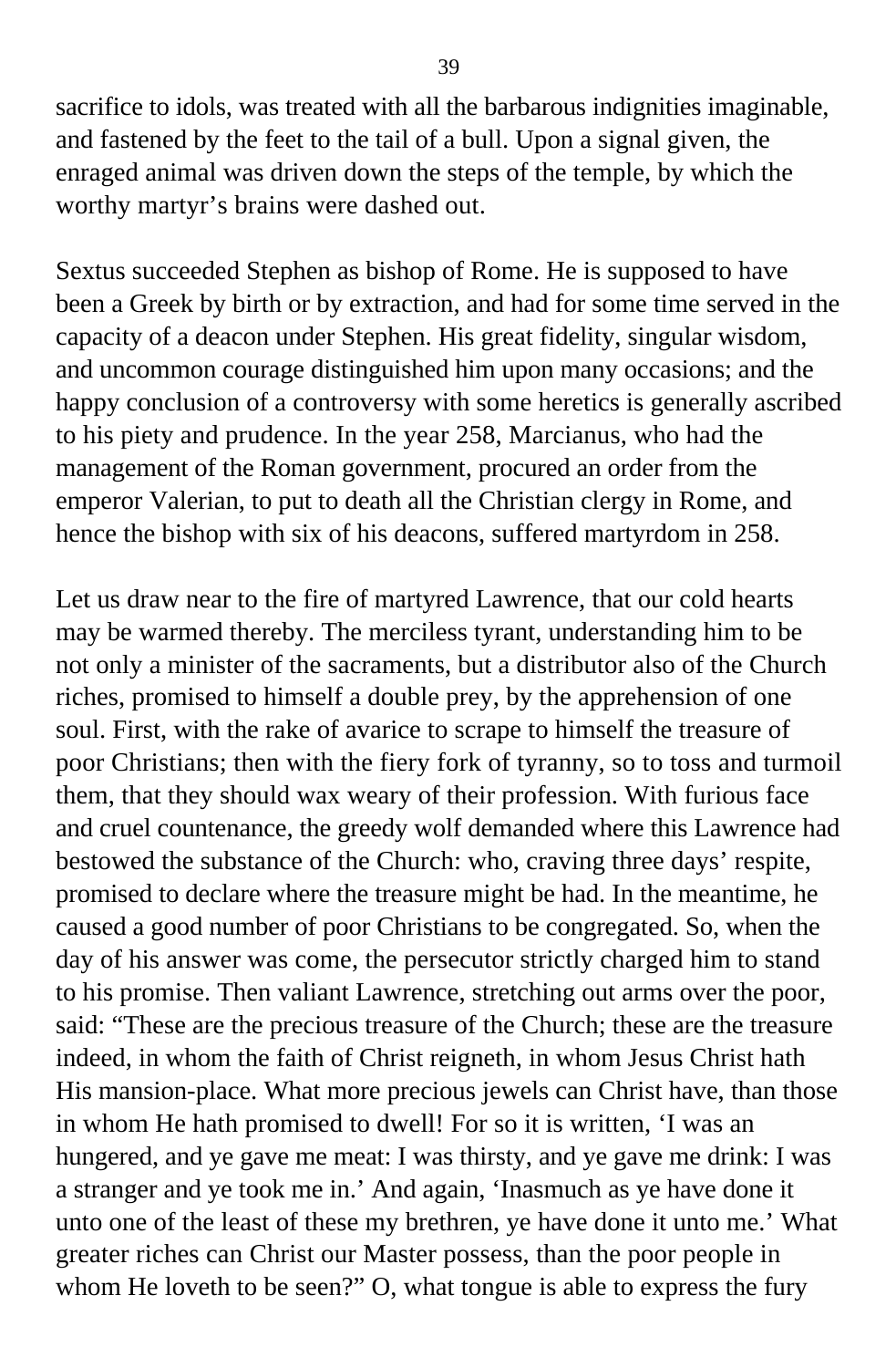and madness of the tyrant's heart! Now he stamped, he stared, he ramped, he fared as one out of his wits: his eyes like fire glowed, his mouth like a boar foamed, his teeth like a hellhound grinned. Now, not a reasonable man, but a roaring lion, he might be called.

"Kindle the fire (he cried) — of wood make no spare. Hath this villain deluded the emperor? Away with him, away with him: whip him with scourges, jerk him with rods, buffet him with fists, brain him with clubs. Jesteth the traitor with the emperor? Pinch him with fiery tongs, gird him with burning plates, bring out the strongest chains, and the fire-forks, and the grated bed of iron: on the fire with it; bind the rebel hand and foot; and when the bed is fire-hot, on with him: roast him, broil him, toss him, turn him: on pain of our high displeasure do every man his office, O ye tormentors." The word was no sooner spoken, but all was done. After many cruel handlings, this meek lamb was laid, I will not say on his fiery bed of iron, but on his soft bed of down. So mightily God wrought with his martyr Lawrence, so miraculously God tempered His element the fire, that it became not a bed of consuming pain, but a pallet of nourishing rest.

In Africa the persecution raged with peculiar violence; many thousands received the crown of martyrdom, among whom the following were the most distinguished characters: Cyprian, bishop of Carthage, an eminent prelate, and a pious ornament of the Church. The brightness of his genius was tempered by the solidity of his judgment; and with all the accomplishments of the gentleman, he blended the virtues of a Christian. His doctrines were orthodox and pure; his language easy and elegant, and his manners graceful and winning: in fine, he was both the pious and polite preacher. In his youth he was educated in the principles of Gentilism, and having a considerable fortune, he lived in the very extravagance of splendor, and all the dignity of pomp.

About the year 246, Cúcilius, a Christian minister of Carthage, became the happy instrument of Cyprian's conversion: on which account, and for the great love that he always afterward bore for the author of his conversion, he was termed Cúcilius Cyprian. Previous to his baptism, he studied the Scriptures with care and being struck with the beauties of the truths they contained, he determined to practise the virtues therein recommended.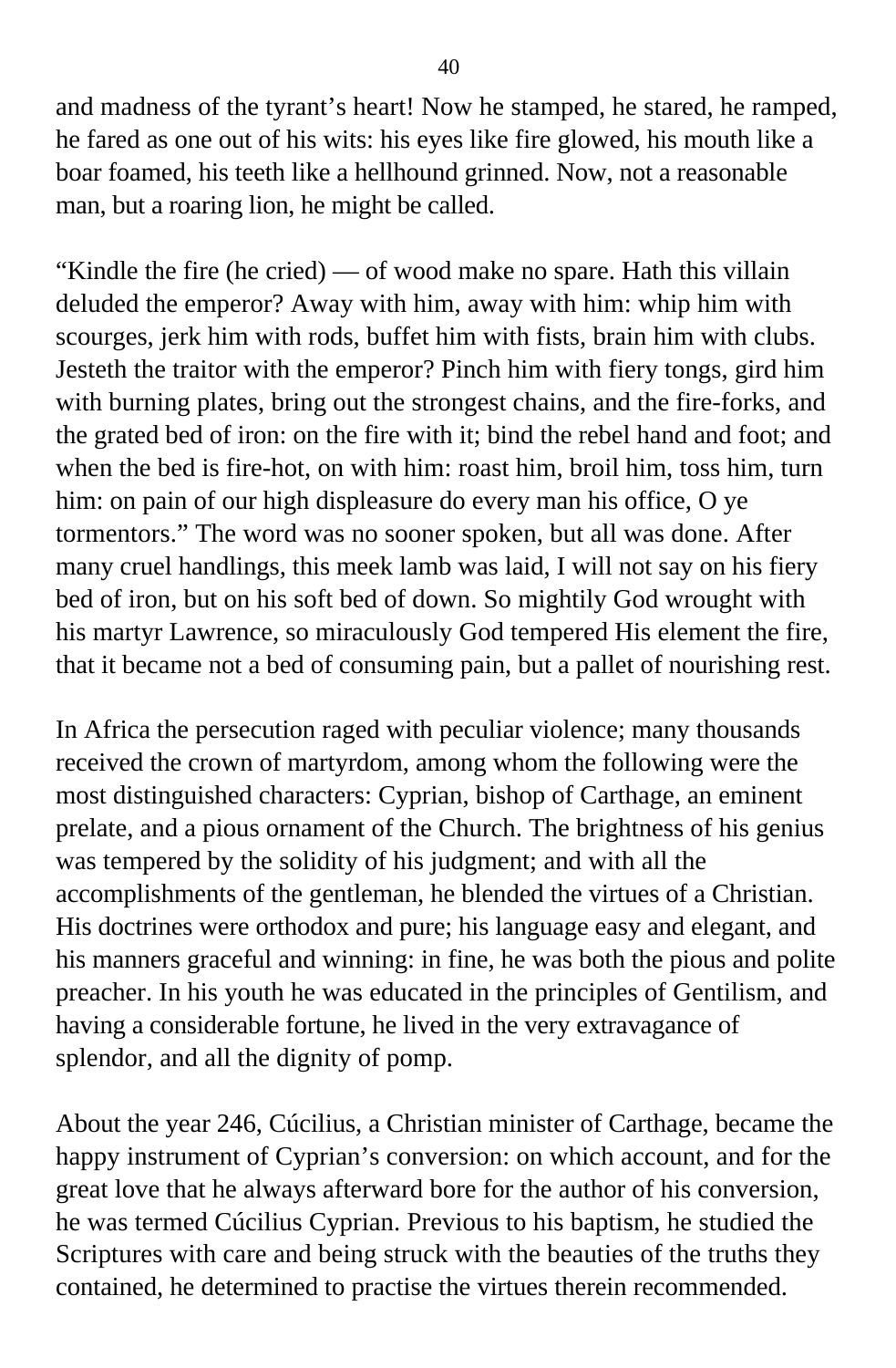Subsequent to his baptism, he sold his estate, distributed the money among the poor dressed himself in plain attire, and commenced a life of austerity.

He was soon after made a presbyter; and, being greatly admired for his virtues and works, on the death of Donatus, in AD 248, he was almost unanimously elected bishop of Carthage.

Cyprian's care not only extended over Carthage, but to Numidia and Mauritania. In all his transactions he took great care to ask the advice of his clergy, knowing that unanimity alone could be of service to the Church this being one of his maxims, "That the bishop was in the church and the church in the bishop; so that unity can only be preserved 'by a close connection between the pastor and his flock." In AD 250, Cyprian was publicly proscribed by the emperor Decius, under the appellation of Cúcilius Cyprian, bishop of the Christians; and the universal cry of the pagans was, "Cyprian to the lions, Cyprian to the beasts." The bishop, however, withdrew from the rage of the populace, and his effects were immediately confiscated.

During his retirement, he wrote thirty pious and elegant letters to his flock; but several schisms that then crept into the Church, gave him great uneasiness. The rigor of the persecution abating, he returned to Carthage, and did everything in his power to expunge erroneous opinions. A terrible plague breaking out in Carthage, it was as usual, laid to the charge of the Christians; and the magistrates began to persecute accordingly, which occasioned an epistle from them to Cyprian, in answer to which he vindicates the cause of Christianity. AD 257, Cyprian was brought before the proconsul Aspasius Paturnus, who exiled him to a little city on the Lybian sea. On the death of this proconsul, he returned to Carthage, but was soon after seized, and carried before the new governor, who condemned him to be beheaded; which sentence was executed on the fourteenth of September, AD 258.

The disciples of Cyprian, martyred in this persecution, were Lucius, Flavian, Victoricus, Remus, Montanus, Julian, Primelus and Donatian.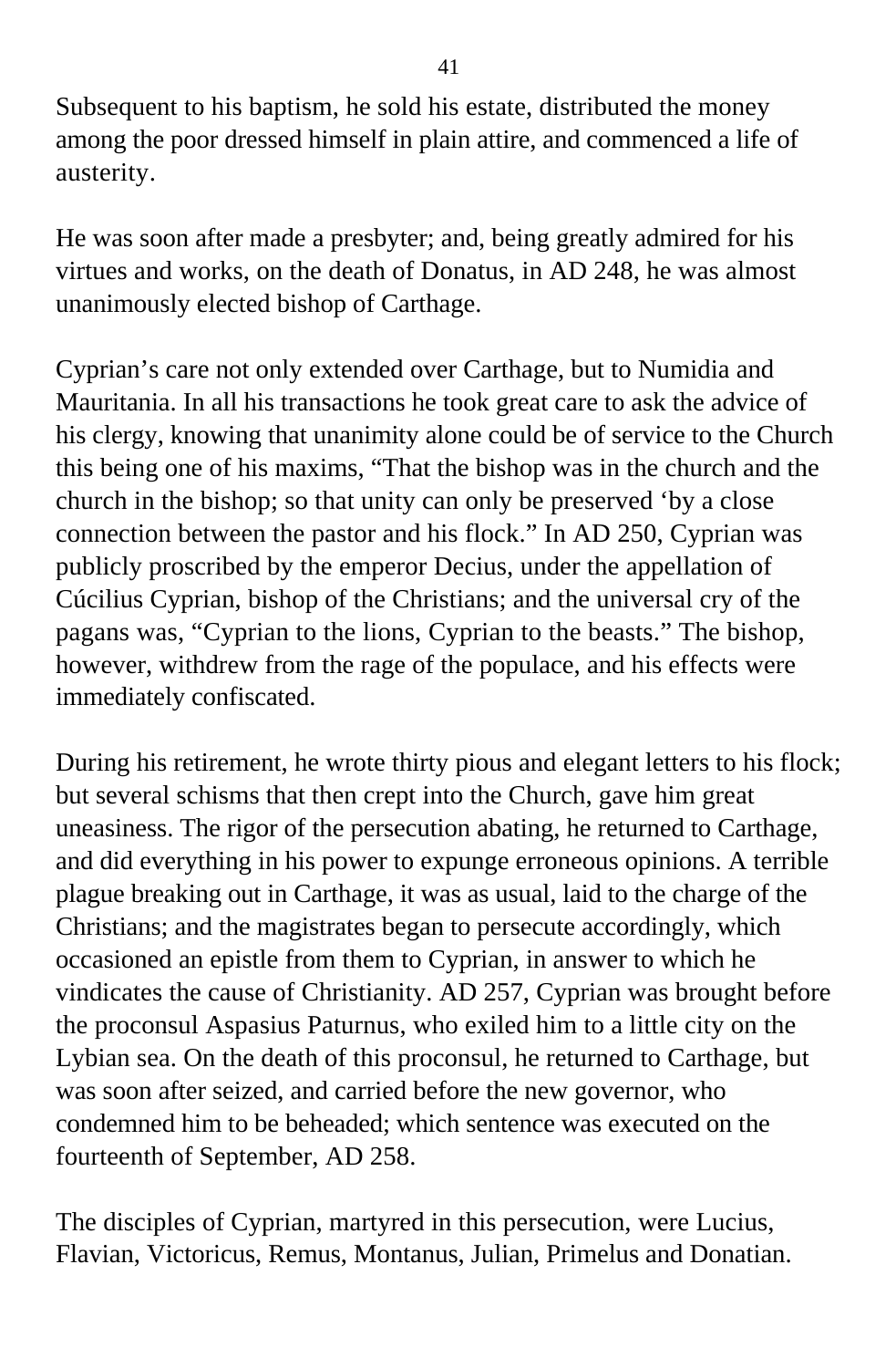At Utica, a most terrible tragedy was exhibited: three hundred Christians were, by the orders of the proconsul, placed round a burning lime kiln. A pan of coals and incense being prepared, they were commanded either to sacrifice to Jupiter, or to be thrown into the kiln. Unanimously refusing, they bravely jumped into the pit and were immediately suffocated.

Fructuasus, bishop of Tarragon, in Spain, and his two deacons, Augurius and Eulogius, were burnt for being Christians.

Alexander, Malchus, and Priscus, three Christians of Palestine, with a woman of the same place, voluntarily accused themselves of being Christians; on which account they were sentenced to be devoured by tigers, which sentence was executed accordingly.

Maxima, Donatilla, and Secunda, three virgins of Tuburga, had gall and vinegar given them to drink, were then severely scourged tormented on a gibbet, rubbed with lime, scorched on a gridiron, worried by wild beasts, and at length beheaded.

It is here proper to take notice of the singular but miserable fate of the emperor Valerian, who had so long and so terribly persecuted the Christians. This tyrant, by a stratagem, was taken prisoner by Sapor, emperor of Persia, who carried him into his own country, and there treated him with the most unexampled indignity, making him kneel down as the meanest slave, and treading upon him as a footstool when he mounted his horse. After having kept him for the space of seven years in this abject state of slavery, he caused his eyes to be put out, though he was then eighty-three years of age. This not satiating his desire of revenge, he soon after ordered his body to be flayed alive, and rubbed with salt, under which torment he expired; and thus fell one of the most tyrannical emperors of Rome, and one of the greatest persecutors of the Christians.

AD 260, Gallienus, the son of Valerian, succeeded him, and during his reign (a few martyrs excepted) the Church enjoyed peace for some years.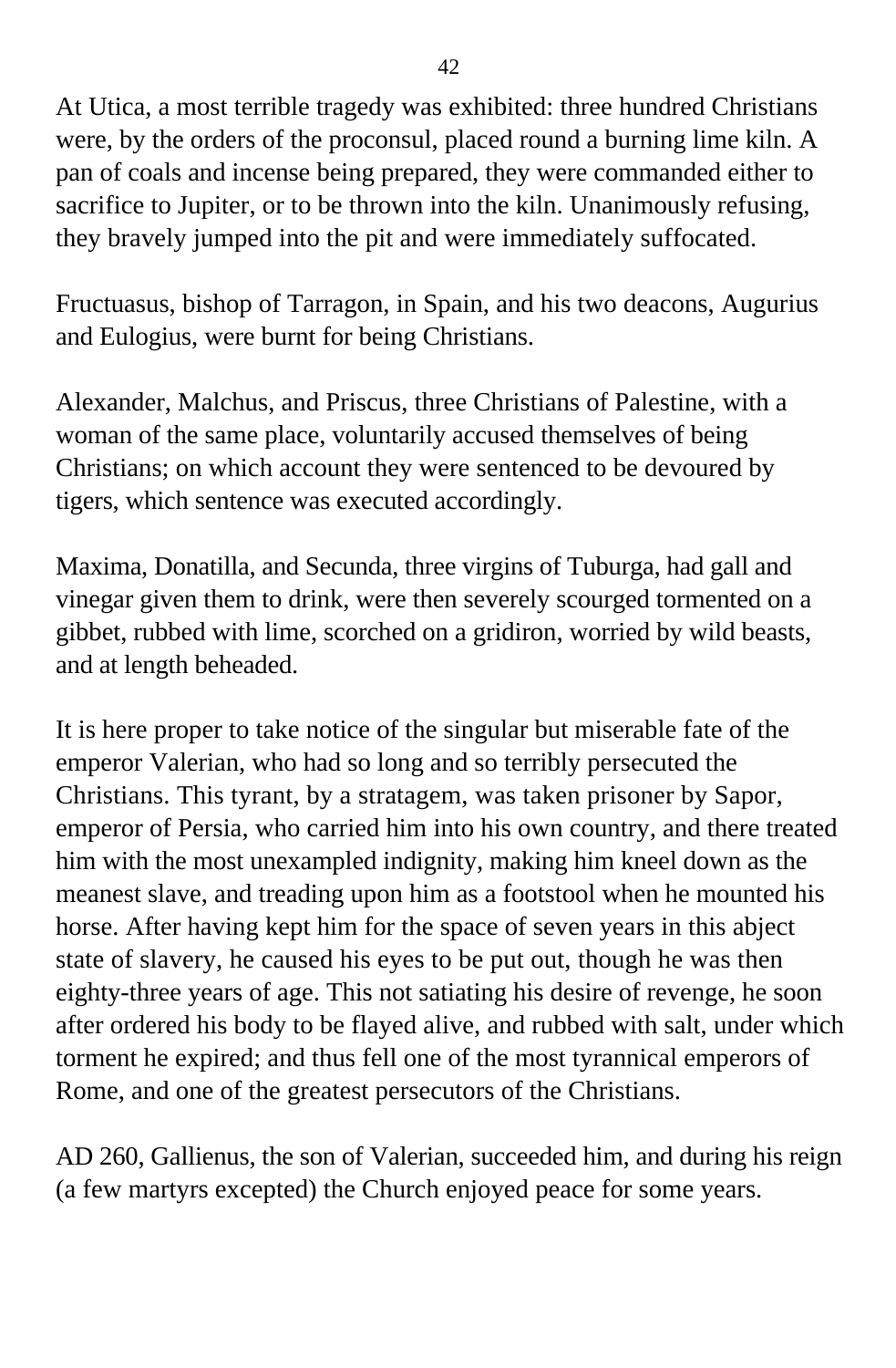## **THE NINTH PERSECUTION UNDER AURELIAN, AD 274**

The principal sufferers were: Felix, bishop of Rome. This prelate was advanced to the Roman see in 274. He was the first martyr to Aurelian's petulancy, being beheaded on the twenty-second of December, in the same year.

Agapetus, a young gentleman, who sold his estate, and gave the money to the poor, was seized as a Christian, tortured, and then beheaded at Praeneste, a city within a day's journey of Rome.

These are the only martyrs left upon record during this reign, as it was soon put to a stop by the emperor's being murdered by his own domestics, at Byzantium.

Aurelian was succeeded by Tacitus, who was followed by Probus, as the latter was by Carus: this emperor being killed by a thunder storm, his sons, Carnious and Numerian, succeeded him, and during all these reigns the Church had peace.

Diocletian mounted the imperial throne, AD 284; at first he showed great favor to the Christians. In the year 286, he associated Maximian with him in the empire; and some Christians were put to death before any general persecution broke out. Among these were Felician and Primus, two brothers.

Marcus and Marcellianus were twins, natives of Rome, and of noble descent. Their parents were heathens, but the tutors, to whom the education of the children was entrusted, brought them up as Christians. Their constancy at length subdued those who wished them to become pagans, and their parents and whole family became converts to a faith they had before reprobated. They were martyred by being tied to posts, and having their feet pierced with nails. After remaining in this situation for a day and a night, their sufferings were put an end to by thrusting lances through their bodies. Zoe, the wife of the jailer, who had the care of the before-mentioned martyrs, was also converted by them, and hung upon a tree, with a fire of straw lighted under her. When her body was taken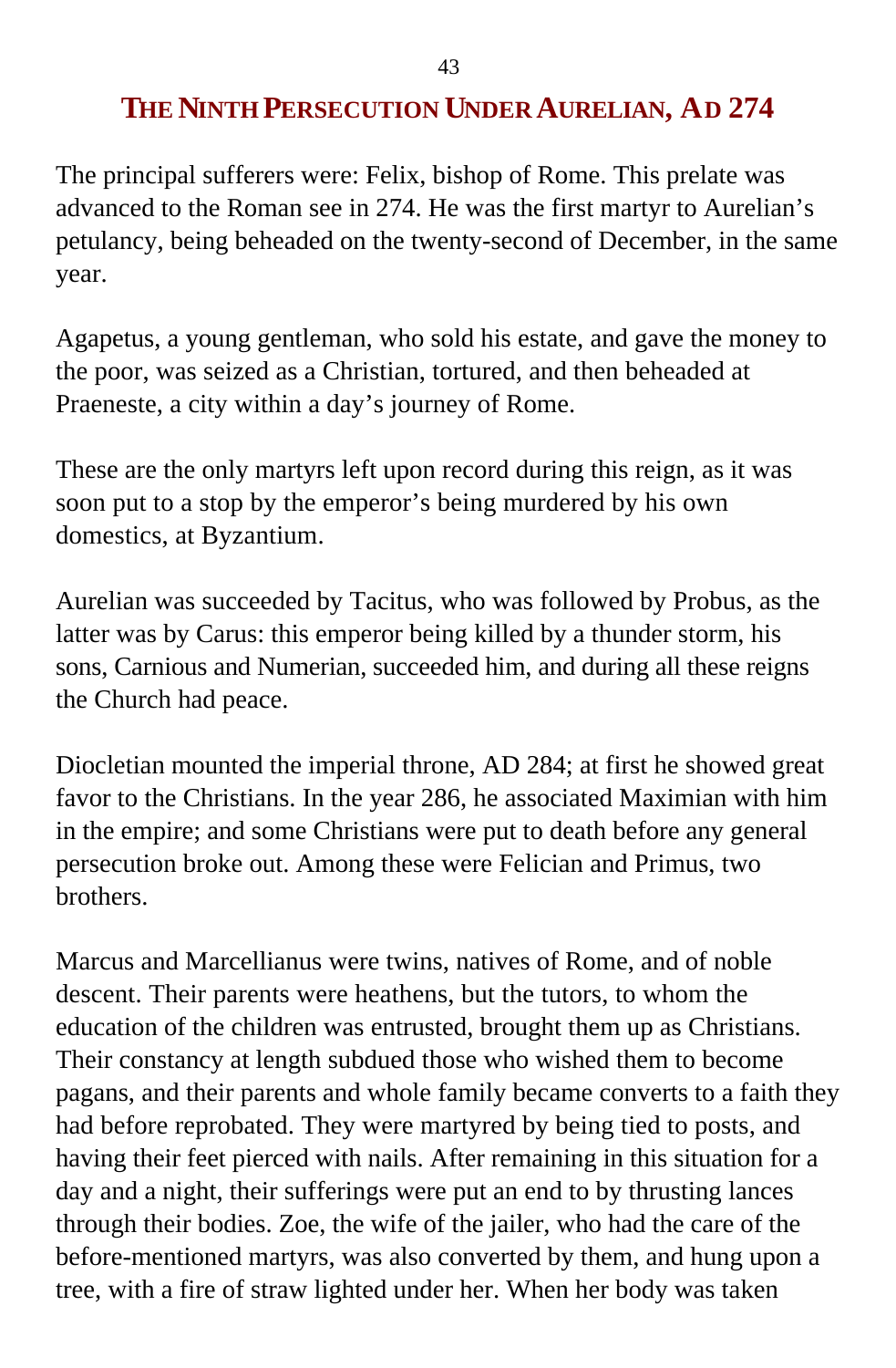down, it was thrown into a river, with a. large stone tied to it, in order to sink it.

In the year of Christ 286, a most remarkable affair occurred; legion of soldiers, consisting of six thousand six hundred and sixty-six men, contained none but Christians. This legion was called the Theban Legion, because the men had been raised in Thebias: they were quartered in the east until the emperor Maximian ordered them to march to Gaul, to assist him against the rebels of Burgundy. They passed the Alps into Gaul, under the command of Mauritius, Candidus, and Exupernis, their worthy commanders, and at length joined the emperor. Maximian, about this time, ordered a general sacrifice, at which the whole army was to assist; and like-wise he commanded that they should take the oath of allegiance and swear, at the same time, to assist in the extirpation of Christianity in Gaul. Alarmed at these orders, each individual of the Theban Legion absolutely refused either to sacrifice or take the oaths prescribed. This so greatly enraged Maximian, that he ordered the legion to be decimated, that is, every tenth man to be selected from the rest, and put to the sword. This bloody order having been put in execution, those who remained alive were still inflexible, when a second decimation took place, and every tenth man of those living was put to death. This second severity made no more impression than the first had done; the soldiers preserved their fortitude and their principles, but by the advice of their officers they drew up a loyal remonstrance to the emperor. This, it might have been presumed, would have softened the emperor, but it had a contrary effect: for, enraged at their perseverance and unanimity, he commanded that the whole legion should he put to death, which was accordingly executed by the other troops, who cut them to pieces with their swords, September 22, 286.

Alban, from whom St. Alban's, in Hertfordshire, received its name, was the first British martyr. Great Britain had received the Gospel of Christ from Lucius, the first Christian king, but did not suffer from the rage of persecution for many years after. He was originally a pagan, but converted by a Christian ecclesiastic, named Amphibalus, whom he sheltered on account of his religion. The enemies of Amphibalus, having intelligence of the place where he was secreted, came to the house of Alban; in order to facilitate his escape, when the soldiers came, he offered himself up as the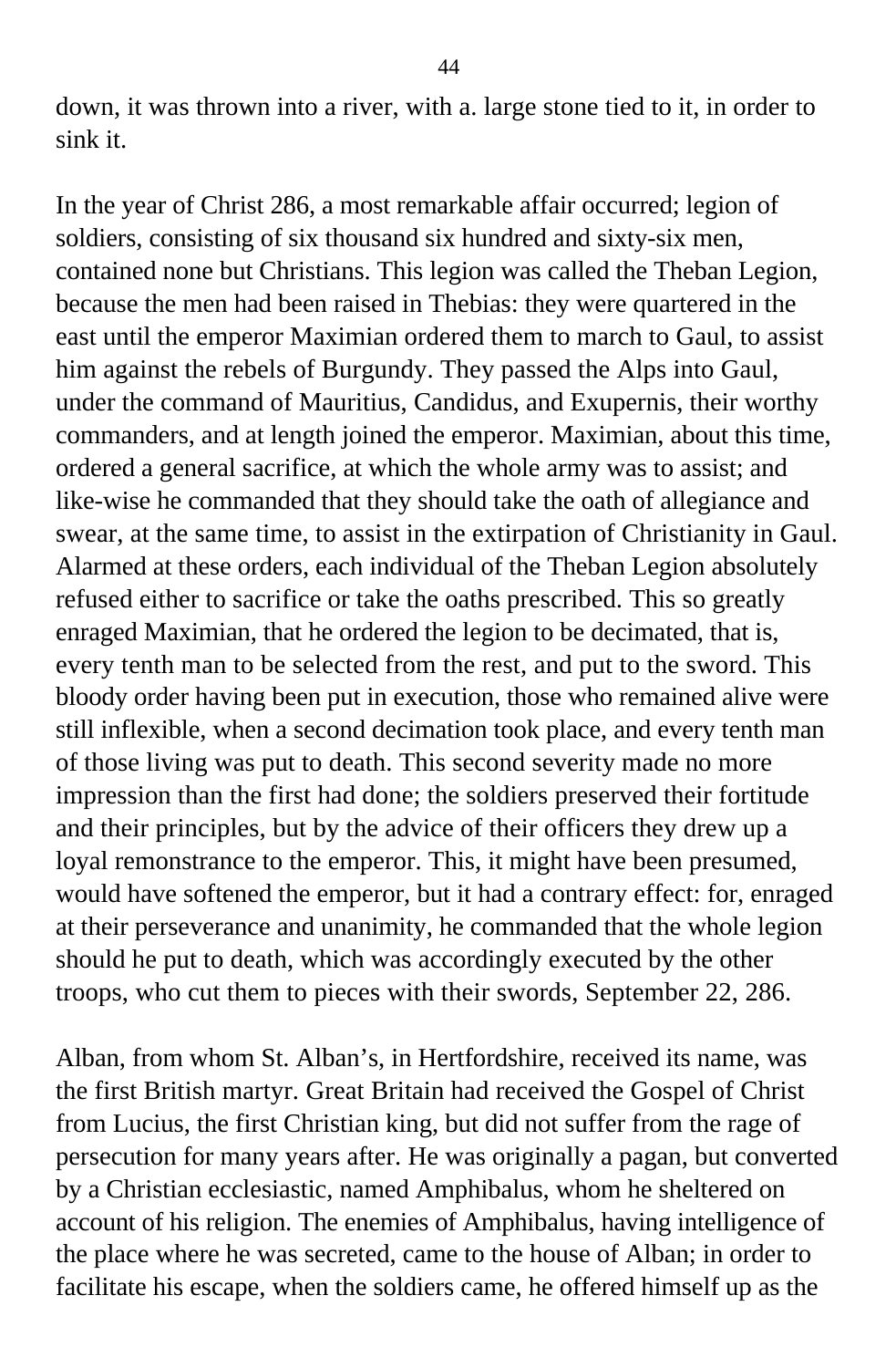person they were seeking for. The deceit being detected, the governor ordered him to be scourged, and then he was sentenced to be beheaded, June 22, AD 287.

The venerable Bede assures us, that, upon this occasion, the executioner suddenly became a convert to Christianity, and entreated permission to die for Alban, or with him. Obtaining the latter request they were beheaded by a soldier, who voluntarily undertook the task of executioner. This happened on the twenty-second of June, AD 287, at Verulam, now St. Alban's, in Hertfordshire, where a magnificent church was erected to his memory about the time of Constantine the Great. The edifice, being destroyed in the Saxon wars, was rebuilt by Offa, king of Mercia and a monastery erected adjoining to it, some remains of which are still visable are still visible, and the church is a noble Gothic structure.

Faith, a Christian female, of Acquitain, in France, was ordered to be broiled upon a gridiron, and then beheaded; AD 287.

Quintin was a. Christian, and a native of Rome, but determined to attempt the propagation of the Gospel in Gaul, with one Lucian they preached together in Amiens; after which Lucian went to Beaumaris, where he was martyred. Quintin remained in Picardy, and was very zealous in his ministry. Being seized upon as a Christian he was stretched with pulleys until his joints were dislocated; his body was then torn with wire scourges, and boiling oil and pitch poured on his naked flesh; lighted torches were applied to his sides and armpits; and after he had been thus tortured, he was remanded back to prison, and died of the barbarities he had suffered, October 31, AD 287. His body was sunk in the Somme.

#### **THE TENTH PERSECUTION, UNDER DIOCLETIAN, AD 303**

Under the Roman emperors, commonly called the Era of the Martyrs, was occasioned partly by the increasing number and luxury of the Christians, and the hatred of Galerius, the adopted son of Diocletian, who, being stimulated by his mother, a bigoted pagan, never ceased persuading the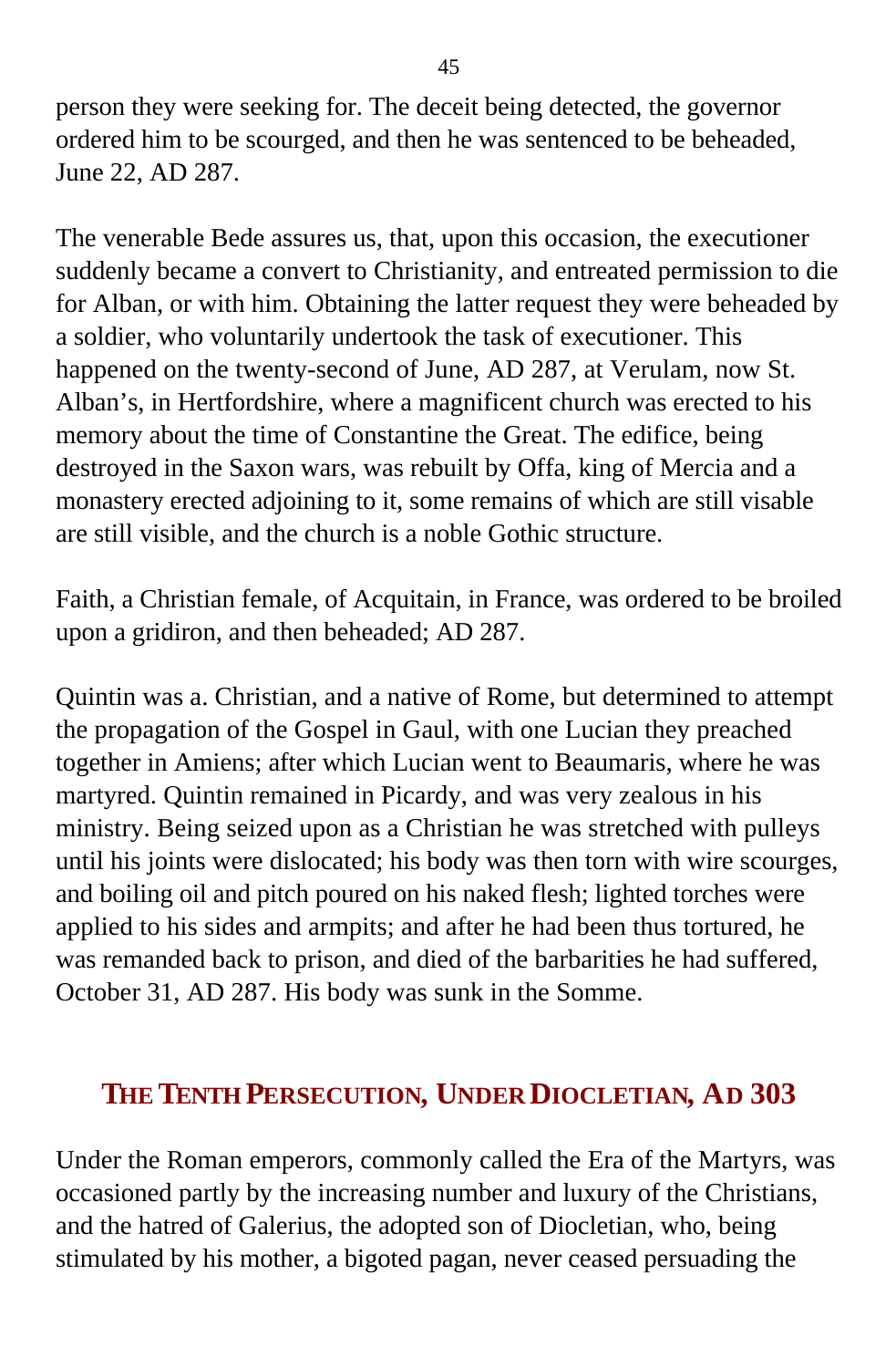emperor to enter upon the persecution, until he had accomplished his purpose.

The fatal day fixed upon to commence the bloody work, was the twenty-third of February, AD 303, that being the day in which the Terminalia were celebrated, and on which, as the cruel pagans boasted, they hoped to put a termination to Christianity. On the appointed day, the persecution began in Nicomedia, on the morning of which the prefect of that city repaired, with a great number of officers and assistants, to the church of the Christians, where, having forced open the doors, they seized upon all the sacred books, and committed them to the flames.

The whole of this transaction was in the presence of Diocletian and Galerius, who, not contented with burning the books, had the church leveled with the ground. This was followed by a severe edict, commanding the destruction of all other Christian churches and books; and an order soon succeeded, to render Christians of all denomination outlaws.

The publication of this edict occasioned an immediate martyrdom, for a bold Christian not only tore it down from the place to which it was affixed, but execrated the name of the emperor for his injustice. A provocation like this was sufficient to call down pagan vengeance upon his head, he was accordingly seized, severely tortured and then burned alive.

All the Christians were apprehended and imprisoned and Galerius privately ordered the imperial palace to be set on fire, that the Christians might be charged as the incendiaries, and a plausible pretense given for carrying on the persecution with the greater severities. A general sacrifice was commenced, which occasioned various martyrdoms. No distinction was made of age or sex; the name of Christian was so obnoxious to the pagans that all indiscriminately fell sacrifices to their opinions. Many houses were set on fire, and whole Christian families perished in the flames; and others had stones fastened about their necks, and being tied together were driven into the sea. The persecution became general in all the Roman provinces, but more particularly in the east; and as it lasted ten years, it is impossible to ascertain the numbers martyred, or to enumerate the various modes of martyrdom.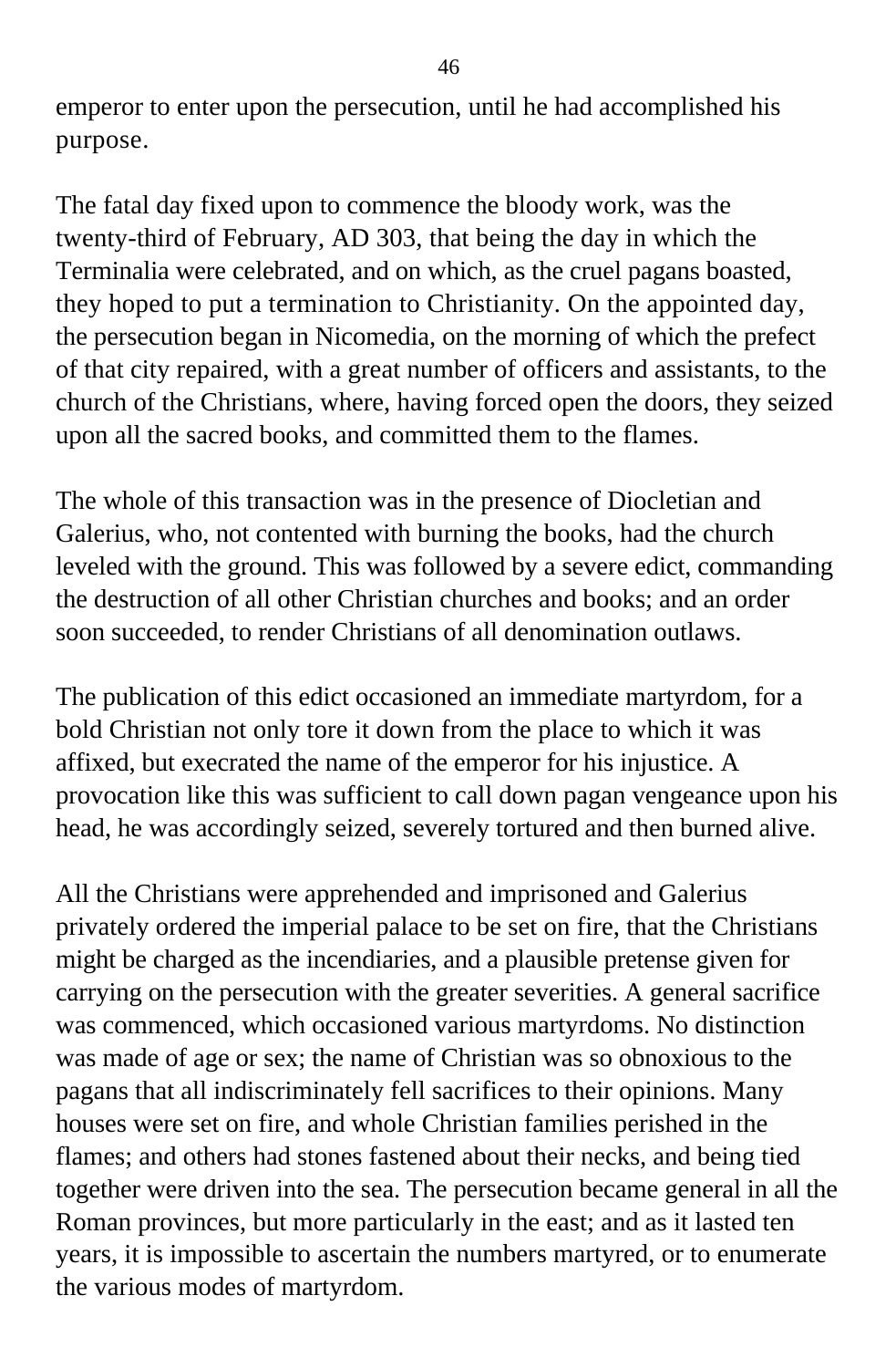Racks, scourges, swords, daggers, crosses, poison, and famine, were made use of in various parts to dispatch the Christians; and invention was exhausted to devise tortures against such as had no crime, but thinking differently from the votaries of superstition.

A city of Phrygia, consisting entirely of Christians, was burnt, and all the inhabitants perished in the flames.

Tired with slaughter, at length, several governors of provinces represented to the imperial court, the impropriety of such conduct. Hence many were respited from execution, but, though they were not put to death, as much as possible was done to render their lives miserable, many of them having their ears cut off, their noses slit, their right eyes put out, their limbs rendered useless by dreadful dislocations, and their flesh seared in conspicuous places with red-hot irons.

It is necessary now to particularize the most conspicuous persons who laid down their lives in martyrdom in this bloody persecution.

Sebastian, a celebrated martyr, was born at Narbonne, in Gaul, instructed in the principles of Christianity at Milan, and afterward became an officer of the emperor's guard at Rome. He remained a true Christian in the midst of idolatry; unallured by the splendors of a court, untainted by evil examples, and uncontaminated by the hopes of preferment. Refusing to be a pagan, the emperor ordered him be taken to a field near the city, termed the Campus Martius, and there to be shot to death with arrows; which sentence was executed accordingly. Some pious Christians coming to the place of execution, in order to give his body burial, perceived signs of life in him, and immediately moving him to a place of security, they, in short time effected his recovery, and prepared him for a second martyrdom; for, as soon as he was able to go out, he placed himself intentionally in the emperor's way as he was going to the temple, apprehended him for his various cruelties and unreasonable prejudices against Christianity. As soon as Diocletian had overcome his surprise, he ordered Sebastian to be seized, and carried to a place near the palace, and beaten to death; and, that the Christians should not either use means again to recover or bury his body,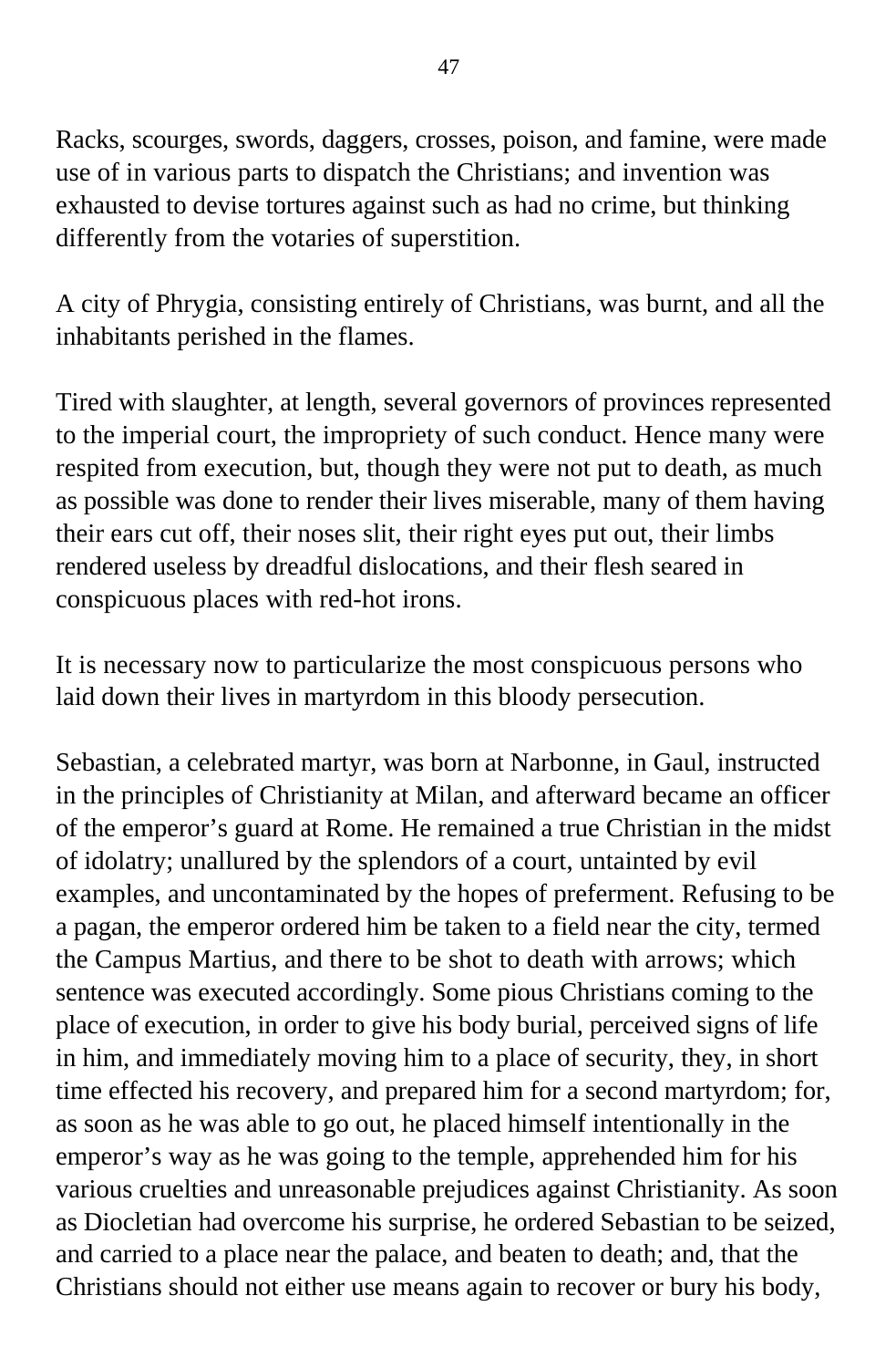he ordered that it should be thrown into the common sewer. Nevertheless, a Christian lady, named Lucina, found means to remove it from the sewer, and bury it in the catacombs, or repositories of the dead.

The Christians, about this time, upon mature consideration, thought it unlawful to bear arms under a heathen emperor. Maximilian, the son of Fabius Victor, was the first beheaded under this regulation.

Vitus, a Sicilian of considerable family, was brought up a Christian; when his virtues increased with his years, his constancy supported him under all afflictions, and his faith was superior to the most dangerous perils. His father, Hytas, who was a pagan, finding that he had been instructed in the principles of Christianity by the nurse who brought him up, used all his endeavors to bring him back to paganism, and at length sacrificed his son to the idols, June 14, AD 303.

Victor was a Christian of a good family at Marseilles, in France; he spent a great part of the night in visiting the afflicted, and confirming the weak; which pious work he could not, consistently with his own safety, perform in the daytime; and his fortune he spent relieving the distresses of poor Christians. He was at length however, seized by the emperor Maximilian's decree, who ordered him to be bound, and dragged through the streets. During the execution of this order, he was treated with all manner of cruelties and indignities by the enraged populace. Remaining still inflexible, his courage was deemed obstinacy. Being by order stretched upon the rack, he turned his eyes toward heaven, and prayed to God to endue him with patience, after which he underwent the tortures with most admirable fortitude. After the executioners were tired with inflicting torments on him, he was conveyed to a dungeon. In his confinement, he converted his jailers, named Alexander, Felician, and Longinus. This affair coming to the ears of the emperor, he ordered them immediately to be put to death, and the jailers were accordingly beheaded. Victor was then again put to the rack, unmercifully beaten with batons, and again sent to prison. Being a third time examined concerning his religion, he persevered in his principles; a small altar was then brought, and he was commanded to offer incense upon it immediately. Fired with indignation at the request, he boldly stepped forward, and with his foot overthrew both altar and idol. This so enraged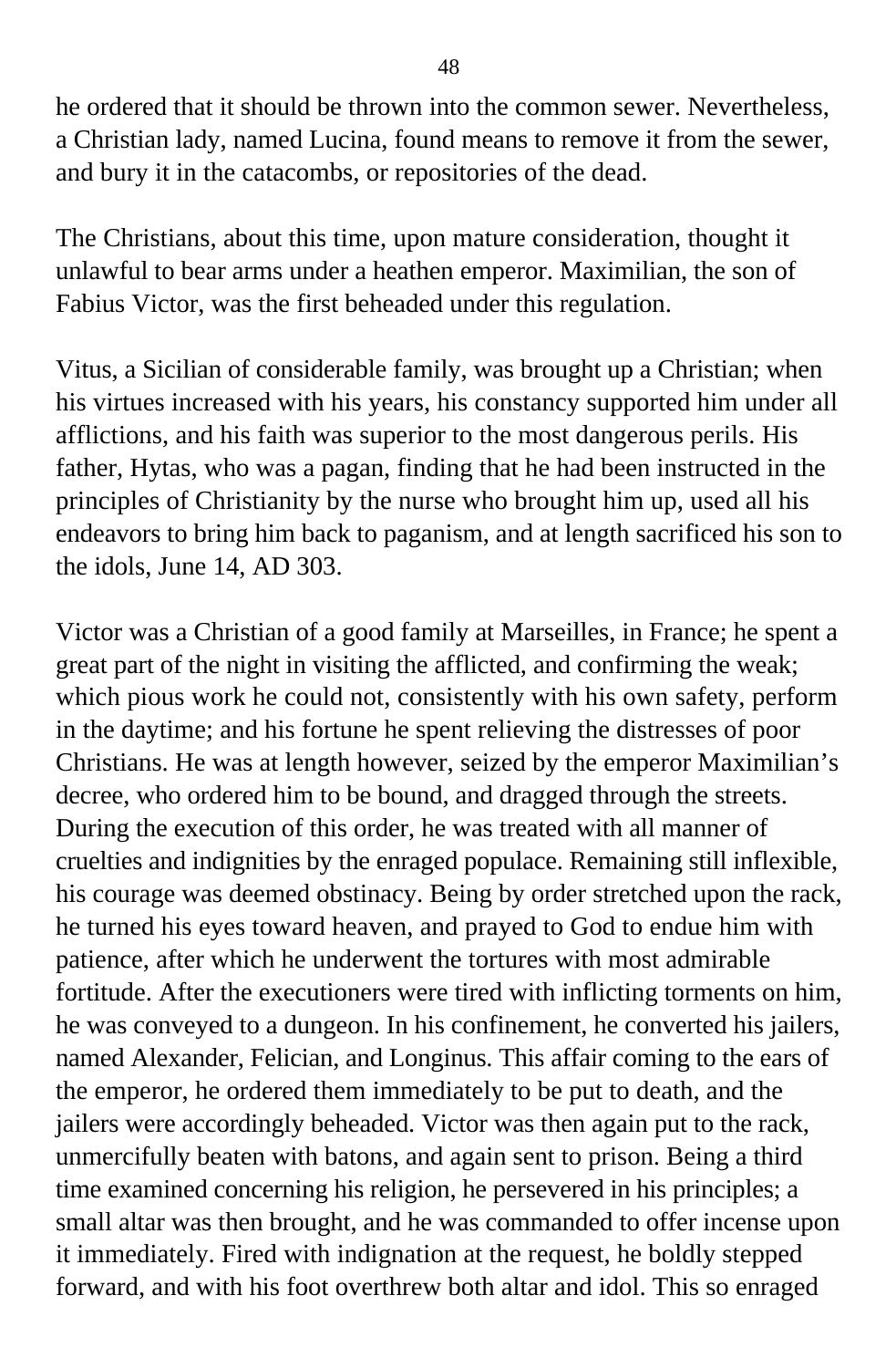the emperor Maximian, who was present, that he ordered the foot with which he had kicked the altar to be immediately cut off; and Victor was thrown into a mill, and crushed to pieces with the stones, AD 303.

Maximus, governor of Cilicia, being at Tarsus, three Christians were brought before him; their names were Tarachus, an aged man, Probus, and Andronicus. After repeated tortures and exhortations to recant, they, at length, were ordered for execution.

Being brought to the amphitheater, several beasts were let loose upon them; but none of the animals, though hungry, would touch them. The keeper then brought out a large bear, that had that very day destroyed three men; but this voracious creature and a fierce lioness both refused to touch the prisoners. Finding the design of destroying them by the means of wild beasts ineffectual Maximus ordered them to be slain by the sword, on October 11, AD 303.

Romanus, a native of Palestine, was deacon of the church of Caesarea at the time of the commencement of Diocletian's persecution. Being condemned for his faith at Antioch, he was scourged, put to the rack, his body torn with hooks, his flesh cut with knives, his face scarified, his teeth beaten from their sockets, and his hair plucked up by the roots. Soon after he was ordered to be strangled, November 17, AD 303.

Susanna, the niece of Caius, bishop of Rome, was pressed by the emperor Diocletian to marry a noble pagan, who was nearly related to him. Refusing the honor intended her, she was beheaded by the emperor's order.

Dorotheus, the high chamberlain of the household to Diocletian was a Christian, and took great pains to make converts. In his religious labors, he was joined by Gorgonius, another Christian, and one belonging to the palace. They were first tortured and then strangled.

Peter, a eunuch belonging to the emperor, was a Christian of singular modesty and humility. He was laid on a gridiron, and broiled over a slow fire until he expired.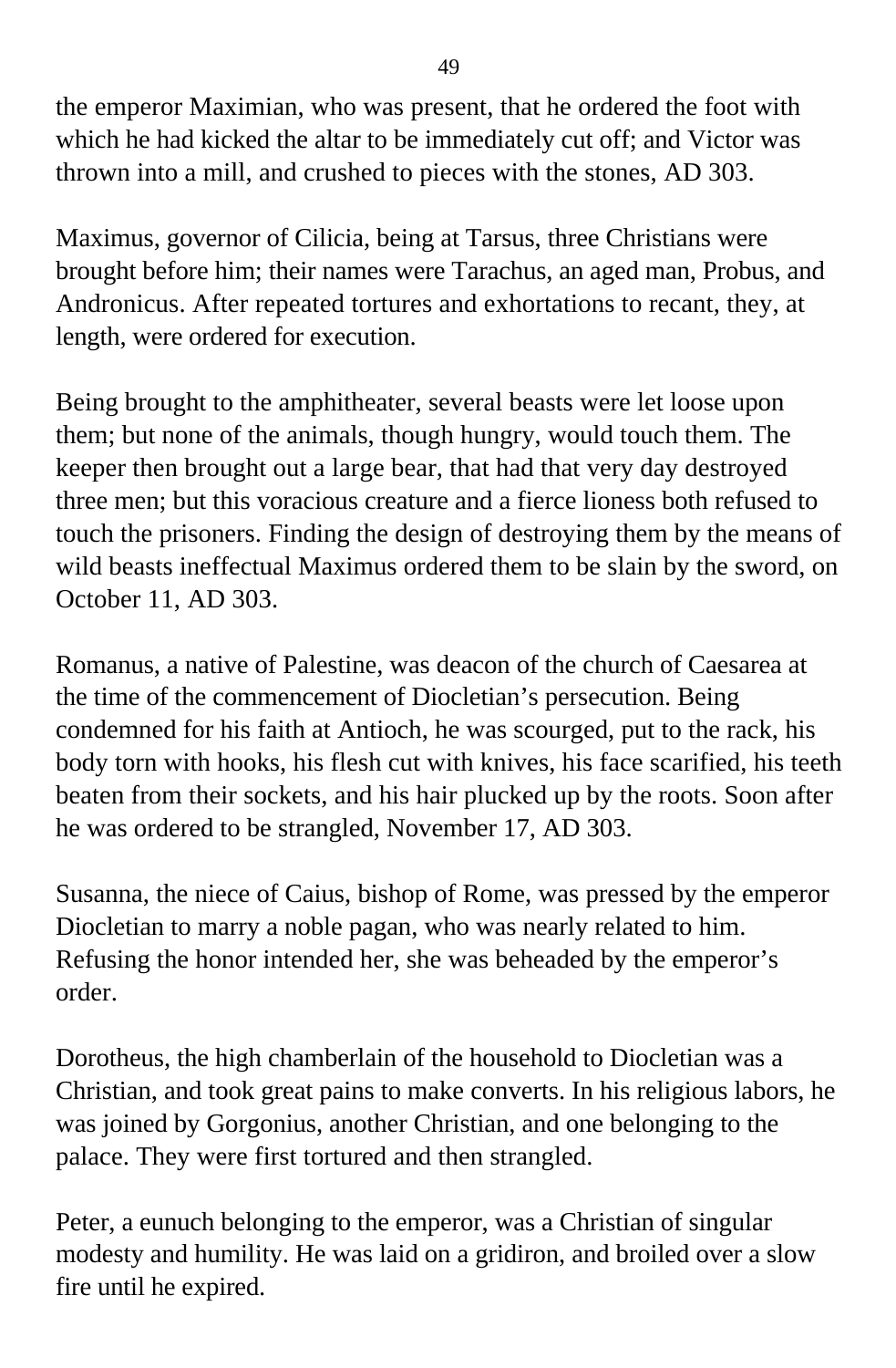Cyprian, known by the title of the magician, to distinguish him from Cyprian, bishop of Carthage, was a native of Antioch. He received a liberal education in his youth, and particularly applied himself to astrology; after which he traveled for improvement through Greece, Egypt, India, etc. In the course of time he became acquainted with Justina, a young lady of Antioch, whose birth, beauty, and accomplishments, rendered her the admiration of all who knew her. A pagan gentleman applied to Cyprian, to promote his suit with the beautiful Justina, this he undertook, but soon himself became converted, burnt his books of astrology and magic, received baptism, and felt animated with a powerful spirit of grace.

The conversion of Cyprian had a great effect on the pagan gentleman who paid his addresses to Justina, and he in a short time embraced Christianity. During the persecutions of Diocletian, Cyprian and Justina were seized upon as Christians, the former was torn with pincers, and the latter chastised; and, after suffering other torments, both were beheaded.

Eulalia, a Spanish lady of a Christian family, was remarkable in her youth for sweetness of temper, and solidity of understanding seldom found in the capriciousness of juvenile years. Being apprehended as a Christian the magistrate attempted by the mildest means to bring her over to paganism, but she ridiculed the pagan deities with such asperity, that the judge, incensed at her behavior, ordered her to be tortured. Her sides were accordingly torn by hooks, and her breasts burnt in the most shocking manner, until she expired by the violence of the flames, December AD 303.

In the year 304, when the persecution reached Spain, Dacian, the governor of Terragona, ordered Valerius the bishop, and Vincent the deacon, to be seized, loaded with irons, and imprisoned. The prisoners being firm in their resolution, Valerius was banished, and Vincent was racked, his limbs dislocated, his flesh torn with hooks, and he was laid on a gridiron, which had not only a fire placed under it, but spikes at the top, which ran into his flesh. These torments neither destroying him, nor changing his resolutions, he was remanded to prison, and confined in a small, loathsome, dark dungeon, strewed with sharp flints, and pieces of broken glass, where he died January 22, 304. His body was thrown into the river.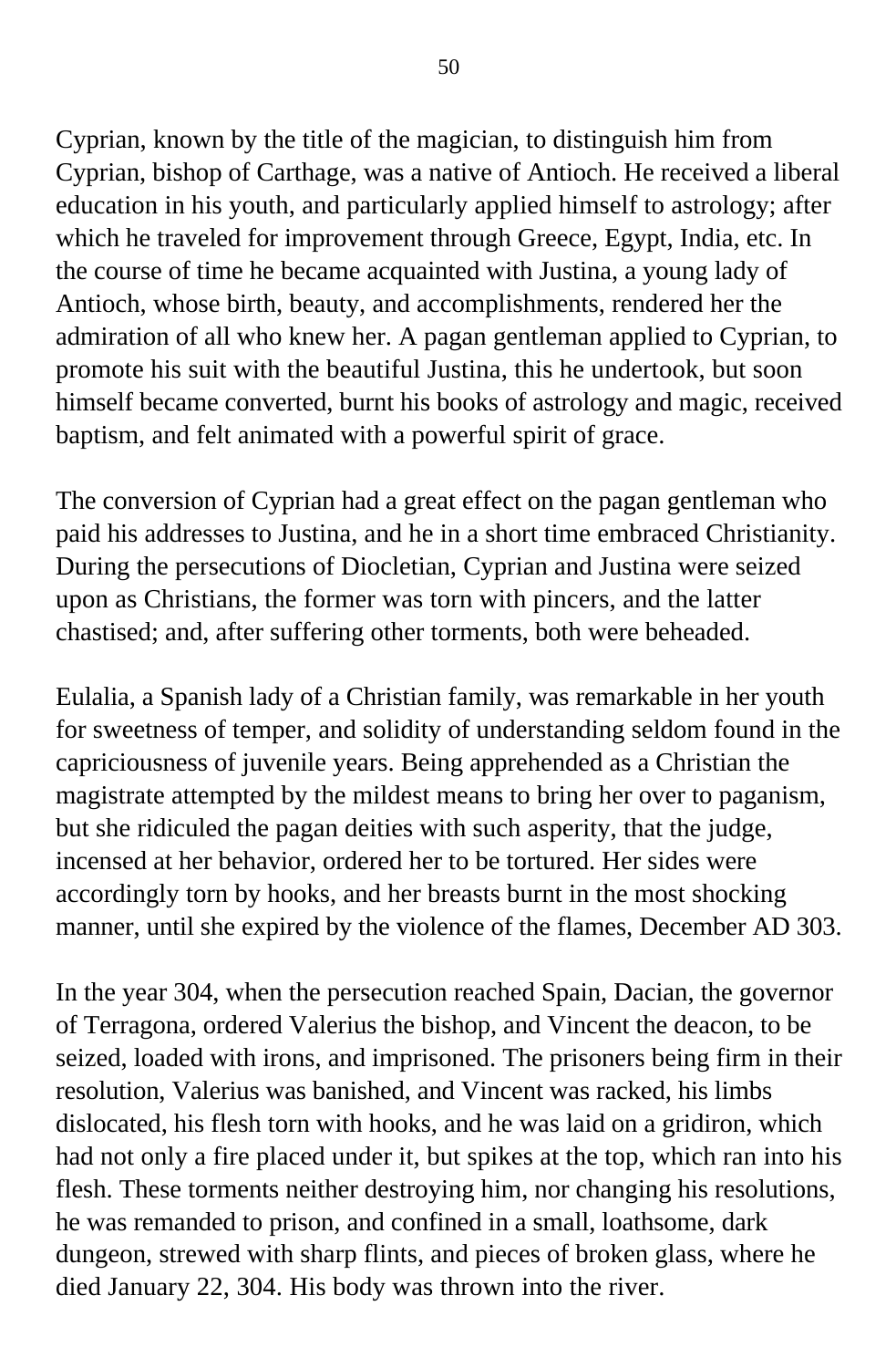The persecution of Diocletian began particularly to rage in AD 304, when many Christians were put to cruel tortures and the most painful and ignominious deaths; the most eminent and particular of whom we shall enumerate.

Saturninus, a priest at Albitina a town of Africa, after being tortured, was remanded to prison, an there starved to death. His four children, after being variously tormented, shared the same fate with their father.

Dativas, a noble Roman senator; Thelico, a pious Christian; Victoria, a young lady of considerable family and fortune, with some others of less consideration all auditors of Saturninus, were tortured in a similar manner, and perished by the same means.

Agrape, Chionia, and Irene, three sisters, were seized upon at Thessalonica, when Diocletian's persecution reached Greece. They were burnt, and received the crown of martyrdom in the flames, March 25, AD 304. The governor, finding that he could make no impression on Irene, ordered her to be exposed naked in the streets, which shameful order having been executed, a fire was kindled near the city wall, amidst whose flames her spirit ascended beyond the reach of man's cruelty.

Agatho, a man of a pious turn of mind, with Cassice, Phillippa, and Eutychia, were martyred about the same tine: but the particulars have not been transmitted to us.

Marcellinus, bishop of Rome, who succeeded Caius in that see having strongly opposed paying divine honors to Diocletian, suffered martyrdom, by a variety of tortures, in the year 324, comforting his soul until he expired with the prospect of those glorious rewards it would receive by the tortures suffered in the body.

Victorius, Carpophorus, Severus, and Severianus, were brothers, and all four employed in places of great trust and honor in the city of Rome. Having exclaimed against the worship of idols, they were apprehended, and scourged, with the plumbet $\hat{E}$ , or scourges, to the ends of which were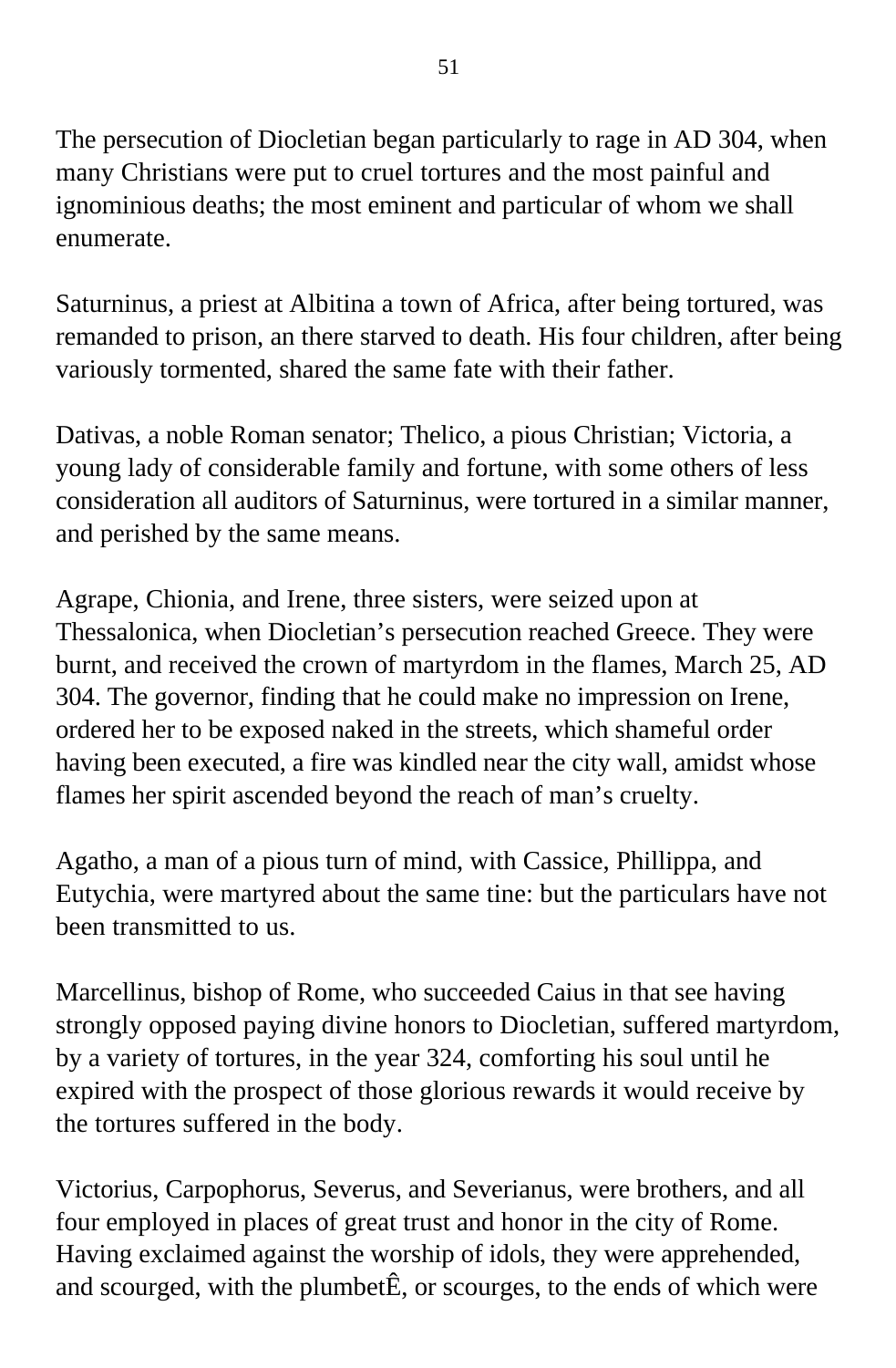fastened leaden balls. This punishment was exercised with such excess of cruelty that the pious brothers fell martyrs to its severity.

Timothy, a deacon of Mauritania, and Maura his wife, had been united together by the bands of wedlock above three weeks, when they were separated from each other by the persecution.

Timothy, being apprehended as a Christian, was carried before Arrianus, the governor of Thebais, who, knowing that he had the keeping of the Holy Scriptures, commanded him to deliver them up to be burnt; to which he answered, "Had I children, I would sooner deliver them up to be sacrificed, than part with the Word of God," The governor being much incensed at this reply, ordered his eyes to be put out, with red-hot irons, saying "The books shall at least be useless to you, for you shall not see to read them." His patience under the operation was so great that the governor grew more exasperated; he, therefore, in order, if possible, to overcome his fortitude, ordered him to be hung up by the feet, with a weight tied about his neck, and a gag in his mouth. In this state, Maura his wife, tenderly urged him for her sake to recant; but, when the gag was taken out of his mouth, instead of consenting to his wife's entreaties, he greatly blamed her mistaken love, and declared his resolution of dying for the faith. The consequence was, that Maura resolved to imitate his courage and fidelity and either to accompany or follow him to glory. The governor, after trying in vain to alter her resolution, ordered her to be tortured, which was executed with great severity. After this, Timothy and Maura were crucified near each other, AD 304.

Sabinus, bishop of Assisium, refusing to sacrifice to Jupiter, and pushing the idol from him, had his hand cut off by the order of the governor of Tuscany. While in prison, he converted the governor and his family, all of whom suffered martyrdom for the faith. Soon after their execution, Sabinus himself was scourged to death, December, AD 304.

Tired with the farce of state and public business, the emperor Diocletian resigned the imperial diadem, and was succeeded by Constantius and Galerius; the former a prince of the most mild and humane disposition and the latter equally remarkable for his cruelty and tyranny. These divided the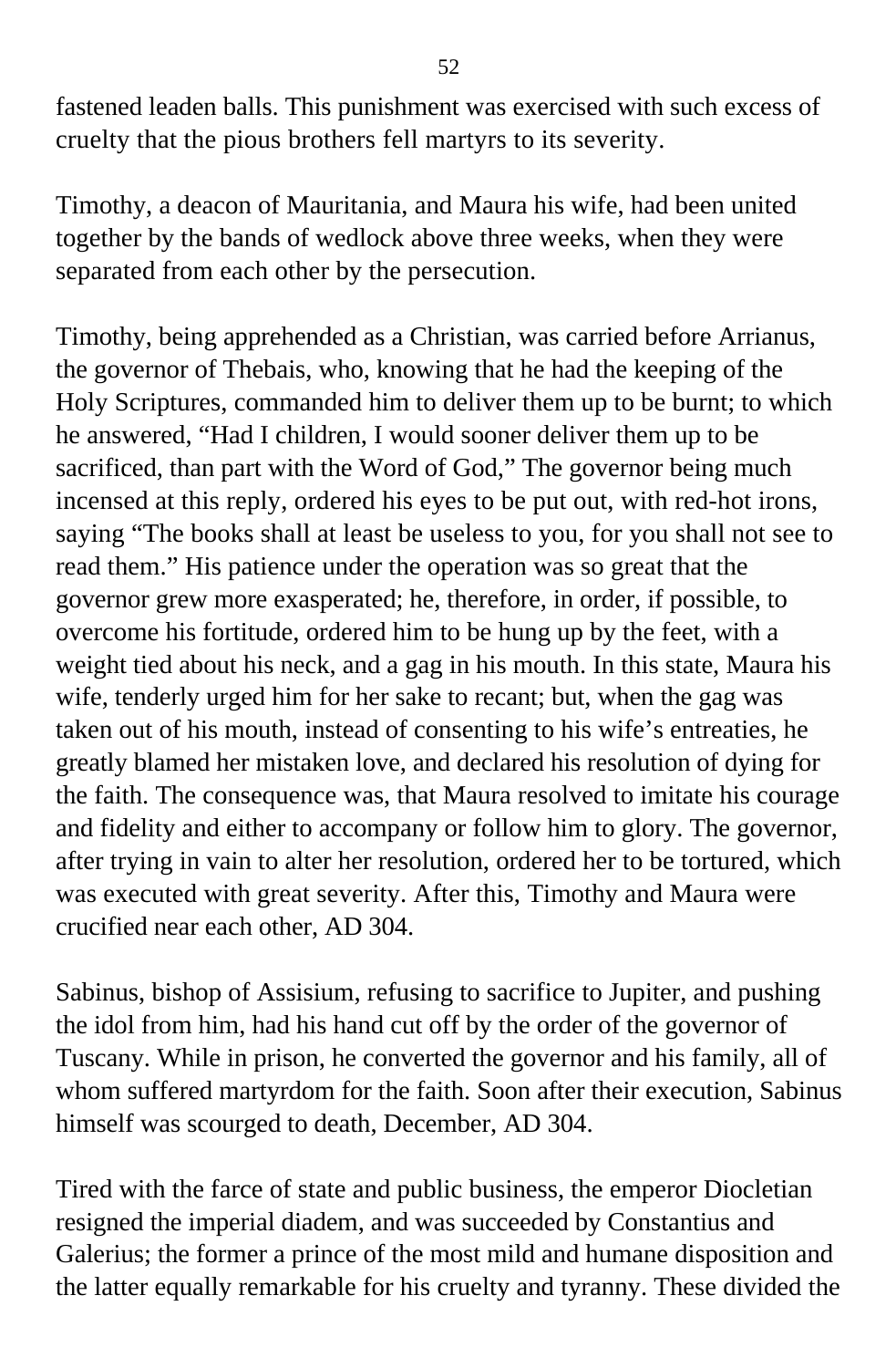empire into two equal governments, Galerius ruling in the east, and Constantius in the west; and the people in the two governments felt the effects of the dispositions of the two emperors; for those in the west were governed in the mild manner, but such as resided in the east felt all the miseries of oppression and lengthened tortures.

Among the many martyred by the order of Galerius, we shall enumerate the most eminent.

Amphianus was a gentleman of eminence in Lucia, and a scholar of Eusebius; Julitta, a Lycaonian of royal descent, but more celebrated for her virtues than noble blood. While on the rack, her child was killed before her face.

Julitta, of Cappadocia, was a lady of distinguished capacity, great virtue, and uncommon courage.

To complete the execution, Julitta had boiling pitch poured on her feet, her sides torn with hooks, and received the conclusion of her martyrdom, by being beheaded, April 16, AD 305.

Hermolaus, a venerable and pious Christian, of a great age, and an intimate acquaintance of Panteleon's, suffered martyrdom for the faith on the same day, and in the same manner as Panteleon.

Eustratius, secretary to the governor of Armina, was thrown into a fiery furnace for exhorting some Christians who had been apprehended, to persevere in their faith.

Nicander and Marcian, two eminent Roman military officers, were apprehended on account of their faith. As they were both men of great abilities in their profession, the utmost means were used to induce them to renounce Christianity, but these endeavors being found ineffectual, they were beheaded.

In the kingdom of Naples, several martyrdoms took place, in particular, Januaries, bishop of Bemeventum; Sosius, deacon of Misene; Proculus,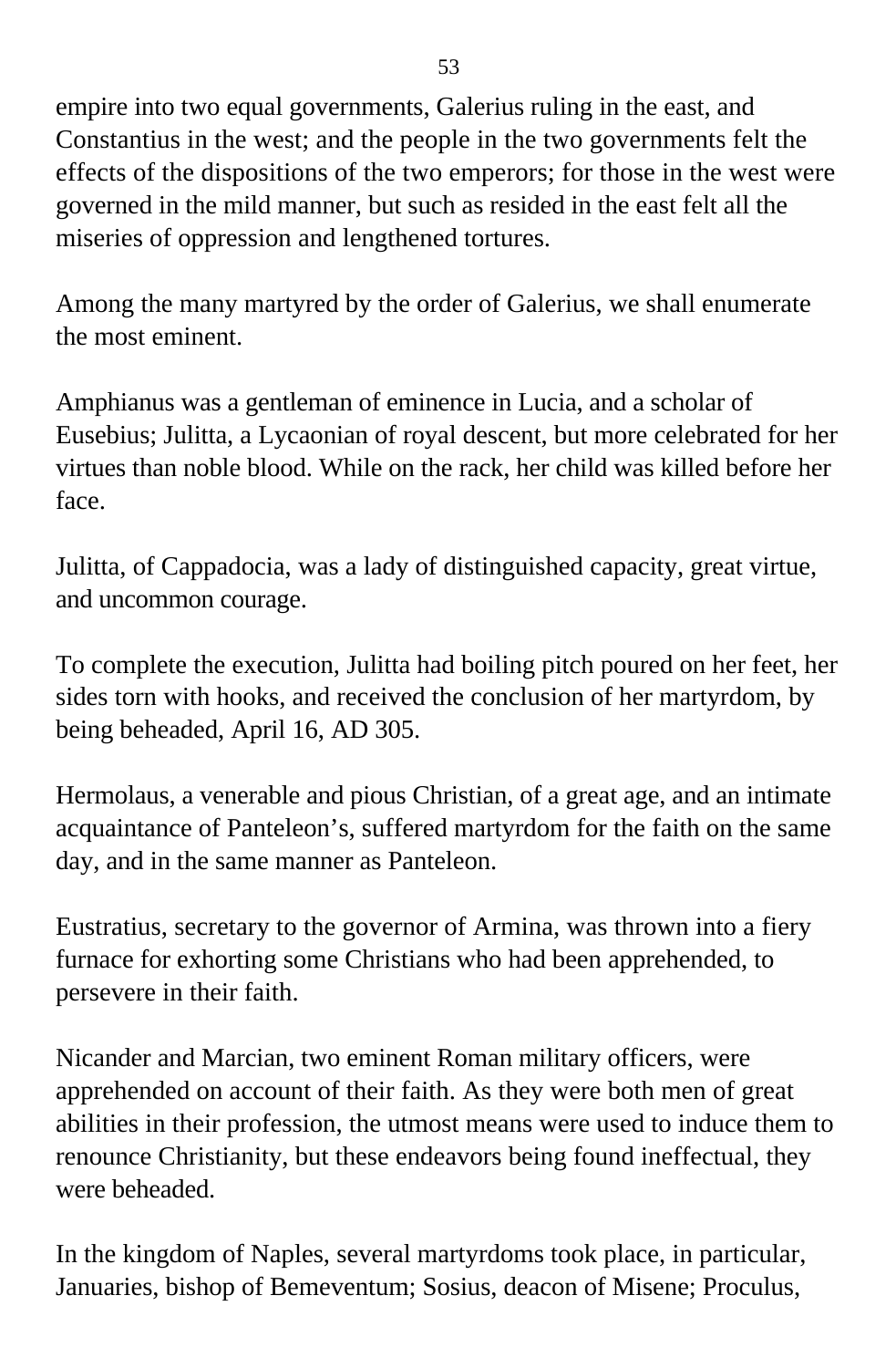another deacon; Eutyches and Acutius, two laymen; Festus, a deacon; and Desiderius, a reader, all, on account of being Christians, were condemned by the governor of Campania to be devoured by the wild beasts. The savage animals, however, would not touch them, and so they were beheaded.

Quirinus, bishop of Siscia, being carried before Matenius, the governor, was ordered to sacrifice to the pagan deities, agreeably to the edicts of various Roman emperors. The governor, perceiving his constancy, sent him to jail, and ordered him to be heavily ironed; flattering himself, that the hardships of a jail, some occasional tortures and the weight of chains, might overcome his resolution. Being decided in his principles, he was sent to Amantius, the principal governor of Pannonia, now Hungary, who loaded him with chains, and carried him through the principal towns of the Danube, exposing him to ridicule wherever he went. Arriving at length at Sabaria and finding that Quirinus would not renounce his faith, he ordered him to be cast into a river, with a stone fastened about his neck. This sentence being put into execution, Quirinus floated about for some time, and, exhorting the people in the most pious terms, concluded his admonitions with this prayer: "It is no new thing, O all-powerful Jesus, for Thee to stop the course of rivers, or to cause a man to walk upon the water, as Thou didst Thy servant Peter; the people have already seen the proof of Thy power in me; grant me now to lay down my life for Thy sake, O my God." On pronouncing the last words he immediately sank, and died, June 4, AD 308. His body was afterwards taken up, and buried by some pious Christians.

Pamphilus, a native of Phoenicia, of a considerable family, was a man of such extensive learning that he was called a second Origen. He was received into the body of the clergy at Caesarea, where here he established a public library and spent his time in the practice of every Christian virtue. He copied the greatest part of the works of Origen with his own hand, and, assisted by Eusebius, gave a correct copy of the Old Testament, which had suffered greatly by the ignorance or negligence of former transcribers. In the year 307, he was apprehended, and suffered torture and martyrdom.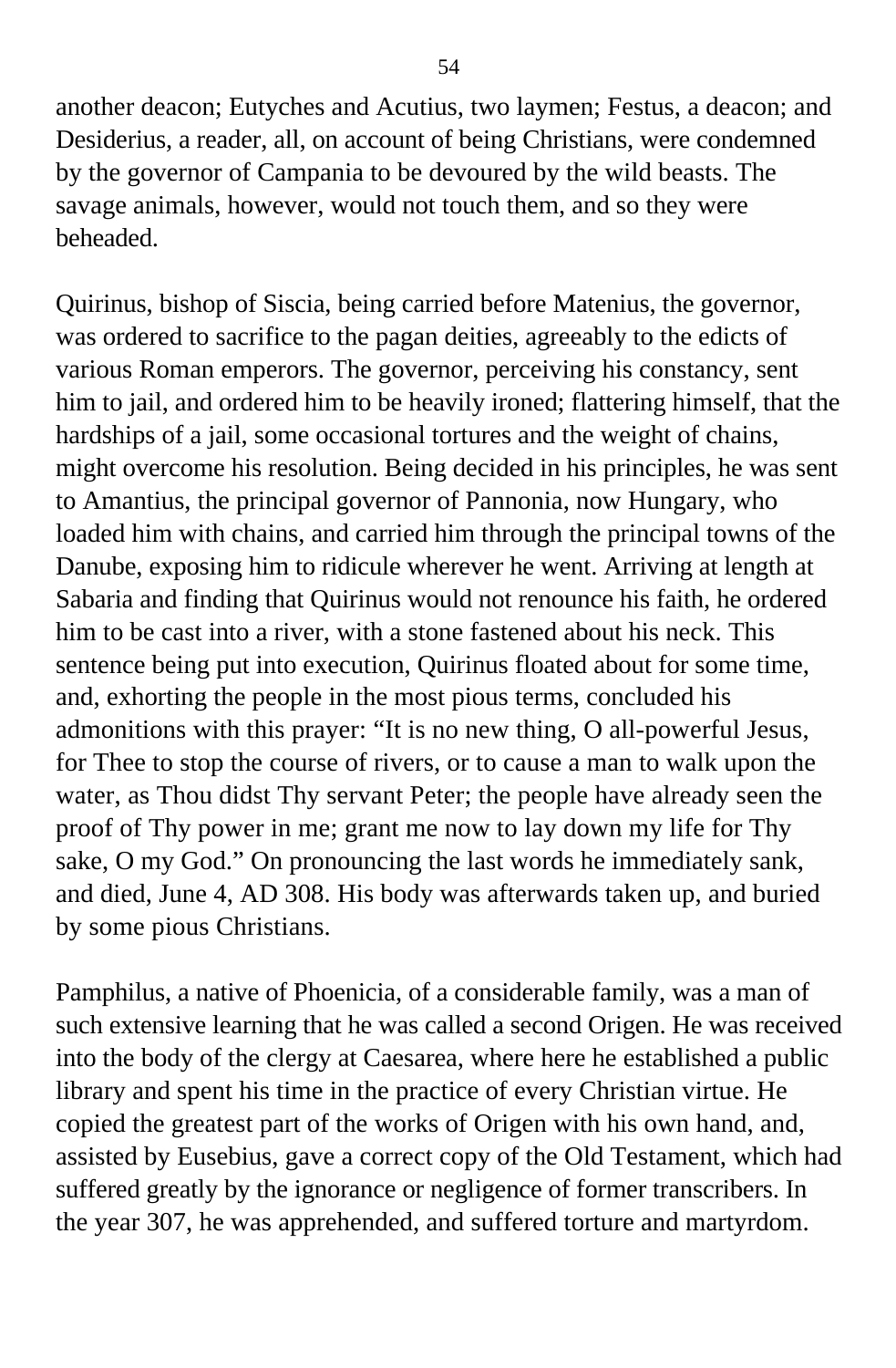Marcellus, bishop of Rome, being banished on account of his faith, fell a martyr to the miseries he suffered in exile, January 16, AD 310.

Peter, the sixteenth bishop of Alexandria, was martyred November 25 AD 311, by order of Maximus Caesar, who reigned in the east.

Agnes, a virgin of only thirteen years of age, was beheaded for being a Christian; as was Serene, the empress of Diocletian. Valentine, a priest, suffered the same fate at Rome; and Erasmus, a bishop, was martyred in Campania.

Soon after this the persecution abated in the middle parts of the empire, as well as in the west; and Providence at length began to manifest vengeance on the persecutors. Maximian endeavored to corrupt his daughter Fausta to murder Constantine her husband; which she discovered, and Constantine forced him to choose her own death, when he preferred the ignominious death of hanging after being an emperor near twenty years.

Constantine was the good and virtuous child of a good and virtuous father, born in Britain. His mother was named Helena, daughter of King Coilus. He was a most bountiful and gracious prince, having a desire to nourish learning and good arts, and did oftentimes use to read, write, and study himself. He had marvelous good success and prosperous achieving of all things he took in hand, which then was (and truly) supposed to proceed of this, for that he was so great a favorer of the Christian faith. Which faith when he had once embraced, he did ever after most devoutly and religiously reverence.

Thus Constantine, sufficiently appointed with strength of men but especially with strength God, entered his journey coming toward Italy, which was about the last year of the persecution, A. D. 313. Maxentius, understanding of the coming of Constantine, and trusting more to his devilish art of magic than to the good will of his subjects, which he little deserved, durst not show himself out of the city, nor encounter him in the open field, but with privy garrisons laid wait for him by the way in sundry straits, as he should come; with whom Constantine had divers skirmishes,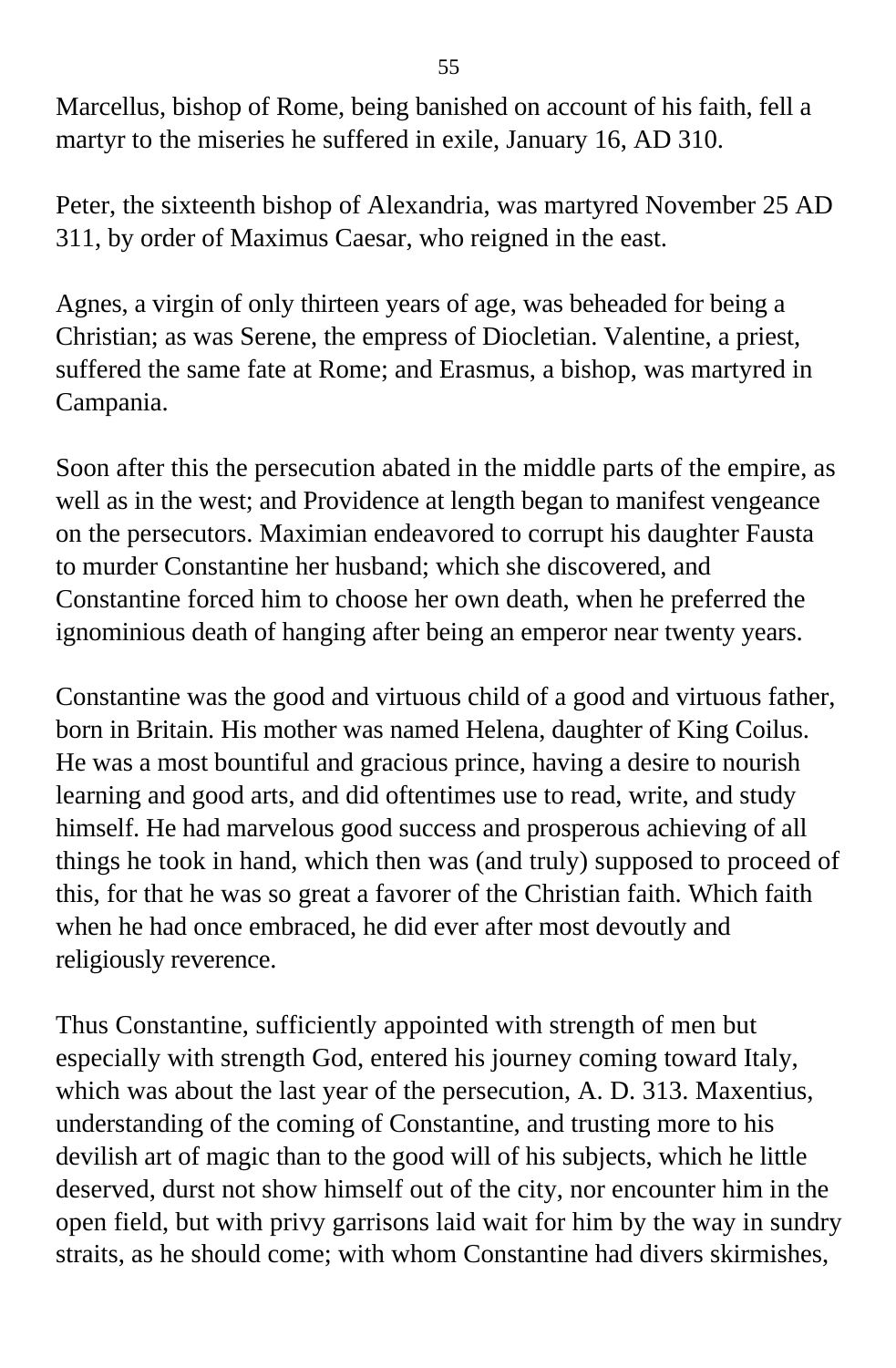and by the power of the Lord did ever vanquish them and put them to flight.

Notwithstanding, Constantine yet was in no great comfort, but in great care and dread in his mind (approaching now near unto Rome) for the magical charms and sorceries of Maxentius, wherewith he had vanquished before Severus, sent by Galerius against him. Wherefore, being in great doubt and perplexity in himself and revolving many things in his mind, what help he might have against the operations of his charming, Constantine, in his journey drawing toward the city, and casting up his eyes many times to heaven, in the south part, about the going down of the sun, saw a great brightness in heaven, appearing in the similitude of a cross, giving this inscription, In hoc vince, that is, "In this overcome." Eusebius Pamphilus doth witness that he had heard the said Constantine himself oftentimes report, and also to swear this to be true and certain, which he did see with his own eyes in heaven, and also his soldiers about him. At the sight whereof when he was greatly astonished, and consulting with his men upon the meaning thereof, behold, in the night season in his sleep, Christ appeared to him with the sign of the same cross which he had seen before, bidding him to make the figuration thereof, and to carry it in his wars before him, and so should he have the victory.

Constantine so established the peace of the Church that for the space of a thousand years we read of no set persecution against the Christians, unto the time of John Wickliffe.

So happy, so glorious was this victory of Constantine, surnamed named the Great! For the joy and gladness whereof, the citizens who had sent for him before, with exceeding triumph brought him into the city of Rome, where he was most honorably received, and celebrated the space of seven days together; having, moreover, in the market place, his image set up, holding in his right hand the sign of the cross, with this inscription: "With this wholesome sign, the true token of fortitude, I have rescued and delivered our city from the yoke of the tyrant." We shall conclude our account of the tenth and last general persecution with the death of St. George, the titular saint and patron of England. St. George was born in Cappadocia, of Christian parents; and giving proofs of his courage, was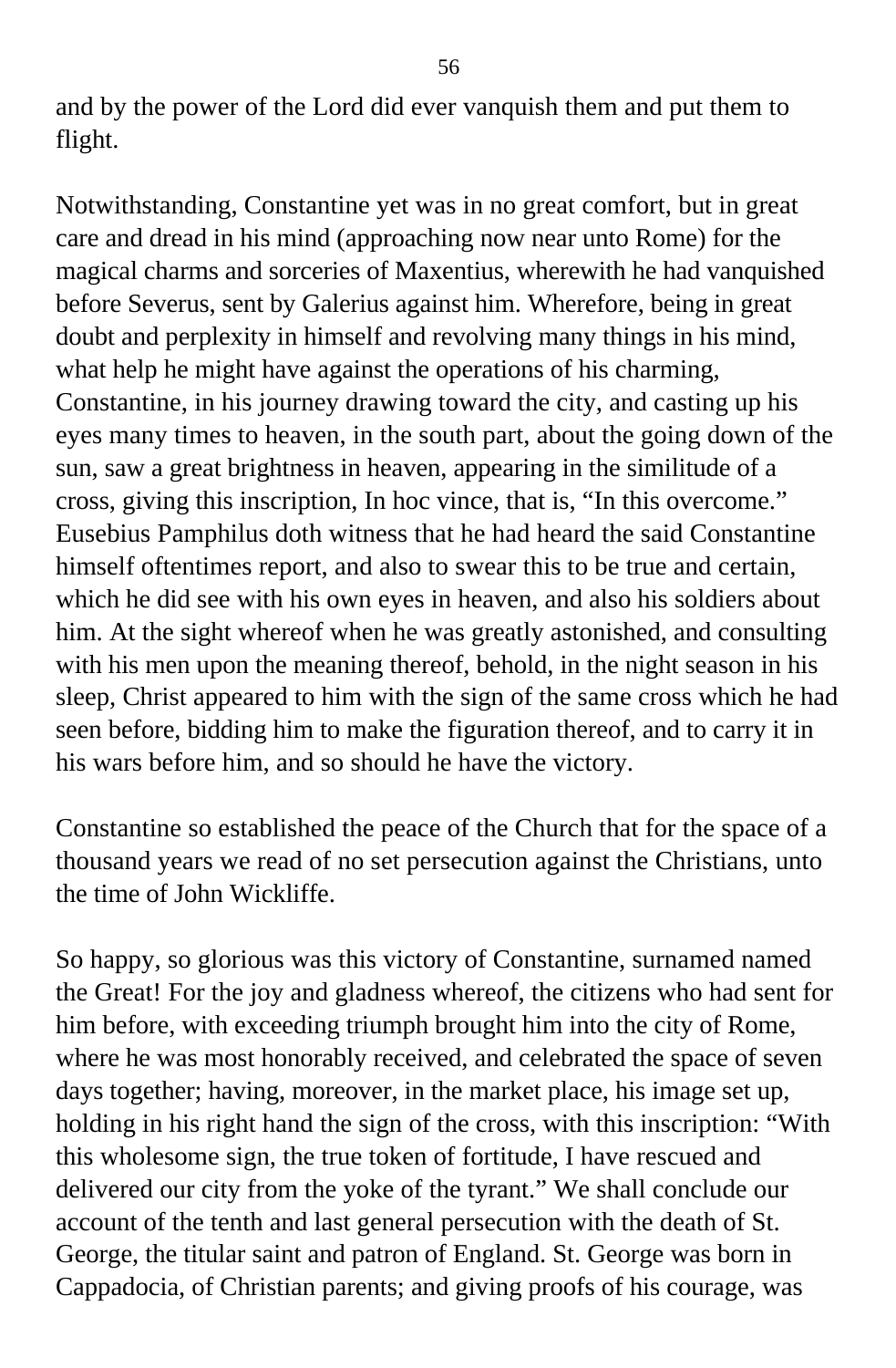promoted in the army of the emperor Diocletian. During the persecution, St. George threw up his command, went boldly to the senate house, and avowed his being Christian, taking occasion at the same time to remonstrate against paganism, and point out the absurdity of worshipping idols. This freedom so greatly provoked the senate that St. George was ordered to be tortured, and by the emperor's orders was dragged through the streets, and beheaded the next day.

The legend of the dragon, which is associated with this martyr, is usually illustrated by representing St. George seated upon a charging horse and transfixing the monster with his spear. This fiery dragon symbolizes the devil, who was vanquished by St. George's steadfast faith in Christ, which remained unshaken in spite of torture and death.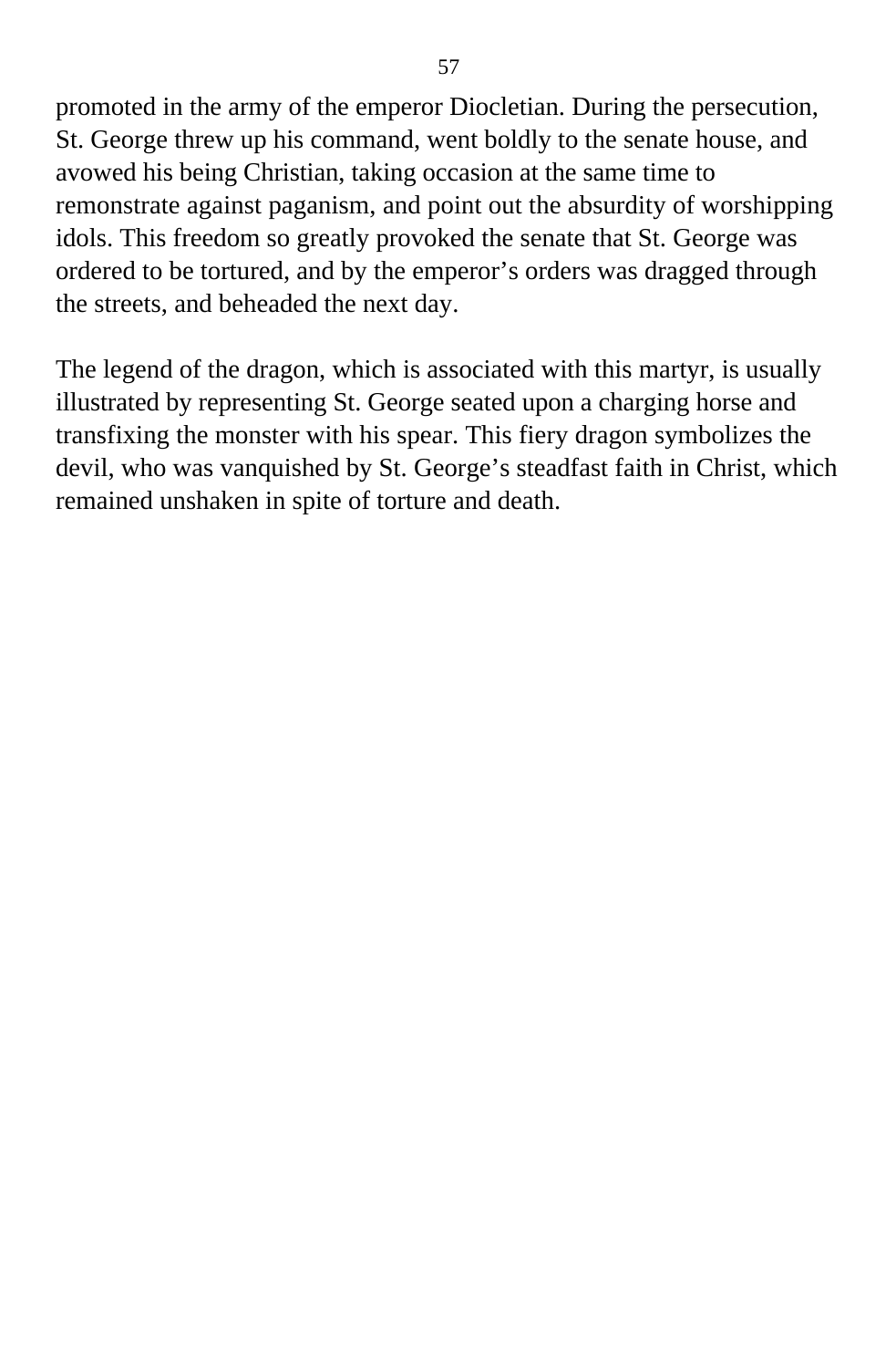# CHAPTER III

#### **PERSECUTIONS OF THE CHRISTIANS IN PERSIA**

he Gospel, having spread itself into Persia, the pagan priests, who worshipped the sun, were greatly alarmed and dreaded the loss of that influence they had hitherto maintained over the people's minds and properties. Hence they thought it expedient to complain to the emperor that the Christians were enemies to the state, and held a treasonable correspondence with the Romans, the great enemies of Persia. T

The emperor Sapores, being naturally averse to Christianity, easily believed what was said against the Christians, and gave orders to persecute them in all parts of his empire. On account of this mandate, many eminent persons in the church and state fell martyrs to the ignorance and ferocity of the pagans.

Constantine the Great being informed of the persecutions in Persia, wrote a long letter to the Persian monarch, in which he recounts the vengeance that had fallen on persecutors, and the great success that had attended those who had refrained from persecuting the Christians.

Speaking of his victories over rival emperors of his own time, he said, "I subdued these solely by faith in Christ; for which God was my helper, who gave me victory in battle, and made me triumph over my enemies. He hath likewise so enlarged to me the bounds of the Roman Empire, that it extends from the Western Ocean almost to the uttermost parts of the East: for this domain I neither offered sacrifices to the ancient deities, nor made use of charm or divination; but only offered up prayers to the Almighty God, and followed the cross of Christ. Rejoiced should I be if the throne of Persia found glory also, by embracing the Christians: that so you with me, and they with you, may enjoy all happiness." In consequence of this appeal, the persecution ended for the time, but it was renewed in later years when another king succeeded to the throne of Persia.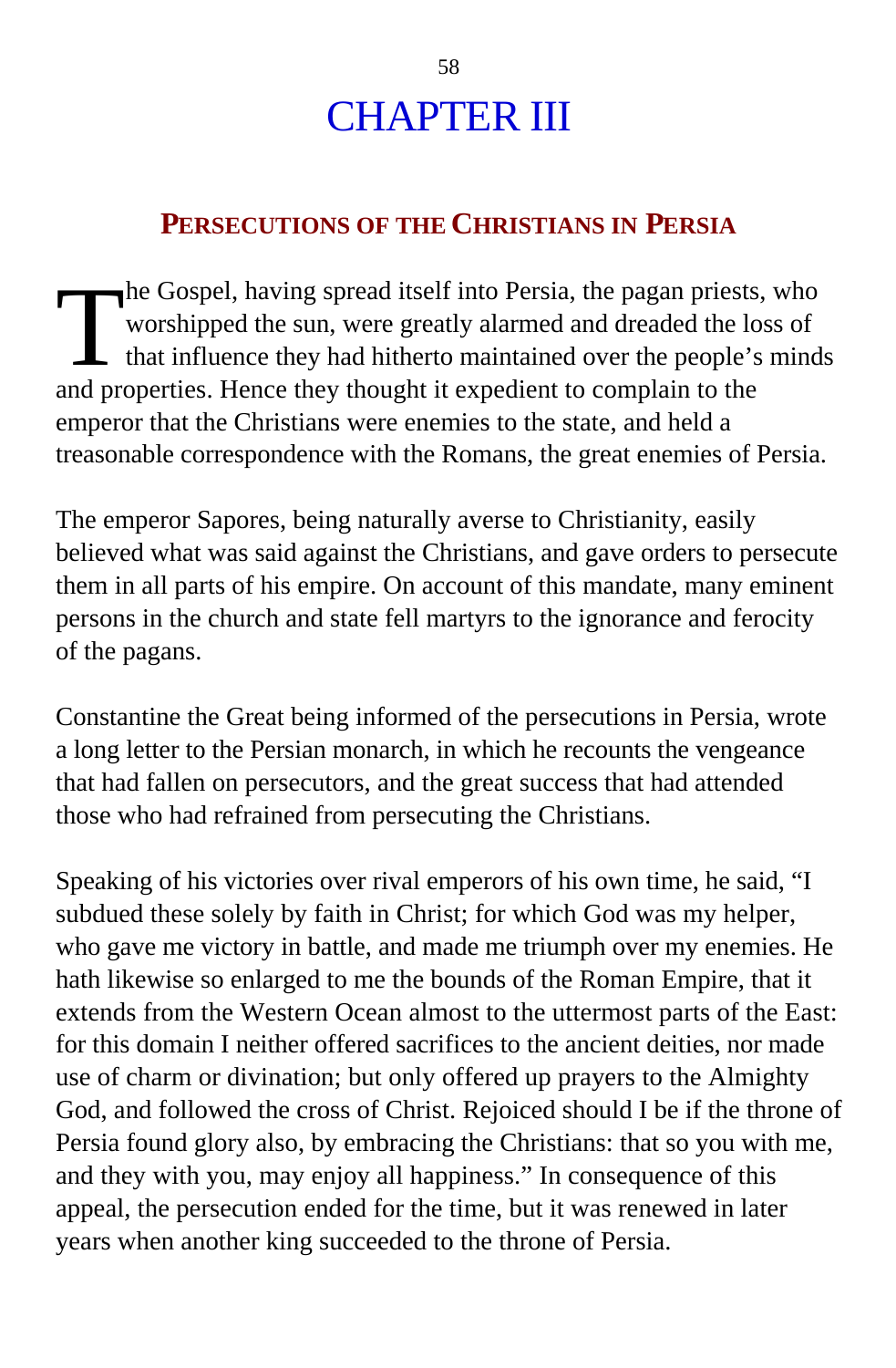#### **PERSECUTIONS UNDER THE ARIAN HERETICS**

The author of the Arian heresy was Arius, a native of Lybia, and a priest of Alexandria, who, in AD 318, began to publish his errors. He was condemned by a council of Lybian and Egyptian bishops, and that sentence was confirmed by the Council of Nicea AD 325. After the death of Constantine the Great, the Arians found means to ingratiate themselves into the favor of the emperor Constantinus, his son and successor in the east; and hence a persecution was raised against the orthodox bishops and clergy. The celebrated Athanasius, and other bishops, were banished, and their sees filled with Arians.

In Egypt and Lybia, thirty bishops were martyred, and many other Christians cruelly tormented; and, AD 386, George, the Arian bishop of Alexandria, under the authority of the emperor, began; a persecution in that city and its environs, and carried it on with the most infernal severity. He was assisted in his diabolical malice by Catophonius, governor of Egypt; Sebastian, general of the Egyptian forces; Faustinus, the treasurer; and Heraclius, a Roman officer.

The persecutions now raged in such a manner that the clergy were driven from Alexandria, their churches were shut, and the severities practiced by the Arian heretics were as great as those that had been practiced by the pagan idolaters. If a man, accused of being a Christian, made his escape, then his whole family were massacred, and his effects confiscated.

#### **PERSECUTION UNDER JULIAN THE APOSTATE**

This emperor was the son of Julius Constantius, and the nephew of Constantine the Great. He studied the rudiments of grammar under the inspection of Mardonius, a eunuch, and a heathen of Constantinople. His father sent him some time after to Nicomedia, to be instructed in the Christian religion, by the bishop of Eusebius, his kinsman, but his principles were corrupted by the pernicious doctrines of Ecebolius the rhetorician, and Maximus the magician.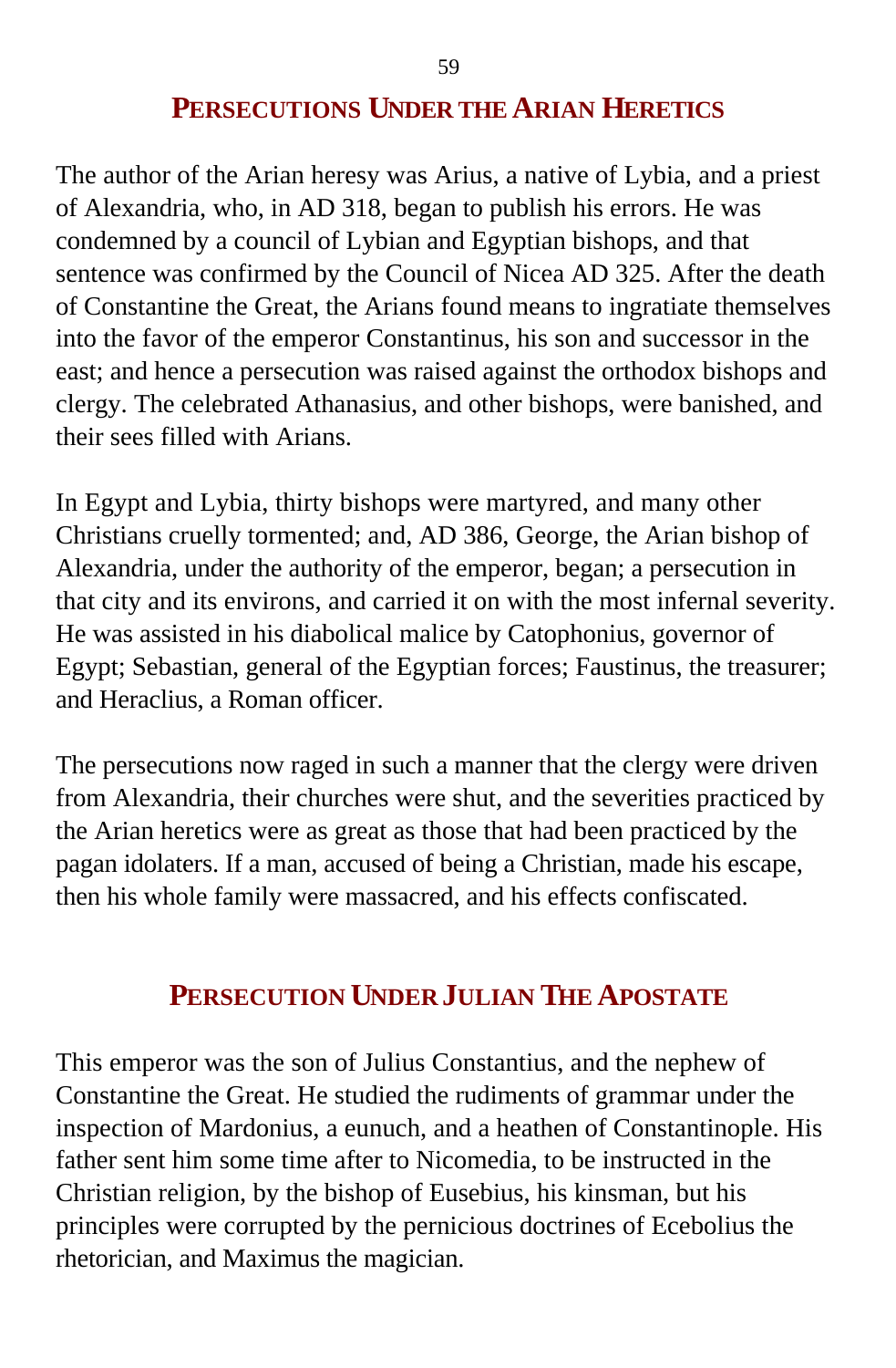Constantius, dying in the year 361, Julian succeeded him, and had no sooner attained the imperial dignity than he renounced Christianity and embraced paganism, which had for some years fallen into great disrepute. Though he restored the idolatrous worship, he made no public edicts against Christianity. He recalled all banished pagans, allowed the free exercise of religion to every sect, but deprived all Christians of offices at court, in the magistracy, or in the army.

He was chaste, temperate, vigilant, laborious, and pious; yet he prohibited any Christian from keeping a school or public seminary of learning, and deprived all the Christian clergy of the privileges granted them by Constantine the Great.

Bishop Basil made himself first famous by his opposition to Arianism, which brought upon him the vengeance of the Arian bishop of Constantinople; he equally opposed paganism. The emperor's agents in vain tampered with Basil by means of promises, threats, and racks, he was firm in the faith, and remained in prison to undergo some other sufferings, when the emperor came accidentally to Ancyra. Julian determined to examine Basil himself, when that holy man being brought before him, the emperor did every thing in his power to dissuade him from persevering in the faith. Basil not only continued as firm as ever, but, with a prophetic spirit foretold the death of the emperor, and that he should be tormented in the other life. Enraged at what he heard, Julian commanded that the body of Basil should be torn every day in seven different parts, until his skin and flesh were entirely mangled. This inhuman sentence was executed with rigor, and the martyr expired under its severities, on June 28, AD 362.

Donatus, bishop of Arezzo, and Hilarinus, a hermit, suffered about the same time; also Gordian, a Roman magistrate. Artemius, commander in chief of the Roman forces in Egypt, being a Christian, was deprived of his commission, then of his estate, and lastly of his head.

The persecution raged dreadfully about the latter end of the year 363, but, as many of the particulars have not been handed down to us, it is necessary to remark in general, that in Palestine many were burnt alive, others were dragged by their feet through the streets naked until they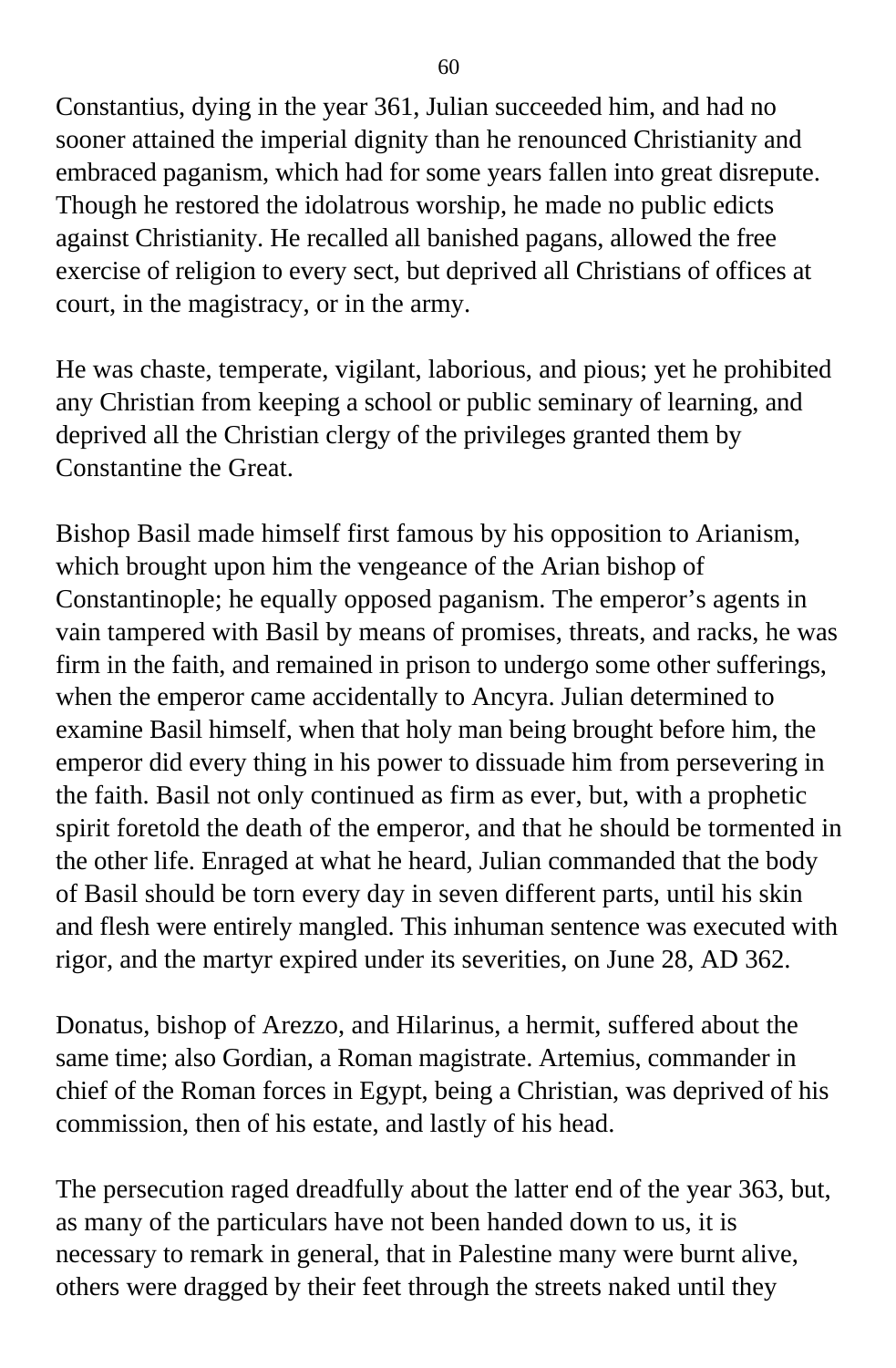expired; some were scalded to death, many stoned, and great numbers had their brains beaten out with clubs. In Alexandria, innumerable were the martyrs who suffered the sword, burning, crucifixion and stoning. In Arethusa, several were ripped open, and corn being put into their bellies, swine were brought to feed therein, which, in devouring the grain, likewise devoured the entrails of the martyrs, and, in Thrace, Emilianus was burnt at a stake; and Domitius murdered in a cave, whither he had fled for refuge.

The emperor, Julian the apostate, died of a wound which he received in his Persian expedition, AD 363, and even while expiring uttered the most horrid blasphemies. He was succeeded by Jovian, who restored peace to the Church. After the decease of Jovian, Valentinian succeeded to the empire, and associated to himself Valens, who had the command in the east, and was an Arian and of an unrelenting and persecuting disposition.

#### **PERSECUTION OF THE CHRISTIANS BY THE GOTHS AND THE VANDALS**

Many Scythian Goths having embraced Christianity about the time of Constantine the Great, the light of the Gospel spread itself considerably in Scythia, though the two kings who ruled that country, and the majority of the people continued pagans. Fritegern, king of the West Goths, was an ally to the Romans, but Athanarich, king of the East Goths, was at war with them. The Christians, in the dominions of the former, lived unmolested, but the latter, having been defeated by the Romans, wreaked his vengeance on his Christian subjects, commencing his pagan injunctions in the year 370. In religion the Goths were Arians, and called themselves Christians, therefore they destroyed all the statues and temples of the heathen gods, but did no harm to the orthodox Christian churches. Alaric had all the qualities of a great general. To the wild bravery of the Gothic barbarian he added the courage and skill of the Roman soldier. He led his forces across the Alps into Italy, and although driven back for the time, returned afterward with an irresistible force.

The Last Roman "Triumph" After this fortunate victory over the Goths a "triumph," as it was called, was celebrated at Rome. For hundreds of years successful generals had been awarded this great honor on their return from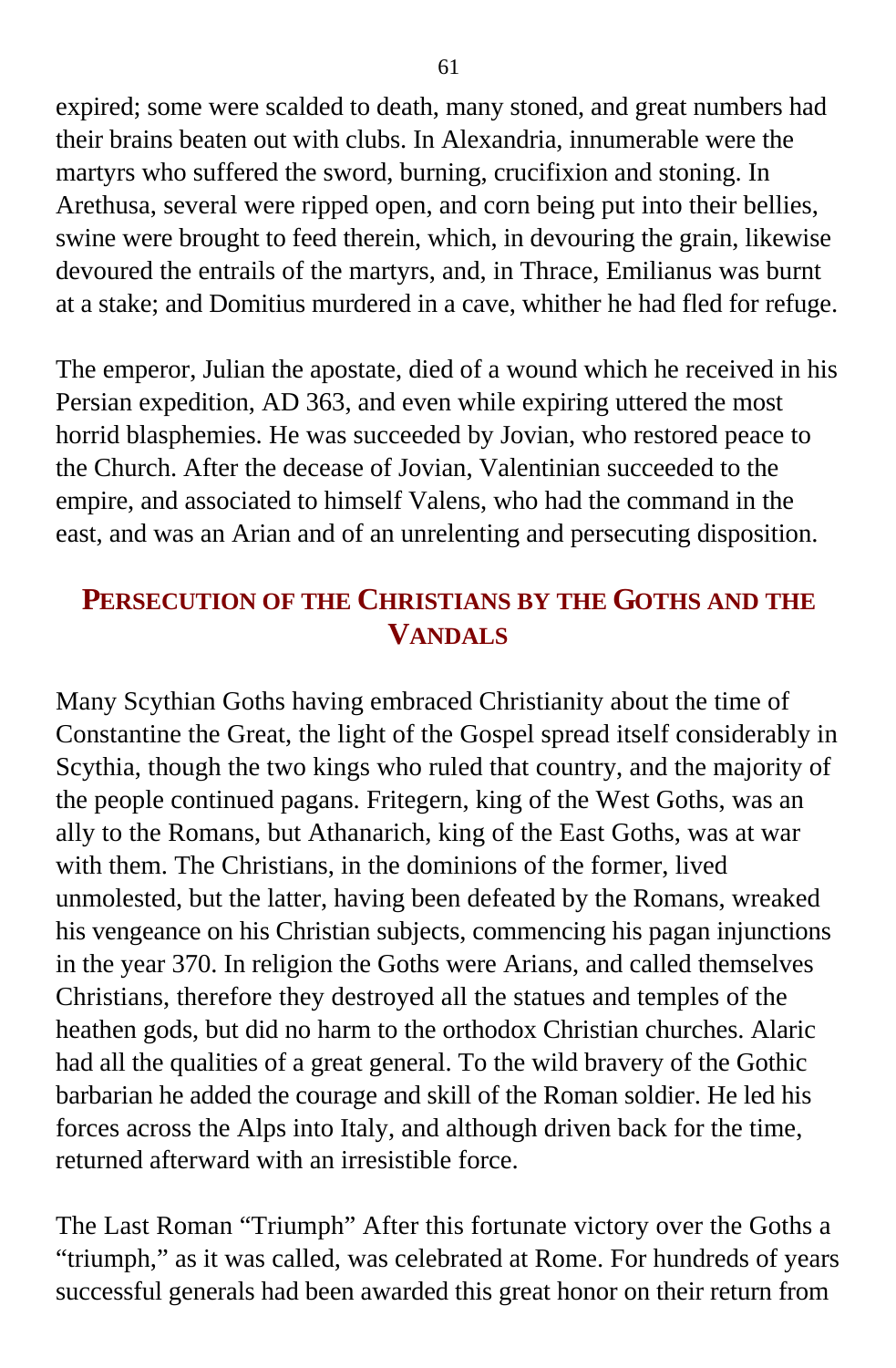a victorious campaign. Upon such occasions the city was given up for days to the marching of troops laden with spoils, and who dragged after them prisoners of war, among whom were often captive kings and conquered generals. This was to be the last Roman triumph, for it celebrated the last Roman victory. Although it had been won by Stilicho, the general, it was the boy emperor, Honorius, who took the credit, entering Rome in the car of victory and driving to the Capitol amid the shouts of the populace. Afterward, as was customary on such occasions, there were bloody combats in the Colosseum, where gladiators, armed with swords and spears, fought; furiously as if they were on the field of battle.

The first part of the bloody entertainment was finished, the bodies of the dead were dragged off with hooks, and the reddened sand covered with a fresh, clean layer. After this had been done the gates in the wall of the arena were thrown open, and a number of tall, well-formed men in the prime of youth and strength came forward. Some carried swords, others three-pronged spears and nets. They marched once around the walls, and stopping before the emperor, held up their weapons at arm's length, and with one voice sounded out their greeting, Ave, CEsar, morituri te salutant! "Hail CEsar, those about to die salute thee!" The combats now began again; the gladiators with nets tried to entangle those with swords, and when they succeeded mercilessly stabbed their antagonists to death with the three-pronged spear. When a gladiator had wounded his adversary, and had him lying helpless at his feet, he looked up at the eager faces of the spectators, and cried out, Hoc habet! "He has it!" and awaited the pleasure of the audience to kill or spare.

If the spectators held out their hands toward him, with thumbs upward, the defeated man was taken away, to recover if possible from his wounds. But if the fatal signal of "thumbs down" was given, the conquered was to be slain; and if he showed any reluctance to present his neck for the death blow, there was a scornful shout from the galleries, Recipe ferrum! "Receive the steel!" Privileged persons among the audience would even descend into the arena, to better witness the death agonies of some unusually brave victim, before his corpse was dragged out at the death gate.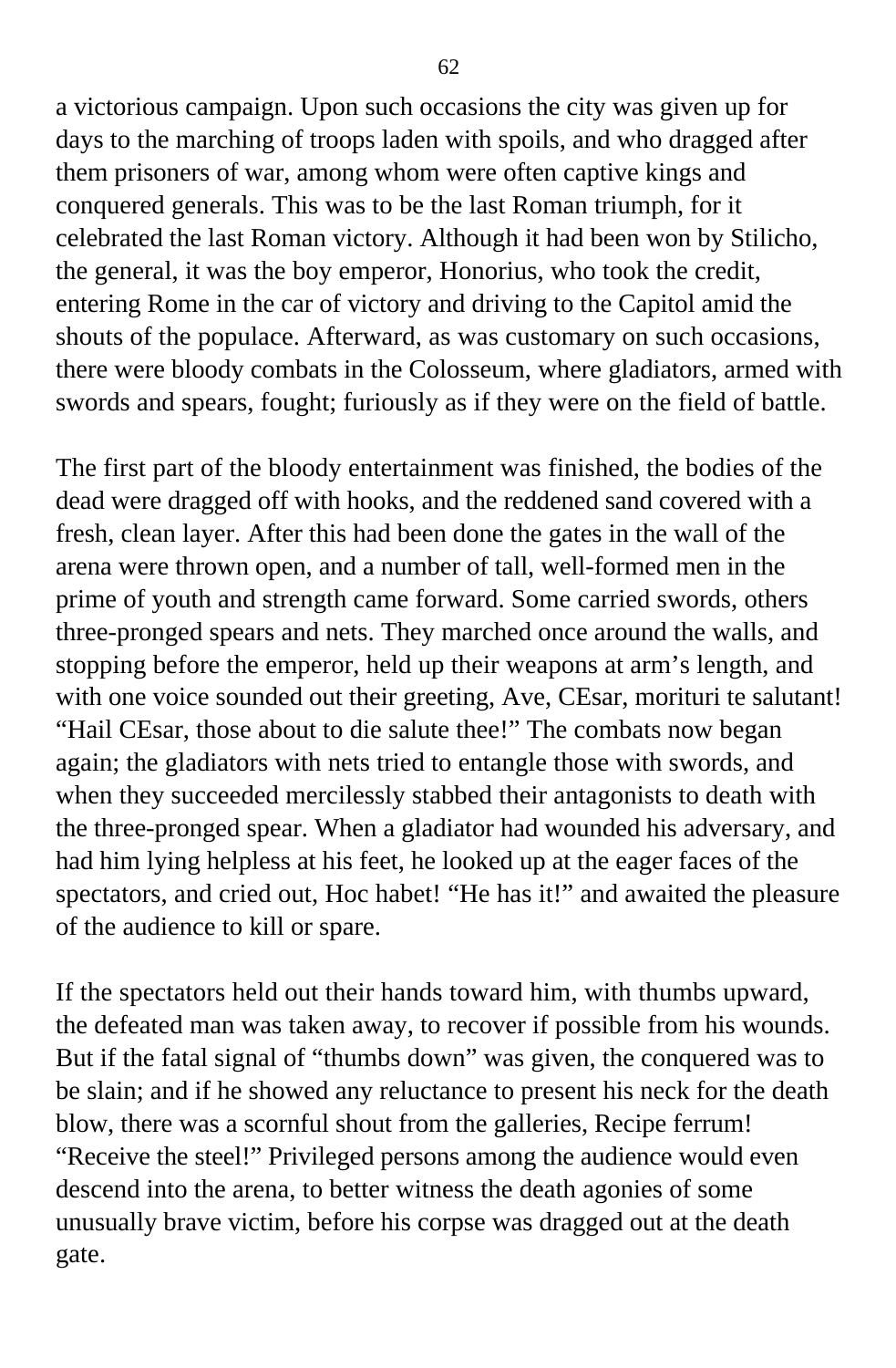The show went on; many had been slain, and the people, madly excited by the desperate bravery of those who continued to fight, shouted their applause. But suddenly there was an interruption. A rudely clad, robed figure appeared for a moment among the audience, and then boldly leaped down into the arena. He was seen to be a man of rough but imposing presence, bareheaded and with sun-browned face. Without hesitating an instant: he advanced upon two gladiators engaged in a life-and-death struggle, and laying his hand upon one of them sternly reproved him for shedding innocent blood and then, turning toward the thousands of angry faces ranged around him, called upon them in a solemn, deep-toned voice which resounded through the deep enclosure. These were his words: "Do not requite God's mercy in turning away the swords of your enemies by murdering each other!" Angry shouts and cries at once drowned his voice: "This is no place for preaching! — the old customs of Rome must be observed! — On, gladiators!" Thrusting aside the stranger, the gladiators would have again attacked each other, but the man stood between, holding them apart, and trying in vain to be heard. "Sedition! sedition! down with him!" was then the cry; and the gladiators, enraged at the interference of an outsider with their chosen vocation, at once stabbed him to death. Stones, or whatever missiles came to hand, also rained down upon him from the furious people, and thus he perished, in the midst of the arena.

His dress showed him to be one of the hermits who vowed themselves to a holy life of prayer and self-denial, and who were reverenced by even the thoughtless and combat-loving Romans. The few who knew him told how he had come from the wilds of Asia on a pilgrimage, to visit the churches and keep his Christmas at Rome; they knew he was a holy man, and that his name was Telemachus — no more. His spirit had been stirred by the sight of thousands flocking to see men slaughter one another, and in his simple-hearted zeal he had tried to convince them of the cruelty and wickedness of their conduct. He had died, but not in vain. His work was accomplished at the moment he was struck down, for the shock of such a death before their eyes turned the hearts of the people: they saw the hideous aspects of the favorite vice to which they had blindly surrendered themselves, and from the day Telemachus fell dead in the Colosseum, no other fight of gladiators was ever held there.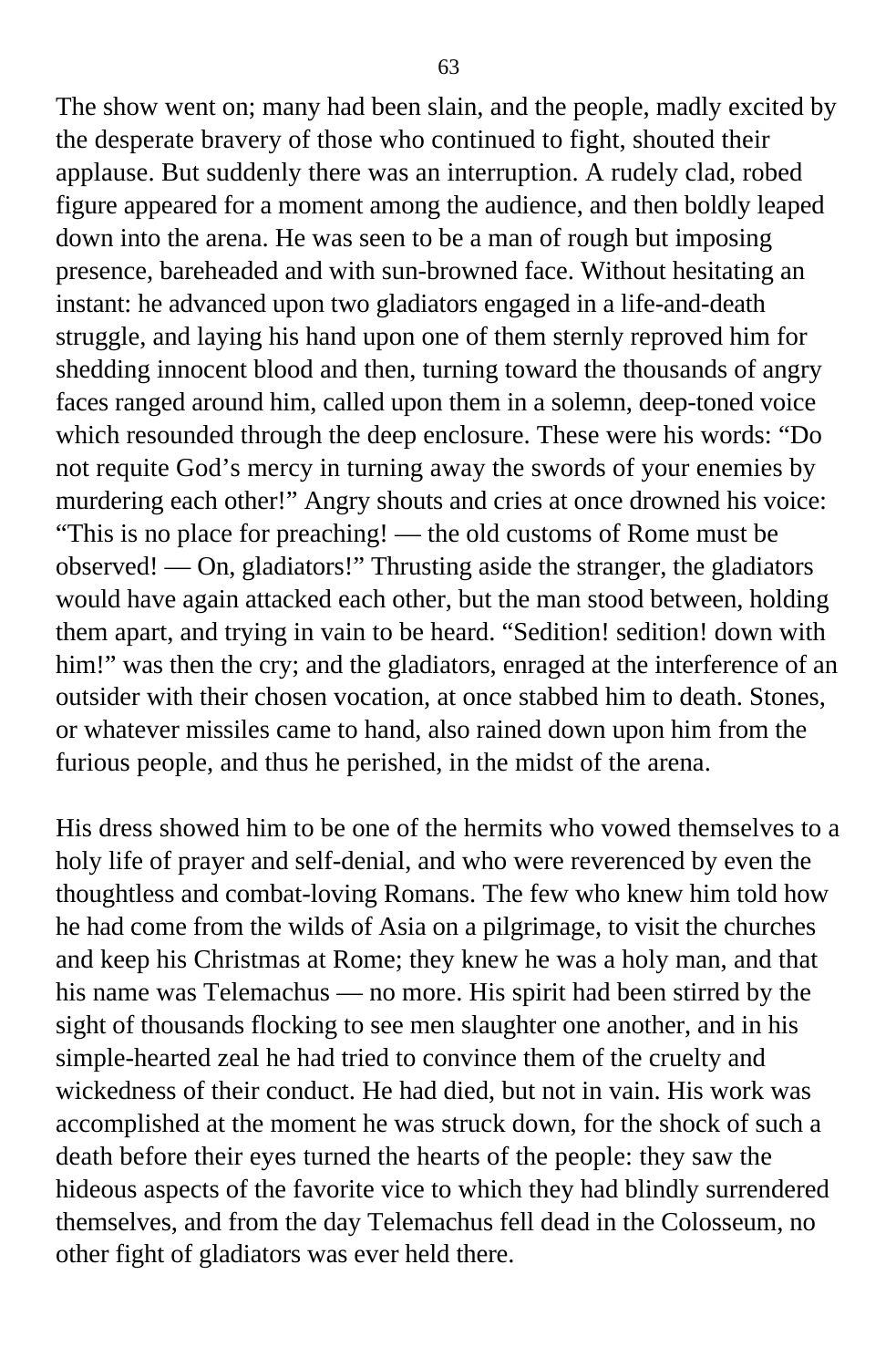#### **PERSECUTIONS FROM ABOUT THE MIDDLE OF THE FIFTH, TO THE CONCLUSION OF THE SEVENTH CENTURY**

Proterius was made a priest by Cyril, bishop of Alexandria, who was well acquainted with his virtues, before he appointed him to preach. On the death of Cyril, the see of Alexandria was filled by Discorus, an inveterate enemy to the memory and family of his predecessor. Being condemned by the council of Chalcedon for having embraced the errors of Eutyches, he was deposed, and Proterius chosen to fill the vacant see, who was approved of by the emperor. This occasioned a dangerous insurrection, for the city of Alexandria was divided into two factions; the one to espouse the cause of the old, and the other of the new prelate. In one of the commotions, the Eutychians determined to wreak their vengeance on Proterius, who fled to the church for sanctuary: but on Good Friday, AD 457, a large body of them rushed into the church, and barbarously murdered the prelate, after which they dragged the body through the streets, insulted it, cut it to pieces, burnt it, and scattered the ashes in the air.

Hermenigildus, a Gothic prince, was the eldest son of Leovigildus, a king of the Goths, in Spain. This prince, who was originally an Arian, became a convert to the orthodox faith, by means of his wife Ingonda. When the king heard that his son had changed his religious sentiments, he stripped him of the command at Seville, where he was governor, and threatened to put him to death unless he renounced the faith he had newly embraced. The prince, in order to prevent the execution of his father's menaces, began to put himself into a posture of defense; and many of the orthodox persuasion in Spain declared for him. The king, exasperated at this act of rebellion, began to punish all the orthodox Christians who could be seized by his troops, and thus a very severe persecution commenced: he likewise marched against his son at the head of a very powerful army.

The prince took refuge in Seville, from which he fled, and was at length besieged and taken at Asieta. Loaded with chains, he was sent to Seville, and at the feast of Easter refusing to receive the Eucharist from an Arian bishop, the enraged king ordered his guards to cut the prince to pieces, which they punctually performed, April 13 AD 586.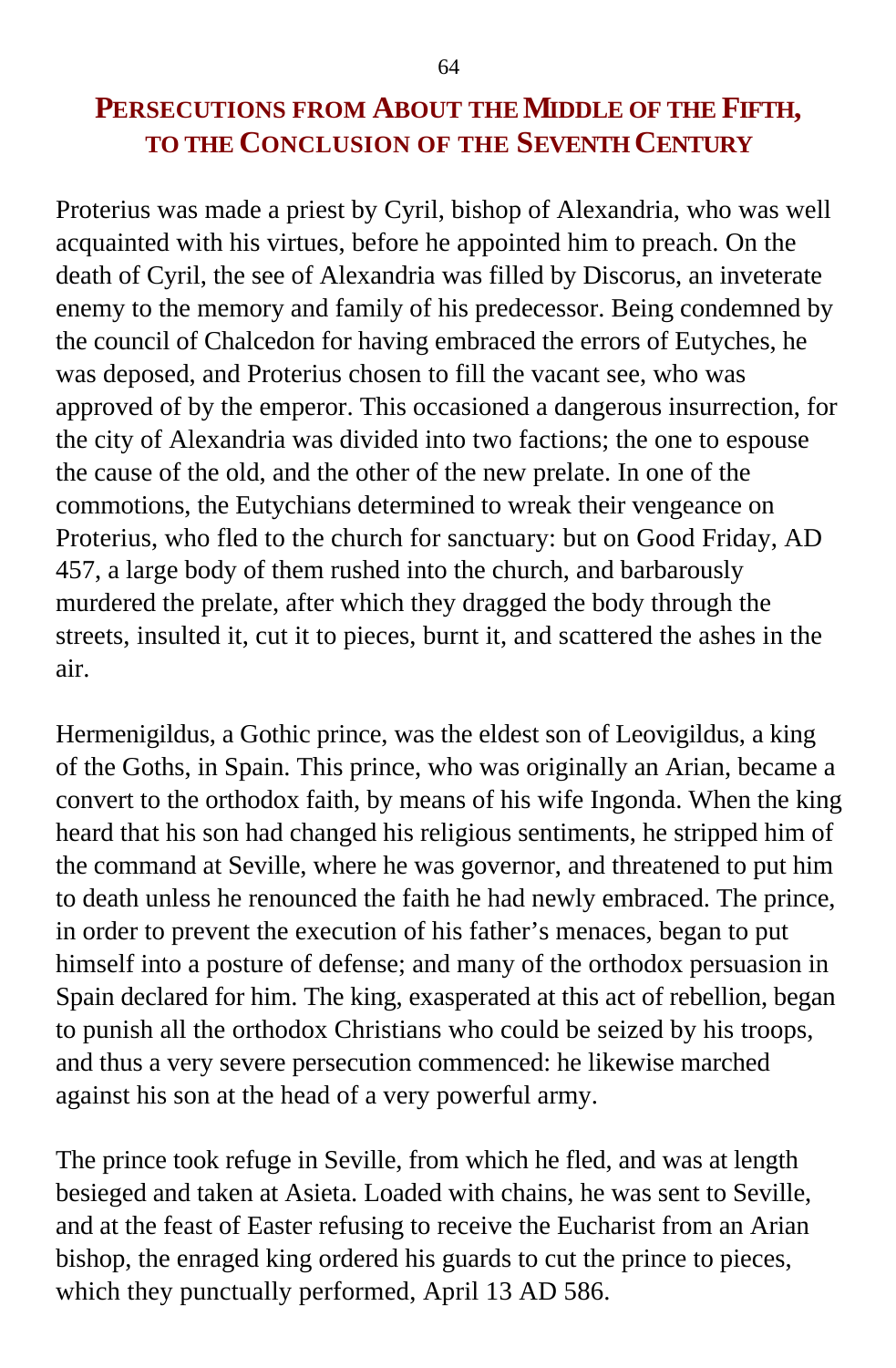Martin, bishop of Rome, was born at Todi, in Italy. He was naturally inclined to virtue, and his parents bestowed on him an admirable education. He opposed the heretics called Monothelites, who were patronized by the emperor Heraclius. Martin was condemned at Constantinople, where he was exposed in the most public places to the ridicule of the people, divested of all Episcopal marks of distinction, and treated with the greatest scorn and severity. After lying some months in prison, Martin was sent to an island; at some distance, and there cut to pieces, AD 655.

John, bishop of Bergamo, in Lombardy, was a learned man, and a good Christian. He did his utmost endeavors to clear the Church from the errors of Arianism, and joining in this holy work with John, bishop of Milan, he was very successful against the heretics, on which account he was assassinated on July 11, AD 683.

Killien was born in Ireland, and received from his parents a pious and Christian education. He obtained the Roman pontiff's license to preach to the pagans in Franconia, in Germany. At Wurtzburg he converted Gozbert, the governor, whose example was followed by the greater part of the people in two years after. Persuading Gozbert that his marriage with his brother's widow was sinful, the latter had him beheaded, AD 689.

## **PERSECUTIONS FROM THE EARLY PART OF THE EIGHTH, TO NEAR THE CONCLUSION OF THE TENTH CENTURY**

Boniface, archbishop of Mentz, and father of the German church was an Englishman, and is, in ecclesiastical history, looked upon as one of the brightest ornaments of this nation. Originally his name was Winfred, or Winfrith, and he was born at Kirton, in Devonshire, then part of the West-Saxon kingdom. When he was only about six years of age, he began to discover a propensity to reflection, and seemed solicitous to gain information on religious subjects. Wolfrad, the abbot, finding that he possessed a bright genius, as well as a strong inclination to study, had him removed to Nutscelle, a seminary of learning in the diocese of Winchester, where he would have a much greater opportunity of attaining improvements than at Exeter.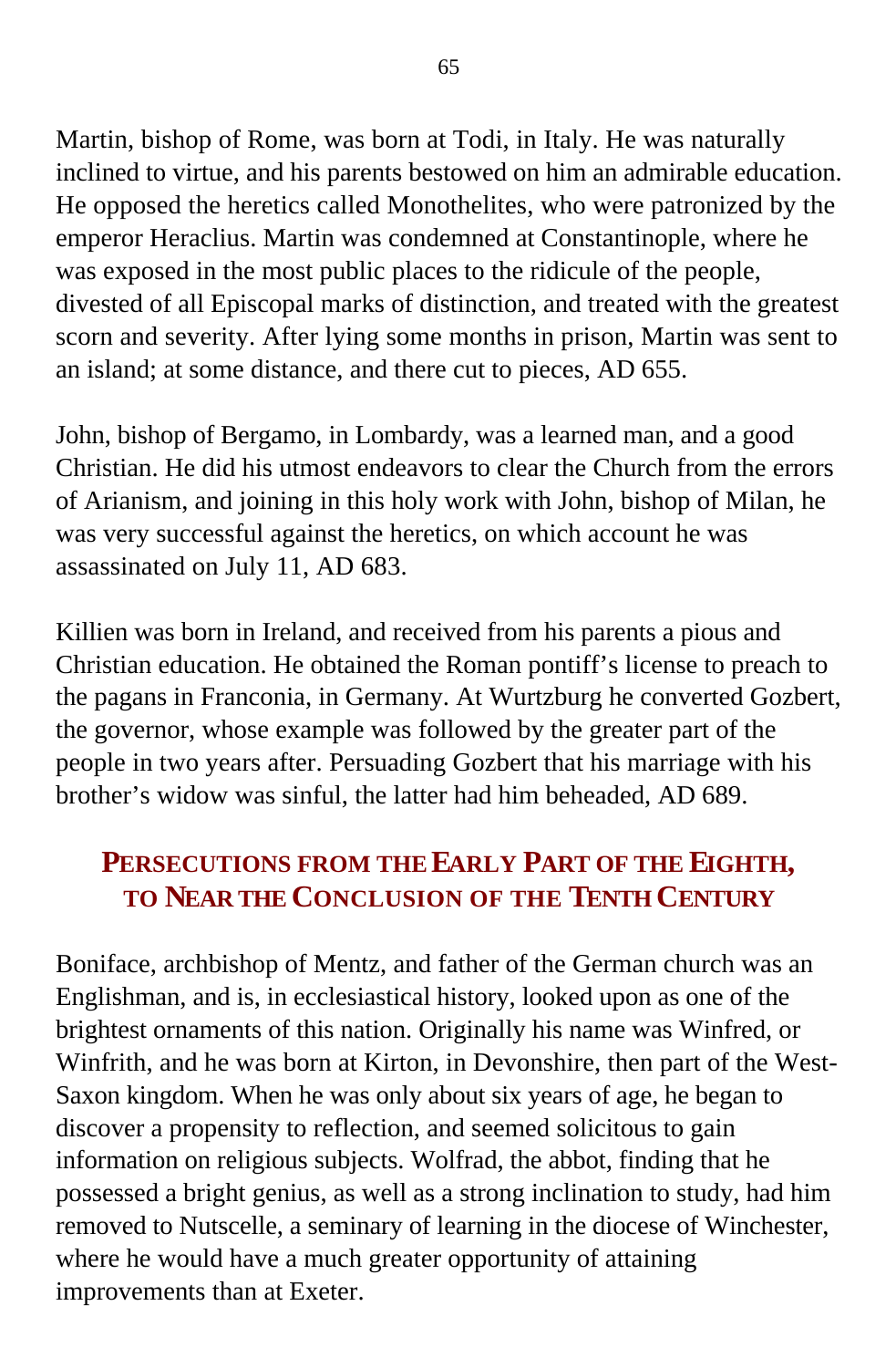After due study, the abbot seeing him qualified for the priesthood obliged him to receive that holy order when he was about thirty years old. From which time he began to preach and labor for the salvation of his fellow creatures; he was released to attend a synod of bishops in the kingdom of West-Saxons. He afterwards, in 719, went to Rome, where Gregory II who then sat in Peter's chair, received him with great friendship, and finding him full of all virtues that compose the character of an apostolic missionary, dismissed him without commission at large to preach the Gospel to the pagans wherever he found them. Passing through Lombardy and Bavaria, he came to Thuringia, which country had before received the light of the Gospel, he next visited Utrecht, and then proceeded to Saxony, where he converted some thousands to Christianity.

During the ministry of this meek prelate, Pepin was declared king of France. k It was that prince's ambition to be crowned by the most holy prelate he could find, and Boniface was pitched on to perform that ceremony, which he did at Soissons, in 752. The next year, his great age and many infirmities lay so heavy on him, that, with the consent of the new king, and the bishops of his diocese, he consecrated Lullus, his countryman, and faithful disciple, and placed him in the see of Mentz. When he had thus eased himself of his charge, he recommended the church of Mentz to the care of the new bishop in very strong terms, desired he would finish the church at Fuld, and see him buried in it, for his end was near. Having left these orders, he took boat to the Rhine, and went to Friesland, where he converted and baptized several thousands of barbarous natives, demolished the temples, and raised churches on the ruins of those superstitious structures. A day being appointed for confirming a great number of new converts, he ordered them to assemble in a new open plain, near the river Bourde. Thither he repaired the day before; and, pitching a tent, determined to remain on the spot all night in order to be ready early in the morning. Some pagans, who were his inveterate enemies, having intelligence of this, poured down upon him and the companions of his mission in the night, and killed him and fifty-two of his companions and attendants on June 5 AD 755. Thus fell the great father of the Germanic Church, the honor of England, and the glory of the age in which he lived.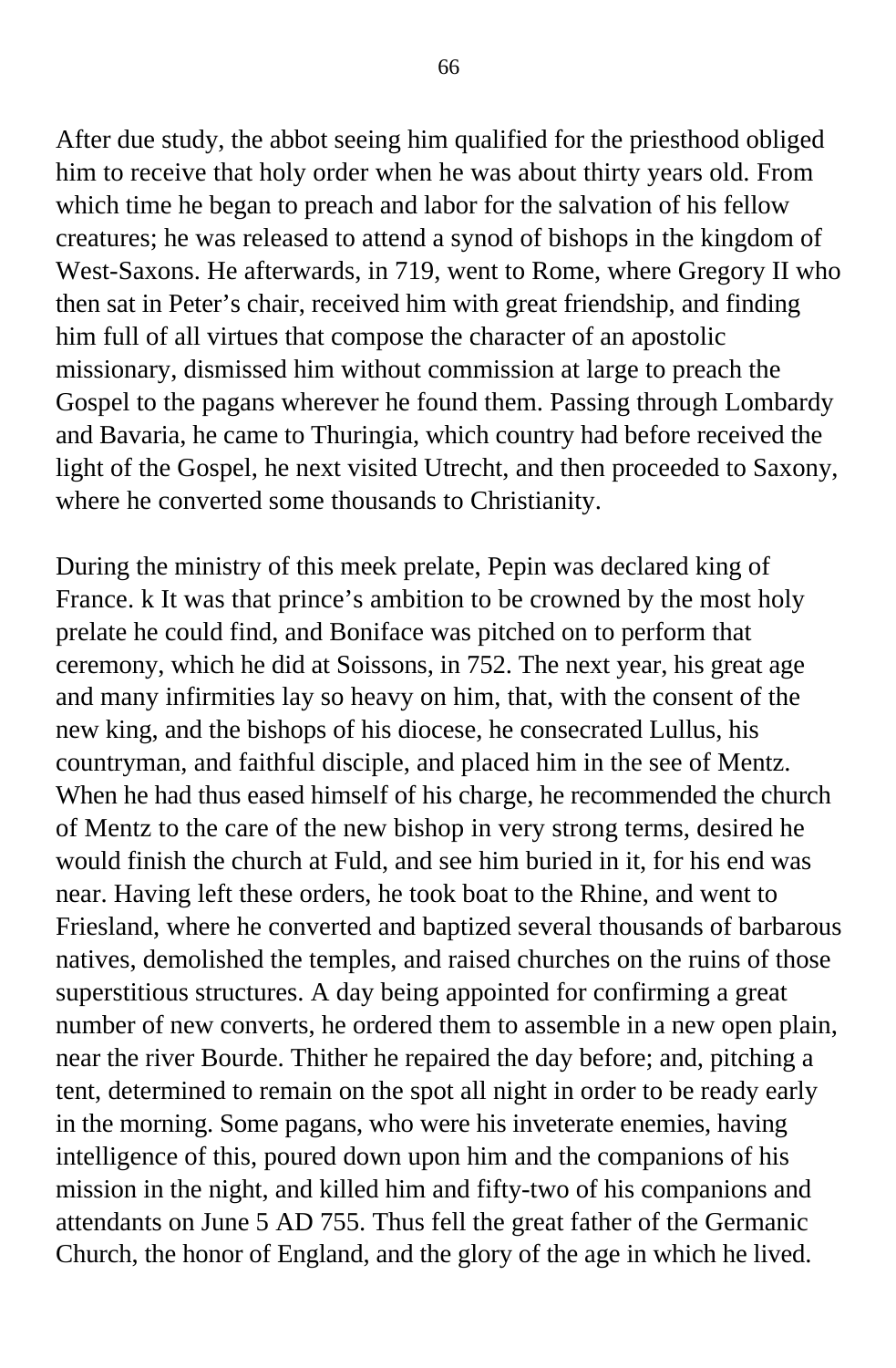Forty-two persons of Armorian in Upper Phrygia, were martyred in the year 845, by the Saracens, the circumstances of which transactions are as follows: In the reign of Theophilus, the Saracens ravaged many parts of the eastern empire, gained several considerable advantages over the Christians, took the city of Armorian, and numbers suffered martyrdom.

Flora and Mary, two ladies of distinction, suffered martyrdom at the same time.

Perfectus was born at Corduba, in Spain, and brought up in the Christian faith. Having a quick genius, he made himself master of all the useful and polite literature of that age; and at the same time was not more celebrated for his abilities than admired for his piety. At length he took priest's orders, and performed the duties of his office with great assiduity and punctuality. Publicly declaring Mahomet an impostor, he was sentenced to be beheaded, and was accordingly executed, AD 850; after which his body was honorably interred by the Christians.

Adalbert, bishop of Prague, a Bohemian by birth, after being involved in many troubles, began to direct his thoughts to the conversion of the infidels, to which end he repaired to Dantzic, where he converted and baptized many, which so enraged the pagan priests, that they fell upon him, and dispatched him with darts, on April 23, AD 997.

## **PERSECUTIONS IN THE ELEVENTH CENTURY**

Alphage, archbishop of Canterbury, was descended from a considerable family in Gloucestershire, and received an education suitable to his illustrious birth. His parents were worthy Christians, and Alphage seemed to inherit their virtues.

The see of Winchester being vacant by the death of Ethelwold, Dunstan, archbishop of Canterbury, as primate of all England, consecrated Alphage to the vacant bishopric, to the general satisfaction of all concerned in the diocese.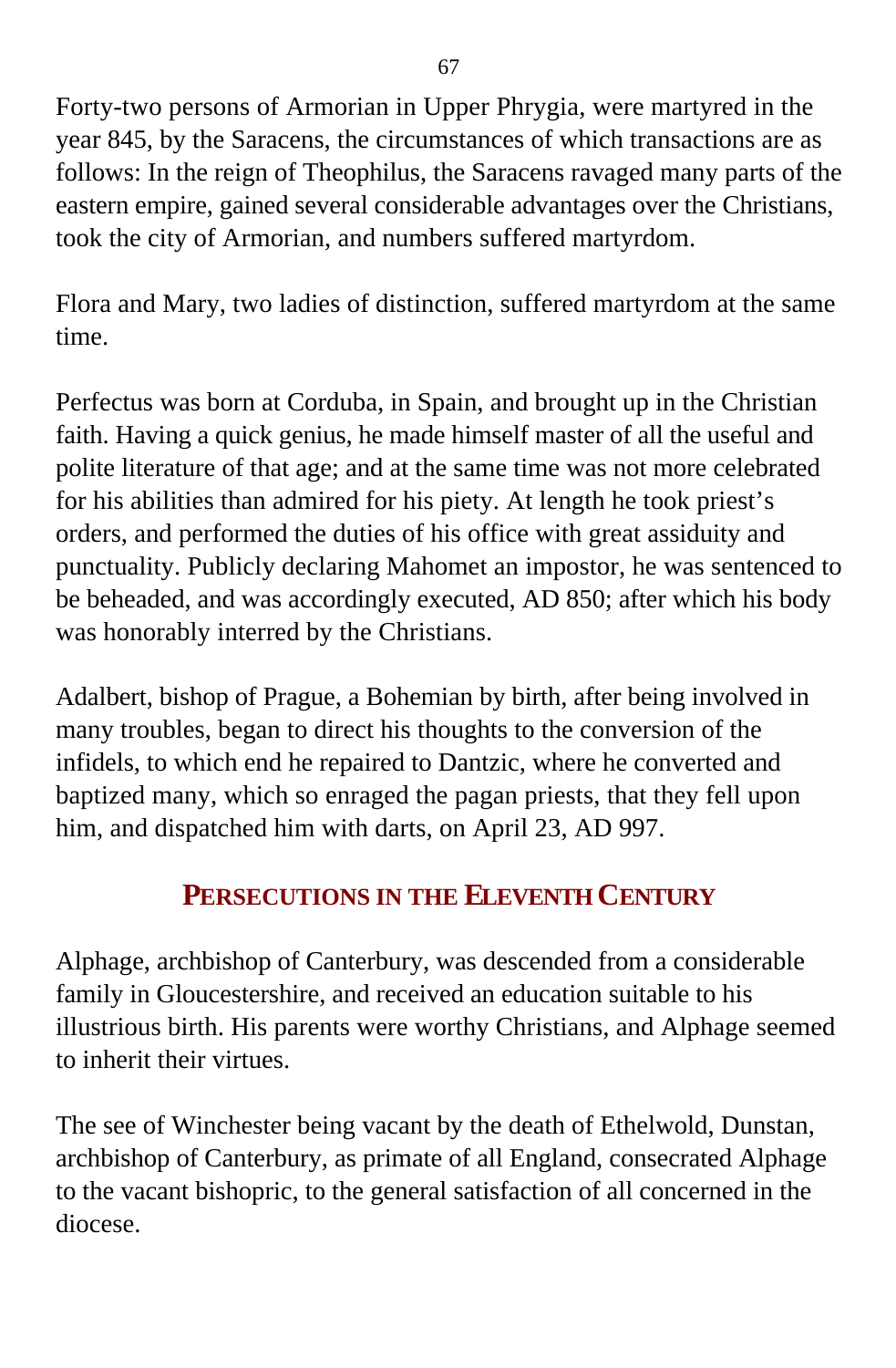Dunstan had an extraordinary veneration for Alphage, and, when at the point of death, made it his ardent request to God that he might succeed him in the see of Canterbury, which accordingly happened, though not until about eighteen years after Dunstan's death in 1061.

After Alphage had governed the see of Canterbury about four years, with great reputation to himself, and benefit to his people, the Danes made an incursion into England, and laid siege to Canterbury.

When the design of attacking this city was known, many of the principal people made a flight from it, and would have persuaded Alphage to follow their example. But he, like a good pastor, would not listen to such a proposal. While he was employed in assisting and encouraging the people, Canterbury was taken by storm; the enemy poured into the town, and destroyed all that came in their way by fire and sword. He had the courage to address the enemy, and offer himself to their swords, as more worthy of their rage than the people: he begged they might be saved, and that they would discharge their whole fury upon him. They accordingly seized him, tied his hands, insulted and abused him in a. rude and barbarous manner, and obliged him to remain on the spot until his church was burnt, and the monks massacred. They then decimated all the inhabitants, both ecclesiastics and laymen, leaving only every tenth person alive; so that they put 7236 persons to death, and left only four monks and 800 laymen alive, after which they (confined the archbishop in a dungeon, where they kept him close prisoner for several months.

During his confinement they proposed to him to redeem his liberty with the sum of £3000, and to persuade the king to purchase their departure out of the kingdom, with a further sum of £10,000.

As Alphage's circumstances would not allow him to satisfy the exorbitant demand, they bound him, and put him to severe torments, to oblige him to discover the treasure of the church; upon which they assured him of his life and liberty, but the prelate piously persisted in refusing to give the pagans any account-of it. They remanded him to prison again, confined him six days longer, and then, taking him prisoner with them to Greenwich, brought him to trial there. He still remained inflexible with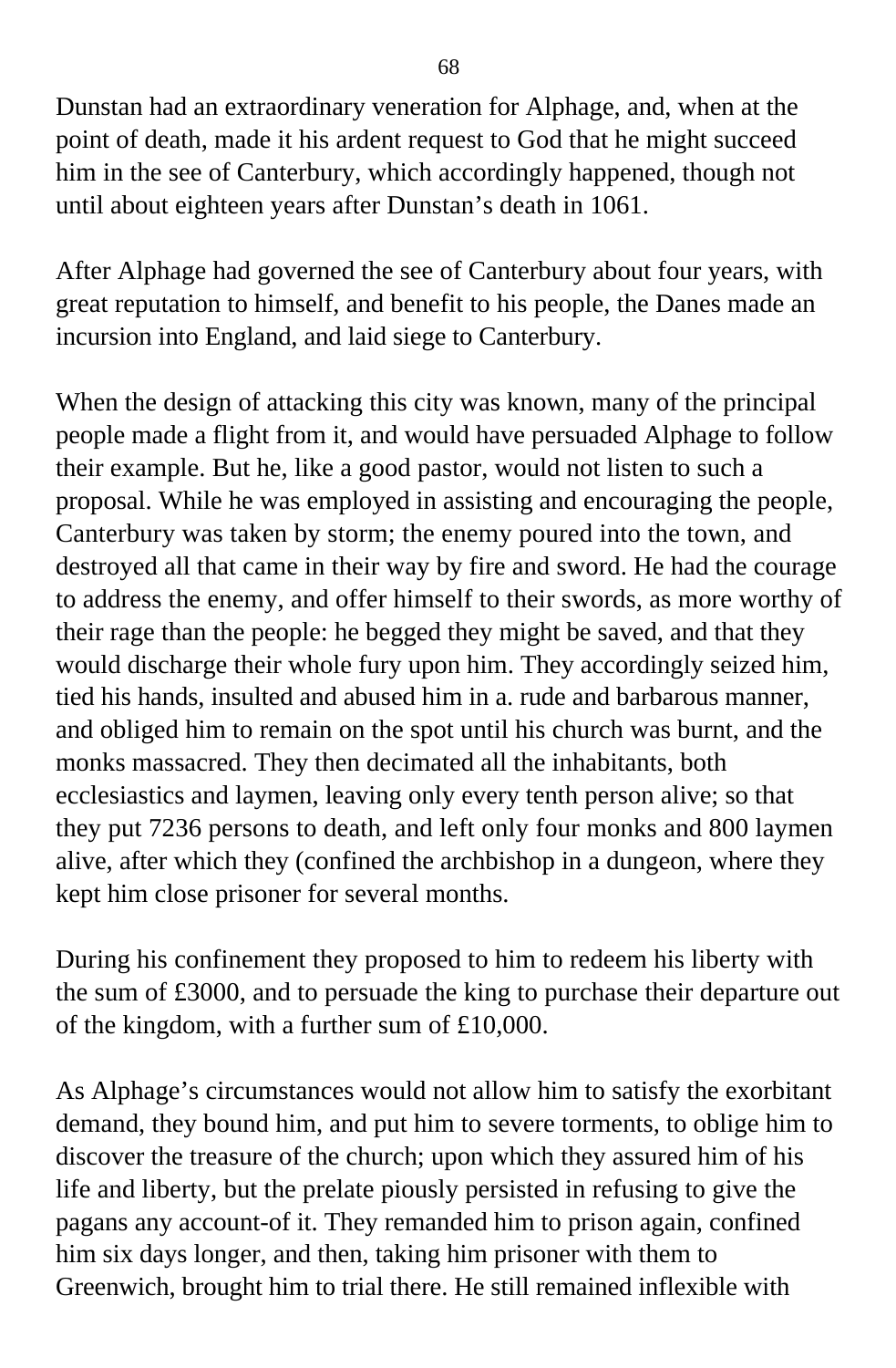respect to the church treasure; but exhorted them to forsake their idolatry, and embrace Christianity. This so greatly incensed the Danes, that the soldiers dragged him out of the camp and beat him unmercifully. One of the soldiers who had been converted by him, knowing that his pains would be lingering, as his death was determined on, actuated by a kind of barbarous compassion, cut off his head, and thus put the finishing stroke to his martyrdom, April 19, AD 1012. This transaction happened on the very spot where the church at Greenwich, which is dedicated to him, now stands. After his death his body was thrown into the Thames, but being found the next day, it was buried in the cathedral of St. Paul's by the bishops of London and Lincoln; from whence it was, in 1023, removed to Canterbury by Ethelmoth, the archbishop of that province.

Gerard, a Venetian, devoted himself to the service of God from his tender years: entered into a religious house for some time, and then determined to visit the Holy Land. Going into Hungary, he became acquainted with Stephen, the king of that country, who made him bishop of Chonad.

Ouvo and Peter, successors of Stephen, being deposed, Andrew, son of Ladislaus, cousin-german to Stephen, had then a tender of the crown made him upon condition that he would employ his authority in extirpating the Christian religion out of Hungary. The ambitious prince came into the proposal, but Gerard being informed of his impious bargain, thought it his duty to remonstrate against the enormity of Andrew's crime, and persuade him to withdraw his promise. In this view he undertook to go to that prince, attended by three prelates, full of like zeal for religion. The new king was at Alba Regalis, but, as the four bishops were going to cross the Danube, they were stopped by a party of soldiers posted there. They bore an attack of a shower of stones patiently, when the soldiers beat them unmercifully, and at length dispatched them with lances. Their martyrdoms happened in the year 1045.

Stanislaus, bishop of Cracow, was descended from an illustrious Polish family. The piety of his parents was equal to their opulence, and the latter they rendered subservient to all the purposes of charity and benevolence. Stanislaus remained for some time undetermined whether he should embrace a monastic life, or engage among the secular clergy. He was at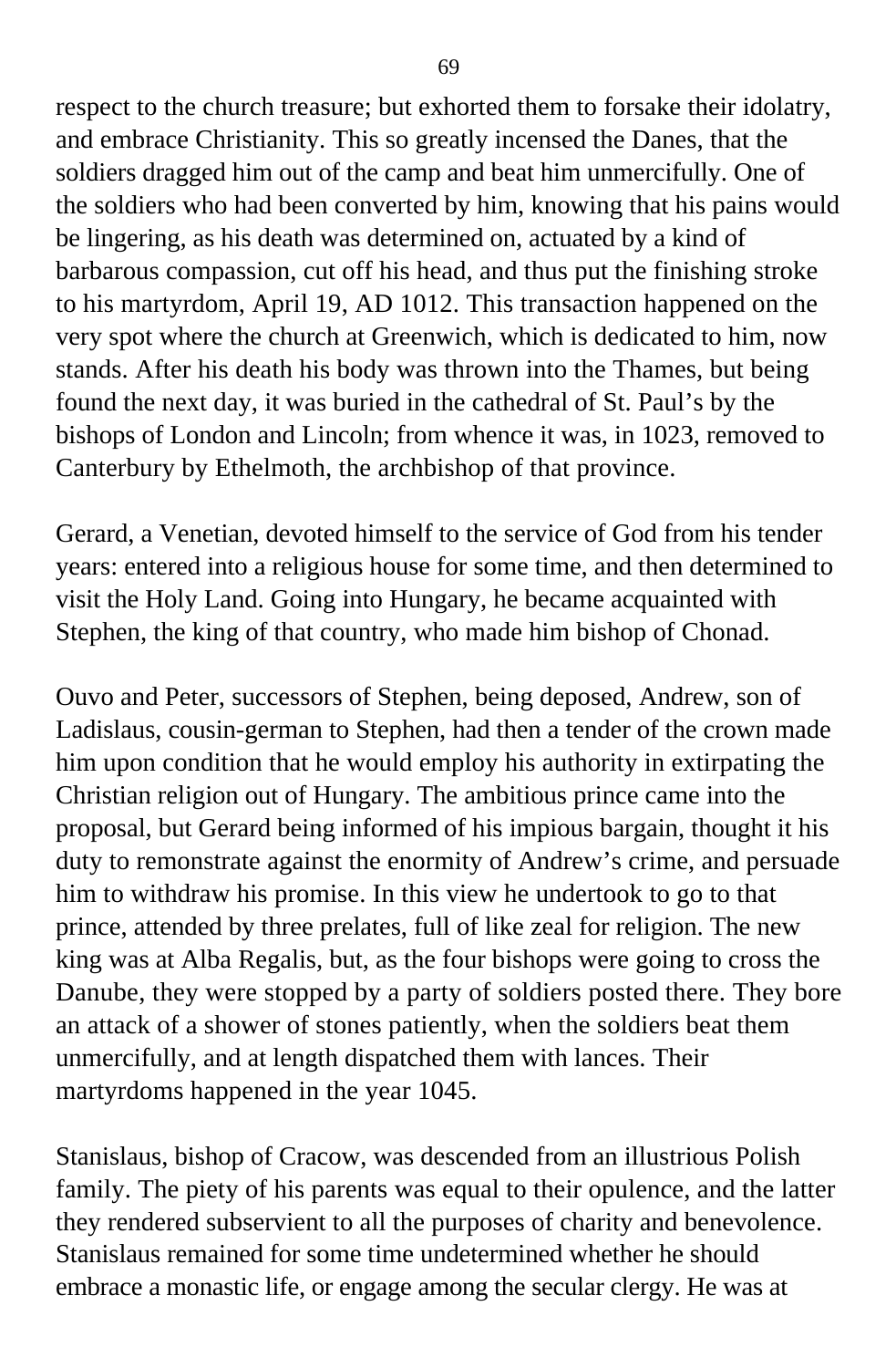length persuaded to the latter by Lambert Zula, bishop of Cracow, who gave him holy orders, and made him a canon of his cathedral. Lambert died on November 21, 1071, when all concerned in the choice of a successor declared for Stanislaus, and he succeeded to the prelacy.

Bolislaus, the second king of Poland, had, by nature, many good qualities, but giving away to his passions, he ran into many enormities, and at length had the appellation of Cruel bestowed upon him. Stanislaus alone had the courage to tell him of his faults, when, taking a private opportunity, he freely displayed to him the enormities of his crimes. The king, greatly exasperated at his repeated freedoms, at length determined, at any rate, to get the better of a prelate who was so extremely faithful. Hearing one day that the bishop was by himself, in the chapel of St. Michael, at a small distance from the town, he dispatched some soldiers to murder him. The soldiers readily undertook the bloody task, but, when they came into the presence of Stanislaus, the venerable aspect of the prelate struck them with such awe that they could not perform what they had promised. On their return, the king, finding that they had not obeyed his orders, stormed at them violently, snatched a dagger from one of them, and ran furiously to the chapel, where, finding Stanislaus at the altar, he plunged the weapon into his heart. The prelate immediately expired on May 8, AD 1079.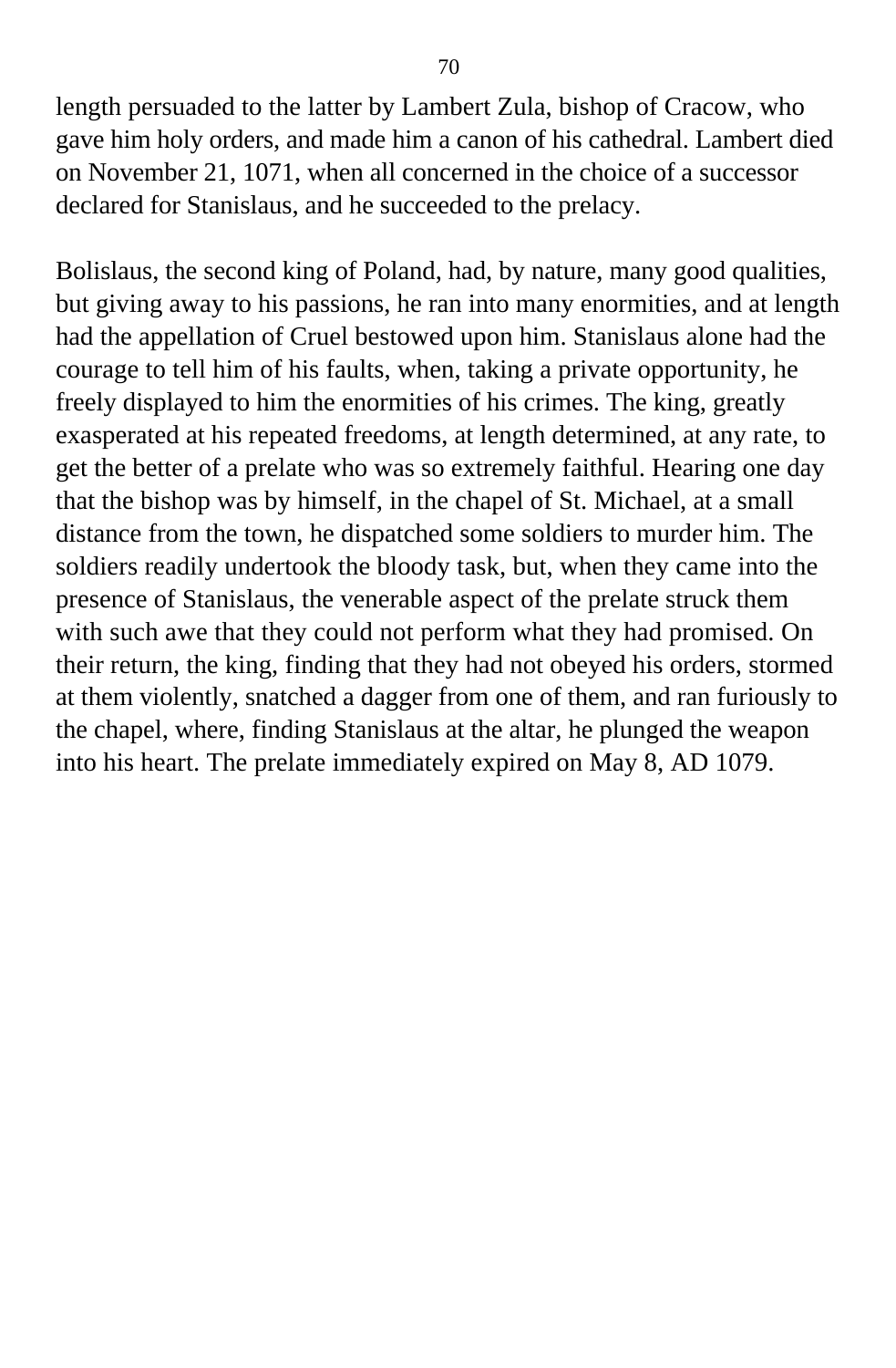## CHAPTER IV

#### **PAPAL PERSECUTIONS**

hus far our history of persecution has been confined principally to the pagan world. We come now to a period when persecution, under the guise of Christianity, committed more enormities than ever disgraced the annals of paganism. Disregarding the maxims and the spirit of the Gospel, the papal Church, arming herself with the power of the sword, vexed the Church of God and wasted it for several centuries, a period most appropriately termed in history the "dark ages." The kings of the earth, gave their power to the "Beast," and submitted to be trodden on by the miserable vermin that often filled the papal chair, as in the case of Henry, emperor of Germany. The storm of papal persecution first burst upon the Waldenses in France. T

Persecution of the Waldenses in France Popery having brought various innovations into the Church, and overspread the Christian world with darkness and superstition, some few, who plainly perceived the pernicious tendency of such errors, determined to show the light of the Gospel in its real purity, and to disperse those clouds which artful priests had raised about it, in order to blind the people, and obscure its real brightness.

The principal among these was Berengarius, who, about the year 1000, boldly preached Gospel truths, according to their primitive purity. Many, from conviction, assented to his doctrine, and were, on that account, called Berengarians. To Berengarius succeeded Peter Bruis, who preached at Toulouse, under the protection of an earl, named Hildephonsus, and the whole tenets of the reformers, with the reasons of their separation from the Church of Rome, were published in a book written by Bruis, under the title of 'ANTICHRIST'. By the year of Christ 1140, the number of the reformed was very great, and the probability of its increasing alarmed the pope, who wrote to several princes to banish them from their dominions, and employed many learned men to write against their doctrines.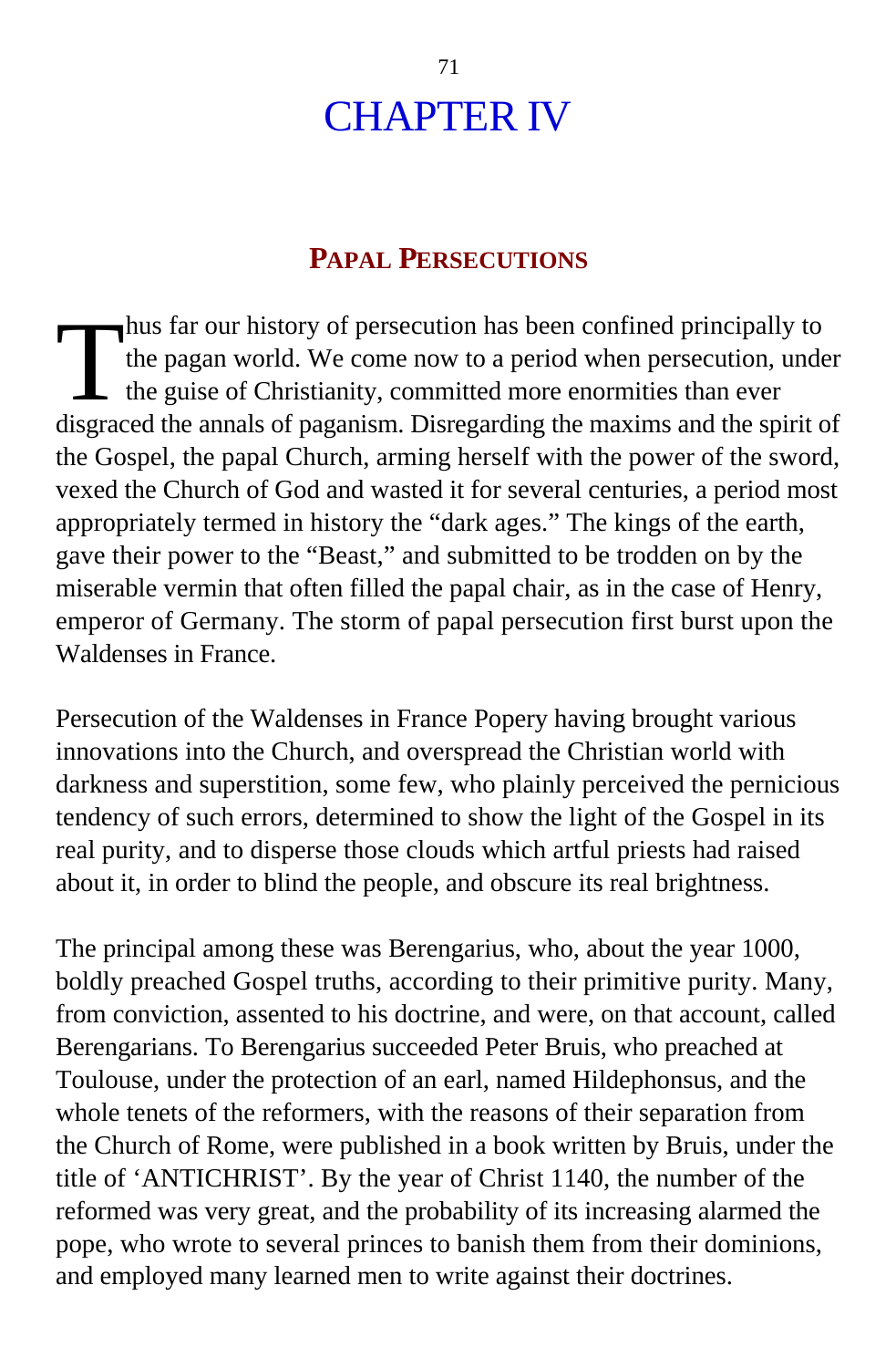In AD 1147, because of Henry of Toulouse, deemed their most eminent preacher, they were called Henericians; and as they would not admit of any proofs relative to religion, but what could be deduced from the Scriptures themselves, the popish party gave them the name of apostolics. At length, Peter Waldo, or Valdo, a native of Lyons, eminent for his piety and learning, became a strenuous opposer of popery; and from him the reformed, at that time, received the appellation of Waldenses or Waldoys.

Pope Alexander III being informed by the bishop of Lyons of these transactions, excommunicated Waldo and his adherents, and commanded the bishop to exterminate them, if possible, from the face of the earth; hence began the papal persecutions against the Waldenses.

The proceedings of Waldo and the reformed, occasioned the first rise of the inquisitors, for Pope Innocent III authorized certain monks as inquisitors, to inquire for, and deliver over, the reformed to the secular power. The process was short, as an accusation was deemed adequate to guilt, and a candid trial was never granted the accused.

The pope, finding that these cruel means had not the intended effect, sent several learned monks to preach among the Waldenses, and to endeavor to argue them out of their opinions. Among these monks was one Dominic, who appeared extremely zealous in the cause of popery. This Dominic instituted an order, which, from him, was called the order of Dominican friars; and the members this order have ever since been the principal inquisitors in the various inquisitions in the world. The power of the inquisitors was unlimited, they proceeded against whom they pleased, without a consideration of age, sex, or rank. Let the accusers be ever so infamous, the accusation was deemed valid; and even anonymous informations, sent by letter, were thought sufficient evidence. To be rich was a crime equal to heresy; therefore many who had money were accused of heresy, or of being favorers of heretics, that they might be obliged to pay for their opinions.

The dearest friends or nearest kindred could not, without danger, serve any one who was imprisoned on account of religion. To convey to those who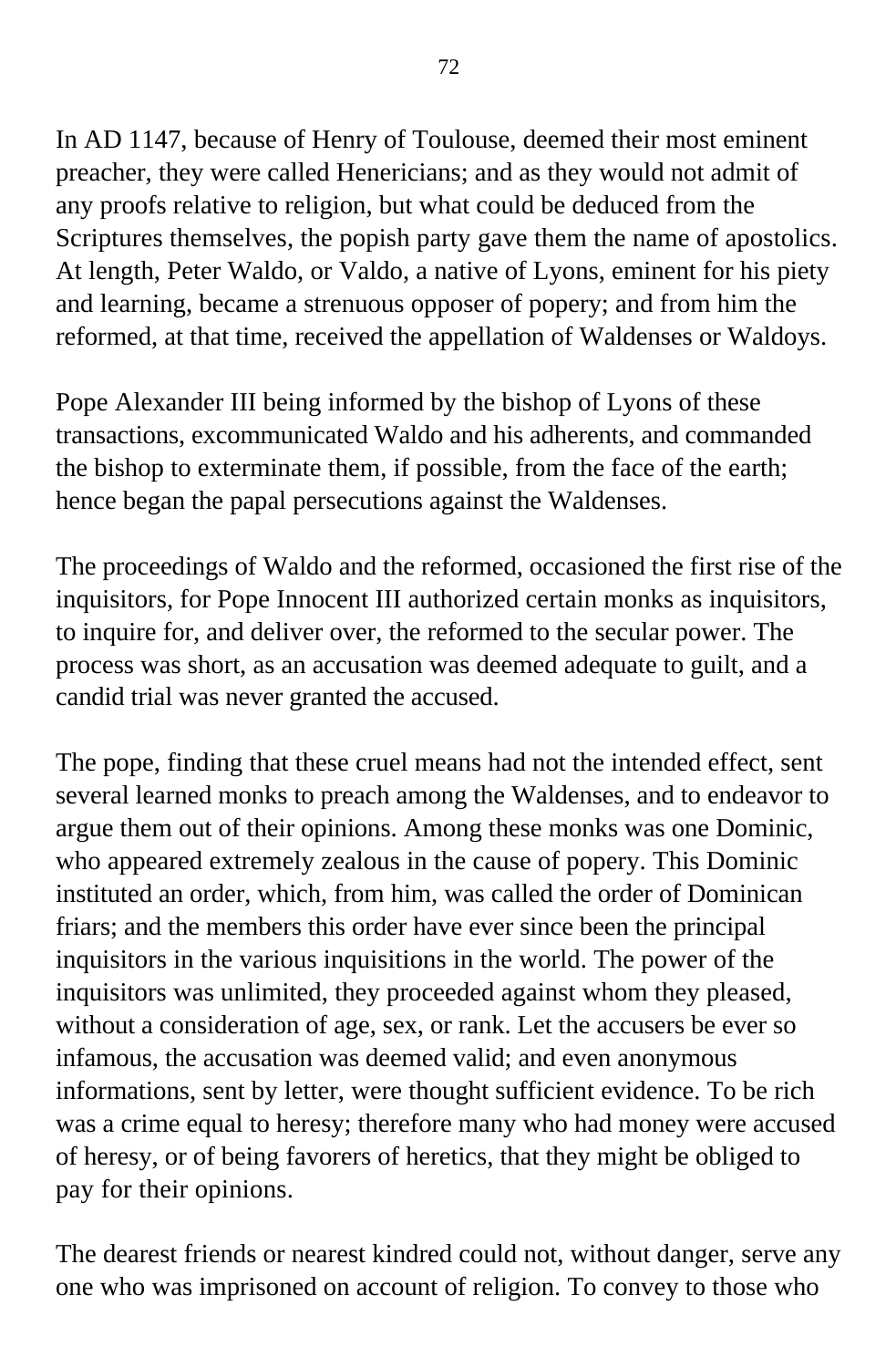were confined, a little straw, or give them a cup of water, was called favoring of the heretics, and they were prosecuted accordingly. No lawyer dared to plead for his own brother, and their malice even extended beyond the grave; hence the bones of many were dug up and burnt, as examples to the living. If a man on his deathbed was accused of being a follower of Waldo, his estates were confiscated and the heir to them defrauded of his inheritance; and some were sent to the Holy Land, while the Dominicans took possession of their houses and properties, and, when the owners returned would often pretend not to know them. These persecutions were continued for several centuries under different popes and other great dignitaries of the Catholic Church.

#### **PERSECUTIONS OF THE ALBIGENSES**

The Albigenses were a people of the reformed religion, who inhabited the country of Albi. They were condemned on the score of religion in the Council of Lateran, by order of Pope Alexander II. Nevertheless, they increased so prodigiously, that many cities were inhabited by persons only of their persuasion, and several eminent noblemen embraced their doctrines. Among the latter were Raymond, earl of Toulouse, Raymond, earl of Foix, the earl of Beziers, etc.

A friar, named Peter, having been murdered in the dominions of the earl of Toulouse, the pope made the murder a pretense to persecute that nobleman and his subjects. To effect this, he sent persons throughout all Europe, in order to raise forces to act coercively against the Albigenses, and promised paradise to all that would come to this war, which he termed a Holy War, and bear arms for forty days. The same indulgences were likewise held out to all who entered themselves for the purpose as to such as engaged in crusades to the Holy Land. The brave earl defended Toulouse and other places with the most heroic bravery and various success against the pope's legates and Simon, earl of Montfort, a bigoted Catholic nobleman.

Unable to subdue the earl of Toulouse openly, the king of France, and the queen mother, and three archbishops raised another formidable army, and had the art to persuade the earl of Toulouse to come to a conference, when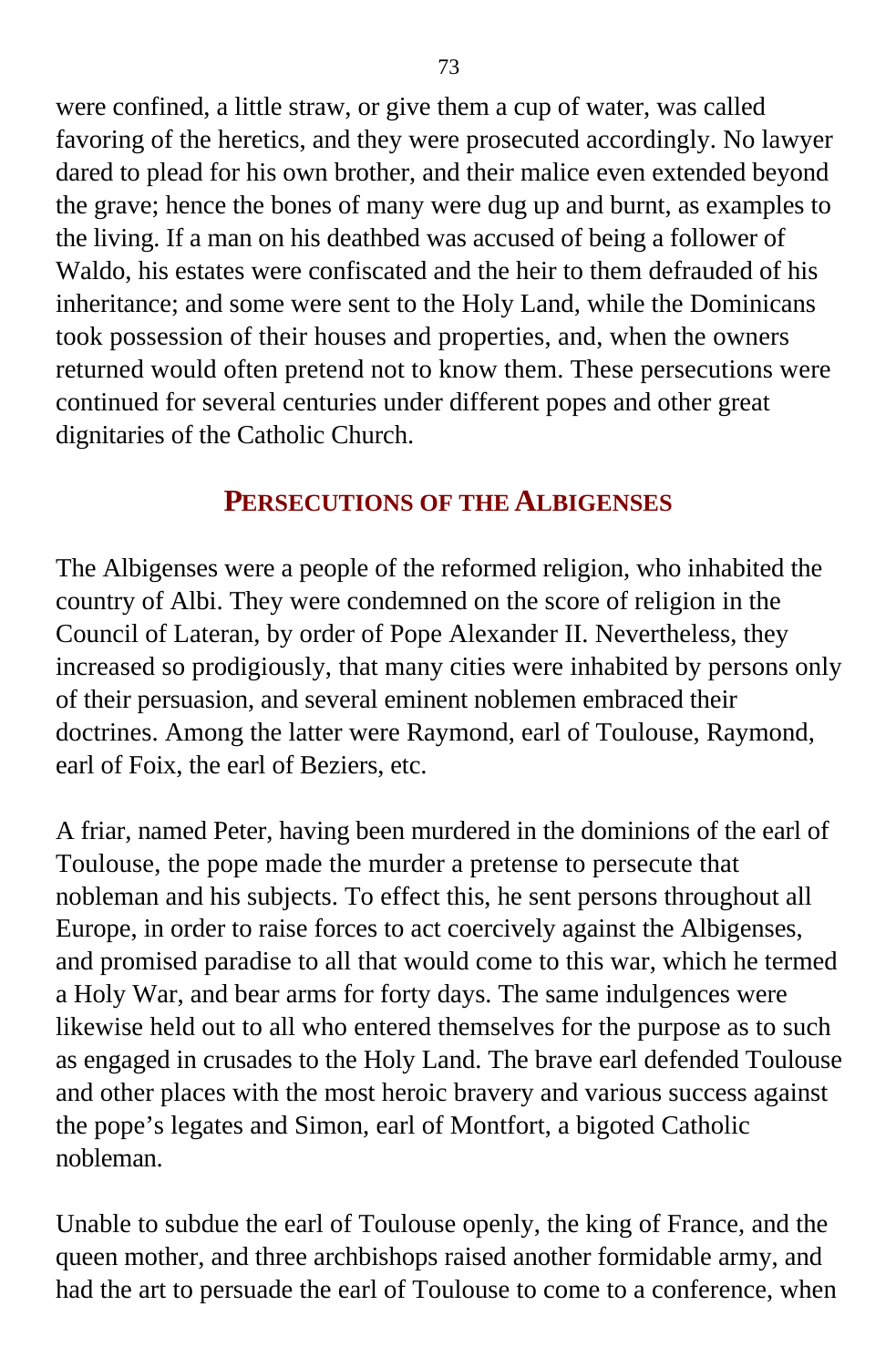he was treacherously seized upon, made a prisoner, forced to appear barefooted and bareheaded before his enemies, and compelled to subscribe an abject recantation. This was followed by a severe persecution against the Albigenses, and express orders that the laity should not be permitted to read the sacred Scriptures. In the year 1620 also, the persecution against the Albigenses was very severe. In 1648 a heavy persecution raged throughout Lithuania and Poland. The cruelty of the Cossacks was so excessive that the Tartars themselves were ashamed of their barbarities.

Among others who suffered was the Rev. Adrian Chalinski, who was roasted alive by a slow fire, and whose sufferings and mode of death may depict the horrors which the professors of Christianity have endured from the enemies of the Redeemer.

The reformation of papistical error very early was projected in France; for in the third century a learned man, named Almericus, and six of his disciples, were ordered to be burnt at Paris for asserting that God was no otherwise present in the sacramental bread than in any other bread; that it was idolatry to build altars or shrines to saints and that it was ridiculous to offer incense to them.

The martyrdom of Almericus and his pupils did not, however prevent many from acknowledging the justness of his notions, and seeing the purity of the reformed religion, so that the faith of Christ continually increased, and in time not only spread itself over many parts of France, but diffused the light of the Gospel over various other countries.

In the year 1524, at a town in France, called Melden, one John Clark set up a bill on the church door, wherein he called the pope Antichrist. For this offense he was repeatedly whipped, and then branded on the forehead. Going afterward to Mentz, in Lorraine, he demolished some images, for which he had his right hand and nose cut off, and his arms and breast torn with pincers. He sustained these cruelties with amazing fortitude, and was even sufficiently cool to sing the One hundredth and fifteenth Psalm, which expressly forbids idolatry; after which he was thrown into the fire, and burned to ashes.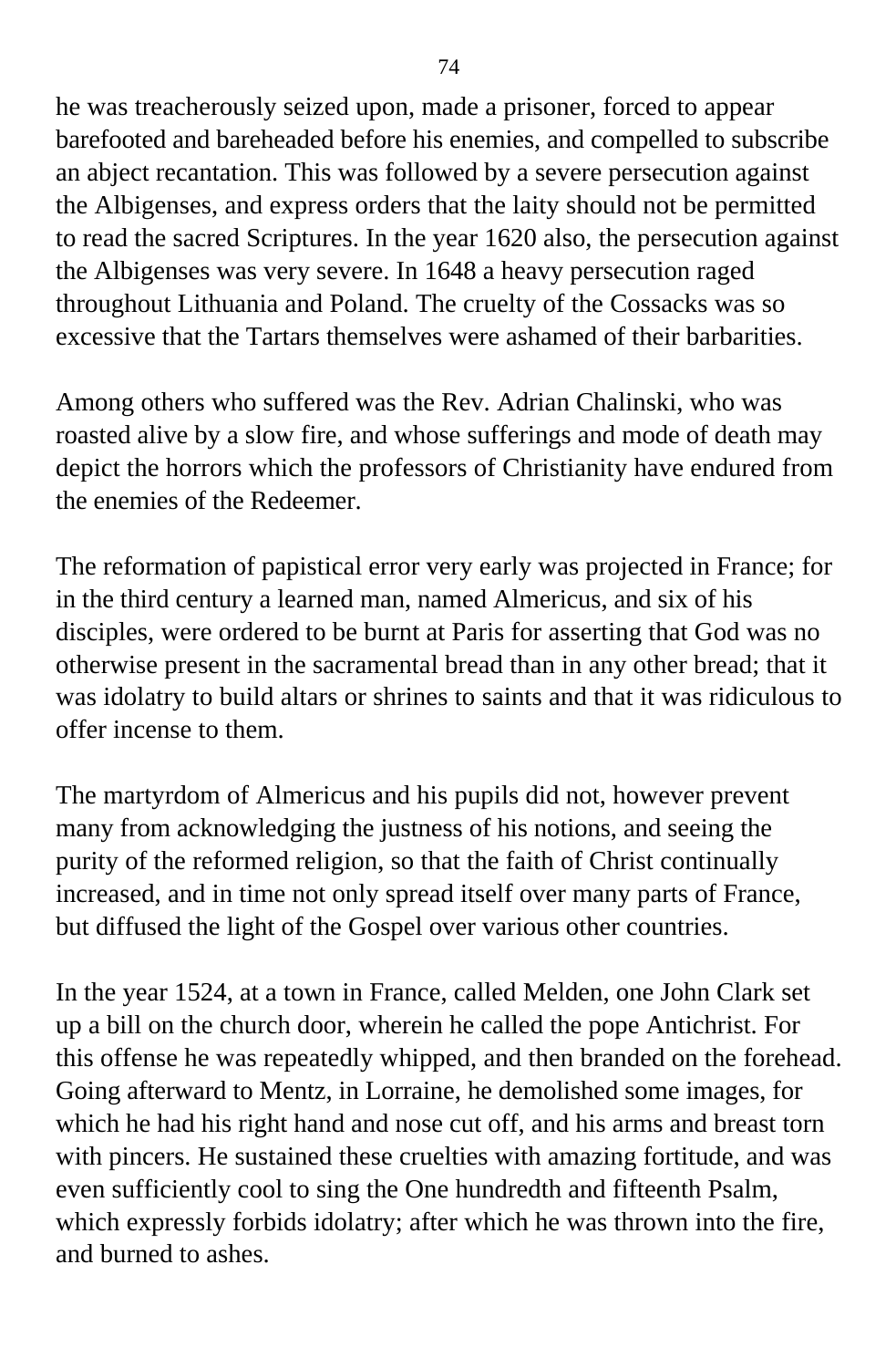Many persons of the reformed persuasion were, about this time beaten, racked, scourged, and burnt to death, in several parts of France, but more particularly at Paris, Malda, and Limosin.

A native of Malda was burnt by a slow fire, for saying that Mass was a plain denial of the death and passion of Christ. At Limosin, John de Cadurco, a clergyman of the reformed religion, was apprehended and ordered to be burnt.

Francis Bribard, secretary to cardinal de Pellay, for speaking in favor of the reformed, had his tongue cut out, and was then burnt, AD 1545. James Cobard, a schoolmaster in the city of St. Michael, was burnt, AD 1545, for saying 'That Mass was useless and absurd'; and about the same time, fourteen men were burnt at Malda, their wives being compelled to stand by and behold the execution.

AD 1546, Peter Chapot brought a number of Bibles in the French tongue to France, and publicly sold them there; for which he was brought to trial, sentenced, and executed a few days afterward. Soon after, a cripple of Meaux, a schoolmaster of Fera, named Stephen Poliot, and a man named John English, were burnt for the faith.

Monsieur Blondel, a rich jeweler, was, in AD 1548, apprehend at Lyons, and sent to Paris there he was burnt for the faith by order of the court, AD 1549. Herbert, a youth of nineteen years of age, was committed to the Aames at Dijon; as was also Florent Venote in the same year.

In the year 1554, two men of the reformed religion, with the son and daughter of one of them, were apprehended and committed to the castle of Niverne. On examination, they confessed their faith, and were ordered to execution; being smeared with grease, brimstone, and gunpowder, they cried "Salt on, salt on this sinful and rotten flesh." Their tongues were then cut out, and they were afterward committed to the flames, which soon consumed them, by means of the combustible matter with which they were besmeared.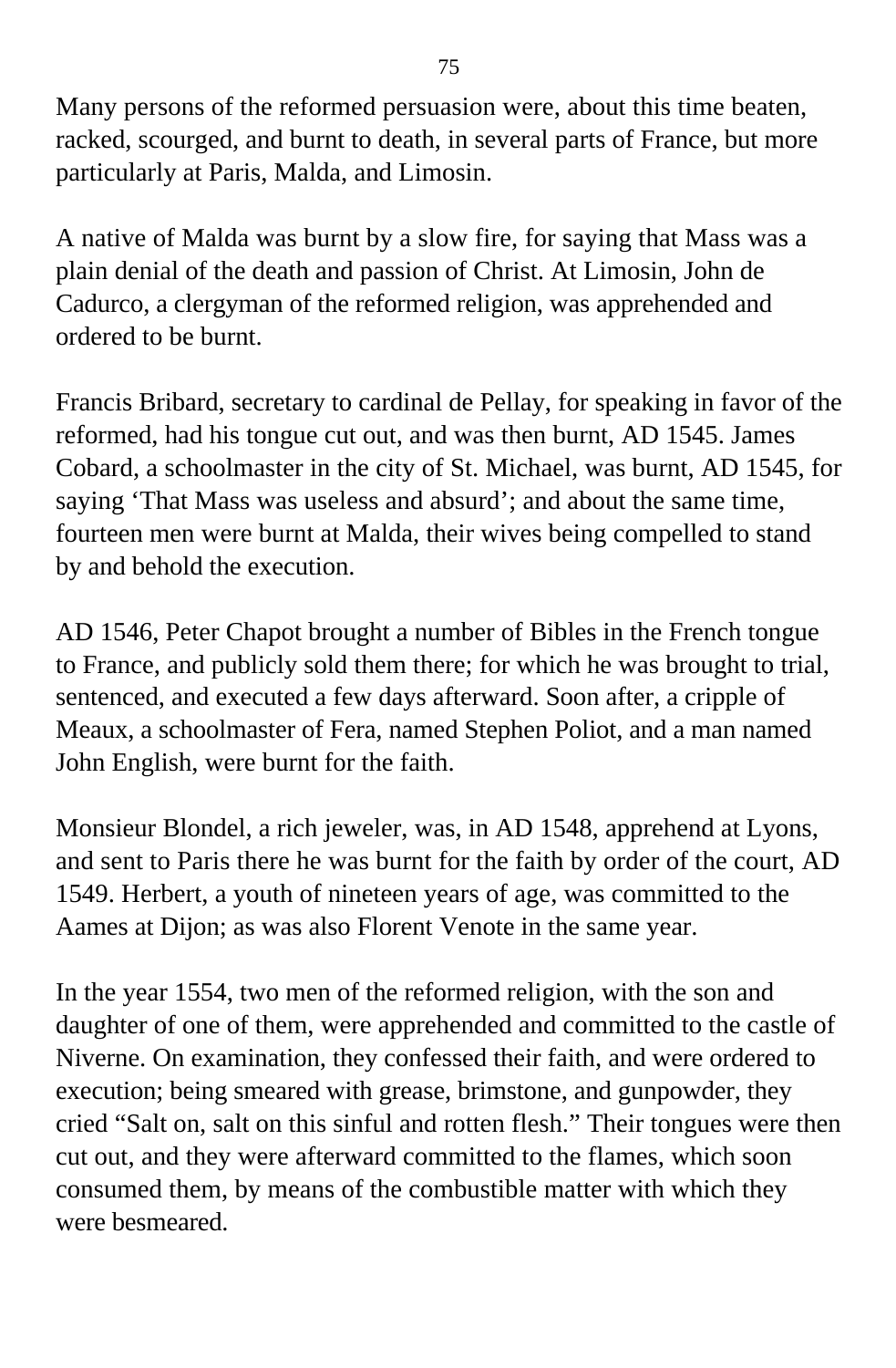#### **THE BARTHOLOMEW MASSACRE AT PARIS, ETC.**

On the twenty second day of August, 1572, commenced this diabolical act of sanguinary brutality. It was intended to destroy at one stroke the root of the Protestant tree, which had only before partially suffered in its branches. The king of France had artfully proposed a marriage, between his sister and the prince of Navarrel, the captain and prince of the Protestants. This imprudent marriage was publicly celebrated at Paris, August 18, by the cardinal of Bourbon, upon a high stage erected for the purpose. They dined in great pomp with the bishop, and supped with the king at Paris. Four days after this, the prince (Coligny), as he was coming from the Council, was shot in both arms; he then said to Maure, his deceased mother's minister, "O my brother, I do now perceive that: I am indeed beloved of my God, since for His most holy sake I am wounded." Although the Vidam advised him to fly, yet he abode in Paris, and was soon after slain by Bemjus, who afterward declared he never saw a man meet death more valiantly than the admiral.

The soldiers were appointed at a certain signal to burst out instantly to the slaughter in all parts of the city. When they had killed the admiral, they threw him out at a window into the street, where his head was cut off, and sent to the pope. The savage papists, still raging against him, cut off his arms and private members, and, after dragging him three days through the streets, hung him by the heels without the city. After him they slew many great and honorable persons who were Protestants; as Count Rochfoucault, Telinius, the admiral's son-in-law, Antonius, Clarimontus, marquis of Ravely, Lewes Bussius, Bandineus, Pluvialius, Burneius, etc., and falling upon the common people, they continued the slaughter for many appeared presently like a stream of blood. So furious was their hellish rage, that they slew all papists whom they suspected to be not very staunch to their diabolical religion. From Paris the destruction spread to all quarters of the realm.

At Orleans, a thousand were slain of men, women, and children, and six thousand at Rouen.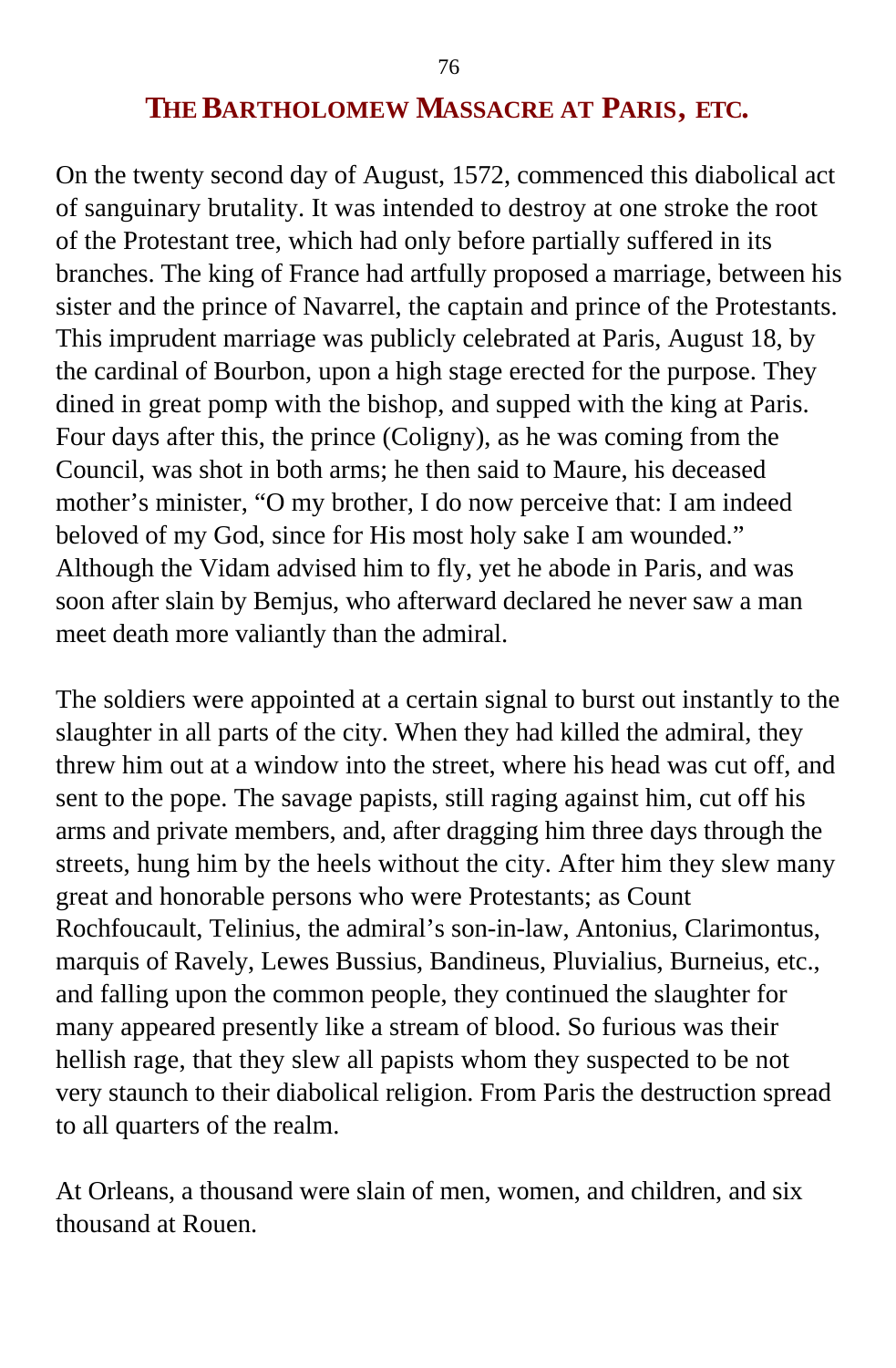At Meldith, two hundred were put into prison, and later brought out by units, and cruelly murdered.

At Lyons, eight hundred were massacred. Here children hanging about their parents, and parents affectionately embracing their children, were pleasant food for the swords and bloodthirsty minds of those who call themselves the Catholic Church. Here three hundred were slain in the bishop's house, and the impious monks would suffer none to be buried.

At Augustobona, on the people hearing of the massacre at Paris, they shut their gates that no Protestants might escape, and searching diligently for every individual of the reformed Church, imprisoned and then barbarously murdered them. The same cruelty they practiced at Avaricum, at Troys, at Toulouse, Rouen and many other places, running from city to city, towns, and villages, through the kingdom.

As a corroboration of this horrid carnage, the following interesting narrative, written by a sensible and learned Roman Catholic, appears in this place, with peculiar propriety.

"The nuptials (says he) of the young king of Navarre with the French king's sister, was solemnized with pomp; and all the endearments, all the assurances of friendship, all the oaths sacred among men, were profusely lavished by Catharine, the queen-mother, and by the king; during which, the rest of the court thought of nothing but festivities, plays, and masquerades. At last, at twelve o'clock at night, on the eve of St. Bartholomew, the signal was given. Immediately all the houses of the Protestants were forced open at once. Admiral Coligny, alarmed by the uproar jumped out of bed, when a company of assassins rushed in his chamber. They were headed by one Besme, who had been bred up as a domestic in the family of the Guises. This wretch thrust his sword into the admiral's breast, and also cut him in the face. Besme was a German, and being afterwards taken by the Protestants, the Rochellers would have brought him, in order to hang and quarter him; but he was killed by one Bretanville Henry, the young duke of Guise, who afterwards framed the Catholic league, and was murdered at Blois, standing at the door until the horrid butchery should be completed, called aloud, 'Besme! is it done?'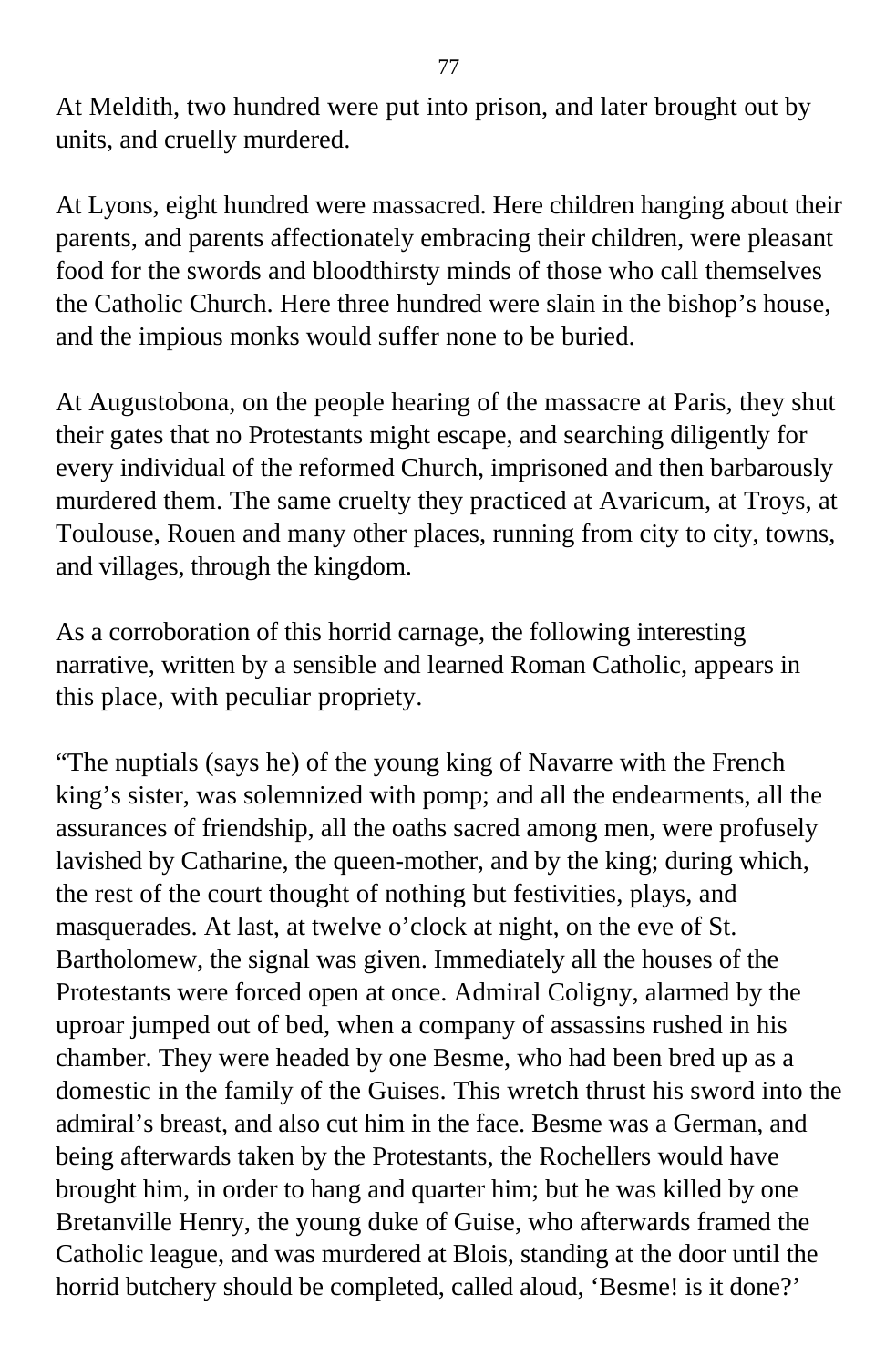Immediately after this, the ruffians threw the body out of the window, and Coligny expired at Guise's feet.

"Count de Teligny also fell a sacrifice. He had married, about ten months before, Coligny's daughter. His countenance was so engaging, that the ruffians, when they advanced in order to kill him, were struck with compassion; but others, more barbarous, rushing forward, murdered him. "In the meantime, all the friends of Coligny were assassinated throughout Paris; men, women, and children were promiscuously slaughtered and every street was strewed with expiring: bodies. Some priests, holding up a crucifix in one hand, and a dagger in the other, ran to the chiefs of the murderers, and strongly exhorted them to spare neither relations nor friends. "Tavannes, marshal of France, an ignorant, superstitious soldier who joined the fury of religion to the rage of party, rode on horse-back through the streets of Paris, crying to his men, 'Let blood! let blood! bleeding is as wholesome in August as in May.' In the memories of the life of this enthusiastic, written by his son, we are told that the father, being on his deathbed, and making a general confession of his actions, the priest said to him, with surprise, 'What! no mention of St. Bartholomew's massacre?' to which Tavannes replied, 'I consider it as a meritorious action, that will wash away all my sins.' Such horrid sentiments can a false spirit of religion inspire!" The king's palace was one of the chief scenes of the butchery; the king of Navarre had his lodgings in the Louvre, and all his domestics were Protestants. Many of these were killed in bed with their wives, others, running away naked, were pursued by the soldiers through the several rooms of the palace, even to the king's anti-chamber. The young wife of Henry of Navarre, awaked by the dreadful uproar, being afraid for her consort, and for her own life, seized with horror, and half dead, flew from her bed, in order to throw herself at the feet of the king her brother. But scarce had she opened her chamber door, when some of her Protestant domestics rushed in for refuge. The soldiers immediately followed, pursued them in sight of the princess, and killed one who crept under her bed. Two others, being wounded with halberds, fell at the queen's feet, so that she was covered with blood.

"Count de la Rochefoucault, a young nobleman, greatly in the king's favor for his comely air, his politeness, and a certain peculiar happiness in the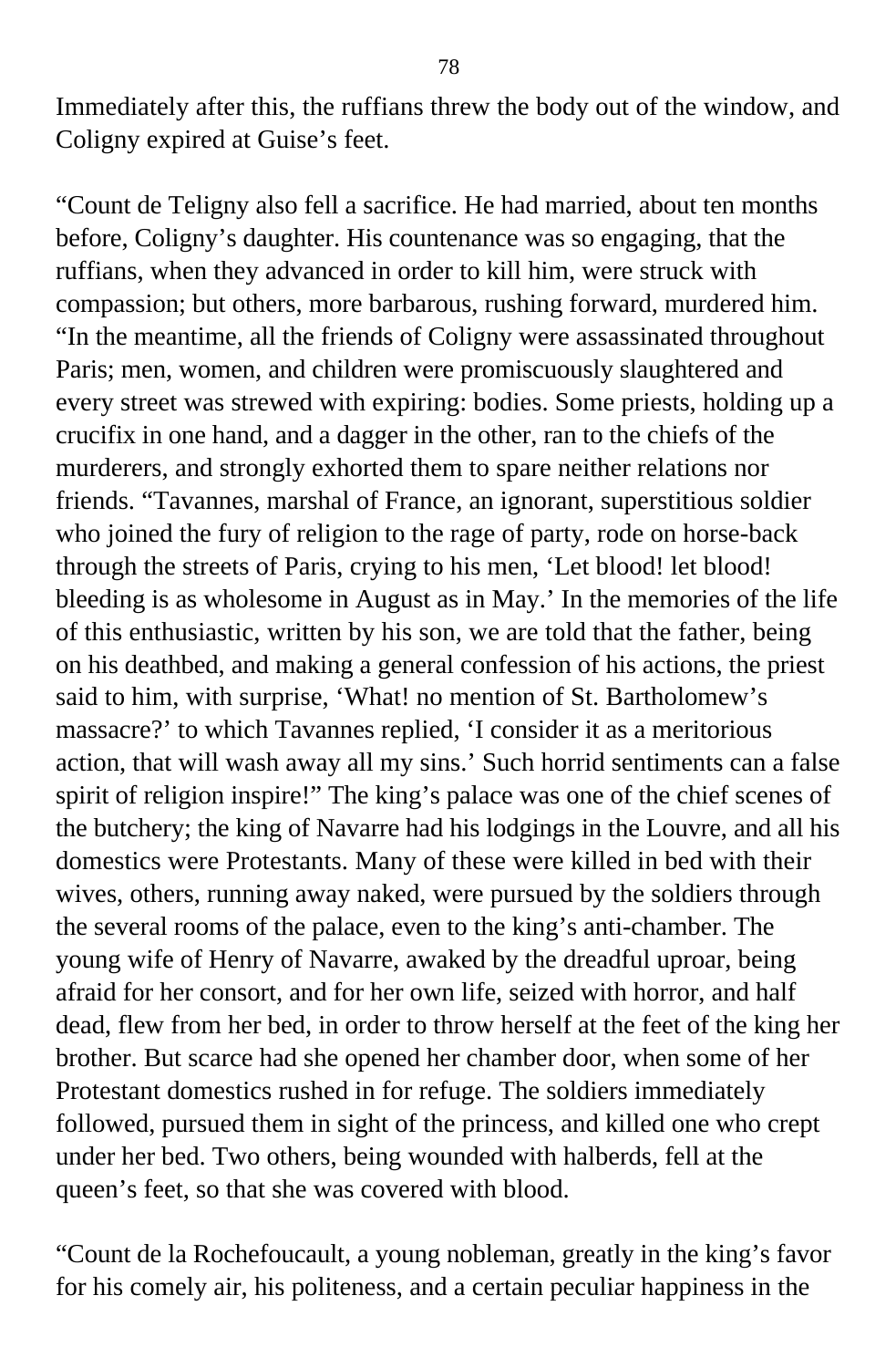turn of his conversation, had spent the evening until eleven o'clock with the monarch, in pleasant familiarity; and had given a loose, with the utmost mirth, to the sallies of his imagination.

The monarch felt some remorse, and being touched with a kind of compassion, bid him, two or three times, not to go home, but lie in the Louvre. The count said he must go to his wife; upon which the king pressed him no farther, but said, 'Let him go! I see God has decreed his death.' And in two hours after he was murdered.

"Very few of the Protestants escaped the fury of their enthusiastic persecutors. Among these was young La Force (afterwards the famous Marshal de la Force) a child about ten years of age, whose deliverance was exceedingly remarkable. His father, his elder brother and he himself were seized together by the Duke of Anjou's soldiers. These murderers flew at all three, and struck them at random, when they all fell, and lay one upon another. The youngest did not receive a single blow, but appearing as if he was dead, escaped the next day; and his life, thus wonderfully preserved, lasted four score and five years.

"Many of the wretched victims fled to the water side, and some swam over the Seine to the suburbs of St. Germaine. The king saw them from his window, which looked upon the river, and fired upon them with a carbine that had been loaded for that purpose by one of his pages; while the queen-mother, undisturbed and serene in the midst of slaughter, looking down from a balcony, encouraged the murderers and laughed at the dying groans of the slaughtered. The barbarous queen was fired with a restless ambition, and she perpetually shifted her party in order to satiate it.

"Some days after this horrid transaction, the French court endeavored to palliate it by forms of law. They pretended to justify the massacre by a calumny, and accused the admiral of a conspiracy, which no one believed. The parliament was commended to proceed against the memory of Coligny; and his dead body was hanged in chains on Montfaucon gallows. The king himself went to view the shocking spectacle. So one of his courtiers advised him to retire, and complaining of the stench of the corpse, he replied, 'A dead enemy smells well.' The massacres on St.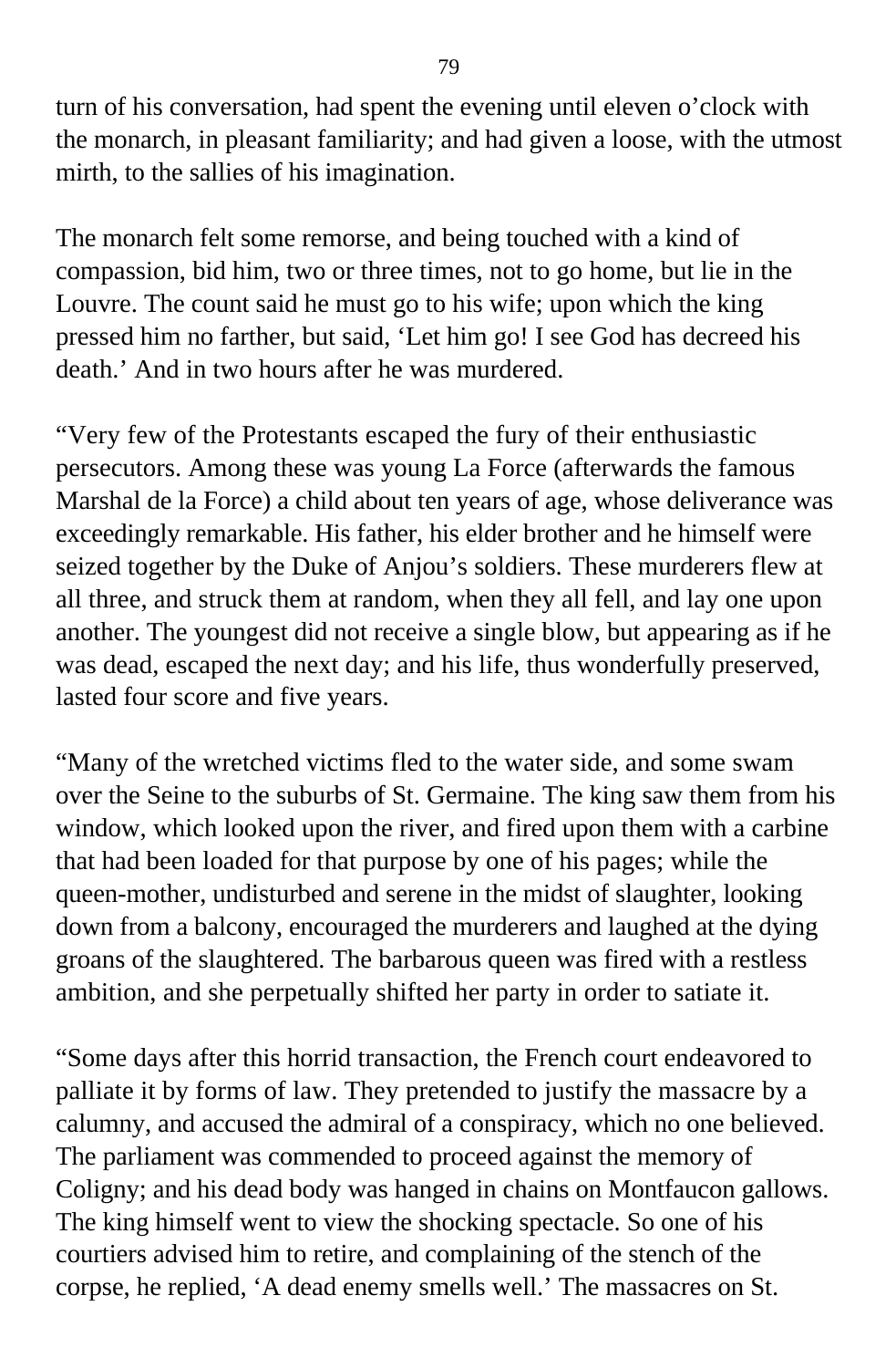Bartholomew's day are painted in the royal saloon of the Vatican at Rome, with the following inscription: Pontifex, Coligny necem probat, i. e., 'The pope approves of Coligny's death.'"The young king of Navarre was spared through policy, rather than from the pity of the queen-mother, she keeping him prisoner until the king's death, in order that he might be as a security and pledge for the submission of such Protestants as might: effect their escape.

"This horrid butchery was not confined merely to the city of Paris. The like orders were issued from court to the governors of all the provinces in France; so that, in a week's time, about one hundred thousand Protestants were cut to pieces in different parts of the kingdom! Two or three governors only refused to obey the king's orders. One of these, named Montmorrin, governor of Auvergne, wrote the king the following letter, which deserves to be transmitted to the latest posterity.

"SIRE: I have received an order, under your majesty's seal, to put to death all the Protestants in my province. I have too, much respect for your majesty, not to believe the letter a forgery; but if (which God forbid) the order should be genuine, I have too much respect for your majesty to obey it." At Rome the horrid joy, was so great, that they appointed a day of high festival, and all, with great indulgence to all who kept it and showed every expression of gladness they could devise! and the man who first carried the news received 1000 crowns of the cardinal of Lorraine for his ungodly message. The king also commanded the day to be kept with every demonstration of joy, concluding now that the whole race of Huguenots was extinct.

Many who gave great sums of money for their ransom were immediately after slain, and several towns, which were under the king's promise of protection and safety, were cut off as soon as they delivered themselves up, on those promises, to his generals or captains.

At Bordeaux, at the instigation of a villainous monk, who used to urge the papists to slaughter in his sermons, two hundred and sixty-four were cruelly murdered; some of them senators..Another of the same pious fraternity produced a similar slaughter at Agendicum, Maine, where the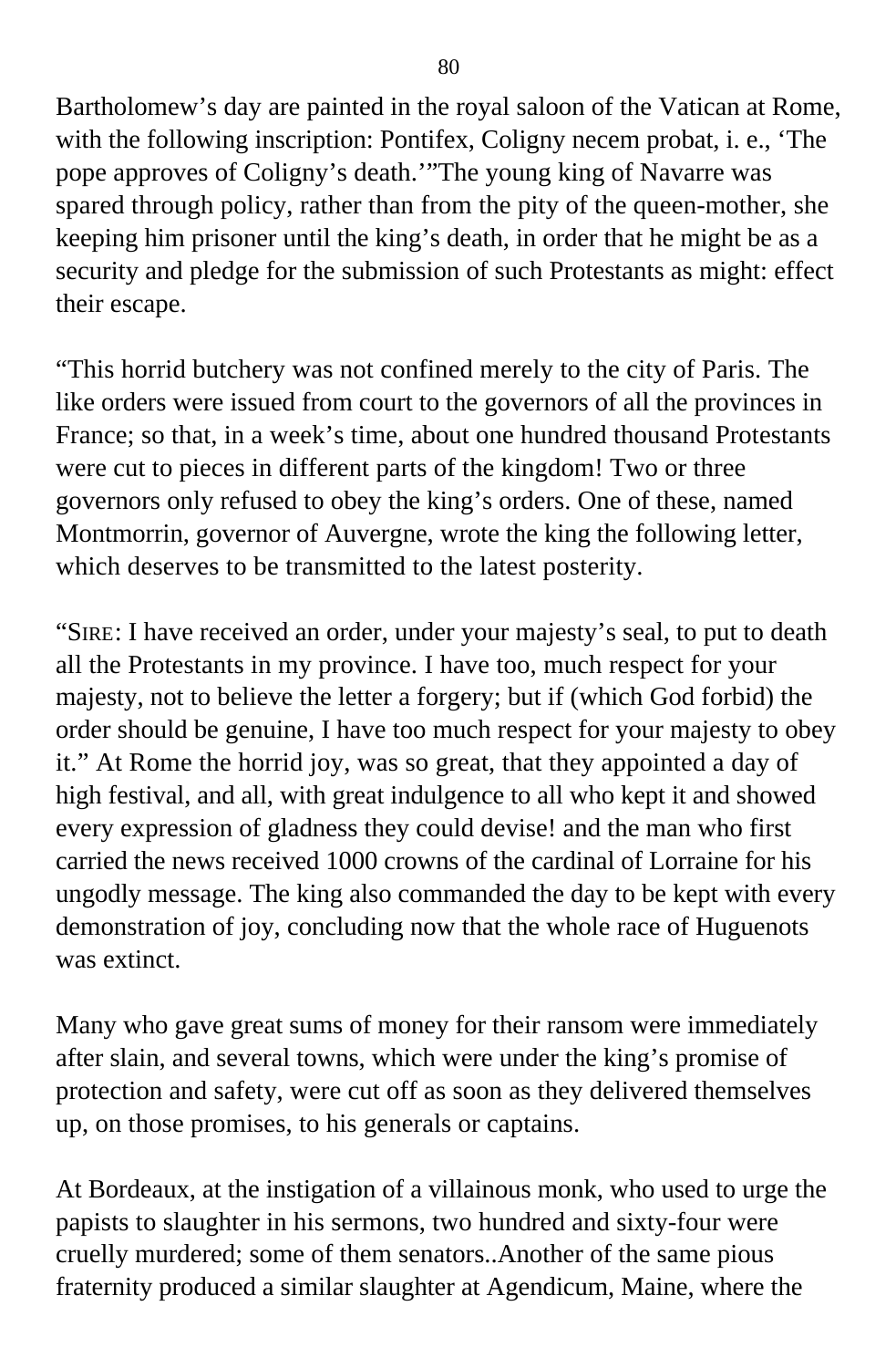populace at the holy inquisitors' satanical suggestion, ran upon the Protestants, slew them, plundered their houses and pulled down their church.

The duke of Guise, entering into Blois, suffered his soldiers to fly upon the spoil, and slay or drown all the Protestants they could find. In this they spared neither age nor sex; defiling the women, and then murdering them; from whence he went to Mere, and committed the same outrages for many days together. Here they found a minister named Cassebonius, and threw him into the river.

At Anjou, they slew Albiacus, a minister, and many women were defiled and murdered there; among whom were two sisters, abused before their father, whom the assassins bound to a wall to see them, and then slew them and him.

The president of Turin, after giving a large sum for his life, was cruelly beaten with clubs, stripped of his clothes, and hung feet upwards, with his head and breast in the river: before he was dead, they opened his belly, plucked out his entrails, and threw them into the river; and then carried his heart about the city upon a spear.

At Barre great cruelty was used, even to young children, whom they cut open, pulled out their entrails, which through very rage they gnawed with their teeth. Those who had fled to the castle, when they yielded, were almost hanged. Thus they did at the city of Matiscon; counting it sport to cut off their arms and legs and afterward kill them; and for the entertainment of their visitors, they often threw the Protestants from a high bridge into the river, saying, "Did you ever see men leap so well?" At Penna, after promising them safety, three hundred were inhumanely butchered; and five and forty at Albia, on the Lord's Day. At Nonne, though it yielded on conditions of safeguard, the most horrid spectacles were exhibited. Persons of both sexes and conditions were indiscriminately murdered; the streets ringing with doleful cries, and flowing with blood; and the houses flaming with fire, which the abandoned soldiers had thrown in. One woman, being dragged from her hiding place with her husband, was first abused by the brutal soldiers, and then with a sword which they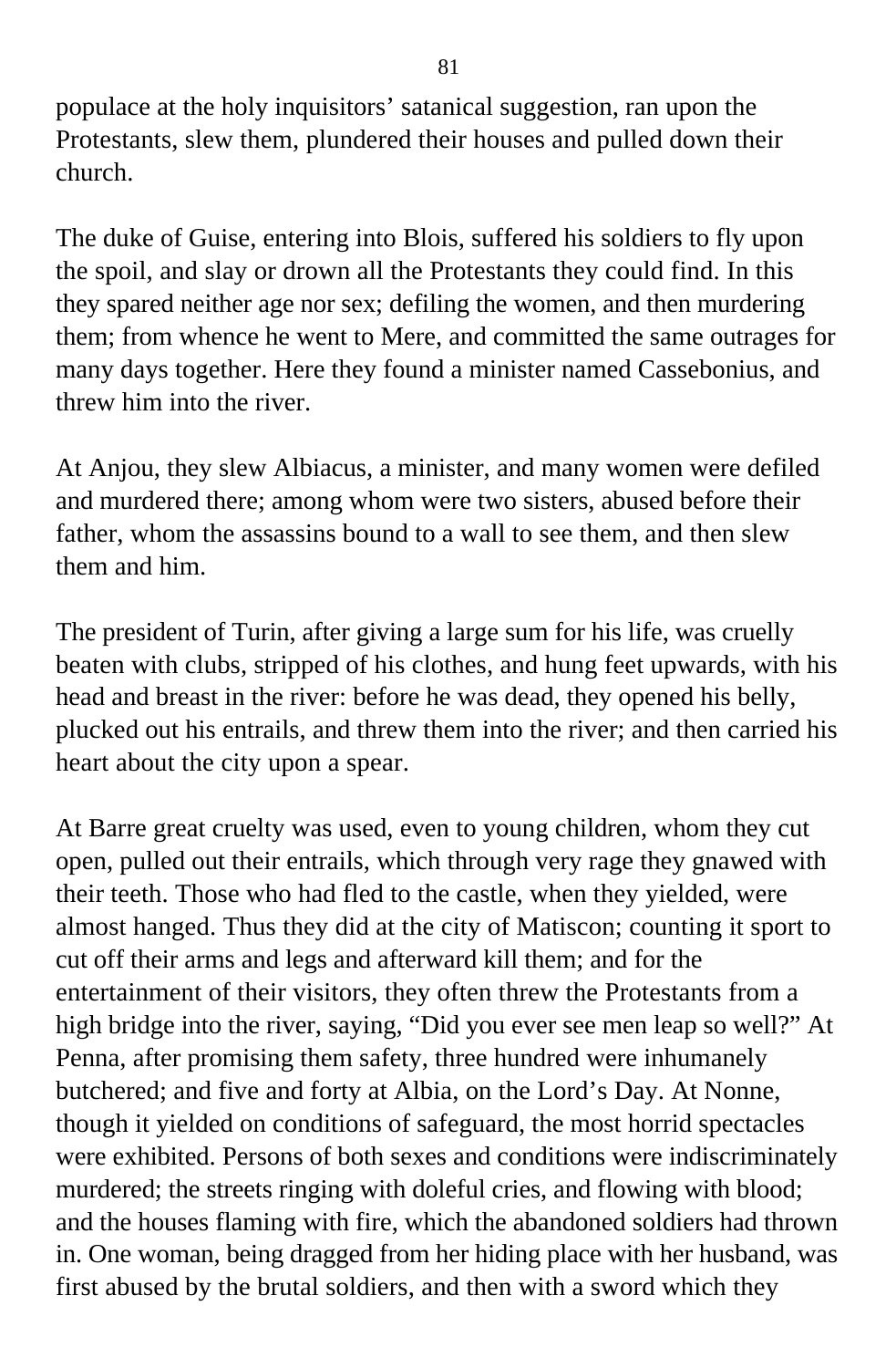commanded her to draw, they forced it while in her hands into the bowels of her husband.

At Samarobridge, they murdered above one hundred Protestants after promising them peace; and at Antisidor, one hundred were killed, and cast part into a lakes, and part into a river. One hundred put into a prison at Orleans, were destroyed by the furious multitude.

The Protestants at Rochelle, who were such as had miraculously escaped the rage of hell, and fled there, seeing how ill they fared who submitted to those holy devils, stood for their lives; and some other cities, encouraged thereby, did the like. Against Rochelle, the king sent almost the whole power of France, which besieged it several months; though by their assaults, they did very little execution on the inhabitants, yet by famine, they destroyed eighteen thousand out of two and twenty. The dead, being too numerous for the living to bury, became food for vermin and carnivorous birds. Many took their coffins into the church yard, laid down in them, and breathed their last. Their diet had long been what the minds of those in plenty shudder at; even human flesh, entrails, dung, and the most loathsome things, became at last the only food of those champions for that truth and liberty, of which the world was not worthy. At every attack, the besiegers met with such an intrepid reception, that they left one hundred and thirty-two captains, with a proportionate number of men, dead in the field. The siege at last was broken up at the request of the duke of Anjou, the king's brother, who was proclaimed king of Poland, and the king, being wearied out, easily complied, whereupon honorable conditions were granted them.

It is a remarkable interference of Providence, that, in all this dreadful massacre, not more than two ministers of the Gospel were involved in it.

The tragic sufferings of the Protestants are too numerous to detail; but the treatment of Philip de Deux will give an idea of the rest. After the miscreants had slain this martyr in his bed, they went to his wife, who was then attended by the midwife, expecting every moment to be delivered. The midwife entreated them to stay the murder, at least till the child which was the twentieth, should be born. Notwithstanding this, they thrust a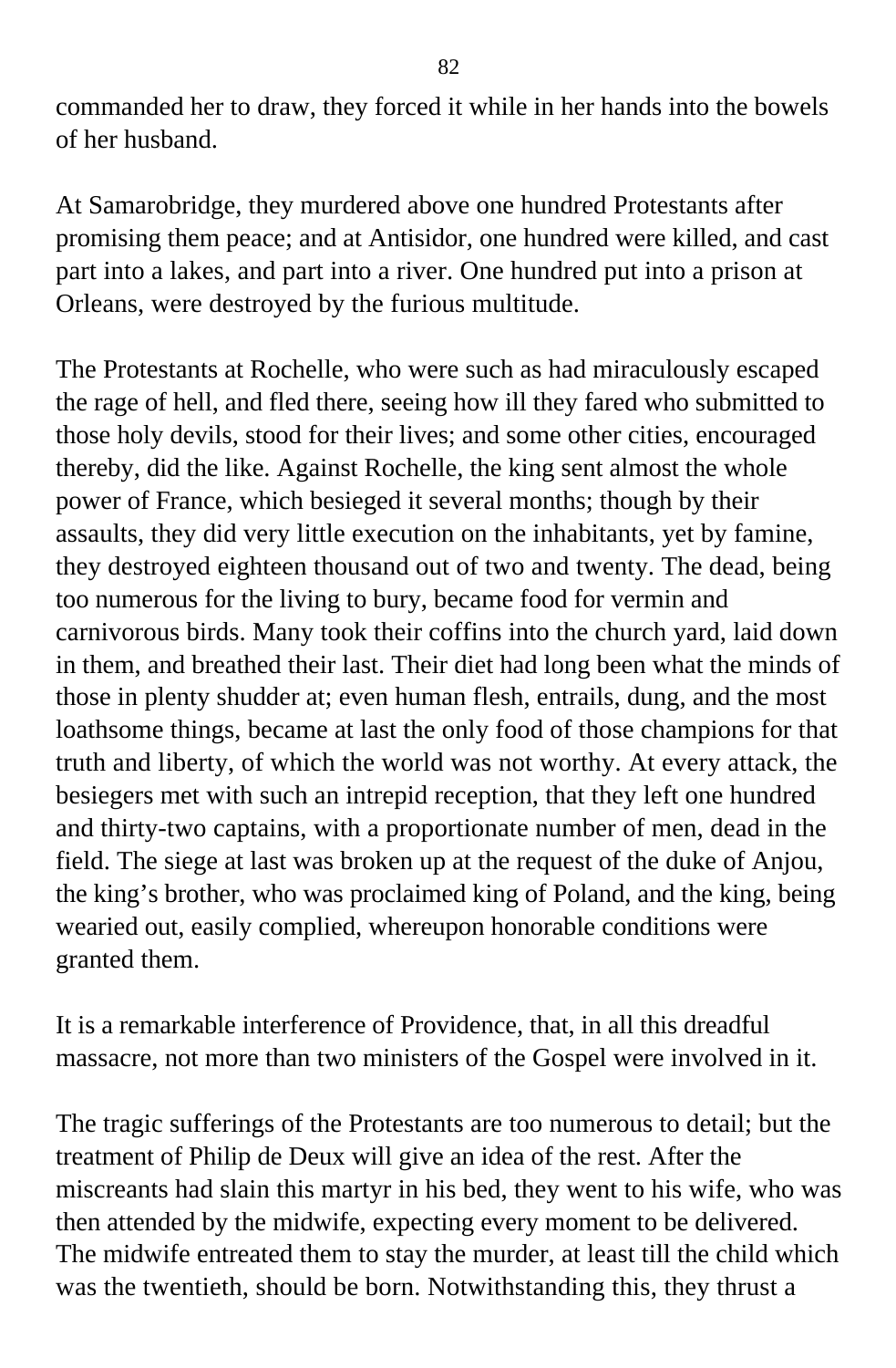dagger up to the hilt into the poor woman. Anxious to be delivered, she ran into a corn loft; but hither they pursued her, stabbed her in the belly, and then threw her into the street. By the fall, the child came from the dying mother, and being caught up by one of the Catholic ruffians, he stabbed the infant and then threw it into the river.

#### **FROM THE REVOCATION OF THE EDICT OF NANTES, TO THE FRENCH REVOLUTION, IN 1789**

The persecutions occasioned by the revocation of the edict of Nantes took place under Louis XIV. This edict was made by Henry the Great of France in 1598, and secured to the Protestants an equal right in every respect, whether civil or religious, with the other subjects of the realm. All those privileges Louis the XIV confirmed to the Protestants by another statute, called the edict of Nismes, and kept them inviolably to the end of his reign.

On the accession of Louis XIV the kingdom was almost ruined by civil wars. At this critical juncture, the Protestants, heedless of our Lord's admonition. "They that take the sword shall perish with the sword," took such an active part in favor of the king, that he was constrained to acknowledge himself indebted to their arms for his establishment on the throne. Instead of cherishing and rewarding that party who had fought for him, he reasoned that the same power which had protected could overturn him, and, listening to the popish machinations, he began to issue out proscriptions and restrictions, indicative of his final determination.

Rochelle was presently fettered with an incredible number of denunciations. Montauban and Millau were sacked by soldiers. Popish commissioners were appointed to preside over the affairs of the Protestants, and there was no appeal from their ordinance, except to the king's council. This struck at the root of their civil and religious exercises, and prevented them, being Protestants, from suing a Catholic in any court of law. This was followed by another injunction, to make an inquiry in all parishes into whatever the Protestants had said or done for twenty years past. This filled the prisons with innocent victims, and condemned others to the galleys or banishment. Protestants were expelled from all offices,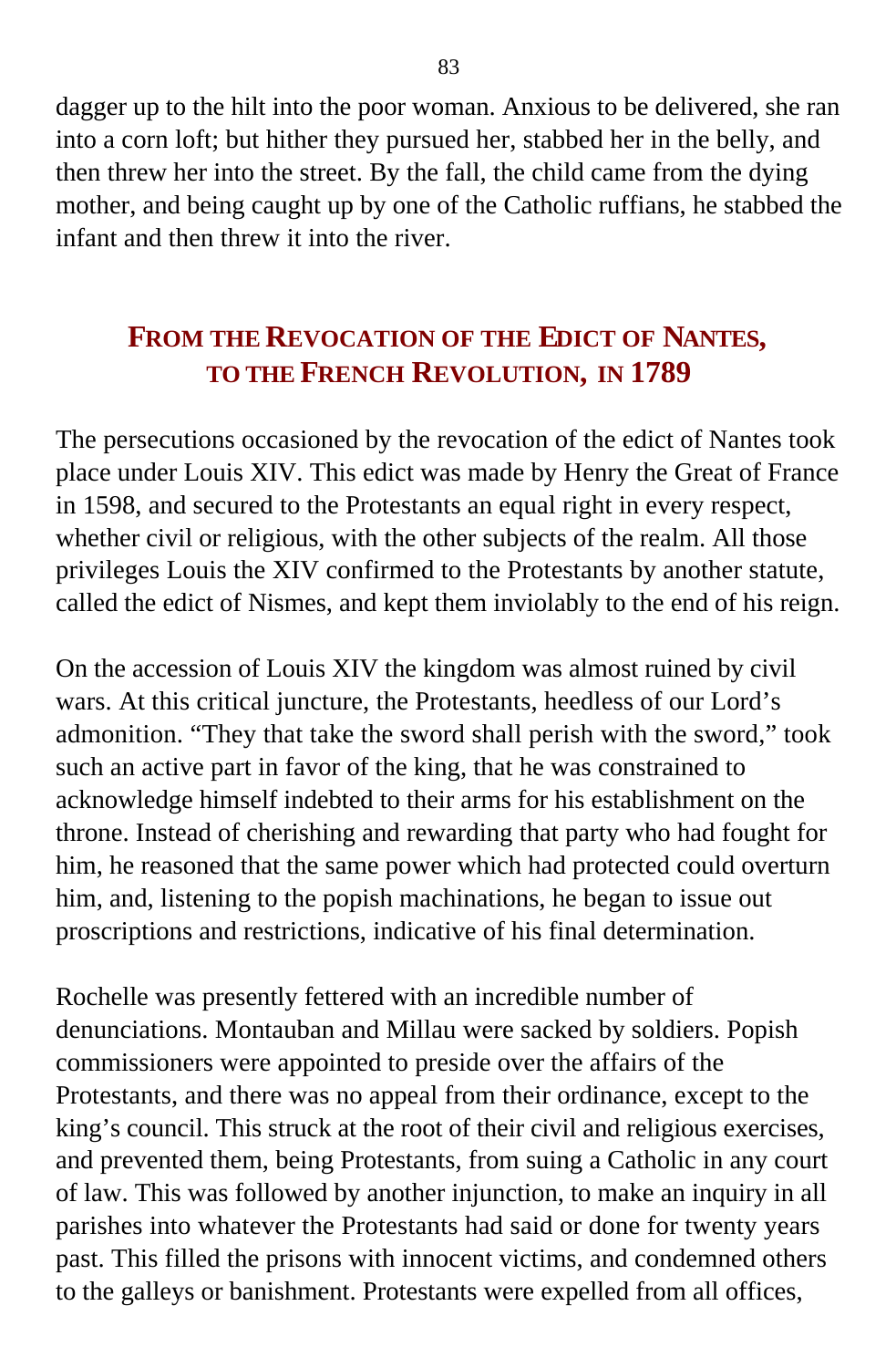trades, privileges, and employs, thereby depriving them of the means of getting their bread: and they proceeded to such excess in this brutality, that they would not suffer even the midwives to officiate, but compelled their women to submit themselves in that crisis of nature to their enemies, the brutal Catholics. Their children were taken from them to be educated by the Catholics, and at seven years of age, made to embrace popery. The reformed were prohibited from relieving their own sick or poor, from all private worship, and divine service was to be performed in the presence of a popish priest. To prevent the unfortunate victims from leaving the kingdom, all the passages on the frontiers were strictly guarded; yet, by the good hand of God, about 150,000 escaped their vigilance, and emigrated to different countries to relate the dismal narrative.

All that has been related hitherto were only infringements on their established charter, the edict of Nantes. At length the diabolical revocation of that edict passed on the eighteenth of October, 1685, and was registered the twenty-second, contrary to all form of law. Instantly the dragoons were quartered upon the Protestants throughout the realm, and filled all France with the like news, that the king would no longer suffer any Huguenots in his kingdom, and therefore they must resolve to change their religion. Hereupon the intendants in every parish (which were popish governors and spies set over the Protestants) assembled the reformed inhabitants, and told them they must, without delay, turn Catholics, either freely or by force. The Protestants replied, that they 'were ready to sacrifice their lives and estates to the king, but their consciences being God's they could not so dispose of them." Instantly the troops seized the gates and avenues of the cities, and placing guards in all the passages, entered with sword in hand, crying, "Die, or be Catholics!" In short, they practiced every wickedness and horror they could devise to force them to change their religion.

They hanged both men and women by their hair or their feet, and smoked them with hay until they were nearly dead; and if they still refused to sign a recantation, they hung them up again and repeated their barbarities, until, wearied out with torments without death, they forced many to yield to them. Others, they plucked off all the hair of their heads and beards with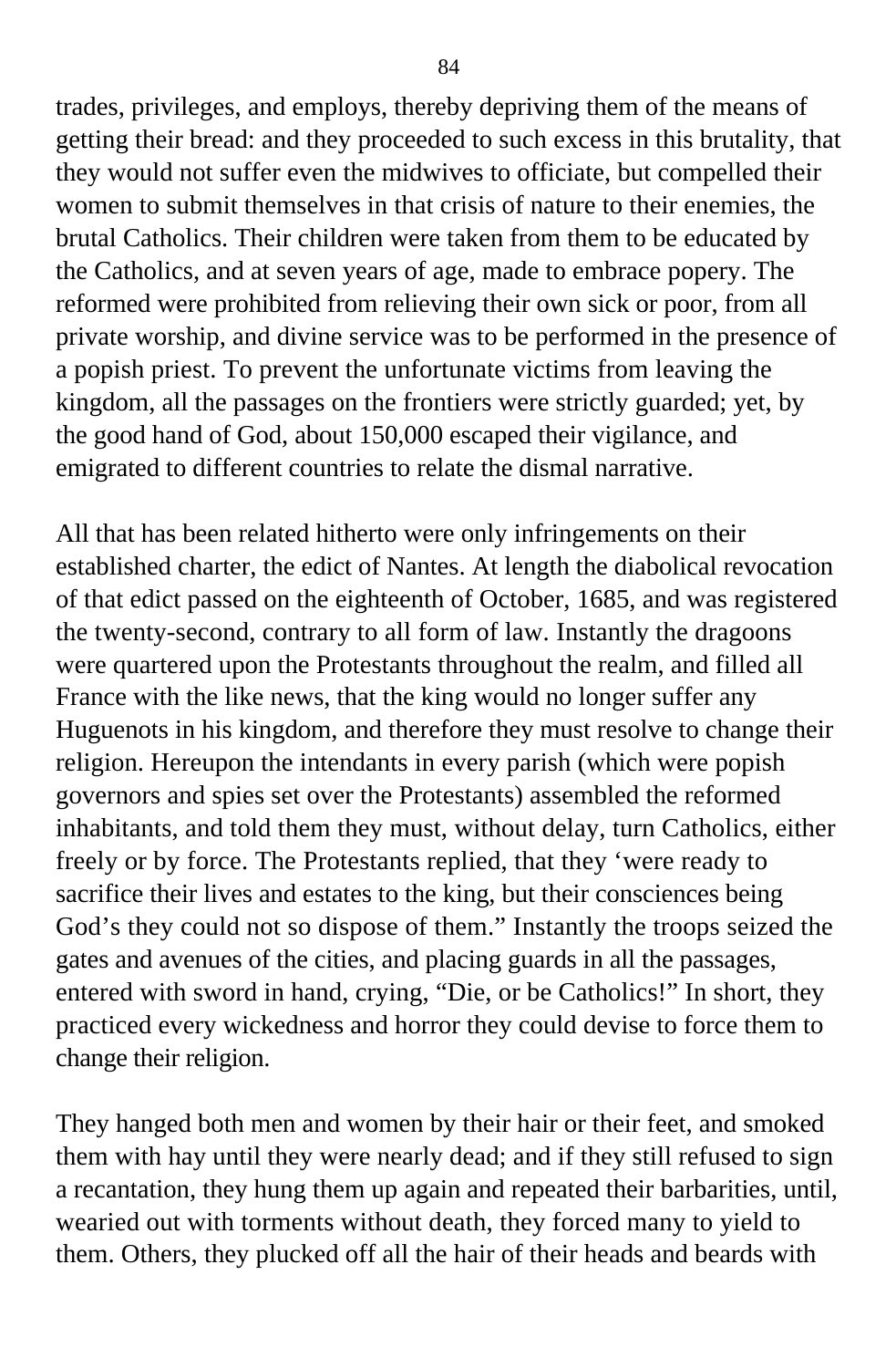pincers. Others they threw on great fires, and pulled them out again, repeating it until they extorted a promise to recant.

Some they stripped naked, and after offering them the most infamous insults, they stuck them with pins from head to foot, and lanced them with penknives; and sometimes with red-hot pincers they dragged them by the nose until they promised to turn. Sometimes they tied fathers and husbands, while they ravished their wives and daughters before their eyes. Multitudes they imprisoned in the most noisome dungeons, where they practiced all sorts of torments in secret. Their wives and children they shut up in monasteries.

Such as endeavored to escape by flight were pursued in the woods and hunted in the fields, and shot at like wild beasts; nor did any condition or quality screen them from the ferocity of these infernal dragoons: even the members of parliament and military officers, though on actual service, were ordered to quit their posts, and repair directly to their houses to suffer the like storm. Such as complained to the king were sent to the Bastille, where they drank the same cup. The bishops and the intendants marched at the head of the dragoons, with a troop of missionaries, monks, and other ecclesiastics to animate the soldiers to an execution so agreeable to their Holy Church, and so glorious to their demon God and their tyrant king. In forming the edict to repeal the edict of Nantes, the council were divided; some would have all the ministers detained and forced into popery as well as the laity: others were for banishing them, because their presence would strengthen the Protestants in perseverance: and if they were forced to turn, they would ever be secret and powerful enemies in the bosom of the Church, by their great knowledge and experience in controversial matters. This reason prevailing, they were sentenced to banishment, and only fifteen days allowed them to depart the kingdom.

On the same day that the edict for revoking the Protestants' charter was published, they demolished their churches and banished their ministers, whom they allowed but twenty-four hours to leave Paris.

The papists would not suffer them to dispose of their effects, and threw every obstacle in their way to delay their escape until the limited time was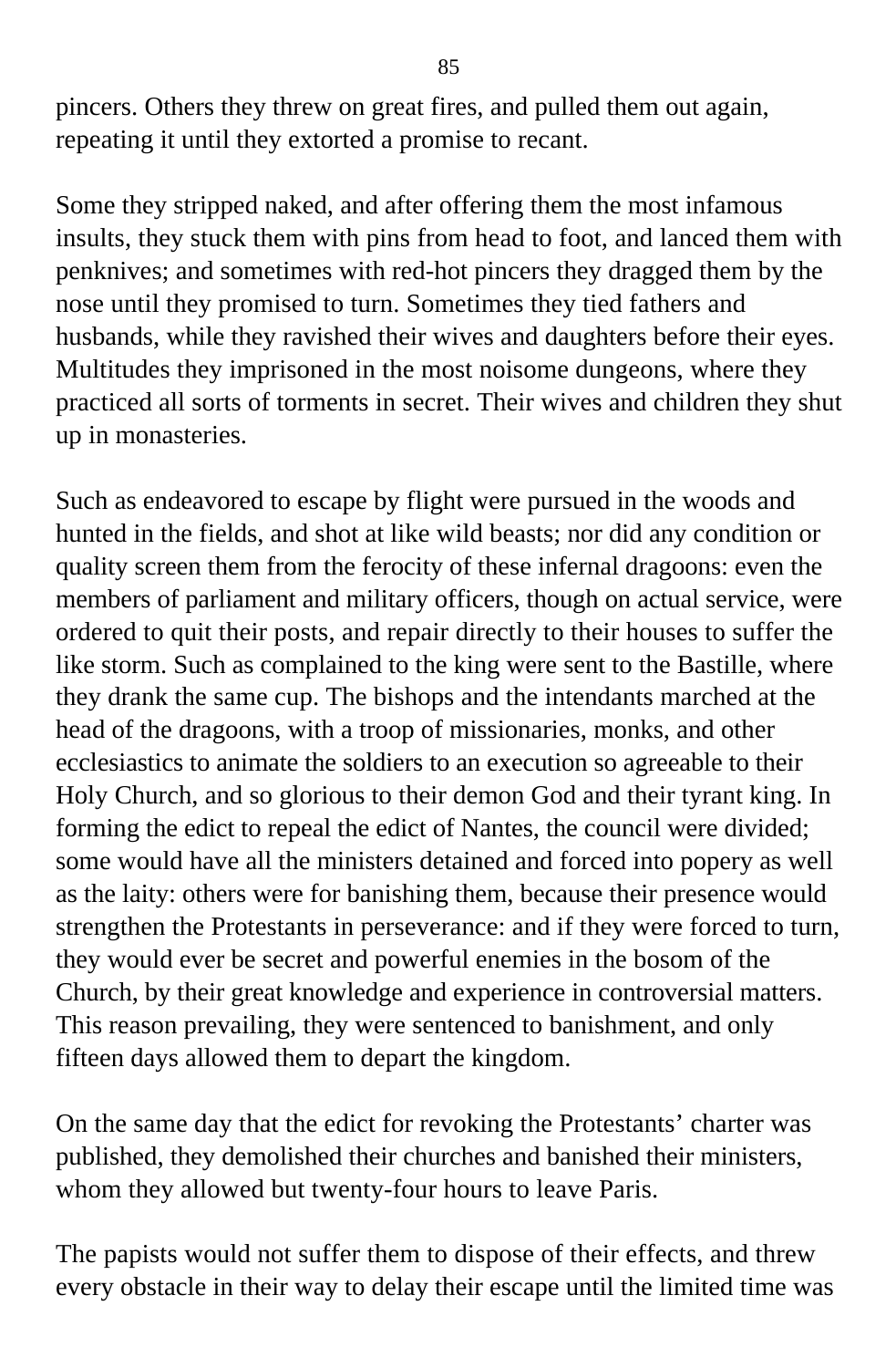expired which subjected them to condemnation for life to the galleys. The guards were doubled at the seaports, and the prisons were filled with the victims, who endured torments and wants at which human nature must shudder.

The sufferings of the ministers and others, who were sent to the galleys, seemed to exceed all. Chained to the oar, they were exposed to the open air night and day, at all seasons, and in all weathers, and when through weakness of body they fainted under the oar, instead of a. cordial to revive them, or viands to refresh them, they received only the lashes of a scourge, or the blows of a cane or rope's end. For the want of sufficient clothing and necessary cleanliness, they were most grievously tormented with vermin, and cruelly pinched with the cold, which removed by night the executioners who beat and tormented them by day. Instead of a bed, they were allowed sick or well, only a hard board, eighteen inches broad, to sleep on without any covering but their wretched apparel, which was a shirt of the coarsest canvas, a little jerkin of red serge, slit on each side up to the armholes, with open sleeves that reached not to the elbow; and once in three years they had a coarse frock, and a little cap to cover their heads, which were always kept close shaved as a mark of their infamy. The allowance of provision was as narrow as the sentiments of those who condemned them to such miseries, and their treatment when sick is too shocking to relate, doomed to die upon the boards of a dark hold, covered with vermin, and without the least convenience for the calls of nature. Nor was it among the least of the horrors they endured, that, as ministers of Christ, and honest men, they were chained side by side to felons and the most execrable villains, whose blasphemous tongues were never idle. If they refused to hear Mass, they were sentenced to the bastinado, of which dreadful punishment the following is a description. Preparatory to it, the chains are taken off, and the victims delivered into the hands of the Turks that preside at the oars, who strip them quite naked, and stretching them upon a great gun, they are held so that they cannot stir; during which there reigns an awful silence throughout the galley. The Turk who is appointed the executioner, and who thinks the sacrifice acceptable to his prophet Mahomet, most cruelly beats the wretched victim with a rough cudgel, or knotty rope's end, until the skin is flayed off his bones, and he is near the point of expiring; then they apply a most tormenting mixture of vinegar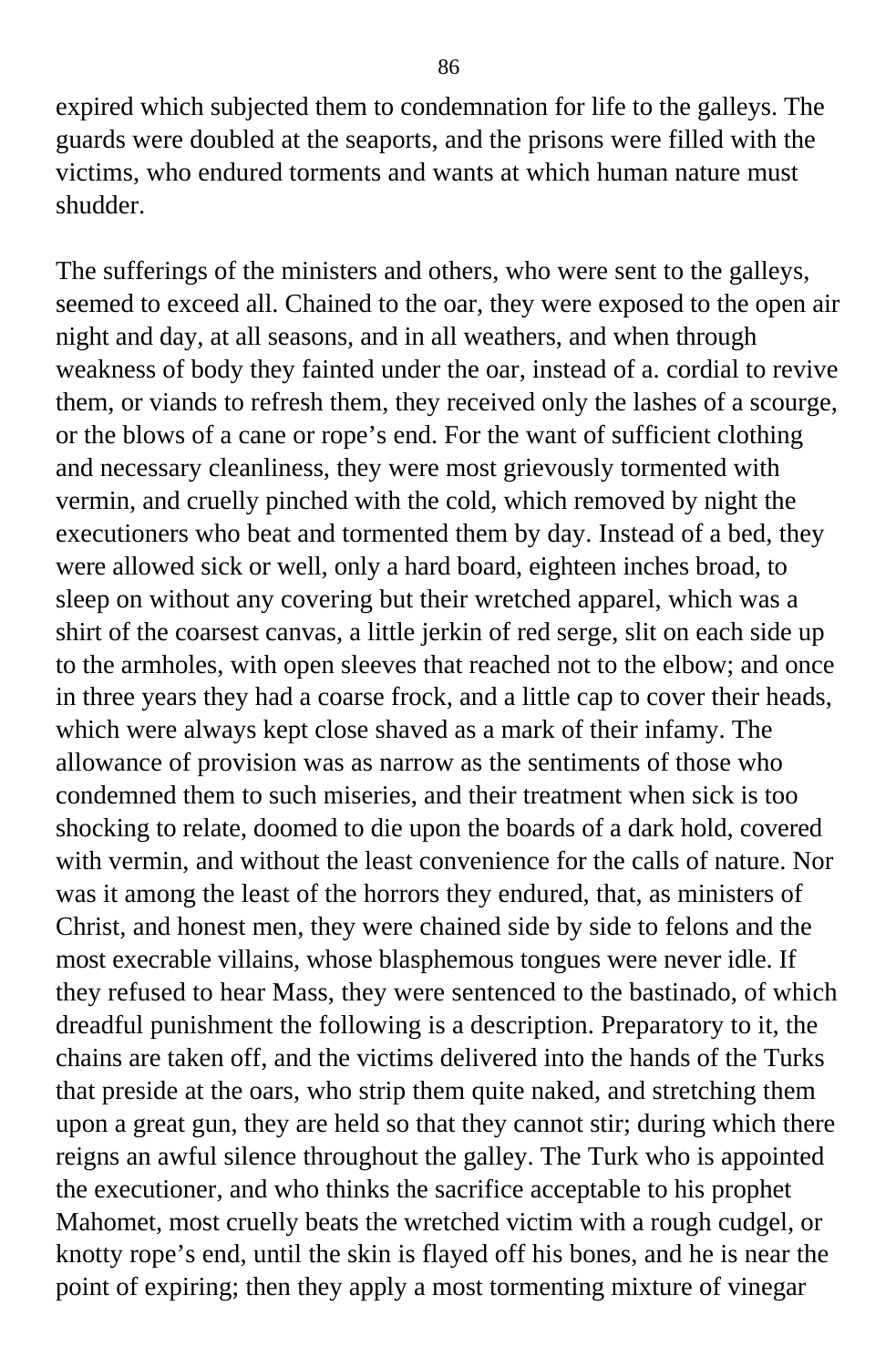and salt, and consign him to that most intolerable hospital where thousands under their cruelties have expired.

#### **MARTYRDOM OF JOHN CALAS**

We pass over many other individual martyrdoms to insert that of John Calas, which took place as recently as 1761, and is an indubitable proof of the bigotry of popery, and shows that neither experience nor improvement can root out the inveterate prejudices of the Roman Catholics, or render them less cruel or inexorable to Protestants.

John Calas was a merchant of the city of Toulouse, where he had been settled, and lived in good repute, and had married an English woman of French extraction. Calas and his wife were Protestants, and had five sons, whom they educated in the same religion; but Lewis, one of the sons, became a Roman Catholic, having been converted by a maidservant, who had lived in the family about thirty years. The father, however, did not express any resentment or ill-will upon the occasion, but kept the maid in the family and settled an annuity upon the son. In October, 1761, the family consisted of John Calas and his wife, one woman servant, Mark Antony Calas, the eldest son, and Peter Calas, the second son. Mark Antony was bred to the law, but could not be admitted to practice, on account of his being a Protestant; hence he grew melancholy, read all the books he could procure relative to suicide, and seemed determined to destroy himself. To this may be added that he led a dissipated life, was greatly addicted to gaming, and did all which could constitute the character of a libertine, on which account his father frequently reprehended him and sometimes in terms of severity, which considerably added to the gloom that seemed to oppress him.

On the thirteenth of October, 1761, Mr. Gober la Vaisse, a young gentleman about 19 years of age, the son of La Vaisse, a celebrated advocate of Toulouse, about five o'clock in the evening, was met by John Calas, the father, and the eldest son Mark Antony, who was his friend. Calas, the father, invited him to supper, and the family and their guest sat down in a room up one pair of stairs; the whole company, consisting of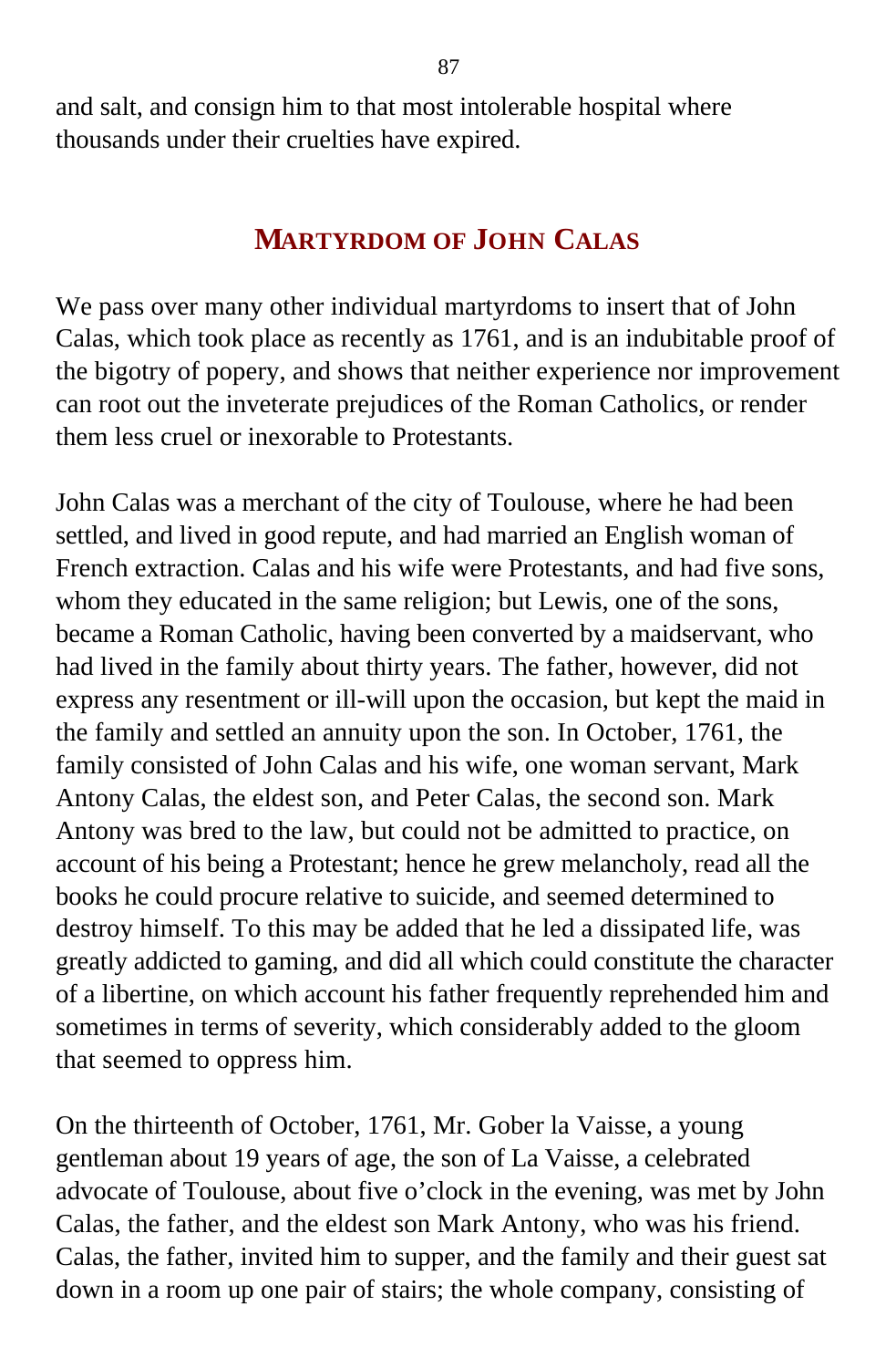Calas the father, and his wife, Antony and Peter Calas, the sons, and La Vaisse the guest, no other person being in the house, except the maidservant who has been already mentioned It was now about seven o'clock. The supper was not long, but before it was over, Antony left the table, and went into the kitchen which was on the same floor, as he was accustomed to do. The maid asked him if he was cold? He answered, "Quite the contrary, I burn"; and then left her. In the meantime his friend and family left the room they had supped in, and went into a bed-chamber; the father and La Vaisse sat down together on a sofa; the younger son Peter in an elbow chair; and the mother in another chair; and, without out making any inquiry after Antony, continued in conversation together until between nine and ten o'clock, when La Vaisse took his leave, and Peter, who had fallen asleep, was awakened to attend him with a light.

On the ground floor of Calas's house was a shop and a warehouse, the latter of which was divided from the shop by a pair of folding doors. When Peter Calas and La Vaisse came downstairs into the shop, they were extremely shocked to see Antony hanging in his shirt, from a bar which he had laid across the top of the two folding doors, having half opened them for that purpose. On discovery of this horrid spectacle, they shrieked out, which brought down Calas the father, the mother being seized with such terror as kept her trembling in the passage above. When the maid discovered what had happened, she continued below, either because she feared to carry an account of it to her mistress, or because she busied herself in doing some good office to her master, who was embracing the body of his son, and bathing it in his tears. The mother, therefore, being thus left alone, went down and mixed in the scene that has been already described, with such emotions as it must naturally produce. In the meantime Peter had been sent for La Moire, a surgeon in the neighborhood. La Moire was not at home, but his apprentice, Mr. Grosle, came instantly. Upon examination, he found the body quite dead; and by this time a papistical crowd of people were gathered about the house, and, having by some means heard that Antony Calas was suddenly dead, and that the surgeon who had examined the body, declared that he had been strangled, they took it into their heads he had been murdered; and as the family was Protestant, they presently supposed that the young man was about to change his religion, and had been put to death for that reason.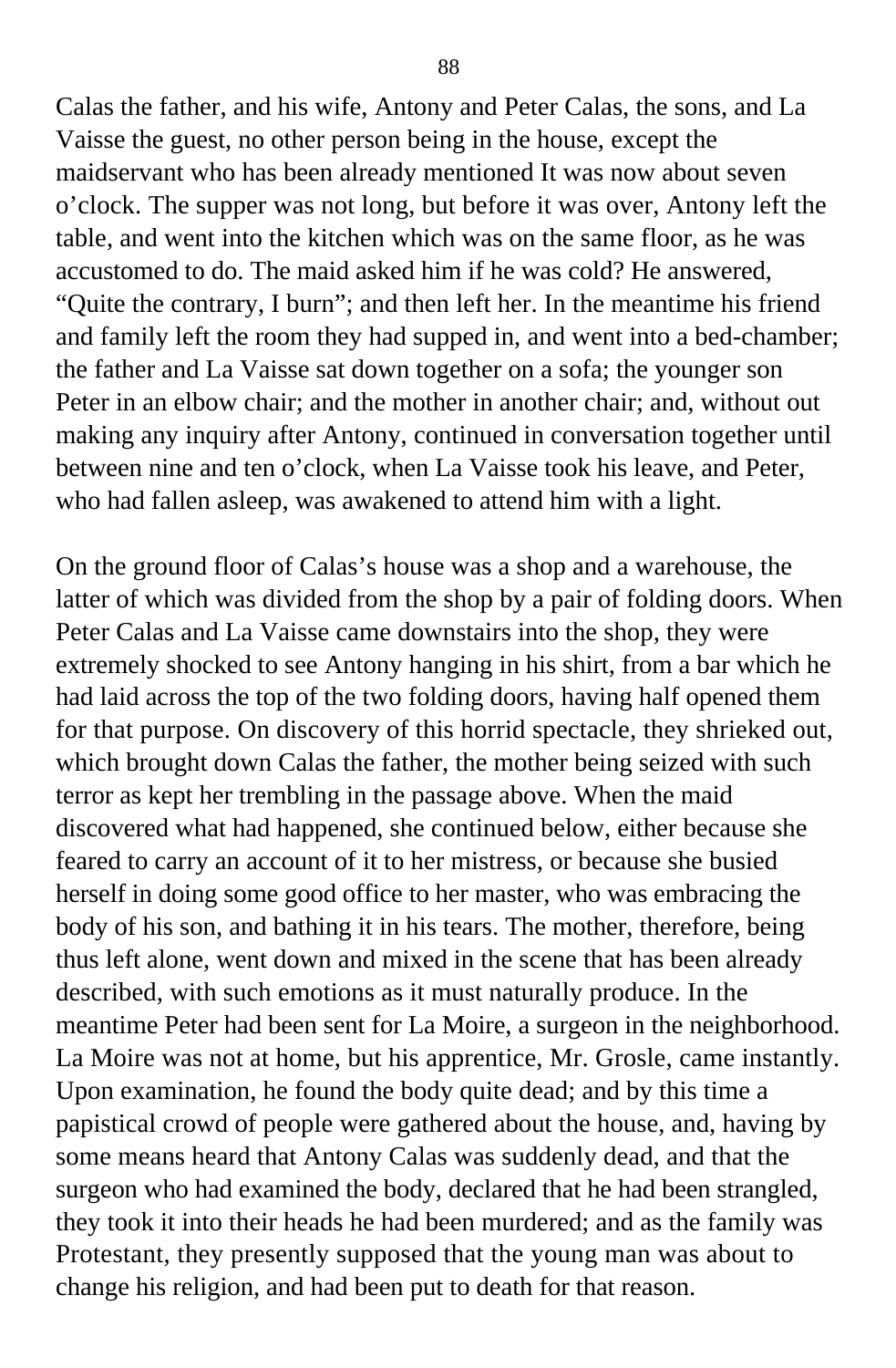The poor father, overwhelmed with grief for the loss of his child, was advised by his friends to send for the officers of justice to prevent his being torn to pieces by the Catholic multitude, who supposed he had murdered his son. This was accordingly done and David, the chief magistrate, or capitol, took the father Peter the son, the mother, La Vaisse, and the maid, all into custody, and set a guard over them.

He sent for M. de la Tour, a physician, and MM. la Marque and Perronet, surgeons, who examined the body for marks of violence, but found none except the mark of the ligature on the neck; they found also the hair of the deceased done up in the usual manner, perfectly smooth, and without the least disorder: his clothes were also regularly folded up, and laid upon the counter, nor was his shirt either torn or unbuttoned.

Notwithstanding these innocent appearances, the capitol thought proper to agree with the opinion of the mob, and took it into his head that old Calas had sent for La Vaisse, telling him that he had a son to be hanged; that La Vaisse had come to perform the office of executioner: and that he had received assistance from the father and brother.

As no proof of the supposed fact could be procured, the capitol had recourse to a monitory, or general information, in which the crime was taken for granted, and persons were required to give such testimony against it as they were able. This recites that La Vaisse was commissioned by the Protestants to be their executioner in ordinary, when any of their children were to be hanged for changing their religion: it recites also, that, when the Protestants thus hang their children, they compel them to kneel, and one of the interrogatories was, whether any person had seen Antony Calas kneel before his father when he strangled him: it recites likewise, that Antony died a Roman Catholic, and requires evidence of his Catholicism. But before this monitory was published, the mob had got a notion that Antony Calas was the next day to have entered into the fraternity of the White Penitents. The capitol therefore caused his body to be buried in the middle of St. Stephen's Church. A few days after the interment of the deceased, the White Penitents performed a solemn service for him in their chapel; the church was hung with white, and a tomb was raised in the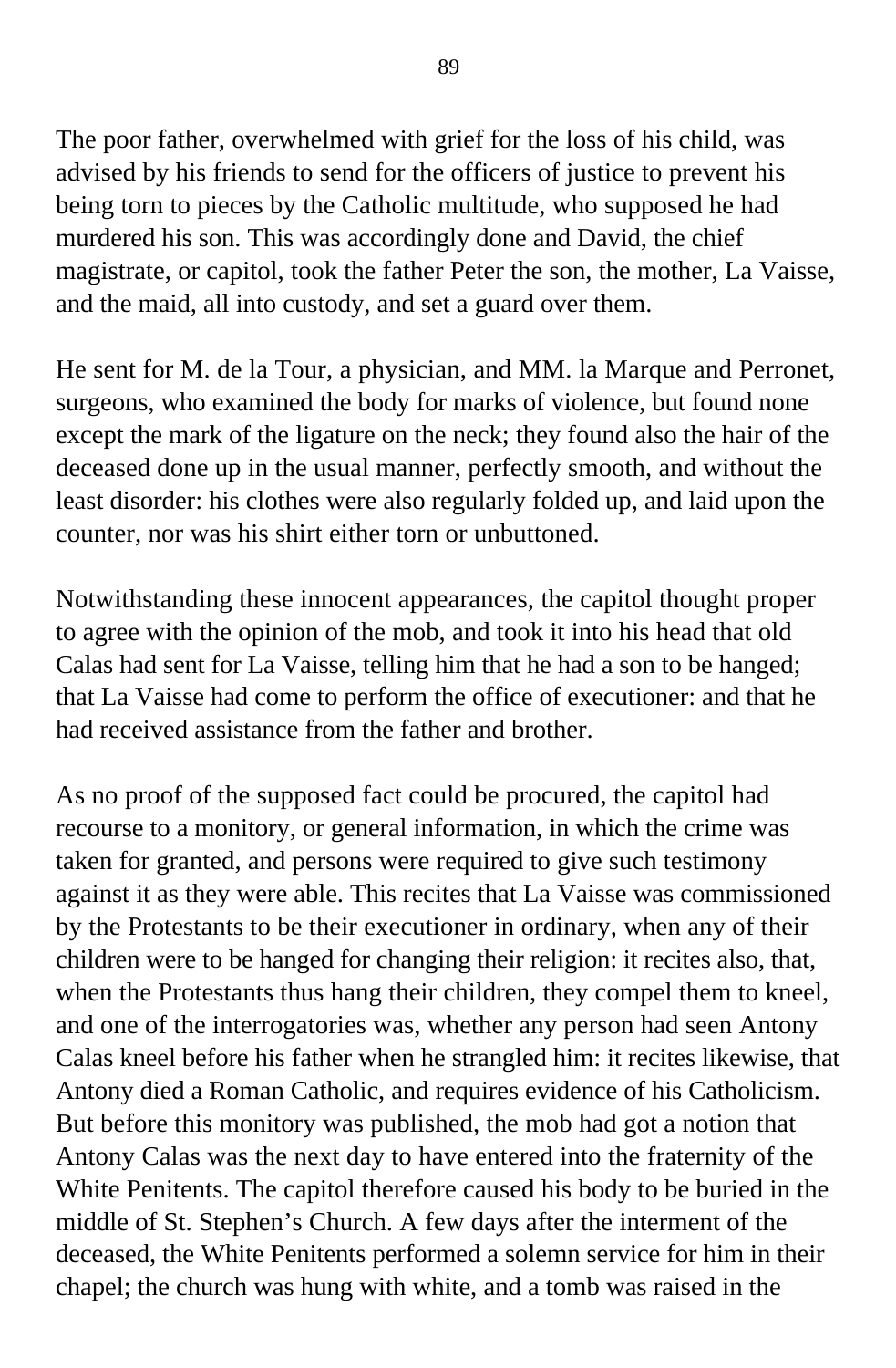middle of it, on the top of which was placed a human skeleton, holding in one hand a paper, on which was written, "Abjuration of heresy," and in the other a palm, the emblem of martyrdom. The next day the Franciscans performed a service of the same kind for him.

The capitol continued the persecution with unrelenting severity, and, without the least proof coming in, thought fit to condemn the unhappy father, mother, brother, friend, and servant, to the torture, and put them all into irons on the eighteenth of November.

From these dreadful proceedings the sufferers appealed to the parliament, which immediately took cognizance of the affair, and annulled the sentence of the capitol as irregular, but they continued the prosecution, and, upon the hangman deposing it was impossible Antony should hang himself as was pretended, the majority of the parliament were of the opinion, that the prisoners were guilty, and therefore ordered them to be tried by the criminal court of Toulouse. One voted him innocent, but after long debates the majority was for the torture and wheel, and probably condemned the father by way of experiment, whether he was guilty or not, hoping he would, in the agony, confess the crime, and accuse the other prisoners, whose fate, therefore, they suspended.

Poor Calas, however, an old man of sixty-eight, was condemned to this dreadful punishment alone. He suffered the torture with great constancy, and was led to execution in a frame of mind which excited the admiration of all that saw him, and particularly of the two Dominicans (Father Bourges and Father Coldagues) who attended him in his last moments, and declared that they thought him not only innocent of the crime laid to his charge, but also an exemplary instance of true Christian patience, fortitude. and charity. When he saw the executioner prepared to give him the last stroke, he made a fresh declaration to Father Bourges, but while the words were still in his mouth, the capitol, the author of this catastrophe, who came upon the scaffold merely to gratify his desire of being a witness of his punishment and death, ran up to him, and bawled out, "Wretch, there are the fagots which are to reduce your body to ashes! speak the truth." M. Calas made no reply, but turned his head a little aside; and that moment the executioner did his office.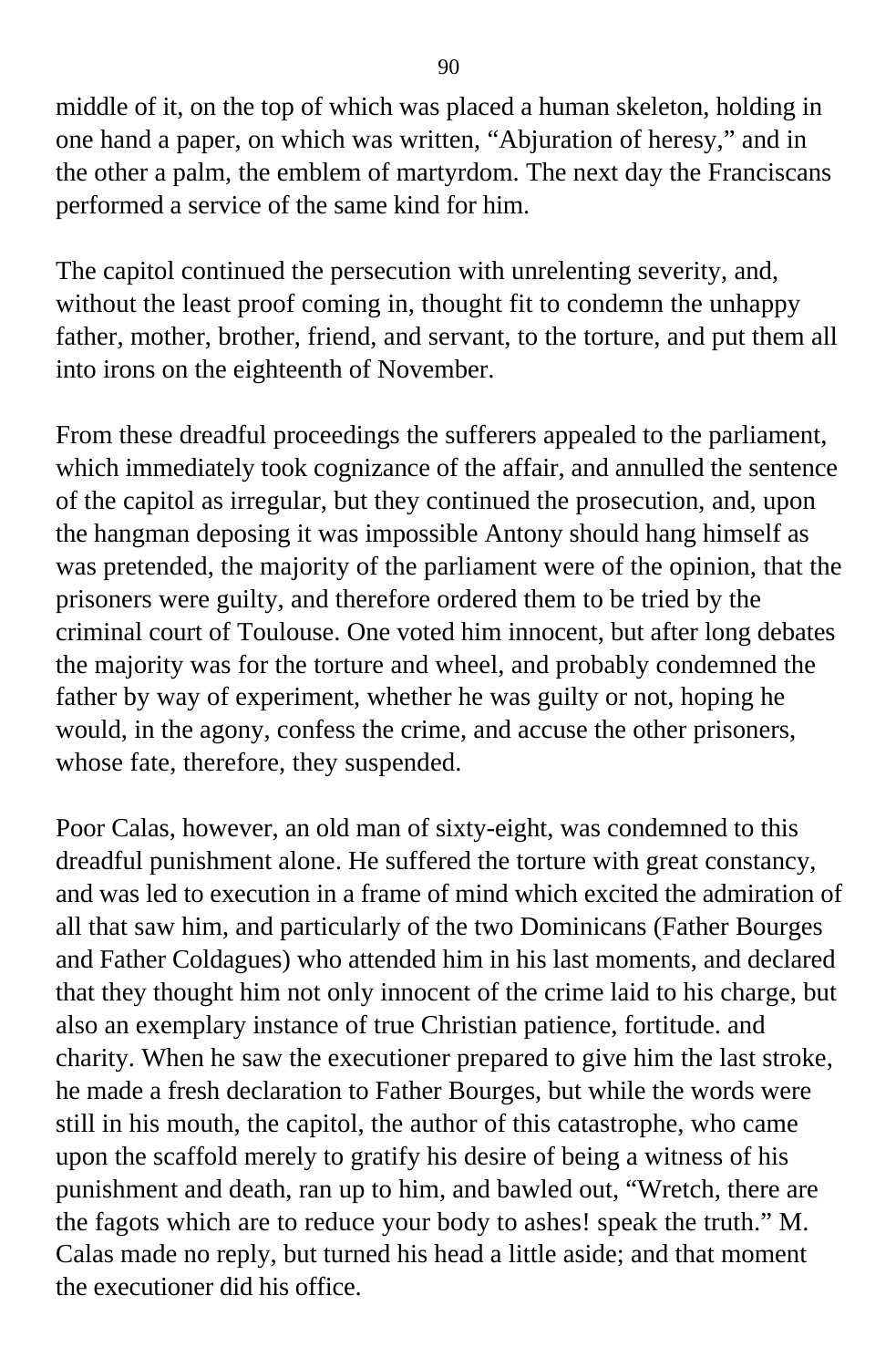The popular outcry against this family was so violent in Languedoc, that every body expected to see the children of Calas broke upon the wheel, and the mother burnt alive.

Young Donat Calas was advised to fly into Switzerland: he went and found a gentleman who, at first, could only pity and relieve him, without daring to judge of the rigor exercised against the father, mother, and brothers. Soon after, one of the brothers, who was only banished, likewise threw himself into the arms of the same person, who, for more than a month, took every possible precaution to be assured of the innocence of the family. Once convinced, he thought himself obliged, in conscience, to employ his friends, his purse, his pen, and his credit, to repair the fatal mistake of the seven judges of Toulouse, and to have the proceedings revised by the king's council. This revision lasted three years, and it is well known what honor Messrs. de Grosne and Bacquancourt acquired by investigating this memorable cause. Fifty masters of the Court of Requests unanimously declared the whole family of Calas innocent, and recommended them to the benevolent justice of his majesty. The Duke de Choiseul, who never let slip an opportunity of signalizing the greatness of his character, not only assisted this unfortunate family with money, but obtained for them a gratuity of 36,000 livres from the king.

On the ninth of March, 1765 the arret was signed which justified the family of Calas, and changed their fate. The ninth of March, 1762, was the very day on which the innocent and virtuous father of that family had been executed. All Paris ran in crowds to see them come out of prison, and clapped their hands for joy, while the tears streamed from their eyes.

This dreadful example of bigotry employed the pen of Voltaire in deprecation of the horrors of superstition; and though an infidel himself, his essay on toleration does honor to his pen, and has been a blessed means of abating the rigor of persecution in most European states. Gospel purity will equally shun superstition and cruelty, as the mildness of Christ's tenets teaches only to comfort in this world, and to procure salvation in the next. To persecute for being of a different opinion is as absurd as to persecute for having a different countenance: if we honor God,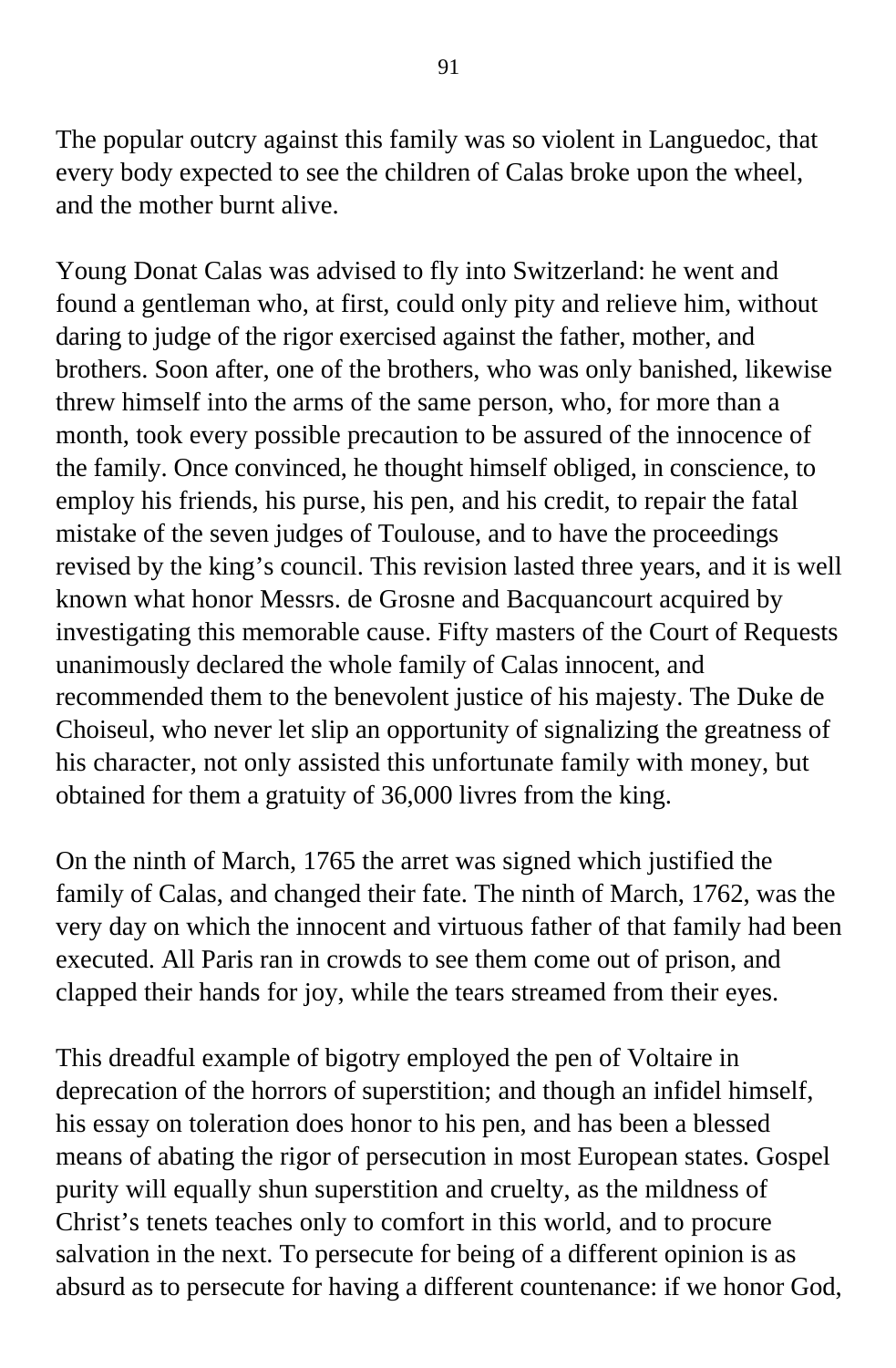keep sacred the pure doctrines of Christ, put a full confidence in the promises contained in the Holy Scriptures, and obey the political laws of the state in which we reside, we have an undoubted right to protection instead of persecution, and to serve heaven as our consciences, regulated by the Gospel rules, may direct.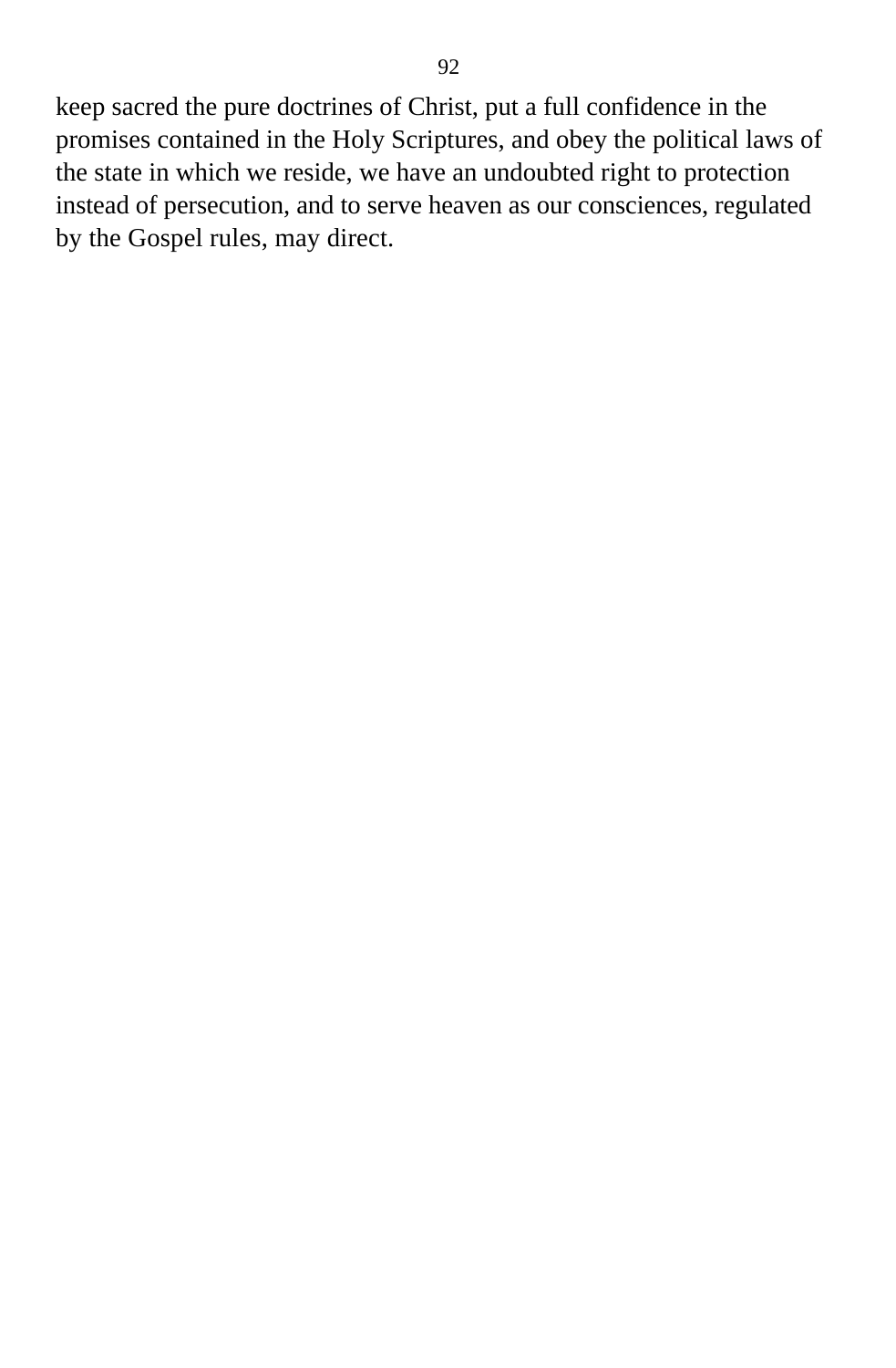# CHAPTER V

#### **AN ACCOUNT OF THE INQUISITION**

Then the reformed religion began to diffuse the Gospel light throughout Europe, Pope Innocent III entertained great fear for the Romish Church. He accordingly instituted a number of **ince The South American** Europe, Pope Innocent III entertained great fear the Romish Church. He accordingly instituted a number of inquisitors, or persons who were to make inquiry after, apprehend, and punish, heretics, as the reformed were called by the papists.

At the head of these inquisitors was one Dominic, who had been canonized by the pope, in order to render his authority the more respectable. Dominic, and the other inquisitors, spread themselves into various Roman Catholic countries, and treated the Protestants with the utmost severity. In process of time, the pope, not finding these roving inquisitors so useful as he had imagined, resolved upon the establishment of fixed and regular courts of Inquisition. After the order for these regular courts, the first office of Inquisition was established in the city of Toulouse, and Dominic became the first regular inquisitor, as he had before been the first roving inquisitor. Courts of Inquisition were now erected in several countries; but the Spanish Inquisition became the most powerful, and the most dreaded of any. Even the kings of Spain themselves, though arbitrary in all other respects, were taught to dread the power of the lords of the Inquisition; and the horrid cruelties they exercised compelled multitudes, who differed in opinion from the Roman Catholics, carefully to conceal their sentiments.

The most zealous of all the popish monks, and those who most implicitly obeyed the Church of Rome, were the Dominicans and Franciscans: these, therefore, the pope thought proper to invest with an exclusive right of presiding over the different courts of Inquisition, and gave them the most unlimited powers, as judges delegated by him, and immediately representing his person: they were permitted to excommunicate, or sentence to death whom they thought proper, upon the most slight information of heresy. They were allowed to publish crusades against all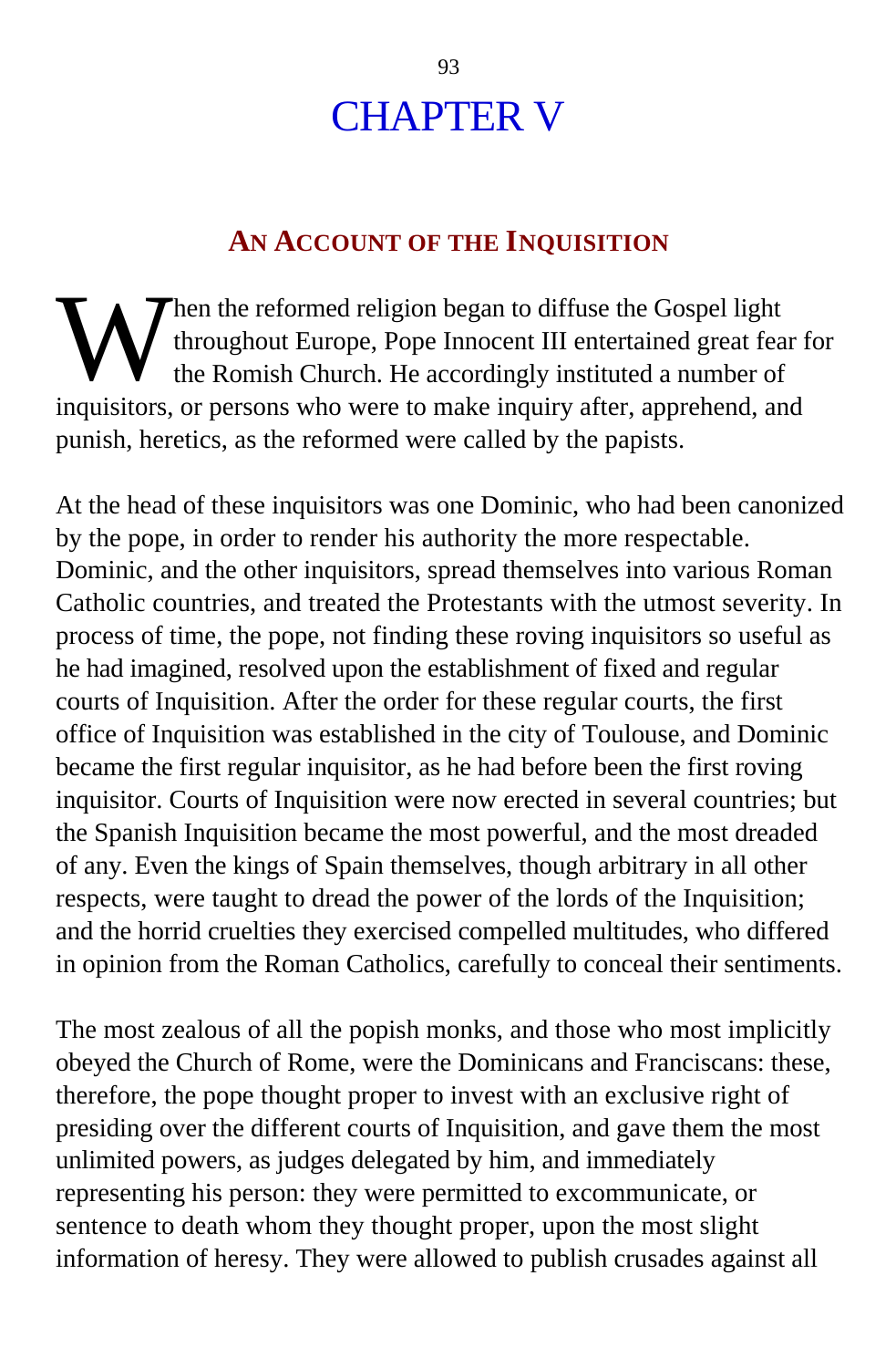whom they deemed heretics, and enter into leagues with sovereign princes, to join their crusades with their forces.

In 1244, their power was further increased by the emperor Frederic II, who declared himself the protector and friend of all the inquisitors, and published the cruel edicts, viz.,

- 1. That all heretic who continued obstinate, should be burnt.
- 2. That all heretics who repented, should be imprisoned for life.

This zeal in the emperor, for the inquisitors of the Roman Catholic persuasion, arose from a report which had been propagated throughout Europe, that he intended to renounce Christianity, and turn Mahometan; the emperor therefore, attempted, by the height of bigotry, to contradict the report, and to show his attachment to popery by cruelty.

The officers of the Inquisition are three inquisitors, or judges, a fiscal proctor, two secretaries, a magistrate, a messenger, a receiver, a jailer, an agent of confiscated possessions; several assessors, counselors, executioners, physicians, surgeons, doorkeepers, familiars, and visitors, who are sworn to secrecy.

The principal accusation against those who are subject to this tribunal is heresy, which comprises all that is spoken, or written, against any of the articles of the creed, or the traditions of the Roman Church. The inquisition likewise takes cognizance of such as are accused of being magicians, and of such who read the Bible in the common language, the Talmud of the Jews, or the Alcoran of the Mahometans.

Upon all occasions the inquisitors carry on their processes with the utmost severity, and punish those who offend them with the most unparalleled cruelty. A Protestant has seldom any mercy shown him, and a Jew, who turns Christian, is far from being secure. A defense in the Inquisition is of little use to the prisoner, for a suspicion only is deemed sufficient cause of condemnation, and the greater his wealth the greater his danger. The principal part of the inquisitors' cruelties is owing to their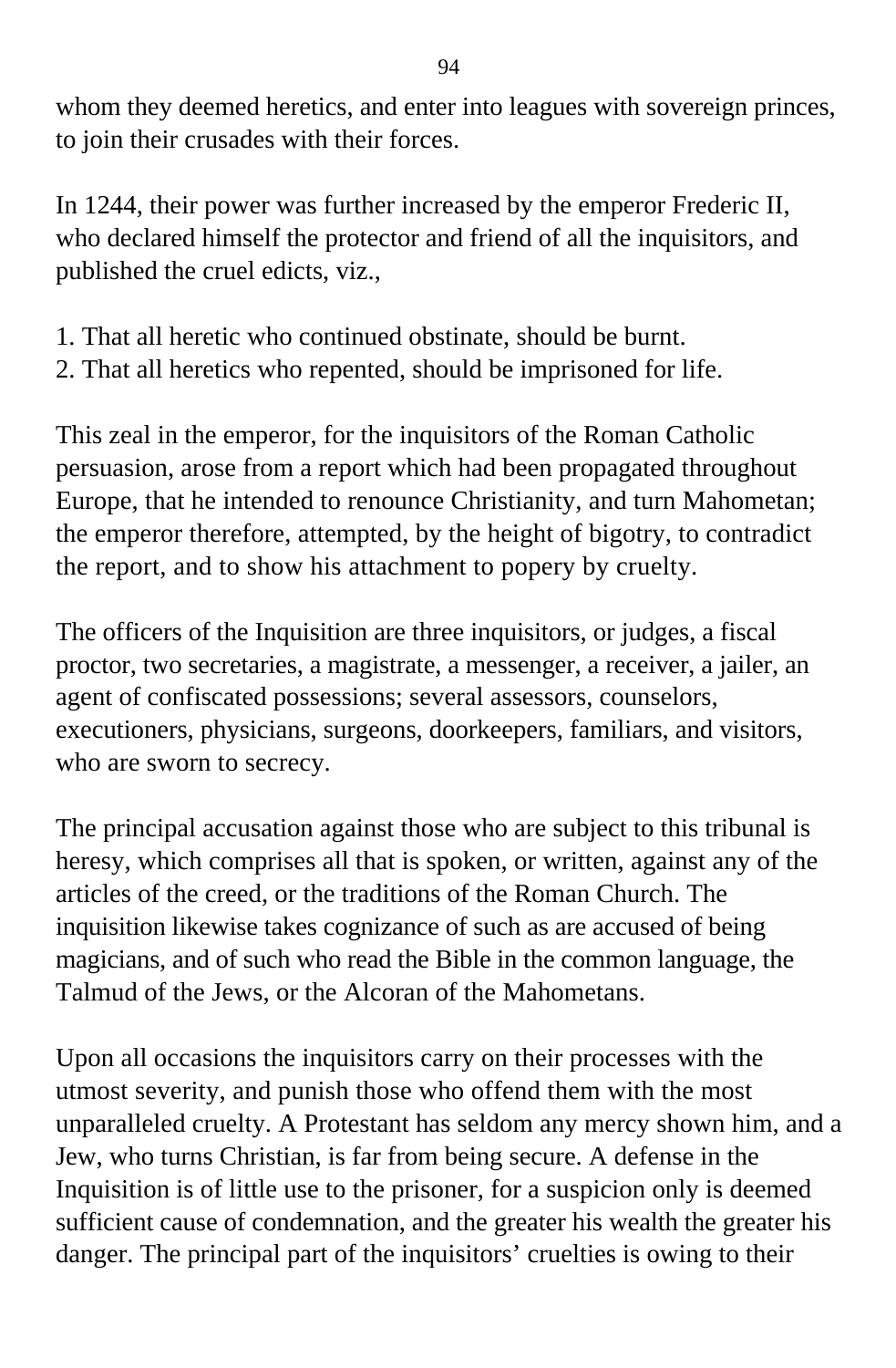rapacity: they destroy the life to possess the property; and, under the pretense of zeal, plunder each obnoxious individual.

A prisoner in the Inquisition is never allowed to see the face of his accuser, or of the witnesses against him, but every method is taken by threats and tortures, to oblige him to accuse himself, and by that means corroborate their evidence. If the jurisdiction of the Inquisition is not fully allowed, vengeance is denounced against such as call it in question for if any of its officers are opposed, those who oppose them are almost certain to be sufferers for the temerity, the maxim of the Inquisition being to strike terror, and awe those who are the objects of its power into obedience. High birth, distinguished rank, great dignity, or eminent employments, are no protection from its severities; and the lowest officers of the Inquisition can make the highest characters tremble.

When the person impeached is condemned, he is either severely whipped, violently tortured, sent to the galleys, or sentenced to death; and in either case the effects are confiscated. After judgment, a procession is performed to the place of execution, which ceremony is called an auto da fÈ, or act of faith.

# **THE FOLLOWING IS AN ACCOUNT OF AN AUTO DA FÈ, PERFORMED AT MADRID IN THE YEAR 1682.**

The officers of the Inquisition, preceded by trumpets, kettledrums, and their banner marched on the thirtieth of May, in cavalcade, to the palace of the great square, where they declared by proclamation, that, on the thirtieth of June, the sentence of the prisoners would be put in execution. Of these prisoners, twenty men and women, with one renegade Mahometan, were ordered to be burned; fifty Jews and Jewesses, having never before been imprisoned, and repenting of their crimes, were sentenced to a long confinement, and to wear a yellow cap. The whole court of Spain was present on this occasion. The grand inquisitor's chair was placed in a sort of tribunal far above that of the king.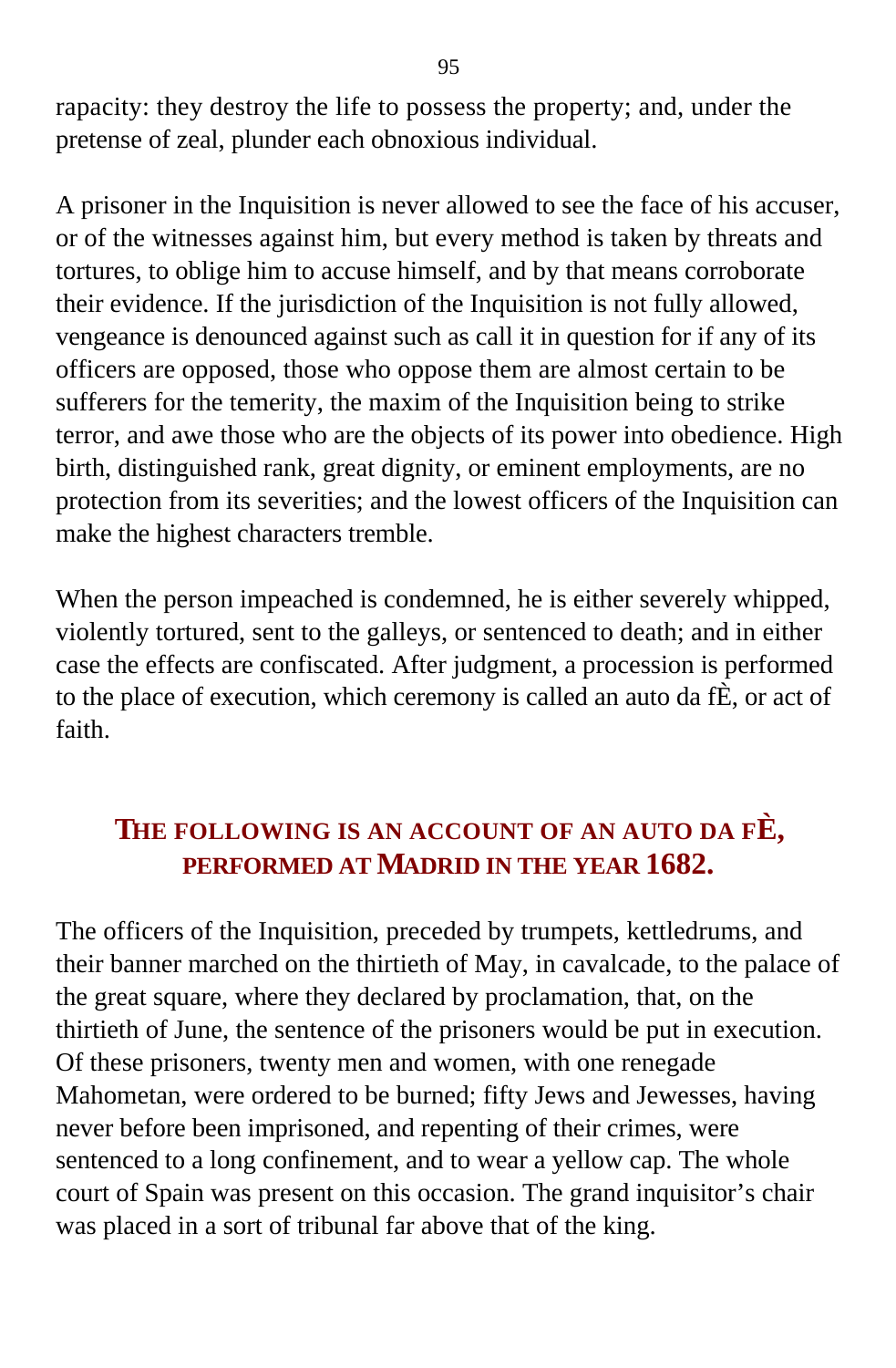Among those who were to suffer, was a young Jewess of exquisite beauty, and but seventeen years of age. Being on the same side of the scaffold where the queen was seated, she addressed her, in hope of obtaining a pardon, in the following pathetic speech: "Great queen, will not your royal presence be of some service to me in my miserable condition? Have regard to my youth, and, oh! consider that I am about to die for professing a religion imbibed from my earliest infancy!" Her majesty seemed greatly to pity her distress, but turned away her eyes, as she did not dare to speak a word in behalf of a person who had been declared a heretic.

Now Mass began, in the midst of which the priest came from the altar, placed himself near the scaffold and seated himself in a chair prepared for that purpose.

The chief inquisitor then descended from the amphitheater, dressed in his cope, and having a miter on his head. After having bowed to the altar, he advanced towards the king's balcony, and went up to it, attended by some of his officers, carrying a cross and the Gospels, with a book containing the oath by which the kings of Spain oblige themselves to protect the Catholic faith, to extirpate heretics, and to support with all their power and force the prosecutions and decrees of the Inquisition: a like oath was administered to the counselors and whole assembly. The Mass was begun about twelve at noon, and did not end until nine in the evening, being protracted by a proclamation on of the sentences of the several criminals, which were already separately rehearsed aloud one after the other.

After this followed the burnings of the twenty-one men and women, whose intrepidity in suffering that horrid death was truly astonishing. The king's near situation to the criminals rendered their dying groans very audible to him; he could not, however, be absent from this dreadful scene, as it is esteemed a religious one; and his coronation oath obliged him to give a sanction by his presence to all the acts of the tribunal.

What we have already said may be applied to inquisitions in general, as well as to that of Spain in particular. The Inquisition belonging to Portugal is exactly upon a similar plan to that of Spain, having been instituted much about the same time, and put under the same regulations. The inquisitors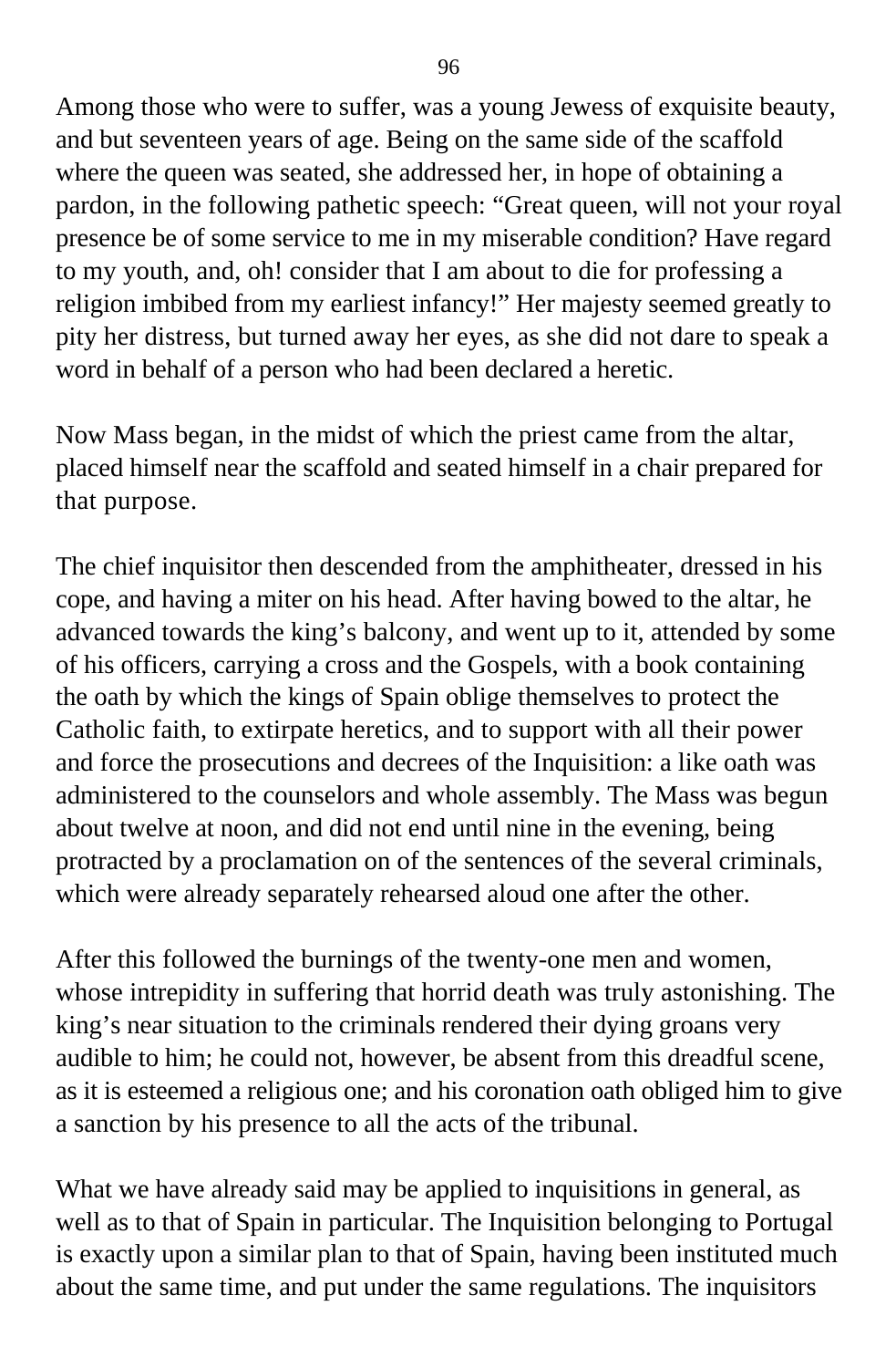allow the torture to be used only three times, but during those times it is so severely inflicted, that the prisoner either dies under it, or continues always after a cripple, and suffers the severest pains upon every change of weather. We shall give an ample description of the severe torments occasioned by the torture, from the account of one who suffered it the three respective times, but happily survived the cruelties he underwent.

At the first time of torturing, six executioners entered, stripped him naked to his drawers, and laid him upon his back on a kind of stand, elevated a few feet from the floor. The operation commenced by putting an iron collar round his neck, and a ring to each foot, which fastened him to the stand. His limbs being thus stretched out, they wound two ropes round each thigh; which ropes being passed under the scaffold, through holes made for that purpose, were all drawn tight at the same instant of time, by four of the men, on a given signal.

It is easy to conceive that the pains which immediately succeeded were intolerable; the ropes, which were of a small size, cut through the prisoner's flesh to the bone, making the blood to gush out at eight different places thus bound at a time. As the prisoner persisted in not making any confession of what the inquisitors required, the ropes were drawn in this manner four times successively.

The manner of inflicting the second torture was as follows: they forced his arms backwards so that the palms of his hands were turned outward behind him; when, by means of a rope that fastened them together at the wrist's, and which was turned by an engine, they drew them by degrees nearer each other, in such a manner that the back of each hand touched, and stood exactly parallel to each other. In consequence of this violent contortion, both his shoulders became dislocated, and a considerable quantity of blood issued from his mouth. This torture was repeated thrice; after which he was again taken to the dungeon, and the surgeon set the dislocated bones.

Two months after the second torture, the prisoner being a little recovered, was again ordered to the torture room, and there, for the last time, made to undergo another kind of punishment, which was inflicted twice without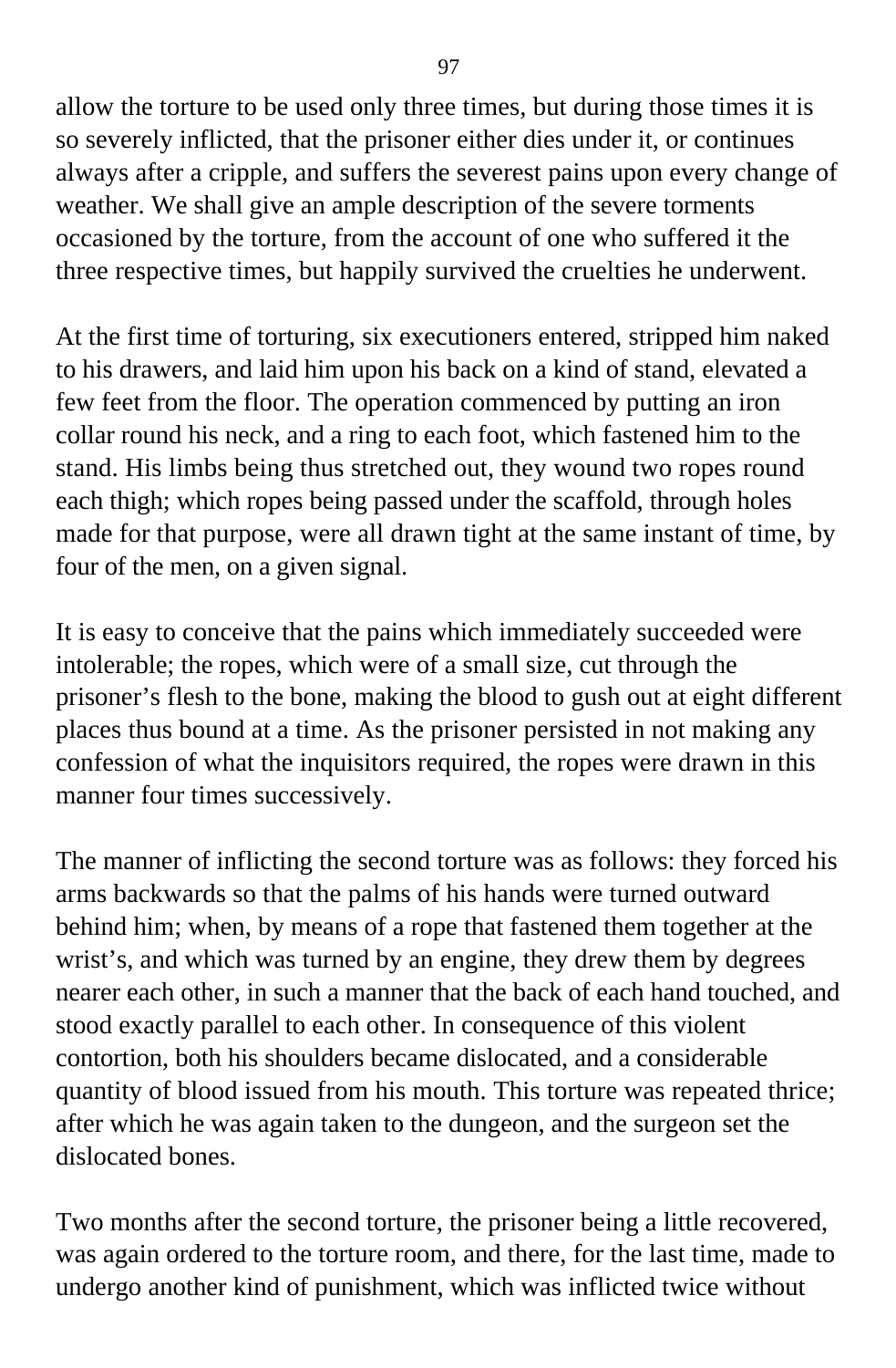any intermission. The executioners fastened a thick iron chain round his body, which crossing at the breast, terminated at the wrists. They then placed him with his back against a thick board, at each extremity whereof was a pulley, through which there ran a rope that caught the end of the chain at his wrists. The executioner then, stretching the end of his rope by means of a roller placed at a distance behind him, pressed or bruised his stomach in proportion as the ends of the chains were drawn tighter.

They tortured him in this manner to such a degree, that his wrists, as well as his shoulders, were quite dislocated. They were, however, soon set by the surgeons; but the barbarians, not yet satisfied with this species of cruelty, made him immediately undergo the like torture a second time, which he sustained (though, if possible, attended with keener pains,) with equal constancy and resolution. After this, was again remanded to the dungeon, attended by the surgeon to dress his bruises and adjust the part dislocated, and here he continued until their auto da fÈ, or jail delivery, when he was discharged, crippled and diseased for life.

## **AN ACCOUNT OF THE CRUEL HANDLING AND BURNING OF NICHOLAS BURTON, AN ENGLISH MERCHANT, IN SPAIN THE FIFTH DAY OF NOVEMBER, ABOUT THE YEAR OF OUR LORD 1560**

Mr. Nicholas Burton, citizen sometime of London, and merchant, dwelling in the parish of Little St. Bartholomew, peaceably and quietly, following his traffic in the trade of merchandise, and being in the city of Cadiz, in the party of Andalusia, in Spain, there came into his lodging a Judas, or, as they term them, a familiar of the fathers of Inquisition, who asking for the said Nicholas Burton, feigned that he had a letter to deliver into his own hands; by which means he spake with him immediately. And having no letter to deliver to him then the said promoter, or familiar, at the motion of the devil his master, whose messenger he was, invented another lie, and said he would take lading for London in such ships as the said Nicholas Burton had freighted to lade, if he would let any, which was partly to know where he loaded his goods, that they might attach them, and chiefly to protract the time until the sergeant of the Inquisition might come and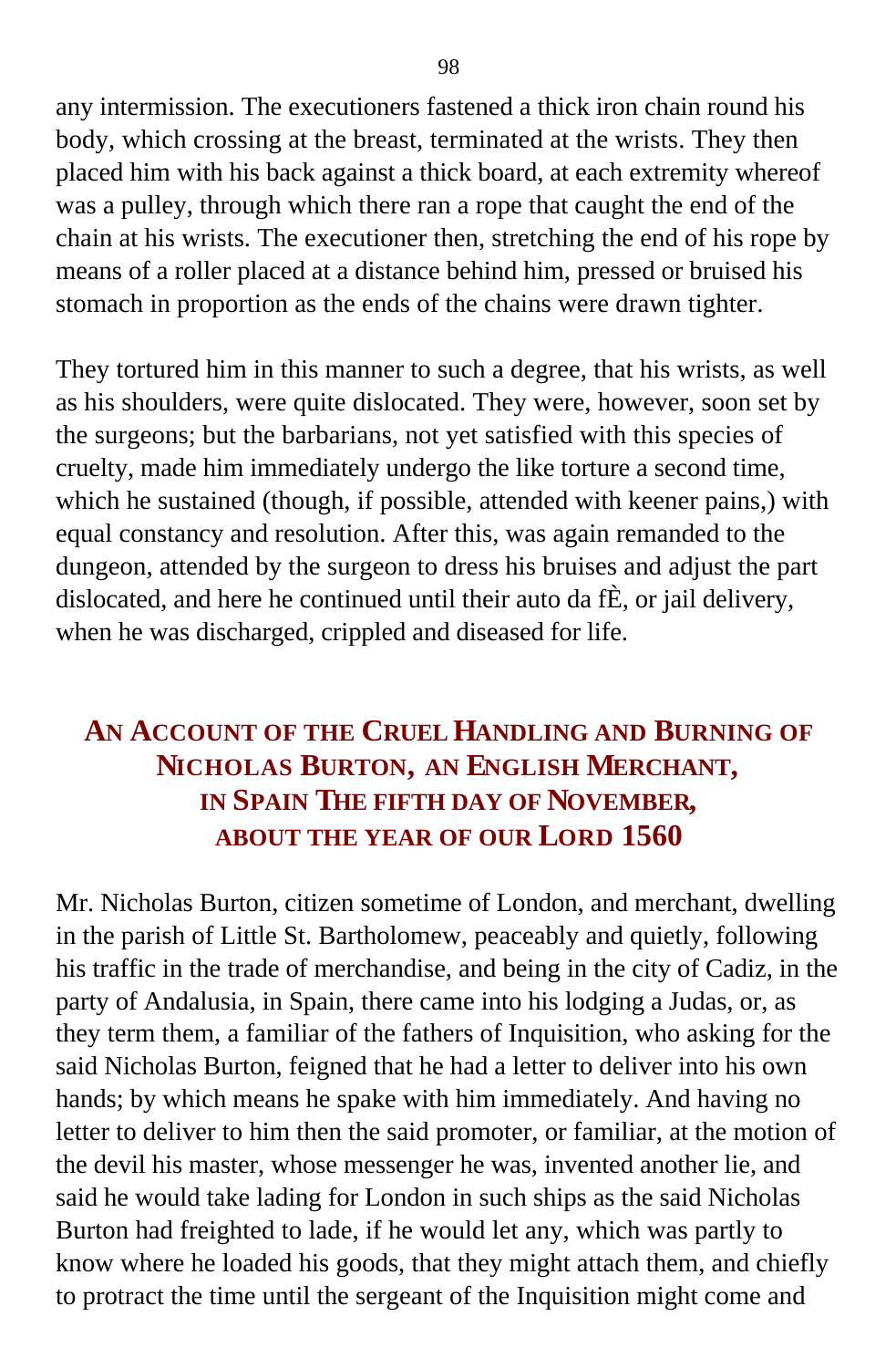apprehend the body of the said Nicholas Burton; which they did incontinently.

He then well perceiving that they were not able to burden or charge him that he had written, spoken, or done any thing there in that country against the ecclesiastical or temporal laws of the same realm, boldly asked them what they had to lay to his charge that they did so arrest him, and bade them to declare the cause, and he would answer them. Notwithstanding they answered nothing, but commanded him with threatening words to hold his peace, and not speak one word to them.

And so they carried him to the filthy common prison of the town of Cadiz where he remained in irons fourteen days amongst thieves.

All which time he so instructed the poor prisoners in the Word of God, according to the good talent which God had given him in that behalf, and also in the Spanish tongue to utter the same, that in that short space he had well reclaimed several of those superstitious and ignorant Spaniards to embrace the Word of God, and to reject their popish traditions.

Which being known unto the officers of the Inquisition, they conveyed him laden with irons from thence to a city called Seville, into a more cruel and straiter prison called Triana, where the said fathers of the Inquisition proceeded against him secretly according to their accustomable cruel tyranny, that never after he could be suffered to write or speak to any of his nation: so that to this day it is unknown who was his accuser. Afterward, the twentieth of December, they brought the said Nicholas Burton, with a great number of other prisoners, for professing the true Christian religion, into the city of Seville, to a place where the said inquisitors sat in judgment which they called auto, with a canvas coat, whereupon in divers parts was painted the figure of a huge devil, tormenting a soul in a flame of fire, and on his head a copping tank of the same work.

His tongue was forced out of his mouth with a cloven stick fastened upon it, that he should not utter his conscience and faith to the people, and so he was set with another Englishman of Southampton, and divers other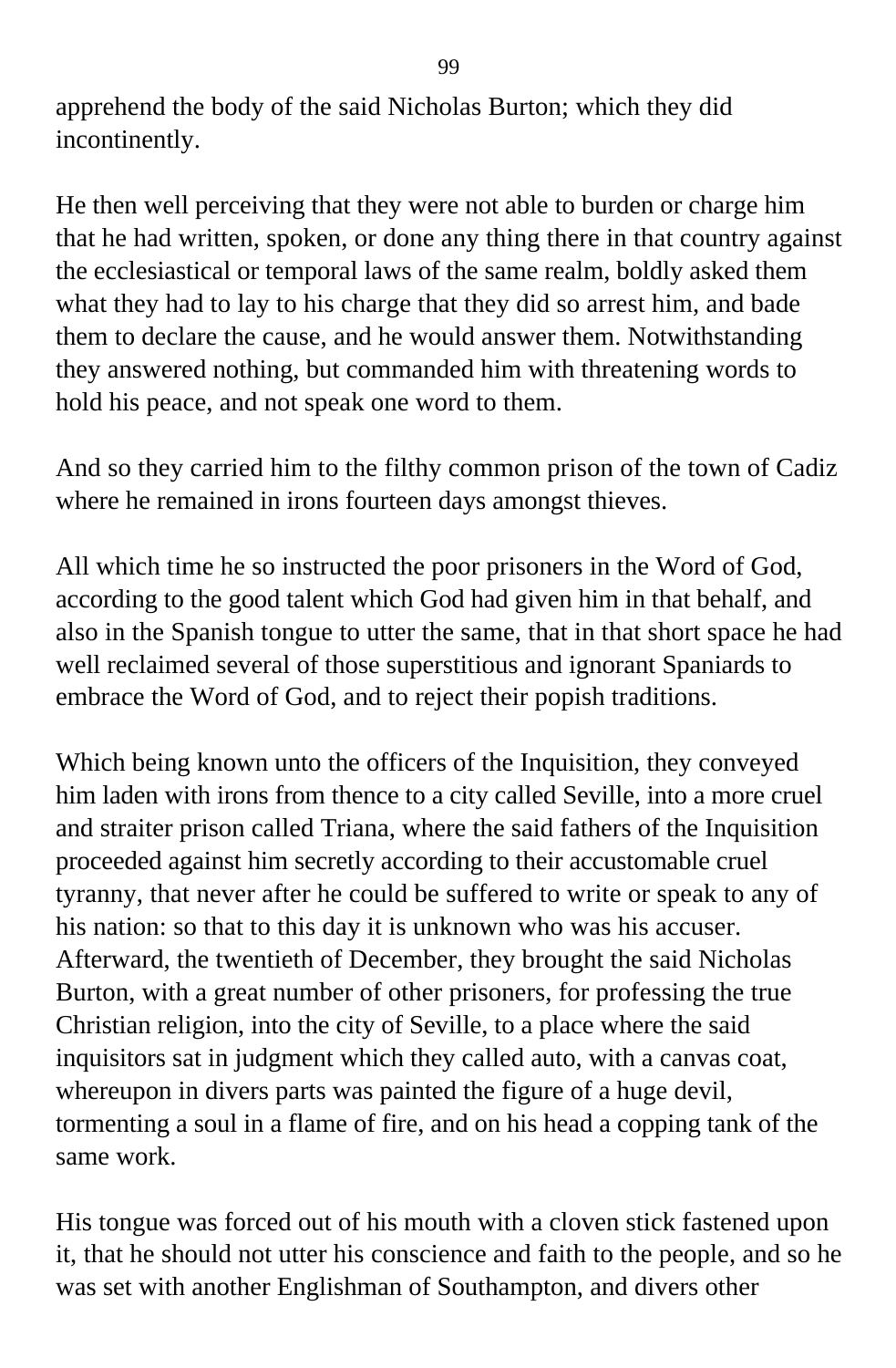condemned men for religion, as well Frenchmen as Spaniards, upon a scaffold over against the said Inquisition, where their sentences and judgments were read and pronounced against them.

And immediately after the said sentences given, they were carried from there to the place of execution without the city, where they most cruelly burned them, for whose constant faith, God is praised.

This Nicholas Burton by the way, and in the flames of fire, had so cheerful a countenance, embracing death with all patience and gladness, that the tormentors and enemies which stood by, said, that the devil had his soul before he came to the fire; and therefore they said his senses of feeling were past him.

It happened that after the arrest of Nicholas Burton aforesaid, immediately all the goods and merchandise which he brought with him into Spain by the way of traffic, were (according to their common usage) seized, and taken into the sequester; among which they also rolled up much that appertained to another English merchant, wherewith he was credited as factor. Whereof as soon as news was brought to the merchant as well of the imprisonment of his factor, as of the arrest made upon his goods, he sent his attorney into Spain, with authority from him to make claim to his goods, and to demand them; whose name was John Fronton, citizen of Bristol.

When his attorney was landed at Seville, and had shown all his letters and writings to the holy house, requiring them that such goods might be delivered into his possession, answer was made to him that he must sue by bill, and retain an advocate (but all was doubtless to delay him,) and they forsooth of courtesy assigned him one to frame his supplication for him, and other such bills of petition, as he had to exhibit into their holy court, demanding for each bill eight reals, albeit they stood him in no more stead than if he had put up none at all. And for the space of three or four months this fellow missed not twice a day attending every morning and afternoon at the inquisitors' palace, suing unto them upon his knees for his dispatch, but especially to the bishop of Tarracon, who was at that very time chief of the Inquisition at Seville, that he of his absolute authority would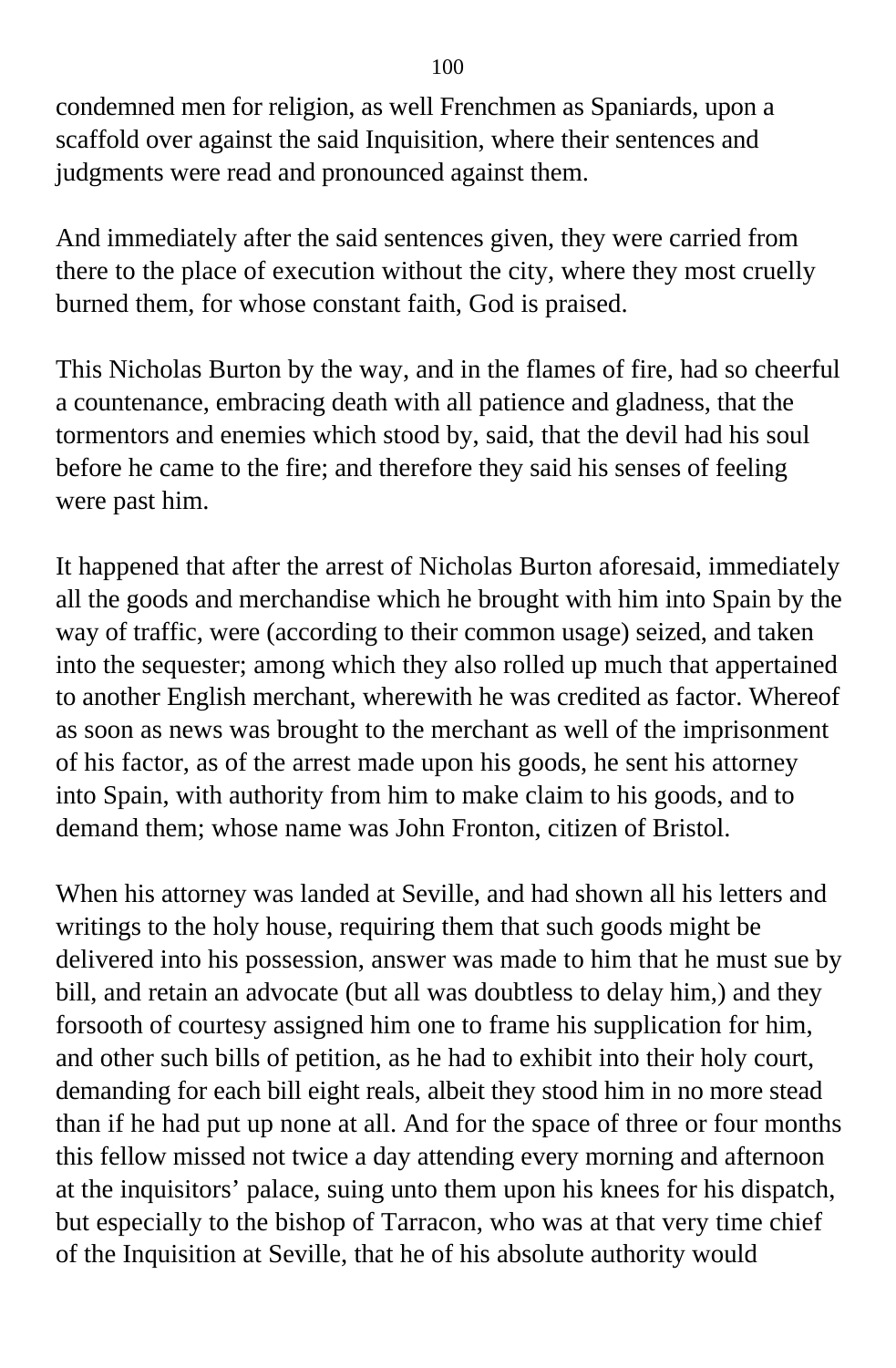command restitution to be made thereof; but the booty was so good and great that it was very hard to come by it again.

At length, after he had spent four whole months in suits and requests, and also to no purpose, he received this answer from them, that he must show better evidence, and bring more sufficient certificates out of England for proof of this matter, than those which he had already presented to the court. Whereupon the party forthwith posted to London, and with all speed returned to Seville again with more ample and large letters testimonial, and certificates, according to their requests, and exhibited them to the court.

Notwithstanding, the inquisitors still shifted him off, excusing themselves by lack of leisure, and for that they were occupied in more weighty affairs, and with such answers put him off, four months after.

At last, when the party had well nigh spent all his money, and therefore sued the more earnestly for his dispatch, they referred the matter wholly to the bishop, of whom, when he repaired unto him, he made answer, 'That for himself, he knew what he had to do howbeit he was but one man, and the determination appertained to the other commissioners as well as unto him;' and thus by posting and passing it from one to another, the party could obtain no end of his suit Yet for his importunity's sake, they were resolved to dispatch him: it was on this sort: one of the inquisitors, called Gasco, a man very well experienced in these practices, willed the party to resort unto him after dinner.

The fellow being glad to hear this news, and supposing that his goods should be restored unto him, and that he was called in for the purpose to talk with the other that was in prison to confer with him about their accounts, rather through a little misunderstanding, hearing the inquisitors cast out a word, that it should be needful for him to talk with the prisoner, and being thereupon more than half persuaded, that at length they meant good faith, did so, and repaired thither about the evening.

Immediately upon his coming, the jailer was forthwith charged with him, to shut him up close in such a prison where they appointed him.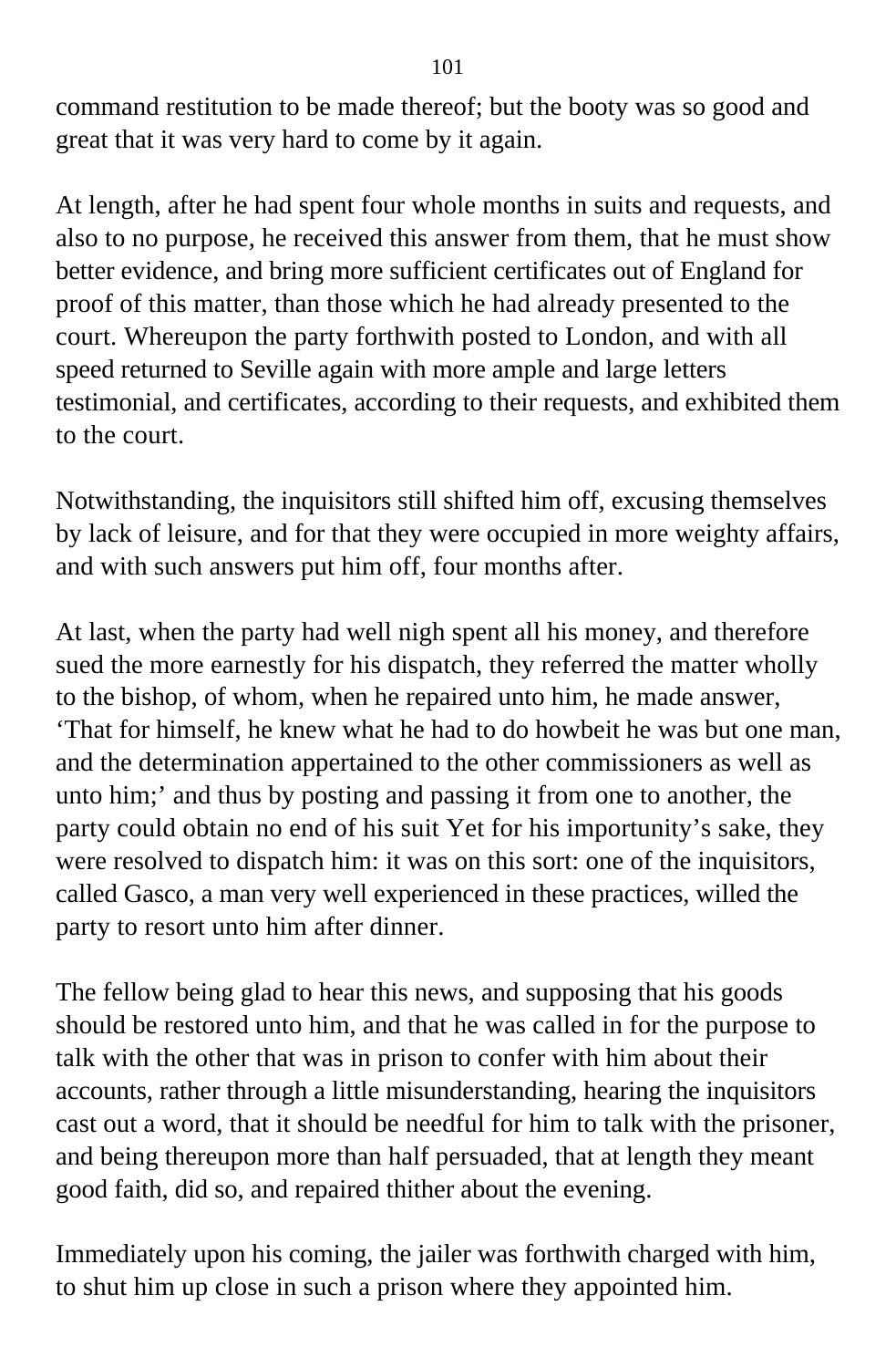The party, hoping at the first that he had been called for about some other matter, and seeing himself contrary to his expectation, cast into a dark dungeon, perceived at length that the world went with him far otherwise than he supposed it would have done.

But within two or three days after, he was brought into the court, where he began to demand his goods: and because it was a device that well served their turn without any more circumstance, they bid him say his Ave Maria: Ave Maria gratia plena, Dominus tecum benedicta tu irt mulieribus, et benedictus fructus ventris tui Jesus Amen.

The same was written word by word as he spake it, and without any more talk of claiming his goods, because it was needless, they commanded him to prison again, and entered an action against him as a heretic, for as much as he did not say his Ave Maria after the Romish fashion, but ended it very suspiciously, for he should have added moreover; Sancia Maria mater Dei, ora pro nobis peccatoribus: by abbreviating whereof, it was evident enough (said they) that he did not allow the mediation of saints.

Thus they picked a quarrel to detain him in prison a longer season, and afterward brought him forth upon their stage disguised after their manner; where sentence was given, that he should lose all the goods which he sued for, though they were not his own, and besides this, suffer a year's imprisonment.

Mark Brughes, an Englishman, master of an English ship called the Minion, was burned in a city in Portugal.

William Hoker, a young man about the age of sixteen years, being an Englishman, was stoned to death by certain young men in the city of Seville, for the same righteous cause.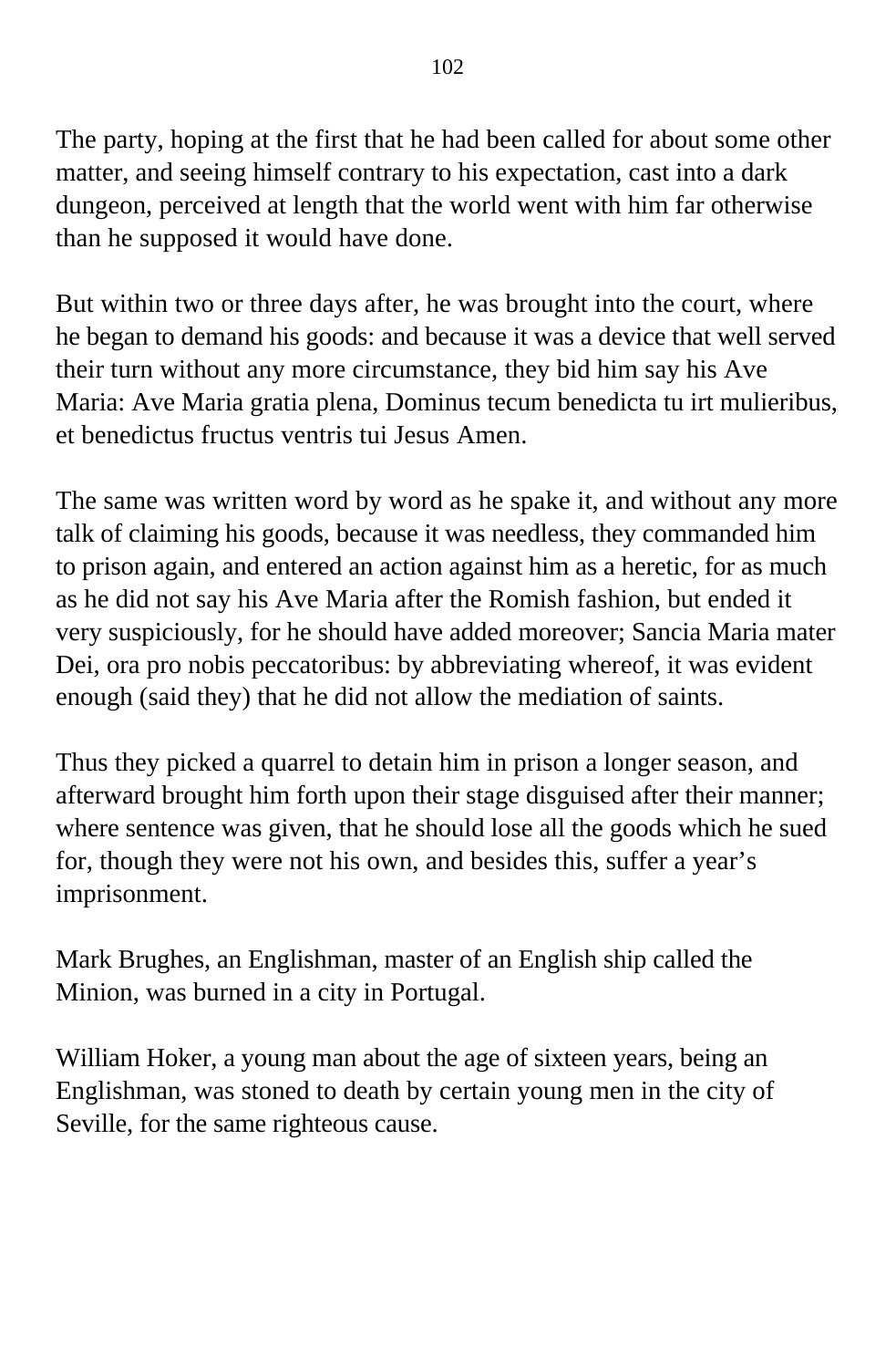## **SOME PRIVATE ENORMITIES OF THE INQUISITION LAID OPEN, BY A VERY SINGULAR OCCURRENCE**

When the crown of Spain was contested for in the beginning of the present century, by two princes, who equally pretended to the sovereignty, France espoused the cause of one competitor, and England of the other.

The duke of Berwick, a natural son of James II who abdicated England, commanded the Spanish and French forces, and defeated the English at the celebrated battle of Almanza. The army was then divided into two parts; the one consisting of Spaniards and French, headed by the duke of Berwick, advanced towards Catalonia; the other body, consisting of French troops only, commanded by the duke of Orleans, proceeded to the conquest of Arragon.

As the troops drew near to the city of Arragon, the magistrates came to offer the keys to the duke of Orleans; but he told them haughtily that they were rebels, and that he would not accept the keys, for he had orders to enter the city through a breach.

He accordingly made a breach in the walls with his cannon, and then entered the city through it, together with his whole army. When he had made every necessary regulation here, he departed to subdue other places, leaving a strong garrison at once to overawe and defend, under the command of his lieutenant-general M. de Legal. This gentleman, though brought up a Roman Catholic, was totally free from superstition; he united great talents with great bravery; and was the skillful officer, and accomplished gentleman. The duke, before his departure, had ordered that heavy contributions should be levied upon the city in the following manner:

- 1. That the magistrates and principal inhabitants should pay a thousand crowns per month for the duke's table.
- 2. That every house should pay one pistole, which would monthly amount to 18,000 pistoles.
- 3. That every convent and monastery should pay a donative, proportionable to its riches and rents.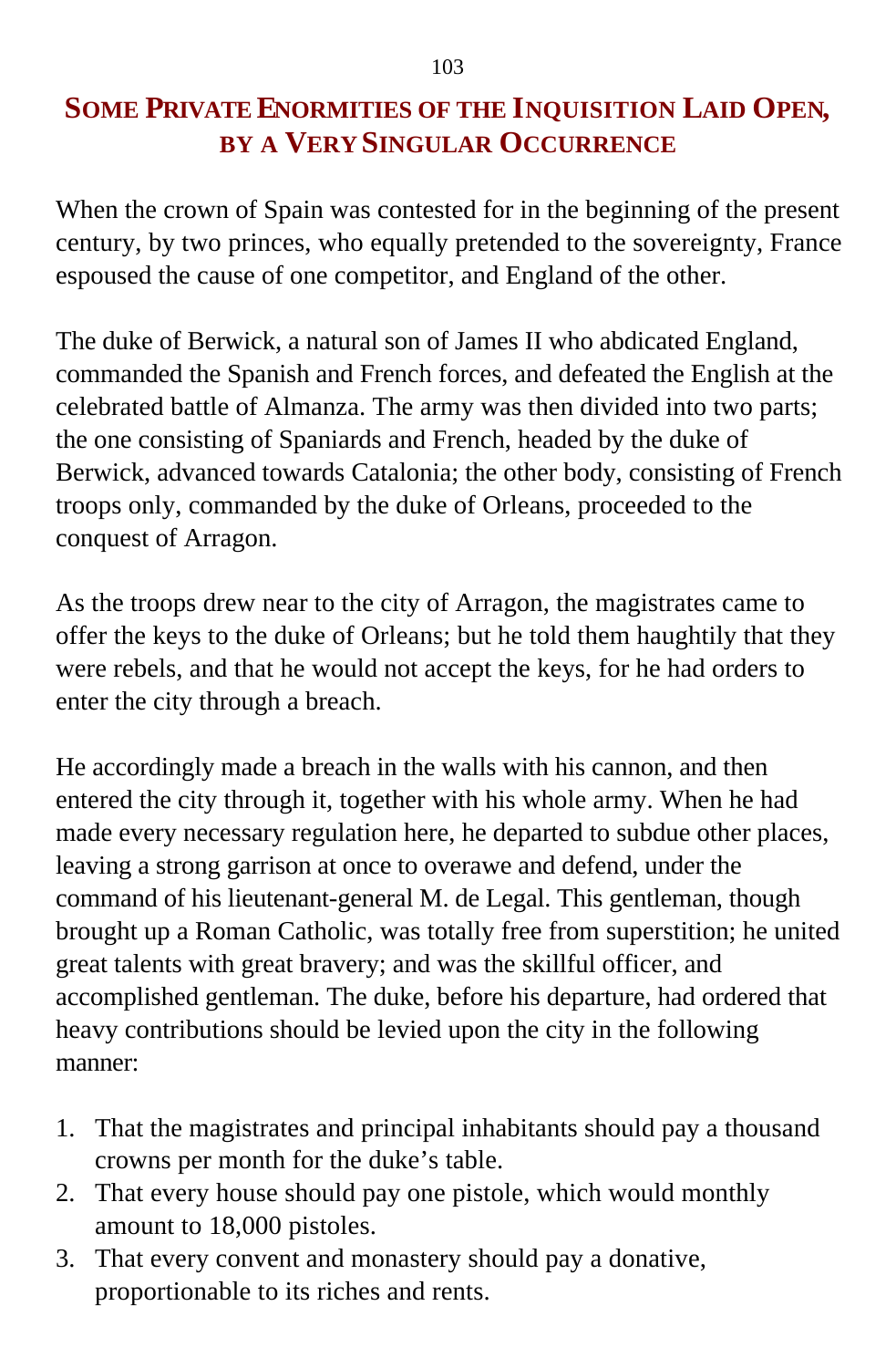The two last contributions to be appropriated to the maintenance of the army.

The money levied upon the magistrates and principal inhabitants and upon every house, was paid as soon as demanded, but when the persons applied to the heads of convents and monasteries, they found that the ecclesiastics were not so willing, as other people, to part with their cash. Of the donatives to be raised by the clergy:

 The College of Jesuits to pay 2000 pistoles. Carmelites 1000 Augustins 1000 Dominicans 1000

M. de Legal sent to the Jesuits a peremptory order to pay the money immediately. The superior of the Jesuits returned for answer that for the clergy to pay money for the army was against all ecclesiastical immunities; and that he knew of no argument which could authorize such a procedure. M. de Legal then sent four companies of dragoons to quarter themselves in the college, with the sarcastic message, "To convince you of the necessity of paying the money, I have sent four substantial arguments to your college, drawn from the system of military logic; and, therefore, hope you will not need any further admonition to direct your conduct." These proceedings greatly perplexed the Jesuits, who dispatched an express to court to the king's confessor, who was of their order; but the dragoons were much more expeditious in plundering and doing mischief, than the courier in his journey: so that the Jesuits, seeing everything going to wreck and ruin, thought proper to adjust the matter amicably, and paid the money before the return of the messenger. The Augustins and Carmelites, taking warning by what had happened to the Jesuits, prudently went and paid the money, and by that means escaped the study of military arguments, and being taught logic by dragoons.

But the Dominicans, who were all familiars of, or agents dependent on, the Inquisition, imagined that very circumstance would be their protection; but they were mistaken, for M. de Legal neither feared nor respected the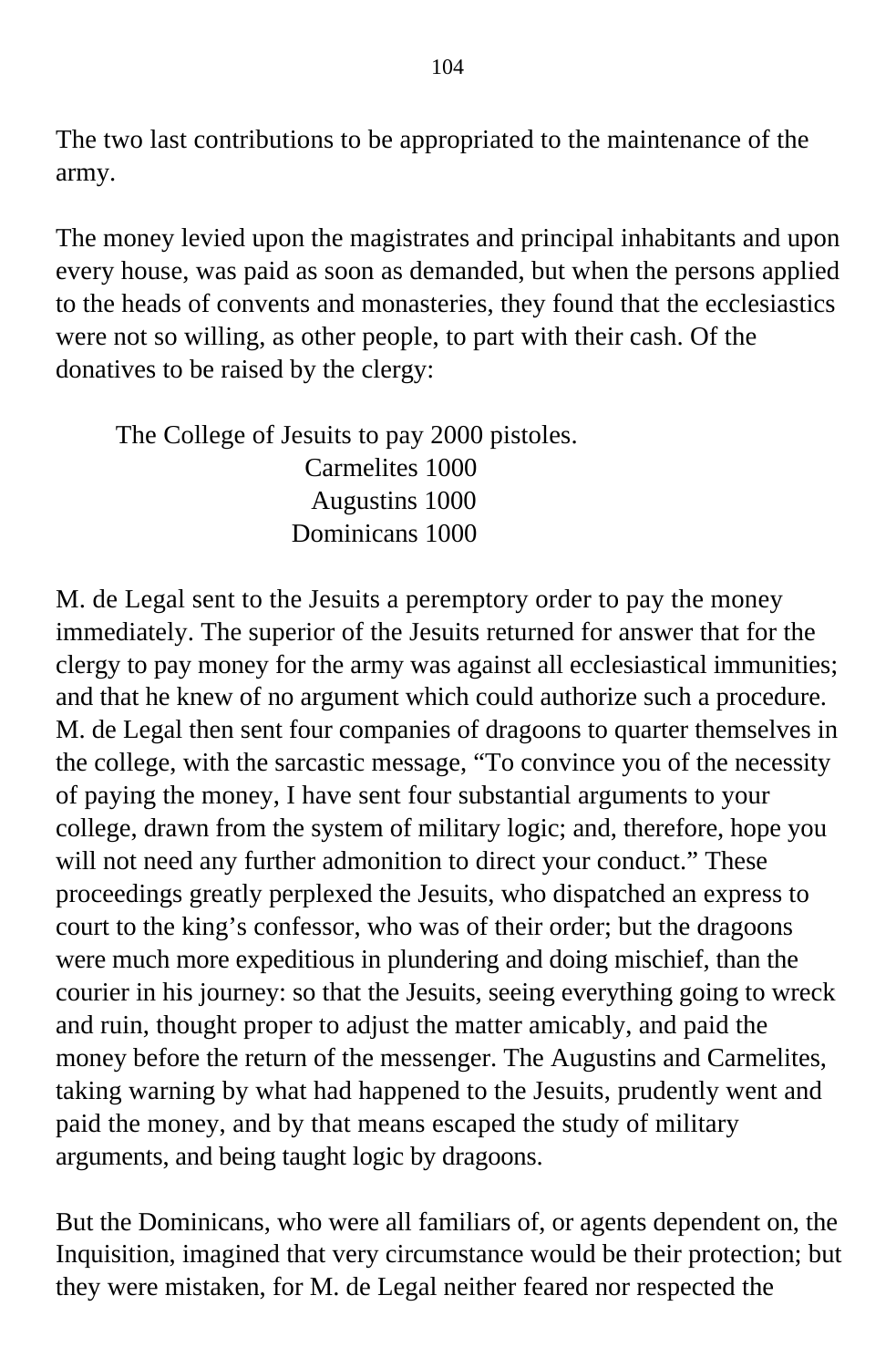Inquisition. The chief of the Dominicans sent word to the military commander that his order was poor, and had not any money whatever to pay the donative; for, says he, "The whole wealth of the Dominicans consists only in the silver images of the apostles and saints, as large as life, which are placed in our church, and which it would be sacrilege to remove." This insinuation was meant to terrify the French commander, whom the inquisitors imagined would not dare to be so profane as to wish for the possession of the precious idols.

He, however, sent word that the silver images would make admirable substitutes for money, and would be more in character in his possession, than in that of the Dominicans themselves, "For [said he] while you possess them in the manner you do at present, they stand up in niches, useless and motionless, without being of the least benefit to mankind in general, or even to yourselves; but, when they come into my possession, they shall be useful, I will put them into motion; for I intend to have them coined, when they may travel like the apostles, be beneficial in various places, and circulate for the universal service of mankind." The inquisitors were astonished at this treatment, which they never expected to receive, even from crowned heads; they therefore determined to deliver their precious images in a solemn procession that they might excite the people to an insurrection. The Dominican friars were accordingly ordered to march to de Legal's house with the silver apostles and saints, in a mournful manner, having lighted tapers with them and bitterly crying all the way, "heresy, heresy." M. de Legal, hearing these proceedings, ordered four companies of grenadiers to line the street which led to his house; each grenadier was ordered to have his loaded fuzee in one hand, and a lighted taper in the other; so that the troops might either repel force with force, or do honor to the farcical solemnity.

The friars did all they could to raise the tumult, but the common people were too much afraid of the troops under arms to obey them; the silver images were, therefore, of necessity delivered up to M. de Legal, who sent them to the mint, and ordered them to be coined immediately.

The project of raising an insurrection having failed, the inquisitors determined to excommunicate M. de Legal, unless he would release their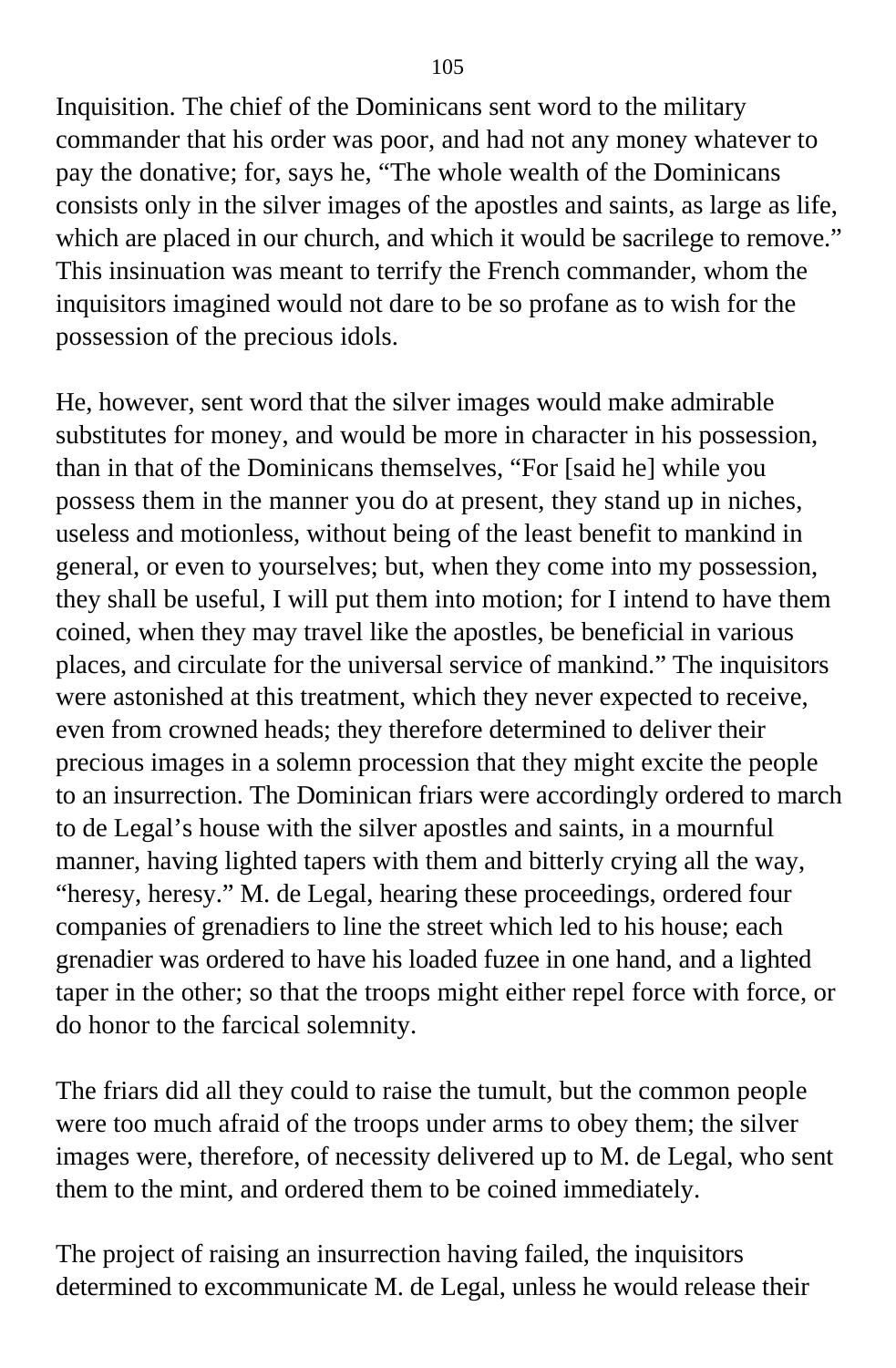precious silver saints from imprisonment in the mint, before they were melted down, or otherwise mutilated. The French commander absolutely refused to release the images, but said they should certainly travel and do good; upon which the inquisitors drew up the form of excommunication, and ordered their secretary to go and read it to M. de Legal.

The secretary punctually performed his commission, and read the excommunication deliberately and distinctly. The French commander heard it with great patience, and politely told the secretary that would answer it the next day.

When the secretary of the Inquisition was gone, M. de Legal ordered his own secretary to prepare a form of excommunication exactly like that sent by the Inquisition; but to make this alteration, instead of his name to put in those of the inquisitors.

The next morning he ordered four regiments under arms, and commanded them to accompany his secretary, and act as he directed.

The secretary went to the Inquisition, and insisted upon admittance, which, after a great deal of altercation, was granted. As so as he entered, he read, in an audible voice, the excommunication sent by M. de Legal against the inquisitors. The inquisitors were; present, and heard it with astonishment, never having before met with any individual who dared to behave so boldly. They loudly cried out against de Legal, as a heretic; and said, "This was a most daring insult against the Catholic faith." But to surprise them still more, the French secretary told them that they must remove from their present lodgings, for the French commander wanted to quarter the troops in the Inquisition, as it was the most commodious place in the whole city.

The inquisitors exclaimed loudly upon this occasion when the secretary put them under a strong guard, and sent them to a place appointed by M. de Legal to receive them. The inquisitors, finding how things went, begged that they might be permitted to take their private property, which was granted; and they immediately set out for Madrid, where they made the most bitter complaints to the king, but the monarch told them that he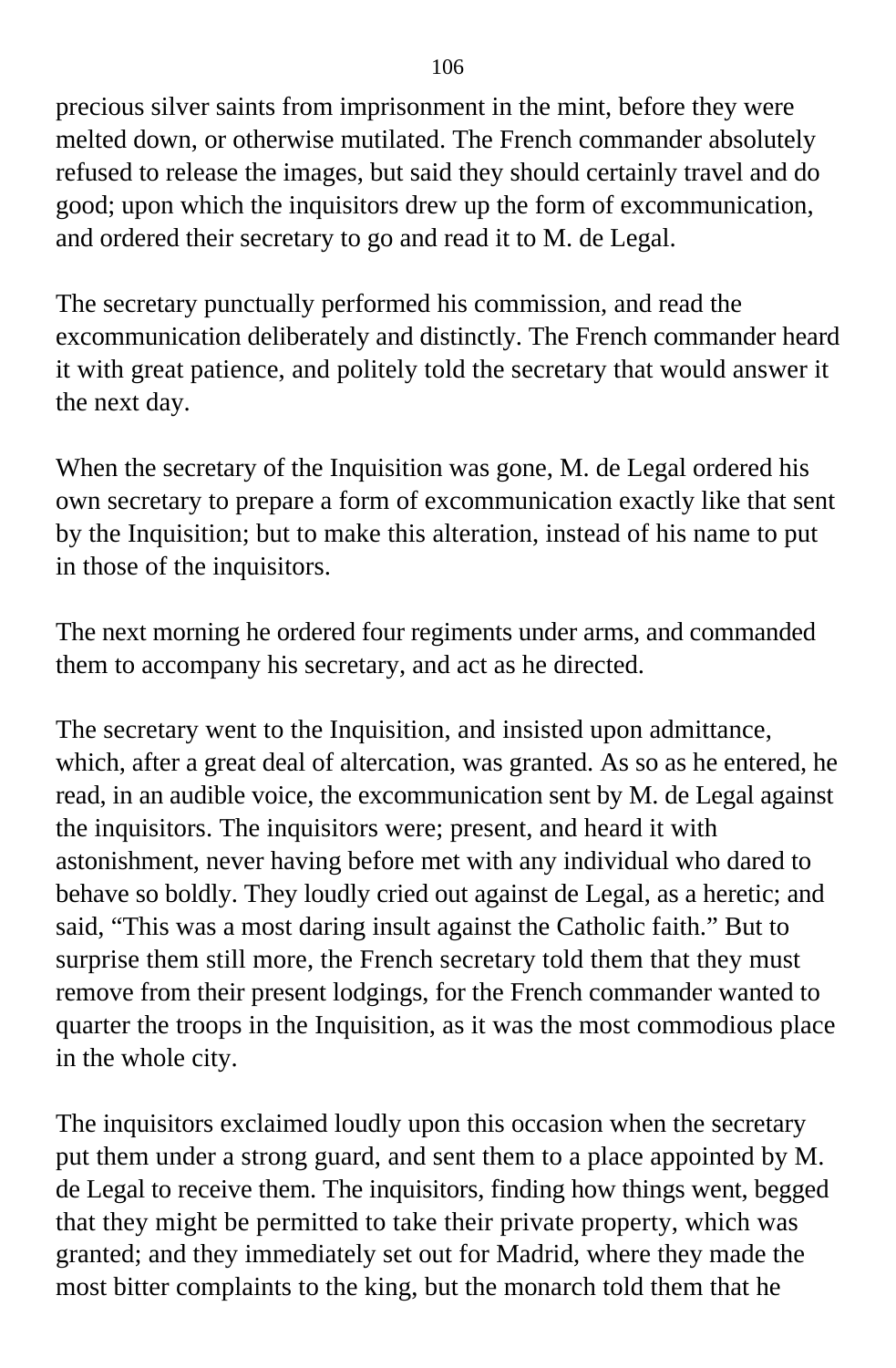could not grant them any redress, as the injuries they had received were from his grandfather, the king of France's troops, by whose assistance alone he could be firmly established in his kingdom. "Had it been my own troops, [said he] I would have punished them; but as it is, I cannot pretend to exert any authority." In the mean time, M. de Legal's secretary set open all the doors of the Inquisition, and released the prisoners, who amounted in the whole to four hundred; and among these were sixty beautiful young women, who appeared to form a seraglio for the three principal inquisitors.

This discovery, which laid the enormity of the inquisitors so openly greatly alarmed the archbishop, who desired M. de Legal to send the women to his palace, and he would take proper care of them; and at the same time he published an ecclesiastical censure against all such as should ridicule, or blame, the holy office of the Inquisition.

The French commander sent word to the archbishop, that the prisoners had either run away, or were so securely concealed by their friends, or even by his own officers, that it was impossible for him to send them back again; and, therefore, the Inquisition having committed such atrocious actions, must now put up with their exposure.

Some may suggest, that it is strange crowned heads and eminent nobles did not attempt to crush the power of the Inquisition, and reduce the authority of those ecclesiastical tyrants, from whose merciless fangs neither their families nor themselves were secure.

But astonishing as it is, superstition hath, in this case, always overcome common sense, and custom operated against reason. One prince, indeed, intended to abolish the Inquisition, but he lost his life before he became king, and consequently before he had the power to do; for the very intimation of his design procured his destruction.

This was that amiable prince Don Carlos, son of Philip the Second, king of Spain, and grandson of the celebrated emperor Charles V. Don Carlos, possessed all the good qualities of his grandfather, without any of the bad ones of his father; and was a prince of great vivacity, admirable learning, and the most amiable disposition. He had sense enough to see into the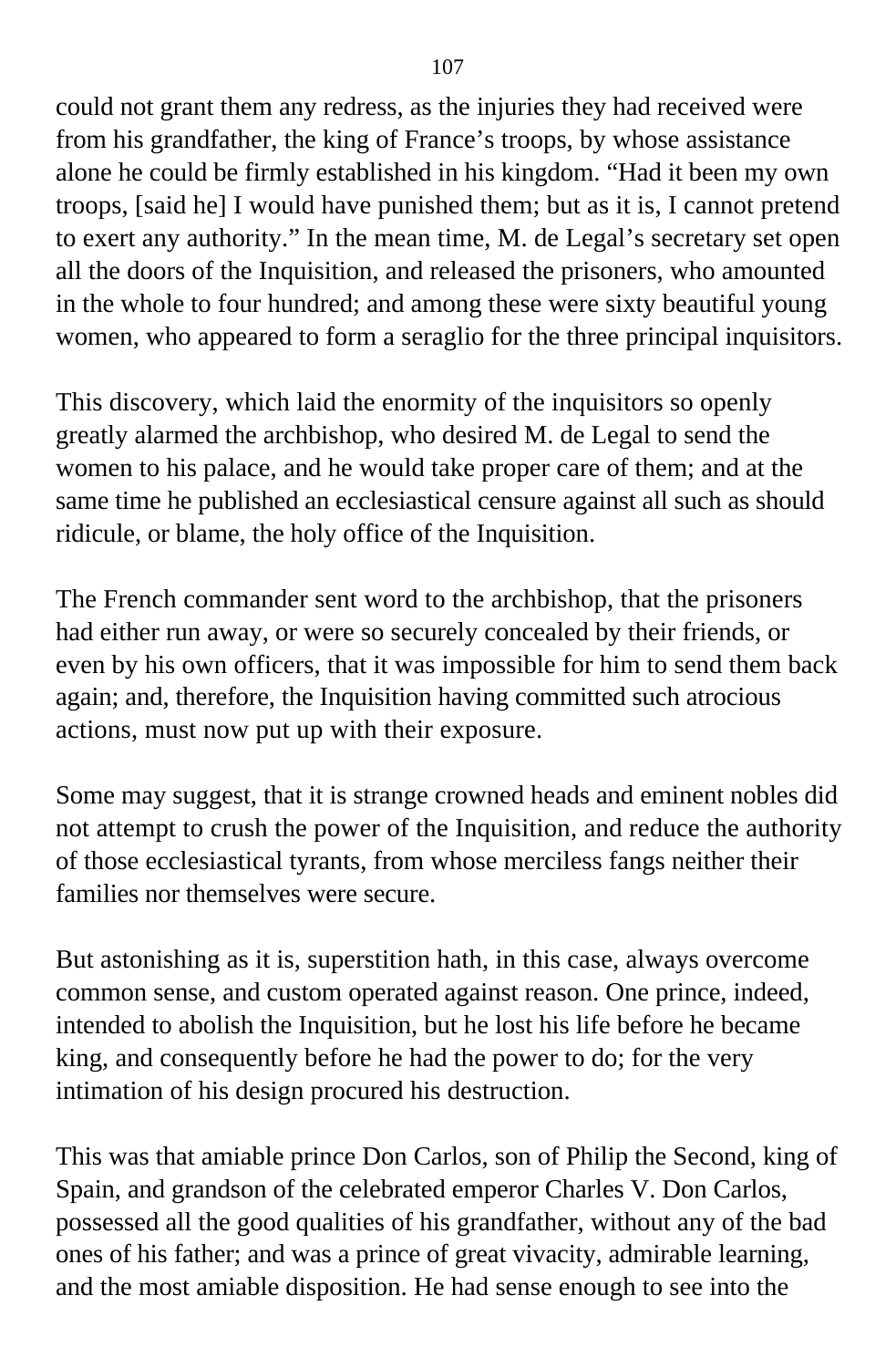errors of popery, and abhorred the very name of the Inquisition. He inveighed publicly against the institution, ridiculed the affected piety of the inquisitors, did all he could to expose their atrocious deeds, and even declared, that if he ever came to the crown, he would abolish the Inquisition, and exterminate its agents.

These things were sufficient to irritate the inquisitors against the prince: they, accordingly, bent their minds to vengeance, and determined on his destruction.

The inquisitors now employed all their agents and emissaries to spread abroad the most artful insinuations against the prince; they at length raised such a spirit of discontent among the people that the king was under the necessity of removing Don Carlos from court. Not content with this, they pursued even his friends, and obliged the king likewise to banish Don John, duke of Austria, his own brother, and consequently uncle to the prince, together with the prince of Parma, nephew to the king, and cousin to the prince, because they well knew that both the duke of Austria, and the prince of Parma, had a most sincere and inviolable attachment to Don Carlos.

Some few years after, the prince having shown great lenity and favor to the Protestants in the Netherlands, the Inquisition loudly exclaimed against him, declaring, that as the persons in question were heretics, the prince himself must necessarily be one, since he gave them countenance. In short, they gained so great an ascendancy over the mind of the king, who was absolutely a slave to superstition that, shocking to relate, he sacrificed the feelings of nature to the force of bigotry, and, for fear of incurring the anger of the Inquisition, gave up his only son, passing the sentence of death on him himself.

The prince, indeed, had what was termed an indulgence; that is, he was permitted to choose the manner of his death. Roman-like the unfortunate young hero chose bleeding and the hot bath; when the veins of his arms and legs were opened, he expired gradually, falling a martyr to the malice of the inquisitors, and the stupid bigotry of his father.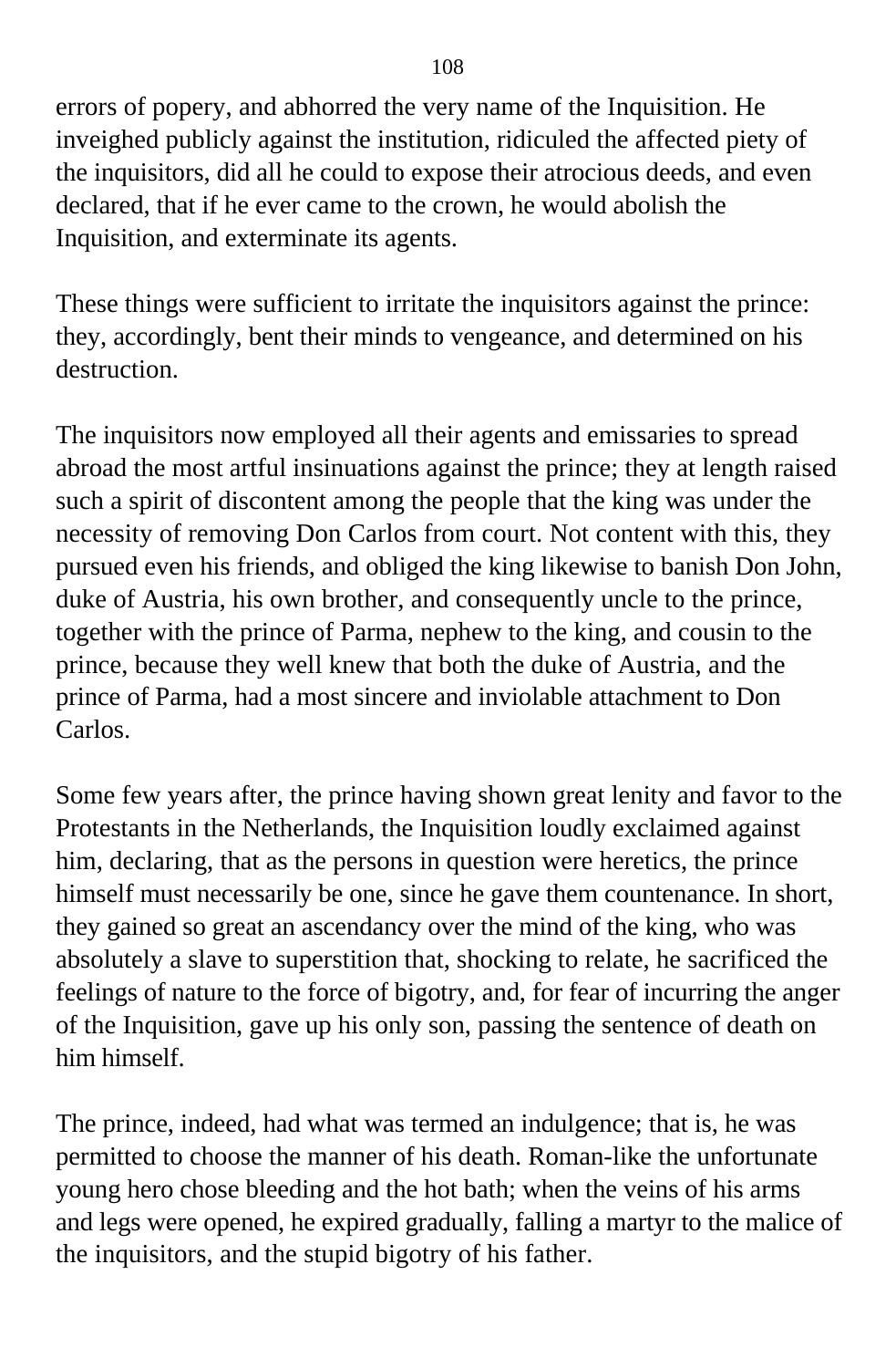## **THE PERSECUTION OF DR. AGIDIO**

Dr. Agidio was educated at the university of Alcala, where he took his several degrees, and particularly applied himself to the study of the sacred Scriptures and school divinity. When the professor of theology died, he was elected into his place, and acted so much to the satisfaction of every one that his reputation for learning and piety was circulated throughout Europe.

Agidio, however, had his enemies, and these laid a complaint against him to the inquisitors, who sent him a citation, and when he appeared to it, cast him into a dungeon.

As the greatest part of those who belonged to the cathedral church at Seville, and many persons belonging to the bishopric of Dortois highly approved of the doctrines of Agidio, which they thought perfectly consonant with true religion, they petitioned the emperor in his behalf. Though the monarch had been educated a Roman Catholic, he had too much sense to be a bigot, and therefore sent an immediate order for his enlargement.

He soon after visited the church of Valladolid, and did every thing he could to promote the cause of religion. Returning home he soon after fell sick, and died in an extreme old age.

The inquisitors having been disappointed of gratifying their malice against him while living, determined (as the emperor's whole thoughts were engrossed by a military expedition) to wreak their vengeance on him when dead. Therefore, soon after he was buried they ordered his remains to be dug out of the grave; and a legal process being carried on, they were condemned to be burnt, which was executed accordingly.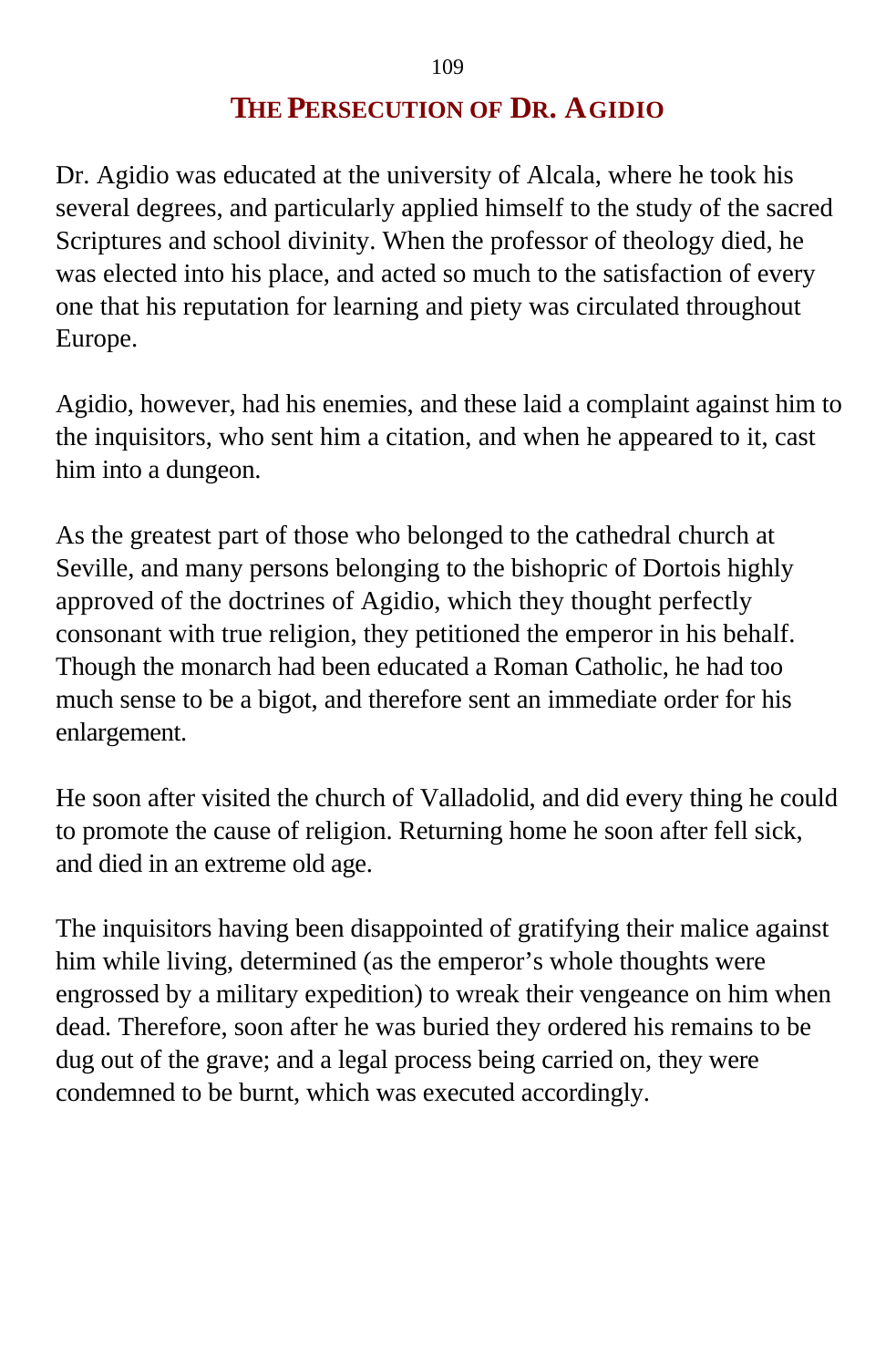## **THE PERSECUTION OF DR. CONSTANTINE**

Dr. Constantine, an intimate acquaintance of the already mentioned Dr. Agidio, was a man of uncommon natural abilities and profound learning; exclusive of several modern tongues, he was acquainted with the Latin, Greek, and Hebrew languages, and perfectly well knew not only the sciences called abstruse, but those arts which come under the denomination of polite literature.

His eloquence rendered him pleasing, and the soundness of his doctrines a profitable preacher; and he was so popular that he never preached but to a crowded audience. He had many opportunities of rising in the Church, but never would take advantage of them; for if a living of greater value than his own was offered him, he would refuse it, saying, "I am content with what I have", and he frequently preached so forcibly against simony, that many of his superiors, who were not so delicate upon the subject, took umbrage at his doctrines upon that head.

Having been fully confirmed in Protestantism by Dr. Agidio, he preached boldly such doctrines only as were agreeable to Gospel purity, and uncontaminated by the errors which had at various times crept into the Romish Church. For these reasons he had many enemies among the Roman Catholics, and some of them were fully determined on his destruction.

A worthy gentleman named Scobaria, having erected a school for divinity lectures, appointed Dr. Constantine to be reader therein. He immediately undertook the task, and read lectures, by portions, on the Proverbs, Ecclesiastes, and Canticles; and was beginning to expound the Book of Job, when he was seized by the inquisitors.

Being brought to examination, he answered with such precaution that they could not find any explicit charge against him, but remained doubtful in what manner to proceed, when the following circumstances occurred to determine them.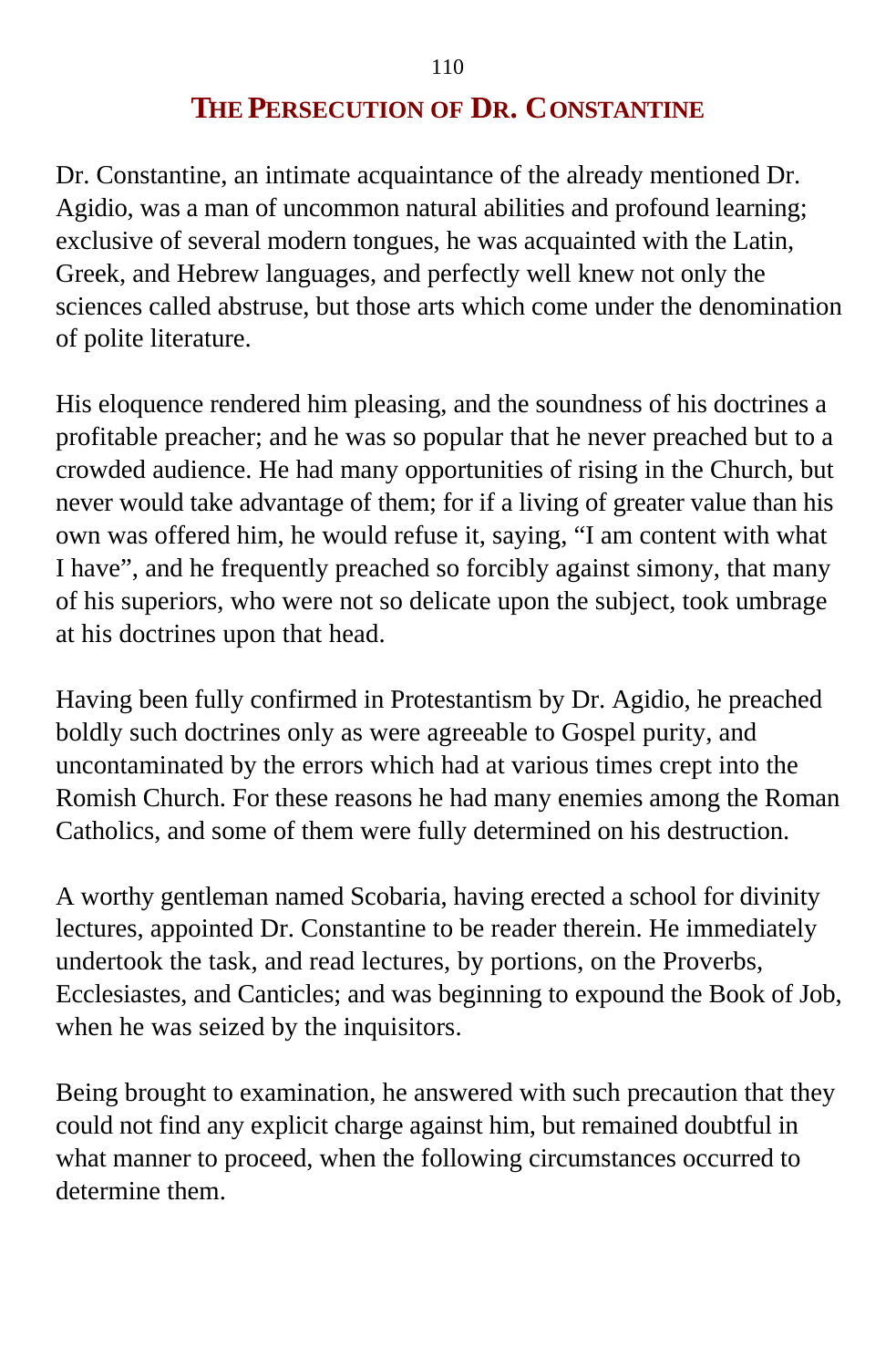Dr. Constantine had deposited with a woman named Isabella Martin, several books, which to him were very valuable, but which he knew, in the eyes of the Inquisition, were exceptionable.

This woman having been informed against as a Protestant, was apprehended, and, after a small process, her goods were ordered to be confiscated.

Previous, however, to the officers coming to her house, the woman's son had removed away several chests full of the most valuable articles; among these were Dr. Constantine's book.

A treacherous servant gave intelligence of this to the inquisitors, and an officer was dispatched to the son to demand the chests. The son, supposing the officer only came for Constantine's books, said, " I know what you come for, and I will fetch them to you immediately." He then fetched Dr. Constantine's books and papers, when the officer was greatly surprised to find what he did not look for. He, however, told the young man that he was glad these books and papers were produced, but nevertheless he must fulfill the end of his commission, which was to carry him and the goods he had embezzled before the inquisitors, which he did accordingly, for the young man knew it would be in vain to expostulate, or resist, and therefore quietly submitted to his fate.

The inquisitors being thus possessed of Constantine's books and writings, now found matter sufficient to form charges against him. When he was brought to a re-examination, they presented one of his papers, and asked him if he knew the handwriting? Perceiving it was his own, he guessed the whole matter, confessed the writing, and justified the doctrine it contained: saying, "In that, and all my other writings, I have never departed from the truth of the Gospel, but have always kept in view the pure precepts of Christ, as He delivered them to mankind." After being detained upwards of two years in prison, Dr. Constantine was seized with a bloody flux, which put an end to his miseries in this world. The process, however, was carried on against his body, which, at the ensuing auto da fÈ, was publicly burnt.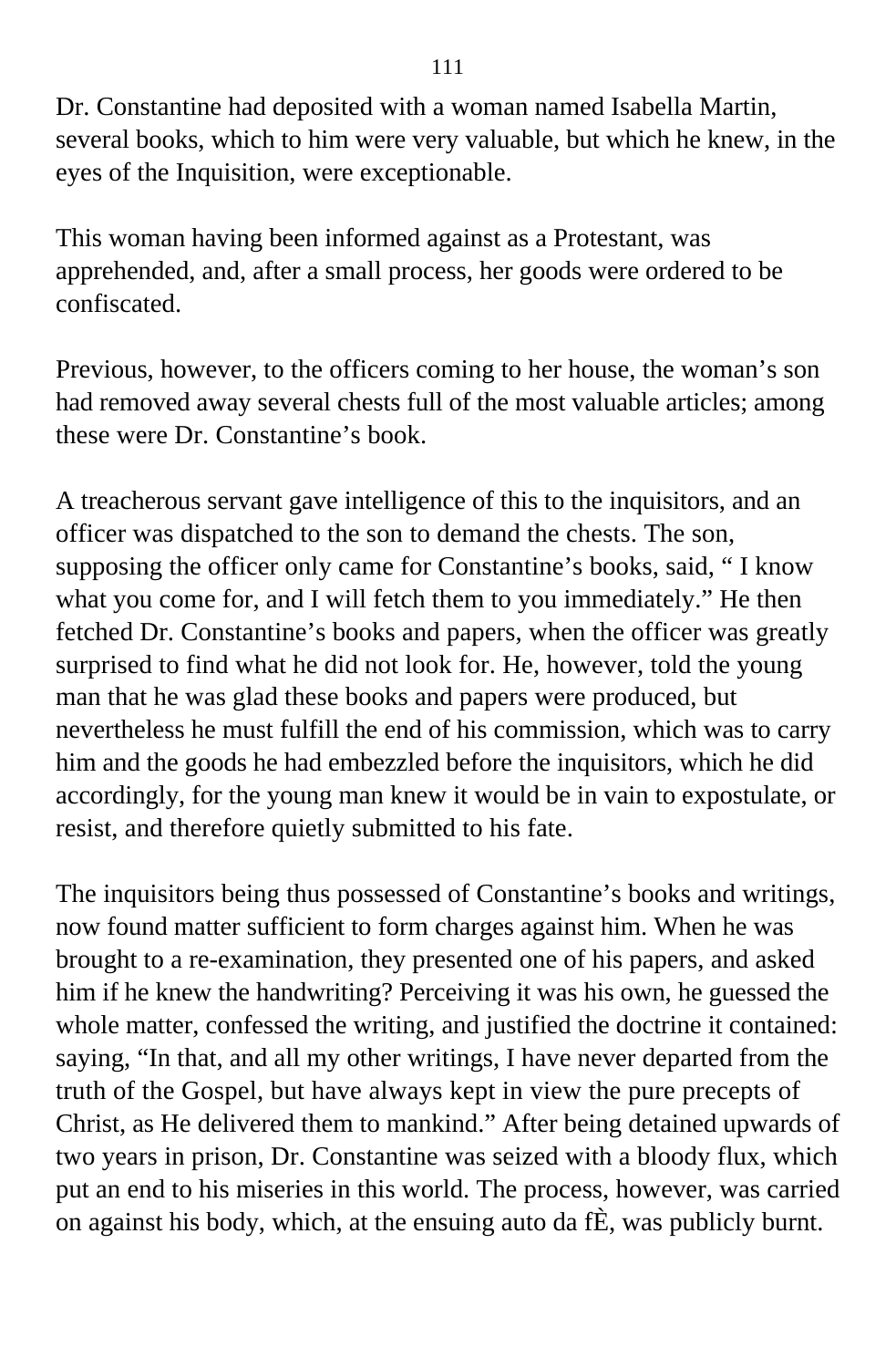# **THE LIFE OF WILLIAM GARDINER**

William Gardiner was born at Bristol, received a tolerable education and was, at a proper age, placed under the care of a merchant, named Paget. At the age of twenty-six years, he was, by his master, sent to Lisbon, to act as factor. Here he applied himself to the study of the Portuguese language, executed his business with assiduity and dispatch, and behaved with the most engaging affability to all persons with whom he had the least concern. He conversed privately with a few, whom he knew to be zealous Protestants; and, at the same time cautiously avoided giving the least offense to any who were Roman Catholics; he had not, however, hitherto gone into any of the popish churches.

A marriage being concluded between the king of Portugal's son, and the Infanta of Spain, upon the wedding-day the bridegroom, bride, and the whole court went to the cathedral church, attended by multitudes of all ranks of people, and among the rest William Gardiner, who stayed during the whole ceremony, and was greatly shocked at the superstitions he saw.

The erroneous worship which he had seen ran strongly in his mind; he was miserable to see a whole country sunk into such idolatry, when the truth of the Gospel might be so easily obtained. He, therefore, took the inconsiderate, though laudable design, into his head, of making a reform in Portugal, or perishing in the attempt; and determined to sacrifice his prudence to his zeal, though he became a martyr upon the occasion.

To this end, he settled all his worldly affairs, paid his debts, closed his books, and consigned over his merchandise. On the ensuing Sunday he went again to the cathedral church, with a New Testament in his hand, and placed himself near the altar.

The king and the court soon appeared, and a cardinal began Mass, at that part of the ceremony in which the people adore the wafer.

Gardiner could hold out no longer, but springing towards the cardinal he snatched the host from him, and trampled it under his feet.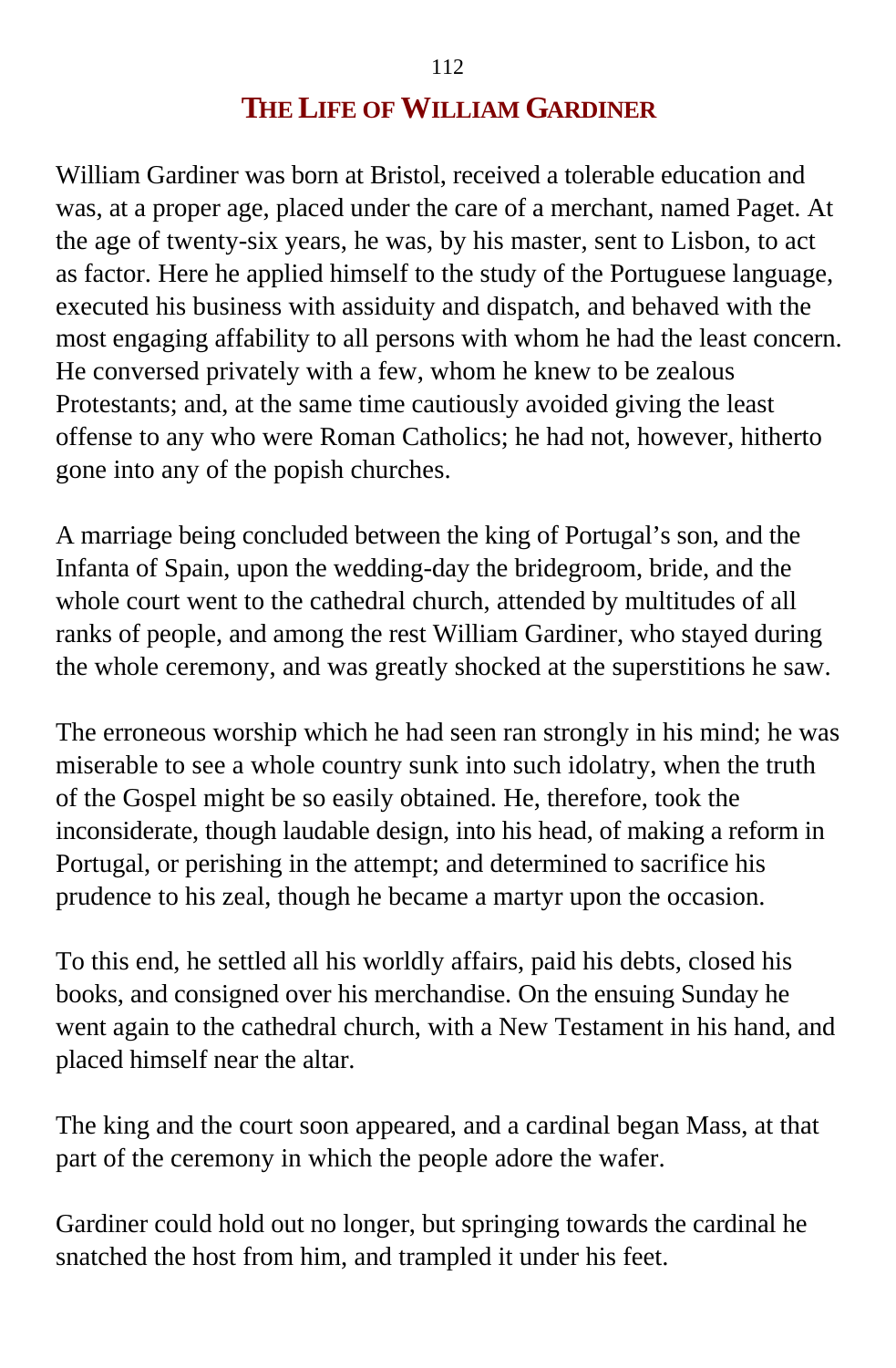This action amazed the whole congregation, and one person, drawing a dagger, wounded Gardiner in the shoulder, and would, have repeating the blow, have finished him, had not the king called to him to desist. Gardiner, being carried before the king, the monarch asked him what countryman he was: to which he replied, "I am an Englishman by birth, a Protestant by religion, and a merchant by occupation. What I have done is not out of contempt to your royal person, God forbid it should, but out of an honest indignation, to see the ridiculous superstitious and gross idolatries practiced here." The king, thinking that he had been stimulated by some other person to act as he had done, demanded who was his abetter, to which he replied, "My own conscience alone. I would not hazard what I have done for any man living, but I owe that and all other service to God." Gardiner was sent to prison, and a general order issued to apprehend all Englishmen in Lisbon. This order was in a great measure put into execution, (some few escaping) and many innocent persons were tortured to make them confess if they knew any thing of the matter; in particular, a person who resided in the same house with Gardiner was treated with unparalleled barbarity to make him confess something which might throw a light upon the affair.

Gardiner himself was then tormented in the most excruciating manner; but in the midst of all his torments he gloried in the deed. Being ordered for death, a large fire was kindled near a gibbet, Gardiner was drawn up to the gibbet by pulleys, and then let down near the fire, but not so close as to touch it; for they burnt or rather roasted him by slow degrees. Yet he bore his sufferings patiently and resigned his soul to the Lord cheerfully.

It is observable that some of the sparks that were blown from the fire, (which consumed Gardiner) towards the haven, burnt one of the king's ships of war, and did other considerable damage. The Englishmen who were taken up on this occasion were, soon after Gardiner's death, all discharged, except the person who resided in the same house with him, who was detained two years before he could procure his liberty.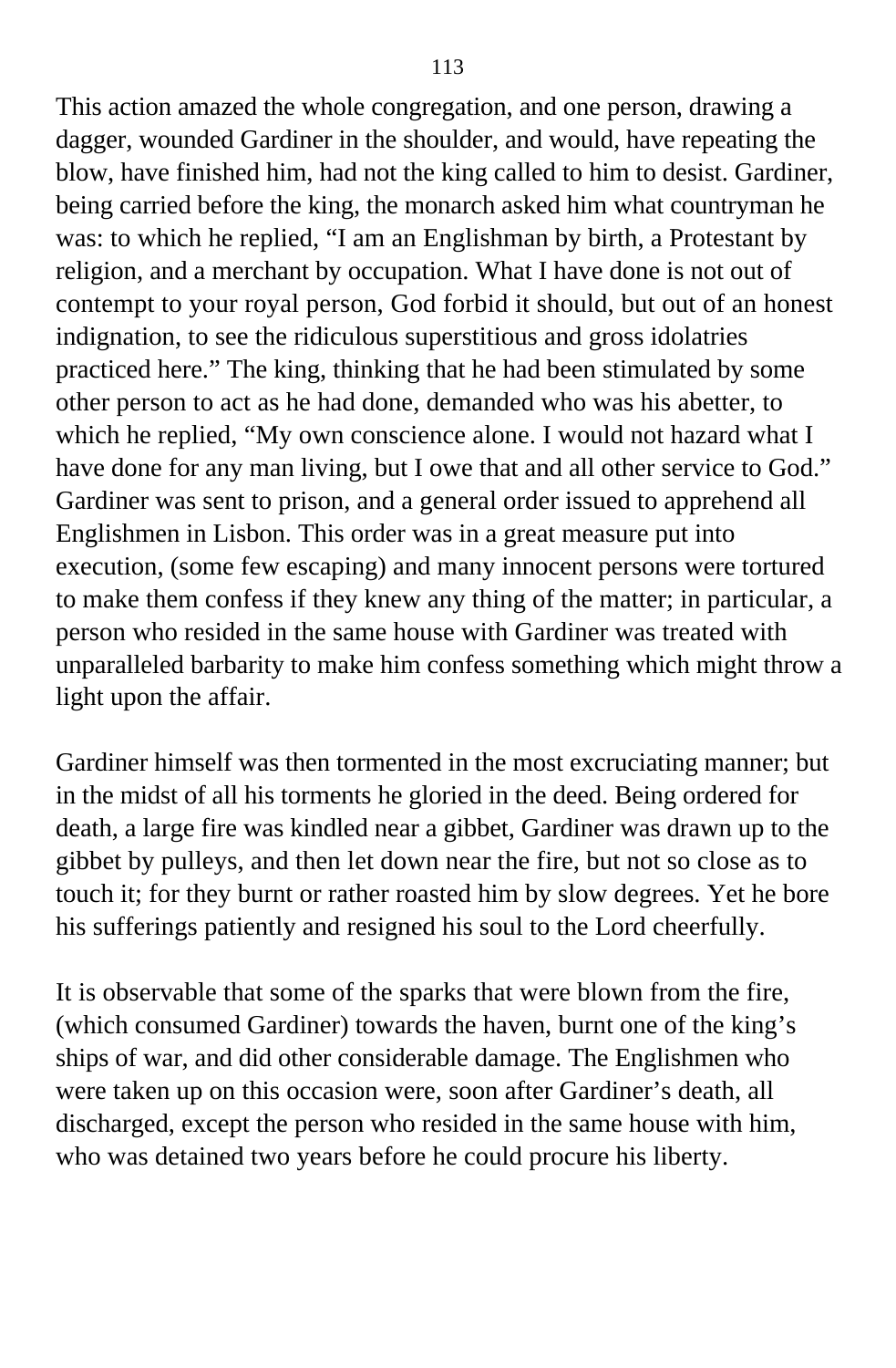### **AN ACCOUNT OF THE LIFE AND SUFFERINGS OF MR. WILLIAM LITHGOW, NATIVE OF SCOTLAND**

This gentleman was descended from a good family, and having natural propensity for traveling, he rambled, when very young, over the northern and western islands; after which he visited France, Germany, Switzerland, and Spain. He set out on his travels in the month of March, 1609, and the first place he went to was Paris, where he stayed for some time. He then prosecuted his travels through Germany and other parts, and at length arrived at Malaga, in Spain, the seat of all his misfortunes.

During his residence here, he contracted with the master of a French ship for his passage to Alexandria, but was prevented from going by the following circumstances. In the evening of the seventeenth of October, 1620, the English fleet, at that time on a cruise against the Algerine rovers, came to anchor before Malaga, which threw the people of the town into the greatest consternation, as they imagined them to be Turks. The morning, however, discovered the mistake, and the governor of Malaga, perceiving the cross of England in their colors, went on board Sir Robert Mansel's ship, who commanded on that expedition, and after staying some time returned, and silenced the fears of the people.

The next day many persons from on board the fleet came ashore. Among these were several well known by Mr. Lithgow, who, after reciprocal compliments, spent some days together in festivity and the amusements of the town. They then invited Mr. Lithgow to go on board, and pay his respects to the admiral. He accordingly accepted the invitation, was kindly received by him, and detained till the next day when the fleet sailed. The admiral would willingly have taken Mr. Lithgow with him to Algiers' but having contracted for his passage to Alexandria, and his baggage, etc., being in the town, he could not accept the offer.

As soon as Mr. Lithgow got on shore, he proceeded towards his lodgings by a private way, (being to embark the same night for Alexandria) when, in passing through a narrow uninhabited street, he found himself suddenly surrounded by nine sergeants, or officers, who threw a black cloak over him, and forcibly conducted him to the governor's house. After some little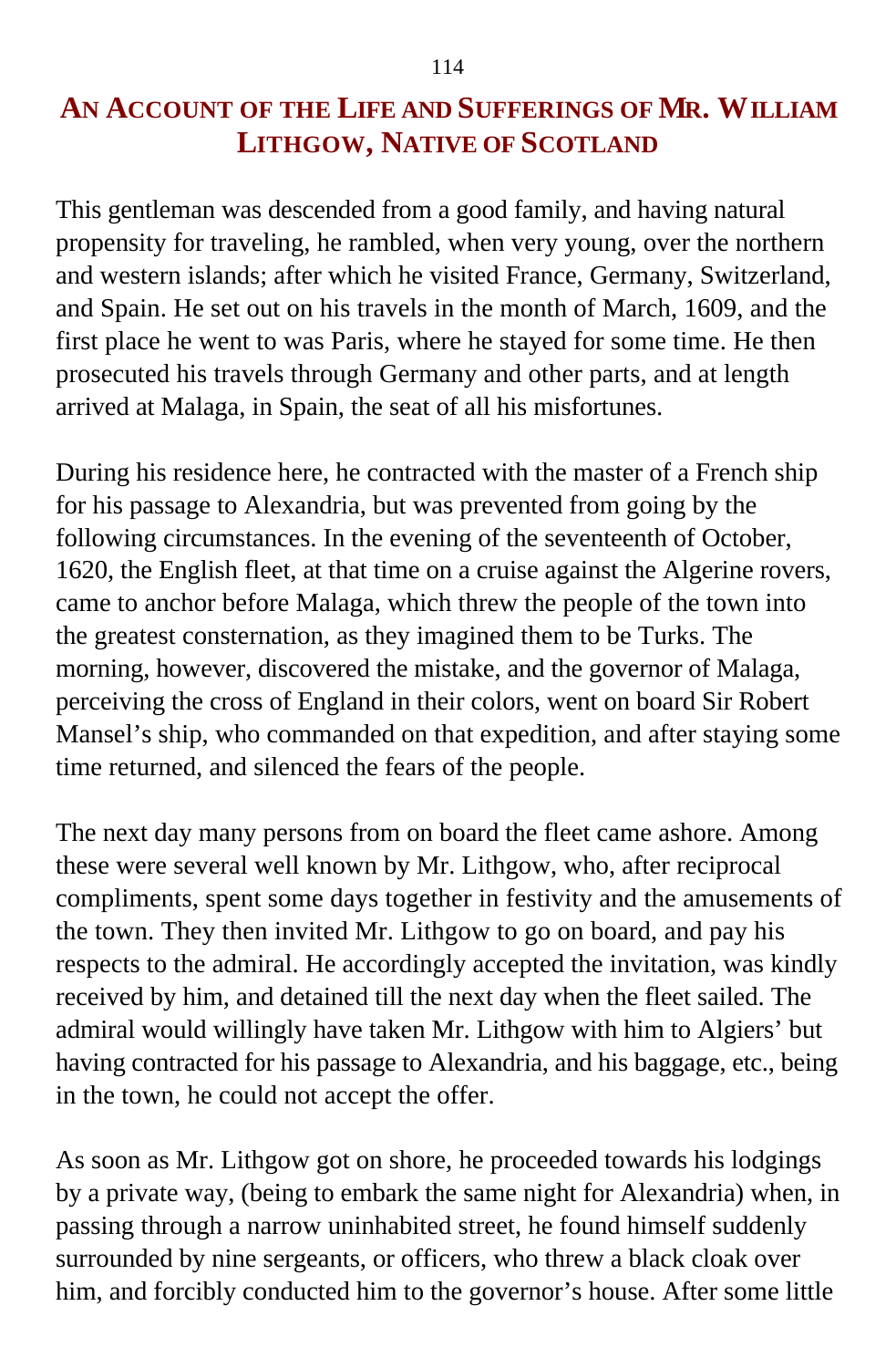time the governor appeared when Mr. Lithgow earnestly begged he might be informed of the cause of such violent treatment. The governor only answered by shaking his head, and gave orders that the prisoner should be strictly watched until he (the governor) returned from his devotions; directing, at the same time, that the captain of the town, the alcade major and town notary, should be summoned to appear at his examination, and that all this should be done with the greatest secrecy, to prevent the knowledge reaching the ears of the English merchants then residing in the town.

These orders were strictly discharged, and on the governor's return, he, with the officers, having seated themselves, Mr. Lithgow was brought before them for examination. The governor began by asking several questions, namely, of what country he was, whither bound, and how long he had been in Spain. The prisoner, after answering these and other questions, was conducted to a closet, where, in a short space of time, he was visited by the town captain, who inquired whether he had ever been at Seville, or was lately come from thence; and patting his cheeks with an air of friendship, conjured him to tell the truth, "For (said he) your very countenance shows there is some hidden matter in your mind, which prudence should direct you to disclose." Finding himself, however, unable to extort any thing from the prisoner, he left him, and reported the same to the governor and the other officers; on which Mr. Lithgow was again brought before them, a general accusation was laid against him, and he was compelled to swear that he would give true answers to such questions as should be asked him.

The governor proceeded to inquire the quality of the English commander, and the prisoner's opinion what were the motives that prevented his accepting an invitation from him to come on shore. He demanded, likewise, the names of the English captains in the squadron, and what knowledge he had of the embarkation, or preparation for it before his departure from England. The answers given to the several questions asked were set down in writing by the notary; but the junto seemed surprised at his denying any knowledge of the fitting out of the fleet, particularly the governor, who said he lied; that he was a traitor and a spy, and came directly from England to favor and assist the designs that were projected against Spain,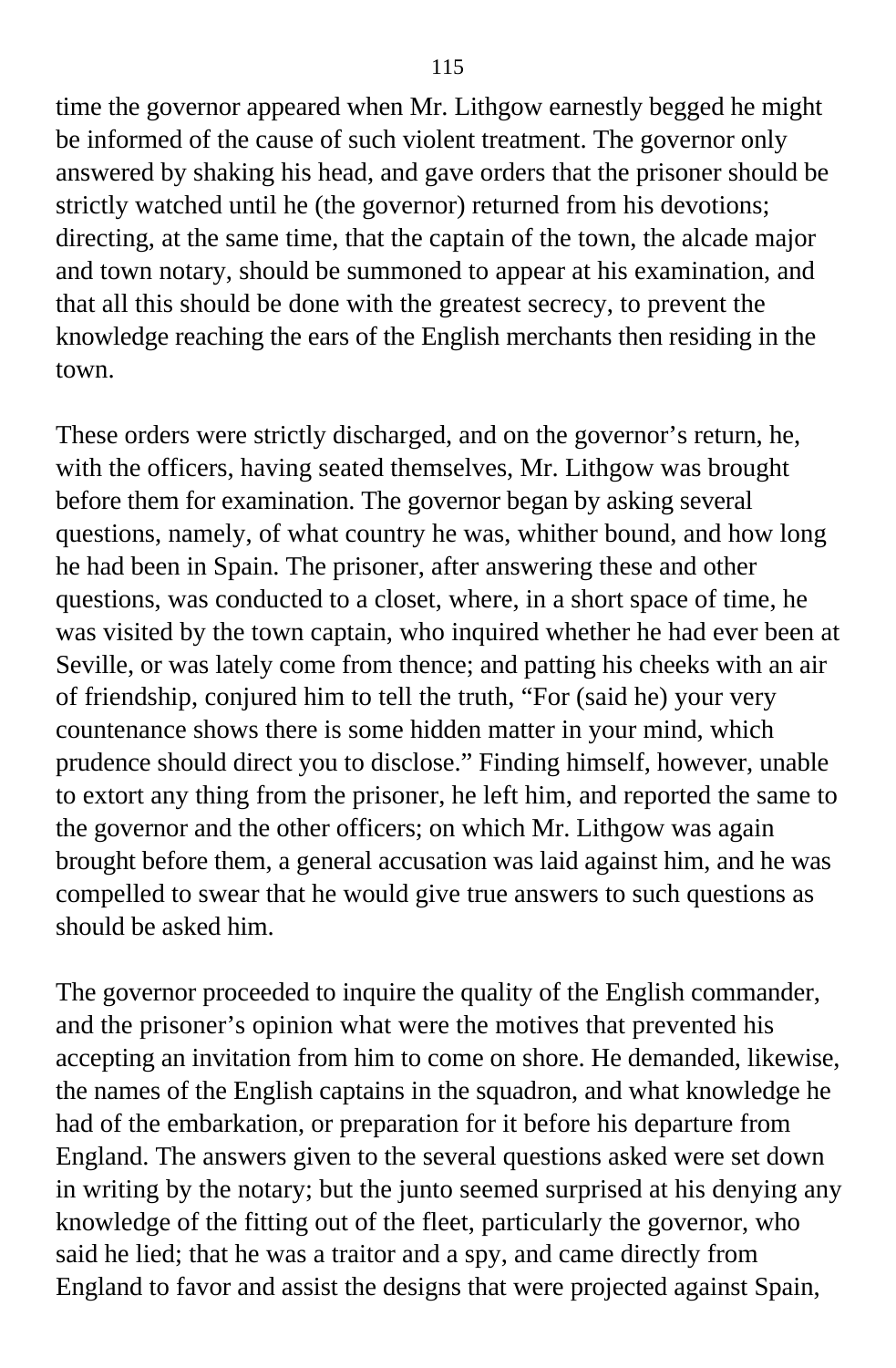and that he had been for that purpose nine months in Sevile, in order to procure intelligence of the time the Spanish navy was expected from the Indies. They exclaimed against his familiarity with the officers of the fleet, and many other English gentlemen, between whom, they said, unusual civilities had passed, but all these transactions had been carefully noticed.

Besides to sum up the whole, and put the truth past all doubt, they said he came from a council of war, held that morning on board the admiral's ship, in order to put in execution the orders assigned him. They upbraided him with being accessory to the burning of the island of St. Thomas, in the West Indies. "Wherefore (said they) these Lutherans, and sons of the devil, ought to have no credit given to what they say or swear." In vain did Mr. Lithgow, endeavor to obviate every accusation laid against him, and to obtain belief from his prejudiced judges. He begged permission to send for his cloak bag which contained his papers, and might serve to show his innocence. This request they complied with, thinking it would discover some things of which they were ignorant. The cloak bag was accordingly brought, and being opened, among other things, was found a license from King James the First, under the sign manual, setting forth the bearer's intention to travel into Egypt; which was treated by the haughty Spaniards with great contempt. The other papers consisted of passports, testimonials, etc., of persons of quality. All these credentials, however, seemed rather to confirm than abate the suspicions of these prejudiced judges, who, after seizing all the prisoner's papers, ordered him again to withdraw.

In the meantime a consultation was held to fix the place where the prisoner should be confined. The alcade, or chief judge, was for putting him into the town prison; but this was objected to, particularly by the Corregidor, who said, in Spanish, "In order to prevent the knowledge of his confinement from reaching his countrymen, I will take the matter on myself, and be answerable for the consequences"; upon which it was agreed that he should be confined in the governor's house with the greatest secrecy.

This matter being determined, one of the sergeants went to Mr. Lithgow, and begged his money, with liberty to search him. As it was needless to make any resistance, the prisoner quietly complied when the sergeant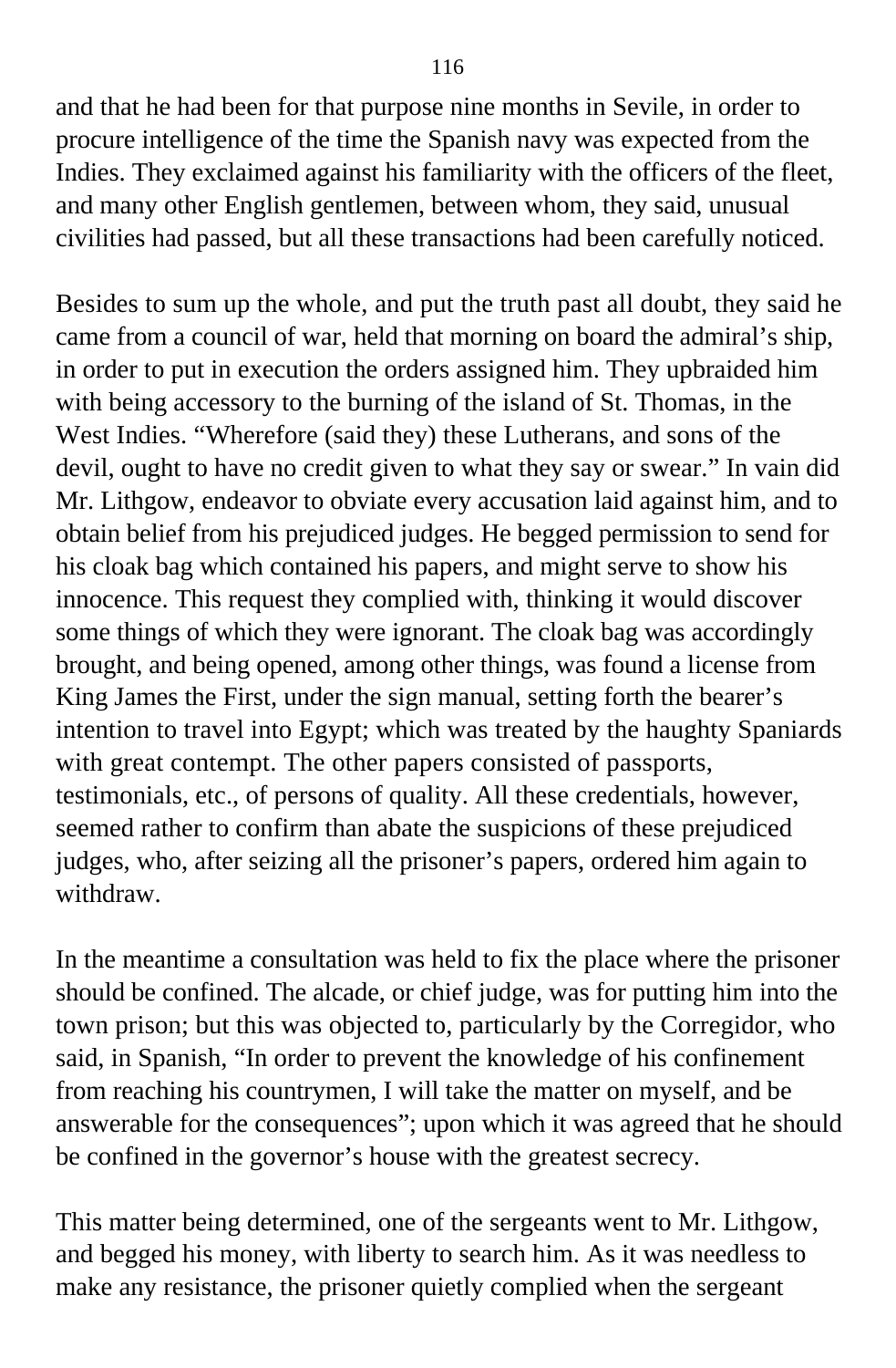(after riffling his pockets of eleven ducatoons) stripped him to his shirt; and searching his breeches he found, enclosed in the waistband, two canvass bags, containing one hundred and thirty-seven pieces of gold. The sergeant immediately took the money to the Corregidor, who, after having told it over, ordered him to clothe the prisoner, and shut him up close until after supper.

About midnight, the sergeant and two Turkish slaves released Mr. Lithgow from his then confinement, but it was to introduce him to one much more horrible. They conducted him through several passages, to a chamber in a remote part of the palace, towards the garden, where they loaded him with irons, and extended his legs by means of an iron bar above a yard long, the weight of which was so great that he could neither stand nor sit, but was obliged to lie continually on his back. They left him in this condition for some time, when they returned with a refreshment of food, consisting of a pound of boiled mutton and a loaf, together with a small quantity of wine which was not only the first, but the best and last of the kind, during his confinement in this place. After delivering these articles, the sergeant locked the door, and left Mr. Lithgow to his own private contemplations. The next day he received a visit from the governor, who promised him his liberty, with many other advantages, if he would confess being a spy; but on his protesting that he was entirely innocent, the governor left him in a rage, saying, 'He should see him no more until further torments constrained him to confess', commanding the keeper, to whose care he was committed, that he should permit no person whatever to have access to, or commune with him, that his sustenance should not exceed three ounces of musty bread, and a pint of water every second day; that he shall be allowed neither bed, pillow, nor coverlid. "Close up (said he) this window in his room with lime and stone, stop up the holes of the door with double mats: let him have nothing that bears any likeness to comfort." These, and several orders of the like severity, were given to render it impossible for his condition to be known to those of the English nation.

In this wretched and melancholy state did poor Lithgow continue without seeing any person for several days, in which time the governor received an answer to a letter he had written, relative to the prisoner, from Madrid, and, pursuant to the instructions given him. began to put in practice the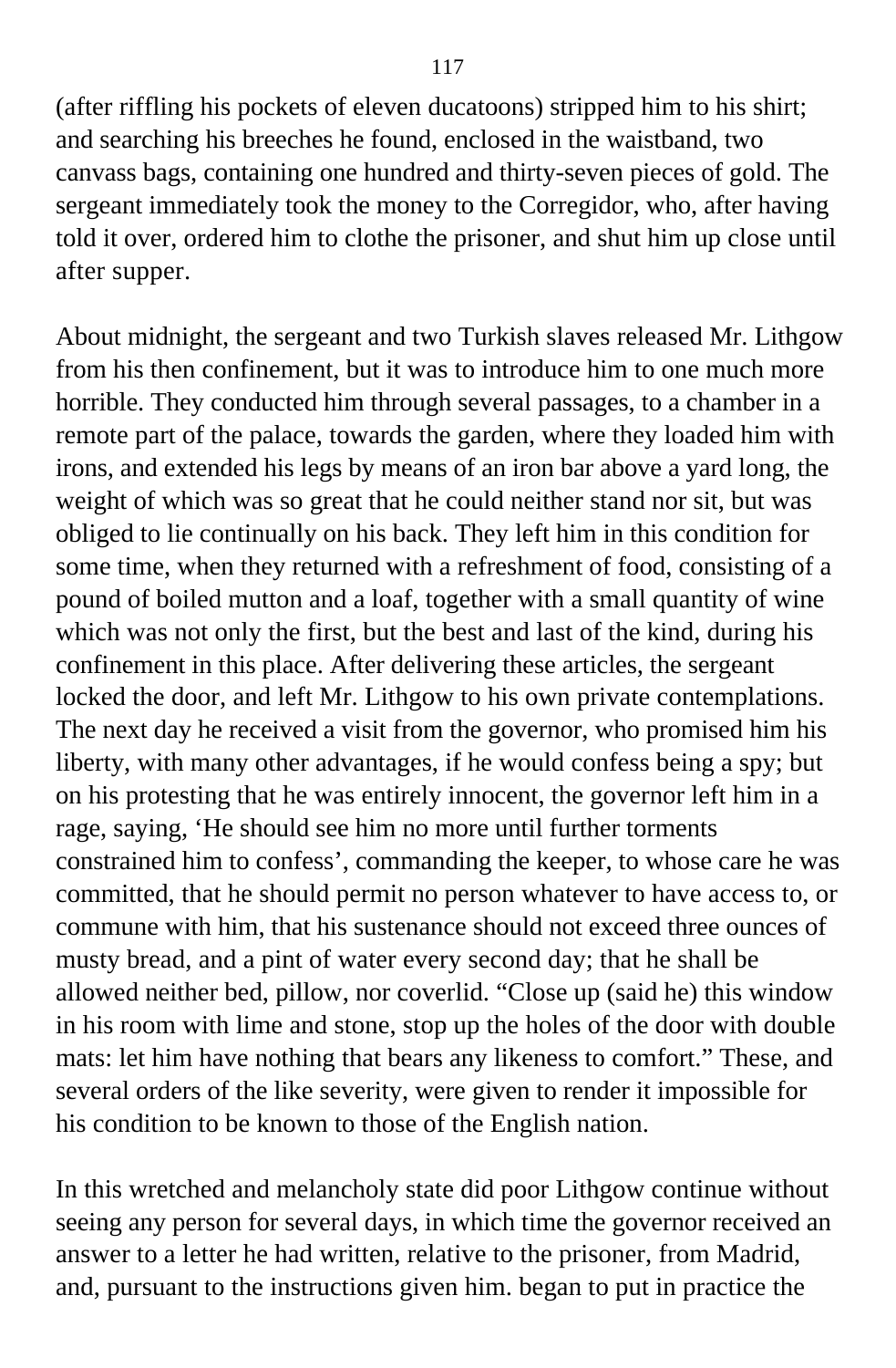cruelties devised, which were hastened, because Christmas holy-days approached, it being then the forty seventh day since his imprisonment.

About two o'clock in the morning, he heard the noise of a coach in the street, and sometime after heard the opening of the prison doors, not having had any sleep for two nights; hunger, pain, and melancholy reflections having prevented him from taking any repose.

Soon after the prison doors were opened, the nine sergeants, who had first seized him, entered the place where he lay, and without uttering a word, conducted him in his irons through the house into the street, where a coach waited, and into which they laid him at the bottom on his back, not being able to sit. Two of the sergeants rode with him, and the rest walked by the coach side, but all observed the most profound silence. They drove him to a vinepress house, about a league from the town, to which place a rack had been privately conveyed before; and here they shut him up for that night.

At daybreak the next morning, arrived the governor and the alcade, into whose presence Mr. Lithgow was immediately brought to undergo another examination. The prisoner desired he might have an interpreter, which was allowed to strangers by the laws of that country, but this was refused, nor would they permit him to appeal to Madrid, the superior court of judicature. After a long examination, which lasted from morning until night, there appeared in all his answers so exact a conformity with what he had before said, that they declared he had learned them by heart, there not being the least prevarication. They, however, pressed him again to make a full discovery; that is, to accuse himself of crimes never committed, the governor adding, "You are still in my power; I can set you free if you comply, if not, I must deliver you to the alcade." Mr. Lithgow still persisting in his innocence, the governor ordered the notary to draw up a warrant for delivering him to the alcade to be tortured.

In consequence of this he was conducted by the sergeants to the end of a stone gallery, where the rack was placed. The encarouador or executioner, immediately struck off his irons, which put him to very great pains, the bolts being so closely riveted that the sledge hammer tore away half an inch of his heel, in forcing off the bolt; the anguish of which, together with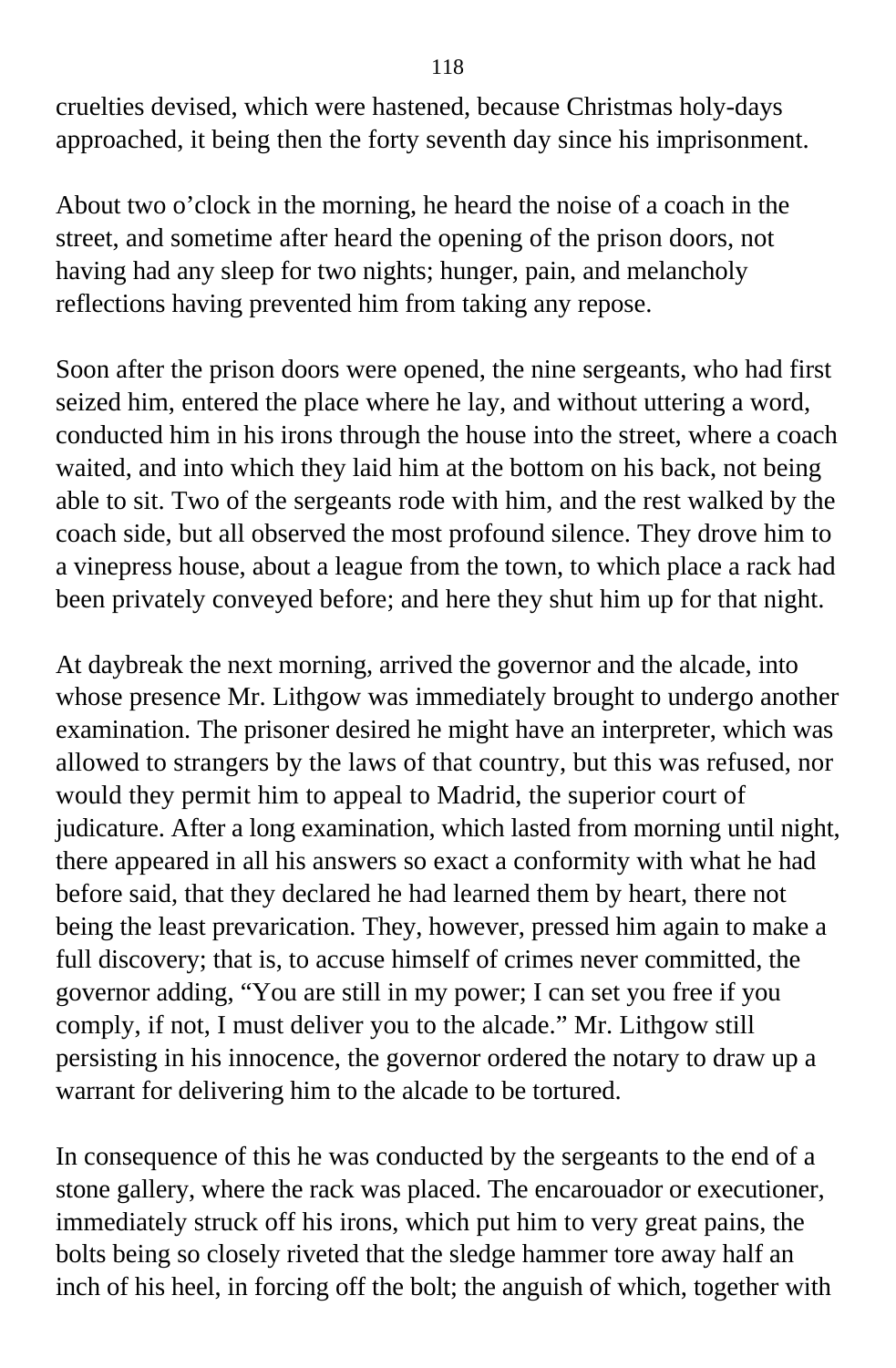his weak condition, (not having the least sustenance for three days) occasioned him to groan bitterly; upon which the merciless alcade said, "Villain, traitor, this is but the earnest of what you shall endure." When his irons were off, he fell on his knees, uttering a short prayer, that God would be pleased to enable him to be steadfast, and undergo courageously the grievous trial he had to encounter. The alcade and notary having placed themselves in chairs, he was stripped naked, and fixed upon the rack, the office of these gentlemen being to be witness of, and set down the confessions and tortures endured by the delinquent.

It is impossible to describe all the various tortures inflicted upon him. Suffice it to say that he lay on the rack for above five hours during which time he received above sixty different tortures of the most hellish nature, and had they continued them a few minutes longer, he must have inevitably perished.

These cruel persecutors being satisfied for the present, the prisoner was taken from the rack, and his irons being again put on, he was conducted to his former dungeon, having received no other nourishment than a little warm wine, which was given him rather to prevent his dying, and reserve him for future punishments, than from any principle of charity or compassion. As a confirmation of this, orders were given for a coach to pass every morning before day by the prison, that the noise made by it might give fresh terrors and alarms to the unhappy prisoner, and deprive him of all possibility of obtaining the least repose.

He continued in this horrid situation, almost starved for want of the common necessaries to preserve his wretched existence, until Christmas day, when he received some relief from Mariane, waiting woman to the governor's lady. This woman having obtained leave to visit him, carried with her some refreshments, consisting of honey, sugar, raisins, and other articles; and so affected was she at beholding his situation that she wept bitterly, and at her departure expressed the greatest concern at not being able to give him further assistance.

In this loathsome prison was poor Mr. Lithgow kept until he was almost devoured by vermin. They crawled about his beard, lips, eyebrows, etc.,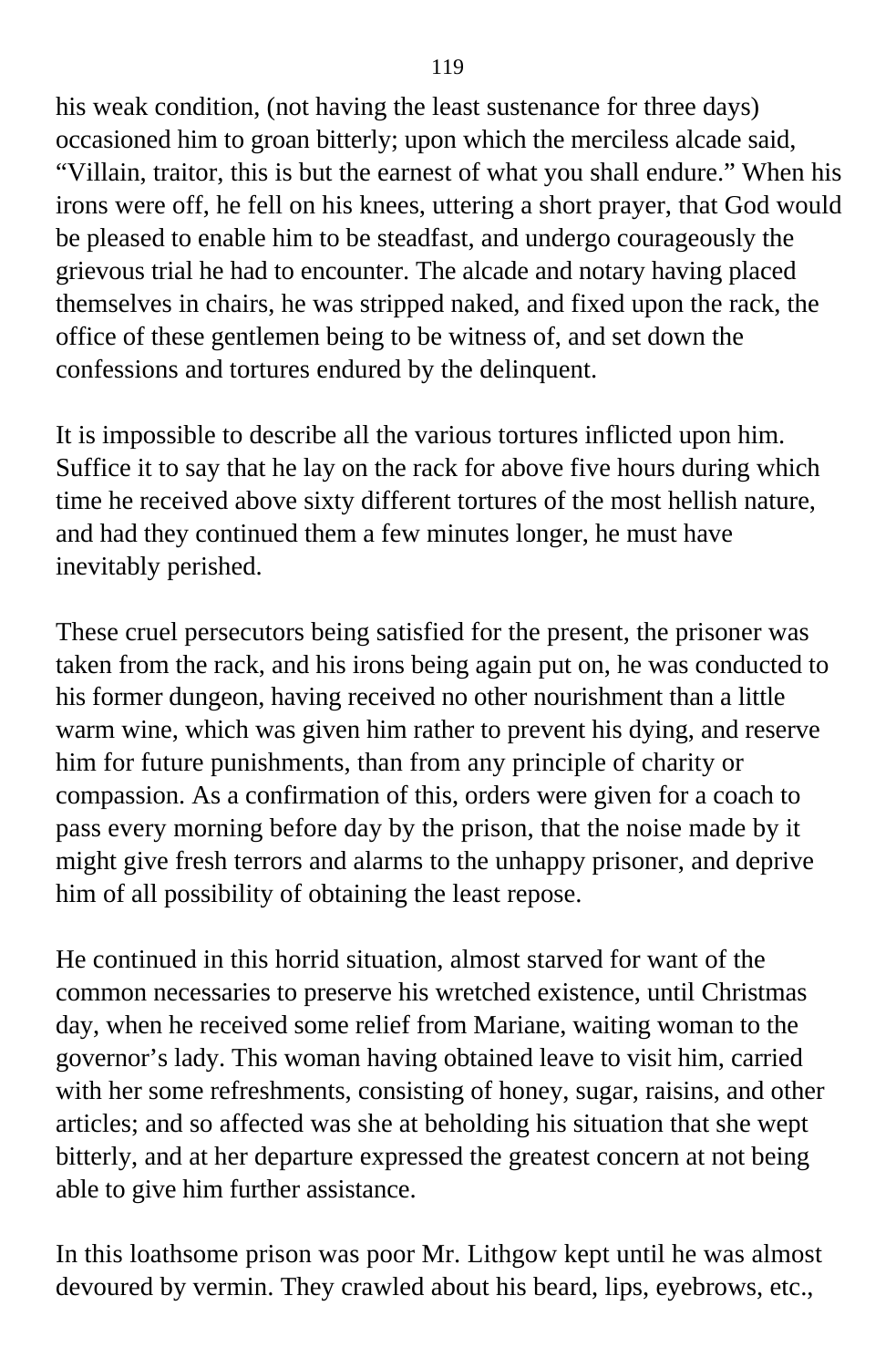so that he could scarce open his eyes; and his mortification was increased by not having the use of his hands or legs to defend himself, from his being so miserably maimed by the tortures. So cruel was the governor, that he even ordered the vermin to be swept on him twice in every eight days. He, however, obtain some little mitigation of this part of his punishment, from the humanity of a Turkish slave that attended him, who, when he could do it with safety, destroyed the vermin, and contributed every refreshment to him that laid in his power.

From this slave Mr. Lithgow at length received information which gave him little hopes of ever being released, but, on the contrary, that he should finish his life under new tortures. The substance of this information was that an English seminary priest, and a Scotch cooper, had been for some time employed by the governor to translate from the English into the Spanish language, all his books and observations; and that it was commonly said in the governor's house that he was an arch-heretic.

This information greatly alarmed him, and he began, not without reason, to fear that they would soon finish him, more especially as they could neither by torture or any other means, bring him to vary from what he had all along said at his different examinations.

Two days after he had received the above information, the governor, an inquisitor, and a canonical priest, accompanied by the Jesuits, entered his dungeon, and being seated, after several idle questions, the inquisitor asked Mr. Lithgow if he was a Roman Catholic, and acknowledged the pope's supremacy? He answered that he neither was the one nor did the other, adding that he was surprised at being asked such questions, since it was expressly stipulated by the articles of peace between England and Spain that none of the English subjects should be liable to the Inquisition, or any way molested by them on account of diversity in religion, etc. In the bitterness of his soul he made use of some warm expressions not suited to his circumstances: "As you have almost murdered me (said he) for pretended treason, so now you intend to make a martyr of me for my religion." He also expostulated with the governor on the ill return he made to the king of England, (whose subject he was) for the princely humanity exercised towards the Spaniards in 1588, when their armada was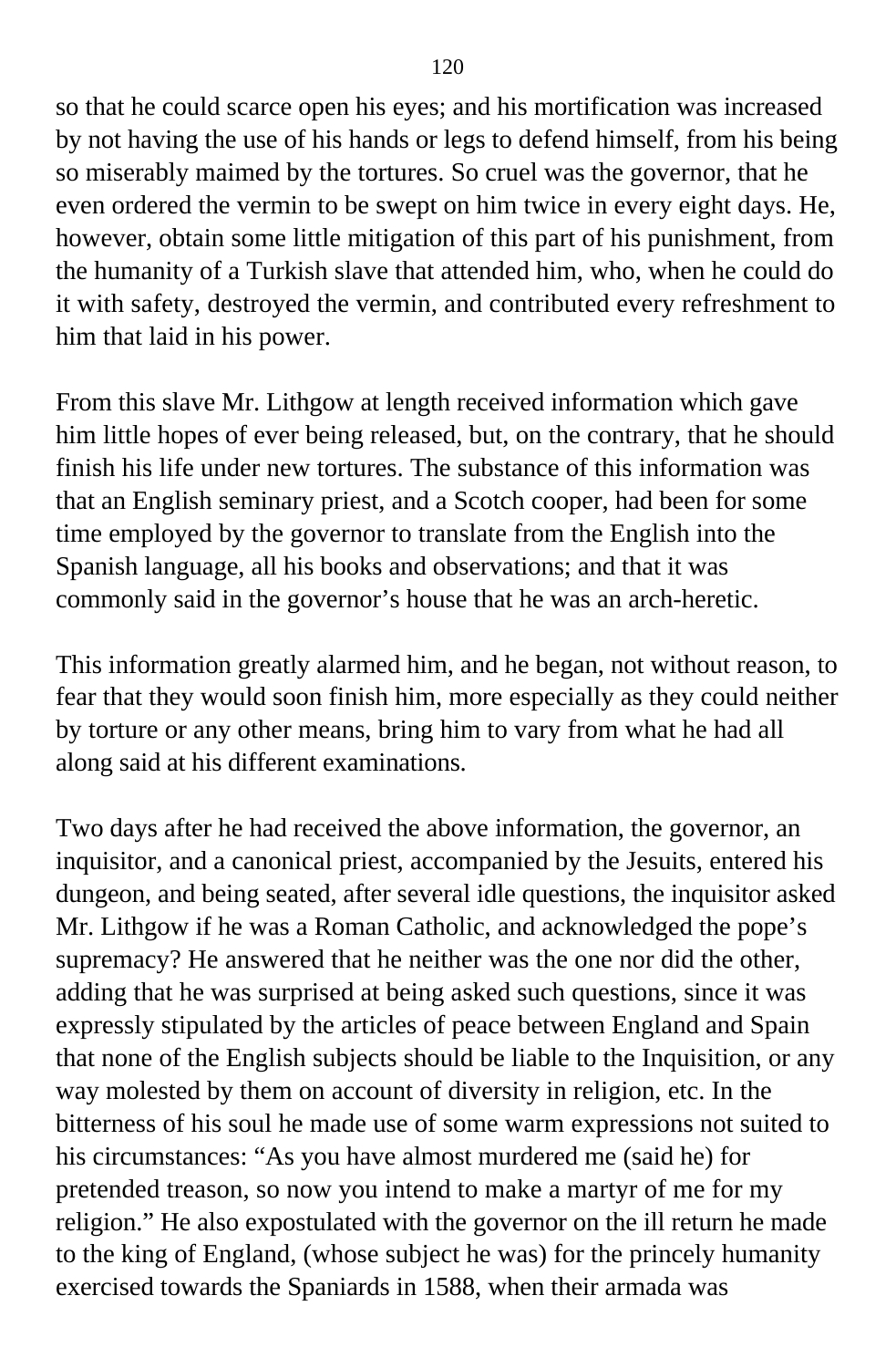shipwrecked on the Scotch coast, and thousands of the Spaniards found relief, who must otherwise have miserably perished.

The governor admitted the truth of what Mr. Lithgow said, but replied with a haughty air that the king, who then only ruled Scotland, was actuated more by fear than love, and therefore did not deserve any thanks. One of the Jesuits said there was no faith to be kept with heretics. The inquisitor then rising, addressed himself to Mr. Lithgow in the following words: "You have been taken up as a spy, accused of treachery, and tortured, as we acknowledge, innocently: (which appears by the account lately received from Madrid of the intentions of the English) yet it was the divine power that brought those judgments upon you, for presumptuously treating the blessed miracle of Loretto with ridicule, and expressing yourself in your writings irreverently of his holiness, the great agent and Christ's vicar upon earth; therefore you are justly fallen into our hands by their special appointment: thy books and papers are miraculously translated by the assistance of Providence influencing thy own countrymen." This trumpery being ended, they gave the prisoner eight days to consider and resolve whether he would become a convert to their religion, during which time the inquisitor told him he, with other religious orders, would attend, to give him such assistance thereto as he might want. One of the Jesuits said, (first making the sign of the cross upon his breast), "My son, behold, you deserve to be burnt alive; but by the grace of our lady of Loretto, whom you have blasphemed we will both save your soul and body." In the morning the inquisition with three other ecclesiastics, returned, when the former asked the prisoner what difficulties he had on his conscience that retarded his conversion, to which he answered, 'he had not any doubts in his mind, being confident in the promises of Christ, and assuredly believing his revealed will signified in the Gospels, as professed in the reformed Catholic Church, being confirmed by grace, and having infallible assurance thereby of the Christian faith.' To these words the inquisitor replied, "Thou art no Christian, but an absurd heretic, and without conversion a member of perdition." The prisoner then told him that it was not consistent with the nature and essence of religion and charity to convince by opprobrious speeches, racks, and torments, but by argument deduced from the Scriptures, and that all other methods would with him be totally ineffectual.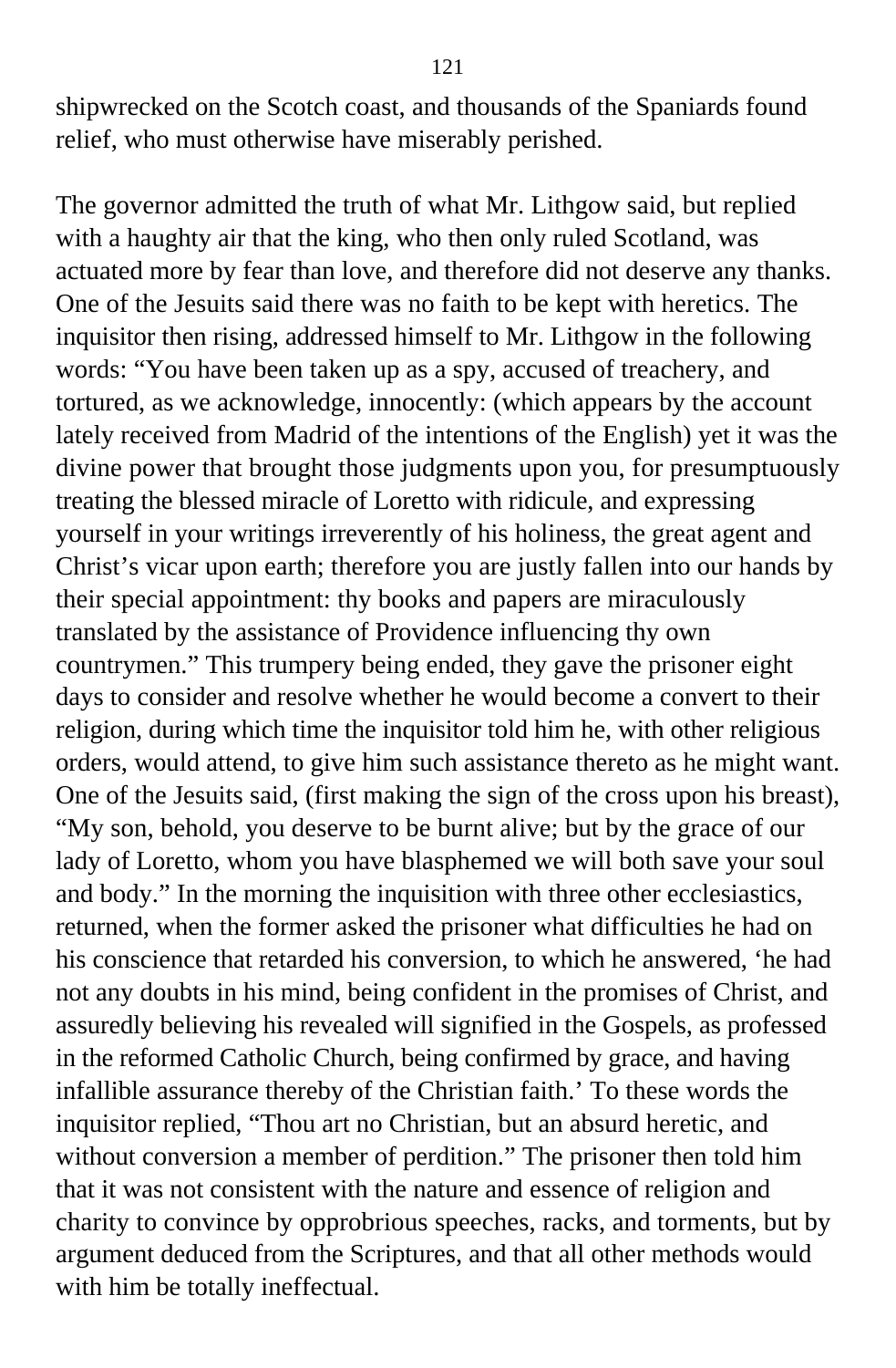The inquisitor was so enraged at the replies made by the prisoner, that he struck him on the face, used many abusive speeches, and attempted to stab him, which he had certainly done had he not been prevented by the Jesuits; and from this time he never again visited the prisoner.

The next day the two Jesuits returned, and putting on a very grave, supercilious air, the superior asked him what resolution he had taken. To which Mr. Lithgow replied that he was already resolved, unless he could show substantial reasons to make him alter his opinion. The superior, after a pedantic display of their seven sacraments, the intercession of saints, transubstantiation, etc., boasted greatly of their Church, her antiquity, universality, and uniformity; all of which Mr. Lithgow denied: "For (said he) the profession of the faith I hold hath been ever since the first days of the apostles, and Christ had ever his own Church (however obscure) in the greatest time of your darkness." The Jesuits, finding their arguments had not the desired effect, that torments could not shake his constancy, nor even the fear of the cruel sentence he had reason to expect would be pronounced and executed on him, after severe menaces, left him. On the eighth day, after, being the last of their Inquisition, when sentence is pronounced, they returned again, but quite altered both in their words and behavior after repeating much of the same kind of arguments as before, they with seeming tears in their eyes, pretended they were sorry from their heart he must be obliged to undergo a terrible death, but above all, for the loss of his most precious soul; and falling on their knees, cried out, "Convert, convert, O dear brother, for our blessed Lady's sake convert!" To which he answered, "I fear neither death nor fire, being prepared for both." The first effects Mr. Lithgow felt of the determination of the bloody tribunal was, a sentence to receive that night eleven different tortures, and if he did not die in the execution of them, (which might be reasonably expected from the maimed and disjointed condition he was in) he was, after Easter holy-days, to be carried to Grenada, and there burnt to ashes. The first part of this sentence was executed with great barbarity that night; and it pleased God to give him strength both of body and mind, to stand fast to the truth, and to survive the horrid punishments inflicted on him.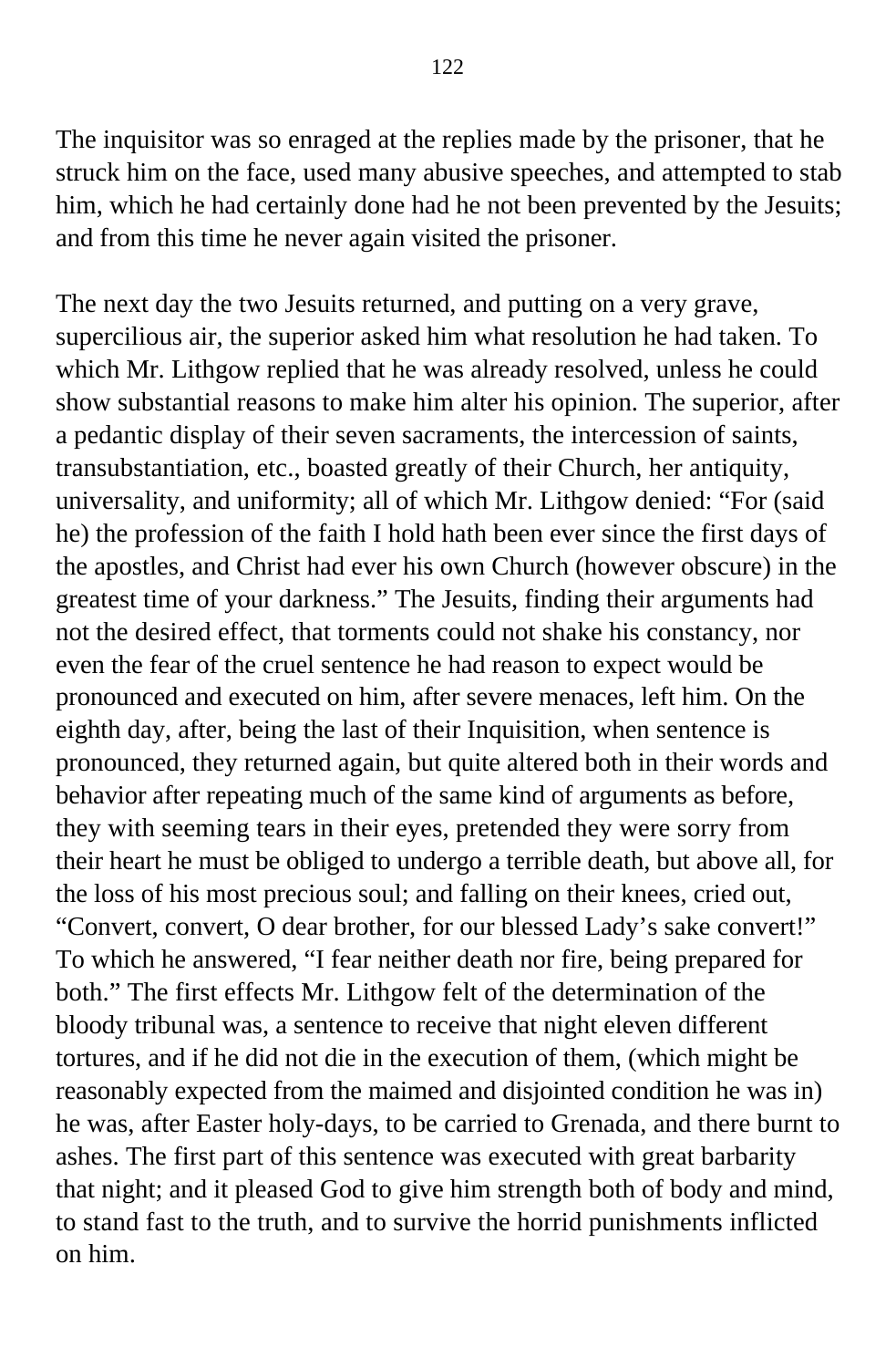After these barbarians had glutted themselves for the present, with exercising on the unhappy prisoner the most distinguished cruelties, they again put irons on, and conveyed him to his former dungeon. The next morning he received some little comfort from the Turkish slave before mentioned, who secretly brought him, in his shirt sleeve, some raisins and figs, which he licked up in the best manner his strength would permit with his tongue. It was to this slave Mr. Lithgow attributed his surviving so long in such a wretched situation; for he found means to convey some of these fruits to him twice every week. It is very extraordinary, and worthy of note, that this poor slave, bred up from his infancy, according to the maxims of his prophet and parents, in the greatest detestation of Christians, should be so affected at the miserable situation of Mr. Lithgow that he fell ill, and continued so for upwards of forty days. During this period Mr. Lithgow was attended by a negro woman, a slave, who found means to furnish him with refreshments still more amply than the Turk, being conversant in the house and family. She brought him every day some victuals, and with it some wine in a bottle.

The time was now so far elapsed, and the horrid situation so truly loathsome, that Mr. Lithgow waited with anxious expectation for the day, which, by putting an end to his life, would also end his torments.

But his melancholy expectations were, by the interposition of Providence, happily rendered abortive, and his deliverance obtained from the following circumstances.

It happened that a Spanish gentleman of quality came from Grenada to Malaga, who being invited to an entertainment by the governor, informed him of what had befallen Mr. Lithgow from the time of his being apprehended as a spy, and described the various sufferings he had endured. He likewise told him that after it was known the prisoner was innocent, it gave him great concern. That on this account he would gladly have released him, restored his money and papers, and made some atonement for the injuries he had received, but that, upon an inspection into his writings, several were found of a very blasphemous nature, highly reflecting on their religion, that on his refusing to abjure these heretical opinions, he was turned over to the Inquisition, by whom he was finally condemned.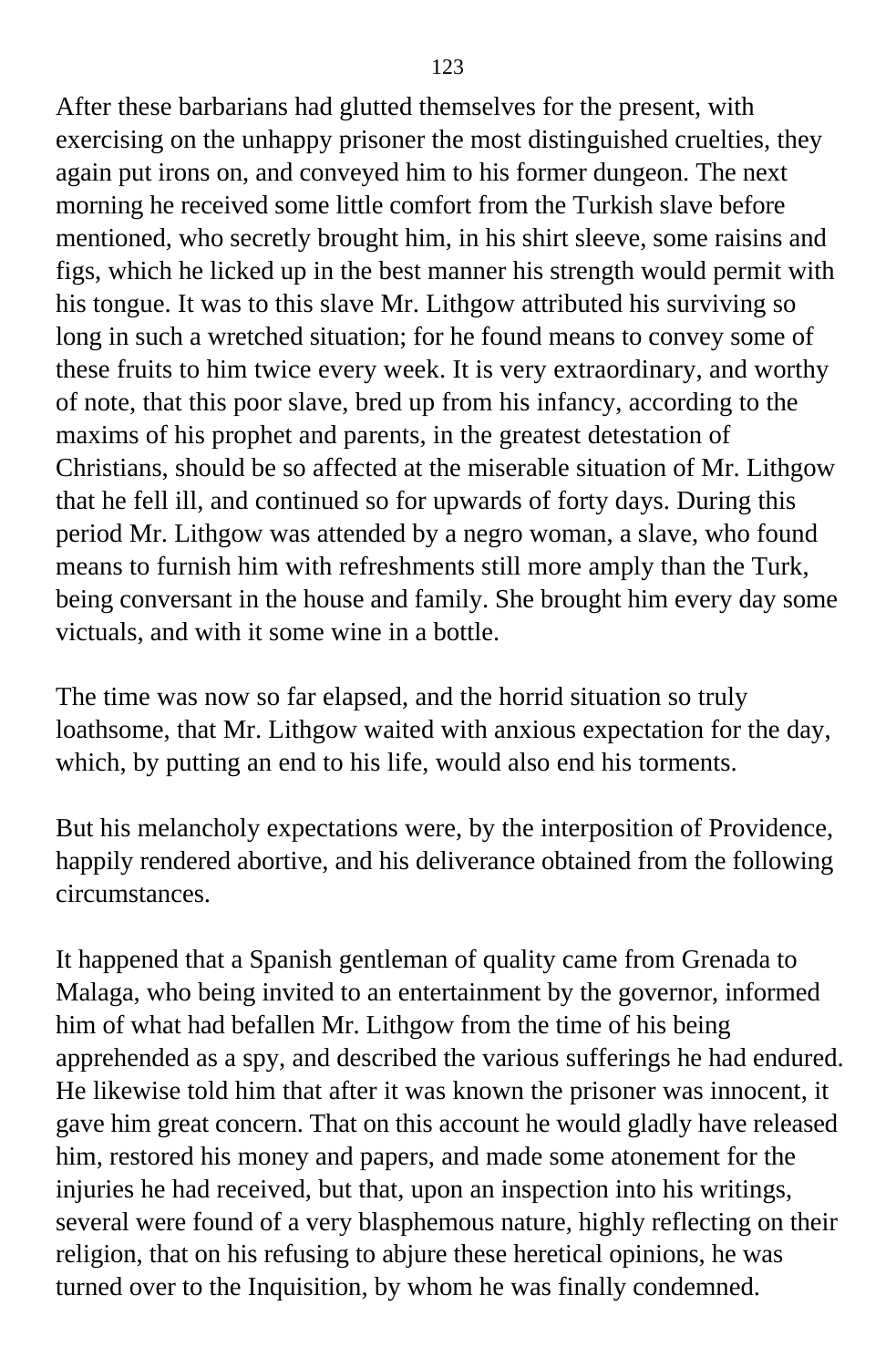While the governor was relating this tragical tale, a Flemish youth (servant to the Spanish gentleman) who waited at the table, was struck with amazement and pity at the sufferings of the stranger described. On his return to his master's lodgings he began to revolve in his mind what he had heard, which made such an impression him that he could not rest in his bed. In the short slumbers he had, his imagination pointed to him the person described, on the rack and burning in the fire. In this anxiety he passed the night; when the morning came, without disclosing his intentions to any person whatever, he went into the town, and inquired for an English factor. He was directed to the house of a Mr. Wild, to whom he related the whole of what he had heard pass the preceding evening between his master and the governor, but could not tell Mr. Lithgow's name. Mr. Wild, however, conjectured it was he, by the servant's remembering the circumstance of his being a traveler, and his having had some acquaintance with him.

On the departure of the Flemish servant, Mr. Wild immediately sent for the other English factors, to whom he related all the particulars relative to their unfortunate countryman. After a short consultation it was agreed that an information of the whole affair should be sent, by express, to Sir Walter Aston, the English ambassador to the king of Spain, then at Madrid. This was accordingly done, and the ambassador having presented a memorial to the king and council of Spain, obtained an order for Mr. Lithgow's enlargement, and his delivery to the English factor. This order was directed to the governor of Malaga, and was received with great dislike and surprise by the whole assembly of the bloody Inquisition.

Mr. Lithgow was released from his confinement on the eve of Easter Sunday, when he was carried from his dungeon on the back of the slave who had attended him, to the house of one Mr. Bosbich, where all proper comforts were given him. It fortunately happened that there was at this time a squadron of English ships in the road, commanded by Sir Richard Hawkins, who being informed of the past sufferings and present situation of Mr. Lithgow, came the next day ashore, with a proper guard, and received him from the merchants. He was instantly carried in blankets on board the Vanguard, and three days after was removed to another ship, by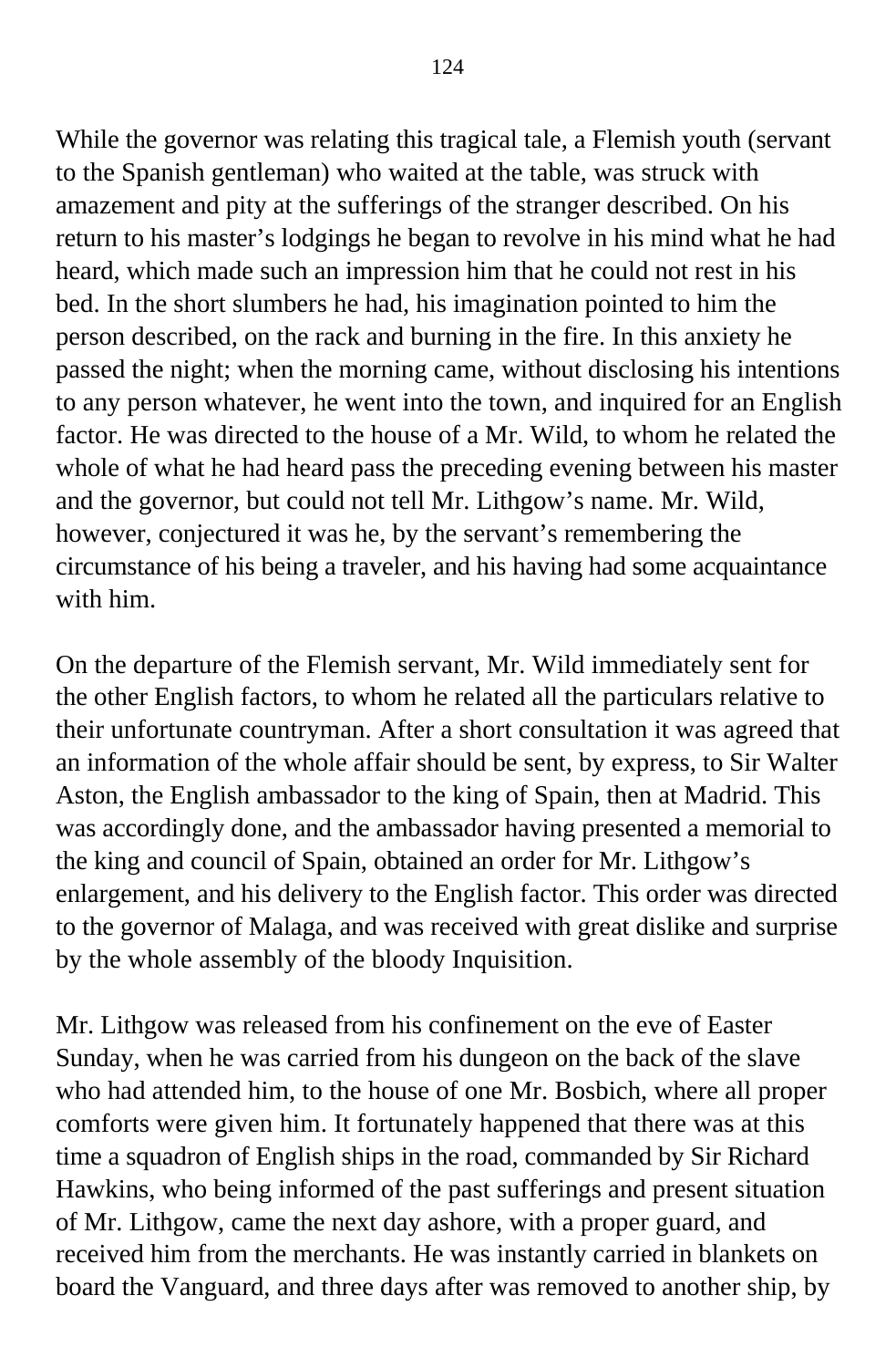direction of the general Sir Robert Mansel, who ordered that he should have proper care taken of him. The factor presented him with clothes, and all necessary provisions, besides which they gave him two hundred reals in silver; and Sir Richard Hawkins sent him two double pistoles.

Before his departure from the Spanish coast, Sir Richard Hawkins demanded the delivery of his papers, money, books, etc., but could not obtain any satisfactory answer on that head.

We cannot help making a pause here to reflect how manifestly Providence interfered in behalf of this poor man, when he was just on the brink of destruction; for by his sentence, from which there was no appeal, he would have been taken, in a few days, to Grenada, and burnt to ashes; and that a poor ordinary servant, who had not the least knowledge of him, nor was any ways interested in his preservation, should risk the displeasure of his master, and hazard his own life, to disclose a thing of so momentous and perilous a nature to a strange gentleman, on whose secrecy depended his own existence. By such secondary means does Providence frequently interfere in behalf of the virtuous and oppressed; of which this is a most distinguished example.

After lying twelve days in the road, the ship weighed anchor, and in about two months arrived safe at Deptford. The next morning, Mr. Lithgow was carried on a feather bed to Theobalds, in Hertfordshire, where at that time was the king and royal family. His majesty happened to be that day engaged in hunting, but on his return in the evening, Mr. Lithgow was presented to him, and related the particulars of his sufferings, and his happy delivery.

The king was so affected at the narrative, that he expressed the deepest concern, and gave orders that he should be sent to Bath, and his wants properly supplied from his royal munificence. By these means, under God, after some time, Mr. Lithgow was restored from the most wretched spectacle, to a great share of health and strength; but lost the use of his left arm and several of the smaller bones were so crushed and broken, as to be ever after rendered useless.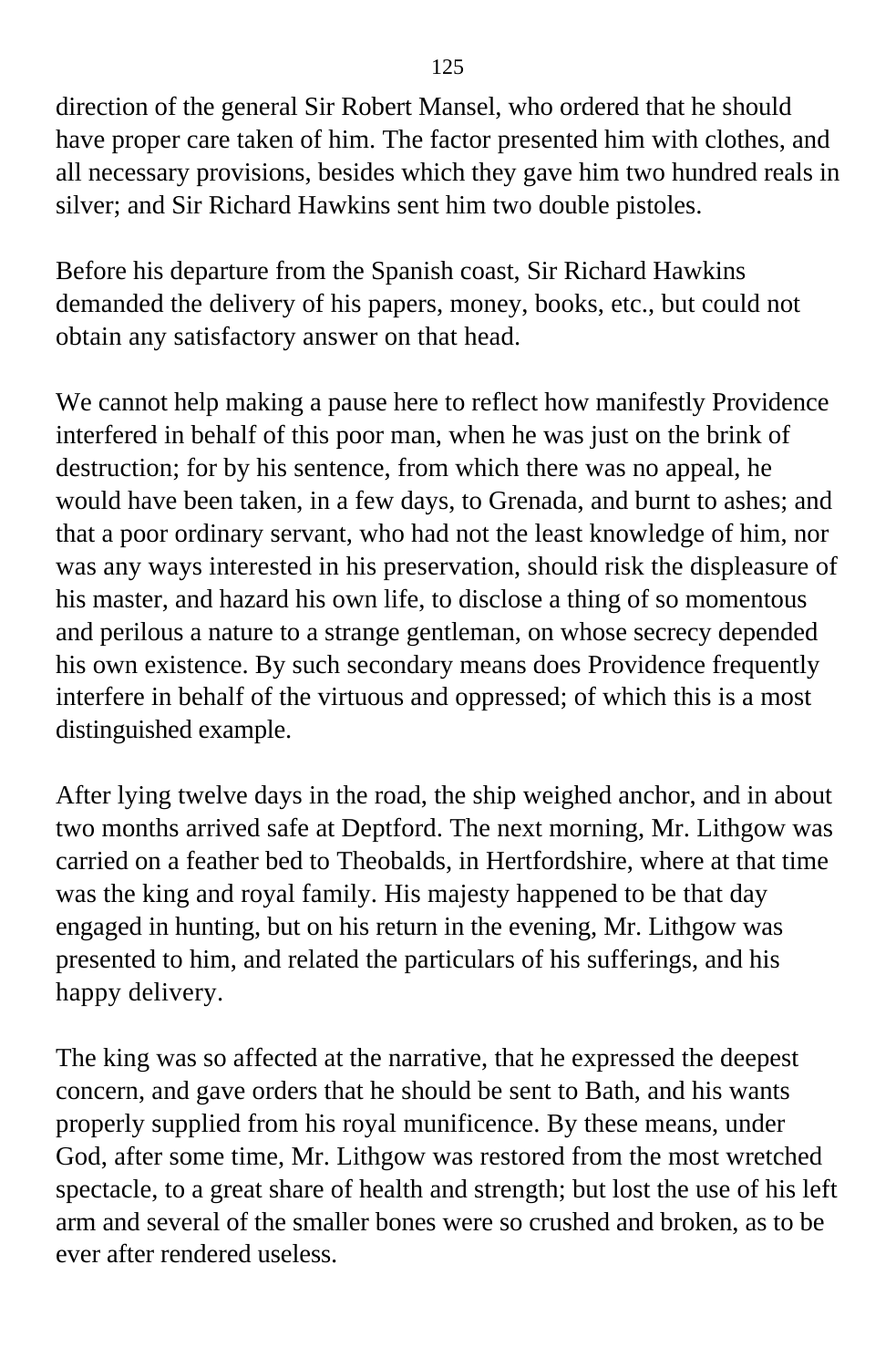Notwithstanding that every effort was used, Mr. Lithgow could never obtain any part of his money or effects, although his majesty and the ministers of state interested themselves in his behalf. Gondamore, the Spanish ambassador, indeed, promised that all his effects should be restored, with the addition of £1000 English money, as some atonement for the tortures he had undergone, which last were to be paid him by the governor of Malaga.

These engagements, however, were but mere promises; and although the king was a kind of guarantee for the well performance of them, the cunning Spaniard found means to elude the same. He had, indeed, too great a share of influence in the English council during the time of that pacific reign, when England suffered herself to be bullied into slavish compliance by most of the states and kings in Europe.

The Story of Galileo The most eminent men of science and philosophy of the day did not escape the watchful eye of this cruel despotism. Galileo, the chief astronomer and mathematician of his age, was the first who used the telescope successfully in solving the movements of the heavenly bodies. He discovered that the sun is the center of motion around which the earth and various planets revolve. For making this great discovery Galileo was brought before the Inquisition, and for a while was in great danger of being put to death.

After a long and bitter review of Galileo's writings, in which many of his most important discoveries were condemned as errors, the charge of the inquisitors went on to declare, "That you, Galileo, have upon account of those things which you have written and confessed, subjected yourself to a strong suspicion of heresy in this Holy Office, by believing, and holding to be true, a doctrine which is false, and contrary to the sacred and divine Scripture — viz., that the sun is the center of the orb of the earth, and does not move from the east to the west; and that the earth moves, and is not the center of the world." In order to save his life, Galileo admitted that he was wrong in thinking that the earth revolved around the sun, and swore that — "For the future, I will never more say, or assert, either by word or writing, anything that shall give occasion for a like suspicion." But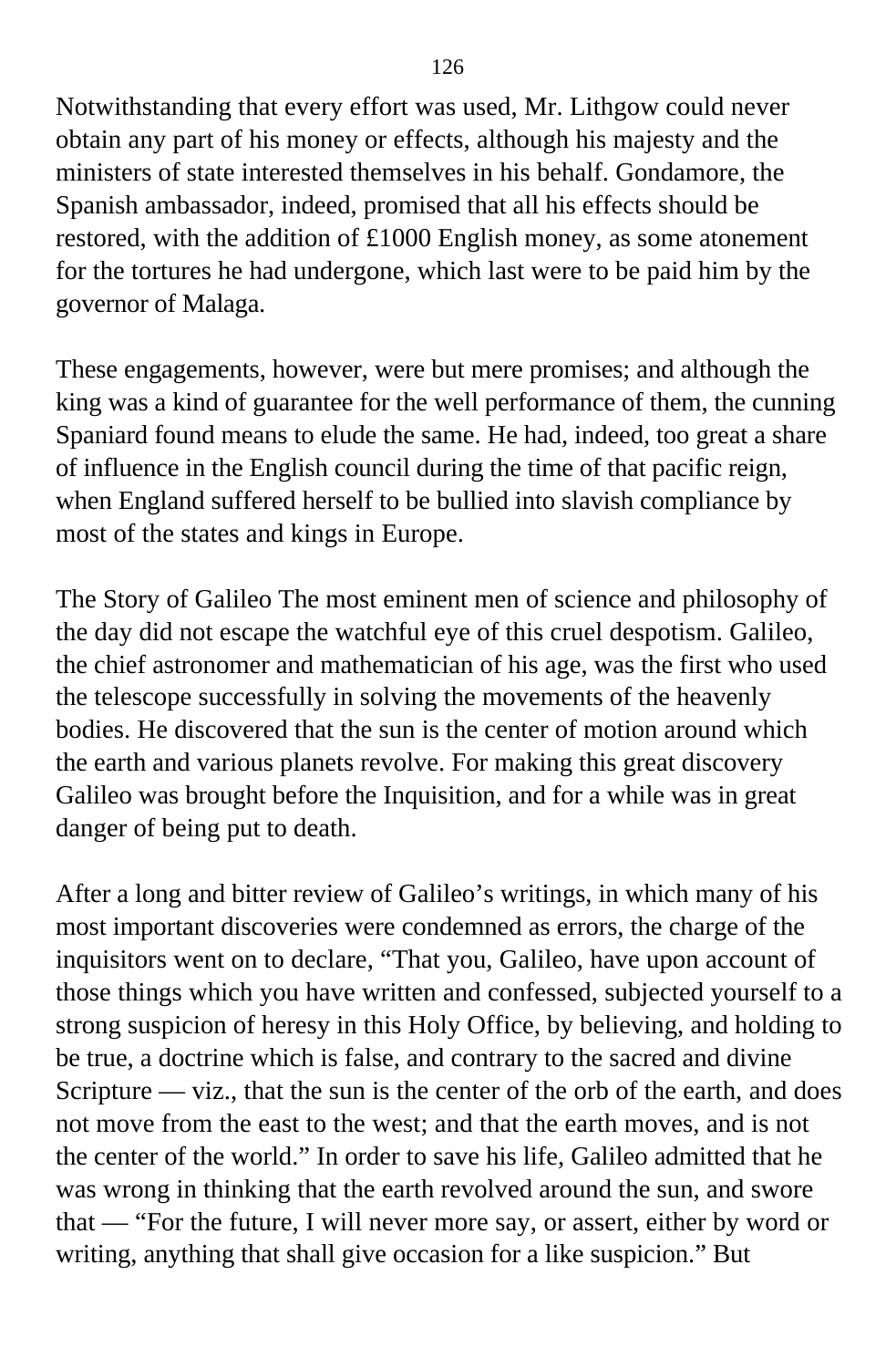immediately after taking this forced oath he is said to have whispered to a friend standing near "The earth moves, for all that."

### **SUMMARY OF THE INQUISITION**

Of the multitudes who perished by the Inquisition throughout the world, no authentic record is now discoverable. But wherever popery had power, there was the tribunal. It had been planted even in the east, and the Portuguese Inquisition of Goa was, until within these few years, fed with many an agony. South America was partitioned into provinces of the Inquisition; and with a ghastly mimicry of the crimes of the mother state, the arrivals of viceroys, and the other popular celebrations were thought imperfect without an auto da fÈ.

The Netherlands were one scene of slaughter from the time of the decree which planted the Inquisition among them. In Spain the calculation is more attainable. Each of the seventeen tribunals during a long period burned annually, on an average, ten miserable beings! We are to recollect that this number was in a country where persecution had for ages abolished all religious differences, and where the difficulty was not to find the stake, but the offering. Yet, even in Spain, thus gleaned of all heresy, the Inquisition could still swell its lists of murders to thirty-two thousand! The numbers burned in effigy, or condemned to penance, punishments generally equivalent to exile, confiscation and taint of blood, to all ruin but the mere loss of worthless life, amounted to three hundred and nine thousand. But the crowds who perished in dungeons of torture, of confinement and of broken hearts, the millions of dependent lives made utterly helpless, or hurried to the grave by the death of the victims, are beyond all register; or recorded only before HIM, who has sworn that "He that leadeth into captivity, shall go into captivity: he that killeth with the sword must be killed with the sword."

Such was the Inquisition, declared by the Spirit of God to be at once the offspring and the image of the popedom. To feel the force of the parentage, we must look to the time. In the thirteenth century, the popedom was at the summit of mortal dominion, it was independent of all kingdoms, it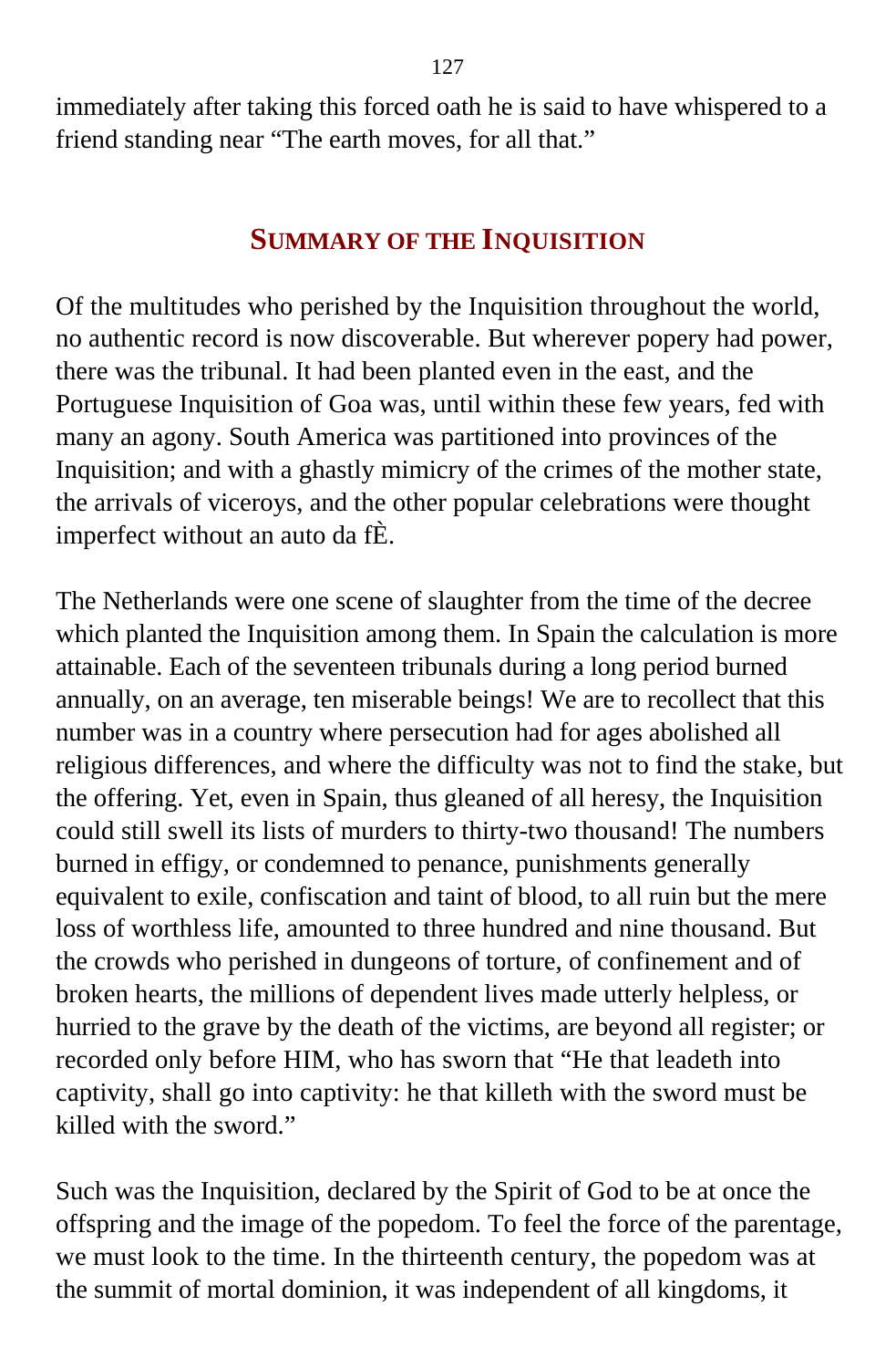ruled with a rank of influence never before or since possessed by a human scepter; it was the acknowledged sovereign of body and soul; to all earthly intents its power was immeasurable for good or evil. It might have spread literature, peace, freedom, and Christianity to the ends of Europe, or the world. But its nature was hostile, its fuller triumph only disclosed its fuller evil; and, to the shame of human reason, and the terror and suffering of human virtue, Rome, in the hour of its consummate grandeur, teemed with the monstrous and horrid birth of the

# *INQUISITION*!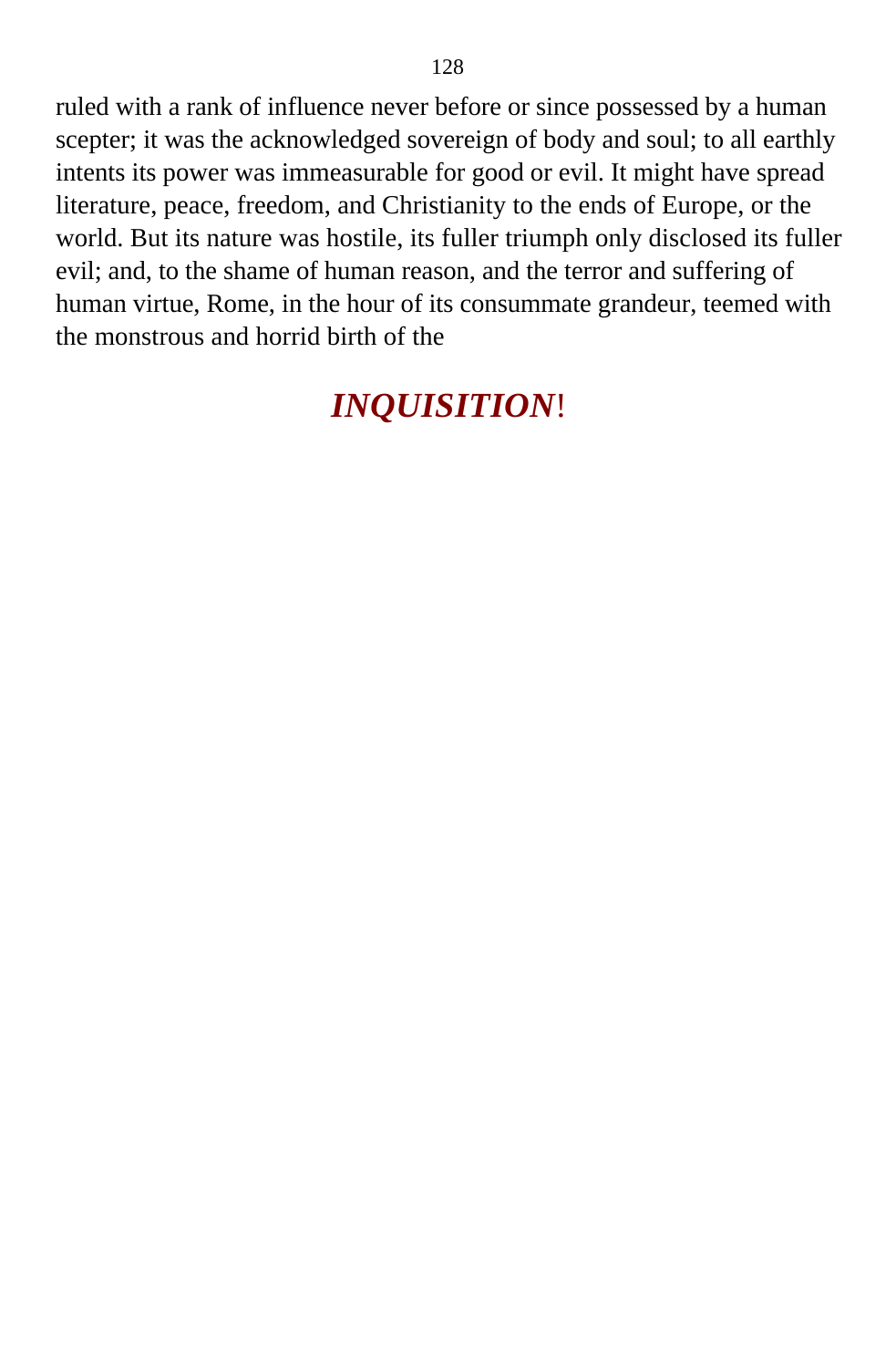# CHAPTER VI

## **AN ACCOUNT OF THE PERSECUTIONS IN ITALY, UNDER THE PAPACY**

We shall now enter on an account of the persecutions in Italy, country which has been, and still is,

- 1. The center of popery.
- 2. The seat of the pontiff.
- 3. The source of the various errors which have spread themselves over other countries, deluded the minds of thousands, and diffused the clouds of superstition and bigotry over the human understanding.

In pursuing our narrative we shall include the most remarkable persecutions which have happened, and the cruelties which have been practiced,

- 1. By the immediate power of the pope.
- 2. Through the power of the Inquisition.
- 3. At the instigation of particular orders of the clergy.
- 4. By the bigotry of the Italian princes.

In the twelfth century, the first persecutions under the papacy began in Italy, at the time that Adrian, an Englishman, was pope, being occasioned by the following circumstances: A learned man, and an excellent orator of Brescia, named Arnold, came to Rome, and boldly preached against the corruptions and innovations which had crept into the Church. His discourses were so clear, consistent, and breathed forth such a pure spirit of piety, that the senators and many of the people highly approved of, and admired his doctrines. This so greatly enraged Adrian that he commanded Arnold instantly to leave the city, as a heretic. Arnold, however, did not

129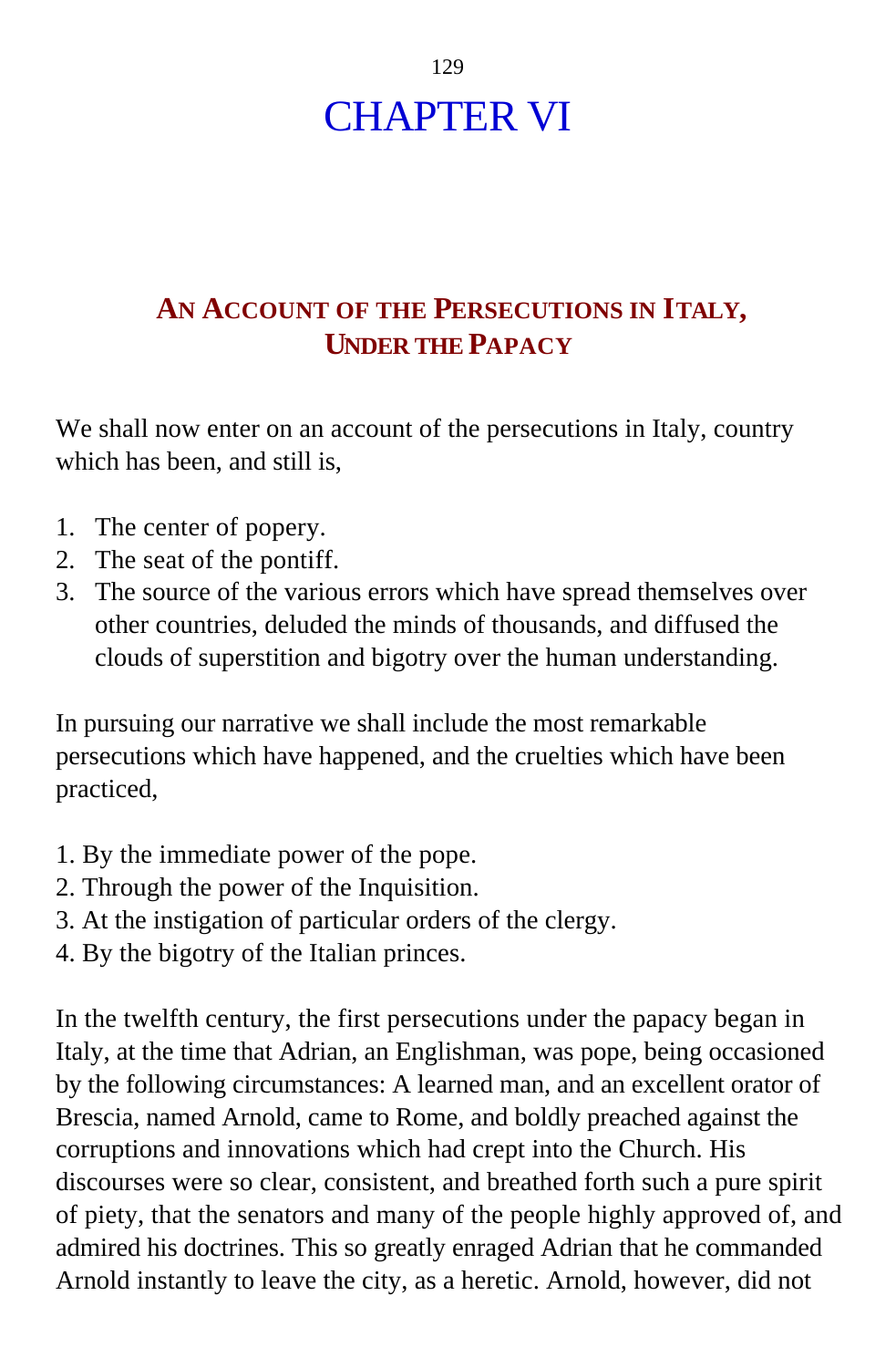comply, for the senators and some of the principal people took his part, and resisted the authority of the pope. Adrian now laid the city of Rome under an interdict, which caused the whole body of clergy to interpose; and, at length he persuaded the senators and people to give up the point, and suffer Arnold to be banished. This being agreed to, he received the sentence of exile, and retired to Germany, where he continued to preach against the pope, and to expose the gross errors of the Church of Rome. Adrian, on this account, thirsted for his blood, and made several attempts to get him into his hands: but Arnold, for a long time avoided every snare laid for him. At length, Frederic Barbarossa arriving at the imperial dignity, requested that the pope would crown him with his own hand. This Adrian complied with, and at the same time asked a favor of the emperor, which was, to put Arnold into his hands. The emperor very readily delivered up the unfortunate preacher, who soon fell a martyr to Adrian's vengeance, being hanged, and his body burnt to ashes, at Apulia. The same fate attended several of his old friends and companions. Encenas, a Spaniard, was sent to Rome, to be brought up in the Roman Catholic faith, but having conversed with some of the reformed, and having read several treatises which they put into his hands, he became a Protestant. This, at length, being known, one of his own relations informed against him, when he was burnt by order of the pope, and a conclave of cardinals. The brother of Encenas had been taken up much about the same time, for having a New Testament in the Spanish language in his possession, but before the time appointed for his execution, he found means to escape out of prison, and retired to Germany. Faninus, a learned layman, by reading controversial books, became of the reformed religion. An information being exhibited against him to the pope, he was apprehended, and cast into prison. His wife, children, relations, and friends visited him in his confinement and so far wrought upon his mind, that he renounced his faith, and obtained his release. But he was no sooner free from confinement than his mind felt the heaviest of chains; the weight of a guilty conscience. His horrors were so great that he found them insupportable, until he had returned from his apostasy, and declared himself fully convinced of the errors of the Church of Rome To make amends for his falling off, he now openly and strenuously did all he could to make converts to Protestantism, and was pretty successful in his endeavors. These proceedings occasioned his second imprisonment, but he had his life offered him if he would recant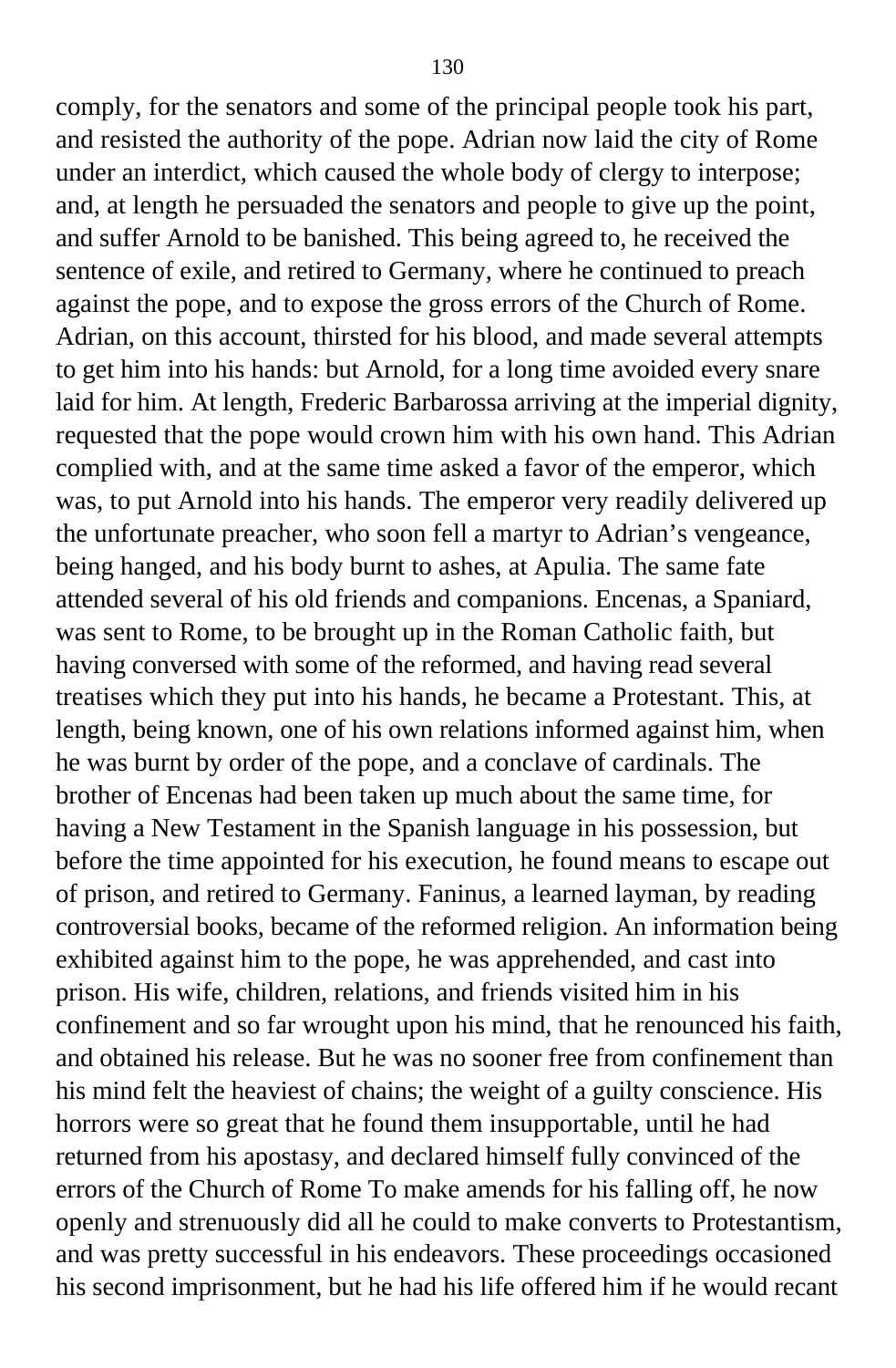again. This proposal he rejected with disdain, saying that he scorned life upon such terms. Being asked why he would obstinately persist in his opinions, and leave his wife and children in distress, he replied, "I shall not leave them in distress; I have recommended them to the care of an excellent trustee." "What trustee?" said the person who had asked the question, with some surprise: to which Faninus answered, "Jesus Christ is the trustee I mean, and I think I could not commit them to the care of a better." On the day of execution he appeared remarkably cheerful, which one observing, said, "It is strange you should appear so merry upon such an occasion, when Jesus Christ himself, just before his death, was in such agonies that he sweated blood and water." To which Faninus replied "Christ sustained all manner of pangs and conflicts, with hell and death, on our accounts; and thus, by his sufferings, freed those who really believe in him from the fear of them." He was then strangled, his body was burnt to ashes, and then scattered about by the wind. Dominicus, a learned soldier, having read several controversial writings, became a zealous Protestant, and retiring to Placentia, he preached the Gospel in its utmost purity, to a very considerable congregation. One day, at the conclusion of his sermon, he said, "If the congregation will attend tomorrow, I will give them a description of Antichrist, and paint him out in his proper colors." A vast concourse of people attended the next day, but just as Dominicus was beginning his sermon, a civil magistrate went up to the pulpit, and took him into custody. He readily submitted, but as he went along with the magistrate, he made use of this expression: "I wonder the devil hath let me alone so long." When he was brought to examination, this question was put to him: "Will you renounce your doctrines?" To which he replied: "My doctrines!: I maintain no doctrines of my own; what I preach are the doctrines of Christ, and for those I will forfeit my blood, and even think myself happy to suffer for the sake of my Redeemer." Every method was taken to make him recant for his faith, and embrace the error of the Church of Rome; but when persuasions and menaces were found ineffectual, he was sentenced to death, and hanged in the market place. Galeacius, a Protestant gentleman, who resided near the castle of St. Angelo, was apprehended on account of his faith. Great endeavors being used by his friends he recanted, and subscribed to several of the superstitious doctrines propagated by the Church of Rome. Becoming, however, sensible of his error, he publicly renounced his recantation. Being apprehended for this,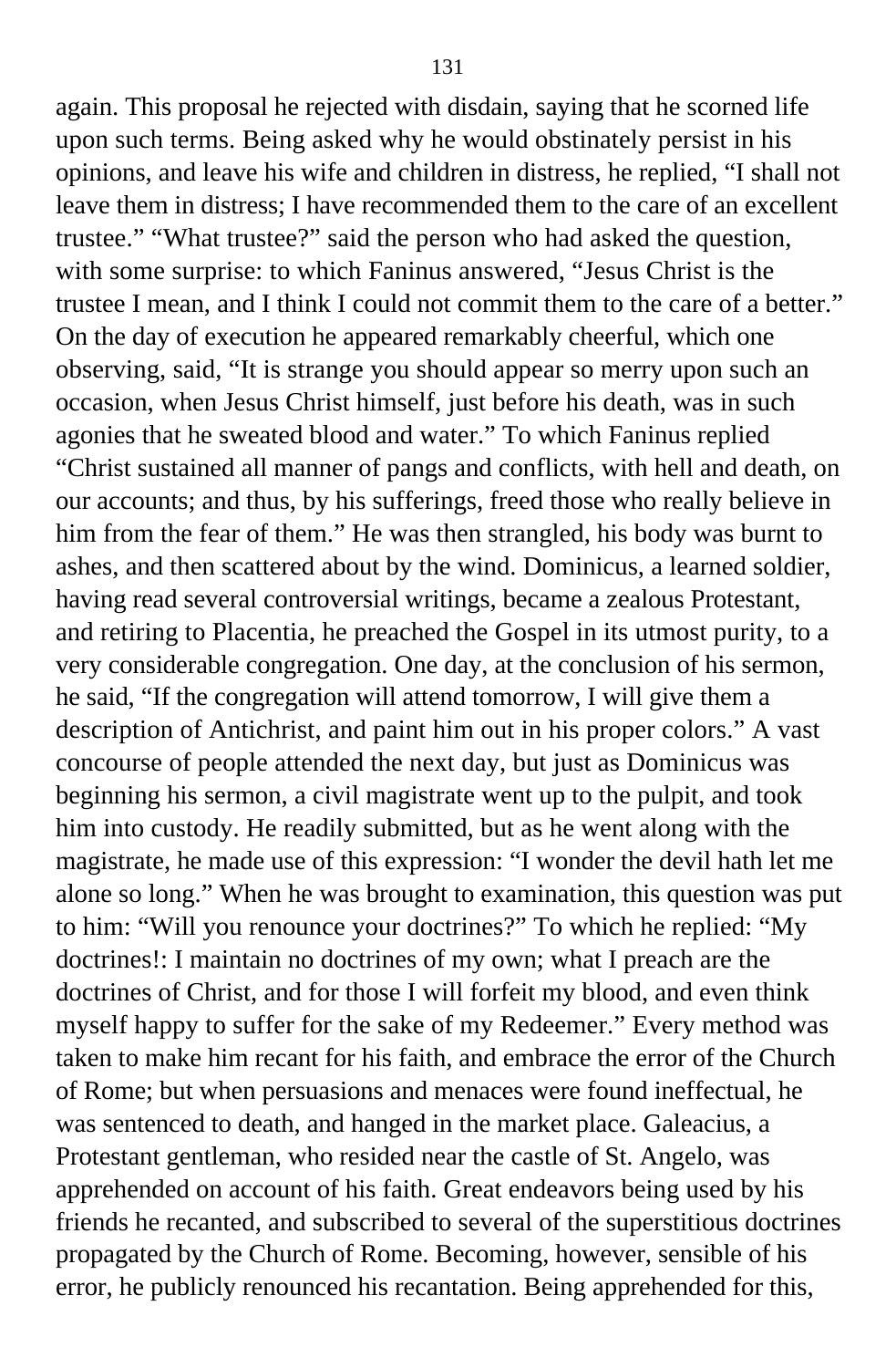he was condemned to be burnt, and agreeable to the order was chained to stake, where he was left several hours before the fire was put to the fagots, in order that his wife, relations and friends, who surrounded him, might induce him to give up his opinions. Galeacius, however, retained his constancy of mind, and entreated the executioner to put fire to the wood that was to burn him. This at length he did, and Galeacious was soon consumed in the flames, which burnt with amazing rapidity and deprived him of sensation in a few minutes. Soon after this gentleman's death, a great number of Protestants were put to death in various parts of Italy, on account of their faith, giving a sure proof of their sincerity in their martyrdoms.

### **AN ACCOUNT OF THE PERSECUTIONS OF CALABRIA**

In the fourteenth century, many of the Waldenses of Pragela an Dauphiny, emigrated to Calabria, and settling some waste lands, by the permission of the nobles of that country, they soon, by the most industrious cultivation, made several wild and barren spots appear with all the beauties of verdure and fertility. The Calabrian lords were highly pleased with their new subjects and tenants, as they were honest, quiet, and industrious; but the priests of the country exhibited several negative complaints against them; for not being able to accuse them of anything bad which they did do, they founded accusations on what they did not do, and charged them, With not being Roman Catholics. With not making any of their boys priests. With not making any of their girls nuns. With not going to Mass. With not giving wax tapers to their priests as offerings. With not going on pilgrimages. With not bowing to images.

The Calabrian lords, however, quieted the priests, by telling them that these people were extremely harmless; that they gave no offense to the Roman Catholics, and cheerfully paid the tithes to the priests, whose revenues were considerably increased by their coming into the country, and who, of consequence, ought to be the last persons to complain of them. Things went on tolerably well after this for a few years, during which the Waldenses formed themselves into two corporate towns, annexing several villages to the jurisdiction of them. At length they sent to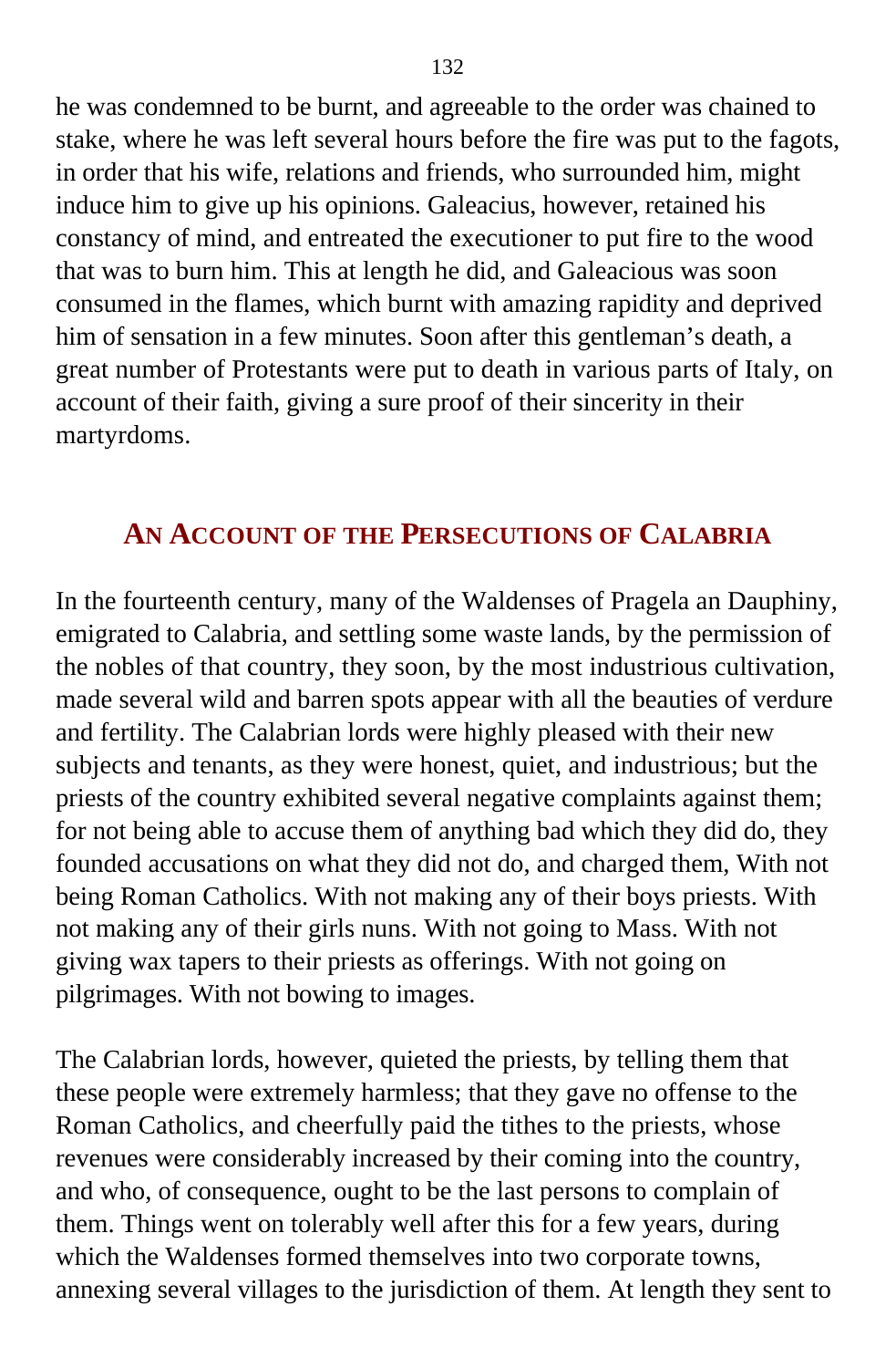Geneva for two clergymen; one to preach in each town, they determined to make a public profession of their faith. Intelligence of this affair being carried to the pope, Pius the Fourth, he determined to exterminate them from Calabria. To this end he sent Cardinal Alexandrino, a man of very violent temper and a furious bigot, together with two monks, to Calabria, where they were to act as inquisitors. These authorized persons came to St. Xist, one of the towns built by the Waldenses, and having assembled the people, told them that they should receive no injury, if they would accept of preachers appointed by the pope; but if they would not, they should be deprived both of their property and lives; and that their intentions might be known, Mass should publicly said that afternoon, at which they were ordered to attend. The people of St. Xist, instead of attending Mass, fled into the woods, with their families, and thus disappointed the cardinal and his coadjutors. The cardinal then proceeded to La Garde, the other town belonging to the Waldenses, where, not to be served as he had been at St. Xist, he ordered the gates to be locked, and all avenues guarded. The same proposals were then made to the inhabitants of La Garde, as had previously been offered to those of St. Xist but with this additional piece of artifice: the cardinal assured them that the inhabitants of St. Xist had immediately come into his proposals, and agreed that the pope should appoint them preachers. This falsehood succeeded; for the people of La Garde, thinking that what the cardinal had told them to be the truth, said they would exactly follow the example of their brethren at St. Xist. The cardinal, having gained his point by deluding the people of one town, sent for troops of soldiers, with a view to murder those of the other. He, accordingly, dispatched the soldiers into the woods, to hunt down the inhabitants of St. Xist like wild beasts, and gave them strict orders to spare neither age nor sex, but to kill all they came near. The troops entered the woods, and many fell a prey to their ferocity, before the Waldenses were properly apprised of their design. At length, however, they determined to sell their lives as dear as possible, when several conflicts happened, in which the half-armed Waldenses performed prodigies of valor, and many were slain on both sides. The greatest part of the troops being killed in the different rencontres, the rest were compelled to retreat, which so enraged the cardinal that he wrote to the viceroy of Naples for reinforcements. The viceroy immediately ordered a proclamation to be made throughout all the Neapolitan territories, that all outlaws, deserters, and other proscribed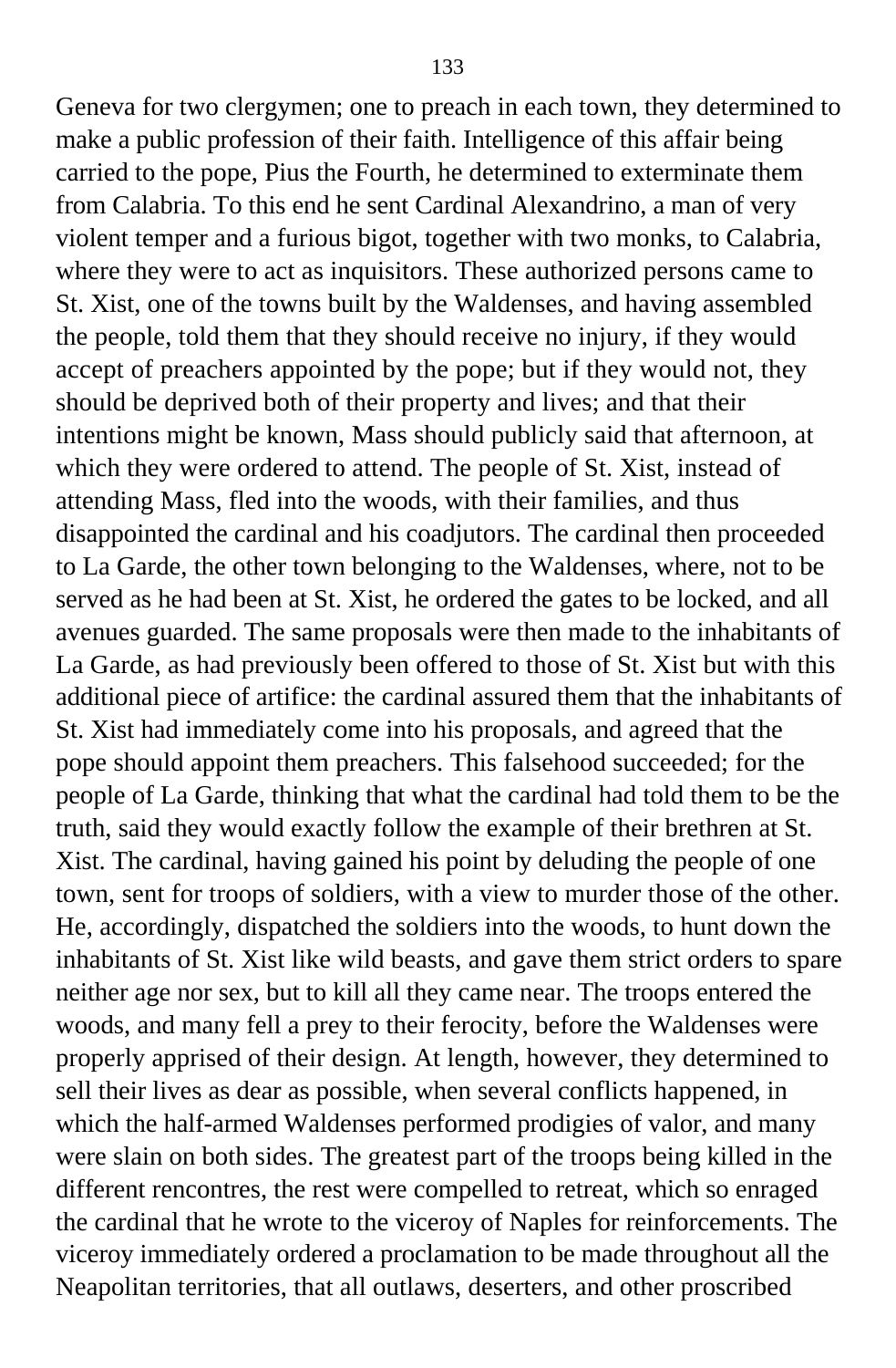persons should be surely pardoned for their respective offenses, on condition of making a campaign against the inhabitants of St. Xist, and continuing under arms until those people were exterminated. Many persons of desperate fortunes came in upon this proclamation, and being formed into light companies, were sent to scour the woods, and put to death all they could meet with of the reformed religion. The viceroy himself likewise joined the cardinal, at the head of a body of regular forces; and, in conjunction, they did all they could to harass the poor people in the woods. Some they caught and hanged up upon trees, cut down boughs and burnt them, or ripped them open and left their bodies to be devoured by wild beasts, or birds of prey. Many they shot at a distance, but the greatest number they hunted down by way of sport. A few hid themselves in caves, but famine destroyed them in their retreat; and thus all these poor people perished, by various means, to glut the bigoted malice of their merciless persecutors. The inhabitants of St. Xist were no sooner exterminated, than those of La Garde engaged the attention of the cardinal and viceroy. It was offered, that if they should embrace the Roman Catholic persuasion, themselves and families should not be injured, but their houses and properties should be restored, and none would be permitted to molest them; but, on the contrary, if they refused this mercy, (as it was termed) the utmost extremities would be used, and the most cruel deaths the certain consequence of their non-compliance. Notwithstanding the promises on one side, and menaces on the other, these worthy people unanimously refused to renounce their religion, or embrace the errors of popery. This exasperated the cardinal and viceroy so much, that thirty of them were ordered to be put immediately to the rack, as a terror to the rest. Those who were put to the rack were treated with such severity that several died under the tortures; one Charlin, in particular, was so cruelly used that his belly burst, his bowels came out, and he expired in the greatest agonies. These barbarities, however, did not answer the purposes for which they were intended; for those who remained alive after the rack, and those who had not felt the rack, remained equally constant in their faith, and boldly declared that no tortures of body, or terrors of mind, should ever induce them to renounce their God, or worship images. Several were then, by the cardinal's order, stripped stark naked, and whipped to death iron rods; and some were hacked to pieces with large knives, others were thrown down from the top of a large

134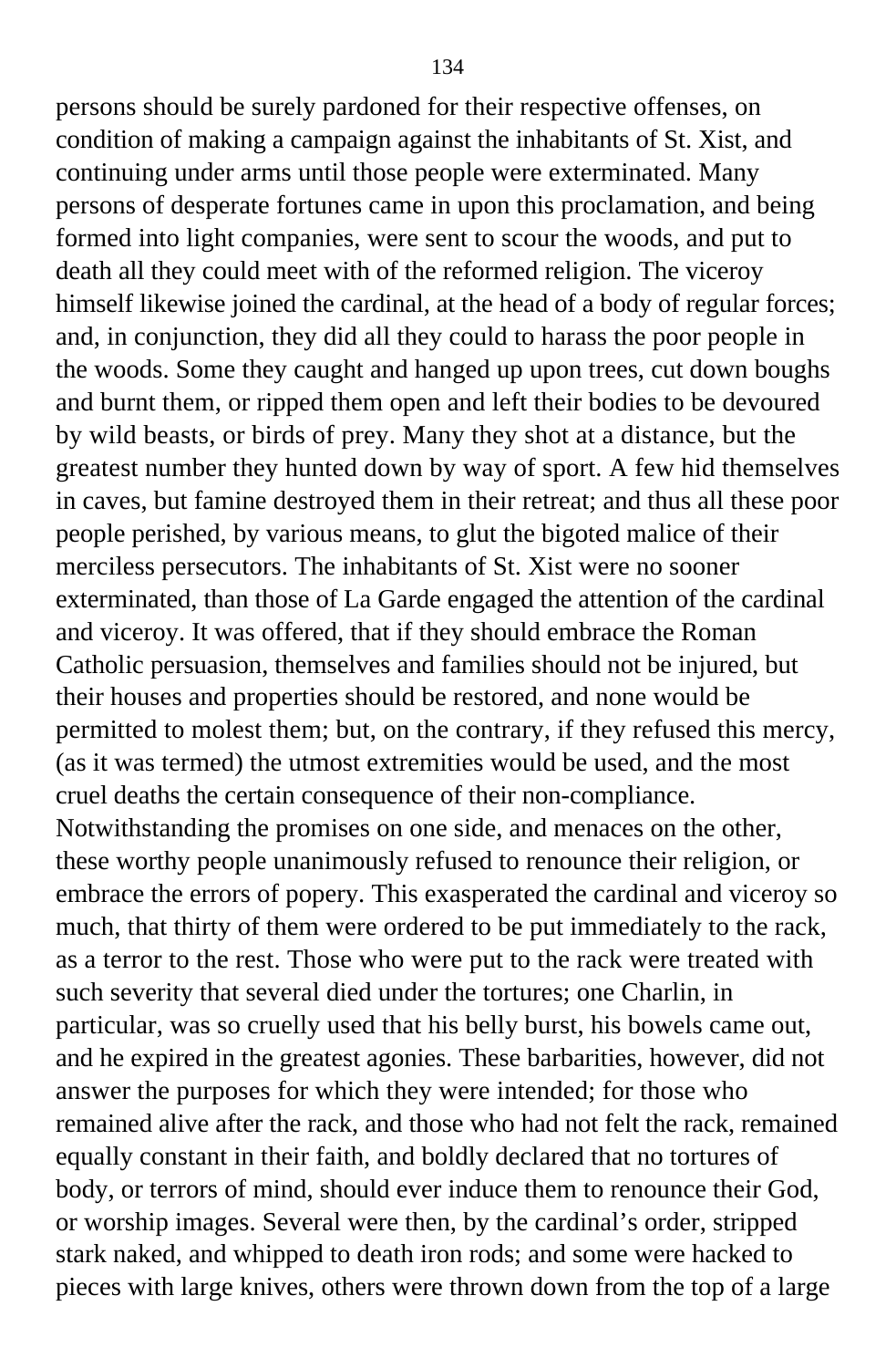tower, and many were covered over with pitch, and burnt alive. One of the monks who attended the cardinal, being naturally of a savage and cruel disposition, requested of him that he might shed some of the blood of these poor people with his own hands; when his request being granted, the barbarous man took a large sharp knife, and cut the throats of fourscore men, women, and children with as little remorse as a butcher would have killed so many sheep. Every one of these bodies were then ordered to be quartered, the quarters placed upon stakes, and then fixed in different parts of the country, within a circuit of thirty miles. The four principal men of La Garde were hanged, and the clergyman was thrown from the top of his church steeple. He was terribly mangled, but not quite killed by the fall; at which time the viceroy passing by, said, "Is the dog yet living? Take him up, and give him to the hogs," when, brutal as this sentence may appear, it was executed accordingly. Sixty women were racked so violently, that the cords pierced their arms and legs close to the bone when, being remanded to prison, their wounds mortified, and the died in the most miserable manner. Many others were put to death by various cruel means; and if any Roman Catholic, more compassionate than the rest, interceded for any of the reformed, he was immediately apprehended, and shared the same fate as a favorer of heretics. The viceroy being obliged to march back to Naples, on some affairs of moment which required his presence, and the cardinal being recalled to Rome, the marquis of Butane was ordered to put the finishing stroke to what they had begun; which he at length effected, by acting with such barbarous rigor, that there was not a single person of the reformed religion left living in all Calabria. Thus were a great number of inoffensive and harmless people deprived of their possessions, robbed of their property, driven from their homes, and at length murdered by various means, only because they would not sacrifice their consciences to the superstitions of others, embrace idolatrous doctrines which they abhorred, and accept of teachers whom they could not believe. Tyranny is of three kinds, viz., that which enslaves the person, that which seizes the property, and that which prescribes and dictates to the mind. The two first sorts may be termed civil tyranny, and have been practiced by arbitrary sovereigns in all ages, who have delighted in tormenting the persons, and stealing the properties of their unhappy subjects. But the third sort, viz., prescribing and dictating to the mind, may be called ecclesiastical tyranny: and this is the worst kind of tyranny, as it includes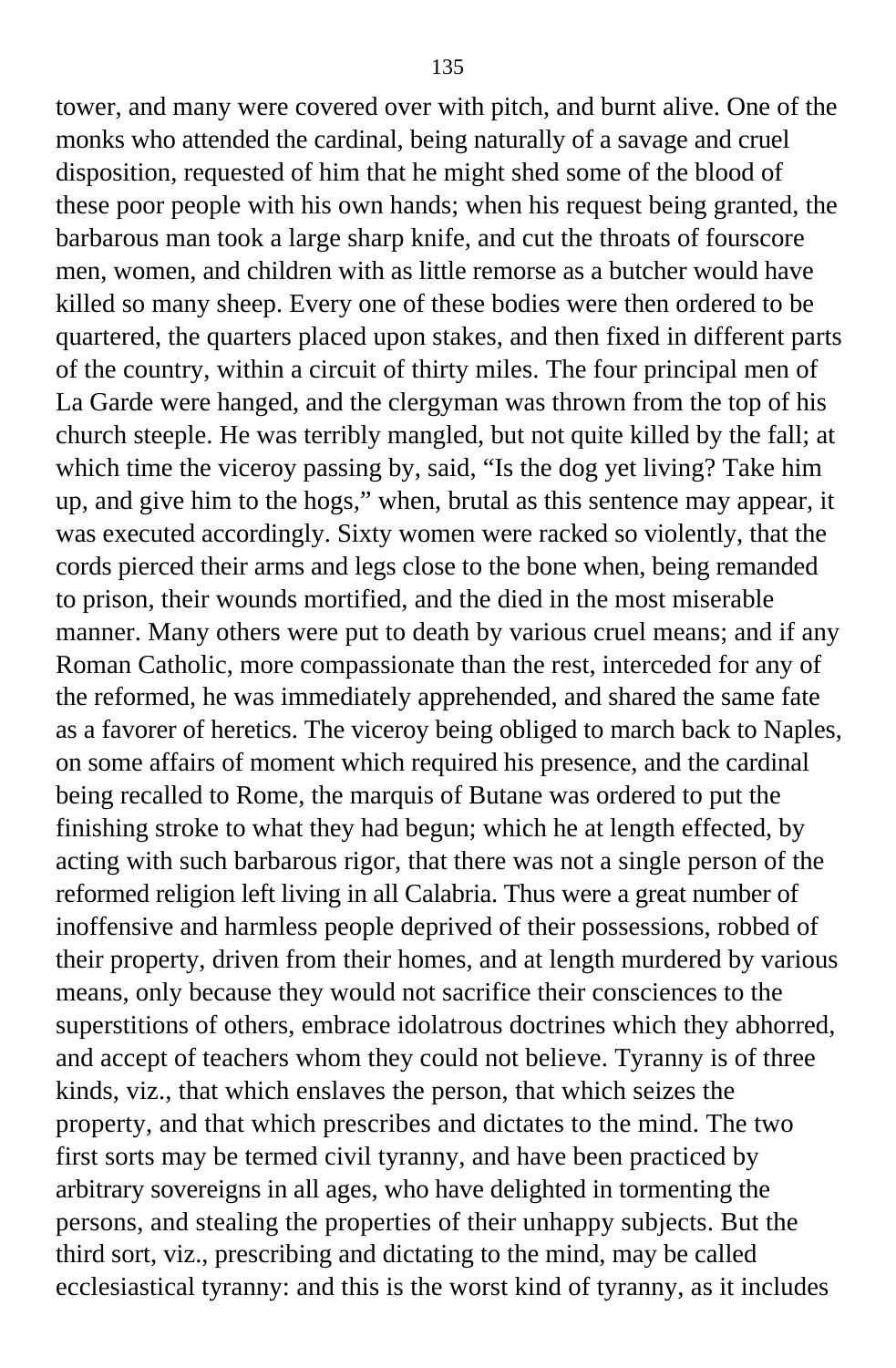the other two sorts; for the Romish clergy not only do torture the body and seize the effects of those they persecute, but take the lives, torment the minds, and if possible, would tyrannize over the souls of the unhappy victims.

### **ACCOUNT OF THE PERSECUTIONS IN THE VALLEYS OF PIEDMONT**

Many of the Waldenses, to avoid the persecutions to which that were continually subjected in France, went and settled in the valleys of Piedmont, where they increased exceedingly, and flourished very much for a considerable time. Though they were harmless in their behavior, inoffensive in their conversation, and paid tithes to the Roman clergy, yet the latter could not be contented, but wished to give them some disturbance: they, accordingly, complained to the archbishop of Turin that the Waldenses of the valleys of Piedmont were heretics, for these reasons:

- 1. That they did not believe in the doctrines of the Church of Rome.
- 2. That they made no offerings or prayers for the dead.
- 3. That they did not go to Mass.
- 4. That they did not confess, and receive absolution.
- 5. That they did not believe in purgatory, or pay money to get the souls of their friends out of it.

Upon these charges the archbishop ordered a persecution to be commenced and many fell martyrs to the superstitious rage of the priests and monks. At Turin, one of the reformed had his bowels torn out, and put in a basin before his face, where they remained in his view until he expired. At Revel, Catelin Girard being at the stake, desired the executioner to give him a stone; which he refused, thinking that he meant to throw it at somebody; but Girard assuring him that he had no such design, the executioner complied; when Girard, looking earnestly at the stone, said, "When it is in the power of a man to eat and digest this solid stone, the religion for which I am about to suffer shall have an end, and not before." He then threw the stone on the ground, and submitted cheerfully to the flames. A great many more of the reformed were oppressed, or put to death, by various means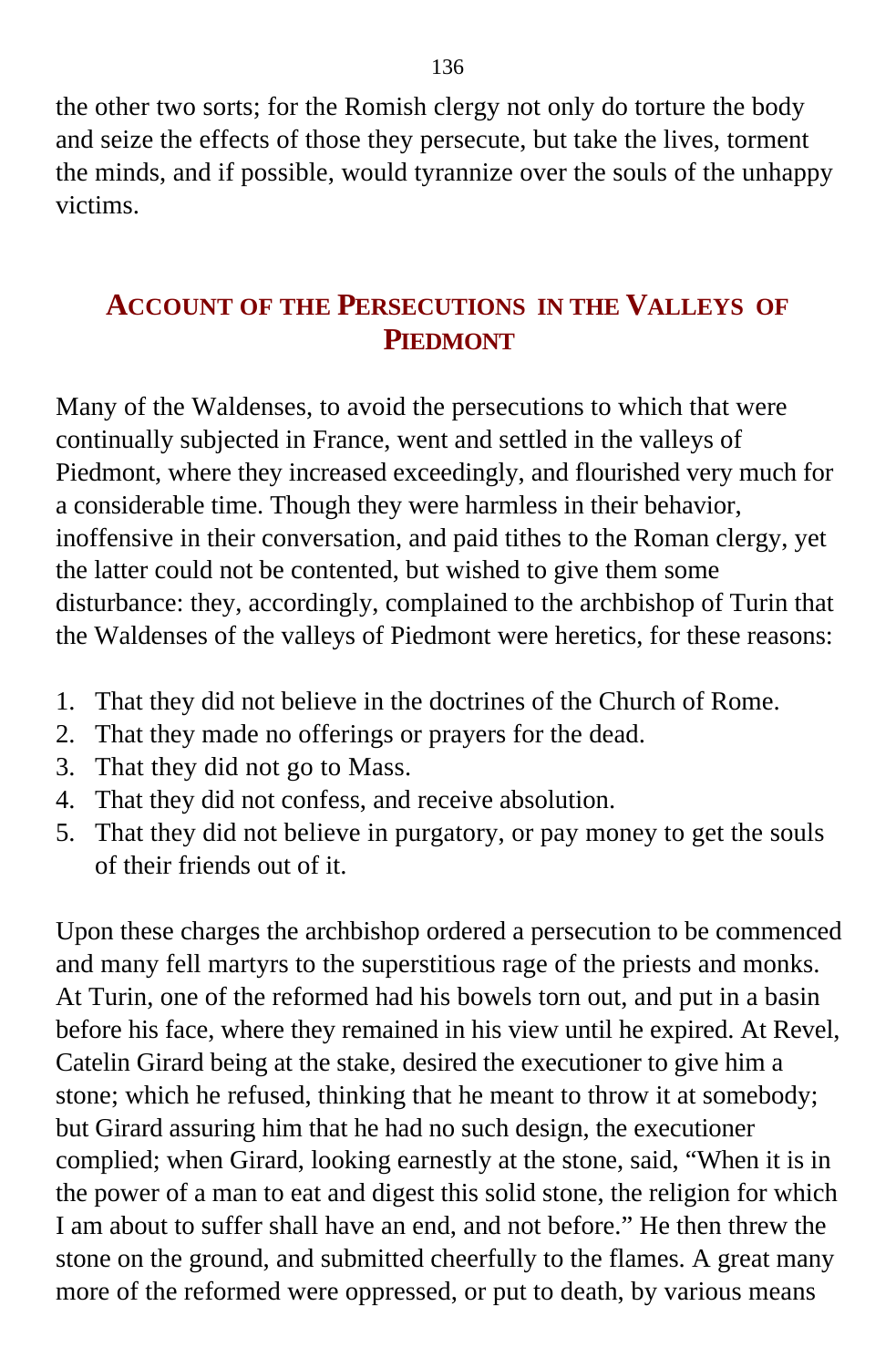until the patience of the Waldenses being tired out, they flew to arms in their own defense, and formed themselves into regular bodies. Exasperated at this, the bishop of Turin procured a number of troops, and sent against them; but in most of the skirmishes and engagements the Waldenses were successful, which partly arose from their being better acquainted with the passes of the valleys of Piedmont than their adversaries, and partly from the desperation with which they fought, for they well knew, if they were taken, they should not be considered as prisoners of war, but tortured to death as heretics. At length, Philip VII, duke of Savoy, and supreme Lord of Piedmont, determined to interpose his authority, and stop these bloody wars, which so greatly disturbed his dominions. He was not willing to disoblige the pope, or affront the archbishop of Turin; nevertheless, he sent them both messages, importing that he could not any longer tamely see his dominions overrun with troops, who were directed by priests instead of officers, and commanded by prelates instead of generals; nor would he suffer his country to be depopulated, while he himself had not been even consulted upon the occasion. The priests, finding the resolution of the duke, did all they could to prejudice his mind against the Waldenses, but the duke told them, that though he was unacquainted with the religious tenets of these people, yet he had always found them quiet, faithful, and obedient, and therefore he determined they should be no longer persecuted. The priests now had recourse to the most palpable and absurd falsehoods: they assured the duke that he was mistaken in the Waldenses for they were a wicked set of people, and highly addicted to intemperance, uncleanness, blasphemy, adultery, incest, and many other abominable crimes; and that they were even monsters in nature, for their children were born with black throats, with furrows of teeth, and bodies all over hairy. The duke was not so devoid of common sense as to give credit to what the priests said, though they affirmed in the most solemn manner the truth of their assertions. He however, sent twelve very learned and sensible gentlemen into the Piedmontese valleys, to examine into the real character of the inhabitants. These gentlemen, after traveling through all their towns and villages, and conversing with people of every rank among the Waldenses returned to the duke, and gave him the most favorable account of those people, affirming, before the faces of the priests who vilified them, that they were harmless, inoffensive, loyal, friendly, industrious, and pious: that they abhorred the crimes of which they were accused; and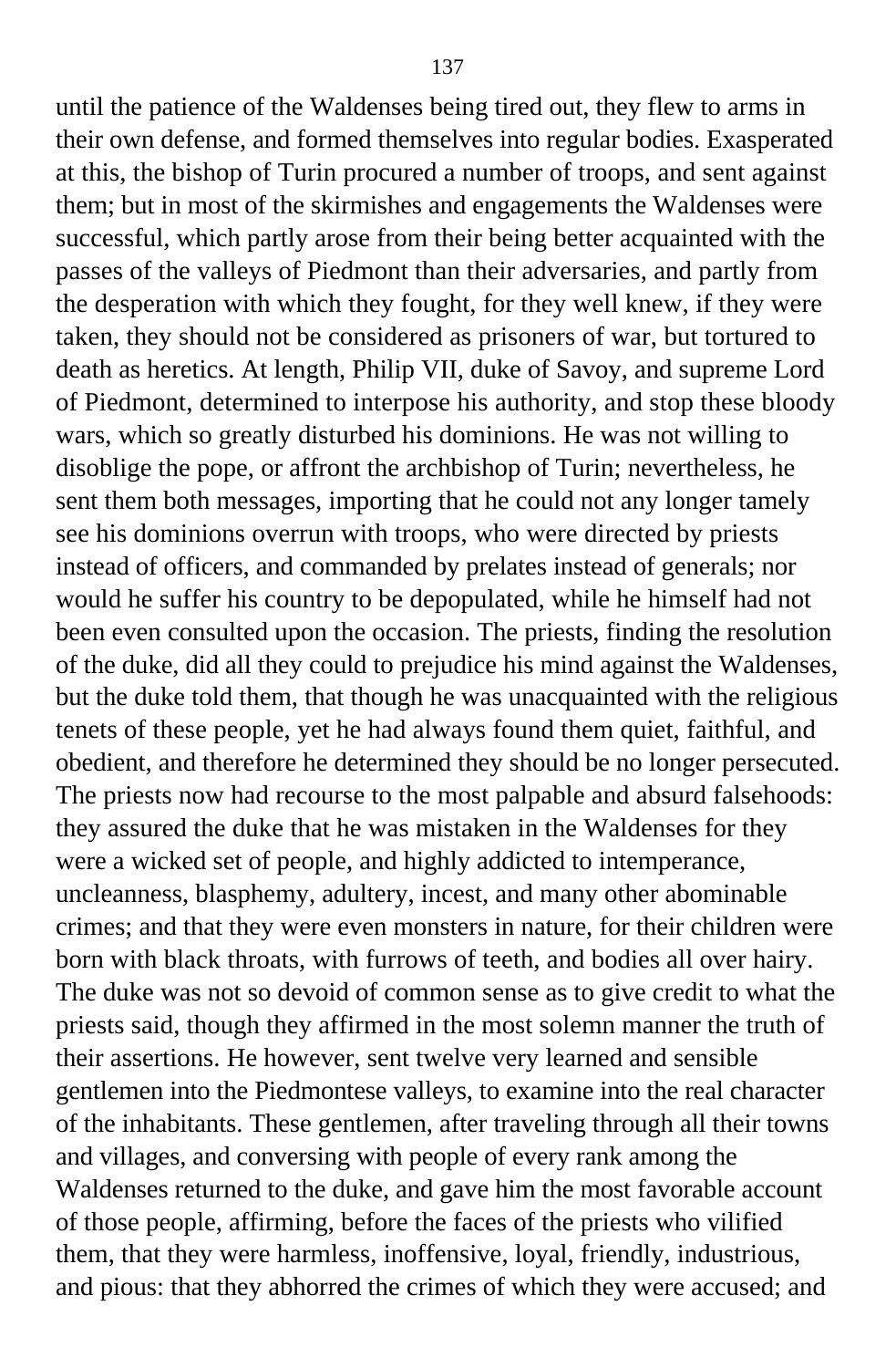that, should an individual, through his depravity fall into any of those crimes, he would, by their laws, be punished in the most exemplary manner. "With respect to the children," the gentlemen said, "the priests had told the most gross and ridiculous falsities, for they were neither born with black throats, teeth in their mouths, nor hair on their bodies, but were as fine children as could be seen. And to convince your highness of what we have said, (continued one of the gentlemen) we have brought twelve of the principal male inhabitants, who are come to ask pardon in the name of the rest, for having taken up arms without your leave, though even in their own defense, and to preserve their lives from their merciless enemies. And we have likewise brought several women, with children of various ages, that your highness may have an opportunity of personally examining them as much as you please." The duke, after accepting the apology of the twelve delegates, conversing with the women, and examining the children, graciously dismissed them. He then commanded the priests, who had attempted to mislead him, immediately to leave the court; and gave strict orders that the persecution should cease throughout his dominions. The Waldenses had enjoyed peace many years, when Philip, the seventh duke of Savoy, died, and his successor happened to be a very bigoted papist. About the same time, some of the principal Waldenses proposed that their clergy should preach in public, that every one might know the purity of their doctrines for hitherto they had preached only in private, and to such congregations as they well knew to consist of none but persons of the reformed religion. On hearing these proceedings, the new duke was greatly exasperated, and sent a considerable body of troops into the valleys, swearing that if the people would not change their religion, he would have them flayed alive. The commander of the troops soon found the impracticability of conquering them with the number of men he had with him, he, therefore, sent word to the duke that the idea of subjugating the Waldenses, with so small a force, was ridiculous, that those people were better acquainted with the country than any that were with him; that they had secured all the passes, were well armed and resolutely determined to defend themselves; and, with respect to flaying them alive, he said, that every skin belonging to those people would cost him the lives of a dozen of his subjects. Terrified at this information, the duke withdrew the troops, determining to act not by force, but by stratagem. He therefore ordered rewards for the taking of any of the Waldenses, who might be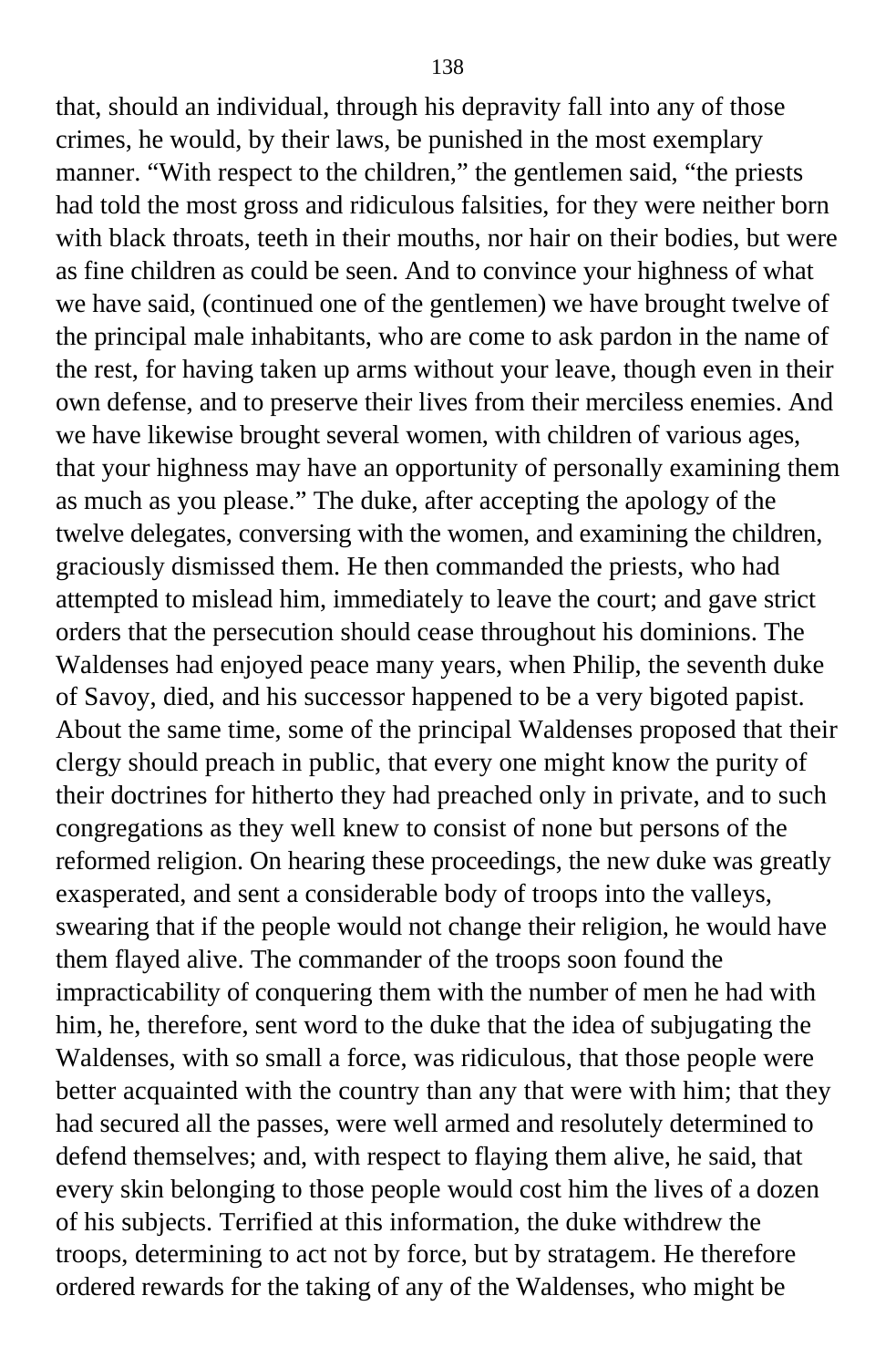found straying from their places of security; and these, when taken, were either flayed alive, or burnt. The Waldenses had hitherto only had the New Testament and a few books of the Old, in the Waldensian tongue; but they determined now to have the sacred writings complete in their own language. They, therefore, employed a Swiss printer to furnish them with a complete edition of the Old and New Testaments in the Waldensian tongue, which he did for the consideration of fifteen hundred crowns of gold, paid him by those pious people. Pope Paul the third, a bigoted papist, ascending the pontific chair, immediately solicited the parliament of Turin to persecute the Waldenses, as the most pernicious of all heretics. The parliament readily agreed, when several were suddenly apprehended and burnt by their order. Among these was Bartholomew Hector, a bookseller and stationer of Turin, who was brought up a Roman Catholic, but having read some treatises written by the reformed clergy, was fully convinced of the errors of the Church of Rome; yet his mind was, for some time, wavering, and he hardly knew what persuasion to embrace. At length, however, he fully embraced the reformed religion, and was apprehended, as we have already mentioned, and burnt by order of the parliament of Turin. A consultation was now held by the parliament of Turin, in which it was agreed to send deputies to the valleys of Piedmont, with the following propositions:

- 1. That if the Waldenses would come to the bosom of the Church of Rome, and embrace the Roman Catholic religion, they should enjoy their houses, properties, and lands, and live with their families, without the least molestation.
- 2. That to prove their obedience, they should send twelve of their principal persons, with all their ministers and schoolmasters, to Turin to be dealt with at discretion.
- 3. That the pope, the king of France, and the duke of Savoy, approved of, and authorized the proceedings of the parliament of Turin upon this occasion.
- 4. That if the Waldenses of the valleys of Piedmont refused to comply with these propositions, persecution should ensue, and certain death be their portion.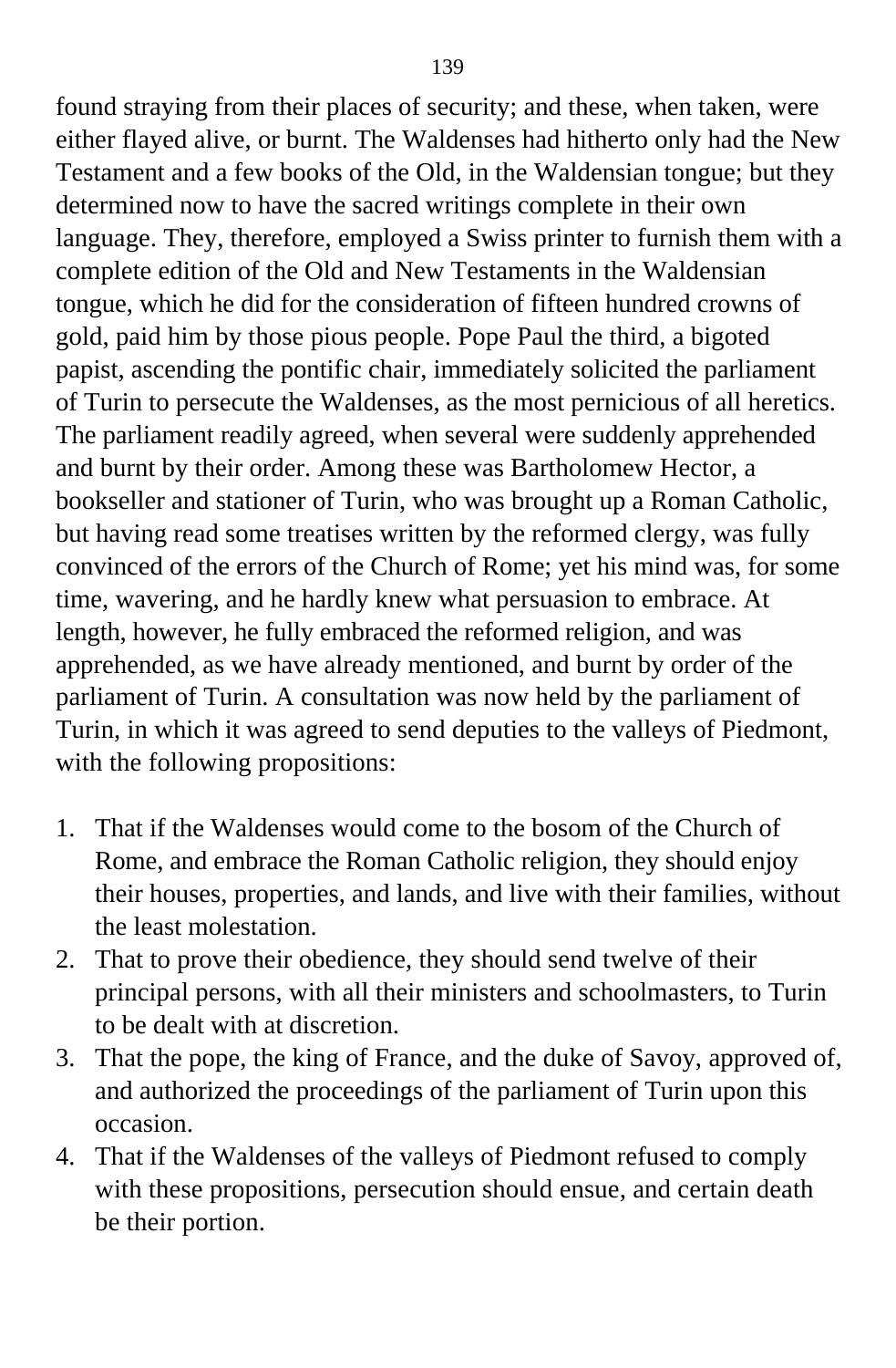To each of these propositions the Waldenses nobly replied in the following manner, answering them respectively:

- 1. That no considerations whatever should make them renounce their religion.
- 2. That they would never consent to commit their best and most respectable friends, to the custody and discretion of their worst and most inveterate enemies.
- 3. That they valued the approbation of the King of kings, who reigns in heaven, more than any temporal authority.
- 4. That their souls were more precious than their bodies.

These pointed and spirited replies greatly exasperated the parliament of Turin; they continued, with more avidity than ever, to kidnap such Waldenses as did not act with proper precaution, who were sure to suffer the most cruel deaths. Among these, it unfortunately happened, that they got hold of Jeffery Varnagle, minister of Angrogne, whom they committed to the flames as a heretic. They then solicited a considerable body of troops of the king of France, in order to exterminate the reformed entirely from the valleys of Piedmont; but just as the troops were going to march, the Protestant princes of Germany interposed, and threatened to send troops to assist the Waldenses, if they should be attacked. The king of France, not caring to enter into a war, remanded the troops, and sent word to the parliament of Turin that he could not spare any troops at present to act in Piedmont. The members of the parliament were greatly vexed at this disappointment, and the persecution gradually ceased, for as they could only put to death such of the reformed as they caught by chance, and as the Waldenses daily grew more cautious, their cruelty was obliged to subside, for want of objects on whom to exercise it. After the Waldenses had enjoyed a few years tranquillity, they were again disturbed by the following means: the pope's nuncio coming to Turin to the duke of Savoy upon business, told that prince he was astonished he had not yet either rooted out the Waldenses from the valleys of Piedmont entirely, or compelled them to enter into the bosom of the Church of Rome. That he could not help looking upon such conduct with a suspicious eye, and that he really thought him a favorer of those heretics, and should report the affair accordingly to his holiness the pope. Stung by this reflection, and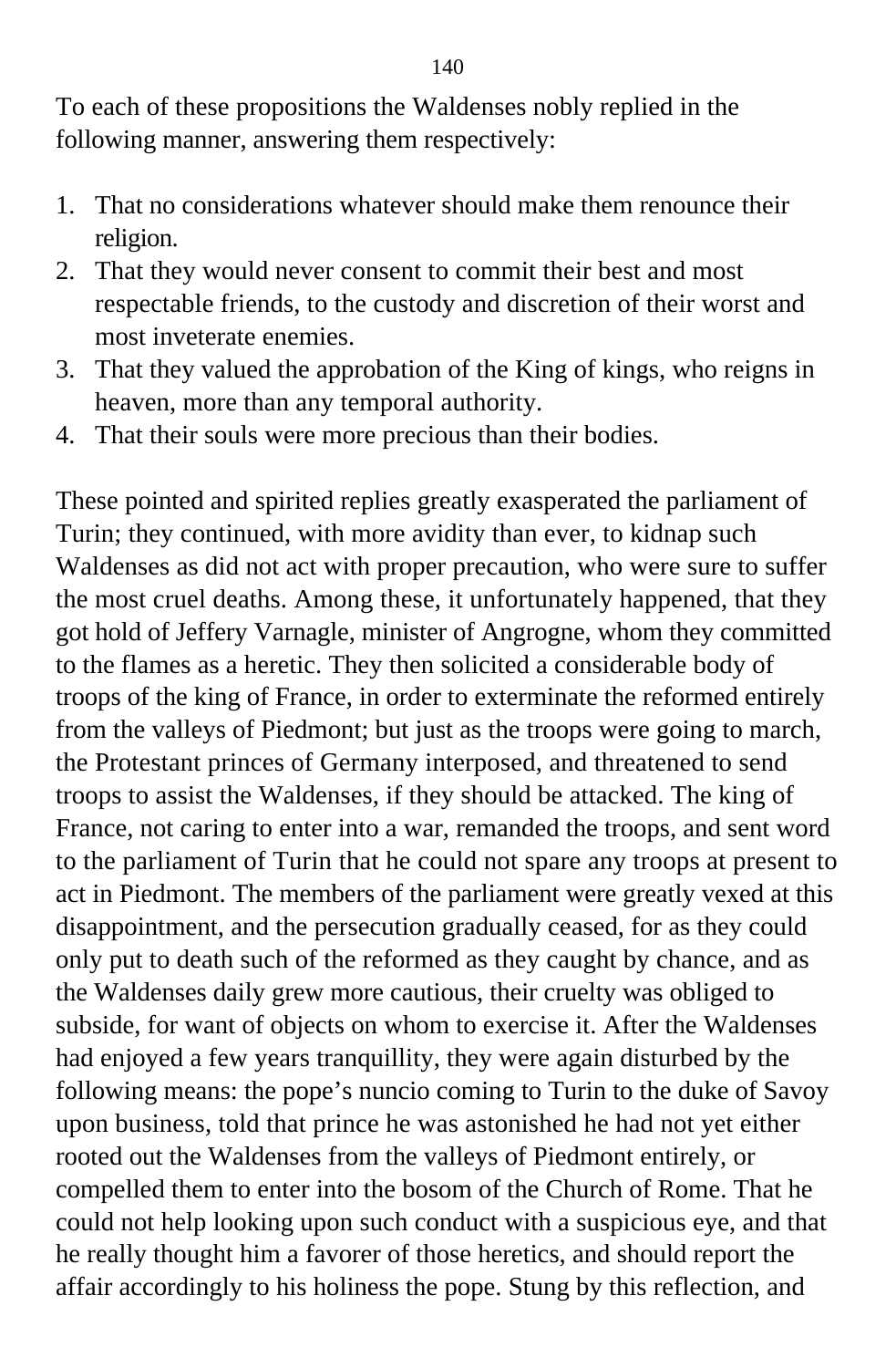unwilling to be misrepresented to the pope, the duke determined to act with the greatest severity, in order to show his zeal, and to make amends for former neglect by future cruelty. He, accordingly, issued express orders for all the Waldenses to attend Mass regularly on pain of death. This they absolutely refused to do, on which he entered the Piedmontese valleys, with a formidable body of troops, and began a most furious persecution, in which great numbers were hanged, drowned, ripped open, tied to trees, and pierced with prongs, thrown from precipices, burnt, stabbed, racked to death, crucified with their heads downwards, worried by dogs, etc.. Those who fled had their goods plundered, and their houses burnt to the ground: they were particularly cruel when they caught a minister or a schoolmaster, whom they put to such exquisite tortures, as are almost incredible to conceive. If any whom they took seemed wavering in their faith, they did not put them to death, but sent them to the galleys, to be made converts by dint of hardships. The most cruel persecutors, upon this occasion, that attended the duke, were three in number, viz.

1. Thomas Incomel, an apostate, for he was brought up in the reformed religion, but renounced his faith, embraced the errors of popery, and turned monk. He was a great libertine, given to unnatural crimes, and sordidly solicitous for plunder of the Waldenses. 2. Corbis, a man of a very ferocious and cruel nature, whose business was to examine the prisoners. 3. The provost of justice, who was very anxious for the execution of the Waldenses, as every execution put money in his pocket. These three persons were unmerciful to the last degree; and wherever they came, the blood of the innocent was sure to flow. Exclusive of the cruelties exercised by the duke, by these three persons, and the army, in their different marches, many local barbarities were committed. At Pignerol, a town in the valleys, was a monastery, the monks of which, finding they might injure the reformed with impunity, began to plunder the houses and pull down the churches of the Waldenses. Not meeting with any opposition, they seized upon the persons of those unhappy people, murdering the men, confining the women, and putting the children to Roman Catholic nurses. The Roman Catholic inhabitants of the valley of St. Martin, likewise, did all they could to torment the neighboring Waldenses: they destroyed their churches, burnt their houses, seized their properties, stole their cattle, converted their lands to their own use, committed their ministers to the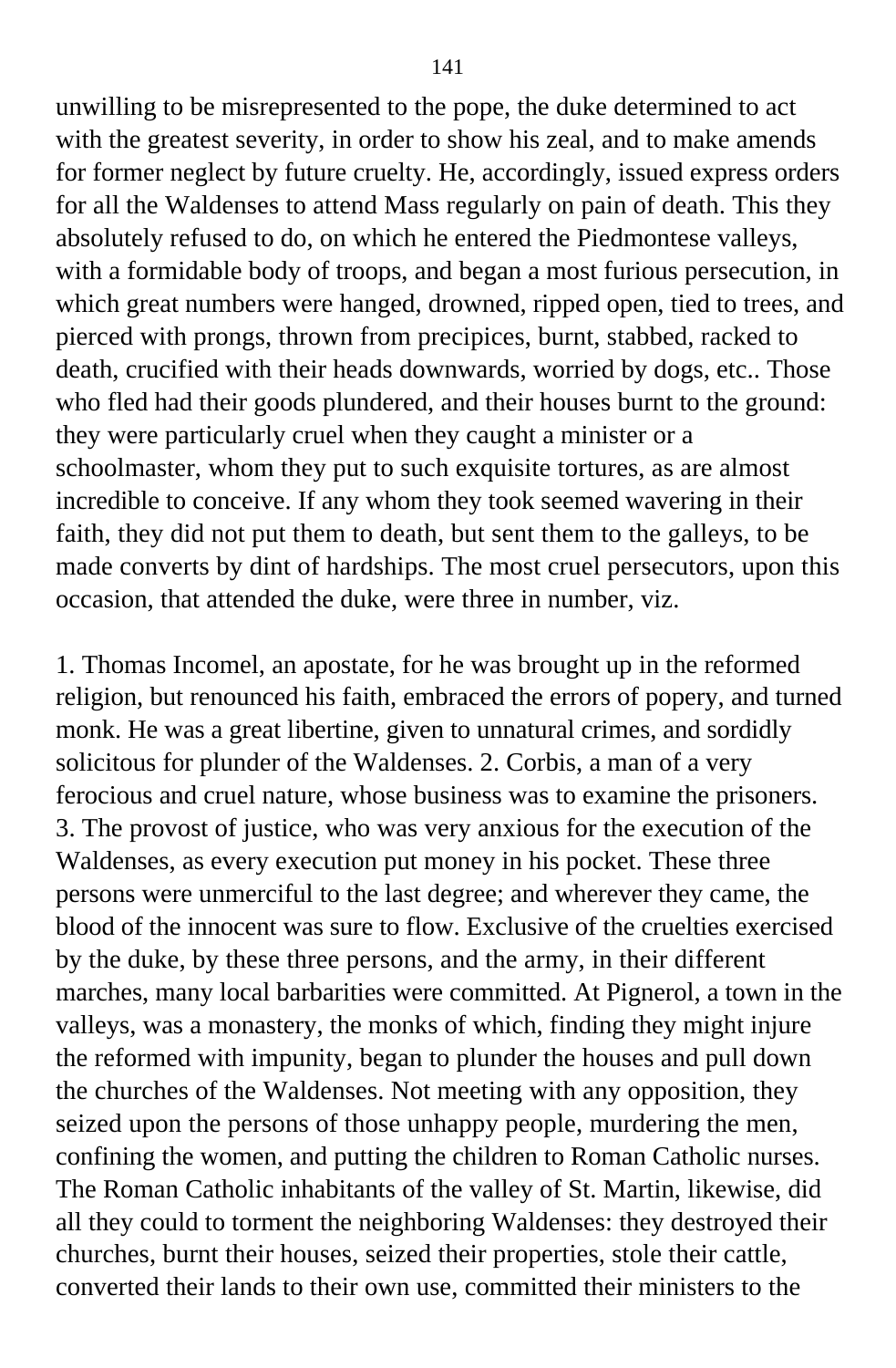flames, and drove the Waldenses to the woods, where they had nothing to subsist on but wild fruits, roots, the bark of trees, etc. Some Roman Catholic ruffians having seized a minister as he was going to preach, determined to take him to a convenient place, and burn him. His parishioners having intelligence of this affair, the men armed themselves, pursued the ruffians, and seemed determined to rescue their minister; which the ruffians no sooner perceived than they stabbed the poor gentleman, and leaving him weltering in blood, made a precipitate retreat. The astonished parishioners did all they could to recover him, but in vain: for the weapon touched the vital parts, and he expired as they were carrying him home. The monks of Pignerol having a great inclination to get the minister of a town in the valleys, called St. Germain, into their power, hired a band of ruffians for the purpose of apprehending him, These fellows were conducted by a treacherous person, who had formerly been a servant to the clergyman, and who perfectly well knew a secret way to the house, by which he could lead them without alarming the neighborhood. The guide knocked at the door, and being asked who was there, answered in his own name. The clergyman not expecting any injury from a person on whom he had heaped favors, immediately opened the door; but perceiving the ruffians, he started back, and fled to a back door, but they rushed in, followed and seized him. Having murdered all his family, they made him proceed towards Pignerol, goading him all the way with pikes, lances, swords, etc. He was kept a considerable time in prison, and then fastened to the stake to be burnt; when two women of the Waldenses, who had renounced their religion to save their lives, were ordered to carry fagots to the stake to burn him; and as they laid them down, to say, "Take these, thou wicked heretic, in recompense for the pernicious doctrines thou hast taught us." These words they both repeated to him; to which he calmly replied, "I formerly taught you well, but you have since learned ill." The fire was then put to the fagots, and he was speedily consumed, calling upon the name of the Lord as long as his voice permitted. As the troops of ruffians, belonging to the monks, did great mischief about the town of St. Germain, murdering and plundering many of the inhabitants, the reformed of Lucerne and Angrogne, sent some bands of armed men to the assistance of their brethren of St. Germain. These bodies of armed men frequently attacked the ruffians, and often put them to the rout, which so terrified the monks that they left the monastery of Pignerol for some time, until they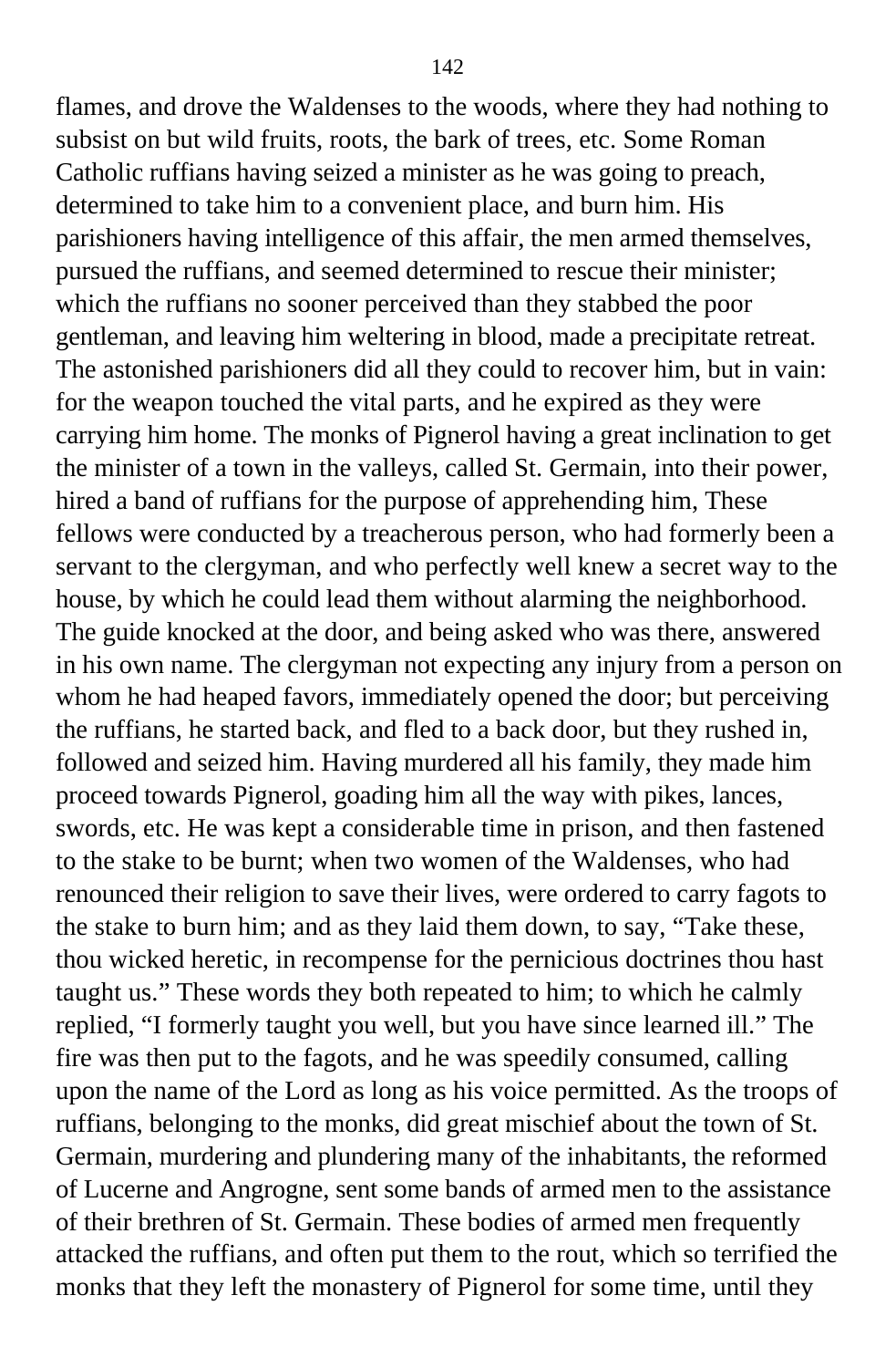could procure a body of regular troops to guard them. The duke not thinking himself so successful as he at first imagined he should be, greatly augmented his forces; he ordered the bands of ruffians, belonging to the monks, to join him, and commanded that a general jail-delivery should take place, provided the persons released would bear arms, and form themselves into light companies, to assist in the extermination of the Waldenses. The Waldenses, being informed of the proceedings, secured as much of their properties as they could, and quitted the valleys, retired to the rocks and caves among the Alps, for it is to be understood that the valleys of Piedmont are situated at the foot of those prodigious mountains called the Alps, or the Alpine hills. The army now began to plunder and burn the towns and villages wherever they came; but the troops could not force the passes to the Alps, which were gallantly defended by the Waldenses, who always repulsed their enemies: but if any fell into the hands of the troops they were sure to be treated with the most barbarous severity. A soldier having caught one of the Waldenses, bit his right ear saying, "I will carry this member of that wicked heretic with me into my own country, and preserve it as a rarity." He then stabbed the man and threw him into a ditch. A party of the troops found a venerable man, upwards of a hundred years of age, together with his granddaughter, a maiden, of about eighteen, in a cave. They butchered the poor old man in the most inhuman manner, and then attempted to ravish the girl, when she started away and fled from them; but they pursuing her, she threw herself from a precipice and perished. The Waldenses, in order the more effectually to be able to repel force by force, entered into a league with the Protestant powers of Germany, and with the reformed of Dauphiny and Pragela. These were respectively to furnish bodies of troops; and the Waldenses determined, when thus reinforced, to quit the mountains of the Alps, where they must soon have perished, as the winter was coming on,) and to force the duke's army to evacuate their native valleys. The duke of Savoy was now tired of the war; it had cost him great fatigue and anxiety of mind, a vast number of men, and very considerable sums of money. It had been much more tedious and bloody than he expected, as well as more expensive than he could at first have imagined, for he thought the plunder would have discharged the expenses of the expedition; but in this he was mistaken, for the pope's nuncio, the bishops, monks, and other ecclesiastics, who attended the army and encouraged the war, sunk the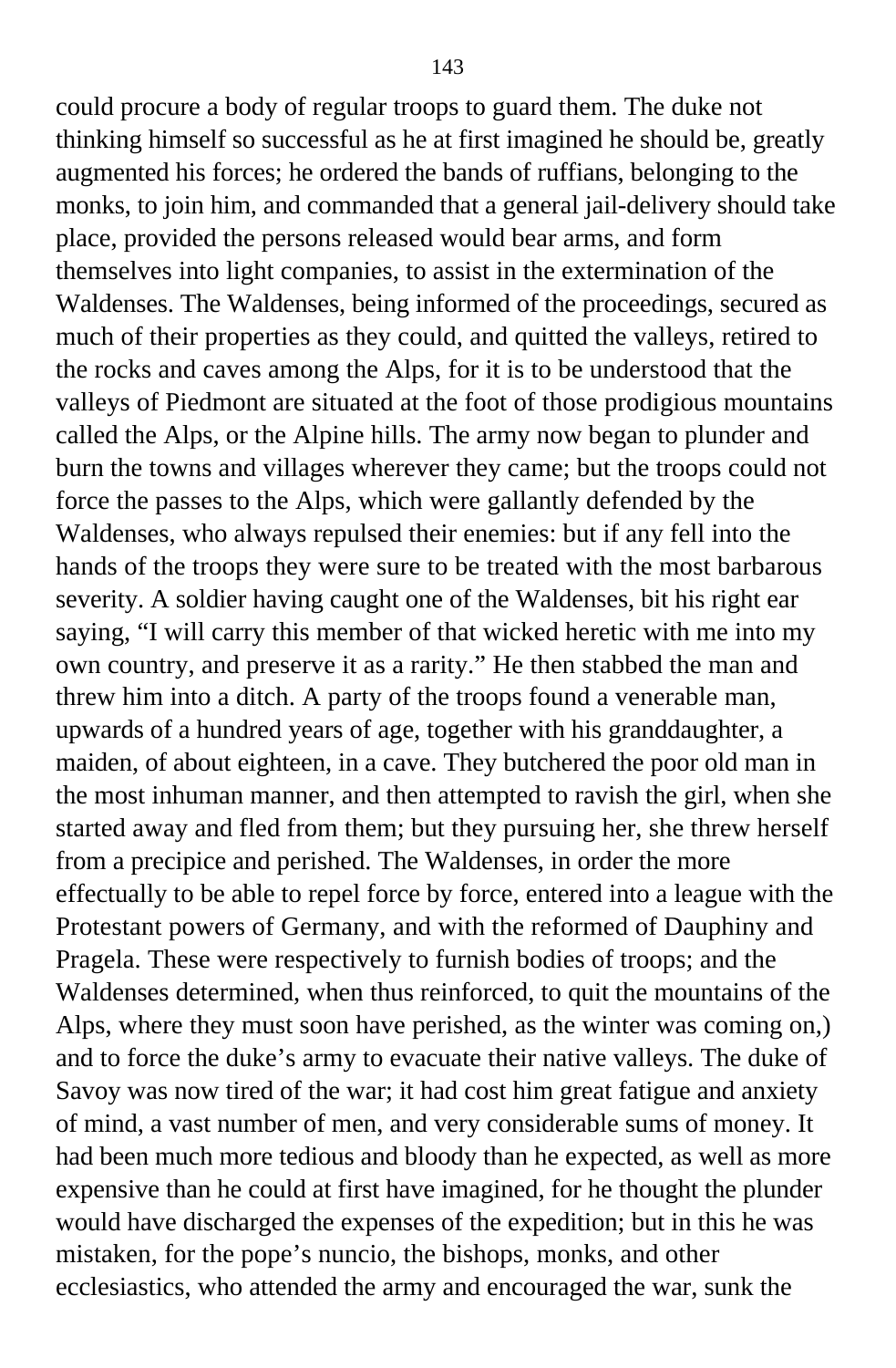greatest part of the wealth that was taken under various pretenses. For these reasons, and the death of his duchess, of which he had just received intelligence, and fearing that the Waldenses, by the treaties they had entered into, would become more powerful than ever, he determined to return to Turin with his army, and to make peace with the Waldenses. This resolution he executed, though greatly against the will of the ecclesiastics, who were the chief gainers, and the best pleased with revenge. Before the articles of peace could be ratified, the duke himself died soon after his return to Turin; but on his deathbed he strictly enjoined his son to perform what he intended, and to be as favorable as possible to the Waldenses. The duke's son, Charles Emmanuel, succeeded to the dominions of Savoy, and gave a full ratification of peace to the Waldenses, according to the last injunctions of his father, though the ecclesiastics did all they could to persuade him to the contrary.

#### **AN ACCOUNT OF THE PERSECUTIONS IN VENICE**

While the state of Venice was free from inquisitors, a great number of Protestants fixed their residence there, and many converts were made by the purity of the doctrines they professed, and the inoffensiveness of the conversation they used. The pope being informed of the great increase of Protestantism, in the year 1542 sent inquisitors to Venice to make an inquiry into the matter, and apprehend such as they might deem obnoxious persons. Hence a severe persecution began, and many worthy persons were martyred for serving God with purity, and scorning the trappings of idolatry. Various were the modes by which the Protestants were deprived of life; but one particular method, which was first invented upon this occasion, we shall describe; as soon as sentence was passed, the prisoner had an iron chain which ran through a great stone fastened to his body. He was then laid flat upon a plank, with his face upwards, and rowed between two boats to a certain distance at sea, when the two boats separated, and he was sunk to the bottom by the weight of the stone. If any denied the jurisdiction of the inquisitors at Venice, they were sent to Rome, where, being committed purposely to damp prisons, and never called to a hearing, their flesh mortified, and they died miserably in jail. A citizen of Venice, Anthony Ricetti, being apprehended as a Protestant, was sentenced to be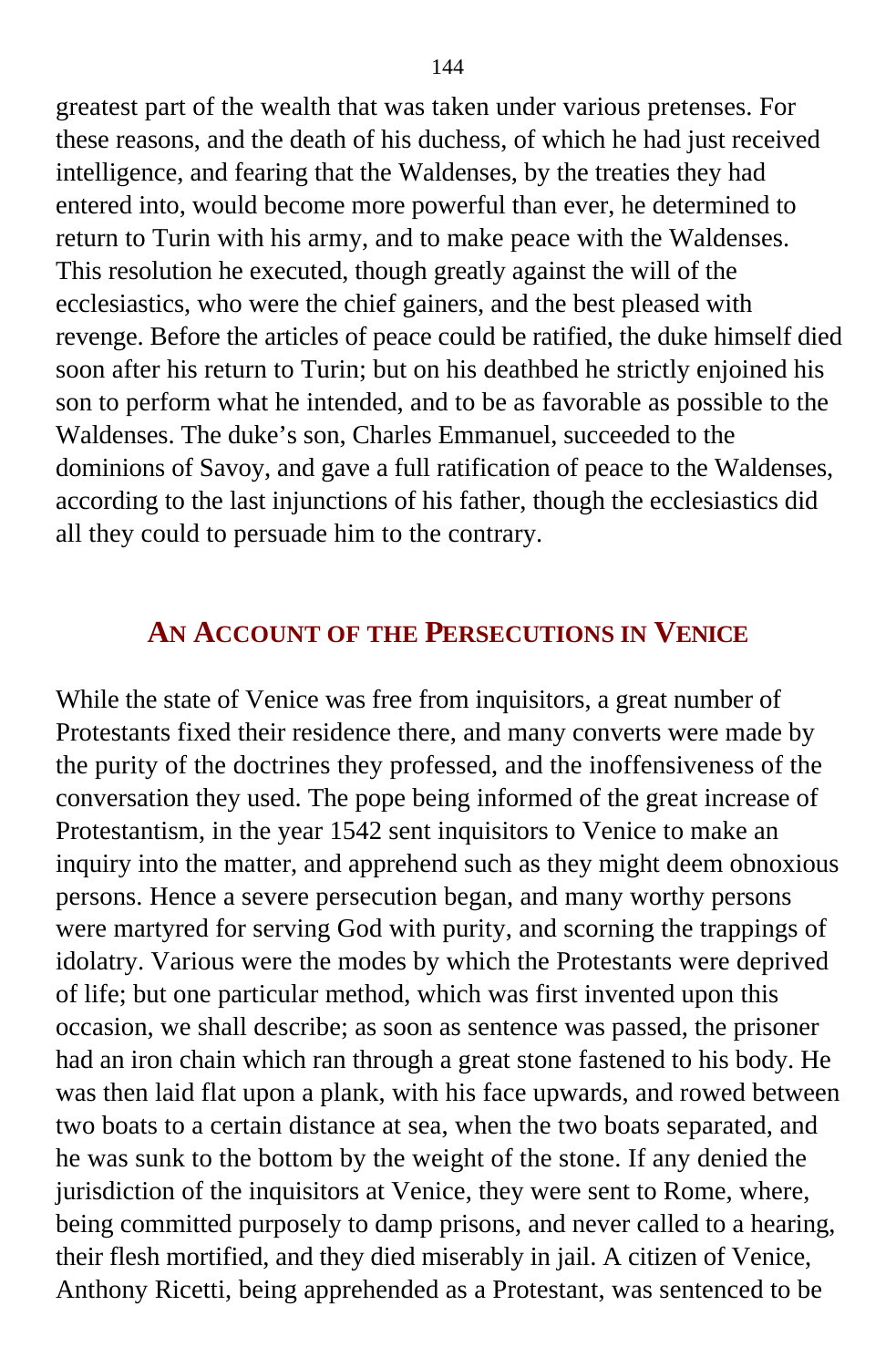drowned in the manner we have already described. A few days previous to the time appointed for his execution, his son went to see him, and begged him to recant, that his life might be saved, and himself not left fatherless. To which the Father replied, "A good Christian is bound to relinquish not only goods and children, but life itself, for the glory of his Redeemer: therefore I am resolved to sacrifice every thing in this transitory world, for the sake of salvation in a world that will last to eternity." The lords of Venice likewise sent him word, that if he would embrace the Roman Catholic religion, they would not only give him his life, but redeem a considerable estate which he had mortgaged, and freely present him with it. This, however, he absolutely refused to comply with, sending word to the nobles that he valued his soul beyond all other considerations; and being told that a fellow-prisoner, named Francis Sega, had recanted, he answered, "If he has forsaken God, I pity him, but I shall continue steadfast in my duty." Finding all endeavors to persuade him to renounce his faith ineffectual, he was executed according to his sentence, dying cheerfuly, and recommending his soul fervently to the Almighty. What Ricetti had been told concerning the apostasy of Francis Sega, was absolutely false, for he had never offered to recant, but steadfastly persisted in his faith, and was executed, a few days after Ricetti, in the very same manner. Francis Spinola, a Protestant gentleman of very great learning, being apprehended by order of the inquisitors, was carried before their tribunal. A treatise on the Lord's Supper was then put into his hands and he was asked if he knew the author of it. To which he replied, "I confess myself to be the author of it, and at the same time solemnly affirm, that there is not a line in it but what is authorized by, and consonant to, the holy Scriptures." On this confession he was committed close prisoner to a dungeon for several days. Being brought to a second examination, he charged the pope's legate, and the inquisitors, with being merciless barbarians, and then represented the superstitions and idolatries practiced by the Church of Rome in so glaring a light, that not being able to refute his arguments, they sent him back to his dungeon, to make him repent of what he had said. On his third examination, they asked him if he would recant his error. To which he answered that the doctrines he maintained were not erroneous, being purely the same as those which Christ and his apostles had taught, and which were handed down to us in the sacred writings. The inquisitors then sentenced him to be drowned, which was executed in the manner already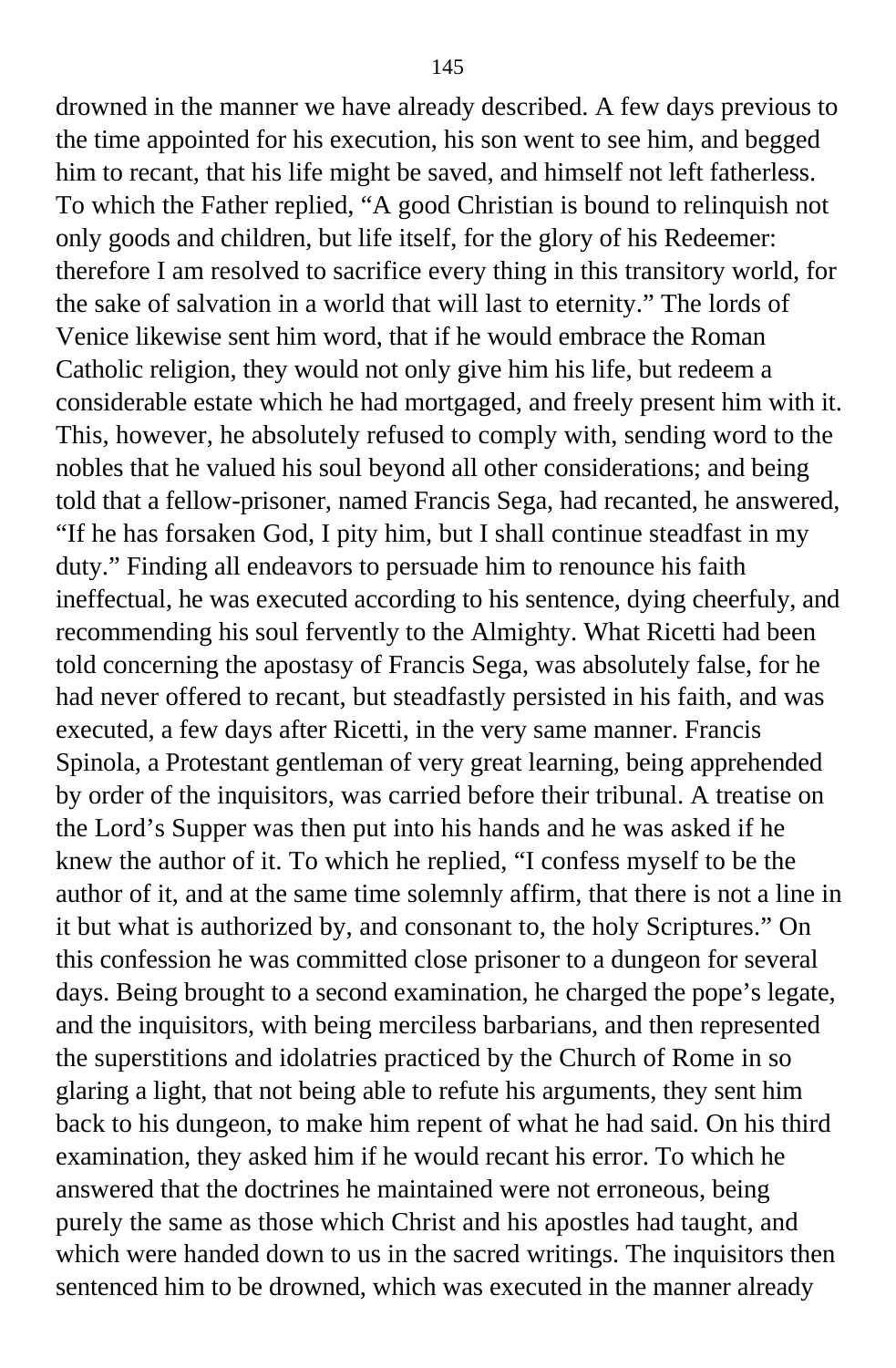described. He went to meet death with the utmost serenity, seemed to wish for dissolution, and declaring that the prolongation of his life did but tend to retard that real happiness which could only be expected in the world to come.

# **AN ACCOUNT OF SEVERAL REMARKABLE INDIVIDUAL, WHO WERE MARTYRED IN DIFFERENT PARTS OF ITALY, ON ACCOUNT OF THEIR RELIGION**

John Mollius was born at Rome, of reputable parents. At twelve years of age they placed him in the monastery of Gray Friars, where he made such a rapid progress in arts, sciences, and languages that at eighteen years of age he was permitted to take priest's orders. He was then sent to Ferrara, where, after pursuing his studies six years longer, he was made theological reader in the university of that city. He now, unhappily, exerted his great talents to disguise the Gospel truths, and to varnish over the errors of the Church of Rome. After some years residence in Ferrara, he removed to the university of Bononia, where he became a professor. Having read some treatises written by ministers of the reformed religion, he grew fully sensible of the errors of popery, and soon became a zealous Protestant in his heart. He now determined to expound, accordingly to the purity of the Gospel, St. Paul's Epistle to the Romans, in a regular course of sermons. The concourse of people that continually attended his preaching was surprising, but when the priests found the tenor of his doctrines, they dispatched an account of the affair to Rome; when the pope sent a monk, named Cornelius, to Bononia, to expouse the same epistle, according to the tenets of the Church of Rome. The people, however, found such a disparity between the two preachers that the audience of Mollius increased, and Cornelius was forced to preach to empty benches. Cornelius wrote an account of his bad success to the pope, who immediately sent an order to apprehend Mollius, who was seized upon accordingly, and kept in close confinement. The bishop of Bononia sent him word that he must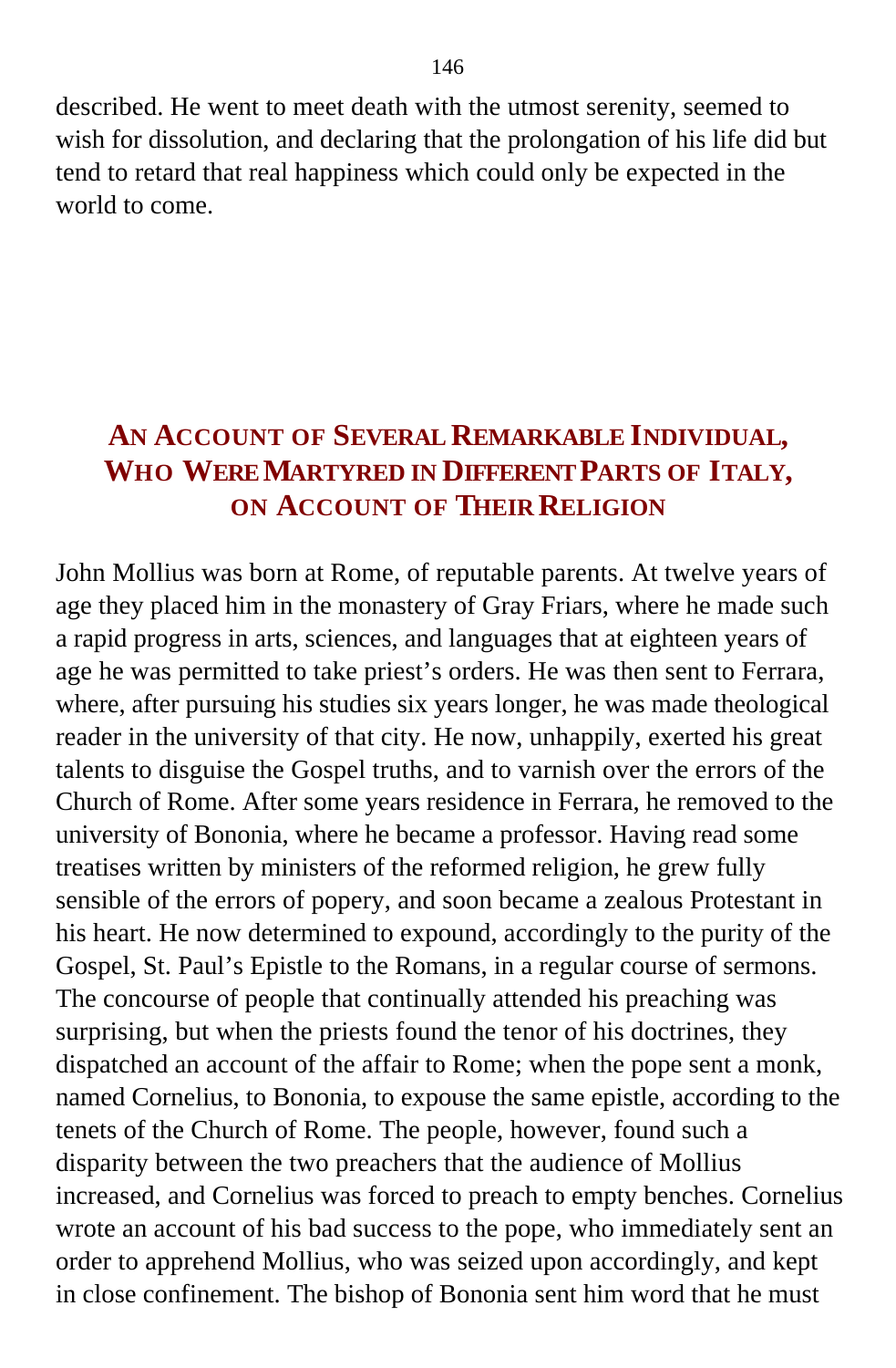recant, or be burnt; but he appealed to Rome, and was removed thither. At Rome he begged to have a public trial, but that the pope absolutely denied him, and commanded him to give an account of his opinions in writing, which he did under the following heads: Original sin. Free-will. The infallibility of the church of Rome. The infallibility of the pope. Justification by faith. Purgatory. Transubstantiation. Mass. Auricular confession. Prayers for the dead. The host. Prayers for saints. Going on pilgrimages. Extreme unction. Performing services in an unknown tongue, etc., etc. All these he confirmed from Scripture authority. The pope, upon this occasion, for political reasons, spared him for the present, but soon after had him apprehended, and put to death, he being first hanged, and his body burnt to ashes, AD 1553. The year after, Francis Gamba, a Lombard, of the Protestant persuasion, was apprehended, and condemned to death by the senate of Milan. At the place of execution, a monk presented a cross to him, to whom he said, 'My mind is so full of the real merits and goodness of Christ that I want not a piece of senseless stick to put me in mind of Him." For this expression his tongue was bored through, and he was afterward burnt. AD 1555, Algerius, a student in the university of Padua, and a man of great learning, having embraced the reformed religion, did all he could to convert others. For these proceedings he was accused of heresy to the pope, and being apprehended, was committed to the prison at Venice. The pope, being informed of Algerius's great learning, and surprising natural abilities, thought it would be of infinite service to the Church of Rome if he could induce him to forsake the Protestant cause. He, therefore, sent for him to Rome, and tried, by the most profane promises, to win him to his purpose. But finding his endeavors ineffectual, he ordered him to be burnt, which sentence was executed accordingly. AD 1559, John Alloysius. being sent from Geneva to preach in Calabria was there apprehended as a Protestant, carried to Rome, and burnt by order of the pope; and James Bovellus, for the same reason, was burnt at Messina. AD 1560, Pope Pius the Fourth, ordered all the Protestants to be severely persecuted throughout the Italian states, when great numbers of every age, sex, and condition, suffered martyrdom. Concerning the cruelties practiced upon this occasion, a learned and humane Roman Catholic thus spoke of them, in a letter to a noble Lord: "I cannot, my Lord, forbear disclosing my sentiments, with respect to the persecution now carrying on: I think it cruel and unnecessary; I tremble at the manner of putting to death, as it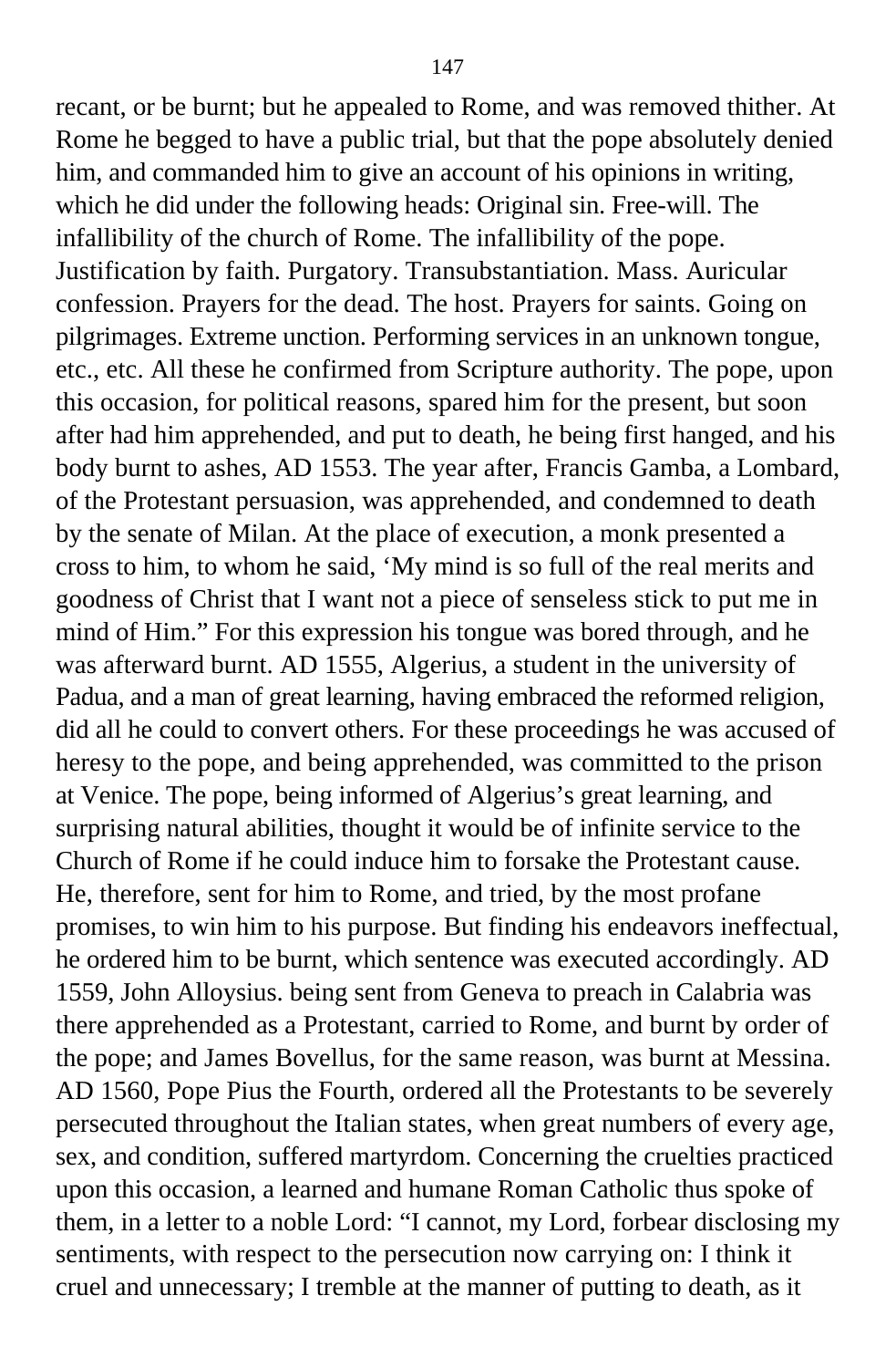resembles more the slaughter of calves and sheep, than the execution of human beings. I will relate to your lordship a dreadful scene, of which I was myself an eye witness: seventy Protestants were cooped up in one filthy dungeon together, the executioner went in among them picked out one from among the rest, blindfolded him, led him out to an open place before the prison, and cut his throat with the greatest composure. He then calmly walked into the prison again, bloody as he was, and with the knife in his hand selected another, and dispatched him in the same manner; and this, my Lord, he repeated until the whole number were put to death. I leave it to your lordship's feelings to judge of my sensations upon this occasion; my tears now wash the paper upon which I give you the recital. Another thing I must mention-the patience with which they met death: they seemed all resignation and piety, fervently praying to God, and cheerfully encountering their fate. I cannot reflect without shuddering, how the executioner held the bloody knife between his teeth; what a dreadful figure he appeared, all covered with blood and with what unconcern he executed his barbarous office." A young Englishman who happened to be at Rome, was one day passing by a church, when the procession of the host was just coming out. A bishop carried the host, which the young man perceiving, he snatched it from him, threw it upon the ground, and trampled it under his feet, crying out, "Ye wretched idolaters, who neglect the true God, to adore a morsel of bread." This action so provoked the people that they would have torn him to pieces on the spot; but the priests persuaded them to let him abide by the sentence of the pope. When the affair was represented to the pope, he was so greatly exasperated that he ordered the prisoner to be burnt immediately; but a cardinal dissuaded him from this hasty sentence, saying that it was better to punish him by slow degrees, and to torture him, that they might find out if he had been instigated by any particular person to commit so atrocious an act. This being approved, he was tortured with the most exemplary severity, notwithstanding which they could only get these words from him, "It was the will of God that I should do as I did." The pope then passed this sentence upon him.

- 1. That he should be led by the executioner, naked to the middle through the streets of Rome.
- 2. That he should wear the image of the devil upon his head.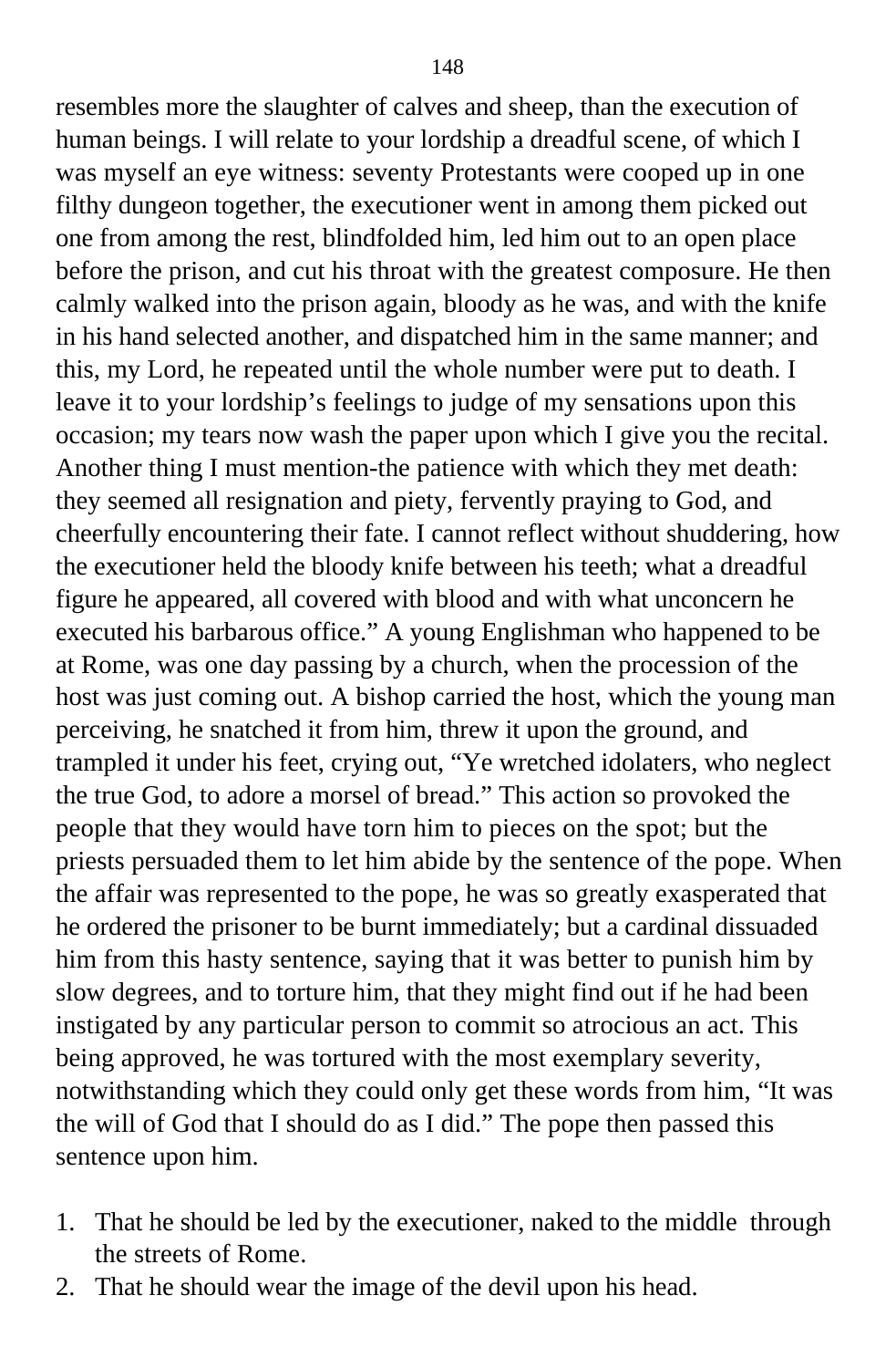- 4. That he should have his right hand cut off.
- 5. That after having been carried about thus in procession, he should be burnt.

When he heard this sentence pronounced, he implored God to give him strength and fortitude to go through it. As he passed through the streets he was greatly derided by the people, to whom he said some severe things respecting the Romish superstition. But a cardinal, who attended the procession, overhearing him, ordered him to be gagged. When he came to the church door, where he trampled on the host, the hangman cut off his right hand, and fixed it on a pole. Then two tormentors, with flaming torches, scorched and burnt his flesh all the rest of the way. At the place of execution he kissed the chains that were to bind him to the stake. A monk presenting the figure of a saint to him, he struck it aside, and then being chained to the stake, fire was put to the fagots, and he was soon burnt to ashes. A little after the last-mentioned execution, a venerable old man, who had long been a prisoner in the Inquisition, was condemned to be burnt, and brought out for execution. When he was fastened to the stake, a priest held a crucifix to him, on which he said, "If you do not take that idol from my sight, you will constrain me to spit upon it." The priest rebuked him for this with great severity; but he bade him remember the First and Second Commandments, and refrain from idolatry, as God himself had commanded. He was then gagged, that he should not speak any more, and fire being put to the fagots, he suffered martyrdom in the flames.

### **AN ACCOUNT OF THE PERSECUTIONS IN THE MARQUISATE OF SALUCES**

The Marquisate of Saluces, on the south side of the valleys of Piedmont, was in AD 1561, principally inhabited by Protestants, when the marquis, who was proprietor of it, began a persecution against them at the instigation of the pope. He began by banishing the ministers, and if any of them refused to leave their flocks, they were sure to be imprisoned, and severely tortured, however, he did not proceed so far as to put any to death. Soon after the marquisate fell into the possession of the duke of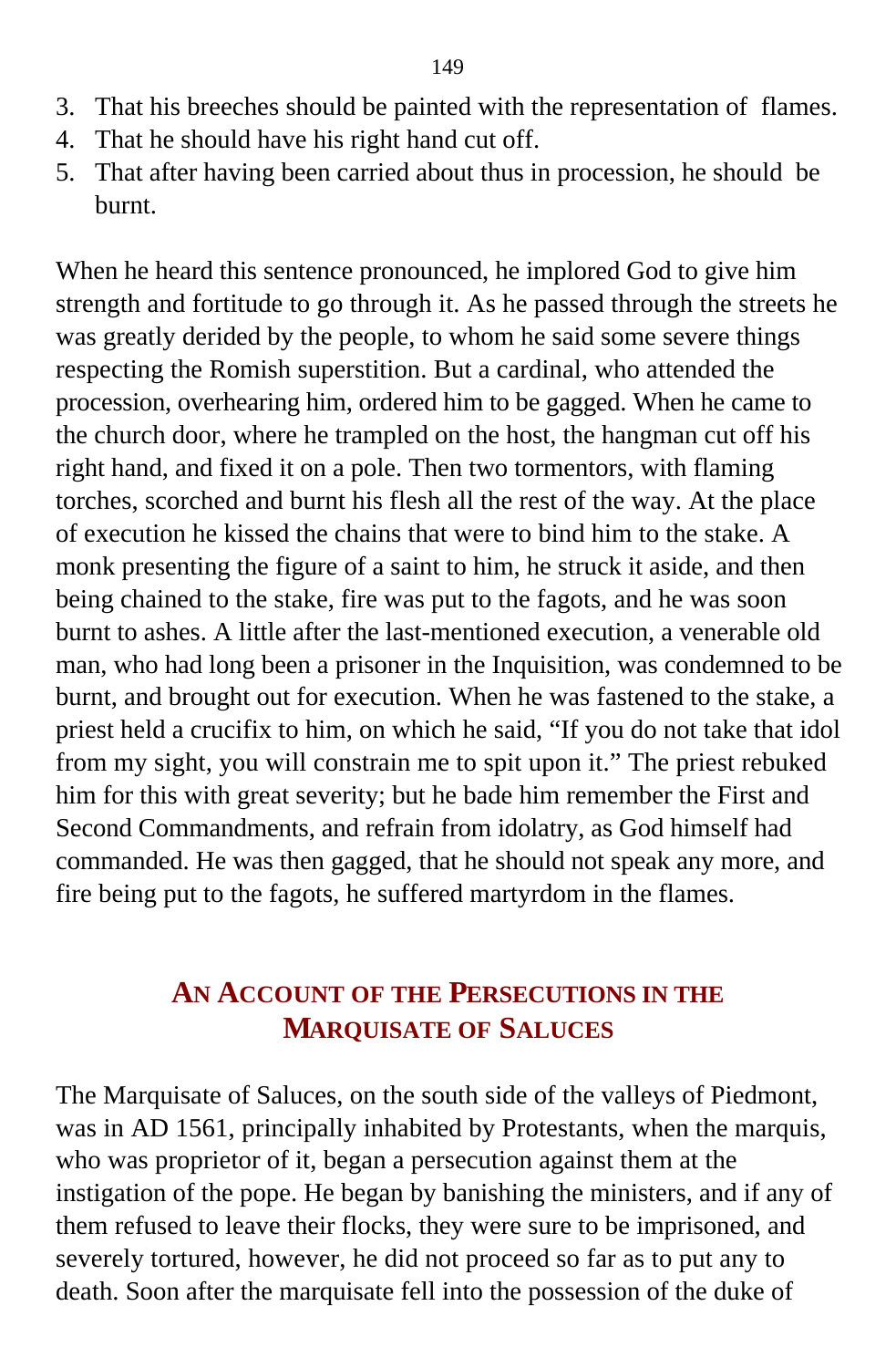Savoy, who sent circular letters to all the towns and villages, that he expected the people should all conform to go to Mass. The inhabitants of Saluces, upon receiving this letter, returned a general epistle, in answer. The duke, after reading the letter, did not interrupt the Protestants for some time, but, at length, he sent them word that they must either conform to the Mass, or leave his dominions in fifteen days. The Protestants, upon this unexpected edict, sent a deputy to the duke to obtain its revocation, or at least to have it moderated. But their remonstrances were in vain, and they were given to understand that the edict was absolute. Some were weak enough to go to Mass, in order to avoid banishment, and preserve their property; others removed, with all their effects, to different countries; and many neglected the time so long that they were obliged to abandon all they were worth, and leave the marquisate in haste. Those, who unhappily stayed behind, were seized, plundered, and put to death.

## **AN ACCOUNT OF THE PERSECUTIONS IN THE VALLEYS OF PIEDMONT, IN THE SEVENTEENTH CENTURY**

Pope Clement the Eighth, sent missionaries into the valleys of Piedmont, to induce the Protestants to renounce their religion, and these missionaries having erected monasteries in several parts of the valleys, became exceedingly troublesome to those of the reformed, where the monasteries appeared, not only as fortresses to curb, but as sanctuaries for all such to fly to, as had any ways injured them. The Protestants petitioned the duke of Savoy against these missionaries, whose insolence and ill-usage were become intolerable; but instead of getting any redress, the interest of the missionaries so far prevailed, that the duke published a decree, in which he declared, that one witness should be sufficient in a court of law against a Protestant, and that any witness, who convicted a Protestant of any crime whatever, should be entitled to one hundred crowns. It may be easily imagined, upon the publication of a decree of this nature, that many Protestants fell martyrs to perjury and avarice; for several villainous papists would swear any thing against the Protestants for the sake of the reward, and then fly to their own priests for absolution from their false oaths. If any Roman Catholic, of more conscience than the rest, blamed these fellows for their atrocious crimes, they themselves were in danger of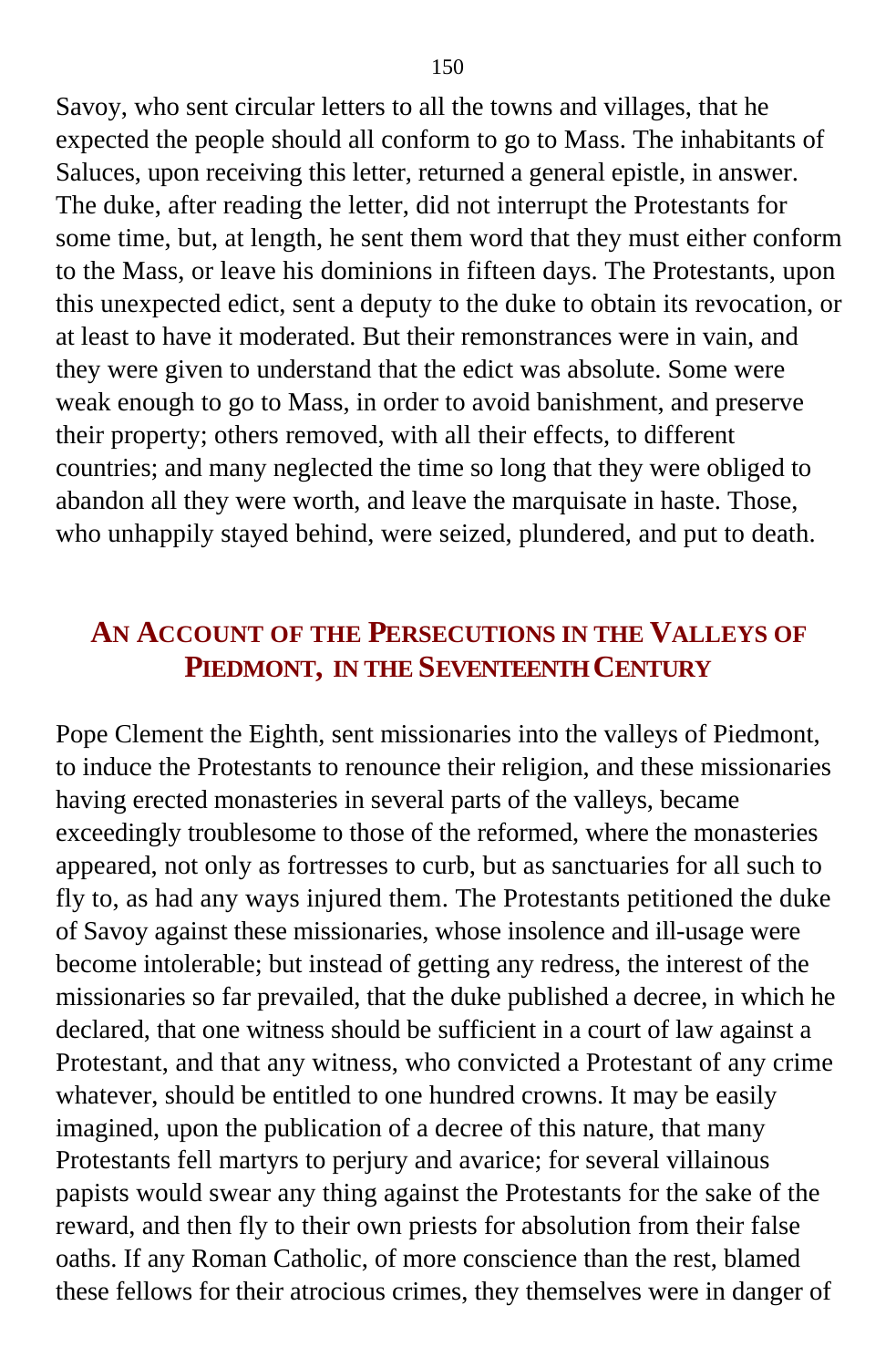being informed against and punished as favorers of heretics. The missionaries did all they could to get the books of the Protestants into their hands, in order to burn them; when the Protestants doing their utmost endeavors to conceal their books, the missionaries wrote to the duke of Savoy, who, for the heinous crime of not surrendering their Bibles, prayer books, and religious treatises, sent a number of troops to be quartered on them. These military gentry did great mischief in the houses of the Protestants, and destroyed such quantities of provisions, that many families were thereby ruined. To encourage, as much as possible, the apostasy of the Protestants, the duke of Savoy published a proclamation wherein he said, "To encourage the heretics to turn Catholics, it is our will and pleasure, and we do hereby expressly command, that all such as shall embrace the holy Roman Catholic faith, shall enjoy an exemption, from all and every tax for the space of five years, commencing from the day of their conversion." The duke of Savoy, likewise established a court, called the council for extirpating the heretics. This court was to enter into inquiries concerning the ancient privileges of the Protestant churches, and the decrees which had been, from time to time, made in favor of the Protestants. But the investigation of these things was carried on with the most manifest partiality; old charters were wrested to a wrong sense, and sophistry was used to pervert the meaning of everything, which tended to favor the reformed. As if these severities were not sufficient, the duke, soon after published another edict, in which he strictly commanded, that no Protestant should act as a schoolmaster, or tutor, either in public or private, or dare to teach any art, science, or language, directly or indirectly, to persons of any persuasion whatever. This edict was immediately followed by another, which decreed that no Protestant should hold any place of profit, trust, or honor; and to wind up the whole, the certain token of an approaching persecution came forth in a final edict, by which it was positively ordered, that all Protestants should diligently attend Mass. The publication of an edict, containing such an injunction, may be compared to unfurling the bloody flag; for murder and rapine were sure to follow. One of the first objects that attracted the notice of the papists was Mr. Sebastian Basan, a zealous Protestant, who was seized by the missionaries, confined, tormented for fifteen months, and then burnt. Previous to the persecution, the missionaries employed kidnappers to steal away the Protestants' children, that they might privately be brought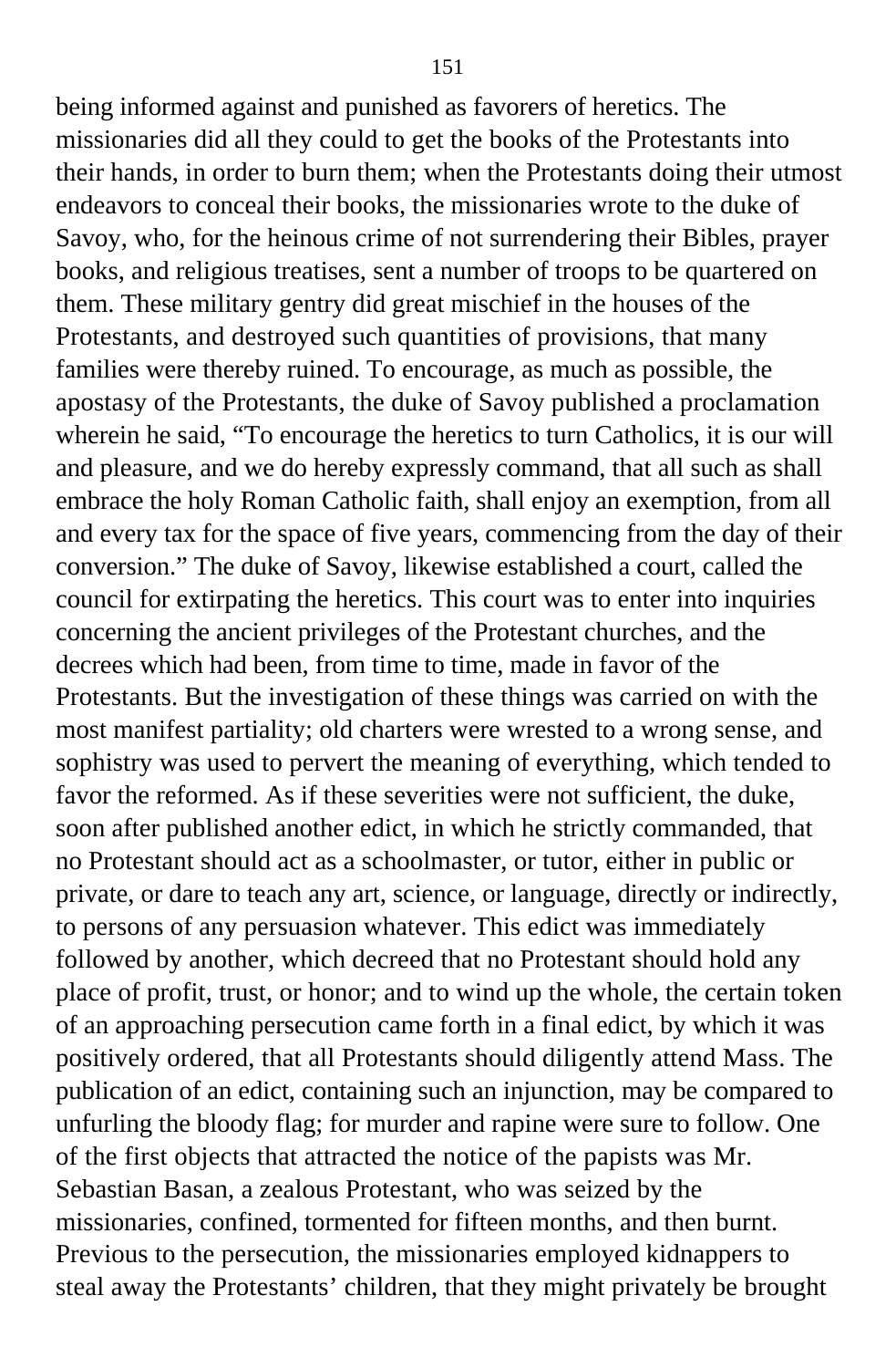up Roman Catholics; but now they took away the children by open force, and if they met with any resistance, they murdered the parents. To give greater vigor to the persecution, the duke of Savoy called a general assembly of the Roman Catholic nobility and gentry where a solemn edict was published against the reformed, containing many heads, and including several reasons for extirpating the Protestants, among which were the following:

- 1. For the preservation of the papal authority.
- 2. That the church livings may be all under one mode of government.
- 3. To make a union among all parties.
- 4. In honor of all the saints, and of the ceremonies of the Church of Rome.

This severe edict was followed by a most cruel order, published on January 25, AD 1655, under the duke's sanction, by Andrew Gastaldo, doctor of civil laws. This order set forth, "That every head of a family, with the individuals of that family, of the reformed religion, of what rank, degree, or condition soever, none excepted inhabiting and possessing estates in Lucerne, St. Giovanni, Bibiana, Campiglione, St. Secondo, Lucernetta, La Torre, Fenile, and Bricherassio, should, within three days after the publication thereof, withdraw and depart, and be withdrawn out of the said places, and translated into the places and limits tolerated by his highness during his pleasure, particularly Bobbio, Angrogne, Vilario, Rorata, and the county of Bonetti. "And all this to be done on pain of death, and confiscation of house and goods, unless within the limited time they turned Roman Catholics." A flight with such speed, in the midst of winter, may be conceived as no agreeable task, especially in a country almost surrounded by mountains. The sudden order affected all, and things, which would have been scarcely noticed at another time, now appeared in the most conspicuous light. Women with child, or women just lain-in, were not objects of pity on this order for sudden removal, for all were included in the command; and it unfortunately happened, that the winter was remarkably severe and rigorous. The papists, however, drove the people from their habitations at the time appointed, without even suffering them to have sufficient clothes to cover them; and many perished in the mountains through the severity of the weather, or for want of food. Some, however, who remained behind after the decree was published, met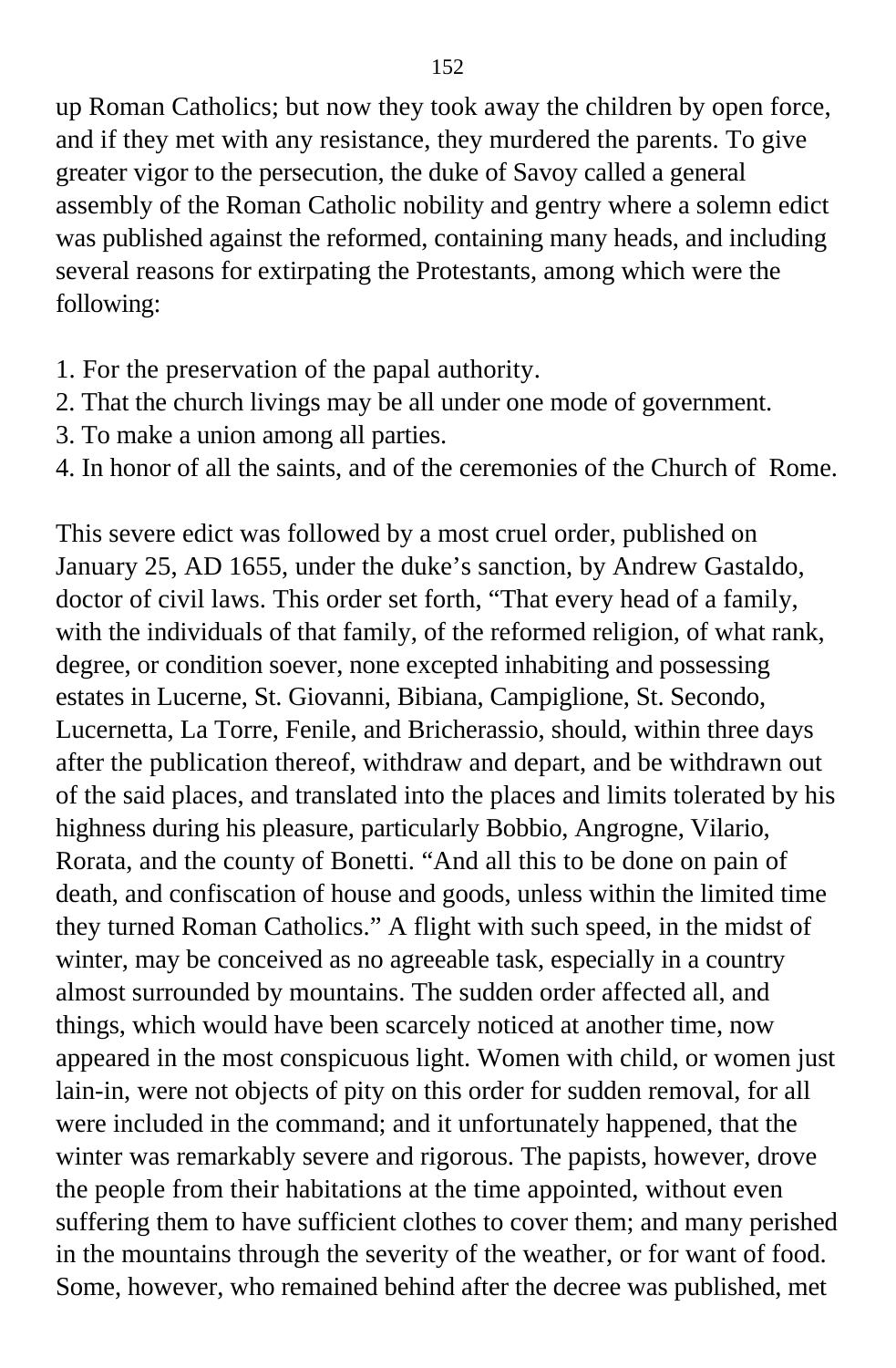with the severest treatment, being murdered by the popish inhabitants, or shot by the troops who were quartered in the valleys. A particular description of these cruelties is given in a letter, written by a Protestant, who was upon the spot, and who happily escaped the carnage. "The army (says he) having got footing, became very numerous, by the addition of a multitude of the neighboring popish inhabitants, who finding we were the destined prey of the plunderers, fell upon us with an impetuous fury. Exclusive of the duke of Savoy's troops, and the popish inhabitants, there were several regiments of French auxiliaries, some companies belonging to the Irish brigades, and several bands formed of outlaws, smugglers, and prisoners, who had been promised pardon and liberty in this world, and absolution in the next, for assisting to exterminate the Protestants from Piedmont. "This armed multitude being encouraged by the Roman Catholic bishops and monks fell upon the Protestants in a most furious manner. Nothing now was to be seen but the face of horror and despair, blood stained the floors of the houses, dead bodies bestrewed the streets, groans and cries were heard from all parts. Some armed themselves, and skirmished with the troops; and many, with their families, fled to the mountains. In one village they cruelly tormented one hundred and fifty women and children after the men were fled, beheading the women, and dashing out the brains of the children. In the towns of Vilario and Bobbio, most of those who refused to go to Mass, who were upwards of fifteen years of age, they crucified with their heads downwards, and the greatest number of those who were under that age were strangled." Sarah Rastignole des Vignes, a woman of sixty years of age, being seized by some soldiers, they ordered her to say a prayer to some saints, which she refusing, they thrust a sickle into her belly, ripped her up, and then cut off her head. Martha Constantine, a handsome young woman, was treated with great indecency and cruelty by several of the troops, who first ravished, and then killed her by cutting off her breasts. These they fried, and set before some of their comrades, who ate them without knowing what they were. When they had done eating, the others told them what they had made a meal of, in consequence of which a quarrel ensued, swords were drawn, and a battle took place. Several were killed in the fray, the greater part of whom were those concerned in the horrid massacre of the woman, and who had practiced such an inhuman deception on their companions. Some of the soldiers seized a man of Thrassiniere, and ran the points of their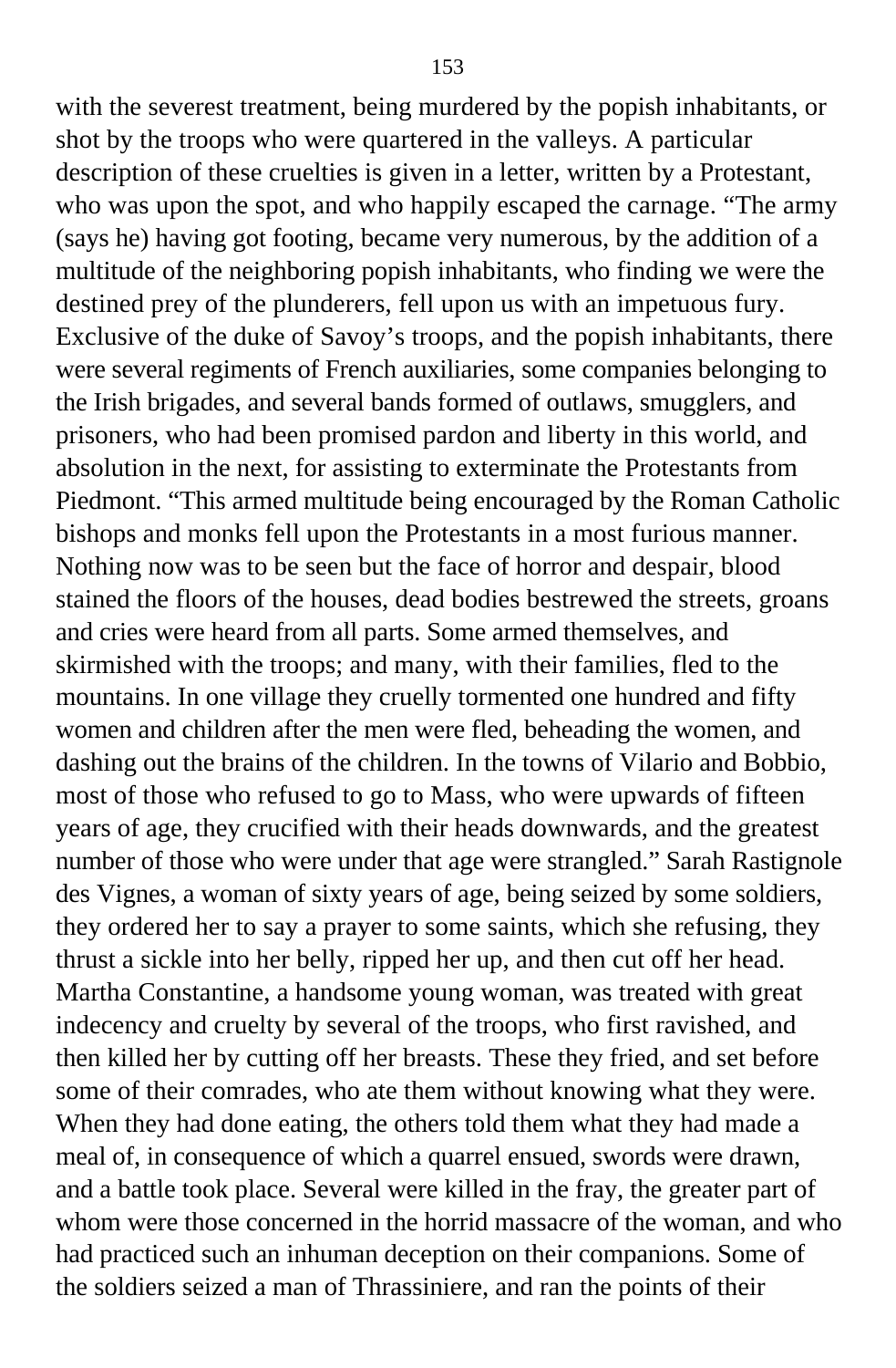swords through his ears, and through his feet. They then tore off the nails of his fingers and toes with red-hot pincers, tied him to the tail of an ass, and dragged him about the streets; they finally fastened a cord around his head, which they twisted with a stick in so violent a manner as to wring it from his body. Peter Symonds, a Protestant, of about eighty years of age, was tied neck and heels, and then thrown down a precipice. In the fall the branch of a tree caught hold of the ropes that fastened him, and suspended him in the midway, so that he languished for several days, and at length miserably perished of hunger. Esay Garcino, refusing to renounce his religion, was cut into small pieces; the soldiers, in ridicule, saying, they had minced him. A woman, named Armand, had every limb separated from each other, and then the respective parts were hung upon a hedge. Two old women were ripped open, and then left in the fields upon the snow, where they perished, and a very old woman, who was deformed, had her nose and hands cut off, and was left, to bleed to death in that manner. A great number of men, women, and children, were flung from the rocks, and dashed to pieces. Magdalen Bertino, a Protestant woman of La Torre, was stripped stark naked, her head tied between her legs, and thrown down one of the precipices; and Mary Raymondet, of the same town, had the flesh sliced from her bones until she expired. Magdalen Pilot, of Vilario, was cut to pieces in the cave of Castolus, Ann Charboniere had one end of a stake thrust up her body; and the other being fixed in the ground, she was left in that manner to perish, and Jacob Perrin the elder, of the church of Vilario, and David, his brother, were flayed alive. An inhabitant of La Torre, named Giovanni Andrea Michialm, was apprehended, with four of his children, three of them were hacked to pieces before him, the soldiers asking him, at the death of every child, if he would renounce his religion; this he constantly refused. One of the soldiers then took up the last and youngest by the legs, and putting the same question to the father he replied as before, when the inhuman brute dashed out the child's brains. The father, however, at the same moment started from them, and fled; the soldiers fired after him, but missed him; and he, by the swiftness of his heels, escaped, and hid himself in the Alps.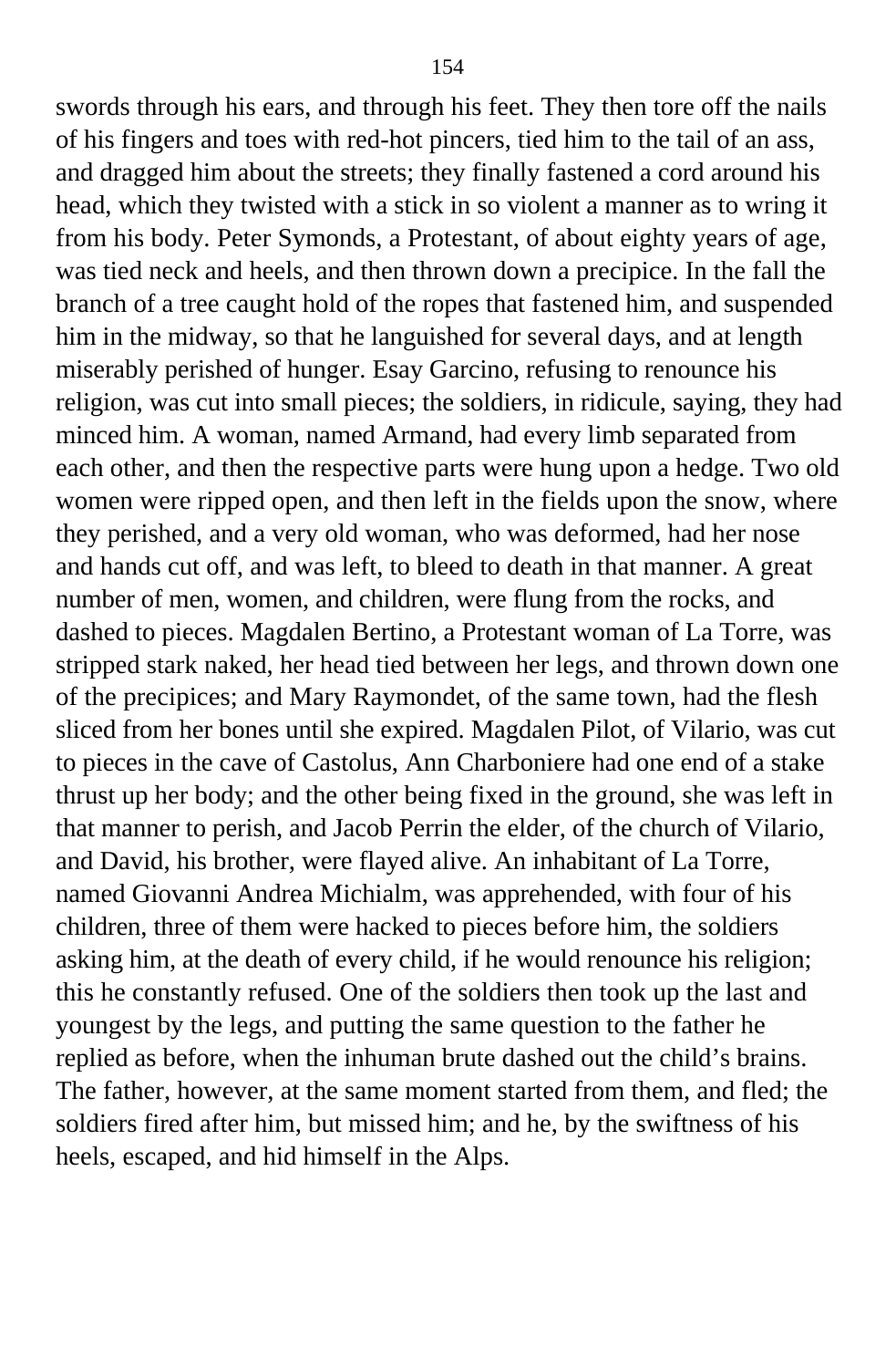### **FURTHER PERSECUTIONS IN THE VALLEYS OF PIEDMONT, IN THE SEVENTEENTH CENTURY**

Giovanni Pelanchion, for refusing to turn papist, was tied by one leg to the tail of a mule, and dragged through the streets of Lucerne, amidst the acclamations of an inhuman mob, who kept stoning him, and crying out, "He is possessed with the devil, so that, neither stoning, nor dragging him through the streets, will kill him, for the devil keeps him alive." They then took him to the river side, chopped off his head, and left that and his body unburied, upon the bank of the stream. Magdalen, the daughter of Peter Fontaine, a beautiful child of ten years of age, was ravished and murdered by the soldiers. Another girl of about the same age, they roasted alive at Villa Nova, and a poor woman, hearing that the soldiers were coming toward her house, snatched up the cradle in which her infant son was asleep, and fled toward the woods. The soldiers, however, saw and pursued her; when she lightened herself by putting down the cradle and child, which the soldiers no sooner came to, than they murdered the infant, and continuing the pursuit, found the mother in a cave, where they first ravished, and then cut her to pieces. Jacob Michelino, chief elder of the church of Bobbio, and several other Protestants, were hung up by means of hooks fixed in their bellies, and left to expire in the most excruciating tortures. Giovanni Rostagnal, a venerable Protestant, upwards of fourscore years of age, had his nose and ears cut off, and slices cut from the fleshy parts of his body, until he bled to death. Seven persons, viz. Daniel Seleagio and his wife, Giovanni Durant, Lodwich Durant, Bartholomew Durant, Daniel Revel, and Paul Reynaud, had their mouths stuffed with gunpowder, which being set fire to, their heads were blown to pieces. Jacob Birone, a schoolmaster of Rorata, for refusing to change his religion, was stripped quite naked, and after having been very indecently exposed, had the nails of his toes and fingers torn off with red-hot pincers, and holes bored through his hands with the point of a dagger. He then had a cord tied round his middle, and was led through the streets with a soldier on each side of him. At every turning the soldier on his right hand side cut a gash in his flesh, and the soldier on his left hand side struck him with a bludgeon, both saying, at the same instant, "Will you go to Mass? will you go to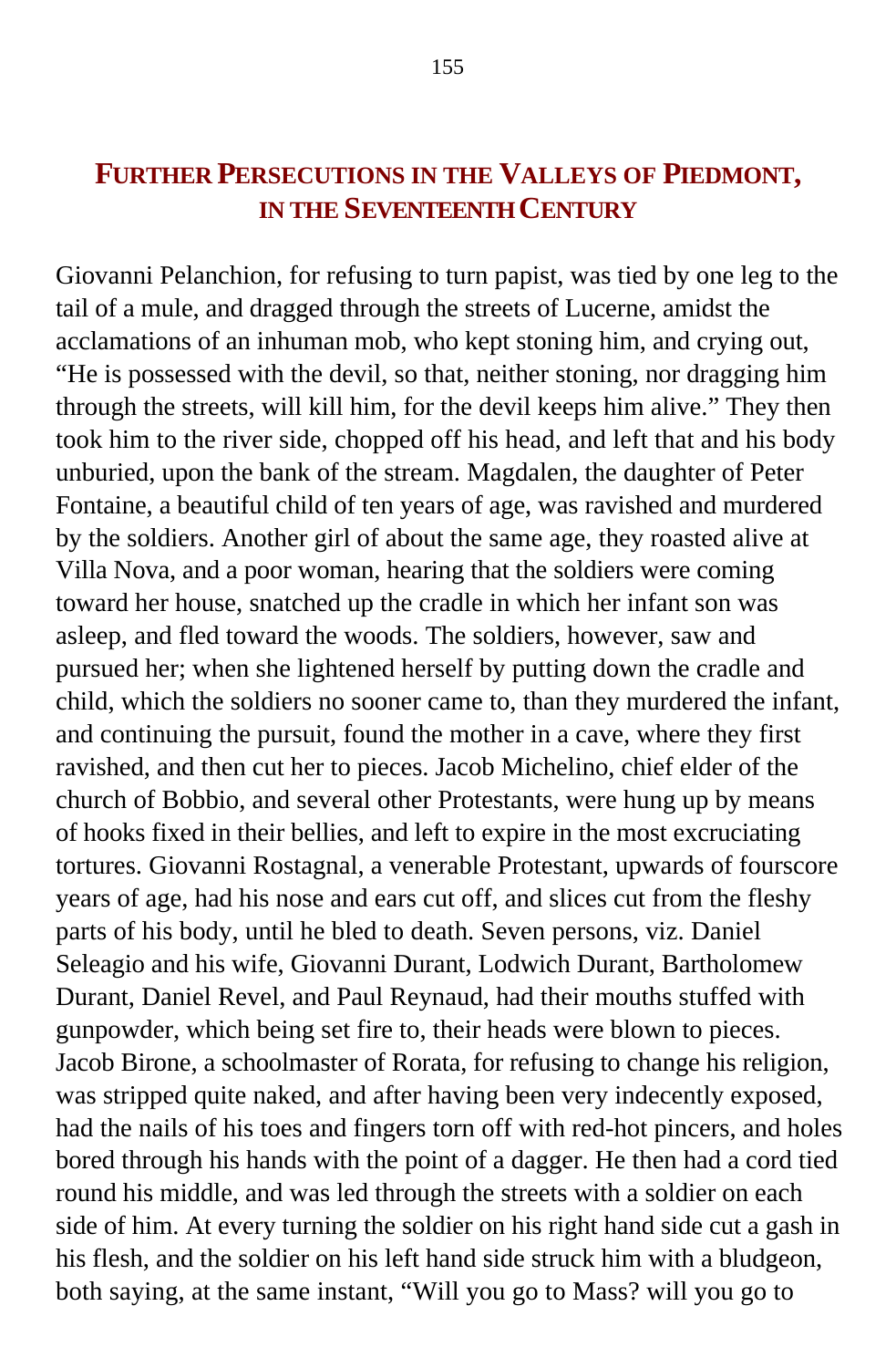Mass?" He still replied in the negative to these interrogatories, and being at length taken to the bridge, they cut off his head on the balustrades, and threw both that and his body into the river. Paul Garnier, a very pious Protestant, had his eyes put out, was then flayed alive, and being divided into four parts, his quarters were placed on four of the principal houses of Lucerne. He bore all his sufferings with the most exemplary patience, praised God as long as he could speak, and plainly evinced, what confidence and resignation a good conscience can inspire. Daniel Cardon, of Rocappiata, being apprehended by some soldiers, they cut his head off, and having fried his brains, ate them. Two poor old blind women, of St. Giovanni, were burnt alive; and a widow of La Torre, with her daughter, were driven into the river and there stoned to death. Paul Giles, on attempting to run away from some soldiers, was shot in the neck: they then slit his nose, sliced his chin, stabbed him, and gave his carcass to the dogs. Some of the Irish troops having taken eleven men of Garcigliana prisoners, they made a furnace red hot, and forced them to push each other in until they came to the last man, whom they pushed in themselves. Michael Gonet, a man of ninety, was burnt to death; Baptista Oudri, another old man, was stabbed; and Bartholomew Frasche had holes made in his heels, through which ropes were put; then was dragged by them to the jail, where his wounds mortified and killed him. Magdalene de la Piere being pursued by some of the soldiers, and taken, was thrown down a precipice, and dashed to pieces. Margaret Revella, and Mary Pravillerin, two very old women, were burnt alive, and Michael Beflino, with Ann Bochardno, were beheaded. The son and the daughter of a counselor of Giovanni were rolled down a steep hill together, and suffered to perish in a deep pit at the bottom. A tradesman's family, viz.: himself, his wife, and an infant in her arms, were cast from a rock, and dashed to pieces: and Joseph Chairet and Paul Carniero were flayed alive. Cypriania Bustia, being asked if he would renounce his religion and turn Roman Catholic, replied, "I would rather renounce life, or turn dog"; to which a priest answered, "For that expression you shall both renounce life, and be given to the dogs." They, accordingly, dragged him to prison, where he continued a considerable time without food, until he was famished; after which they threw his corpse into the street before the prison, and it was devoured by dogs in the most shocking manner. Margaret Saretta was stoned to death, and then thrown into the river, Antonio Bartina had his head cleft asunder;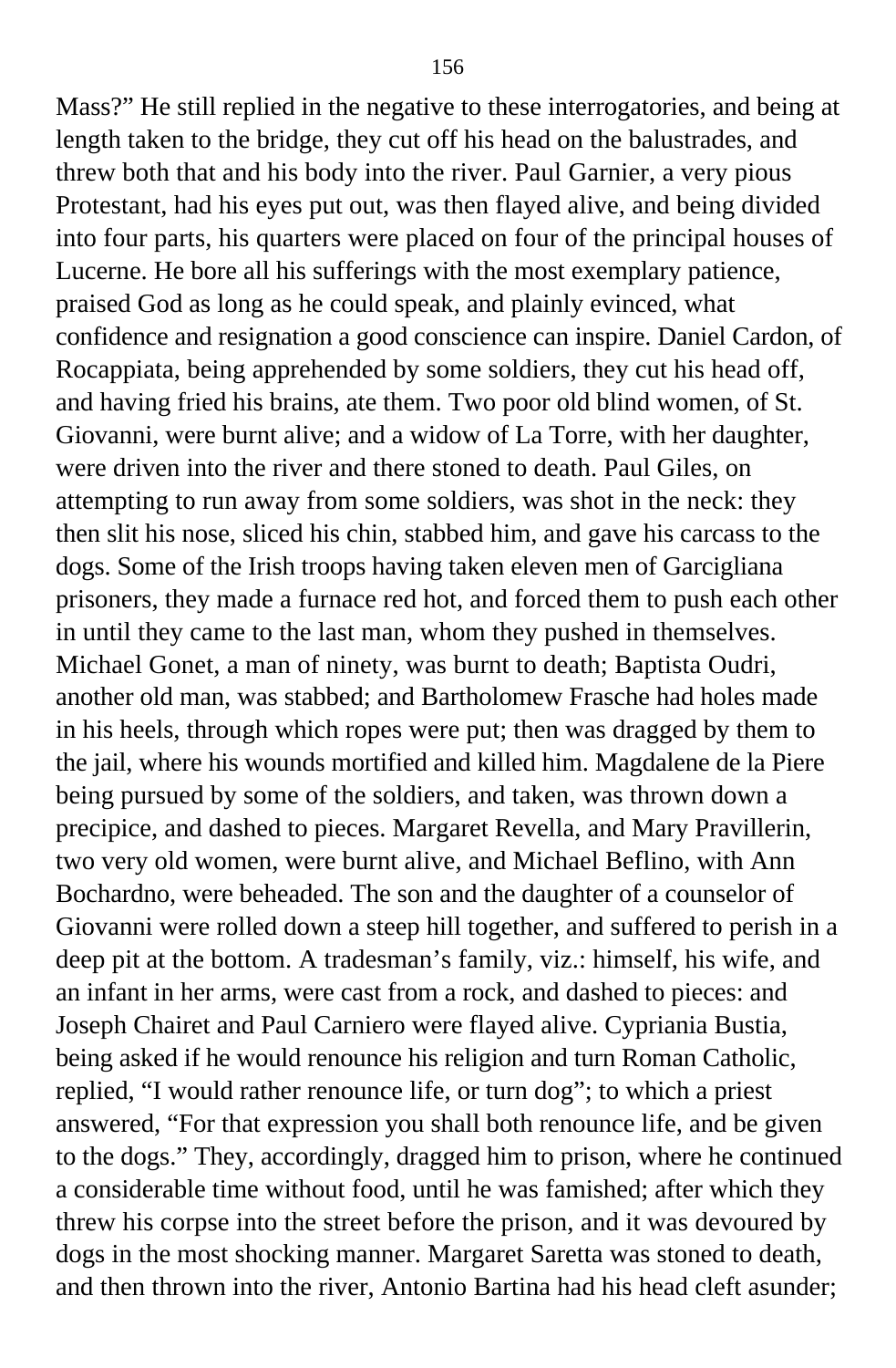and Joseph Pont was cut through the middle of his body. Daniel Maria, and his whole family, being ill of a fever, several papist ruffians broke into his house, telling him they were practical physicians, and would give them all present ease, which they did by knocking the whole family on the head. Three infant children of a Protestant, named Peter Fine, were covered with snow, and stifled; an elderly widow, named Judith, was beheaded, and a beautiful young woman was stripped naked, and had a stake driven through her body, of which she expired. Lucy, the wife of Peter Besson, a woman far gone in her pregnancy, who lived in one of the villages of the Piedmontese valleys, determined, if possible, to escape from such dreadful scenes as everywhere surrounded her: she, accordingly took two young children, one in each hand, and set off towards the Alps. But on the third day of the journey she was taken in labor among the mountains, and delivered of an infant, who perished through the extreme inclemency of the weather, as did the two other children; for all three were found dead by her, and herself just expiring, by the person to whom she related the above particulars. Francis Gros, the son of a clergyman, had his flesh slowly cut from his body into small pieces, and put into a dish before him; two of his children were minced before his sight; and his wife was fastened to a post, that she might behold all these cruelties practiced on her husband and offspring. The tormentors at length being tired of exercising their cruelties, cut off the heads of both husband and wife, and then gave the flesh of the whole family to the dogs. The sieur Thomas Margher fled to a cave, when the soldiers shut up the mouth, and he perished with famine. Judith Revelin, and seven children, were barbarously murdered in their beds, and a widow of near fourscore years of age, was hewn to pieces by soldiers. Jacob Roseno was ordered to pray to the saints, which he absolutely refused to do: some of the soldiers beat him violently with bludgeons to make him comply, but he still refusing, several of them fired at him, and lodged a great many balls in his body. As he was almost expiring, they cried to him, "Will you call upon the saints? Will you pray to the saints?" To which he answered "No! No! No!" when one of the soldiers, with a broadsword, clove his head asunder, and put an end to his sufferings in this world; for which undoubtedly, he is gloriously rewarded in the next. A soldier, attempting to ravish a young woman, named Susanna Gacquin, she made a stout resistance, and in the struggle pushed him over a precipice, when he was dashed to pieces by the fall. His comrades, instead of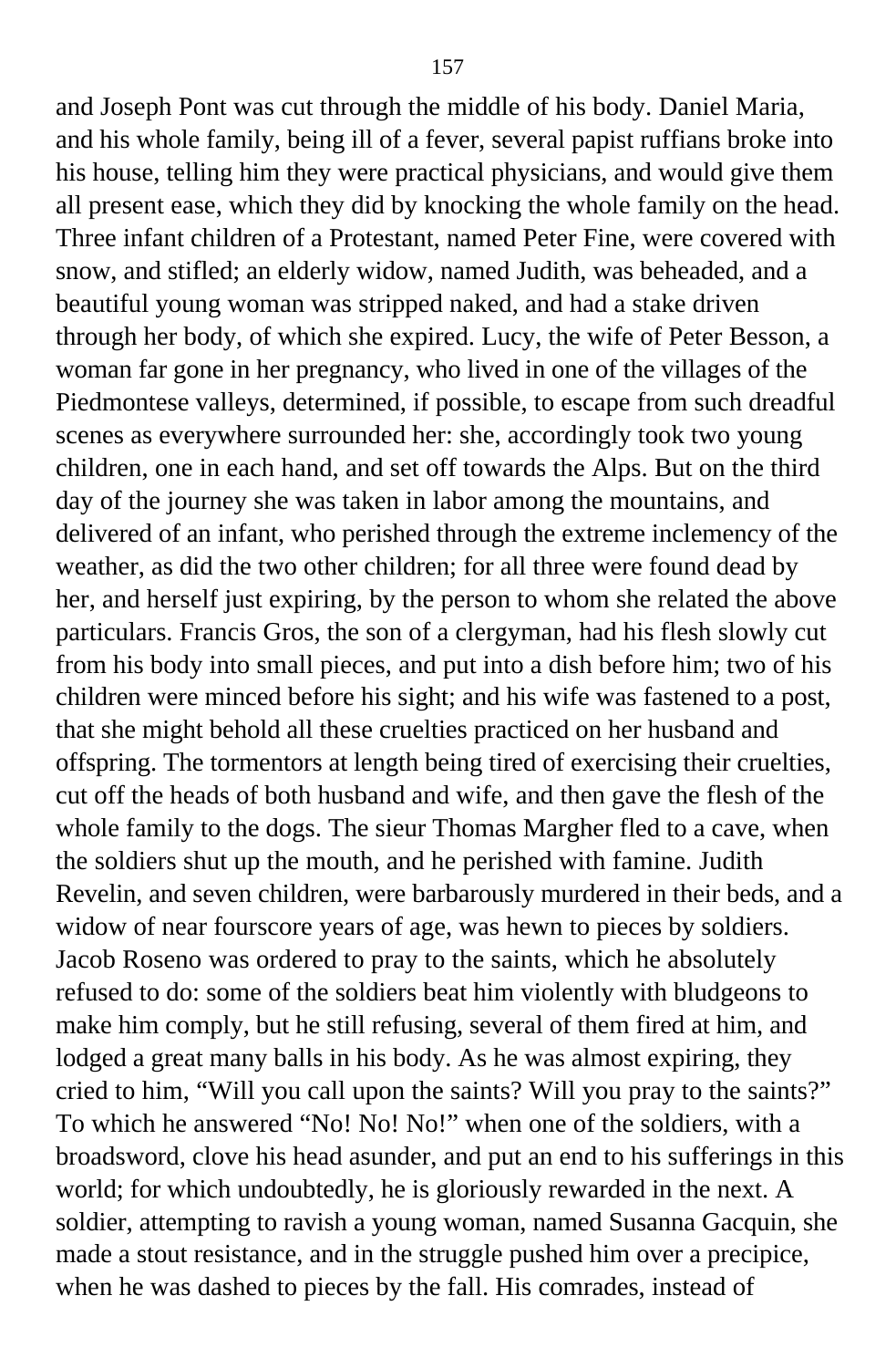admiring the virtue of the young woman, and applauding her for so nobly defending her chastity, fell upon her with their swords, and cut her to pieces. Giovanni Pulhus, a poor peasant of La Torre, being apprehended as a Protestant by the soldiers, was ordered, by the marquis of Pianesta, to be executed in a place near the convent. When he came to the gallows, several monks attended, and did all they could to persuade him to renounce his religion. But he told them he never would embrace idolatry, and that he was happy at being thought worthy to suffer for the name of Christ. They then put him in mind of what his wife and children who depended upon his labor, would suffer after his decease; to which he replied, "I would have my wife and children, as well as myself, to consider their souls more than their bodies, and the next world before this; and with respect to the distress I may leave them in, God is merciful, and will provide for them while they are worthy of his protection." Finding the inflexibility of this poor man, the monks cried, "Turn him off! turn him off!" which the executioner did almost immediately, and the body being afterward cut down, was flung into the river. Paul Clement, an elder of the church of Rossana, being apprehended by the monks of a neighboring monastery, was carried to the market place of that town, where some Protestants had just been executed by the soldiers. He was shown the dead bodies, in order that the sight might intimidate him. On beholding the shocking subjects, he said, calmly, "You may kill the body, but you cannot prejudice the soul of a true believer; but with respect to the dreadful spectacles which you have here shown me, you may rest assured that God's vengeance will overtake the murderers of those poor people, and punish them for the innocent blood they have spilt." The monks were so exasperated at this reply that they ordered him to be hanged directly, and while he was hanging, the soldiers amused themselves in standing at a distance, and shooting at the body as at a mark. Daniel Rambaut, of Vilario, the father of a numerous family, was apprehended, and, with several others, committed to prison, in the jail of Paysana. Here he was visited by several priests, who with continual importunities did all they could to persuade him to renounce the Protestant religion and turn papist; but this he peremptorily refused, and the priests finding his resolution, pretended to pity his numerous family, and told him that he might yet have his life, if he would subscribe to the belief of the following articles: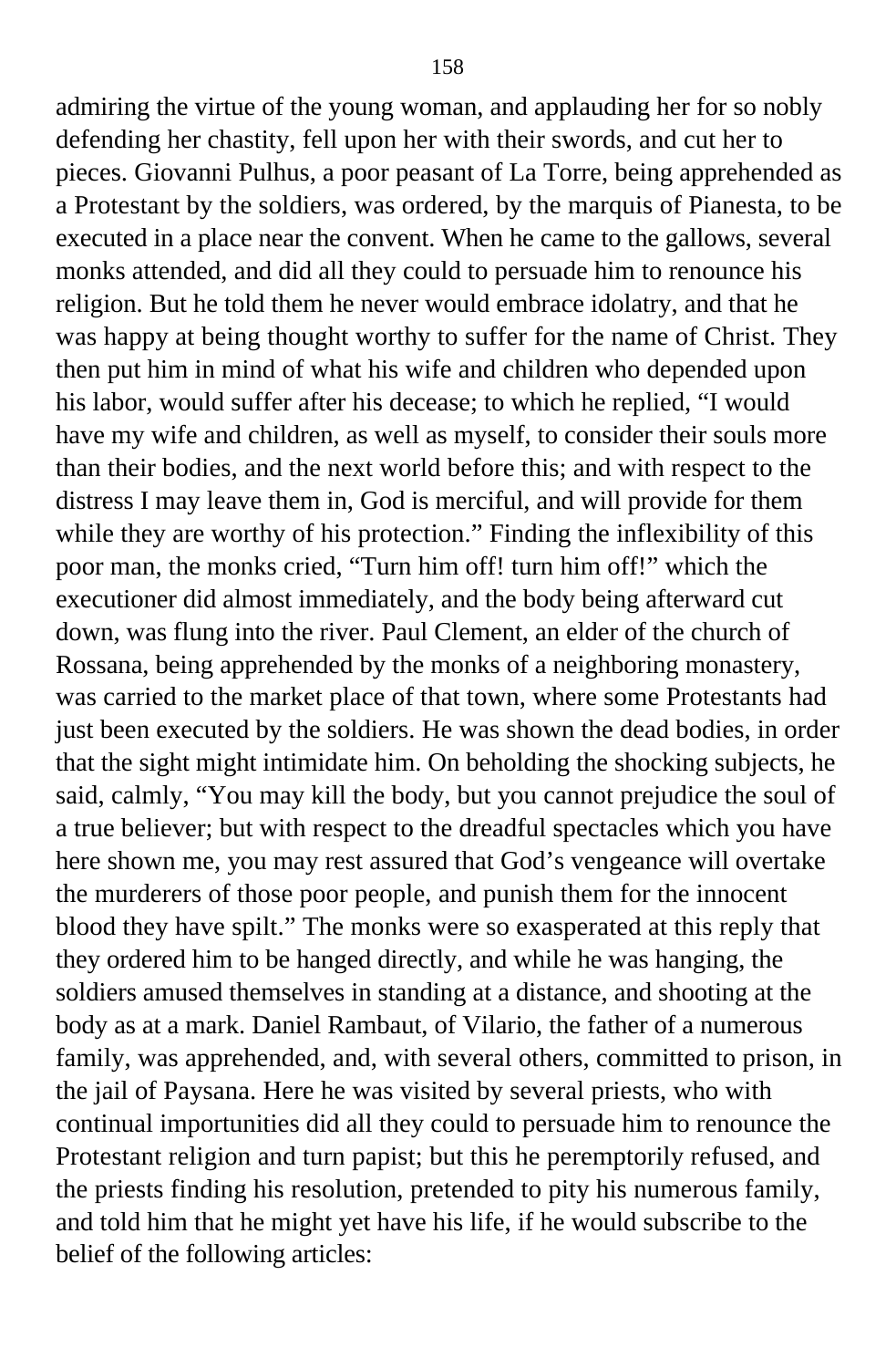- 2. Transubstantiation.
- 3. Purgatory.
- 4. The pope's infallibility.
- 5. That Masses said for the dead will release souls from purgatory.
- 6. That praying to saints will procure the remission of sins.

M. Rambaut told the priests that neither his religion, his understanding, nor his conscience, would suffer him to subscribe to any of the articles, for the following reasons:

- 1. That to believe the real presence in the host, is a shocking union of both blasphemy and idolatry.
- 2. That to fancy the words of consecration perform what the papists call transubstantiation, by converting the wafer and wine into the real and identical body and blood of Christ, which was crucified and which afterward ascended into heaven, is too gross an absurdity for even a child to believe, who was come to the least glimmering of reason; and that nothing but the most blind superstition could make the Roman Catholics put a confidence in anything so completely ridiculous.
- 3. That the doctrine of purgatory was more inconsistent and absurd than a fairy tale.
- 4. That the pope's being infallible was an impossibility, and the pope arrogantly laid claim to what could belong to God only, as a perfect being.
- 5. That saying Masses for the dead was ridiculous, and only meant to keep up a belief in the fable of purgatory, as the fate of all is finally decided, on the departure of the soul from the body.
- 6. That praying to saints for the remission of sins is misplacing adoration; as the saints themselves have occasion for an intercessor in Christ. Therefore, as God only can pardon our errors, we ought to sue to him alone for pardon.

The priests were so highly offended at M. Rambaut's answers to the articles to which they would have had him subscribe, that they determined to shake his resolution by the most cruel method imaginable: they ordered one joint of his finger to be cut off every day until all his fingers were gone: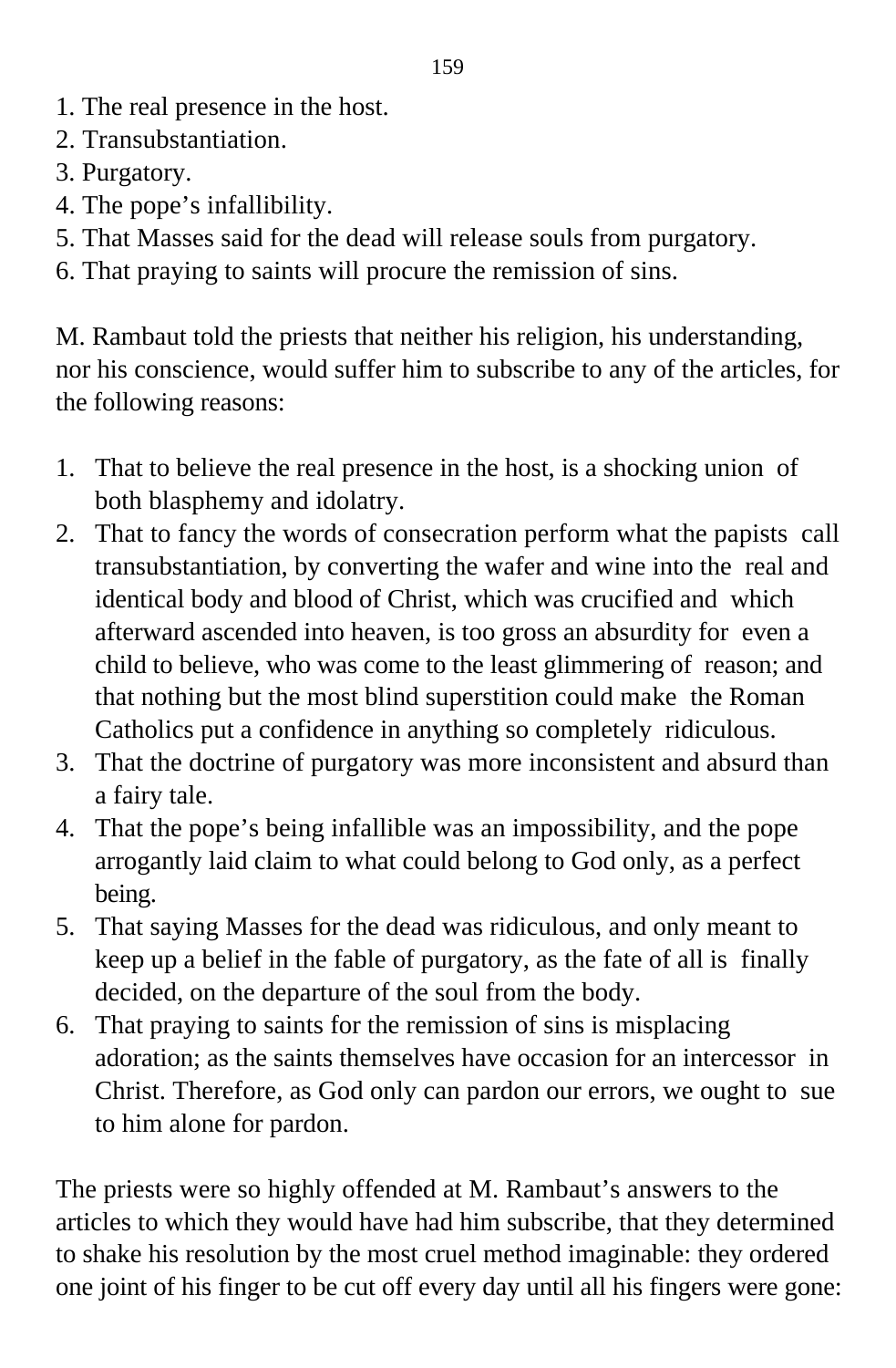they then proceeded in the same manner with his toes; afterward they alternately cut off, daily, a hand and a foot, but finding that he bore his sufferings with the most admirable patience, increased both in fortitude and resignation, and maintained his faith with steadfast resolution and unshaken constancy they stabbed him to the heart, and then gave his body to be devoured by the dogs. Peter Gabriola, a Protestant gentleman of considerable eminence, being seized by a troop of soldiers, and refusing to renounce his religion, they hung a great number of little bags of gunpowder about his body, and then setting fire to them, blew him up. Anthony, the son of Samuel Catieris, a poor dumb lad who was extremely inoffensive, was cut to pieces by a party of the troops; and soon after the same ruffians entered the house of Peter Moniriat, and cut off the legs of the whole family, leaving them to bleed to death, as they were unable to assist themselves, or to help each other. Daniel Benech being apprehended, had his nose slit, his ears cut off, and was then divided into quarters, each quarter being hung upon a tree, and Mary Monino had her jaw bones broke and was then left to anguish till she was famished. Mary Pelanchion, a handsome widow, belonging to the town of Vilario, was seized by a party of the Irish brigades, who having beat her cruelly, and ravished her, dragged her to a high bridge which crossed the river, and stripped her naked in a most indecent manner, hung her by the legs to the bridge, with her head downwards toward the water, and then going into boats, they fired at her until she expired. Mary Nigrino, and her daughter who was an idiot, were cut to pieces in the woods, and their bodies left to be devoured by wild beasts; Susanna Bales, a widow of Vilario, was immured until she perished through hunger; and Susanna Calvio running away from some soldiers and hiding herself in a barn, they set fire to the straw and burnt her. Paul Armand was hacked to pieces; a child named Daniel Bertino was burnt, Daniel Michialino had his tongue plucked out, and was left to perish in that condition, and Andreo Bertino, a very old man, who was lame, was mangled in a most shocking manner, and at length had his belly ripped open, and his bowels carried about on the point of a halbert. Constantia Bellione, a Protestant lady, being apprehended on account of her faith, was asked by a priest if she would renounce the devil and go to Mass; to which she replied, "I was brought up in a religion by which I was always taught to renounce the devil; but should I comply with your desire, and go to Mass, I should be sure to meet him there in a variety of shapes." The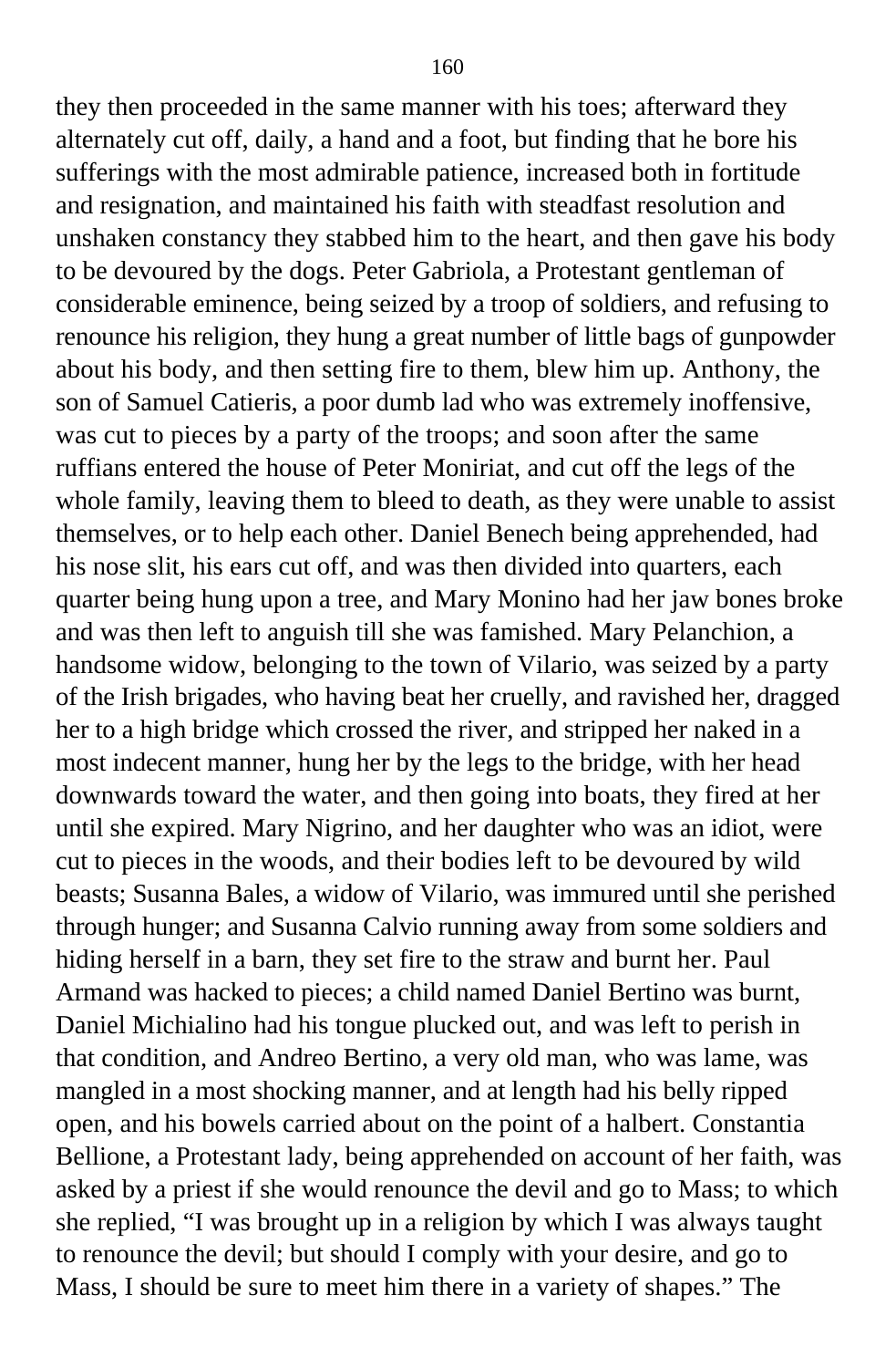priest was highly incensed at what she said, and told her to recant, or she would suffer cruelly. The lady, however, boldly answered that she valued not any sufferings he could inflict, and in spite of all the torments he could invent, she would keep her conscience pure and her faith inviolate. The priest then ordered slices of her flesh to be cut off from several parts of her body, which cruelty she bore with the most singular patience, only saying to the priest, "What horrid and lasting torments will you suffer in hell, for the trifling and temporary pains which I now endure." Exasperated at this expression, and willing to stop her tongue, the priest ordered a file of musketeers to draw up and fire upon her, by which she was soon dispatched, and sealed her martyrdom with her blood. A young woman named Judith Mandon, for refusing to change her religion and embrace popery, was fastened to a stake, and sticks thrown at her from a distance, in the very same manner as that barbarous custom which was formerly practiced on Shrove-Tuesday, of shying at rocks, as it was termed. By this inhuman proceeding, the poor creature's limbs were beat and mangled in a terrible manner, and her brains were at last dashed out by one of the bludgeons. David Paglia and Paul Genre, attempting to escape to the Alps, with each his son, were pursued and overtaken by the soldiers in a large plain. Here they hunted them for their diversion, goading them with their swords, and making them run about until they dropped down with fatigue. When they found that their spirits were quite exhausted, and that they could not afford them any more barbarous sport by running, the soldiers hacked them to pieces, and left their mangled bodies on the spot. A young man of Bobbio, named Michael Greve, was apprehend in the town of La Torre, and being led to the bridge, was thrown over into the river. As he could swim very well, he swam down stream, thinking to escape, but the soldiers and the mob followed on both sides of the river, and kept stoning him, until receiving a blow on one of his temples, he was stunned, and consequently sunk and was drowned. David Armand was ordered to lay his head down on a block, when a soldier, with a large hammer, beat out his brains. David Baridona being apprehended at Vilario, was carried to La Torre, where, refusing to renounce his religion, he was tormented by means of brimstone matches being tied between his fingers and toes, and set fire to, and afterward, by having his flesh plucked off with red-hot pincers, until he expired, and Giovanni Barolina, with his wife, were thrown into a pool of stagnant water, and compelled, by means of pitchforks and stones,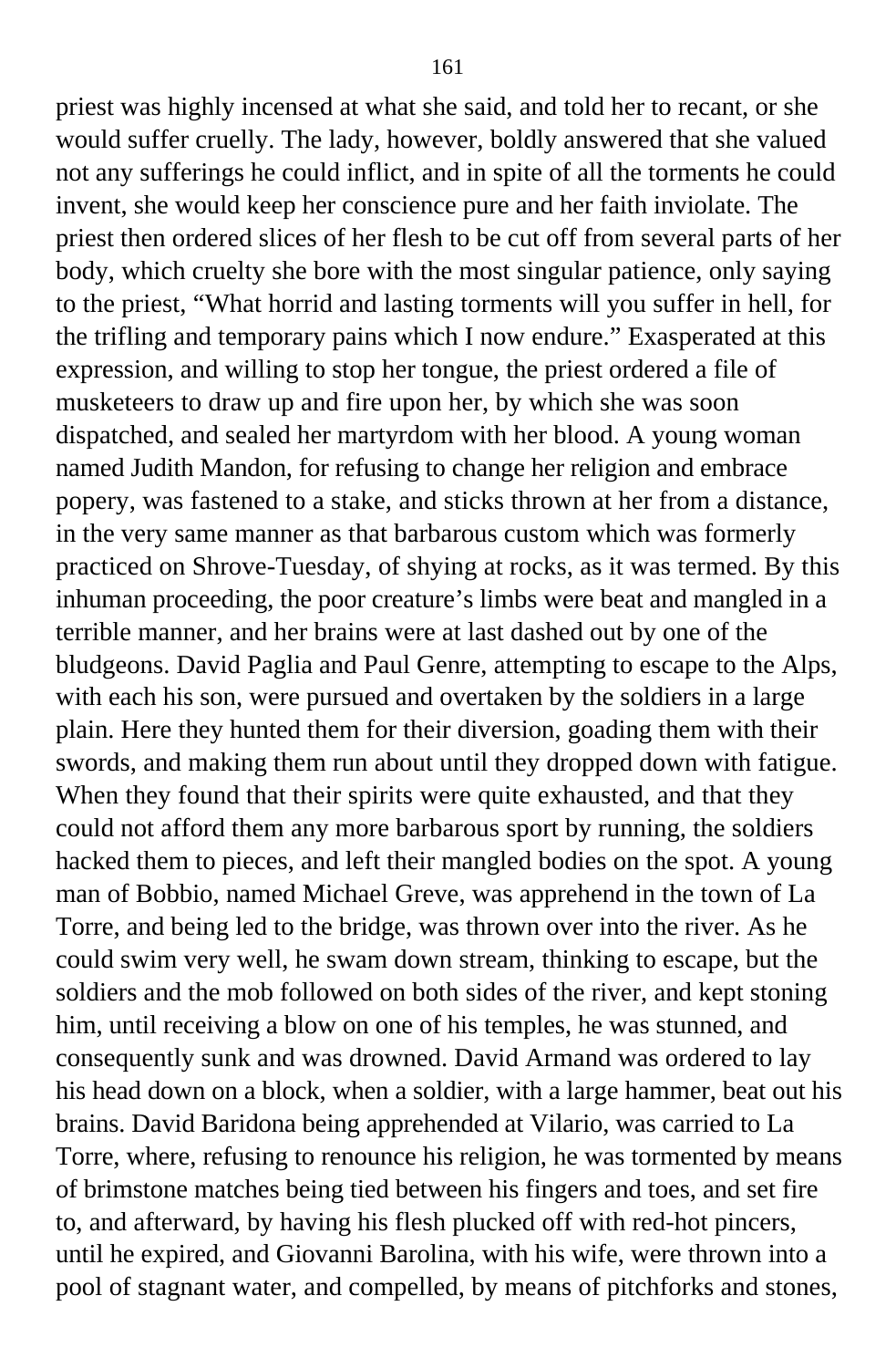to duck down their heads until they were suffocated. A number of soldiers went to the house of Joseph Garniero, and before they entered, fired in at the window, to give notice of their approach. A musket ball entered one of Mrs. Garniero's breasts, as she was suckling an infant with the other. On finding their intentions, she begged hard that they would spare the life of the infant, which they promised to do, and sent it immediately to a Roman Catholic nurse. They then took the husband and hanged him at his own door, and having shot the wife through the head, they left her body weltering in its blood, and her husband hanging on the gallows. Isaiah Mondon, an elderly man, and a pious Protestant, fled from the merciless persecutors to a cleft in a rock, where he suffered the most dreadful hardships, for, in the midst of the winter he was forced to lie on the bare stone, without any covering; his food was the roots he could scratch up near his miserable habitation; and the only way by which he could procure drink, was to put snow in his mouth until it melted. Here, however, some of the inhuman soldiers found him, and after having beaten him unmercifully, they drove him towards Lucerne, goading him with the points of their swords. Being exceedingly weakened by his manner of living, and his spirits exhausted by the blows he had received, he fell down in the road. They again beat him to make him proceed: when on his knees, he implored them to put him out of his misery, by dispatching him. This they at last agreed to do, and one of them stepping up to him shot him through the head with a pistol, saying, "There, heretic, take thy request." Mary Revol, a worthy Protestant, received a shot in her back, as she was walking along the street. She dropped down with the wound, but recovering sufficient strength, she raised herself upon her knees, and lifting her hands towards heaven, prayed in a most fervent manner to the Almighty, when a number of soldiers, who were near at hand, fired a whole volley of shot at her, many of which took effect, and put an end to her miseries in an instant. Several men, women, and children secreted themselves in a large cave, where they continued for some weeks in safety. It was the custom for two of the men to go when it was necessary, and by stealth, procure provisions. These were, however, one day watched, by which the cave was discovered, and soon after, a troop of Roman Catholics appeared before it. The papists that assembled upon this occasion were neighbors and intimate acquaintances of the Protestants in the cave, and some were even related to each other. The Protestants, therefore, came out,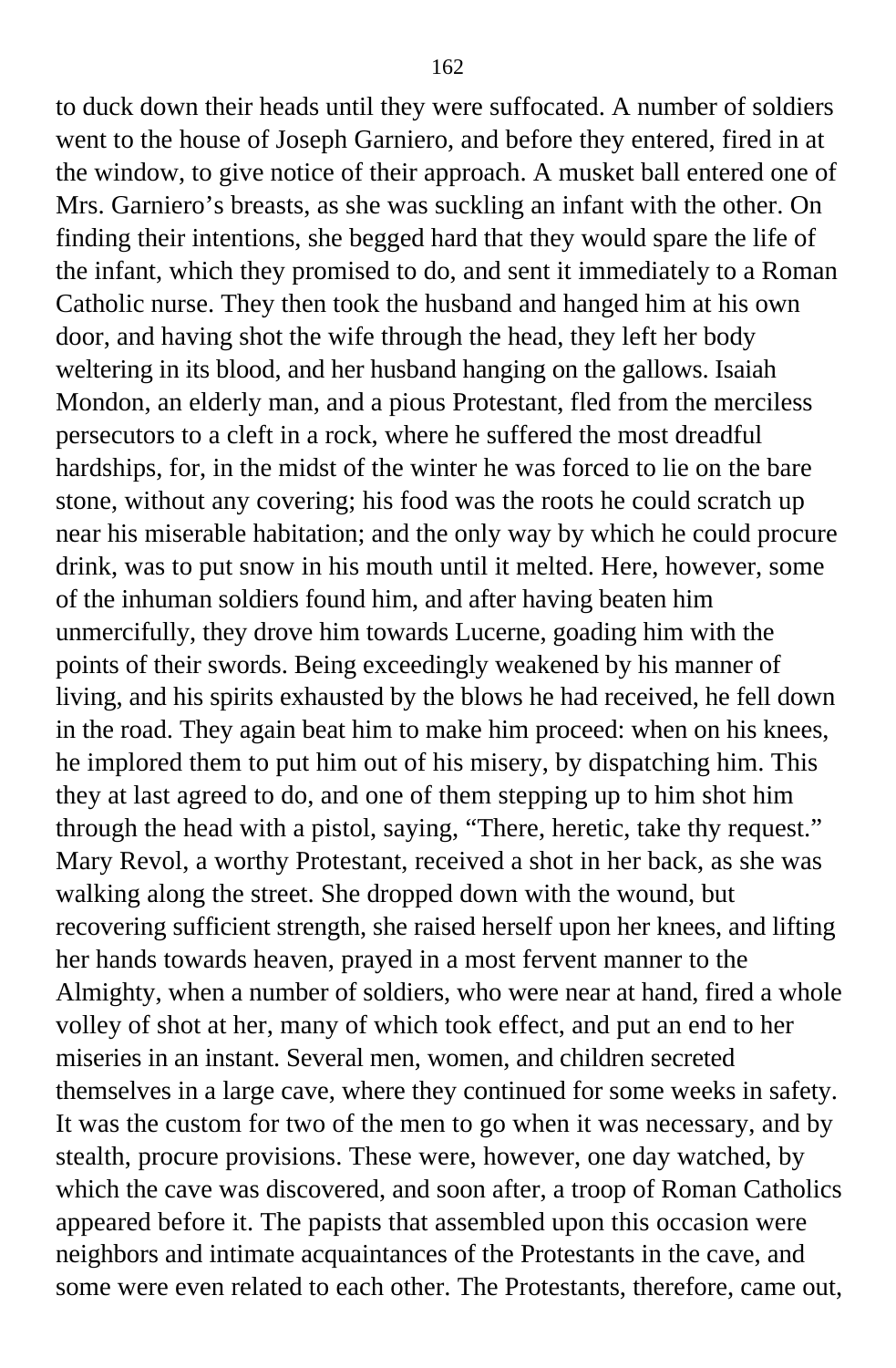and implored them, by the ties of hospitality, by the ties of blood, and as old acquaintances and neighbors, not to murder them. But superstition overcomes every sensation of nature and humanity; so that the papists, blinded by bigotry, told them they could not show any mercy to heretics, and, therefore, bade them prepare to die. Hearing this, and knowing the fatal obstinacy of the Roman Catholics, the Protestants all fell prostrate, lifted their hands and hearts to heaven, prayed with great sincerity and fervency, and then bowing down, put their faces close to the ground, and patiently waited their fate, which was soon decided, for the papists fell upon them with unremitting fury, and having cut them to pieces, left the mangled bodies and limbs in the cave. Giovanni Salvagiot, passing by a Roman Catholic church, and not taking off his hat, was followed by some of the congregation, who fell upon and murdered him; and Jacob Barrel and his wife, having been taken prisoners by the earl of St. Secondo, one of the duke of Savoy's officers, he delivered them up to the soldiery. who cut off the woman's breasts, and the man's nose, and then shot them both through the head. Anthony Guigo, a Protestant, of a wavering disposition, went to Periero, with an intent to renounce his religion and embrace popery. This design he communicated to some priests, who highly commended it, and a day was fixed upon for his public recantation. In the meantime, Anthony grew fully sensible of his perfidy, and his conscience tormented him so much night and day that he determined not to recant, but to make his escape. This he effected, but being soon missed and pursued, he was taken. The troops on the way did all they could to bring him back to his design of recantation; but finding their endeavors ineffectual, they beat him violently on the road. When coming near a precipice, he took an opportunity of leaping down it and was dashed to pieces. A Protestant gentleman, of considerable fortune, at Bobbio, being nightly provoked by the insolence of a priest, retorted with great severity; and among other things, said, that the pope was Antichrist, Mass idolatry, purgatory a farce, and absolution a cheat. To be revenged, the priest hired five desperate ruffians, who, the same evening, broke into the gentleman's house, and seized upon him in a violent manner. The gentleman was terribly frightened, fell on his knees, and implored mercy; but the desperate ruffians dispatched him without the least hesitation.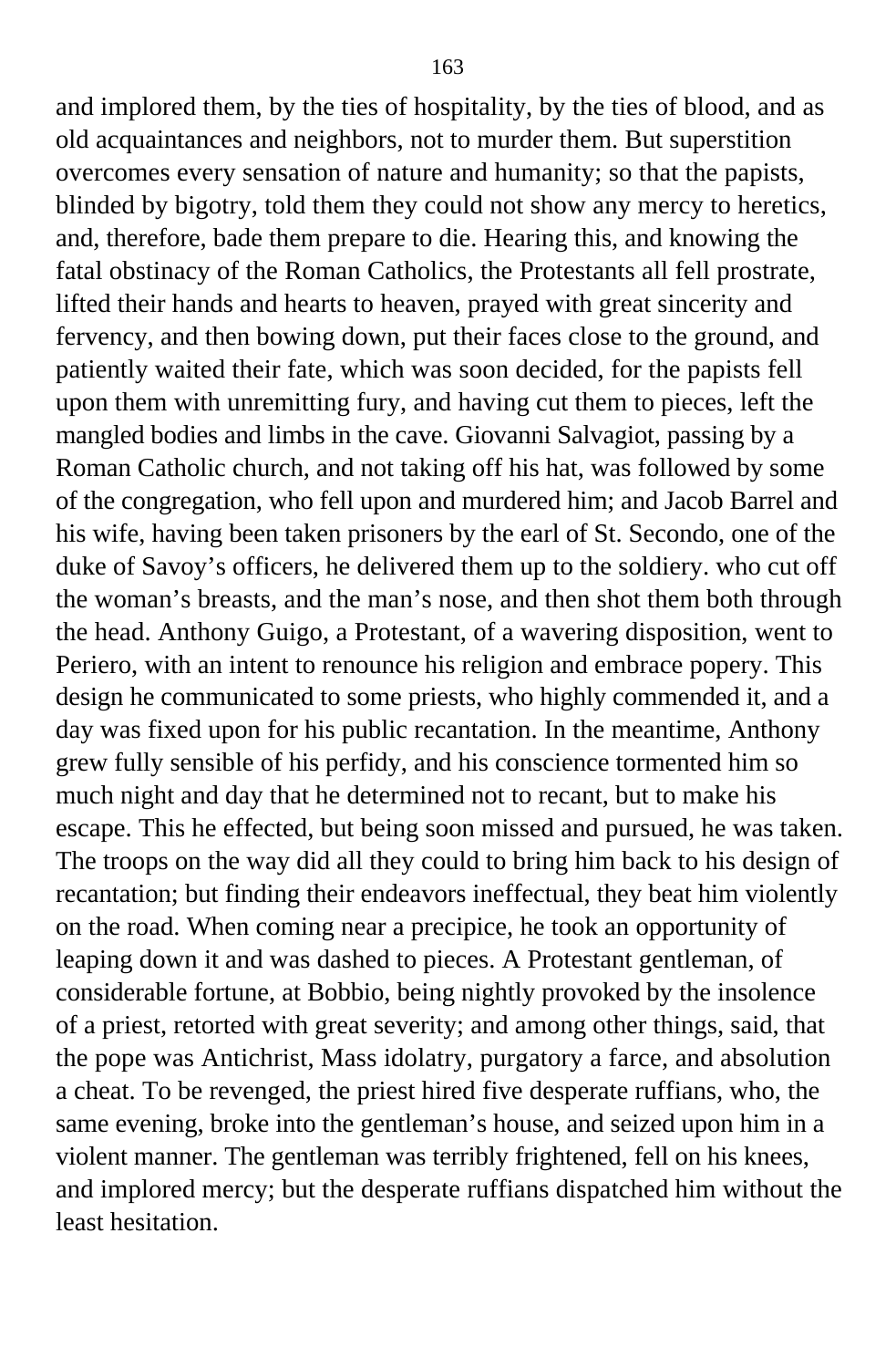#### **A NARRATIVE OF THE PIEDMONTESE WAR**

The Massacres and murders already mentioned to have been committed in the valleys of Piedmont, nearly depopulated most of the towns and villages. One place only had not been assaulted, and that was owing to the difficulty of approaching it; this was the little commonalty of Roras, which was situated upon a rock. As the work of blood grew slack in other places, the earl of Christople, one of the duke of Savoy's officers, determined, if possible, to make himself master of it; and, with that view, detached three hundred men to surprise it secretly. The inhabitants of Roras, however, had intelligence of the approach of these troops, when captain Joshua Gianavel, a. brave Protestant officer, put himself at the head of a small body of the citizens, and waited in ambush to attack the enemy in a small defile. When the troops appeared, and had entered the defile, which was the only place by which the town could be approached, the Protestants kept up a smart and well-directed fire against them, and still kept themselves concealed behind bushes from the sight of the enemy. A great number of the soldiers were killed, and the remainder receiving a continued fire, and not seeing any to whom they might return it, thought proper to retreat. The members of this little community then sent a memorial to the marquis of Pianessa, one of the duke's general officers, setting forth, 'That they were sorry, upon any occasion, to be under the necessity of taking up arms; but that the secret approach of a body of troops, without any reason assigned, or any previous notice sent of the purpose of their coming, had greatly alarmed them; that as it was their custom never to suffer any of the military to enter their little community, they had repelled force by force, and should do so again; but in all other respects, they professed themselves dutiful, obedient, and loyal subjects to their sovereign, the duke of Savoy. The marquis of Pianessa, that he might have the better opportunity of deluding and surprising the Protestants of Roras, sent them word in answer, 'That he was perfectly satisfied with their behavior, for they had done right, and even rendered a service to the country, as the men who had attempted to pass the defile were not his troops, or sent by him, but a band of desperate robbers, who had, for some time, infested those parts, and been a terror to the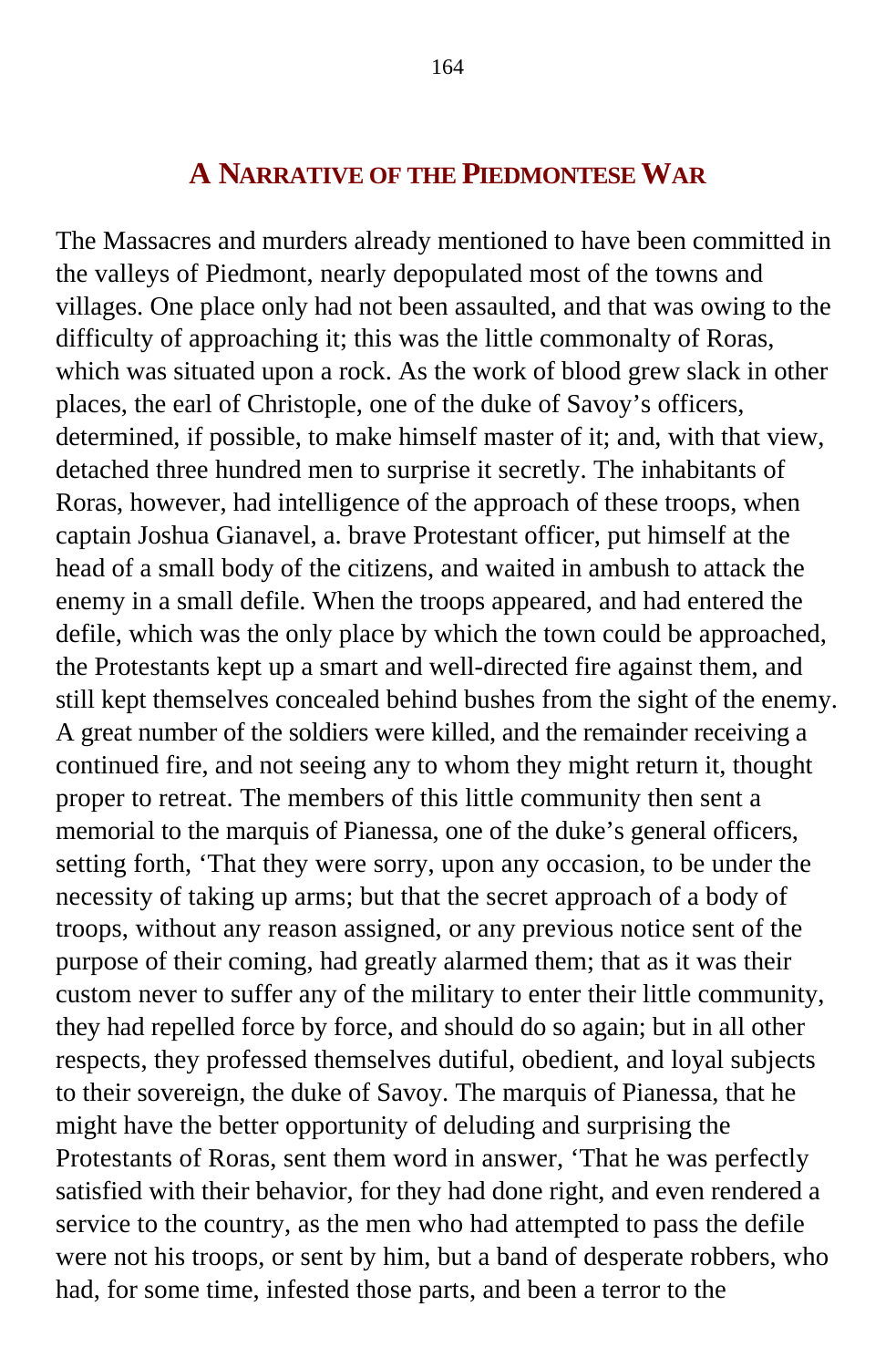neighboring country.' To give a greater color to his treachery, he then published an ambiguous proclamation seemingly favorable to the inhabitants. Yet, the very day after this plausible proclamation, and specious conduct, the marquis sent five hundred men to possess themselves of Roras, while the people, as he thought, were lulled into perfect security by his specious behavior. Captain Gianavel, however, was not to be deceived so easily: he therefore, laid an ambuscade for this body of troops, as he had for the former, and compelled them to retire with very considerable loss. Though foiled in these two attempts, the marquis of Pianessa determined on a third, which should be still more formidable; but first he imprudently published another proclamation, disowning any knowledge of the second attempt. Soon after, seven hundred chosen men were sent upon the expedition, who, in spite of the fire from the Protestants, forced the defile, entered Roras, and began to murder every person they met with, without distinction of age or sex. The Protestant captain Gianavel, at the head of a small body, though he had lost the defile, determined to dispute their passage through a fortified pass that led to the richest and best part of the town. Here he was successful, by keeping up a continual fire, and by means of his men being complete marksmen. The Roman Catholic commander was greatly staggered at this opposition, as he imagined that he had surmounted all difficulties. He, however, did his endeavors to force the pass, but being able to bring up only twelve men in front at a time, and the Protestants being secured by a breastwork, he found he should be baffled by the handful of men who opposed him. Enraged at the loss of so many of his troops, and fearful of disgrace if he persisted in attempting what appeared so impracticable, he thought it the wisest thing to retreat. Unwilling, however, to withdraw his men by the defile at which he had entered, on account of the difficulty and danger of the enterprise, he determined to retreat towards Vilario, by another pass called Piampra, which though hard of access, was easy of descent. But in this he met with disappointment, for Captain Gianavel having posted his little band here, greatly annoyed the troops as they passed, and even pursued their rear until they entered the open country. The marquis of Pianessa, finding that all his attempts were frustrated, and that every artifice he used was only an alarm signal to the inhabitants of Roras, determined to act openly, and therefore proclaimed that ample rewards should be given to any one who would bear arms against the obstinate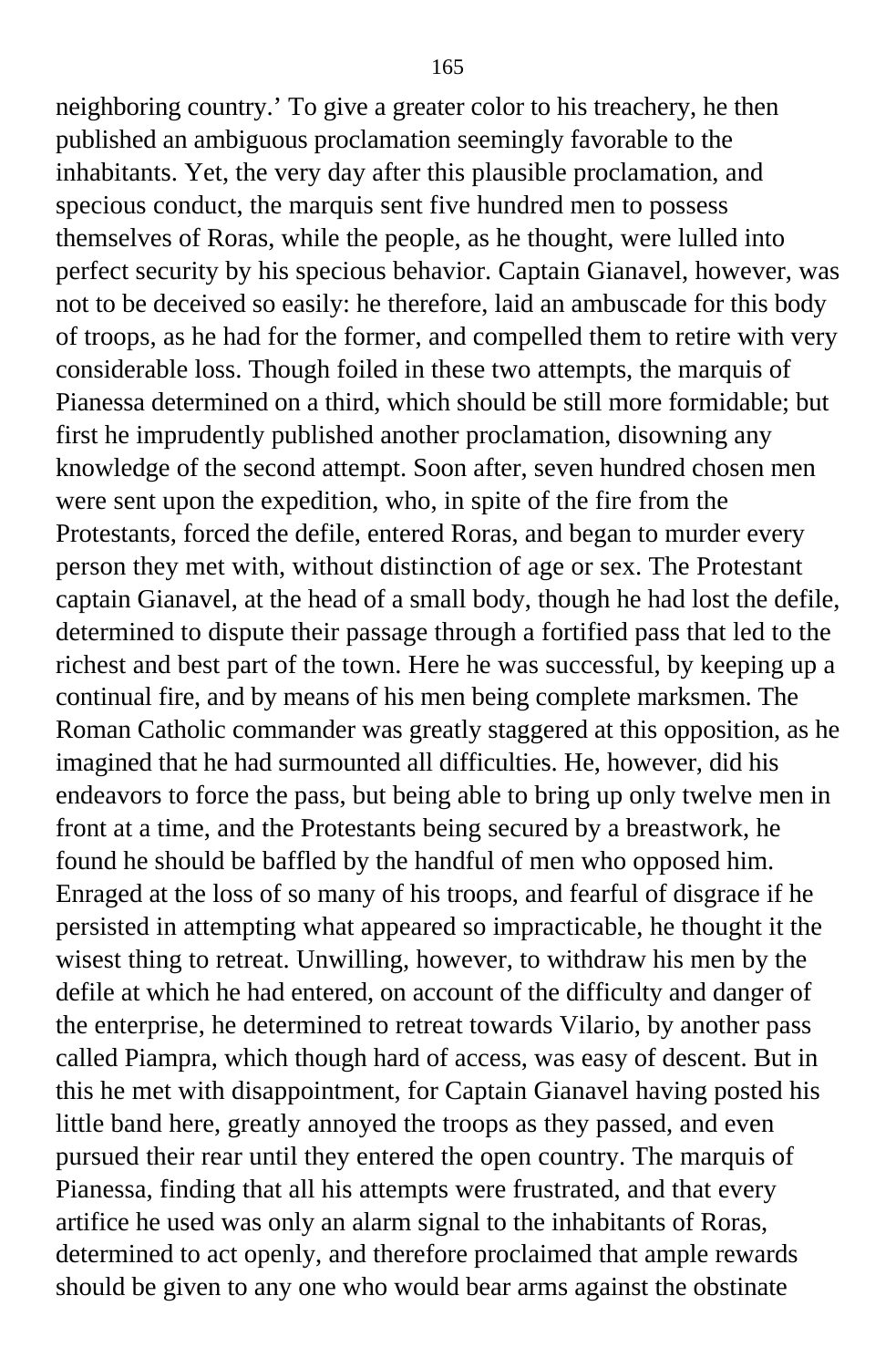heretics of Roras, as he called them, and that any officer who would exterminate them should be rewarded in a princely manner. This engaged Captain Mario, a bigoted Roman Catholic, and a desperate ruffian, to undertake the enterprise. He, therefore, obtained leave to raise a regiment in the following six towns: Lucerne, Borges, Famolas, Bobbio, Begnal, and Cavos. Having completed his regiment, which consisted of one thousand men, he laid his plan not to go by the defiles or the passes, but to attempt gaining the summit of a rock, whence he imagined be could pour his troops into the town without much difficulty or opposition. The Protestants suffered the Roman Catholic troops to gain almost the summit of the rock, without giving them any opposition, or ever appearing in their sight: but when they had almost reached the top they made a most furious attack upon them; one party keeping up a well-directed and constant fire, and another party rolling down huge stones. This stopped the career of the papist troops: many were killed by the musketry, and more by the stones, which beat them down the precipices. Several fell sacrifices to their hurry, for by attempting a precipitate retreat they fell down, and were dashed to pieces; and Captain Mario himself narrowly escaped with his life, for he fell from a craggy place into a river which washed the foot of the rock. He was taken up senseless, but afterwards recovered, though he was ill of the bruises for a long time; and, at length he fell into a decline at Lucerne, where he died. Another body of troops was ordered from the camp at Vilario, to make an attempt upon Roras; but these were likewise defeated, by means of the Protestants' ambush fighting, and compelled to retreat again to the camp at Vilario. After each of these signal victories, Captain Gianavel made a suitable discourse to his men, causing them to kneel down, and return thanks to the Almighty for his providential protection; and usually concluded with the Eleventh Psalm, where the subject is placing confidence in God. The marquis of Pianessa was greatly enraged at being so much baffled by the few inhabitants of Roras: he, therefore, determined to attempt their expulsion in such a manner as could hardly fail of success. With this view he ordered all the Roman Catholic militia of Piedmont to be raised and disciplined. When these orders were completed, he joined to the militia eight thousand regular troops, and dividing the whole into three distinct bodies, he designed that three formidable attacks should be made at the same time, unless the people of Roras, to whom he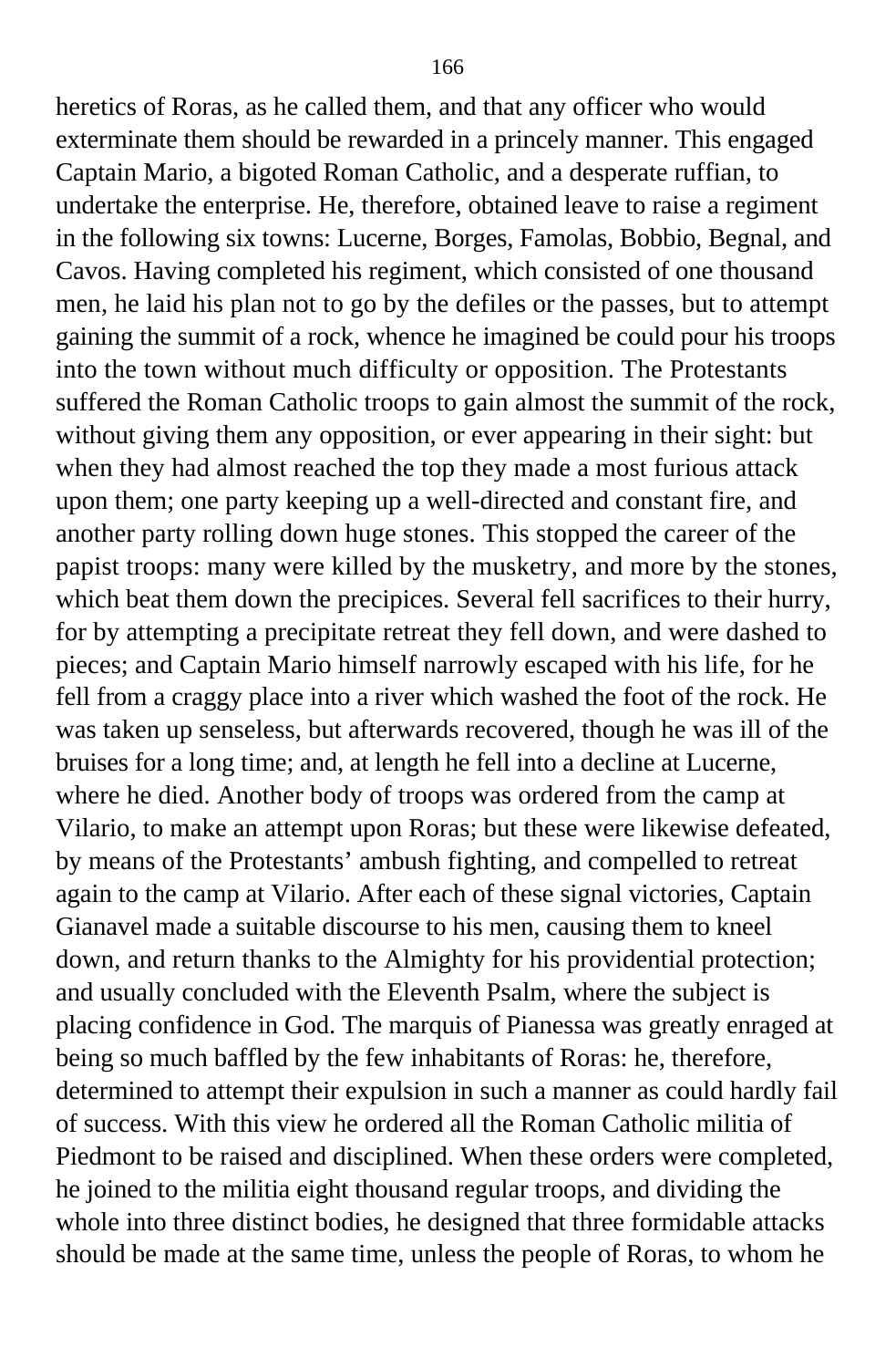sent an account of his great preparations, would comply with the following conditions:

- 1. To ask pardon for taking up arms.
- 2. To pay the expenses of all the expeditions sent against them.
- 3. To acknowledge the infallibility of the pope.
- 4. To go to Mass.
- 5. To pray to the saints.
- 6. To wear beards.
- 7. To deliver up their ministers.
- 8. To deliver up the schoolmasters.
- 9. To go to confession.
- 10. To pay loans for the livery of souls from purgatory.
- 11. To give up Captain Gianavel at discretion.
- 12. To give up the elders of their church at discretion

The inhabitants of Roras, on being acquainted with these conditions, were filled with an honest indignation, and, in answer, sent word to the marquis that sooner than comply with them they would suffer three things, which, of all others, were the most obnoxious to mankind, viz.

- 1. Their estates to be seized.
- 2. Their houses to be burned.
- 3. Themselves to be murdered.

Exasperated at this message, the marquis sent them this laconic epistle.

To the Obstinante Heretics Inhabiting Roras You shall have your request, for the troops sent against you have strict injunctions to plunder, burn, and kill.

## **PIANESSA.**

The three armies were then put in motion, and the attacks ordered to be made thus: the first by the rocks of Vilario; the second by the pass of Bagnol, and the third by the defile of Lucerne. The troops forced their way by the superiority of numbers, and having gained the rocks, pass, and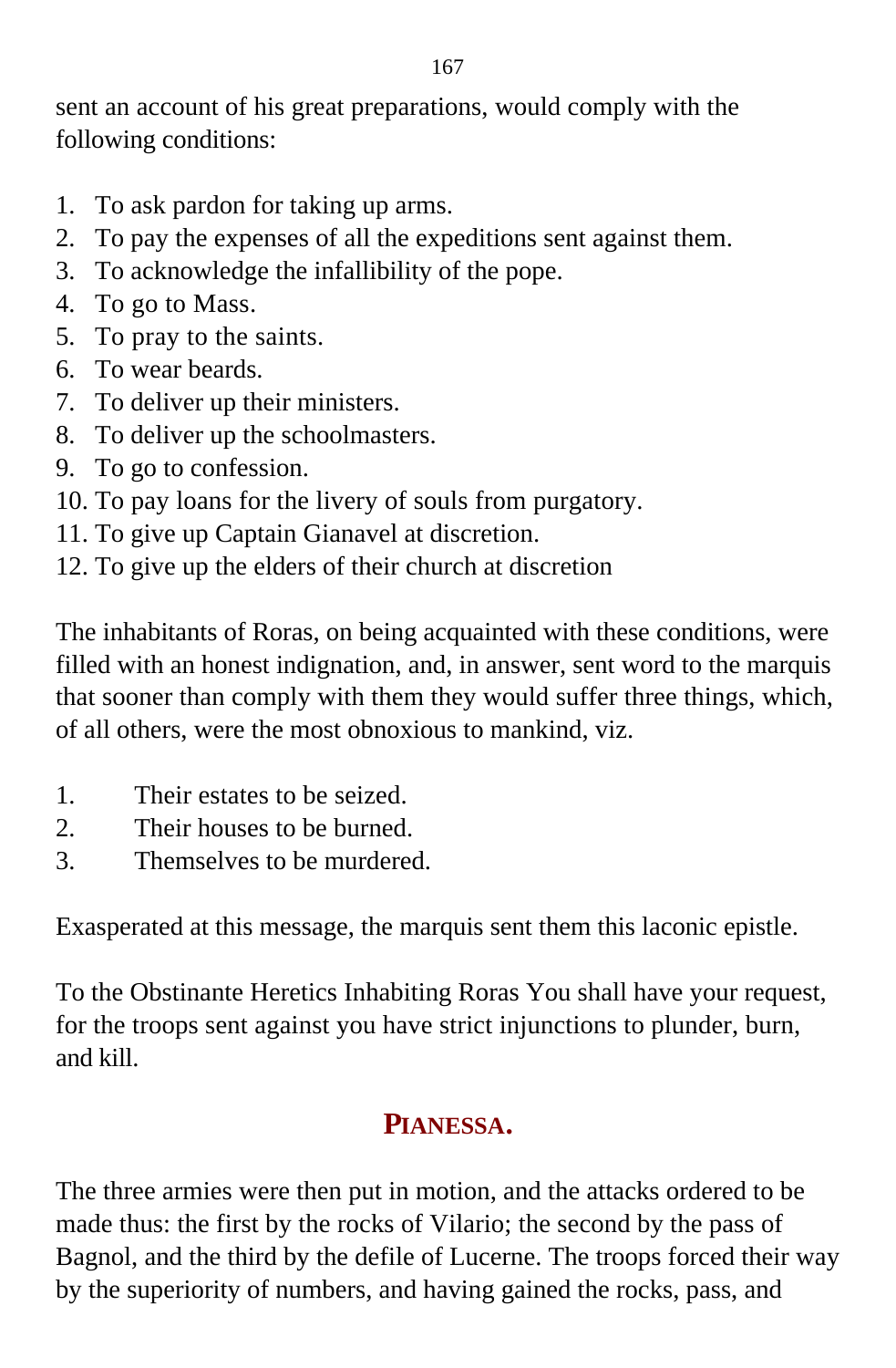defile, began to make the most horrid depredations, and exercise the greatest cruelties. Men they hanged, burned, racked to death, or cut to pieces; women they ripped open, crucified, drowned, or threw from the precipices, and children they tossed upon spears, minced, cut their throats, or dashed out their brains. One hundred and twenty-six suffered in this manner on the first day of their gaining the town. Agreeable to the marquis of Pianessa's orders, they likewise plundered the estates, and burned the houses of the people. Several Protestants, however, made their escape, under the conduct of Captain Gianavel, whose wife and children were unfortunately made prisoners and sent under a strong guard to Turin. The marquis of Pianessa wrote a letter to Captain Gianavel, and released a Protestant prisoner that he might carry it him. The contents were, that if the captain would embrace the Roman Catholic religion, he should be indemnified for all his losses since the commencement of the war, his wife and children should be immediately released, and himself honorably promoted in the duke of Savoy's army; but if he refused to accede to the proposals made him, his wife and children should be put to death, and so large a reward should be given to take him, dead or alive, that even some of his own confidential friends should be tempted to betray him, from the greatness of the sum. To this epistle, the brave Giannavel sent the following answer.

My Lord Marquis, There is no torment so great or death so cruel, but what I would prefer to the abjuration of my religion: so that promises lose their effects, and menaces only strengthen me in my faith. With respect to my wife and children, my Lord, nothing can be more afflicting to me than the thought of their confinement, or more dreadful to my imagination, than their suffering a violent and cruel death. I keenly feel all the tender sensations of husband and parent; my heart is replete with every sentiment of humanity, I would suffer any torment to rescue them from danger; I would die to preserve them. But having said thus much, my Lord, I assure you that the purchase of their lives must not be the price of my salvation. You have them in your power it is true; but my consolation is that your power is only a temporary authority over their bodies: you may destroy the mortal part, but their immortal souls are out of your reach, and will live hereafter to bear testimony against you for your cruelties. I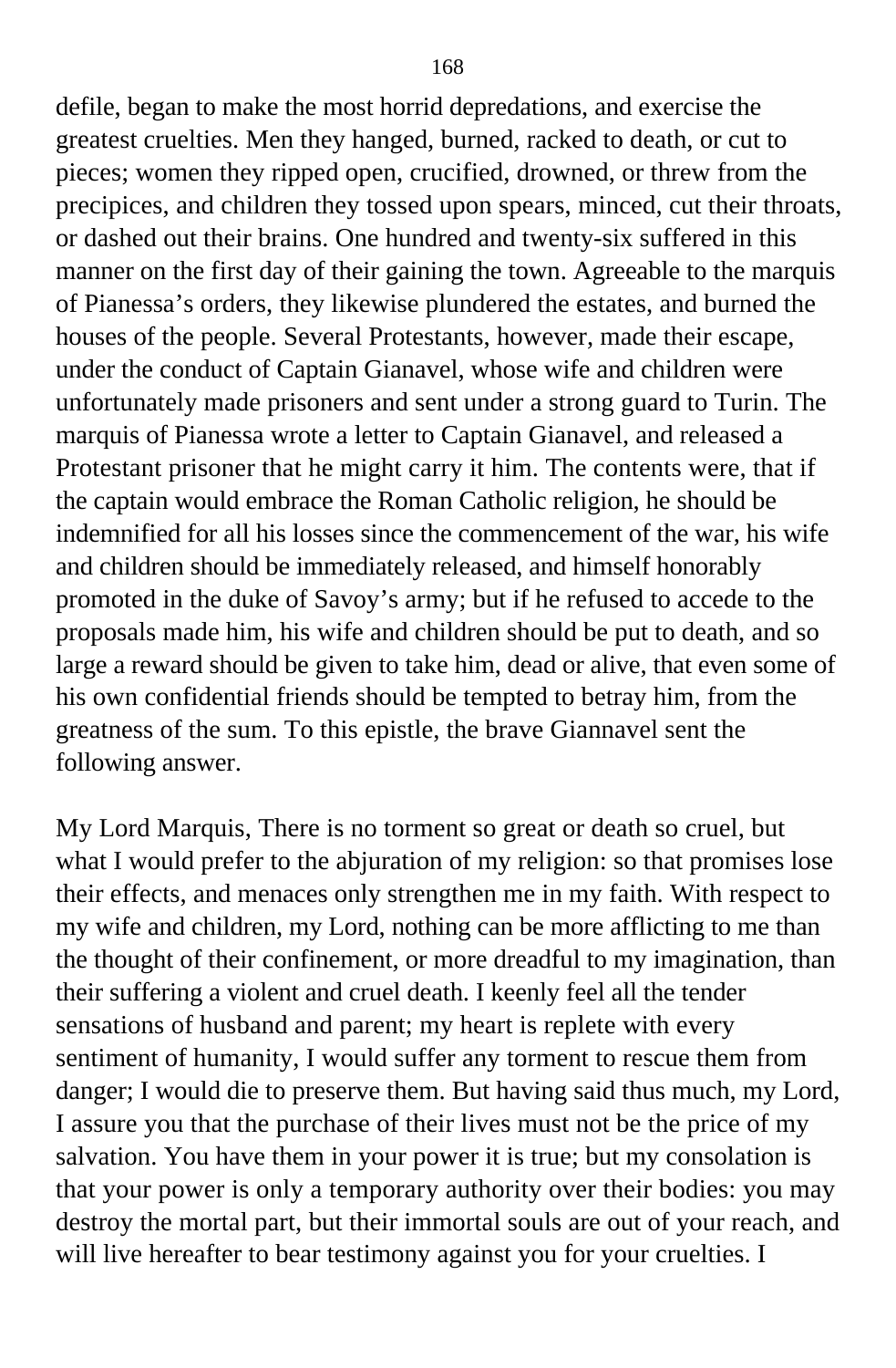therefore recommend them and myself to God, and pray for a reformation in your heart.

### **JOSHUA GIANAVEL.**

This brave Protestant officer, after writing the above letter, retired to the Alps, with his followers; and being joined by a great number of other fugitive Protestants, he harassed the enemy by continual skirmishes. Meeting one day with a body of papist troops near Bibiana, he, though inferior in numbers, attacked them with great fury, and put them to the rout without the loss of a man, though himself was shot through the leg in the engagement, by a soldier who had hid himself behind a tree; but Gianavel perceiving whence the shot came pointed his gun to the place, and dispatched the person who had wounded him. Captain Gianavel hearing that a Captain Jahier had collected together a considerable body of Protestants, wrote him a letter, proposing a junction of their forces. Captain Jahier immediately agreed to the proposal, and marched directly to meet Gianavel. The junction being formed, it was proposed to attack a town, (inhabited by Roman Catholics) called Garcigliana. The assault was given with great spirit, but a. reinforcement of horse and foot having lately entered the town, which the Protestants knew nothing of, they were repulsed; yet made a masterly retreat, and only lost one man in the action. The next attempt of the Protestant forces was upon St. Secondo, which they attacked with great vigor, but met with a strong resistance from the Roman Catholic troops, who had fortified the streets and planted themselves in the houses, from whence they poured musket balls in prodigious numbers. The Protestants, however, advanced, under cover of a great number of planks, which some held over their heads, to secure them from the shots of the enemy from the houses, while others kept up a well-directed fire; so that the houses and entrenchments were soon forced, and the town taken. In the town they found a prodigious quantity of plunder, which had been taken from Protestants at various times, and different places, and which were stored up in the warehouses, churches, dwelling houses, etc. This they removed to a place of safety, to be distributed, with as much justice as possible, among the sufferers. This successful attack was made with such skill and spirit that it cost very little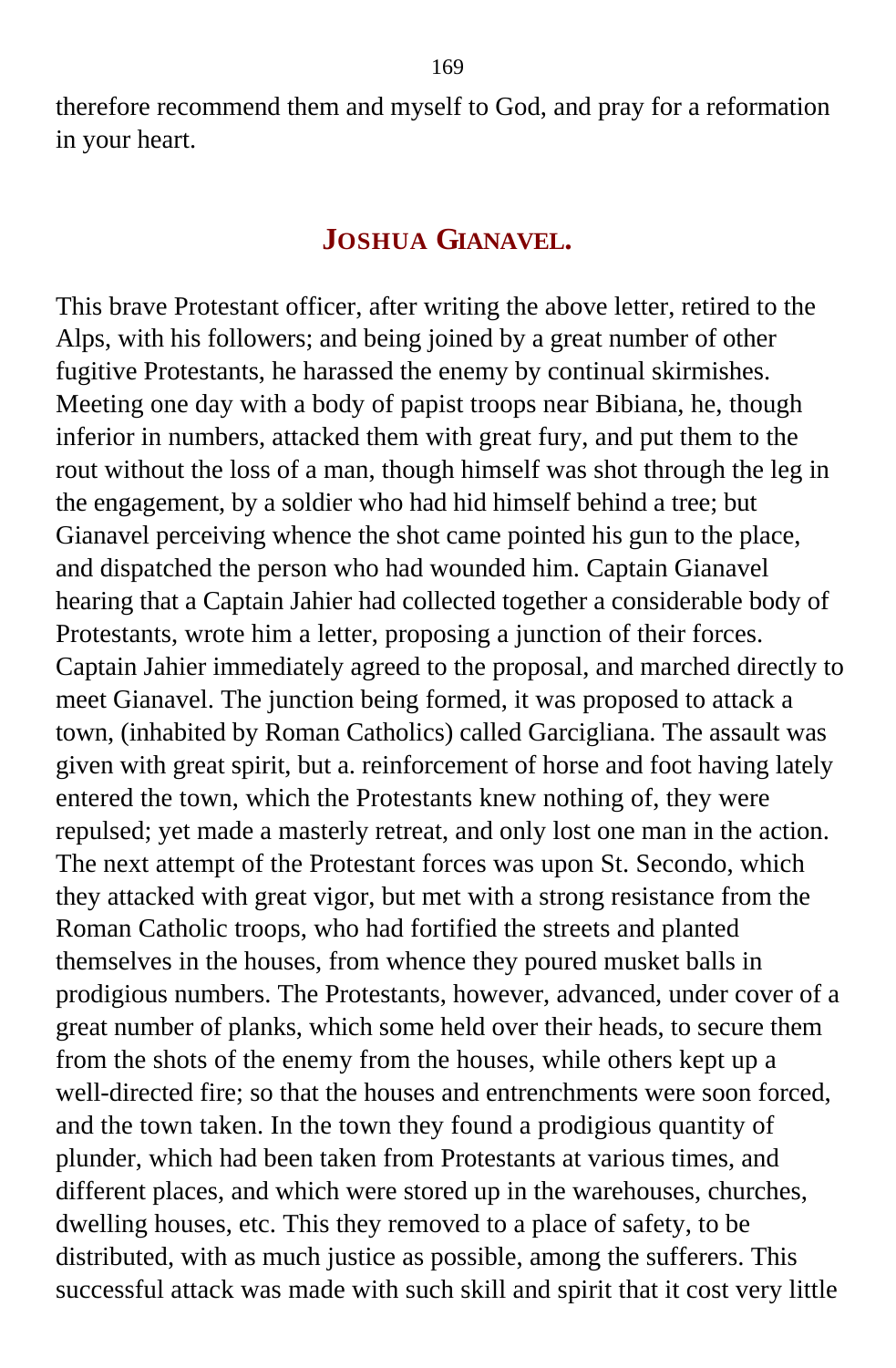to the conquering party, the Protestants having only seventeen killed, and twenty-six wounded; while the papists suffered a loss of no less than four hundred and fifty killed, and five hundred and eleven wounded. Five Protestant officers, viz., Gianavel, Jahier, Laurentio, Genolet and Benet, laid a plan to surprise Biqueras. To this end they marched in five respective bodies, and by agreement were to make the attack at the same time. The captains, Jahier and Laurentio, passed through two defiles in the woods, and came to the place in safety, under covert; but the other three bodies made their approaches through an open country, and, consequently, were more exposed to an attack. The Roman Catholics taking the alarm, a great number of troops were sent to relieve Biqueras from Cavors, Bibiana, Feline, Campiglione, and some other neighboring places. When these were united, they determined to attack the three Protestant parties, that were marching through the open country. The Protestant officers perceiving the intent of the enemy, and not being at a great distance from each other, joined forces with the utmost expedition, and formed themselves in order of battle. In the meantime, the captains, Jahier and Laurentio, had assaulted the town of Biqueras, and burnt all the out houses, to make their approaches with the greater ease; but not being supported as the expected by the other three Protestant captains, they sent a. messenger on a swift horse, towards the open country, to inquire the reason. The messenger soon returned and informed them that it was not in the power of the three Protestant captains to support their proceedings, as they were themselves attacked by a very superior force in the plain, and could scarce sustain the unequal conflict. The captains, Jahier and Laurentio, on receiving this intelligence, determined to discontinue the assault on Biqueras, and to proceed with all possible expedition, to the relief of their friends on the plain. This design proved to be of the most essential service, for just as they arrived at the spot where the two armies were engaged, the papist troops began to prevail, and were on the point of flanking the left wing, commanded by Captain Gianavel. The arrival of these troops turned the scale in favor of the Protestants: and the papist forces, though they fought with the most obstinate intrepidity, were totally defeated. A great number were killed and wounded, on both sides, and the baggage, military stores, etc., taken by the Protestants were very considerable. Captain Gianavel, having information that three hundred of the enemy were to convoy a great quantity of stores, provisions, etc., from La Torre to the castle of Mirabac,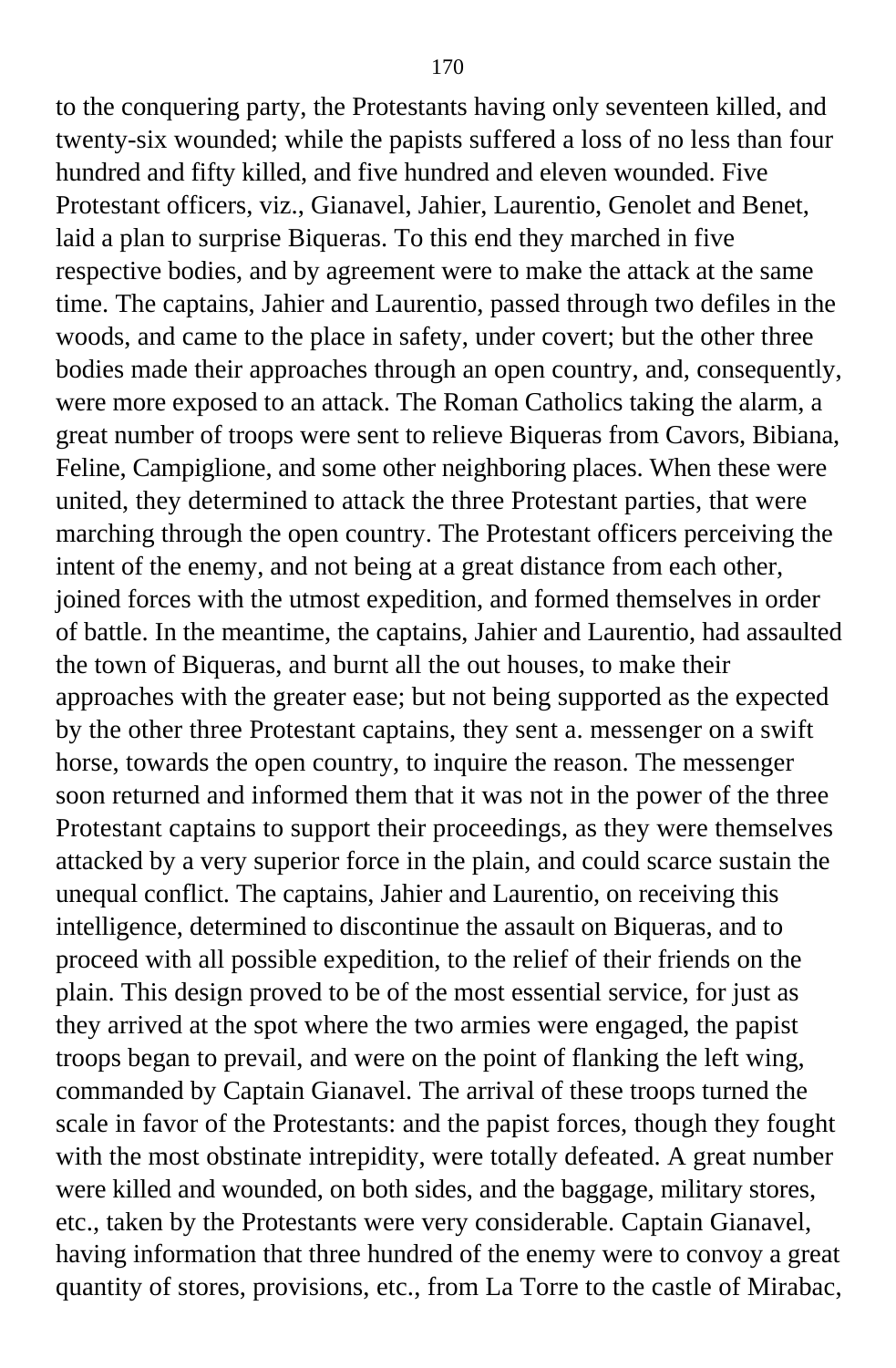determined to attack them on the way. He, accordingly, began the assault at Malbec, though with a very inadequate force. The contest was long and bloody, but the Protestants at length were obliged to yield to the superiority of numbers, and compelled to make a retreat, which they did with great regularity, and but little loss. Captain Gianavel advanced to an advantageous post, situated near the town of Vilario, and then sent the following information and commands to the inhabitants.

- 1. That he should attack the town in twenty-four hours.
- 2. That with respect to the Roman Catholics who had borne arms, whether they belonged to the army or not, he should act by the law of retaliation, and put them to death, for the numerous depredations and many cruel murders they had committed.
- 3. That all women and children, whatever their religion might be should be safe.
- 5. That he commanded all male Protestants to leave the town and join him.
- 5. That all apostates, who had, through weakness, abjured the religion, should be deemed enemies, unless they renounced their abjuration.
- 6. That all who returned to their duty to God, and themselves should be received as friends.

The Protestants, in general, immediately left the town, and joined Captain Gianavel with great satisfaction, and the few, who through weakness or fear, had abjured their faith, recanted their abjuration and were received into the bosom of the Church. As the marquis of Pianessa had removed the army, and encamped in quite a different part of the country, the Roman Catholics of Vilario thought it would be folly to attempt to defend the place with the small force they had. They, therefore, fled with the utmost precipitation, leaving the town and most of their property to the discretion of the Protestants. The Protestant commanders having called a council of war, resolved to make an attempt upon the town of La Torre.

The papists being apprised of the design, detached some troops defend a defile, through which the Protestants must make their approach; but these were defeated, compelled to abandon the pass, and forced to retreat to La Torre. The Protestants proceeded on their march, and the troops of La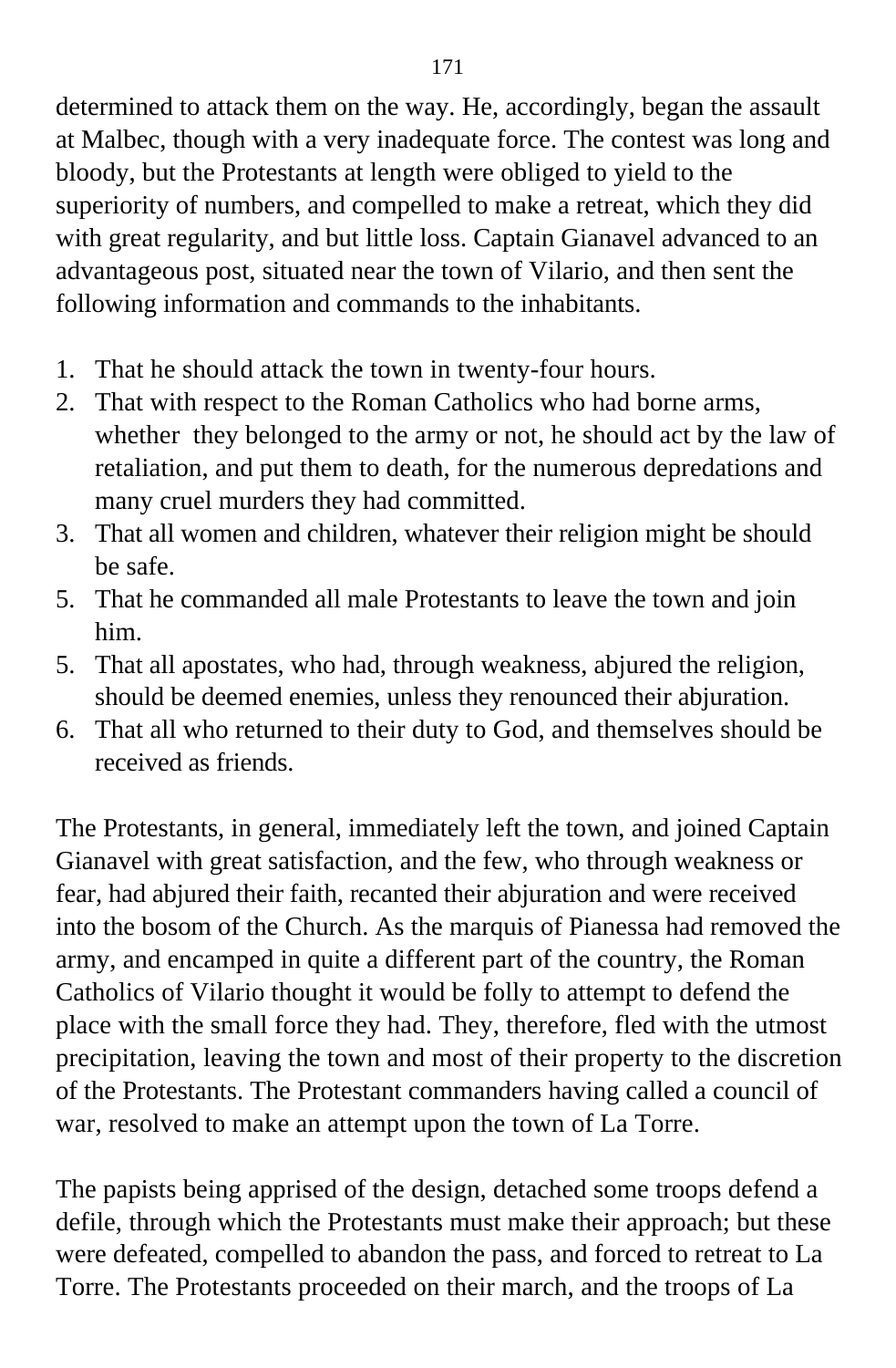Torre, on their approach, made a furious sally, but were repulsed with great loss, and compelled to seek shelter in the town. The governor now only thought of defending the place, which the Protestants began to attack in form; but after many brave attempts, and furious assaults, the commanders determined to abandon the enterprise for several reasons, particularly, because they found the place itself too strong, their own number too weak, and their cannon not adequate to the task of battering down the walls.

This resolution taken, the Protestant commanders began a masterly retreat, and conducted it with such regularity that the enemy did not choose to pursue them, or molest their rear, which they might have done, as they passed the defiles. The next day they mustered, reviewed the army, and found the whole to amount to four hundred and ninety-five men. They then held a council of war, and planned an easier enterprise: this was to make an attack on the commonalty of Crusol, a place inhabited by a number of the most bigoted Roman Catholics, and who had exercised, during the persecutions, the most unheard-of cruelties on the Protestants The people of Crusol, hearing of the design against them, fled to a neighboring fortress, situated on a rock, where the Protestants could not come to them, for a very few men could render it inaccessible to a numerous army. Thus they secured their persons, but were in too much hurry to secure their property, the principal part of which, indeed, had been plundered from the Protestants, and now luckily fell again to the possession of the right owners. It consisted many rich and valuable articles, and what, at that time, was of much more consequence, viz., a great quantity of military stores. The day after the Protestants were gone with their booty, eight hundred troops arrived to the assistance of the people of Crusol, having been dispatched from Lucerne, Biqueras, Cavors, etc. But finding themselves too late, and that pursuit would be vain, not to return empty handed, they began to plunder the neighboring villages, though what they took was from their friends.

After collecting a tolerable booty, they began to divide it, but disagreeing about the different shares, they fell from words to blows, did a great deal of mischief, and then plundered each other. On the very same day in which the Protestants were so successful at Crusol, some papists marched with a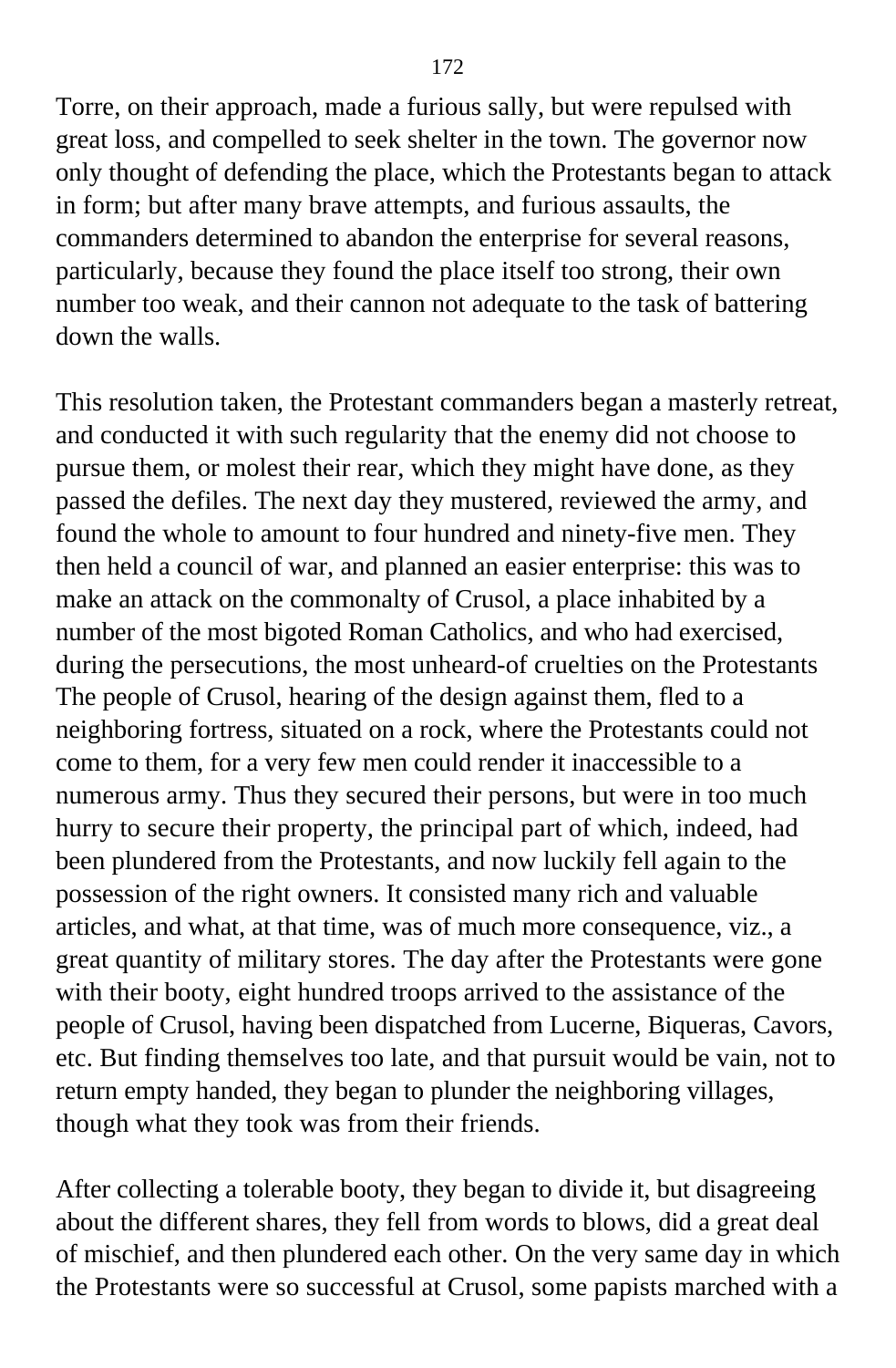design to plunder and burn the little Protestant village of Rocappiatta, but by the way they met with the Protestant forces belonging to the captains, Jahier and Laurentio, who were posted on the hill of Angrogne. A trivial engagement ensued, for the Roman Catholics, on the very first attack, retreated in great confusion, and were pursued with much slaughter. After the pursuit was over, some straggling papist troops meeting with a poor peasant, who was a Protestant, tied a cord round his head, and strained it until his skull was quite crushed.

Captain Gianavel and Captain Jahier concerted a design together to make an attack upon Lucerne; but Captain Jahier, not bringing up his forces at the time appointed, Captain Gianavel determined attempt the enterprise himself. He, therefore, by a forced march, proceeded towards that place during the whole, and was close to it by break of day. His first care was to cut the pipes that conveyed water into the town, and then to break down the bridge, by which alone provisions from the country could enter. He then assaulted the place, and speedily possessed himself of two of the outposts; but finding he could not make himself master of the place, he prudently retreated with very little loss, blaming, however Captain Jahier, for the failure of the enterprise. The papists being informed that Captain Gianavel was at Angrogne with only his own company, determined if possible to surprise him. With this view, a great number of troops were detached from La Torre and other places: one party of these got on top of a mountain, beneath which he was posted; and the other party intended to possess themselves of the gate of St. Bartholomew. The papists thought themselves sure of taking Captain Gianavel and every one of his men, as they consisted but of three hundred, and their own force was two thousand five hundred. Their design, however, was providentially frustrated, for one of the popish soldiers imprudently blowing a trumpet before the signal for attack was given, Captain Gianavel took the alarm, and posted his little company advantageously at the gate of St. Bartholomew and at the defile by which the enemy must descend from the mountains, that the Roman Catholic troops failed in both attacks, and were repulsed with very considerable loss.

Soon after, Captain Jahier came to Angrogne, and joined forces to those of Captain Gianavel, giving sufficient reasons to excuse his before-mentioned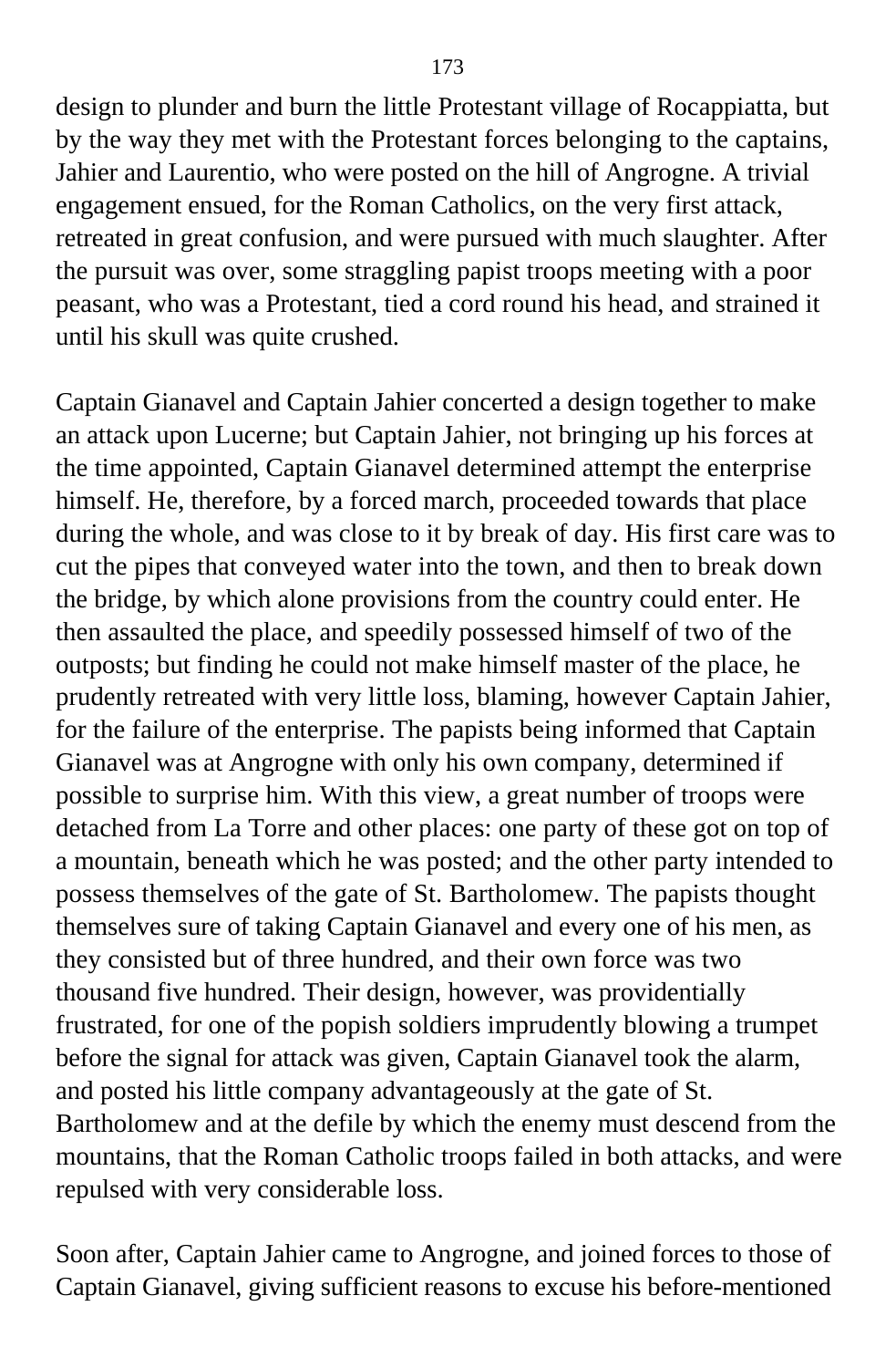failure. Captain Jahier now made several secret excursions with great success, always selecting the most active troops, belonging both to Gianavel and himself. One day he had put himself at the head of forty-four men, to proceed upon an expedition, when entering a plain near Ossac, he was suddenly surrounded by a large body of horse. Captain Jahier and his men fought desperately, though oppressed by odds, and killed the commander-in-chief, three captains, and fifty-seven private men, of the enemy. But Captain Jahier himself being killed, with thirty-five of his men, the rest surrendered. One of the soldiers cut off Captain Jahier's head, and carrying it to Turin, presented it to the duke of Savoy, who rewarded him with six hundred ducatoons. The death of this gentleman was a signal loss to the Protestants, as he was a real friend to, and companion of, the reformed Church. He possessed a most undaunted spirit, so that no difficulties could deter him from undertaking an enterprise, or dangers terrify him in its execution. He was pious without affectation, and humane without weakness; bold in a field, meek in a domestic life, of a penetrating genius, active in spirit, and resolute in all his undertakings. To add to the affliction of the Protestants, Captain Gianavel was, soon after, wounded in such a manner that he was obliged to keep his bed. They, however, took new courage from misfortunes, and determining not to let their spirits droop attacked a body of popish troops with great intrepidity; the Protestants were much inferior in numbers, but fought with more resolution than the papists, and at length routed them with considerable slaughter. During the action a sergeant named Michael Bertino was killed, when his son, who was close behind him, leaped into his place, and said, "I have lost my father; but courage, fellow soldiers, God is a father to us all." Several skirmishes likewise happened between the troops of LaTorre and Tagliaretto, and the Protestant forces, which in general terminated in favor of the latter. A Protestant gentleman, named Andrion, raised a regiment of horse, and took the command of it himself. The sieur John Leger persuaded a great number of Protestants to form themselves into volunteer companies; and an excellent officer, named Michelin, instituted several bands of light troops. These being all joined to the remains of the veteran Protestant troops, (for great numbers had been lost in the various battles, skirmishes, sieges, etc.) composed a respectable army, which the officers thought proper to encamp near St. Giovanni. The Roman Catholic commanders, alarmed at the formidable appearance and increased strength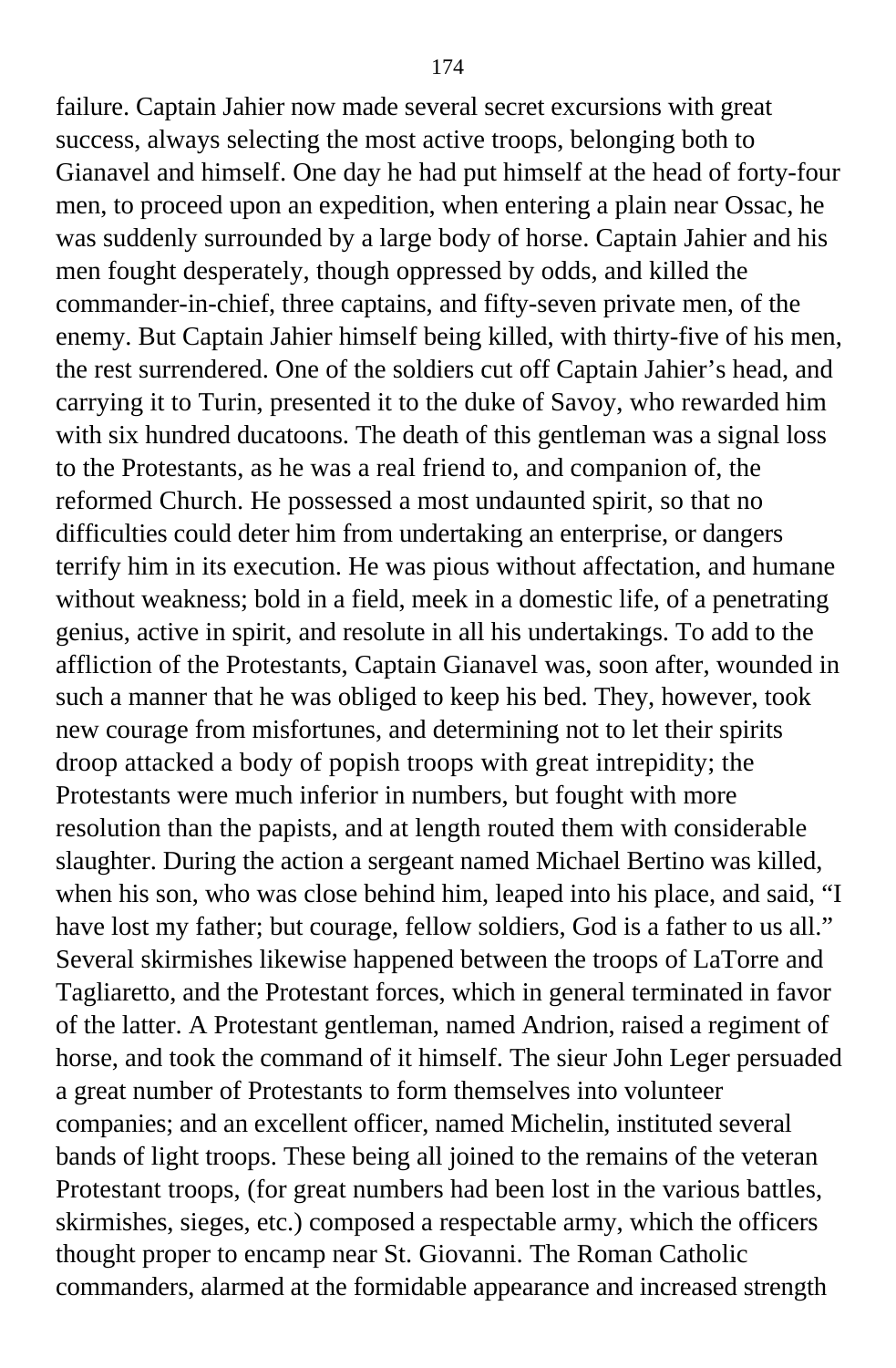of the Protestant forces, determined if possible, to dislodge them from their encampment. With this view they collected together a large force, consisting of the principal part of the garrisons of the Roman Catholic towns, the draft from the Irish brigades, a great number of regulars sent by the marquis of Pianessa, the auxiliary troops, and the independent companies. These, having formed a junction, encamped near the Protestants, and spent several days in calling councils of war, and disputing on the most proper mode of proceeding. Some were for plundering the country, in order to draw the Protestants from their camp; other were for patiently waiting till they were attacked; and a third party were for assaulting the Protestant camp, and trying to make themselves master of everything in it. The last of them prevailed, and the morning after the resolution had been taken was appointed to put it into execution. The Roman Catholic troops were accordingly separated into four divisions, three of which were to make an attack in different places; and the fourth to remain as a body of reserve to act as occasion might require. One of the Roman Catholic officers, previous to the attack, thus harangued his men: "Fellow-soldiers, you are now going to enter upon a great action which will bring you fame and riches. The motives of your acting with spirit are likewise of the most important nature; namely, the honor of showing your loyalty to your sovereign, the pleasure of spilling heretic blood, and the prospect of plundering the Protestant camp. So, my brave fellows, fall on, give no quarter, kill all you meet, and take all you come near." After this inhuman speech the engagement began, and the Protestant camp was attacked in three places with inconceivable fury. The fight was maintained with great obstinacy and perseverance on both sides, continuing without intermission for the space of four hours: for the several companies on both sides relieved each other alternately, and by that means kept up a continual fire during the whole action. During the engagement of the main armies, a detachment was sent from the body of reserve to attack the post of Castelas, which, if the papists had carried it would have given them the command of the valleys of Perosa, St. Martino, and Lucerne; but they were repulsed with great loss, and compelled to return to the body of reserve, from whence they had been detached. Soon after the return of this detachment, the Roman Catholic troops, being hard pressed in the main battle, sent for the body of reserve to come to their support. These immediately marched to their assistance, and for some time longer held the

175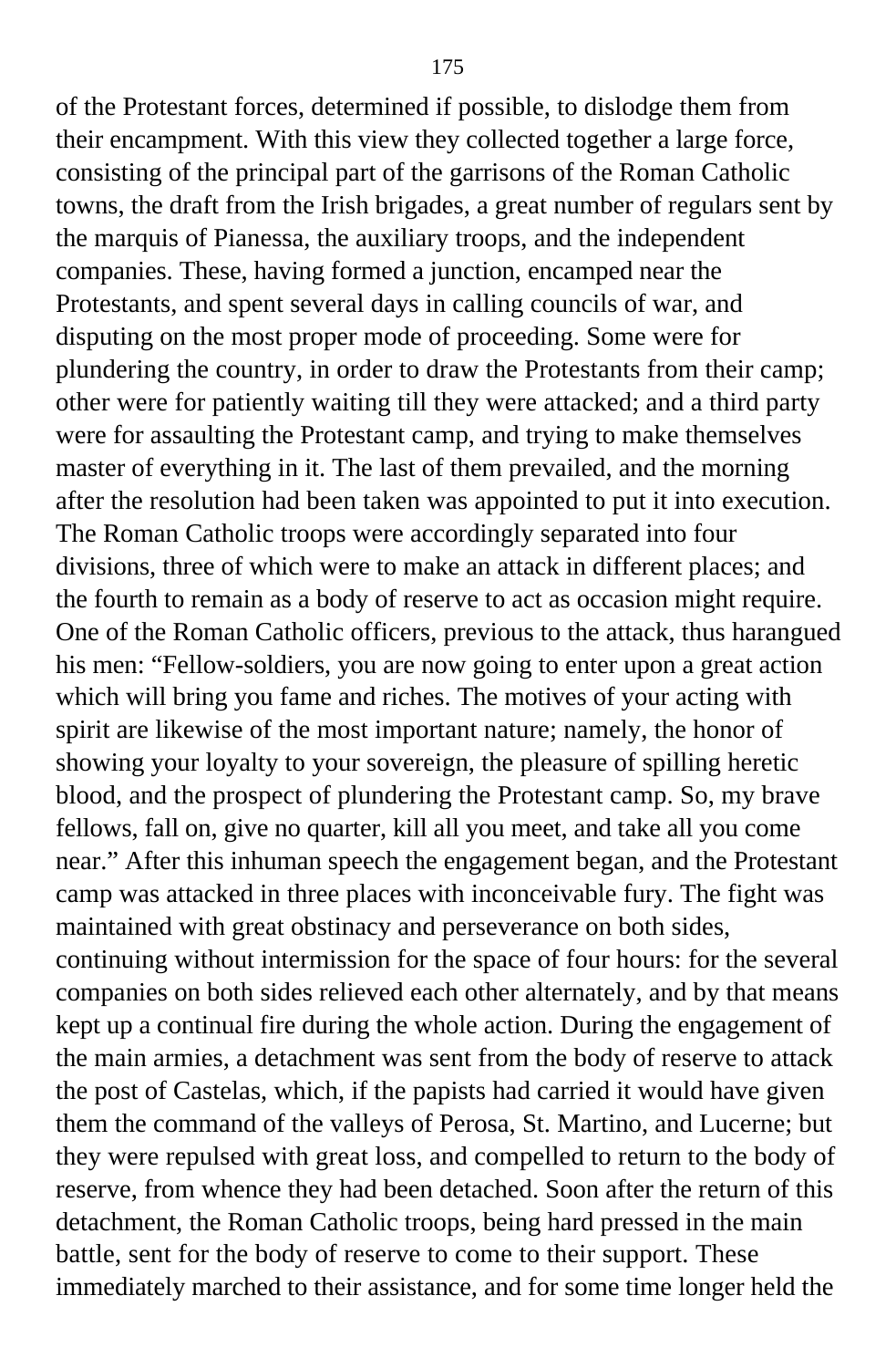event doubtful but at length the valor of the Protestants prevailed, and the papist were totally defeated, with the loss of upwards of three hundred men killed, and many more wounded. When the Syndic of Lucerne, who was indeed a papist, but not a bigoted one, saw the great number of wounded men brought into that city, he exclaimed, "Ah! I thought the wolves used to devour the heretics, but now I see the heretics eat the wolves." This expression being reported to M. Marolles, the Roman Catholic commander-in-chief at Lucerne, he sent a very severe and threatening letter to the Syndic, who was so terrified, that the fright threw him into a fever, and he died in a few days. This great battle was fought just before the harvest was got in when the papists, exasperated at their disgrace, and resolved on any kind of revenge, spread themselves by night in detached parties over the finest corn fields of the Protestants, and set them on fire in sundry places. Some of these straggling parties, however, suffered for the conduct; for the Protestants, being alarmed in the night by the blazing of the fire among the corn, pursued the fugitives early in the morning, and overtaking many, put them to death. The Protestant captain Bellin, likewise, by way of retaliation, went with a body of light troops, and burnt the suburbs of La Torre, making his retreat afterward with very little loss. A few days after, Captain Bellin, with a much stronger body of troops, attacked the town of La Torre itself, and making a breach in the wall of the convent, his men entered, driving the garrison into the citadel and burning both town and convent. After having effected this, they made a regular retreat, as they could not reduce the citadel for want of cannon.

### **AN ACCOUNT OF THE PERSECUTIONS OF MICHAEL DE MOLINOS, A NATIVE OF SPAIN**

Michael de Molinos, a Spaniard of a rich and honorable family entered, when young, into priest's orders, but would not accept of any preferment in the Church. He possessed great natural abilities which he dedicated to the service of his fellow creatures, without any view of emolument to himself. His course of life was pious and uniform; nor did he exercise those austerities which are common among the religious orders of the Church of Rome. Being of a contemplative turn of mind, he pursued the track of the mystical divines, and having acquired great reputation in Spain, and being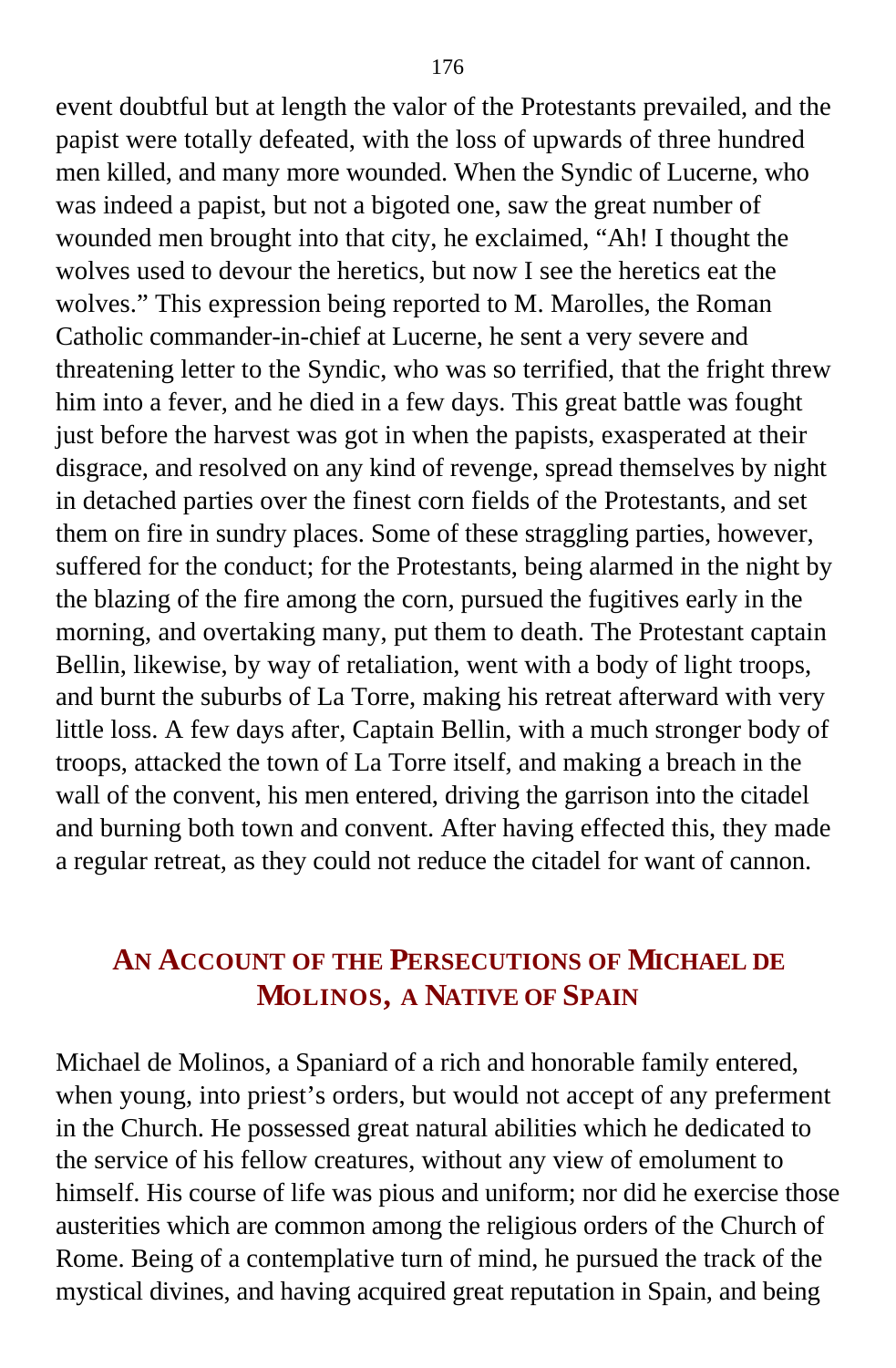desirous of propagating his sublime mode of devotion, he left his own country, and settled at Rome. Here he soon connected himself with some of the most distinguished among the literati, who approved of his religious maxims, that they concurred in assisting him to propagate them; and, in a short time, he obtained a great number of followers, who, from the sublime mode of their religion were distinguished by the name of Quietists. In 1675, Molinos published a book entitled "Il Guida Spirituale," to which were subjoined recommendatory letters from several great personages. One of these was by the archbishop of Reggio; a second by the general of the Franciscans; and a third by Father Martin de Esparsa, a Jesuit, who had been divinity-professor both at Salamanca and Rome. No sooner was the book published than it was greatly read, and highly esteemed, both in Italy and Spain; and this so raised the reputation of the author that his acquaintance was coveted by the most respectable characters. Letters were written to him from numbers of people, so that a correspondence was settled between him, and those who approved of his method in different parts of Europe. Some secular priests, both at Rome and Naples, declared themselves openly for it, and consulted him, as a sort of oracle, on many occasions. But those who attached themselves to him with the greatest sincerity were some of the fathers of the Oratory; in particular three of the most eminent, namely, Caloredi, Ciceri, and Petrucci. Many of the cardinals also courted his acquaintance, and thought themselves happy in being reckoned among the number of his friends. The most distinguished of them was the Cardinal d'Estrees, a man of very great learning, who so highly approved of Molinos' maxims that he entered into a close connection with him. They conversed together daily, and notwithstanding the distrust a Spaniard has naturally of a Frenchman, yet Molinos, who was sincere in his principles, opened his mind without reserve to the cardinal; and by this means a correspondence was settled between Molinos and some distinguished characters in France. Whilst Molinos was thus laboring to propagate his religious mode Father Petrucci wrote several treatises relative to a contemplative life; but he mixed in them so many rules for the devotions of the Romish Church, as mitigated that censure he might have otherwise incurred. They were written chiefly for the use of the nuns, and therefore the sense was expressed in the most easy and familiar style. Molinos had now acquired such reputation, that the Jesuits and Dominicans began to be greatly alarmed, and determined to put a stop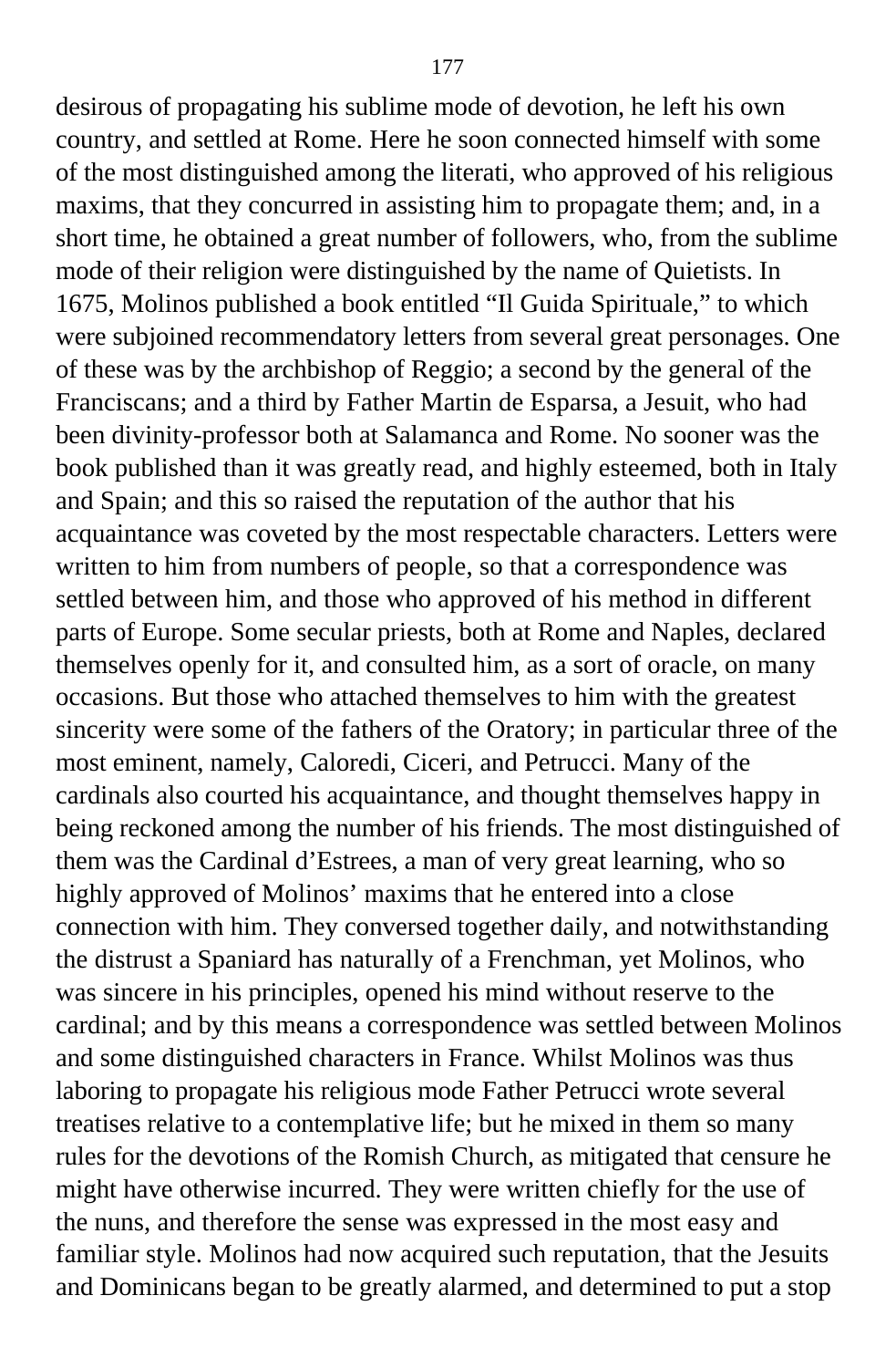to the progress of this method. To do this, it was necessary to decry the author of it; and as heresy is an imputation that makes the strongest impression at Rome, Molinos and his followers were given out to be heretics. Books were also written by some of the Jesuits against Molinos and his method' but they were all answered with spirit by Molinos. These disputes occasioned such disturbance in Rome that the whole affair was taken notice of by the Inquisition. Molinos and his book, and Father Petrucci, with his treatises and letters, were brought under a severe examination; and the Jesuits were considered as the accusers. One of the society had, indeed, approved of Molinols' book, but the rest took care he should not be again seen at Rome. In course of the examination both Molinos and Petrucci acquitted themselves so well, that their books were approved, and the answers which the Jesuits had written were censured as scandalous. Petrucci's conduct on this occasion was so highly approved that it not only raised the credit of the cause, but his own emolument; for he was soon after made bishop of Jesis, which was a new declaration made by the pope in their favor. Their books were now esteemed more than ever, their method was more followed, and the novelty of it, with the new approbation given after so vigorous an accusation by the Jesuits, all contributed to raise the credit, and increase the number of the party. The behavior of Father Petrucci in his new dignity greatly contributed to increase his reputation, so that his enemies were unwilling to give him any further disturbance, and, indeed, there was less occasion given for censure by his writings than those of Molinos. Some passages in the latter were not so cautiously expressed, but there was room to make exceptions to them, while, on the other hand Petrucci so fully explained himself, as easily to remove the objections made to some parts of his letter. The great reputation acquired by Molinos and Petrucci occasioned a daily increase of the Quietists. All who were thought sincerely devout, or at least affected the reputation of it, were reckoned among the number. If these persons were observed to become more strict in their lives and mental devotions, yet there appeared less zeal in their whole deportment at the exterior parts of the Church ceremonies. They were not so assiduous at Mass, nor so earnest to procure Masses to be said for their friends: nor were they so frequently either at confession, or in processions. Though the new approbation given to Molinos' book by the Inquisition had checked the proceedings of his enemies; yet they were still inveterate against him in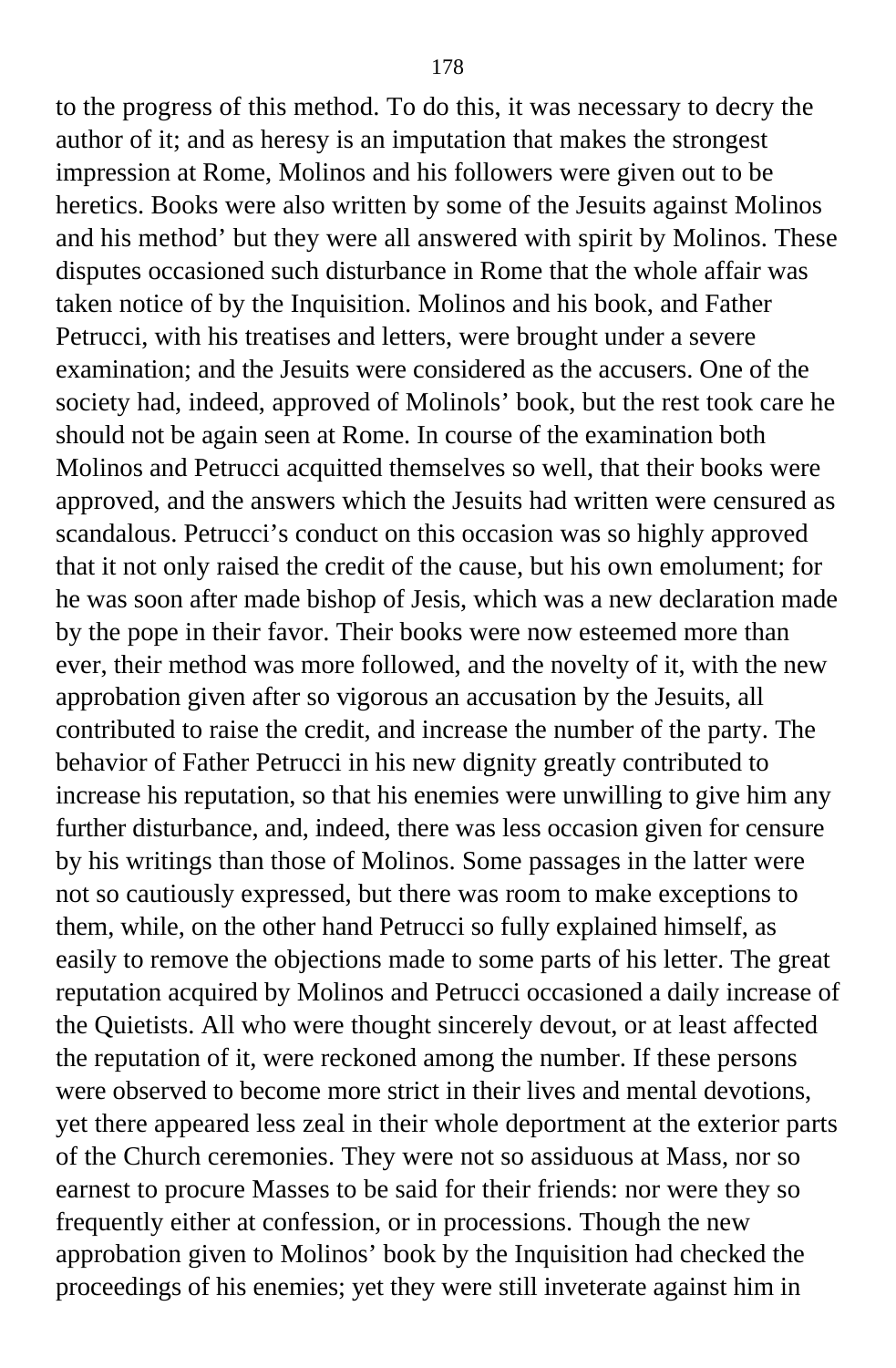their hearts, and determined if possible to ruin him. They insinuated that he had ill designs, and was, in his heart, an enemy to the Christian religion. that under pretense of raising men to a sublime strain of devotion, he intended to erase from their minds a sense of the mysteries of Christianity. And because he was a Spaniard, they gave out that he was descended from a Jewish or Mahometan race, and that he might carry in his blood, or in his first education, some seeds of those religions which he had since cultivated with no less art than zeal. This last calumny gained but little credit at Rome, though it was said an order was sent to examine the registers of the place where Molinos was baptized. Molinos finding himself attacked with great vigor, and the most unrelenting malice, took every necessary precaution to prevent these imputations being credited. He wrote a treatise, entitled "Frequent and Daily Communion," which was likewise approved by some of the most learned of the Romish clergy. This was printed with his Spiritual Guide, in the year 1675; and in the preface to it he declared that he had not written it with any design to engage himself in matters of controversy, but that it was drawn from him by the earnest solicitations of many pious people. The Jesuits, failing in their attempts of crushing Molinos' power in Rome, applied to the court of France, when, in a short time, they so far succeeded that an order was sent to Cardinal d'Estrees, commanding him to prosecute Molinos with all possible rigor. The cardinal, though so strongly attached to Molinos, resolved to sacrifice all that is sacred in friendship to the will of his master. Finding, however, there was not sufficient matter for an accusation against him, he determined to supply that defect himself. He therefore went to the inquisitors, and informed them of several particulars, not only relative to Molinos, but also Petrucci, both of whom, together with several of their friends, were put into the Inquisition. When they were brought before the inquisitors, (which was the beginning of the year 1684) Petrucci answered the respective questions put to him with so much judgment and temper that he was soon dismissed, and though Molinos' examination was much longer, it was generally expected he would have been likewise discharge; but this was not the case. Though the inquisitors had not any just accusation against him, yet they strained every nerve to find him guilty of heresy. They first objected to his holding a correspondence in different parts of Europe; but of this he was acquitted, as the matter of that correspondence could not be made criminal. They then directed their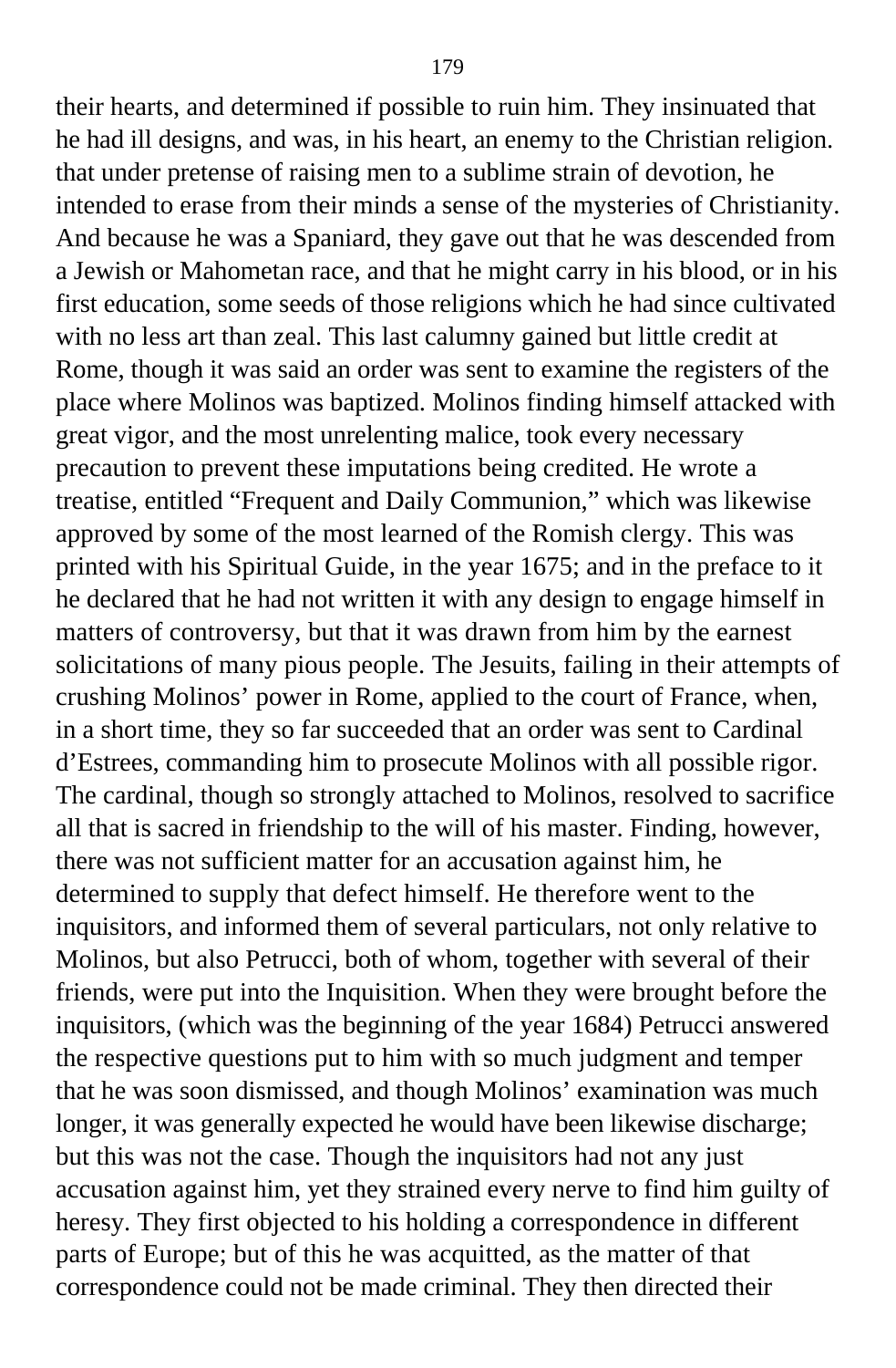attention to some suspicious papers found in his chamber; but Molinos so clearly explained their meaning that nothing could be made of them to his prejudice. At length, Cardinal d'Estrees, after producing the order sent him by the king of France for prosecuting Molinos, said he could prove against him more than was necessary to convince them he was guilty of heresy. To do this he perverted the meaning of some passages in Molinos' books and papers and related many false and aggravating circumstances relative to the prisoner. He acknowledged he had lived with him under the appearance of friendship, but that it was only to discover his principles and intentions; that he had found them to be of a bad nature, and that dangerous consequences were likely to ensue; but in order to make a full discovery, he had assented to several things which, in his heart, he detested; and that, by these means, he saw into the secrets of Molinos, but determined not to take any notice until a proper opportunity should offer of crushing him and his followers. In consequence of d'Estree's evidence, Molinos was closely confined by the Inquisition, where he continued for some time, during which period all was quiet, and his followers prosecuted their mode without interruption. But on a sudden the Jesuits determined to extirpate them, and the storm broke out with the most inveterate vehemence. The Count Vespimani and his lady, Don Paulo Rocchi, confessor to the prince Borghese, and some of his family, with several others, (in all seventy persons) were put into the Inquisition, among whom many were highly esteemed for their learning and piety. The accusation laid against the clergy was their neglecting to say the breviary; and the rest were accused of going to the Communion without first attending confession. In a word, it was said, they neglected all the exterior parts of religion, and gave themselves up wholly to solitude and inward prayer. The Countess Vespiniani exerted herself in a very particular manner on her examination before the inquisitors. She said she had never revealed her method of devotion to any mortal but her confessor, and that it was impossible they should know it without his discovering the secret; that, therefore it was time to give over going to confession, if priests made this use of it, to discover the most secret thoughts entrusted to them, and that, for the future, she would only make her confession to God. From this spirited speech, and the great noise made in consequence of the countess's situation, the inquisitors thought it most prudent to dismiss both her and her husband, lest the people might be incensed, and what she said might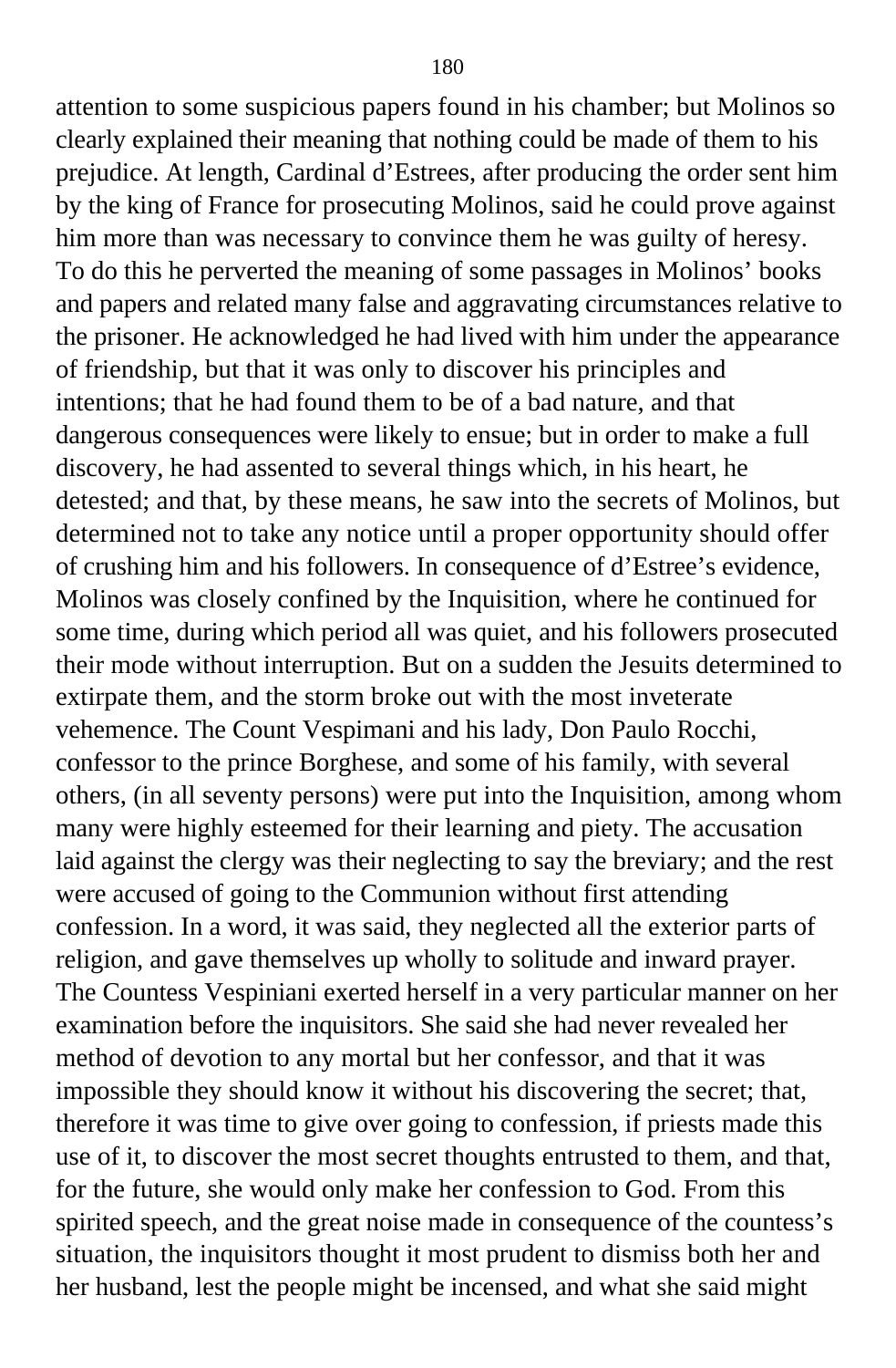lessen the credit of confession. They were therefore, both discharged, but bound to appear whenever they should be called upon. Besides those already mentioned, such was the inveteracy of the Jesuits against the Quietists, that, within the space of a month, upwards of two hundred persons were put into the Inquisition; and that method of devotion which had passed in Italy as the most elevated to which mortals could aspire, was deemed heretical, and the chief promoters of it confined in a wretched dungeon. In order, if possible, to extirpate Quietism, the inquisitors sent a circular letter to Cardinal Cibo, as the chief minister, to disperse through Italy. It was addressed to all prelates, informed them, that whereas many schools and fraternities were established in several parts of Italy, in which some persons, under the pretense of leading people into the ways of the Spirit, and to the prayer of quietness instilled into them many abominable heresies, therefore a strict charge was given to dissolve all those societies, and to oblige the spiritual guide to tread in the known paths, and, in particular, to take care that none of that sort should be suffered to have the direction of the nunneries. Orders were likewise given to proceed, in the way of justice, against those who should be found guilty of these abominable errors. After this a strict inquiry was made into all the nuntleries in Rome, when most of their directors and confessors were discovered to be engaged in this new method. It was found that the Carmelite, the nuns of the Conception, and those of several other convents, were wholly given up to prayer and contemplation, and that, instead of their beads, and the other devotions to saints, or images, they were much alone, and often in the exercise of mental prayer; that when they were asked why they had laid aside the use of their beads and their ancient forms, their answer was that their directors had advised them so to do. Information of this being given to the Inquisition, they sent orders that all books written in the same strain with those of Molinos and Petrucci should be taken from them, and that they should be compelled to return to their original form of devotion. The circular letter sent to Cardinal Cibo, produced but little effect, for most of the Italian bishops were inclined to Molinos' method. It was intended that this, as well as all other orders from the inquisitors, should be kept secret; but notwithstanding all their care, copies of it were printed, and dispersed in most of the principal towns in Italy. This gave great uneasiness to the inquisitors, who used every method they could to conceal their proceedings from the knowledge of the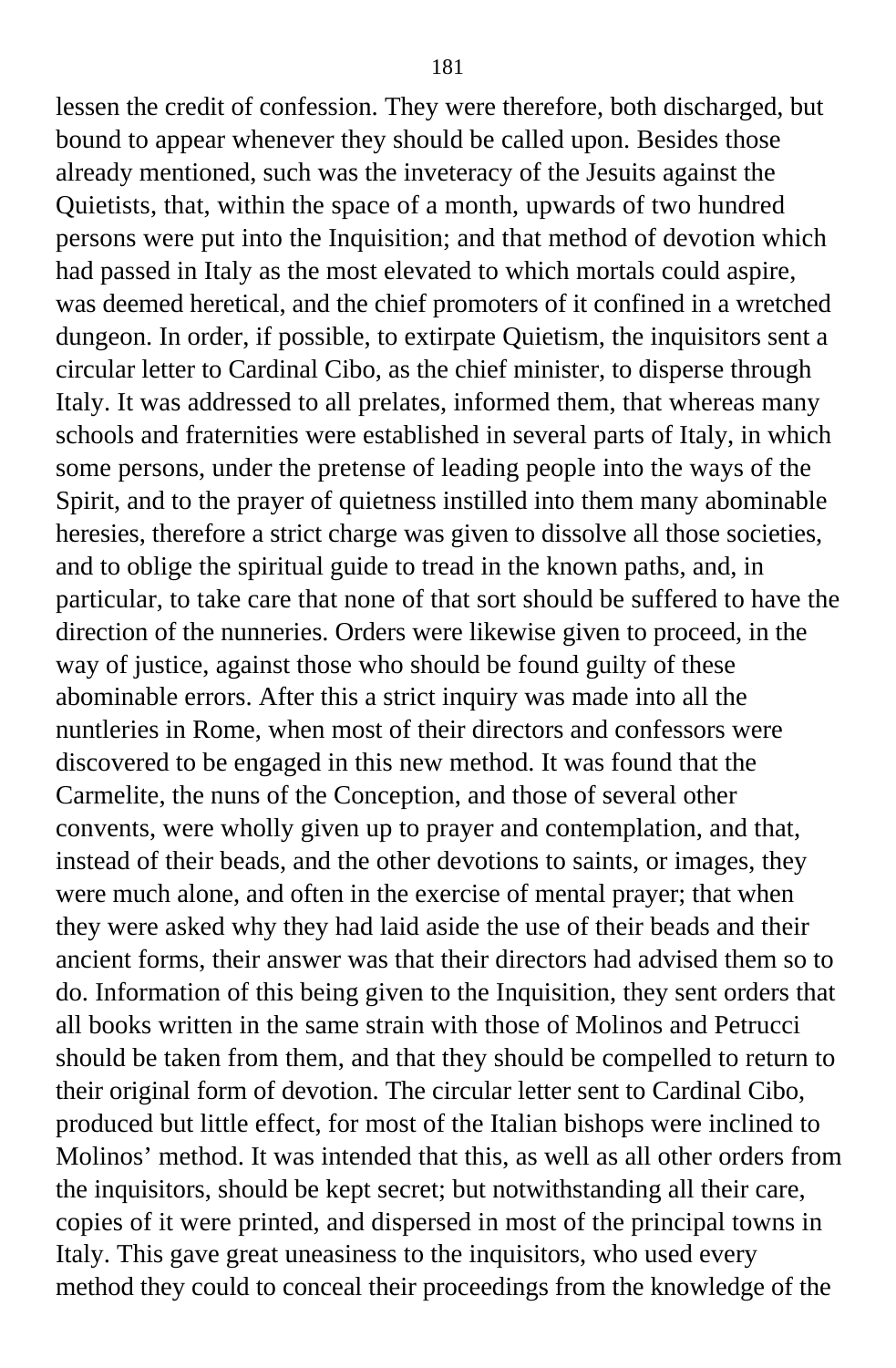world. They blamed the cardinal, and accused him of being the cause of it; but he retorted on them, and his secretary laid the fault on both. During these transactions, Molinos suffered great indignities from the officers of the Inquisition; and the only comfort he received was from being sometimes visited by Father Petrucci. Though he had lived in the highest reputation in Rome for some years, he was now as much despised as he had been admired, being generally considered as one of the worst of heretics. The greater part of Molinos' followers, who had been placed in the Inquisition, having abjured his mode, were dismissed; but a harder fate awaited Molinos, their leader. After lying a considerable time in prison, he was at length brought again before the inquisitors to answer to a number of articles exhibited against him from his writings. As soon as he appeared in court, a chain was put round his body, and a wax light in his hand, when two friars read aloud the articles of accusation. Molinos answered each with great steadiness and resolution; and notwithstanding his arguments totally defeated the force of all, yet he was found guilty of heresy, and condemned to imprisonment for life. When he left the court he was attended by a priest, who had borne him the greatest respect.

On his arrival at the prison he entered the cell allotted for his confinement with great tranquillity; and on taking leave of the priest, thus addressed him: "Adieu, father, we shall meet again at the Day of Judgment, and then it will appear on which side the truth is, whether on my side, or on yours." During his confinement, he was several times tortured in the most cruel manner, until, at length, the severity of the punishments overpowered his strength, and finished his existence. The death of Molinos struck such an impression on his followers that the greater part of them soon abjured his mode; and by the assiduity of the Jesuits, Quietism was totally extirpated throughout the country.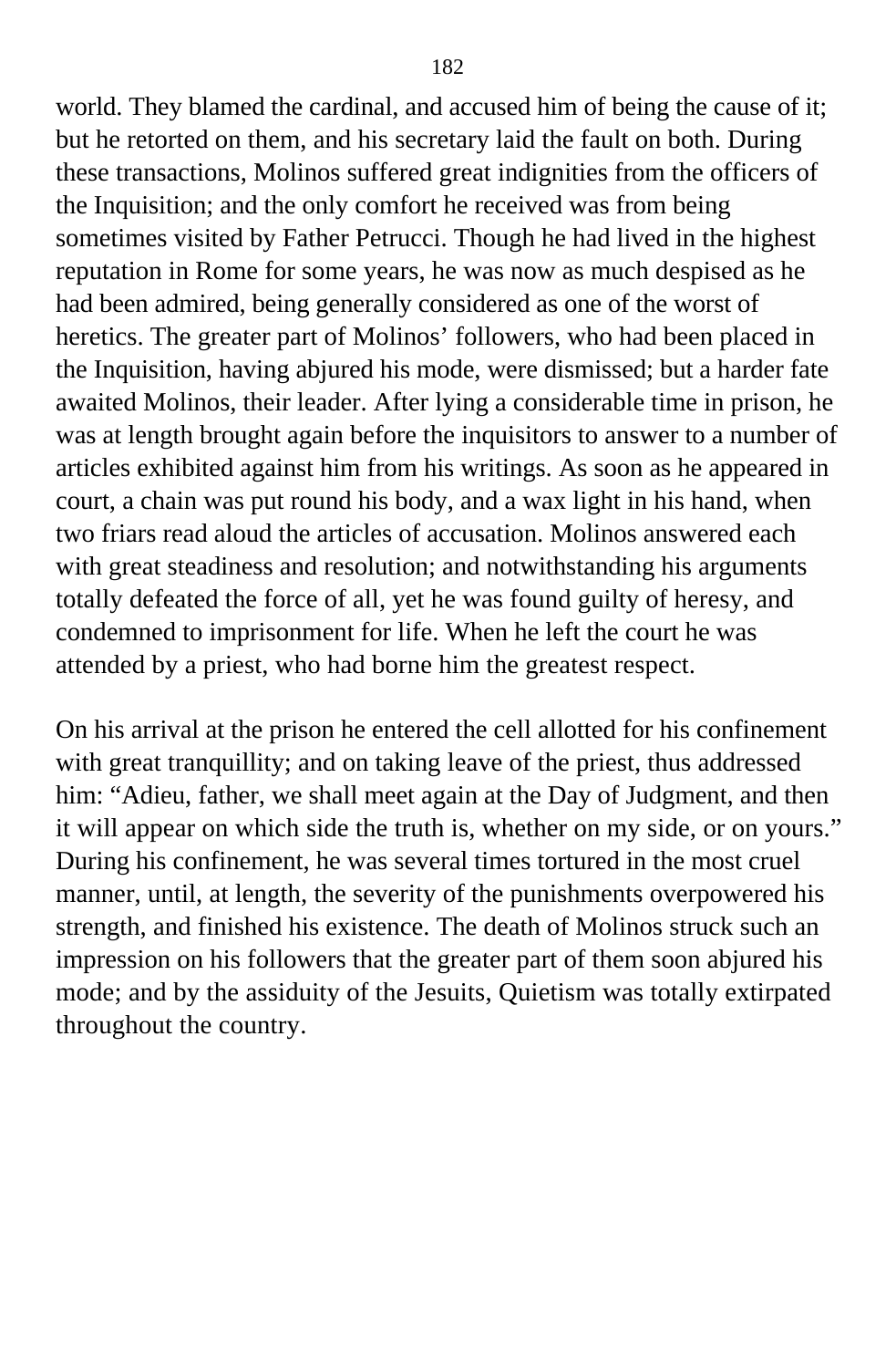# CHAPTER VII

### **AN ACCOUNT OF THE LIFE AND PERSECUTIONS OF JOHN WICKLIFFE**

t will not be inappropriate to devote a few pages of this work to a brief detail of the lives of some of those men who first stepped forward, It will not be inappropriate to devote a few pages of this work to a brief<br>detail of the lives of some of those men who first stepped forward,<br>regardless of the bigoted power which opposed all reformation, to stem the time of papal corruption, and to seal the pure doctrines of the Gospel with their blood. Among these, Great Britain has the honor of taking the lead, and first maintaining that freedom in religious controversy which astonished Europe, and demonstrated that political and religious liberty are equally the growth of that favored island. Among the earliest of these eminent persons was

John Wickliffe This celebrated reformer, denominated the "Morning Star of the Reformation," was born about the year 1324, in the reign of Edward II. Of his extraction we have no certain account. His parents designing him for the Church, sent him to Queen's College, Oxford, about that period founded by Robert Eaglesfield, confessor to Queen Philippi. But not meeting with the advantages for study in that newly established house which he expected, he removed to Merton College, which was then esteemed one of the most learned societies in Europe. The first thing which drew him into public notice, was his defense of the university against the begging friars, who about this time, from their settlement in Oxford in 1230, had been troublesome neighbors to the university. Feuds were continually fomented; the friars appealing to the pope, the scholars to the civil power; and sometimes one party, and sometimes, the other, prevailed. The friars became very fond of a notion that Christ was a common beggar; that his disciples were beggars also; and that begging was of Gospel institution. This doctrine they urged from the pulpit and wherever they had access. Wickliffe had long held these religious friars in contempt for the laziness of their lives, and had now a fair opportunity of exposing them. He published a treatise against able beggary, in which he lashed the friars, and proved that they were not only a reproach to religion, but also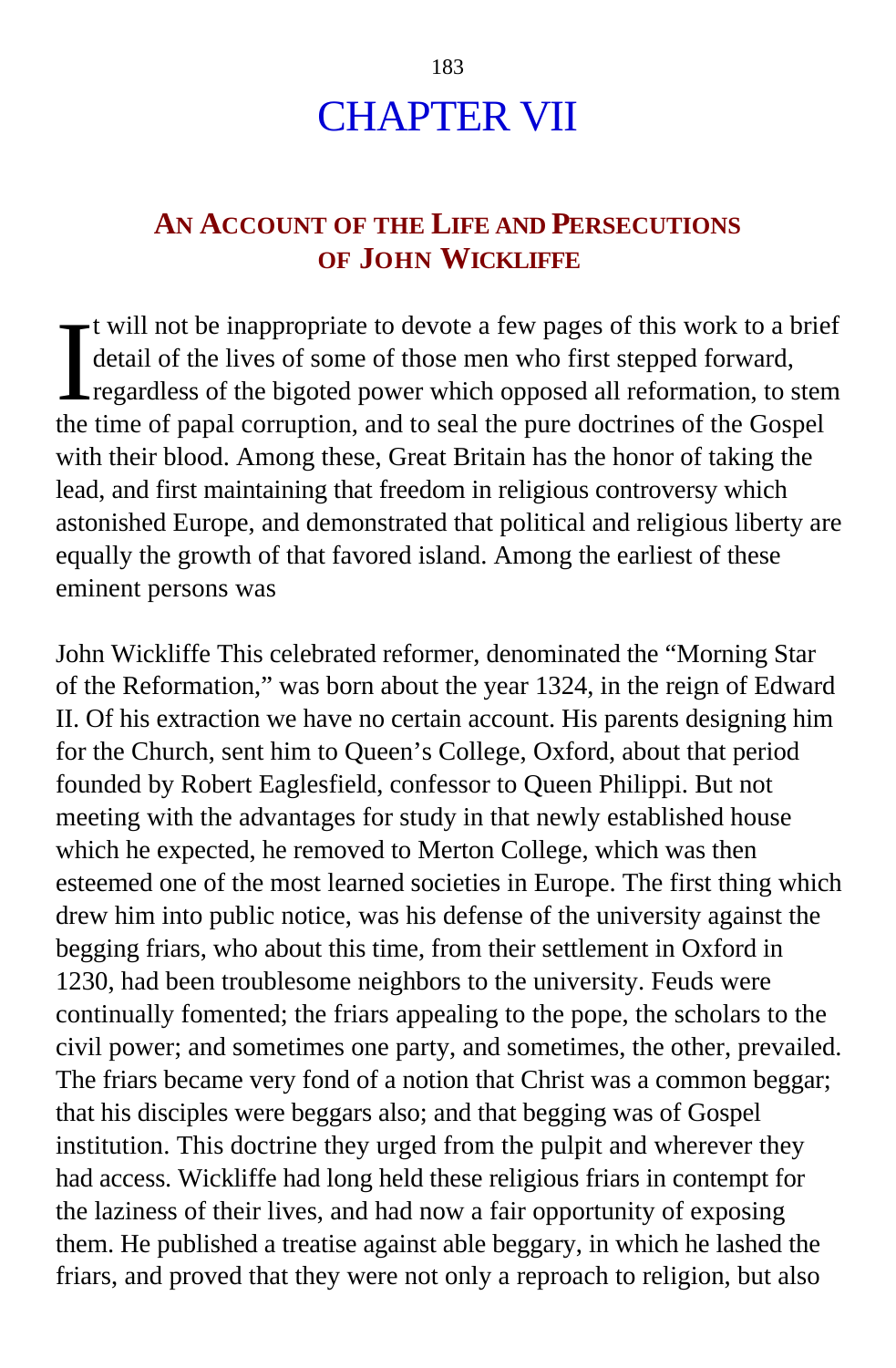to human society. The university began to consider him one of their first champions, and he was soon promoted to the mastership of Baliol College. About this time, Archbishop Islip founded Canterbury Hall, in Oxford, where he established a warden and eleven scholars. To this wardenship Wickliffe was elected by the archbishop, but upon his demise, he was displaced by his successor, Stephen Langham, bishop of Ely. As there was a degree of flagrant injustice in the affair, Wickliffe appealed to the pope, who subsequently gave it against him from the following cause: Edward III, then king of England, had withdrawn the tribune, which from the time of King John had been paid to the pope. The pope menaced; Edward called a parliament. The parliament resolved that King John had done an illegal thing, and given up the rights of the nation, and advised the king not to submit, whatever consequences might follow. The clergy now began to write in favor of the pope, and a learned monk published a spirited and plausible treatise, which had many advocates. Wickliffe, irritated at seeing so bad a cause so well defended, opposed the monk, and did it in so masterly a way that he was considered no longer as unanswerable. His suit at Rome was immediately determined against him; and nobody doubted but his opposition to the pope, at so critical a period, was the true cause of his being non-suited at Rome. Wickliffe was afterward elected to the chair of the divinity professor: and now fully convinced of the errors of the Romish Church, and the vileness of its monastic agents, he determined to expose them. In public lectures he lashed their vices and opposed their follies. He unfolded a variety of abuses covered by the darkness of superstition. At first he began to loosen the prejudices of the vulgar, and proceeded by slow advances; with the metaphysical disquisitions of the age, he mingled opinions in divinity apparently novel. The usurpations of the court of Rome was a favorite topic. On these he expatiated with all the keenness of argument, joined to logical reasoning. This soon procured him the clamor of the clergy, who, with the archbishop of Canterbury, deprived him of his office. At this time the administration of affairs was in the hands of the duke of Lancaster, well known by the name of John of Gaunt. This prince had very free notions of religion, and was at enmity with the clergy. The exactions of the court of Rome having become very burdensome, he determined to send the bishop of Bangor and Wickliffe to remonstrate against these abuses, and it was agreed that the pope should no longer dispose of any benefices belonging to the Church of England. In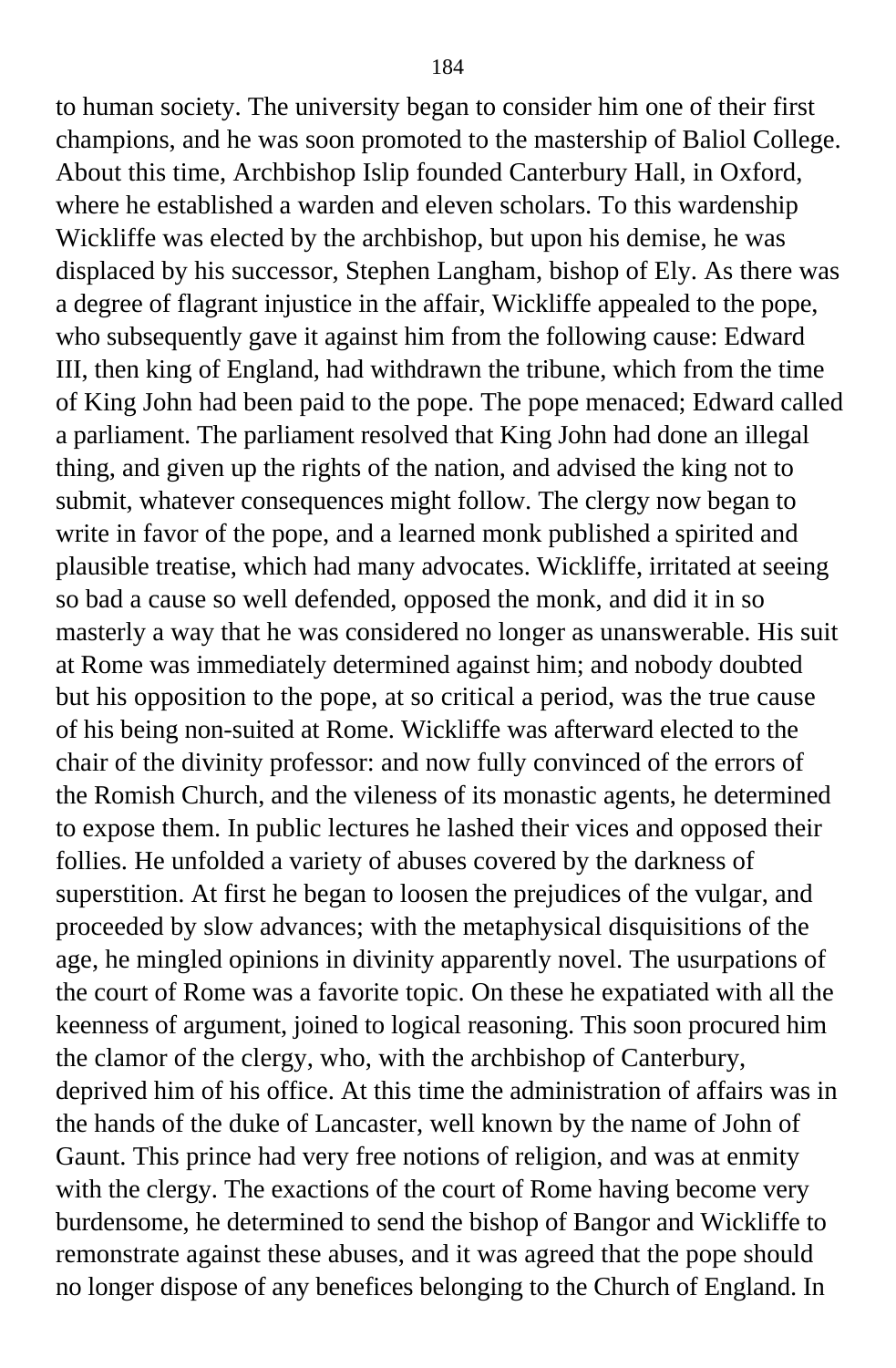this embassy, Wickliffe's observant mind penetrated into the constitution and policy of Rome, and he returned more strongly than ever determined to expose its avarice and ambition. Having recovered his former situation, he inveighed, in his lectures, against the pope — his usurpation — his infallibility — his pride — his avarice — and his tyranny. He was the first who termed the pope Antichrist. From the pope, he would turn to the pomp, the luxury, and trappings of the bishops, and compared them with the simplicity of primitive bishops. Their superstitions and deceptions were topics that he urged with energy of mind and logical precision. From the patronage of the duke of Lancaster, Wickliffe received a good benefice; but he was no sooner settled in his parish, than his enemies and the bishops began to persecute him with renewed vigor. The duke of Lancaster was his friend in this persecution, and by his presence and that of Lord Percy, earl marshal of England, he so overawed the trial, that the whole ended in disorder. After the death of Edward III his grandson Richard II succeeded, in the eleventh year of his age. The duke of Lancaster not obtaining to be the sole regent, as he expected, his power began to decline, and the enemies of Wickliffe, taking advantage of the circumstance, renewed their articles of accusation against him. Five bulls were dispatched in consequence by the pope to the king and certain bishops, but the regency and the people manifested a spirit of contempt at the haughty proceedings of the pontiff, and the former at that time wanting money to oppose an expected invasion of the French, proposed to apply a large sum, collected for the use of the pope, to that purpose. The question was submitted to the decision of Wickliffe. The bishops, however, supported by the papal authority, insisted upon bringing Wickliffe to trial, and he was actually undergoing examination at Lambeth, when, from the riotous behavior of the populace without, and awed by the command of Sir Lewis Clifford, a gentleman of the court, that they should not proceed to any definitive sentence, they terminated the whole affair in a prohibition to Wickliffe, not to preach those doctrines which were obnoxious to the pope; but this was laughed at by our reformer, who, going about barefoot, and in a long frieze gown, preached more vehemently than before. In the year 1378, a contest arose between two popes, Urban VI and Clement VII which was the lawful pope, and true vicegerent of God. This was a favorable period for the exertion of Wicliffe's talents: he soon produced a tract against popery, which was eagerly read by all sorts of people. About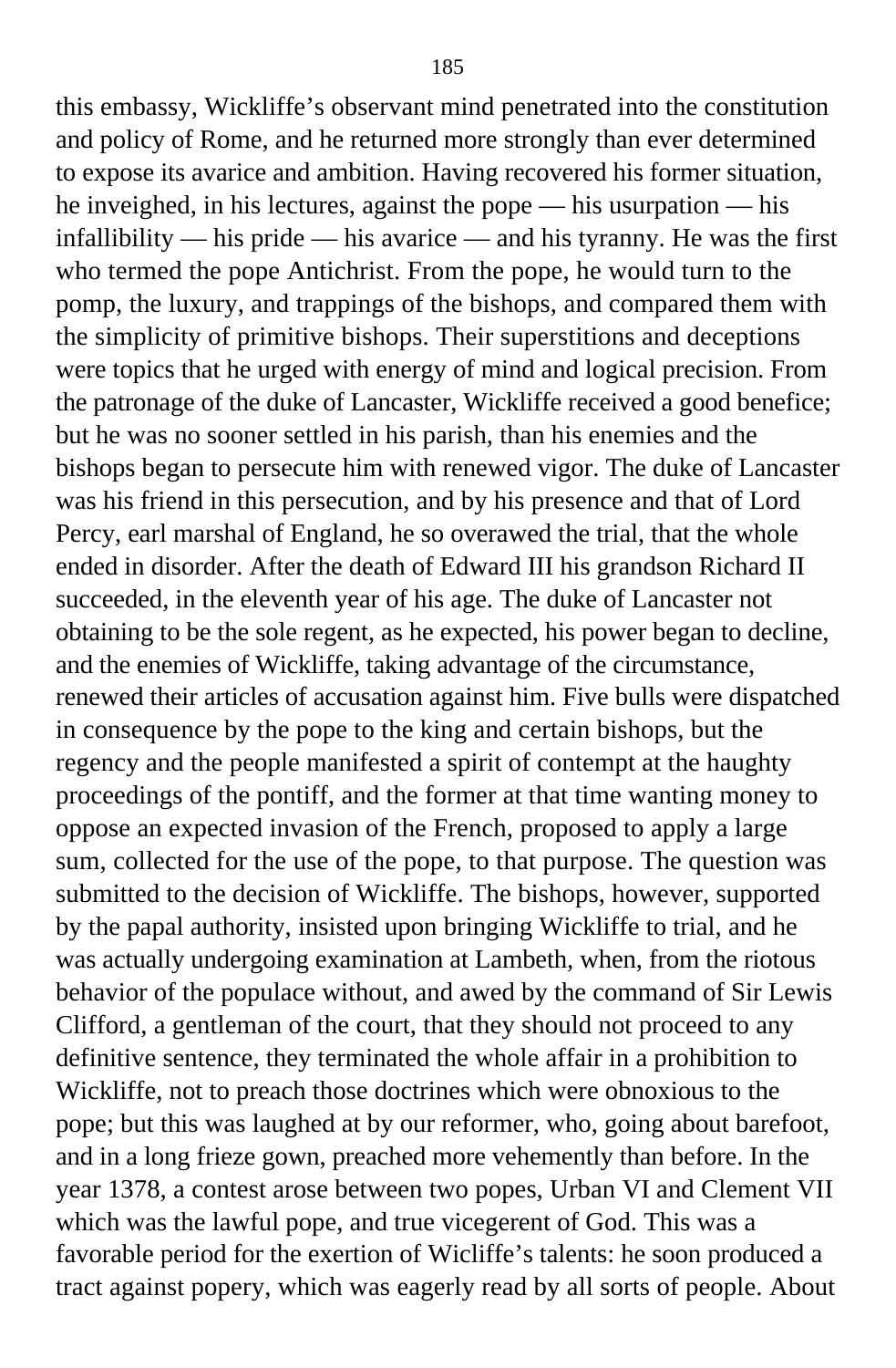the end of the year, Wickliffe was seized with a violent disorder, which it was feared might prove fatal. The begging friars, accompanied by four of the most eminent citizens of Oxford, gained admittance to his bed chamber, and begged of him to retract, for his soul's sake, the unjust things he had asserted of their order. Wickliffe, surprised at the solemn message, raised himself in his bed, and with a stern countenance replied, "I shall not die, but live to declare the evil deeds of the friars." When Wickliffe recovered, he set about a most important work, the translation of the Bible into English. Before this work appeared, he published a tract, wherein he showed the necessity of it. The zeal of the bishops to suppress the Scriptures greatly promoted its sale, and they who were not able to purchase copies, procured transcripts of particular Gospels or Epistles. Afterward, when Lollardy increased, and the flames kindled, it was a common practice to fasten about the neck of the condemned heretic such of these scraps of Scripture as were found in his possession, which generally shared his fate. Immediately after this transaction, Wickliffe ventured a step further, and affected the doctrine of transubstantiation. This strange opinion was invented by Paschade Radbert, and asserted with amazing boldness. Wickliffe, in his lecture before the University of Oxford, 1381, attacked this doctrine, and published a treatise on the subject. Dr. Barton, at this time vice-chancellor of Oxford, calling together the heads of the university, condemned Wickliffe's doctrines as heretical, and threatened their author with excommunication. Wickliffe could now derive no support from the duke of Lancaster, and being cited to appear before his former adversary, William Courteney, now made archbishop of Canterbury, he sheltered himself under the plea, that, as a member of the university, he was exempt from Episcopal jurisdiction. This plea was admitted, as the university were determined to support their member. The court met at the appointed time, determined, at least to sit in judgment upon his opinions, and some they condemned as erroneous, others as heretical. The publication on this subject was immediately answered by Wickliffe, who had become a subject of the archbishop's determined malice. The king, solicited by the archbishop, granted a license to imprison the teacher of heresy, but the commons made the king revoke this act as illegal. The primate, however, obtained letters from the king, directing the head of the University of Oxford to search for all heresies and books published by Wickliffe; in consequence of which order, the university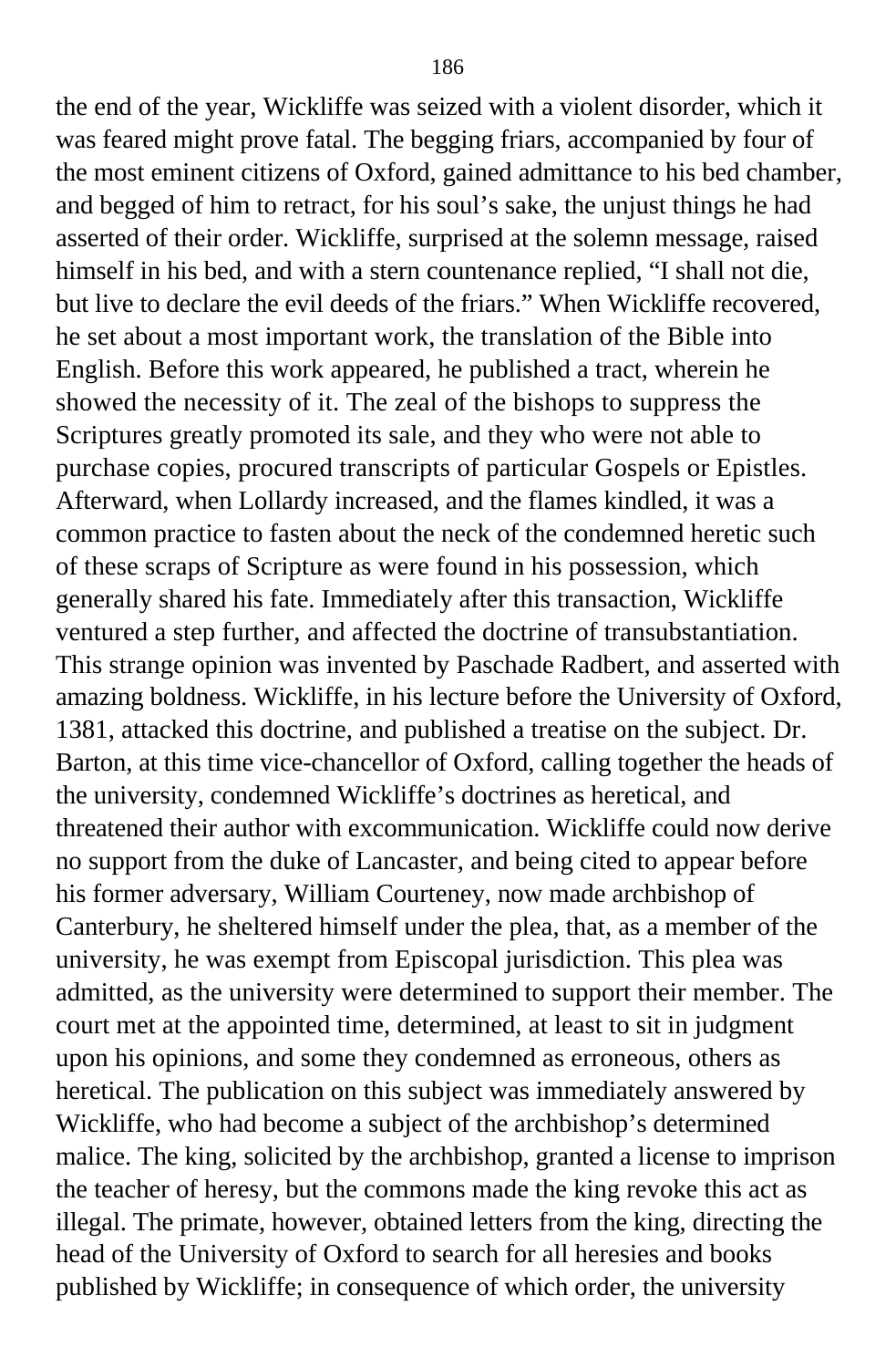became a scene of tumult. Wickliffe is supposed to have retired from the storm, into an obscure part of the kingdom. The seeds, however, were scattered, and Wickliffe's opinions were so prevalent that it was said if you met two persons upon the road, you might be sure that one was a Lollard. At this period, the disputes between the two popes continued. Urban published a bull, in which he earnestly called upon all who had any regard for religion, to exert themselves in its cause; and to take up arms against Clement and his adherents in defense of the holy see. A war, in which the name of religion was so vilely prostituted, roused Wickliffe's inclination, even in his declining years. He took up his pen once more, and wrote against it with the greatest acrimony. He expostulated with the pope in a very free manner, and asks him boldly: 'How he durst make the token of Christ on the cross (which is the token of peace, mercy and charity) a banner to lead us to slay Christian men, for the love of two false priests, and to oppress Christiandom worse than Christ and his apostles were oppressed by the Jews? 'When,' said he, 'will the proud priest of Rome grant indulgences to mankind to live in peace and charity, as he now does to fight and slay one another?' This severe piece drew upon him the resentment of Urban, and was likely to have involved him in greater troubles than he had before experienced, but providentially he was delivered out of their hands. He was struck with the palsy, and though he lived some time, yet it was in such a way that his enemies considered him as a person below their resentment. Wickliffe returning within short space, either from his banishment, or from some other place where he was secretly kept, repaired to his parish of Lutterworth, where he was parson; and there, quietly departing this mortal life, slept in peace in the Lord, in the end of the year 1384, upon Silvester's day. It appeared that he was well aged before he departed, "and that the same thing pleased him in his old age, which did please him being young." Wickliffe had some cause to give them thanks, that they would at least spare him until he was dead, and also give him so long respite after his death, forty-one years to rest in his sepulcher before they ungraved him, and turned him from earth to ashes; which ashes they also took and threw into the river. And so was he resolved into three elements, earth, fire, and water, thinking thereby utterly to extinguish and abolish both the name and doctrine of Wickliffe forever. Not much unlike the example of the old Pharisees and sepulcher knights, who, when they had brought the Lord unto the grave, thought to make him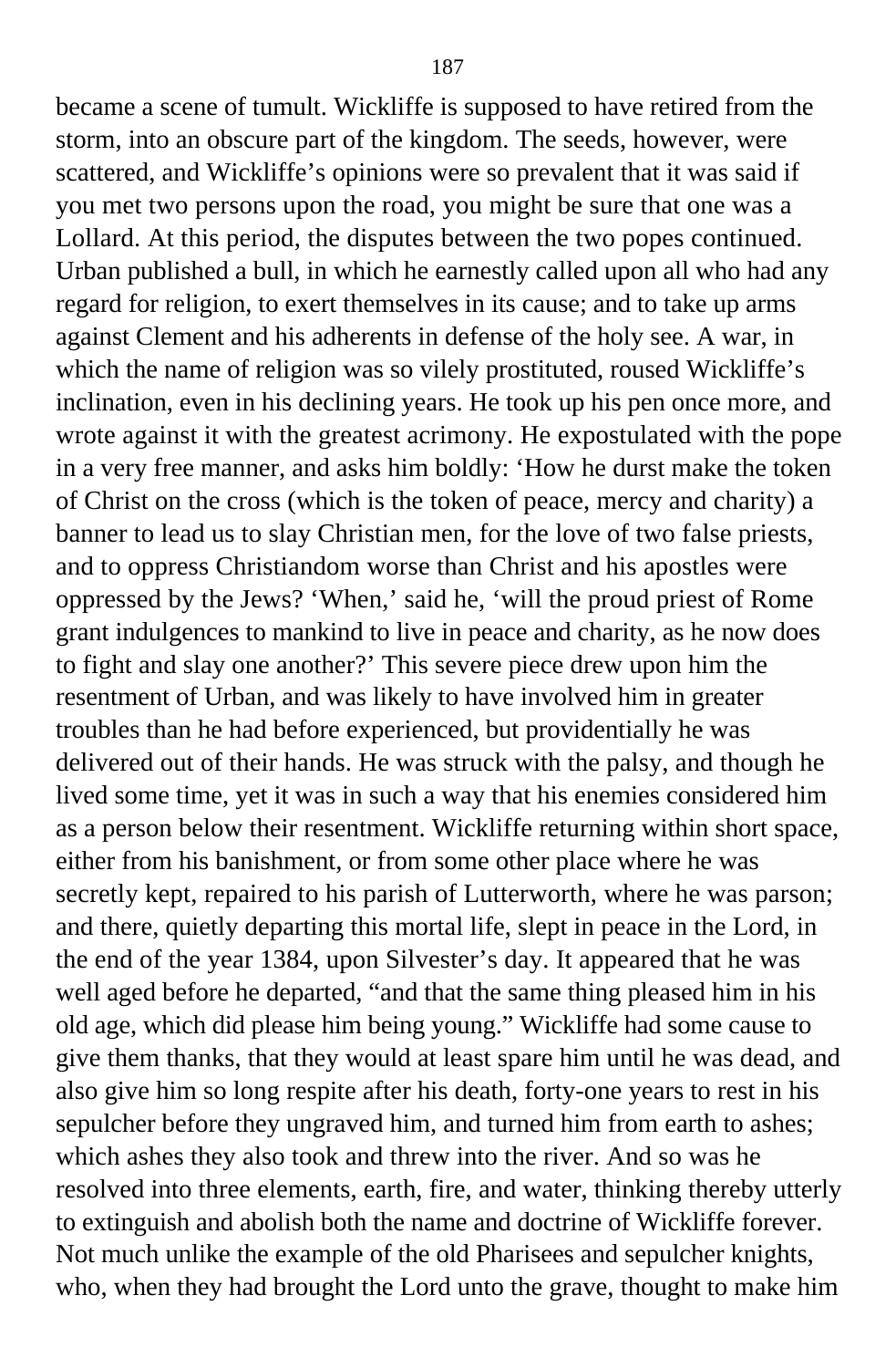sure never to rise again. But these and all others must know that, as there is no counsel against the Lord, so there is no keeping down of verity, but it will spring up and come out of dust and ashes, as appeared right well in this man; for though they dug up his body, burned his bones, and drowned his ashes, yet the Word of God and the truth of his doctrine, with the fruit and success thereof, they could not burn.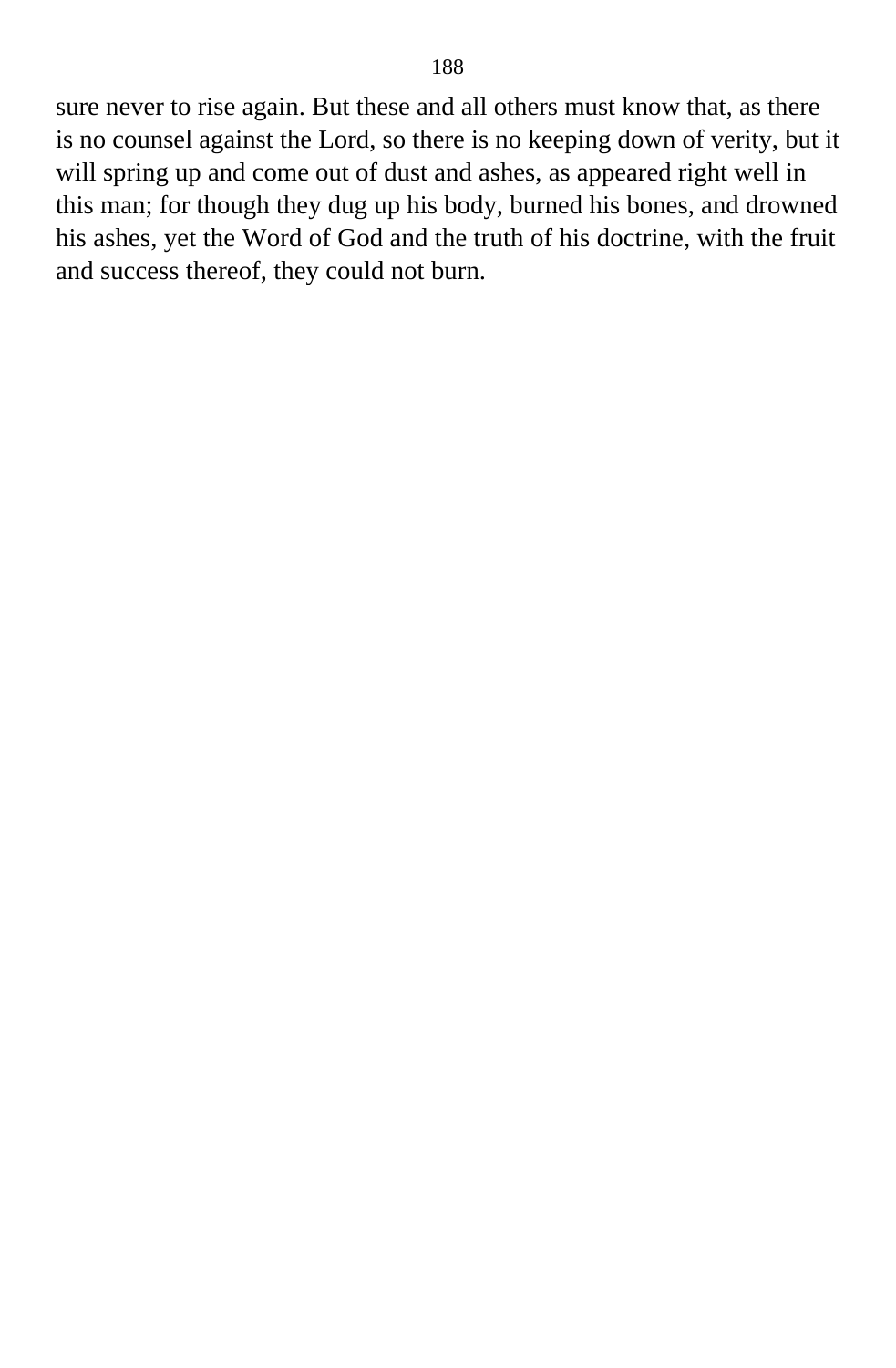# CHAPTER VIII

#### **AN ACCOUNT OF THE PERSECUTIONS IN BOHEMIA UNDER THE PAPACY**

he Roman pontiffs having usurped a power over several churches were particularly severe on the Bohemians, which occasioned them to send two ministers and four lay-brothers to Rome, in the year 977, to obtain redress of the pope. After some delay, their request was granted, and their grievances redressed. Two things in particular they were permitted to do, viz., to have divine service performed in their own language, and to give the cup to the laity in the Sacrament. The disputes, however, soon broke out again, the succeeding popes exerting their whole power to impose on the minds of the Bohemians; and the latter, with great spirit, aiming to preserve their religious liberties. In AD 1375, some zealous friends of the Gospel applied to Charles, king of Bohemia, to call an ecumenical Council, for an inquiry into the abuses that had crept into the Church, and to make a full and thorough reformation. The king, not knowing how to proceed, sent to the pope for directions how to act; but the pontiff was so incensed at this affair that his only reply was, "Severely punish those rash and profane heretics." The monarch, accordingly banished every one who had been concerned in the application, and, to oblige the pope, laid a great number of additional restraints upon the religious liberties of the people. The victims of persecution, however, were not so numerous in Bohemia, until after the burning of John Huss and Jerome of Prague. These two eminent reformers were condemned and executed at the instigation of the pope and his emissaries, as the reader will perceive by the following short sketches of their lives.  $\prod_{\alpha\in\mathcal{I}}$ 

## **PERSECUTION OF JOHN HUSS**

John Huss was born at Hussenitz, a village in Bohemia, about the year 1380. His parents gave him the best education their circumstances would admit; and having acquired a tolerable knowledge of the classics at a private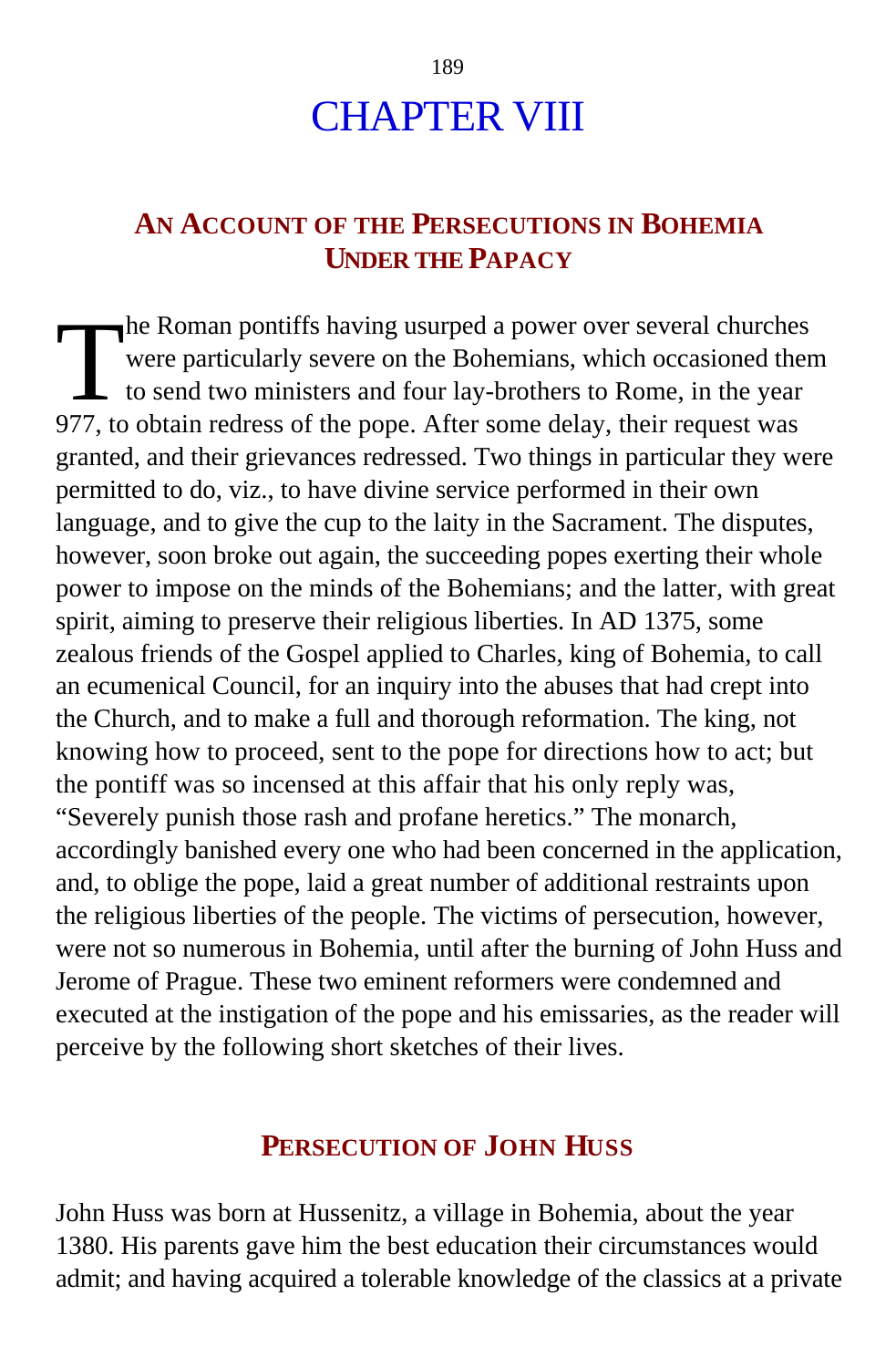school, he was removed to the university of Prague, where he soon gave strong proofs of his mental powers, and was remarkable for his diligence and application to study. In 1398, Huss commenced bachelor of divinity, and was after successively chosen pastor of the Church of Bethlehem, in Prague, and dean and rector of the university. In these stations he discharged his duties with great fidelity; and became, at length, so conspicuous for his preaching, which was in conformity with the doctrines of Wickliffe, that it was not likely he could long escape the notice of the pope and his adherents, against whom he inveighed with no small degree of asperity. The English reformist, Wickliffe, had so kindled the light of reformation, that it began to illumine the darkest corners of popery and ignorance. His doctrines spread into Bohemia, and were well received by great numbers of people, but by none so particularly as John Huss, and his zealous friend and fellow martyr, Jerome of Prague. The archbishop of Prague, finding the reformists daily increasing, issued a decree to suppress the further spreading of Wickliffe's writings: but this had an effect quite different to what he expected, for it stimulated the friends of those doctrines to greater zeal, and almost the whole university united to propagate them. Being strongly attached to the doctrines of Wickliffe, Huss opposed the decree of the archbishop, who, however, at length, obtained a bull from the pope, giving him commission to prevent the publishing of Wickliffe's doctrines in his province. By virtue of this bull, the archbishop condemned the writings of Wickliffe: he also proceeded against four doctors, who had not delivered up the copies of that divine, and prohibited them, notwithstanding their privileges, to preach to any congregation. Dr. Huss, with some other members of the university, protested against these proceedings, and entered an appeal from the sentence of the archbishop. The affair being made known to the pope, he granted a commission to Cardinal Colonna, to cite John Huss to appear personally at the court of Rome, to answer the accusations laid against him, of preaching both errors and heresies. Dr. Huss desired to be excused from a personal appearance, and was so greatly favored in Bohemia, that King Winceslaus, the queen, the nobility, and the university, desired the pope to dispense with such an appearance; as also that he would not suffer the kingdom of Bohemia to lie under the accusation of heresy, but permit them to preach the Gospel with freedom in their places of worship. Three proctors appeared for Dr. Huss before Cardinal Colonna. They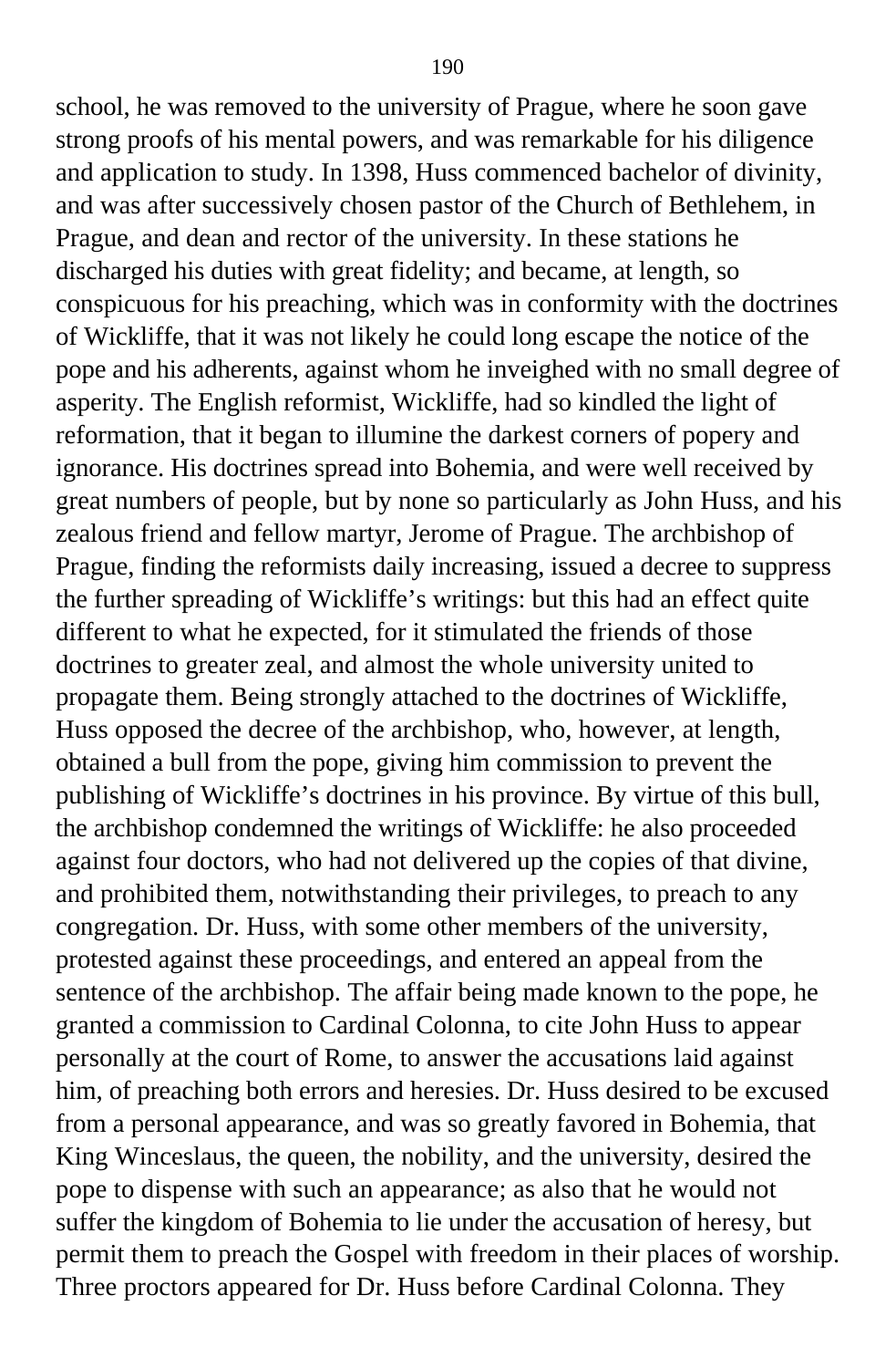endeavored to excuse his absence, and said they were ready to answer in his behalf. But the cardinal declared Huss contumacious, and excommunicated him accordingly. The proctors appealed to the pope, and appointed four cardinals to examine the process: these commissioners confirmed the former sentence, and extended the excommunication not only to Huss but to all his friends and followers. From this unjust sentence Huss appealed to a future Council, but without success; and, notwithstanding so severe a decree, and an expulsion in consequence from his church in Prague, he retired to Hussenitz, his native place, where he continued to promulgate his new doctrine, both from the pulpit and with the pen. The letters which he wrote at this time were very numerous; and he compiled a treatise in which he maintained, that reading the books of Protestants could not be absolutely forbidden. He wrote in defense of Wickliffe's book on the Trinity; and boldly declared against the vices of the pope, the cardinals, and clergy, of those corrupt times. He wrote also many other books, all of which were penned with a strength of argument that greatly facilitated the spreading of his doctrines. In the month of November, 1414, a general Council was assembled at Constance, in Germany, in order, as was pretended, for the sole purpose of determining a dispute then pending between three persons who contended for the papacy; but the real motive was to crush the progress of the Reformation. John Huss was summoned to appear at this Council; and, to encourage him, the emperor sent him a safe-conduct: the civilities, and even reverence, which Huss met with on his journey were beyond imagination. The streets, and sometimes the very roads, were lined with people, whom respect, rather than curiosity, had brought together. He was ushered into the town with great acclamations, and it may be said that he passed through Germany in a kind of triumph. He could not help expressing his surprise at the treatment he received: "I thought (said he) I had been an outcast. I now see my worst friends are in Bohemia." As soon as Huss arrived at Constance, he immediately took lodgings in a remote part of the city. A short time after his arrival, came one Stephen Paletz, who was employed by the clergy at Prague to manage the intended prosecution against him. Paletz was afterwards joined by Michael de Cassis, on the part of the court of Rome. These two declared themselves his accusers, and drew up a set of articles against him, which they presented to the pope and the prelates of the Council. When it was known that he was in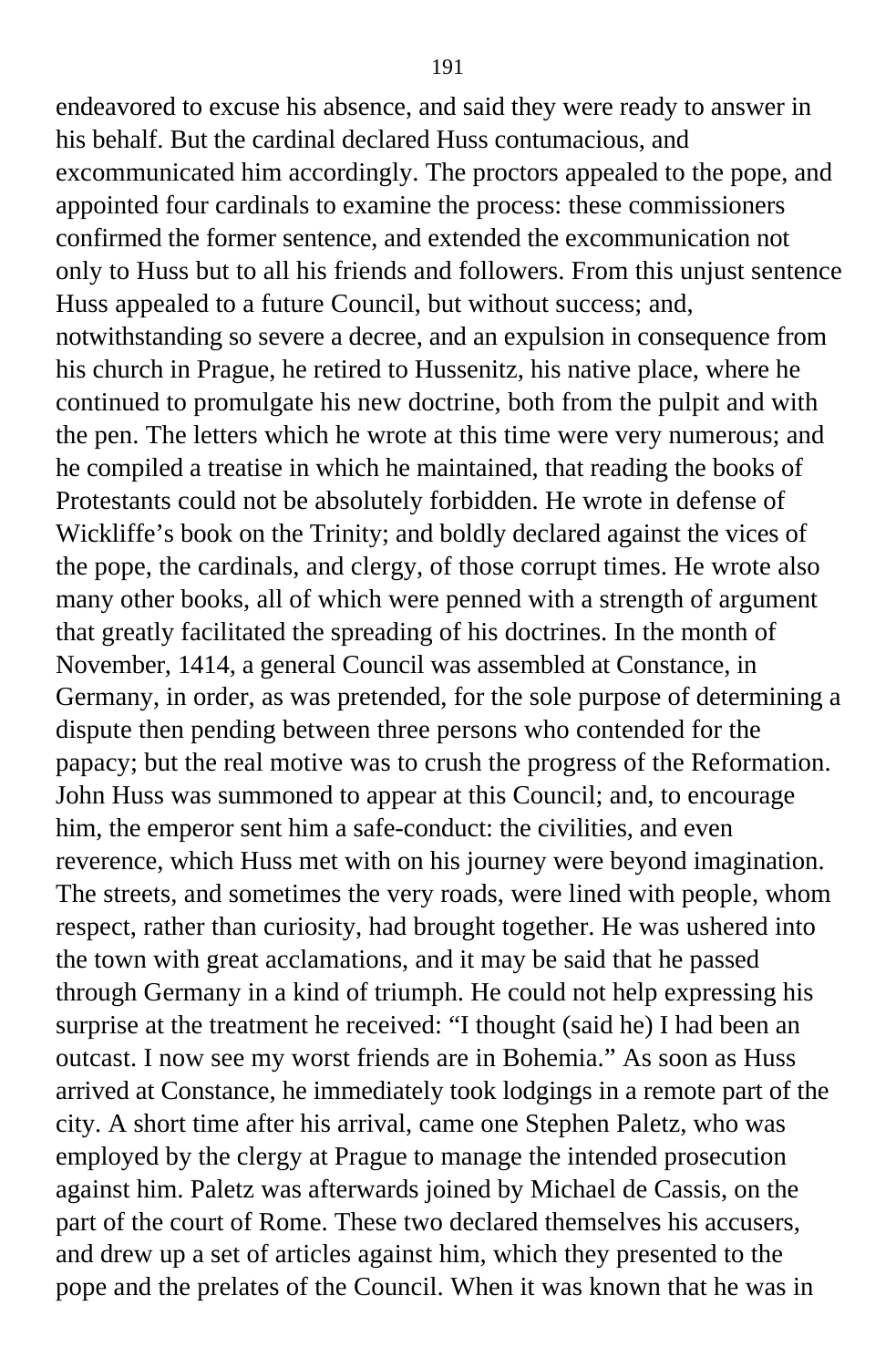the city he was immediately arrested, and committed prisoner to a chamber in the palace. This violation of common law and justice was particularly noticed by one of Huss's friends, who urged the imperial safe-conduct; but the pope replied he never granted any safe-conduct, nor was he bound by that of the emperor. While Huss was in confinement, the Council acted the part of inquisitors. They condemned the doctrines of Wickliffe, and even ordered his remains to be dug up and burned to ashes; which orders were strictly complied with. In the meantime, the nobility of Bohemia and Poland strongly interceded for Huss; and so far prevailed as to prevent his being condemned unheard, which had been resolved on by the commissioners appointed to try him. When he was brought before the Council, the articles exhibited against him were read: they were upwards of forty in number, and chiefly extracted from his writings. John Huss's answer was this: "I did appeal unto the pope; who being dead, and the cause of my matter remaining undetermined, I appealed likewise unto his successor John XXIII: before whom when, by the space of two years, I could not be admitted by my advocates to defend my cause, I appealed unto the high judge Christ." When John Huss had spoken these words, it was demanded of him whether he had received absolution of the pope or no? He answered, "No." Then again, whether it was lawful for him to appeal unto Christ or no? Whereunto John Huss answered: "Verily I do affirm here before you all, that there is no more just or effectual appeal, than that appeal which is made unto Christ, forasmuch as the law doth determine, that to appeal is no other thing than in a cause of grief or wrong done by an inferior judge, to implore and require aid at a higher Judge's hand. Who is then a higher Judge than Christ? Who, I say, can know or judge the matter more justly, or with more equity? when in Him there is found no deceit, neither can He be deceived; or, who can better help the miserable and oppressed than He?" While John Huss, with a devout and sober countenance, was speaking and pronouncing those words, he was derided and mocked by all the whole Council. These excellent sentences were esteemed as so many expressions of treason, and tended to inflame his adversaries. Accordingly, the bishops appointed by the Council stripped him of his priestly garments, degraded him, put a paper miter on his head, on which was painted devils, with this inscription, "A ringleader of heretics." Which when he saw, he said: "My Lord Jesus Christ, for my sake, did wear a crown of thorns; why should not I then, for His sake,

192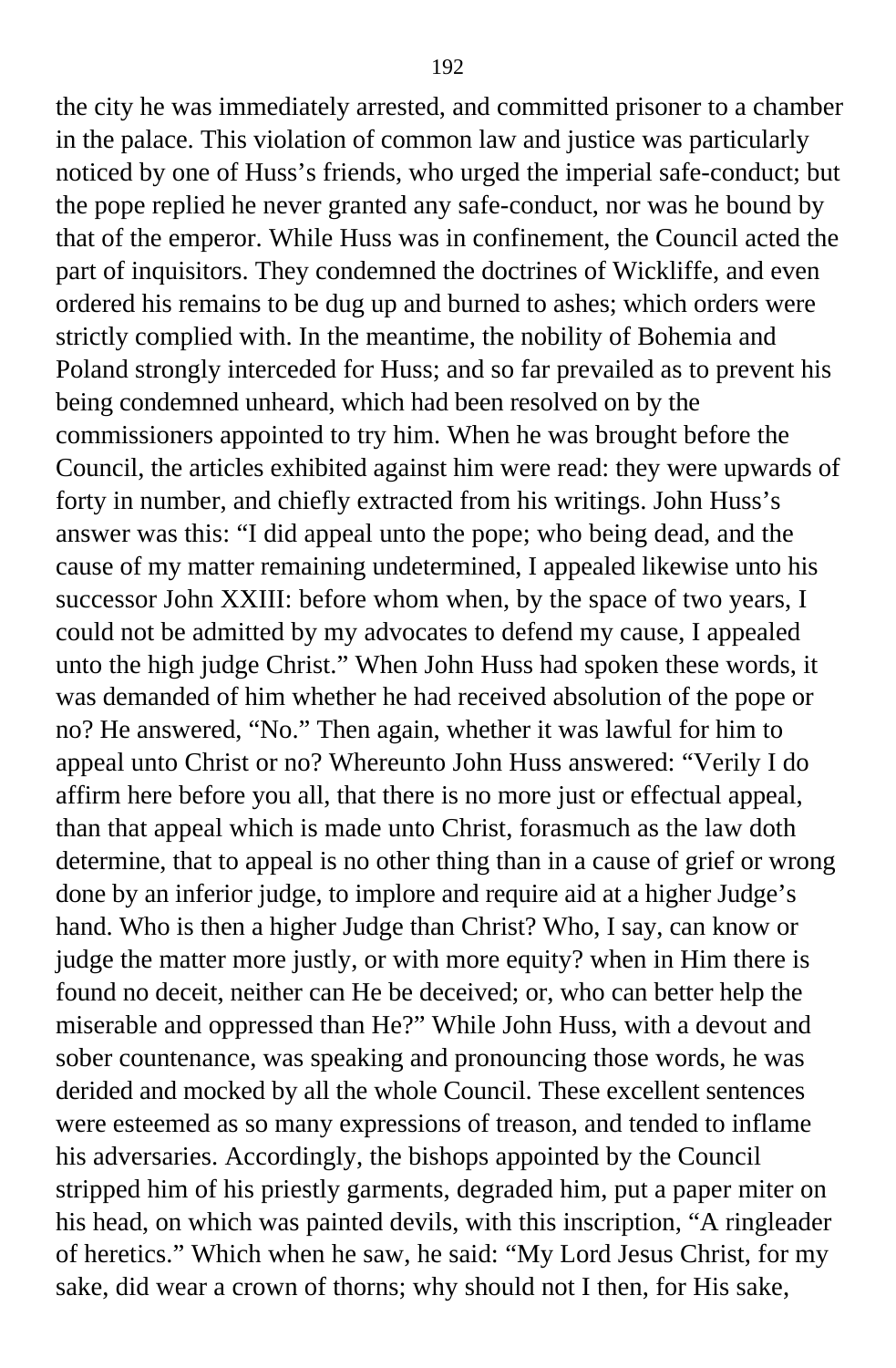again wear this light crown, be it ever so ignominious? Truly I will do it, and that willingly." When it was set upon his head, the bishop said: "Now we commit thy soul unto the devil." "But I," said John Huss, lifting his eyes towards the heaven, "do commend into Thy hands, O Lord Jesus Christ! my spirit which Thou has redeemed." When the chain was put about him at the stake, he said, with a smiling countenance, "My Lord Jesus Christ was bound with a harder chain than this for my sake, and why then should I be ashamed of this rusty one?" When the fagots were piled up to his very neck, the duke of Bavaria was so officious as to desire him to abjure. "No, (said Huss;) I never preached any doctrine of an evil tendency; and what I taught with my lips I now seal with my blood." He then said to the executioner, "You are now going to burn a goose, (Huss signifying goose in the Bohemian language:) but in a century you will have a swan which you can neither roast nor boil." If he were prophetic, he must have meant Martin Luther, who shone about a hundred years after, and who had a swan for his arms. The flames were now applied to the fagots, when our martyr sung a hymn with so loud and cheerful a voice that he was heard through all the cracklings of the combustibles, and the noise of the multitude. At length his voice was interrupted by the severity of the flames, which soon closed his existence. Then, with great diligence, gathering the ashes together, they cast them into the river Rhine, that the least remnant of that man should not be left upon the earth, whose memory, notwithstanding, cannot be abolished out of the minds of the godly, neither by fire, neither by water, neither by any kind of torment.

#### **PERSECUTION OF JEROME OF PRAGUE**

This reformer, who was the companion of Dr. Huss, and may be said to be a co-martyr with him, was born at Prague, and educated in that university, where he particularly distinguished himself for his great abilities and learning. He likewise visited several other learned seminaries in Europe, particularly the universities of Paris, Heidelburg, Cologne and Oxford. At the latter place he became acquainted with the works of Wickliffe, and being a person of uncommon application, he translated many of them into his native language, having, with great pains, made himself master of the English tongue. On his return to Prague, he professed himself an open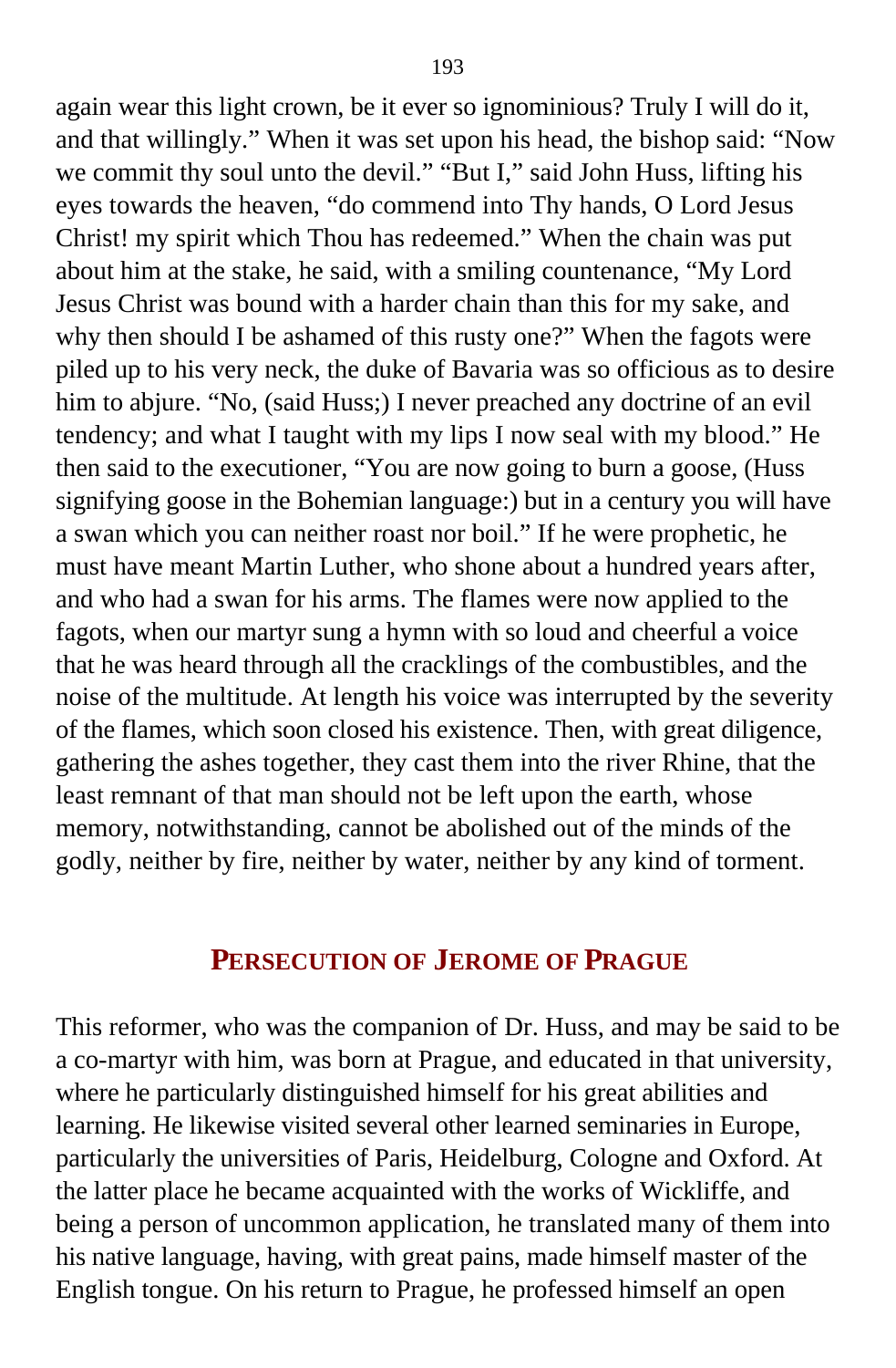favorer of Wickliffe, and finding that his doctrines had made considerable progress in Bohemia, and that Huss was the principal promoter of them, he became an assistant to him in the great work of reformation. On the fourth of April, 1415, Jerome arrived at Constance, about three months before the death of Huss. He entered the town privately, and consulting with some of the leaders of his party, whom he found there, was easily convinced he could not be of any service to his friends. Finding that his arrival in Constance was publicly known, and that the Council intended to seize him, he thought it most prudent to retire. Accordingly, the next day he went to Iberling, an imperial town, about a mile from Constance. From this place he wrote to the emperor, and proposed his readiness to appear before the Council, if he would give him a safe-conduct; but this was refused. He then applied to the Council, but met with an answer no less unfavorable than that from the emperor. After this, he set out on his return to Bohemia. He had the precaution to take with him a certificate, signed by several of the Bohemian nobility, then at Constance, testifying that he had used all prudent means in his power to procure a hearing. Jerome, however, did not thus escape. He was seized at Hirsaw by an officer belonging to the duke of Sultsbach, who, though unauthorized so to act, made little doubt of obtaining thanks from the Council for so acceptable a service. The duke of Sultsbach, having Jerome now in his power, wrote to the Council for directions how to proceed. The Council, after expressing their obligations to the duke, desired him to send the prisoner immediately to Constance. The elector palatine met him on the way, and conducted him into the city, himself riding on horseback, with a numerous retinue, who led Jerome in fetters by a long chain; and immediately on his arrival he was committed to a loathsome dungeon. Jerome was treated nearly in the same manner as Huss had been, only that he was much longer confined, and shifted from one prison to another. At length, being brought before the Council, he desired that he might plead his own cause, and exculpate himself: which being refused him, he broke out into the following exclamation: "What barbarity is this! For three hundred and forty days have I been confined in a variety of prisons. There is not a misery, there is not a want, that I have not experienced. To my enemies you have allowed the fullest scope of accusation: to me you deny the least opportunity of defense. Not an hour will you now indulge me in preparing for my trial. You have swallowed the blackest calumnies against me. You have

194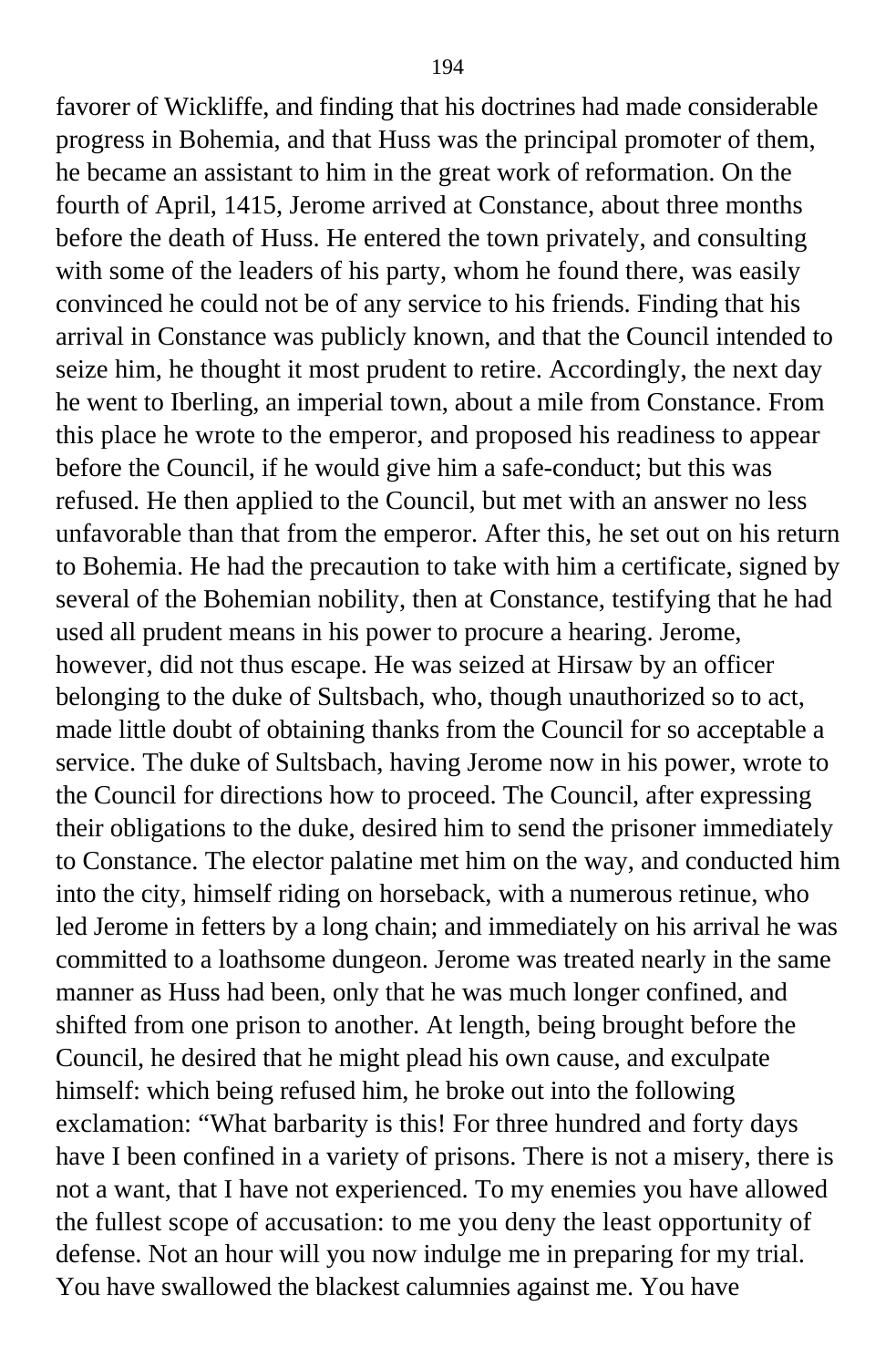represented me as a heretic, without knowing my doctrine; as an enemy of the faith, before you knew what faith I professed: as a persecutor of priests before you could have an opportunity of understanding my sentiments on that head. You are a General Council: in you center all this world can communicate of gravity, wisdom, and sanctity: but still you are men, and men are seducible by appearances. The higher your character is for wisdom, the greater ought your care to be not to deviate into folly. The cause I now plead is not my own cause: it is the cause of men, it is the cause of Christians; it is a cause which is to affect the rights of posterity, however the experiment is to be made in my person." This speech had not the least effect; Jerome was obliged to hear the charge read, which was reduced under the following heads:

- 1. That he was a derider of the papal dignity.
- 2. An opposer of the pope.
- 3. An enemy to the cardinals.
- 4. A persecutor of the prelates.
- 5. A hater of the Christian religion.

The trial of Jerome was brought on the third day after his accusation and witnesses were examined in support of the charge. The prisoner was prepared for his defense, which appears almost incredible, when we consider he had been three hundred and forty days shut up in loathsome prisons, deprived of daylight, and almost starved for want of common necessaries. But his spirit soared above these disadvantages, under which a man less animated would have sunk; nor was he more at a loss of quotations from the fathers and ancient authors than if he had been furnished with the finest library. The most bigoted of the assembly were unwilling he should be heard, knowing what effect eloquence is apt to have on the minds of the most prejudiced. At length, however, it was carried by the majority that he should have liberty to proceed in his defense, which he began in such an exalted strain of moving elocution that the heart of obdurate zeal was seen to melt, and the mind of superstition seemed to admit a ray of conviction. He made an admirable distinction between evidence as resting upon facts, and as supported by malice and calumny. He laid before the assembly the whole tenor of his life and conduct. He observed that the greatest and most holy men had been known to differ in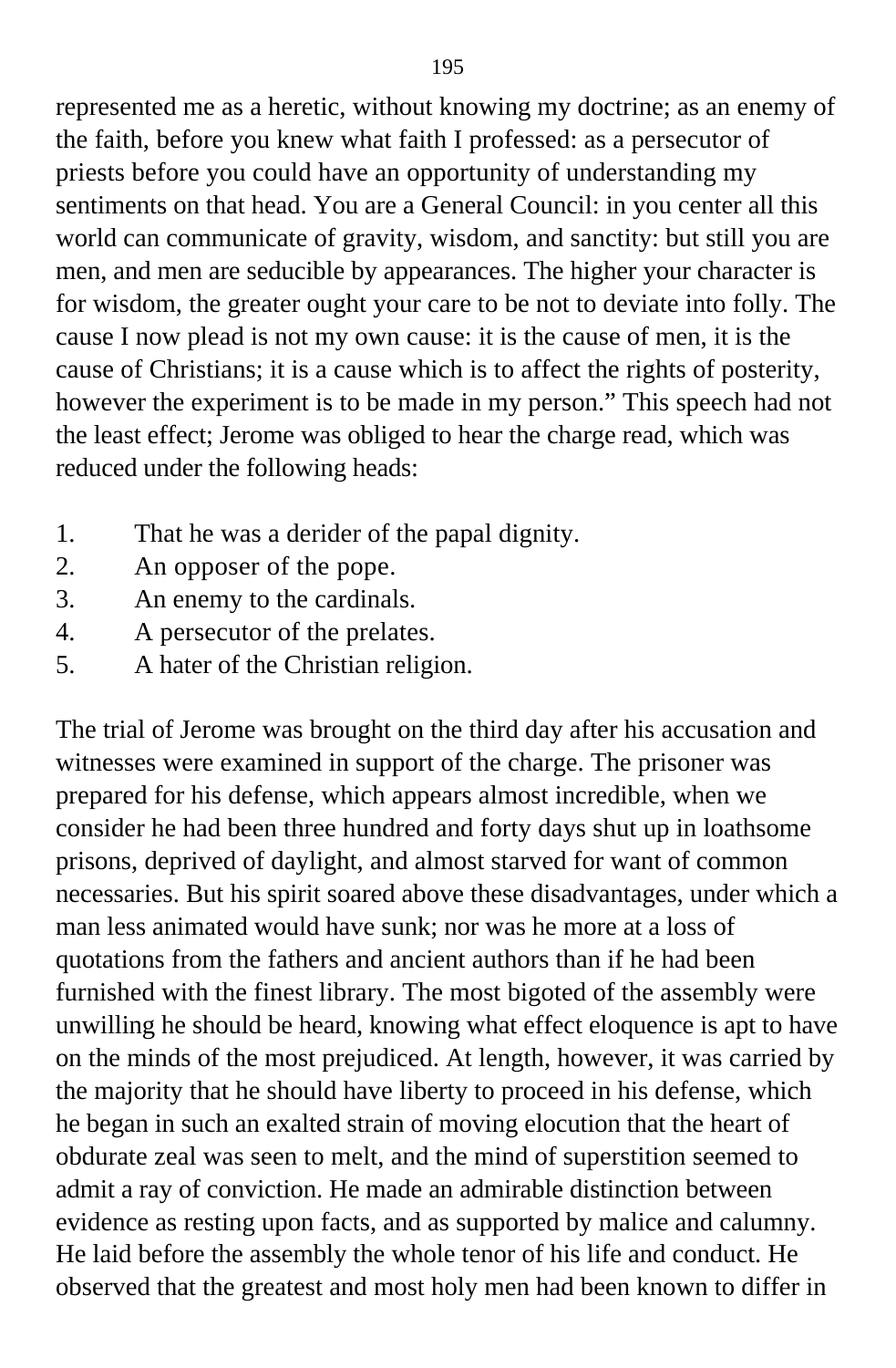points of speculation, with a view to distinguish truth, not to keep it concealed. He expressed a noble contempt of all his enemies, who would have induced him to retract the cause of virtue and truth. He entered upon a high encomium of Huss; and declared he was ready to follow him in the glorious task of martyrdom. He then touched upon the most defensible doctrines of Wickliffe; and concluded with observing that it was far from his intention to advance anything against the state of the Church of God; that it was only against the abuse of the clergy he complained; and that he could not help saying, it was certainly impious that the patrimony of the Church, which was originally intended for the purpose of charity and universal benevolence, should be prostituted to the pride of the eye, in feasts, foppish vestments, and other reproaches to the name and profession of Christianity. The trial being over, Jerome received the same sentence that had been passed upon his martyred countryman. In consequence of this, he was, in the usual style of popish affectation, delivered over to the civil power: but as he was a layman, he had not to undergo the ceremony of degradation. They had prepared a cap of paper painted with red devils, which being put upon his head, he said, "Our Lord Jesus Christ, when He suffered death for me a most miserable sinner, did wear a crown of thorns upon His head, and for His sake will I wear this cap." Two days were allowed him in hopes that he would recant; in which time the cardinal of Florence used his utmost endeavors to bring him over. But they all proved ineffectual. Jerome was resolved to seal the doctrine with his blood; and he suffered death with the most distinguished magnanimity. In going to the place of execution he sang several hymns, and when he came to the spot, which was the same where Huss had been burnt, he knelt down, and prayed fervently. He embraced the stake with great cheerfulness, and when they went behind him to set fire to the fagots, he said, "Come here, and kindle it before my eyes; for if I had been afraid of it, I had not come to this place." The fire being kindled, he sang a hymn, but was soon interrupted by the flames; and the last words he was heard to say these, "This soul in flames I offer Christ, to Thee." The elegant Pogge, a learned gentleman of Florence, secretary to two popes, and a zealous but liberal Catholic, in a letter to Leonard Arotin, bore ample testimony of the extraordinary powers and virtues of Jerome whom he emphatically styles, A prodigious man!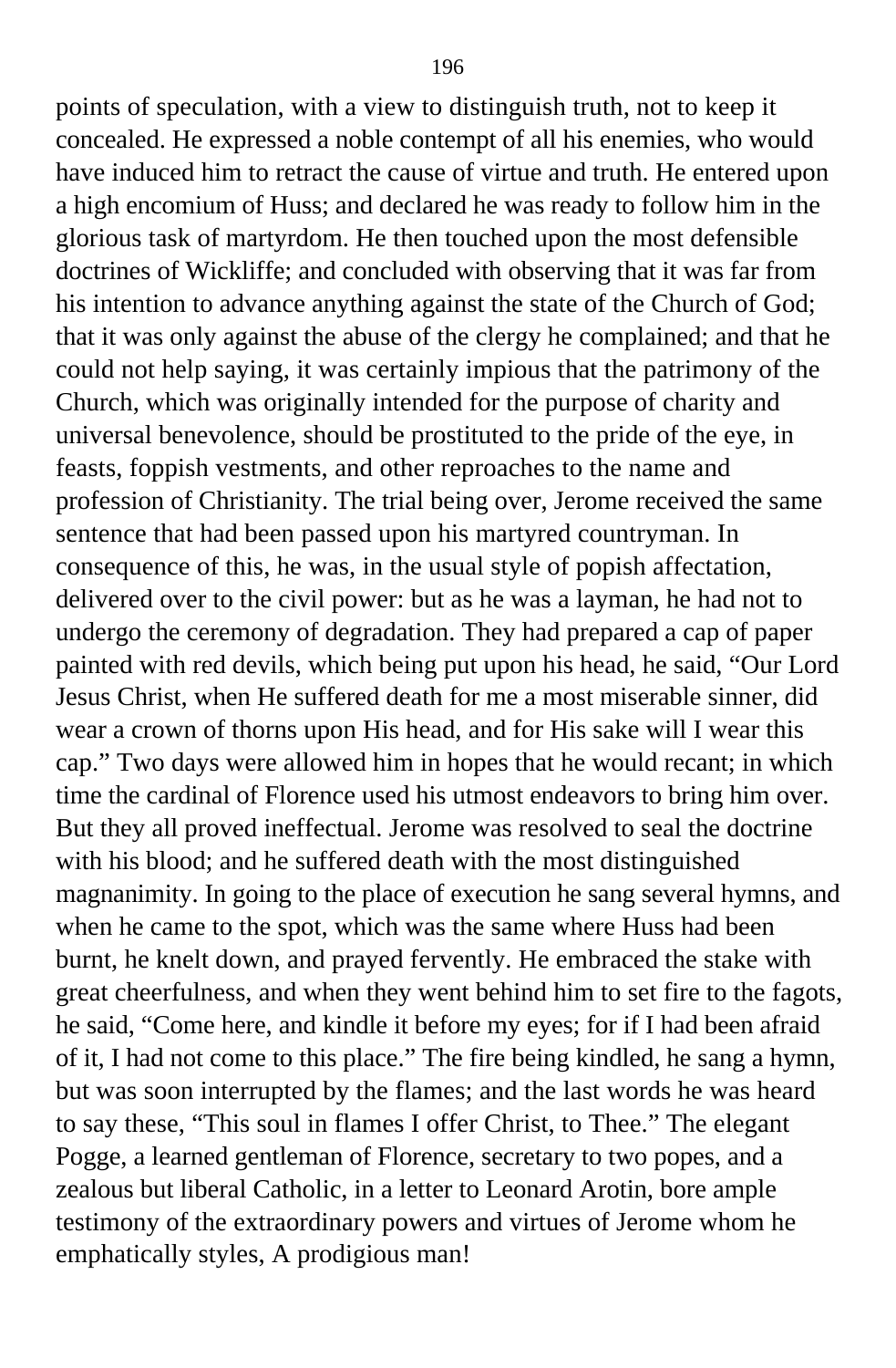#### **PERSECUTION OF ZISCA**

The real name of this zealous servant of Christ was John de Trocznow, that of Zisca is a Bohemian word, signifying one-eyed, as he had lost an eye. He was a native of Bohemia, of a good family and left the court of Winceslaus, to enter into the service of the king of Poland against the Teutonic knights. Having obtained a badge of honor and a purse of ducats for his gallantry, at the close of the war, he returned to the court of Winceslaus, to whom he boldly avowed the deep interest he took in the bloody affront offered to his majesty's subjects at Constance in the affair of Huss. Winceslaus lamented it was not in his power to revenge it; and from this moment Zisca is said to have formed the idea of asserting the religious liberties of his country. In the year 1418, the Council was dissolved, having done more mischief than good, and in the summer of that year a general meeting was held of the friends of religious reformation, at the castle of Wisgrade, who, conducted by Zisca, repaired to the emperor with arms in their hands, and offered to defend him against his enemies. The king bid them use their arms properly, and this stroke of policy first insured to Zisca the confidence of his party. Winceslaus was succeeded by Sigismond, his brother, who rendered himself odious to the reformers; and removed all such as were obnoxious to his government. Zisca and his friends, upon this, immediately flew to arms, declared war against the emperor and the pope, and laid siege to Pilsen with 40,000 men. They soon became masters of the fortress, and in a short time all the southwest part of Bohemia submitted, which greatly increased the army of the reformers. The latter having taken the pass of Muldaw, after a severe conflict of five days and nights, the emperor became alarmed, and withdrew his troops from the confines of Turkey, to march them into Bohemia. At Berne in Moravia, he halted, and sent dispatches to treat of peace, as a preliminary to which Zisca gave up Pilsen and all the fortresses he had taken. Sigismond proceeding in a manner that clearly manifested he acted on the Roman doctrine, that no faith was to be kept with heretics, and treating some of the authors of the late disturbances with severity, the alarm-bell of revolt was sounded from one end of Bohemia to the other. Zisca took the castle of Prague by the power of money, and on August 19, 1420, defeated the small army the emperor had hastily got together to oppose him. He next took Ausea by assault, and destroyed the town with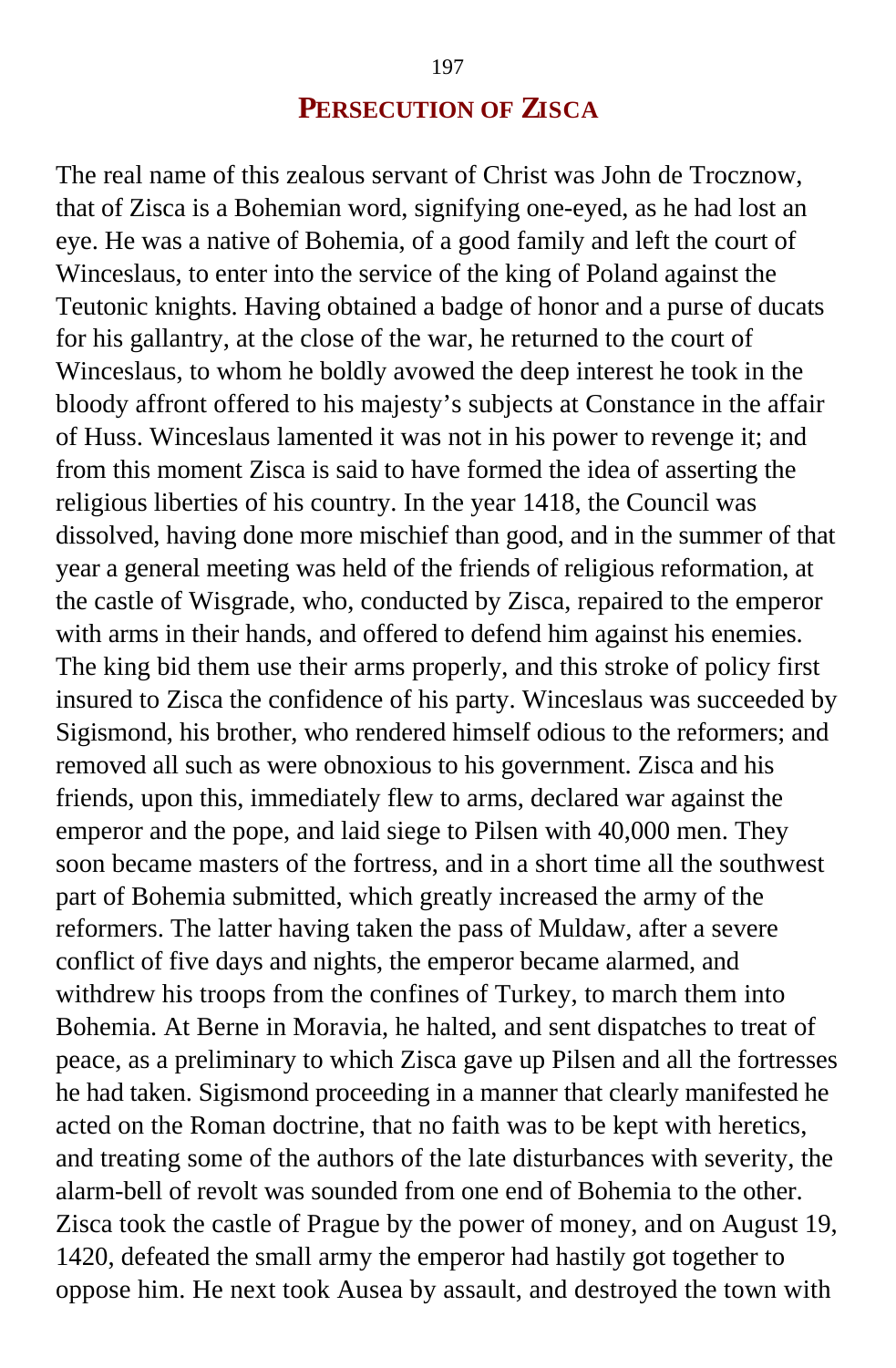a barbarity that disgraced the cause in which he fought. Winter approaching, Zisca fortified his camp on a strong hill about forty miles from Prague, which he called Mount Tabor, whence he surprised a body of horse at midnight, and made a thousand men prisoners. Shortly after, the emperor obtained possession of the strong fortress of Prague, by the same means Zisca had before done: it was blockaded by the latter, and want began to threaten the emperor, who saw the necessity of a retreat. Determined to make a desperate effort, Sigismond attacked the fortified camp of Zisca on Mount Tabor, and carried it with great slaughter. Many other fortresses also fell, and Zisca withdrew to a craggy hill, which he strongly fortified, and whence he so annoyed the emperor in his approaches against the town of Prague, that he found he must either abandon the siege or defeat his enemy. The marquis of Misnia was deputed to effect this with a large body of troops, but the event was fatal to the imperialists; they were defeated, and the emperor having lost nearly one third of his army, retreated from the siege of Prague, harassed in his rear by the enemy. In the spring of 1421, Zisca commenced the campaign, as before, by destroying all the monasteries in his way. He laid siege to the castle of Wisgrade, and the emperor coming to relieve it, fell into a snare, was defeated with dreadful slaughter, and this important fortress was taken. Our general had now leisure to attend to the work of reformation, but he was much disgusted with the gross ignorance and superstition of the Bohemian clergy, who rendered themselves contemptible in the eyes of the whole army. When he saw any symptoms of uneasiness in the camp, he would spread alarm in order to divert them, and draw his men into action. In one of these expeditions, he encamped before the town of Rubi, and while pointing out the place for an assault, an arrow shot from the wall struck him in the eye. At Prague it was extracted, but, being barbed, it tore the eye out with it. A fever succeeded, and his life was with difficulty preserved. He was now totally blind, but still desirous of attending the army. The emperor, having summoned the states of the empire to assist him, resolved, with their assistance, to attack Zisca in the winter, when many of his troops departed until the return of spring. The confederate princes undertook the siege of Soisin, but at the approach merely of the Bohemian general, they retreated. Sigismond nevertheless advanced with his formidable army, consisting of 15,000 Hungarian horse and 25,000 infantry, well equipped for a winter campaign. This army spread terror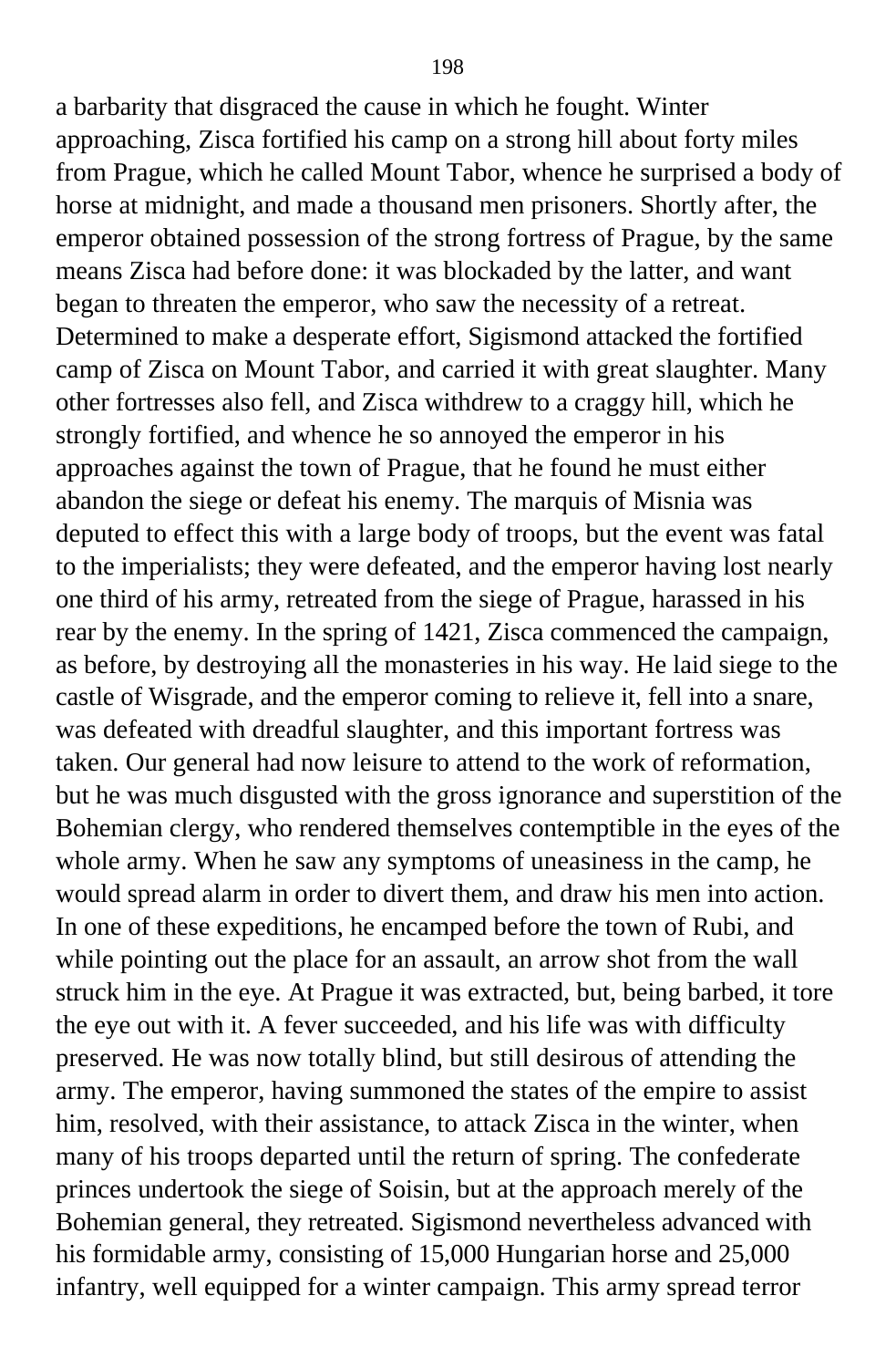through all the east of Bohemia. Wherever Sigismond marched, the magistrates laid their keys at his feet, and were treated with severity or favor, according to their merits in his cause. Zisca, however, with speedy marches, approached, and the emperor resolved to try his fortune once more with that invincible chief. On the thirteenth of January, 1422, the two armies met on a spacious plain near Kremnitz. Zisca appeared in the center of his front line, guarded, or rather conducted, by a horseman on each side, armed with a pole-ax. His troops having sung a hymn, with a determined coolness drew their swords, and waited for a signal. When his officers had informed him that the ranks were all well closed, he waved his sabre round his head, which was the sign of battle. This battle is described as a most awful sight. The extent of the plain was one continued scene of disorder. The imperial army fled towards the confines of Moravia, the Taborites, without intermission, galling their rear. The river Igla, then frozen opposed their flight. The enemy pressing furiously, many of the infantry and in a manner the whole body of the cavalry, attempted the river. The ice gave way, and not fewer than two thousand were swallowed up in the water. Zisca now returned to Tabor, laden with all the spoils and trophies which the most complete victory could give. Zisca now began again to pay attention to the Reformation; he forbid all the prayers for the dead, images, sacerdotal vestments, fasts, and festivals. Priests were to be preferred according to their merits, and no one to be persecuted for religious opinions. In everything Zisca consulted the liberal minded, and did nothing without general concurrence. An alarming disagreement now arose at Prague between the magistrates who were Calixtans, or receivers of the Sacraments in both kinds, and the Taborites, nine of the chiefs of whom were privately arraigned, and put to death. The populace, enraged, sacrificed the magistrates, and the affair terminated without any particular consequence. The Calixtans having sunk into contempt, Zisca was solicited to assume the crown of Bohemia; but this he nobly refused, and prepared for the next campaign, in which Sigismond resolved to make his last effort. While the marquis of Misnia penetrated into Upper Saxony, the emperor proposed to enter Moravia, on the side of Hungary. Before the marquis had taken the field, Zisca sat down before the strong town of Aussig, situated on the Elbe. The marquis flew to its relief with a superior army, and, after an obstinate engagement, was totally defeated and Aussig capitulated. Zisca then went to the assistance of Procop, a young general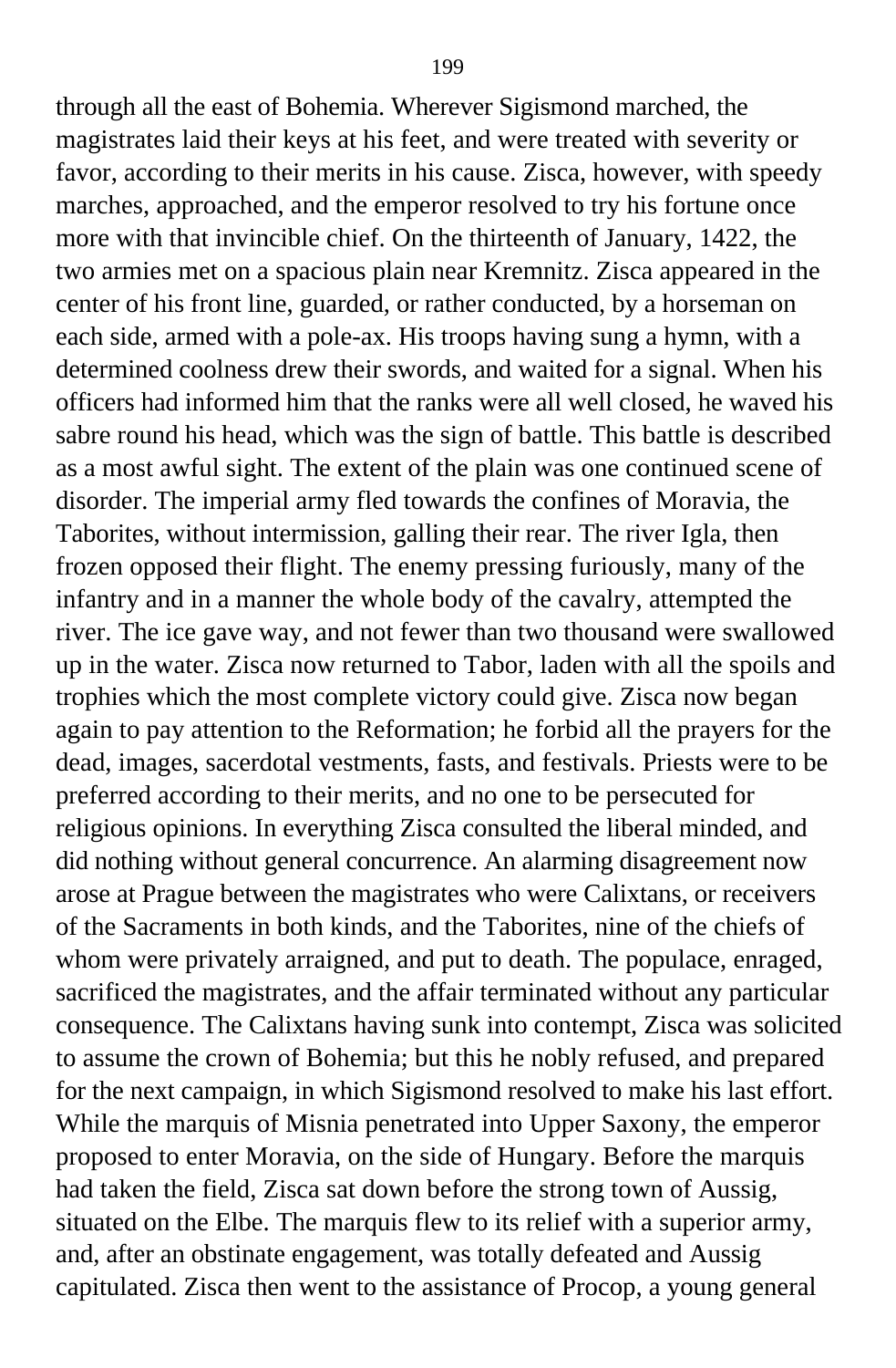whom he had appointed to keep Sigismond in check, and whom he compelled to abandon the siege of Pernitz, after laying eight weeks before it. Zisca, willing to give his troops some respite from fatigue, now entered Prague, hoping his presence would quell any uneasiness that might remain after the late disturbance: but he was suddenly attacked by the people; and he and his troop having beaten off the citizens, effected a retreat to his army, whom he acquainted with the treacherous conduct of the Calixtans. Every effort of address was necessary to appease their vengeful animosity, and at night, in a private interview between Roquesan, an ecclesiastic of great eminence in Prague, and Zisca, the latter became reconciled, and the intended hostilities were done away. Mutually tired of the war, Sigismond sent to Zisca, requesting him to sheath his sword, and name his conditions. A place of congress being appointed, Zisca, with his chief officers, set out to meet the emperor. Compelled to pass through a part of the country where the plague raged, he was seized with it at the castle of Briscaw, and departed this life, October 6, 1424. Like Moses, he died in view of the completion of his labors, and was buried in the great Church of Czaslow, in Bohemia, where a monument is erected to his memory, with this inscription on it — "Here lies John Zisca, who, having defended his country against the encroachments of papal tyranny, rests in this hallowed place, in despite of the pope." After the death of Zisca, Procop was defeated, and fell with the liberties of his country. After the death of Huss and Jerome, the pope, in conjunction with the Council of Constance, ordered the Roman clergy everywhere to excommunicate such as adopted their opinions, or commiserated their fate. These orders occasioned great contentions between the papists and reformed Bohemians, which was the cause of a violent persecution against the latter. At Prague, the persecution was extremely severe, until, at length, the reformed being driven to desperation, armed themselves, attacked the senate-house, and threw twelve senators, with the speaker, out of the senate-house windows, whose bodies fell upon spears, which were held up by others of the reformed in the street, to receive them. Being informed of these proceedings, the pope came to Florence, and publicly excommunicated the reformed Bohemians, exciting the emperor of Germany, and all kings, princes, dukes, etc., to take up arms, in order to extirpate the whole race; and promising, by way of encouragement, full remission of all sins whatever, to the most wicked person, if he did but kill one Bohemian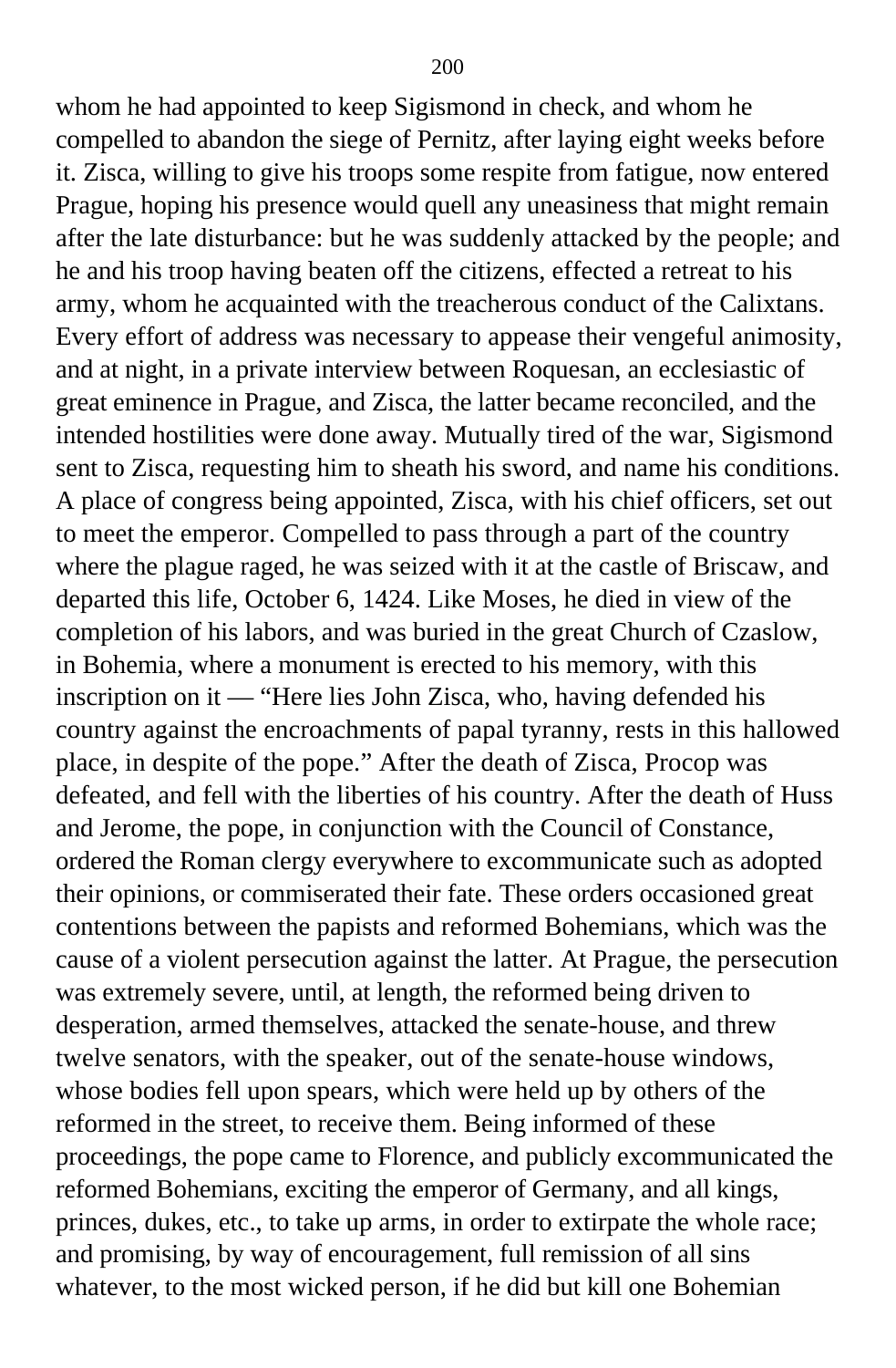Protestant. This occasioned a bloody war; for several popish princes undertook the extirpation, or at least expulsion, of the proscribed people; and the Bohemians, arming themselves, prepared to repel force by force, in the most vigorous and effectual manner. The popish army prevailing against the Protestant forces at the battle of Cuttenburgh, the prisoners of the reformed were taken to three deep mines near that town, and several hundreds were cruelly thrown into each, where they miserably perished. A merchant of Prague, going to Breslau, in Silesia, happened to lodge in the same inn with several priests. Entering into conversation upon the subject of religious controversy, he passed many encomiums upon the martyred John Huss, and his doctrines. The priests taking umbrage at this, laid an information against him the next morning, and he was committed to prison as a heretic. Many endeavors were used to persuade him to embrace the Roman Catholic faith, but he remained steadfast to the pure doctrines of the reformed Church. Soon after his imprisonment, a student of the university was committed to the same jail; when, being permitted to converse with the merchant, they mutually comforted each other. On the day appointed for execution, when the jailer began to fasten ropes to their feet, by which they were to be dragged through the streets, the student appeared quite terrified, and offered to abjure his faith, and turn Roman Catholic if he might be saved. The offer was accepted, his abjuration was taken by a priest, and he was set at liberty. A priest applying to the merchant to follow the example of the student, he nobly said, "Lose no time in hopes of my recantation, your expectations will be vain; I sincerely pity that poor wretch, who has miserably sacrificed his soul for a few more uncertain years of a troublesome life; and, so far from having the least idea of following his example, I glory in the very thoughts of dying for the sake of Christ." On hearing these words, the priest ordered the executioner to proceed, and the merchant being drawn through the city was brought to the place of execution, and there burnt. Pichel, a bigoted popish magistrate, apprehended twenty-four Protestants, among whom was his daughter's husband. As they all owned they were of the reformed religion, he indiscriminately condemned them to be drowned in the river Abbis. On the day appointed for the execution, a great concourse of people attended, among whom was Pichel's daughter. This worthy wife threw herself at her father's feet, bedewed them with tears, and in the most pathetic manner, implored him to commisserate her sorrow, and pardon her husband. The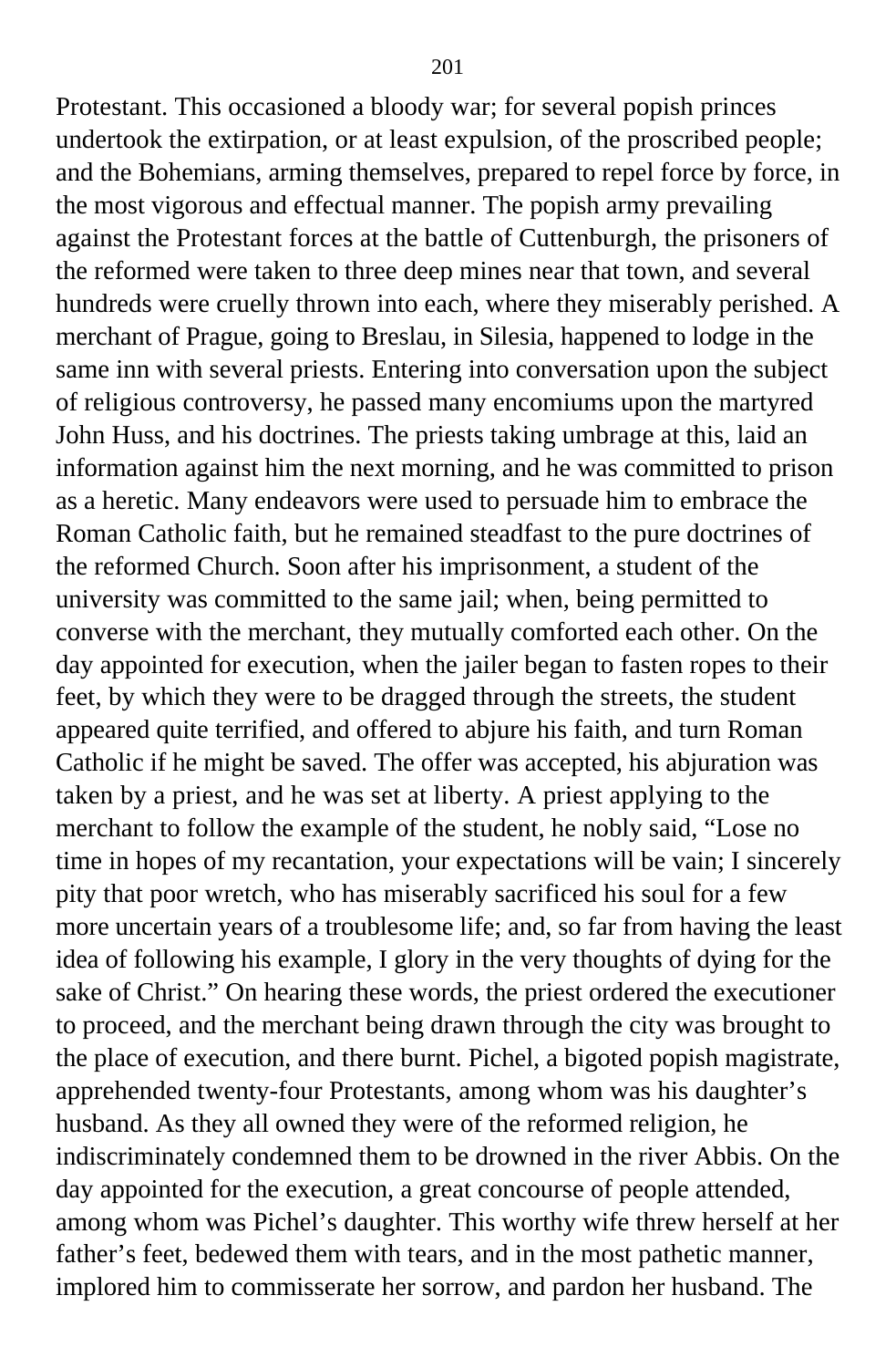obdurate magistrate sternly replied, "Intercede not for him, child, he is a heretic, a vile heretic." To which she nobly answered, "Whatever his faults may be, or however his opinions may differ from yours, he is still my husband, a name which, at a time like this, should alone employ my whole consideration." Pichel flew into a violent passion and said, "You are mad! cannot you, after the death of this, have a much worthier husband?" "No, sir, (replied she) my affections are fixed upon this, and death itself shall not dissolve my marriage vow." Pichel, however, continued inflexible, and ordered the prisoners to be tied with their hands and feet behind them, and in that manner be thrown into the river. As soon as this was put into execution, the young lady watched her opportunity, leaped into the waves, and embracing the body of her husband, both sank together into one watery grave. An uncommon instance of conjugal love in a wife, and of an inviolable attachment to, and personal affection for, her husband. The emperor Ferdinand, whose hatred to the Bohemian Protestants was without bounds, not thinking he had sufficiently oppressed them, instituted a high court of reformers, upon the plan of the Inquisition, with this difference, that the reformers were to remove from place to place, and always to be attended by a body of troops. These reformers consisted chiefly of Jesuits, and from their decision, there was no appeal, by which it may be easily conjectured, that it was a dreadful tribunal indeed. This bloody court, attended by a body of troops, made the tour of Bohemia, in which they seldom examined or saw a prisoner, suffering the soldiers to murder the Protestants as they pleased, and then to make a report of the matter to them afterward. The first victim of their cruelty was an aged minister, whom they killed as he lay sick in his bed; the next day they robbed and murdered another, and soon after shot a third, as he was preaching in his pulpit. A nobleman and clergyman, who resided in a Protestant village, hearing of the approach of the high court of reformers and the troops, fled from the place, and secreted themselves. The soldiers, however, on their arrival, seized upon a schoolmaster, asked him where the Lord of that place and the minister were concealed, and where they had hidden their treasures. The schoolmaster replied that he could not answer either of the questions. They then stripped him naked, bound him with cords, and beat him most unmercifully with cudgels. This cruelty not extorting any confession from him, they scorched him in various parts of his body; when, to gain a respite from his torments, he promised to show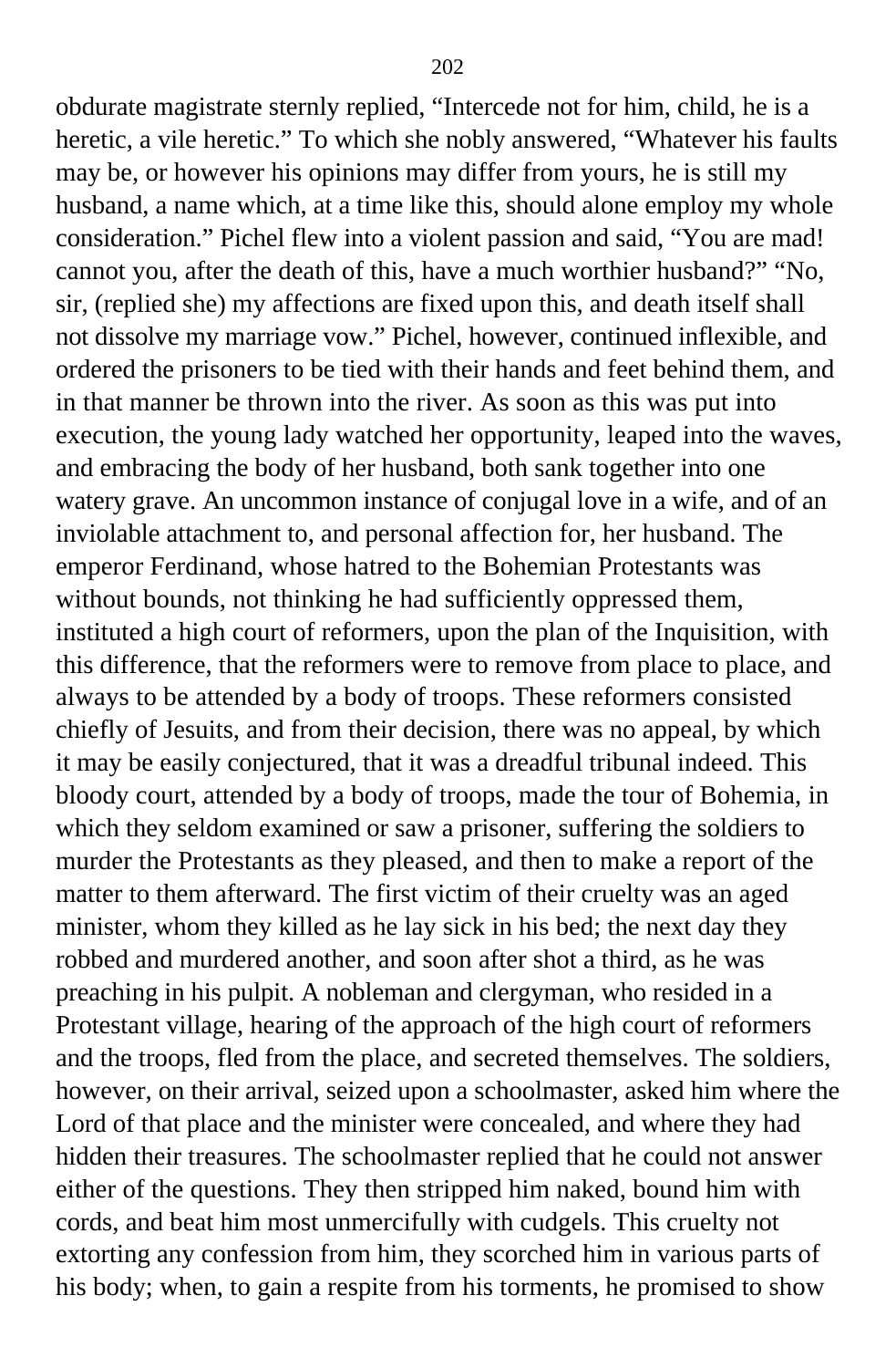them where the treasures were hid. The soldiers gave ear to this with pleasure, and the schoolmaster led them to a ditch full of stones, saying, "Beneath these stones are the treasures ye seek for." Eager after money, they went to work, and soon removed those stones, but not finding what they sought after, they beat the schoolmaster to death, buried him in the ditch, and covered him with the very stones he had made them remove. Some of the soldiers ravished the daughters of a worthy Protestant before his face, and then tortured him to death. A minister and his wife they tied back to back and burnt. Another minister they hung upon a cross beam, and making a fire under him, broiled him to death. A gentleman they hacked into small pieces, and they filled a young man's mouth with gunpowder, and setting fire to it, blew his head to pieces. As their principal rage was directed against the clergy, they took a pious Protestant minister, and tormenting him daily for a month together, in the following manner, making their cruelty regular, systematic, and progressive. They placed him amidst them, and made him the subject of their derision and mockery, during a whole day's entertainment, trying to exhaust his patience, but in vain, for he bore the whole with true Christian fortitude. They spit in his face, pulled his nose, and pinched him in most parts of his body. He was hunted like a wild beast, until ready to expire with fatigue. They made him run the gauntlet between two ranks of them, each striking him with a twig. He was beat with their fists. He was beat with ropes. They scourged him with wires. He was beat with cudgels. They tied him up by the heels with his head downwards, until the blood started out of his nose, mouth, etc. They hung him by the right arm until it was dislocated, and then had it set again. The same was repeated with his left arm. Burning papers dipped in oil were placed between his fingers and toes. His flesh was torn with red-hot pincers. He was put to the rack. They pulled off the nails of his right hand. The same repeated with his left hand. He was bastinadoed on his feet. A slit was made in his right ear. The same repeated on his left ear. His nose was slit. They whipped him through the town upon an ass. They made several incisions in his flesh. They pulled off the toe nails of his right foot. The same they repeated with his left foot. He was tied up by the loins, and suspended for a considerable time. The teeth of his upper jaw were pulled out. The same was repeated with his lower jaw. Boiling lead was poured upon his fingers. The same was repeated with his toes. A knotted cord was twisted about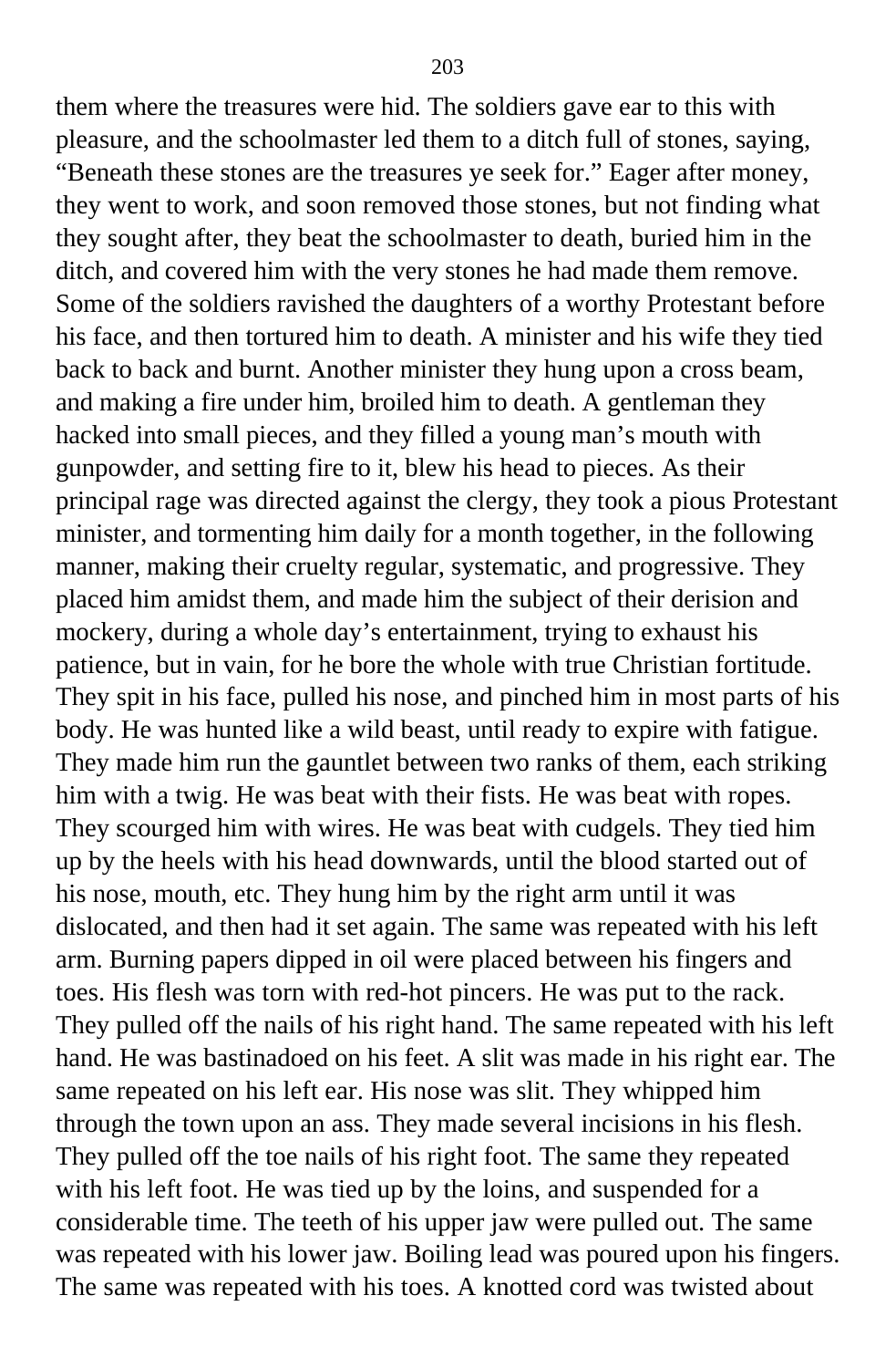his forehead in such a manner as to force out his eyes. During the whole of these horrid cruelties, particular care was taken that his wounds should not mortify, and not to injure him mortally until the last day, when the forcing out of his eyes proved his death. Innumerable were the other murders and depredations committed by those unfeeling brutes, and shocking to humanity were the cruelties which they inflicted on the poor Bohemian Protestants. The winter being far advanced, however, the high court of reformers, with their infernal band of military ruffians, thought proper to return to Prague; but on their way, meeting with a Protestant pastor, they could not resist the temptation of feasting their barbarous eyes with a new kind of cruelty, which had just suggested itself to the diabolical imagination of one of the soldiers. This was to strip the minister naked, and alternately to cover him with ice and burning coals. This novel mode of tormenting a fellow creature was immediately put into practice, and the unhappy victim expired beneath the torments, which seemed to delight his inhuman persecutors. A secret order was soon after issued by the emperor, for apprehending all noblemen and gentlemen, who had been principally concerned in supporting the Protestant cause, and in nominating Frederic elector Palatine of the Rhine, to be king of Bohemia. These, to the number of fifty, were apprehended in one night, and at one hour, and brought from the places where they were taken, to the castle of Prague, and the estates of those who were absent from the kingdom were confiscated, themselves were made outlaws, and their names fixed upon a gallows, as marks of public ignominy. The high court of reformers then proceeded to try the fifty, who had been apprehended, and two apostate Protestants were appointed to examine them. These examinants asked a great number of unnecessary and impertinent questions, which so exasperated one of the noblemen, who was naturally of a warm temper, that he exclaimed, opening his breast at the same time, "Cut here, search my heart, you shall find nothing but the love of religion and liberty; those were the motives for which I drew my sword, and for those I am willing to suffer death." As none of the prisoners would change their religion, or acknowledge they had been in error, they were all pronounced guilty; but the sentence was referred to the emperor. When that monarch had read their names, and an account of the respective accusations against them, he passed judgment on all, but in a different manner, as his sentences were of four kinds, viz. death, banishment, imprisonment for life, and imprisonment during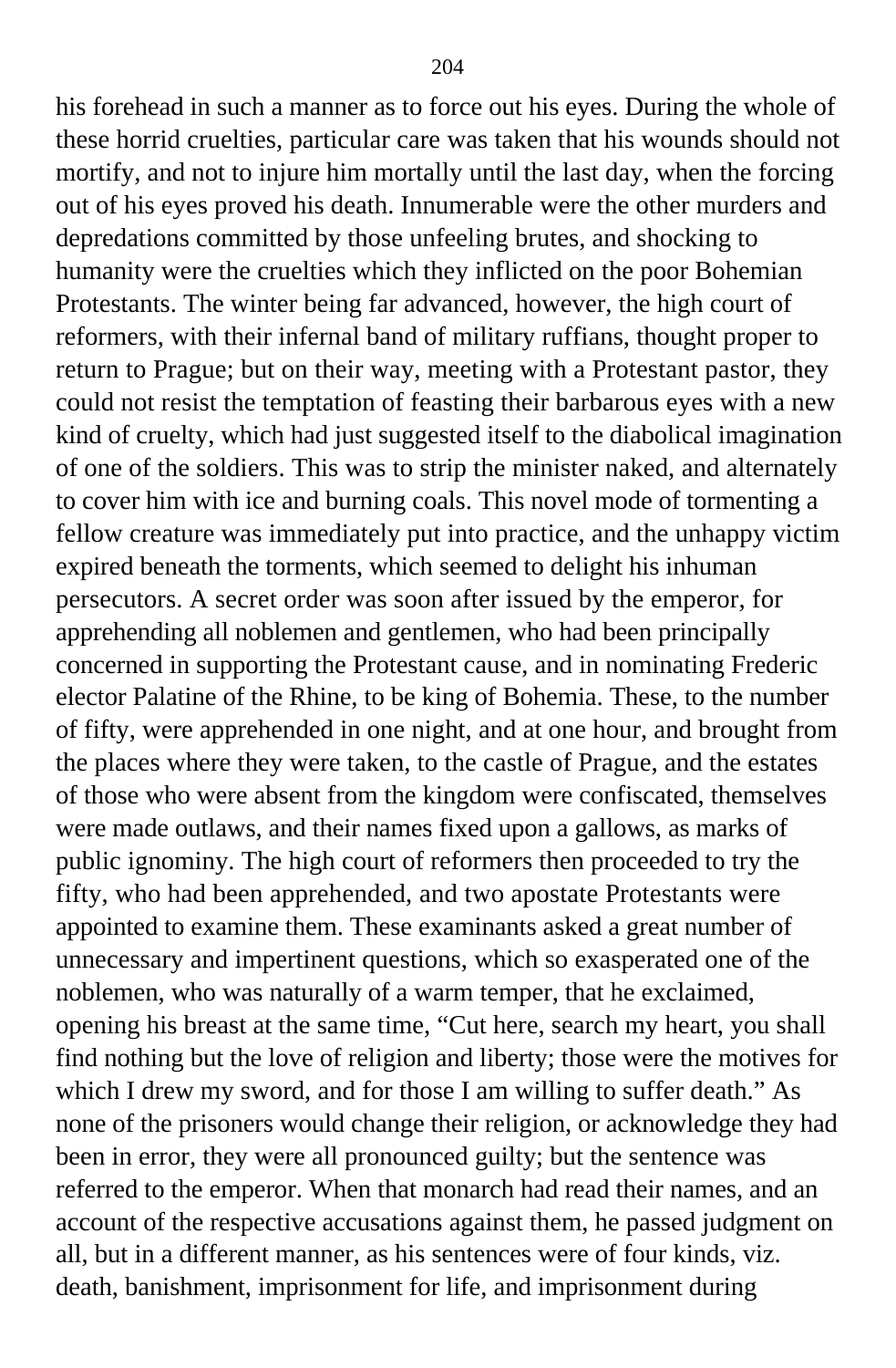pleasure. Twenty being ordered for execution, were informed they might send for Jesuits, monks, or friars, to prepare for the awful change they were to undergo; but that no Protestants should be permitted to come near them. This proposal they rejected, and strove all they could to comfort and cheer each other upon the solemn occasion. On the morning of the day appointed for the execution, a cannon was fired as a signal to bring the prisoners from the castle to the principal market place, in which scaffolds were erected, and a body of troops were drawn up to attend the tragic scene. The prisoners left the castle with as much cheerfulness as if they had been going to an agreeable entertainment, instead of a violent death. Exclusive of soldiers, Jesuits, priests, executioners, attendants, etc., a prodigious concourse of people attended, to see the exit of these devoted martyrs, who were executed in the following order. Lord Schilik was about fifty years of age, and was possessed of great natural and acquired abilities. When he was told he was to be quartered, and his parts scattered in different places, he smiled with great serenity, saying, "The loss of a sepulcher is but a trifling consideration." A gentleman who stood by, crying, "Courage, my Lord!" he replied, "I have God's favor, which is sufficient to inspire any one with courage: the fear of death does not trouble me; formerly I have faced him in fields of battle to oppose Antichrist; and now dare face him on a scaffold, for the sake of Christ." Having said a short prayer, he told the executioner he was ready. He cut off his right hand and his head, and then quartered him. His hand and his head were placed upon the high tower of Prague, and his quarters distributed in different parts of the city. Lord Viscount Winceslaus, who had attained the age of seventy years, was equally respectable for learning, piety, and hospitality. His temper was so remarkably patient that when his house was broken open, his property seized, and his estates confiscated, he only said, with great composure, "The Lord hath given, and the Lord hath taken away." Being asked why he could engage in so dangerous a cause as that of attempting to support the elector Palatine Frederic against the power of the emperor, he replied, "I acted strictly according to the dictates of my conscience, and, to this day, deem him my king. I am now full of years, and wish to lay down life, that I may not be a witness of the further evils which are to attend my country. You have long thirsted for my blood, take it, for God will be my avenger." Then approaching the block, he stroked his long, grey beard, and said,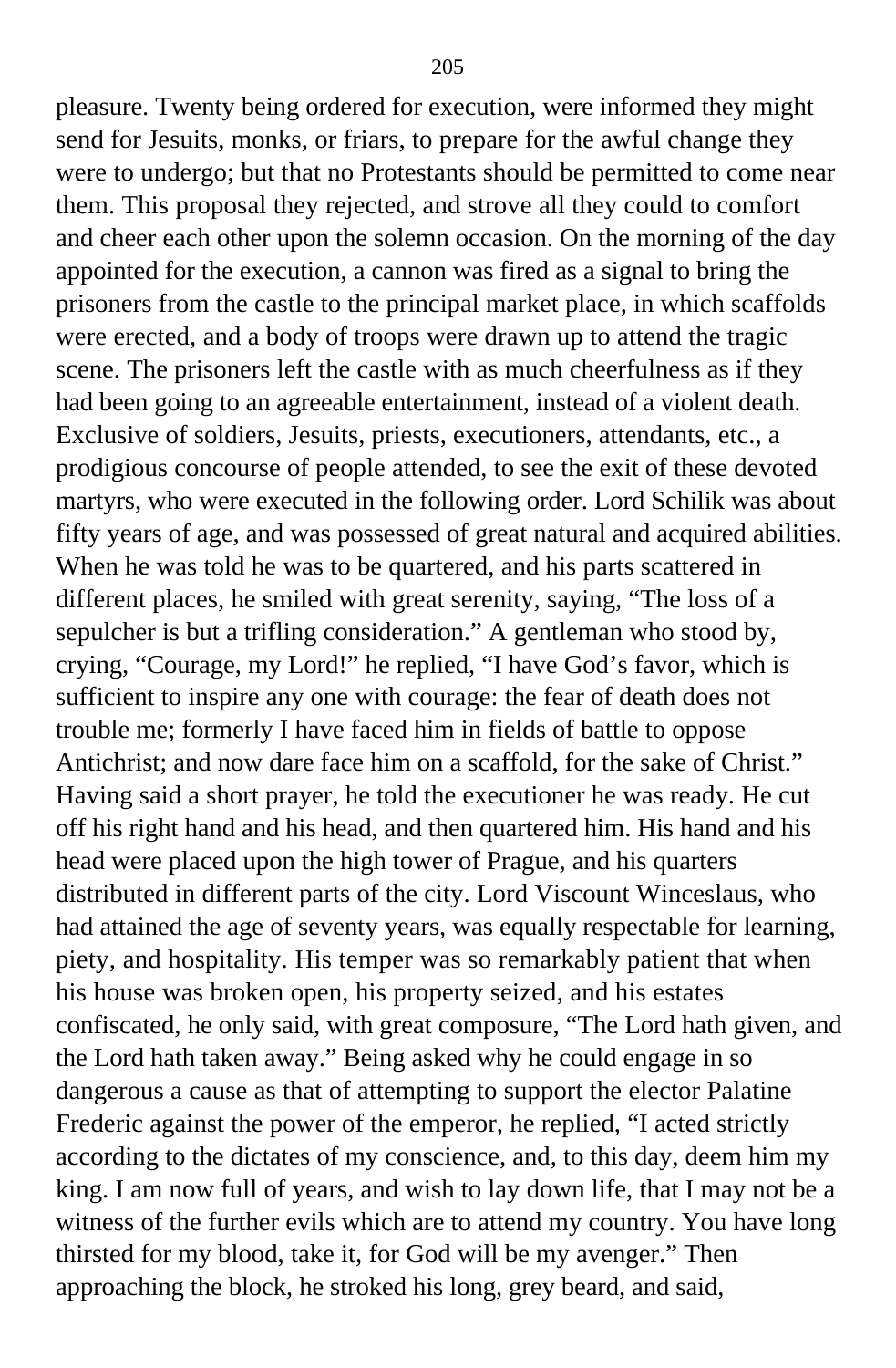"Venerable hairs, the greater honor now attends ye, a crown of martyrdom is your portion." Then laying down his head, it was severed from his body at one stroke, and placed upon a pole in a conspicuous part of the city. Lord Harant was a man of good sense, great piety, and much experience gained by travel, as he had visited the principal places in Europe, Asia, and Africa. Hence he was free from national prejudices and had collected much knowledge. The accusations against this nobleman, were, his being a Protestant, and having taken an oath of allegiance to Frederic, elector Palatine of the Rhine, as king of Bohemia. When he came upon the scaffold he said, "I have traveled through many countries, and traversed various barbarous nations, yet never found so much cruelty as at home. I have escaped innumerable perils both by sea and land, and surmounted inconceivable difficulties, to suffer innocently in my native place. My blood is likewise sought by those for whom I, and my forefathers, have hazarded our estates; but, Almighty God! forgive them, for they know not what they do." He then went to the block, kneeled down, and exclaimed with great energy, "Into Thy hands, O Lord! I commend my spirit; in Thee have I always trusted; receive me, therefore, my blessed Redeemer." The fatal stroke was then given, and a period put to the temporary pains of this life. Lord Frederic de Bile suffered as a Protestant, and a promoter of the late war; he met his fate with serenity, and only said he wished well to the friends whom he left behind, forgave the enemies who caused his death, denied the authority of the emperor in that country, acknowledged Frederic to be the only true king of Bohemia, and hoped for salvation in the merits of his blessed Redeemer. Lord Henry Otto, when he first came upon the scaffold, seemed greatly confounded, and said, with some asperity, as if addressing himself to the emperor, "Thou tyrant Ferdinand, your throne is established in blood; but if you will kill my body, and disperse my members, they shall still rise up in judgment against you." He then was silent, and having walked about for some time, seemed to recover his fortitude, and growing calm, said to a gentleman who stood near, "I was, a few minutes since, greatly discomposed, but now I feel my spirits revive; God be praised for affording me such comfort; death no longer appears as the king of terrors, but seems to invite me to participate of some unknown joys." Kneeling before the block, he said, "Almighty God! to Thee I commend my soul, receive it for the sake of Christ, and admit it to the glory of Thy presence." The executioner put this nobleman to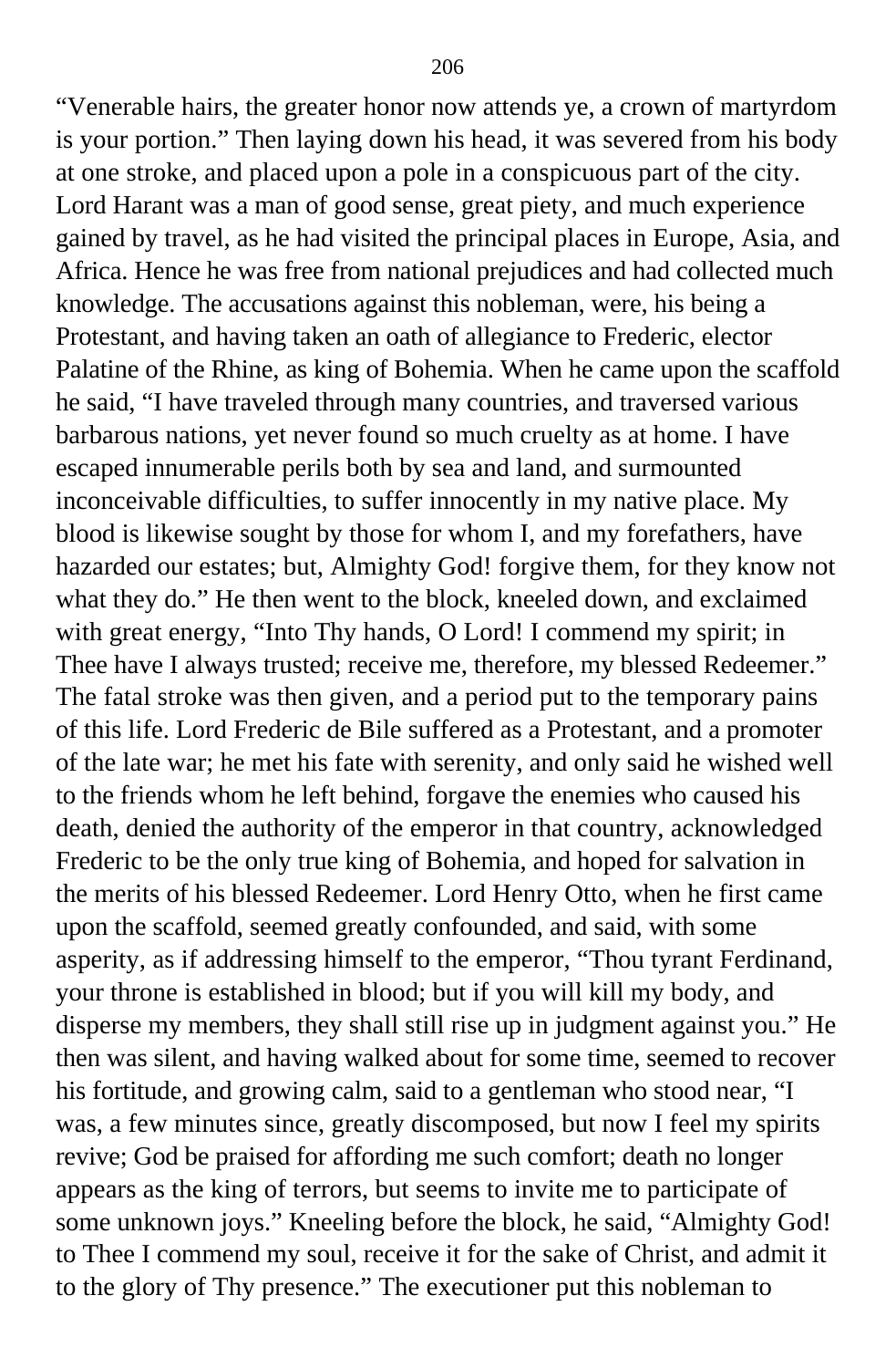considerable pain, by making several strokes before he severed the head from the body. The earl of Rugenia was distinguished for his superior abilities, and unaffected piety. On the scaffold he said, "We who drew our swords fought only to preserve the liberties of the people, and to keep our consciences sacred: as we were overcome, I am better pleased at the sentence of death, than if the emperor had given me life; for I find that it pleases God to have his truth defended, not by our swords, but by our blood." He then went boldly to the block, saying, "I shall now be speedily with Christ," and received the crown of martyrdom with great courage. Sir Gaspar Kaplitz was eighty-six years of age. When he came to the place of execution, he addressed the principal officer thus: "Behold a miserable ancient man, who hath often entreated God to take him out of this wicked world, but could not until now obtain his desire, for God reserved me until these years to be a spectacle to the world, and a sacrifice to himself; therefore God's will be done." One of the officers told him, in consideration of his great age, that if he would only ask pardon, he would immediately receive it. "Ask pardon, (exclaimed he) I will ask pardon of God, whom I have frequently offended; but not of the emperor, to whom I never gave any offense; should I sue for pardon, it might be justly suspected I had committed some crime for which I deserved this condemnation. No, no, as I die innocent, and with a clear conscience, I would not be separated from this noble company of martyrs:" so saying, he cheerfully resigned his neck to the block. Procopius Dorzecki on the scaffold said, "We are now under the emperor's judgment; but in time he shall be judged, and we shall appear as witnesses against him." Then taking a gold medal from his neck, which was struck when the elector Frederic was crowned king of Bohemia, he presented it to one of the officers, at the same time uttering these words, "As a dying man, I request, if ever King Frederic is restored to the throne of Bohemia, that you will give him this medal. Tell him, for his sake, I wore it until death, and that now I willingly lay down my life for God and my king." He then cheerfully laid down his head and submitted to the fatal blow. Dionysius Servius was brought up a Roman Catholic, but had embraced the reformed religion for some years. When upon the scaffold the Jesuits used their utmost endeavors to make him recant, and return to his former faith, but he paid not the least attention to their exhortations. Kneeling down he said, "They may destroy my body, but cannot injure my soul, that I commend to my Redeemer";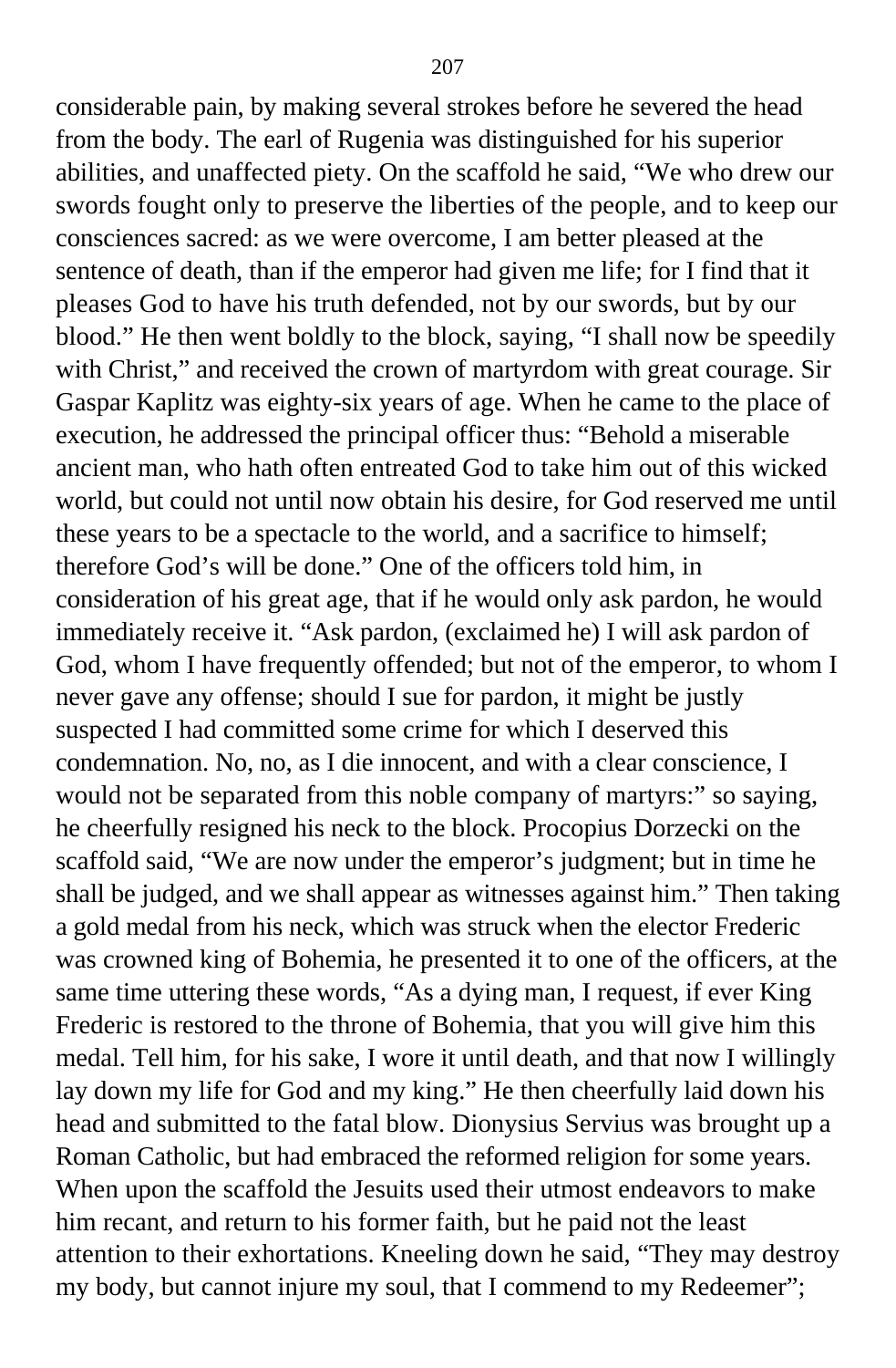and then patiently submitted to martyrdom, being at that time fifty-six years of age. Valentine Cockan, was a person of considerable fortune and eminence, perfectly pious and honest, but of trifling abilities; yet his imagination seemed to grow bright, and his faculties to improve on death's approach, as if the impending danger refined the understanding. Just before he was beheaded, he expressed himself with such eloquence, energy, and precision as greatly amazed those who knew his former deficiency in point of capacity. Tobias Steffick was remarkable for his affability and serenity of temper. He was perfectly resigned to his fate, and a few minutes before his death spoke in this singular manner, "I have received, during the whole course of my life, many favors from God; ought I not therefore cheerfully to take one bitter cup, when He thinks proper to present it? Or rather, ought I not to rejoice that it is his will I should give up a corrupted life for that of immortality!" Dr. Jessenius, an able student of physic, was accused of having spoken disrespectful words of the emperor, of treason in swearing allegiance to the elector Frederic, and of heresy in being a Protestant. For the first accusation he had his tongue cut out; for the second he was beheaded; and for the third, and last, he was quartered, and the respective parts exposed on poles. Christopher Chober, as soon as he stepped upon the scaffold said, "I come in the name of God, to die for His glory; I have fought the good fight, and finished my course; so, executioner, do your office." The executioner obeyed, and he instantly received the crown of martyrdom. No person ever lived more respected or died more lamented than John Shultis. The only words he spoke, before receiving the fatal stroke, were, "The righteous seem to die in the eyes of fools, but they only go to rest. Lord Jesus! Thou hast promised that those who come to Thee shall not be cast off. Behold, I am come; look on me, pity me, pardon my sins, and receive my soul." Maximilian Hostialick was famed for his learning, piety, and humanity. When he first came on the scaffold, he seemed exceedingly terrified at the approach of death. The officer taking notice of his agitation, Hostialick said, "Ah! sir, now the sins of my youth crowd upon my mind, but I hope God will enlighten me, lest I sleep the sleep of death and lest mine enemies say we have prevailed." Soon after he said, "I hope my repentance is sincere, and will be accepted, in which case the blood of Christ will wash me from my crimes." He then told the officer he should repeat the Song of Simeon; at the conclusion of which the executioner might do his duty. He accordingly, said, "Lord, now lettest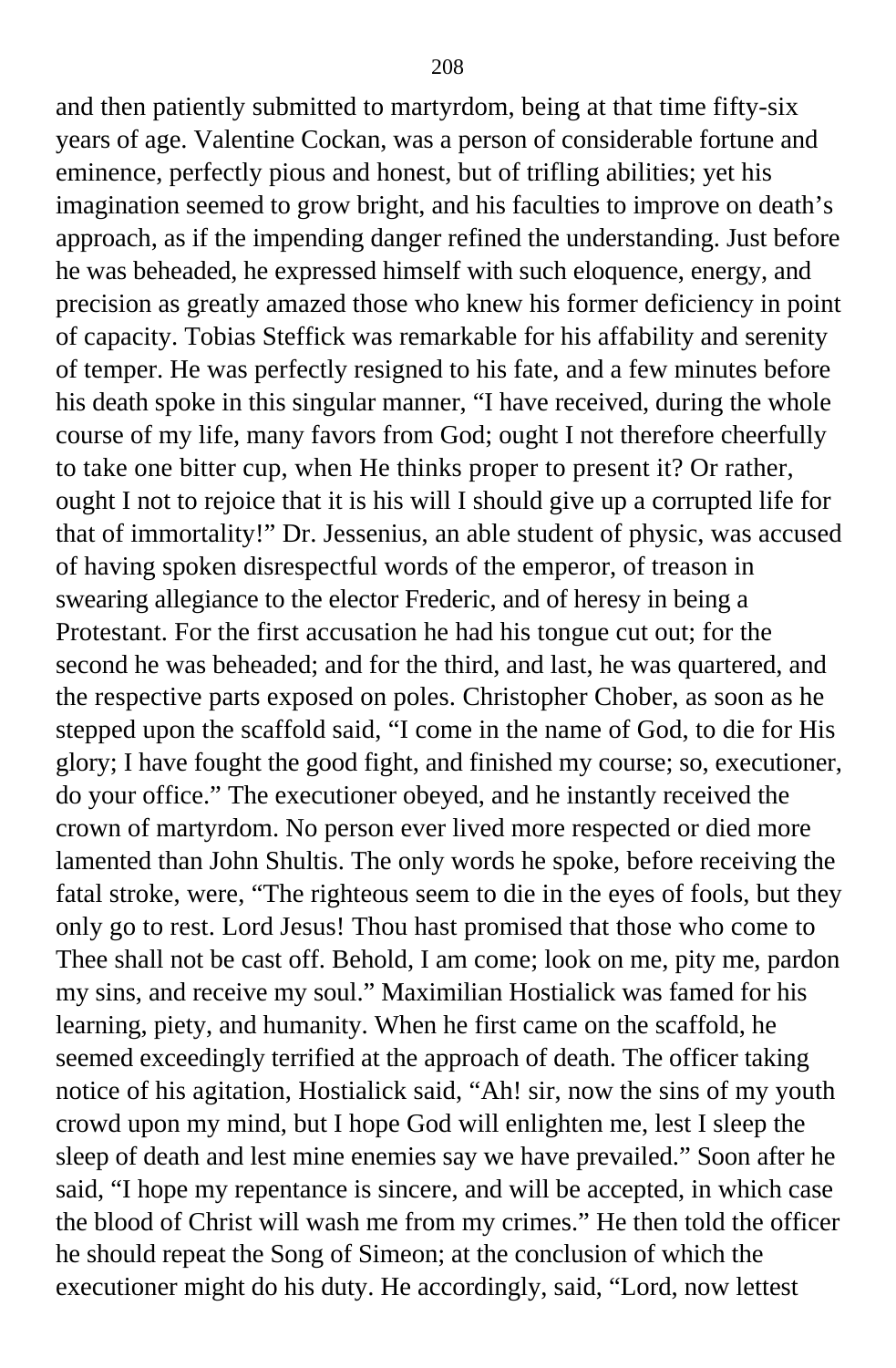Thou Thy servant depart in peace, according to Thy word: For mine eyes have seen Thy salvation;" at which words his head was struck off at one blow. When John Kutnaur came to the place of execution, a Jesuit said to him, "Embrace the Roman Catholic faith, which alone can save and arm you against the terrors of death." To which he replied, "Your superstitious faith I abhor, it leads to perdition, and I wish for no other arms against the terrors of death than a good conscience." The Jesuit turned away, saying, sarcastically, "The Protestants are impenetrable rocks." "You are mistaken," said Kutnaur, "it is Christ that is the Rock, and we are firmly fixed upon Him." This person not being born independent, but having acquired a fortune by a mechanical employment, was ordered to be hanged. Just before he was turned off, he said, "I die, not for having committed any crime, but for following the dictates of my own conscience, and defending my country and religion." Simeon Sussickey was father-in-law to Kutnaur, and like him, was ordered to be executed on a gallows. He went cheerfully to death, and appeared impatient to be executed, saying, "Every moment delays me from entering into the Kingdom of Christ." Nathaniel Wodnianskey was hanged for having supported the Protestant cause, and the election of Frederic to the crown of Bohemia. At the gallows, the Jesuits did all in their power to induce him to renounce his faith. Finding their endeavors ineffectual, one of them said, "If you will not adjure your heresy, at least repent of your rebellion?" To which Wodnianskey replied,

"You take away our lives under a pretended charge of rebellion; and, not content with that, seek to destroy our souls; glut yourselves with blood, and be satisfied; but tamper not with our consciences." Wodnianskey's own son then approached the gallows, and said to his father, "Sir, if life should be offered to you on condition of apostasy, I entreat you to remember Christ, and reject such pernicious overtures." To this the father replied, "It is very acceptable, my son, to be exhorted to constancy by you; but suspect me not; rather endeavor to confirm in their faith your brothers, sisters, and children, and teach them to imitate that constancy of which I shall leave them an example." He had so sooner concluded these words than he was turned off, receiving the crown of martyrdom with great fortitude. Winceslaus Gisbitzkey, during his whole confinement, had great hopes of life given him, which made his friends fear for the safety of his soul. He, however, continued steadfast in his faith, prayed fervently at the gallows, and met his fate with singular resignation. Martin Foster was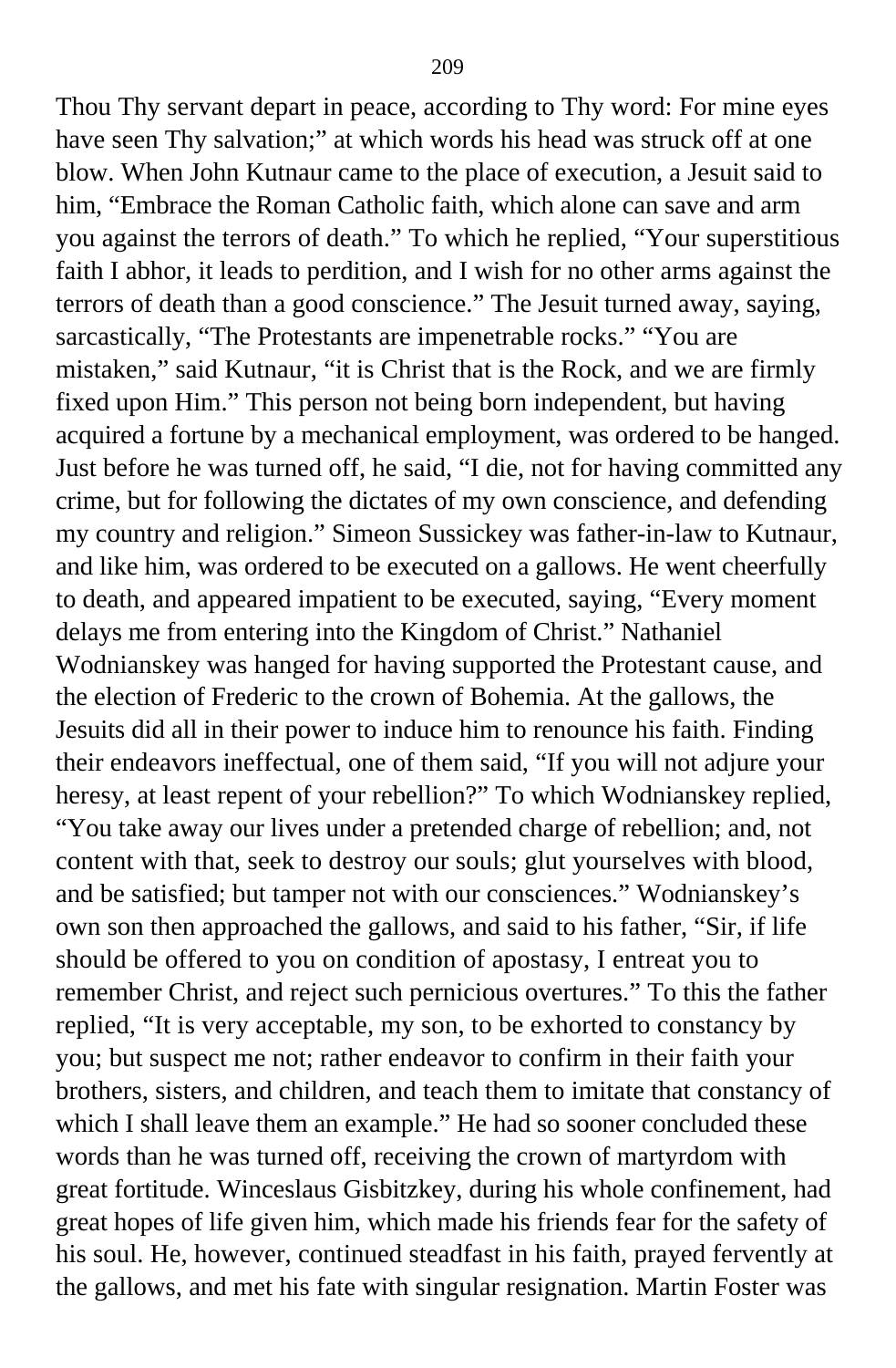an ancient cripple; the accusations against whom were, being charitable to

heretics, and lending money to the elector Frederic. His great wealth, however, seemed to have been his principal crime; and that he might be plundered of his treasures was the occasion of his being ranked in this illustrious list of martyrs.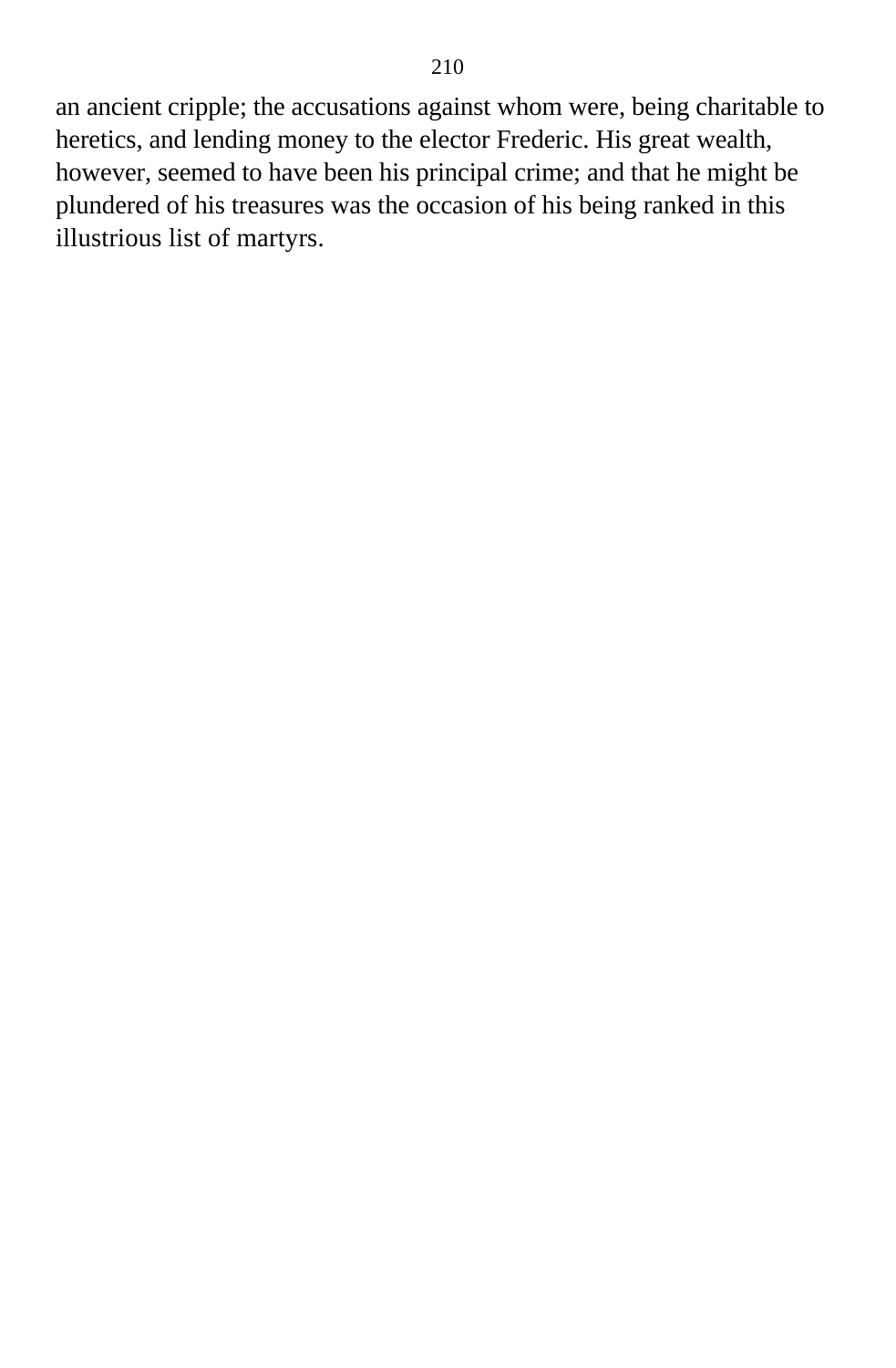# CHAPTER IX

211

### **AN ACCOUNT OF THE LIFE AND PERSECUTIONS OF MARTIN LUTHER**

his illustrious German divine and reformer of the Church was the son of John Luther and Margaret Ziegler, and born at Isleben, a town of Saxony, in the county of Mansfield, November 10, 1483. His father's extraction and condition were originally but mean, and his occupation that of a miner; it is probable, however, that by his application and industry he improved the fortunes of his family, as he afterward became a magistrate of rank and dignity. Luther was early initiated into letters, and at the age of thirteen was sent to school at Magdeburg, and thence to Eisenach, in Thuringia, where he remained four years, producing the early indications of his future eminence. In 1501 he was sent to the University of Erfurt, where he went through the usual courses of logic and philosophy. When twenty, he took a master's degree, and then lectured on Aristotle's physics, ethics, and other parts of philosophy. Afterward, at the instigation of his parents, he turned himself to the civil law, with a view of advancing himself to the bar, but was diverted from this pursuit by the following accident. Walking out into the fields one day, he was struck by lightning so as to fall to the ground, while a companion was killed by his side; and this affected him so sensibly, that, without communicating his purpose to any of his friends, he withdrew himself from the world, and retired into the order of the hermits of St. Augustine. Here he employed himself in reading St. Augustine and the schoolmen; but in turning over the leaves of the library, he accidentally found a copy of the Latin Bible, which he had never seen before. This raised his curiosity to a high degree: he read it over very greedily, and was amazed to find what a small portion of the Scriptures was rehearsed to the people. He made his profession in the monastery of Erfurt, after he had been a novice one year; and he took priest's orders, and celebrated his first Mass in 1507. The year after, he was removed from the convent of Erfurt to the University of Wittenberg; for this university being just founded, nothing was thought more likely to bring it into immediate repute and credit, than the authority and presence T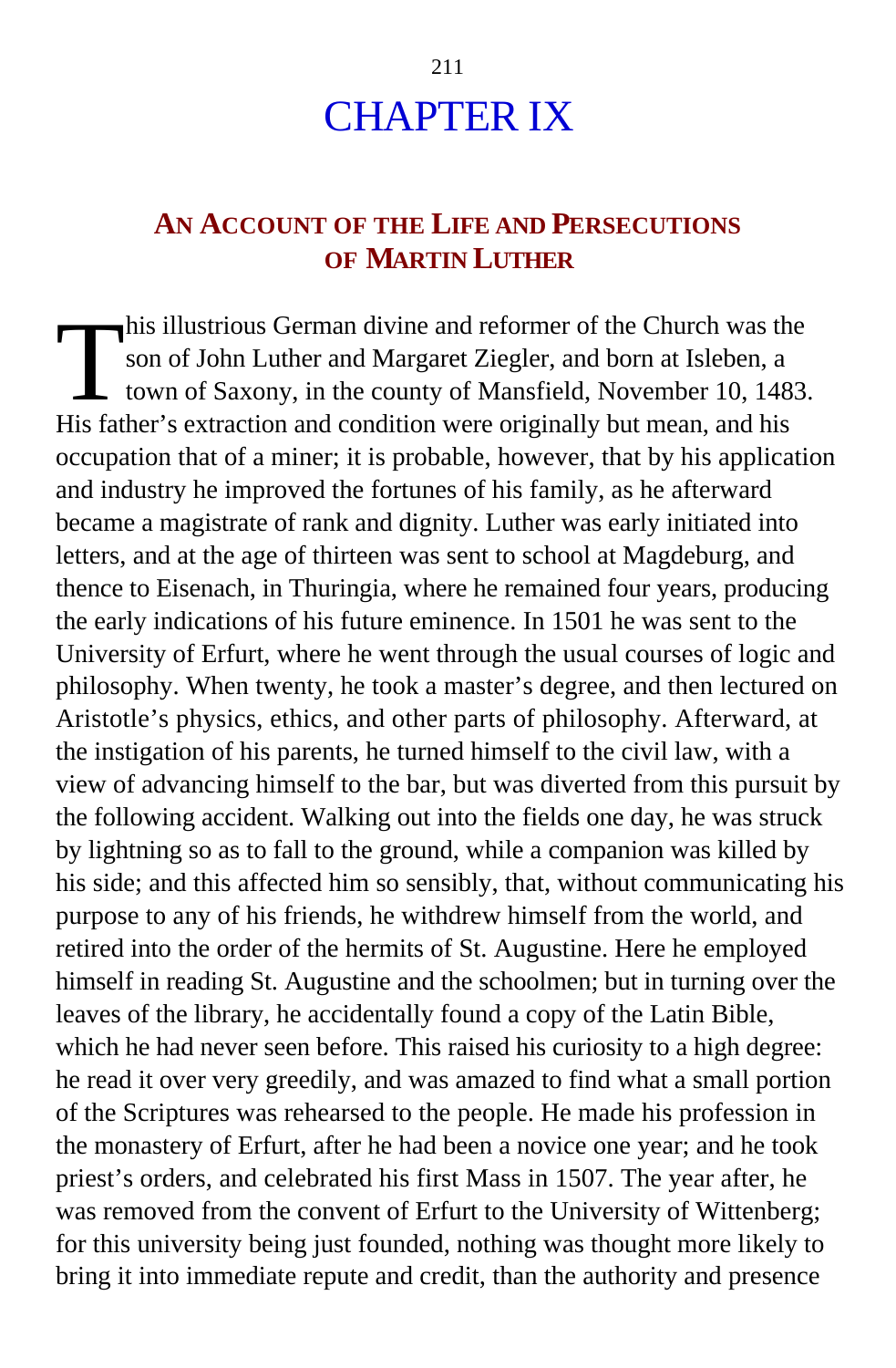of a man so celebrated, for his great parts and learning, as Luther. In this University of Erfurt, there was a certain aged man in the convent of the Augustines with whom Luther, being then of the same order, a friar Augustine, had conference upon divers things, especially touching remission of sins; which article the said aged father opened unto Luther; declaring that God's express commandment is that every man should particularly believe his sins to be forgiven him in Christ: and further said that this interpretation was confirmed by St. Bernard: "This is the testimony that the Holy Ghost giveth thee in thy heart, saying, thy sins are forgiven thee. For this is the opinion of the apostle, that man is freely justified by faith." By these words Luther was not only strengthened, but was also instructed of the full meaning of St. Paul, who repeateth so many times this sentence, "We are justified by faith." And having read the expositions of many upon this place, he then perceived, as well by the discourse of the old man, as by the comfort he received in his spirit, the vanity of those interpretations, which he had read before, of the schoolmen. And so, by little and little, reading and comparing the sayings and examples of the prophets and apostles, with continual invocation of God, and the excitation of faith by force of prayer, he perceived that doctrine most evidently. Thus continued he his study at Erfurt the space of four years in the convent of the Augustines.

In 1512, seven convents of his order having a quarrel with their vicargeneral, Luther was chosen to go to Rome to maintain their cause. At Rome he saw the pope and the court, and had an opportunity of observing also the manners of the clergy, whose hasty, superficial, and impious way of celebrating Mass, he has severely noted. As soon as he had adjusted the dispute which was the business of his journey, he returned to Wittenberg, and was created doctor of divinity, at the expense of Frederic, elector of Saxony; who had often heard him preach, was perfectly acquainted with his merit, and reverenced him highly. He continued in the University of Wittenberg, where, as professor of divinity, he employed himself in the business of his calling. Here then he began in the most earnest manner to read lectures upon the sacred books: he explained the Epistle to the Romans, and the Psalms, which he cleared up and illustrated in a manner so entirely new, and so different from what had been pursued by former commentators, that "there seemed, after a long and dark night, a new day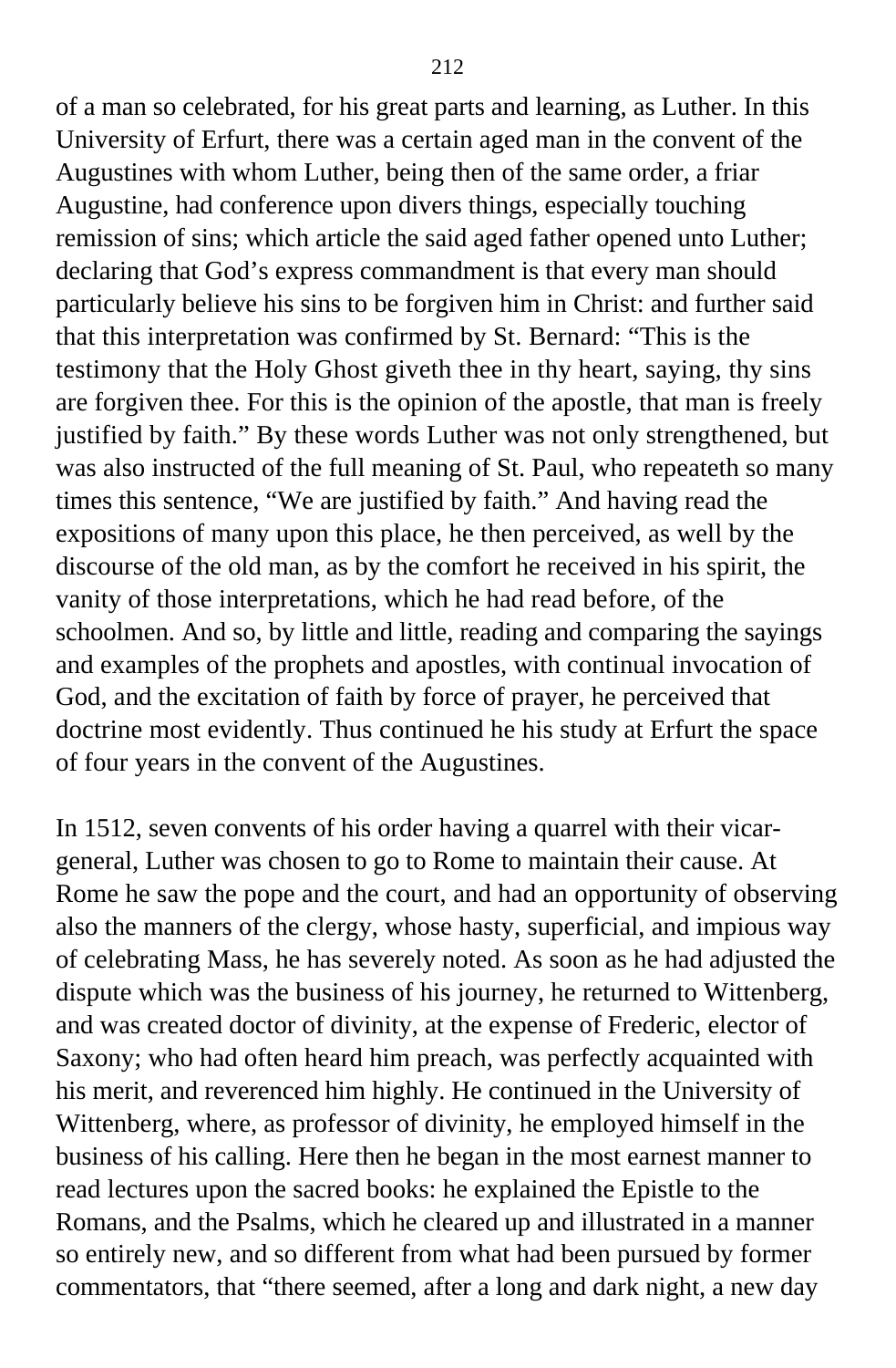to arise, in the judgment of all pious and prudent men." Luther diligently reduced the minds of men to the Son of God: as John the Baptist demonstrated the Lamb of God that took away the sins of the world, even so Luther, shining in the Church as the bright daylight after a long and dark night, expressly showed that sins are freely remitted for the love of the Son of God, and that we ought faithfully to embrace this bountiful gift. His life was correspondent to his profession; and it plainly appeared that his words were no lip-labor, but proceeded from the very heart. This admiration of his holy life much allured the hearts of his auditors. The better to qualify himself for the task he had undertaken, he had applied himself attentively to the Greek and Hebrew languages; and in this manner was he employed, when the general indulgences were published in 1517. Leo X who succeeded Julius II in March, 1513, formed a design of building the magnificent Church of St. Peter's at Rome, which was, indeed, begun by Julius, but still required very large sums to be finished. Leo, therefore, in 1517 published general indulgences throughout all Europe, in favor of those who contribute any sum to the building of St. Peter's; and appointed persons in different countries to preach up these indulgences, and to receive money for them. These strange proceedings gave vast offense at Wittenberg, and particularly inflamed the pious zeal of Luther; who, being naturally warm and active, and in the present case unable to contain himself, was determined to declare against them at all adventures. Upon the eve of All-saints, therefore, in 1517, he publicly fixed up, at the church next to the castle of that town, a thesis upon indulgences; in the beginning of which he challenged any one to oppose it either by writing or disputation. Luther's propositions about indulgences were no sooner published, than Tetzel, the Dominican friar, and commissioner for selling them, maintained and published at Frankfort, a thesis, containing a set of propositions directly contrary to them. He did more; he stirred up the clergy of his order against Luther; anathematized him from the pulpit, as a most damnable heretic; and burnt his thesis publicly at Frankfort. Tetzel's thesis was also burnt, in return, by the Lutherans at Wittenberg; but Luther himself disowned having had any hand in that procedure. In 1518, Luther, though dissuaded from it by his friends, yet, to show obedience to authority, went to the monastery of St. Augustine, at Heidelberg, while the chapter was held; and here maintained, April 26, a dispute concerning "justification by faith"; which Bucer, who was present at, took down in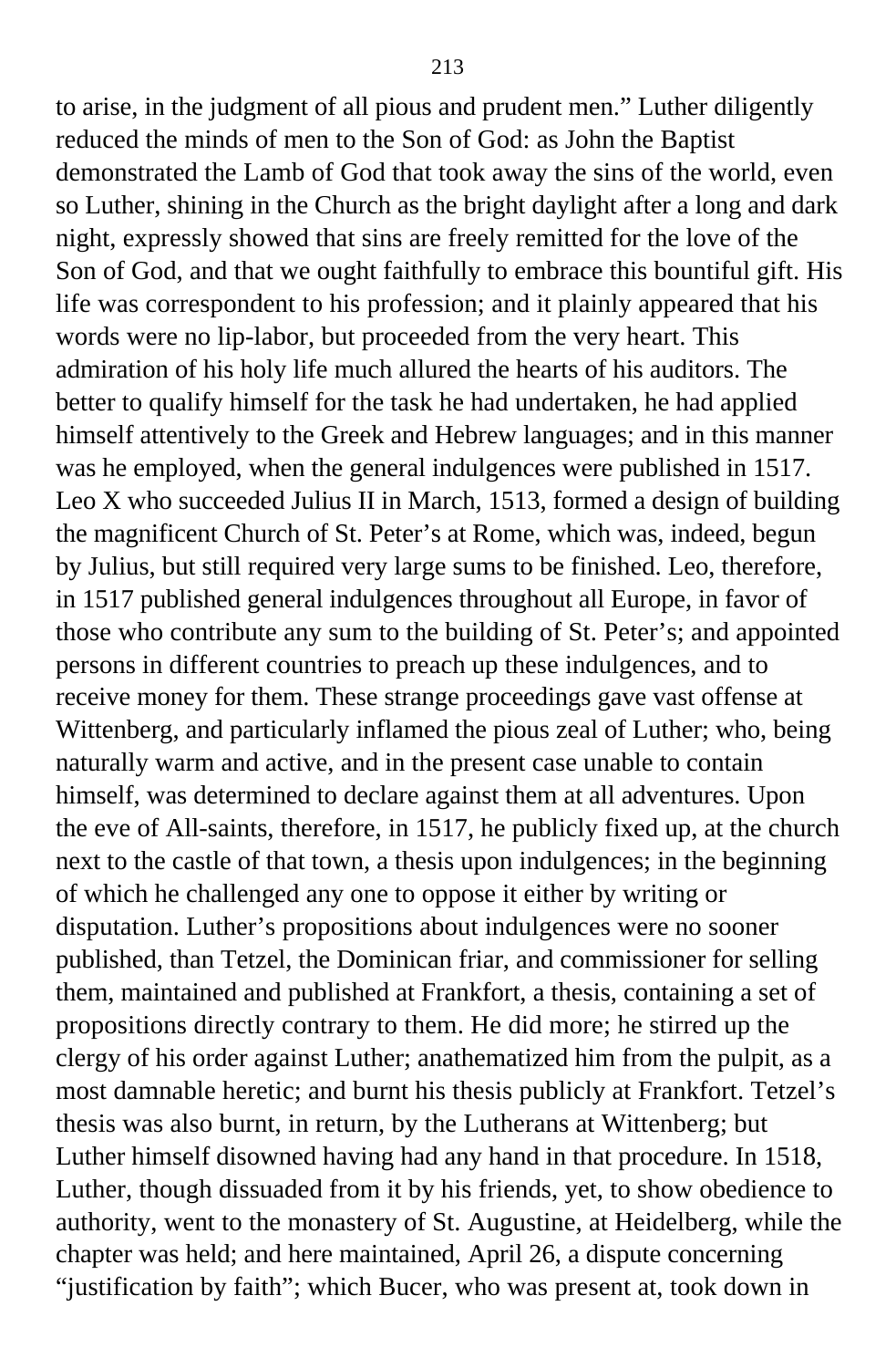writing, and afterward communicated to Beatus Rhenanus, not without the highest commendations. In the meantime, the zeal of his adversaries grew every day more and more active against him; and he was at length accused to Leo X as a heretic. As soon as he returned therefore from Heidelberg, he wrote a letter to that pope, in the most submissive terms; and sent him, at the same time, an explication of his propositions about indulgences. This letter is dated on Trinity Sunday, 1518, and was accompanied with a protestation, wherein he declared, that he did not pretend to advance or defend anything contrary to the Holy Scriptures, or to the doctrine of the fathers, received and observed by the Church of Rome, or to the canons and decretals of the popes: nevertheless, he thought he had the liberty either to approve or disapprove the opinions of St. Thomas, Bonaventure, and other schoolmen and canonists, which are not grounded upon any text. The emperor Maximilian was equally solicitous, with the pope about putting a stop to the propagation of Luther's opinions in Saxony; troublesome both to the Church and empire. Maximilian, therefore, applied to Leo, in a letter dated August 5, 1518, and begged him to forbid, by his authority, these useless, rash, and dangerous disputes; assuring him also that he would strictly execute in the empire whatever his holiness should enjoin. In the meantime Luther, as soon as he understood what was transacting about him at Rome, used all imaginable means to prevent his being carried thither, and to obtain a hearing of his cause in Germany. The elector was also against Luther's going to Rome, and desired of Cardinal Cajetan, that he might be heard before him, as the pope's legate in Germany. Upon these addresses, the pope consented that the cause should be tried before Cardinal Cajetan, to whom he had given power to decide it. Luther, therefore, set off immediately for Augsburg, and carried with him letters from the elector. He arrived here in October, 1518, and, upon an assurance of his safety, was admitted into the cardinal's presence. But Luther was soon convinced that he had more to fear from the cardinal's power than from disputations of any kind; and, therefore, apprehensive of being seized if he did not submit, withdrew from Augsburg upon the twentieth. But, before his departure, he published a formal appeal to the pope, and finding himself protected by the elector, continued to teach the same doctrines at Wittenberg, and sent a challenge to all the inquisitors to come and dispute with him. As to Luther, Miltitius, the pope's chamberlain, had orders to require the elector to oblige him to retract, or to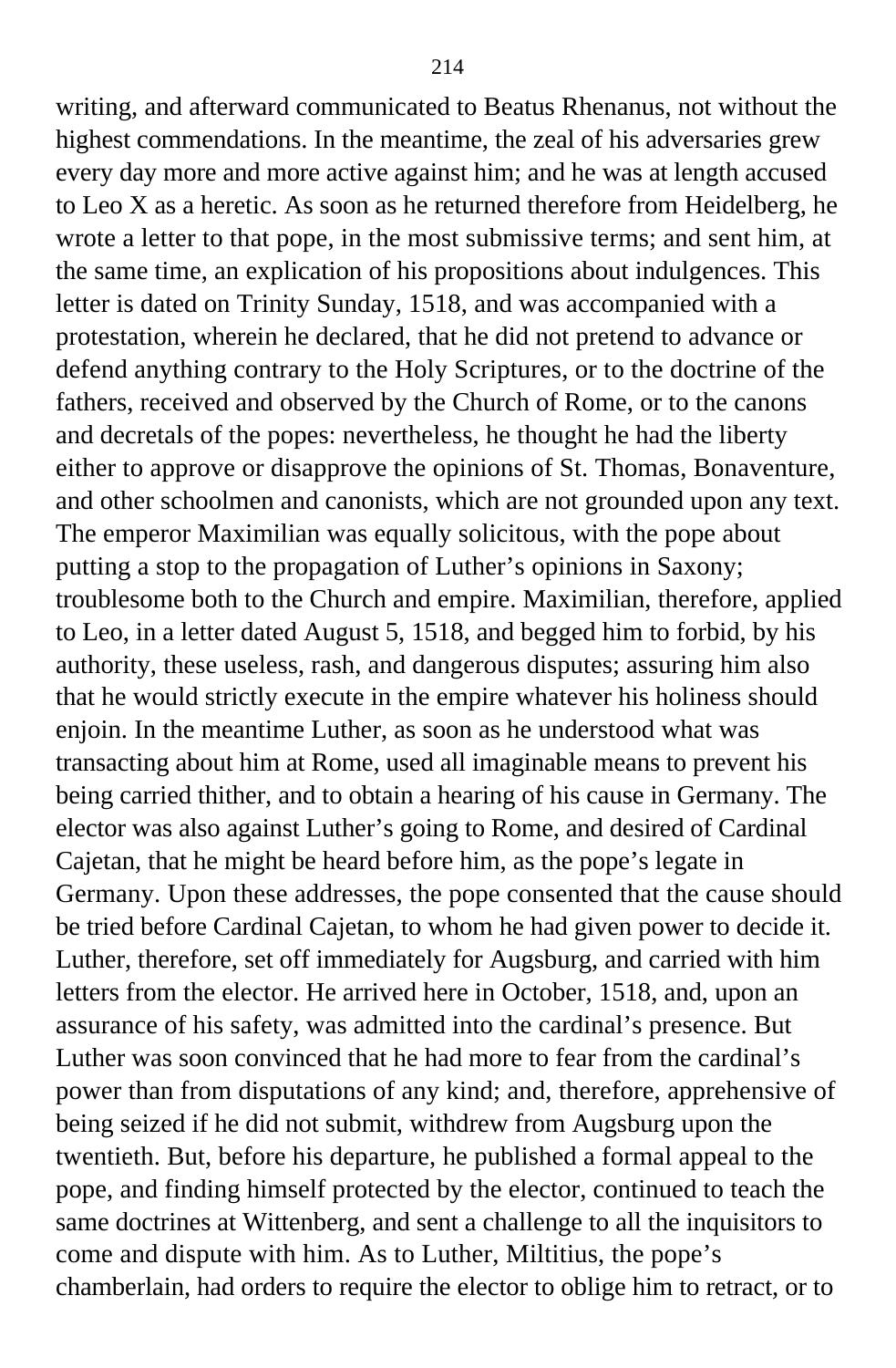deny him his protection: but things were not now to be carried with so high a hand, Luther's credit being too firmly established. Besides, the emperor Maximilian happened to die upon the twelfth of this month, whose death greatly altered the face of affairs, and made the elector more able to determine Luther's fate. Miltitius thought it best, therefore, to try what could be done by fair and gentle means, and to that end came to some conference with Luther. During all these treaties, the doctrine of Luther spread, and prevailed greatly; and he himself received great encouragement at home and abroad. The Bohemians about this time sent him a book of the celebrated John Huss, who had fallen a martyr in the work of reformation; and also letters, in which they exhorted him to constancy and perseverance, owning that the divinity which he taught was the pure, sound, and orthodox divinity. Many great and learned men had joined themselves to him. In 1519, he had a famous dispute at Leipsic with John Eccius. But this dispute ended at length like all others, the parties not the least nearer in opinion, but more at enmity with each other's persons. About the end of this year, Luther published a book, in which he contended for the Communion being celebrated in both kinds; which was condemned by the bishop of Misnia, January 24, 1520. While Luther was laboring to excuse himself to the new emperor and the bishops of Germany, Eccius had gone to Rome, to solicit his condemnation; which, it may easily be conceived, was now become not difficult to be attained. Indeed the continual importunities of Luther's adversaries with Leo, caused him at length to publish a formal condemnation of him, and he did so accordingly, in a bull, dated June 15, 1520. This was carried into Germany, and published there by Eccius, who had solicited it at Rome; and who, together with Jerome Alexander, a person eminent for his learning and eloquence, was entrusted by the pope with the execution of it. In the meantime, Charles V of Spain, after he had set things to rights in the Low Countries, went into Germany, and was crowned emperor, October the twenty-first at Aix-la-Chapelle. Martin Luther, after he had been first accused at Rome upon Maunday Thursday by the pope's censure, shortly after Easter speedeth his journey toward Worms, where the said Luther, appearing before the emperor and all the states of Germany, constantly stuck to the truth, defended himself, and answered his adversaries. Luther was lodged, well entertained, and visited by many earls, barons, knights of the order, gentlemen, priests, and the commonalty, who frequented his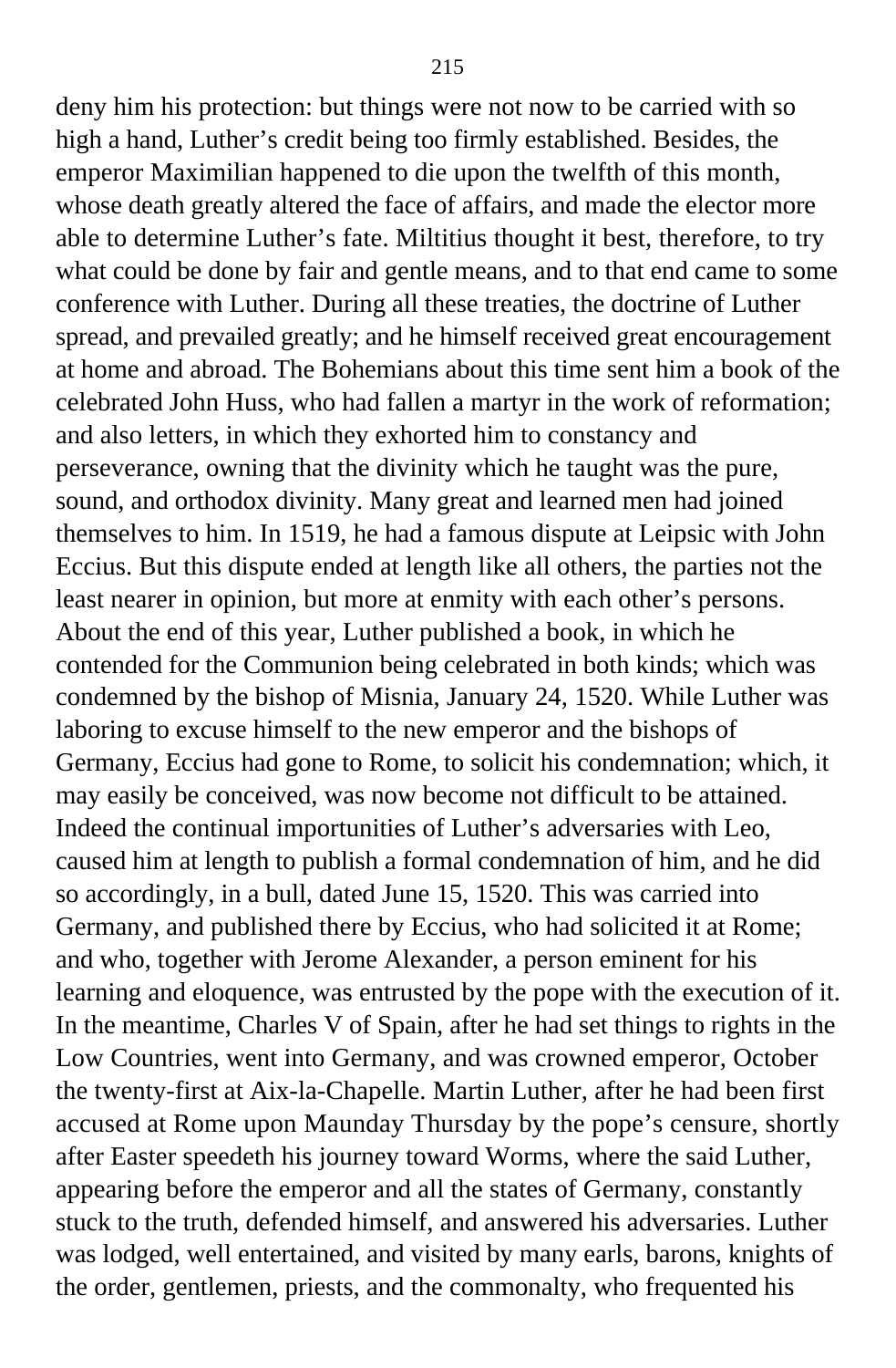lodging until night. He came, contrary to the expectation of many, as well adversaries as others. His friends deliberated together, and many persuaded him not to adventure himself to such a present danger, considering how these beginnings answered not the faith of promise made. Who, when he had heard their whole persuasion and advice, answered in this wise: "As touching me, since I am sent for, I am resolved and certainly determined to enter Worms, in the name of our Lord Jesus Christ; yea, although I knew there were as many devils to resist me as there are tiles to cover the houses in Worms." The next day, the herald brought him from his lodging to the emperor's court, where he abode until six o'clock, for that the princes were occupied in grave consultations; abiding there, and being environed with a great number of people, and almost smothered for the press that was there. Then after, when the princes were set, and Luther entered, Eccius, the official, spake in this manner: "Answer now to the Emperor's demand. Wilt thou maintain all thy books which thou hast acknowledged, or revoke any part of them, and submit thyself?" Martin Luther answered modestly and lowly, and yet not without some stoutness of stomach, and Christian constancy. "Considering your sovereign majesty, and your honors, require a plain answer; this I say and profess as resolutely as I may, without doubting or sophistication, that if I be not convinced by testimonies of the Scriptures (for I believe not the pope, neither his general Councils, which have erred many times, and have been contrary to themselves), my conscience is so bound and captivated in these Scriptures and the Word of God, that I will not, nor may not revoke any manner of thing; considering it is not godly or lawful to do anything against conscience. Hereupon I stand and rest: I have not what else to say. God have mercy upon me!" The princes consulted together upon this answer given by Luther; and when they had diligently examined the same, the prosecutor began to repel him thus: "The Emperor's majesty requireth of thee a simple answer, either negative or affirmative, whether thou mindest to defend all thy works as Christian, or no?" Then Luther, turning to the emperor and the nobles, besought them not to force or compel him to yield against his conscience, confirmed with the Holy Scriptures, without manifest arguments alleged to the contrary by his adversaries. "I am tied by the Scriptures." Before the Diet of Worms was dissolved, Charles V caused an edict to be drawn up, which was dated the eighth of May, and decreed that Martin Luther be, agreeably to the sentence of the pope, henceforward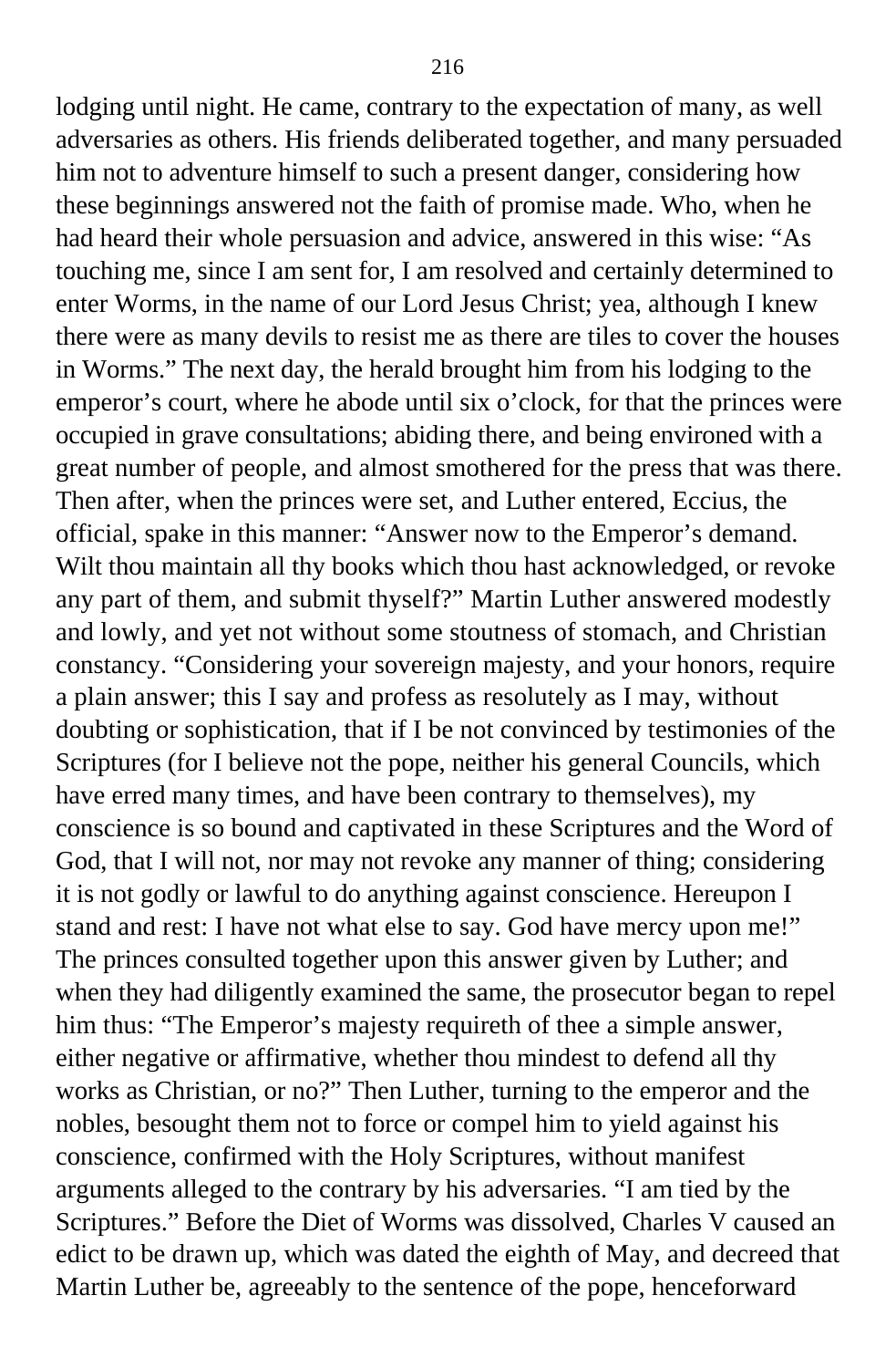looked upon as a member separated from the Church, a schismatic, and an obstinate and notorious heretic. While the bull of Leo X executed by Charles V was thundering throughout the empire, Luther was safely shut up in the castle of Wittenberg; but weary at length of his retirement, he appeared publicly again at Wittenberg, March 6, 1522, after he had been absent about ten months. Luther now made open war with the pope and bishops; and, that he might make the people despise their authority as much as possible, he wrote one book against the pope's bull, and another against the order falsely called "The Order of Bishops." He published also a translation of the New Testament in the German tongue, which was afterward corrected by himself and Melancthon. Affairs were now in great confusion in Germany; and they were not less so in Italy, for a quarrel arose between the pope and the emperor, during which Rome was twice taken, and the pope imprisoned. While the princes were thus employed in quarreling with each other, Luther persisted in carrying on the work of the Reformation, as well by opposing the papists, as by combating the Anabaptists and other fanatical sects; which, having taken the advantage of his contest with the Church of Rome, had sprung up and established themselves in several places. In 1527, Luther was suddenly seized with a coagulation of the blood about the heart, which had like to have put an end to his life. The troubles of Germany being not likely to have any end, the emperor was forced to call a diet at Spires, in 1529, to require the assistance of the princes of the empire against the Turks. Fourteen cities, viz., Strassburg, Nuremberg, Ulm, Constance, Retlingen, Windsheim, Memmingen, Lindow, Kempten, Hailbron, Isny, Weissemburg, Nortlingen, S. Gal, joined against the decree of the Diet protestation, which was put into writing, and published April, 1529. This was the famous protestation, which gave the name of "Protestants" to the reformers in Germany. After this, the Protestant princes labored to make a firm league and enjoined the elector of Saxony and his allies to approve of what the Diet had done; but the deputies drew up an appeal, and the Protestants afterwards presented an apology for their "Confession" — that famous confession which was drawn up by the temperate Melancthon, as also the apology. These were signed by a variety of princes, and Luther had now nothing else to do, but to sit down and contemplate the mighty work he had finished: for that a single monk should be able to give the Church of Rome so rude a shock, that there needed but such another entirely to overthrow it, may be well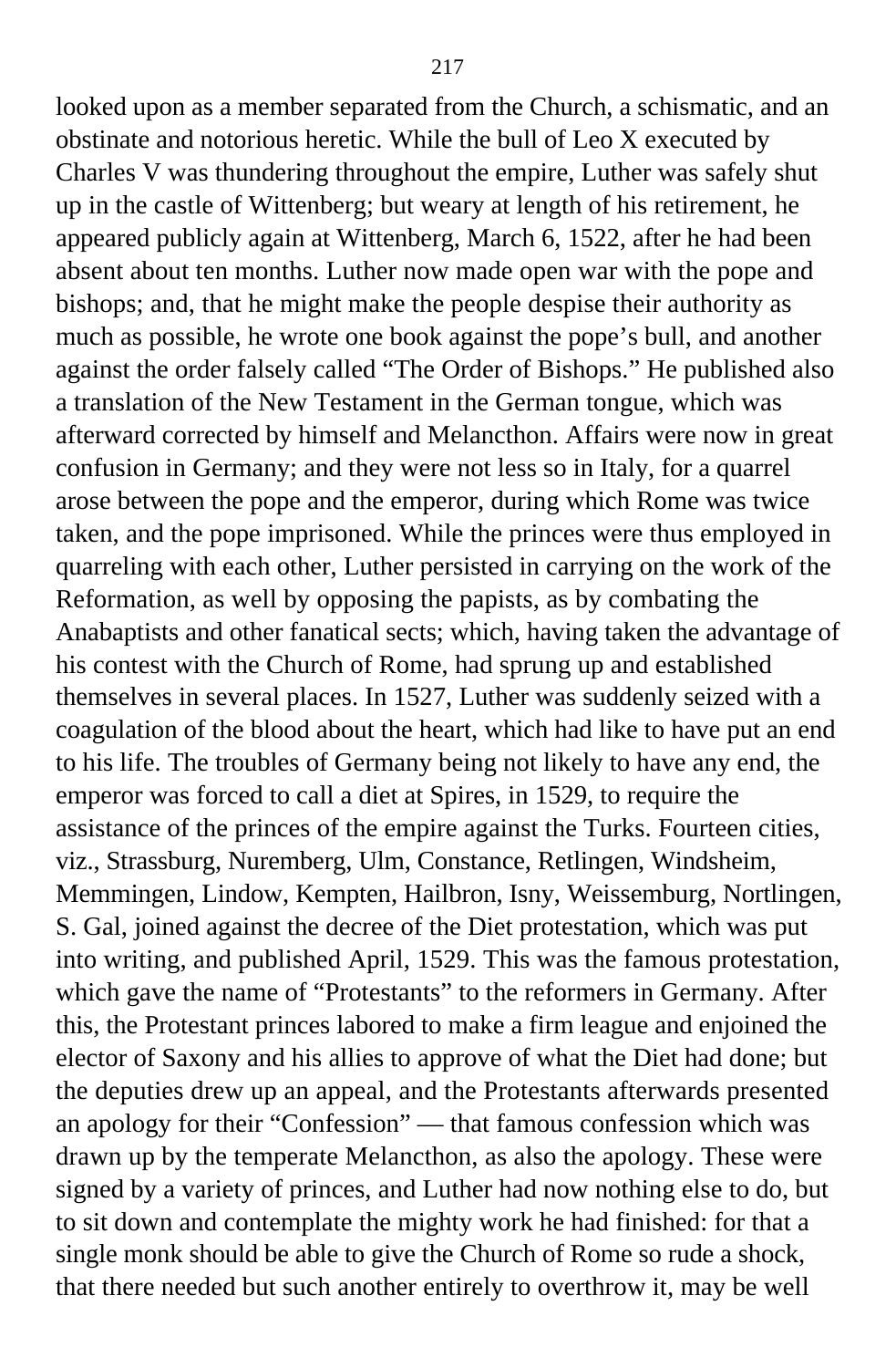esteemed a mighty work. In 1533, Luther wrote a consolatory epistle to the citizens of Oschatz, who had suffered some hardships for adhering to the Augsburg confession of faith: and in 1534, the Bible translated by him into German was first printed, as the old privilege, dated at Bibliopolis, under the elector's own hand, shows; and it was published in the year after. He also published this year a book, "Against Masses and the Consecration of Priests." In February, 1537, an assembly was held at Smalkald about matters of religion, to which Luther and Melancthon were called. At this meeting Luther was seized with so grievous an illness that there was no hope of his recovery. As he was carried along he made his will, in which he bequeathed his detestation of popery to his friends and brethren. In this manner was he employed until his death, which happened in 1546. That year, accompanied by Melancthon, he paid a visit to his own country, which he had not seen for many years, and returned again in safety. But soon after, he was called thither again by the earls of Manfelt, to compose some differences which had arisen about their boundaries, where he was received by one hundred horsemen, or more, and conducted in a very honorable manner; but was at the same time so very ill that it was feared he would die. He said that these fits of sickness often came upon him, when he had any great business to undertake. Of this, however, he did not recover, but died in February 18, in his sixty-third year. A little before he expired, he admonished those that were about him to pray to God for the propagation of the Gospel, "Because," said he, "the Council of Trent, which had set once or twice, and the pope, will devise strange things against it." Feeling his fatal hour to approach, before nine o'clock in the morning, he commended himself to God with this devout prayer: "My heavenly Father, eternal and merciful God! Thou hast manifested unto me Thy dear Son, our Lord Jesus Christ. I have taught Him, I have known Him; I love Him as my life, my health and my redemption; Whom the wicked have persecuted, maligned, and with injury afflicted. Draw my soul to Thee." After this he said as ensueth, thrice: "I commend my spirit into Thy hands, Thou hast redeemed me, O God of Truth! 'God so loved the world, that He gave His only begotten Son, that whosoever believeth in Him should not perish, but have life everlasting.'" Having repeated oftentimes his prayers, he was called to God. So praying, his innocent ghost peaceably was separated from the earthly body.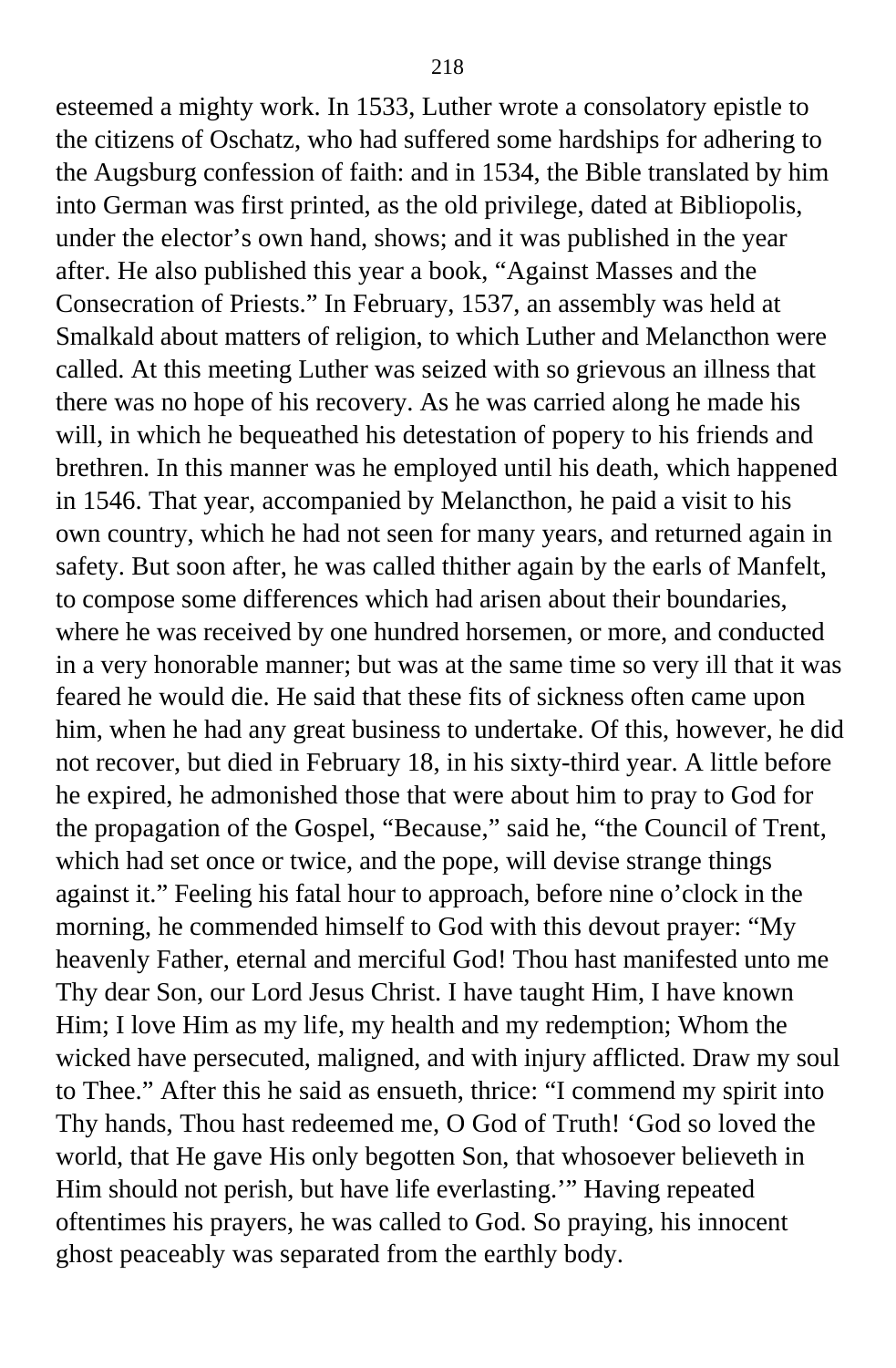## CHAPTER X

### **GENERAL PERSECUTIONS IN GERMANY**

he general persecutions in Germany were principally occasioned by the doctrines and ministry of Martin Luther. Indeed, the pope was so terrified at the success of that courageous reformer, that he determined to engage the emperor, Charles V, at any rate, in the scheme to attempt their extirpation. T

#### To this end

- 1. He gave the emperor two hundred thousand crowns in ready money.
- 2. He promised to maintain twelve thousand foot, and five thousand horse, for the space of six months, or during a campaign.
- 3. He allowed the emperor to receive one half the revenues of the clergy of the empire during the war.
- 4. He permitted the emperor to pledge the abbey lands for five hundred thousand crowns, to assist in carrying on hostilities against the Protestants.

Thus prompted and supported, the emperor undertook the extirpation of the Protestants, against whom, indeed, he was particularly enraged himself; and, for this purpose, a formidable army was raised in Germany, Spain, and Italy. The Protestant princes, in the meantime, formed a powerful confederacy, in order to repel the impending blow. A great army was raised, and the command given to the elector of Saxony, and the landgrave of Hesse. The imperial forces were commanded by the emperor of Germany in person, and the eyes of all Europe were turned on the event of the war. At length the armies met, and a desperate engagement ensued, in which the Protestants were defeated, and the elector of Saxony and the landgrave of Hesse both taken prisoners. This fatal blow was succeeded by a horrid persecution, the severities of which were such that exile might be deemed a mild fate, and concealment in a dismal wood pass for happiness. In such times a cave is a palace, a rock a bed of down, and wild roots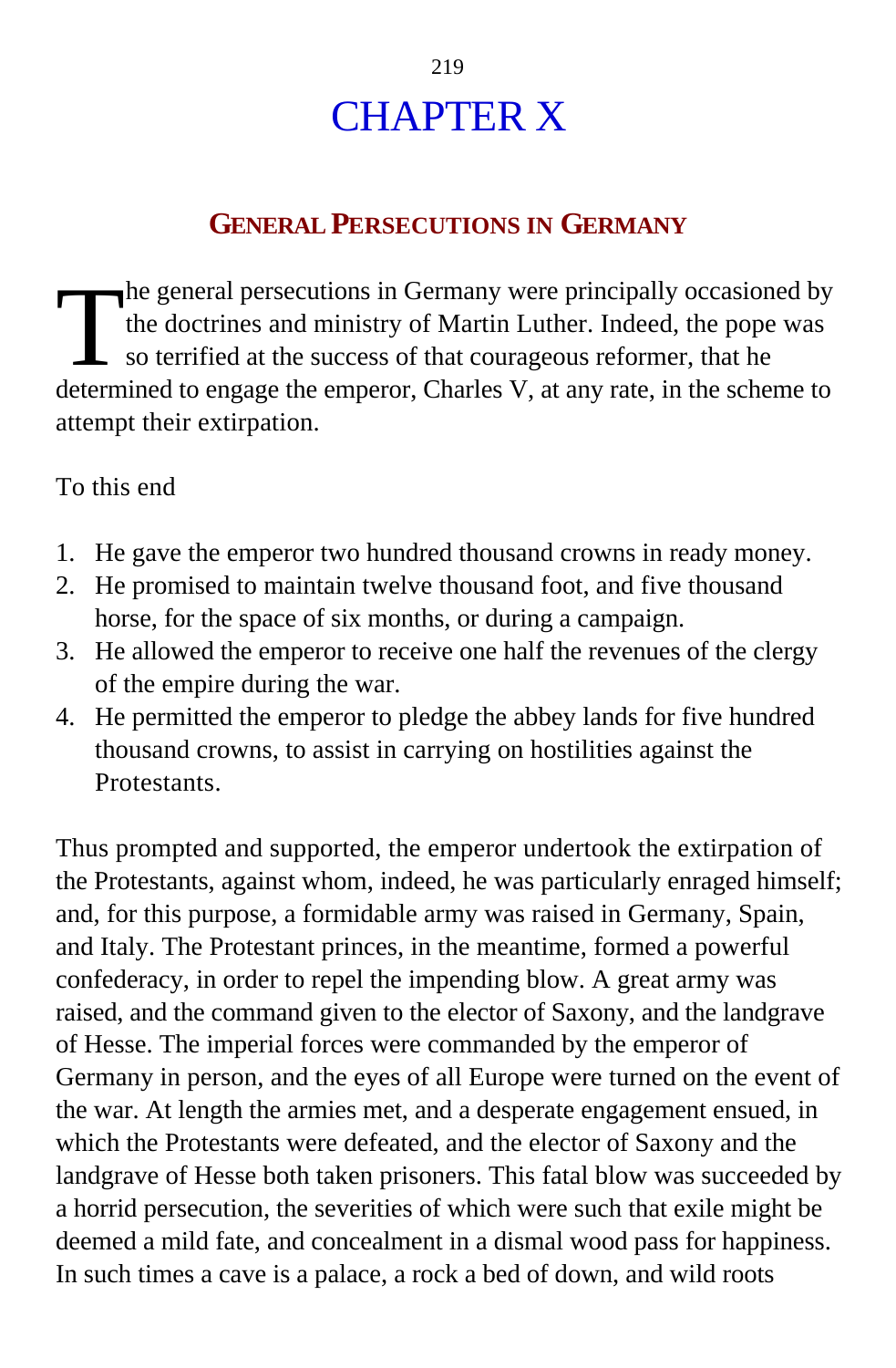delicacies. Those who were taken experienced the most cruel tortures that infernal imaginations could invent; and by their constancy evinced that a real Christian can surmount every difficulty, and despite every danger acquire a crown of martyrdom. Henry Voes and John Esch, being apprehended as Protestants, were brought to examination. Voes, answering for himself and the other, gave the following answers to some questions asked by a priest, who examined them by order of the magistracy.

**Priest.** Were you not both, some years ago, Augustine friars?

**Voes.** Yes.

**Priest.** How came you to quit the bosom of the Church at Rome?

**Voes.** On account of her abominations.

**Priest.** In what do you believe?

**Voes.** In the Old and New Testaments.

**Priest.** Do you believe in the writings of the fathers, and the decrees of the Councils?

**Voes.** Yes, if they agree with Scripture.

**Priest.** Did not Martin Luther seduce you both?

**Voes.** He seduced us even in the very same manner as Christ seduced the apostles; that is, he made us sensible of the frailty of our bodies, and the value of our souls.

This examination was sufficient. They were both condemned to the flames, and soon after suffered with that manly fortitude which becomes Christians when they receive a crown of martyrdom. Henry Sutphen, an eloquent and pious preacher, was taken out of his bed in the middle of the night, and compelled to walk barefoot a considerable way, so that his feet were terribly cut. He desired a horse, but his conductors said, in derision,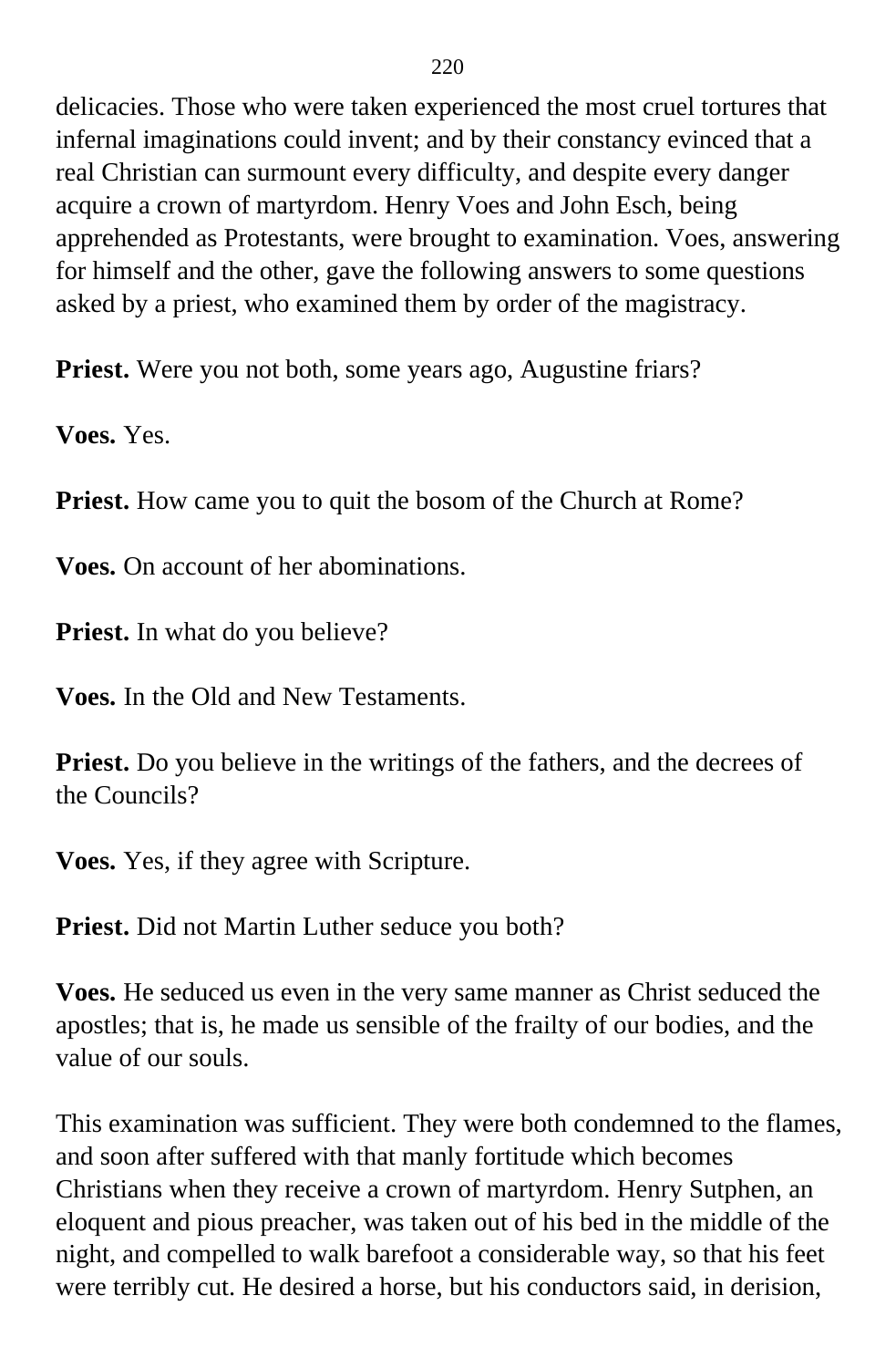"A horse for a heretic! no no, heretics may go barefoot." When he arrived at the place of his destination, he was condemned to be burnt; but, during the execution, many indignities were offered him, as those who attended not content with what he suffered in the flames, cut and slashed him in a most terrible manner. Many were murdered at Halle; Middleburg being taken by storm all the Protestants were put to the sword, and great numbers were burned at Vienna. An officer being sent to put a minister to death, pretended, when he came to the clergyman's house, that his intentions were only to pay him a visit. The minister, not suspecting the intended cruelty, entertained his supposed guest in a very cordial manner. As soon as dinner was over, the officer said to some of his attendants, "Take this clergyman, and hang him." The attendants themselves were so shocked after the civility they had seen, that they hesitated to perform the commands of their master; and the minister said, "Think what a sting will remain on your conscience, for thus violating the laws of hospitality." The officer, however, insisted upon being obeyed, and the attendants, with reluctance, performed the execrable office of executioners. Peter Spengler, a pious divine, of the town of Schalet, was thrown into the river, and drowned. Before he was taken to the banks of the stream which was to become his grave, they led him to the market place that his crimes might be proclaimed; which were, not going to Mass, not making confession, and not believing in transubstantiation. After this ceremony was over, he made a most excellent discourse to the people, and concluded with a kind hymn, of a very edifying nature. A Protestant gentleman being ordered to lose his head for not renouncing his religion, went cheerfully to the place of execution. A friar came to him, and said these words in a low tone of voice, "As you have a great reluctance publicly to abjure your faith, whisper your confession in my ear, and I will absolve your sins." To this the gentleman loudly replied, "Trouble me not, friar, I have confessed my sins to God, and obtained absolution through the merits of Jesus Christ." Then turning to the executioner, he said, "Let me not be pestered with these men, but perform your duty," on which his head was struck off at a single blow. Wolfgang Scuch, and John Huglin, two worthy ministers, were burned, as was Leonard Keyser, a student of the University of Wertembergh; and George Carpenter, a Bavarian, was hanged for refusing to recant Protestantism. The persecutions in Germany having subsided many years, again broke out in 1630, on account of the war between the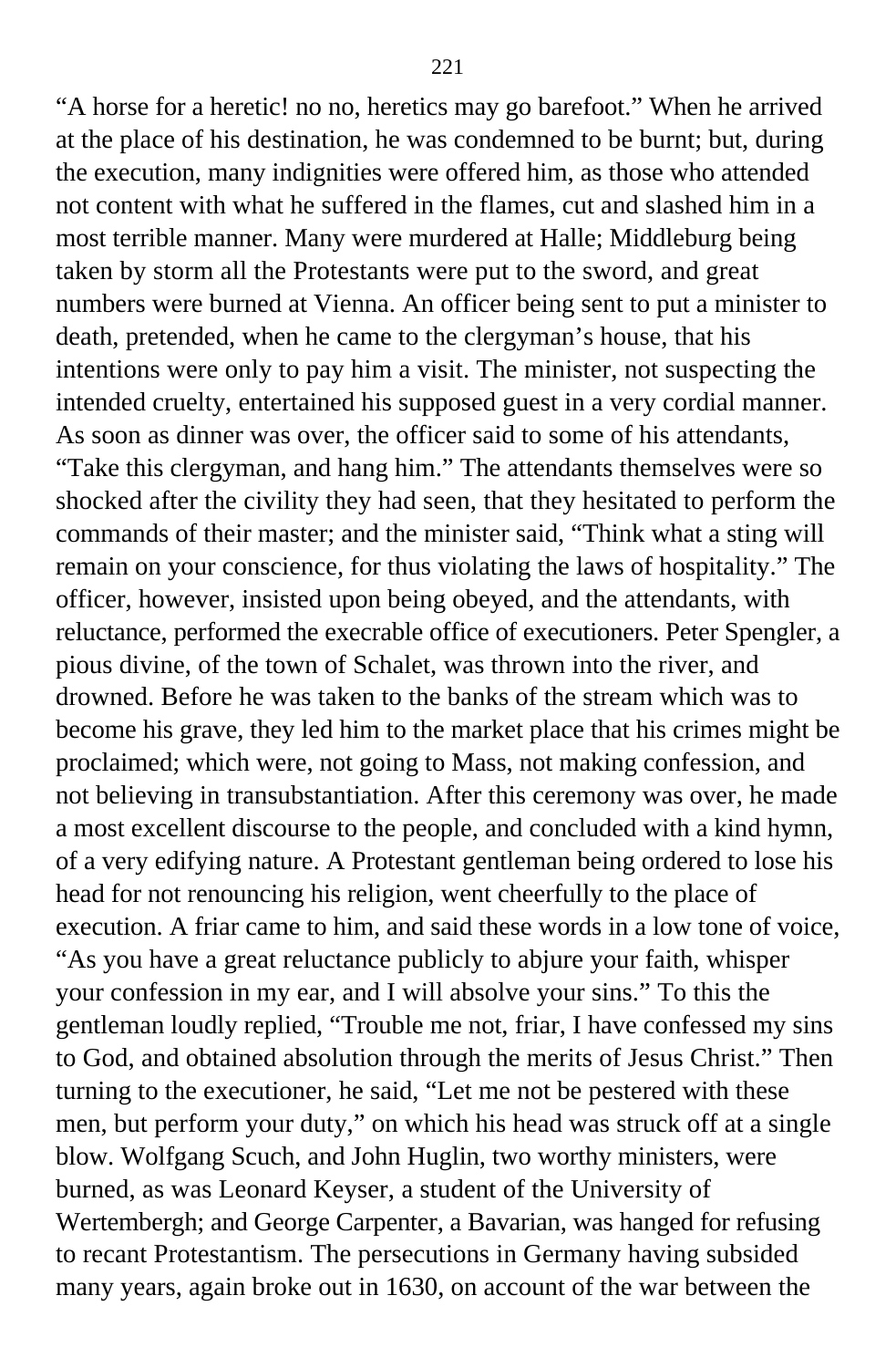emperor and the king of Sweden, for the latter was a Protestant prince, and consequently the Protestants of Germany espoused his cause, which greatly exasperated the emperor against them. The imperialists having laid siege to the town of Passewalk, (which was defended by the Swedes) took it by storm, and committed the most horrid cruelties on the occasion. They pulled down the churches, burnt the houses, pillaged the properties, massacred the ministers, put the garrison to the sword, hanged the townsmen, ravished the women, smothered the children, etc., etc. A most bloody tragedy was transacted at Magdeburg, in the year 1631. The generals Tilly and Pappenheim, having taken that Protestant city by storm, upwards of twenty thousand persons, without distinction of rank, sex, or age, were slain during the carnage, and six thousand were drowned in attempting to escape over the river Elbe. After this fury had subsided, the remaining inhabitants were stripped naked, severely scourged, had their ears cropped, and being yoked together like oxen were turned adrift. The town of Hoxter was taken by the popish army, and all the inhabitants as well as the garrison were put to the sword; the houses even were set on fire, the bodies being consumed in the flames. At Griphenberg, when the imperial forces prevailed, they shut up the senators in the senate chamber, and surrounding it by lighted straw suffocated them. Franhendal surrendered upon articles of capitulation, yet the inhabitants were as cruelly used as at other places; and at Heidelberg many were shut up in prison and starved. The cruelties used by the imperial troops, under Count Tilly in Saxony, are thus enumerated. Half strangling, and recovering the persons again repeatedly. Rolling sharp wheels over the fingers and toes. Pinching the thumbs in a vice. Forcing the most filthy things down the throat, by which many were choked. Tying cords round the head so tightly that the blood gushed out of the eyes, nose, ears, and mouth. Fastening burning matches to the fingers, toes, ears, arms, legs, and even the tongue. Putting powder in the mouth and setting fire to it, by which the head was shattered to pieces. Tying bags of powder to all parts of the body, by which the person was blown up. Drawing cords backwards and forwards through the fleshy parts. Making incisions with bodkins and knives in the skin. Running wires through the nose, ears, lips, etc. Hanging Protestants up by the legs, with their heads over a fire, by which they were smoke dried. Hanging up by one arm until it was dislocated. Hanging upon hooks by the ribs. Forcing people to drink until they burst. Baking many in hot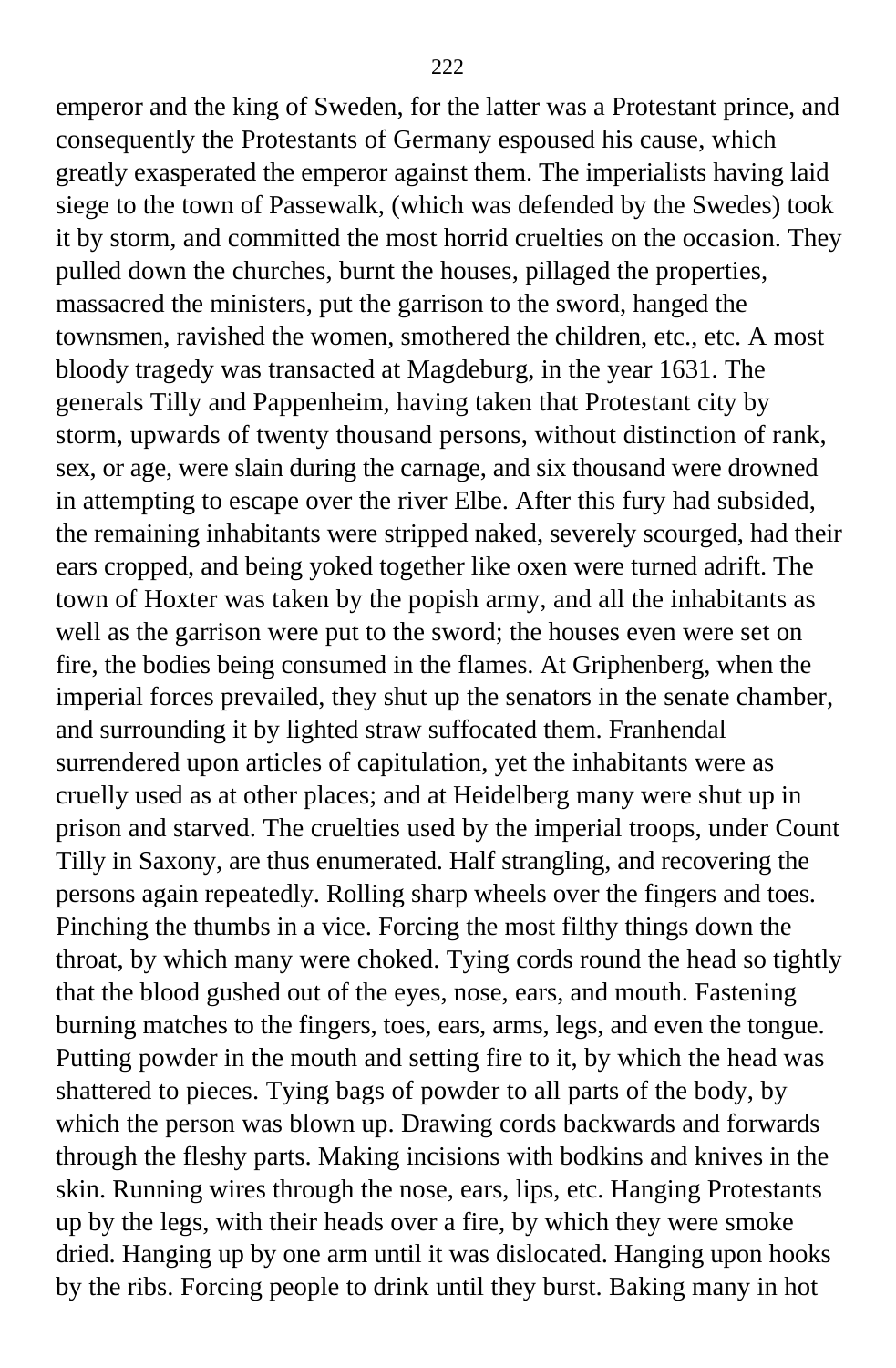ovens. Fixing weights to the feet, and drawing up several with pulleys. Hanging, stifling, roasting, stabbing, frying, racking, ravishing, ripping open, breaking the bones, rasping off the flesh, tearing with wild horses, drowning, strangling, burning, broiling, crucifying, immuring, poisoning, cutting off tongues, noses, ears, etc., sawing off the limbs, hacking to pieces, and drawing by the heels through the streets. The enormous cruelties will be a perpetual stain on the memory of Count Tilly, who not only committed, but even commanded the troops to put them in practice. Wherever he came, the most horrid barbarities and cruel depredations ensued: famine and conflagration marked his progress: for he destroyed all the provisions he could not take with him, and burnt all the towns before he left them; so that the full result of his conquests were murder, poverty, and desolation. An aged and pious divine they stripped naked, tied him on his back upon a table, and fastened a large, fierce cat upon his belly. They then pricked and tormented the cat in such a manner that the creature with rage tore his belly open, and gnawed his bowels. Another minister and his family were seized by these inhuman monsters; they ravished his wife and daughter before his face; stuck his infant son upon the point of a lance, and then surrounding him with his whole library of books, they set fire to them, and he was consumed in the midst of the flames. In Hesse-Cassel some of the troops entered an hospital, in which were principally mad women, when stripping all the poor wretches naked, they made them run about the streets for their diversion, and then put them all to death. In Pomerania, some of the imperial troops entering a small town, seized upon all the young women, and girls of upwards of ten years, and then placing their parents in a circle, they ordered them to sing Psalms, while they ravished their children, or else they swore they would cut them to pieces afterward. They then took all the married women who had young children, and threatened, if they did not consent to the gratification of their lusts, to burn their children before their faces in a large fire, which they had kindled for that purpose. A band of Count Tilly's soldiers meeting a company of merchants belonging to Basel, who were returning from the great market of Strassburg, attempted to surround them; all escaped, however, but ten, leaving their properties behind. The ten who were taken begged hard for their lives: but the soldiers murdered them saying, "You must die because you are heretics, and have got no money." The same soldiers met with two countesses, who, together with some young ladies, the daughters of one of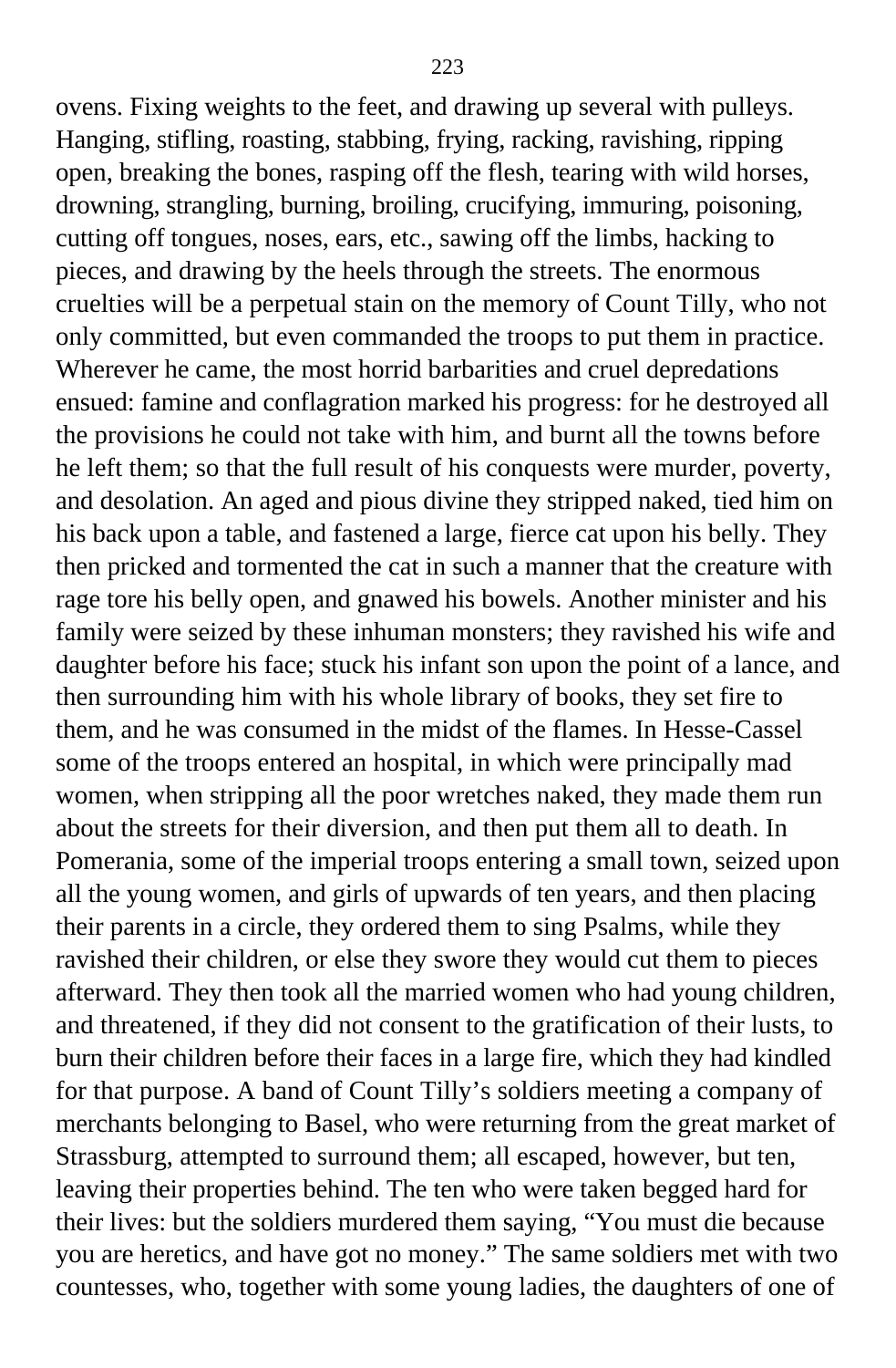them, were taking an airing in a landau. The soldiers spared their lives, but treated them with the greatest indecency, and having stripped them all stark naked, bade the coachman drive on. By means and mediation of Great Britain, peace was at length restored to Germany, and the Protestants remained unmolested for several years, until some new disturbances broke out in the Palatinate, which were thus occasioned: The great Church of the Holy Ghost, at Heidelberg, had, for many years, been shared equally by the Protestants and Roman Catholics in this manner: the Protestants performed divine service in the nave or body of the church; and the Roman Catholics celebrated Mass in the choir. Though this had been the custom from time immemorial, the elector of the Palatinate, at length, took it into his head not to suffer it any longer, declaring, that as Heidelberg was the place of his residence, and the Church of the Holy Ghost the cathedral of his principal city, divine service ought to be performed only according to the rites of the Church of which he was a member. He then forbade the Protestants to enter the church, and put the papists in possession of the whole. The aggrieved people applied to the Protestant powers for redress, which so much exasperated the elector, that he suppressed the Heidelberg catechism. The Protestant powers, however, unanimously agreed to demand satisfaction, as the elector, by this conduct, had broken an article of the treaty of Westphalia; and the courts of Great Britain, Prussia, Holland, etc., sent deputies to the elector, to represent the injustice of his proceedings, and to threaten, unless he changed his behavior to the Protestants in the Palatinate, that they would treat their Roman Catholic subjects with the greatest severity. Many violent disputes took place between the Protestant powers and those of the elector, and these were greatly augmented by the following incident: the coach of the Dutch minister standing before the door of the resident sent by the prince of Hesse, the host was by chance being carried to a sick person; the coachman took not the least notice, which those who attended the host observing, pulled him from his box, and compelled him to kneel; this violence to the domestic of a public minister was highly resented by all the Protestant deputies; and still more to heighten these differences, the Protestants presented to the deputies three additional articles of complaint.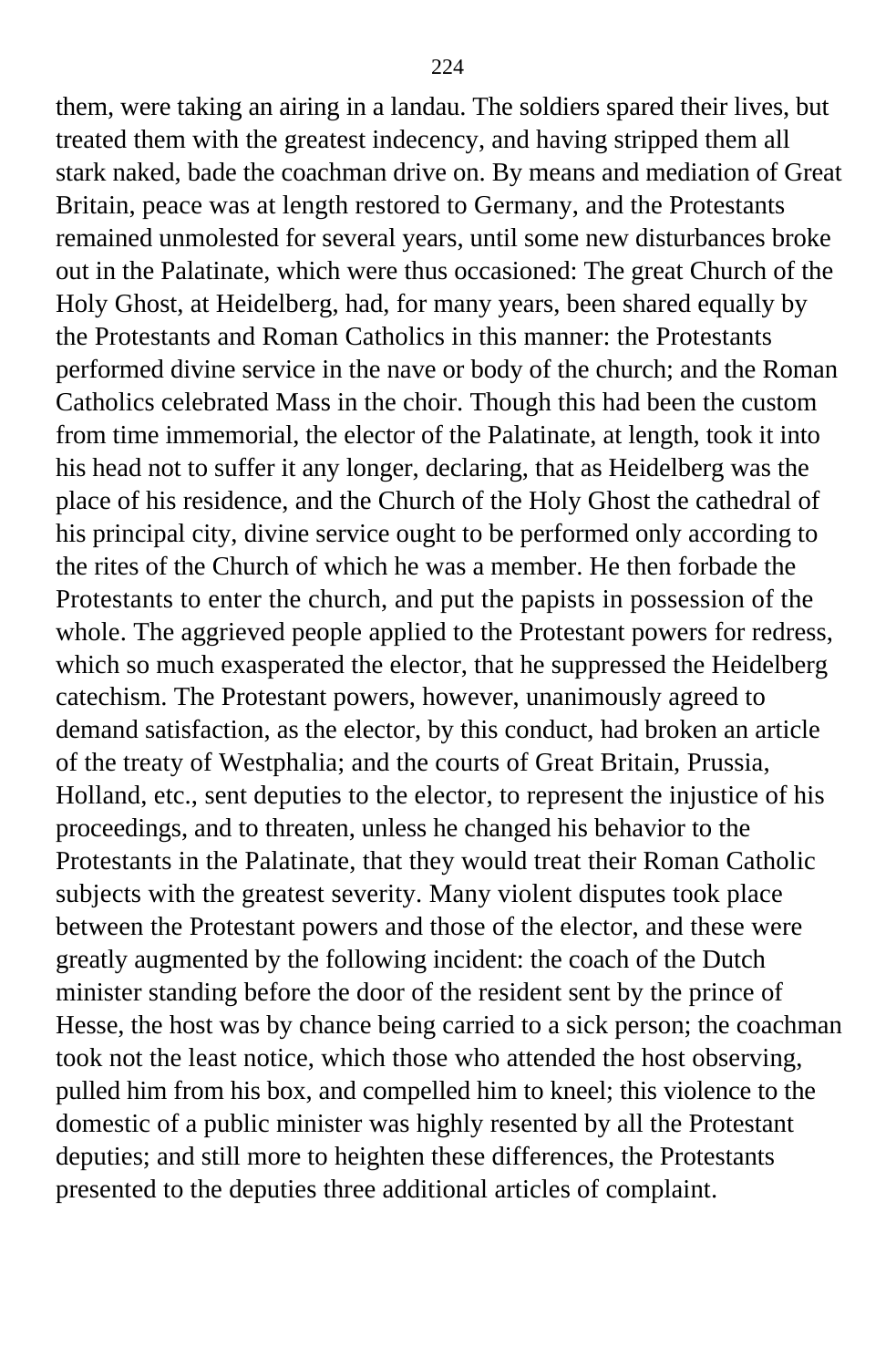- 1. That military executions were ordered against all Protestant shoemakers who should refuse to contribute to the Masses of St. Crispin.
- 2. that the Protestants were forbid to work on popish holy days, even in harvest time, under very heavy penalties, which occasioned great inconveniences, and considerably prejudiced public business.
- 3. That several Protestant ministers had been dispossessed of their churches, under pretense of their having been originally founded and built by Roman Catholics.

The Protestant deputies at length became so serious as to intimate to the elector, that force of arms should compel him to do the justice he denied to their representations. This menace brought him to reason, as he well knew the impossibility of carrying on a war against the powerful states who threatened him. He therefore agreed that the body of the Church of the Holy Ghost should be restored to the Protestants. He restored the Heidelberg catechism, put the Protestant ministers again in possession of the churches of which they had been dispossessed, allowed the Protestants to work on popish holy days, and, ordered, that no person should be molested for not kneeling when the host passed by. These things he did through fear; but to show his resentment to his Protestant subjects, in other circumstances where Protestant states had no right to interfere, he totally abandoned Heidelberg, removing all the courts of justice to Mannheim, which was entirely inhabited by Roman Catholics. He likewise built a new palace there, making it his place of residence; and, being followed by the Roman Catholics of Heidelberg, Mannheim became a flourishing place. In the meantime the Protestants of Heidelberg sunk into poverty and many of them became so distressed as to quit their native country, and seek an asylum in Protestant states. A great number of these coming into England, in the time of Queen Anne, were cordially received there, and met with a most humane assistance, both by public and private donations. In 1732, above thirty thousand Protestants were, contrary to the treaty of Westphalia, driven from the archbishopric of Salzburg. They went away in the depth of winter, with scarcely enough clothes to cover them, and without provisions, not having permission to take anything with them. The cause of these poor people not being publicly espoused by such states as could obtain them redress, they emigrated to various Protestant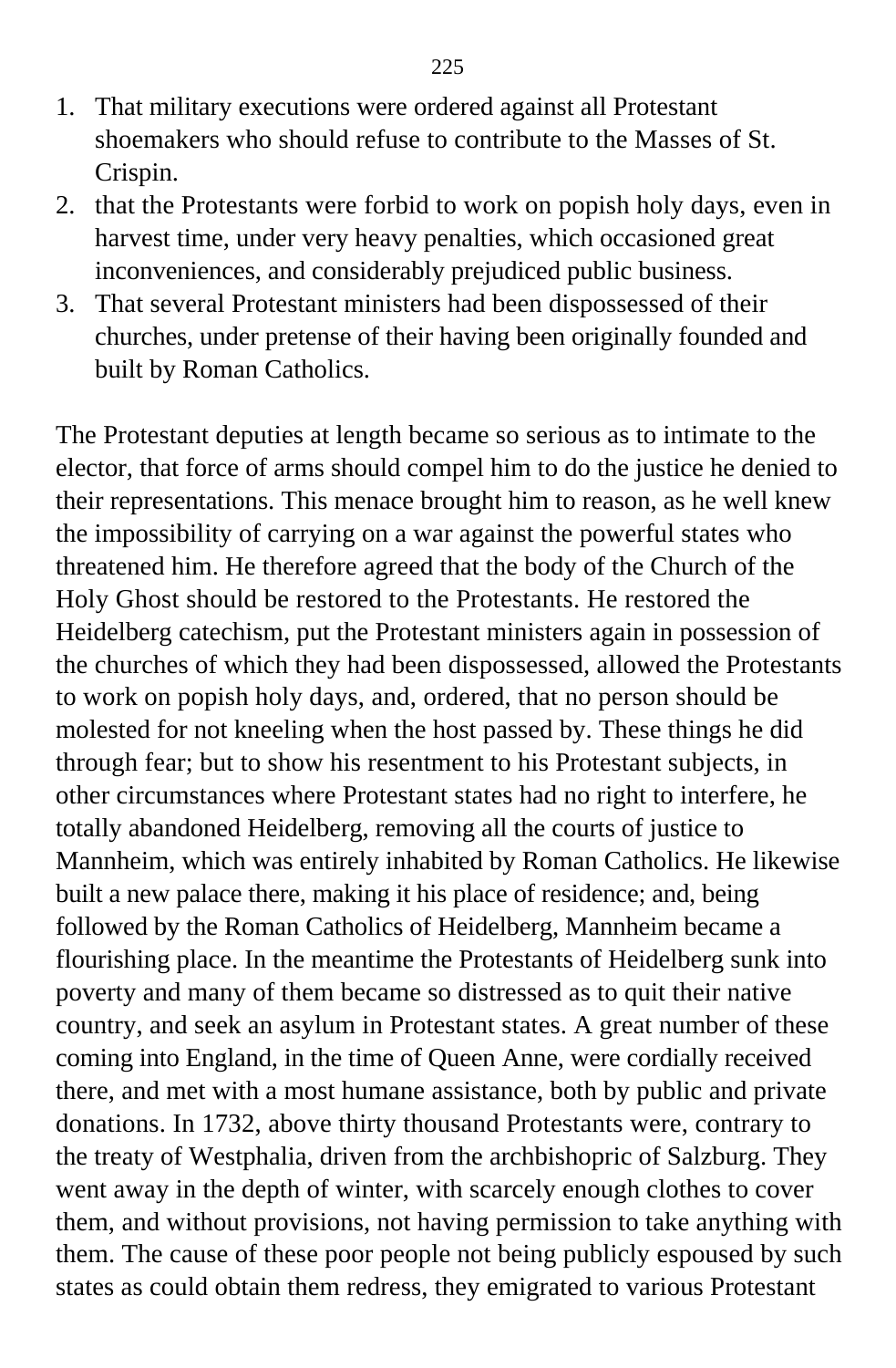countries, and settled in places where they could enjoy the free exercise of their religion, without hurting their consciences, and live free from the trammels of popish superstition, and the chains of papal tyranny.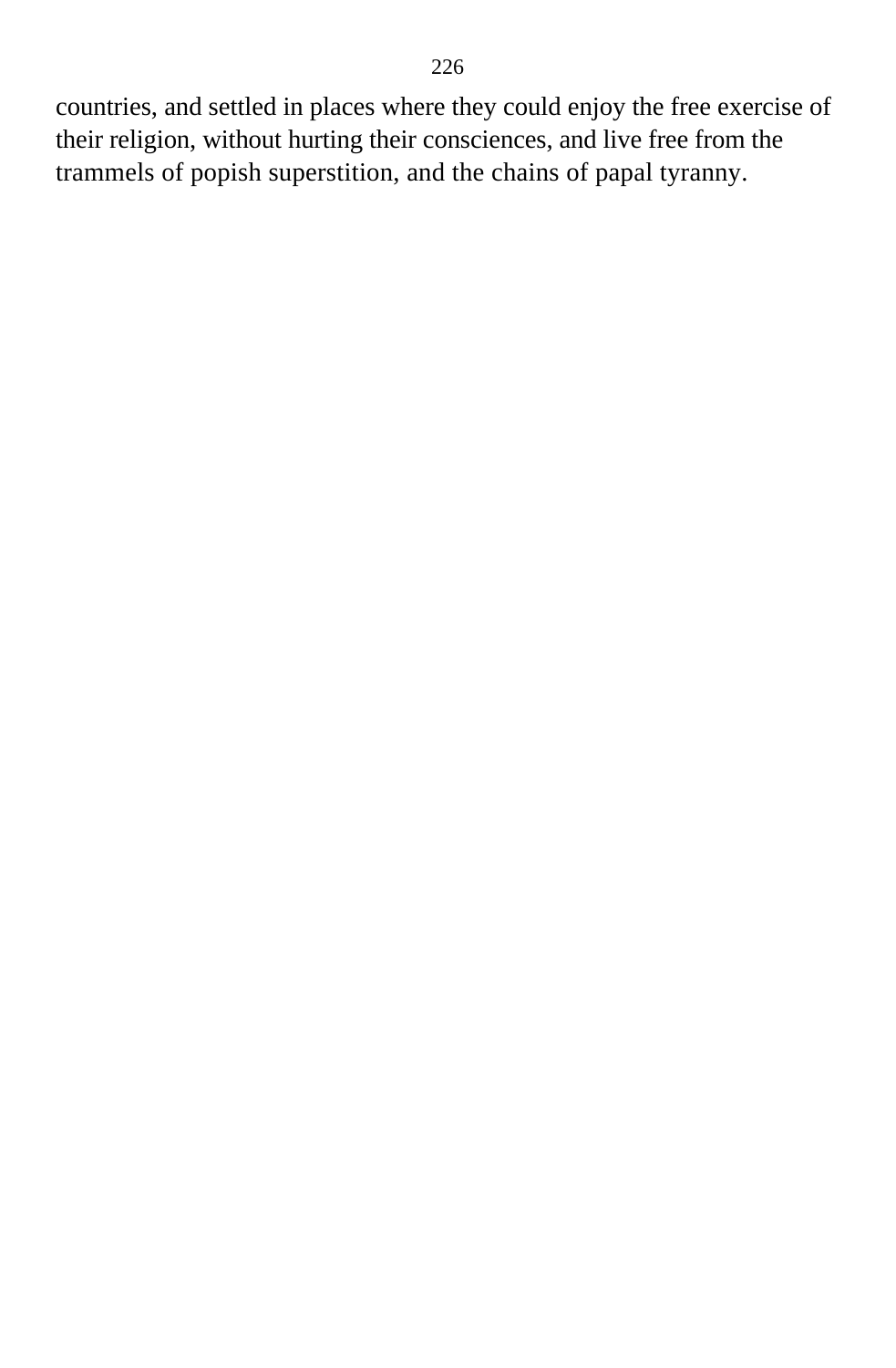# CHAPTER XI

227

#### **AN ACCOUNT OF THE PERSECUTIONS IN THE NETHERLANDS**

he light of the Gospel having successfully spread over the Netherlands, the pope instigated the emperor to commence a **L** persecution against the Protestants; when many thousand fell martyrs to superstitious malice and barbarous bigotry, among whom the most remarkable were the following: Wendelinuta, a pious Protestant widow, was apprehended on account of her religion, when several monks, unsuccessfully, endeavored to persuade her to recant. As they could not prevail, a Roman Catholic lady of her acquaintance desired to be admitted to the dungeon in which she was confined, and promised to exert herself strenuously towards inducing the prisoner to abjure the reformed religion. When she was admitted to the dungeon, she did her utmost to perform the task she had undertaken; but finding her endeavors ineffectual, she said, "Dear Wendelinuta, if you will not embrace our faith, at least keep the things which you profess secret within your own bosom, and strive to prolong your life." To which the widow replied, "Madam, you know not what you say; for with the heart we believe to righteousness, but with the tongue confession is made unto salvation." As she positively refused to recant, her goods were confiscated, and she was condemned to be burnt. At the place of execution a monk held a cross to her, and bade her kiss and worship God. To which she answered, "I worship no wooden God, but the eternal God who is in heaven." She was then executed, but through the before-mentioned Roman Catholic lady, the favor was granted that she should be strangled before fire was put to the fagots. Two Protestant clergymen were burnt at Colen; a tradesman of Antwerp, named Nicholas, was tied up in a sack, thrown into the river, and drowned; and Pistorius, a learned student, was carried to the market of a Dutch village in a fool's coat, and committed to the flames. Sixteen Protestants, having receive sentence to be beheaded, a Protestant minister was ordered to attend the execution. This gentleman performed the function of his office with great propriety, exhorted them to repentance, and gave them comfort in the mercies of their Redeemer. As soon as the sixteen were beheaded, the T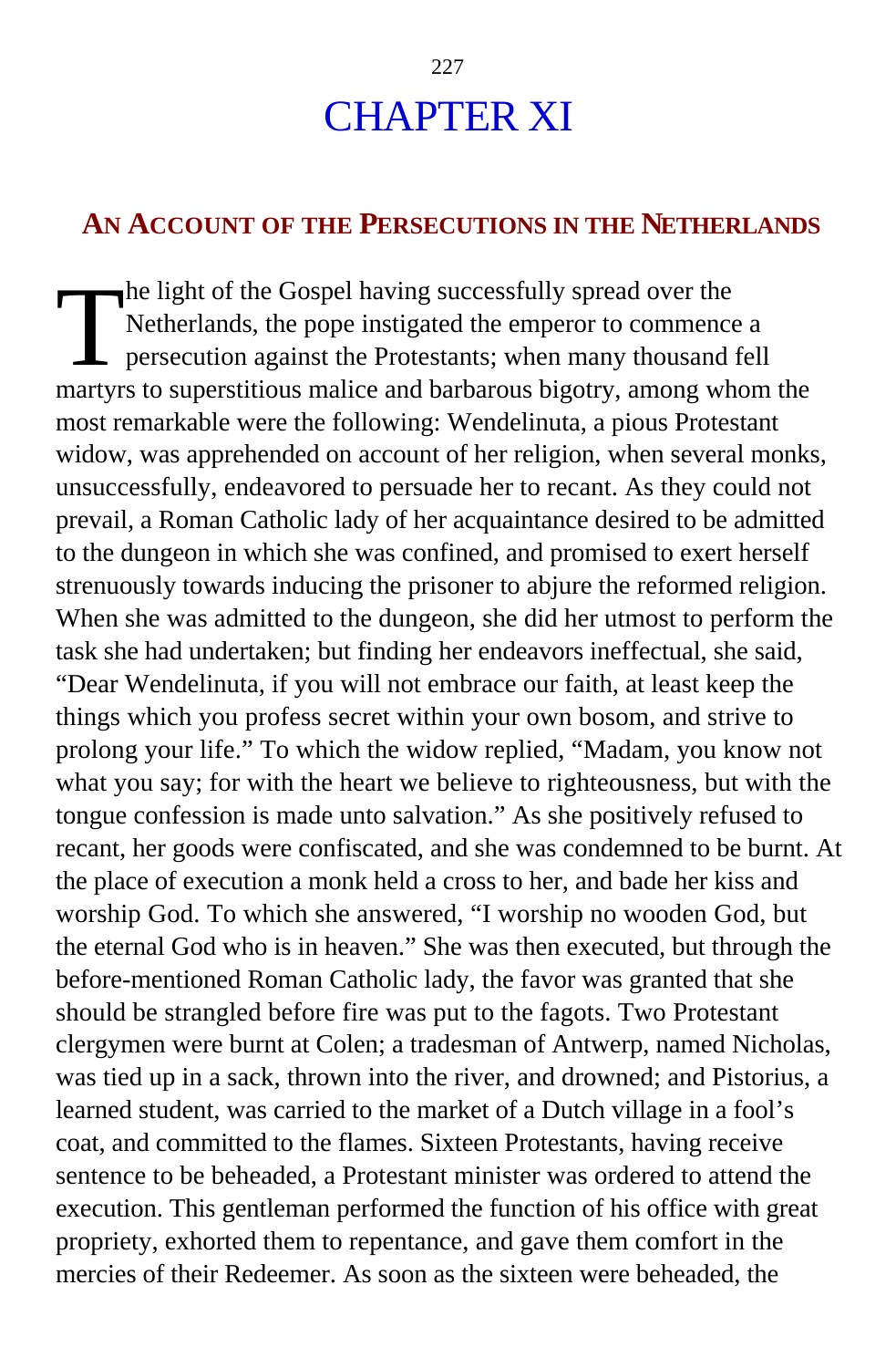magistrate cried out to the executioner, "There is another stroke remaining yet; you must behead the minister; he can never die at a better time than with such excellent precepts in his mouth, and such laudable examples before him." He was accordingly beheaded, though even many of the Roman Catholics themselves reprobated this piece of treacherous and unnecessary cruelty. George Scherter, a minister of Salzburg, was apprehended and committed to prison for instructing his flock in the knowledge of the Gospel. While he was in confinement he wrote a confession of his faith; soon after which he was condemned, first to be beheaded, and afterward to be burnt to ashes. On his way to the place of execution he said to the spectators, "That you may know I die a true Christian, I will give you a sign." This was indeed verified in a most singular manner; for after his head was cut off, the body lying a short space of time with the belly to the ground, it suddenly turned upon the back, when the right foot crossed over t he left, as did also the right arm over the left: and in this manner it remained until it was committed to the flames. In Louviana, a learned man, named Percinal, was murdered in prison; and Justus Insparg was beheaded, for having Luther's sermons in his possession. Giles Tilleman, a cutler of Brussels, was a man of great humanity and piety. Among others he was apprehended as a Protestant, and many endeavors were made by the monks to persuade him to recant. He had once, by accident, a fair opportunity of escaping from prison and being asked why he did not avail himself of it, he replied, "I would not do the keepers so much injury, as they must have answered for my absence, had I gone away." When he was sentenced to be burnt, he fervently thanked God for granting him an opportunity, by martyrdom, to glorify His name. Perceiving, at the place of execution, a great quantity of fagots, he desired the principal part of them might be given to the poor, saying, "A small quantity will suffice to consume me." The executioner offered to strangle him before the fire was lighted, but he would not consent, telling him that he defied the flames; and, indeed, he gave up the ghost with such composure amidst them, that he hardly seemed sensible of their effects. In the year 1543 and 1544, the persecution was carried on throughout all Flanders in a most violent and cruel manner. Some were condemned to perpetual imprisonment, others to perpetual banishment; but most were put to death either by hanging, drowning, immuring, burning, the rack, or burying alive. John de Boscane, a zealous Protestant, was apprehended on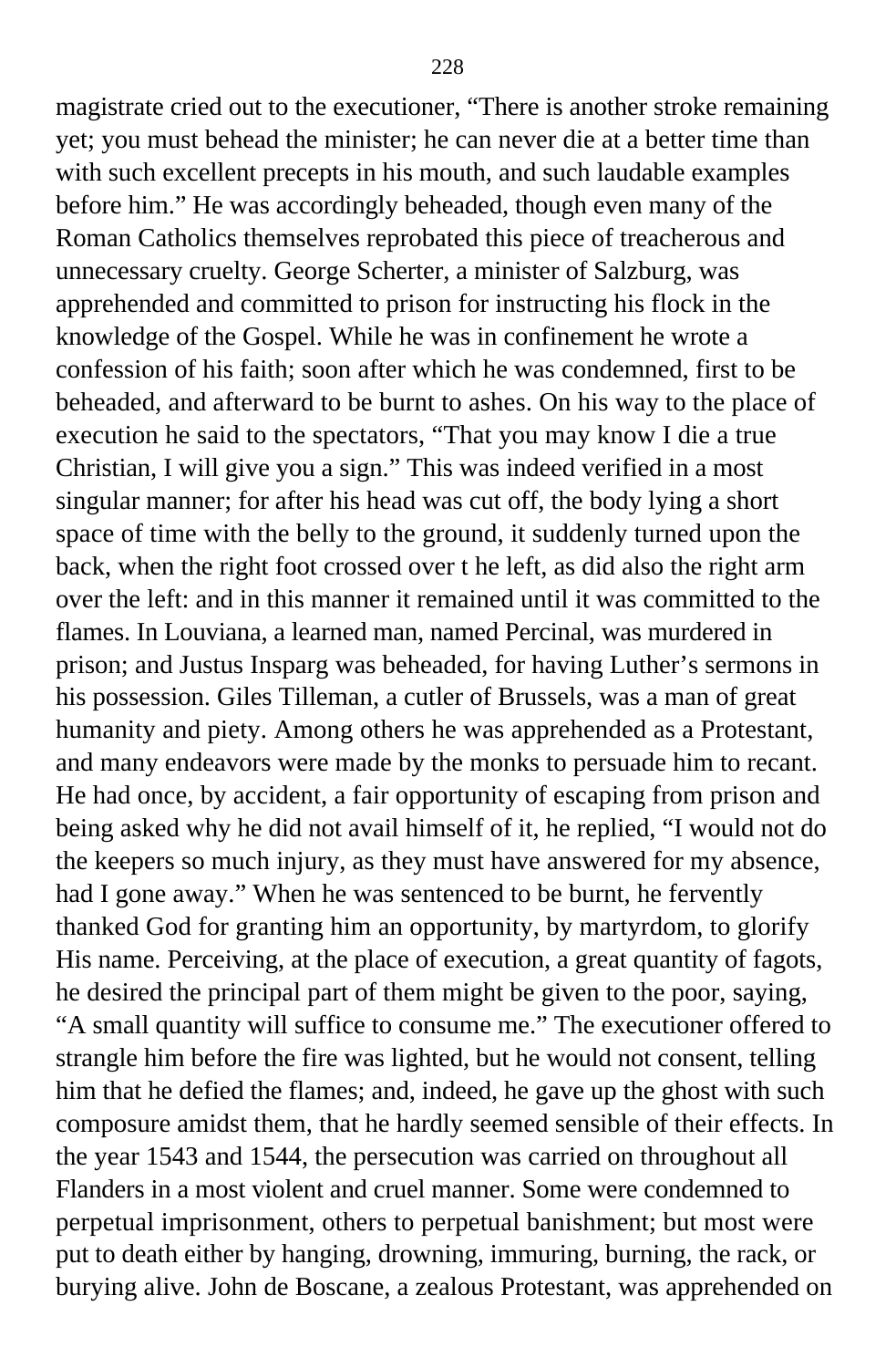account of his faith, in the city of Antwerp. On his trial, he steadfastly professed himself to be of the reformed religion, which occasioned his immediate condemnation. The magistrate, however, was afraid to put him to death publicly, as he was popular through his great generosity, and almost universally beloved for his inoffensive life, and exemplary piety. A private execution being determined on, an order was given to drown him in prison. The executioner, accordingly, put him in a large tub; but Boscane struggling, and getting his head above the water, the executioner stabbed him with a dagger in several places, until he expired. John de Buisons, another Protestant, was, about the same time, secretly apprehended, and privately executed at Antwerp. The numbers of Protestants being great in that city, and the prisoner much respected, the magistrates feared an insurrection, and for that reason ordered him to be beheaded in prison. AD 1568, three persons were apprehended in Antwerp, named Scoblant, Hues, and Coomans. During their confinement they behaved with great fortitude and cheerfulness, confessing that the hand of God appeared in what had befallen them, and bowing down before the throne of his providence. In an epistle to some worthy Protestants, they expressed themselves in the following words: "Since it is the will of the Almighty that we should suffer for His name, and be persecuted for the sake of His Gospel, we patiently submit, and are joyful upon the occasion; though the flesh may rebel against the spirit, and hearken to the council of the old serpent, yet the truths of the Gospel shall prevent such advice from being taken, and Christ shall bruise the serpent's head. We are not comfortless in confinement, for we have faith; we fear not affliction, for we have hope; and we forgive our enemies, for we have charity. Be not under apprehensions for us, we are happy in confinement through the promises of God, glory in our bonds, and exult in being thought worthy to suffer for the sake of Christ. We desire not to be released, but to be blessed with fortitude; we ask not liberty, but the power of perseverance; and wish for no change in our condition, but that which places a crown of martyrdom upon our heads." Scoblant was first brought to his trial; when, persisting in the profession of his faith, he received sentence of death. On his return to prison, he earnestly requested the jailer not to permit any friar to come near him; saying, "They can do me no good, but may greatly disturb me. I hope my salvation is already sealed in heaven, and that the blood of Christ, in which I firmly put my trust, hath washed me from my iniquities. I am not going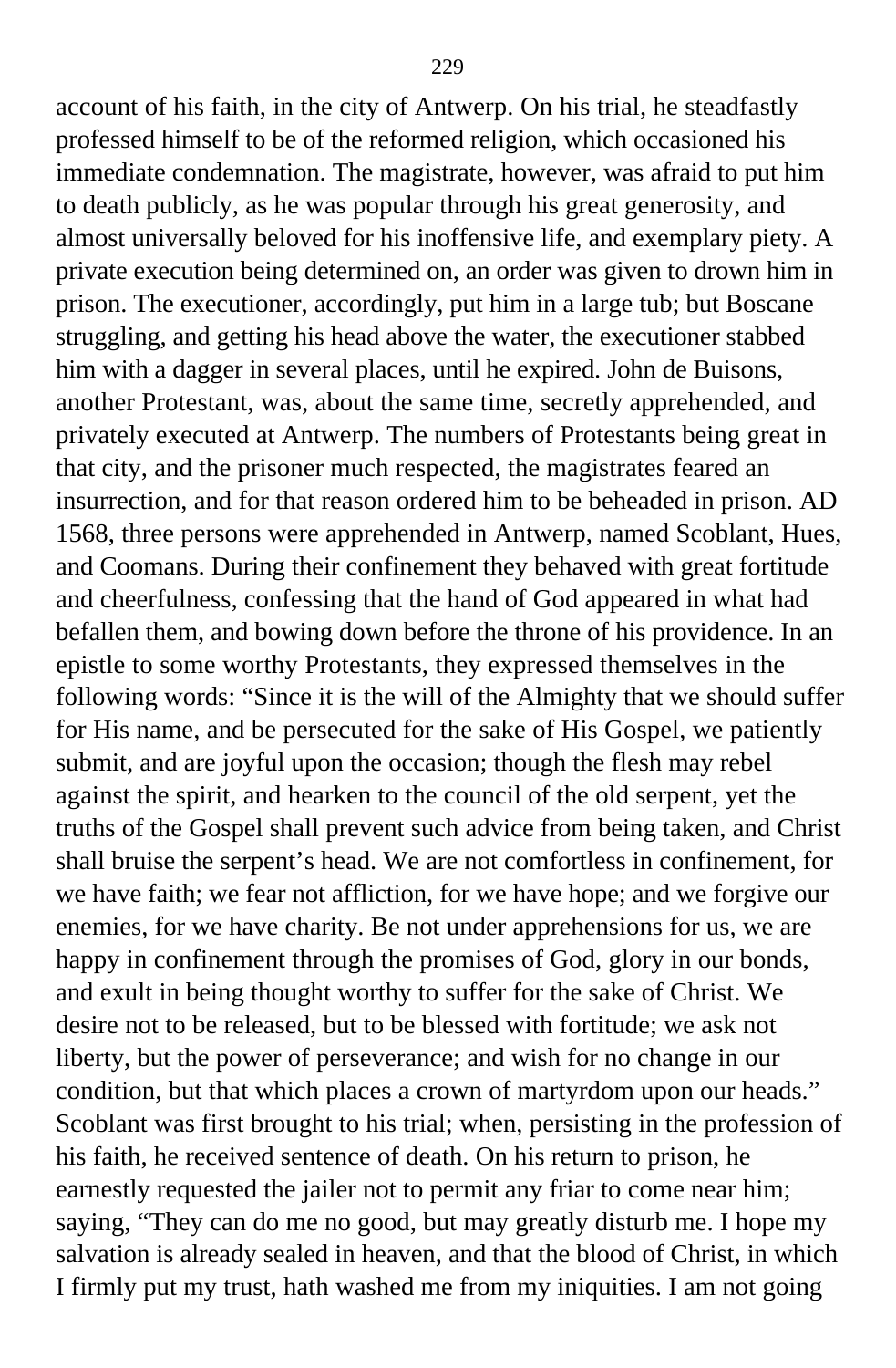to throw off this mantle of clay, to be clad in robes of eternal glory, by whose celestial brightness I shall be freed from all errors. I hope I may be the last martyr to papal tyranny, and the blood already spilt found sufficient to quench the thirst of popish cruelty; that the Church of Christ may have rest here, as his servants will hereafter." On the day of execution, he took a pathetic leave of his fellow prisoners. At the stake he fervently said the Lord's Prayer, and sung the Fortieth Psalm; then commending his soul to God, he was burnt alive. Hues, soon after died in prison; upon which occasion Coomans wrote thus to his friends: "I am now deprived of my friends and companions; Scoblant is martyred, and Hues dead, by the visitation of the Lord; yet I am not alone, I have with me the God of Abraham, of Isaac, and of Jacob; He is my comfort, and shall be my reward. Pray unto God to strengthen me to the end, as I expect every hour to be freed from this tenement of clay." On his trial he freely confessed himself of the reformed religion, answered with a manly fortitude to every charge against him, and proved the Scriptural part of his answers from the Gospel. The judge told him the only alternatives were recantation or death; and concluded by saying, "Will you die for the faith you profess?" To which Coomans replied, "I am not only willing to die, but to suffer the most excruciating torments for it; after which my soul shall receive its confirmation from God Himself, in the midst of eternal glory." Being condemned, he went cheerfully to the place of execution, and died with the most manly fortitude, and Christian resignation. William of Nassau fell a sacrifice to treachery, being assassinated in the fifty-first year of his age, by Beltazar Gerard, a native of Ranche Compte, in the province of Burgundy. This murderer, in hopes of a reward here and hereafter, for killing an enemy to the king of Spain and an enemy to the Catholic religion, undertook to destroy the prince of Orange. Having procured firearms, he watched him as he passed through the great hall of his palace to dinner, and demanded a passport. The princess of Orange, observing that the assassin spoke with a hollow and confused voice, asked who he was, saying that she did not like his countenance. The prince answered that it was one that demanded a passport, which he should presently have. Nothing further passed before dinner, but on the return of the prince and princess through the same hall, after dinner was over, the assassin, standing concealed as much as possible by one of the pillars, fired at the prince, the balls entering at the left side, and passing through the right, wounding in their passage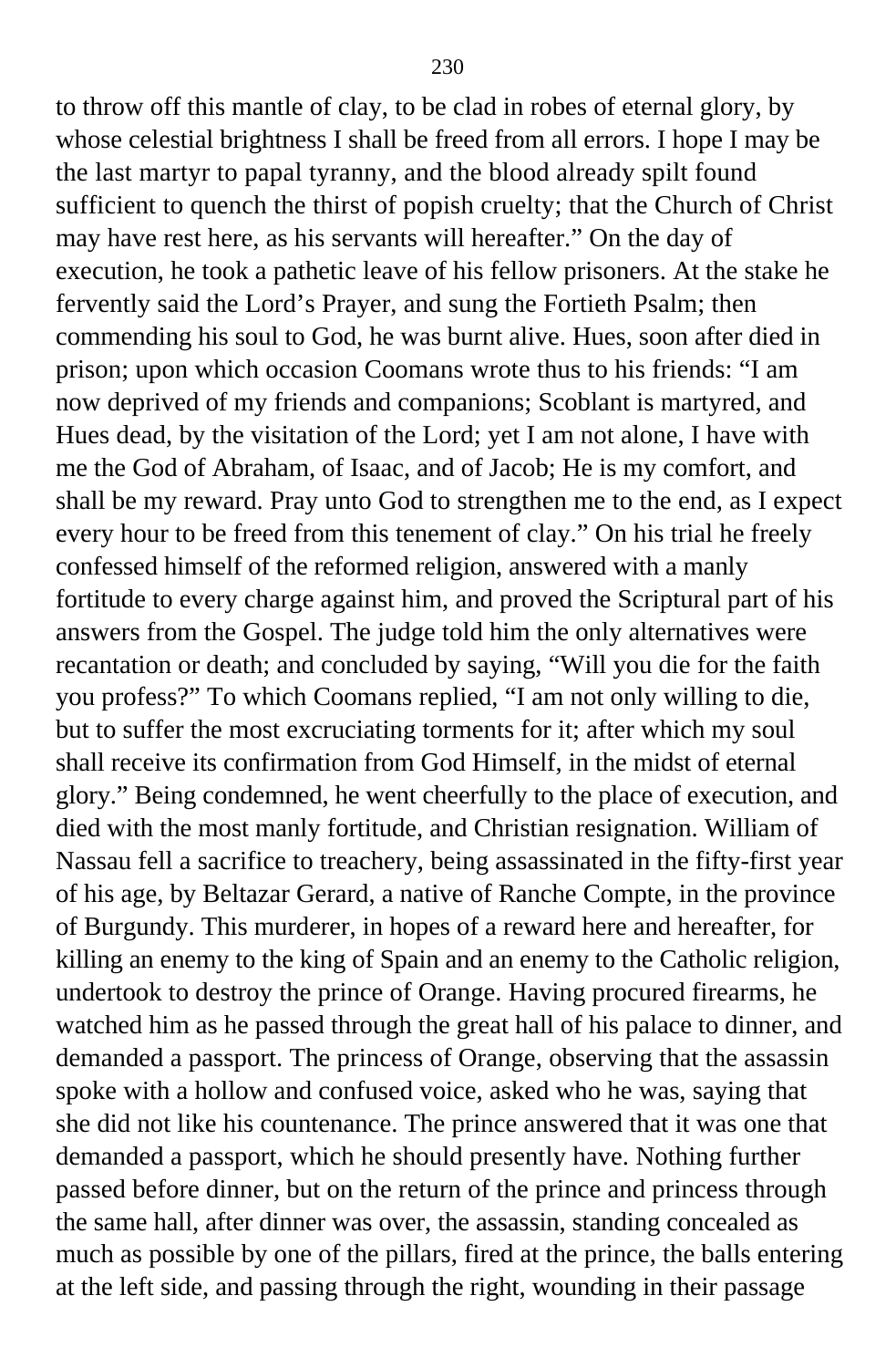the stomach and vital parts. On receiving the wounds, the prince only said, "Lord, have mercy upon my soul, and upon these poor people," and then expired immediately. The lamentations throughout the United Provinces were general, on account of the death of the prince of Orange; and the assassin, who was immediately taken, received sentence to be put to death in the most exemplary manner, yet such was his enthusiasm, or folly, that when his flesh was torn by red-hot pincers, he coolly said, "If I was at liberty, I would commit such an action over again." The prince of Orange's funeral was the grandest ever seen in the Low Countries, and perhaps the sorrow for his death the most sincere, as he left behind him the character he honestly deserved, viz., that of father of his people. To conclude, multitudes were murdered in different parts of Flanders; in the city of Valence, in particular, fifty-seven of the principal inhabitants were butchered in one day, for refusing to embrace the Romish superstition; and great numbers were suffered to languish in confinement, until they perished through the inclemency of their dungeons.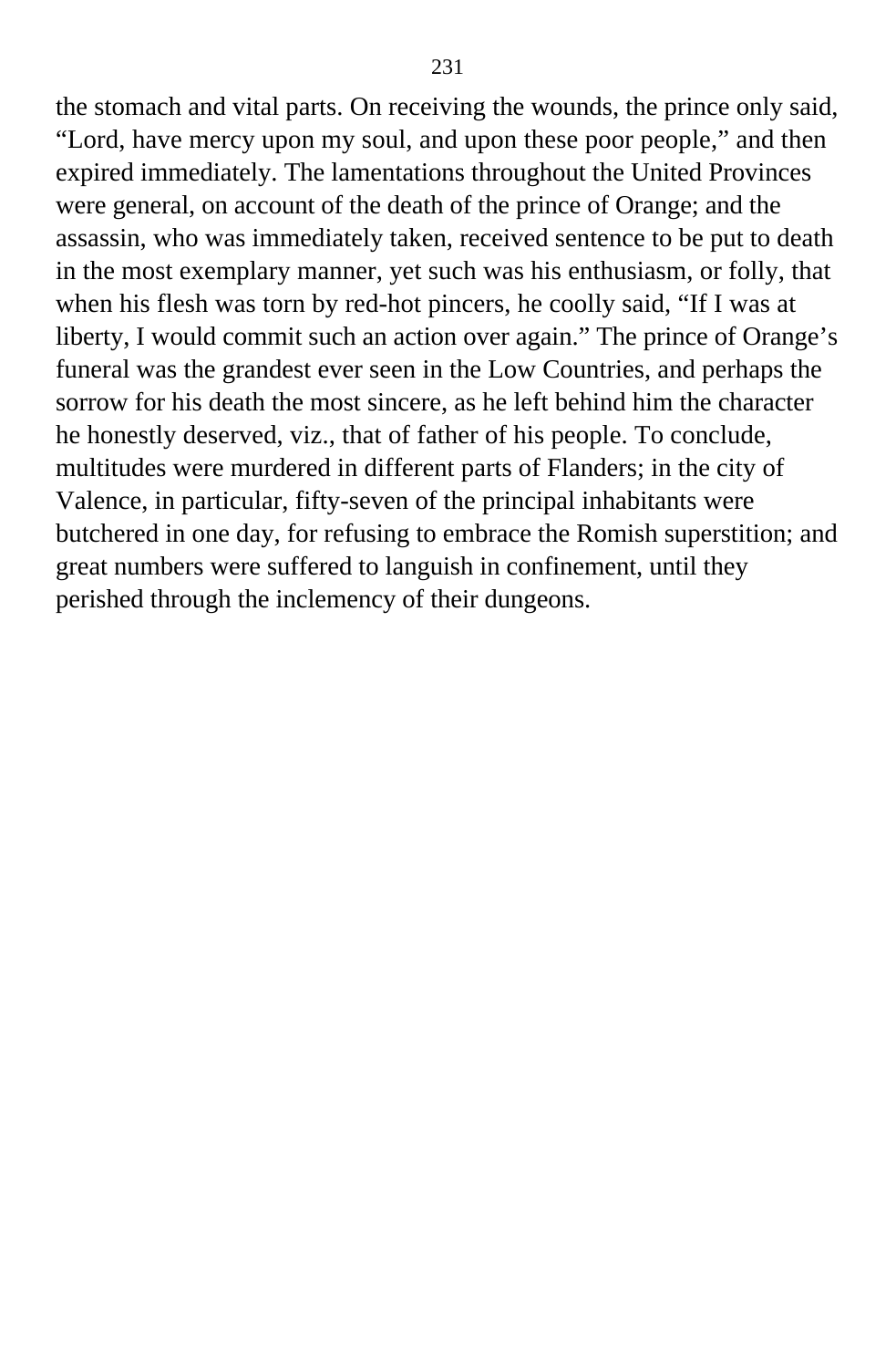### CHAPTER XII

232

#### **THE LIFE AND STORY OF THE TRUE SERVANT AND MARTYR OF GOD, WILLIAM TYNDALE**

 $\tau$ e have now to enter into the story of the good martyr of God, William Tyndale; which William Tyndale, as he was a special organ of the Lord appointed, and as God's mattock to shake the William Tyndale; which William Tyndale, as he was a special origan of the Lord appointed, and as God's mattock to shake inward roots and foundation of the pope's proud prelacy, so the great prince of darkness, with his impious imps, having a special malice against him, left no way unsought how craftily to entrap him, and falsely to betray him, and maliciously to spill his life, as by the process of his story here following may appear. William Tyndale, the faithful minister of Christ, was born about the borders of Wales, and brought up from a child in the University of Oxford, where he, by long continuance, increased as well in the knowledge of tongues, and other liberal arts, as especially in the knowledge of the Scriptures, whereunto his mind was singularly addicted; insomuch that he, lying then in Magdalen Hall, read privately to certain students and fellows of Magdalen College some parcel of divinity; instructing them in the knowledge and truth of the Scriptures. His manners and conversation being correspondent to the same, were such that all they that knew him reputed him to be a man of most virtuous disposition, and of life unspotted. Thus he, in the University of Oxford, increasing more and more in learning, and proceeding in degrees of the schools, spying his time, removed from thence to the University of Cambridge, where he likewise made his abode a certain space. Being now further ripened in the knowledge of God's Word, leaving that university, he resorted to one Master Welch, a knight of Gloucestershire, and was there schoolmaster to his children, and in good favor with his master. As this gentleman kept a good ordinary commonly at his table, there resorted to him many times sundry abbots, deans, archdeacons, with divers other doctors, and great beneficed men; who there, together with Master Tyndale sitting at the same table, did use many times to enter communication, and talk of learned men, as of Luther and of Erasmus; also of divers other controversies and questions upon the Scripture. Then Master Tyndale, as he was learned and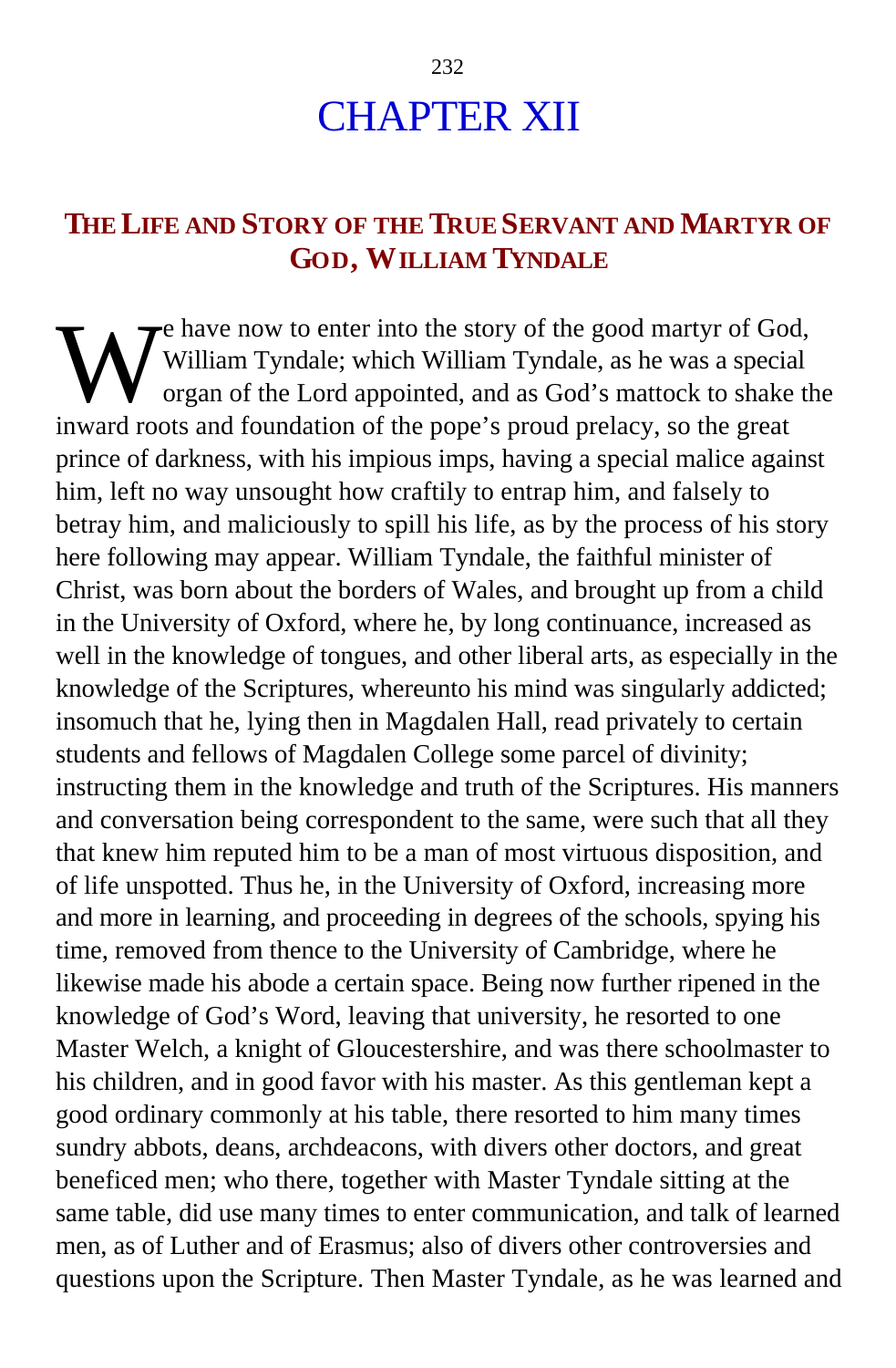well practiced in God's matters, spared not to show unto them simply and plainly his judgment, and when they at any time did vary from Tyndale in opinions, he would show them in the Book, and lay plainly before them the open and manifest places of the Scriptures, to confute their errors, and confirm his sayings. And thus continued they for a certain season, reasoning and contending together divers times, until at length they waxed weary, and bare a secret grudge in their hearts against him. As this grew on, the priests of the country, clustering together, began to grudge and storm against Tyndale, railing against him in alehouses and other places, affirming that his sayings were heresy; and accused him secretly to the chancellor, and others of the bishop's officers. It followed not long after this that there was a sitting of the bishop's chancellor appointed, and warning was given to the priests to appear, amongst whom Master Tyndale was also warned to be there. And whether he had any misdoubt by their threatenings, or knowledge given him that they would lay some things to his charge, it is uncertain; but certain this is (as he himself declared), that he doubted their privy accusations; so that he by the way, in going thitherwards, cried in his mind heartily to God, to give him strength fast to stand in the truth of His Word. When the time came for his appearance before the chancellor, he threatened him grievously, reviling and rating him as though he had been a dog, and laid to his charge many things whereof no accuser could be brought forth, notwithstanding that the priests of the country were there present. Thus Master Tyndale, escaping out of their hands, departed home, and returned to his master again. There dwelt not far off a certain doctor, that he been chancellor to a bishop, who had been of old, familiar acquaintance with Master Tyndale, and favored him well; unto whom Master Tyndale went and opened his mind upon divers questions of the Scripture: for to him he durst be bold to disclose his heart. Unto whom the doctor said, "Do you not know that the pope is very Antichrist, whom the Scripture speaketh of? But beware what you say; for if you shall be perceived to be of that opinion, it will cost you your life." Not long after, Master Tyndale happened to be in the company of a certain divine, recounted for a learned man, and, in communing and disputing with him, he drove him to that issue, that the said great doctor burst out into these blasphemous words, "We were better to be without God's laws than the pope's." Master Tyndale, hearing this, full of godly zeal, and not bearing that blasphemous saying, replied, "I defy the pope,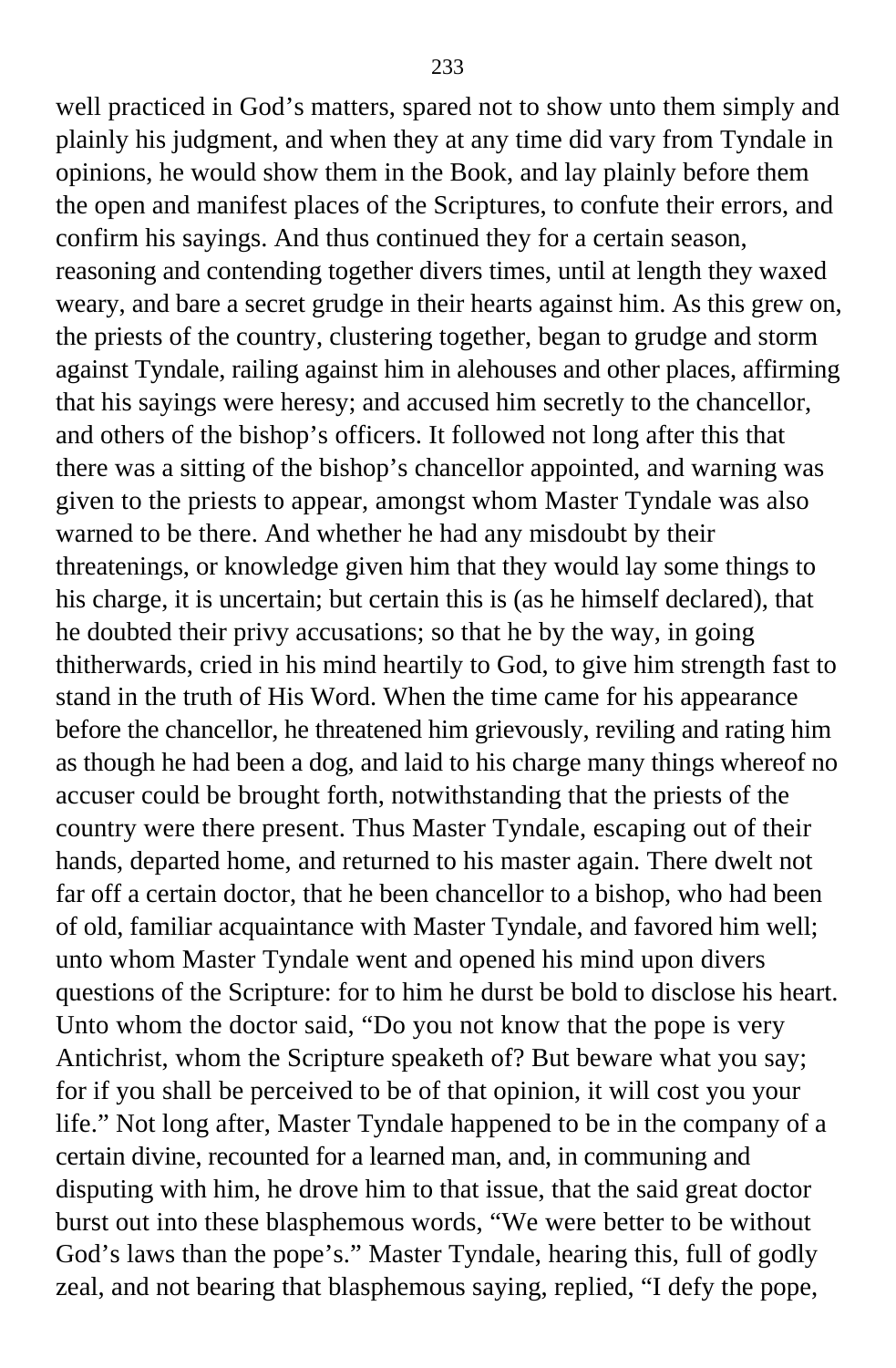and all his laws;" and added, "If God spared him life, ere many years he would cause a boy that driveth the plough to know more of the Scripture than he did." The grudge of the priests increasing still more and more against Tyndale, they never ceased barking and rating at him, and laid many things sorely to his charge, saying that he was a heretic. Being so molested and vexed, he was constrained to leave that country, and to seek another place; and so coming to Master Welch, he desired him, of his good will, that he might depart from him, saying: "Sir, I perceive that I shall not be suffered to tarry long here in this country, neither shall you be able, though you would, to keep me out of the hands of the spirituality; what displeasure might grow to you by keeping me, God knoweth; for the which I should be right sorry." So that in fine, Master Tyndale, with the good will of his master, departed, and eftsoons came up to London, and there preached a while, as he had done in the country. Bethinking himself of Cuthbert Tonstal, then bishop of London, and especially of the great commendation of Erasmus, who, in his annotations, so extolleth the said Tonstal for his learning, Tyndale thus cast with himself, that if he might attain unto his service, he were a happy man. Coming to Sir Henry Guilford, the king's comptroller, and bringing with him an oration of Isocrates, which he had translated out of Greek into English, he desired him to speak to the said bishop of London for him; which he also did; and willed him moreover to write an epistle to the bishop, and to go himself with him. This he did, and delivered his epistle to a servant of his, named William Hebilthwait, a man of his old acquaintance. But God, who secretly disposeth the course of things, saw that was not best for Tyndale's purpose, nor for the profit of His Church, and therefore gave him to find little favor in the bishop's sight; the answer of whom was this: his house was full; he had more than he could well find: and he advised him to seek in London abroad, where, he said, he could lack no service. Being refused of the bishop he came to Humphrey Mummuth, alderman of London, and besought him to help him: who the same time took him into his house, where the said Tyndale lived (as Mummuth said) like a good priest, studying both night and day. He would eat but sodden meat by his good will, nor drink but small single beer. He was never seen in the house to wear linen about him, all the space of his being there. And so remained Master Tyndale in London almost a year, marking with himself the course of the world, and especially the demeanor of the preachers, how they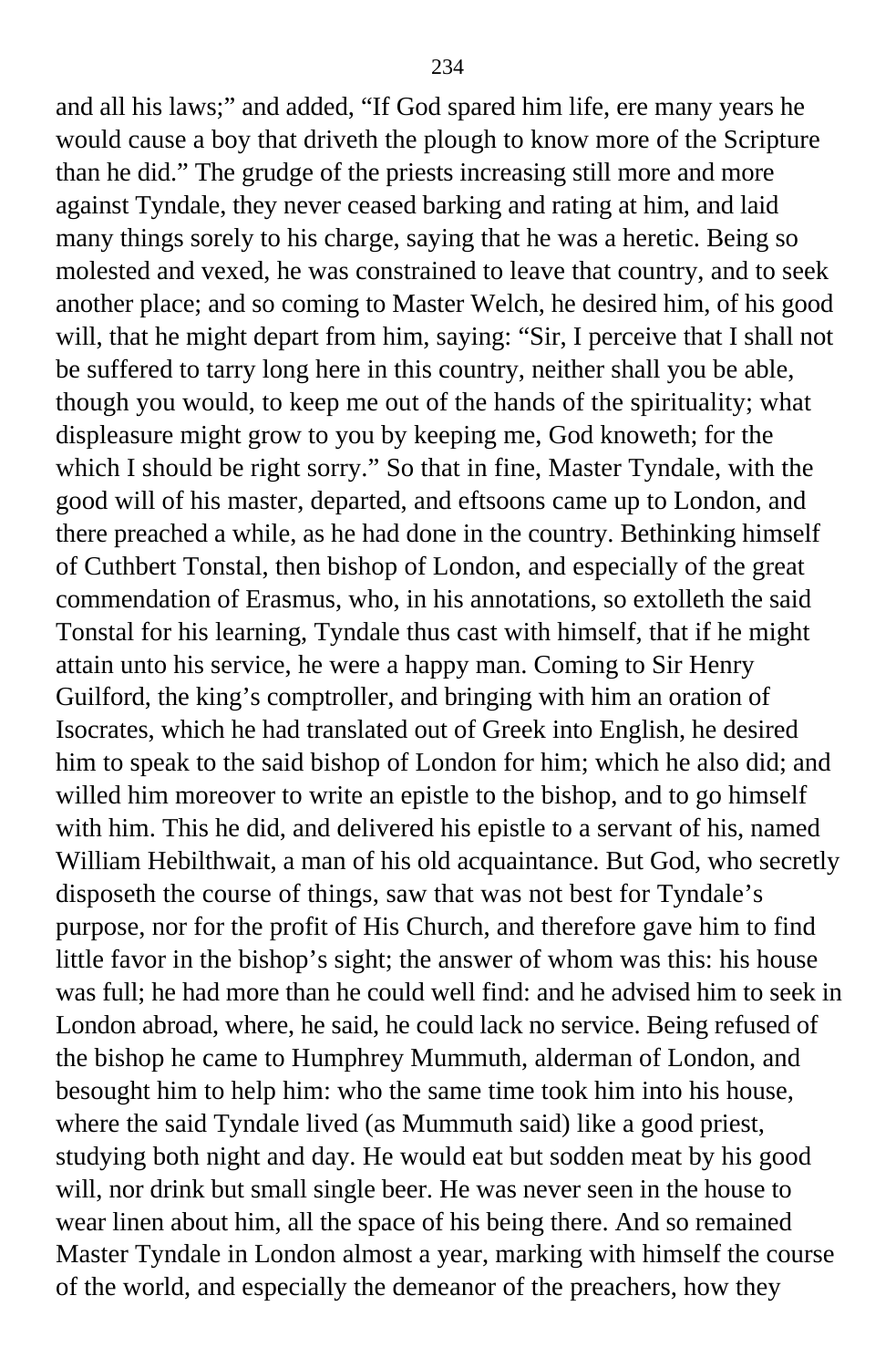boasted themselves, and set up their authority; beholding also the pomp of the prelates, with other things more, which greatly misliked him; insomuch that he understood not only that there was no room in the bishop's house for him to translate the New Testament, but also that there was no place to do it in all England. Therefore, having by God's providence some aid ministered unto him by Humphrey Mummuth, and certain other good men, he took his leave of the realm, and departed into Germany, where the good man, being inflamed with a tender care and zeal of his country, refused no travail nor diligence, how, by all means possible, to reduce his brethren and countrymen of England to the same taste and understanding of God's holy Word and verity, which the Lord had endued him withal. Whereupon, considering in his mind, and conferring also with John Frith, Tyndale thought with himself no way more to conduce thereunto, than if the Scripture were turned into the vulgar speech, that the poor people might read and see the simple plain Word of God. He perceived that it was not possible to establish the lay people in any truth, except the Scriptures were so plainly laid before their eyes in their mother tongue that they might see the meaning of the text; for else, whatsoever truth should be taught them, the enemies of the truth would quench it, either with reasons of sophistry, and traditions of their own making, founded without all ground of Scripture; or else juggling with the text, expounding it in such a sense as it were impossible to gather of the text, if the right meaning thereof were seen. Master Tyndale considered this only, or most chiefly, to be the cause of all mischief in the Church, that the Scriptures of God were hidden from the people's eyes; for so long the abominable doings and idolatries maintained by the pharisaical clergy could not be espied; and therefore all their labor was with might and main to keep it down, so that either it should not be read at all, or if it were, they would darken the right sense with the mist of their sophistry, and so entangle those who rebuked or despised their abominations; wresting the Scripture unto their own purpose, contrary unto the meaning of the text, they would so delude the unlearned lay people, that though thou felt in thy heart, and were sure that all were false that they said, yet couldst thou not solve their subtle riddles. For these and such other considerations this good man was stirred up of God to translate the Scripture into his mother tongue, for the profit of the simple people of his country; first setting in hand with the New Testament, which came forth in print about A.D. 1525. Cuthbert Tonstal,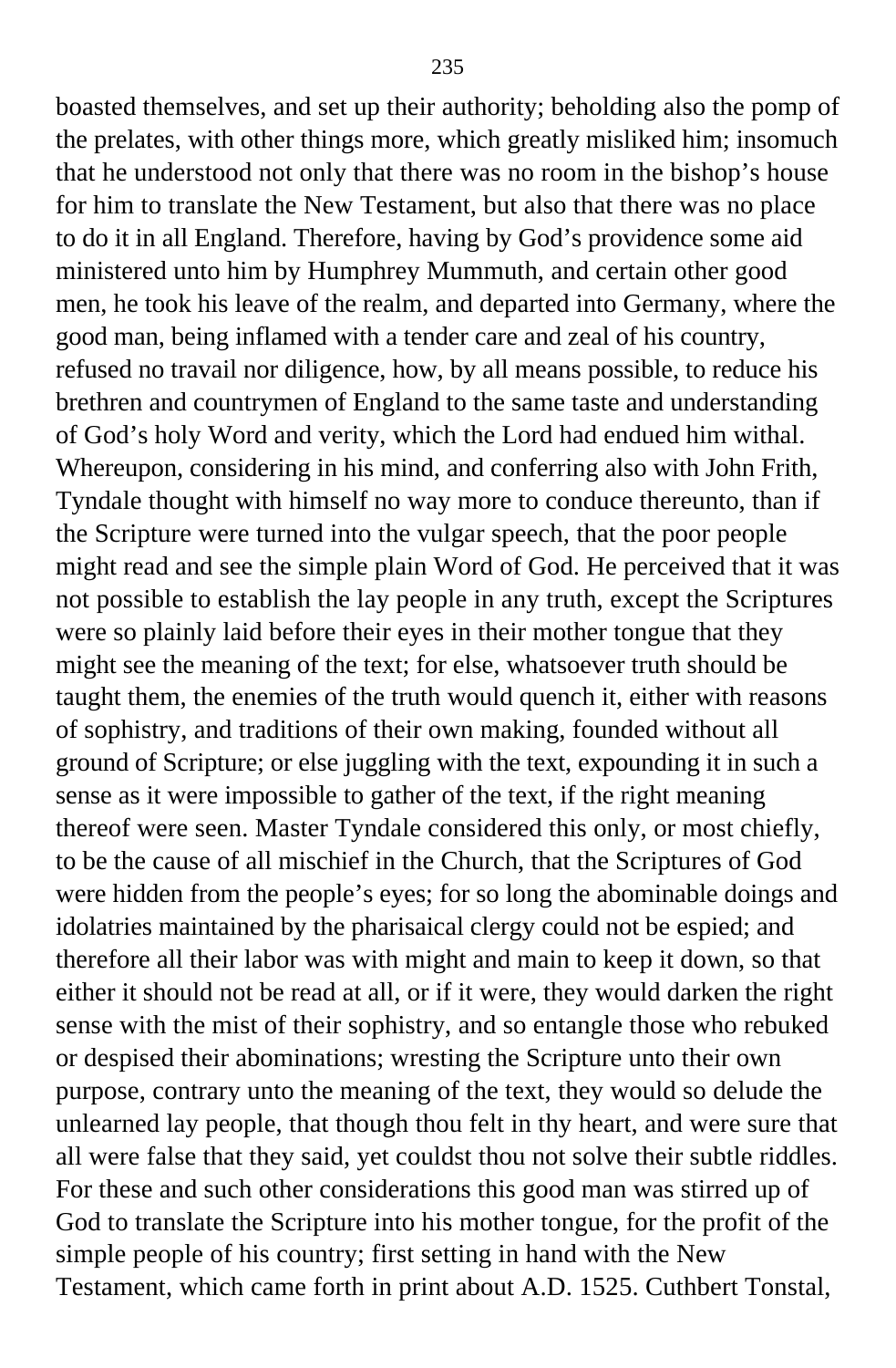bishop of London, with Sir Thomas More, being sore aggrieved, despised how to destroy that false erroneous translation, as they called it. It happened that one Augustine Packington, a mercer, was then at Antwerp, where the bishop was. This man favored Tyndale, but showed the contrary unto the bishop. The bishop, being desirous to bring his purpose to pass, communed how that he would gladly buy the New Testaments. Packington hearing him say so, said, "My Lord! I can do more in this matter than most merchants that be here, if it be your pleasure; for I know the Dutchmen and strangers that have brought them of Tyndale, and have them here to sell; so that if it be your lordship's pleasure, I must disburse money to pay for them, or else I cannot have them: and so I will assure you to have every book of them that is printed and unsold." The bishop, thinking he had God "by the toe," said, "Do your diligence, gentle Master Packington! get them for me, and I will pay whatsoever they cost; for I intend to burn and destroy them all at Paul's Cross." This Augustine Packington went unto William Tyndale, and declared the whole matter, and so, upon compact made between them, the bishop of London had the books, Packington had the thanks, and Tyndale had the money. After this, Tyndale corrected the same New Testaments again, and caused them to be newly imprinted, so that they came thick and threefold over into England. When the bishop perceived that, he sent for Packington, and said to him, "How cometh this, that there are so many New Testaments abroad? You promised me that you would buy them all." Then answered Packington, "Surely, I bought all that were to be had, but I perceive they have printed more since. I see it will never be better so long as they have letters and stamps: wherefore you were best to buy the stamps too, and so you shall be sure," at which answer the bishop smiled, and so the matter ended. In short space after, it fortuned that George Constantine was apprehended by Sir Thomas More, who was then chancellor of England, as suspected of certain heresies. Master More asked of him, saying, "Constantine! I would have thee be plain with me in one thing that I will ask; and I promise thee I will show thee favor in all other things whereof thou art accused. There is beyond the sea, Tyndale, Joye, and a great many of you: I know they cannot live without help. There are some that succor them with money; and thou, being one of them, hadst thy part thereof, and therefore knowest whence it came. I pray thee, tell me, who be they that help them thus?" "My Lord," quoth Constantine, "I will tell you truly: it is the bishop of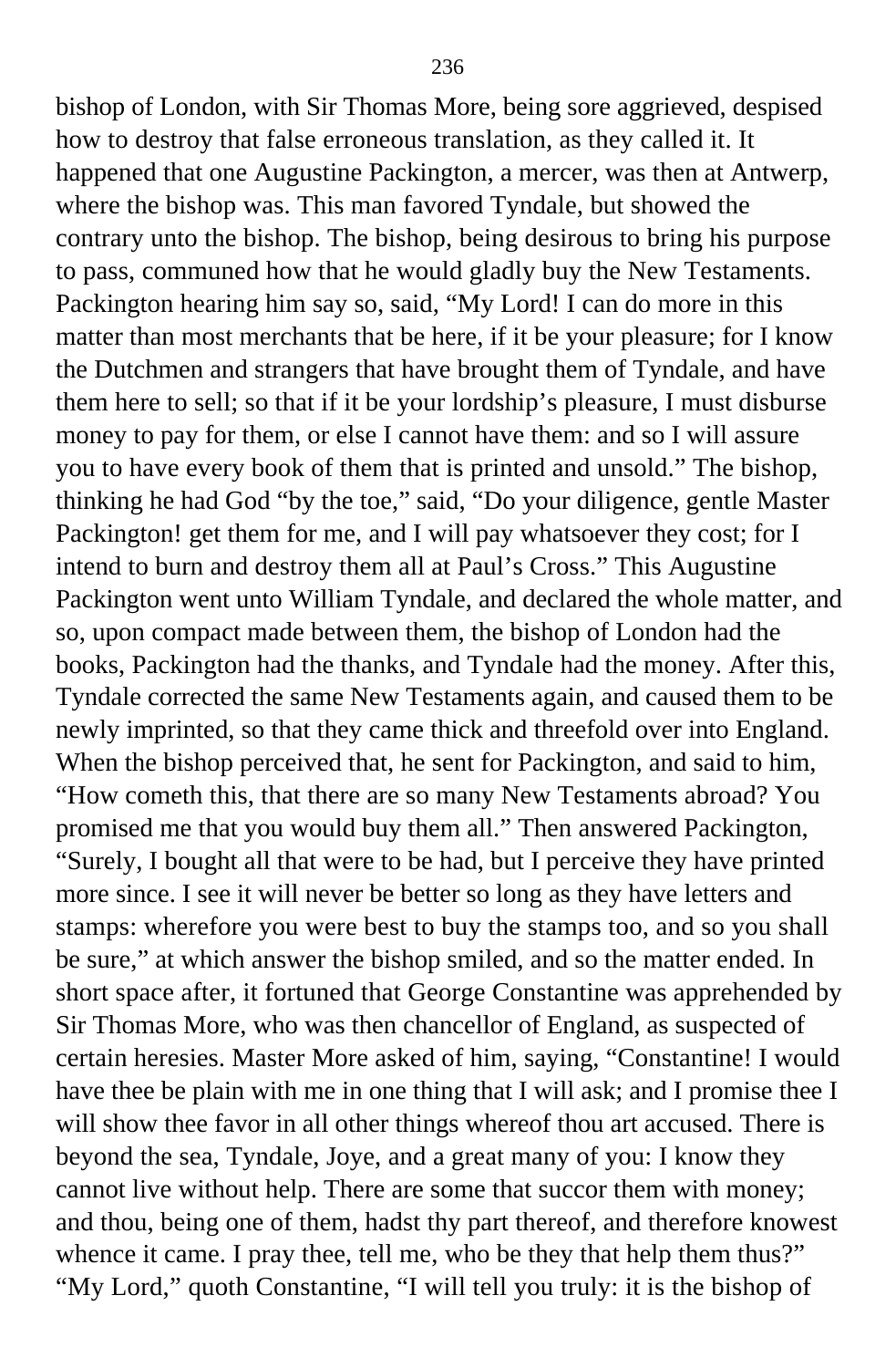London that hath holpen us, for he hath bestowed among us a great deal of money upon New Testaments to burn them; and that hath been, and yet is, our only succor and comfort." "Now by my troth," quoth More, "I think even the same; for so much I told the bishop before he went about it." After that, Master Tyndale took in hand to translate the Old Testament, finishing the five books of Moses, with sundry most learned and godly prologues most worthy to be read and read again by all good Christians. These books being sent over into England, it cannot be spoken what a door of light they opened to the eyes of the whole English nation, which before were shut up in darkness. At his first departing out of the realm he took his journey into Germany, where he had conference with Luther and other learned men; after he had continued there a certain season he came down into the Netherlands, and had his most abiding in the town of Antwerp. The godly books of Tyndale, and especially the New Testament of his translation, after that they began to come into men's hands, and to spread abroad, wrought great and singular profit to the godly; but the ungodly (envying and disdaining that the people should be anything wiser than they and, fearing lest by the shining beams of truth, their works of darkness should be discerned) began to sir with no small ado. At what time Tyndale had translated Deuteronomy, minding to print the same at Hamburg, he sailed thitherward; upon the coast of Holland he suffered shipwreck, by which he lost all his books, writings, and copies, his money and his time, and so was compelled to begin all again. He came in another ship to Hamburg, where, at his appointment, Master Coverdale tarried for him, and helped him in the translating of the whole five books of Moses, from Easter until December, in the house of a worshipful widow, Mistress Margaret Van Emmerson, A.D. 1529; a great sweating sickness being at the same time in the town. So, having dispatched his business at Hamburg, he returned to Antwerp. When God's will was, that the New Testament in the common tongue should come abroad, Tyndale, the translator thereof, added to the latter end a certain epistle, wherein he desired them that were learned to amend, if ought were found amiss. Wherefore if there had been any such default deserving correction, it had been the part of courtesy and gentleness, for men of knowledge and judgment to have showed their learning therein, and to have redressed what was to be amended. But the clergy, not willing to have that book prosper, cried out upon it, that there were a thousand heresies in it, and that it was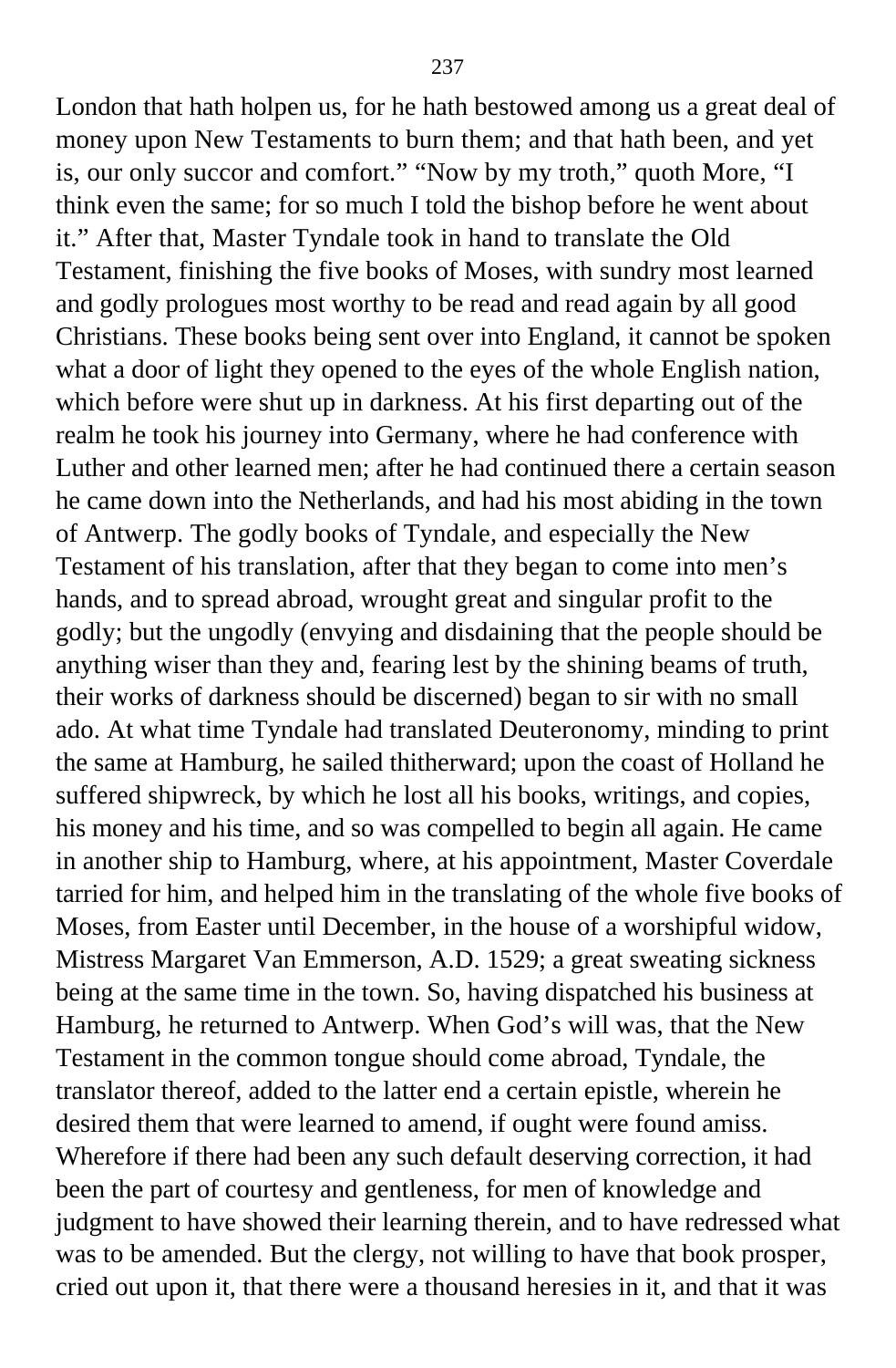not to be corrected, but utterly to be suppressed. Some said it was not possible to translate the Scriptures into English; some that it was not lawful for the lay people to have it in their mother tongue; some, that it would make them all heretics. And to the intent to induce the temporal rulers unto their purpose, they said it would make the people to rebel against the king. All this Tyndale himself, in his prologue before the first book of Moses, declareth; showing further what great pains were taken in examining that translation, and comparing it with their own imaginations, that with less labor, he supposeth, they might have translated a great part of the Bible; showing moreover that they scanned and examined every title and point in such sort, and so narrowly, that there was not one therein, but if it lacked a prick over his head, they did note it, and numbered it unto the ignorant people for a heresy. So great were then the forward devices of the English clergy (who should have been the guides of light unto the people), to drive the people from the knowledge of the Scripture, which neither they would translate themselves, nor yet abide it to be translated of others; to the intent (as Tyndale saith) that the world being kept still in darkness, they might sit in the consciences of the people through vain superstition and false doctrine, to satisfy their ambition, and insatiable covetousness, and to exalt their own honor above king and emperor. The bishops and prelates never rested before they had brought the king to their consent; by reason whereof, a proclamation in all haste was devised and set forth under public authority, that the Testament of Tyndale's translation was inhibited — which was about A.D. 1537. And not content herewith, they proceeded further, how to entangle him in their nets, and to bereave him of his life; which how they brought to pass, now it remaineth to be declared. In the registers of London it appeareth manifest how that the bishops and Sir Thomas More having before them such as had been at Antwerp, most studiously would search and examine all things belonging to Tyndale, where and with whom he hosted, whereabouts stood the house, what was his stature, in what apparel he went, what resort he had; all which things when they had diligently learned then began they to work their feats. William Tyndale, being in the town of Antwerp, had been lodged about one whole year in the house of Thomas Pointz, an Englishman, who kept a house of English merchants. Came thither one out of England, whose name was Henry Philips, his father being customer of Poole, a comely fellow, like as he had been a gentleman having a servant with him: but wherefore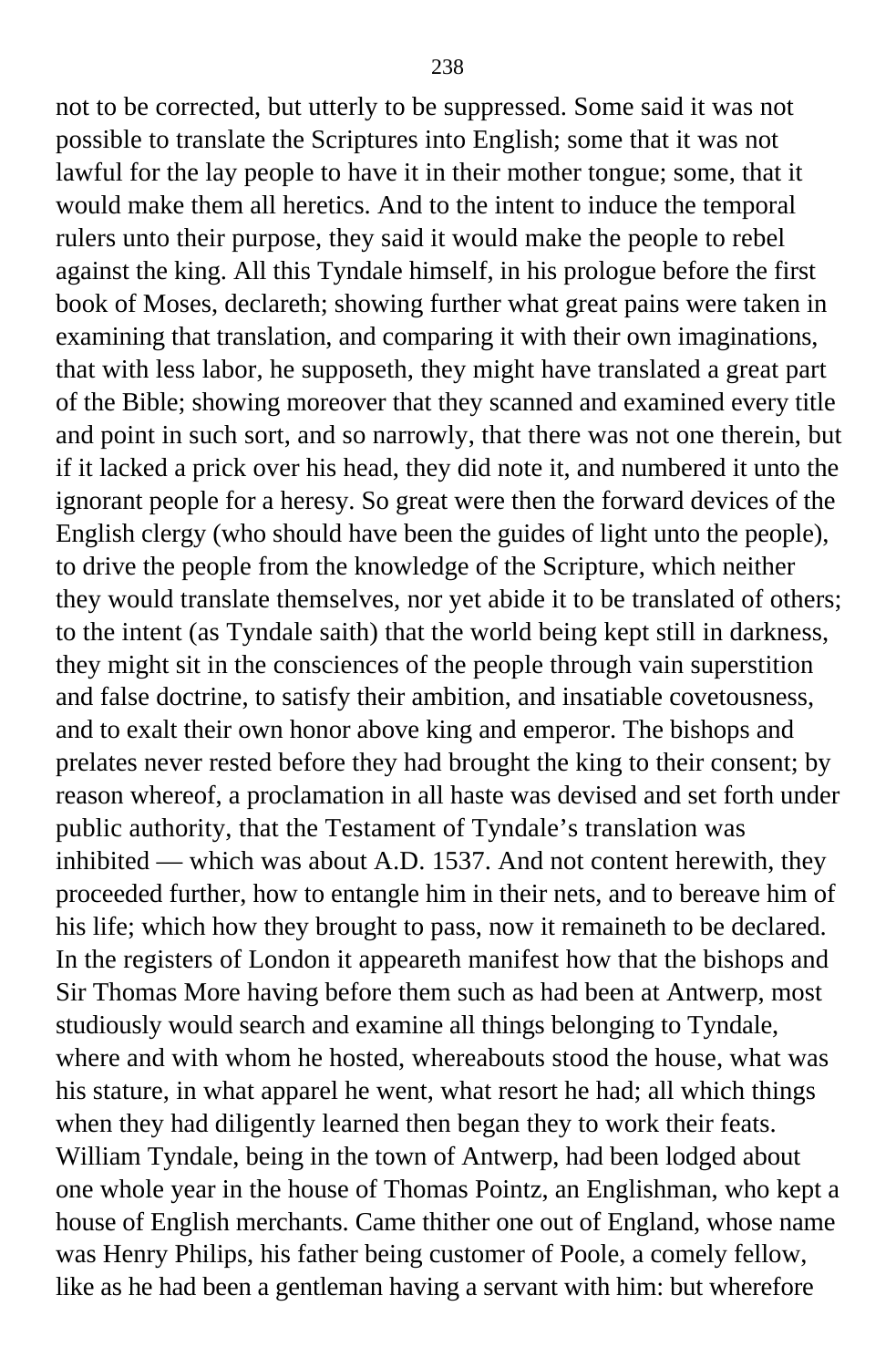he came, or for what purpose he was sent thither, no man could tell. Master Tyndale divers times was desired forth to dinner and support amongst merchants; by means whereof this Henry Philips became acquainted with him, so that within short space Master Tyndale had a great confidence in him, and brought him to his lodging, to the house of Thomas Pointz; and had him also once or twice with him to dinner and supper, and further entered such friendship with him, that through his procurement he lay in the same house of the said Pointz; to whom he showed moreover his books, and other secrets of his study, so little did Tyndale then mistrust this traitor. But Pointz, having no great confidence in the fellow, asked Master Tyndale how he came acquainted with this Philips. Master Tyndale answered, that he was an honest man, handsomely learned, and very conformable. Pointz, perceiving that he bare such favor to him, said no more, thinking that he was brought acquainted with him by some friend of his. The said Philips, being in the town three or four days, upon a time desired Pointz to walk with him forth of the town to show him the commodities thereof, and in walking together without the town, had communication of divers things, and some of the king's affairs; by which talk Pointz as yet suspected nothing. But after, when the time was past, Pointz perceived this to be the mind of Philips, to feel whether the said Pointz might, for lucre of money, help him to his purpose, for he perceived before that Philips was monied, and would that Pointz should think no less. For he had desired Pointz before to help him to divers things; and such things as he named, he required might be of the best, "for," said he, "I have money enough." Philips went from Antwerp to the court of Brussels, which is from thence twenty-four English miles, whence he brought with him to Antwerp, the procurator-general, who is the emperor's attorney, with certain other officers. Within three or four days, Pointz went forth to the town of Barois, being eighteen English miles from Antwerp, where he had business to do for the space of a month or six weeks; and in the time of his absence Henry Philips came again to Antwerp, to the house of Pointz, and coming in, spake with his wife, asking whether Master Tyndale were within. Then went he forth again and set the officers whom he had brought with him from Brussels, in the street, and about the door. About noon he came again, and went to Master Tyndale, and desired him to lend him forty shillings; "for," said he, "I lost my purse this morning, coming over at the passage between this and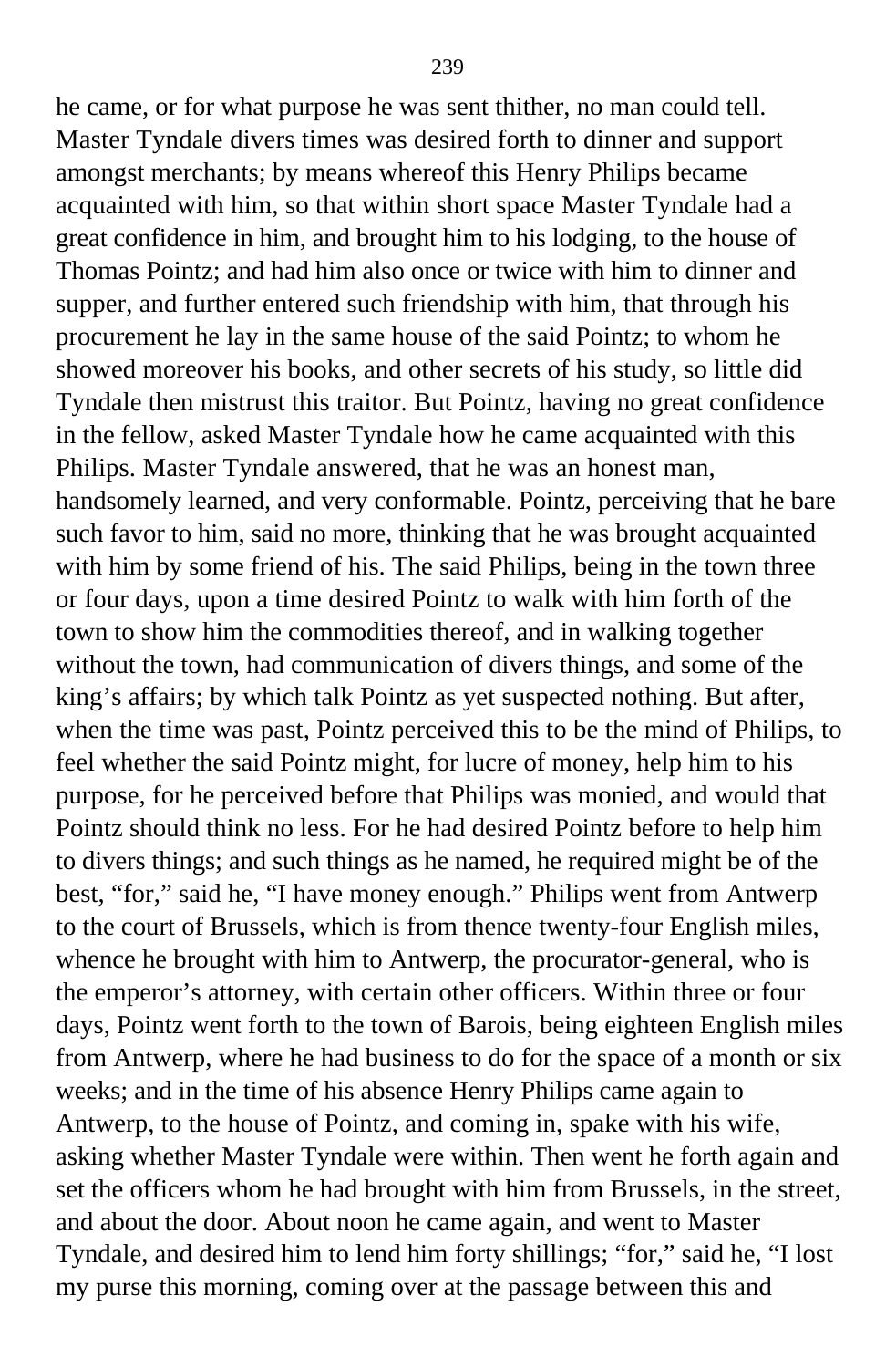Mechlin." So Master Tyndale took him forty shillings, which was easy to be had of him, if he had it; for in the wily subtleties of this world he was simple and inexpert. Then said Philips, "Master Tyndale! you shall be my guest here this day." "No," said Master Tyndale, "I go forth this day to dinner, and you shall go with me, and be my guest, where you shall be welcome." So when it was dinner time, Master Tyndale went forth with Philips, and at the going forth of Pointz's house, was a long narrow entry, so that two could not go in front. Master Tyndale would have put Philips before him, but Philips would in no wise, but put Master Tyndale before, for that he pretended to show great humanity. So Master Tyndale, being a man of no great stature, went before, and Philips, a tall, comely person, followed behind him; who had set officers on either side of the door upon two seats, who might see who came in the entry. Philips pointed with his finger over Master Tyndale's head down to him, that the officers might see that it was he whom they should take. The officers afterwards told Pointz, when they had laid him in prison, that they pitied to see his simplicity. They brought him to the emperor's attorney, where he dined. Then came the procurator-general to the house of Pointz, and sent away all that was there of Master Tyndale's, as well his books as other things; and from thence Tyndale was had to the castle of Vilvorde, eighteen English miles from Antwerp. Master Tyndale, remaining in prison, was proffered an advocate and a procurator; the which he refused, saying that he would make answer for himself. He had so preached to them who had him in charge, and such as was there conversant with him in the Castle that they reported of him, that if he were not a good Christian man, they knew not whom they might take to be one. At last, after much reasoning, when no reason would serve, although he deserved no death, he was condemned by virtue of the emperor's decree, made in the assembly at Augsburg. Brought forth to the place of execution, he was tied to the stake, strangled by the hangman, and afterwards consumed with fire, at the town of Vilvorde, A.D. 1536; crying at the stake with a fervent zeal, and a loud voice, "Lord! open the king of England's eyes." Such was the power of his doctrine, and the sincerity of his life, that during the time of his imprisonment (which endured a year and a half), he converted, it is said, his keeper, the keeper's daughter, and others of his household. As touching his translation of the New Testament, because his enemies did so much carp at it, pretending it to be full of heresies, he wrote to John Frith, as followeth, "I call God to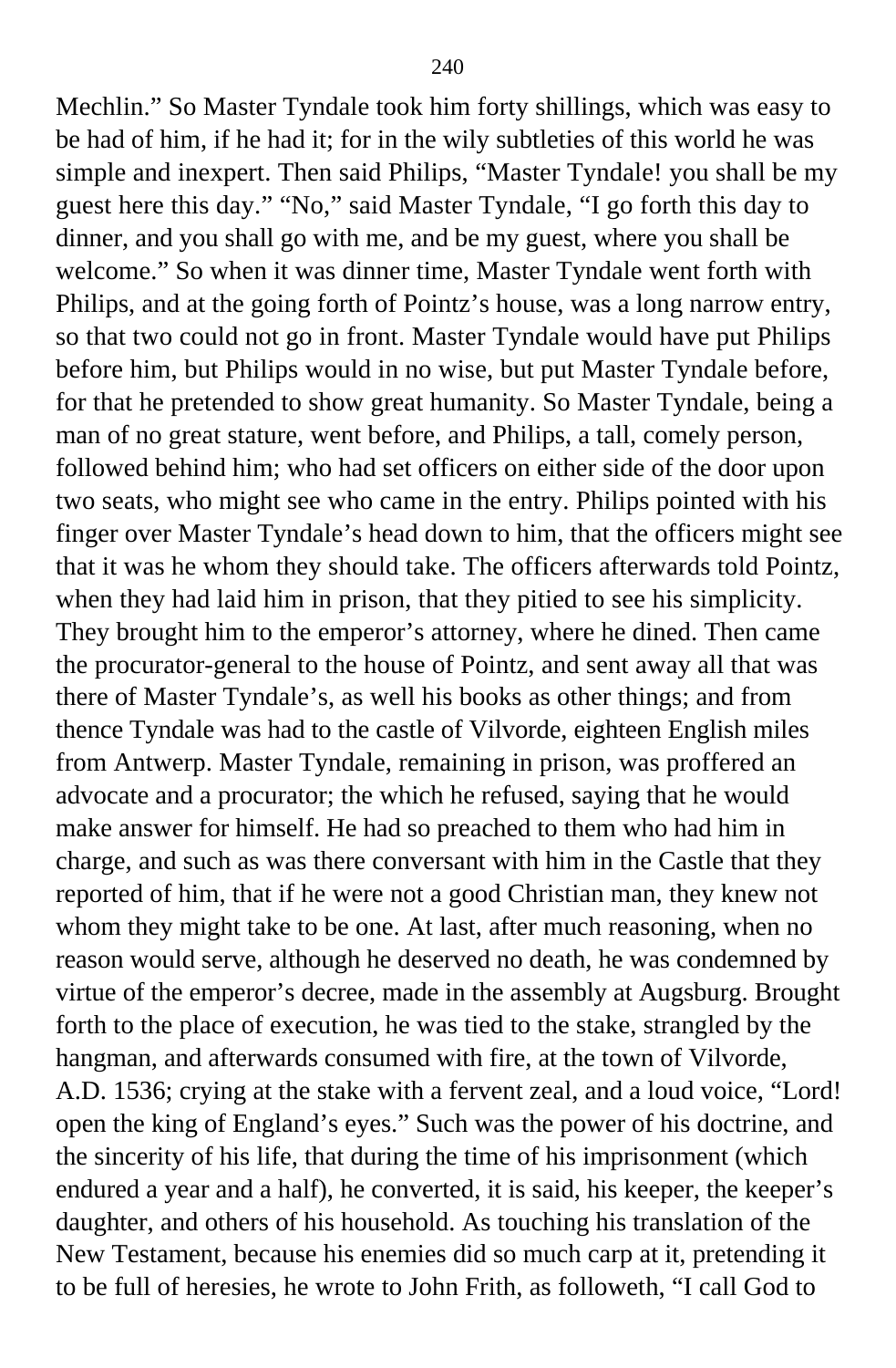record against the day we shall appear before our Lord Jesus, that I never altered one syllable of God's Word against my conscience, nor would do this day, if all that is in earth, whether it be honor, pleasure, or riches, might be given me."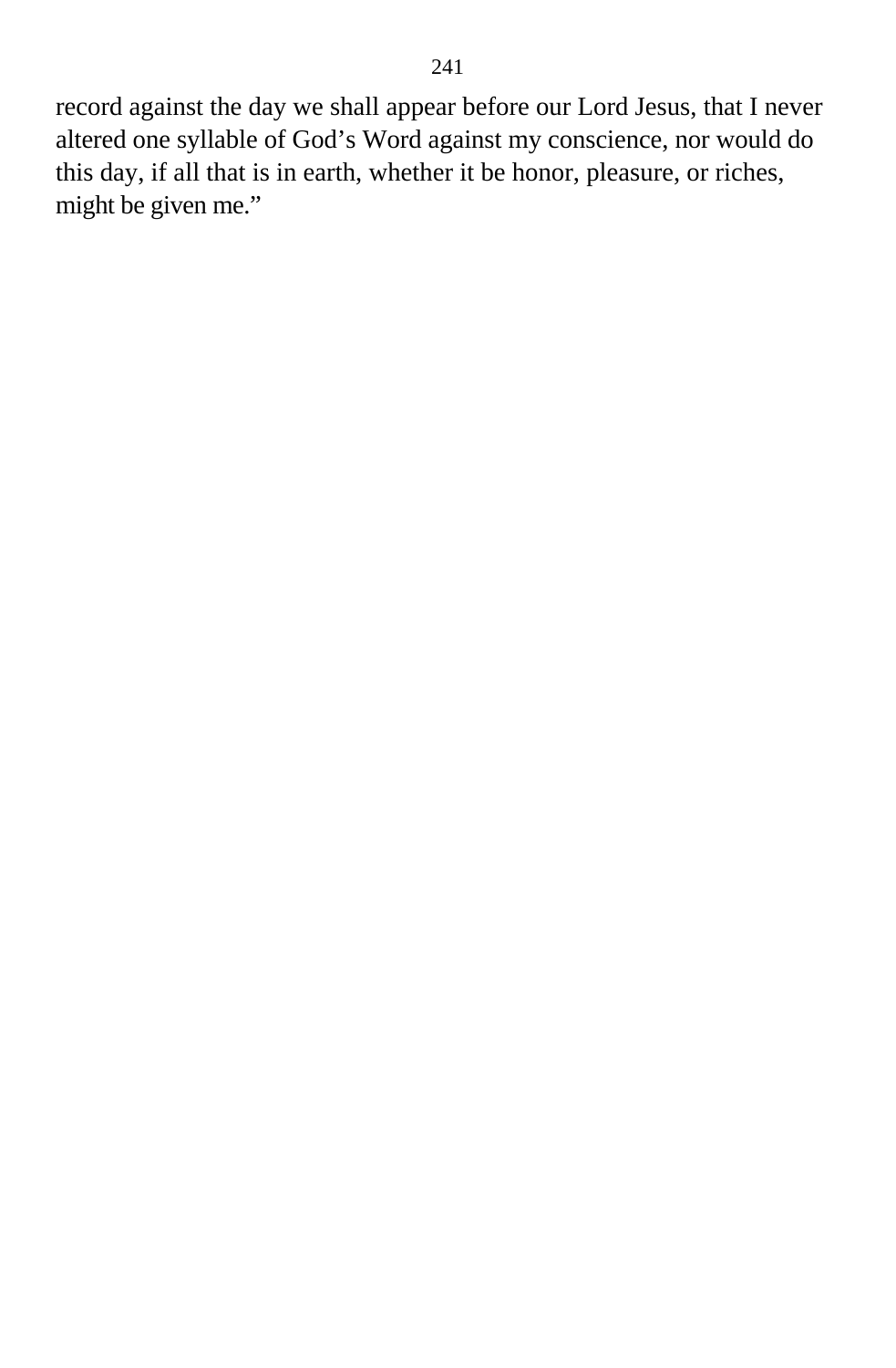## CHAPTER XIII

#### **AN ACCOUNT OF THE LIFE OF JOHN CALVIN**

his reformer was born at Noyon in Picardy, July 10, 1509. He was instructed in grammar, learning at Paris under Maturinus Corderius, and studied philosophy in the College of Montaign under a Spanish professor. His father, who discovered many marks of his early piety, particularly in his reprehensions of the vices of his companions, designed him at first for the Church, and got him presented, May 21, 1521, to the chapel of Notre Dame de la Gesine, in the Church of Noyon. In 1527 he was presented to the rectory of Marseville, which he exchanged in 1529 for the rectory of Point l'Eveque, near Noyon. His father afterward changed his resolution, and would have him study law; to which Calvin, who, by reading the Scriptures, had conceived a dislike to the superstitions of popery, readily consented, and resigned the chapel of Gesine and the rectory of Pont l'Eveque, in 1534. He made a great progress in that science, and improved no less in the knowledge of divinity by his private studies. At Bourges he applied to the Greek tongue, under the direction of Professor Wolmar. His father's death having called him back to Noyon, he stayed there a short time, and then went to Paris, where a speech of Nicholas Cop, rector of the University of Paris, of which Calvin furnished the materials, having greatly displeased the Sorbonne and the parliament, gave rise to a persecution against the Protestants, and Calvin, who narrowly escaped being taken in the College of Forteret, was forced to retire to Xaintonge, after having had the honor to be introduced to the queen of Navarre, who had raised this first storm against the Protestants. Calvin returned to Paris in 1534. This year the reformed met with severe treatment, which determined him to leave France, after publishing a treatise against those who believed that departed souls are in a kind of sleep. He retired to Basel, where he studied Hebrew: at this time he published his Institutions of the Christian Religion; a work well adapted to spread his fame, though he himself was desirous of living in obscurity. It is dedicated to the French king, Francis I. Calvin next wrote an apology for the Protestants who were burnt for their religion in France. After the T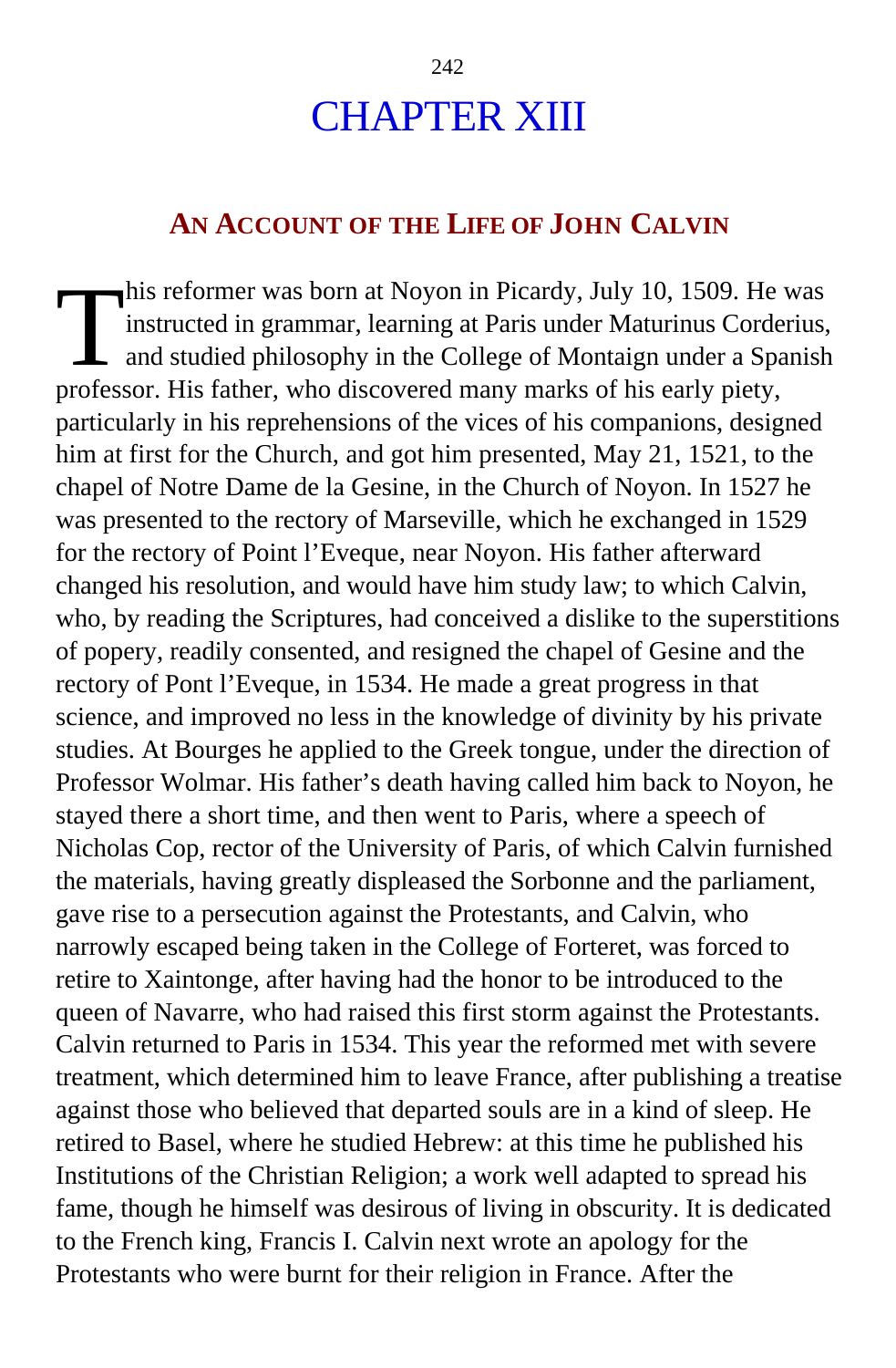publication of this work, Calvin went to Italy to pay a visit to the duchess of Ferrara, a lady of eminent piety, by whom he was very kindly received. From Italy he came back to France, and having settled his private affairs, he proposed to go to Strassburg or Basel, in company with his sole surviving brother, Antony Calvin; but as the roads were not safe on account of the war, except through the duke of Savoy's territories, he chose that road. "This was a particular direction of Providence," says Bayle; "it was his destiny that he should settle at Geneva, and when he was wholly intent upon going farther, he found himself detained by an order from heaven, if I may so speak." At Geneva, Calvin therefore was obliged to comply with the choice which the consistory and magistrates made of him, with the consent of the people, to be one of their ministers, and professor of divinity. He wanted to undertake only this last office, and not the other; but in the end he was obliged to take both upon him, in August, 1536. The year following, he made all the people declare, upon oath, their assent to the confession of faith, which contained a renunciation of popery. He next intimated that he could not submit to a regulation which the canton of Berne had lately made. Whereupon the syndics of Geneva summoned an assembly of the people; and it was ordered that Calvin, Farel, and another minister should leave the town in a few days, for refusing to administer the Sacrament. Calvin retired to Strassburg, and established a French church in that city, of which he was the first minister: he was also appointed to be professor of divinity there. Meanwhile the people of Geneva entreated him so earnestly to return to them that at last he consented, and arrived September 13, 1541, to the great satisfaction both of the people and the magistrates; and the first thing he did, after his arrival, was to establish a form of church discipline, and a consistorial jurisdiction, invested with power of inflicting censures and canonical punishments, as far as excommunication, inclusively. It has long been the delight of both infidels and some professed Christians, when they wish to bring odium upon the opinions of Calvin, to refer to his agency in the death of Michael Servetus. This action is used on all occasions by those who have been unable to overthrow his opinions, as a conclusive argument against his whole system. "Calvin burnt Servetus! — Calvin burnt Servetus!" is a good proof with a certain class of reasoners, that the doctrine of the Trinity is not true — that divine sovereignty is Antiscriptural, — and Christianity a cheat. We have no wish to palliate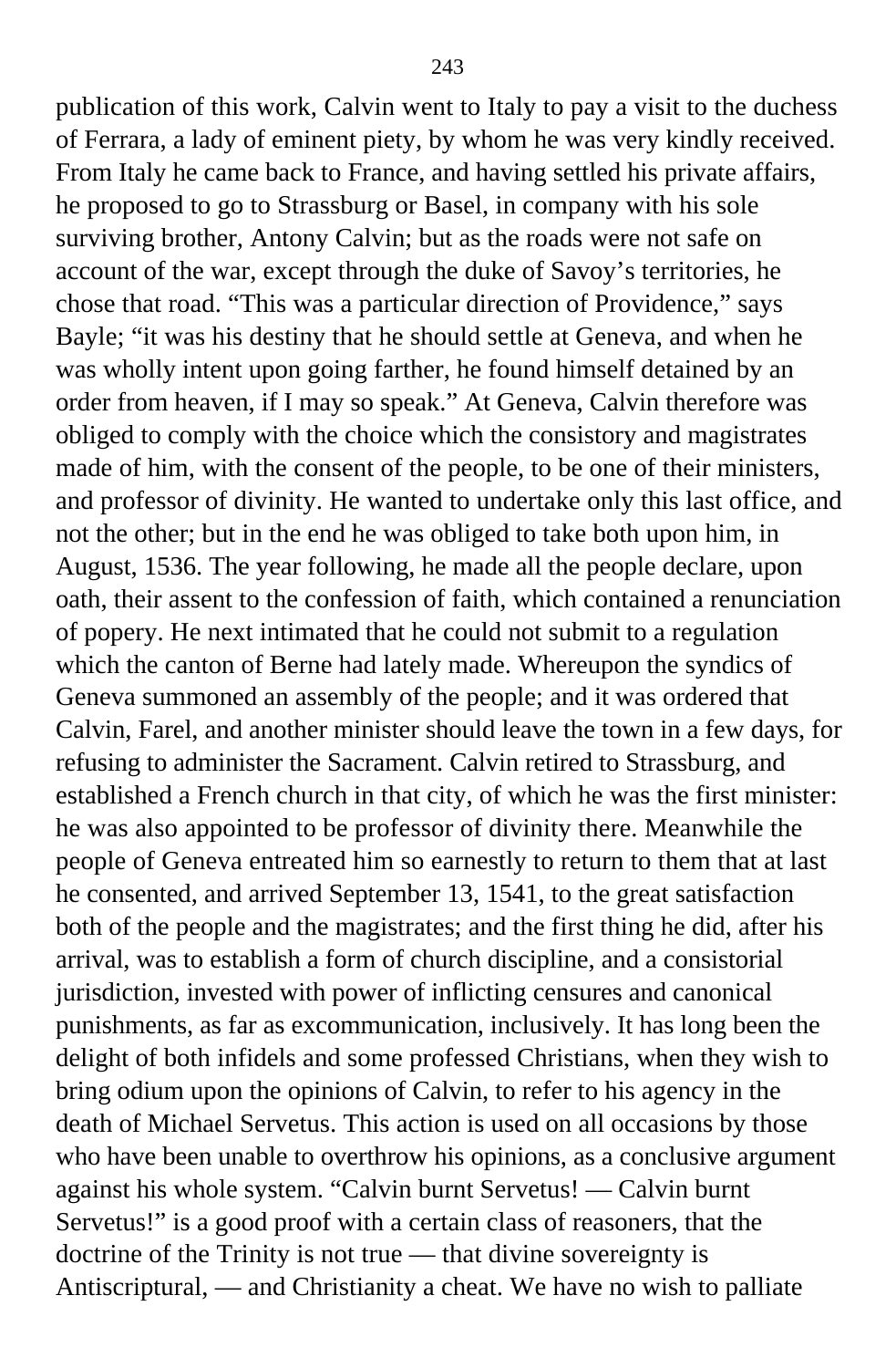any act of Calvin's which is manifestly wrong. All his proceedings, in relation to the unhappy affair of Servetus, we think, cannot be defended. Still it should be remembered that the true principles of religious toleration were very little understood in the time of Calvin. All the other reformers then living approved of Calvin's conduct. Even the gentle and amiable Melancthon expressed himself in relation to this affair, in the following manner. In a letter addressed to Bullinger, he says, "I have read your statement respecting the blasphemy of Servetus, and praise your piety and judgment; and am persuaded that the Council of Geneva has done right in putting to death this obstinate man, who would never have ceased his blasphemies. I am astonished that any one can be found to disapprove of this proceeding." Farel expressly says, that "Servetus deserved a capital punishment." Bucer did not hesitate to declare, that "Servetus deserved something worse than death." The truth is, although Calvin had some hand in the arrest and imprisonment of Servetus, he was unwilling that he should be burnt at all. "I desire," says he, "that the severity of the punishment should be remitted." "We endeavored to commute the kind of death, but in vain." "By wishing to mitigate the severity of the punishment," says Farel to Calvin, "you discharge the office of a friend towards your greatest enemy." "That Calvin was the instigator of the magistrates that Servetus might be burned," says Turritine, "historians neither anywhere affirm, nor does it appear from any considerations. Nay, it is certain, that he, with the college of pastors, dissuaded from that kind of punishment." It has been often asserted, that Calvin possessed so much influence with the magistrates of Geneva that he might have obtained the release of Servetus, had he not been desirous of his destruction. This however, is not true. So far from it, that Calvin was himself once banished from Geneva, by these very magistrates, and often opposed their arbitrary measures in vain. So little desirous was Calvin of procuring the death of Servetus that he warned him of his danger, and suffered him to remain several weeks at Geneva, before he was arrested. But his language, which was then accounted blasphemous, was the cause of his imprisonment. When in prison, Calvin visited him, and used every argument to persuade him to retract his horrible blasphemies, without reference to his peculiar sentiments. This was the extent of Calvin's agency in this unhappy affair. It cannot, however, be denied, that in this instance, Calvin acted contrary to the benignant spirit of the Gospel. It is better to drop a tear over the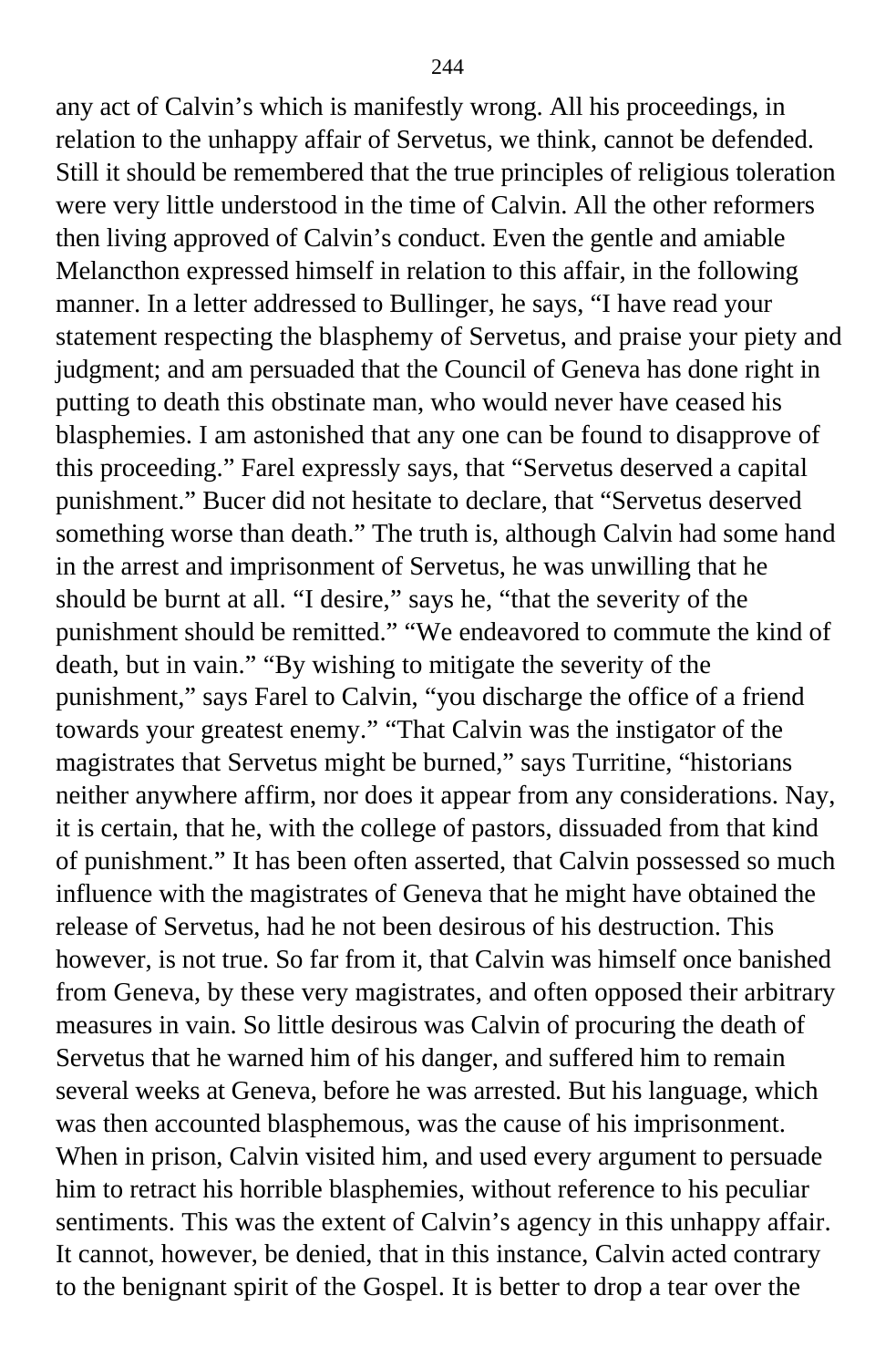inconsistency of human nature, and to bewail those infirmities which cannot be justified. He declared he acted conscientiously, and publicly justified the act. It was the opinion, that erroneous religious principles are punishable by the civil magistrate, that did the mischief, whether at Geneva, in Transylvania, or in Britain; and to this, rather than to Trinitarianism, or Unitarianism, it ought to be imputed. After the death of Luther, Calvin exerted great sway over the men of that notable period. He was influential in France, Italy, Germany, Holland, England, and Scotland. Two thousand one hundred and fifty reformed congregations were organized, receiving from him their preachers. Calvin, triumphant over all his enemies, felt his death drawing near. Yet he continued to exert himself in every way with youthful energy. When about to lie down in rest, he drew up his will, saying: "I do testify that I live and purpose to die in this faith which God has given me through His Gospel, and that I have no other dependence for salvation than the free choice which is made of me by Him. With my whole heart I embrace His mercy, through which all my sins are covered, for Christ's sake, and for the sake of His death and sufferings. According to the measure of grace granted unto me, I have taught this pure, simple Word, by sermons, by deeds, and by expositions of this Scripture. In all my battles with the enemies of the truth I have not used sophistry, but have fought the good fight squarely and directly." May 27, 1564, was the day of his release and blessed journey home. He was in his fifty-fifth year. That a man who had acquired so great a reputation and such an authority, should have had but a salary of one hundred crowns, and refuse to accept more; and after living fifty-five years with the utmost frugality should leave but three hundred crowns to his heirs, including the value of his library, which sold very dear, is something so heroical, that one must have lost all feeling not to admire. When Calvin took his leave of Strassburg, to return to Geneva, they wanted to continue to him the privileges of a freeman of their town, and the revenues of a prebend, which had been assigned to him; the former he accepted, but absolutely refused the other. He carried one of the brothers with him to Geneva, but he never took any pains to get him preferred to an honorable post, as any other possessed of his credit would have done. He took care indeed of the honor of his brother's family, by getting him freed from an adulteress, and obtaining leave to him to marry again; but even his enemies relate that he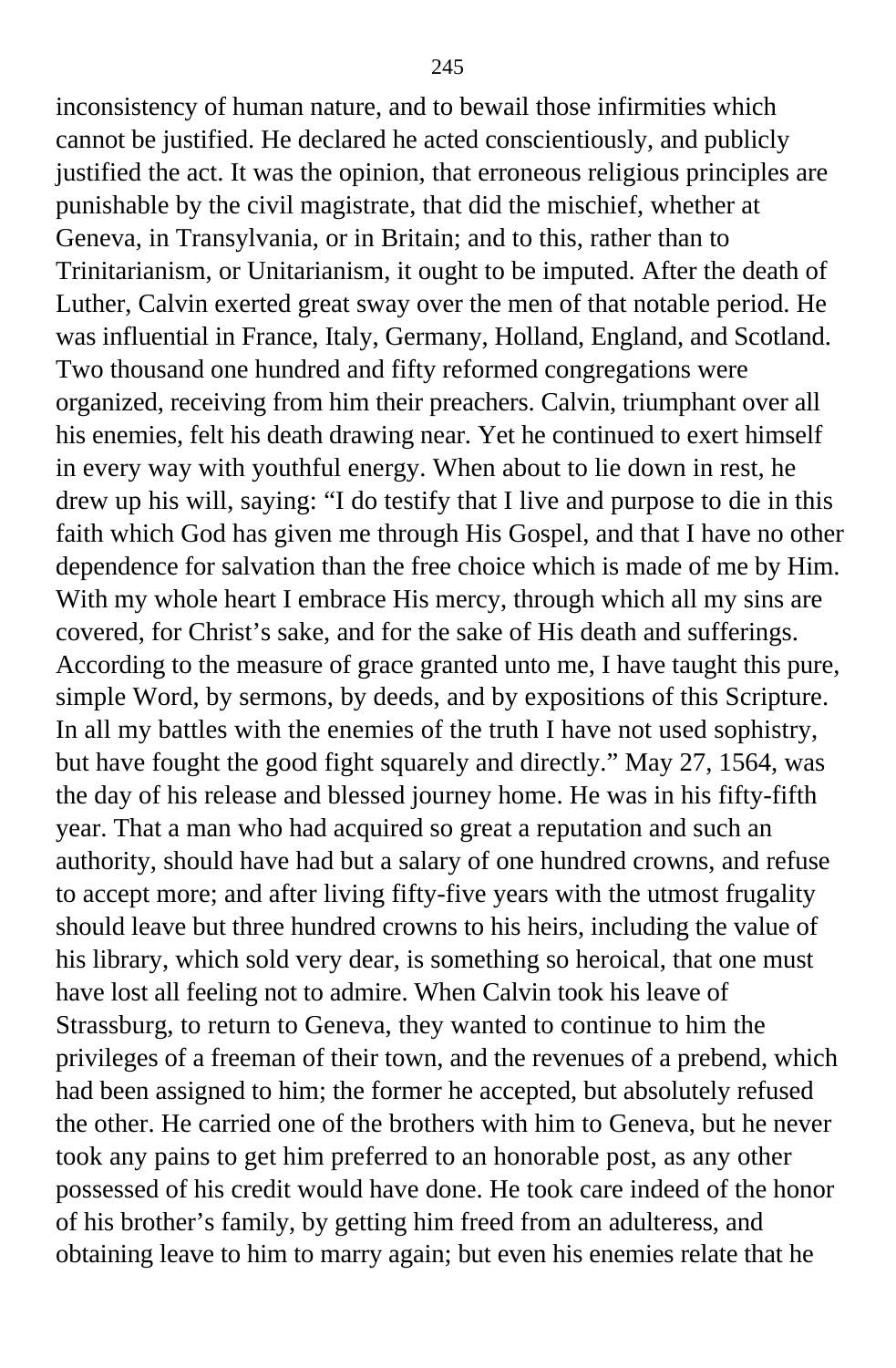made him learn the trade of a bookbinder, which he followed all his life after.

### **CALVIN AS A FRIEND OF CIVIL LIBERTY**

The Rev. Dr. Wisner, in his late discourse at Plymouth, on the anniversary of the landing of the Pilgrims, made the following assertion: "Much as the name of Calvin has been scoffed at and loaded with reproach by many sons of freedom, there is not an historical proposition more susceptible of complete demonstration than this, that no man has lived to whom the world is under greater obligations for the freedom it now enjoys, than John Calvin."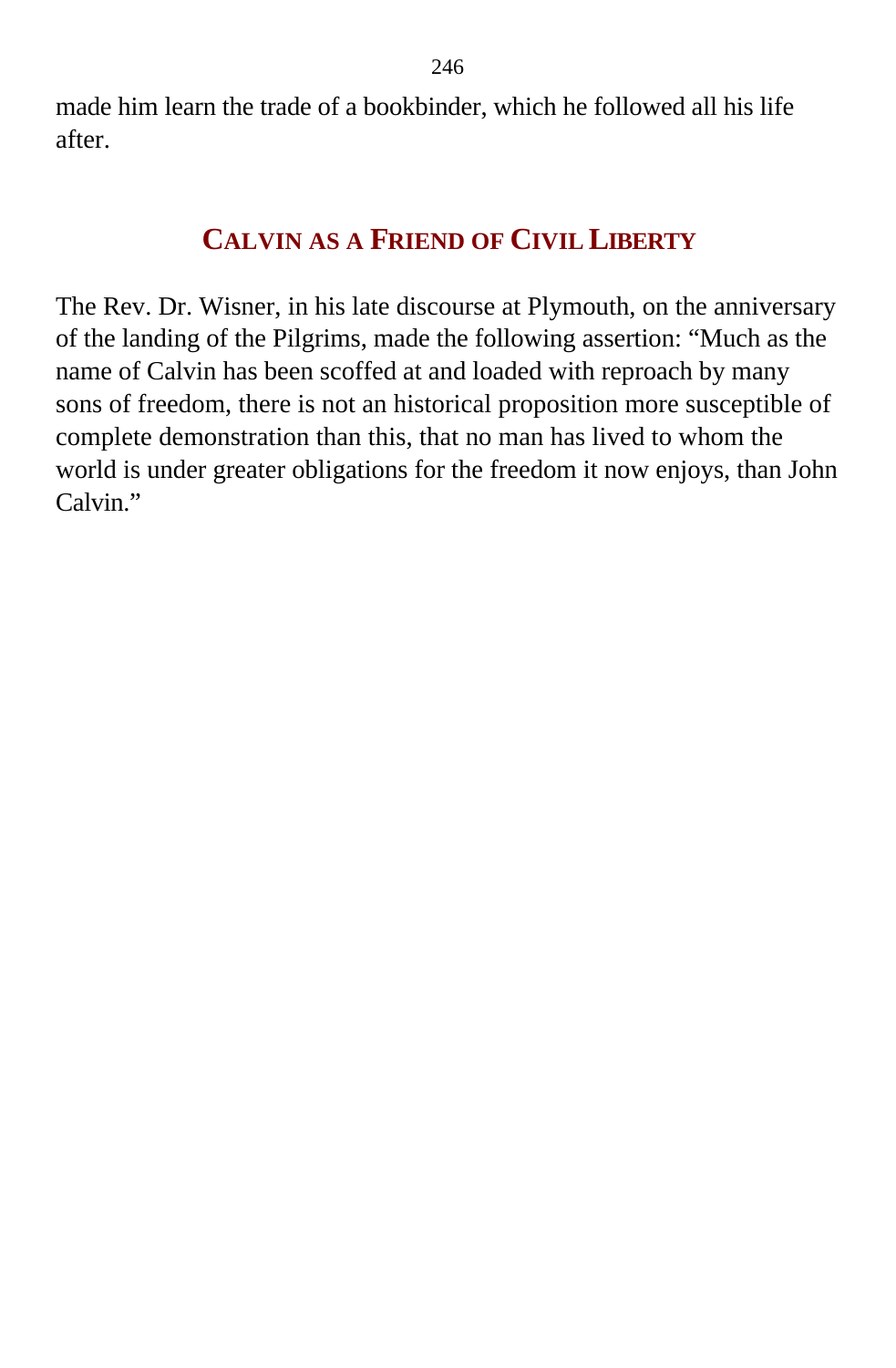## CHAPTER XIV

247

#### **AN ACCOUNT OF THE PERSECUTIONS IN GREAT BRITAIN AND IRELAND, PRIOR TO THE REIGN OF QUEEN MARY I**

ildas, the most ancient British writer extant, who lived about the time that the Saxons left the island of Great Britain, has drawn a most shocking instance of the barbarity of those people. The Saxons, on their arrival, being heathens like the Scots and Picts, destroyed the churches and murdered the clergy wherever they came: but they could not destroy Christianity, for those who would not submit to the Saxon yoke, went and resided beyond the Severn. Neither have we the names of those Christian sufferers transmitted to us, especially those of the clergy. The most dreadful instance of barbarity under the Saxon government, was the massacre of the monks of Bangor, A.D. 586. These monks were in all respects different from those men who bear the same name at present. In the eighth century, the Danes, a roving crew of barbarians, landed in different parts of Britain, both in England and Scotland. At first they were repulsed, but in A.D. 857, a party of them landed somewhere near Southampton, and not only robbed the people but burned down the churches, and murdered the clergy. In A.D. 868, these barbarians penetrated into the center of England, and took up their quarters at Nottingham; but the English, under their king, Ethelred, drove them from their posts, and obligated them to retire to Northumberland. In 870, another body of these barbarians landed at Norfolk, and engaged in battle with the English at Hertford. Victory declared in favor of the pagans, who took Edmund, king of the East Angles, prisoner, and after treating him with a thousand indignities, transfixed his body with arrows, and then beheaded him. In Fifeshire, in Scotland, they burned many of the churches, and among the rest that belonging to the Culdees, at St. Andrews. The piety of these men made them objects of abhorrence to the Danes, who, wherever they went singled out the Christian priests for destruction, of whom no less than two hundred were massacred in Scotland. It was much the same in that part of Ireland now called Leinster, there the Danes murdered and burned the priests alive in their own churches; they carried G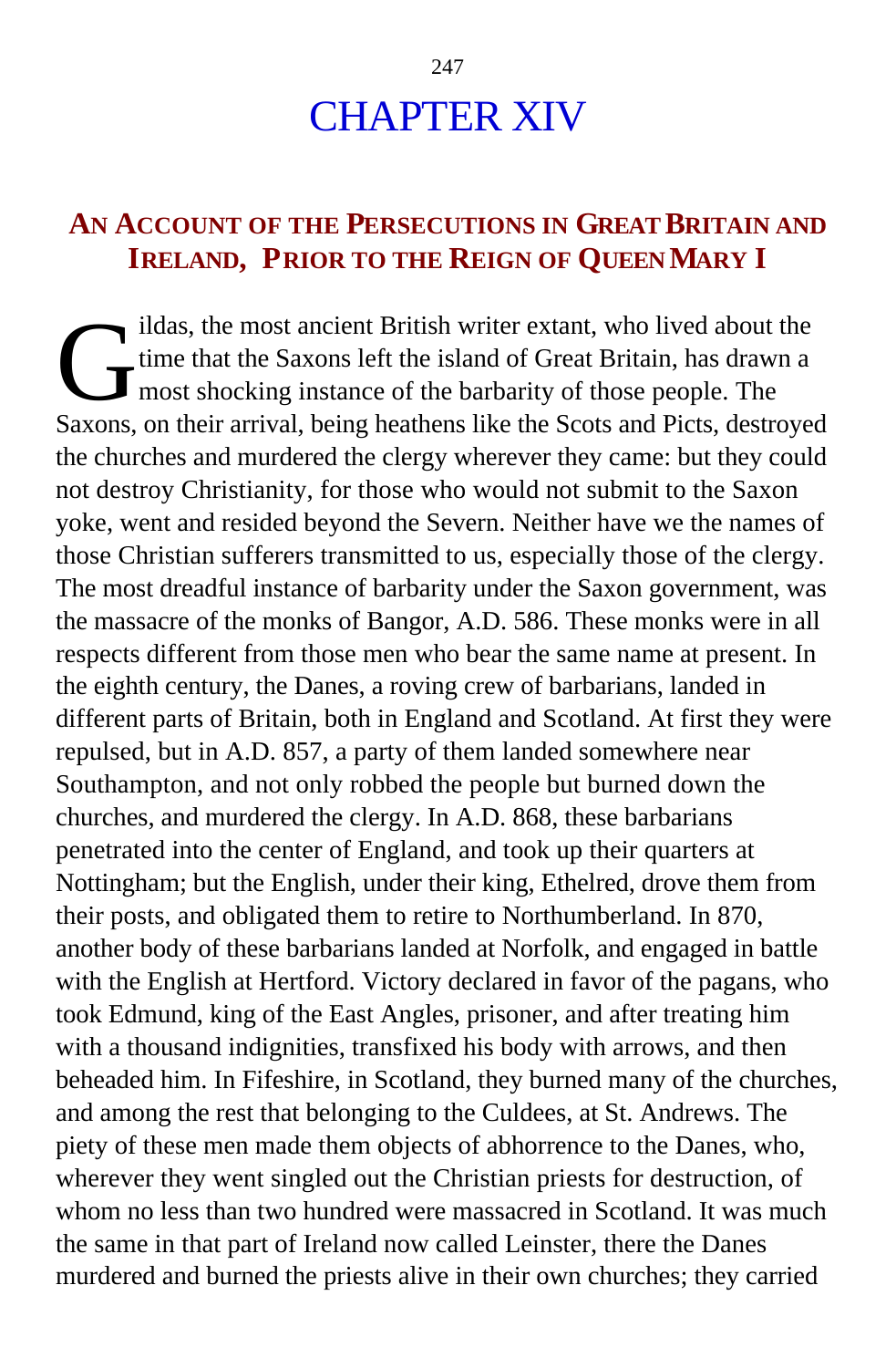destruction along with them wherever they went, sparing neither age nor sex, but the clergy were the most obnoxious to them, because they ridiculed their idolatry, and persuaded their people to have nothing to do with them. In the reign of Edward III the Church of England was extremely corrupted with errors and superstition; and the light of the Gospel of Christ was greatly eclipsed and darkened with human inventions, burdensome ceremonies and gross idolatry. The followers of Wickliffe, then called Lollards, were become extremely numerous, and the clergy were so vexed to see them increase; whatever power or influence they might have to molest them in an underhand manner, they had no authority by law to put them to death. However, the clergy embraced the favorable opportunity, and prevailed upon the king to suffer a bill to be brought into parliament, by which all Lollards who remained obstinate, should be delivered over to the secular power, and burnt as heretics. This act was the first in Britain for the burning of people for their religious sentiments; it passed in the year 1401, and was soon after put into execution. The first person who suffered in consequence of this cruel act was William Santree, or Sawtree, a priest, who was burnt to death in Smithfield. Soon after this, Sir John Oldcastle, Lord Cobham, in consequence of his attachment to the doctrines of Wickliffe, was accused of heresy, and being condemned to be hanged and burnt, was accordingly executed in Lincoln's Inn Fields, A.D. 1419. In his written defense Lord Cobham said: "As for images, I understand that they be not of belief, but that they were ordained since the belief of Christ was given by sufferance of the Church, to represent and bring to mind the passion of our Lord Jesus Christ, and martyrdom and good living of other saints: and that whoso it be, that doth the worship to dead images that is due to God, or putteth such hope or trust in help of them, as he should do to God, or hath affection in one more than in another, he doth in that, the greatest sin of idol worship. "Also I suppose this fully, that every man in this earth is a pilgrim toward bliss, or toward pain; and that he that knoweth not, we will not know, we keep the holy commandments of God in his living here (albeit that he go on pilgrimages to all the world, and he die so), he shall be damned: he that knoweth the holy commandments of God, and keepeth them to his end, he shall be saved, though he never in his life go on pilgrimage, as men now use, to Canterbury, or to Rome, or to any other place." Upon the day appointed, Lord Cobham was brought out of the Tower with his arms bound behind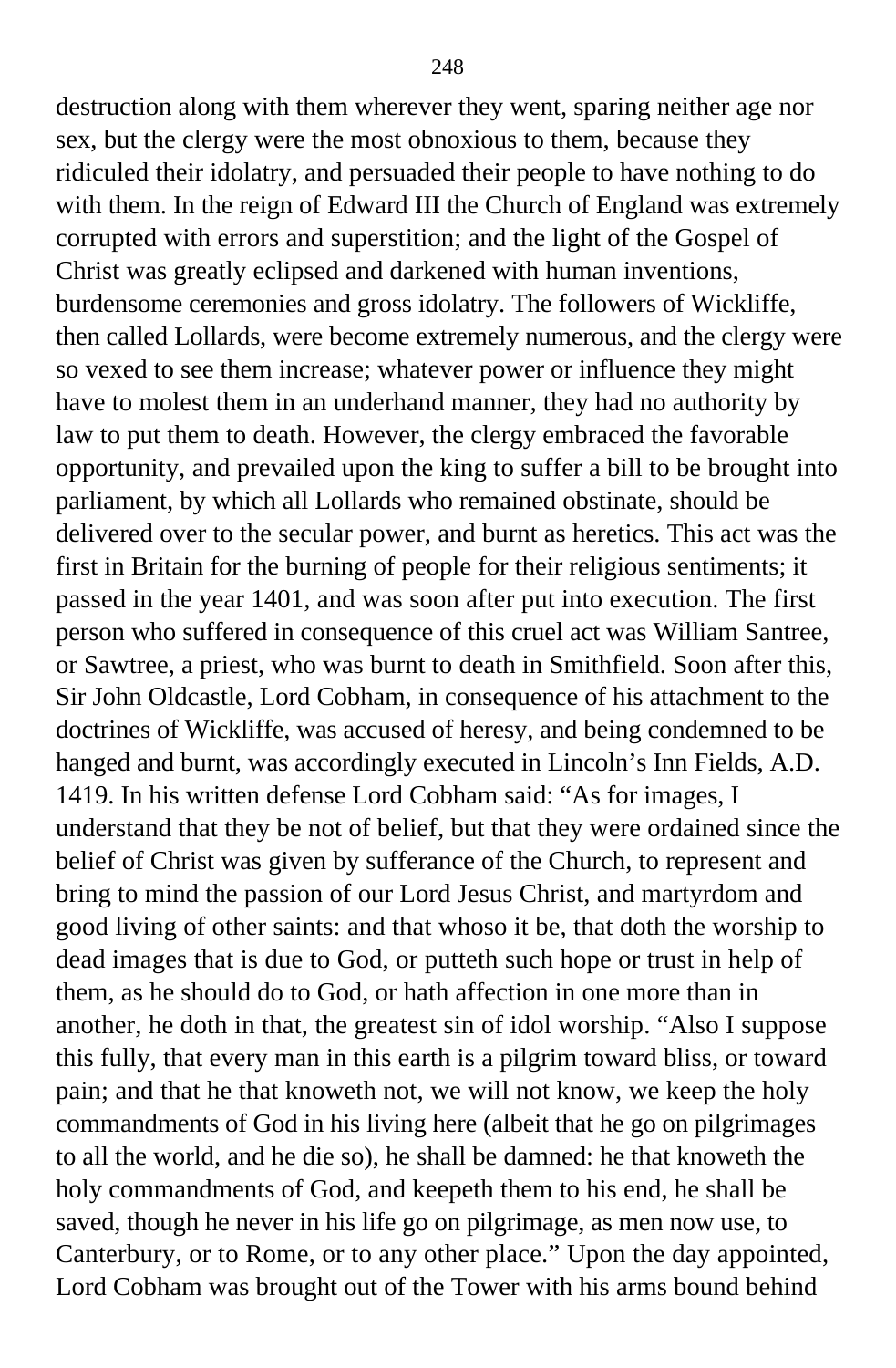him, having a very cheerful countenance. Then was he laid upon a hurdle, as though he had been a most heinous traitor to the crown, and so drawn forth into St. Giles's field. As he was come to the place of execution, and was taken from the hurdle, he fell down devoutly upon his knees, desiring Almighty God to forgive his enemies. Then stood he up and beheld the multitude, exhorting them in most godly manner to follow the laws of God written in the Scriptures, and to beware of such teachers as they see contrary to Christ in their conversation and living. Then was he hanged up by the middle in chains of iron, and so consumed alive in the fire, praising the name of God, so long as his life lasted; the people, there present, showing great dolor. And this was done A.D. 1418. How the priests that time fared, blasphemed, and accursed, requiring the people not to pray for him, but to judge him damned in hell, for that he departed not in the obedience of their pope, it were too long to write. Thus resteth this valiant Christian knight, Sir John Oldcastle, under the altar of God, which is Jesus Christ, among that godly company, who, in the kingdom of patience, suffered great tribulation with the death of their bodies, for His faithful word and testimony. In August, 1473, one Thomas Granter was apprehended in London; he was accused of professing the doctrines of Wickliffe, for which he was condemned as an obstinate heretic. This pious man, being brought to the sheriff's house, on the morning of the day appointed for his execution, desired a little refreshment, and having ate some, he said to the people present, "I eat now a very good meal, for I have a strange conflict to engage with before I go to supper"; and having eaten, he returned thanks to God for the bounties of His all-gracious providence, requesting that he might be instantly led to the place of execution, to bear testimony to the truth of those principles which he had professed. Accordingly he was chained to a stake on Tower-hill, where he was burnt alive, professing the truth with his last breath. In the year 1499, one Badram, a pious man, was brought before the bishop of Norwich, having been accused by some of the priests, with holding the doctrines of Wickliffe. He confessed he did believe everything that was objected against him. For this, he was condemned as an obstinate heretic, and a warrant was granted for his execution; accordingly he was brought to the stake at Norwich, where he suffered with great constancy. In 1506, one William Tilfrey, a pious man, was burnt alive at Amersham, in a close called Stoneyprat, and at the same time, his daughter, Joan Clarke, a married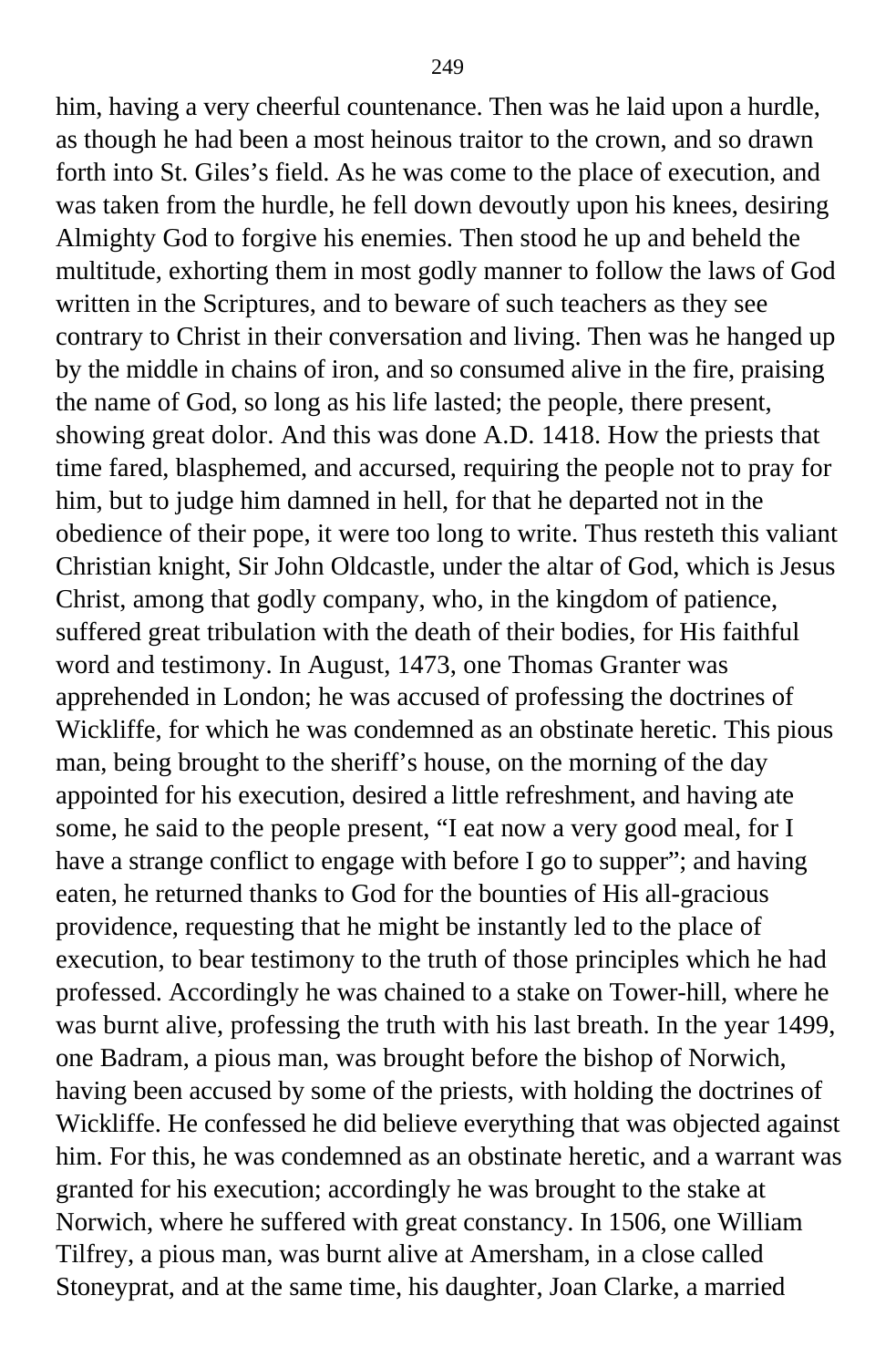women, was obliged to light the fagots that were to burn her father. This year also one Father Roberts, a priest, was convicted of being a Lollard before the bishop of Lincoln, and burnt alive at Buckingham. In 1507 one Thomas Norris was burnt alive for the testimony of the truth of the Gospel, at Norwich. This man was a poor, inoffensive, harmless person, but his parish priest conversing with him one day, conjectured he was a Lollard. In consequence of this supposition he gave information to the bishop, and Norris was apprehended. In 1508, one Lawrence Guale, who had been kept in prison two years, was burnt alive at Salisbury, for denying the real presence in the Sacrament. It appeared that this man kept a shop in Salisbury, and entertained some Lollards in his house; for which he was informed against to the bishop; but he abode by his first testimony, and was condemned to suffer as a heretic. A pious woman was burnt at Chippen Sudburne, by order of the chancellor, Dr. Whittenham. After she had been consumed in the flames, and the people were returning home, a bull broke loose from a butcher and singling out the chancellor from all the rest of the company, he gored him through the body, and on his horns carried his entrails. This was seen by all the people, and it is remarkable that the animal did not meddle with any other person whatever. October 18, 1511, William Succling and John Bannister, who had formerly recanted, returned again to the profession of the faith, and were burnt alive in Smithfield. In the year 1517, one John Brown (who had recanted before in the reign of Henry VII and borne a fagot round St. Paul's,) was condemned by Dr. Wonhaman, archbishop of Canterbury, and burnt alive at Ashford. Before he was chained to the stake, the archbishop Wonhaman, and Yester, bishop of Rochester, caused his feet to be burnt in a fire until all the flesh came off, even to the bones. This was done in order to make him again recant, but he persisted in his attachment to the truth to the last. Much about this time one Richard Hunn, a merchant tailor of the city of London, was apprehended, having refused to pay the priest his fees for the funeral of a child; and being conveyed to the Lollards' Tower, in the palace of Lambeth, was there privately murdered by some of the servants of the archbishop. September 24, 1518, John Stilincen, who had before recanted, was apprehended, brought before Richard Fitz-James, bishop of London, and on the twenty-fifth of October was condemned as a heretic. He was chained to the stake in Smithfield amidst a vast crowd of spectators, and sealed his testimony to the truth with his blood. He declared that he was a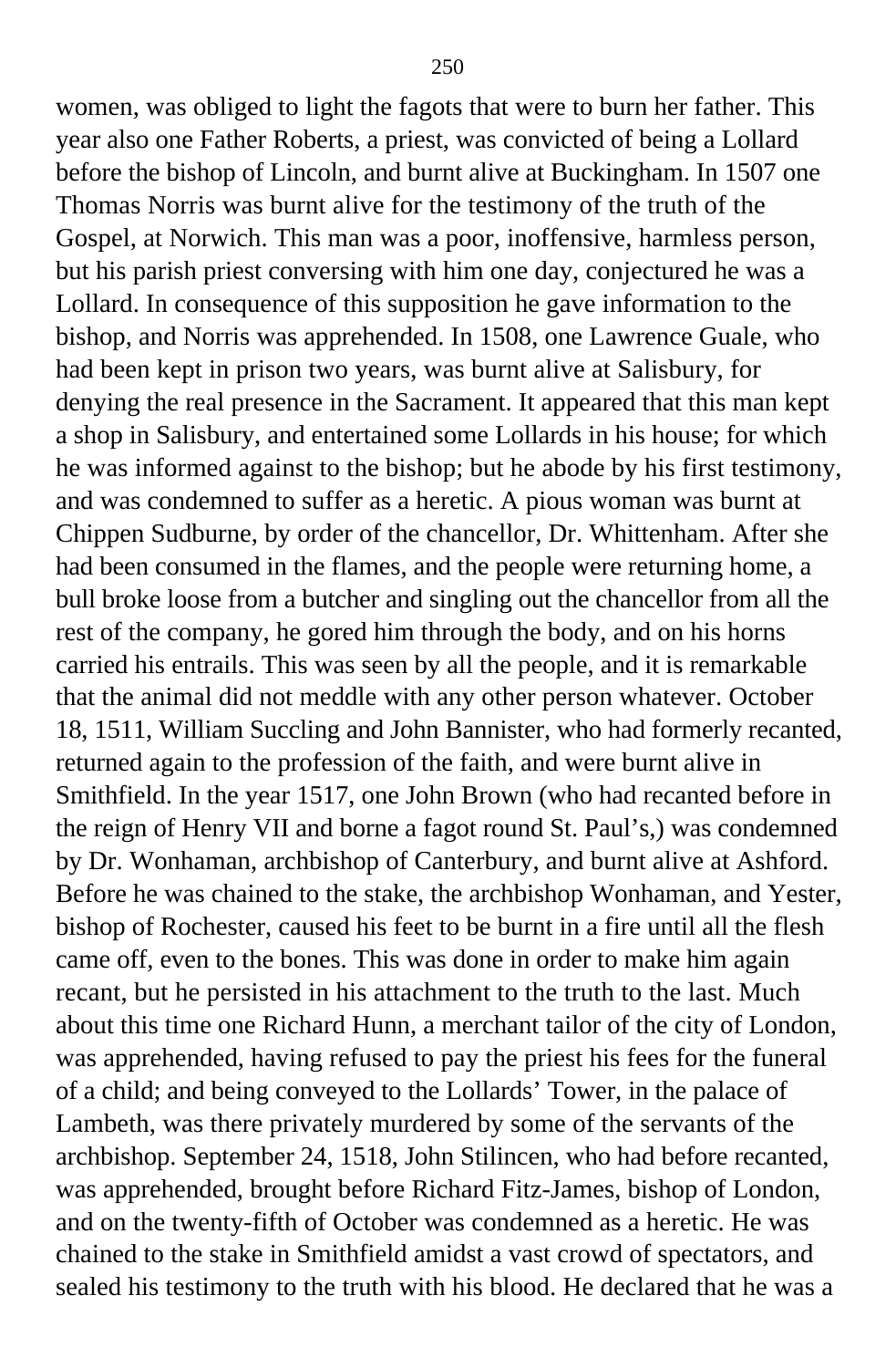Lollard, and that he had always believed the opinions of Wickliffe; and although he had been weak enough to recant his opinions, yet he was now willing to convince the world that he was ready to die for the truth. In the year 1519, Thomas Mann was burnt in London, as was one Robert Celin, a plain, honest man for speaking against image worship and pilgrimages. Much about this time, was executed in Smithfield, in London, James Brewster, a native of Colchester. His sentiments were the same as the rest of the Lollards, or those who followed the doctrines of Wickliffe; but notwithstanding the innocence of his life, and the regularity of his manners, he was obliged to submit to papal revenge. During this year, one Christopher, a shoemaker, was burnt alive at Newbury, in Berkshire, for denying those popish articles which we have already mentioned. This man had gotten some books in English, which were sufficient to render him obnoxious to the Romish clergy. Robert Silks, who had been condemned in the bishop's court as a heretic, made his escape out of prison, but was taken two years afterward, and brought back to Coventry, where he was burnt alive. The sheriffs always seized the goods of the martyrs for their own use, so that their wives and children were left to starve. In 1532, Thomas Harding, who with his wife, had been accused of heresy, was brought before the bishop of Lincoln, and condemned for denying the real presence in the Sacrament. He was then chained to a stake, erected for the purpose, at Chesham in the Pell, near Botely; and when they had set fire to the fagots, one of the spectators dashed out his brains with a billet. The priests told the people that whoever brought fagots to burn heretics would have an indulgence to commit sins for forty days. During the latter end of this year, Worham, archbishop of Canterbury, apprehended one Hitten, a priest at Maidstone; and after he had been long tortured in prison, and several times examined by the archbishop, and Fisher, bishop of Rochester, he was condemned as a heretic, and burnt alive before the door of his own parish church. Thomas Bilney, professor of civil law at Cambridge, was brought before the bishop of London, and several other bishops, in the Chapter house, Westminster, and being several times threatened with the stake and flames, he was weak enough to recant; but he repented severely afterward. For this he was brought before the bishop a second time, and condemned to death. Before he went to the stake he confessed his adherence to those opinions which Luther held; and, when at it, he smiled, and said, "I have had many storms in this world, but now my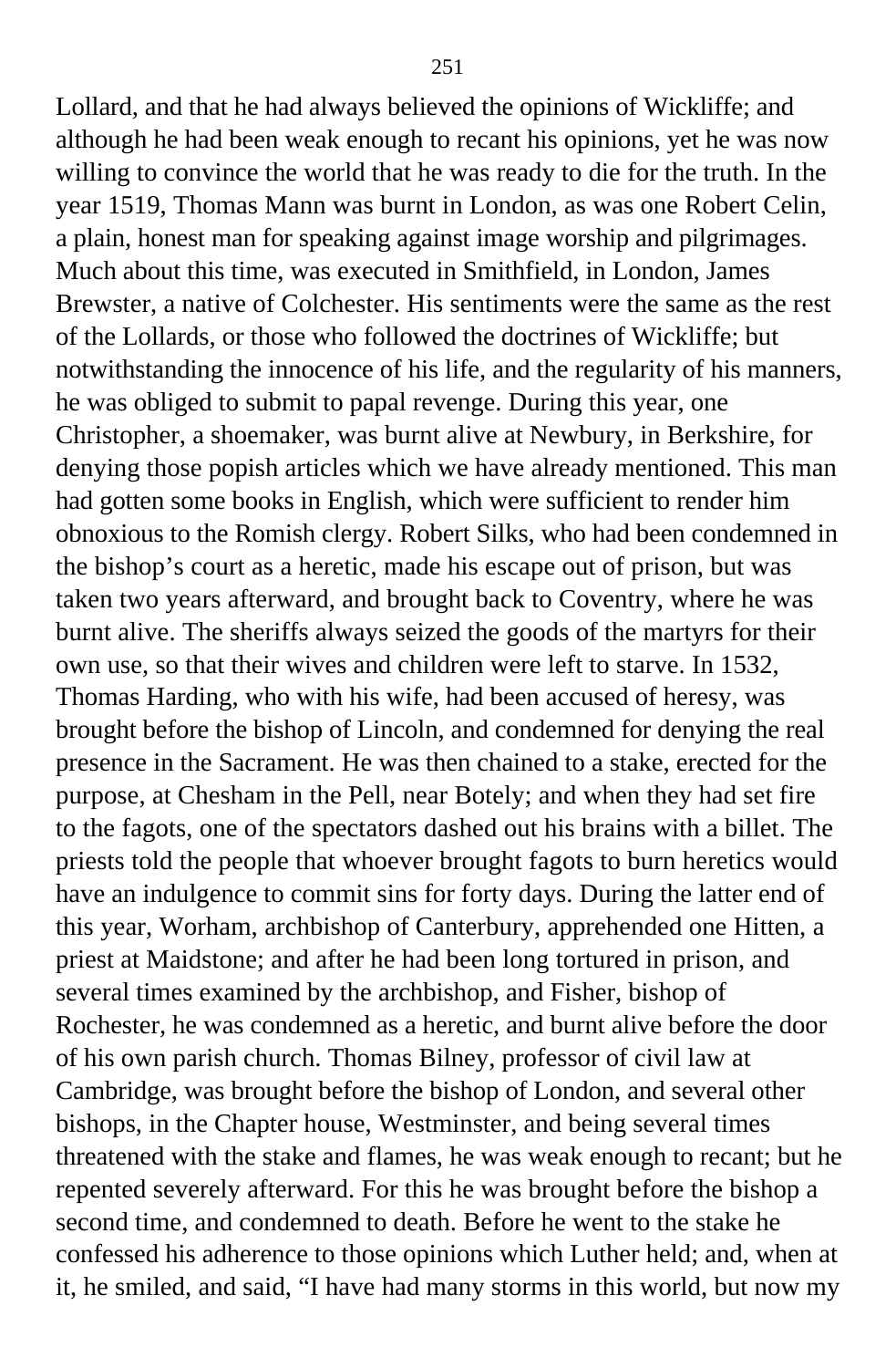vessel will soon be on shore in heaven." He stood unmoved in the flames, crying out, "Jesus, I believe"; and these were the last words he was heard to utter. A few weeks after Bilney had suffered, Richard Byfield was cast into prison, and endured some whipping, for his adherence to the doctrines of Luther: this Mr. Byfield had been some time a monk, at Barnes, in Surrey, but was converted by reading Tyndale's version of the New Testament. The sufferings this man underwent for the truth were so great that it would require a volume to contain them. Sometimes he was shut up in a dungeon, where he was almost suffocated by the offensive and horrid smell of filth and stagnant water. At other times he was tied up by the arms, until almost all his joints were dislocated. He was whipped at the post several times, until scarcely any flesh was left on his back; and all this was done to make him recant. He was then taken to the Lollard's Tower in Lambeth palace, where he was chained by the neck to the wall, and once every day beaten in the most cruel manner by the archbishop's servants. At last he was condemned, degraded, and burnt in Smithfield. The next person that suffered was John Tewkesbury. This was a plain, simple man, who had been guilty of no other offense against what was called the holy Mother Church, than that of reading Tyndale's translation of the New Testament. At first he was weak enough to adjure, but afterward repented, and acknowledged the truth. For this he was brought before the bishop of London, who condemned him as an obstinate heretic. He suffered greatly during the time of his imprisonment, so that when they brought him out to execution, he was almost dead. He was conducted to the stake in Smithfield, where he was burned, declaring his utter abhorrence of popery, and professing a firm belief that his cause was just in the sight of God. The next person that suffered in this reign was James Baynham, a reputable citizen in London, who had married the widow of a gentleman in the Temple. When chained to the stake he embraced the fagots, and said, "Oh, ye papists, behold! ye look for miracles; here now may you see a miracle; for in this fire I feel no more pain than if I were in bed; for it is as sweet to me as a bed of roses." Thus he resigned his soul into the hands of his Redeemer. Soon after the death of this martyr, one Traxnal, an inoffensive countryman, was burned alive at Bradford in Wiltshire, because he would not acknowledge the real presence in the Sacrament, nor own the papal supremacy over the consciences of men. In the year 1533, John Frith, a noted martyr, died for the truth. When brought to the stake in Smithfield,

252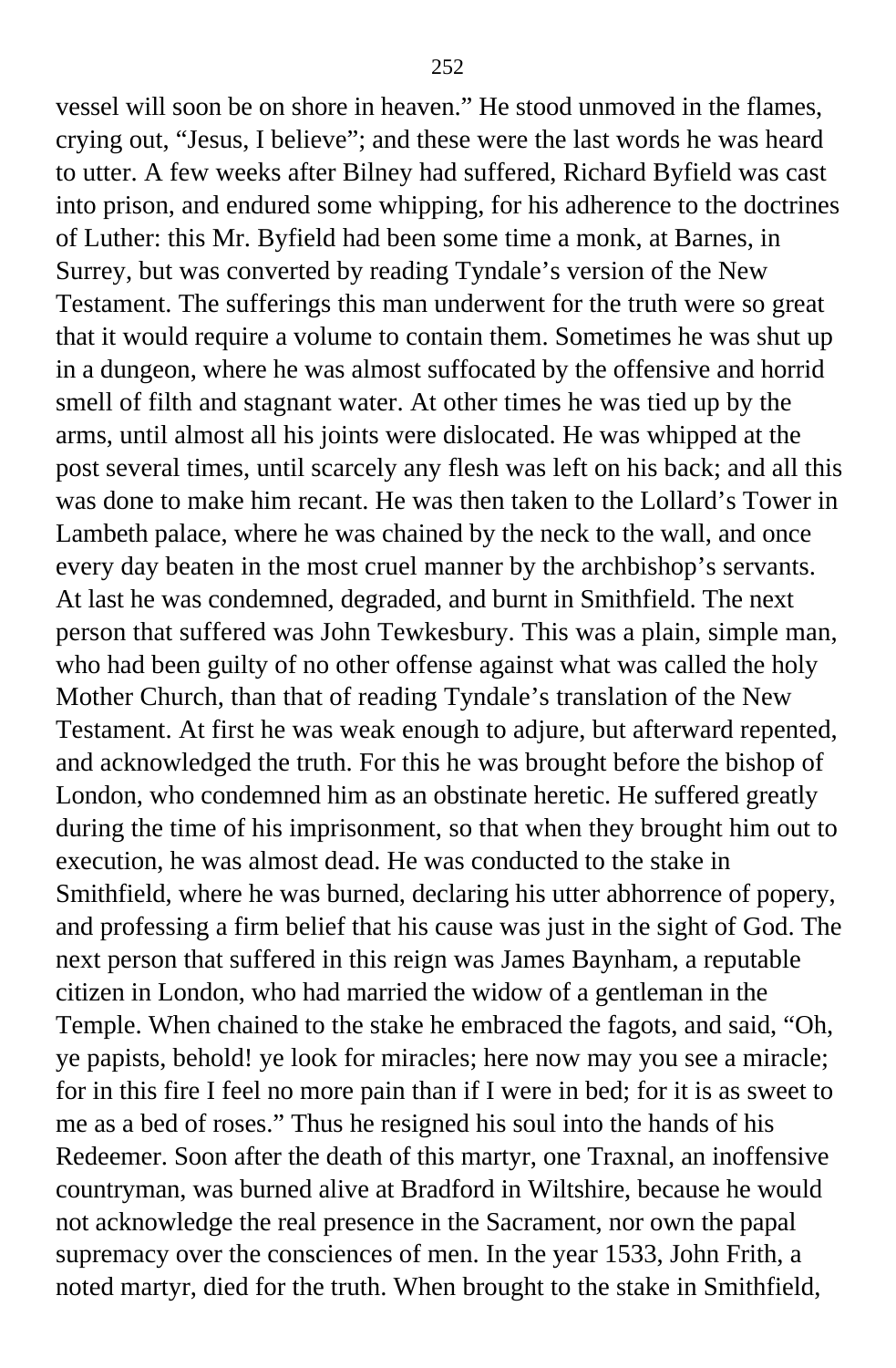he embraced the fagots, and exhorted a young man named Andrew Hewit, who suffered with him, to trust his soul to that God who had redeemed it. Both these sufferers endured much torment, for the wind blew the flames away from them, so that they were above two hours in agony before they expired. In the year 1538, one Collins, a madman, suffered death with his dog in Smithfield. The circumstances were as follows: Collins happened to be in church when the priest elevated the host; and Collins, in derision of the sacrifice of the Mass, lifted up his dog above his head. For this crime Collins, who ought to have been sent to a madhouse, or whipped at the cart's tail, was brought before the bishop of London; and although he was really mad, yet such was the force of popish power, such the corruption in Church and state, that the poor madman, and his dog, were both carried to the stake in Smithfield, where they were burned to ashes, amidst a vast crowd of spectators. There were some other persons who suffered the same year, of whom we shall take notice in the order they lie before us. One Cowbridge suffered at Oxford; and although he was reputed to be a madman, yet he showed great signs of piety when he was fastened to the stake, and after the flames were kindled around him. About the same time one Purderve was put to death for saying privately to a priest, after he had drunk the wine, "He blessed the hungry people with the empty chalice." At the same time was condemned William Letton, a monk of great age, in the county of Suffolk, who was burned at Norwich for speaking against an idol that was carried in procession; and for asserting, that the Sacrament should be administered in both kinds. Sometime before the burning of these men, Nicholas Peke was executed at Norwich; and when the fire was lighted, he was so scorched that he was as black as pitch. Dr. Reading standing before him, with Dr. Hearne and Dr. Spragwell, having a long white want in his hand, struck him upon the right shoulder, and said, "Peke, recant, and believe in the Sacrament." To this he answered, "I despise thee and it also;" and with great violence he spit blood, occasioned by the anguish of his sufferings. Dr. Reading granted forty days' indulgence for the sufferer, in order that he might recant his opinions. But he persisted in his adherence to the truth, without paying any regard to the malice of his enemies; and he was burned alive, rejoicing that Christ had counted him worthy to suffer for His name's sake. On July 28, 1540, or 1541, (for the chronology differs) Thomas Cromwell, earl of Essex, was brought to a scaffold on Tower-hill, where he was executed with some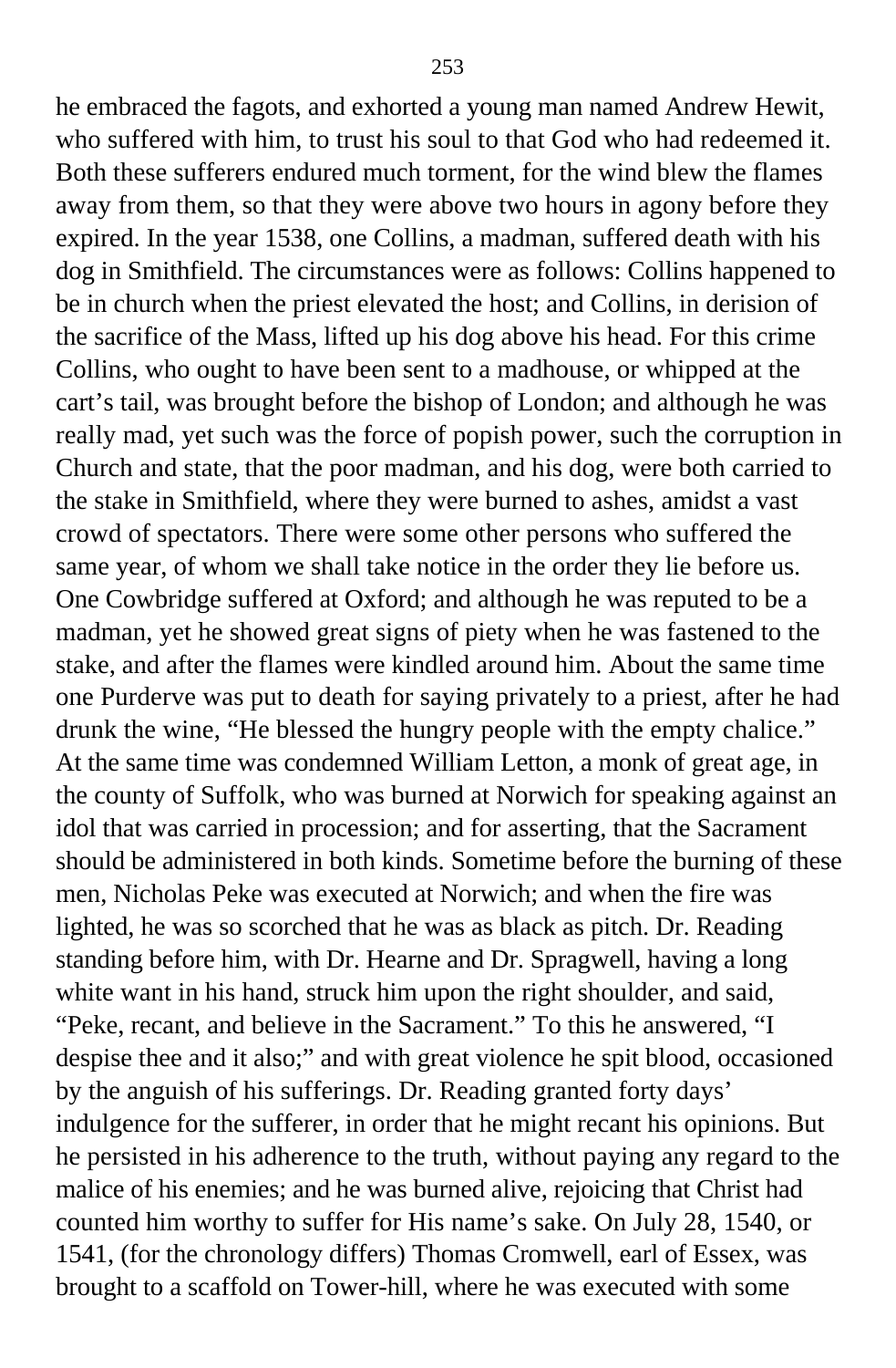striking instances of cruelty. He made a short speech to the people, and then meekly resigned himself to the axe. It is, we think, with great propriety, that this nobleman is ranked among the martyrs; for although the accusations preferred against him, did not relate to anything in religion, yet had it not been for his zeal to demolish popery, he might have to the last retained the king's favor. To this may be added, that the papists plotted his destruction, for he did more towards promoting the Reformation, than any man in that age, except the good Dr. Cranmer. Soon after the execution of Cromwell, Dr. Cuthbert Barnes, Thomas Garnet, and William Jerome, were brought before the ecclesiastical court of the bishop of London, and accused of heresy. Being before the bishop of London, Dr. Barnes was asked whether the saints prayed for us? To this he answered, that "he would leave that to God; but (said he) I will pray for you." On the thirteenth of July, 1541, these men were brought from the Tower to Smithfield, where they were all chained to one stake; and there suffered death with a constancy that nothing less than a firm faith in Jesus Christ could inspire. One Thomas Sommers, an honest merchant, with three others, was thrown into prison, for reading some of Luther's books, and they were condemned to carry those books to a fire in Cheapside; there they were to throw them in the flames; but Sommers threw his over, for which he was sent back to the Tower, where he was stoned to death. Dreadful persecutions were at this time carried on at Lincoln, under Dr. Longland, the bishop of that diocese. At Buckingham, Thomas Bainard, and James Moreton, the one for reading the Lord's Prayer in English, and the other for reading St. James' Epistles ion English, were both condemned and burnt alive. Anthony Parsons, a priest, together with two others, was sent to Windsor, to be examined concerning heresy; and several articles were tendered to them to subscribe, which they refused. This was carried on by the bishop of Salisbury, who was the most violent persecutor of any in that age, except Bonner. When they were brought to the stake, Parsons asked for some drink, which being brought him, he drank to his fellow-sufferers, saying, "Be merry, my brethren, and lift up your hearts to God; for after this sharp breakfast I trust we shall have a good dinner in the Kingdom of Christ, our Lord and Redeemer." At these words Eastwood, one of the sufferers, lifted up his eyes and hands to heaven, desiring the Lord above to receive his spirit. Parsons pulled the straw near to him, and then said to the spectators, "This is God's armor, and now I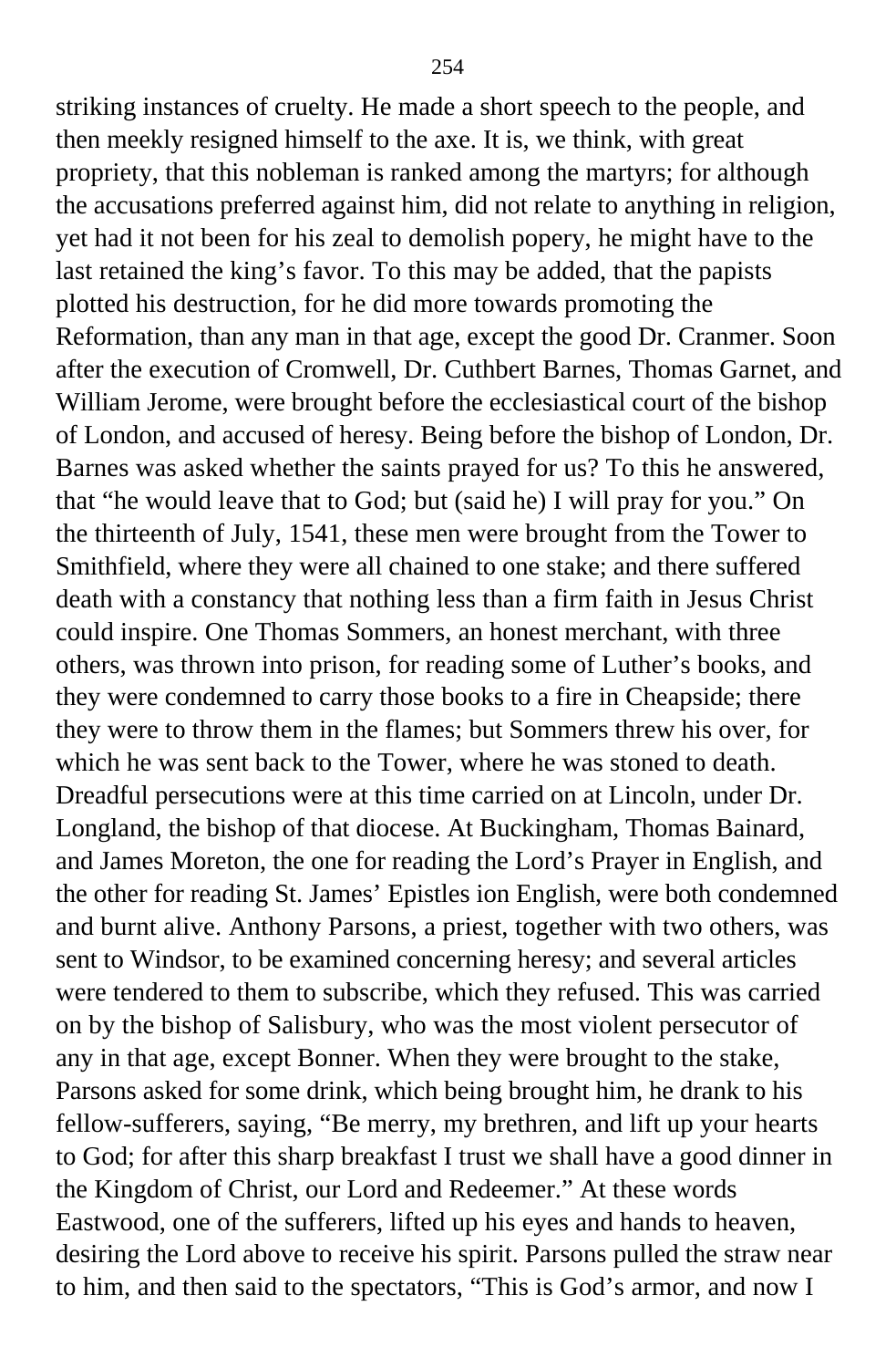am a Christian soldier prepared for battle: I look for no mercy but through the merits of Christ; He is my only Savior, in Him do I trust for salvation;" and soon after the fires were lighted, which burned their bodies, but could not hurt their precious and immortal souls. Their constancy triumphed over cruelty, and their sufferings will be held in everlasting remembrance. Thus were Christ's people betrayed every way, and their lives bought and sold. For, in the said parliament, the king made this most blasphemous and cruel act, to be a law forever: that whatsoever they were that should read the Scriptures in the mother-tongue (which was then called "Wickliffe's learning"), they should forfeit land, cattle, body, life, and goods, from their heirs for ever, and so be condemned for heretics to God, enemies to the crown, and most arrant traitors to the land.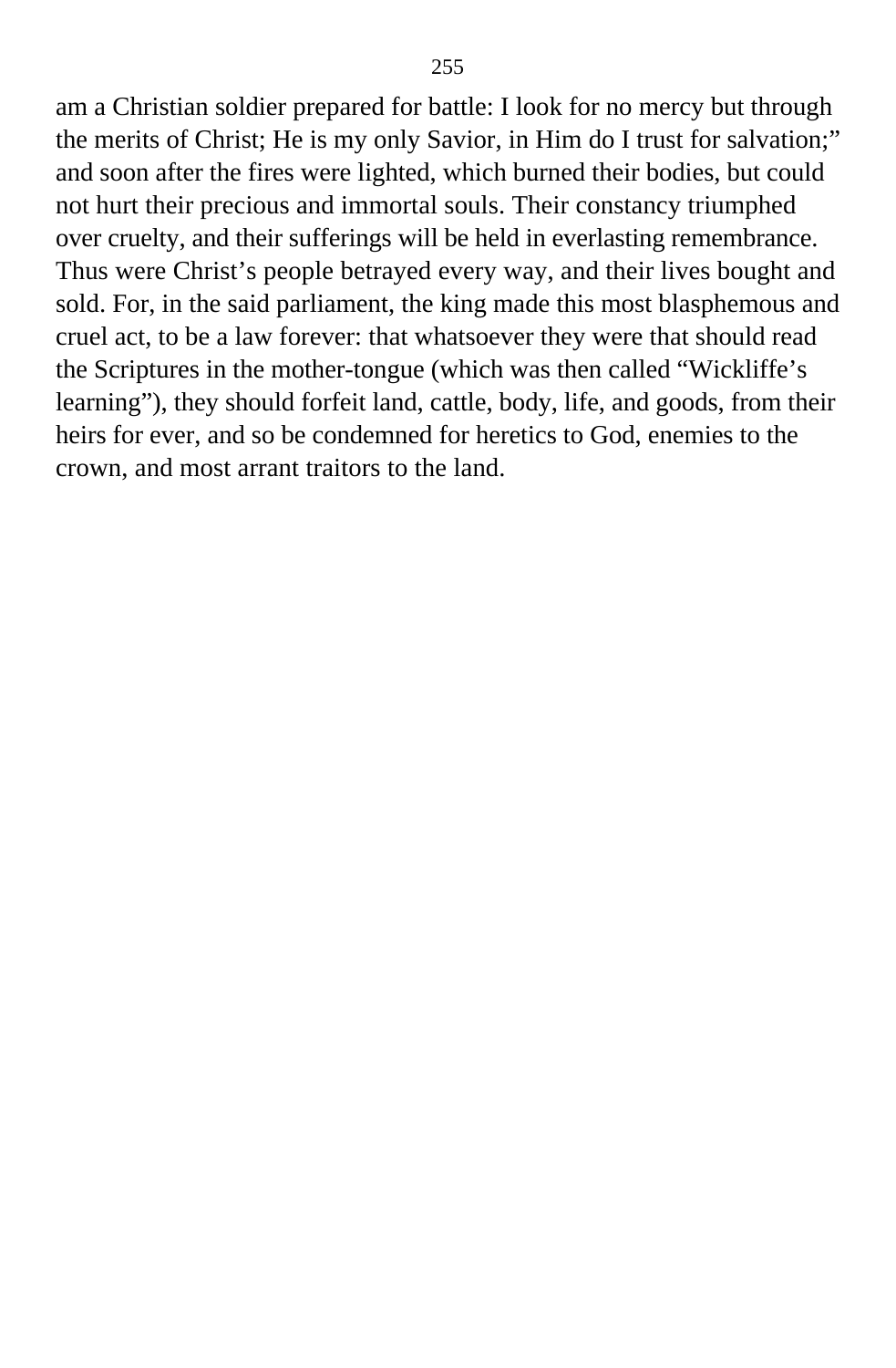# CHAPTER XV

256

# **AN ACCOUNT OF THE PERSECUTIONS IN SCOTLAND DURING THE REIGN OF KING HENRY VIII**

ike as there was no place, either of Germany, Italy, or France, wherein there were not some branches sprung out of that most fruitful root of Luther; so likewise was not this isle of Britain without his fruit and branches. Amongst whom was Patrick Hamilton, a Scotchman born of high and noble stock, and of the king's blood, of excellent towardness, twenty-three years of age, called abbot of Ferne. Coming out of his country with three companions to seek godly learning, he went to the University of Marburg in Germany, which university was then newly erected by Philip, Landgrave of Hesse. During his residence here, he became intimately acquainted with those eminent lights of the Gospel, Martin Luther and Philip Melancthon; from whose writings and doctrines he strongly attached himself to the Protestant religion. The archbishop of St. Andrews (who was a rigid papist) learning of Mr. Hamilton's proceedings, caused him to be seized, and being brought before him, after a short examination relative to his religious principles, he committed him a prisoner to the castle, at the same time ordering him to be confined in the most loathsome part of the prison. The next morning Mr. Hamilton was brought before the bishop, and several others, for examination, when the principal articles exhibited against him were, his publicly disapproving of pilgrimages, purgatory, prayers to saints, for the dead, etc. These articles Mr. Hamilton acknowledged to be true, in consequence of which he was immediately condemned to be burnt; and that his condemnation might have the greater authority, they caused it to be subscribed by all those of any note who were present, and to make the number as considerable as possible, even admitted the subscription of boys who were sons of the nobility. So anxious was this bigoted and persecuting prelate for the destruction of Mr. Hamilton, that he ordered his sentence to be put in execution on the afternoon of the very day it was pronounced. He was accordingly led to the place appointed for the horrid tragedy, and was attended by a prodigious number of spectators. The L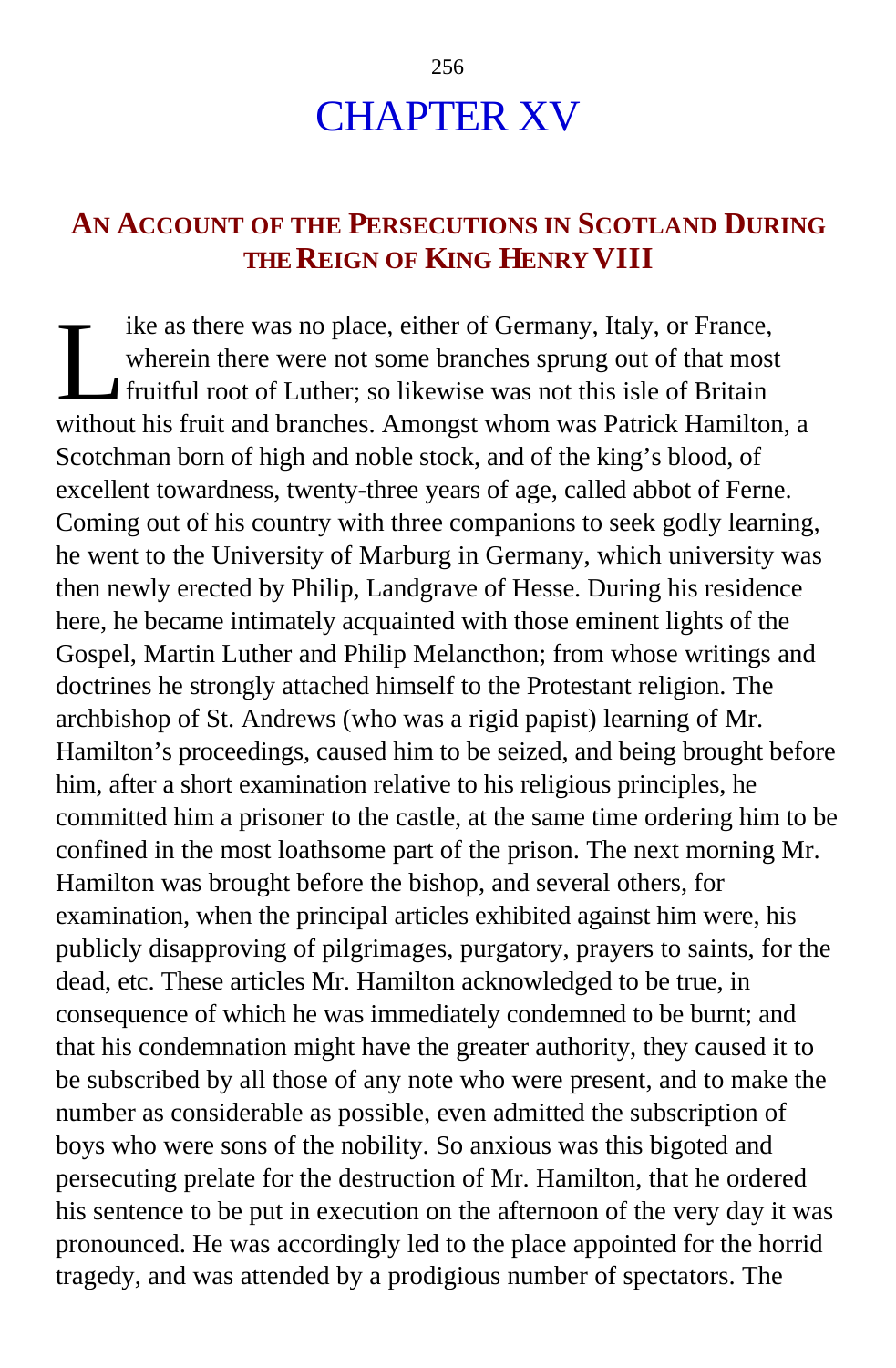greatest part of the multitude would not believe it was intended he should be put to death, but that it was only done to frighten him, and thereby bring him over to embrace the principles of the Romish religion. When he arrived at the stake, he kneeled down, and, for some time prayed with great fervency. After this he was fastened to the stake, and the fagots placed round him. A quantity of gunpowder having been placed under his arms was first set on fire which scorched his left hand and one side of his face, but did no material injury, neither did it communicate with the fagots. In consequence of this, more powder and combustible matter were brought, which being set on fire took effect, and the fagots being kindled, he called out, with an audible voice: "Lord Jesus, receive my spirit! How long shall darkness overwhelm this realm? And how long wilt Thou suffer the tyranny of these men?" The fire burning slow put him to great torment; but he bore it with Christian magnanimity. What gave him the greatest pain was, the clamor of some wicked men set on by the friars, who frequently cried, "Turn, thou heretic; call upon our Lady; say, Salve Regina, etc." To whom he replied, "Depart from me, and trouble me not, ye messengers of Satan." One Campbell, a friar, who was the ringleader, still continuing to interrupt him by opprobrious language; he said to him, "Wicked man, God forgive thee." After which, being prevented from further speech by the violence of the smoke, and the rapidity of the flames, he resigned up his soul into the hands of Him who gave it. This steadfast believer in Christ suffered martyrdom in the year 1527. One Henry Forest, a young inoffensive Benedictine, being charged with speaking respectfully of the above Patrick Hamilton, was thrown into prison; and, in confessing himself to a friar, owned that he thought Hamilton a good man; and that the articles for which he was sentenced to die, might be defended. This being revealed by the friar, it was received as evidence; and the poor Benedictine was sentenced to be burnt. Whilst consultation was held, with regard to the manner of his execution, John Lindsay, one of the archbishop's gentlemen, offered his advice, to burn Friar Forest in some cellar; "for," said he, "the smoke of Patrick Hamilton hath infected all those on whom it blew." This advice was taken, and the poor victim was rather suffocated, than burnt. The next who fell victims for professing the truth of the Gospel, were David Stratton and Norman Gourlay. When they arrived at the fatal spot, they both kneeled down, and prayed for some time with great fervency. They then arose, when Stratton, addressing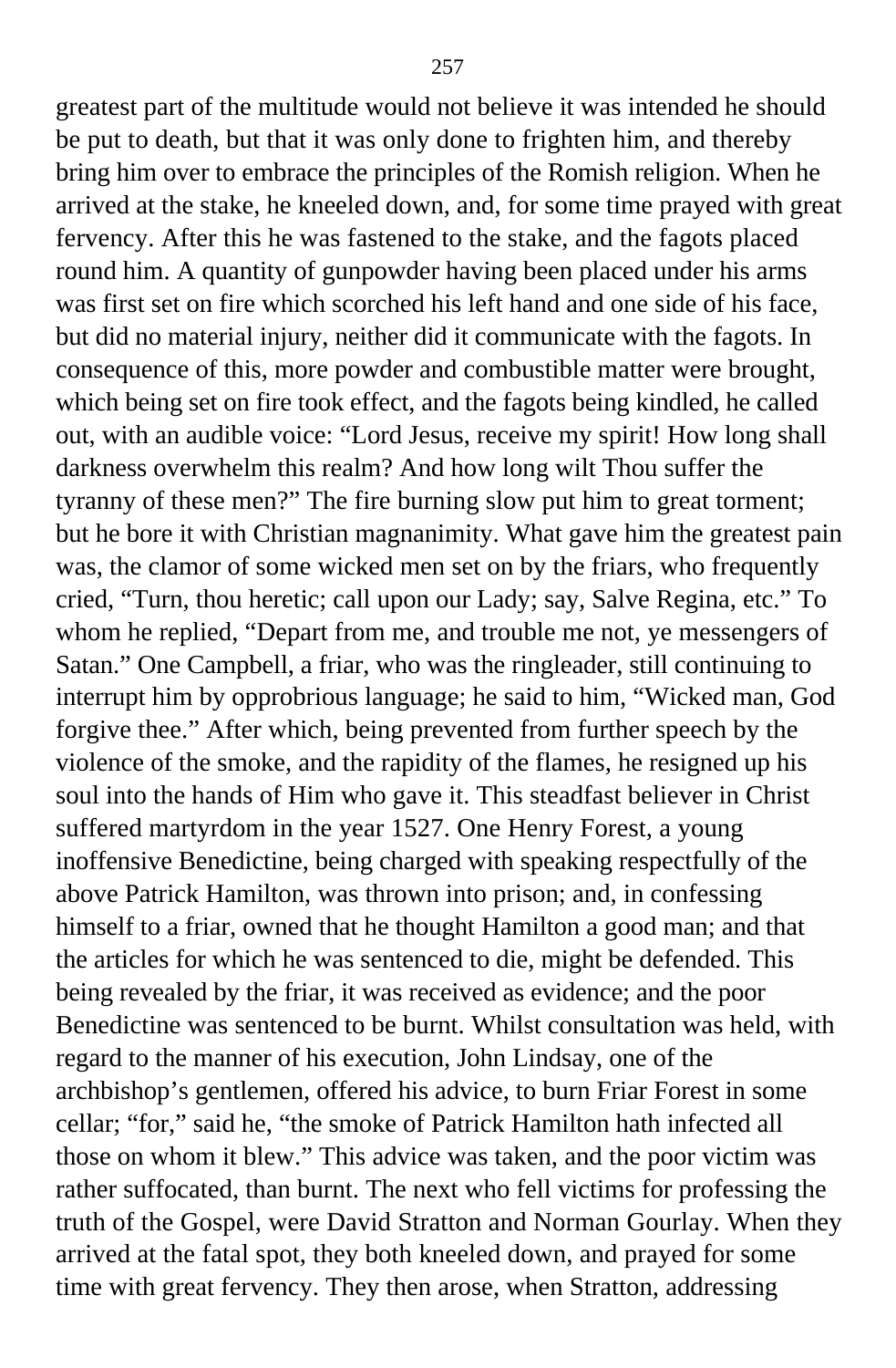himself to the spectators, exhorted them to lay aside their superstitious and idolatrous notions, and employ their time in seeking the true light of the Gospel. He would have said more, but was prevented by the officers who attended. Their sentence was then put into execution, and they cheerfully resigned up their souls to that God who gave them, hoping, through the merits of the great Redeemer, for a glorious resurrection to life immortal. They suffered in the year 1534. The martyrdoms of the two before-mentioned persons, were soon followed by that of Mr. Thomas Forret, who, for a considerable time, had been dean of the Romish Church; Killor and Beverage, two blacksmiths; Duncan Simson, a priest; and Robert Forrester, a gentleman. They were all burnt together, on the Castle-hill at Edinburgh, the last day of February, 1538. The year following the martyrdoms of the before-mentioned persons, viz. 1539, two others were apprehended on a suspicion of heresy; namely, Jerome Russell and Alexander Kennedy, a youth about eighteen years of age. These two persons, after being some time confined in prison, were brought before the archbishop for examination. In the course of which Russell, being a very sensible man, reasoned learnedly against his accusers; while they in return made use of very opprobrious language. The examination being over, and both of them deemed heretics, the archbishop pronounced the dreadful sentence of death, and they were immediately delivered over to the secular power in order for execution. The next day they were led to the place appointed for them to suffer; in their way to which, Russell, seeing his fellow-sufferer have the appearance of timidity in his countenance, thus addressed him: "Brother, fear not; greater is He that is in us, than He that is in the world. The pain that we are to suffer is short, and shall be light; but our joy and consolation shall never have an end. Let us, therefore, strive to enter into our Master and Savior's joy, by the same straight way which He hath taken before us. Death cannot hurt us, for it is already destroyed by Him, for whose sake we are now going to suffer." When they arrived at the fatal spot, they both kneeled down and prayed for some time; after which being fastened to the stake, and the fagots lighted, they cheerfully resigned their souls into the hands of Him who gave them, in full hopes of an everlasting reward in the heavenly mansions.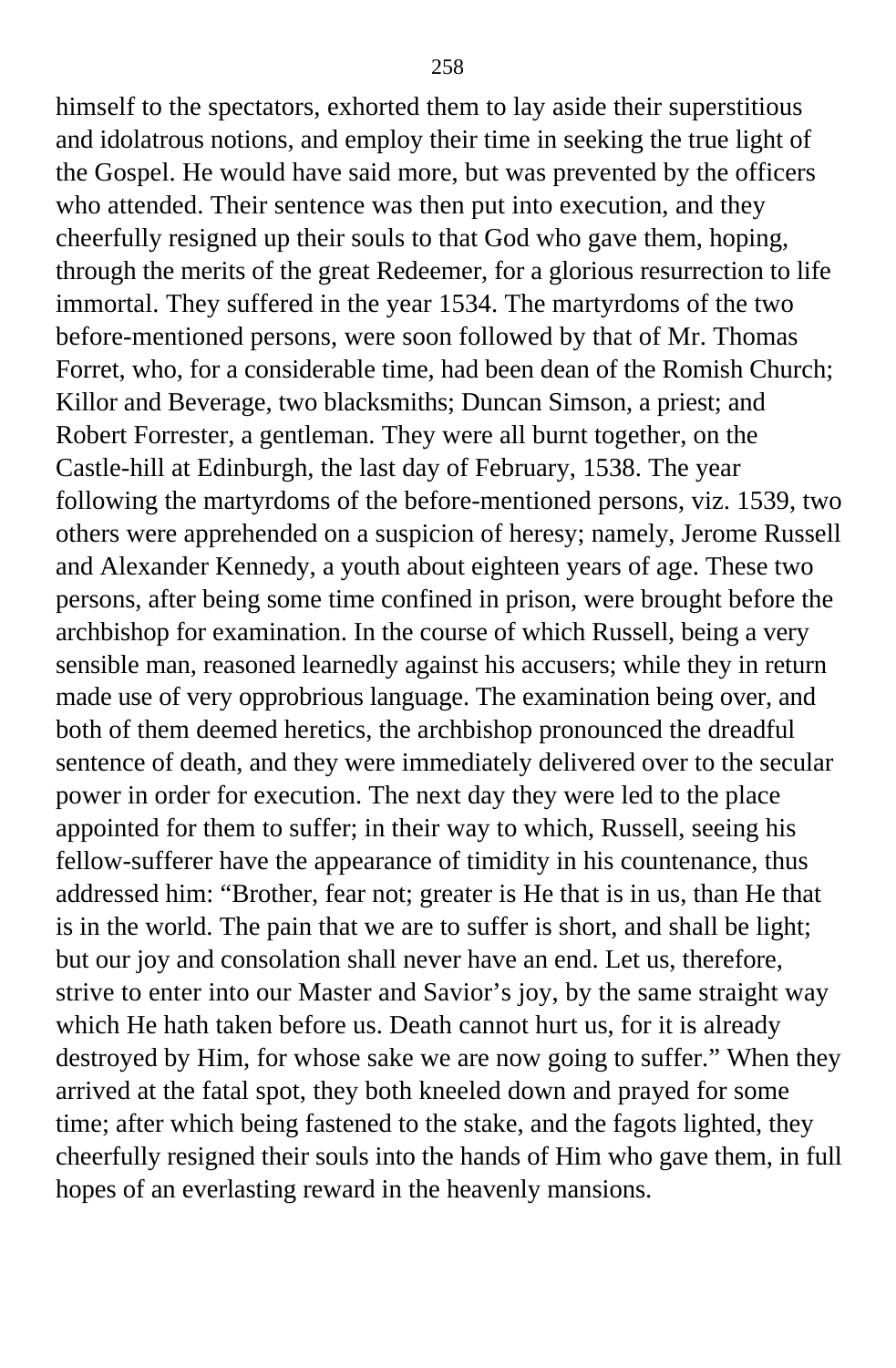# **AN ACCOUNT OF THE LIFE, SUFFERINGS, AND DEATH OF MR. GEORGE WISHART, WHO WAS STRANGLED AND AFTERWARD BURNED, IN SCOTLAND, FOR PROFESSING THE TRUTH OF THE GOSPEL**

About the year of our Lord 1543, there was, in the University of Cambridge, one Master George Wishart, commonly called Master George of Benet's College, a man of tall stature, polled-headed, and on the same a round French cap of the best; judged to be of melancholy complexion by his physiognomy, black-haired, long-bearded, comely of personage, well spoken after his country of Scotland, courteous, lowly, lovely, glad to teach, desirous to learn, and well traveled; having on him for his clothing a frieze gown to the shoes, a black millian fustian doublet, and plain black hosen, coarse new canvas for his shirts, and white falling bands and cuffs at his hands. He was a man modest, temperate, fearing God, hating covetousness; for his charity had never end, night, noon, nor day; he forbare one meal in three, one day in four for the most part, except something to comfort nature. He lay hard upon a puff of straw and coarse, new canvas sheets, which, when he changed, he gave away. He had commonly by his bedside a tub of water, in the which (his people being in bed, the candle put out and all quiet) he used to bathe himself. He loved me tenderly, and I him. He taught with great modesty and gravity, so that some of his people thought him severe, and would have slain him; but the Lord was his defense. And he, after due correction for their malice, by good exhortation amended them and went his way. Oh, that the Lord had left him to me, his poor boy, that he might have finished what he had begun! for he went into Scotland with divers of the nobility, that came for a treaty to King Henry. In 1543, the archbishop of St. Andrews made a visitation into various parts of his diocese, where several persons were informed against at Perth for heresy. Among those the following were condemned to die, viz. William Anderson, Robert Lamb, James Finlayson, James Hunter, James Raveleson, and Helen Stark. The accusations laid against these respective persons were as follow: The four first were accused of having hung up the image of St. Francis, nailing ram's horns on his head, and fastening a cow's tail to his rump; but the principal matter on which they were condemned was having regaled themselves with a goose on fast day. James Reveleson was accused of having ornamented his house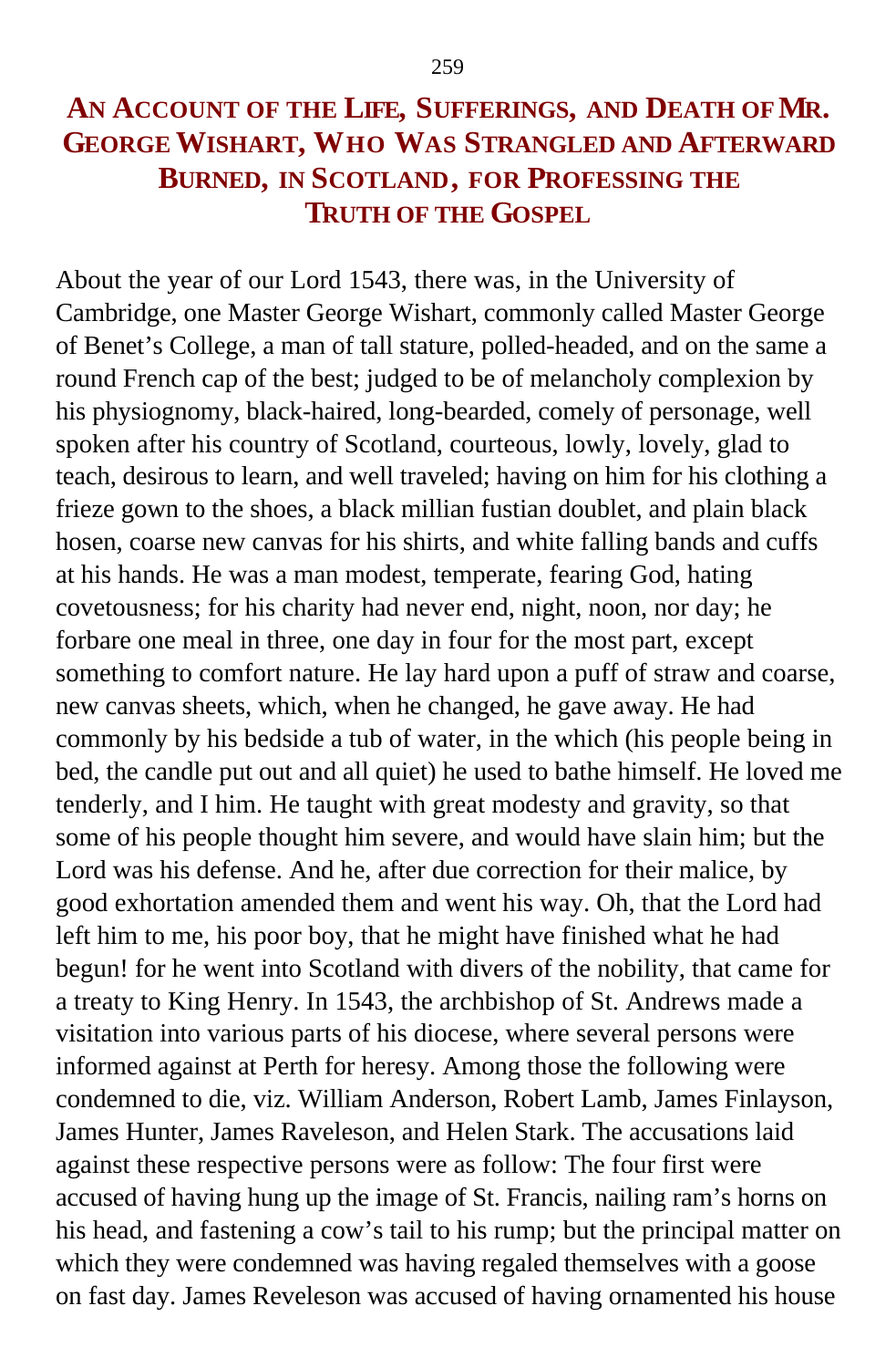with the three crowned diadem of Peter, carved in wood, which the archbishop conceived to be done in mockery to his cardinal's cap. Helen Stark was accused of not having accustomed herself to pray to the Virgin Mary, more especially during the time she was in childbed. On these respective accusations they were all found guilty, and immediately received sentence of death; the four men, for eating the goose, to be hanged; James Raveleson to be burnt; and the woman, with her sucking infant, to be put into a sack and drowned. The four men, with the woman and the child, suffered at the same time, but James Raveleson was not executed until some days after. The martyrs were carried by a great band of armed men (for they feared rebellion in the town except they had their men of war) to the place of execution, which was common to all thieves, and that to make their cause appear more odious to the people. Every one comforting another, and assuring themselves that they should sup together in the Kingdom of Heaven that night, they commended themselves to God, and died constantly in the Lord. The woman desired earnestly to die with her husband, but she was not suffered; yet, following him to the place of execution, she gave him comfort, exhorting him to perseverance and patience for Christ's sake, and, parting from him with a kiss, said, "Husband, rejoice, for we have lived together many joyful days; but this day, in which we must die, ought to be most joyful unto us both, because we must have joy forever; therefore I will not bid you good night, for we shall suddenly meet with joy in the Kingdom of Heaven." The woman, after that, was taken to a place to be drowned, and albeit she had a child sucking on her breast, yet this moved nothing in the unmerciful hearts of the enemies. So, after she had commended her children to the neighbors of the town for God's sake, and the sucking bairn was given to the nurse, she sealed up the truth by her death. Being desirous of propagating the true Gospel in his own country George Wishart left Cambridge in 1544, and on his arrival in Scotland he first preached at Montrose, and afterwards at Dundee. In this last place he made a public exposition of the Epistle to the Romans, which he went through with such grace and freedom, as greatly alarmed the papists. In consequence of this, (at the instigation of Cardinal Beaton, the archbishop of St. Andrews) one Robert Miln, a principal man at Dundee, went to the church where Wishart preached, and in the middle of his discourse publicly told him not to trouble the town any more, for he was determined not to suffer it. This sudden rebuff greatly surprised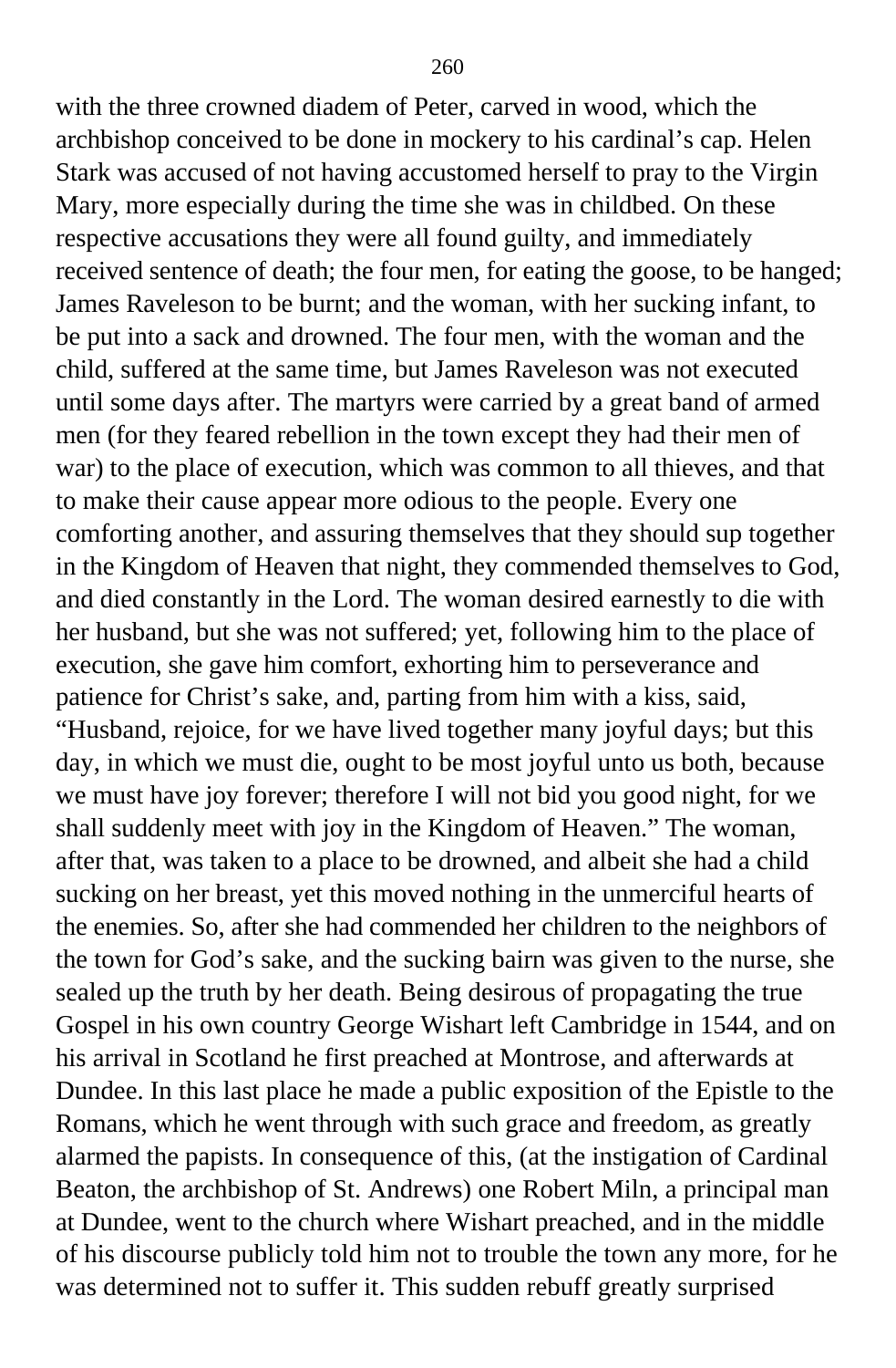Wishart, who, after a short pause, looking sorrowfully on the speaker and the audience, said: "God is my witness, that I never minded your trouble but your comfort; yea, your trouble is more grievous to me than it is to yourselves: but I am assured to refuse God's Word, and to chase from you His messenger, shall not preserve you from trouble, but shall bring you into it: for God shall send you ministers that shall fear neither burning nor banishment. I have offered you the Word of salvation. With the hazard of my life I have remained among you; now you yourselves refuse me; and I must leave my innocence to be declared by my God. If it be long prosperous with you, I am not led by the Spirit of truth; but if unlooked-for troubles come upon you, acknowledge the cause and turn to God, who is gracious and merciful. But if you turn not at the first warning, He will visit you with fire and sword." At the close of this speech he left the pulpit, and retired. After this he went into the west of Scotland, where he preached God's Word, which was gladly received by many. A short time after this Mr. Wishart received intelligence that the plague had broken out in Dundee. It began four days after he was prohibited from preaching there, and raged so extremely that it was almost beyond credit how many died in the space of twenty-four hours. This being related to him, he, notwithstanding the importunity of his friends to detain him, determined to go there, saying: "They are now in troubles, and need comfort. Perhaps this hand of God will make them now to magnify and reverence the Word of God, which before they lightly esteemed." Here he was with joy received by the godly. He chose the east gate for the place of his preaching; so that the healthy were within, and the sick without the gate. He took his text from these words, "He sent His word and healed them," etc. In this sermon he chiefly dwelt upon the advantage and comfort of God's Word, the judgments that ensue upon the contempt or rejection of it, the freedom of God's grace to all His people, and the happiness of those of His elect, whom He takes to Himself out of this miserable world. The hearts of his hearers were so raised by the divine force of this discourse, as not to regard death, but to judge them the more happy who should then be called, not knowing whether he should have such comfort again with them. After this the plague abated; though, in the midst of it, Wishart constantly visited those that lay in the greatest extremity, and comforted them by his exhortations. When he took his leave of the people of Dundee, he said that God had almost put an end to that plague, and that he was now called to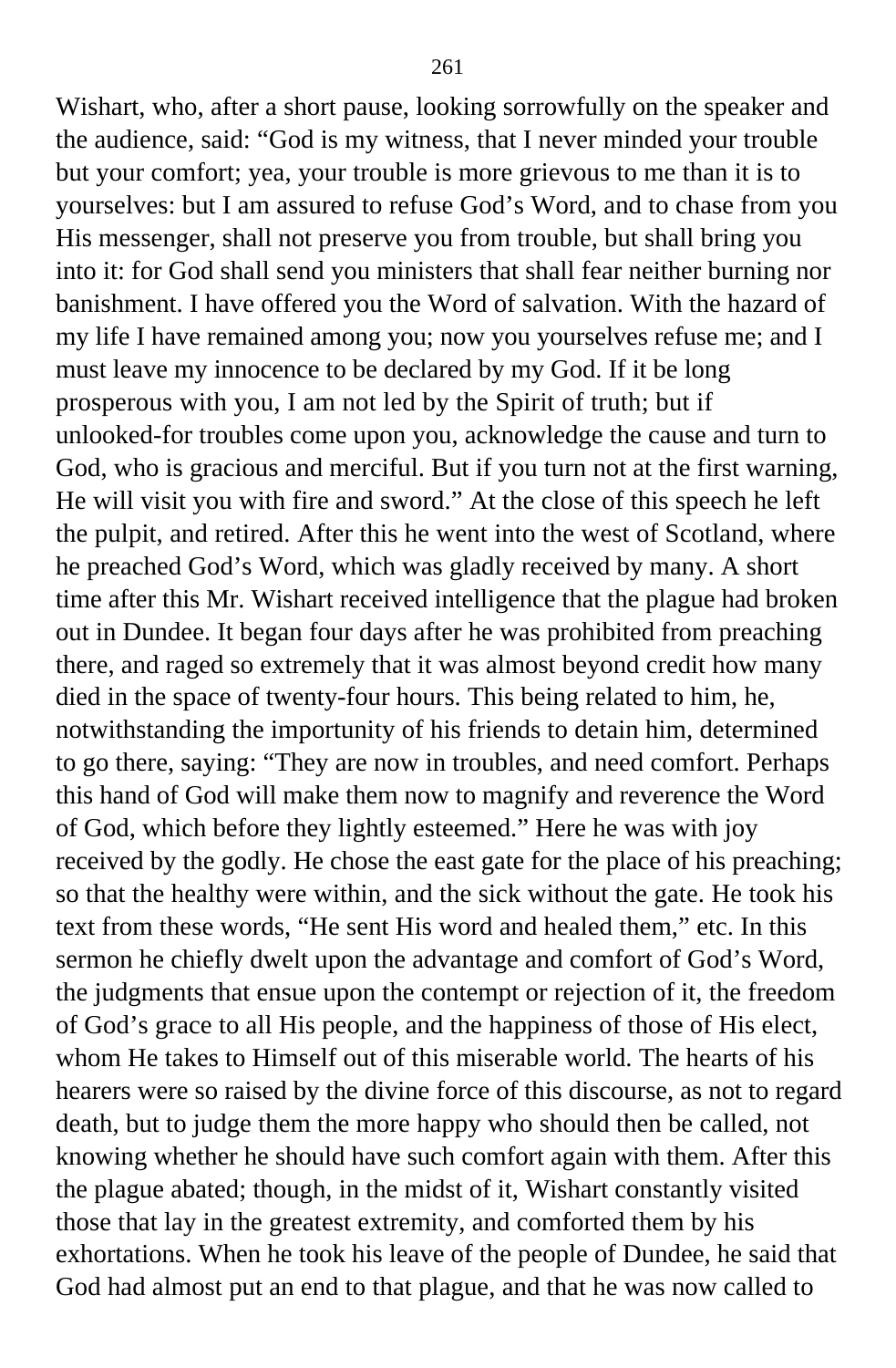another place. He went from thence to Montrose; where he sometimes preached, but he spent most of his time in private meditation and prayer. It is said that before he left Dundee, and while he was engaged in the labors of love to the bodies as well as to the souls of those poor afflicted people, Cardinal Beaton engaged a desperate popish priest, called John Weighton, to kill him; the attempt to execute which was as follows: one day, after Wishart had finished his sermon, and the people departed, a priest stood waiting at the bottom of the stairs, with a naked dagger in his hand under his gown. But Mr. Wishart, having a sharp, piercing eye, and seeing the priest as he came from the pulpit, said to him, "My friend, what would you have?" and immediately clapping his hand upon the dagger, took it from him. The priest being terrified, fell to his knees, confessed his intention, and craved pardon. A noise was hereupon raised, and it coming to the ears of those who were sick, they cried, "Deliver the traitor to us, we will take him by force"; and they burst in at the gate. But Wishart, taking the priest in his arms, said, "Whatsoever hurts him shall hurt me; for he hath done me no mischief, but much good, by teaching more heedfulness for the time to come." By this conduct he appeased the people and saved the life of the wicked priest. Soon after his return to Montrose, the cardinal again conspired his death, causing a letter to be sent him as if it had been from his familiar friend, the laird of Kennier, in which it was desired with all possible speed to come to him, as he was taken with a sudden sickness. In the meantime the cardinal had provided sixty men armed to lie in wait within a mile and a half of Montrose, in order to murder him as he passed that way. The letter came to Wishart's hand by a boy, who also brought him a horse for the journey. Wishart, accompanied by some honest men, his friends, set forward; but something particular striking his mind by the way, he returned, which they wondering at, asked him the cause; to whom he said, "I will not go; I am forbidden of God; I am assured there is treason. Let some of you go to yonder place, and tell me what you find." Which doing, they made the discovery; and hastily returning, they told Mr. Wishart; whereupon he said, "I know I shall end my life by that bloodthirsty man's hands, but it will not be in this manner." A short time after this he left Montrose, and proceeded to Edinburgh, in order to propagate the Gospel in that city. By the way he lodged with a faithful brother, called James Watson of Inner-Goury. In the middle of the night he got up, and went into the yard, which two men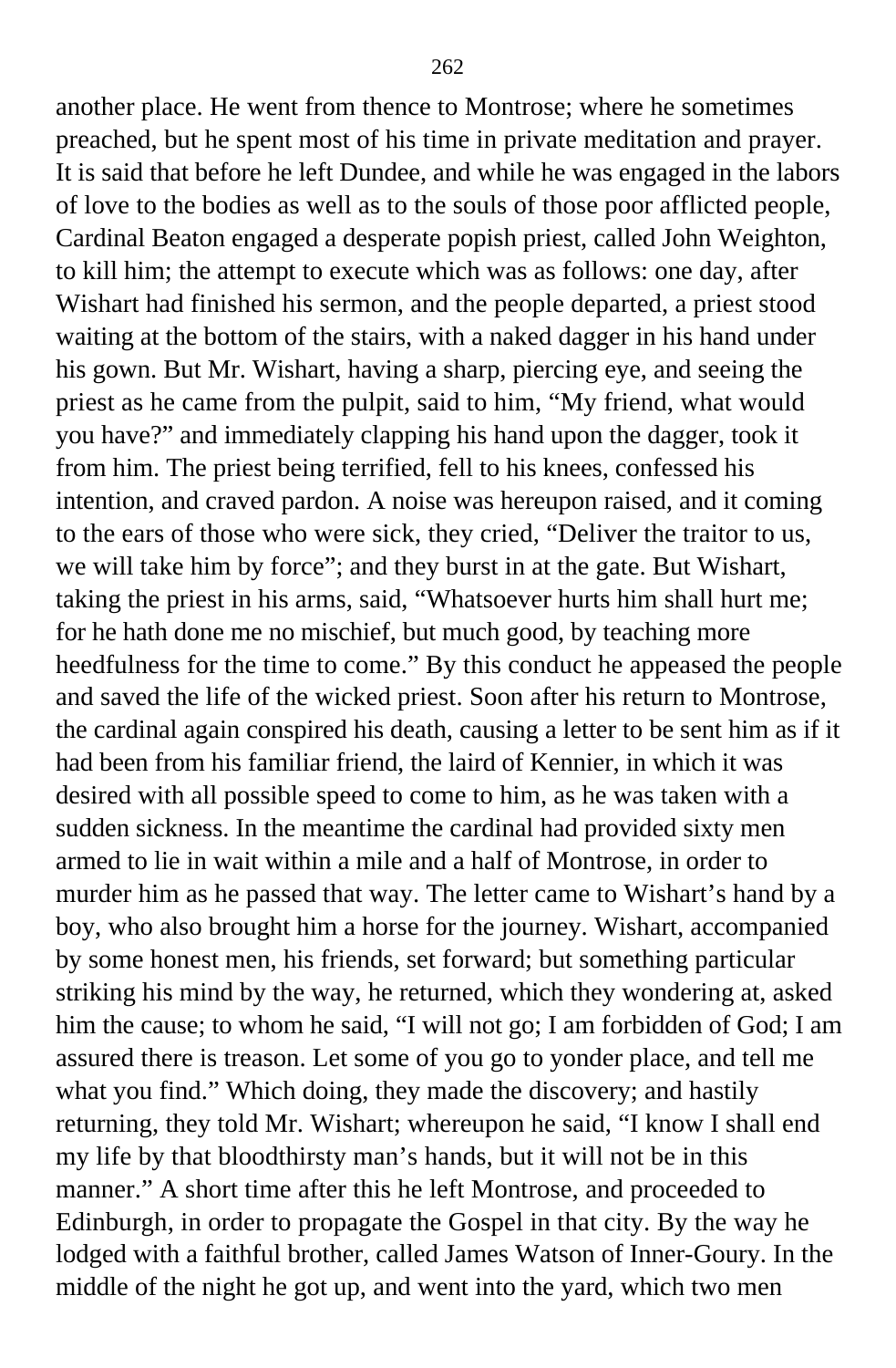hearing they privately followed him. While in the yard, he fell on his knees, and prayed for some time with the greatest fervency, after which he arose, and returned to his bed. Those who attended him, appearing as though they were ignorant of all, came and asked him where he had been. But he would not answer them. The next day they importuned him to tell them, saying "Be plain with us, for we heard your mourning, and saw your gestures." On this he with a dejected countenance, said, "I had rather you had been in your beds." But they still pressing upon him to know something, he said, "I will tell you; I am assured that my warfare is near at an end, and therefore pray to God with me, that I shrink not when the battle waxeth most hot." Soon after, Cardinal Beaton, archbishop of St. Andrews, being informed that Mr. Wishart was at the house of Mr. Cockburn, of Ormistohn, in East Lothian, applied to the regent to cause him to be apprehended; with which, after great persuasion, and much against his will, he complied. In consequence of this the cardinal immediately proceeded to the trial of Wishart, against whom no less than eighteen articles were exhibited. Mr. Wishart answered the respective articles with great composure of mind, and in so learned and clear a manner as greatly surprised most of those who were present. After the examination was finished, the archbishop endeavored to prevail on Mr. Wishart to recant; but he was too firmly fixed in his religious principles and too much enlightened with the truth of the Gospel, to be in the least moved. On the morning of his execution there came to him two friars from the cardinal; one of whom put on him a black linen coat, and the other brought several bags of gunpowder, which they tied about different parts of his body. As soon as he arrived at the stake, the executioner put a rope round his neck and a chain about his middle, upon which he fell on his knees and thus exclaimed: "O thou Savior of the world, have mercy upon me! Father of heaven, I commend my spirit into Thy holy hands." After this he prayed for his accusers, saying, "I beseech thee, Father of heaven, forgive them that have, from ignorance or an evil mind, forged lies of me: I forgive them with all my heart. I beseech Christ to forgive them that have ignorantly condemned me." He was then fastened to the stake, and the fagots being lighted immediately set fire to the powder that was tied about him, which blew into a flame and smoke. The governor of the castle, who stood so near that he was singed with the flame, exhorted the martyr, in a few words, to be of good cheer, and to ask the pardon of God for his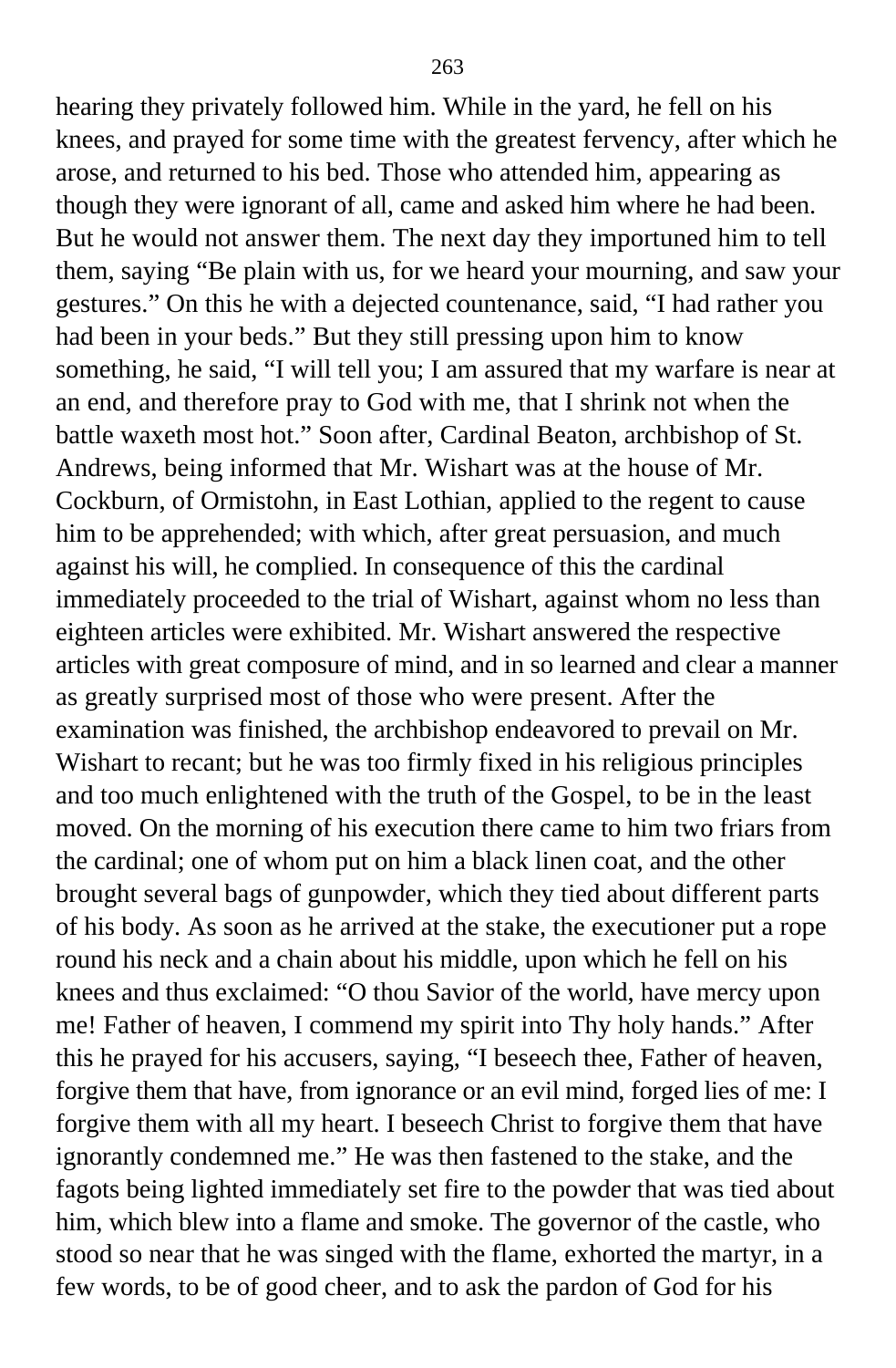offenses. To which he replied, "This flame occasions trouble to my body, indeed, but it hath in nowise broken my spirit. But he who now so proudly looks down upon me from yonder lofty place (pointing to the cardinal) shall, ere long, be ignominiously thrown down, as now he proudly lolls at his ease." Which prediction was soon after fulfilled. The hangman, that was his tormentor, sat down upon his knees, and said, "Sir, I pray you to forgive me, for I am not guilty of your death." To whom he answered, "Come hither to me." When that he was come to him, he kissed his cheek, and said: "Lo, here is a token that I forgive thee. My heart, do thine office." And then he was put upon the gibbet and hanged, and burned to powder. When that the people beheld the great tormenting, they might not withhold from piteous mourning and complaining of this innocent lamb's slaughter. It was not long after the martyrdom of this blessed man of God, Master George Wishart, who was put to death by David Beaton, the bloody archbishop and cardinal of Scotland, A.D. 1546, the first day of March, that the said David Beaton, by the just revenge of God's mighty judgment, was slain within his own castle of St. Andrews, by the hands of one Leslie and other gentlemen, who, by the Lord stirred up, brake in suddenly upon him, and in his bed murdered him the said year, the last day of May, crying out, "Alas! alas! slay me not! I am a priest!" And so, like a butcher he lived, and like a butcher he died, and lay seven months and more unburied, and at last like a carrion was buried in a dunghill. The last who suffered martyrdom in Scotland, for the cause of Christ, was one Walter Mill, who was burnt at Edinburgh in the year 1558. This person, in his younger years, had traveled in Germany, and on his return was installed a priest of the Church of Lunan in Angus, but, on an information of heresy, in the time of Cardinal Beaton, he was forced to abandon his charge and abscond. But he was soon apprehended, and committed to prison. Being interrogated by Sir Andrew Oliphant, whether he would recant his opinions, he answered in the negative, saying that he would 'sooner forfeit ten thousand lives, than relinquish a particle of those heavenly principles he had received from the suffrages of his blessed Redeemer.' In consequence of this, sentence of condemnation was immediately passed on him, and he was conducted to prison in order for execution the following day. This steadfast believe in Christ was eighty-two years of age, and exceedingly infirm; whence it was supposed that he could scarcely be heard. However, when he was taken to the place of execution, he expressed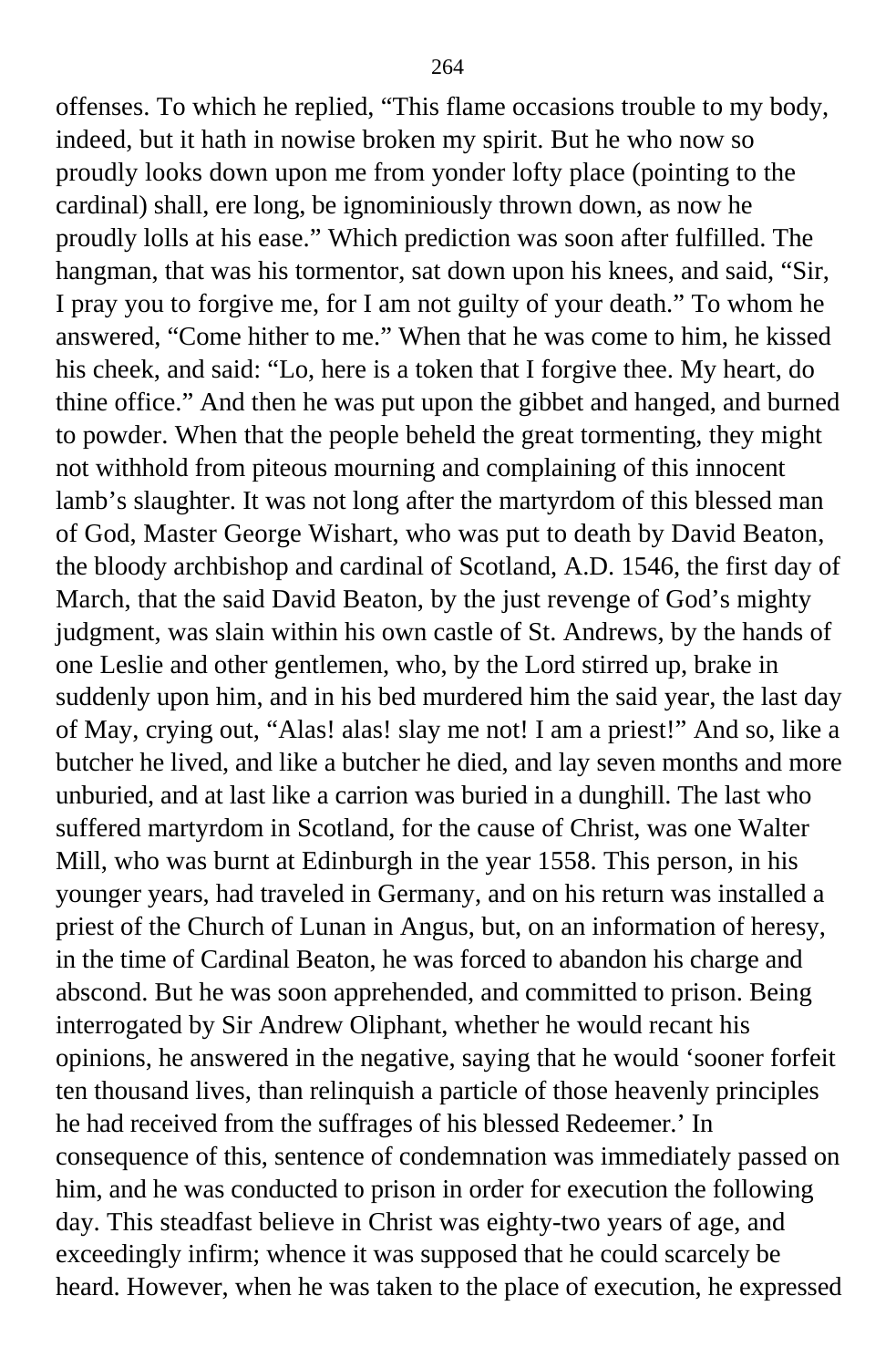his religious sentiments with such courage, and at the same time composure of mind, as astonished even his enemies. As soon as he was fastened to the stake and the fagots lighted, he addressed the spectators as follows: "The cause why I suffer this day is not for any crime, (though I acknowledge myself a miserable sinner) but only for the defense of the truth as it is in Jesus Christ; and I praise God who hath called me, by His mercy, to seal the truth with my life; which, as I received it from Him, so I willingly and joyfully offer it up to His glory. Therefore, as you would escape eternal death, be no longer seduced by the lies of the seat of Antichrist: but depend solely on Jesus Christ, and His mercy, that you may be delivered from condemnation." And then added that he trusted he should be the last who would suffer death in Scotland upon a religious account. Thus did this pious Christian cheerfully give up his life in defense of the truth of Christ's Gospel, not doubting but he should be made partaker of his heavenly Kingdom.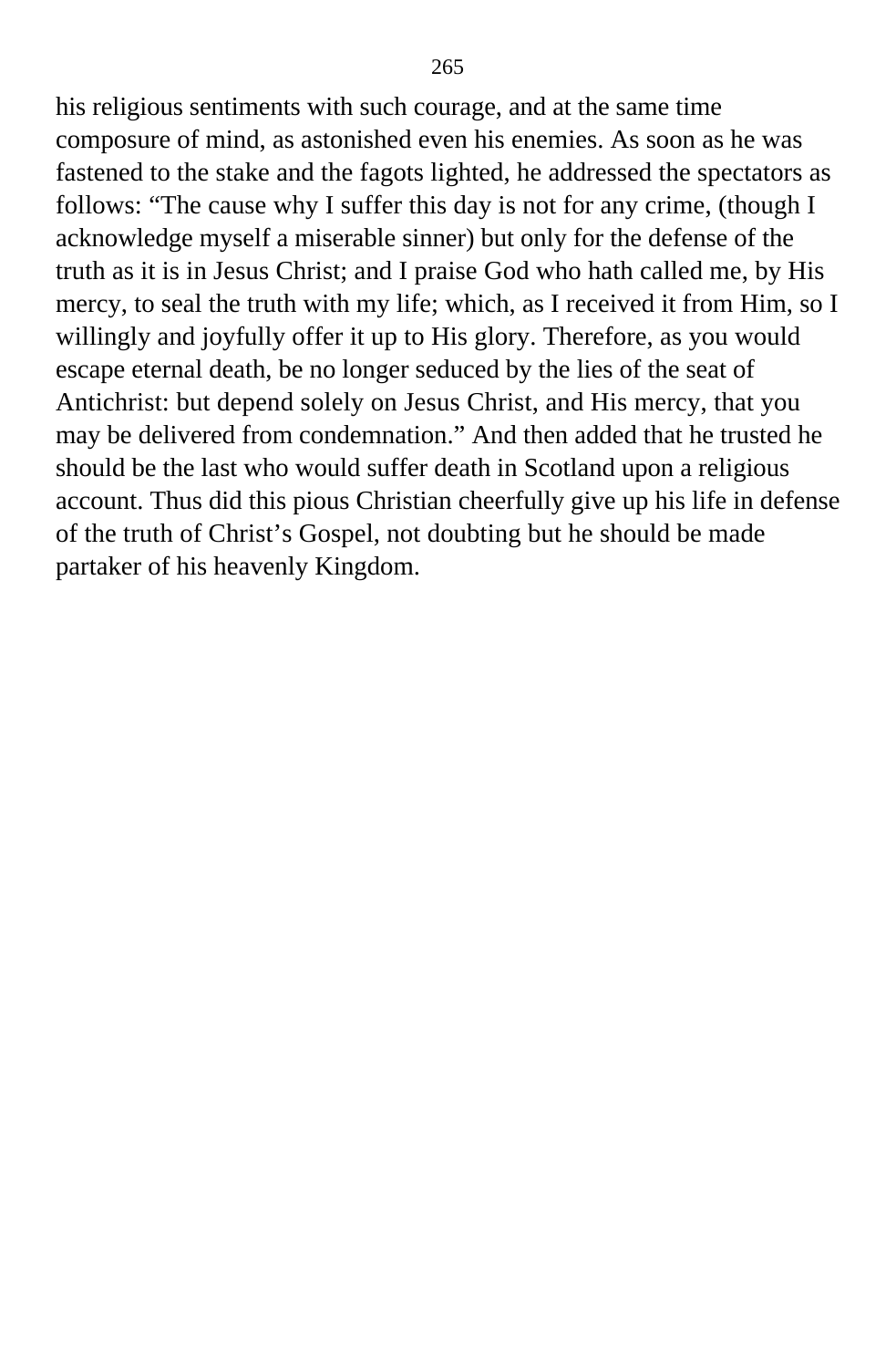# CHAPTER XVI

266

# **PERSECUTIONS IN ENGLAND DURING THE REIGN OF QUEEN MARY**

he premature death of that celebrated young monarch, Edward VI, occasioned the most extraordinary and wonderful occurrences, which had ever existed from the times of our blessed Lord and Savior's incarnation in human shape. This melancholy event became speedily a subject of general regret. The succession to the British throne was soon made a matter of contention; and the scenes which ensued were a demonstration of the serious affliction in which the kingdom was involved. As his loss to the nation was more and more unfolded, the remembrance of his government was more and more the basis of grateful recollection. The very awful prospect, which was soon presented to the friends of Edward's administration, under the direction of his counselors and servants, was a contemplation which the reflecting mind was compelled to regard with most alarming apprehensions. The rapid approaches which were made towards a total reversion of the proceedings of the young king's reign, denoted the advances which were thereby represented to an entire resolution in the management of public affairs both in Church and state. Alarmed for the condition in which the kingdom was likely to be involved by the king's death, an endeavor to prevent the consequences, which were but too plainly foreseen, was productive of the most serious and fatal effects. The king, in his long and lingering affliction, was induced to make a will, by which he bequeathed the English crown to Lady Jane, the daughter of the duke of Suffolk, who had been married to Lord Guilford, the son of the duke of Northumberland, and was the granddaughter of the second sister of King Henry, by Charles, duke of Suffolk. By this will, the succession of Mary and Elizabeth, his two sisters, was entirely superseded, from an apprehension of the returning system of popery; and the king's council, with the chief of the nobility, the Lord-mayor of the city of London, and almost all the judges and the principal lawyers of the realm, subscribed their names to this regulation, as a sanction to the measure. Lord Chief Justice Hale, though a true Protestant and an upright T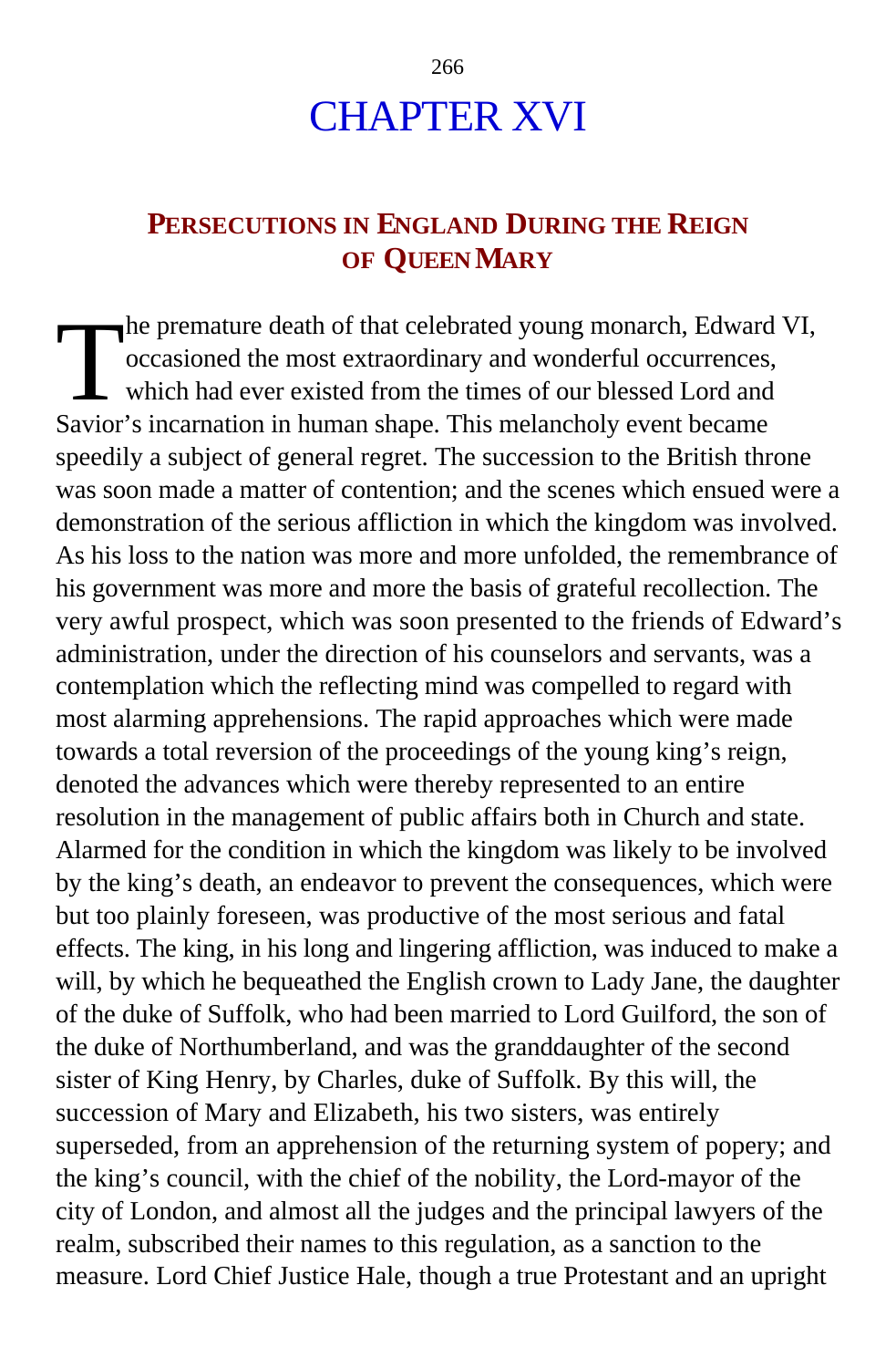judge, alone declined to unite his name in favor of the Lady Jane, because he had already signified his opinion that Mary was entitled to assume the reins of government. Others objected to Mary's being placed on the throne, on account of their fears that she might marry a foreigner, and thereby bring the crown into considerable danger. Her partiality to popery also left little doubt on the minds of any, that she would be induced to revive the dormant interests of the pope, and change the religion which had been used both in the days of her father, King Henry, and in those of her brother Edward: for in all his time she had manifested the greatest stubbornness and inflexibility of temper, as must be obvious from her letter to the lords of the council, whereby she put in her claim to the crown, on her brother's decease. When this happened, the nobles, who had associated to prevent Mary's succession, and had been instrumental in promoting, and, perhaps, advising the measures of Edward, speedily proceeded to proclaim Lady Jane Gray, to be queen of England, in the city of London and various other populous cities of the realm. Though young, she possessed talents of a very superior nature, and her improvements under a most excellent tutor had given her many very great advantages. Her reign was of only five days' continuance, for Mary, having succeeded by false promises in obtaining the crown, speedily commenced the execution of her avowed intention of extirpating and burning every Protestant. She was crowned at Westminster in the usual form, and her elevation was the signal for the commencement of the bloody persecution which followed. Having obtained the sword of authority, she was not sparing in its exercise. The supporters of Lady Jane Gray were destined to feel its force. The duke of Northumberland was the first who experienced her savage resentment. Within a month after his confinement in the Tower, he was condemned, and brought to the scaffold, to suffer as a traitor. From his varied crimes, resulting out of a sordid and inordinate ambition, he died unpitied and unlamented. The changes, which followed with rapidity, unequivocally declared that the queen was disaffected to the present state of religion. Dr. Poynet was displaced to make room for Gardiner to be bishop of Winchester, to whom she also gave the important office of Lord-chancellor. Dr. Ridley was dismissed from the see of London, and Bonne introduced. J. Story was put out of the bishopric of Chichester, to admit Dr. Day. J. Hooper was sent prisoner to the Fleet, and Dr. Heath put into the see of Worcestor. Miles Coverdale was also excluded from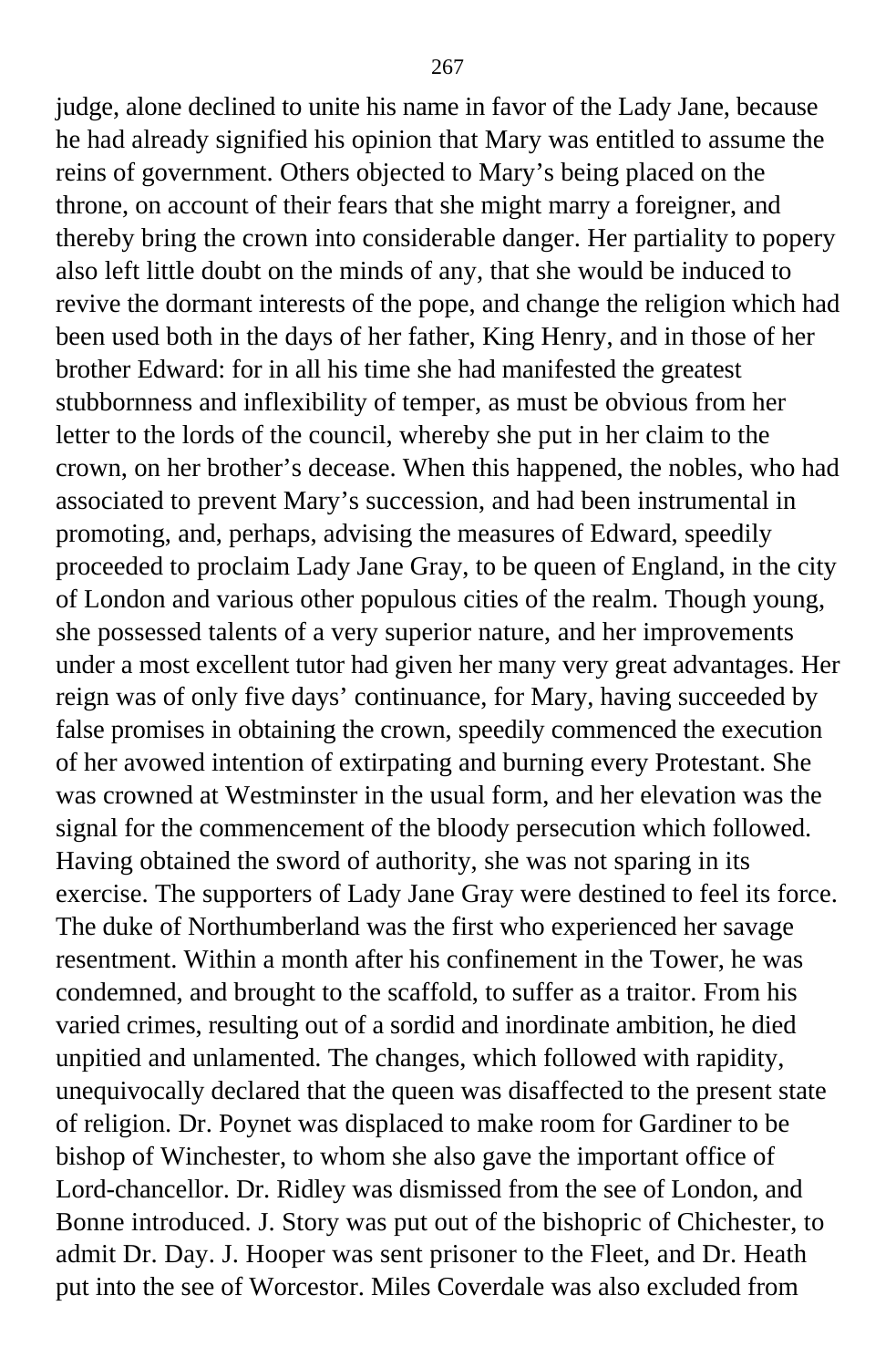Exeter, and Dr. Vesie placed in that diocese. Dr. Tonstall was also promoted to the see of Durham. These things being marked and perceived, great heaviness and discomfort grew more and more to all good men's hearts; but to the wicked great rejoicing. They that could dissemble took no great care how the matter went; but such, whose consciences were joined with the truth, perceived already coals to be kindled, which after should be the destruction of many a true Christian.

# **THE WORDS AND BEHAVIOR OF THE LADY JANE UPON THE SCAFFOLD**

The next victim was the amiable Lady Jane Gray, who, by her acceptance of the crown at the earnest solicitations of her friends, incurred the implacable resentment of the bloody Mary. When she first mounted the scaffold, she spoke to the spectators in this manner: "Good people, I am come hither to die, and by a law I am condemned to the same. The fact against the queen's highness was unlawful, and the consenting thereunto by me: but, touching the procurement and desire thereof by me, or on my behalf, I do wash my hands thereof in innocency before God, and the face of you, good Christian people, this day:" and therewith she wrung her hands, wherein she had her book. Then said she, "I pray you all, good Christian people, to bear me witness, that I die a good Christian woman, and that I do look to be saved by no other mean, but only by the mercy of God in the blood of His only Son Jesus Christ: and I confess that when I did know the Word of God, I neglected the same, loved myself and the world, and therefore this plague and punishment is happily and worthily happened unto me for my sins; and yet I thank God, that of His goodness He hath thus given me a time and a respite to repent. And now, good people, while I am alive, I pray you assist me with your prayers." And then, kneeling down, she turned to Feckenham, saying, "Shall I say this Psalm?" and he said, "Yea." Then she said the Psalm of Miserere mei Deus, in English, in a most devout manner throughout to the end; and then she stood up, and gave her maid, Mrs. Ellen, her gloves and handkerchief, and her book to Mr. Bruges; and then she untied he gown, and the executioner pressed upon her to help her off with it: but she, desiring him to let her alone, turned towards her two gentlewomen, who helped her off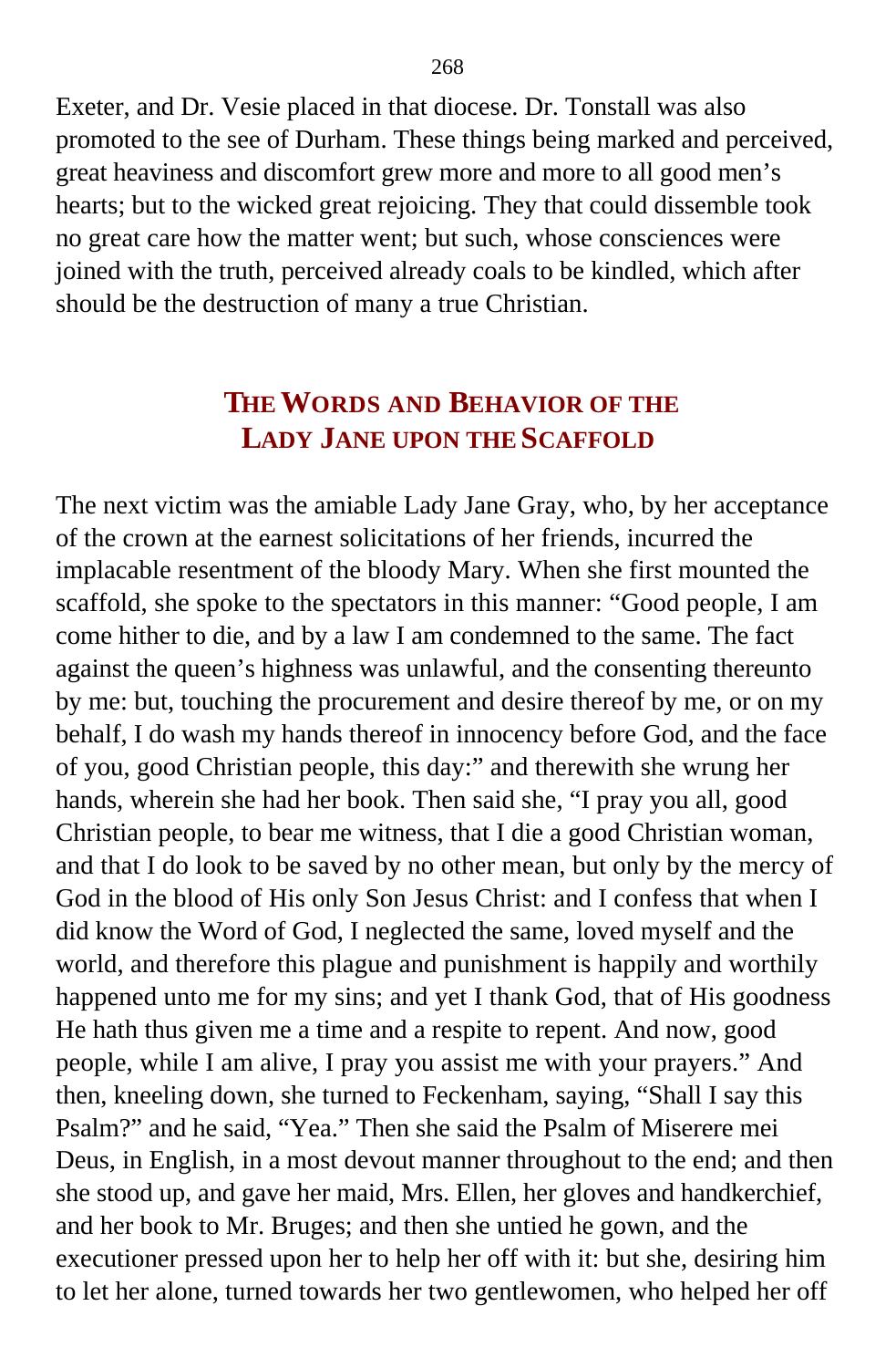therewith, and also with her frowes, paaft, and neckerchief, giving to her a fair handkerchief to put about her eyes. Then the executioner kneeled down, and asked her forgiveness, whom she forgave most willingly. Then he desired her to stand upon the straw, which doing, she saw the block. Then she said, "I pray you, dispatch me quickly." Then she kneeled down, saying, "Will you take it off before I lay me down?" And the executioner said, "No, madam." Then she tied a handkerchief about her eyes, and feeling for the block, she said, "What shall I do? Where is it? Where is it?" One of the standers-by guiding her therunto, she laid her head upon the block, and then stretched forth her body, and said, "Lord, into Thy hands I commend my spirit;" and so finished her life, in the year of our Lord 1554, the twelfth day of February, about the seventeenth year of her age. Thus died Lady Jane; and on the same day Lord Guilford, her husband, one of the duke of Northumberland's sons, was likewise beheaded, two innocents in comparison with them that sat upon them. For they were both very young, and ignorantly accepted that which others had contrived, and by open proclamation consented to take from others, and give to them. Touching the condemnation of this pious lady, it is to be noted that Judge Morgan, who gave sentence against her, soon after he had condemned her, fell mad, and in his raving cried out continually to have the Lady Jane taken away from him, and so he ended his life. On the twenty-first day of the same month, Henry, duke of Suffolk, was beheaded on Tower-hill, the fourth day after his condemnation: about which time many gentlemen and yeomen were condemned, whereof some were executed at London, and some in the country. In the number of whom was Lord Thomas Gray, brother to the said duke, being apprehended not long after in North Wales, and executed for the same. Sir Nicholas Throgmorton, also, very narrowly escaped.

# **JOHN ROGERS, VICAR OF ST. SEPULCHRE'S, AND READER OF ST. PAUL'S, LONDON**

John Rogers was educated at Cambridge, and was afterward many years chaplain to the merchant adventurers at Antwerp in Brabant. Here he met with the celebrated martyr William Tyndale, and Miles Coverdale, both voluntary exiles from their country for their aversion to popish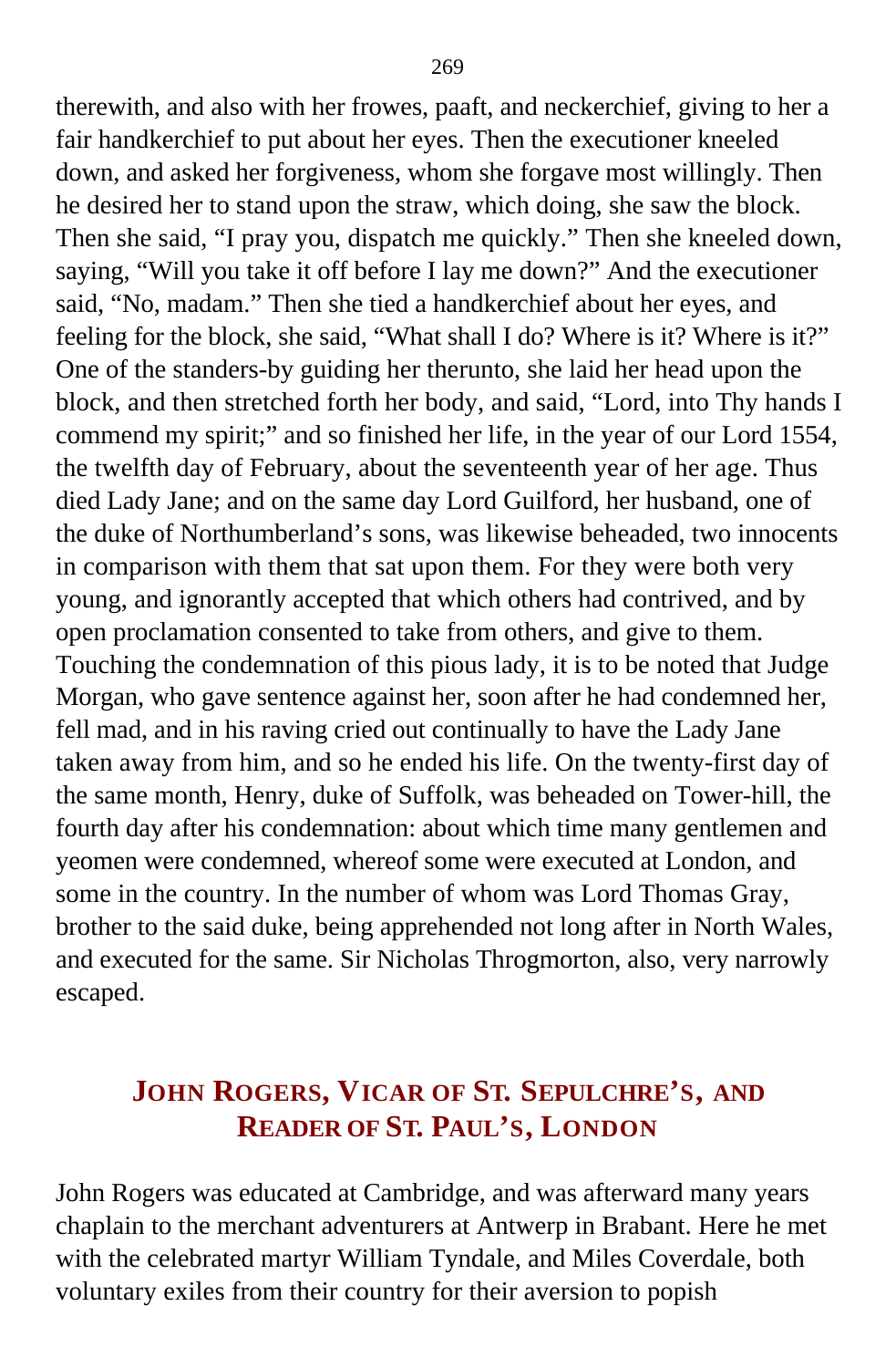superstition and idolatry. They were the instruments of his conversion; and he united with them in that translation of the Bible into English, entitled "The Translation of Thomas Matthew." From the Scriptures he knew that unlawful vows may be lawfully broken; hence he married, and removed to Wittenberg in Saxony, for the improvement of learning; and he there learned the Dutch language, and received the charge of a congregation, which he faithfully executed for many years. On King Edward's accession, he left Saxony to promote the work of reformation in England; and, after some time, Nicholas Ridley, then bishop of London, gave him a prebend in St. Paul's Cathedral, and the dean and chapter appointed him reader of the divinity lesson there. Here he continued until Queen Mary's succession to the throne, when the Gospel and true religion were banished, and the Antichrist of Rome, with his superstition and idolatry, introduced. The circumstance of Mr. Rogers having preached at Paul's cross, after Queen Mary arrived at the Tower, has been already stated. He confirmed in his sermon the true doctrine taught in King Edward's time, and exhorted the people to beware of the pestilence of popery, idolatry, and superstition. For this he was called to account, but so ably defended himself that, for that time, he was dismissed. The proclamation of the queen, however, to prohibit true preaching, gave his enemies a new handle against him. Hence he was again summoned before the council, and commanded to keep his house. He did so, though he might have escaped; and though he perceived the state of the true religion to be desperate. He knew he could not want a living in Germany; and he could not forget a wife and ten children, and to seek means to succor them. But all these things were insufficient to induce him to depart, and, when once called to answer in Christ's cause, he stoutly defended it, and hazarded his life for that purpose. After long imprisonment in his own house, the restless Bonner, bishop of London, caused him to be committed to Newgate, there to be lodged among thieves and murderers. After Mr. Rogers had been long and straitly imprisoned, and lodged in Newgate among thieves, often examined, and very uncharitably entreated, and at length unjustly and most cruelly condemned by Stephen Gardiner, bishop of Winchester, the fourth day of February, in the year of our Lord 1555, being Monday in the morning, he was suddenly warned by the keeper of Newgate's wife, to prepare himself for the fire; who, being then sound asleep, could scarce be awaked. At length being raised and awaked, and bid to make haste, then said he, "If it be so, I need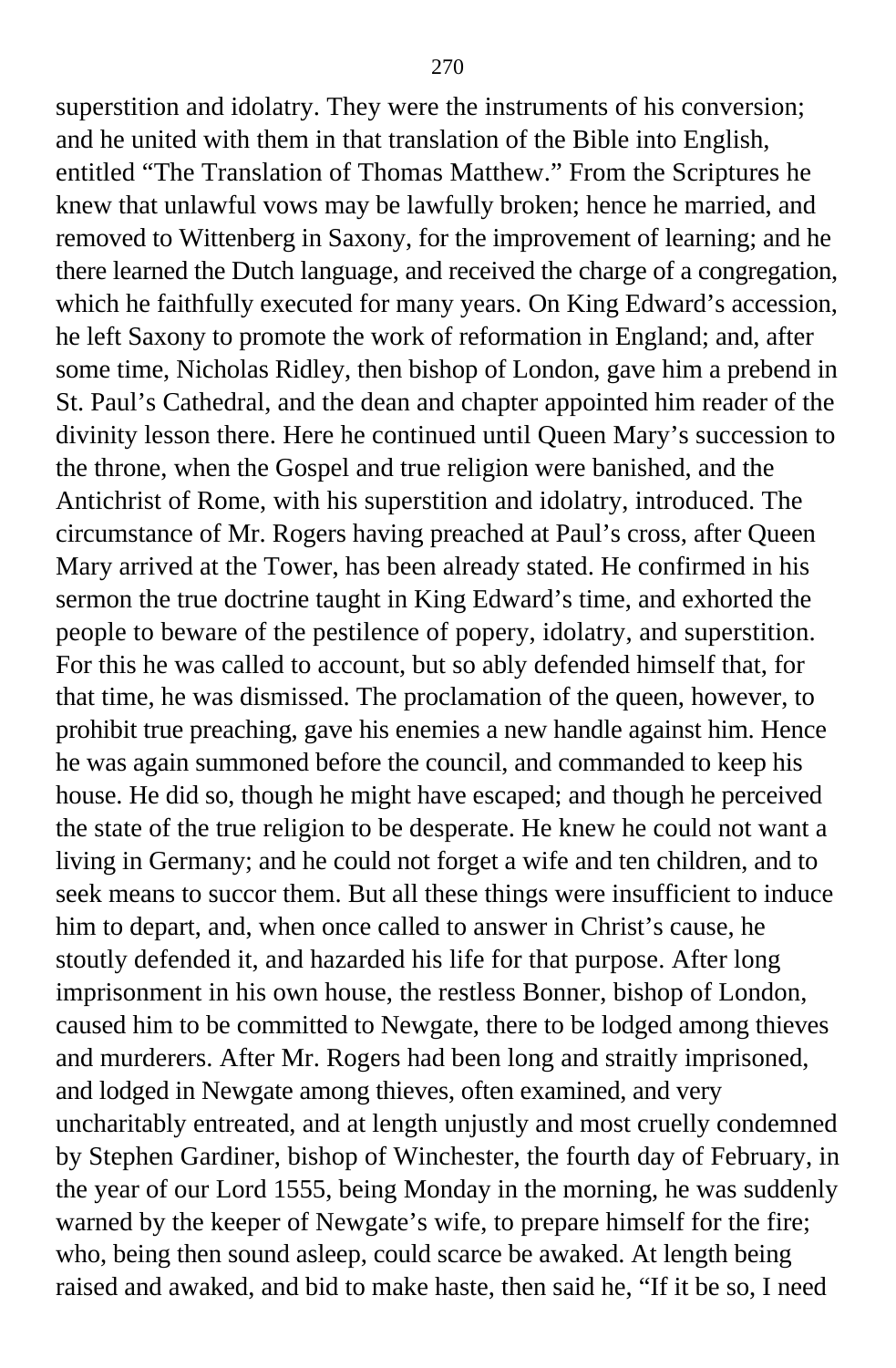not tie my points." And so was had down, first to bishop Bonner to be degraded: which being done, he craved of Bonner but one petition; and Bonner asked what that should be. Mr. Rogers replied that he might speak a few words with his wife before his burning, but that could not be obtained of him. When the time came that he should be brought out of Newgate to Smithfield, the place of his execution, Mr. Woodroofe, one of the sheriffs, first came to Mr. Rogers, and asked him if he would revoke his abominable doctrine, and the evil opinion of the Sacrament of the altar. Mr. Rogers answered, "That which I have preached I will seal with my blood." Then Mr. Woodroofe said, "Thou art an heretic." "That shall be known," quoth Mr. Rogers, "at the Day of Judgment." "Well," said Mr. Woodroofe, "I will never pray for thee." "But I will pray for you," said Mr. Rogers; and so was brought the same day, the fourth of February, by the sheriffs, towards Smithfield, saying the Psalm Miserere by the way, all the people wonderfully rejoicing at his constancy; with great praises and thanks to God for the same. And there in the presence of Mr. Rochester, comptroller of the queen's household, Sir Richard Southwell, both the sheriffs, and a great number of people, he was burnt to ashes, washing his hands in the flame as he was burning. A little before his burning, his pardon was brought, if he would have recanted; but he utterly refused it. He was the first martyr of all the blessed company that suffered in Queen Mary's time that gave the first adventure upon the fire. His wife and children, being eleven in number, ten able to go, and one sucking at her breast, met him by the way, as he went towards Smithfield. This sorrowful sight of his own flesh and blood could nothing move him, but that he constantly and cheerfully took his death with wonderful patience, in the defense and quarrel of the Gospel of Christ."

# **THE REV. LAWRENCE SAUNDERS**

Mr. Saunders, after passing some time in the school of Eaton, was chosen to go to King's College in Cambridge, where he continued three years, and profited in knowledge and learning very much for that time. Shortly after he quitted the university, and went to his parents, but soon returned to Cambridge again to his study, where he began to add to the knowledge of the Latin, the study of the Greek and Hebrew tongues, and gave himself up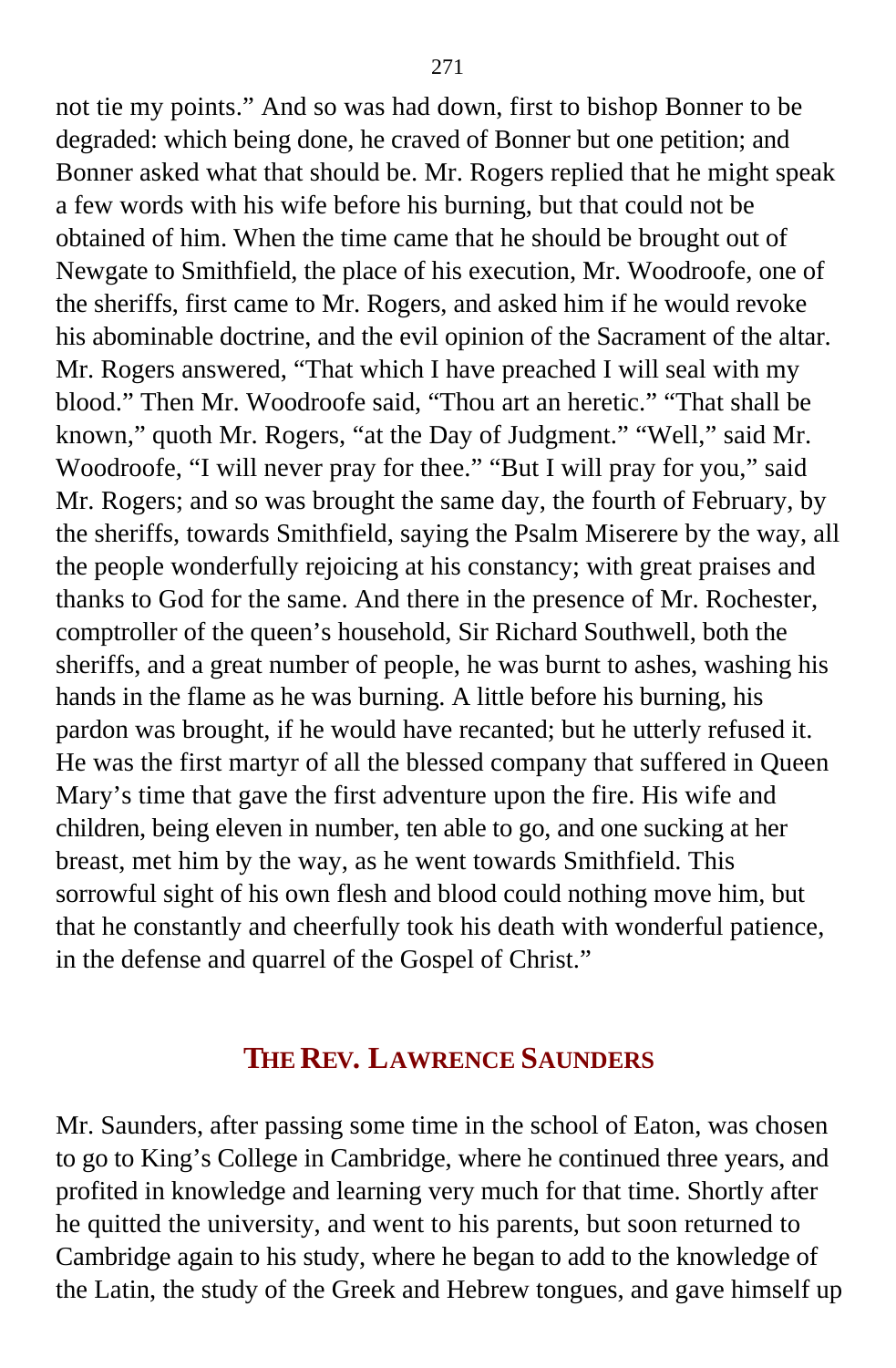to the study of the Holy Scriptures, the better to qualify himself for the office of preacher. In the beginning of King Edward's reign, when God's true religion was introduced, after license obtained, he began to preach, and was so well liked of them who then had authority that they appointed him to read a divinity lecture in the College of Forthringham. The College of Forthringham being dissolved he was placed to be a reader in the minster at Litchfield. After a certain space, he departed from Litchfield to a benefice in Leicestershire, called Church-langton, where he held a residence, taught diligently, and kept a liberal house. Thence he was orderly called to take a benefice in the city of London, namely, All-hallows in Bread-street. After this he preached at Northhampton, nothing meddling with the state, but boldly uttering his conscience against the popish doctrines which were likely to spring up again in England, as a just plague for the little love which the English nation then bore to the blessed Word of God, which had been so plentifully offered unto them. The queen's party who were there, and heard him, were highly displeased with him for his sermon, and for it kept him among them as a prisoner. But partly for love of his brethren and friends, who were chief actors for the queen among them, and partly because there was no law broken by his preaching, they dismissed him. Some of his friends, perceiving such fearful menacing, counseled him to fly out of the realm, which he refused to do. But seeing he was with violence kept from doing good in that place, he returned towards London, to visit his flock. In the afternoon of Sunday, October 15, 1554, as he was reading in his church to exhort his people, the bishop of London interrupted him, by sending an officer for him. His treason and sedition the bishop's charity was content to let slip until another time, but a heretic he meant to prove him, and all those, he said, who taught and believed that the administration of the Sacraments, and all orders of the Church, are the most pure, which come the nearest to the order of the primitive Church. After much talk concerning this matter, the bishop desired him to write what he believed of transubstantiation. Lawrence Saunders did so, saying, "My Lord, you seek my blood, and you shall have it: I pray God that you may be so baptized in it that you may ever after loathe blood-sucking, and become a better man." Upon being closely charged with contumacy, the severe replies of Mr. Saunders to the bishop, (who had before, to get the favor of Henry VIII written and set forth in print, a book of true obedience, wherein he had openly declared Queen Mary to be a bastard) so irritated him that he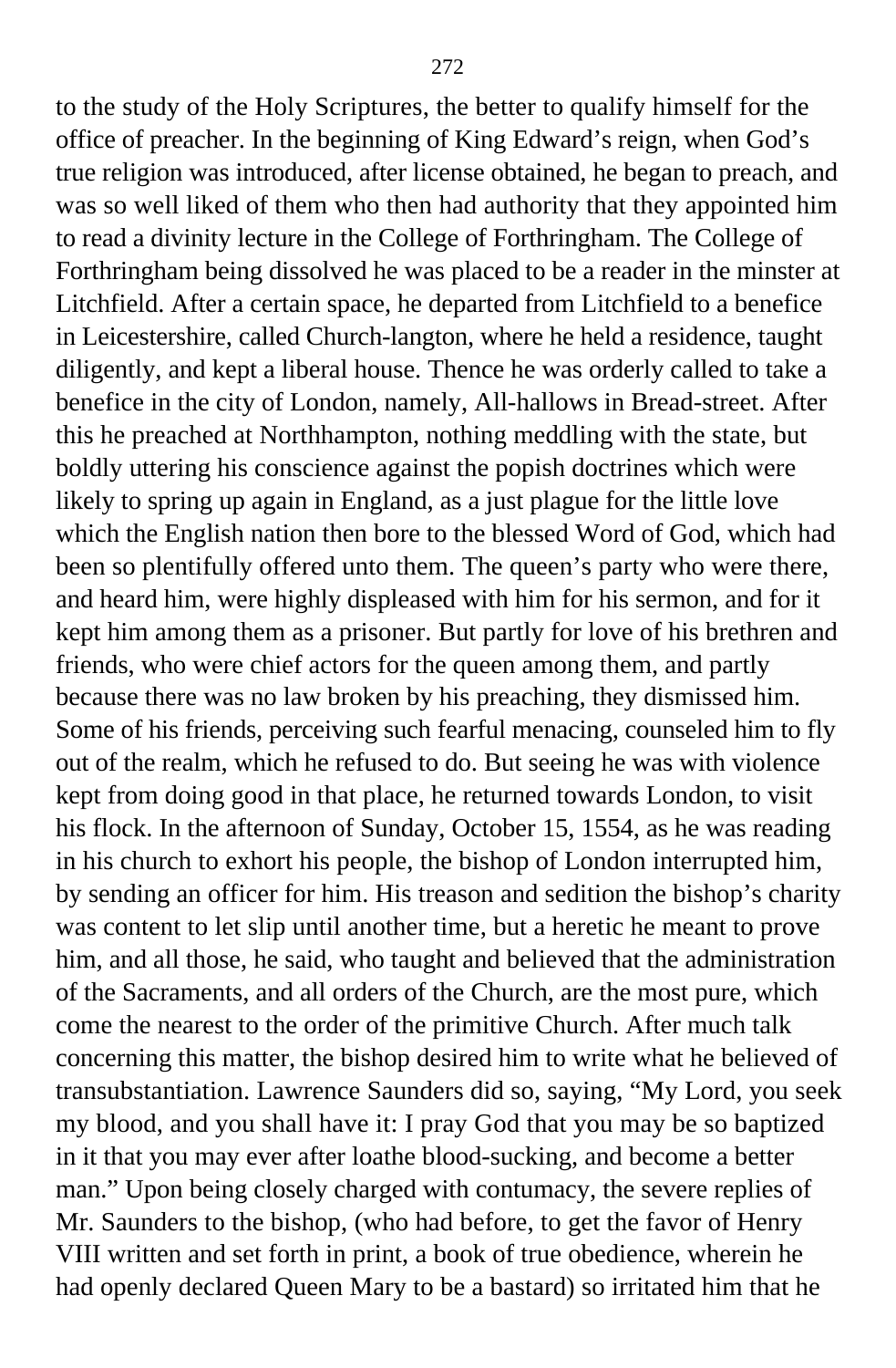exclaimed, "Carry away this frenzied fool to prison." After this good and faithful martyr had been kept in prison one year and a quarter, the bishops at length called him, as they did his fellow-prisoners, openly to be examined before the queen's council. His examination being ended, the officers led him out of the place, and stayed until the rest of his fellow-prisoners were likewise examined, that they might lead them all together to prison. After his excommunication and delivery over to the secular power, he was brought by the sheriff of London to the Compter, a prison in his own parish of Bread-street, at which he rejoiced greatly, both because he found there a fellow-prisoner, Mr. Cardmaker, with whom he had much Christian and comfortable discourse; and because out of prison, as before in his pulpit, he might have an opportunity of preaching to his parishioners. On the fourth of February, Bonner, bishop of London, came to the prison to degrade him; the day following, in the morning the sheriff of London delivered him to certain of the queen's guard, who were appointed to carry him to the city of Coventry, there to be burnt. When they had arrived at Coventry, a poor shoemaker, who used to serve him with shoes, came to him, and said, "O my good master, God strengthen and comfort you." "Good shoemaker," Mr. Saunders replied, "I desire thee to pray for me, for I am the most unfit man for this high office, that ever was appointed to it; but my gracious God and dear Father is able to make me strong enough." The next day, being the eighth of February, 1555, he was led to the place of execution, in the park, without the city. He went in an old gown and a shirt, barefooted, and oftentimes fell flat on the ground, and prayed. When he was come to nigh the place, the officer, appointed to see the execution done, said to Mr. Saunders that he was one of them who marred the queen's realm, but if he would recant, there was pardon for him. "Not I," replied the holy martyr, "but such as you have injured the realm. The blessed Gospel of Christ is what I hold; that do I believe, that have I taught, and that will I never revoke!" Mr. Saunders then slowly moved towards the fire, sank to the earth and prayed; he then rose up, embraced the stake, and frequently said, "Welcome, thou cross of Christ! welcome everlasting life!" Fire was then put to the fagots, and, he was overwhelmed by the dreadful flames, and sweetly slept in the Lord Jesus.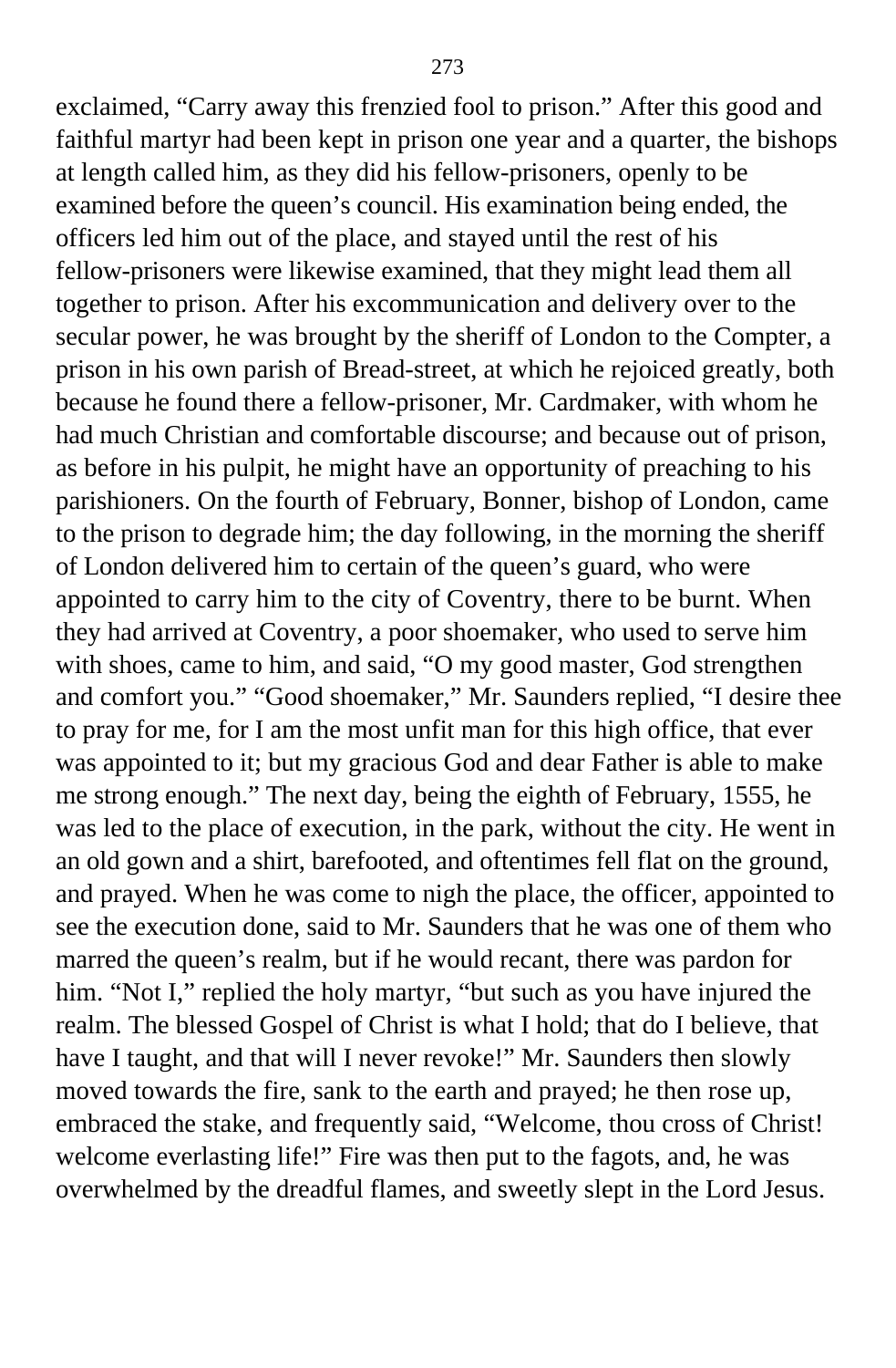# **THE HISTORY, IMPRISONMENT, AND EXAMINATION OF MR. JOHN HOOPER, BISHOP OF WORCESTER AND GLOUCESTER**

John Hooper, student and graduate in the University of Oxford, was stirred with such fervent desire to the love and knowledge of the Scriptures that he was compelled to move from thence, and was retained in the house of Sir Thomas Arundel, as his steward, until Sir Thomas had intelligence of his opinions and religion, which he in no case did favor, though he exceedingly favored his person and condition and wished to be his friend. Mr. Hooper now prudently left Sir Thomas' house and arrived at Paris, but in a short time returned to England, and was retained by Mr. Sentlow, until the time that he was again molested and sought for, when he passed through France to the higher parts of Germany; where, commencing acquaintance with learned men, he was by them free and lovingly entertained, both at Basel, and especially at Zurich, by Mr. Bullinger, who was his singular friend; here also he married his wife, who was a Burgonian, and applied very studiously to the Hebrew tongue. At length, when God saw it good to stay the bloody time of the six articles, and to give us King Edward to reign over this realm, with some peace and rest unto the Church, amongst many other English exiles, who then repaired homeward, Mr. Hooper also, moved in conscience, thought not to absent himself, but seeing such a time and occasion, offered to help forward the Lord's work, to the uttermost of his ability. When Mr. Hooper had taken his farewell of Mr. Bullinger, and his friends in Zurich, he repaired again to England in the reign of King Edward VI, and coming to London, used continually to preach, most times twice, or at least once a day. In his sermons, according to his accustomed manner, he corrected sin, and sharply inveighed against the iniquity of the world and the corrupt abuses of the Church. The people in great flocks and companies daily came to hear his voice, as the most melodious sound and tune of Orpheus' harp, insomuch, that oftentimes when he was preaching, the church would be so full that none could enter farther than the doors thereof. In his doctrine he was earnest, in tongue eloquent, in the Scriptures perfect, in pains indefatigable, in his life exemplary. Having preached before the king's majesty, he was soon after made bishop of Gloucester. In that office he continued two years, and behaved himself so well that his very enemies could find no fault with him, and after that he was made bishop of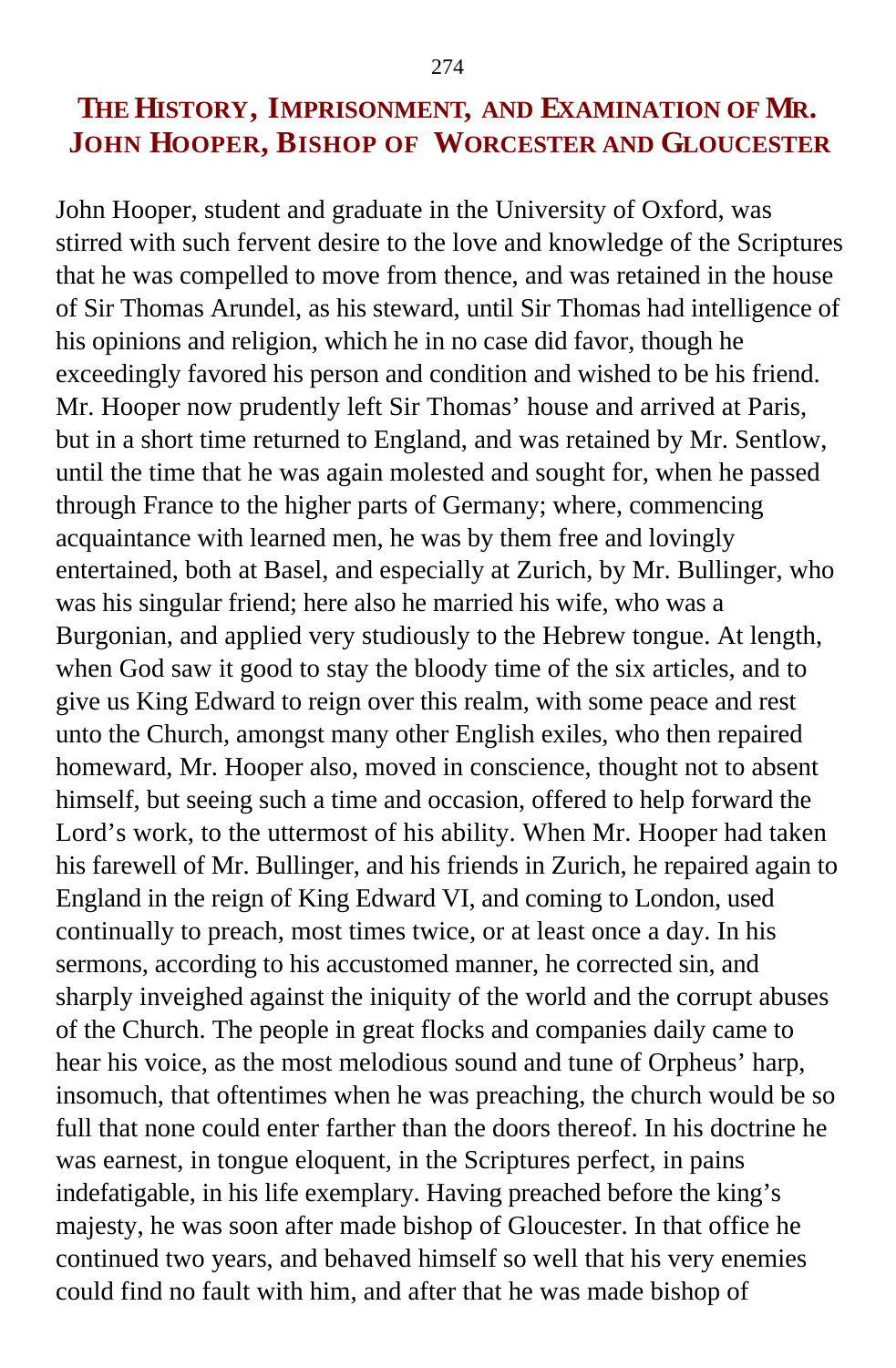Worcester. Dr. Hooper executed the office of a most careful and vigilant pastor, for the space of two years and more, as long as the state of religion in King Edward's time was sound and flourishing. After he had been cited to appear before Bonner and Dr. Heath, he was led to the Council, accused falsely of owing the queen money, and in the next year, 1554, he wrote an account of his severe treatment during near eighteen months' confinement in the Fleet, and after his third examination, January 28, 1555, at St. Mary Overy's, he, with the Rev. Mr. Rogers, was conducted to the Compter in Southwark, there to remain until the next day at nine o'clock, to see whether they would recant. "Come, Brother Rogers," said Dr. Hooper, "must we two take this matter first in hand, and begin to fry in these fagots?" "Yes, Doctor," said Mr. Rogers, "by God's grace." "Doubt not," said Dr. Hooper, "but God will give us strength;" and the people so applauded their constancy that they had much ado to pass. January 29, Bishop Hooper was degraded and condemned, and the Rev. Mr. Rogers was treated in like manner. At dark, Dr. Hooper was led through the city to Newgate; notwithstanding this secrecy, many people came forth to their doors with lights, and saluted him, praising God for his constancy. During the few days he was in Newgate, he was frequently visited by Bonner and others, but without avail. As Christ was tempted, so they tempted him, and then maliciously reported that he had recanted. The place of his martyrdom being fixed at Gloucester, he rejoiced very much, lifting up his eyes and hands to heaven, and praising God that he saw it good to send him among the people over whom he was pastor, there to confirm with his death the truth which he had before taught them. On February 7, he came to Gloucester, about five o'clock, and lodged at one Ingram's house. After his first sleep, he continued in prayer until morning; and all the day, except a little time at his meals, and when conversing such as the guard kindly permitted to speak to him, he spent in prayer. Sir Anthony Kingston, at one time Dr. Hooper's good friend, was appointed by the queen's letters to attend at his execution. As soon as he saw the bishop he burst into tears. With tender entreaties he exhorted him to live. "True it is," said the bishop, "that death is bitter, and life is sweet; but alas! consider that the death to come is more bitter, and the life to come is more sweet." The same day a blind boy obtained leave to be brought into Dr. Hooper's presence. The same boy, not long before, had suffered imprisonment at Gloucester for confessing the truth. "Ah! poor boy," said the bishop, "though God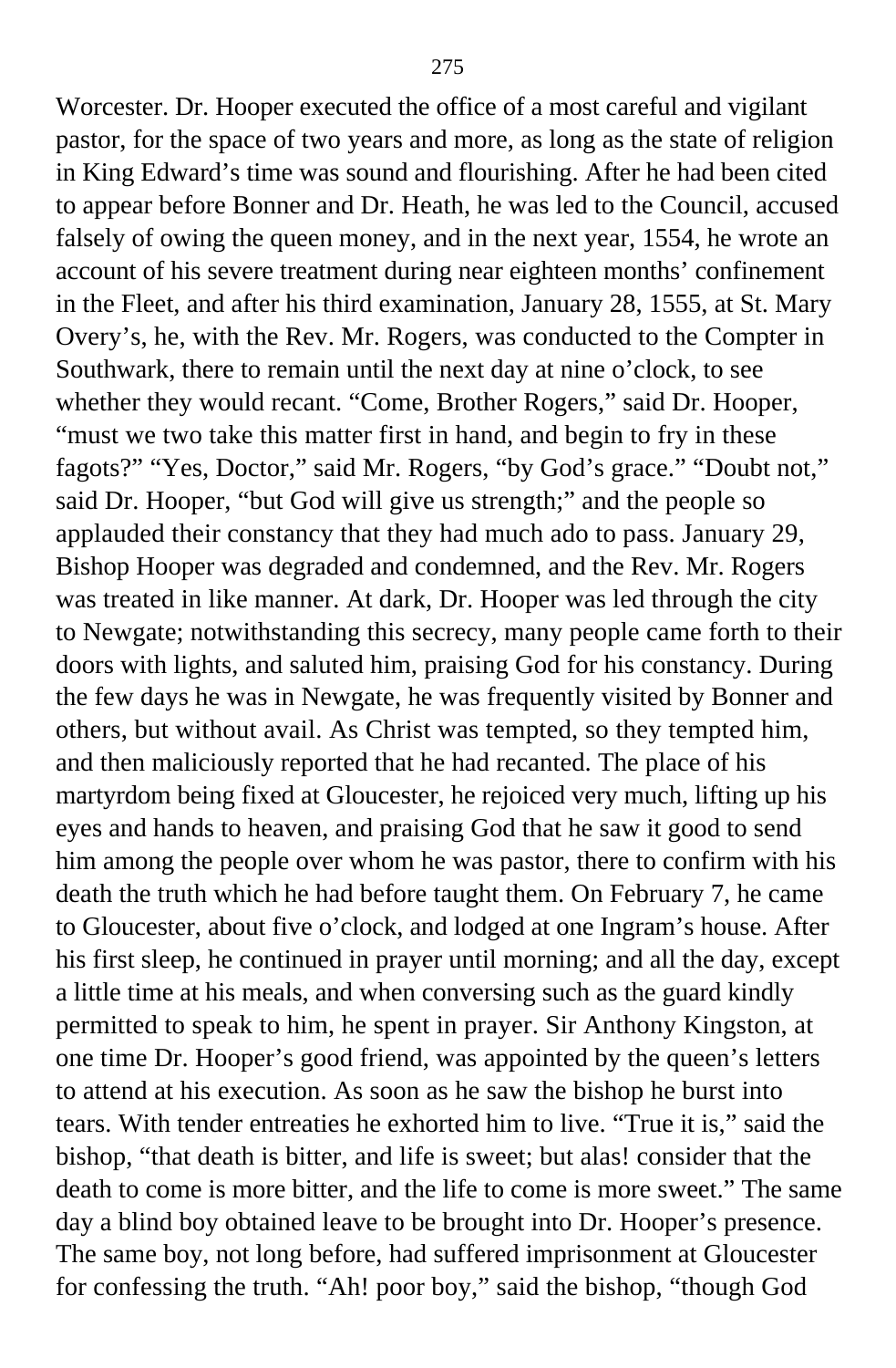hath taken from thee thy outward sight, for what reason He best knoweth, yet He hath endued thy soul with the eye of knowledge and of faith. God give thee grace continually to pray unto Him, that thou lose not that sight, for then wouldst thou indeed be blind both in body and soul." When the mayor waited upon him preparatory to his execution, he expressed his perfect obedience, and only requested that a quick fire might terminate his torments. After he had got up in the morning, he desired that no man should be suffered to come into the chamber, that he might be solitary until the hour of execution. About eight o'clock, on February 9, 1555, he was led forth, and many thousand persons were collected, as it was market-day. All the way, being straitly charged not to speak, and beholding the people, who mourned bitterly for him, he would sometimes lift up his eyes towards heaven, and look very cheerfully upon such as he knew: and he was never known, during the time of his being among them, to look with so cheerful and ruddy a countenance as he did at that time. When he came to the place appointed where he should die, he smilingly beheld the stake and preparation made for him, which was near unto the great elm tree over against the college of priests, where he used to preach. Now, after he had entered into prayer, a box was brought and laid before him upon a stool, with his pardon from the queen, if he would turn. At the sight whereof he cried, "If you love my soul, away with it!" The box being taken away, Lord Chandois said, "Seeing there is no remedy; dispatch him quickly." Command was now given that the fire should be kindled. But because there were not more green fagots than two horses could carry, it kindled not speedily, and was a pretty while also before it took the reeds upon the fagots. At length it burned about him, but the wind having full strength at that place, and being a lowering cold morning, it blew the flame from him, so that he was in a manner little more than touched by the fire. Within a space after, a few dry fagots were brought, and a new fire kindled with fagots, (for there were no more reeds) and those burned at the nether parts, but had small power above, because of the wind, saving that it burnt his hair and scorched his skin a little. In the time of which fire, even as at the first flame, he prayed, saying mildly, and not very loud, but as one without pain, "O Jesus, Son of David, have mercy upon me, and receive my soul!" After the second fire was spent, he wiped both his eyes with his hands, and beholding the people, he said with an indifferent, loud voice, "For God's love, good people, let me have more fire!" and all this while his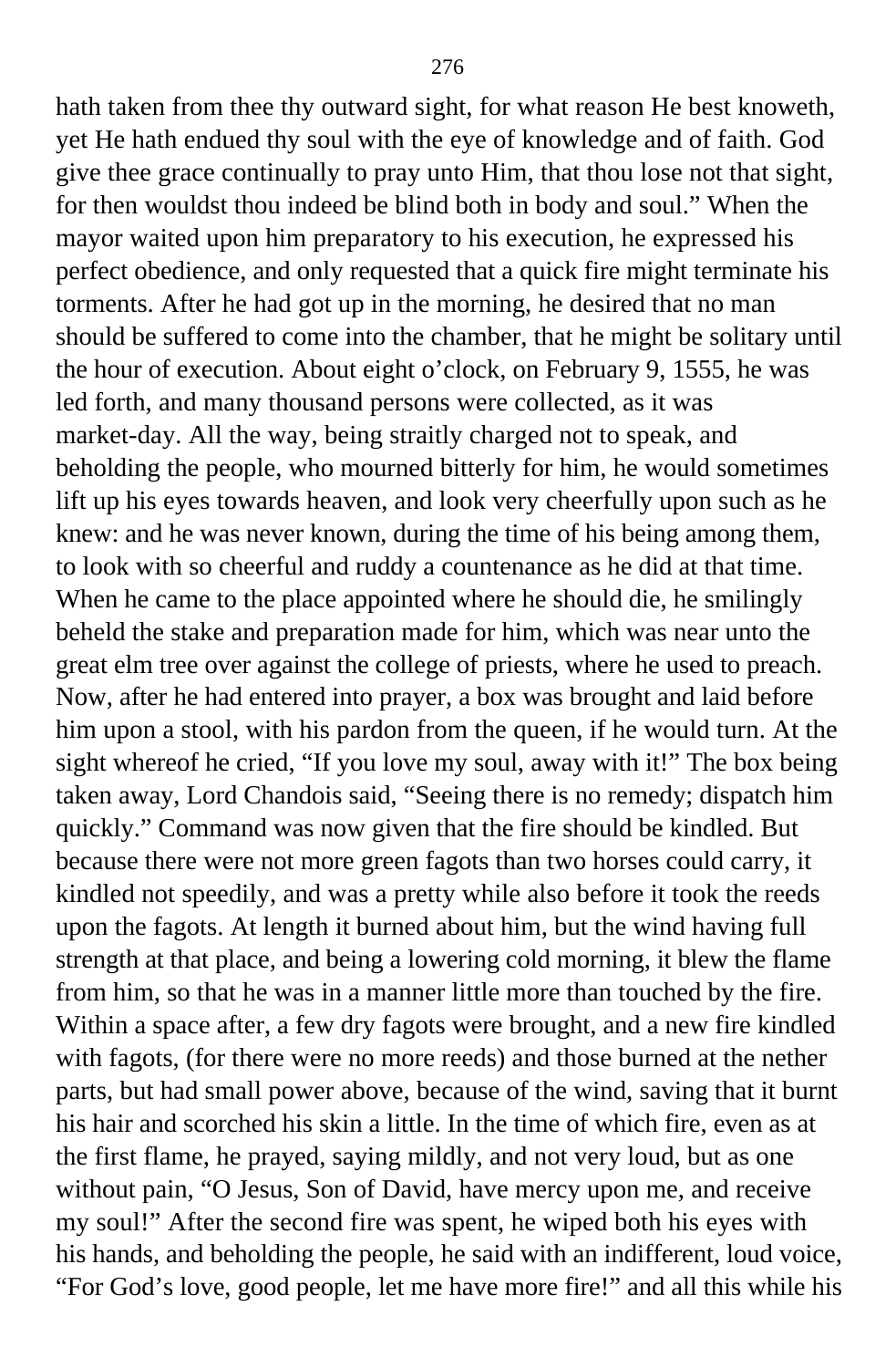nether parts did burn; but the fagots were so few that the flame only singed his upper parts. The third fire was kindled within a while after, which was more extreme than the other two. In this fire he prayed with a loud voice, "Lord Jesus, have mercy upon me! Lord Jesus receive my spirit!" And these were the last words he was heard to utter. But when he was black in the mouth, and his tongue so swollen that he could not speak, yet his lips went until they were shrunk to the gums: and he knocked his breast with his hands until one of his arms fell off, and then knocked still with the other, while the fat, water, and blood dropped out at his fingers' ends, until by renewing the fire, his strength was gone, and his hand clave fast in knocking to the iron upon his breast. Then immediately bowing forwards, he yielded up his spirit. Thus was he three quarters of an hour or more in the fire. Even as a lamb, patiently he abode the extremity thereof, neither moving forwards, backwards, nor to any side; but he died as quietly as a child in his bed. And he now reigneth, I doubt not, as a blessed martyr in the joys of heaven, prepared for the faithful in Christ before the foundations of the world; for whose constancy all Christians are bound to praise God.

# **THE LIFE AND CONDUCT OF DR. ROWLAND TAYLOR OF HADLEY**

Dr. Rowland Taylor, vicar of Hadley, in Suffolk, was a man of eminent learning, and had been admitted to the degree of doctor of the civil and canon law. His attachment to the pure and uncorrupted principles of Christianity recommended him to the favor and friendship of Dr. Cranmer, archbishop of Canterbury, with whom he lived a considerable time, until through his interest he obtained the living at Hadley. Not only was his word a preaching unto them, but all his life and conversation was an example of unfeigned Christian life and true holiness. He was void of all pride, humble and meek as any child; so that none were so poor but they might boldly, as unto their father, resort unto him; neither was his lowliness childish or fearful, but, as occasion, time, and place required, he would be stout in rebuking the sinful and evildoers; so that none was so rich but he would tell them plainly his fault, with such earnest and grave rebukes as became a good curate and pastor. He was a man very mild, void of all rancor, grudge or evil will; ready to do good to all men; readily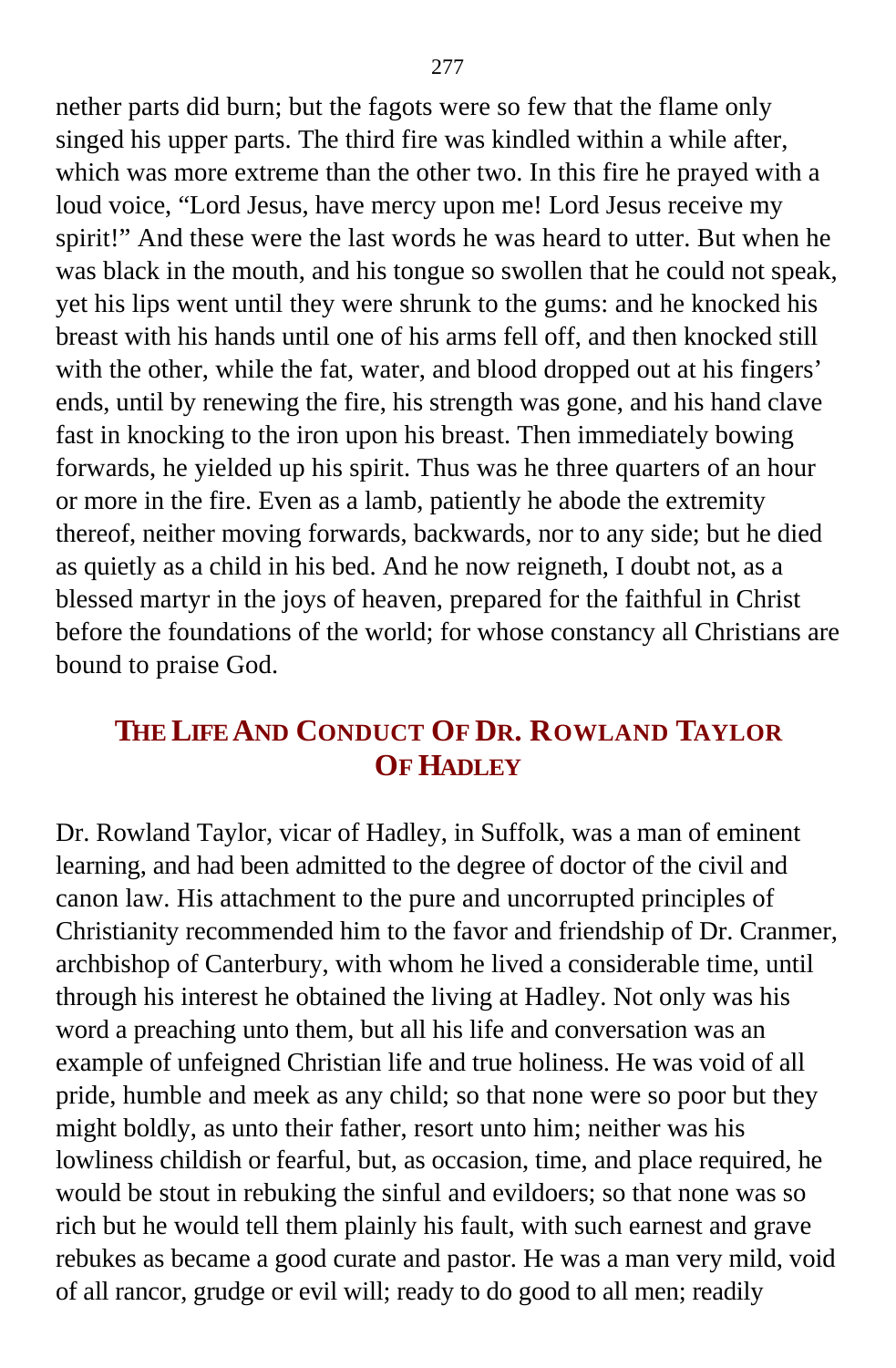forgiving his enemies; and never sought to do evil to any. To the poor that were blind, lame, sick, bedridden, or that had many children, he was a very father, a careful patron, and diligent provider, insomuch that he caused the parishioners to make a general provision for them; and he himself (beside the continual relief that they always found at his house) gave an honest portion yearly to the common almsbox. His wife also was an honest, discreet, and sober matron, and his children well nurtured, brought up in the fear of God and good learning. He was a good salt of the earth, savorly biting the corrupt manners of evil men; a light in God's house, set upon a candlestick for all good men to imitate and follow. Thus continued this good shepherd among his flock, governing and leading them through the wilderness of this wicked world, all the days of the most innocent and holy king of blessed memory, Edward VI. But on his demise, and the succession of Queen Mary to the throne, he escaped not the cloud that burst on so many beside; for two of his parishioners, Foster, an attorney, and Clark, a tradesman, out of blind zeal, resolved that Mass should be celebrated, in all its superstitious forms, in the parish church of Hadley, on Monday before Easter. This Dr. Taylor, entering the church, strictly forbade; but Clark forced the Doctor out of the church, celebrated Mass, and immediately informed the Lord-chancellor, bishop of Winchester of his behavior, who summoned him to appear, and answer the complaints that were alleged against him. The doctor upon the receipt of the summons, cheerfully prepared to obey the same; and rejected the advice of his friends to fly beyond sea. When Gardiner saw Dr. Taylor, he, according to his common custom, reviled him. Dr. Taylor heard his abuse patiently, and when the bishop said, "How darest thou look me in the face! knowest thou not who I am?" Dr. Taylor replied, "You are Dr. Stephen Gardiner, bishop of Winchester, and Lord-chancellor, and yet but a mortal man. But if I should be afraid of your lordly looks, why fear ye not God, the Lord of us all? With what countenance will you appear before the judgment seat of Christ, and answer to your oath made first unto King Henry VIII, and afterward unto King Edward VI, his son?" A long conversation ensued, in which Dr. Taylor was so piously collected and severe upon his antagonist, that he exclaimed: "Thou art a blasphemous heretic! Thou indeed blasphemist the blessed Sacrament, (here he put off his cap) and speakest against the holy Mass, which is made a sacrifice for the quick and the dead." The bishop afterward committed him into the king's bench. When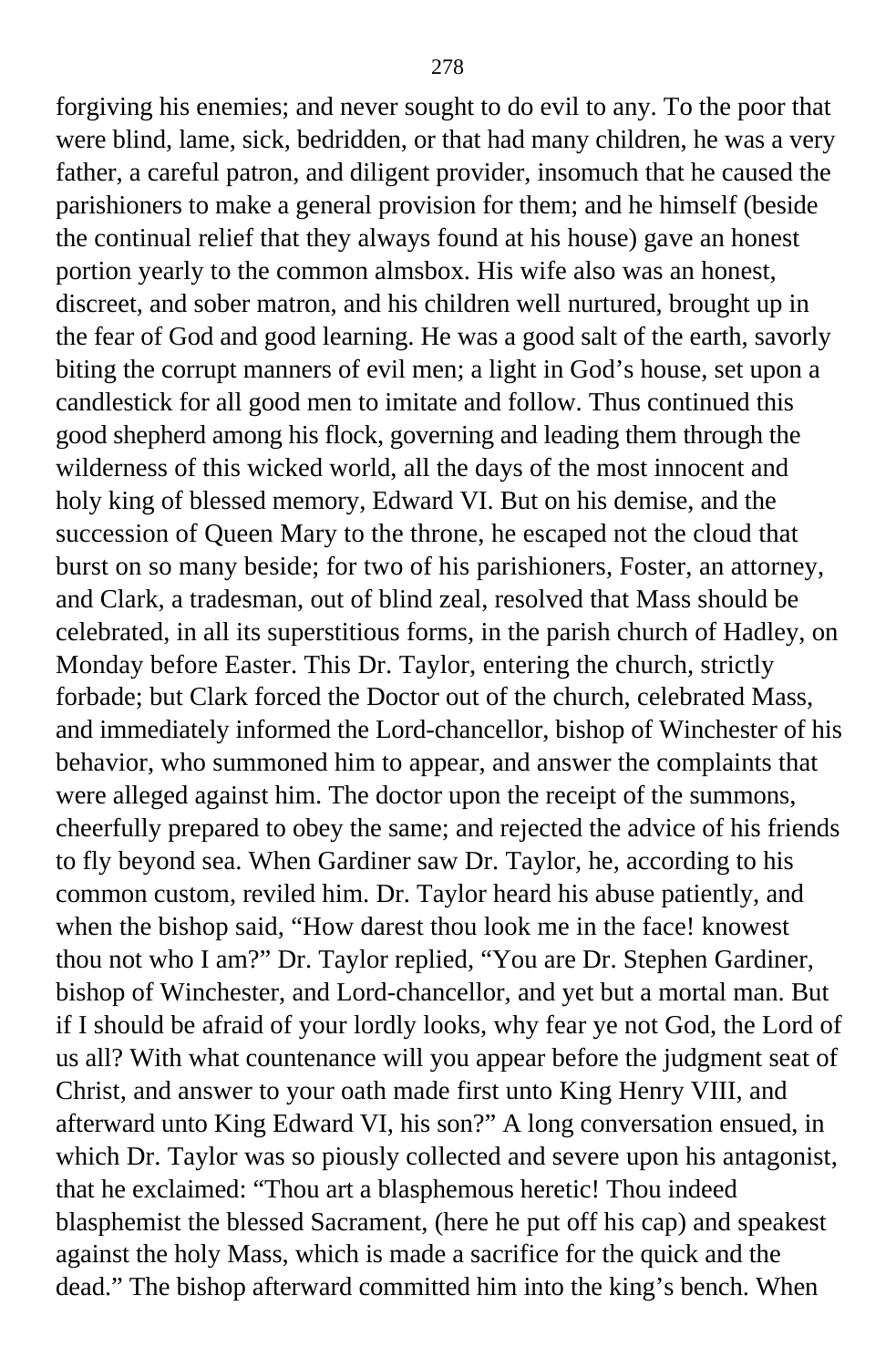Dr. Taylor came there, he found the virtuous and vigilant preacher of God's Word, Mr. Bradford; who equally thanked God that He had provided him with such a comfortable fellow-prisoner; and they both together praised God, and continued in prayer, reading and exhorting one another. After Dr. Taylor had lain some time in prison, he was cited to appear in the arches of Bow-church. Dr. Taylor being condemned, was committed to the Clink, and the keepers were charged to treat him roughly; at night he was removed to the Poultry Compter. When Dr. Taylor had lain in the Compter about a week on the fourth of February, Bonner came to degrade him, bringing with him such ornaments as appertained to the massing mummery; but the Doctor refused these trappings until they were forced upon him. The night after he was degraded his wife came with John Hull, his servant, and his son Thomas, and were by the gentleness of the keepers permitted to sup with him. After supper, walking up and down, he gave God thanks for His grace, that had given him strength to abide by His holy Word. With tears they prayed together, and kissed one another. Unto his son Thomas he gave a Latin book, containing the notable sayings of the old martyrs, and in the end of that he wrote his testament: "I say to my wife, and to my children, The Lord gave you unto me, and the Lord hath taken me from you, and you from me: blessed be the name of the Lord! I believe that they are blessed which die in the Lord. God careth for sparrows, and for the hairs of our heads. I have ever found Him more faithful and favorable, than is any father or husband. Trust ye therefore in Him by the means of our dear Savior Christ's merits: believe, love, fear, and obey Him: pray to Him, for He hath promised to help. Count me not dead, for I shall certainly live, and never die. I go before, and you shall follow after, to our long home." On the morrow the sheriff of London with his officers came to the Compter by two o'clock in the morning, and brought forth Dr. Taylor; and without any light led him to the Woolsack, an inn without Aldgate. Dr. Taylor's wife, suspecting that her husband should that night be carried away, watched all night in St. Botolph's church-porch beside Aldgate, having her two children, the one named Elizabeth, of thirteen years of age (whom, being left without father or mother, Dr. Taylor had brought up of alms from three years old), the other named Mary, Dr. Taylor's own daughter. Now, when the sheriff and his company came against St. Botolph's church, Elizabeth cried, saying, "O my dear father! mother, mother, here is my father led away." Then his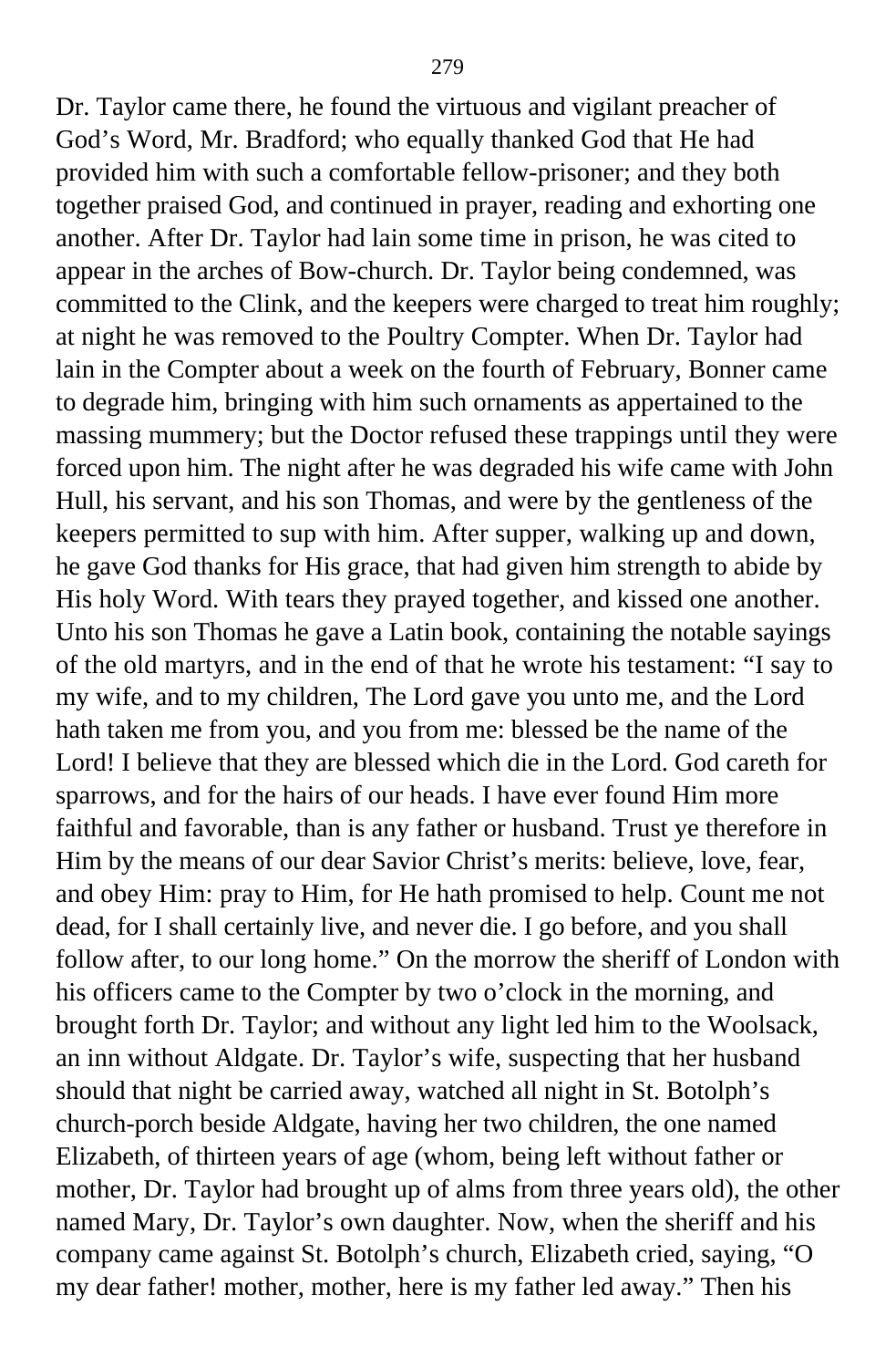wife cried, "Rowland, Rowland, where art thou?" — for it was a very dark morning, that the one could not well see the other. Dr. Taylor answered, "Dear wife, I am here"; and stayed. The sheriff's men would have led him forth, but the sheriff said, "Stay a little, masters, I pray you; and let him speak to his wife"; and so they stayed. Then came she to him, and he took his daughter Mary in his arms; and he, his wife, and Elizabeth kneeled down and said the Lord's Prayer, at which sight the sheriff wept apace, and so did divers others of the company. After they had prayed, he rose up and kissed his wife, and shook her by the hand, and said, "Farewell, my dear wife; be of good comfort, for I am quiet in my conscience. God shall stir up a father for my children." All the way Dr. Taylor was joyful and merry, as one that counted himself going to a most pleasant banquet or bridal. He spake many notable things to the sheriff and yeomen of the guard that conducted him, and often moved them to weep, through his much earnest calling upon them to repent, and to amend their evil and wicked living. Oftentimes also he caused them to wonder and rejoice, to see him so constant and steadfast, void of all fear, joyful in heart, and glad to die. When Dr. Taylor had arrived at Aldham Common, the place where he should suffer, seeing a great multitude of people, he asked, "What place is this, and what meaneth it that so much people are gathered hither?" It was answered, "It is Aldham Common, the place where you must suffer; and the people have come to look upon you." Then he said, "Thanked be God, I am even at home"; and he alighted from his horse and with both hands rent the hood from his head. His head had been notched and clipped like as a man would clip a fool's; which cost the good bishop Bonner had bestowed upon him. But when the people saw his reverend and ancient face, with a long white beard, they burst out with weeping tears, and cried, saying: "God save thee, good Dr. Taylor! Jesus Christ strengthen thee, and help thee! the Holy Ghost comfort thee!" with such other like good wishes. When he had prayed, he went to the stake and kissed it, and set himself into a pitch barrel, which they had put for him to stand in, and stood with his back upright against the stake, with his hands folded together, and his eyes towards heaven, and continually prayed. They then bound him with the chains, and having set up the fagots, one Warwick cruelly cast a fagot at him, which struck him on his head, and cut his face, so that the blood ran down. Then said Dr. Taylor, "O friend, I have harm enough; what needed that?" Sir John Shelton standing by, as Dr. Taylor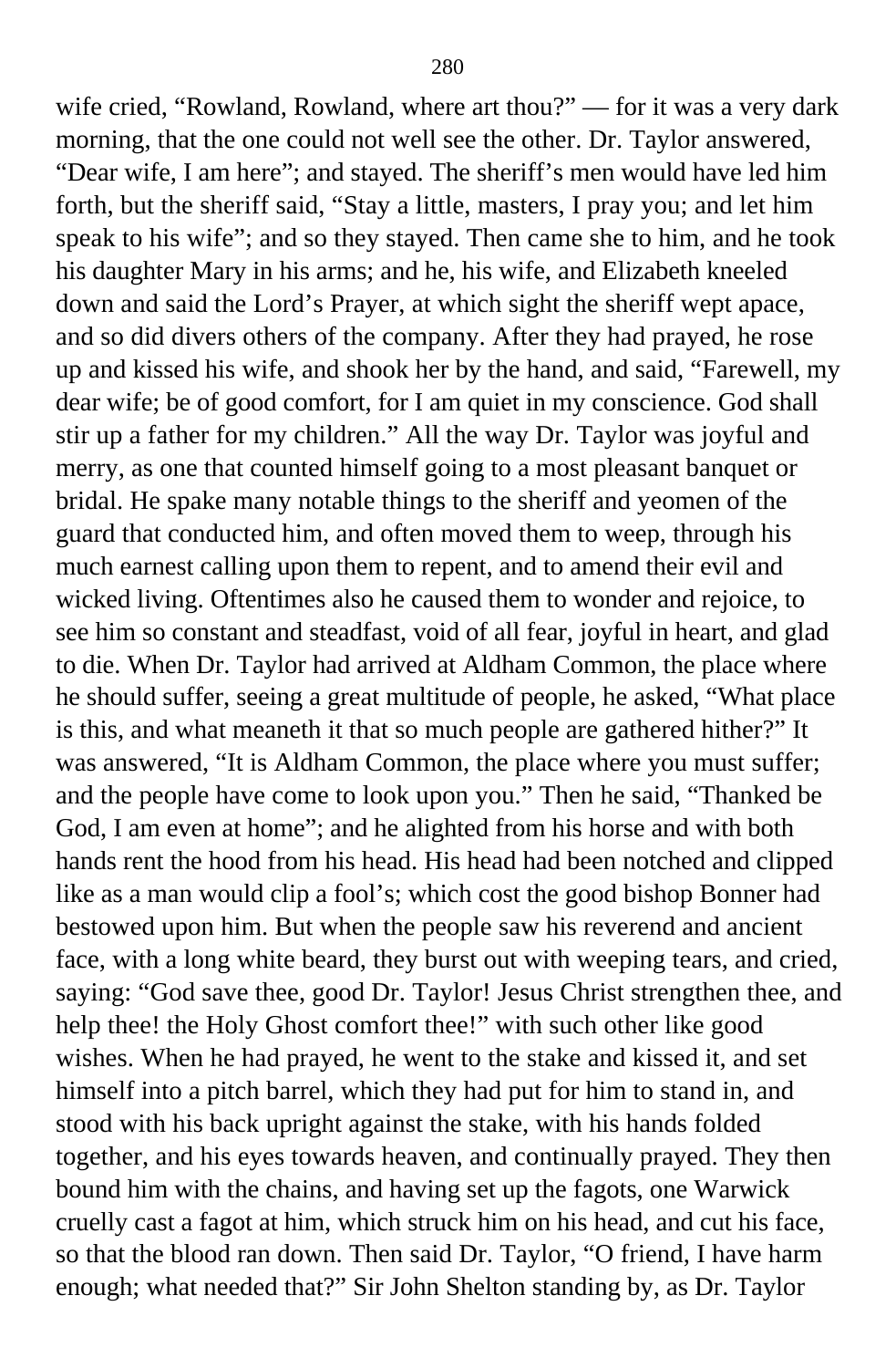was speaking, and saying the Psalm Miserere in English, struck him on the lips: "You knave," he said, "speak Latin: I will make thee." At last they kindled the fire; and Dr. Taylor holding up both his hands, calling upon God, and said, "Merciful Father of heaven! for Jesus Christ, my Savior's sake, receive my soul into Thy hands!" So he stood still without either crying or moving, with his hands folded together, until Soyce, with a halberd struck him on the head until his brains fell out, and the corpse fell down into the fire. Thus rendered up this man of God his blessed soul into the hands of his merciful Father, and to his most dear Savior Jesus Christ, whom he most entirely loved, faithfully and earnestly preached, obediently followed in living, and constantly glorified in death.

#### **MARTYRDOM OF WILLIAM HUNTER**

William Hunter had been trained to the doctrines of the Reformation from his earliest youth, being descended from religious parents, who carefully instructed him in the principles of true religion. Hunter, then nineteen years of age, refusing to receive the communion at Mass, was threatened to be brought before the bishop; to whom this valiant young martyr was conducted by a constable. Bonner caused William to be brought into a chamber, where he began to reason with him, promising him security and pardon if he would recant. Nay, he would have been content if he would have gone only to receive and to confession, but William would not do so for all the world. Upon this the bishop commanded his men to put William in the stocks in his gate house, where he sat two days and nights, with a crust of brown bread and a cup of water only, which he did not touch. At the two days' end, the bishop came to him, and finding him steadfast in the faith, sent him to the convict prison, and commanded the keeper to lay irons upon him as many as he could bear. He continued in prison three quarters of a year, during which time he had been before the bishop five times, besides the time when he was condemned in the consistory in St. Paul's, February 9, at which time his brother, Robert Hunter, was present. Then the bishop, calling William, asked him if he would recant, and finding he was unchangeable, pronounced sentence upon him, that he should go from that place to Newgate for a time, and thence to Brentwood, there to be burned. About a month afterward, William was sent down to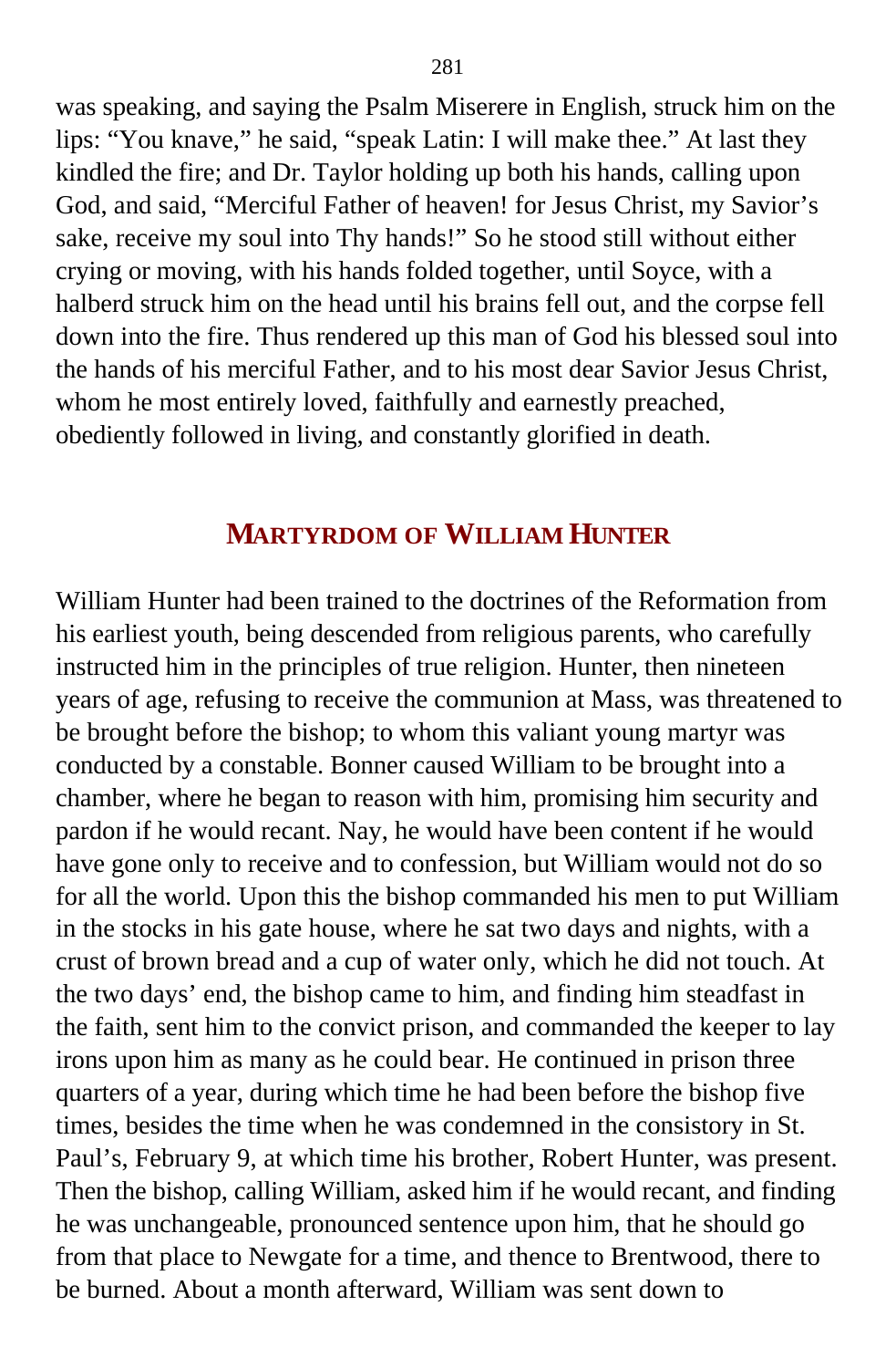Brentwood, where he was to be executed. On coming to the stake, he knelt down and read the Fifty-first Psalm, until he came to these words, "The sacrifices of God are a broken spirit; a broken and a contrite heart, O God, Thou wilt not despise." Steadfast in refusing the queen's pardon, if he would become an apostate, at length one Richard Ponde, a bailiff, came, and made the chain fast about him. William now cast his psalter into his brother's hand, who said, "William, think on the holy passion of Christ, and be not afraid of death." "Behold," answered William, "I am not afraid." Then he lifted up his hands to heaven, and said, "Lord, Lord, Lord, receive my spirit;" and casting down he head again into the smothering smoke, he yielded up his life for the truth, sealing it with his blood to the praise of God.

# **DR. ROBERT FARRAR**

This worthy and learned prelate, the bishop of St. David's in Wales, having in the former reign, as well as since the accession of Mary, been remarkably zealous in promoting the reformed doctrines, and exploding the errors of popish idolatry, was summoned, among others, before the persecuting bishop of Winchester, and other commissioners set apart for the abominable work of devastation and massacre. His principal accusers and persecutors, on a charge of praemunire in the reign of Edward VI were George Constantine Walter, his servant; Thomas Young, chanter of the cathedral, afterward bishop of Bangor, etc. Dr. Farrar ably replied to the copies of information laid against him, consisting of fifty-six articles. The whole process of this trial was long and tedious. Delay succeeded delay, and after that Dr. Farrar had been long unjustly detained in custody under sureties, in the reign of King Edward, because he had been promoted by the duke of Somerset, whence after his fall he found fewer friends to support him against such as wanted his bishopric by the coming in of Queen Mary, he was accused and examined not for any matter of praemunire, but for his faith and doctrine; for which he was called before the bishop of Winchester with Bishop Hooper, Mr. Rogers, Mr. Bradford, Mr. Saunders, and others, February 4, 1555; on which day he would also with them have been condemned, but his condemnation was deferred, and he sent to prison again, where he continued until February 14, and then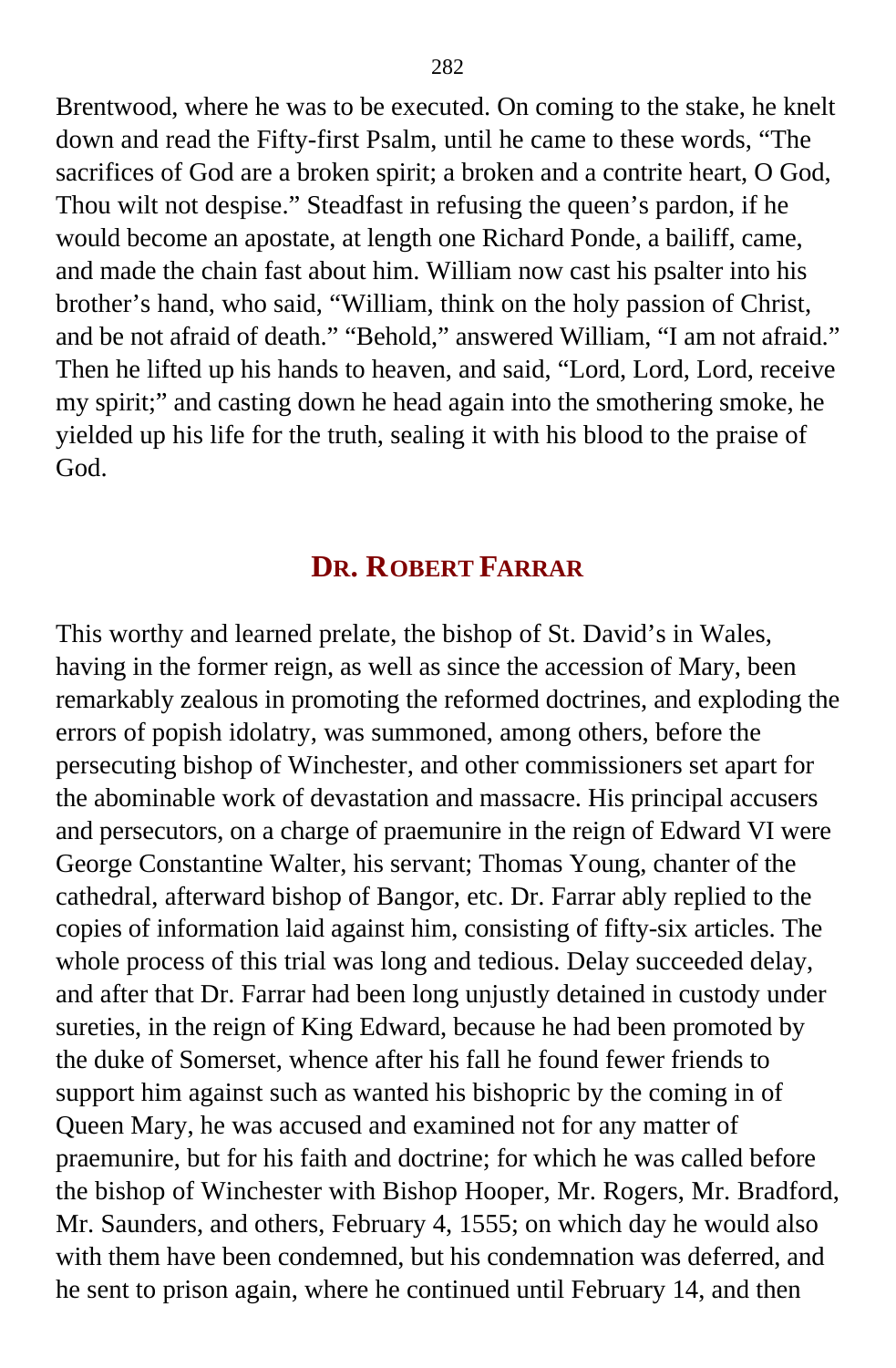was sent into Wales to receive sentence. He was six times brought up before Henry Morgan, bishop of St. David's, who demanded if he would abjure; from which he zealously dissented, and appealed to Cardinal Pole; notwithstanding which, the bishop, proceeding in his rage, pronounced him a heretic excommunicate, and surrendered him to the secular power. Dr. Farrar, being condemned and degraded, was not long after brought to the place of execution in the town of Carmathen, in the market-place of which, on the south side of the market-cross, March 30, 1555, being Saturday next before Passion Sunday, he most constantly sustained the torments of the fire. Concerning his constancy, it is said that one Richard Jones, a knight's son, coming to Dr. Farrar a little before his death, seemed to lament the painfulness of the death he had to suffer; to whom the bishop answered that if he saw him once stir in the pains of his burning, he might then give no credit to his doctrine; and as he said, so did he maintain his promise, patiently standing without emotion, until one Richard Gravell with a staff struck him down.

#### **MARTYRDOM OF RAWLINS WHITE**

Rawlins White was by his calling and occupation a fisherman, living and continuing in the said trade for the space of twenty years at least, in the town of Cardiff, where he bore a very good name amongst his neighbors. Though the good man was altogether unlearned, and withal very simple, yet it pleased God to remove him from error and idolatry to a knowledge of the truth, through the blessed Reformation in Edward's reign. He had his son taught to read English, and after the little boy could read pretty well, his father every night after supper, summer and winter, made the boy read a portion of the Holy Scriptures, and now and then a part of some other good book. When he had continued in his profession the space of five years, King Edward died, upon whose decease Queen Mary succeeded and with her all kinds of superstition crept in. White was taken by the officers of the town, as a man suspected of heresy, brought before the Bishop Llandaff, and committed to prison in Chepstow, and at last removed to the castle of Cardiff, where he continued for the space of one whole year. Being brought before the bishop in his chapel, he counseled him by threats and promises. But as Rawlins would in no wise recant his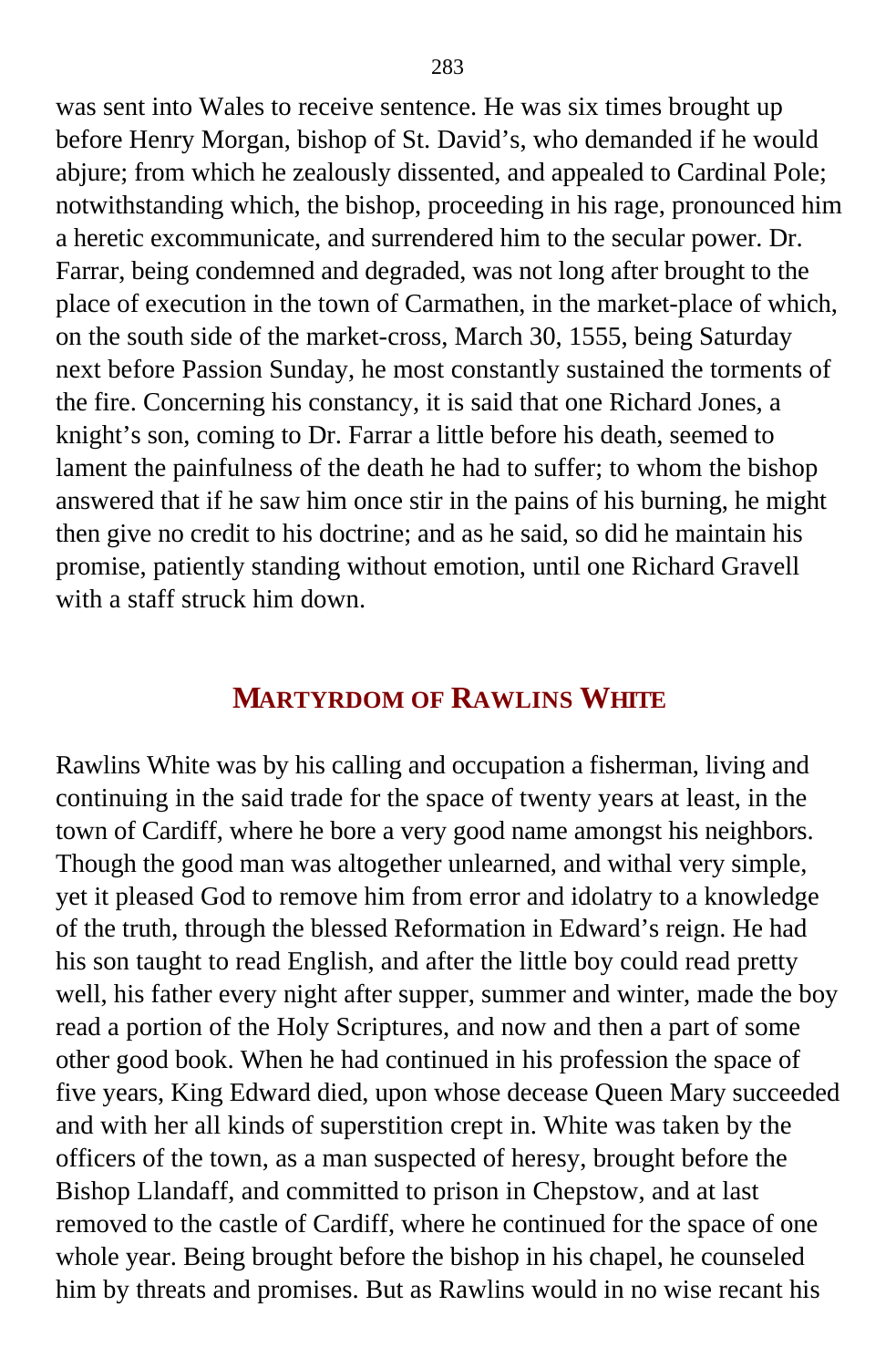opinions, the bishop told him plainly that he must proceed against him by law, and condemn him as a heretic. Before they proceeded to this extremity, the bishop proposed that prayer should be said for his conversion. "This," said White, "is like a godly bishop, and if your request be godly and right, and you pray as you ought, no doubt God will hear you; pray you, therefore, to your God, and I will pray to my God." After the bishop and his party had done praying, he asked Rawlins if he would now revoke. "You find," said the latter, "your prayer is not granted, for I remain the same; and God will strengthen me in support of this truth." After this, the bishop tried what saying Mass would do; but Rawlins called all the people to witness that he did not bow down to the host. Mass being ended, Rawlins was called for again; to whom the bishop used many persuasions; but the blessed man continued so steadfast in his former profession that the bishop's discourse was to no purpose. The bishop now caused the definitive sentence to be read, which being ended, Rawlins was carried again to Cardiff, to a loathsome prison in the town, called Cockmarel, where he passed his time in prayer, and in the singing of Psalms. In about three weeks the order came from town for his execution. When he came to the place, where his poor wife and children stood weeping, the sudden sight of them so pierced his heart, that the tears trickled down his face. Being come to the altar of his sacrifice, in going toward the stake, he fell down upon his knees, and kissed the ground; and in rising again, a little earth sticking on his face, he said these words. "Earth unto earth, and dust unto dust; thou art my mother, and unto thee I shall return." When all things were ready, directly over against the stake, in the face of Rawlins White, there was a stand erected, whereon stepped up a priest, addressing himself to the people, but, as he spoke of the Romish doctrines of the Sacraments, Rawlins cried out, "Ah! thou wicked hypocrite, dost thou presume to prove thy false doctrine by Scripture? Look in the text that followeth; did not Christ say, 'Do this in remembrance of me?'" Then some that stood by cried out, "Put fire! set on fire!" which being done, the straw and reeds cast up a great and sudden flame. In which flame this good man bathed his hands so long, until such time as the sinews shrank, and the fat dropped away, saving that once he did, as it were, wipe his face with one of them. All this while, which was somewhat long, he cried with a loud voice, "O Lord, receive my spirit!" until he could not open his mouth. At last the extremity of the fire was so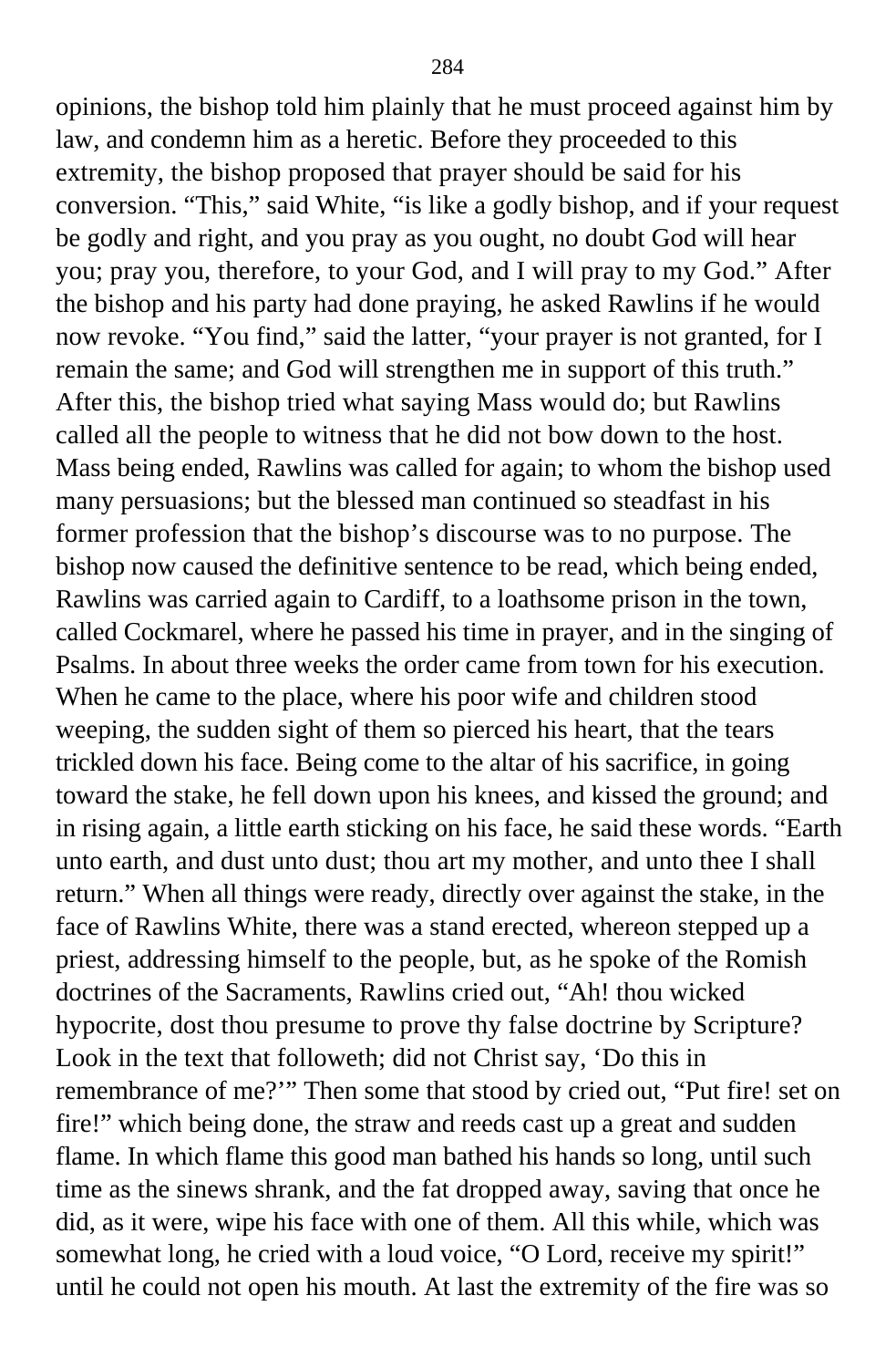vehement against his legs that they were consumed almost before the rest of his body was hurt, which made the whole body fall over the chains into the fire sooner than it would have done. Thus died this good old man for his testimony of God's truth, and is now rewarded, no doubt, with the crown of eternal life.

#### **THE REV. GEORGE MARSH**

George Marsh, born in the parish of Deane, in the county of Lancaster, received a good education and trade from his parents; about his twentyfifth year he married, and lived, blessed with several children, on his farm until his wife died. He then went to study at Cambridge, and became the curate of Rev. Lawrence Saunders, in which duty he constantly and zealously set forth the truth of God's Word, and the false doctrines of the modern Antichrist. Being confined by Dr. Coles, the bishop of Chester, within the precincts of his own house, he was kept from any intercourse with his friends during four months; his friends and mother, earnestly wished him to have flown from "the wrath to come;" but Mr. Marsh thought that such a step would ill agree with that profession he had during nine years openly made. He, however, secreted himself, but he had much struggling, and in secret prayer begged that God would direct him, through the advice of his best friends, for his own glory and to what was best. At length, determined by a letter he received, boldly to confess the faith of Christ, he took leave of his mother-in-law and other friends, recommending his children to their care and departed for Smethehills, whence he was, with others, conducted to Lathum, to undergo examination before the earl of Derby, Sir William Nores, Mr. Sherburn, the parson of Garpnal, and others. The various questions put to him he answered with a good conscience, but when Mr. Sherburn interrogated him upon his belief of the Sacrament of the altar, Mr. Marsh answered like a true Protestant that the essence of the bread and wine was not at all changed, hence, after receiving dreadful threats from some, and fair words from others, for his opinions, he was remanded to ward, where he lay two nights without any bed. On Palm Sunday he underwent a second examination, and Mr. Marsh much lamented that his fear should at all have induced him to prevaricate, and to seek his safety, as long as he did not openly deny Christ; and he again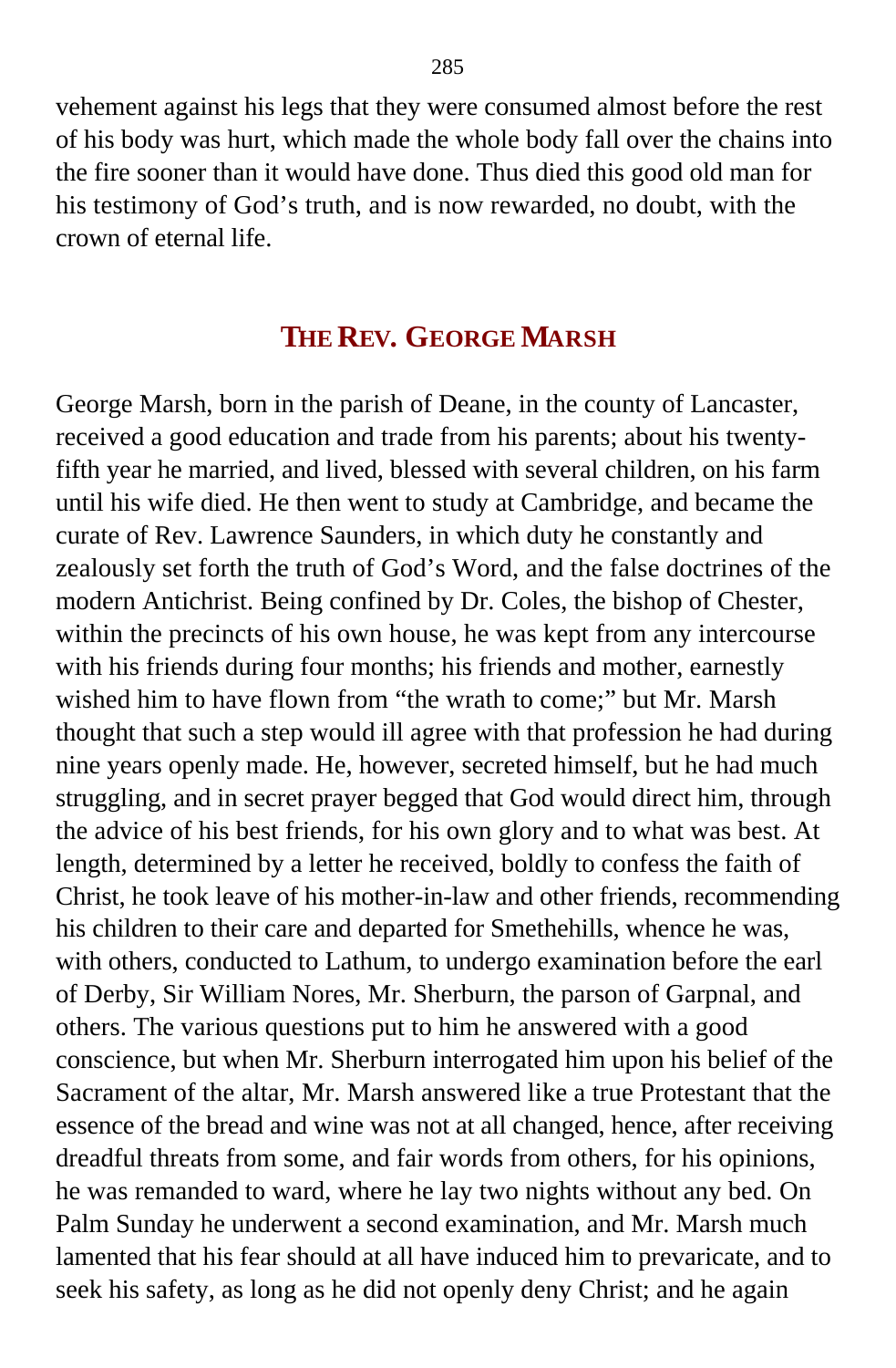cried more earnestly to God for strength that he might not be overcome by the subtleties of those who strove to overrule the purity of his faith. He underwent three examinations before Dr. Coles, who, finding him steadfast in the Protestant faith, began to read his sentence; but he was interrupted by the chancellor, who prayed the bishop to stay before it was too late. The priest then prayed for Mr. Marsh, but the latter, upon being again solicited to recant, said he durst not deny his Savior Christ, lest he lose His everlasting mercy, and so obtain eternal death. The bishop then proceeded in the sentence. He was committed to a dark dungeon, and lay deprived of the consolation of any one (for all were afraid to relieve or communicate with him) until the day appointed came that he should suffer. The sheriffs of the city, Amry and Couper, with their officers, went to the north gate, and took out Mr. George Marsh, who walked all the way with the Book in his hand, looking upon the same, whence the people said, "This man does not go to his death as a thief, nor as one that deserveth to die." When he came to the place of execution without the city, near Spittal=Boughton, Mr. Cawdry, deputy chamberlain of Chester, showed Mr. Marsh a writing under a great seal, saying that it was a pardon for him if he would recant. He answered that he would gladly accept the same did it not tend to pluck him from God. After that, he began to speak to the people showing the cause of his death, and would have exhorted them to stick unto Christ, but one of the sheriffs prevented him. Kneeling down, he then said his prayers, put off his clothes unto his shirt, and was chained to the post, having a number of fagots under him, and a thing made like a firkin, with pitch and tar in it, over his head. The fire being unskillfully made, and the wind driving it in eddies, he suffered great extremity, which notwithstanding he bore with Christian fortitude. When he had been a long time tormented in the fire without moving, having his flesh so broiled and puffed up that they who stood before him could not see the chain wherewith he was fastened, and therefore supposed that he had been dead, suddenly he spread abroad his arms, saying, "Father of heaven have mercy upon me!" and so yielded his spirit into the hands of the Lord. Upon this, many of the people said he was a martyr, and died gloriously patient. This caused the bishop shortly after to make a sermon in the cathedral church, and therein he affirmed, that the said 'Marsh was a heretic, burnt as such, and is a firebrand in hell.' Mr. Marsh suffered April 24, 1555.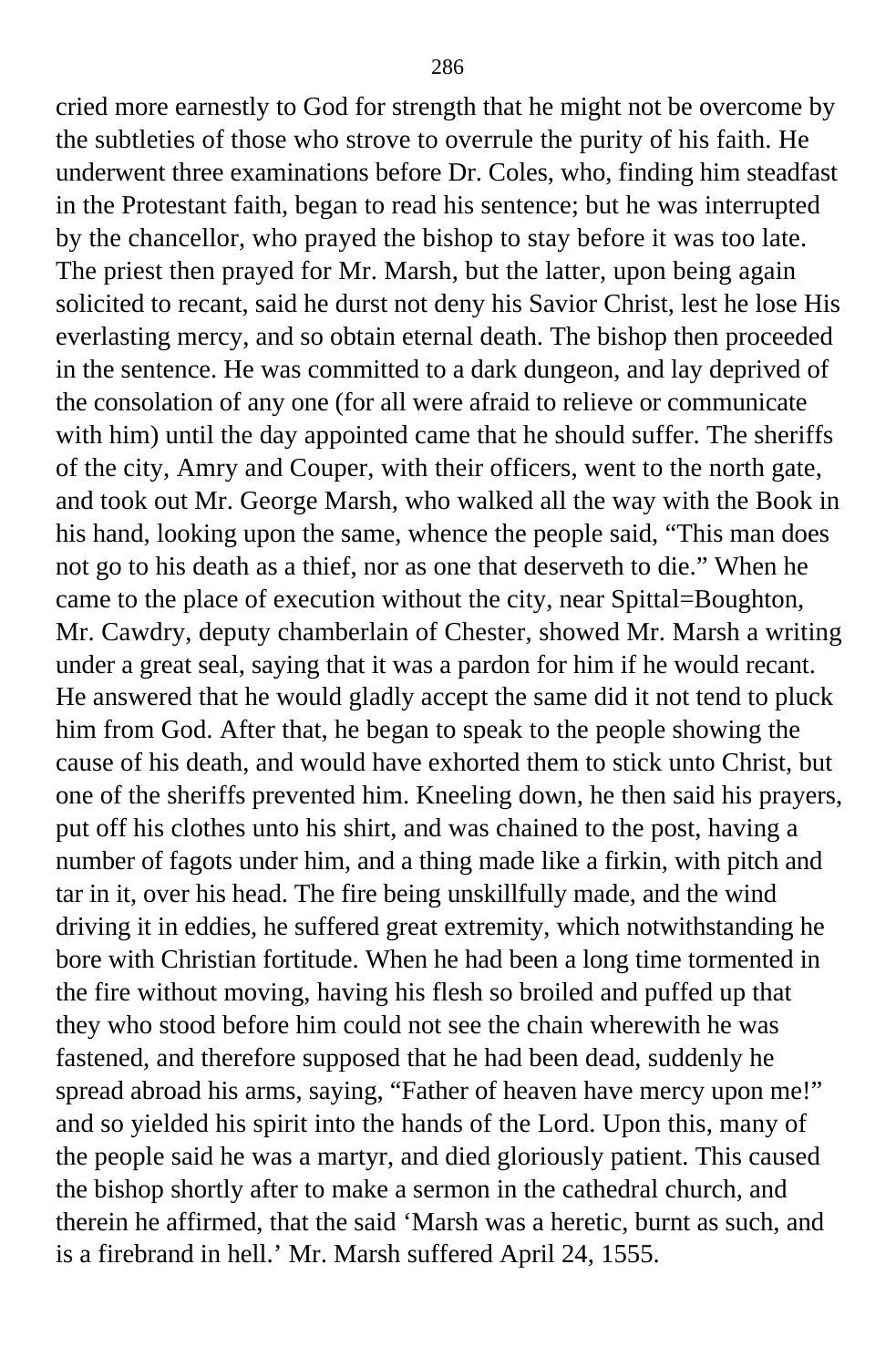# **WILLIAM FLOWER**

William Flower, otherwise Branch, was born at Snow-hill, in the county of Cambridge, where he went to school some years, and then came to the Abby of Ely. After he had remained a while he became a professed monk, was made a priest in the same house, and there celebrated and sang Mass. After that, by reason of a visitation, and certain injunctions by the authority of Henry VIII he took upon him the habit of a secular priest, and returned to Snow-hill, where he was born, and taught children about half a year. He then went to Ludgate, in Suffolk, and served as a secular priest about a quarter of a year; from thence to Stoniland; at length to Tewksbury, where he married a wife, with whom he ever after faithfully and honestly continued. After marriage he resided at Tewksbury about two years, and thence went to Brosley, where he practiced physic and surgery; but departing from those parts he came to London, and finally settled at Lambeth, where he and his wife dwelt together. However, he was generally abroad, excepting once or twice in a month, to visit and see his wife. Being at home upon Easter Sunday morning, he came over the water from Lambeth into St. Margaret's Church at Westminster; when seeing a priest, named John Celtham, administering and giving the Sacrament of the alter to the people, and being greatly offended in his conscience with the priest for the same, he struck and wounded him upon the head, and also upon the arm and hand, with his wood knife, the priest having at the same time in his hand a chalice with the consecrated host therein, which became sprinkled with blood. Mr. Flower, for this injudicious zeal, was heavily ironed, and put into the gatehouse at Westminster; and afterward summoned before bishop Bonner and his ordinary, where the bishop, after he had sworn him upon a Book, ministered articles and interrogatories to him. After examination, the bishop began to exhort him again to return to the unity of his mother the Catholic Church, with many fair promises. These Mr. Flower steadfastly rejecting, the bishop ordered him to appear in the same place in the afternoon, and in the meantime to consider well his former answer; but he, neither apologizing for having struck the priest, nor swerving from his faith, the bishop assigned him the next day, April 20, to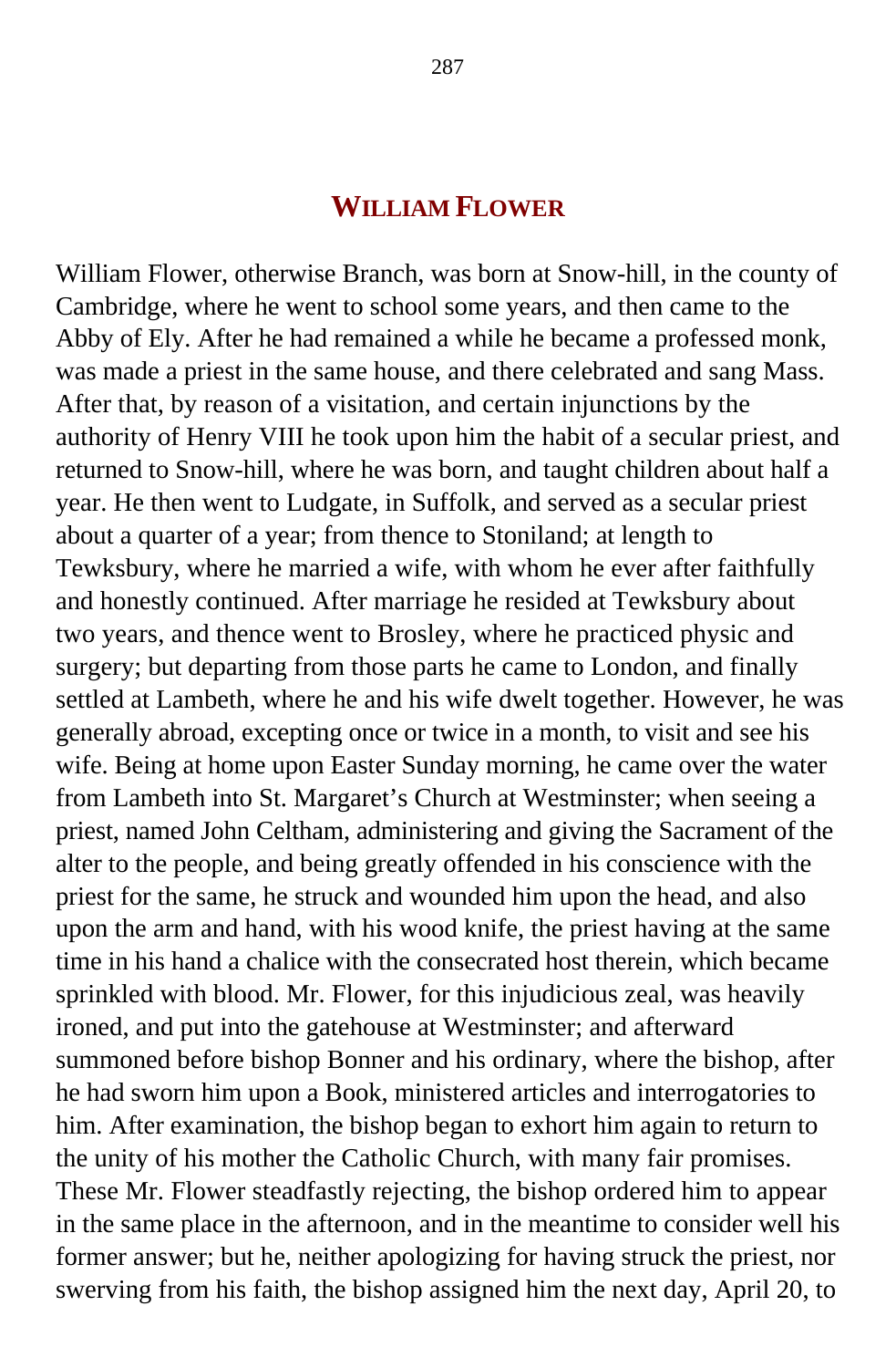receive sentence if he would not recant. The next morning, the bishop accordingly proceeded to the sentence, condemning and excommunicating him for a heretic, and after pronouncing him to be degraded, committed him to the secular power. On April 24, St. Mark's eve, he was brought to the place of martyrdom, in St. Margaret's churchyard, Westminster, where the fact was committed: and there coming to the stake, he prayed to Almighty God, made a confession of his faith, and forgave all the world. This done, his hand was held up against the stake, and struck off, his left hand being fastened behind him. Fire was then set to him, and he burning therein, cried with a loud voice, "O Thou Son of God receive my soul!" three times. His speech being now taken from him, he spoke no more, but notwithstanding he lifted up the stump with his other arm as long as he could. Thus he endured the extremity of the fire, and was cruelly tortured, for the few fagots that were brought being insufficient to burn him they were compelled to strike him down into the fire, where lying along upon the ground, his lower part was consumed in the fire, whilst his upper part was little injured, his tongue moving in his mouth for a considerable time.

## **THE REV. JOHN CARDMAKER AND JOHN WARNE**

May 30, 1555, the Rev. John Cardmaker, otherwise called Taylor, prebendary of the Church of Wells, and John Warne, upholsterer, of St. John's, Walbrook, suffered together in Smithfield. Mr. Cardmaker, who first was an observant friar before the dissolution of the abbeys, afterward was a married minister, and in King Edward's time appointed to be a reader in St. Paul's; being apprehended in the beginning of Queen Mary's reign, with Dr. Barlow, bishop of Bath, he was brought to London, and put in the Fleet prison, King Edward's laws being yet in force. In Mary's reign, when brought before the bishop of Winchester, the latter offered them the queen's mercy, if they would recant. Articles having been preferred against Mr. John Warne, he was examined upon them by Bonner, who earnestly exhorted him to recant his opinions, to whom he answered, "I am persuaded that I am in the right opinion, and I see no cause to recant; for all the filthiness and idolatry lies in the Church of Rome." The bishop then, seeing that all his fair promises and terrible threatenings could not prevail, pronounced the definitive sentence of condemnation, and ordered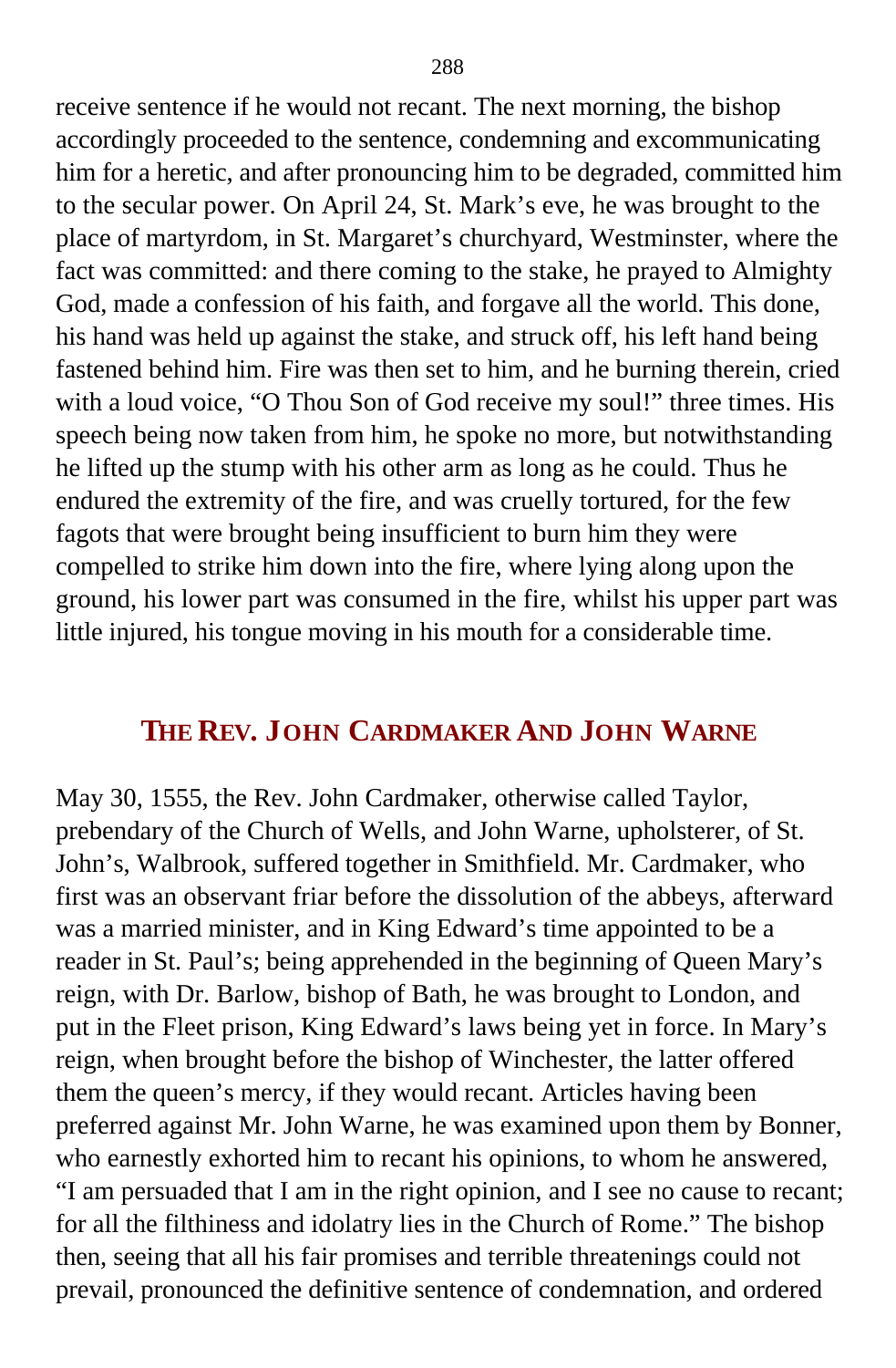May 30, 1555, for the execution of John Cardmaker and John Warne, who were brought by the sheriffs to Smithfield. Being come to the stake, the sheriffs called Mr. Cardmaker aside, and talked with him secretly, during which Mr. Warne prayed, was chained to the stake, and had wood and reeds set about him. The people were greatly afflicted, thinking that Mr. Cardmaker would recant at the burning of Mr. Warne. At length Mr. Cardmaker departed from the sheriffs, and came towards the stake, knelt down, and made a long prayer in silence to himself. He then rose up, put off his clothes to his shirt, and went with a bold courage unto the stake and kissed it; and taking Mr. Warne by the hand, he heartily comforted him, and was bound to the stake, rejoicing. The people seeing this so suddenly done, contrary to their previous expectation, cried out, "God be praised! the Lord strengthen thee, Cardmaker! the Lord Jesus receive thy spirit!" And this continued while the executioner put fire to them, and both had passed through the fire to the blessed rest and peace among God's holy saints and martyrs, to enjoy the crown of triumph and victory prepared for the elect soldiers and warriors of Christ Jesus in His blessed Kingdom, to whom be glory and majesty forever. Amen.

# **JOHN SIMPSON AND JOHN ARDELEY**

John Simpson and John Ardeley were condemned on the same day with Mr. Carmaker and John Warne, which was the twenty-fifth of May. They were shortly after sent down from London to Essex, where they were burnt in one day, John Simpson at Rochford, and John Ardeley at Railey, glorifying God in His beloved Son, and rejoicing that they were accounted worthy to suffer.

## **THOMAS HAUKES, THOMAS WATTS, AND ANNE ASKEW**

Thomas Haukes, with six others, was condemned on the ninth of February, 1555. In education he was erudite; in person, comely, and of good stature; in manners, a gentleman, and a sincere Christian. A little before death, several of Mr. Hauke's friends, terrified by the sharpness of the punishment he was going to suffer, privately desired that in the midst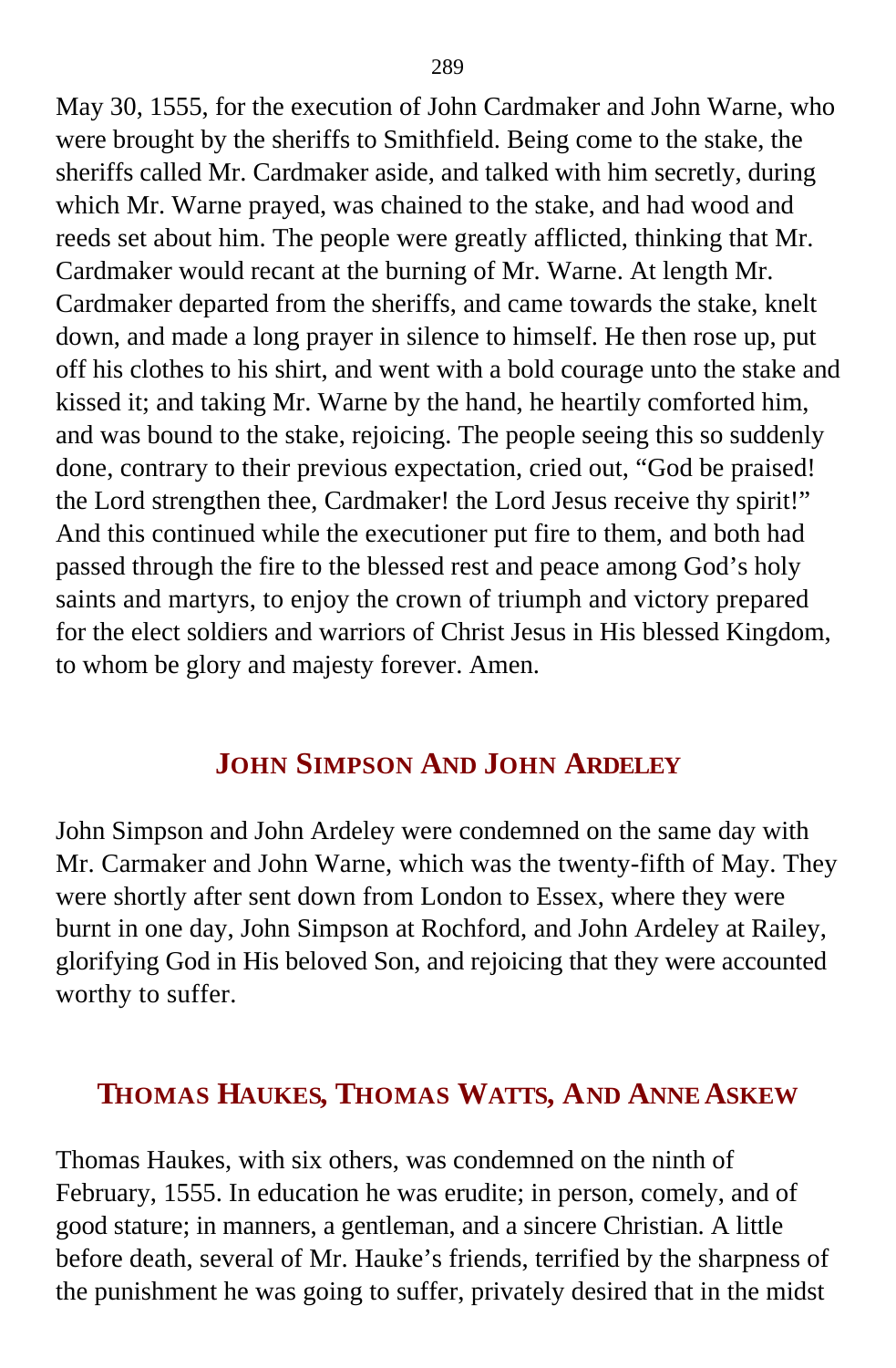of the flames he should show them some token, whether the pains of burning were so great that a man might not collectedly endure it. This he promised to do; and it was agreed that if the rage of the pain might be suffered, then he should lift up his hands above his head towards heaven, before he gave up the ghost. Not long after, Mr. Haukes was led away to the place appointed for slaughter by Lord Rich, and being come to the stake, mildly and patiently prepared himself for the fire, having a strong chain cast about his middle, with a multitude of people on every side compassing him about, unto whom after he had spoken many things, and poured out his soul unto God, the fire was kindled. When he had continued long in it, and his speech was taken away by violence of the flame, his skin drawn together, and his fingers consumed with the fire, so that it was thought that he was gone, suddenly and contrary to all expectation, this good man being mindful of his promise, reached up his hands burning in flames over his head to the living God, and with great rejoicings as it seemed, struck or clapped them three times together. A great shout followed this wonderful circumstance, and then this blessed martyr of Christ, sinking down in the fire, gave up his spirit, June 10, 1555. Thomas Watts, of Billerica, in Essex, of the diocese of London, was a linen draper. He had daily expected to be taken by God's adversaries, and this came to pass on the fifth of April, 1555, when he was brought before Lord Rich, and other commissioners at Chelmsford, and accused for not coming to the church. Being consigned over to the bloody bishop, who gave him several hearings, and, as usual, many arguments, with much entreaty, that he would be a disciple of Antichrist, but his preaching availed not, and he resorted to his last revenge — that of condemnation. At the stake, after he had kissed it, he spake to Lord Rich, charging him to repent, for the Lord would revenge his death. Thus did this good martyr offer his body to the fire, in defense of the true Gospel of the Savior. Thomas Osmond, William Bamford, and Nicholas Chamberlain, all of the town of Coxhall, being sent up to be examined, Bonner, after several hearings, pronounced them obstinate heretics, and delivered them to the sheriffs, in whose custody they remained until they were delivered to the sheriff of Essex county, and by him were executed, Chamberlain at Colchester, the fourteenth of June; Thomas Osmond at Maningtree, and William Bamford, alias Butler, at Harwich, the fifteenth of June, 1555; all dying full of the glorious hope of immortality. Then Wriotheseley, Lord chancellor, offered Anne Askew the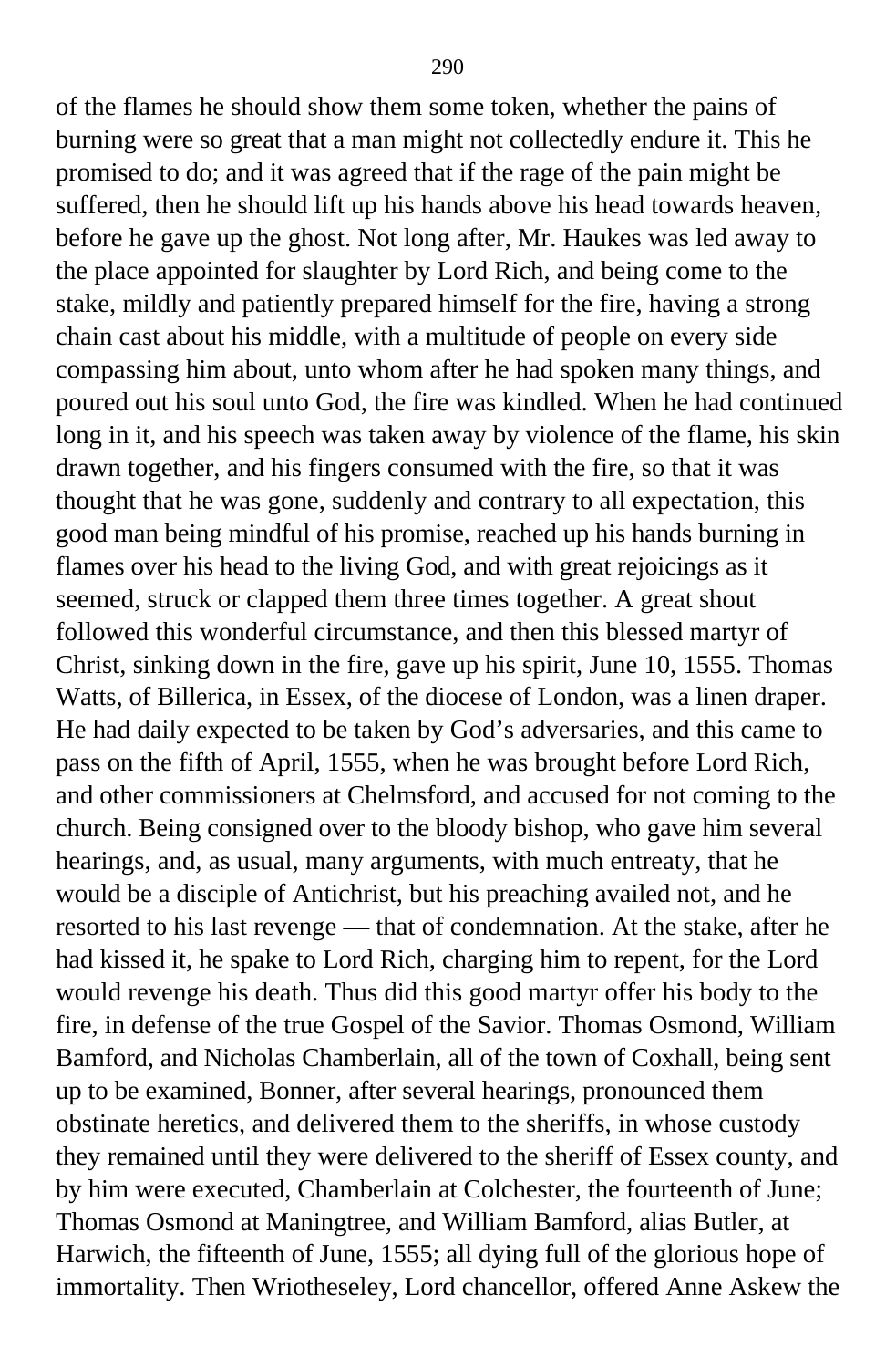king's pardon if she would recant; who made this answer, that she came not thither to deny her Lord and Master. And thus the good Anne Askew, being compassed in with flames of fire, as a blessed sacrifice unto God, slept in the Lord, A.D. 1546, leaving behind her a singular example of Christian constancy for all men to follow.

## **REV. JOHN BRADFORD, AND JOHN LEAF, AN APPRENTICE**

Rev. John Bradford was born at Manchester, in Lancashire; he was a good Latin scholar, and afterward became a servant of Sir John Harrington, knight. He continued several years in an honest and thriving way; but the Lord had elected him to a better function. Hence he departed from his master, quitting the Temple, at London, for the University of Cambridge, to learn, by God's law, how to further the building of the Lord's temple. In a few years after, the university gave him the degree of master of arts, and he became a fellow of Pembroke Hall. Martin Bucer first urged him to preach, and when he modestly doubted his ability, Bucer was wont to reply, "If thou hast not fine wheat bread, yet give the poor people barley bread, or whatsoever else the Lord hath committed unto thee." Dr. Ridley, that worthy bishop of London, and glorious martyr of Christ, first called him to take the degree of a deacon and gave him a prebend in his cathedral Church of St. Paul. In this preaching office Mr. Bradford diligently labored for the space of three years. Sharply he reproved sin, sweetly he preached Christ crucified, ably he disproved heresies and errors, earnestly he persuaded to godly life. After the death of blessed King Edward VI Mr. Bradford still continued diligent in preaching, until he was suppressed by Queen Mary. An act now followed of the blackest ingratitude, and at which a pagan would blush. It has been recited, that a tumult was occasioned by Mr. Bourne's (then bishop of Bath) preaching at St. Paul's Cross; the indignation of the people placed his life in imminent danger; indeed a dagger was thrown at him. In this situation he entreated Mr. Bradford, who stood behind him. to speak in his place, and assuage the tumult. The people welcomed Mr. Bradford, and the latter afterward kept close to him, that his presence might prevent the populace from renewing their assaults. The same Sunday in the afternoon, Mr. Bradford preached at Bow Church in Cheapside, and reproved the people sharply for their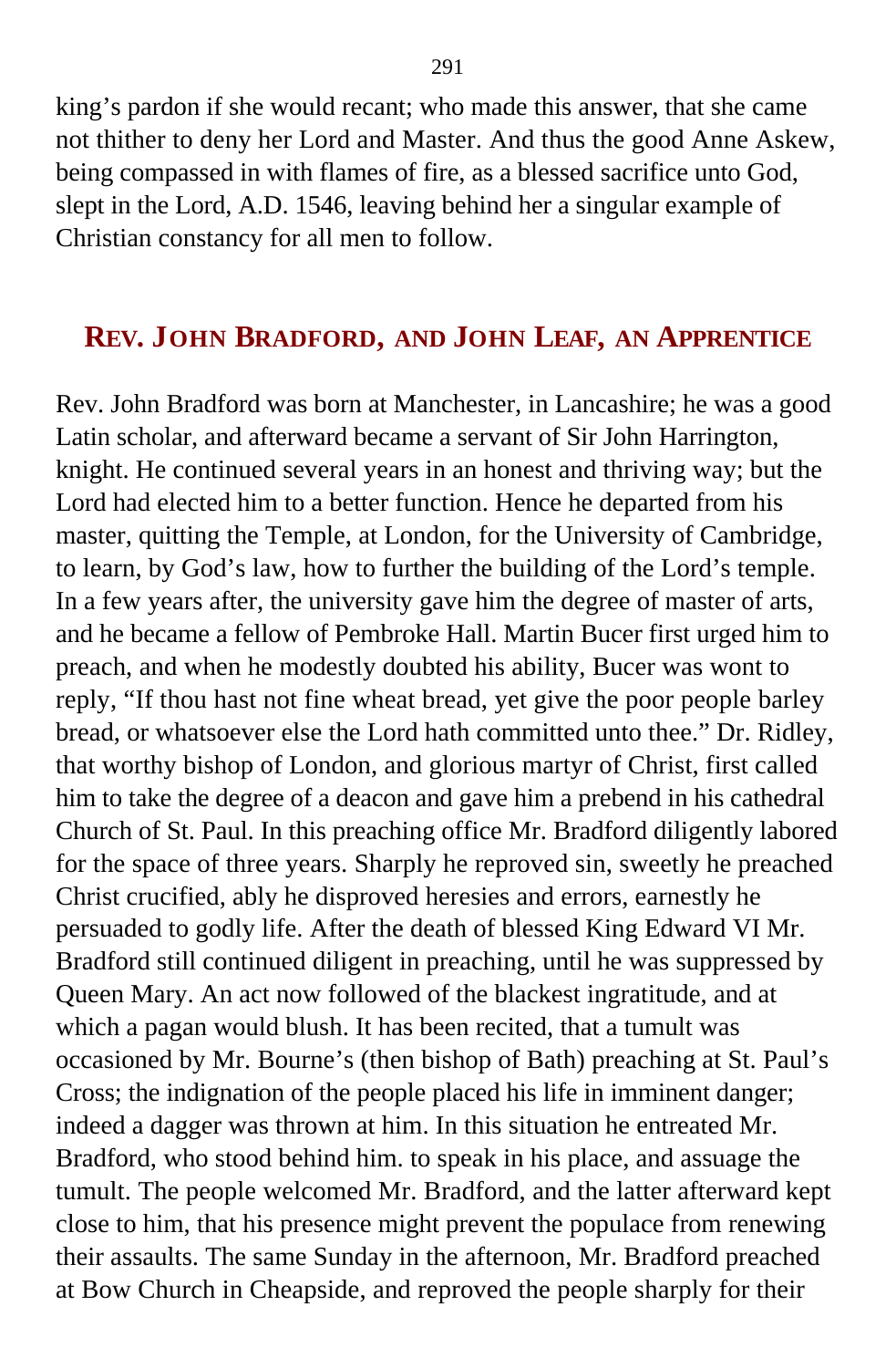seditious misdemeanor. Notwithstanding this conduct, within three days after, he was sent for to the Tower of London, where the queen then was, to appear before the Council. There he was charged with this act of saving Mr. Bourne, which was called seditious, and they also objected against him for preaching. Thus he was committed, first to the Tower, then to other prisons, and, after his condemnation, to the Poultry Compter, where he preached twice a day continually, unless sickness hindered him. Such as his credit with the keeper of the king's Bench, that he permitted him in an evening to visit a poor, sick person near the steel-yard, upon his promise to return in time, and in this he never failed. The night before he was sent to Newgate, he was troubled in his sleep by foreboding dreams, that on Monday after he should be burned in Smithfield. In the afternoon the keeper's wife came up and announced this dreadful news to him, but in him it excited only thankfulness to God. At night half a dozen friends came, with whom he spent all the evening in prayer and godly exercises. When he was removed to Newgate, a weeping crowd accompanied him, and a rumor having been spread that he was to suffer at four the next morning, an immense multitude attended. At nine o'clock Mr. Bradford was brought into Smithfield. The cruelty of the sheriff deserves notice; for his brother-in-law, Roger Beswick, having taken him by the hand as he passed, Mr. Woodroffe, with his staff, cut his head open. Mr. Bradford, being come to the place, fell flat on the ground, and putting off his clothes unto the shirt, he went to the stake, and there suffered with a young man of twenty years of age, whose name was John Leaf, an apprentice to Mr. Humphrey Gaudy, tallow-chandler, of Christ-church, London. Upon Friday before Palm Sunday, he was committed to the Compter in Bread-street, and afterward examined and condemned by the bloody bishop. It is reported of him, that, when the bill of his confession was read unto him, instead of pen, he took a pin, and pricking his hand, sprinkled the blood upon the said bill, desiring the reader thereof to show the bishop that he had sealed the same bill with his blood already. They both ended this mortal life, July 12, 1555, like two lambs, without any alteration of their countenances, hoping to obtain that prize they had long run for; to which may Almighty God conduct us all, through the merits of Christ our Savior! We shall conclude this article with mentioning that Mr. Sheriff Woodroffe, it is said, within half a year after, was struck on the right side with a palsy, and for the space of eight years after, (until his dying day,)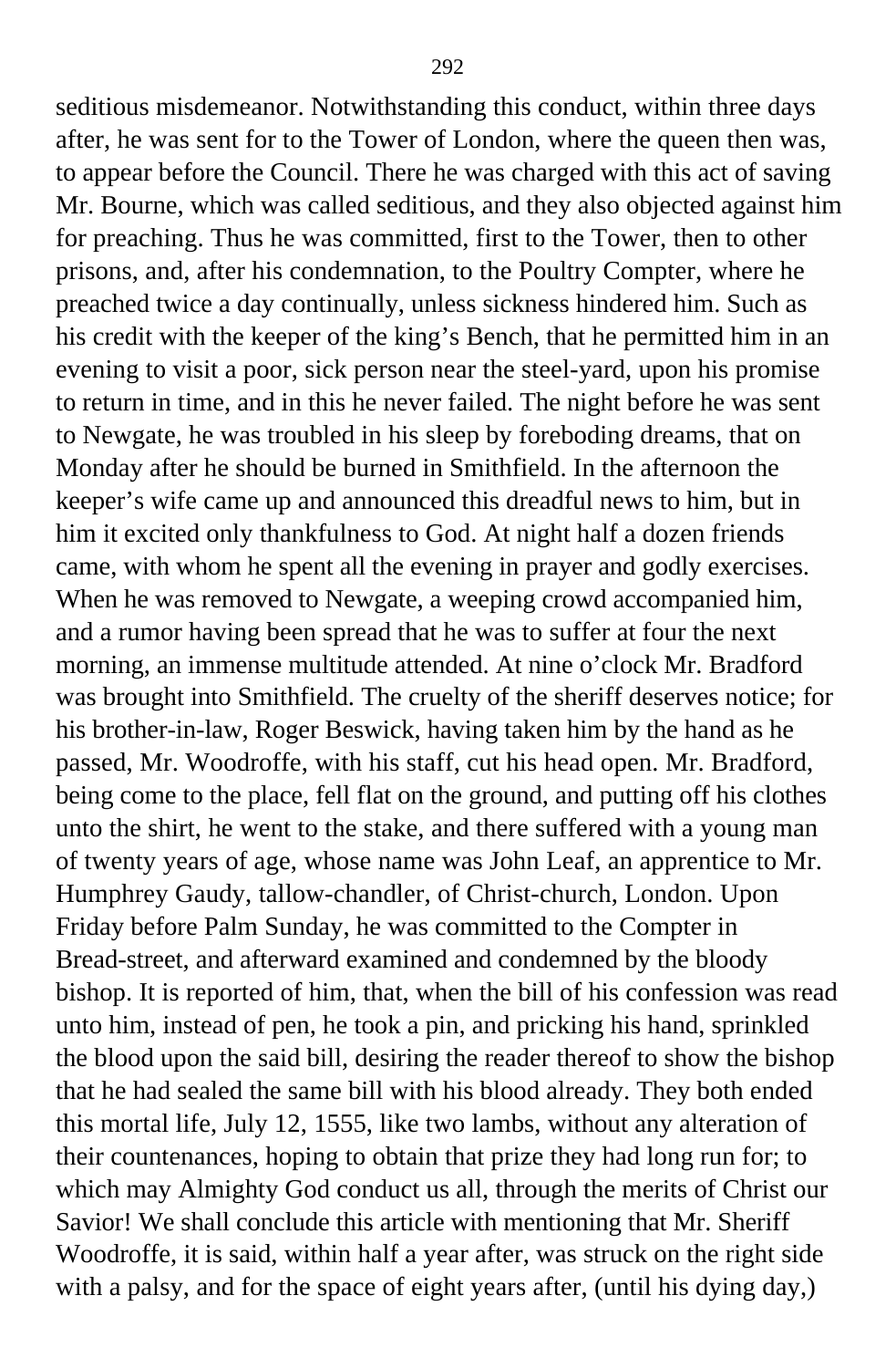he was unable to turn himself in his bed; thus he became at last a fearful object to behold. The day after Mr. Bradford and John Leaf suffered in Smithfield William Minge, priest, died in prison at Maidstone. With as great constancy and boldness he yielded up his life in prison, as if it had pleased God to have called him to suffer by fire, as other godly men had done before at the stake, and as he himself was ready to do, had it pleased God to have called him to this trial.

# **REV. JOHN BLAND, REV. JOHN FRANKESH, NICHOLAS SHETTERDEN, AND HUMPHREY MIDDLETON**

These Christian persons were all burnt at Canterbury for the same cause. Frankesh and Bland were ministers and preachers of the Word of God, the one being parson of Adesham, and the other vicar of Rolvenden. Mr. Bland was cited to answer for his opposition to antichristianism, and underwent several examinations before Dr. Harpsfield, archdeacon of Canterbury, and finally on the twenty-fifth of June, 1555, again withstanding the power of the pope, he was condemned, and delivered to the secular arm. On the same day were condemned John Frankesh, Nicholas Shetterden, Humphrey Middleton, Thacker, and Crocker, of whom Thacker only recanted. Being delivered to the secular power, Mr. Bland, with the three former, were all burnt together at Canterbury, July 12, 1555, at two several stakes, but in one fire, when they, in the sight of God and His angels, and before men, like true soldiers of Jesus Christ, gave a constant testimony to the truth of His holy Gospel.

# **DIRICK CARVER AND JOHN LAUNDER**

The twenty-second of July, 1555, Dirick Carver, brewer, of Brighthelmstone, aged forty, was burnt at Lewes. And the day following John Launder, husbandman, aged twenty-five, of Godstone, Surrey, was burnt at Stening. Dirick Carver was a man whom the Lord had blessed as well with temporal riches as with his spiritual treasures. At his coming into the town of Lewes to be burnt, the people called to him, beseeching God to strengthen him in the faith of Jesus Christ; and, as he came to the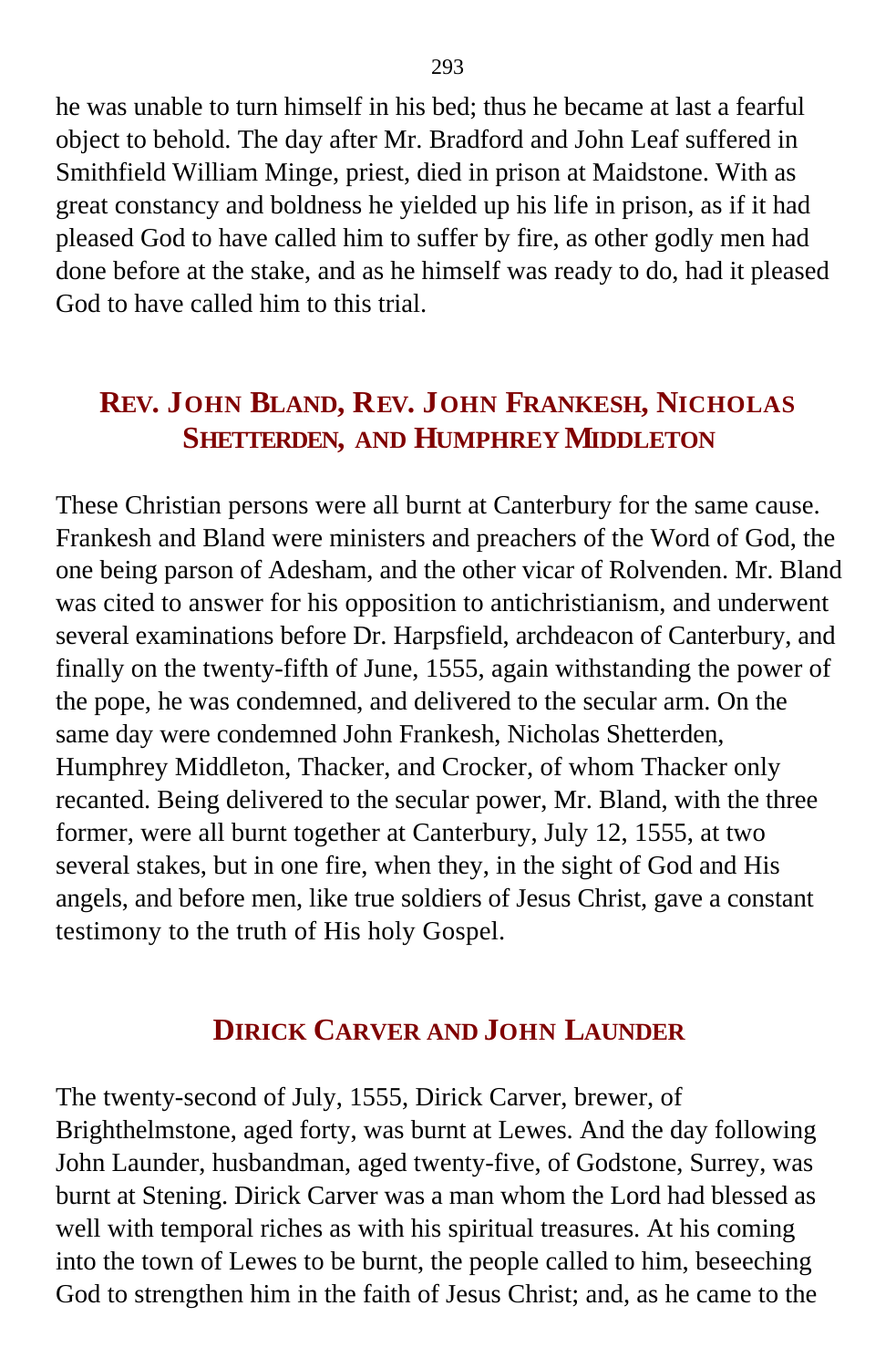stake, he knelt down, and prayed earnestly. Then his Book was thrown into the barrel, and when he had stripped himself, he too, went into a barrel. As soon as he was in, he took the Book, and threw it among the people, upon which the sheriff commanded, in the name of the king and queen, on pain of death, to throw in the Book again. And immediately the holy martyr began to address the people. After he had prayed a while, he said, "O Lord my God, Thou hast written, he that will not forsake wife, children, house, and every thing that he hath, and take up Thy cross and follow Thee, is not worthy of Thee! but Thou, Lord, knowest that I have forsaken all to come unto Thee. Lord, have mercy upon me, for unto Thee I commend my spirit! and my soul doth rejoice in Thee!" These were the last words of this faithful servant of Christ before enduring the fire. And when the fire came to him, he cried, "O Lord, have mercy upon me!" and sprang up in the fire, calling upon the name of Jesus, until he gave up the ghost. James Abbes. This young man wandered about to escape apprehension, but was at last informed against, and brought before the bishop of Norwich, who influenced him to recant; to secure him further in apostasy, the bishop afterward gave him a piece of money; but the interference of Providence is here remarkable. This bribe lay so heavily upon his conscience, that he returned, threw back the money, and repented of his conduct. Like Peter, he was contrite, steadfast in the faith, and sealed it with his blood at Bury, August 2, 1555, praising and glorifying God.

# **JOHN DENLEY, JOHN NEWMAN, AND PATRICK PACKINGHAM**

Mr. Denley and Newman were returning one day to Maidstone, the place of their abode, when they were met by E. Tyrrel, Esq., a bigoted justice of the peace in Essex, and a cruel persecutor of the Protestants. He apprehended them merely on suspicion. On the fifth of July, 1555, they were condemned, and consigned to the sheriffs, who sent Mr. Denley to Uxbridge, where he perished, August eighth, 1555. While suffering in agony, and singing a Psalm, Dr. Story inhumanely ordered one of the tormentors to throw a fagot at him, which cut his face severely, caused him to cease singing, and to raise his hands to his face. Just as Dr. Story was remarking in jest that he had spoiled a good song, the pious martyr again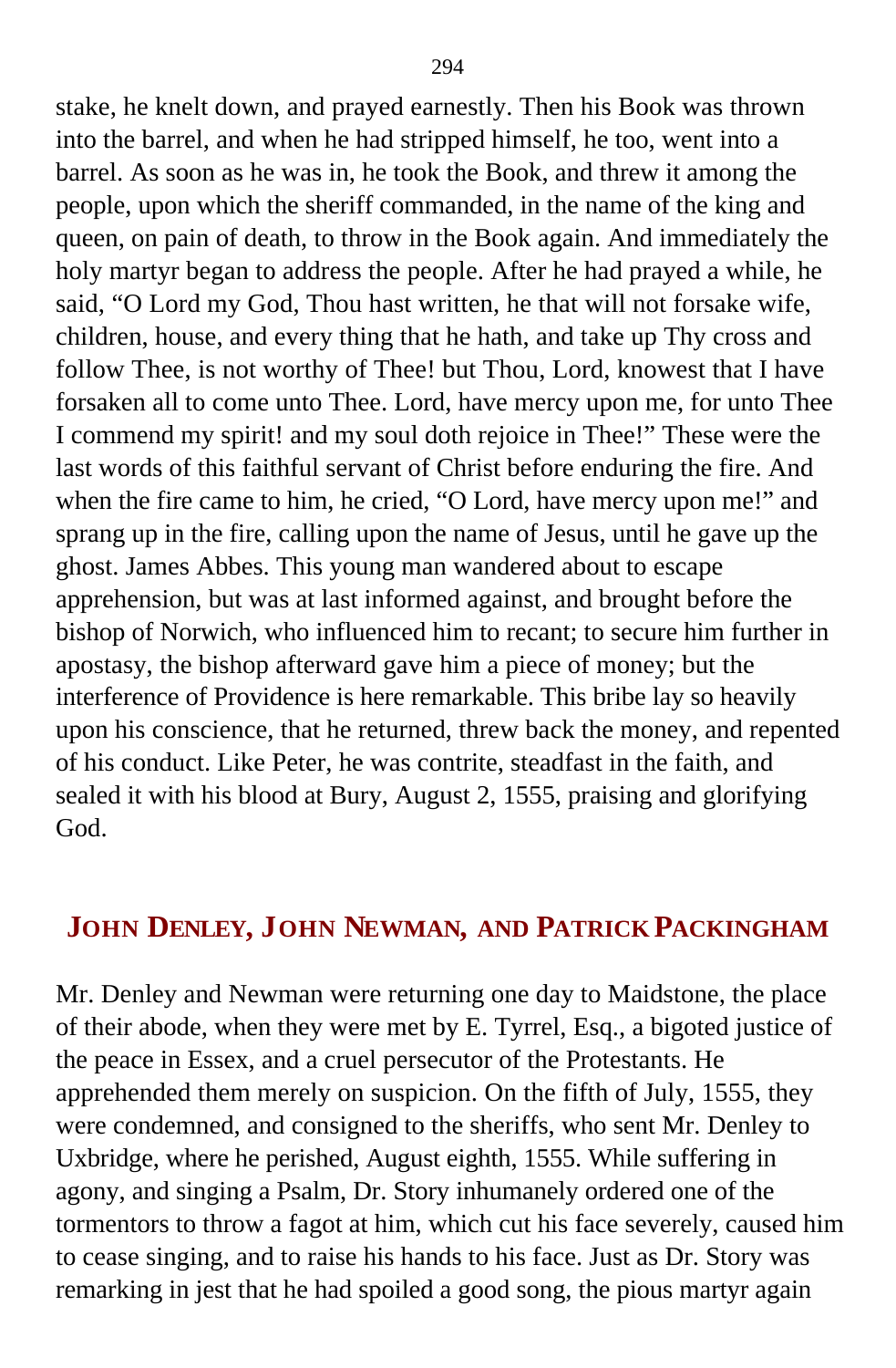changed, spread his hands abroad in the flames, and through Christ Jesus resigned his soul into the hands of his Maker. Mr. Packingham suffered at the same town on the twenty-eighth of the same month. Mr. Newman, pewterer, was burnt at Saffron Waldon, in Essex, August 31, for the same cause, and Richard Hook about the same time perished at Chichester.

## **W. COKER, W. HOOPER, H. LAURENCE, R. COLLIAR, R. WRIGHT AND W. STERE**

These persons all of Kent, were examined at the same time with Mr. Bland and Shetterden, by Thornton, bishop of Dover, Dr. Harpsfield, and others. These six martyrs and witnesses of the truth were consigned to the flames in Canterbury, at the end of August, 1555. Elizabeth Warne, widow of John Warne, upholsterer, martyr, was burnt at Stratford-le-bow, near London, at the end of August, 1555. George Tankerfield, of London, cook, born at York, aged twenty-seven, in the reign of Edward VI had been a papist; but the cruelty of bloody Mary made him suspect the truth of those doctrines which were enforced by fire and torture. Tankerfield was imprisoned in Newgate about the end of February, 1555, and on August 26, at St. Alban's, he braved the excruciating fire, and joyfully died for the glory of his Redeemer. Rev. Robert Smith was first in the service of Sir T. Smith, provost of Eton; and was afterward removed to Windsor, where he had a clerkship of ten pounds a year. He was condemned, July 12, 1555, and suffered August 8, at Uxbridge. He doubted not but that God would give the spectators some token in support of his own cause; this actually happened; for, when he was nearly half burnt, and supposed to be dead, he suddenly rose up, moved the remaining parts of his arms and praised God, then, hanging over the fire, he sweetly slept in the Lord Jesus. Mr. Stephen Harwood and Mr. Thomas Fust suffered about the same time with Smith and Tankerfield, with whom they were condemned. Mr. William Hale also, of Thorp, in Essex, was sent to Barnet, where about the same time he joined the ever-blessed company of martyrs. George King, Thomas Leyes, and John Wade, falling sick in Lollard's Tower, were removed to different houses, and died. Their bodies were thrown out in the common fields as unworthy of burial, and lay until the faithful conveyed them away at night. Mr. William Andrew of Horseley, Essex, was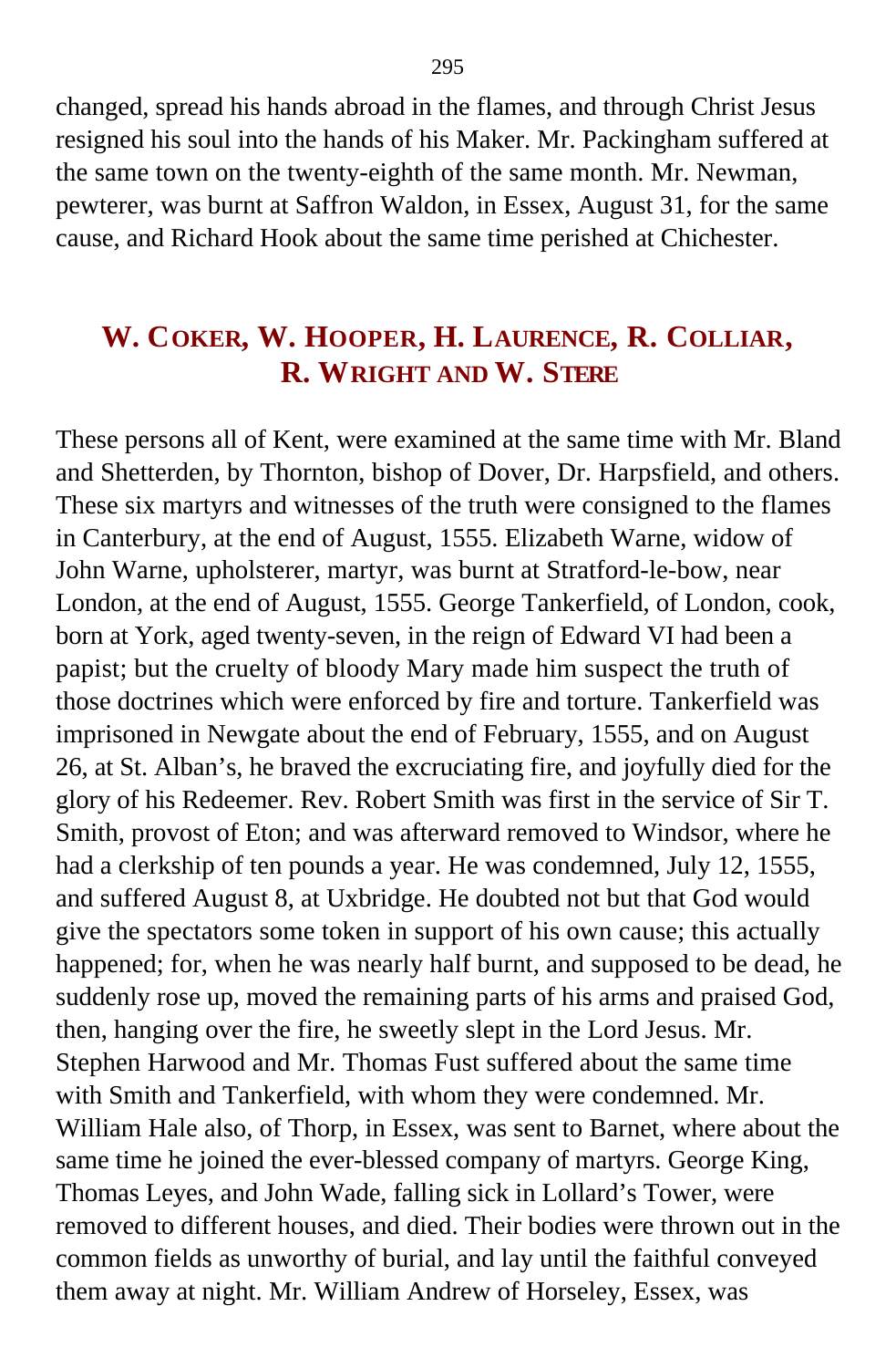imprisoned in Newgate for heresy; but God chose to call him to himself by the severe treatment he endured in Newgate, and thus to mock the sanguinary expectations of his Catholic persecutors. His body was thrown into the open air, but his soul was received into the everlasting mansions of his heavenly Creator.

#### **THE REV. ROBERT SAMUEL**

This gentleman was minister or Bradford, Suffolk, where he industriously taught the flock committed to his charge, while he was openly permitted to discharge his duty. He was first persecuted by Mr. Foster, of Copdock, near Ipswich, a severe and bigoted persecutor of the followers of Christ, according to the truth in the Gospel. Notwithstanding Mr. Samuel was ejected from his living, he continued to exhort and instruct privately; nor would he obey the order for putting away his wife, whom he had married in King Edward's reign; but kept her at Ipswich, where Foster, by warrant, surprised him by night with her. After being imprisoned in Ipswich jail, he was taken before Dr. Hopton, bishop of Norwich, and Dr. Dunnings, his chancellor, two of the most sanguinary among the bigots of those days. To intimidate the worthy pastor, he was in prison chained to a post in such a manner that the weight of his body was supported by the points of his toes: added to this his allowance of provision was reduced to a quantity so insufficient to sustain nature that he was almost ready to devour his own flesh. From this dreadful extremity there was even a degree of mercy in ordering him to the fire. Mr. Samuel suffered August 31, 1555.

#### **BISHOP RIDLEY AND BISHOP LATIMER**

These reverend prelates suffered October 17, 1555, at Oxford, on the same day Wolsey and Pygot perished at Ely. Pillars of the Church and accomplished ornaments of human nature, they were the admiration of the realm, amiably conspicuous in their lives, and glorious in their deaths. Dr. Ridley was born in Northumberland, was first taught grammar at Newcastle, and afterward removed to Cambridge, where his aptitude in education raised him gradually until he came to be the head of Pembroke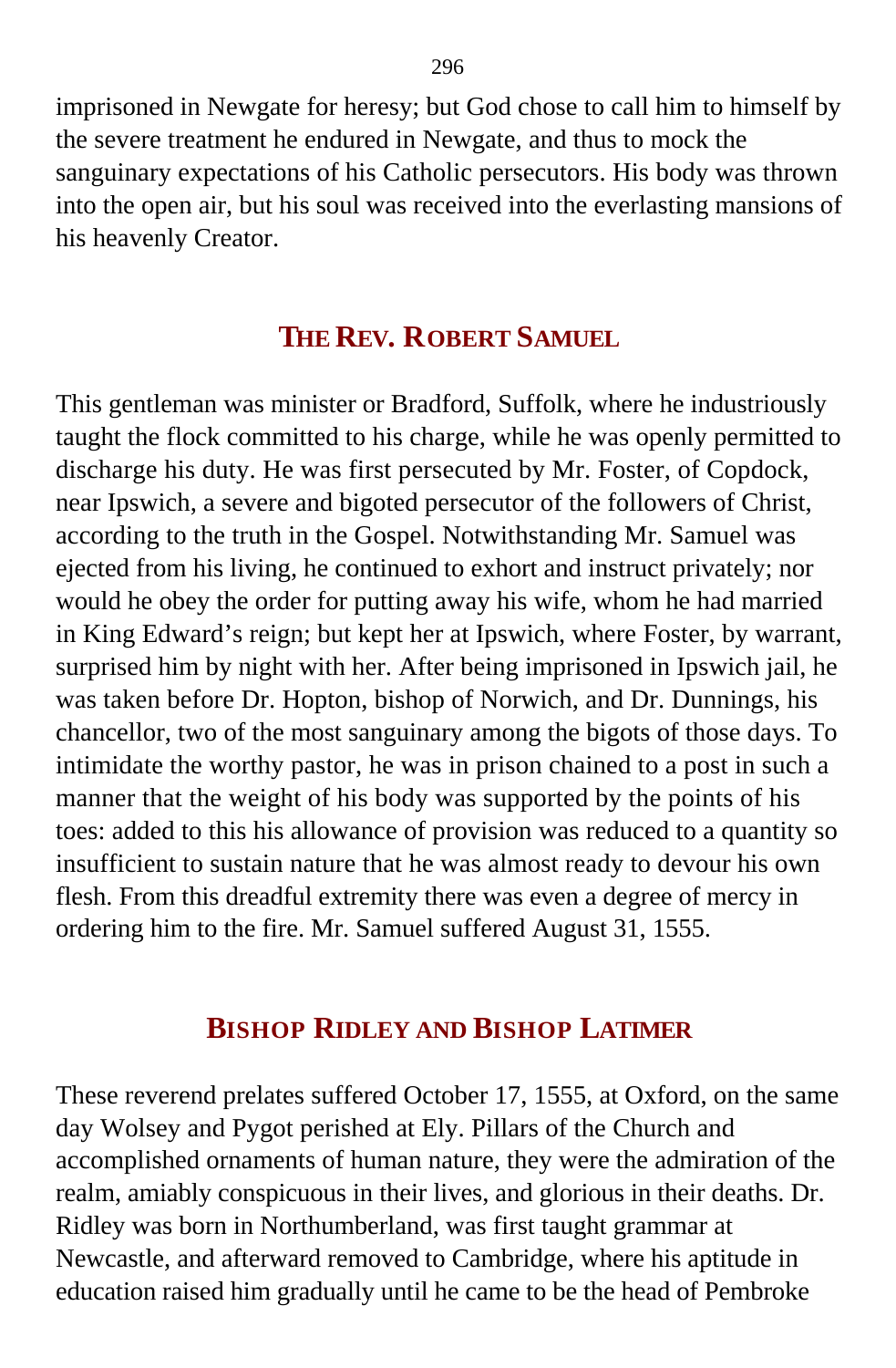College, where he received the title of Doctor of Divinity. Having returned from a trip to Paris, he was appointed chaplain by Henry VIII and bishop of Rochester, and was afterwards translated to the see of London in the time of Edward VI. To his sermons the people resorted, swarming about him like bees, coveting the sweet flowers and wholesome juice of the fruitful doctrine, which he did not only preach, but showed the same by his life, as a glittering lantern to the eyes and senses of the blind, in such pure order that his very enemies could not reprove him in any one jot. His tender treatment of Dr. Heath, who was a prisoner with him during one year, in Edward's reign, evidently proves that he had no Catholic cruelty in his disposition. In person he was erect and well proportioned; in temper forgiving; in self-mortification severe. His first duty in the morning was private prayer: he remained in his study until ten o'clock, and then attended the daily prayer used in his house. Dinner being done, he sat about an hour, conversing pleasantly, or playing at chess. His study next engaged his attention, unless business or visits occurred; about five o'clock prayers followed; and after he would recreate himself at chess for about an hour, then retire to his study until eleven o'clock, and pray on his knees as in the morning. In brief, he was a pattern of godliness and virtue, and such he endeavored to make men wherever he came. His attentive kindness was displayed particularly to old Mrs. Bonner, mother of Dr. Bonner, the cruel bishop of London. Dr. Ridley, when at his manor at Fulham, always invited her to his house, placed her at the head of his table, and treated her like his own mother; he did the same by Bonner's sister and other relatives; but when Dr. Ridley was under persecution, Bonner pursued a conduct diametrically opposite, and would have sacrificed Dr. Ridley's sister and her husband, Mr. George Shipside, had not Providence delivered him by the means of Dr. Heath, bishop of Worcester. Dr. Ridley was first in part converted by reading Bertram's book on the Sacrament, and by his conferences with archbishop Cranmer and Peter Martyr. When Edward VI was removed from the throne, and the bloody Mary succeeded, Bishop Ridley was immediately marked as an object of slaughter. He was first sent to the Tower, and afterward, at Oxford, was consigned to the common prison of Bocardo, with archbishop Cranmer and Mr. Latimer. Being separated from them, he was placed in the house of one Irish, where he remained until the day of his martyrdom, from 1554, until October 16, 1555. It will easily be supposed that the conversations of these chiefs of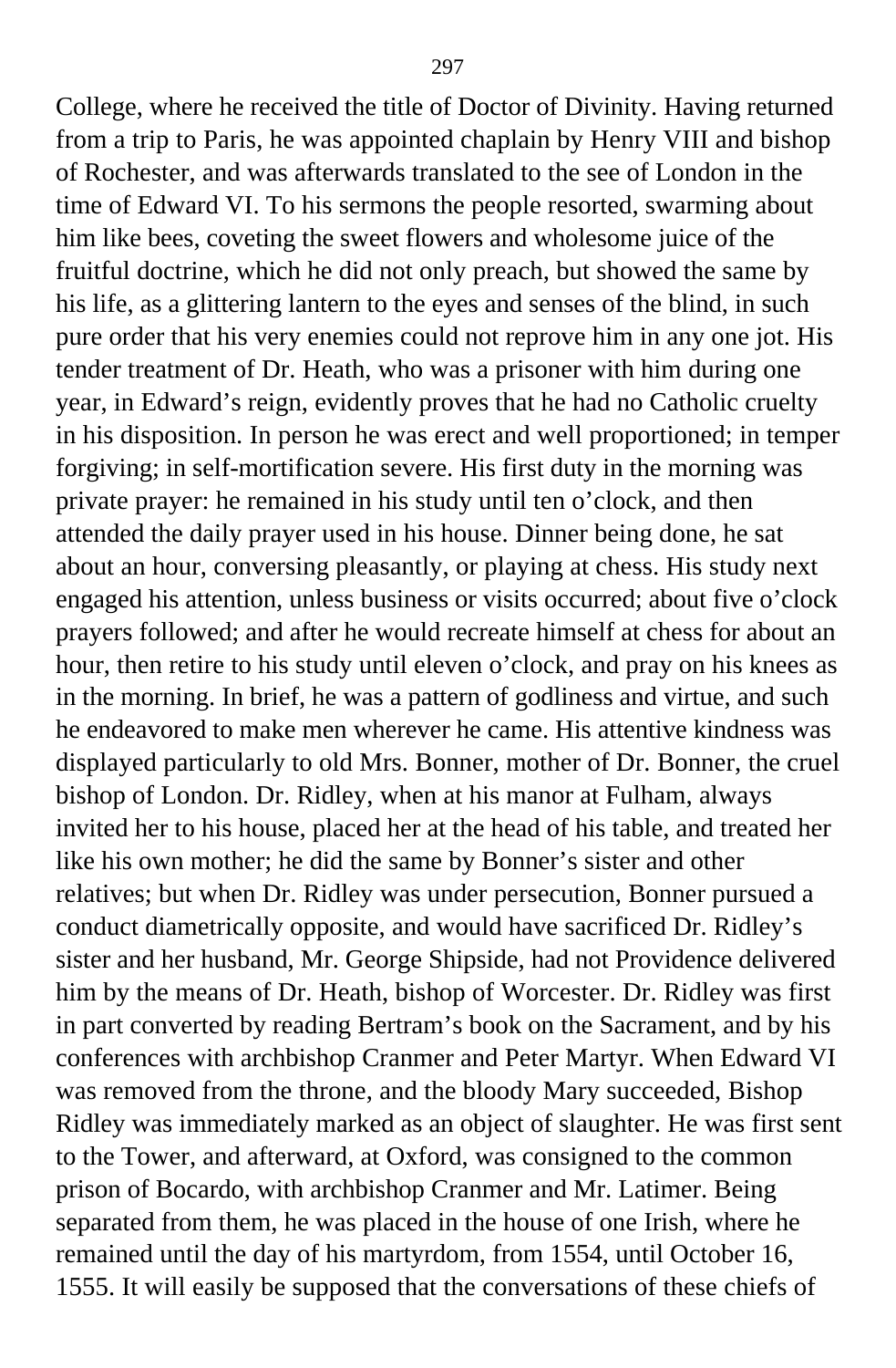the martyrs were elaborate, learned, and instructive. Such indeed they were, and equally beneficial to all their spiritual comforts. Bishop Ridley's letters to various Christian brethren in bonds in all parts, and his disputations with the mitred enemies of Christ, alike proved the clearness of his head and the integrity of his heart. In a letter to Mr. Grindal, (afterward archbishop of Canterbury,) he mentions with affection those who had preceded him in dying for the faith, and those who were expected to suffer; he regrets that popery is re-established in its full abomination, which he attributes to the wrath of God, made manifest in return for the lukewarmness of the clergy and the people in justly appreciating the blessed light of the Reformation. This old practiced soldier of Christ, Master Hugh Latimer, was the son of one Hugh Latimer, of Thurkesson in the county of Leicester, a husbandman, of a good and wealthy estimation; where also he was born and brought up until he was four years of age, or thereabouts: at which time his parents, having him as then left for their only son, with six daughters, seeing his ready, prompt, and sharp wit, purposed to train him up in erudition, and knowledge of good literature; wherein he so profited in his youth at the common schools of his own country, that at the age of fourteen years, he was sent to the University of Cambridge; where he entered into the study of the school divinity of that day, and was from principle a zealous observer of the Romish superstitions of the time. In his oration when he commenced bachelor of divinity, he inveighed against the reformer Melancthon, and openly declaimed against good Mr. Stafford, divinity lecturer in Cambridge. Mr. Thomas Bilney, moved by a brotherly pity towards Mr. Latimer, begged to wait upon him in his study, and to explain to him the groundwork of his (Mr. Bilney's) faith. This blessed interview effected his conversion: the persecutor of Christ became his zealous advocate, and before Dr. Stafford died he became reconciled to him. Once converted, he became eager for the conversion of others, and commenced to be public preacher, and private instructor in the university. His sermons were so pointed against the absurdity of praying in the Latin tongue, and withholding the oracles of salvation from the people who were to be saved by belief in them, that he drew upon himself the pulpit animadversions of several of the resident friars and heads of houses, whom he subsequently silenced by his severe criticisms and eloquent arguments. This was at Christmas, 1529. At length Dr. West preached against Mr. Latimer at Barwell Abbey, and prohibited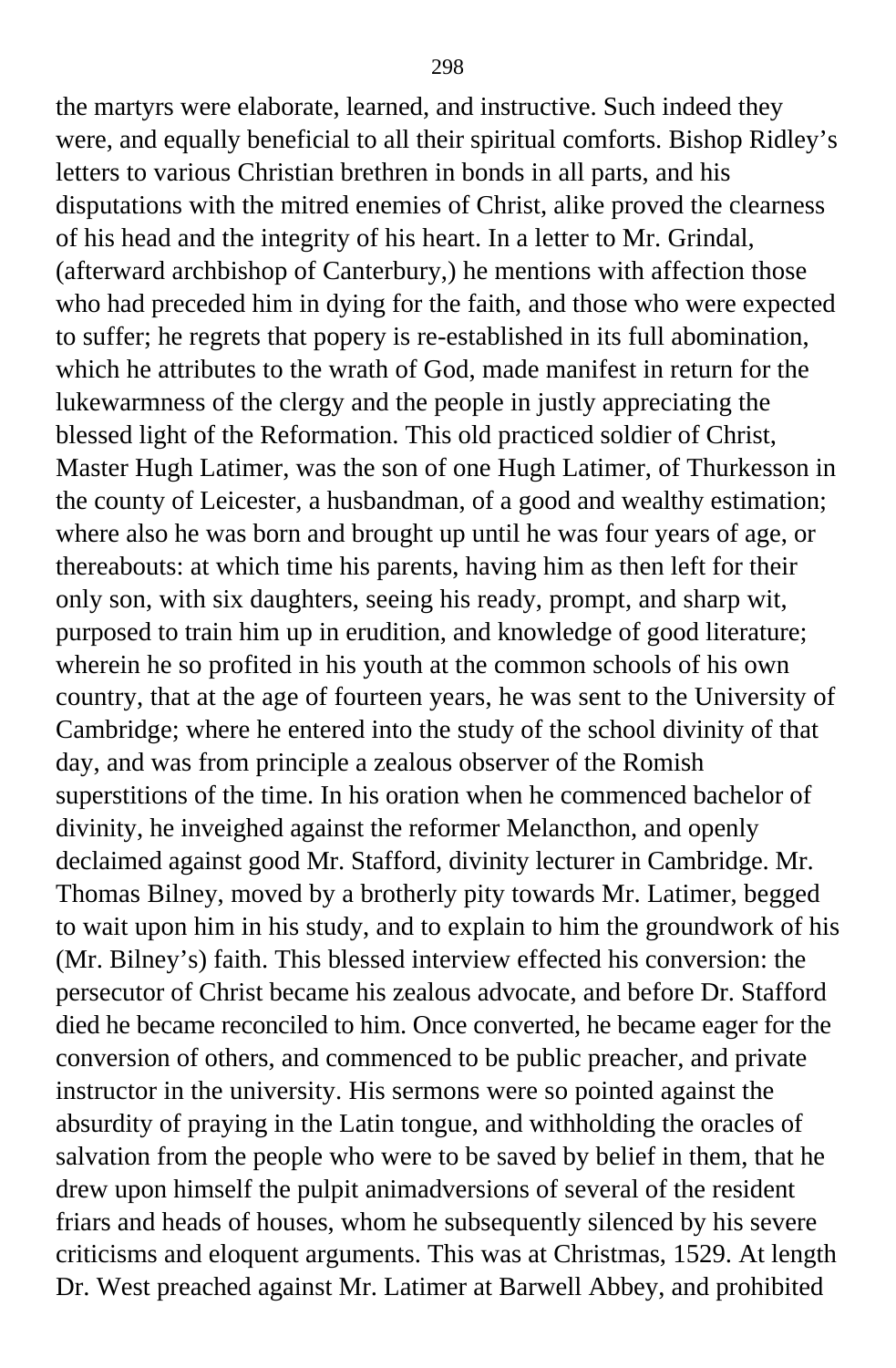him from preaching again in the churches of the university, notwithstanding which, he continued during three years to advocate openly the cause of Christ, and even his enemies confessed the power of those talents he possessed. Mr. Bilney remained here some time with Mr. Latimer, and thus the place where they frequently walked together obtained the name of Heretics' Hill. Mr. Latimer at this time traced out the innocence of a poor woman, accused by her husband of the murder of her child. Having preached before King Henry VIII at Windsor, he obtained the unfortunate mother's pardon. This, with many other benevolent acts, served only to excite the spleen of his adversaries. He was summoned before Cardinal Wolsey for heresy, but being a strenuous supporter of the king's supremacy, in opposition to the pope's, by favor of Lord Cromwell and Dr. Buts, (the king's physician,) he obtained the living of West Kingston, in Wiltshire. For his sermons here against purgatory, the immaculacy of the Virgin, and the worship of images, he was cited to appear before Warham, archbishop of Canterbury, and John, bishop of London. He was required to subscribe certain articles, expressive of his conformity to the accustomed usages; and there is reason to think, after repeated weekly examinations, that he did subscribe, as they did not seem to involve any important article of belief. Guided by Providence, he escaped the subtle nets of his persecutors, and at length, through the powerful friends before mentioned, became bishop of Worcester, in which function he qualified or explained away most of the papal ceremonies he was for form's sake under the necessity of complying with. He continued in this active and dignified employment some years. Beginning afresh to set forth his plow he labored in the Lord's harvest most fruitfully, discharging his talent as well in divers places of this realm, as before the king at the court. In the same place of the inward garden, which was before applied to lascivious and courtly pastimes, there he dispensed the fruitful Word of the glorious Gospel of Jesus Christ, preaching there before the king and his whole court, to the edification of many. He remained a prisoner in the Tower until the coronation of Edward VI, when he was again called to the Lord's harvest in Stamford, and many other places: he also preached at London in the convocation house, and before the young king; indeed he lectured twice every Sunday, regardless of his great age (then above sixty-seven years,) and his weakness through a bruise received from the fall of a tree. Indefatigable in his private studies, he rose to them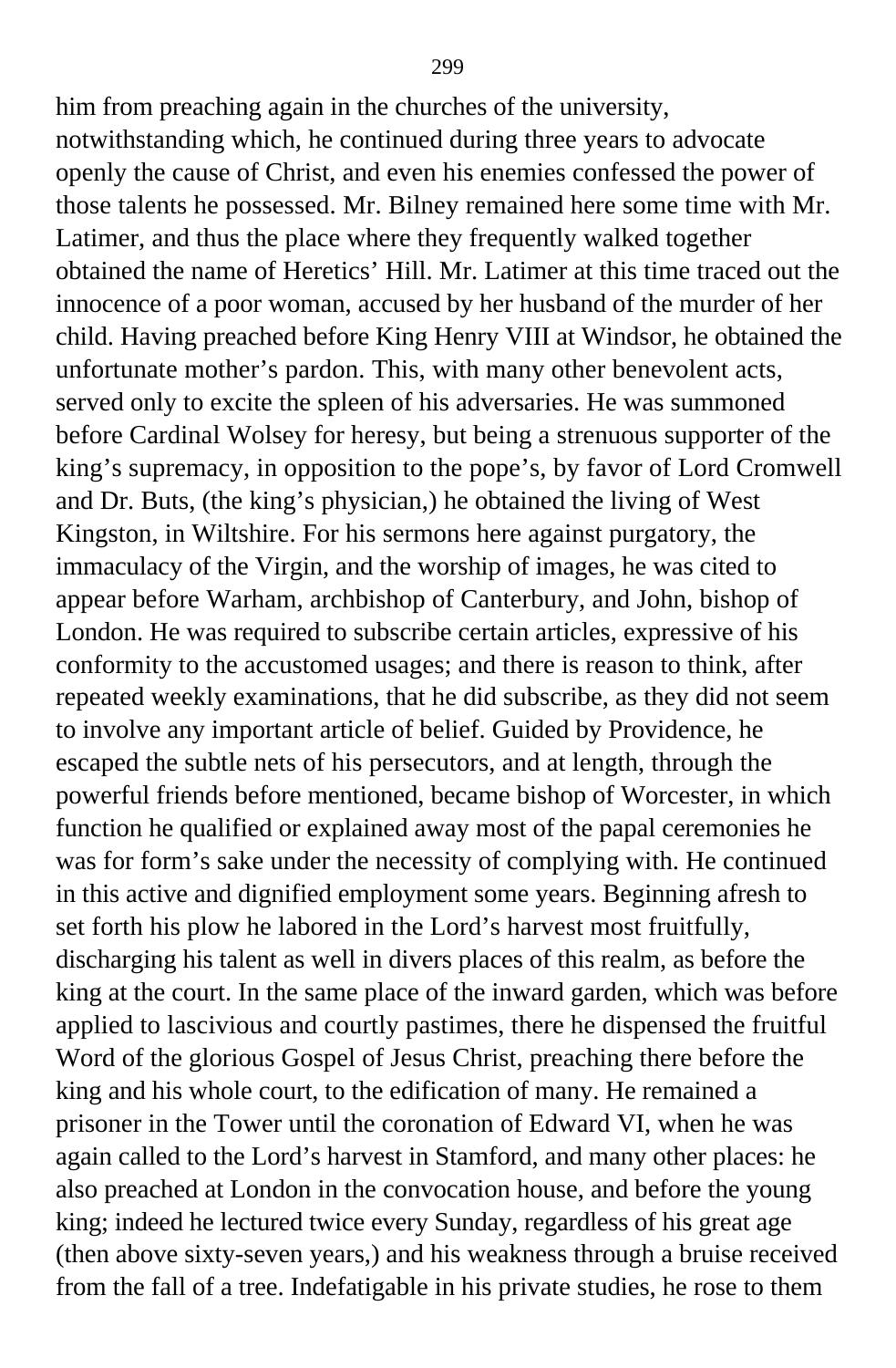in winter and in summer at two o'clock in the morning. By the strength of his own mind, or of some inward light from above, he had a prophetic view of what was to happen to the Church in Mary's reign, asserting that he was doomed to suffer for the truth, and that Winchester, then in the Tower, was preserved for that purpose. Soon after Queen Mary was proclaimed, a messenger was sent to summon Mr. Latimer to town, and there is reason to believe it was wished that he should make his escape. Thus Master Latimer coming up to London, through Smithfield (where merrily he said that Smithfield had long groaned for him), was brought before the Council, where he patiently bore all the mocks and taunts given him by the scornful papists. He was cast into the Tower, where he, being assisted with the heavenly grace of Christ, sustained imprisonment a long time, notwithstanding the cruel and unmerciful handling of the lordly papists, which thought then their kingdom would never fall; he showed himself not only patient, but also cheerful in and above all that which they could or would work against him. Yea, such a valiant spirit the Lord gave him, that he was able not only to despise the terribleness of prisons and torments, but also to laugh to scorn the doings of his enemies. Mr. Latimer, after remaining a long time in the Tower, was transported to Oxford, with Cranmer and Ridley, the disputations at which place have been already mentioned in a former part of this work. He remained imprisoned until October, and the principal objects of all his prayers were three — that he might stand faithful to the doctrine he had professed, that God would restore his Gospel to England once again, and preserve the Lady Elizabeth to be queen; all of which happened. When he stood at the stake without the Bocardo gate, Oxford, with Dr. Ridley, and fire was putting to the pile of fagots, he raised his eyes benignantly towards heaven, and said, "God is faithful, who will not suffer you to be tempted above that ye are able." His body was forcibly penetrated by the fire, and the blood flowed abundantly from the heart; as if to verify his constant desire that his heart's blood might be shed in defense of the Gospel. His polemical and friendly letters are lasting monuments of his integrity and talents. It has been before said, that public disputation took place in April, 1554, new examinations took place in October, 1555, previous to the degradation and condemnation of Cranmer, Ridley, and Latimer. We now draw to the conclusion of the lives of the two last. Dr. Ridley, the night before execution, was very facetious, had himself shaved, and called his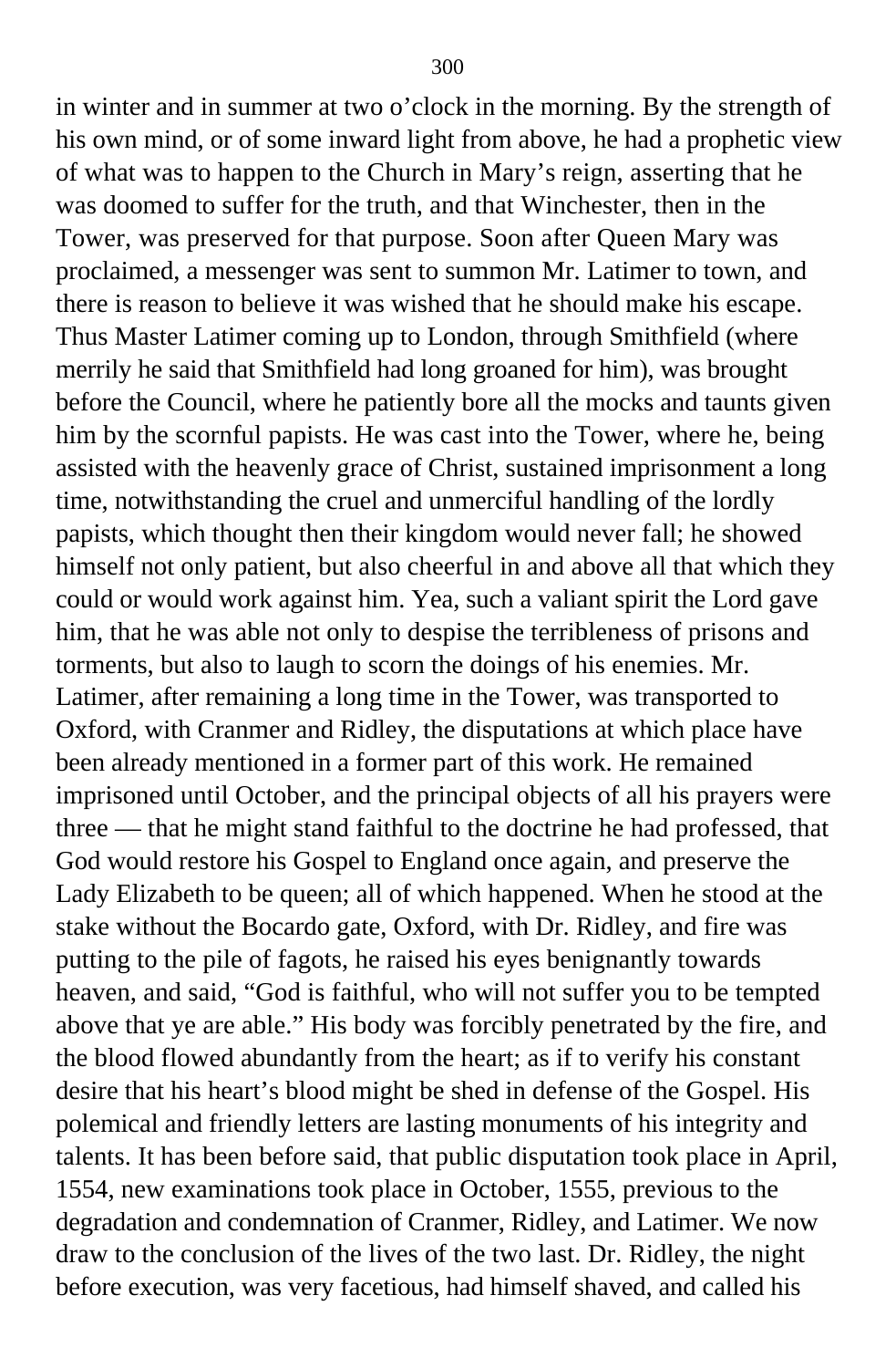supper a marriage feast; he remarked upon seeing Mrs. Irish (the keeper's wife) weep, "Though my breakfast will be somewhat sharp, my supper will be more pleasant and sweet." The place of death was on the north side of the town, opposite Baliol College. Dr. Ridley was dressed in a black gown furred, and Mr. Latimer had a long shroud on, hanging down to his feet. Dr. Ridley, as he passed Bocardo, looked up to see Dr. Cranmer, but the latter was then engaged in disputation with a friar. When they came to the stake, Mr. Ridley embraced Latimer fervently, and bid him: "Be of good heart, brother, for God will either assuage the fury of the flame, or else strengthen us to abide it." He then knelt by the stake, and after earnestly praying together, they had a short private conversation. Dr. Smith then preached a short sermon against the martyrs, who would have answered him, but were prevented by Dr. Marshal, the vice-chancellor. Dr. Ridley then took off his gown and tippet, and gave them to his brother-in-law, Mr. Shipside. He gave away also many trifles to his weeping friends, and the populace were anxious to get even a fragment of his garments. Mr. Latimer gave nothing, and from the poverty of his garb, was soon stripped to his shroud, and stood venerable and erect, fearless of death. Dr. Ridley being unclothed to his shirt, the smith placed an iron chain about their waists, and Dr. Ridley bid him fasten it securely; his brother having tied a bag of gunpowder about his neck, gave some also to Mr. Latimer. Dr. Ridley then requested of Lord Williams, of Fame, to advocate with the queen the cause of some poor men to whom he had, when bishop, granted leases, but which the present bishop refused to confirm. A lighted fagot was now laid at Dr. Ridley's feet, which caused Mr. Latimer to say: "Be of good cheer, Ridley; and play the man. We shall this day, by God's grace, light up such a candle in England, as I trust, will never be put out." When Dr. Ridley saw the fire flaming up towards him, he cried with a wonderful loud voice, "Lord, Lord, receive my spirit." Master Latimer, crying as vehemently on the other side, "O Father of heaven, receive my soul!" received the flame as it were embracing of it. After that he had stroked his face with his hands, and as it were, bathed them a little in the fire, he soon died (as it appeareth) with very little pain or none. Well! dead they are, and the reward of this world they have already. What reward remaineth for them in heaven, the day of the Lord's glory, when he cometh with His saints, shall declare. In the following month died Stephen Gardiner, bishop of Winchester and Lord chancellor of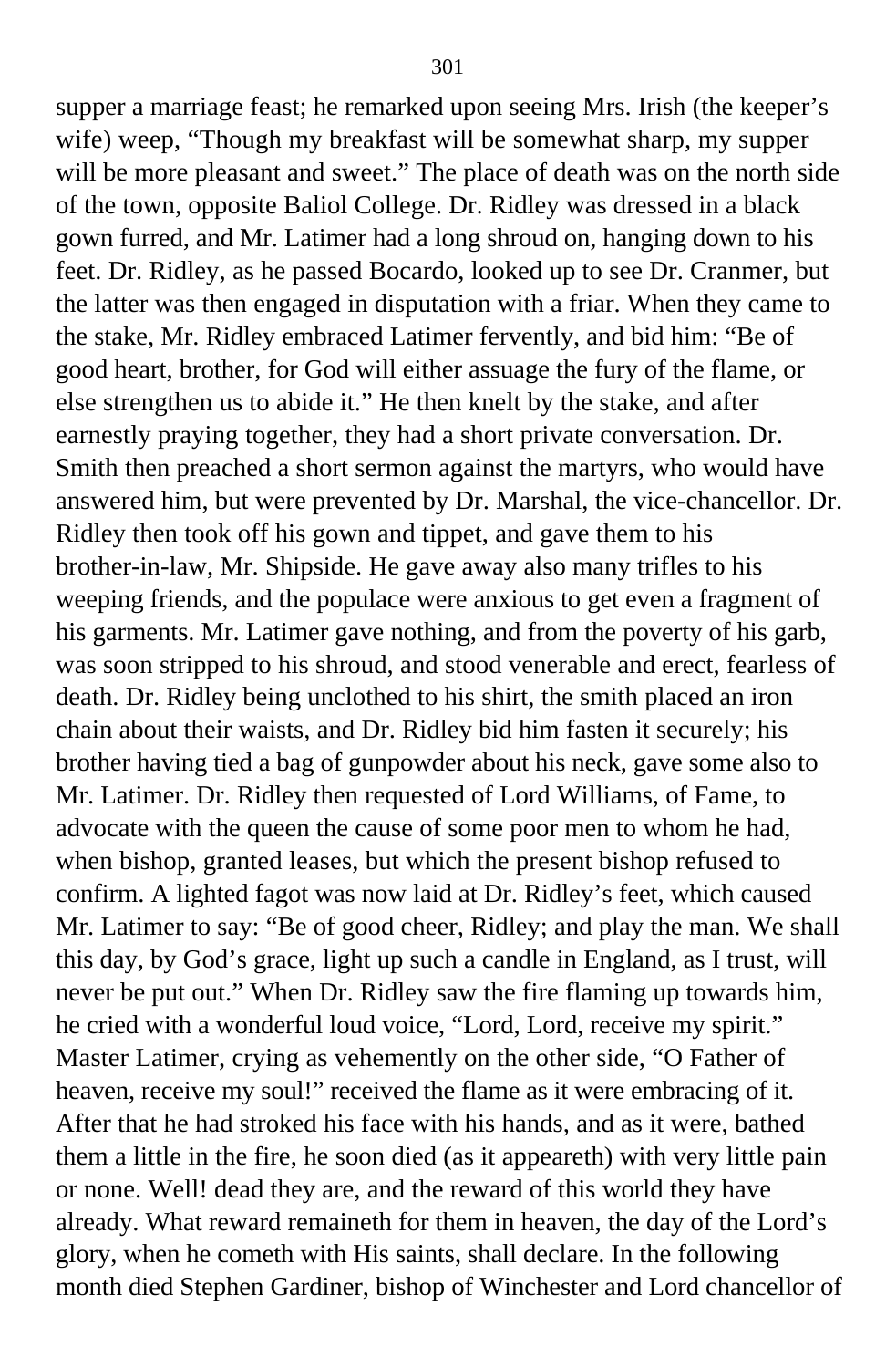England. This papistical monster was born at Bury, in Suffolk, and partly educated at Cambridge. Ambitious, cruel, and bigoted, he served any cause; he first espoused the king's part in the affair of Anne Boleyn: upon the establishment of the Reformation he declared the supremacy of the pope an execrable tenet; and when Queen Mary came to the crown, he entered into all her papistical bigoted views, and became a second time bishop of Winchester. It is conjectured it was his intention to have moved the sacrifice of Lady Elizabeth, but when he arrived at this point, it pleased God to remove him. It was on the afternoon of the day when those faithful soldiers of Christ, Ridley and Latimer, perished, that Gardiner sat down with a joyful heart to dinner. Scarcely had he taken a few mouthfuls, when he was seized with illness, and carried to his bed, where he lingered fifteen days in great torment, unable in any wise to evacuate, and burnt with a devouring fever, that terminated in death. Execrated by all good Christians, we pray the Father of mercies, that he may receive that mercy above he never imparted below.

## **MR. JOHN PHILPOT**

This martyr was the son of a knight, born in Hampshire, and brought up at New College, Oxford, where for several years he studied the civil law, and became eminent in the Hebrew tongue. He was a scholar and a gentleman, zealous in religion, fearless in disposition, and a detester of flattery. After visiting Italy, he returned to England, affairs in King Edward's days wearing a more promising aspect. During this reign he continued to be archdeacon of Winchester under Dr. Poinet, who succeeded Gardiner. Upon the accession of Mary, a convocation was summoned, in which Mr. Philpot defended the Reformation against his ordinary, Gardiner, again made bishop of Winchester, and soon was conducted to Bonner and other commissioners for examination, October 2, 1555, after being eighteen months' imprisoned. Upon his demanding to see the commission, Dr. Story cruelly observed, "I will spend both my gown and my coat, but I will burn thee! Let him be in Lollard's tower, (a wretched prison,) for I will sweep the king's Bench and all other prisons of these heretics!" Upon Mr. Philpot's second examination, it was intimated to him that Dr. Story had said that the Lord chancellor had commanded that he should be made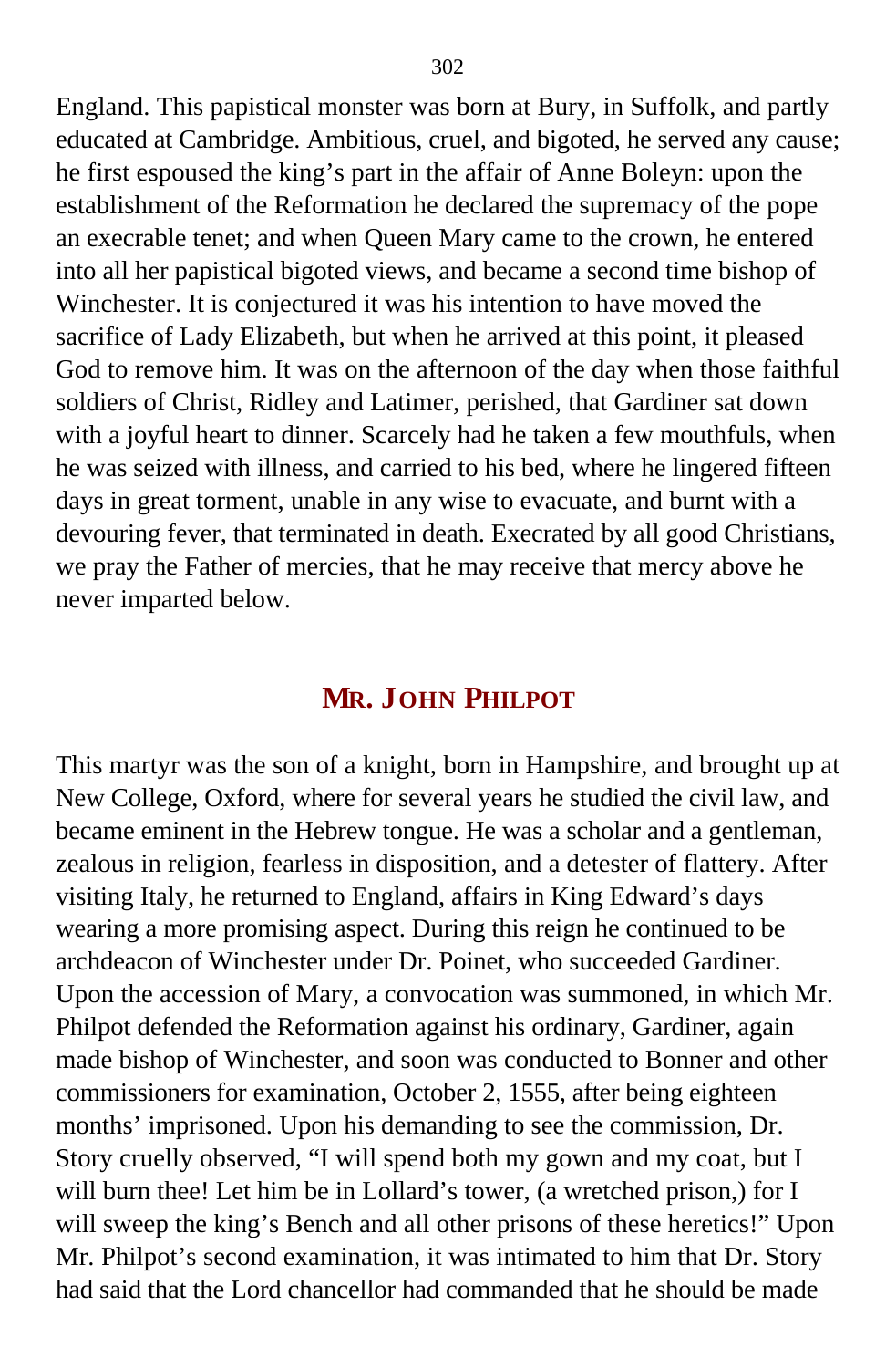away with. It is easy to foretell the result of this inquiry. He was committed to Bonner's coal house, where he joined company with a zealous minister of Essex, who had been induced to sign a bill of recantation; but afterward, stung by his conscience, he asked the bishop to let him see the instrument again, when he tore it to pieces; which induced Bonner in a fury to strike him repeatedly, and tear away part of his beard. Mr. Philpot had a private interview with Bonner the same night, and was then remanded to his bed of straw like other prisoners, in the coal house. After seven examinations, Bonner ordered him to be set in the stocks, and on the following Sunday separated him from his fellow-prisoners as a sower of heresy, and ordered him up to a room near the battlements of St. Paul's, eight feet by thirteen, on the other side of Lollard's tower, and which could be overlooked by any one in the bishop's outer gallery. Here Mr. Philpot was searched, but happily he was successful in secreting some letters containing his examinations. In the eleventh investigation before various bishops, and Mr. Morgan, of Oxford, the latter was so driven into a corner by the close pressure of Mr. Philpot's arguments, that he said to him, "Instead of the spirit of the Gospel which you boast to possess, I think it is the spirit of the buttery, which your fellows have had, who were drunk before their death, and went, I believe, drunken to it." To this unfounded and brutish remark, Mr. Philpot indignantly replied, "It appeareth by your communication that you are better acquainted with that spirit than the Spirit of God; wherefore I tell thee, thou painted wall and hypocrite, in the name of the living God, whose truth I have told thee, that God shall rain fire and brimstone upon such blasphemers as thou art!" He was then remanded by Bonner, with an order not to allow him his Bible nor candlelight. On December 4, Mr. Philpot had his next hearing, and this was followed by two more, making in all, fourteen conferences, previous to the final examination in which he was condemned; such were the perseverance and anxiety of the Catholics, aided by the argumentative abilities of the most distinguished of the papal bishops, to bring him into the pale of their Church. Those examinations, which were very long and learned, were all written down by Mr. Philpot, and a stronger proof of the imbecility of the Catholic doctors, cannot, to an unbiased mind, be exhibited. On December 16, in the consistory of St. Paul's Bishop Bonner, after laying some trifling accusations to his charge, such as secreting powder to make ink, writing some private letters, etc., proceeded to pass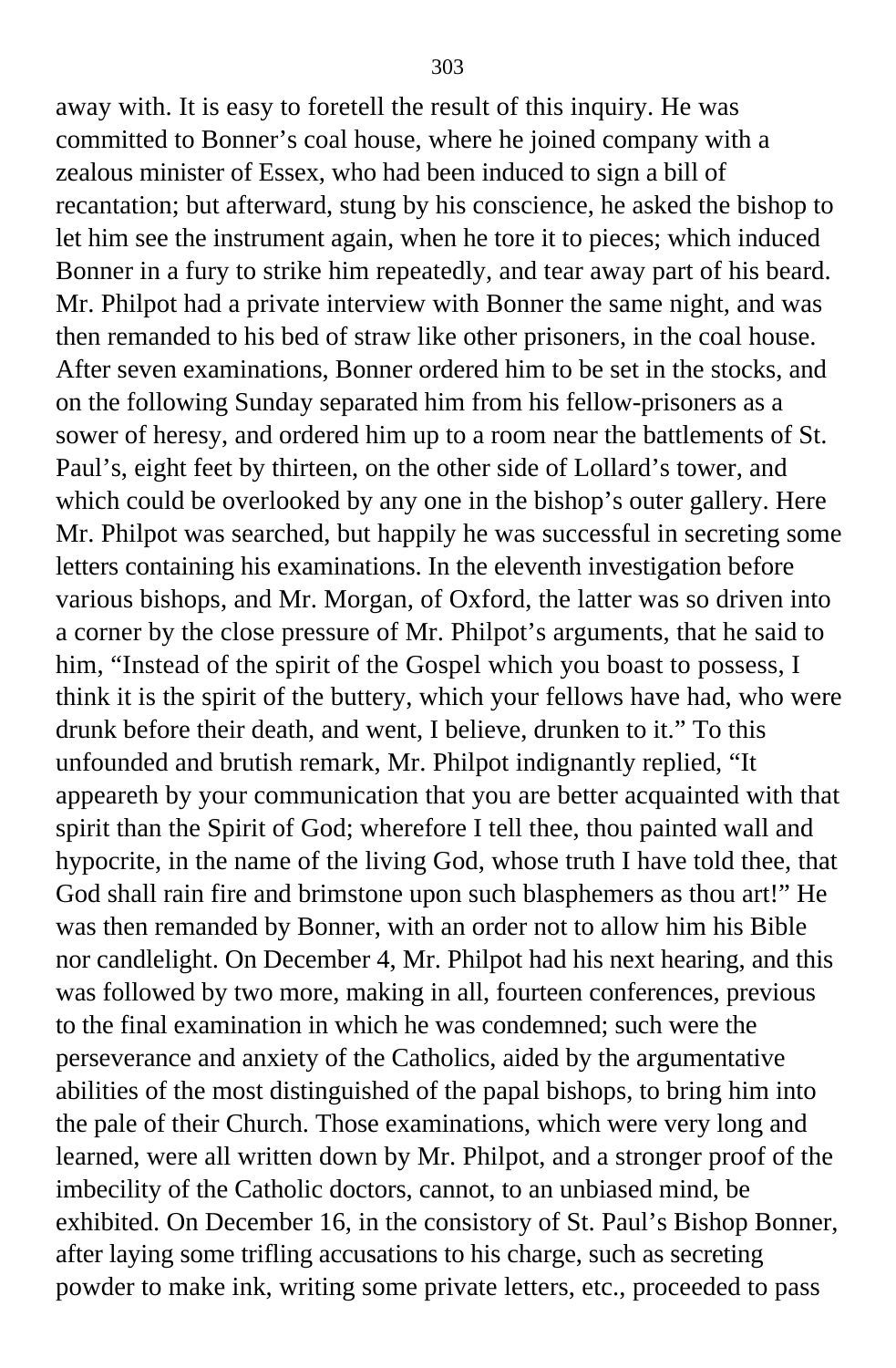the awful sentence upon him, after he and the other bishops had urged him by every inducement to recant. He was afterward conducted to Newgate, where the avaricious Catholic keeper loaded him with heavy irons, which by the humanity of Mr. Macham were ordered to be taken off. On December 17, Mr. Philpot received intimation that he was to die next day, and the next morning about eight o'clock, he joyfully met the sheriffs, who were to attend him to the place of execution. Upon entering Smithfield, the ground was so muddy that two officers offered to carry him to the stake, but he replied: "Would you make me a pope? I am content to finish my journey on foot." Arriving at the stake, he said, "Shall I disdain to suffer at the stake, when my Redeemer did not refuse to suffer the most vile death upon the cross for me?" He then meekly recited the One hundred and seventh and One hundred and eighth Psalms, and when he had finished his prayers, was bound to the post, and fire applied to the pile. On December 18, 1555, perished this illustrious martyr, reverenced by man, and glorified in heaven!

# **JOHN LOMAS, AGNES SNOTH, ANNE WRIGHT, JOAN SOLE, AND JOAN CATMER**

These five martyrs suffered together, January 31, 1556. John Lomas was a young man of Tenterden. He was cited to appear at Canterbury, and was examined January 17. His answers being adverse to the idolatrous doctrine of the papacy, he was condemned on the following day, and suffered January 31. Agnes Snoth, widow, of Smarden Parish, was several times summoned before the Catholic Pharisees, and rejecting absolution, indulgences, transubstantiation, and auricular confession, she was adjudged worthy to suffer death, and endured martyrdom, January 31, with Anne Wright and Joan Sole, who were placed in similar circumstances, and perished at the same time, with equal resignation. Joan Catmer, the last of this heavenly company, of the parish Hithe, was the wife of the martyr George Catmer. Seldom in any country, for political controversy, have four women been led to execution, whose lives were irreproachable, and whom the pity of savages would have spared. We cannot but remark here that, when the Protestant power first gained the ascendancy over the Catholic superstition, and some degree of force in the laws was necessary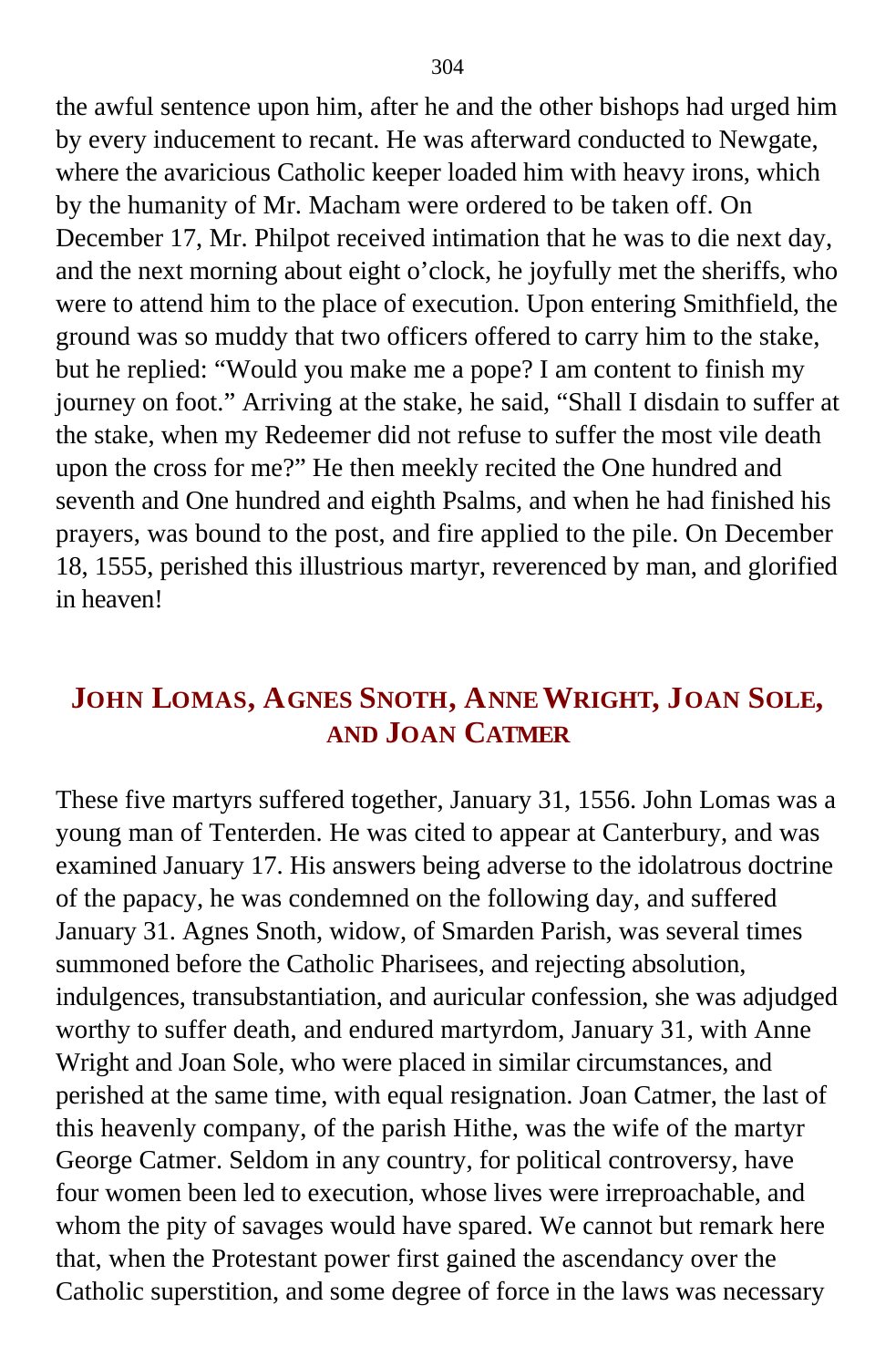to enforce uniformity, whence some bigoted people suffered privation in their person or goods, we read of few burnings, savage cruelties, or poor women brought to the stake, but it is the nature of error to resort to force instead of argument, and to silence truth by taking away existence, of which the Redeemer himself is an instance. The above five persons were burnt at two stakes in one fire, singing hosannahs to the glorified Savior, until the breath of life was extinct. Sir John Norton, who was present, wept bitterly at their unmerited sufferings.

#### **ARCHBISHOP CRANMER**

Dr. Thomas Cranmer was descended from an ancient family, and was born at the village of Arselacton, in the county of Northampton. After the usual school education he was sent to Cambridge, and was chosen fellow Jesus College. Here he married a gentleman's daughter, by which he forfeited his fellowship, and became a reader in Buckingham College, placing his wife at the Dolphin Inn, the landlady of which was a relation of hers, whence arose the idle report that he was an ostler. His lady shortly after dying in childbed; to his credit he was re-chosen a fellow of the college before mentioned. In a few years after, he was promoted to be Divinity Lecturer, and appointed one of the examiners over those who were ripe to become Bachelors or Doctors in Divinity. It was his principle to judge of their qualifications by the knowledge they possessed of the Scriptures, rather than of the ancient fathers, and hence many popish priests were rejected, and others rendered much improved. He was strongly solicited by Dr. Capon to be one of the fellows on the foundation of Cardinal Wolsey's college, Oxford, of which he hazarded the refusal. While he continued in Cambridge, the question of Henry VIII's divorce with Catharine was agitated. At that time, on account of the plague, Dr. Cranmer removed to the house of a Mr. Cressy, at Waltham Abbey, whose two sons were then educating under him. The affair of divorce, contrary to the king's approbation, had remained undecided above two or three years, from the intrigues of the canonists and civilians, and though the cardinals Campeius and Wolsey were commissioned from Rome to decide the question, they purposely protracted the sentence. It happened that Dr. Gardiner (secretary) and Dr. Fox, defenders of the king in the above suit, came to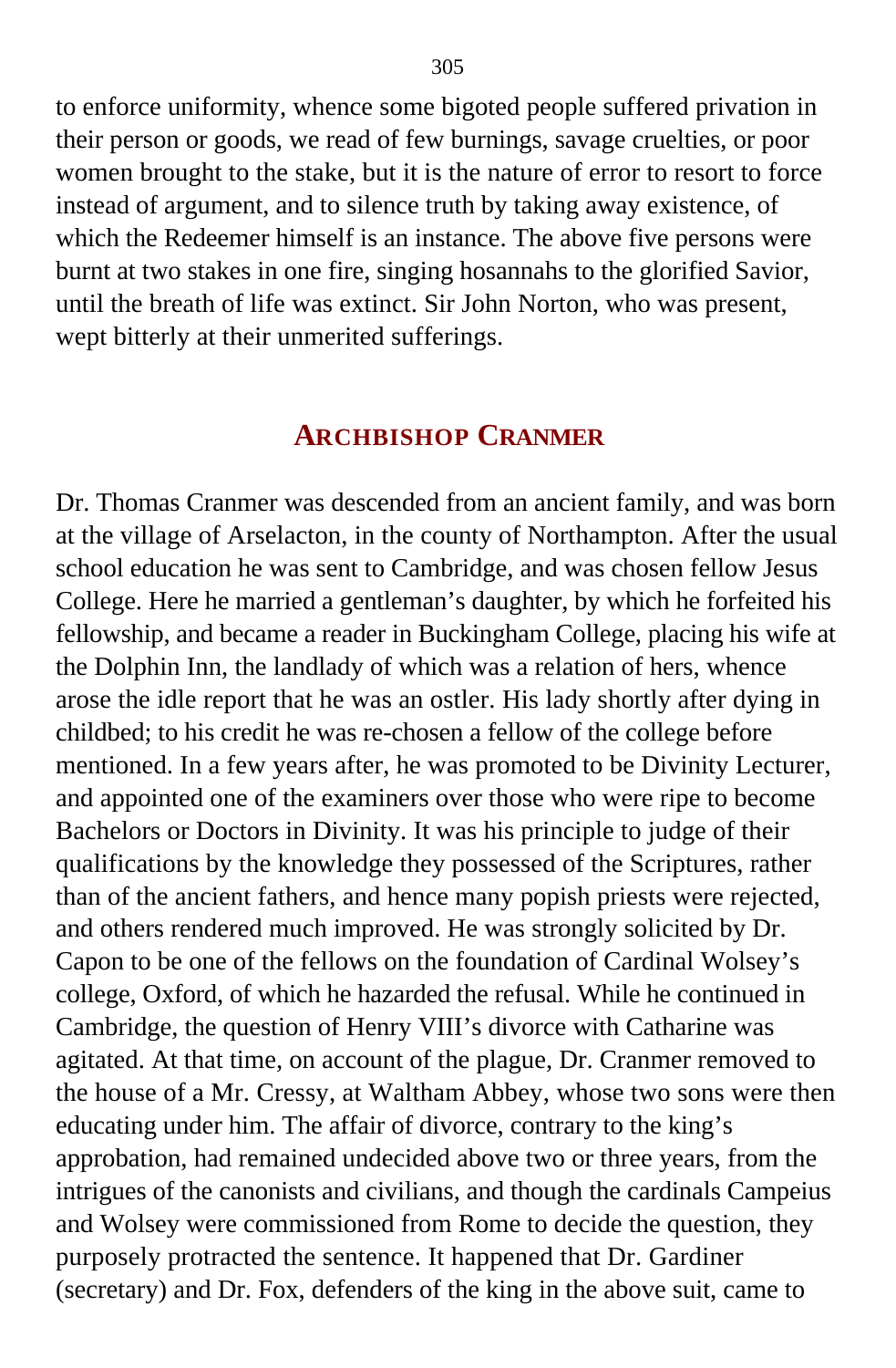the house of Mr. Cressy to lodge, while the king removed to Greenwich. At supper, a conversation ensued with Dr. Cranmer, who suggested that the question whether a man may marry his brother's wife or not, could be easily and speedily decided by the Word of God, and this as well in the English courts as in those of any foreign nation. The king, uneasy at the delay, sent for Dr. Gardiner and Dr. Fox to consult them, regretting that a new commission must be sent to Rome, and the suit be endlessly protracted. Upon relating to the king the conversation which had passed on the previous evening with Dr. Cranmer, his majesty sent for him, and opened the tenderness of conscience upon the near affinity of the queen. Dr. Cranmer advised that the matter should be referred to the most learned divines of Cambridge and Oxford, as he was unwilling to meddle in an affair of such weight; but the king enjoined him to deliver his sentiments in writing, and to repair for that purpose to the earl of Wiltshire's, who would accommodate him with books, and everything requisite for the occasion. This Dr. Cranmer immediately did, and in his declaration not only quoted the authority of the Scriptures, of general councils, and the ancient writers, but maintained that the bishop of Rome had no authority whatever to dispense with the Word of God. The king asked him if he would stand by this bold declaration, to which replying in the affirmative, he was deputized ambassador to Rome, in conjunction with the earl of Wiltshire, Dr. Stokesley, Dr. Carne, Dr. Bennet, and others, previous to which, the marriage was discussed in most of the universities of Christendom and at home. When the pope presented his toe to be kissed, as customary, the earl of Wiltshire and his party refused. Indeed, it is affirmed that a spaniel of the earl's attracted by the littler of the pope's toe, made a snap at it, whence his holiness drew in his sacred foot, and kicked at the offender with the other. Upon the pope demanding the cause of their embassy, the earl presented Dr. Cranmer's book, declaring that his learned friends had come to defend it. The pope treated the embassy honorably, and appointed a day for the discussion, which he delayed, as if afraid of the issue of the investigation. The earl returned, and Dr. Cranmer, by the king's desire, visited the emperor, and was successful in bringing him over to his opinion. Upon the doctor's return to England, Dr. Warham, archbishop of Canterbury, having quitted this transitory life, Dr. Cranmer was deservedly, and by Dr. Warham's desire, elevated to that eminent station. In this function, it may be said that he followed closely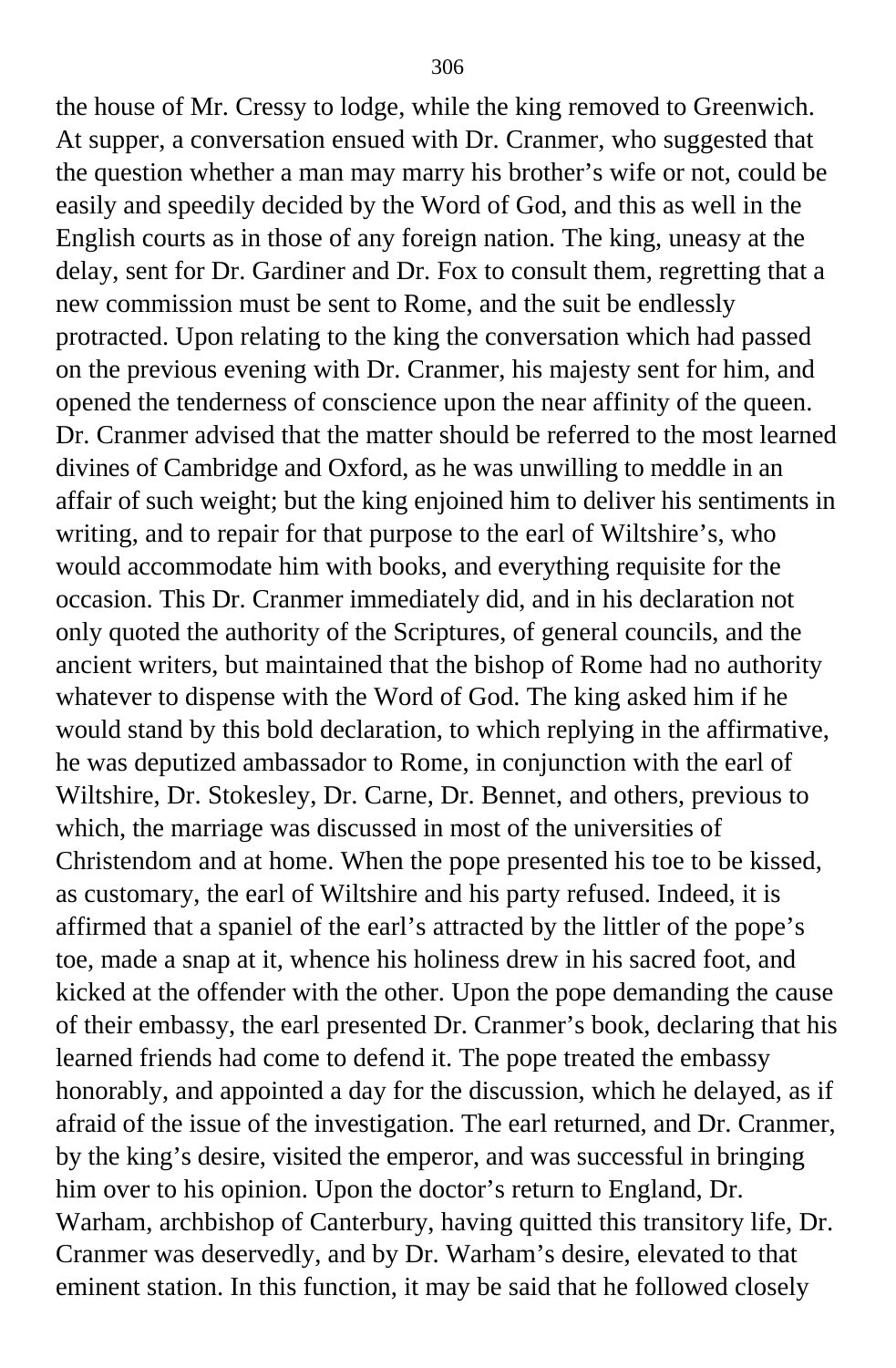the charge of St. Paul. Diligent in duty, he rose at five in the morning, and continued in study and prayer until nine: between then and dinner, he devoted to temporal affairs. After dinner, if any suitors wanted hearing, he would determine their business with such an affability that even the defaulters were scarcely displeased. Then he would play at chess for an hour, or see others play, and at five o'clock he heard the Common Prayer read, and from this until supper he took the recreation of walking. At supper his conversation was lively and entertaining; again he walked or amused himself until nine o'clock, and then entered his study. He ranked high in favor with King Henry, and even had the purity and the interest of the English Church deeply at heart. His mild and forgiving disposition is recorded in the following instance. An ignorant priest, in the country, had called Cranmer an ostler, and spoken very derogatory of his learning. Lord Cromwell receiving information of it, the man was sent to the Fleet, and his case was told to the archbishop by a Mr. Chertsey, a grocer, and a relation of the priest's. His grace, having sent for the offender, reasoned with him, and solicited the priest to question him on any learned subject. This the man, overcome by the bishop's good nature, and knowing his own glaring incapacity, declined, and entreated his forgiveness, which was immediately granted, with a charge to employ his time better when he returned to his parish. Cromwell was much vexed at the lenity displayed, but the bishop was ever more ready to receive injury than to retaliate in any other manner than by good advice and good offices. At the time that Cranmer was raised to be archbishop, he was king's chaplain, and archdeacon of Taunton; he was also constituted by the pope the penitentiary general of England. It was considered by the king that Cranmer would be obsequious; hence the latter married the king to Anne Boleyn, performed her coronation, stood godfather to Elizabeth, the first child, and divorced the king from Catharine. Though Cranmer received a confirmation of his dignity from the pope, he always protested against acknowledging any other authority than the king's, and he persisted in the same independent sentiments when before Mary's commissioners in 1555. One of the first steps after the divorce was to prevent preaching throughout his diocese, but this narrow measure had rather a political view than a religious one, as there were many who inveighed against the king's conduct. In his new dignity Cranmer agitated the question of supremacy, and by his powerful and just arguments induced the parliament to "render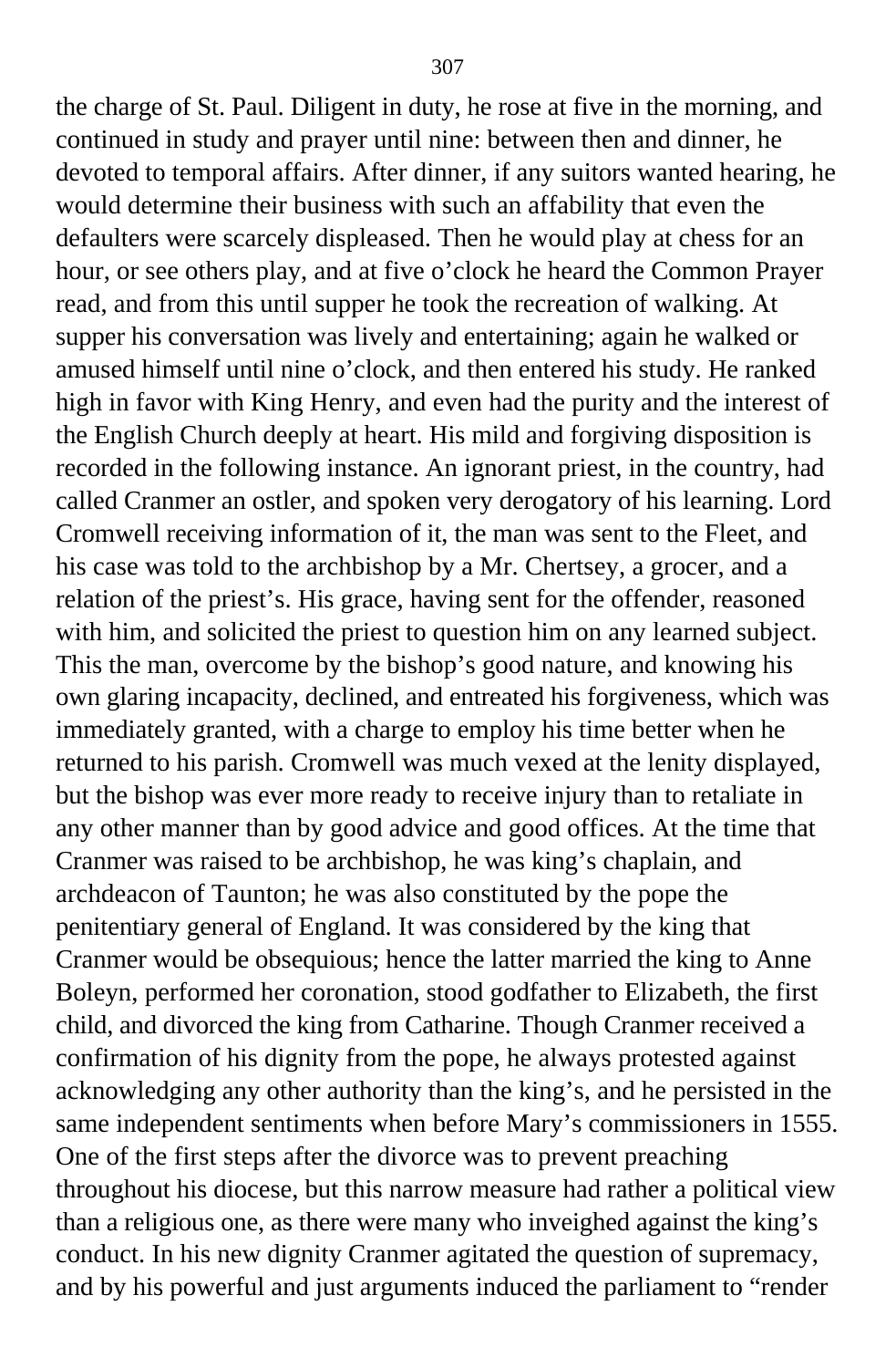to Caesar the things that are Caesar's." During Cranmer's residence in Germany, 1531, he became acquainted with Ossiander, at Nuremberg, and married his niece, but left her with him while on his return to England. After a season he sent for her privately, and she remained with him until the year 1539, when the Six Articles compelled him to return her to her friends for a time. It should be remembered that Ossiander, having obtained the approbation of his friend Cranmer, published the laborious work of the Harmony of the Gospels in 1537. In 1534 the archbishop completed the dearest wish of his heart, the removal of every obstacle to the perfection of the Reformation, by the subscription of the nobles and bishops to the king's sole supremacy. Only Bishop Fisher and Sir Thomas More made objection; and their agreement not to oppose the succession Cranmer was willing to consider at sufficient, but the monarch would have no other than an entire concession. Not long after, Gardiner, in a private interview with the king, spoke inimically of Cranmer, (whom he maliciously hated) for assuming the title of primate of all England, as derogatory to the supremacy of the king. This created much jealousy against Cranmer, and his translation of the Bible was strongly opposed by Stokesley, bishop of London. It is said, upon the demise of Queen Catharine, that her successor Anne Boleyn rejoiced — a lesson this to show how shallow is the human judgment! since her own execution took place in the spring of the following year, and the king, on the day following the beheading of this sacrificed lady, married the beautiful Jane Seymour, a maid of honor to the late queen. Cranmer was ever the friend of Anne Boleyn, but it was dangerous to oppose the will of the carnal tyrannical monarch. In 1538, the Holy Scriptures were openly exposed to sale; and the places of worship overflowed everywhere to hear its holy doctrines expounded. Upon the king's passing into a law the famous Six Articles, which went nearly again to establish the essential tenets of the Romish creed, Cranmer shone forth with all the luster of a Christian patriot, in resisting the doctrines they contained, and in which he was supported by the bishops of Sarum, Worcester, Ely, and Rochester, the two former of whom resigned their bishoprics. The king, though now in opposition to Cranmer, still revered the sincerity that marked his conduct. The death of Lord Cromwell in the Tower, in 1540, the good friend of Cranmer, was a severe blow to the wavering Protestant cause, but even now Cranmer, when he saw the tide directly adverse to the truth, boldly waited on the king in person, and by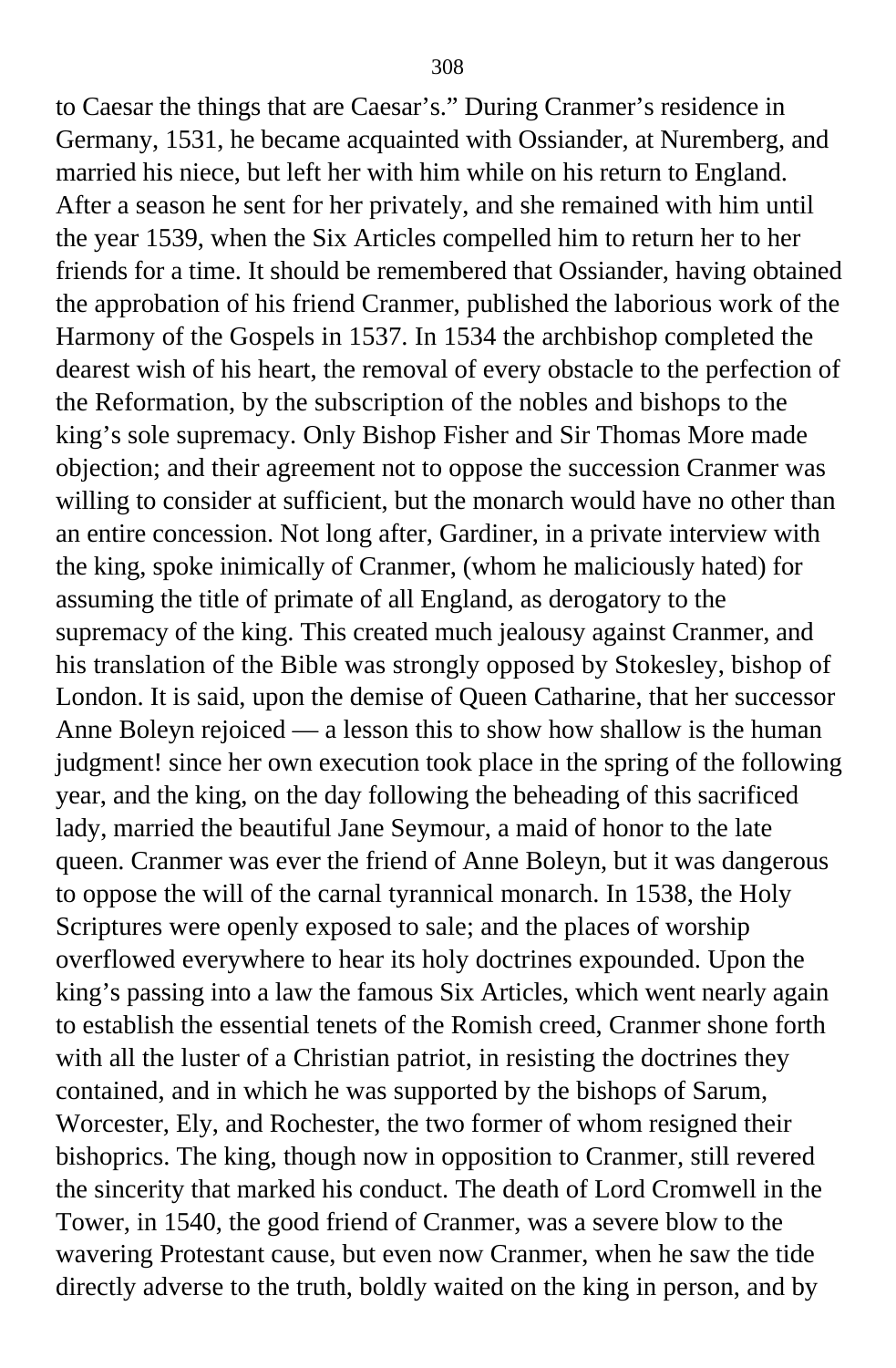his manly and heartfelt pleading, caused the Book of Articles to be passed on his side, to the great confusion of his enemies, who had contemplated his fall as inevitable. Cranmer now lived in as secluded a manner as possible, until the rancor of Winchester preferred some articles against him, relative to the dangerous opinion he taught in his family, joined to other treasonable charges. These the king himself delivered to Cranmer, and believing firmly the fidelity and assertions of innocence of the accused prelate, he caused the matter to be deeply investigated, and Winchester and Dr. Lenden, with Thornton and Barber, of the bishop's household, were found by the papers to be the real conspirators. The mild, forgiving Cranmer would have interceded for all remission of publishment, had not Henry, pleased with the subsidy voted by parliament, let them be discharged. These nefarious men, however, again renewing their plots against Cranmer, fell victims to Henry's resentment, and Gardiner forever lost his confidence. Sir G. Gostwick soon after laid charges against the archbishop, which Henry quashed, and the primate was willing to forgive. In 1544, the archbishop's palace at Canterbury was burnt, and his brotherin-law with others perished in it. These various afflictions may serve to reconcile us to a humble state; for of what happiness could this great and good man boast, since his life was constantly harassed either by political, religious, or natural crosses? Again the inveterate Gardfiner laid high charges against the meek archbishop and would have sent him to the Tower; but the king was his friend, gave him his signet that he might defend him, and in the Council not only declared the bishop one of the best affected men in his realm, but sharply rebuked his accusers for their calumny. A peace having been made, Henry, and the French king, Henry the Great, were unanimous to have the Mass abolished in their kingdom, and Cranmer set about this great work; but the death of the English monarch, in 1546, suspended the procedure, and King Edward his successor continued Cranmer in the same functions, upon whose coronation he delivered a charge that will ever honor his memory, for its purity, freedom, and truth. During this reign he prosecuted the glorious Reformation with unabated zeal, even in the year 1552, when he was seized with a severe ague, from which it pleased God to restore him that he might testify by his death the truth of that seed he had diligently sown. The death of Edward, in 1553, exposed Cranmer to all the rage of his enemies. Though the archbishop was among those who supported Mary's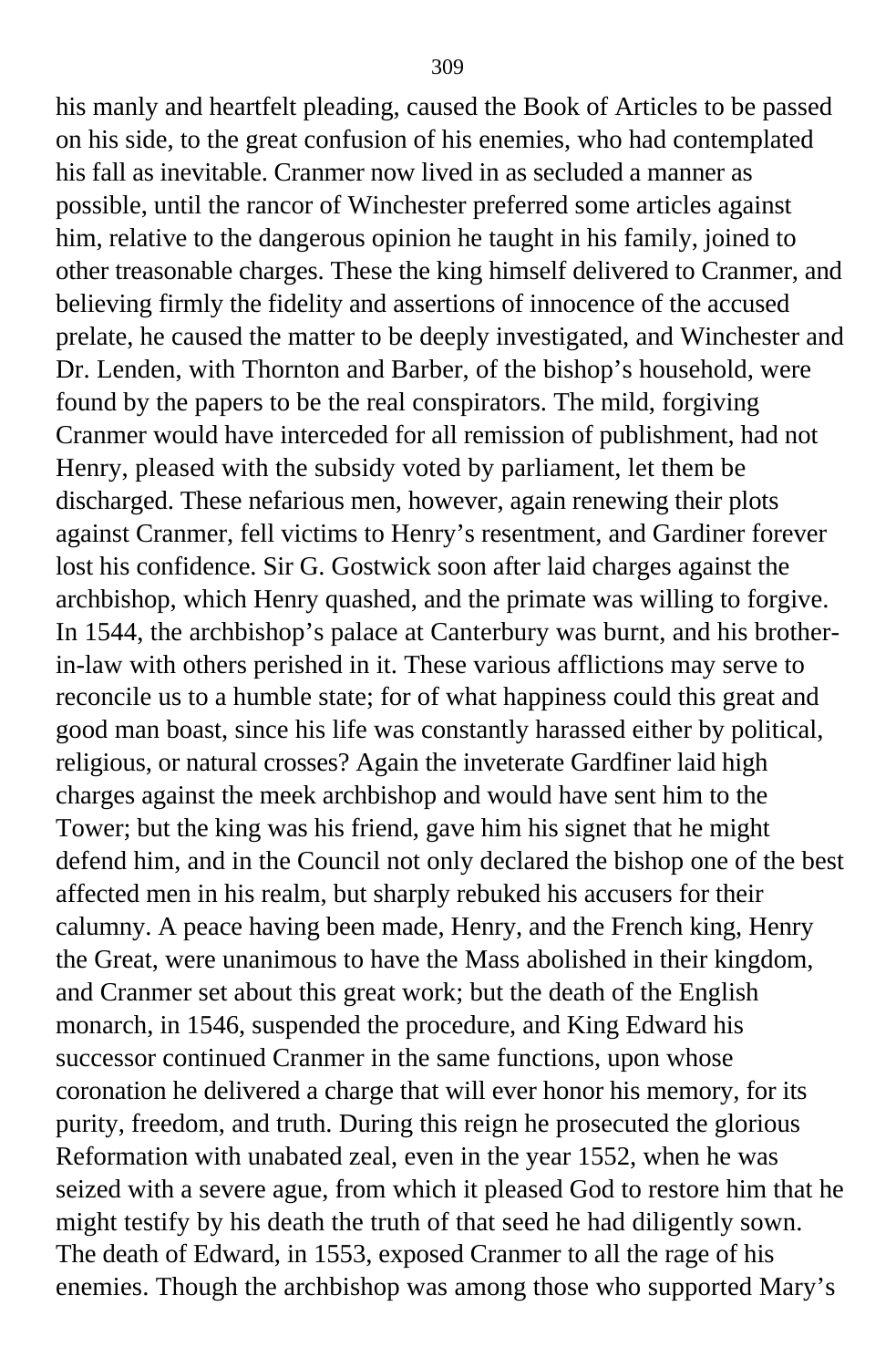accession, he was attainted at the meeting of parliament, and in November adjudged guilty of high treason at Guildhall, and degraded from his dignities. He sent a humble letter to Mary, explaining the cause of his signing the will in favor of Edward, and in 1554 he wrote to the Council, whom he pressed to obtain a pardon from the queen, by a letter delivered to Dr. Weston, but which the letter opened, and on seeing its contents, basely returned. Treason was a charge quite inapplicable to Cranmer, who supported the queen's right; while others, who had favored Lady Jane were dismissed upon paying a small fine. A calumny was now spread against Cranmer that he complied with some of the popish ceremonies to ingratiate himself with the queen, which he dared publicly to disavow, and justified his articles of faith. The active part which the prelate had taken in the divorce of Mary's mother had ever rankled deeply in the heart of the queen, and revenge formed a prominent feature in the death of Cranmer. We have in this work noticed the public disputations at Oxford, in which the talents of Cranmer, Ridley, and Latimer shone so conspicuously, and tended to their condemnation. The first sentence was illegal, inasmuch as the usurped power of the pope had not yet been re-established by law. Being kept in prison until this was effected, a commission was dispatched from Rome, appointing Dr. Brooks to sit as the representative of his holiness, and Drs. Story and Martin as those of the queen. Cranmer was willing to bow to the authority of Drs. Story and Martin, but against that of Dr. Brooks he protested. Such were the remarks and replies of Cranmer, after a long examination, that Dr. Brooks observed, "We come to examine you, and methinks you examine us." Being sent back to confinement, he received a citation to appear at Rome within eighteen days, but this was impracticable, as he was imprisoned in England; and as he stated, even had he been at liberty, he was too poor to employ an advocate. Absurd as it must appear, Cranmer was condemned at Rome, and on February 14, 1556, a new commission was appointed, by which, Thirlby, bishop of Ely, and Bonner, of London, were deputed to sit in judgment at Christ-church, Oxford. By virtue of this instrument, Cranmer was gradually degraded, by putting mere rags on him to represent the dress of an archbishop; then stripping him of his attire, they took off his own gown, and put an old worn one upon him instead. This he bore unmoved, and his enemies, finding that severity only rendered him more determined, tried the opposite course, and placed him in the house of the dean of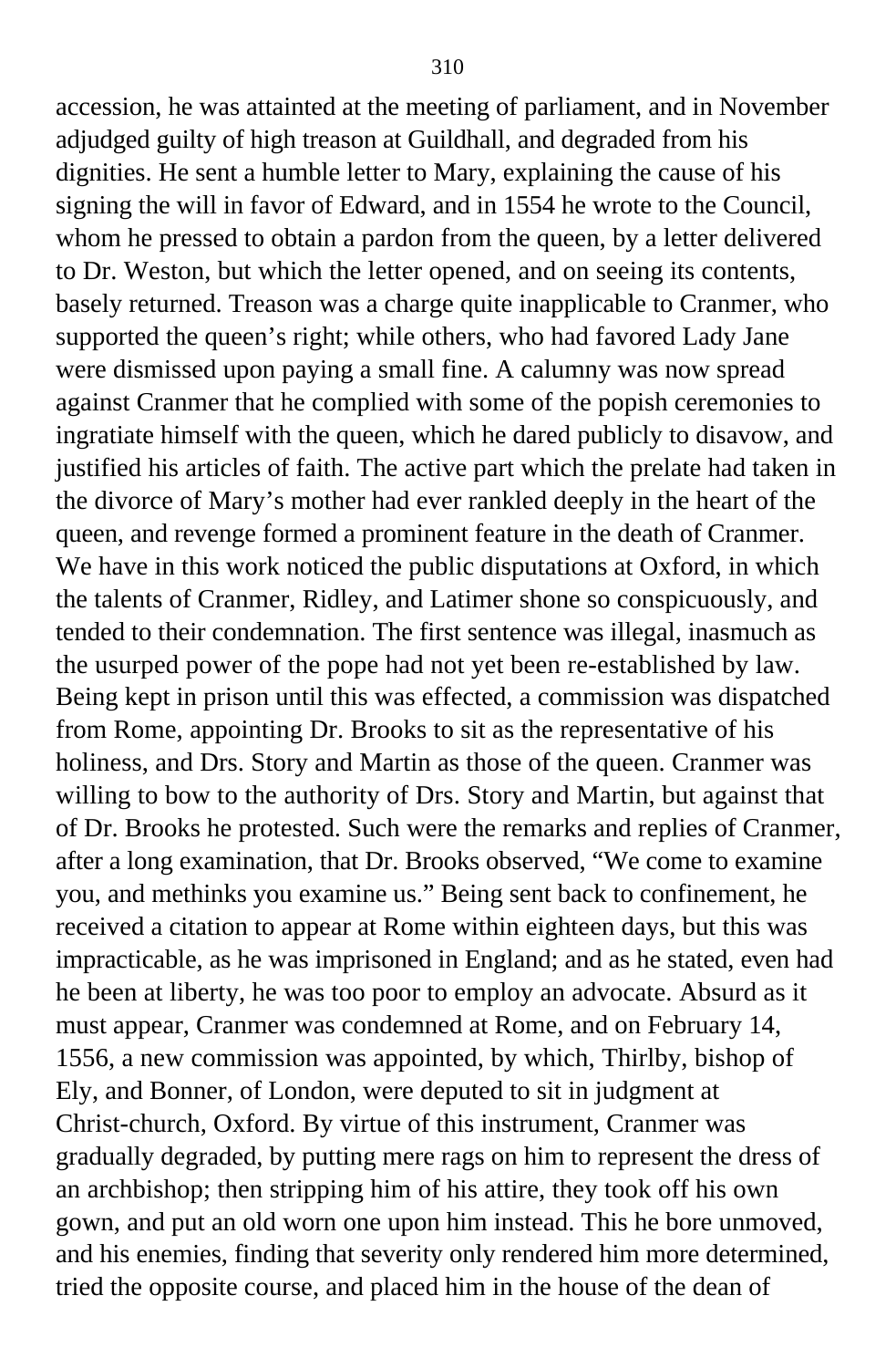Christ-church, where he was treated with every indulgence. This presented such a contrast to the three years' hard imprisonment he had received, that it threw him off his guard. His open, generous nature was more easily to be seduced by a liberal conduct than by threats and fetters. When Satan finds the Christian proof against one mode of attack, he tries another; and what form is so seductive as smiles, rewards, and power, after a long, painful imprisonment? Thus it was with Cranmer: his enemies promised him his former greatness if he would but recant, as well as the queen's favor, and this at the very time they knew that his death was determined in council. To soften the path to apostasy, the first paper brought for his signature was conceived in general terms; this once signed, five others were obtained as explanatory of the first, until finally he put his hand to the following detestable instrument: "I, Thomas Cranmer, late archbishop of Canterbury, do renounce, abhor, and detest all manner of heresies and errors of Luther and Zuinglius, and all other teachings which are contrary to sound and true doctrine. And I believe most constantly in my heart, and with my mouth I confess one holy and Catholic Church visible, without which there is no salvation; and therefore I acknowledge the Bishop of Rome to be supreme head on earth, whom I acknowledge to be the highest bishop and pope, and Christ's vicar, unto whom all Christian people ought to be subject. "And as concerning the sacraments, I believe and worship in the sacrament of the altar the body and blood of Christ, being contained most truly under the forms of bread and wine; the bread, through the mighty power of God being turned into the body of our Savior Jesus Christ, and the wine into his blood. "And in the other six sacraments, also, (alike as in this) I believe and hold as the universal Church holdeth, and the Church of Rome judgeth and determineth. "Furthermore, I believe that there is a place of purgatory, where souls departed be punished for a time, for whom the Church doth godily and wholesomely pray, like as it doth honor saints and make prayers to them. "Finally, in all things I profess, that I do not otherwise believe than the Catholic Church and the Church of Rome holdeth and teacheth. I am sorry that I ever held or thought otherwise. And I beseech Almighty God, that of His mercy He will vouchsafe to forgive me whatsoever I have offended against God or His Church, and also I desire and beseech all Christian people to pray for me. "And all such as have been deceived either by mine example or doctrine, I require them by the blood of Jesus Christ that they will return to the unity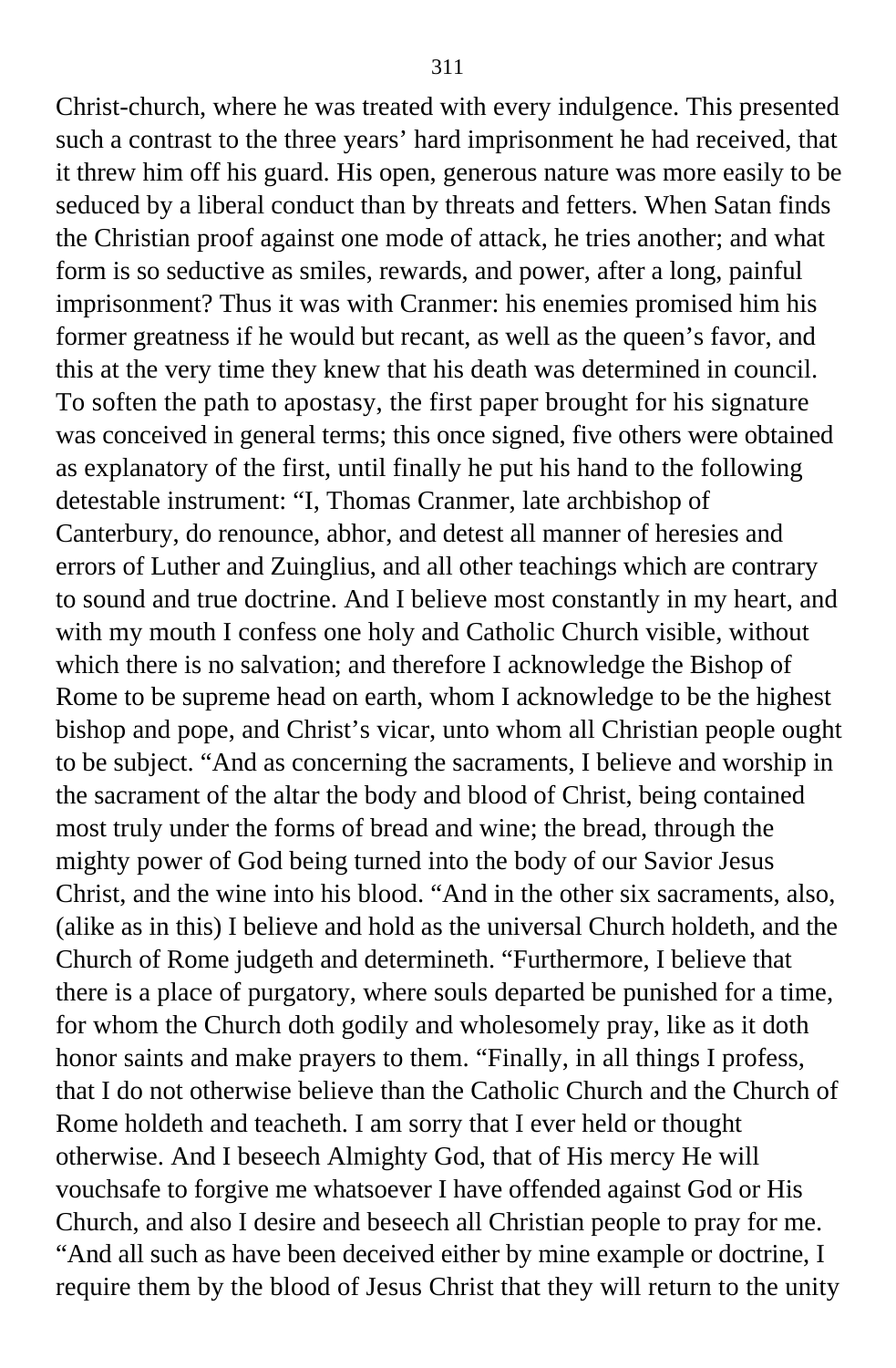of the Church, that we may be all of one mind, without schism or division. "And to conclude, as I submit myself to the Catholic Church of Christ, and to the supreme head thereof, so I submit myself unto the most excellent majesties of Philip and Mary, king and queen of this realm of England, etc., and to all other their laws and ordinances, being ready always as a faithful subject ever to obey them. And God is my witness, that I have not done this for favor or fear of any person, but willingly and of mine own conscience, as to the instruction of others." "Let him that standeth take heed lest he fall!" said the apostle, and here was a falling off indeed! The papists now triumphed in their turn: they had acquired all they wanted short of his life. His recantation was immediately printed and dispersed, that it might have its due effect upon the astonished Protestants. But God counter worked all the designs of the Catholics by the extent to which they carried the implacable persecution of their prey. Doubtless, the love of life induced Cranmer to sign the above declaration: yet death may be said to have been preferable to life to him who lay under the stings of a goaded conscience and the contempt of every Gospel Christian; this principle he strongly felt in all its force and anguish. The queen's revenge was only to be satiated by Cranmer's blood, and therefore she wrote an order to Dr. Pole, to prepare a sermon to be preached March 21, directly before his martyrdom, at St. Mary's, Oxford. Dr. Pole visited him the day previous, and was induced to believe that he would publicly deliver his sentiments in confirmation of the articles to which he had subscribed. About nine in the morning of the day of sacrifice, the queen's commissioners, attended by the magistrates, conducted the amiable unfortunate to St. Mary's Church. His torn, dirty garb, the same in which they habited him upon his degradation, excited the commiseration of the people. In the church he found a low mean stage, erected opposite to the pulpit, on which being placed, he turned his face, and fervently prayed to God. The church was crowded with persons of both persuasions, expecting to hear the justification of the late apostasy: the Catholics rejoicing, and the Protestants deeply wounded in spirit at the deceit of the human heart. Dr. Pole, in his sermon, represented Cranmer as having been guilty of the most atrocious crimes; encouraged the deluded sufferer not to fear death, not to doubt the support of God in his torments, nor that Masses would be said in all the churches of Oxford for the repose of his soul. The doctor then noticed his conversion, and which he ascribed to the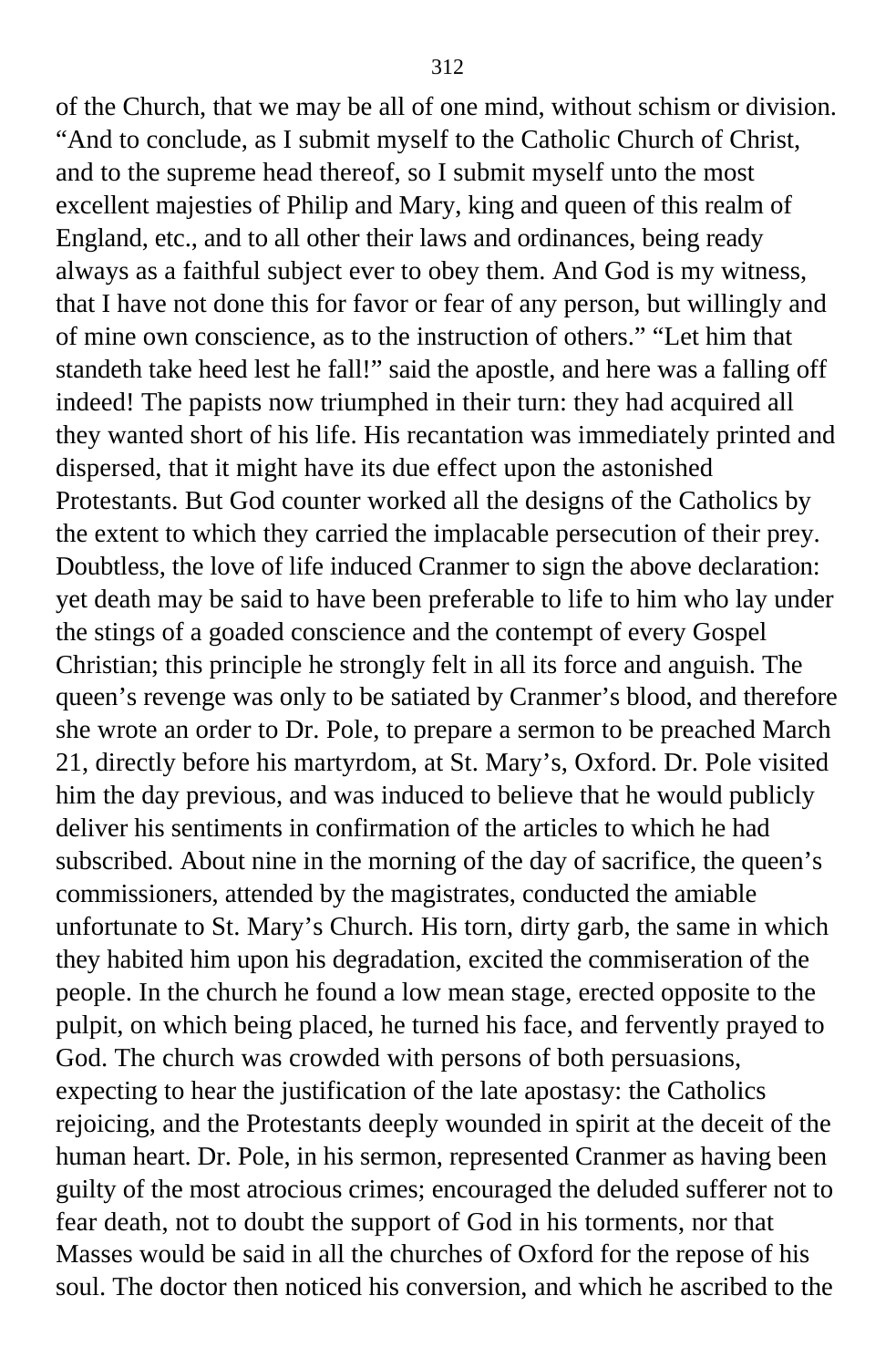evident working of Almighty power and in order that the people might be convinced of its reality, asked the prisoner to give them a sign. This Cranmer did, and begged the congregation to pray for him, for he had committed many and grievous sins; but, of all, there was one which awfully lay upon his mind, of which he would speak shortly. During the sermon Cranmer wept bitter tears: lifting up his hands and eyes to heaven, and letting them fall, as if unworthy to live: his grief now found vent in words: before his confession he fell upon his knees, and, in the following words unveiled the deep contrition and agitation which harrowed up his soul. "O Father of heaven! O Son of God, Redeemer of the world! O Holy Ghost, three persons all one God! have mercy on me, most wretched caitiff and miserable sinner. I have offended both against heaven and earth, more than my tongue can express. Whither then may I go, or whither may I flee? To heaven I may be ashamed to lift up mine eyes and in earth I find no place of refuge or succor. To Thee, therefore, O Lord, do I run; to Thee do I humble myself, saying, O Lord, my God, my sins be great, but yet have mercy upon me for Thy great mercy. The great mystery that God became man, was not wrought for little or few offenses. Thou didst not give Thy Son, O Heavenly Father, unto death for small sins only, but for all the greatest sins of the world, so that the sinner return to Thee with his whole heart, as I do at present. Wherefore, have mercy on me, O God, whose property is always to have mercy, have mercy upon me, O Lord, for Thy great mercy. I crave nothing for my own merits, but for Thy name's sake, that it may be hallowed thereby, and for Thy dear Son, Jesus Christ's sake. And now therefore, O Father of Heaven, hallowed be Thy name," etc. Then rising, he said he was desirous before his death to give them some pious exhortations by which God might be glorified and themselves edified. He then descanted upon the danger of a love for the world, the duty of obedience to their majesties, of love to one another and the necessity of the rich administering to the wants of the poor. He quoted the three verses of the fifth chapter of James, and then proceeded, "Let them that be rich ponder well these three sentences: for if they ever had occasion to show their charity, they have it now at this present, the poor people being so many, and victual so dear. "And now forasmuch as I am come to the last end of my life, whereupon hangeth all my life past, and all my life to come, either to live with my master Christ for ever in joy, or else to be in pain for ever with the wicked in hell, and I see before mine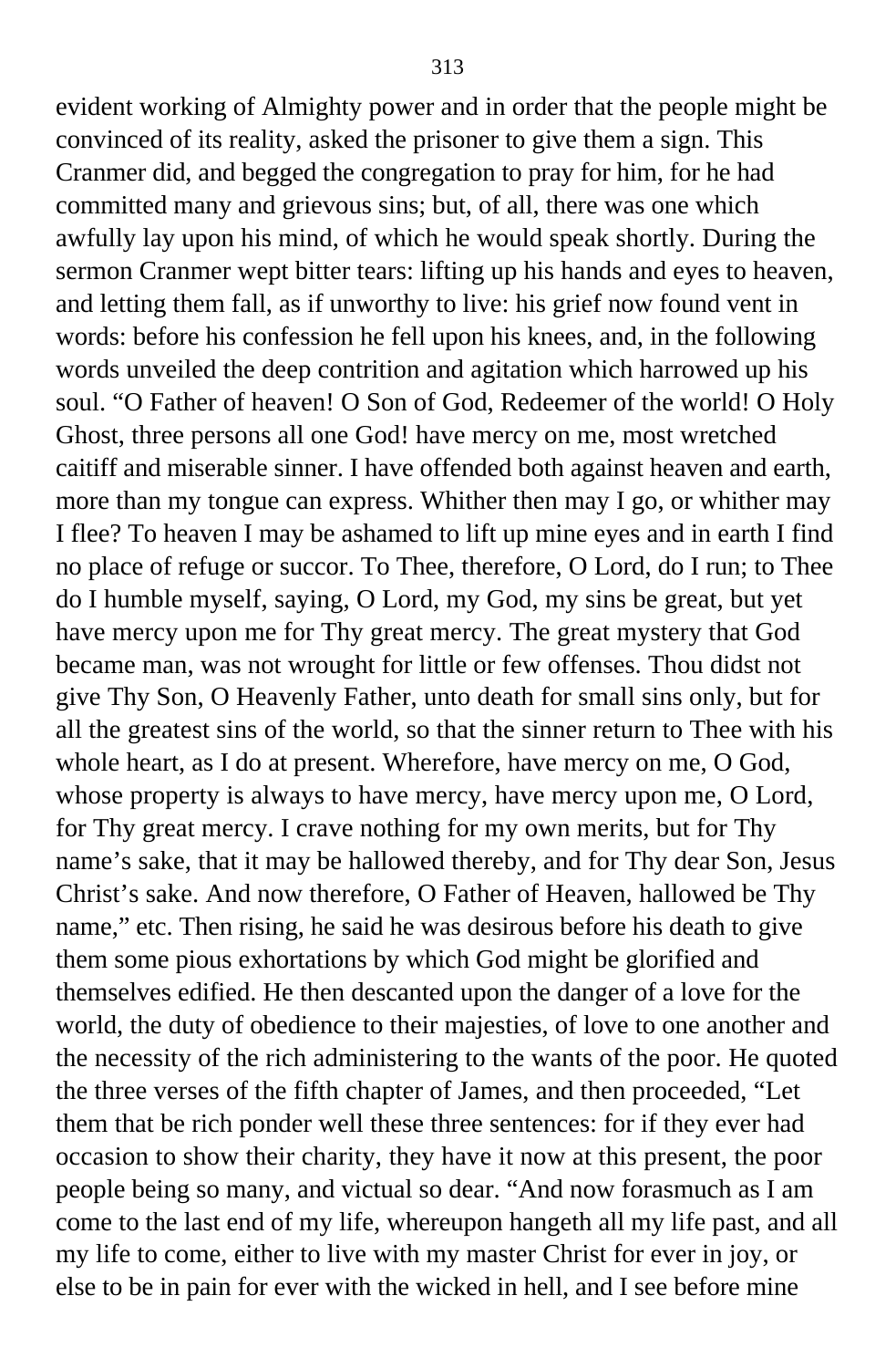eyes presently, either heaven ready to receive me, or else hell ready to swallow me up; I shall therefore declare unto you my very faith how I believe, without any color of dissimulation: for now is no time to dissemble, whatsoever I have said or written in times past. "First, I believe in God the Father Almighty, Maker of heaven and earth, etc. And I believe every article of the Catholic faith, every word and sentence taught by our Savior Jesus Christ, His apostles and prophets, in the New and Old Testament. "And now I come to the great thing which so much troubleth my conscience, more than any thing that ever I did or said in my whole life, and that is the setting abroad of a writing contrary to the truth, which now here I renounce and refuse, as things written with my hand contrary to the truth which I thought in my heart, and written for fear of death, and to save my life, if it might be; and that is, all such bills or papers which I have written or signed with my hand since my degradation, wherein I have written many things untrue. And forasmuch as my hand hath offended, writing contrary to my heart, therefore my hand shall first be punished; for when I come to the fire it shall first be burned. "And as for the pope, I refuse him as Christ's enemy, and Antichrist, with all his false doctrine." Upon the conclusion of this unexpected declaration, amazement and indignation were conspicuous in every part of the church. The Catholics were completely foiled, their object being frustrated, Cranmer, like Samson, having completed a greater ruin upon his enemies in the hour of death, than he did in his life. Cranmer would have proceeded in the exposure of the popish doctrines, but the murmurs of the idolaters drowned his voice, and the preacher gave an order to "lead the heretic away!" The savage command was directly obeyed, and the lamb about to suffer was torn from his stand to the place of slaughter, insulted all the way by the revilings and taunts of the pestilent monks and friars. With thoughts intent upon a far higher object than the empty threats of man, he reached the spot dyed with the blood of Ridley and Latimer. There he knelt for a short time in earnest devotion, and then arose, that he might undress and prepare for the fire. Two friars who had been parties in prevailing upon him to abjure, now endeavored to draw him off again from the truth, but he was steadfast and immovable in what he had just professed, and publicly taught. A chain was provided to bind him to the stake, and after it had tightly encircled him, fire was put to the fuel, and the flames began soon to ascend. Then were the glorious sentiments of the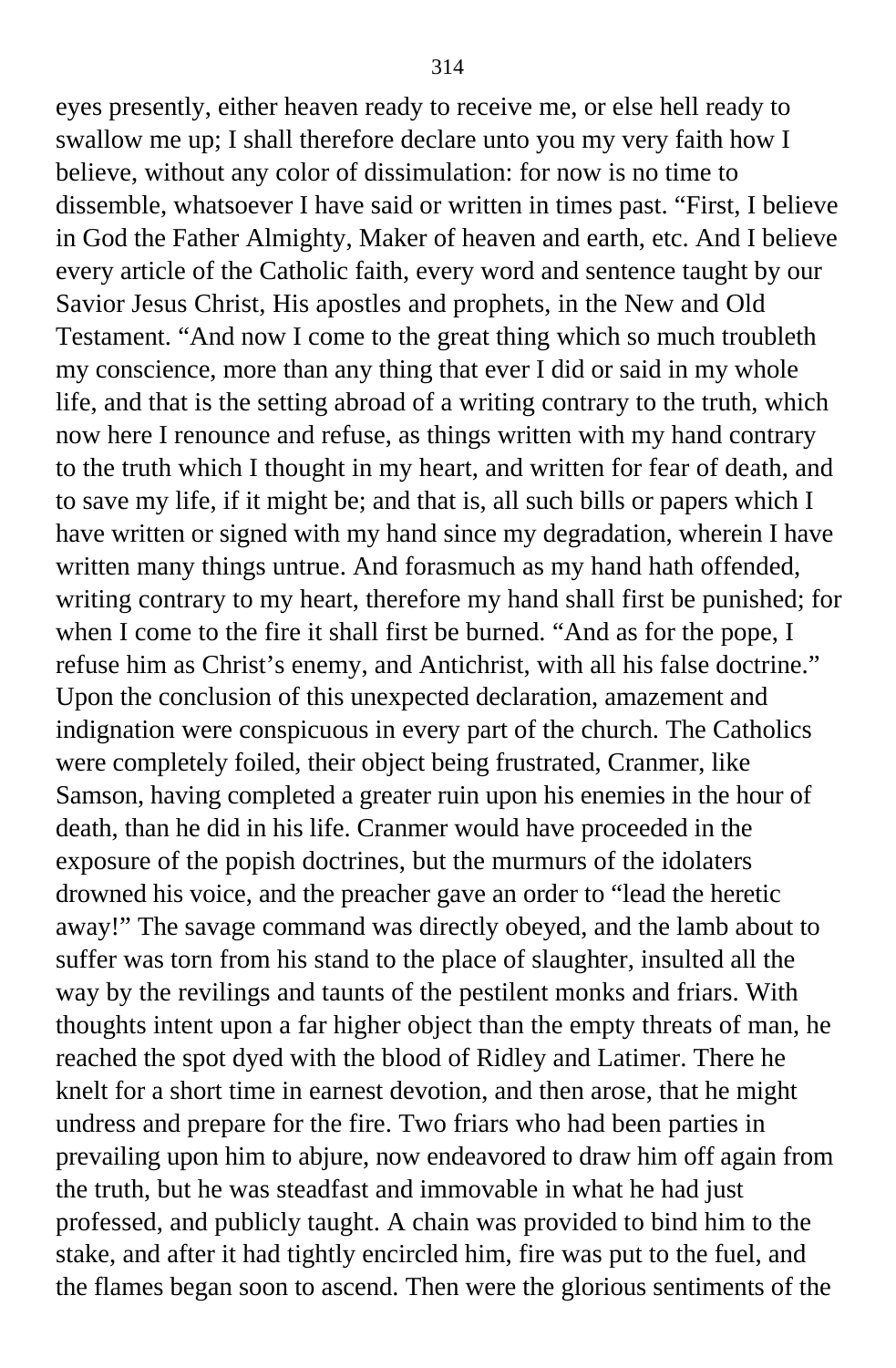martyr made manifest; then it was, that stretching out his right hand, he held it unshrinkingly in the fire until it was burnt to a cinder, even before his body was injured, frequently exclaiming, "This unworthy right hand." His body did abide the burning with such steadfastness that he seemed to have no more than the stake to which he was bound; his eyes were lifted up to heaven, and he repeated "this unworthy right hand," as long as his voice would suffer him; and using often the words of Stephen, "Lord Jesus, receive my spirit," in the greatness of the flame, he gave up the ghost.

## **THE VISION OF THREE LADDERS**

When Robert Samuel was brought forth to be burned, certain there were that heard him declare what strange things had happened unto him during the time of his imprisonment; to wit, that after he had famished or pined with hunger two or three days together, he then fell into a sleep, as it were one half in a slumber, at which time one clad all in white seemed to stand before him, who ministered comfort unto him by these words: "Samuel, Samuel, be of good cheer, and take a good heart unto thee: for after this day shalt thou never be either hungry or thirsty." No less memorable it is, and worthy to be noted, concerning the three ladders which he told to divers he saw in his sleep, set up toward heaven; of the which there was one somewhat longer than the rest, but yet at length they became one, joining (as it were) all three together. As this godly martyr was going to the fire, there came a certain maid to him, which took him about the neck, and kissed him, who, being marked by them that were present, was sought for the next day after, to be had to prison and burned, as the very party herself informed me: howbeit, as God of His goodness would have it, she escaped their fiery hands, keeping herself secret in the town a good while after. But as this maid, called Rose Nottingham, was marvelously preserved by the providence of God, so there were other two honest women who did fall into the rage and fury of that time. The one was a brewer's wife, the other was a shoemaker's wife, but both together now espoused to a new husband, Christ. With these two was this maid aforesaid very familiar and well acquainted, who, on a time giving counsel to the one of them, that she should convey herself away while she had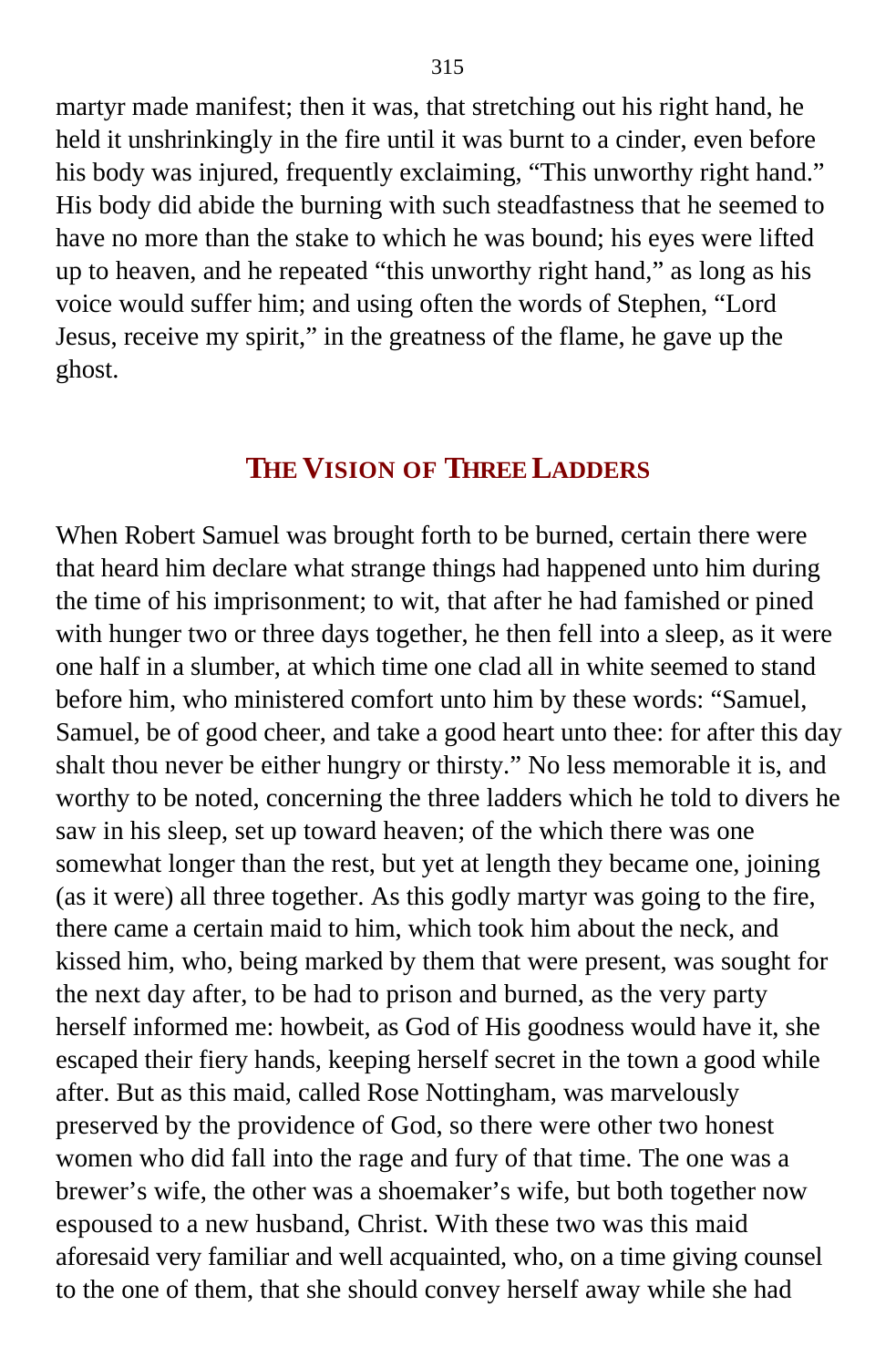time and space, had this answer at her hand again: "I know well," saith she, "that it is lawful enough to fly away; which remedy you may use, if you list. But my case standeth otherwise. I am tied to a husband, and have besides young children at home; therefore I am minded, for the love of Christ and His truth, to stand to the extremity of the matter." And so the next day after Samuel suffered, these two godly wives, the one called Anne Potten, the other called Joan Trunchfield, the wife of Michael Trunchfield, shoemaker, of Ipswich, were apprehended, and had both into one prison together. As they were both by sex and nature somewhat tender, so were they at first less able to endure the straitness of the prison; and especially the brewer's wife was cast into marvelous great agonies and troubles of mind thereby. But Christ, beholding the weak infirmity of His servant, did not fail to help her when she was in this necessity; so at the length they both suffered after Samuel, in 1556, February 19. And these, no doubt, were those two ladders, which, being joined with the third, Samuel saw stretched up into heaven. This blessed Samuel, the servant of Christ, suffered the thirty-first of August, 1555. The report goeth among some that were there present, and saw him burn, that his body in burning did shine in the eyes of them that stood by, as bright and white as new-tried silver. When Agnes Bongeor saw herself separated from her prison-fellows, what piteous moan that good woman made, how bitterly she wept, what strange thoughts came into her mind, how naked and desolate she esteemed herself, and into what plunge of despair and care her poor soul was brought, it was piteous and wonderful to see; which all came because she went not with them to give her life in the defense of her Christ; for of all things in the world, life was least looked for at her hands. For that morning in which she was kept back from burning, had she put on a smock, that she had prepared only for that purpose. And also having a child, a little young infant sucking on her, whom she kept with her tenderly all the time that she was in prison, against that day likewise did she send away to another nurse, and prepared herself presently to give herself for the testimony of the glorious Gospel of Jesus Christ. So little did she look for life, and so greatly did God's gifts work in her above nature, that death seemed a great deal better welcome than life. After which, she began a little to stay herself, and gave her whole exercise to reading and prayer, wherein she found no little comfort. In a short time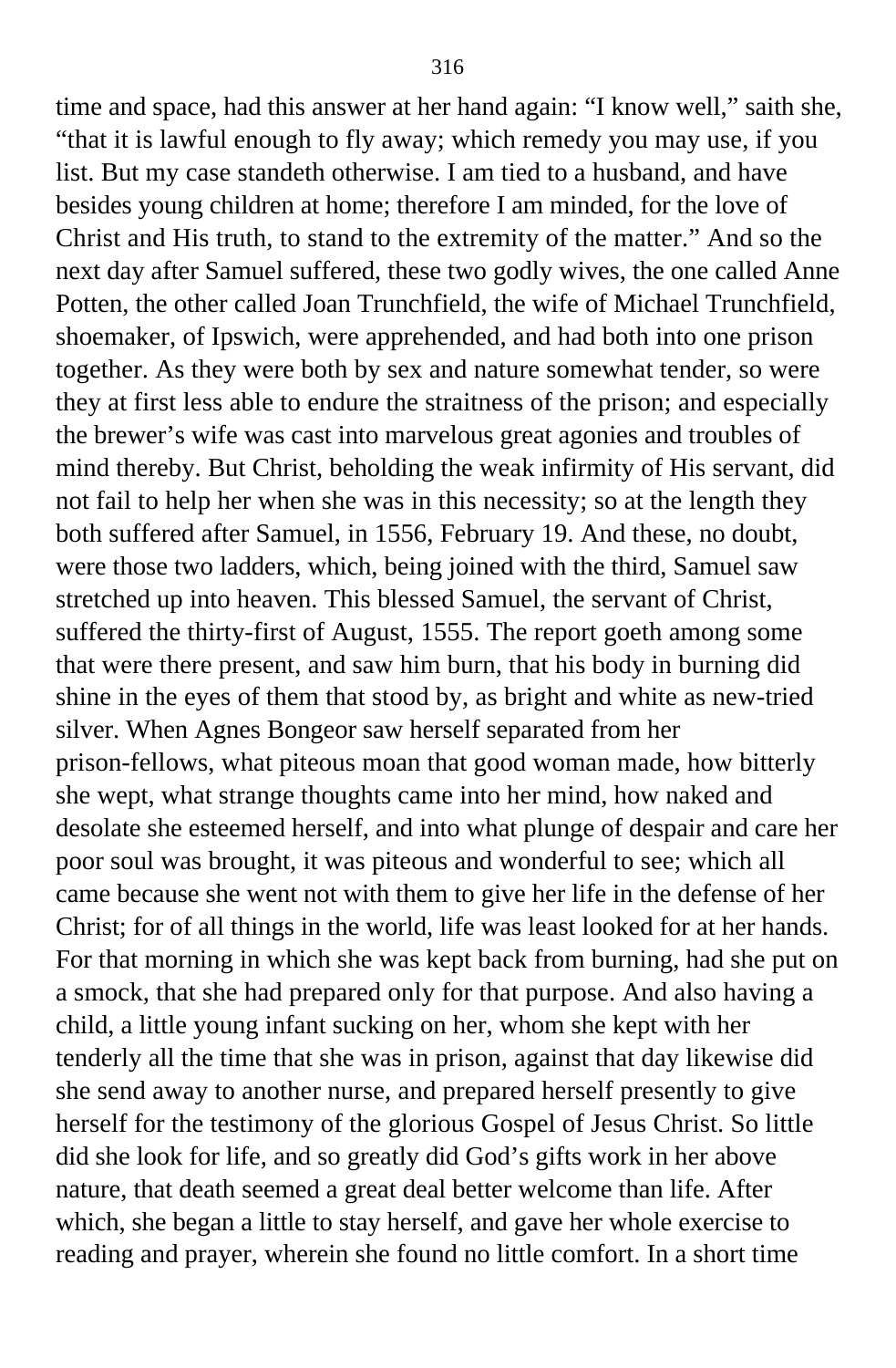came a writ from London for the burning, which according to the effect thereof, was executed.

#### **HUGH LAVERICK AND JOHN APRICE**

Here we perceive that neither the impotence of age nor the affliction of blindness, could turn aside the murdering fangs of these Babylonish monsters. The first of these unfortunates was of the parish of Barking, aged sixty-eight, a painter and a cripple. The other was blind, dark indeed in his visual faculties, but intellectually illuminated with the radiance of the everlasting Gospel of truth. Inoffensive objects like these were informed against by some of the sons of bigotry, and dragged before the prelatical shark of London, where they underwent examination, and replied to the articles propounded to them, as other Christian martyrs had done before. On the ninth day of May, in the consistory of St. Paul's, they were entreated to recant, and upon refusal, were sent to Fulham, where Bonner, by way of a dessert after dinner, condemned them to the agonies of the fire. Being consigned to the secular officers, May 15, 1556, they were taken in a cart from Newgate to Stratford-le-Bow, where they were fastened to the stake. When Hugh Laverick was secured by the chain, having no further occasion for his crutch, he threw it away saying to his fellow-martyr, while consoling him, "Be of good cheer my brother; for my Lord of London is our good physician; he will heal us both shortly — thee of thy blindness, and me of my lameness." They sank down in the fire, to rise to immortality! The day after the above martyrdoms, Catharine Hut, of Bocking, widow; Joan Horns, spinster, of Billerica; Elizabeth Thackwel, spinster, of Great Burstead, suffered death in Smithfield. Thomas Dowry. We have again to record an act of unpitying cruelty, exercised on this lad, whom Bishop Hooper, had confirmed in the Lord and the knowledge of his Word. How long this poor sufferer remained in prison is uncertain. By the testimony of one John Paylor, register of Gloucester, we learn that when Dowry was brought before Dr. Williams, then chancellor of Gloucester, the usual articles were presented him for subscription. From these he dissented; and, upon the doctor's demanding of whom and where he had learned his heresies, the youth replied, "Indeed, Mr. Chancellor, I learned from you in that very pulpit. On such a day (naming the day) you said, in preaching upon the Sacrament, that it was to be exercised spiritually by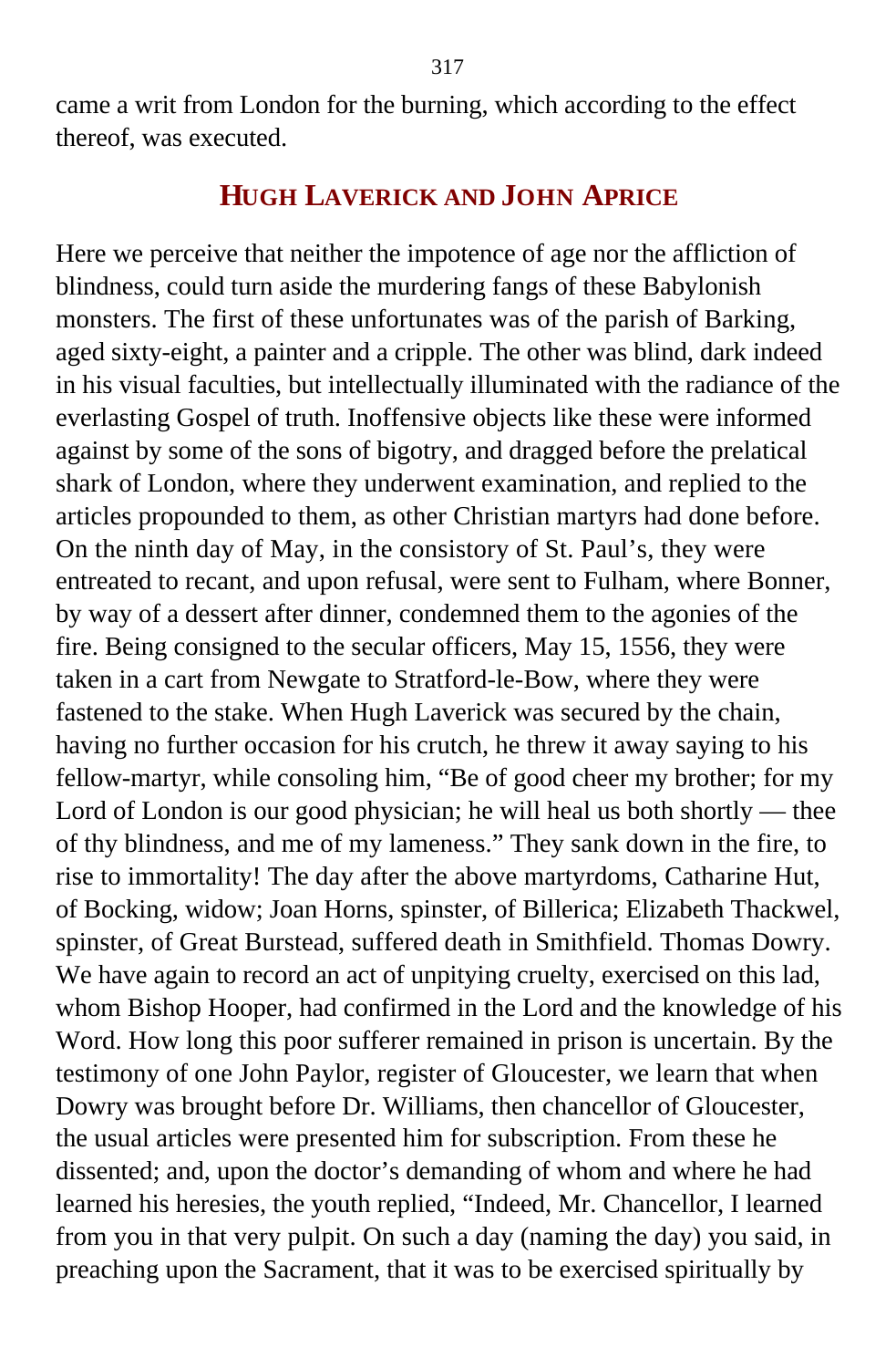faith, and not carnally and really, as taught by the papists." Dr. Williams then bid him recant, as he had done; but Dowry had not so learned his duty. "Though you," said he, "can so easily mock God, the world, and your own conscience, yet will I not do so."

# **PRESERVATION OF GEORGE CROW AND HIS TESTAMENT**

This poor man, of Malden, May 26, 1556, put to sea, to lade in Lent with fuller's earth, but the boat, being driven on land, filled with water, and everything was washed out of her; Crow, however, saved his Testament, and coveted nothing else. With Crow was a man and a boy, whose awful situation became every minute more alarming, as the boat was useless, and they were ten miles from land, expecting the tide should in a few hours set in upon them. After prayer to God, they got upon the mast, and hung there for the space of ten hours, when the poor boy, overcome by cold and exhaustion, fell off, and was drowned. The tide having abated, Crow proposed to take down the masts, and float upon them, which they did; and at ten o'clock at night they were borne away at the mercy of the waves. On Wednesday, in the night, Crow's companion died through the fatigue and hunger, and he was left alone, calling upon God for succor. At length he was picked up by a Captain Morse, bound to Antwerp, who had nearly steered away, taking him for some fisherman's buoy floating in the sea. As soon as Crow was got on board, he put his hand in his bosom, and drew out his Testament, which indeed was wet, but not otherwise injured. At Antwerp he was well received, and the money he had lost was more than made good to him.

Executions at Stratford-le-Bow At this sacrifice, which we are about to detail no less than thirteen were doomed to the fire. Each one refusing to subscribe contrary to conscience, they were condemned, and the twenty-seventh of June, 1556, was appointed for their execution at Stratford-le-Bow. Their constancy and faith glorified their Redeemer, equally in life and in death.

# **REV. JULIUS PALMER**

This gentleman's life presents a singular instance of error and conversion. In the time of Edward, he was a rigid and obstinate papist, so adverse to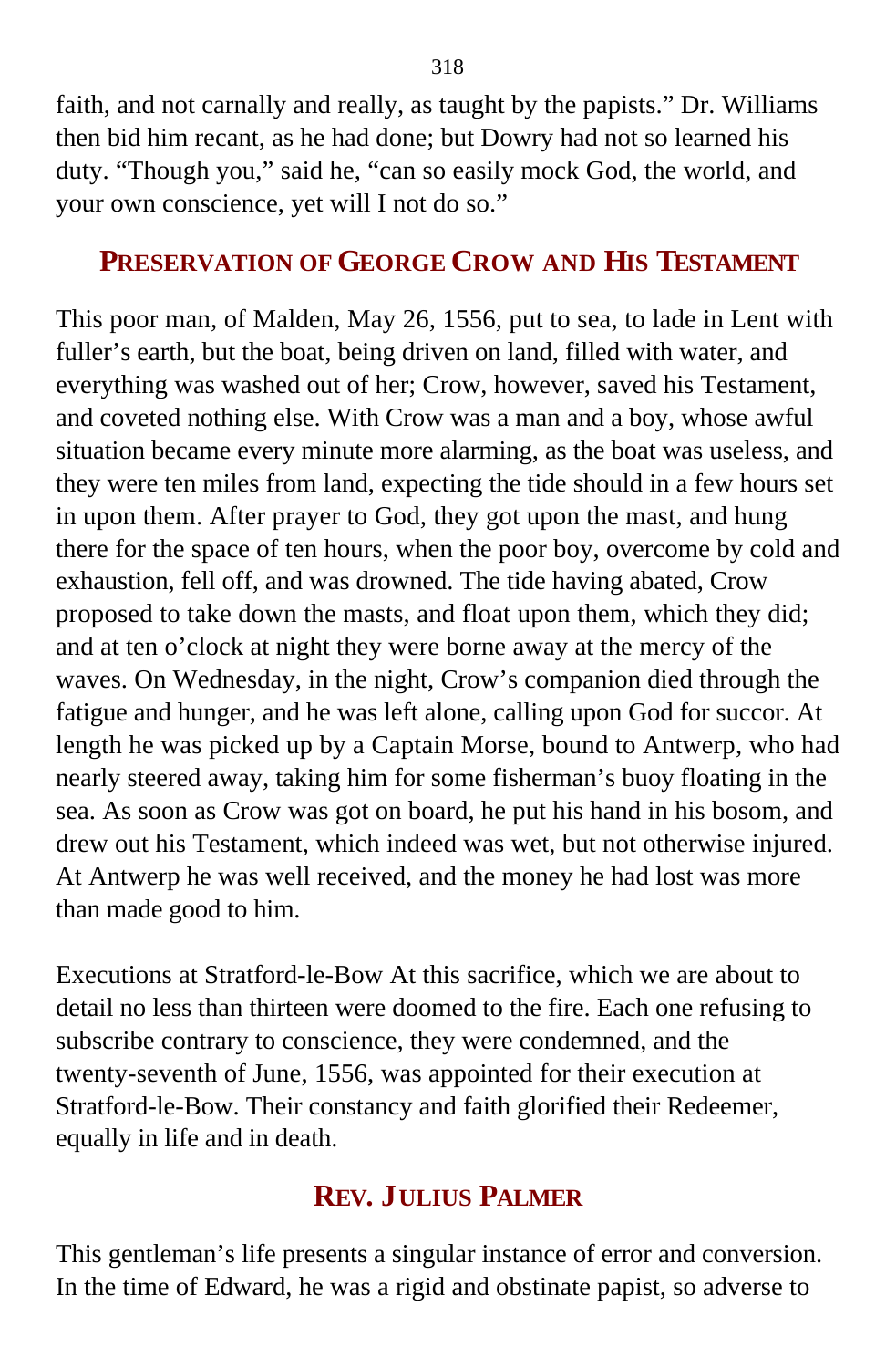godly and sincere preaching, that he was even despised by his own party; that this frame of mind should be changed, and he suffer persecution and death in Queen Mary's reign, are among those events of omnipotence at which we wonder and admire. Mr. Palmer was born at Coventry, where his father had been mayor. Being afterward removed to Oxford, he became, under Mr. Harley, of Magdalen College, an elegant Latin and Greek scholar. He was fond of useful disputation, possessed of a lively wit, and a strong memory. Indefatigable in private study, he rose at four in the morning, and by this practice qualified himself to become reader in logic in Magdalen College. The times of Edward, however, favoring the Reformation, Mr. Palmer became frequently punished for his contempt of prayer and orderly behavior, and was at length expelled the house. He afterwards embraced the doctrines of the Reformation, which occasioned his arrest and final condemnation. A certain nobleman offered him his life if he would recant. "If so," said he, "thou wilt dwell with me. And if thou wilt set thy mind to marriage, I will procure thee a wife and a farm, and help to stuff and fit thy farm for thee. How sayest thou?" Palmer thanked him very courteously, but very modestly and reverently concluded that as he had already in two places renounced his living for Christ's sake, so he would with God's grace be ready to surrender and yield up his life also for the same, when God should send time. When Sir Richard perceived that he would by no means relent: "Well, Palmer," saith he, "then I perceive one of us twain shall be damned: for we be of two faiths, and certain I am there is but one faith that leadeth to life and salvation." Palmer: "O sir, I hope that we both shall be saved." Sir Richard: "How may that be?" Palmer: "Right well, sir. For as it hath pleased our merciful Savior, according to the Gospel's parable, to call me at the third hour of the day, even in my flowers, at the age of four and twenty years, even so I trust He hath called, and will call you, at the eleventh hour of this your old age, and give you everlasting life for your portion." Sir Richard: "Sayest thou so? Well, Palmer, well, I would I might have thee but one month in my house: I doubt not but I would convert thee, or thou shouldst convert me." Then said Master Winchcomb, "Take pity on thy golden years, and pleasant flowers of lusty youth, before it be too late." Palmer: "Sir, I long for those springing flowers that shall never fade away." He was tried on the fifteenth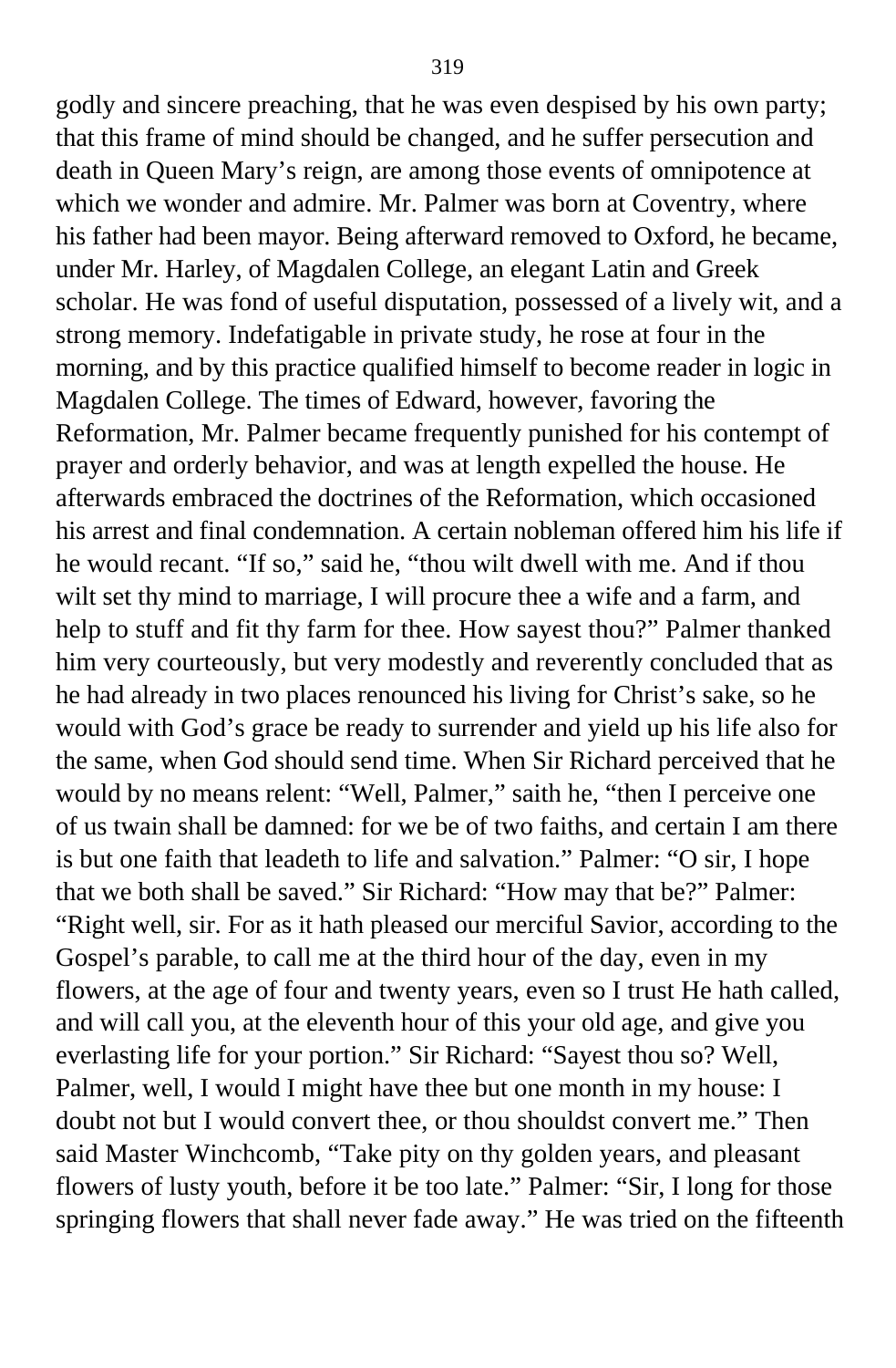of July, 1556, together with one Thomas Askin, fellow prisoner. Askin and one John Guin had been sentenced the day before, and Mr. Palmer, on the fifteenth, was brought up for final judgment. Execution was ordered to follow the sentence, and at five o'clock in the same afternoon, at a place called the Sand-pits, these three martyrs were fastened to a stake. After devoutly praying together, they sung the Thirty-first Psalm. When the fire was kindled, and it had seized their bodies, without an appearance of enduring pain, they continued to cry, "Lord Jesus, strengthen us! Lord Jesus receive our souls!" until animation was suspended and human suffering was past. It is remarkable, that, when their heads had fallen together in a mass as it were by the force of the flames, and the spectators thought Palmer as lifeless, his tongue and lips again moved, and were heard to pronounce the name of Jesus, to whom be glory and honor forever!

#### **JOAN WASTE AND OTHERS**

This poor, honest woman, blind from her birth, and unmarried, aged twenty-two, was of the parish of Allhallows, Derby. Her father was a barber, and also made ropes for a living: in which she assisted him, and also learned to knit several articles of apparel. Refusing to communicate with those who maintained doctrines contrary to those she had learned in the days of the pious Edward, she was called before Dr. Draicot, the chancellor of Bishop Blaine, and Peter Finch, official of Derby. With sophistical arguments and threats they endeavored to confound the poor girl; but she proffered to yield to the bishop's doctrine, if he would answer for her at the Day of Judgment, (as pious Dr. Taylor had done in his sermons) that his belief of the real presence of the Sacrament was true. The bishop at first answered that he would; but Dr. Draicot reminding him that he might not in any way answer for a heretic, he withdrew his confirmation of his own tenets; and she replied that if their consciences would not permit them to answer at God's bar for that truth they wished her to subscribe to, she would answer no more questions. Sentence was then adjudged, and Dr. Draicot appointed to preach her condemned sermon, which took place August 1, 1556, the day of her martyrdom. His fulminating discourse being finished, the poor, sightless object was taken to a place called Windmill Pit, near the town, where she for a time held her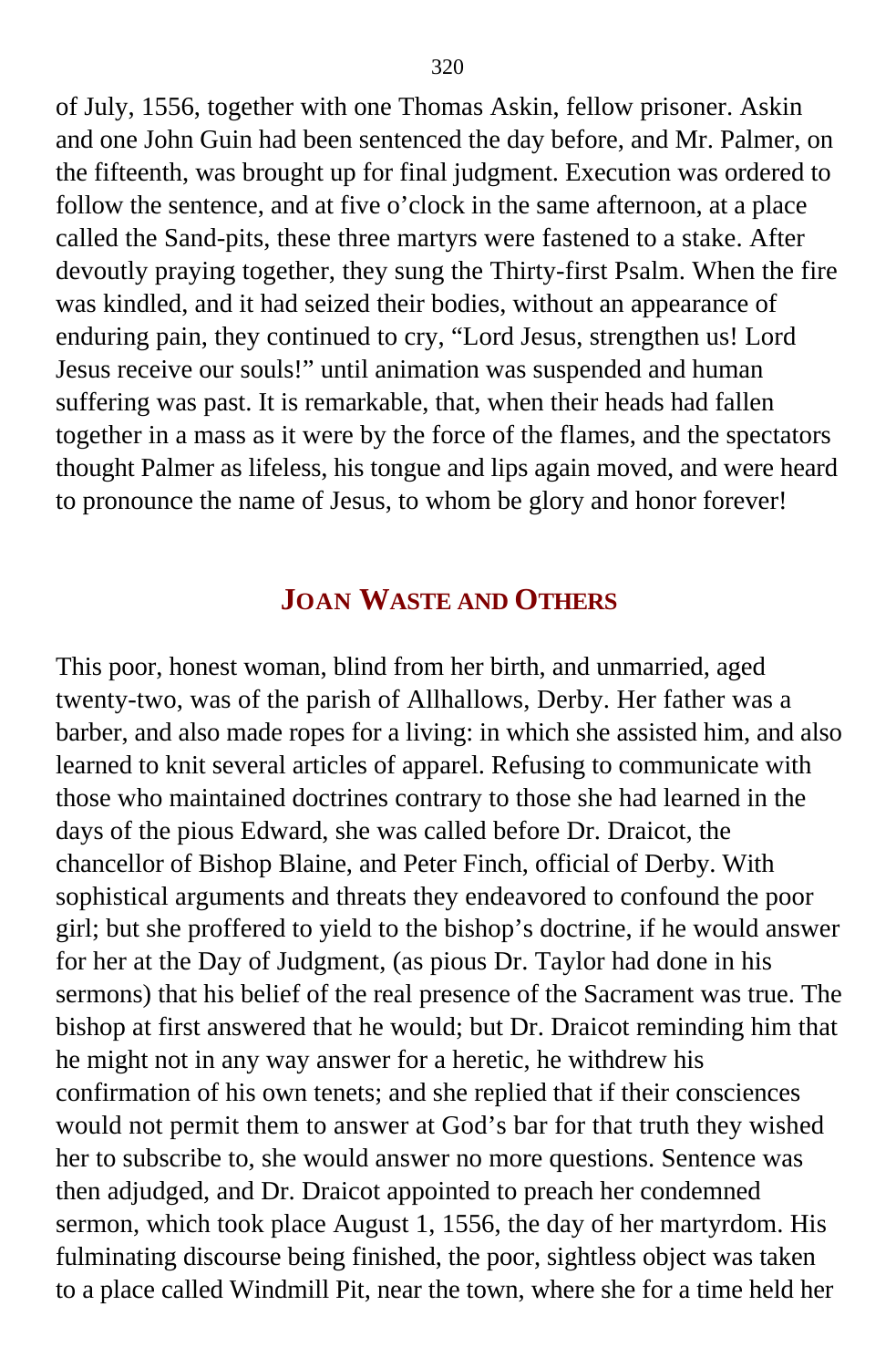brother by the hand, and then prepared herself for the fire, calling upon the pitying multitude to pray with her, and upon Christ to have mercy upon her, until the glorious light of the everlasting Sun of righteousness beamed upon her departed spirit. In November, fifteen martyrs were imprisoned in Canterbury castle, of whom all were either burnt or famished. Among the latter were J. Clark, D. Chittenden, W. Foster of Stone, Alice Potkins, and J. Archer, of Cranbrooke, weaver. The two first of these had not received condemnation, but the others were sentenced to the fire. Foster, at his examination, observed upon the utility of carrying lighted candles about on Candlemas-day, that he might as well carry a pitchfork; and that a gibbet would have as good an effect as the cross. We have now brought to a close the sanguinary proscriptions of the merciless Mary, in the year 1556, the number of which amounted to above EIGHTY-FOUR! The beginning of the year 1557, was remarkable for the visit of Cardinal Pole to the University of Cambridge, which seemed to stand in need of much cleansing from heretical preachers and reformed doctrines. One object was also to play the popish farce of trying Martin Bucer and Paulus Phagius, who had been buried about three or four years; for which purpose the churches of St. Mary and St. Michael, where they lay, were interdicted as vile and unholy places, unfit to worship God in, until they were perfumed and washed with the pope's holy water, etc., etc. The trumpery act of citing these dead reformers to appear, not having had the least effect upon them, on January 26, sentence of condemnation was passed, part of which ran in this manner, and may serve as a specimen of proceedings of this nature: "We therefore pronounce the said Martin Bucer and Paulus Phagius excommunicated and anathematized, as well by the common law, as by letters of process; and that their memory be condemned, we also condemn their bodies and bones (which in that wicked time of schism, and other heresies flourishing in this kingdom, were rashly buried in holy ground) to be dug up, and cast far from the bodies and bones of the faithful, according to the holy canons, and we command that they and their writings, if any be there found, be publicly burnt; and we interdict all persons whatsoever of this university, town, or places adjacent, who shall read or conceal their heretical book, as well by the common law, as by our letters of process!" After the sentence thus read, the bishop commanded their bodies to be dug out of their graves, and being degraded from holy orders, delivered them into the hands of the secular power; for it was not lawful for such innocent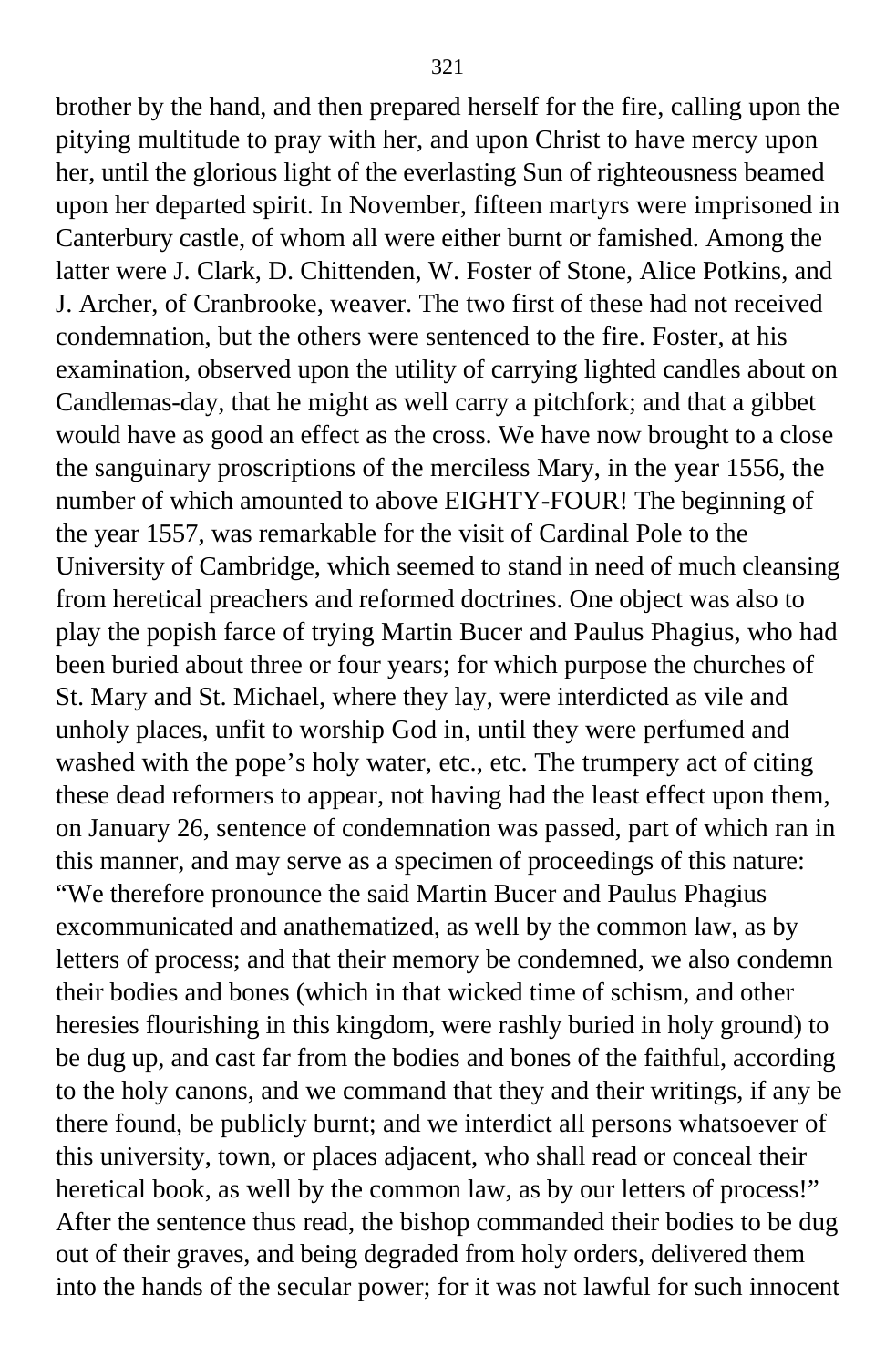persons as they were, abhorring all bloodshed, and detesting all desire of murder, to put any man to death. February 6, the bodies, enclosed as they were in chests, were carried into the midst of the market place at Cambridge, accompanied by a vast concourse of people. A great post was set fast in the ground, to which the chests were affixed with a large iron chain, and bound round their centers, in the same manner as if the dead bodies had been alive. When the fire began to ascend, and caught the coffins, a number of condemned books were also launched into the flames, and burnt. Justice, however, was done to the memories of these pious and learned men in Queen Elizabeth's reign, when Mr. Ackworth, orator of the university, and Mr. J. Pilkington, pronounced orations in honor of their memory, and in reprobation of their Catholic persecutors. Cardinal Pole also inflicted his harmless rage upon the dead body of Peter Martyr's wife, who, by his command, was dug out of her grave, and buried on a distant dunghill, partly because her bones lay near St. Fridewide's relics, held once in great esteem in that college, and partly because he wished to purify Oxford of heretical remains as well as Cambridge. In the succeeding reign, however, her remains were restored to their former cemetery, and even intermingled with those of the Catholic saint, to the utter astonishment and mortification of the disciples of his holiness the pope. Cardinal Pole published a list of fifty-four articles, containing instructions to the clergy of his diocese of Canterbury, some of which are too ludicrous and puerile to excite any other sentiment than laughter in these days.

## **PERSECUTIONS IN THE DIOCESE OF CANTERBURY**

In the month of February, the following persons were committed to prison: R. Coleman, of Waldon, laborer; Joan Winseley, of Horsley Magna, spinster; S. Glover, of Rayley; R. Clerk, of Much Holland, mariner; W. Munt, of Much Bentley, sawyer; Marg. Field, of Ramsey, spinster; R. Bongeor, courier; R. Jolley, mariner; Allen Simpson, Helen Ewire, C. Pepper, widow; Alice Walley (who recanted), W. Bongeor, glazier, all of Colchester; R. Atkin, of Halstead, weaver; R. Barcock, of Wilton, carpenter; R. George, of Westbarhonlt, laborer; R. Debnam of Debenham, weaver; C. Warren, of Cocksall, spinster; Agnes Whitlock, of Dover-court, spinster; Rose Allen, spinster; and T. Feresannes, minor;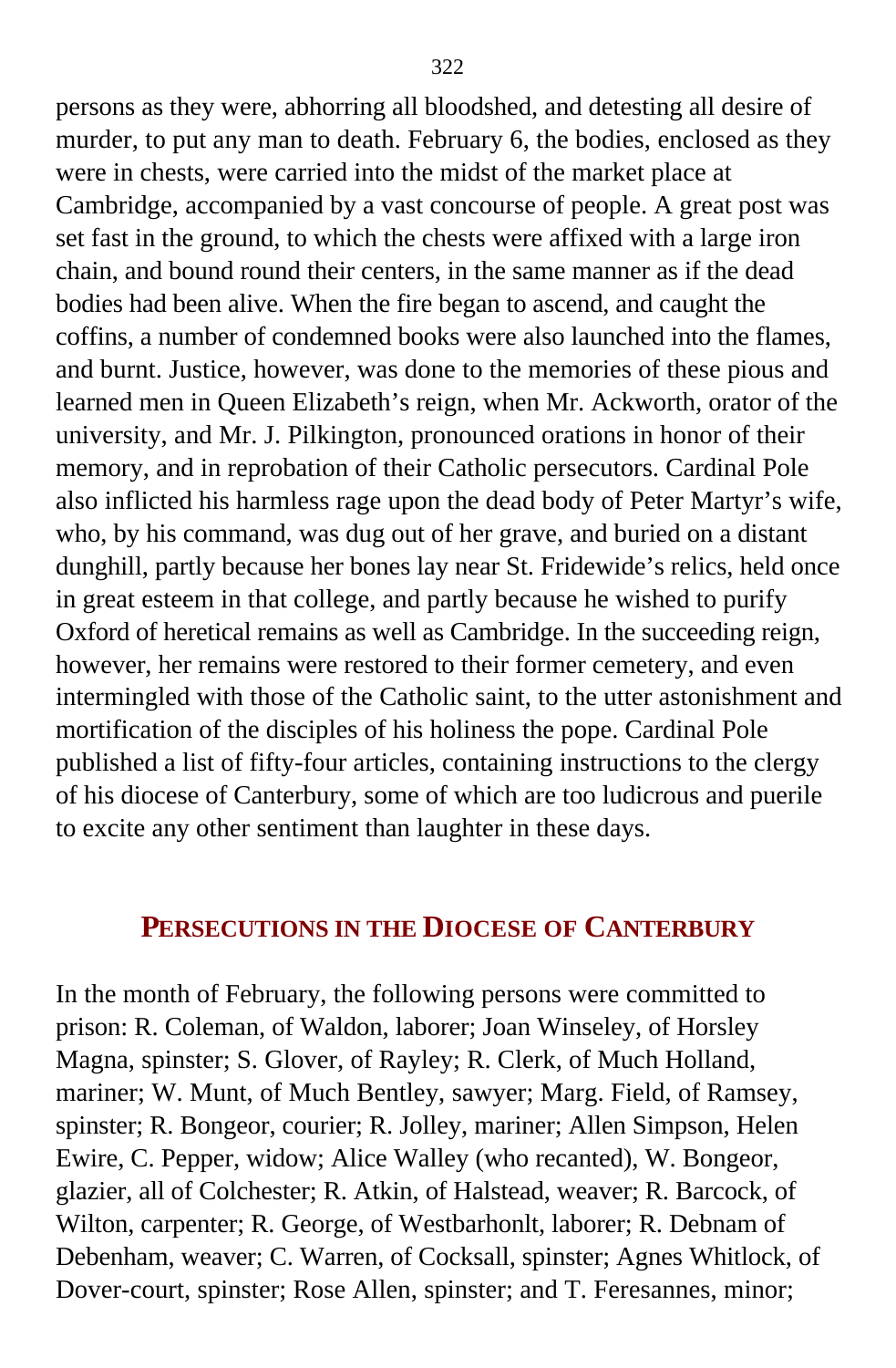both of Colchester. These persons were brought before Bonner, who would have immediately sent them to execution, but Cardinal Pole was for more merciful measures, and Bonner, in a letter of his to the cardinal, seems to be sensible that he had displeased him, for he has this expression: "I thought to have them all hither to Fulham, and to have given sentence against them; nevertheless, perceiving by my last doing that your grace was offended, I thought it my duty, before I proceeded further, to inform your grace." This circumstance verifies the account that the cardinal was a humane man; and though a zealous Catholic, we, as Protestants, are willing to render him that honor which his merciful character deserves. Some of the bitter persecutors denounced him to the pope as a favorer of heretics, and he was summoned to Rome, but Queen Mary, by particular entreaty, procured his stay. However, before his latter end, and a little before his last journey from Rome to England, he was strongly suspected of favoring the doctrine of Luther. As in the last sacrifice four women did honor to the truth, so in the following autodafe we have the like number of females and males, who suffered June 30, 1557, at Canterbury, and were J. Fishcock, F. White, N. Pardue, Barbary Final, widow, Bardbridge's widow, Wilson's wife, and Benden's wife. Of this group we shall more particularly notice Alice Benden, wife of Edward Bender, of Staplehurst, Kent. She had been taken up in October, 1556, for non-attendance, and released upon a strong injunction to mind her conduct. Her husband was a bigoted Catholic, and publicly speaking of his wife's contumacy, she was conveyed to Canterbury Castle, where knowing, when she should be removed to the bishop's prison, she should be almost starved upon three farthings a day, she endeavored to prepare herself for this suffering by living upon twopence halfpenny per day. On January 22, 1557, her husband wrote to the bishop that if his wife's brother, Roger Hall, were to be kept from consoling and relieving her, she might turn; on this account, she was moved to a prison called Monday's Hole. Her brother sought diligently for her, and at the end of five weeks providentially heard her voice in the dungeon, but could not otherwise relieve her, than by putting some money in a loaf, and sticking it on a long pole. Dreadful must have been the situation of this poor victim, lying on straw, between stone walls, without a change of apparel, or the meanest requisites of cleanliness, during a period of nine weeks! On March 25 she was summoned before the bishop, who, with rewards, offered her liberty if she would go home and be comfortable; but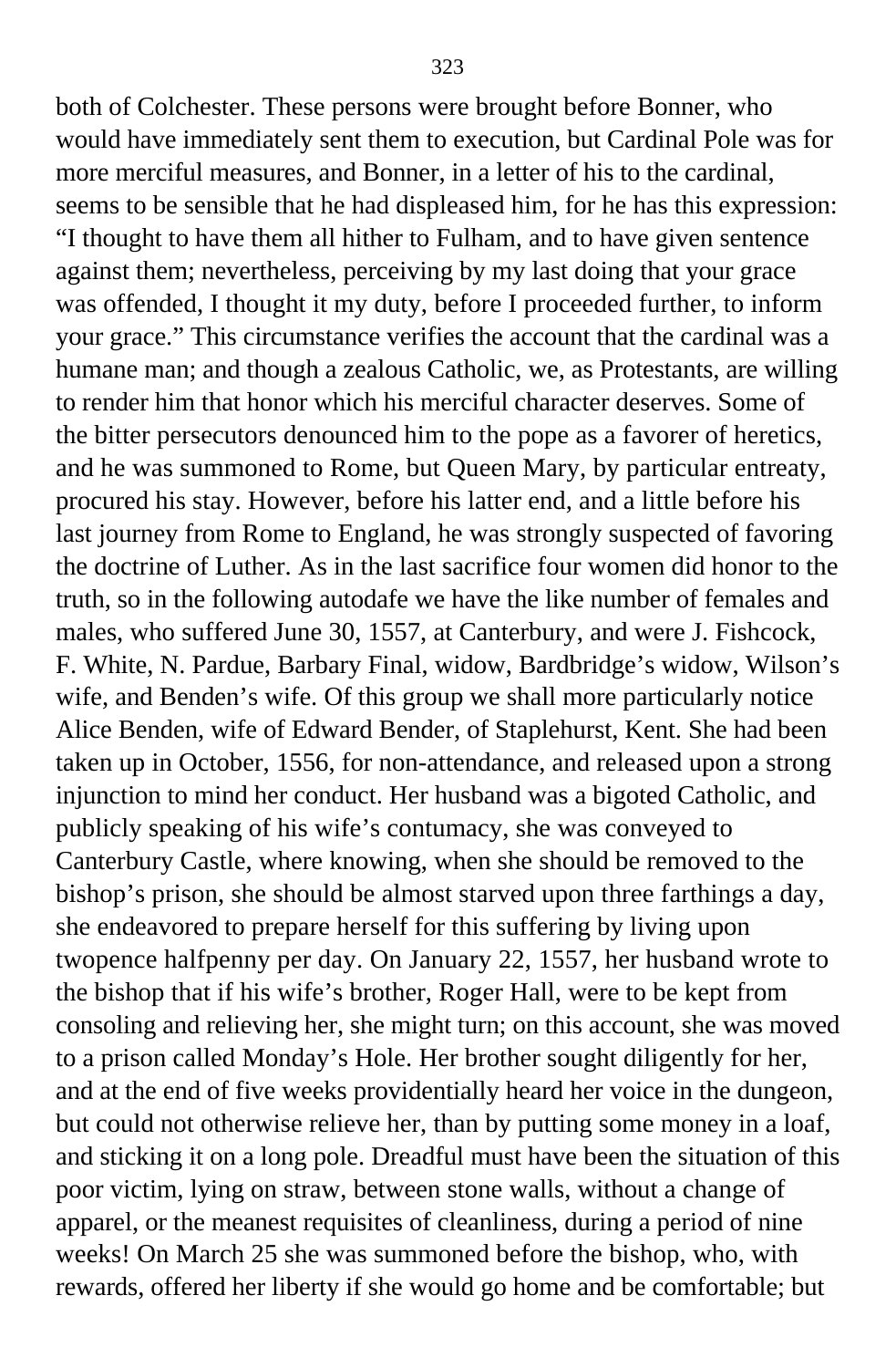Mrs. Benden had been inured to suffering, and, showing him her contracted limbs and emaciated appearance, refused to swerve from the truth. She was however removed from this black hole to the West Gate, whence, about the end of April, she was taken out to be condemned, and then committed to the castle prison until the nineteenth of June, the day of her burning. At the stake, she gave her handkerchief to one John Banks, as a memorial; and from her waist she drew a white lace, desiring him to give it to her brother, and tell him that it was the last band that had bound her, except the chain; and to her father she returned a shilling he had sent her. The whole of these seven martyrs undressed themselves with alacrity, and, being prepared, knelt down, and prayed with an earnestness and Christian spirit that even the enemies of the cross were affected. After invocation made together, they were secured to the stake, and, being encompassed with the unsparing flames, they yielded their souls into the hands of the living Lord. Matthew Plaise, weaver, a sincere and shrewd Christian, of Stone, Kent, was brought before Thomas, bishop of Dover, and other inquisitors, whom he ingeniously teased by his indirect answers, of which the following is a specimen. Dr. Harpsfield. Christ called the bread His body; what dost thou say it is? Plaise. I do believe it was that which He gave them. Dr. H. What as that? P. That which He brake. Dr. H. What did He brake? P. That which He took. Dr. H. What did He take? P. I say, what He gave them, that did they eat indeed. Dr. H. Well, then, thou sayest it was but bread which the disciples did eat. P. I say, what He gave them, that did they eat indeed.

A very long disputation followed, in which Plaise was desired to humble himself to the bishop; but this he refused. Whether this zealous person died in prison, was executed, or delivered, history does not mention.

# **REV. JOHN HULLIER**

Rev. John Hullier was brought up at Eton College, and in process of time became curate of Babram, three miles from Cambridge, and went afterward to Lynn; where, opposing the superstition of the papists, he was carried before Dr. Thirlby, bishop of Ely, and sent to Cambridge castle: here he lay for a time, and was then sent to Tolbooth prison, where, after three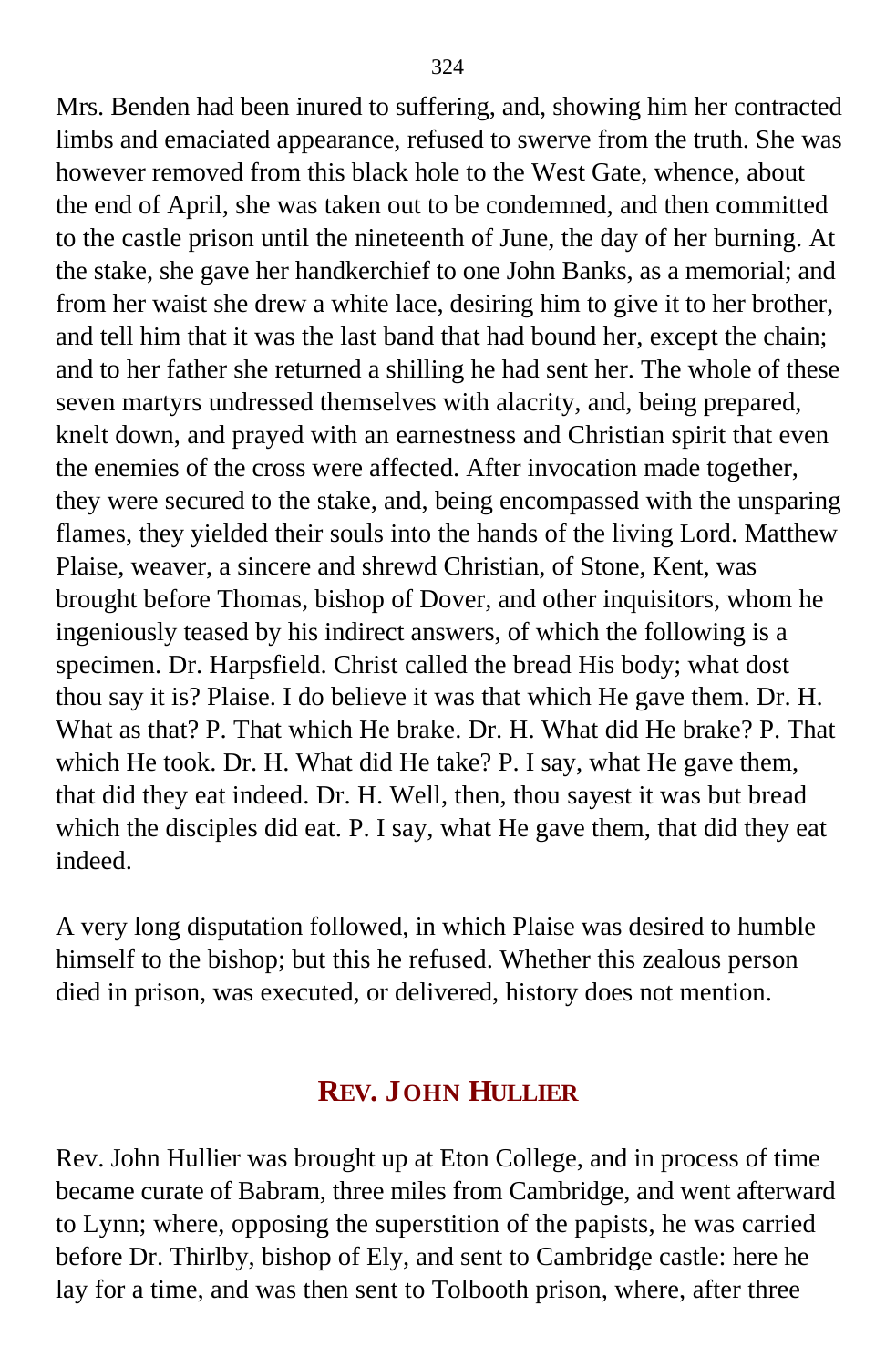months, he was brought to St. Mary's Church, and condemned by Dr. Fuller. On Maunday Thursday he was brought to the stake: while undressing, he told the people to bear witness that he was about to suffer in a just cause, and exhorted them to believe that there was no other rock than Jesus Christ to build upon. A priest named Boyes, then desired the mayor to silence him. After praying, he went meekly to the stake, and being bound with a chain, and placed in a pitch barrel, fire was applied to the reeds and wood; but the wind drove the fire directly to his back, which caused him under the severe agony to pray the more fervently. His friends directed the executioner to fire the pile to windward of his face, which was immediately done. A quantity of books were now thrown into the fire, one of which (the Communion Service) he caught, opened it, and joyfully continued to read it, until the fire and smoke deprived him of sight; then even, in earnest prayer, he pressed the book to his heart, thanking God for bestowing on him in his last moments this precious gift. The day being hot, the fire burnt fiercely; and at a time when the spectators supposed he was no more, he suddenly exclaimed, "Lord Jesus, receive my spirit," and meekly resigned his life. He was burnt on Jesus Green, not far from Jesus College. He had gunpowder given him, but he was dead before it became ignited. This pious sufferer afforded a singular spectacle; for his flesh was so burnt from the bones, which continued erect, that he presented the idea of a skeleton figure chained to the stake. His remains were eagerly seized by the multitude, and venerated by all who admired his piety or detested inhuman bigotry.

## **SIMON MILLER AND ELIZABETH COOPER**

In the following month of July, received the crown of martyrdom. Miller dwelt at Lynn, and came to Norwich, where, planting himself at the door of one of the churches, as the people came out, he requested to know of them where he could go to receive the Communion. For this a priest brought him before Dr. Dunning, who committed him to ward; but he was suffered to go home, and arrange his affairs; after which he returned to the bishop's house, and to his prison, where he remained until the thirteenth of July, the day of his burning. Elizabeth Cooper, wife of a pewterer, of St. Andrews, Norwich, had recanted; but tortured for what she had done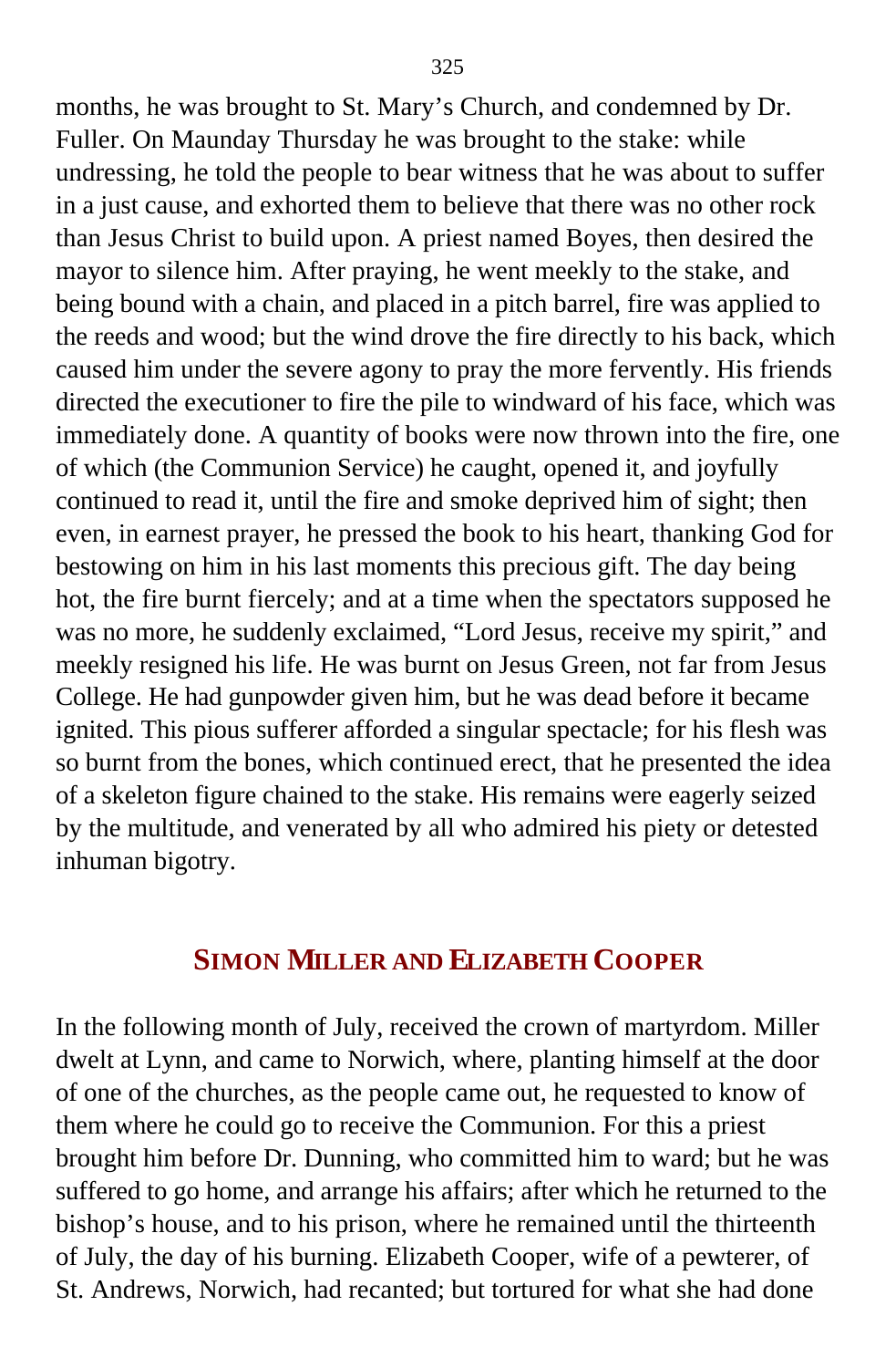by the worm which dieth not, she shortly after voluntarily entered her parish church during the time of the popish service, and standing up, audibly proclaimed that she revoked her former recantation, and cautioned the people to avoid her unworthy example. She was taken from her own house by Mr. Sutton the sheriff, who very reluctantly complied with the letter of the law, as they had been servants and in friendship together. At the stake, the poor sufferer, feeling the fire, uttered the cry of "Oh!" upon which Mr. Miller, putting his hand behind him towards her, desired her to be of a good courage, "for (said he) good sister, we shall have a joyful and a sweet supper." Encouraged by this example and exhortation, she stood the fiery ordeal without flinching, and, with him, proved the power of faith over the flesh.

#### **EXECUTIONS AT COLCHESTER**

It was before mentioned that twenty-two persons had been sent up from Colchester, who upon a slight submission, were afterward released. Of these, William Munt, of Much Bentley, husbandman, with Alice, his wife, and Rose Allin, her daughter, upon their return home, abstained from church, which induced the bigoted priest secretly to write to Bonner. For a short time they absconded, but returning again, March 7, one Edmund Tyrrel, (a relation of the Tyrrel who murdered King Edward V and his brother) with the officers, entered the house while Munt and his wife were in bed, and informed them that they must go to Colchester Castle. Mrs. Munt at that time being very ill, requested her daughter to get her some drink; leave being permitted, Rose took a candle and a mug; and in returning through the house was met by Tyrrel, who cautioned her to advise her parents to become good Catholics. Rose briefly informed him that they had the Holy Ghost for their adviser; and that she was ready to lay down her own life for the same cause. Turning to his company, he remarked that she was willing to burn; and one of them told him to prove her, and see what she would do by and by. The unfeeling wretch immediately executed this project; and, seizing the young woman by the wrist, he held the lighted candle under her hand, burning it crosswise on the back, until the tendons divided from the flesh, during which he loaded her with many opprobrious epithets. She endured his rage unmoved, and then,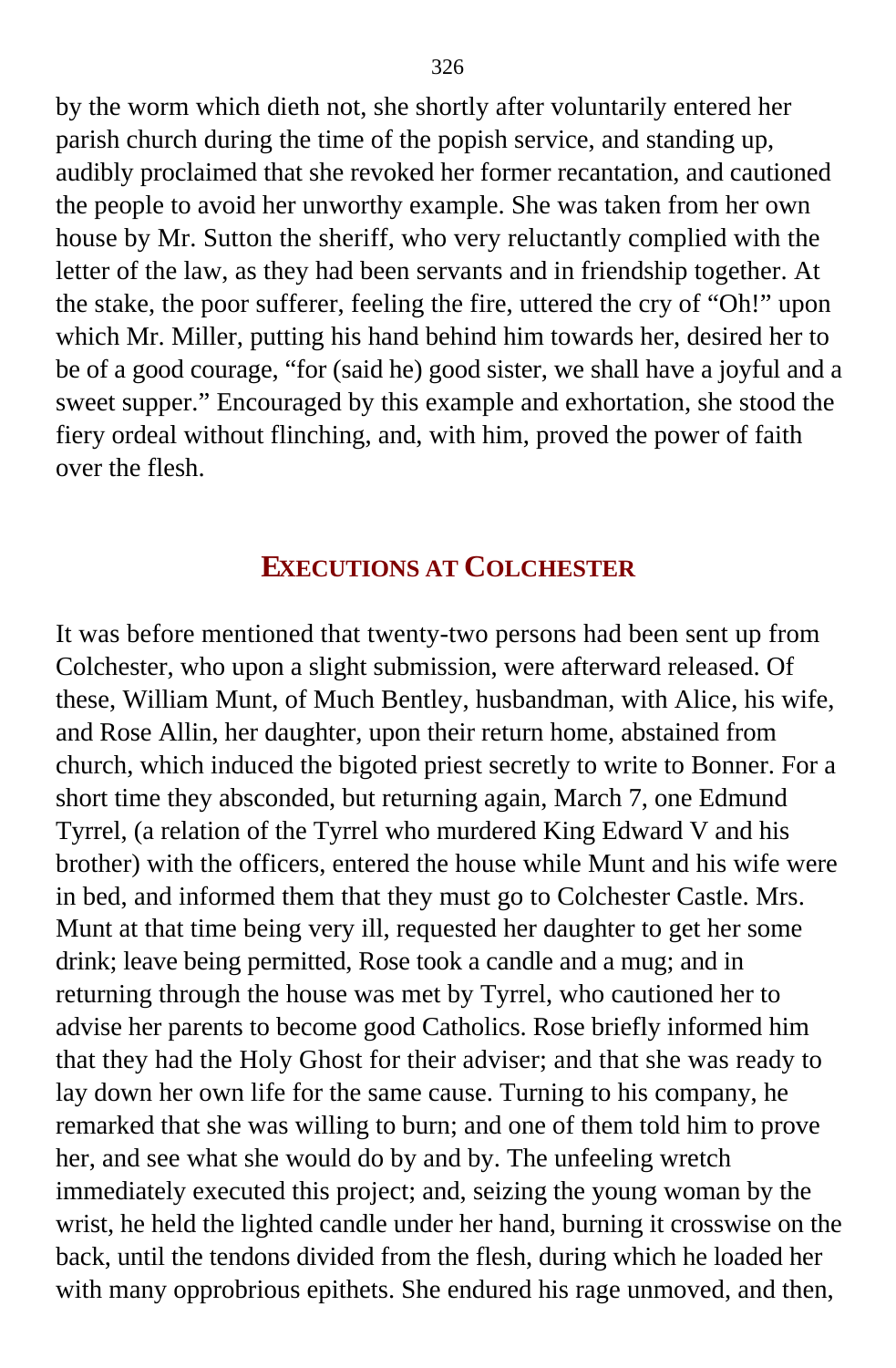when he had ceased the torture, she asked him to begin at her feet or head, for he need not fear that his employer would one day repay him. After this she took the drink to her mother. This cruel act of torture does not stand alone on record. Bonner had served a poor blind harper in nearly the same manner, who had steadily maintained a hope that if every joint of him were to be burnt, he should not fly from the faith. Bonner, upon this, privately made a signal to his men, to bring a burning coal, which they placed in the poor man's hand, and then by force held it closed, until it burnt into the flesh deeply. George Eagles, tailor, was indicted for having prayed that 'God would turn Queen Mary's heart, or take her away'; the ostensible cause of his death was his religion, for treason could hardly be imagined in praying for the reformation of such an execrable soul as that of Mary. Being condemned for this crime, he was drawn to the place of execution upon a sledge, with two robbers, who were executed with him. After Eagles had mounted the ladder, and been turned off a short time, he was cut down before he was at all insensible; a bailiff, named William Swallow, then dragged him to the sledge, and with a common blunt cleaver, hacked off the head; in a manner equally clumsy and cruel, he opened his body and tore out the heart. In all this suffering the poor martyr repined not, but to the last called upon his Savior. The fury of these bigots did not end here; the intestines were burnt, and the body was quartered, the four parts being sent to Colchester, Harwich, Chelmsford, and St. Rouse's. Chelmsford had the honor of retaining his head, which was affixed to a long pole in the market place. In time it was blown down, and lay several days in the street, until it was buried at night in the churchyard. God's judgment not long after fell upon Swallow, who in his old age became a beggar, and who was affected with a leprosy that made him obnoxious even to the animal creation; nor did Richard Potts, who troubled Eagles in his dying moments, escape the visiting hand of God.

## **MRS. JOYCE LEWES**

This lady was the wife of Mr. T. Lewes, of Manchester. She had received the Romish religion as true, until the burning of that pious martyr, Mr. Saunders, at Coventry. Understanding that his death arose from a refusal to receive the Mass, she began to inquire into the ground of his refusal, and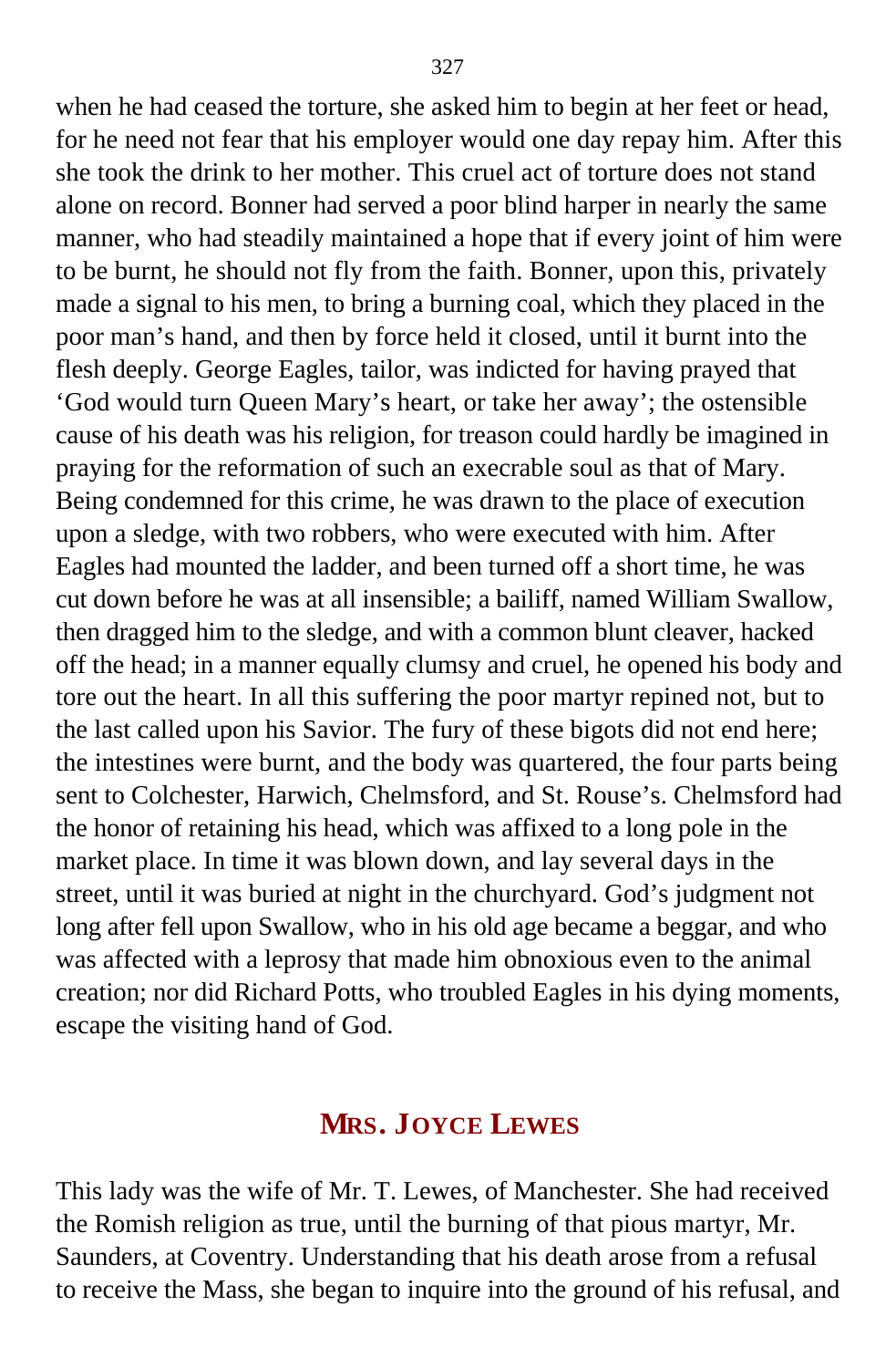her conscience, as it began to be enlightened, became restless and alarmed. In this inquietude, she resorted to Mr. John Glover, who lived near, and requested that he would unfold those rich sources of Gospel knowledge he possessed, particularly upon the subject of transubstantiation. He easily succeeded in convincing her that the mummery of popery and the Mass were at variance with God's most holy Word, and honestly reproved her for following too much the vanities of a wicked world. It was to her indeed a word in season, for she soon became weary of her former sinful life and resolved to abandon the Mass and dilatrous worship. Though compelled by her husband's violence to go to church, her contempt of the holy water and other ceremonies was so manifest, that she was accused before the bishop for despising the sacramentals. A citation, addressed to her, immediately followed, which was given to Mr. Lewes, who, in a fit of passion, held a dagger to the throat of the officer, and made him eat it, after which he caused him to drink it down, and then sent him away. But for this the bishop summoned Mr. Lewest before him as well as his wife; the former readily submitted, but the latter resolutely affirmed, that, in refusing holy water, she neither offended God, nor any part of his laws. She was sent home for a month, her husband being bound for her appearance, during which time Mr. Glover impressed upon her the necessity of doing what she did, not from self-vanity, but for the honor and glory of God. Mr. Glover and others earnestly exhorted Lewest to forfeit the money he was bound in, rather than subject his wife to certain death; but he was deaf to the voice of humanity, and delivered her over to the bishop, who soon found sufficient cause to consign her to a loathsome prison, whence she was several times brought for examination. At the last time the bishop reasoned with her upon the fitness of her coming to Mass, and receiving as sacred the Sacrament and sacramentals of the Holy Ghost. "If these things were in the Word of God," said Mrs. Lewes, "I would with all my heart receive, believe, and esteem them." The bishop, with the most ignorant and impious effrontery, replied, "If thou wilt believe no more than what is warranted by Scriptures, thou art in a state of damnation!" Astonished at such a declaration, this worthy sufferer ably rejoined that his words were as impure as they were profane. After condemnation, she lay a twelvemonth in prison, the sheriff not being willing to put her to death in his time, though he had been but just chosen. When her death warrant came from London, she sent for some friends,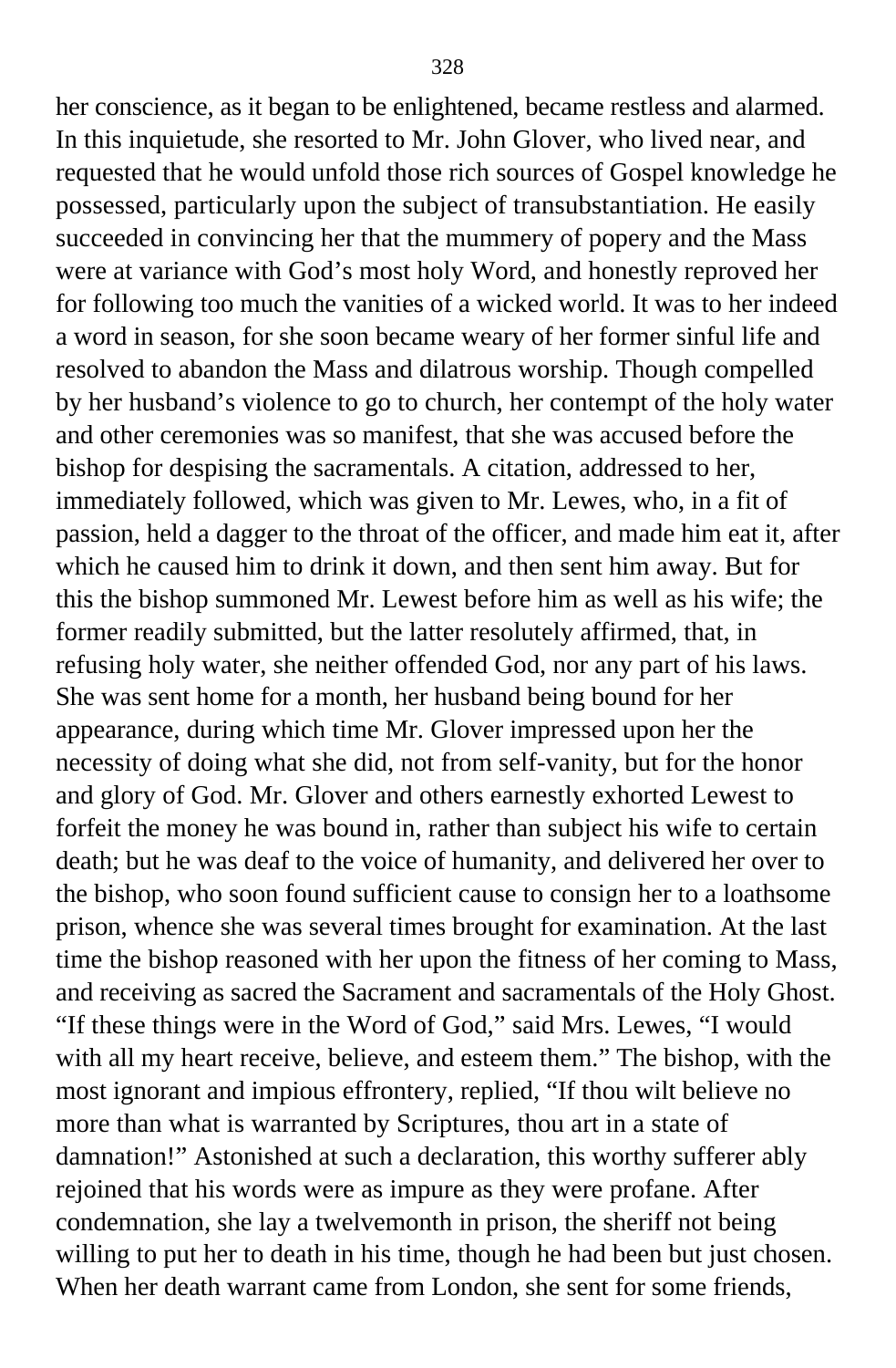whom she consulted in what manner her death might be more glorious to the name of God, and injurious to the cause of God's enemies. Smilingly, she said: "As for death, I think but lightly of. When I know that I shall behold the amiable countenance of Christ my dear Savior, the ugly face of death does not much trouble me." The evening before she suffered, two priests were anxious to visit her, but she refused both their confession and absolution, when she could hold a better communication with the High Priest of souls. About three o'clock in the morning, Satan began to shoot his fiery darts, by putting into her mind to doubt whether she was chosen to eternal life, and Christ died for her. Her friends readily pointed out to her those consolatory passages of Scripture which comfort the fainting heart, and treat of the Redeemer who taketh away the sins of the world. About eight o'clock the sheriff announced to her that she had but an hour to live; she was at first cast down, but this soon passed away, and she thanked God that her life was about to be devoted to His service. The sheriff granted permission for two friends to accompany her to the stake — an indulgence for which he was afterward severely handled. Mr. Reniger and Mr. Bernher led her to the place of execution; in going to which, from its distance, her great weakness, and the press of the people, she had nearly fainted. Three times she prayed fervently that God would deliver the land from popery and the idolatrous Mass; and the people for the most part, as well as the sheriff, said Amen. When she had prayed, she took the cup, (which had been filled with water to refresh her,) and said, "I drink to all them that unfeignedly love the Gospel of Christ, and wish for the abolition of popery." Her friends, and a great many women of the place, drank with her, for which most of them afterward were enjoined penance. When chained to the stake, her countenance was cheerful, and the roses of her cheeks were not abated. Her hands were extended towards heaven until the fire rendered them powerless, when her soul was received into the arms of the Creator. The duration of her agony was but short, as the under-sheriff, at the request of her friends, had prepared such excellent fuel that she was in a few minutes overwhelmed with smoke and flame. The case of this lady drew a tear of pity from everyone who had a heart not callous to humanity.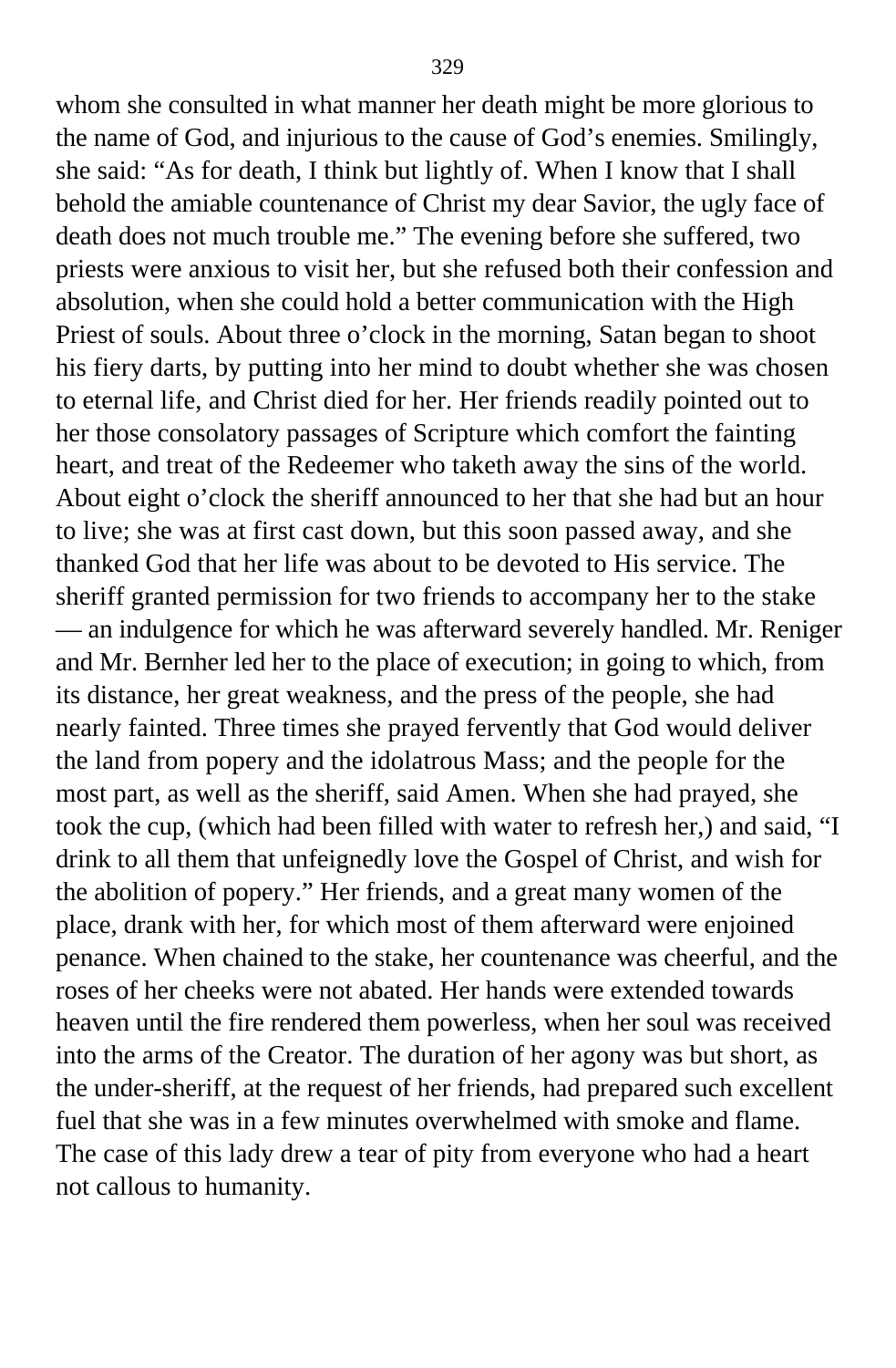## **EXECUTIONS AT ISLINGTON**

About the seventeenth of September, suffered at Islington the following four professors of Christ: Ralph Allerton, James Austoo, Margery Austoo, and Richard Roth. James Austoo and his wife, of St. Allhallows, Barking, London, were sentenced for not believing in the presence. Richard Roth rejected the seven Sacraments, and was accused of comforting the heretics by the following letter written in his own blood, and intended to have been sent to his friends at Colchester:

"O dear Brethren and Sisters, "How much reason have you to rejoice in God, that He hath given you such faith to overcome this bloodthirsty tyrant thus far! And no doubt He that hath begun that good work in you, will fulfill it unto the end. O dear hearts in Christ, what a crown of glory shall ye receive with Christ in the kingdom of God! O that it had been the good will of God that I had been ready to have gone with you; for I lie in my Lord's Little-ease by day, and in the night I lie in the Coalhouse, apart from Ralph Allerton, or any other; and we look every day when we shall be condemned; for he said that I should be burned within ten days before Easter; but I lie still at the pool's brink, and every man goeth in before me; but we abide patiently the Lord's leisure, with many bonds, in fetters and stocks, by which we have received great joy of God. And now fare you well, dear brethren and sisters, in this world, but I trust to see you in the heavens face to face.

"O brother Munt, with your wife and my sister Rose, how blessed are you in the Lord, that God hath found you worthy to suffer for His sake! with all the rest of my dear brethren and sisters known and unknown. O be joyful even unto death. Fear it not, saith Christ, for I have overcome death. O dear heart, seeing that Jesus Christ will be our help, O tarry you the Lord's leisure. Be strong, let your hearts be of good comfort, and wait you still for the Lord. He is at hand. Yea, the angel of the Lord pitcheth his tent round about them that fear him, and delivereth them which way he seeth best. For our lives are in the Lord's hands; and they can do nothing unto us before God suffer them. Therefore give all thanks to God.

"O dear hearts, you shall be clothed in long white garments upon the mount of Sion, with the multitude of saints, and with Jesus Christ our Savior, who will never forsake us. O blessed virgins, ye have played the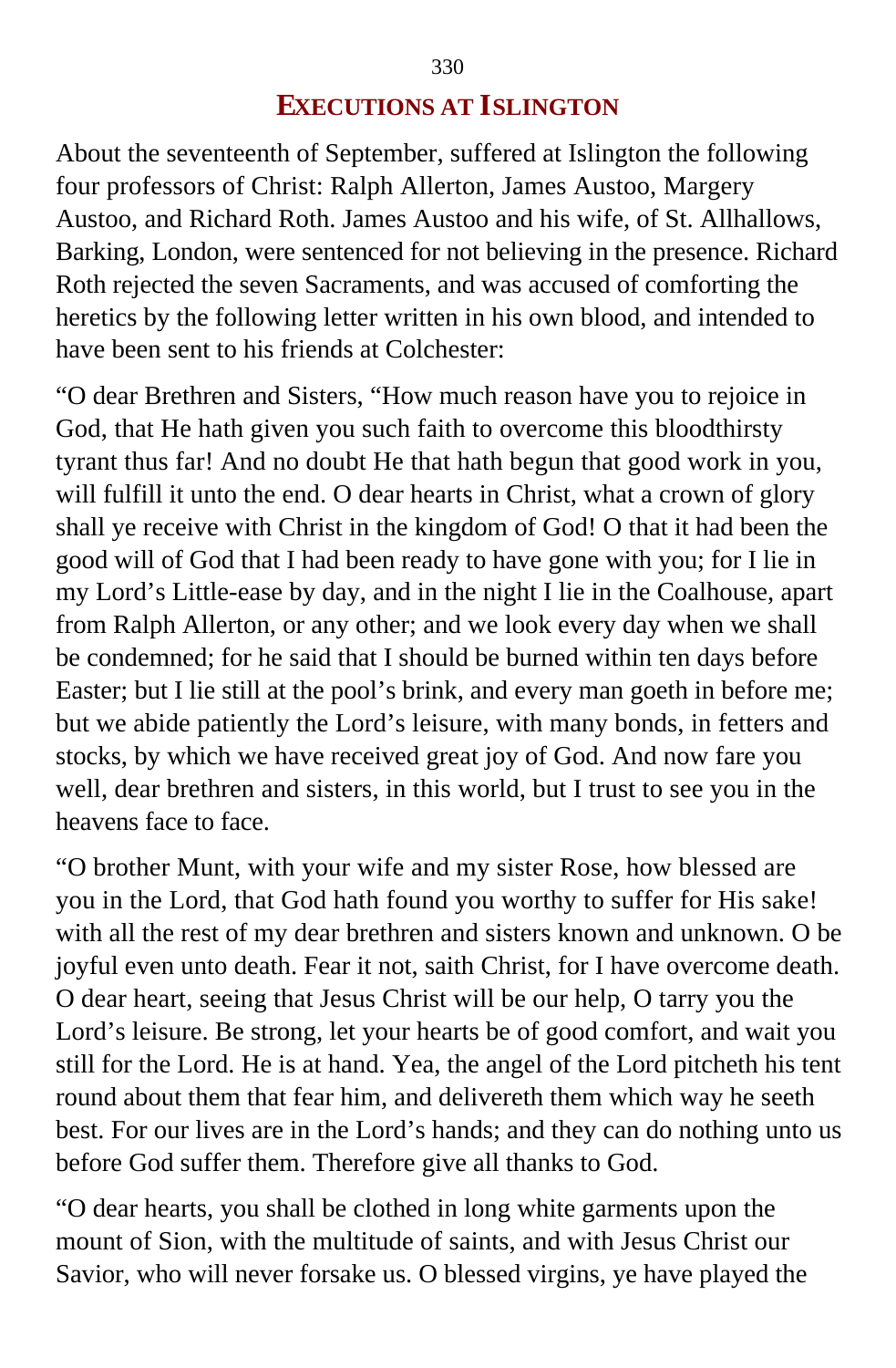wise virgins' part, in that ye have taken oil in your lamps that ye may go in with the Bridegroom, when he cometh, into the everlasting joy with Him. But as for the foolish, they shall be shut out, because they made not themselves ready to suffer with Christ, neither go about to take up His cross. O dear hearts, how precious shall your death be in the sight of the Lord! for dear is the death of His saints. O fare you well, and pray. The grace of our Lord Jesus Christ be with you all. Amen, Amen. Pray, pray, pray!

# *"Written By Me, With My Own Blood, "RICHARD ROTH."*

This letter, so justly denominating Bonner the "bloodthirsty tyrant," was not likely to excite his compassion. Roth accused him of bringing them to secret examination by night, because he was afraid of the people by day. Resisting every temptation to recant, he was condemned, and on September 17, 1557, these four martyrs perished at Islington, for the testimony of the Lamb, who was slain that they might be of the redeemed of God. John Noyes, a shoemaker, of Laxfield, Suffolk, was taken to Eye, and at midnight, September 21, 1557, he was brought from Eye to Laxfield to be burned. On the following morning he was led to the stake, prepared for the horrid sacrifice. Mr. Noyes, on coming to the fatal spot, knelt down, prayed, and rehearsed the Fiftieth Psalm. When the chain enveloped him, he said, "Fear not them that kill the body, but fear him that can kill both body and soul, and cast it into everlasting fire!" As one Cadman placed a fagot against him, he blessed the hour in which he was born to die for the truth; and while trusting only upon the all-sufficient merits of the Redeemer, fire was set to the pile, and the blazing fagots in a short time stifled his last words, "Lord, have mercy on me! Christ, have mercy upon me!" The ashes of the body were buried in a pit, and with them one of his feet, whole to the ankle, with the stocking on.

### **MRS. CICELY ORMES**

This young martyr, aged twenty-two, was the wife of Mr. Edmund Ormes, worsted weaver of St. Lawrence, Norwich. At the death of Miller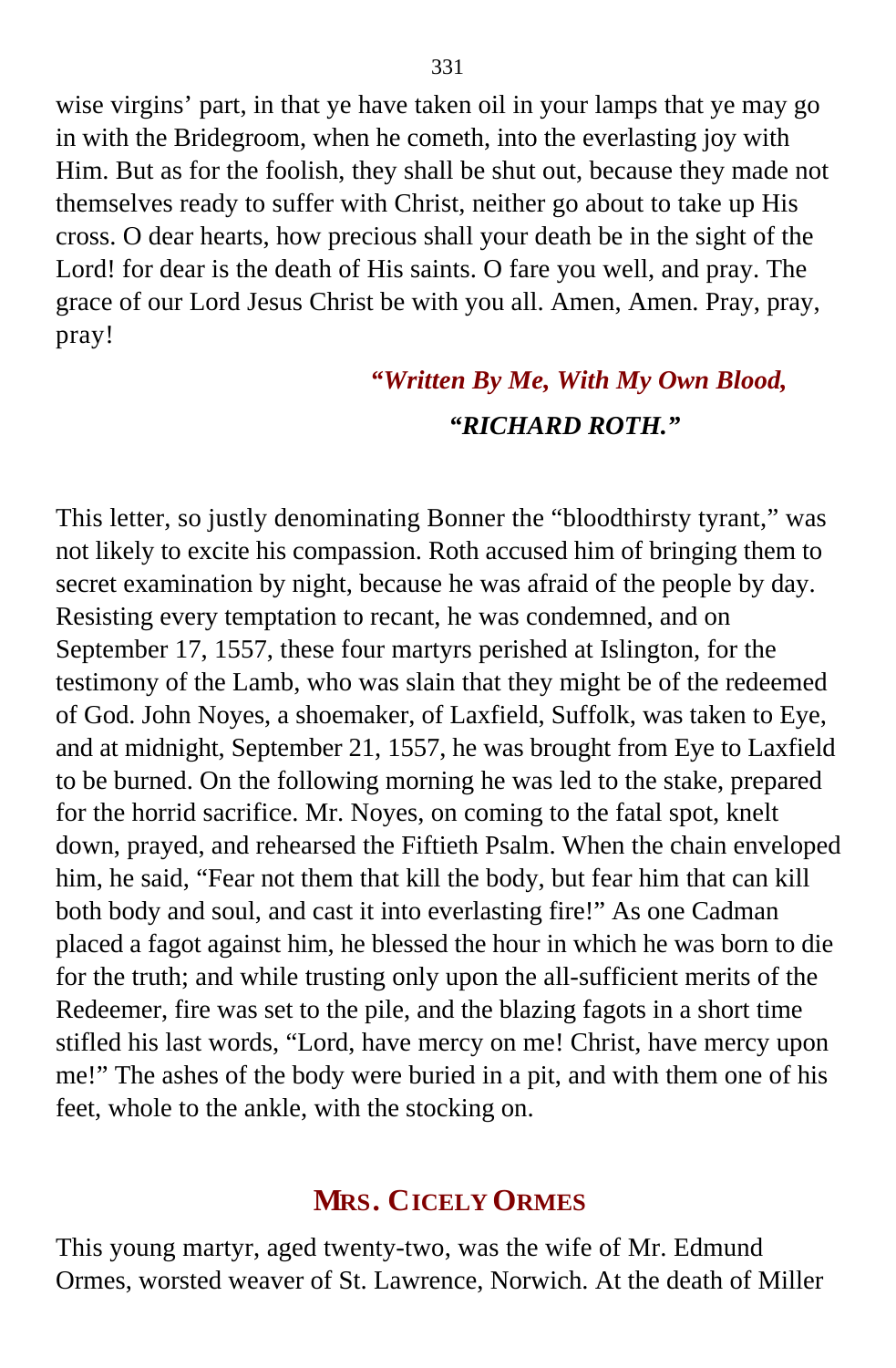and Elizabeth Cooper, before mentioned, she had said that she would pledge them of the same cup they drank of. For these words she was brought to the chancellor, who would have discharged her upon promising to go to church, and to keep her belief to herself. As she would not consent to this, the chancellor urged that he had shown more lenity to her than any other person, and was unwilling to condemn her, because she was an ignorant foolish woman; to this she replied, (perhaps with more shrewdness than he expected,) that however great his desire might be to spare her sinful flesh, it could not equal her inclination to surrender it up in so great a quarrel. The chancellor then pronounced the fiery sentence, and September 23, 1557, she was brought to the stake, at eight o'clock in the morning. After declaring her faith to the people, she laid her hand on the stake, and said, "Welcome, thou cross of Christ." Her hand was sooted in doing this, (for it was the same stake at which Miller and Cooper were burnt,) and she at first wiped it; but directly after again welcomed and embraced it as the "sweet cross of Christ." After the tormentors had kindled the fire, she said, "My soul doth magnify the Lord, and my spirit doth rejoice in God my Savior." Then crossing her hands upon her breast, and looking upwards with the utmost serenity, she stood the fiery furnace. Her hands continued gradually to rise until the sinews were dried, and then they fell. She uttered no sigh of pain, but yielded her life, an emblem of that celestial paradise in which is the presence of God, blessed forever. It might be contended that this martyr voluntarily sought her own death, as the chancellor scarcely exacted any other penance of her than to keep her belief to herself; yet it should seem in this instance as if God had chosen her to be a shining light, for a twelve-month before she was taken, she had recanted; but she was wretched until the chancellor was informed, by letter, that she repented of her recantation from the bottom of her heart. As if to compensate for her former apostasy, and to convince the Catholics that she meant to more to compromise for her personal security, she boldly refused his friendly offer of permitting her to temporize. Her courage in such a cause deserves commendation — the cause of Him who has said, "Whoever is ashamed of me on earth, of such will I be ashamed in heaven."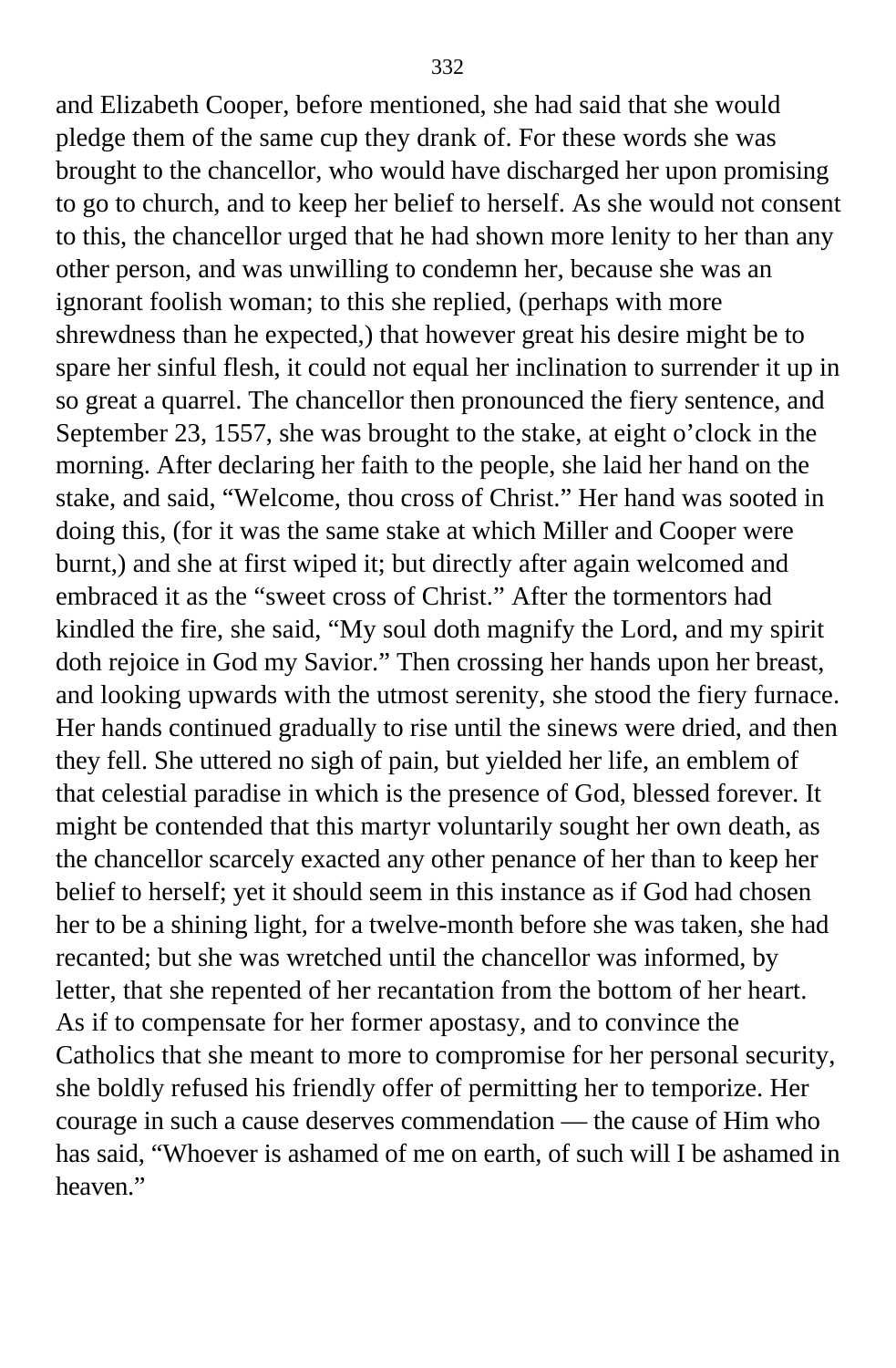## **REV. JOHN ROUGH**

This pious martyr was a Scotchman. At the age of seventeen, he entered himself as one of the order of Black Friars, at Stirling, in Scotland. He had been kept out of an inheritance by his friends, and he took this step in revenge for their conduct to him. After being there sixteen years, Lord Hamilton, earl of Arran, taking a liking to him, the archbishop of St. Andrew's induced the provincial of the house to dispense with his habit and order; and he thus became the earl's chaplain. He remained in this spiritual employment a year, and in that time God wrought in him a saving knowledge of the truth; for which reason the earl sent him to preach in the freedom of Ayr, where he remained four years; but finding danger there from the religious complexion of the times, and learning that there was much Gospel freedom in England, he traveled up to the duke of Somerset, then Lord Protector of England, who gave him a yearly salary of twenty pounds, and authorized him, to preach at Carlisle, Berwick, and Newcastle, where he married. He was afterward removed to a benefice at Hull, in which he remained until the death of Edward VI. In consequence of the tide of persecution then setting in, he fled with his wife to Friesland, and at Nordon they followed the occupation of knitting hose, caps, etc., for subsistence. Impeded in his business by the want of yarn, he came over to England to procure a quantity, and on November 10, arrived in London, where he soon heard of a secret society of the faithful, to whom he joined himself, and was in a short time elected their minister, in which occupation he strengthened them in every good resolution. On December 12, through the information of one Taylor, a member of the society, Mr. Rough, with Cuthbert Symson and others, was taken up in the Saracen's Head, Islington, where, under the pretext of coming to see a play, their religious exercises were holden. The queen's vice-chamberlain conducted Rough and Symson before the Council, in whose presence they were charged with meeting to celebrate the Communion. The Council wrote to Bonner and he lost no time in this affair of blood. In three days he had him up, and on the next (the twentieth) resolved to condemn him. The charges laid against him were, that he, being a priest, was married, and that he had rejected the service in the Latin tongue. Rough wanted not arguments to reply to these flimsy tenets. In short, he was degraded and condemned. Mr. Rough, it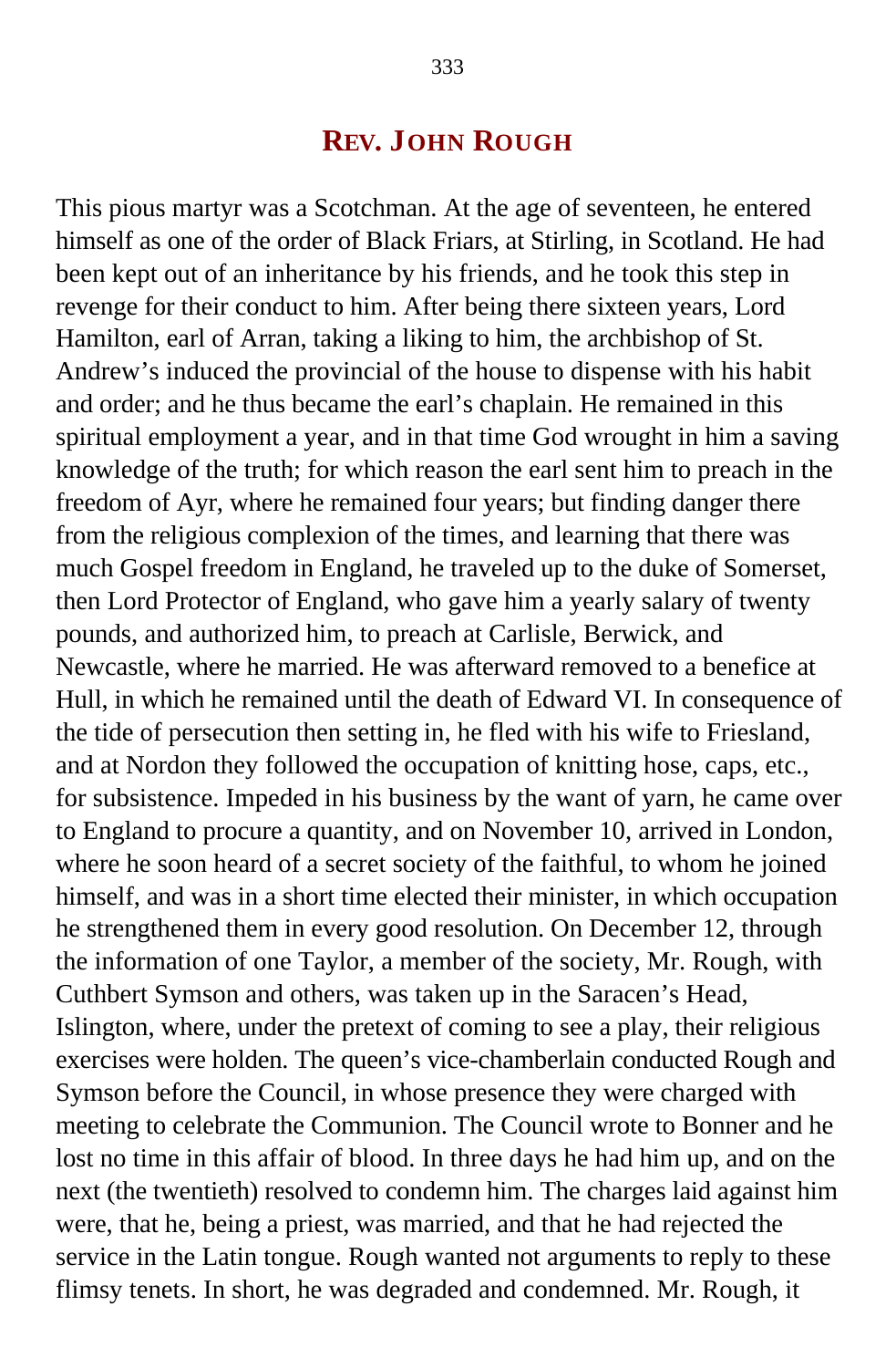should be noticed, when in the north, in Edward VI's reign, had saved Dr. Watson's life, who afterward sat with Bishop Bonner on the bench. This ungrateful prelate, in return for the kind act he had received, boldly accused Mr. Rough of being the most pernicious heretic in the country. The godly minister reproved him for his malicious spirit; he affirmed that, during the thirty years he had lived, he had never bowed the knee to Baal; and that twice at Rome he had seen the pope born about on men's shoulders with the false-named Sacrament carried before him, presenting a true picture of the very Antichrist; yet was more reverence shown to him than to the wafer, which they accounted to be their God. "Ah?" said Bonner, rising, and making towards him, as if he would have torn his garment, "Hast thou been at Rome, and seen our holy father the pope, and dost thou blaspheme him after this sort?" This said, he fell upon him, tore off a piece of his beard, and that the day might begin to his own satisfaction, he ordered the object of his rage to be burnt by half-past five the following morning.

Cuthbert Symson Few professors of Christ possessed more activity and zeal than this excellent person. He not only labored to preserve his friends from the contagion of popery, but he labored to guard them against the terrors of persecution. He was deacon of the little congregation over which Mr. Rough presided as minister. Mr. Symson has written an account of his own sufferings, which he cannot detail better than in his own words: "On the thirteenth of December, 1557, I was committed by the Council to the Tower of London. On the following Thursday, I was called into the wardroom, before the constable of the Tower, and the recorder of London, Mr. Cholmly, who commanded me to inform them of the names of those who came to the English service. I answered that I would declare nothing; in consequence of my refusal, I was set upon a rack of iron, as I judge for the space of three hours! "They then asked me if I would confess: I answered as before. After being unbound, I was carried back to my lodging. The Sunday after I was brought to the same place again, before the lieutenant and recorder of London, and they examined me. As I had answered before, so I answered now. Then the lieutenant swore by God I should tell; after which my two forefingers were bound together, and a small arrow placed between them, they drew it through so fast that the blood followed, and the arrow brake. "After enduring the rack twice again, I was retaken to my lodging, and ten days after the lieutenant asked me if I would not now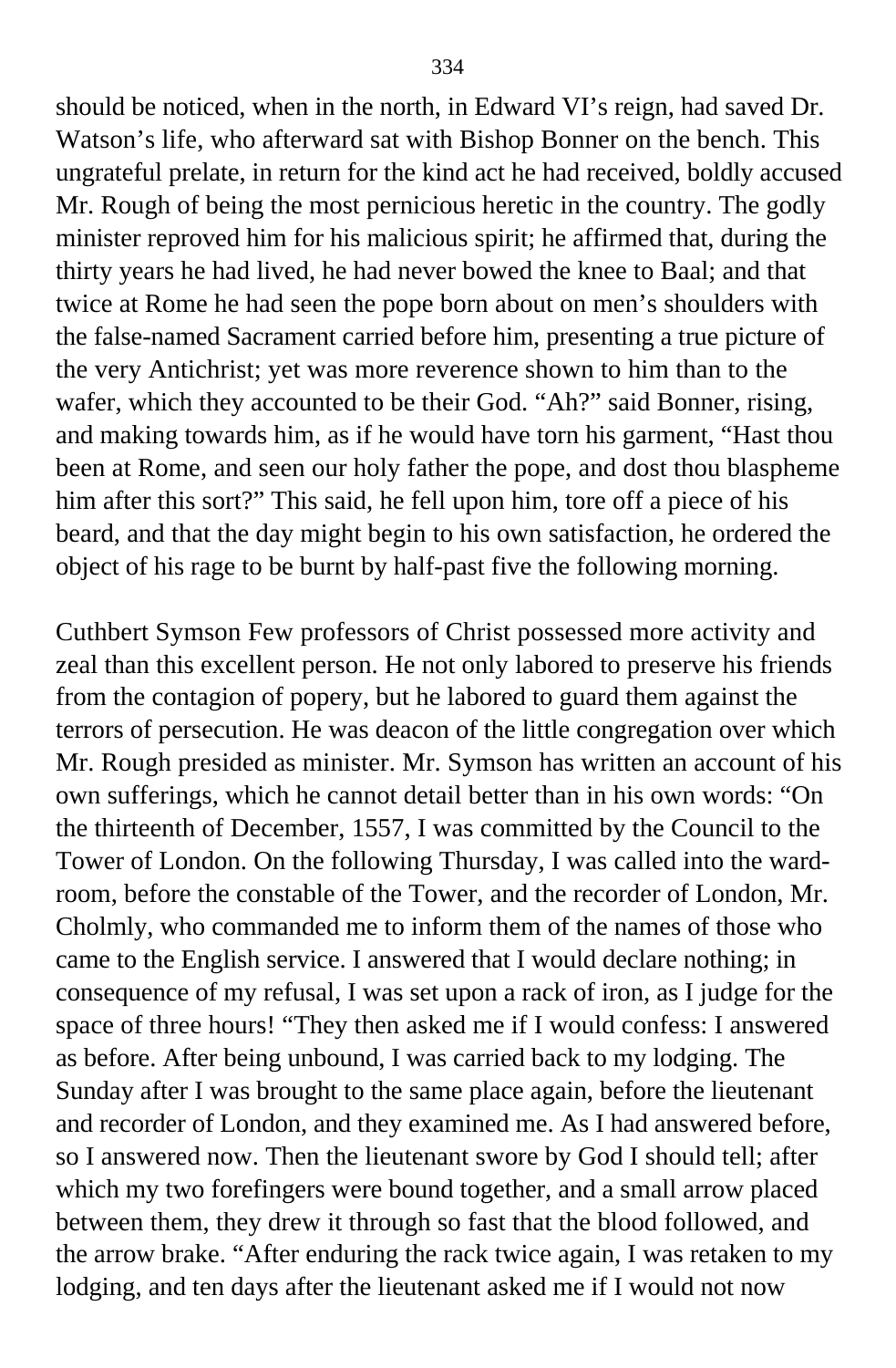already said as much as I would. Three weeks after I was sent to the priest, where I was greatly assaulted, and at whose hand I received the pope's curse, for bearing witness of the resurrection of Christ. And thus I commend you to God, and to the Word of His grace, with all those who unfeignedly call upon the name of Jesus; desiring God of His endless mercy, through the merits of His dear Son Jesus Christ, to bring us all to His everlasting Kingdom, Amen. I praise God for His great mercy shown upon us. Sing Hosanna to the Highest with me, Cuthbert Symson. God forgive my sins! I ask forgiveness of all the world, and I forgive all the world, and thus I leave the world, in the hope of a joyful resurrection!" If this account be duly considered, what a picture of repeated tortures does it present! But even the cruelty of the narration is exceeded by the patient meekness with which it was endured. Here are no expressions of malice, no invocations even of God's retributive justice, not a complaint of suffering wrongfully! On the contrary, praise to God, forgiveness of sin, and a forgiving all the world, concludes this unaffected interesting narrative. Bonner's admiration was excited by the steadfast coolness of this martyr. Speaking of Mr. Symson in the consistory, he said, "You see what a personable man he is, and then of his patience, I affirm, that, if he were not a heretic, he is a man of the greatest patience that ever came before me. Thrice in one day has he been racked in the Tower; in my house also he has felt sorrow, and yet never have I seen his patience broken." The day before this pious deacon was to be condemned, while in the stocks in the bishop's coal-house, he had the vision of a glorified form, which much encouraged him. This he certainly attested to his wife, to Mr. Austen, and others, before his death. With this ornament of the Christian Reformation were apprehended Mr. Hugh Foxe and John Devinish; the three were brought before Bonner, March 19, 1558, and the papistical articles tendered. They rejected them, and were all condemned. As they worshipped together in the same society, at Islington, so they suffered together in Smithfield, March 28; in whose death the God of Grace was glorified, and true believers confirmed!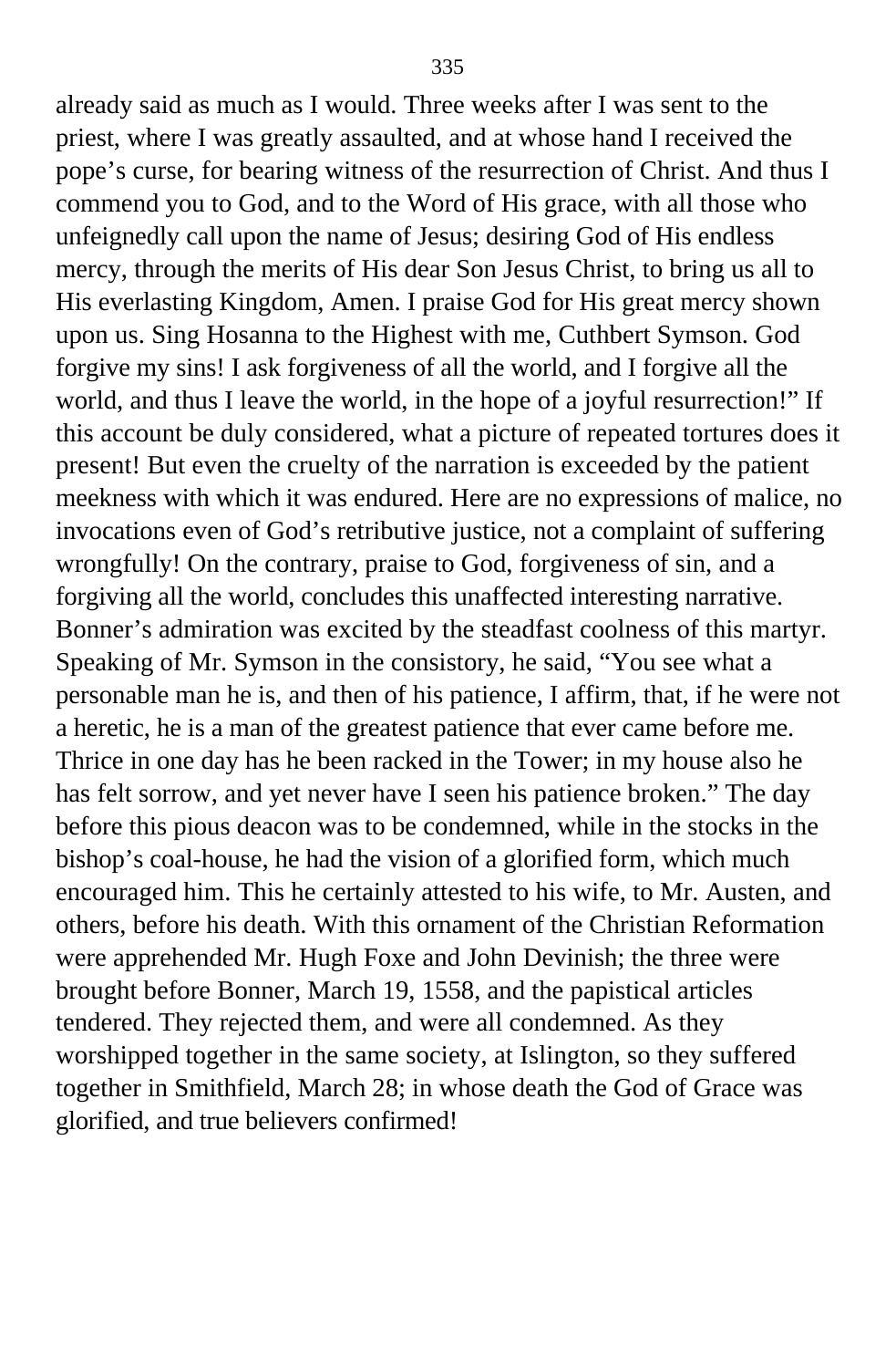## **THOMAS HUDSON, THOMAS CARMAN, AND WILLIAM SEAMEN**

Were condemned by a bigoted vicar of Aylesbury, named Berry. The spot of execution was called Lollard's Pit, without Bishipsgate, at Norwich. After joining together in humble petition to the throne of grace, they rose, went to the stake, and were encircled with their chains. To the great surprise of the spectators, Hudson slipped from under his chains, and came forward. A great opinion prevailed that he was about to recant; others thought that he wanted further time. In the meantime, his companions at the stake urged every promise and exhortation to support him. The hopes of the enemies of the cross, however, were disappointed: the good man, far from fearing the smallest personal terror at the approaching pangs of death, was only alarmed that his Savior's face seemed to be hidden from him. Falling upon his knees, his spirit wrestled with God, and God verified the words of His Son, "Ask, and it shall be given." The martyr rose in an ecstasy of joy, and exclaimed, "Now, I thank God, I am strong! and care not what man can do to me!" With an unruffled countenance he replaced himself under the chain, joined his fellow-sufferers, and with them suffered death, to the comfort of the godly, and the confusion of Antichrist. Berry, unsatiated with this demoniacal act, summoned up two hundred persons in the town of Aylesham, whom he compelled to kneel to the cross at Pentecost, and inflicted other punishments. He struck a poor man for a trifling word, with a flail, which proved fatal to the unoffending object. He also gave a woman named Alice Oxes, so heavy a blow with his fist, as she met him entering the hall when he was in an ill-humor, that she died with the violence. This priest was rich, and possessed great authority; he was a reprobate, and, like the priesthood, he abstained from marriage, to enjoy the more a debauched and licentious life. The Sunday after the death of Queen Mary, he was reveling with one of his concubines, before vespers; he then went to church, administered baptism, and in his return to his lascivious pastime, he was smitten by the hand of God. Without a moment given for repentance, he fell to the ground, and a groan was the only articulation permitted him. In him we may behold the difference between the end of a martyr and a persecutor.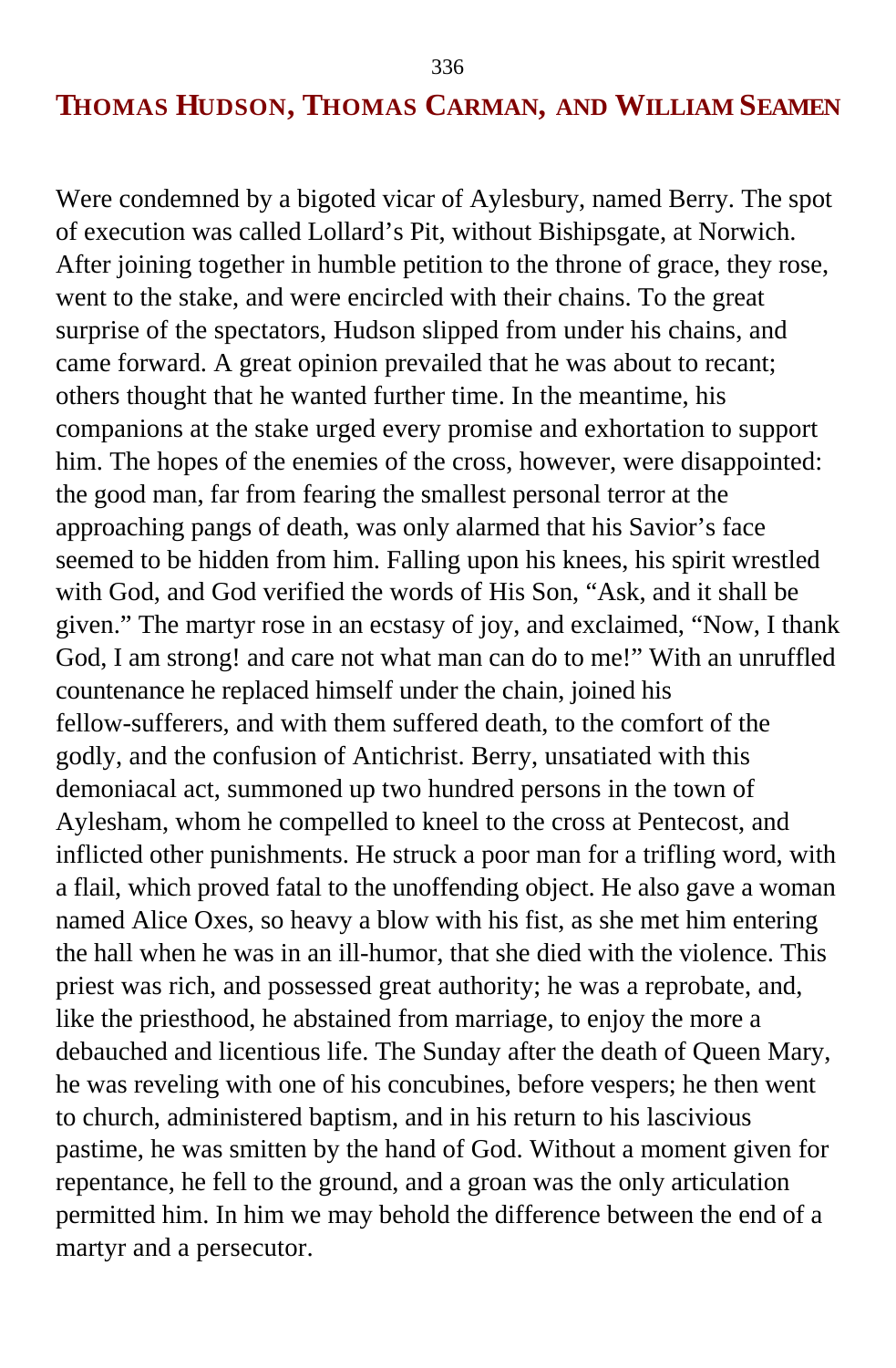### **THE STORY OF ROGER HOLLAND**

In a retired close near a field, in Islington, a company of decent persons had assembled, to the number of forty. While they were religiously engaged in praying and expounding the Scripture, twenty-seven of them were carried before Sir Roger Cholmly. Some of the women made their escape, twenty-two were committed to Newgate, who continued in prison seven weeks. Previous to their examination, they were informed by the keeper, Alexander, that nothing more was requisite to procure their discharge, than to hear Mass. Easy as this condition may seem, these martyrs valued their purity of conscience more than loss of life or property; hence, thirteen were burnt, seven in Smithfield, and six at Brentford; two died in prison, and the other seven were providentially preserved. The names of the seven who suffered were, H. Pond, R. Estland, R. Southain, M. Ricarby, J. Floyd, J. Holiday, and Roger Holland. They were sent to Newgate, June 16, 1558, and executed on the twenty-seventh. This Roger Holland, a merchant-tailor of London, was first an apprentice with one Master Kemption, at the Black Boy in Watling Street, giving himself to dancing, fencing, gaming, banqueting, and wanton company. He had received for his master certain money, to the sum of thirty pounds; and lost every groat at dice. Therefore he purposed to convey himself away beyond the seas, either into France or into Flanders. With this resolution, he called early in the morning on a discreet servant in the house, named Elizabeth, who professed the Gospel, and lived a life that did honor to her profession. To her he revealed the loss his folly had occasioned, regretted that he had not followed her advice, and begged her to give his master a note of hand from him acknowledging the debt, which he would repay if ever it were in his power; he also entreated his disgraceful conduct might be kept secret, lest it would bring the gray hairs to his father with sorrow to a premature grave. The maid, with a generosity and Christian principle rarely surpassed, conscious that his imprudence might be his ruin, brought him the thirty pounds, which was part of a sum of money recently left her by legacy. "Here," said she, "is the sum requisite: you shall take the money, and I will keep the note; but expressly on this condition, that you abandon all lewd and vicious company; that you neither swear nor talk immodestly, and game no more; for, should I learn that you do, I will immediately show this note to your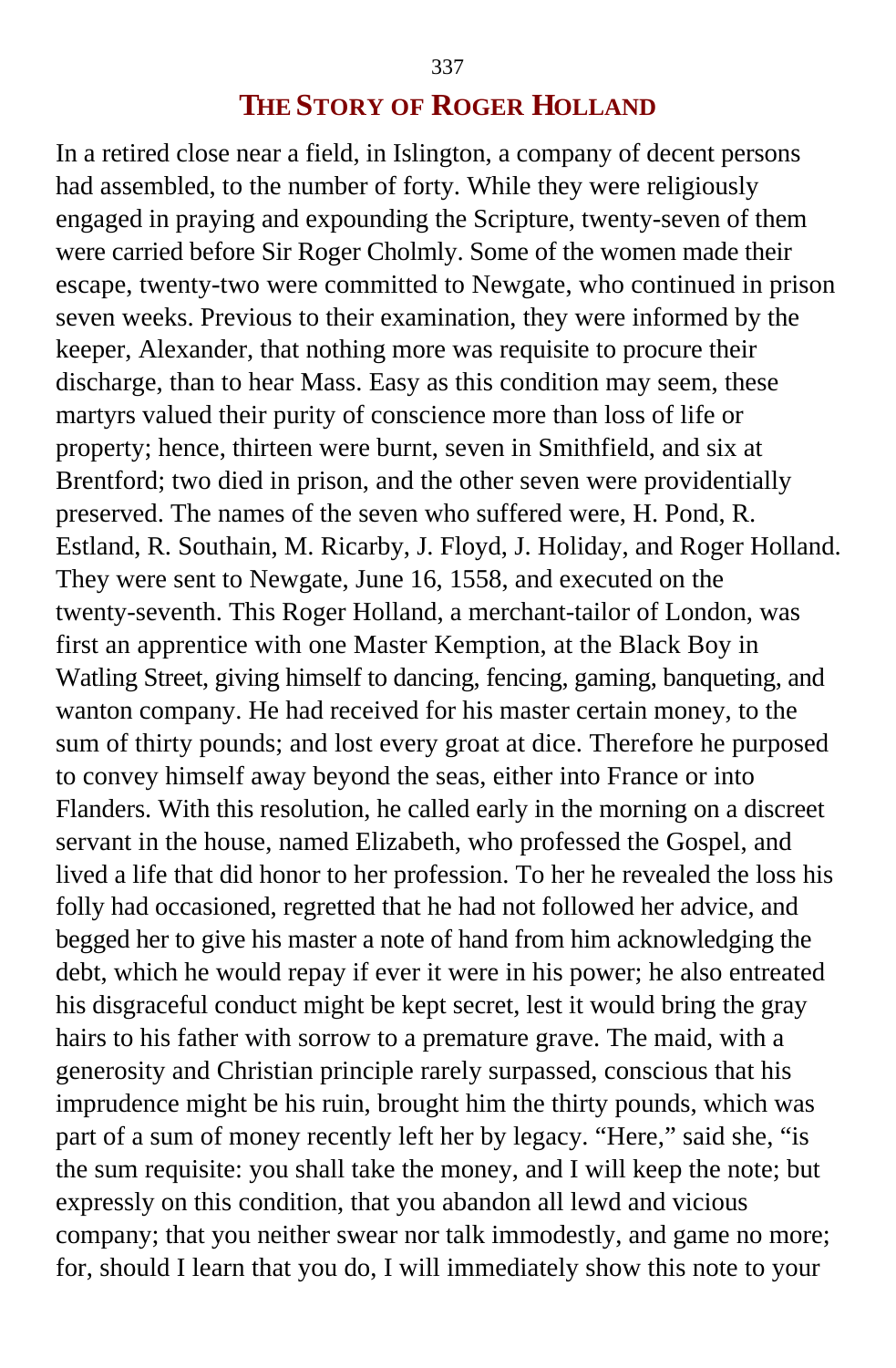master. I also require, that you shall promise me to attend the daily lecture at Allhallows, and the sermon at St. Paul's every Sunday; that you cast away all your books of popery, and in their place substitute the Testament and the Book of Service, and that you read the Scriptures with reverence and fear, calling upon God for his grace to direct you in his truth. Pray also fervently to God, to pardon your former offenses, and not to remember the sins of your youth, and would you obtain his favor ever dread to break his laws or offend his majesty. So shall God have you in His keeping, and grant you your heart's desire." We must honor the memory of this excellent domestic, whose pious endeavors were equally directed to benefit the thoughtless youth in this life and that which is to come. God did not suffer the wish of this excellent domestic to be thrown upon a barren soil; within half a year after the licentious Holland became a zealous professor of the Gospel, and was an instrument of conversion to his father and others whom he visited in Lancashire, to their spiritual comfort and reformation from popery. His father, pleased with his change of conduct, gave him forty pounds to commence business with in London. Then Roger repaired to London again, and came to the maid that lent him the money to pay his master withal, and said unto her, "Elizabeth, here is thy money I borrowed of thee; and for the friendship, good will, and the good counsel I have received at thy hands, to recompense thee I am not able, otherwise than to make thee my wife." And soon after they were married, which was in the first year of Queen Mary. After this he remained in the congregations of the faithful, until, the last year of Queen Mary, he, with the six others aforesaid, were taken. And after Roger Holland there was none suffered in Smithfield for the testimony of the Gospel, God be thanked.

#### **FLAGELLATIONS BY BONNER**

When this Catholic hyena found that neither persuasions, threats, nor imprisonment, could produce any alteration in the mind of a youth named Thomas Hinshaw, he sent him to Fulham, and during the first night set him in the stocks, with no other allowance than bread and water. The following morning he came to see if this punishment had worked any change in his mind, and finding none, he sent Dr. Harpsfield, his archdeacon, to converse with him. The doctor was soon out f humor at his replies, called him peevish boy, and asked him if he thought he went about to damn his soul?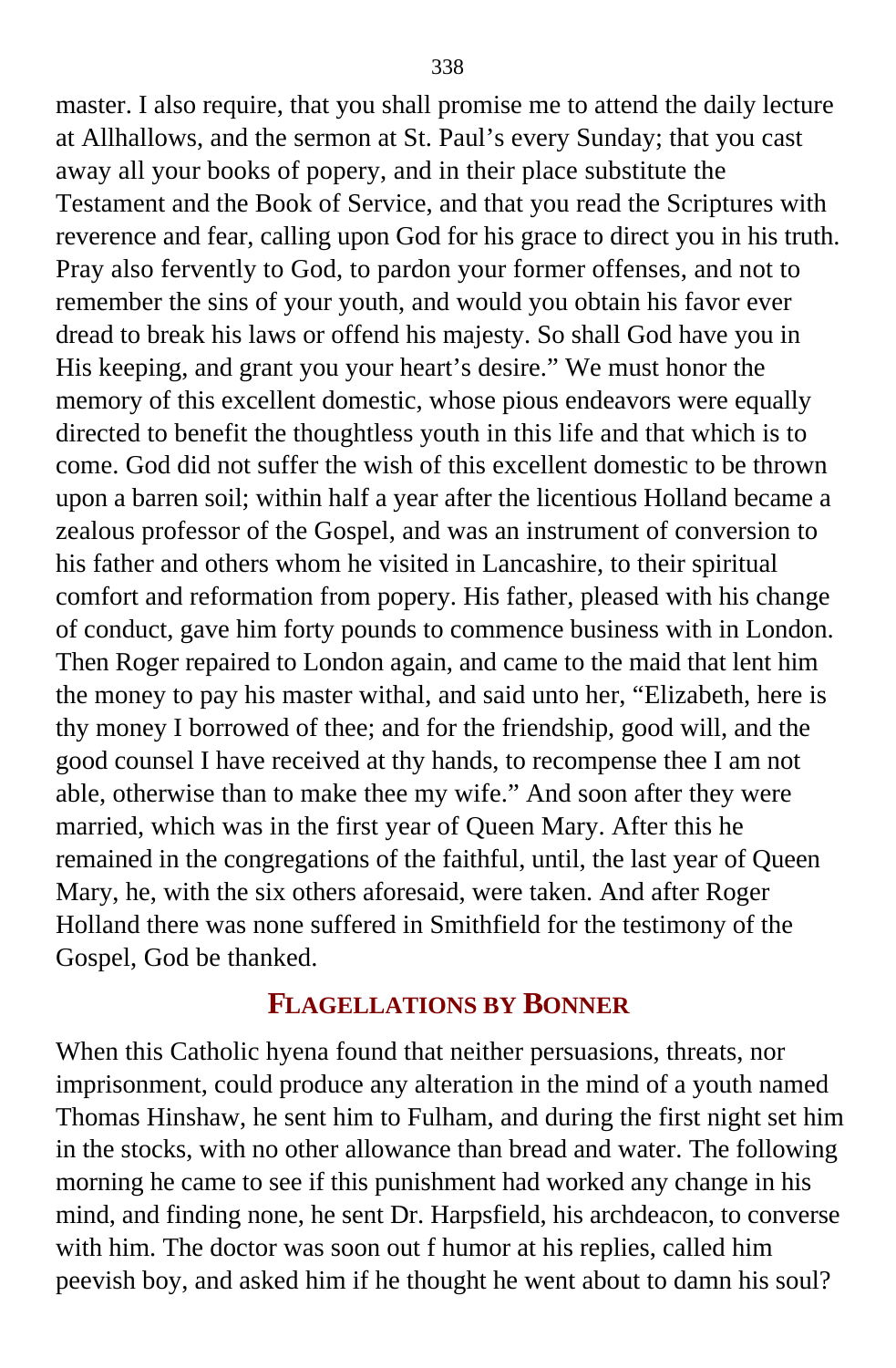"I am persuaded," said Thomas, "that you labor to promote the dark kingdom of the devil, not for the love of the truth." These words the doctor conveyed to the bishop, who, in a passion that almost prevented articulation, came to Thomas, and said, "Dost thou answer my archdeacon thus, thou naughty boy? But I'll soon handle thee well enough for it, be assured!" Two willow twigs were then brought him, and causing the unresisting youth to kneel against a long bench, in an arbor in his garden, he scourged him until he was compelled to cease for want of breath and fatigue. One of the rods was worn quite away. Many other conflicts did Hinsaw undergo from the bishop; who, at length, to remove him effectually, procured false witnesses to lay articles against him, all of which the young man denied, and, in short, refused to answer any interrogatories administered to him. A fortnight after this, the young man was attacked by a burning ague, and at the request of his master. Mr. Pugson, of St. Paul's church-yard, he was removed, the bishop not doubting that he had given him his death in the natural way; he however remained ill above a year, and in the mean time Queen Mary died, by which act of providence he escaped Bonner's rage. John Willes was another faithful person, on whom the scourging hand of Bonner fell. He was the brother of Richard Willes, before mentioned, burnt at Brentford. Hinshaw and Willes were confined in Bonner's coal house together, and afterward removed to Fulham, where he and Hinshaw remained during eight or ten days, in the stocks. Bonner's persecuting spirit betrayed itself in his treatment of Willes during his examinations, often striking him on the head with a stick, seizing him by the ears, and flipping him under the chin, saying he held down his head like a thief. This producing no signs of recantation, he took him into his orchard, and in a small arbor there he flogged him first with a willow rod, and then with birch, until he was exhausted. This cruel ferocity arose from the answer of the poor sufferer, who, upon being asked how long it was since he had crept to the cross, replied, 'Not since he had come to years of discretion, nor would he, though he should be torn to pieces by wild horses.' Bonner then bade him make the sign of the cross on his forehead, which he refused to do, and thus was led to the orchard. One day, when in the stocks, Bonner asked him how he liked his lodging and fare. "Well enough," said Willes, "might I have a little straw to sit or lie upon." Just at this time came in Willes' wife, then largely pregnant, and entreated the bishop for her husband, boldly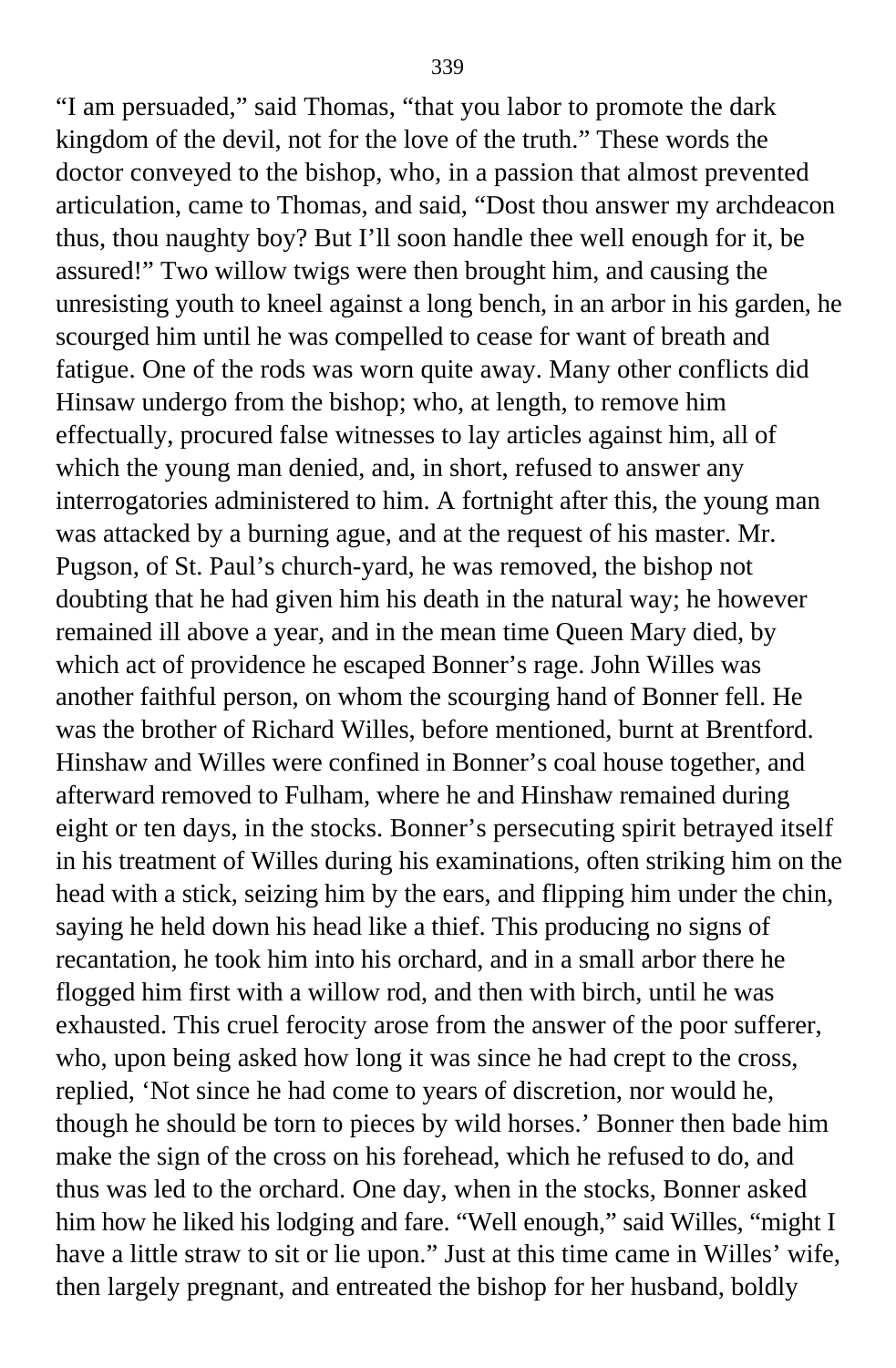declaring that she would be delivered in the house, if he were not suffered to go with her. To get rid of the good wife's importunity, and the trouble of a lying-in woman in his palace, he bade Willes make the sign of the cross, and say, In nomine Patris, et Filii, et Spiritus Sancti, Amen. Willes omitted the sign, and repeated the words, "in the name of the Father, and of the Son, and of the Holy Ghost, Amen." Bonner would have the words repeated in Latin, to which Willes made no objection, knowing the meaning of the words. He was then permitted to go home with his wife, his kinsman Robert Rouze being charged to bring him to St. Paul's the next day, whither he himself went, and subscribing to a Latin instrument of little importance, was liberated. This is the last of the twenty-two taken at Islington.

### **REV. RICHARD YEOMAN**

This devout aged person was curate to Dr. Taylor, at Hadley, and eminently qualified for his sacred function. Dr. Taylor left him the curacy at his departure, but no sooner had Mr. Newall gotten the benefice, than he removed Mr. Yeoman, and substituted a Romish priest. After this he wandered from place to place, exhorting all men to stand faithfully to God's Word, earnestly to give themselves unto prayer, with patience to bear the cross now laid upon them for their trial, with boldness to confess the truth before their adversaries, and with an undoubted hope to wait for the crown and reward of eternal felicity. But when he perceived his adversaries lay wait for him, he went into Kent, and with a little packet of laces, pins, points, etc., he traveled from village to village, selling such things, and in this manner subsisted himself, his wife, and children. At last Justice Moile, of Kent, took Mr. Yeoman, and set him in the stocks a day and a night; but, having no evident matter to charge him with, he let him go again. Coming secretly again to Hadley, he tarried with his poor wife, who kept him privately, in a chamber of the town house, commonly called the Guildhall, more than a year. During this time the good old father abode in a chamber locked up all the day, spending his time in devout prayer, in reading the Scriptures, and in carding the wool which his wife spun. His wife also begged bread for herself and her children, by which precarious means they supported themselves. Thus the saints of God sustained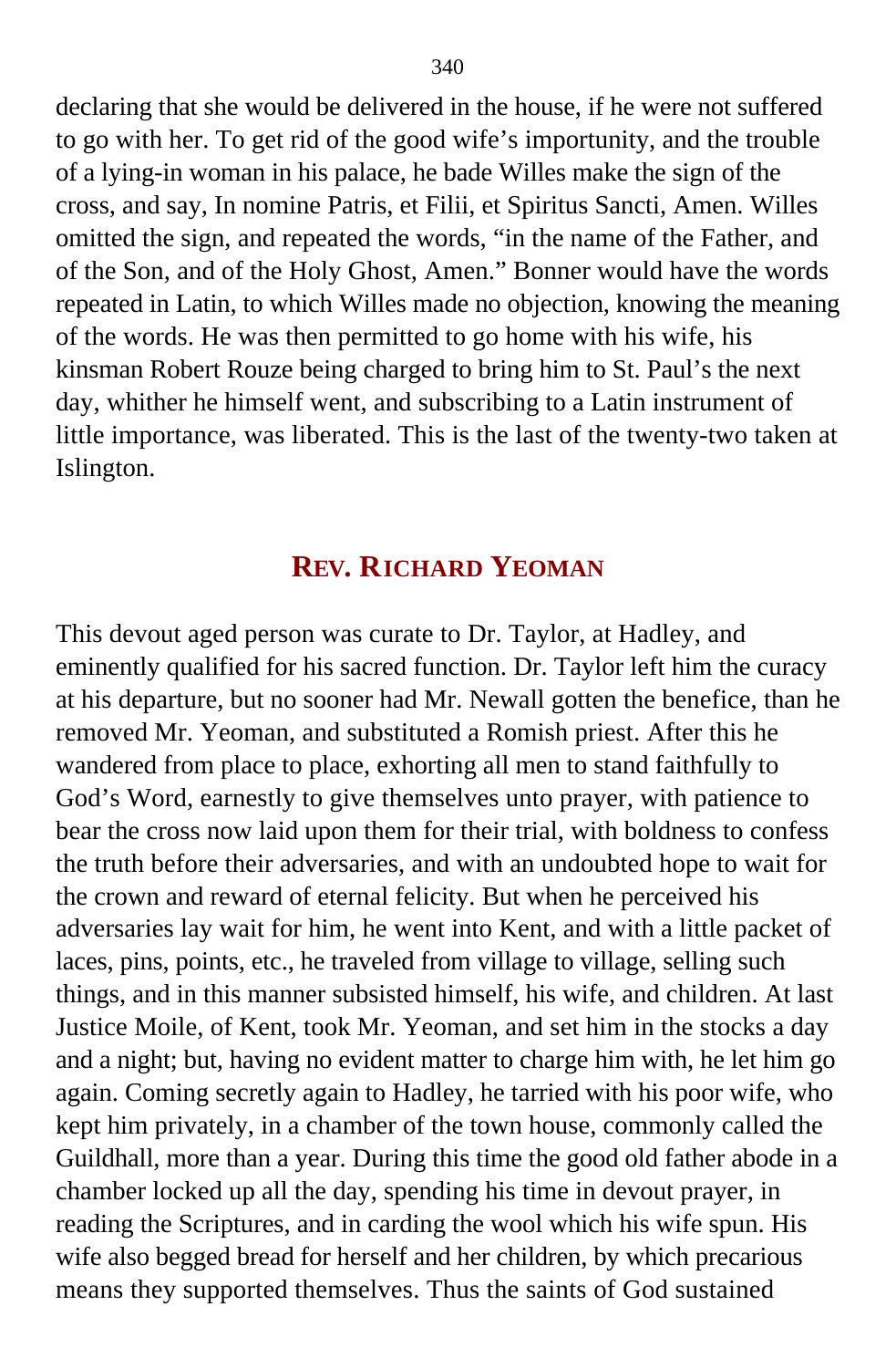hunger and misery, while the prophets of Baal lived in festivity, and were costily pampered at Jezebel's table. Information being at length given to Newall, that Yeoman was secreted by his wife, he came, attended by the constables, and broke into the room where the object of his search lay in bed with his wife. He reproached the poor woman with being a whore, and would have indecently pulled the clothes off, but Yeoman resisted both this act of violence and the attack upon his wife's character, adding that he defied the pope and popery. He was then taken out, and set in stocks until day. In the cage also with him was an old man, named John Dale, who had sat there three or four days, for exhorting the people during the time service was performing by Newall and his curate. His words were, "O miserable and blind guides, will ye ever be blind leaders of the blind? Will ye never amend? Will ye never see the truth of God's Word? Will neither God's threats nor promises enter into your hearts? Will the blood of the martyrs nothing mollify your stony stomachs? O obdurate, hard-hearted, perverse, and crooked generation! to whom nothing can do good." These words he spake in fervency of spirit against the superstitious religion of Rome; wherefore Newall caused him forthwith to be attached, and set in the stocks in a cage, where he was kept until Sir Henry Doile, a justice, came to Hadley. When Yeoman was taken, the parson called earnestly upon Sir Henry Doile to send them both to prison. Sir Henry Doile as earnestly entreated the parson to consider the age of the men, and their mean condition; they were neither persons of note nor preachers; wherefore he proposed to let them be punished a day or two and to dismiss them, at least John Dale, who was no priest, and therefore, as he had so long sat in the cage, he thought it punishment enough for this time. When the parson heard this, he was exceedingly mad, and in a great rage called them pestilent heretics, unfit to live in the commonwealth of Christians. Sir Henry, fearing to appear too merciful, Yeoman and Dale were pinioned, bound like thieves with their legs under the horses' bellies, and carried to Bury jail, where they were laid in irons; and because they continually rebuked popery, they were carried into the lowest dungeon, where John Dale, through the jail-sickness and evil-keeping, died soon after: his body was thrown out, and buried in the fields. He was a man of sixty-six years of age, a weaver by occupation, well learned in the holy Scriptures, steadfast in his confession of the true doctrines of Christ as set forth in King Edward's time; for which he joyfully suffered prison and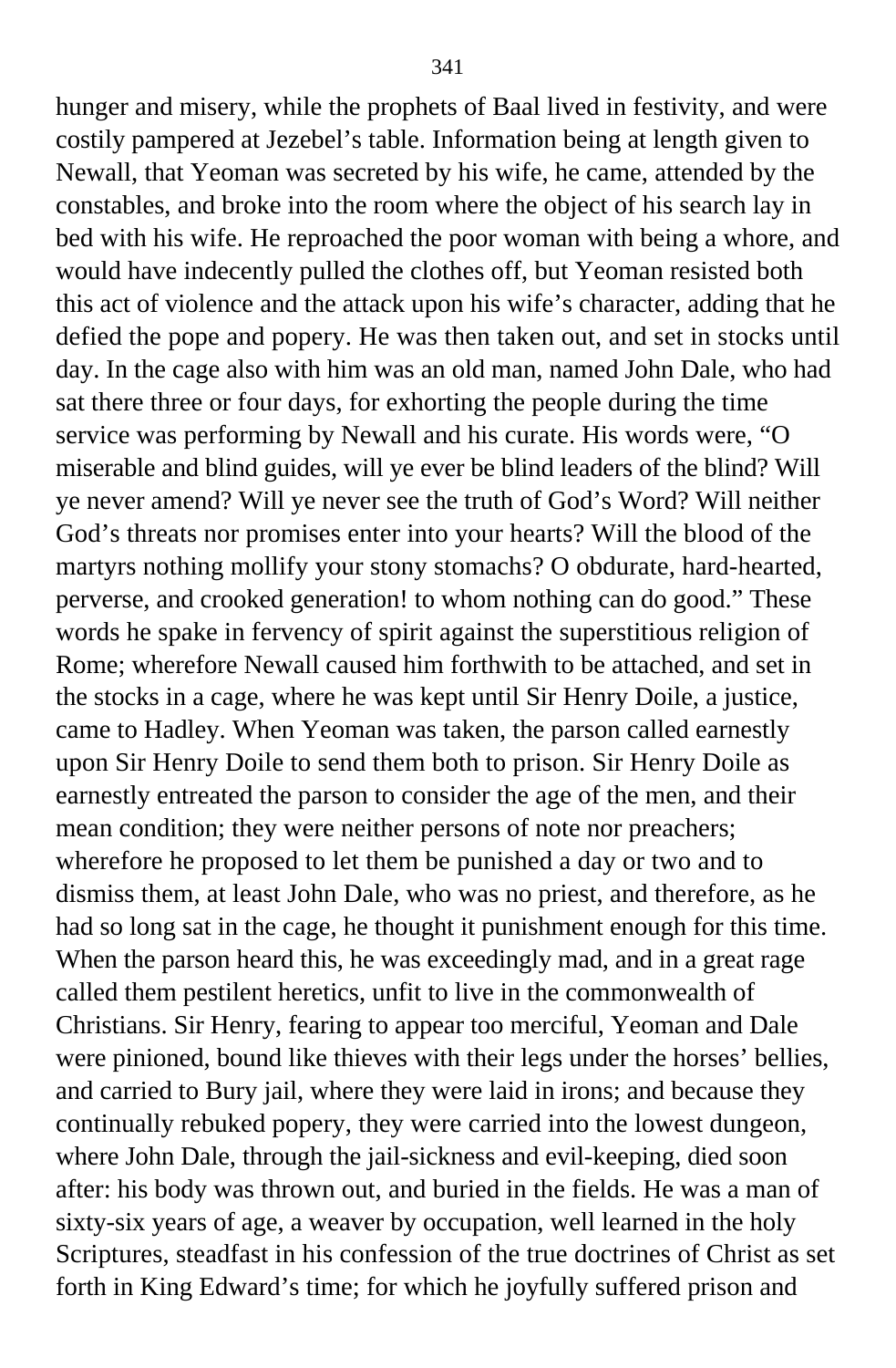chains, and from this worldly dungeon he departed in Christ to eternal glory, and the blessed paradise of everlasting felicity. After Dale's death, Yeoman was removed to Norwich prison, where, after strait and evil keeping, he was examined upon his faith and religion, and required to submit himself to his holy father the pope. "I defy him, (quoth he), and all his detestable abomination: I will in no wise have to do with him." The chief articles objected to him, were his marriage and the Mass sacrifice. Finding he continued steadfast in the truth, he was condemned, degraded, and not only burnt, but most cruelly tormented in the fire. Thus he ended this poor and miserable life, and entered into that blessed bosom of Abraham, enjoying with Lazarus that rest which God has prepared for His elect.

### **THOMAS BENBRIDGE**

Mr. Benbridge was a single gentleman, in the diocese of Winchester. He might have lived a gentleman's life, in the wealthy possessions of this world; but he chose rather to enter through the strait gate of persecution to the heavenly possession of life in the Lord's Kingdom, than to enjoy present pleasure with disquietude of conscience. Manfully standing against the papists for the defense of the sincere doctrine of Christ's Gospel, he was apprehended as an adversary to the Romish religion, and led for examination before the bishop of Winchester, where he underwent several conflicts for the truth against the bishop and his colleague; for which he was condemned, and some time after brought to the place of martyrdom by Sir Richard Pecksal, sheriff. When standing at the stake he began to untie his points, and to prepare himself; then he gave his gown to the keeper, by way of fee. His jerkin was trimmed with gold lace, which he gave to Sir Richard Pecksal, the high sheriff. His cap of velvet he took from his head, and threw away. Then, lifting his mind to the Lord, he engaged in prayer. When fastened to the stake, Dr. Seaton begged him to recant, and he should have his pardon; but when he saw that nothing availed, he told the people not to pray for him unless he would recant, no more than they would pray for a dog. Mr. Benbridge, standing at the stake with his hands together in such a manner as the priest holds his hands in his Memento, Dr. Seaton came to him again, and exhorted him to recant, to whom he said,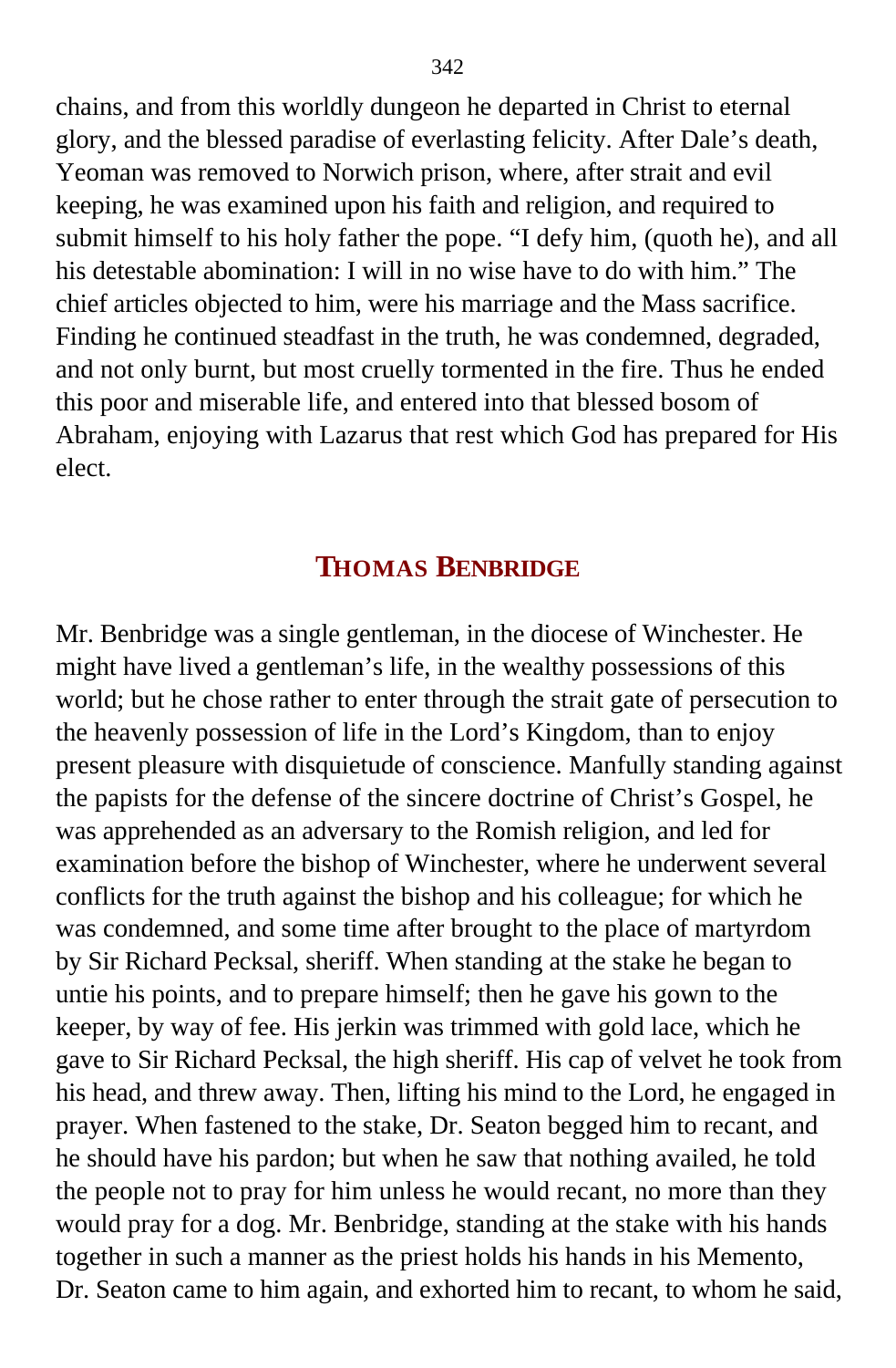"Away, Babylon, away!" One that stood by said, "Sir, cut his tongue out"; another, a temporal man, railed at him worse than Dr. Seaton had done. When they saw he would not yield, they bade the tormentors to light the pile, before he was in any way covered with fagots. The fire first took away a piece of his beard, at which he did not shrink. Then it came on the other side and took his legs, and the nether stockings of his hose being leather, they made the fire pierce the sharper, so that the intolerable heat made him exclaim, "I recant!" and suddenly he trust the fire from him. Two or three of his friends being by, wished to save him; they stepped to the fire to help remove it, for which kindness they were sent to jail. The sheriff also of his own authority took him from the stake, and remitted him to prison, for which he was sent to the Fleet, and lay there sometime. Before, however, he was taken from the stake, Dr. Seaton wrote articles for him to subscribe to. To these Mr. Benbridge made so many objections that Dr. Seaton ordered them to set fire again to the pile. Then with much pain and grief of heart he subscribed to them upon a man's back. This done, his gown was given him again, and he was led to prison. While there, he wrote a letter to Dr. Seaton, recanting those words he had spoken at the stake, and the articles which he had subscribed, for he was grieved that he had ever signed them. The same day's night he was again brought to the stake, where the vile tormentors rather broiled than burnt him. The Lord give his enemies repentance!

#### **MRS. PREST**

From the number condemned in this fanatical reign, it is almost impossible to obtain the name of every martyr, or to embellish the history of all with anecdotes and exemplifications of Christian conduct. Thanks be to Providence, our cruel task begins to draw towards a conclusion, with the end of the reign of papal terror and bloodshed. Monarchs, who sit upon thrones possessed by hereditary right, should, of all others, consider that the laws of nature are the laws of God, and hence that the first law of nature is the preservation of their subjects. Maxims of persecutions, of torture, and of death, they should leave to those who have effected sovereignty by fraud or by sword; but where, except among a few miscreant emperors of Rome, and the Roman pontiffs, shall we find one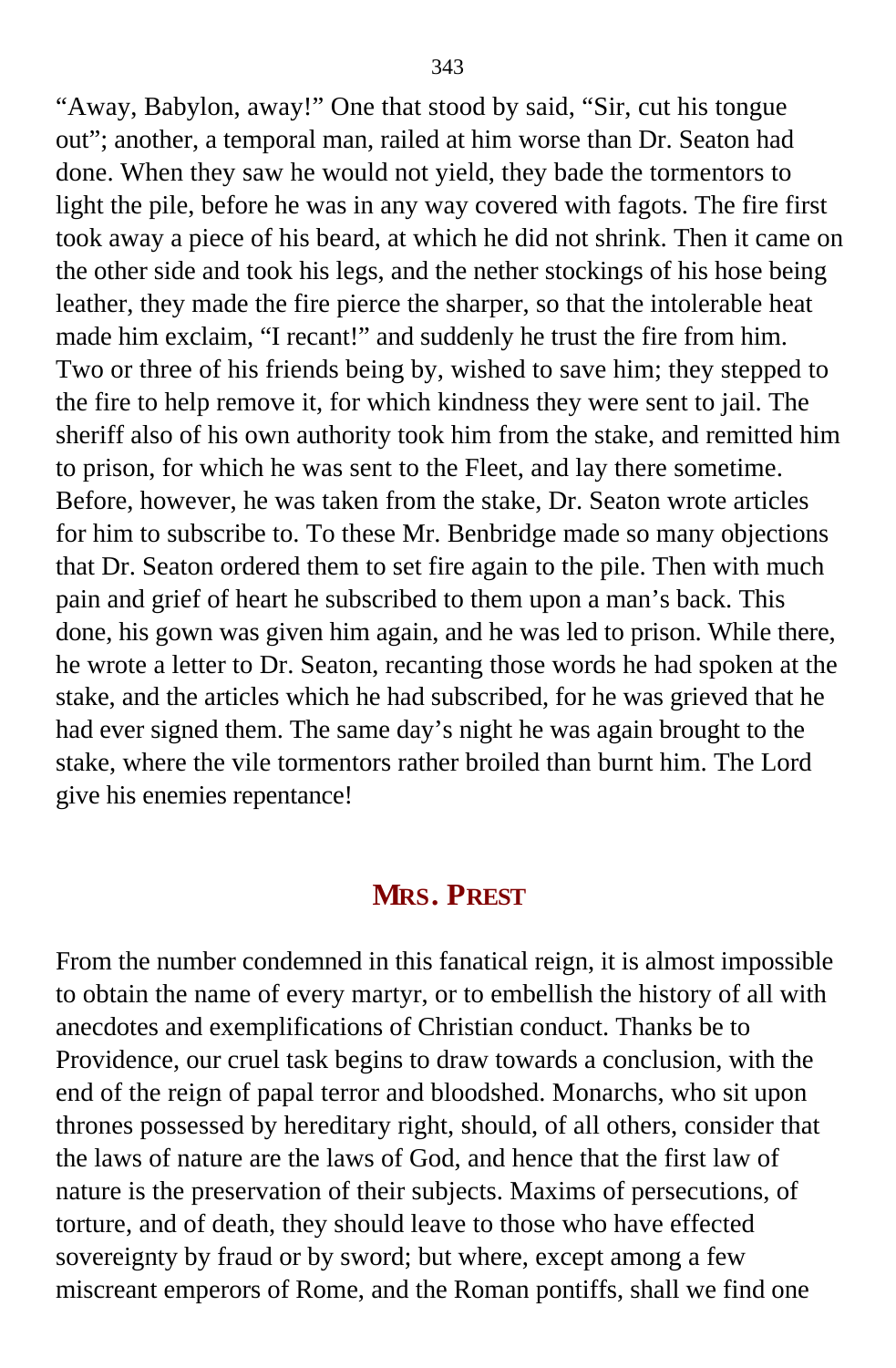whose memory is so "damned to everlasting fame" as that of Queen Mary? Nations bewail the hour which separates them forever from a beloved governor, but, with respect to that of Mary, it was the most blessed time of her whole reign. Heaven has ordained three great scourges for national sins — plague, pestilence, and famine. It was the will of God in Mary's reign to bring a fourth upon this kingdom, under the form of papistical persecution. It was sharp, but glorious; the fire which consumed the martyrs has undermined the popedom; and the Catholic states, at present the most bigoted and unenlightened, are those which are sunk lowest in the scale of moral dignity and political consequence. May they remain so, until the pure light of the Gospel shall dissipate the darkness of fanaticism and superstition! But to return. Mrs. Prest for some time lived about Cornwall, where she had a husband and children, whose bigotry compelled her to frequent the abominations of the Church of Rome. Resolving to act as her conscience dictated, she quitted them, and made a living by spinning. After some time, returning home, she was accused by her neighbors, and brought to Exeter, to be examined before Dr. Troubleville, and his chancellor Blackston. As this martyr was accounted of inferior intellect, we shall put her in competition with the bishop, and let the reader judge which had the most of that knowledge conducive to everlasting life. The bishop bringing the question to issue, respecting the bread and wine being flesh and blood, Mrs. Prest said, "I will demand of you whether you can deny your creed, which says, that Christ doth perpetually sit at the right hand of His Father, both body and soul, until He come again; or whether He be there in heaven our Advocate, and to make prayer for us unto God His Father? If He be so, He is not here on earth in a piece of bread. If He be not here, and if He do not dwell in temples made with hands, but in heaven, what! shall we seek Him here? If He did not offer His body once for all, why make you a new offering? If with one offering He made all perfect, why do you with a false offering make all imperfect? If He be to be worshipped in spirit and in truth, why do you worship a piece of bread? If He be eaten and drunken in faith and truth, if His flesh be not profitable to be among us, why do you say you make His flesh and blood, and say it is profitable for body and soul? Alas! I am a poor woman, but rather than to do as you do, I would live no longer. I have said, Sir." Bishop. I promise you, you are a jolly Protestant. I pray you in what school have you been brought up? Mrs. Prest. I have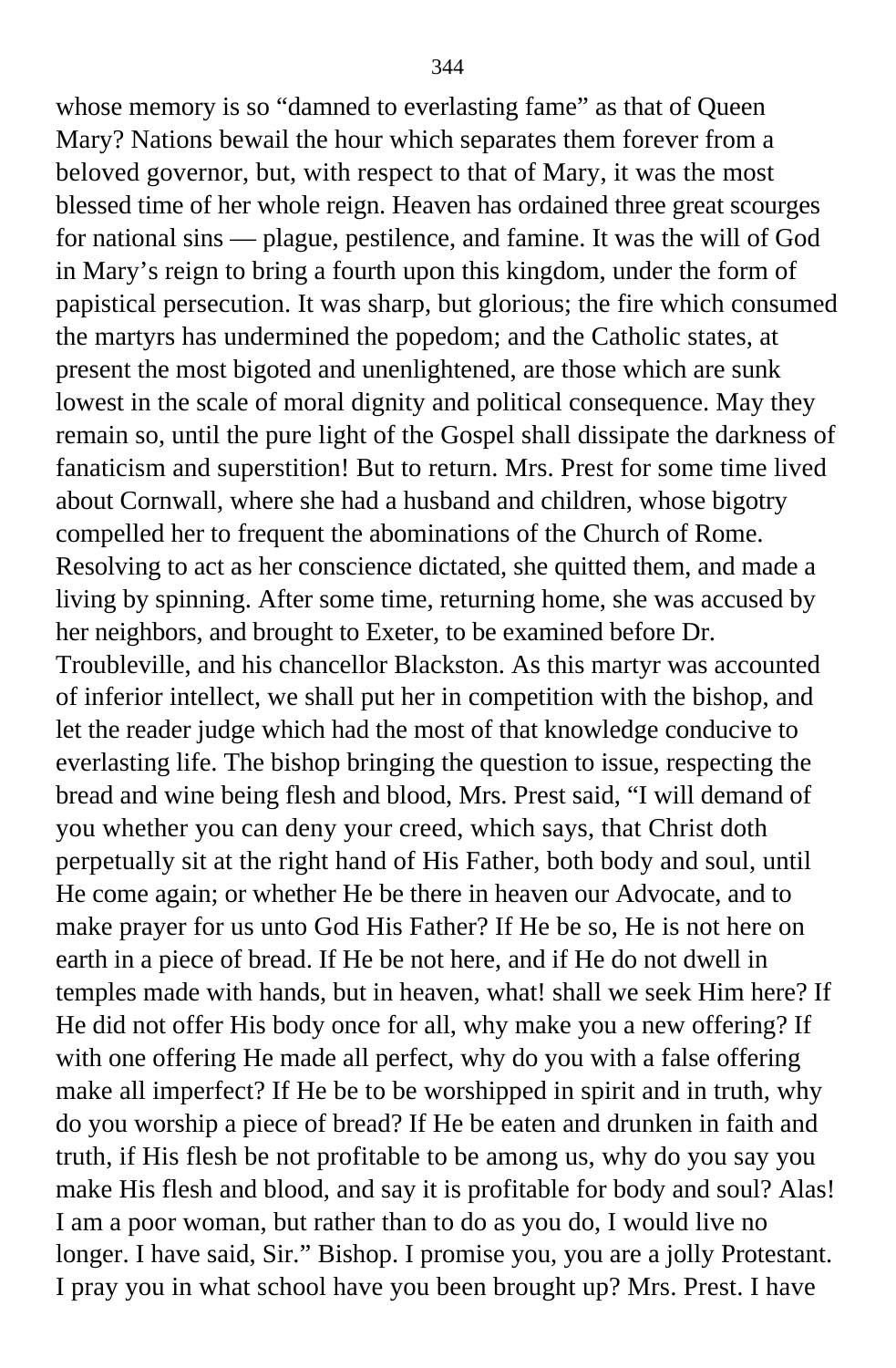upon the Sundays visited the sermons, and there have I learned such things as are so fixed in my breast, that death shall not separate them. B. O foolish woman, who will waste his breath upon thee, or such as thou art? But how chanceth it that thou wentest away from thy husband? If thou wert an honest woman, thou wouldst not have left thy husband and children, and run about the country like a fugitive. Mrs. P. Sir, I labored for my living; and as my Master Christ counselleth me, when I was persecuted in one city, I fled into another. B. Who persecuted thee? Mrs. P. My husband and my children. For when I would have them to leave idolatry, and to worship God in heaven, he would not hear me, but he with his children rebuked me, and troubled me. I fled not for whoredom, nor for theft, but because I would be no partaker with him and his of that foul idol the Mass; and wheresoever I was, as oft as I could, upon Sundays and holidays. I made excuses not to go to the popish Church. B. Belike then you are a good housewife, to fly from your husband the Church. Mrs. P. My housewifery is but small; but God gave me grace to go to the true Church. B. The true Church, what dost thou mean? Mrs. P. Not your popish Church, full of idols and abominations, but where two or three are gathered together in the name of God, to that Church will I go as long as I live. B. Belike then you have a church of your own. Well, let this mad woman be put down to prison until we send for her husband. Mrs. P. No, I have but one husband, who is here already in this city, and in prison with me, from whom I will never depart.

Some persons present endeavoring to convince the bishop she was not in her right senses, she was permitted to depart. The keeper of the bishop's prisons took her into his house, where she either spun worked as a servant, or walked about the city, discoursing upon the Sacrament of the altar. Her husband was sent for to take her home, but this she refused while the cause of religion could be served. She was too active to be idle, and her conversation, simple as they affected to think her, excited the attention of several Catholic priests and friars. They teased her with questions, until she answered them angrily, and this excited a laugh at her warmth. "Nay," said she, "you have more need to weep than to laugh, and to be sorry that ever you were born, to be the chaplains of that whore of Babylon. I defy him and all his falsehood; and get you away from me, you do but trouble my conscience. You would have me follow your doings; I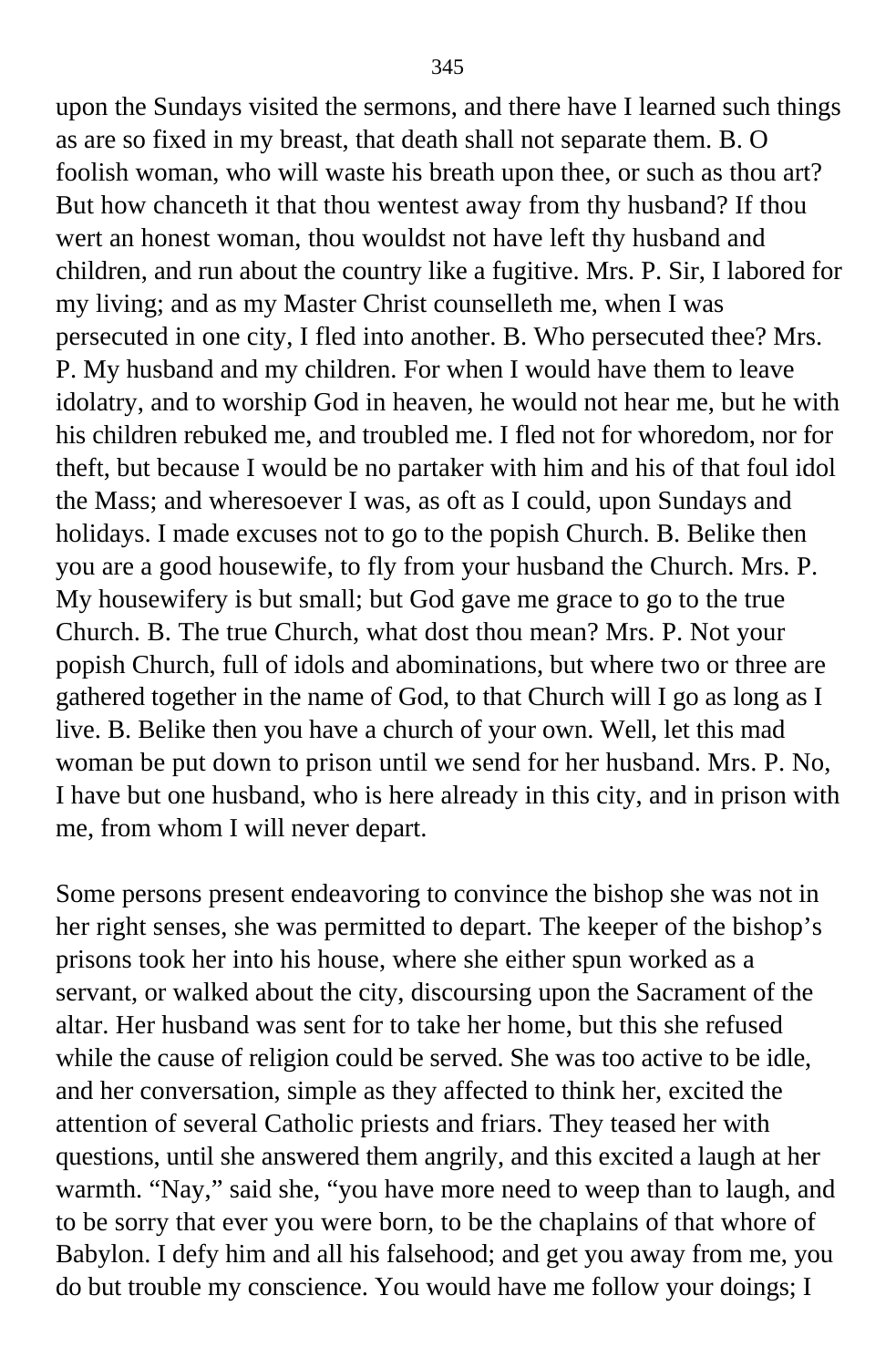will first lose my life. I pray you depart." "Why, thou foolish woman," said they, "we come to thee for thy profit and soul's health." To which she replied, "What profit ariseth by you, that teach nothing but lies for truth? how save you souls, when you preach nothing but lies, and destroy souls?" "How provest thou that?" said they. "Do you not destroy your souls, when you teach the people to worship idols, stocks, and stones, the works of men's hands? and to worship a false God of your own making of a piece of bread, and teach that the pope is God's vicar, and hath power to forgive sins? and that there is a purgatory, when God's Son hath by His passion purged all? and say you make God and sacrifice Him, when Christ's body was a sacrifice once for all? Do you not teach the people to number their sins in your ears, and say they will be damned if they confess not all; when God's Word saith, Who can number his sins? Do you not promise them trentals and dirges and Masses for souls, and sell your prayers for money, and make them buy pardons, and trust to such foolish inventions of your imaginations? Do you not altogether act against God? Do you not teach us to pray upon beads, and to pray unto saints, and say they can pray for us? Do you not make holy water and holy bread to fray devils? Do you not do a thousand more abominations? And yet you say, you come for my profit, and to save my soul. No, no, one hath saved me. Farewell, you with your salvation." During the liberty granted her by the bishop, before-mentioned, she went into St. Peter's Church, and there found a skillful Dutchman, who was affixing new noses to certain fine images which had been disfigured in King Edward's time; to whom she said, "What a madman art thou, to make them new noses, which within a few days shall all lose their heads?" The Dutchman accused her and laid it hard to her charge. And she said unto him, "Thou art accursed, and so are thy images." He called her a whore. "Nay," said she, "thy images are whores, and thou art a whore-hunter; for doth not God say, 'You go a whoring after strange gods, figures of your own making? and thou art one of them.'" After this she was ordered to be confined, and had no more liberty. During the time of her imprisonment, many visited her, some sent by the bishop, and some of their own will, among these was one Daniel, a great preacher of the Gospel, in the days of King Edward, about Cornwall and Devonshire, but who, through the grievous persecution he had sustained, had fallen off. Earnestly did she exhort him to repent with Peter, and to be more constant in his profession. Mrs. Walter Rauley and Mr.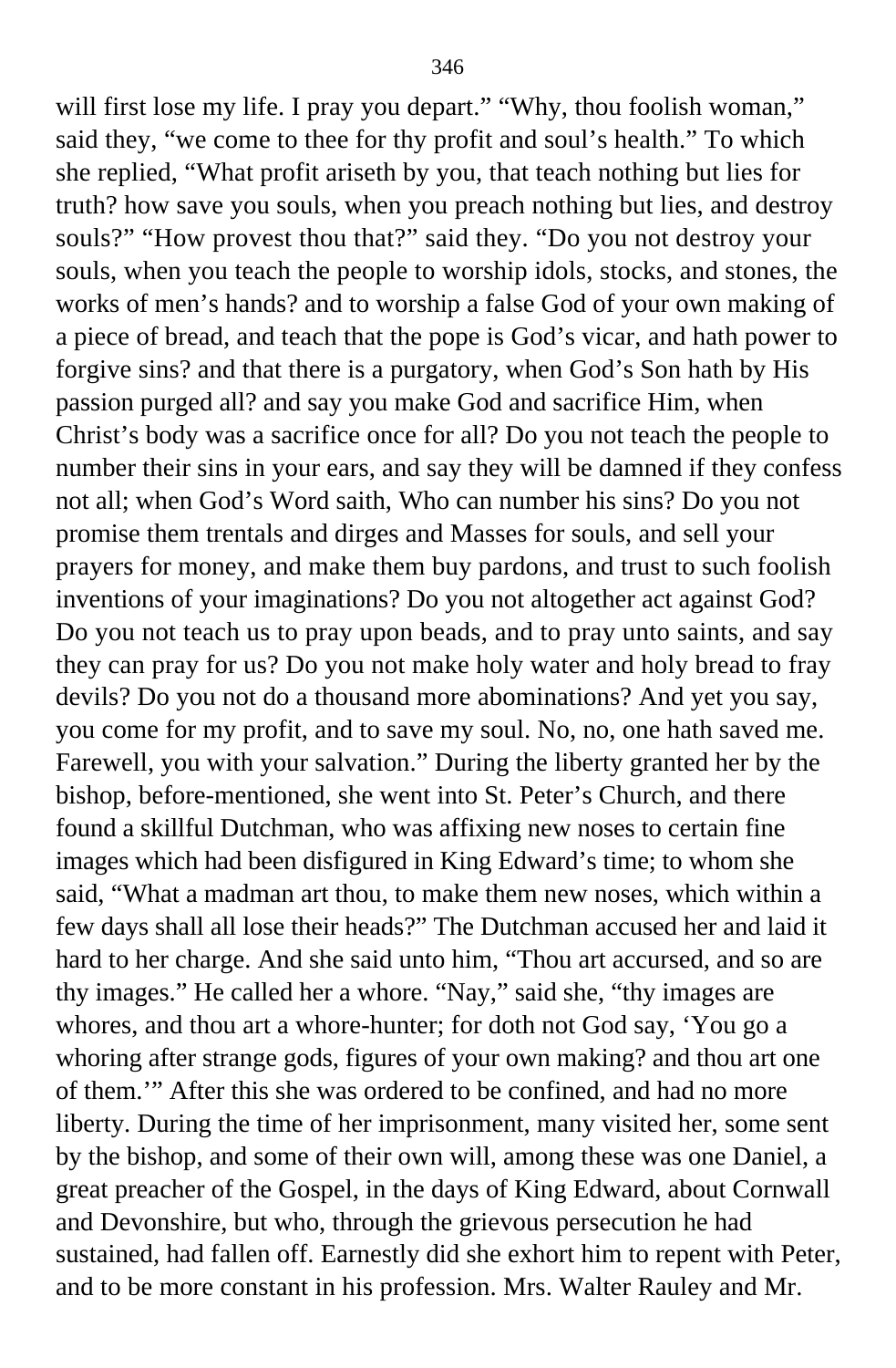William and John Kede, persons of great respectability, bore ample testimony of her godly conversation, declaring, that unless God were with her, it were impossible she could have so ably defended the cause of Christ. Indeed, to sum up the character of this poor woman, she united the serpent and the dove, abounding in the highest wisdom joined to the greatest simplicity. She endured imprisonment, threatenings, taunts, and the vilest epithets, but nothing could induce her to swerve; her heart was fixed; she had cast anchor; nor could all the wounds of persecution remove her from the rock on which her hopes of felicity were built. Such was her memory, that, without learning, she could tell in what chapter any text of Scripture was contained: on account of this singular property, one Gregory Basset, a rank papist, said she was deranged, and talked as a parrot, wild without meaning. At length, having tried every manner without effect to make her nominally a Catholic, they condemned her. After this, one exhorted her to leave her opinions, and go home to her family, as she was poor and illiterate. "True, (said she) though I am not learned, I am content to be a witness of Christ's death, and I pray you make no longer delay with me; for my heart is fixed, and I will never say otherwise, nor turn to your superstitious doing." To the disgrace of Mr. Blackston, treasurer of the church, he would often send for this poor martyr from prison, to make sport for him and a woman whom he kept; putting religious questions to her, and turning her answers into ridicule. This done, he sent her back to her wretched dungeon, while he battened upon the good things of this world. There was perhaps something simply ludicrous in the form of Mrs. Prest, as she was of a very short stature, thick set, and about fifty-four years of age; but her countenance was cheerful and lively, as if prepared for the day of her marriage with the Lamb. To mock at her form was an indirect accusation of her Creator, who framed her after the fashion He liked best, and gave her a mind that far excelled the transient endowments of perishable flesh. When she was offered money, she rejected it, "because (said she) I am going to a city where money bears no mastery, and while I am here God has promised to feed me." When sentence was read, condemning her to the flames, she lifted up her voice and praised God, adding, "This day have I found that which I have long sought." When they tempted her to recant, "That will I not, (said she) God forbid that I should lose the life eternal, for this carnal and short life. I will never turn from my heavenly husband to my earthly husband; from the fellowship of angels to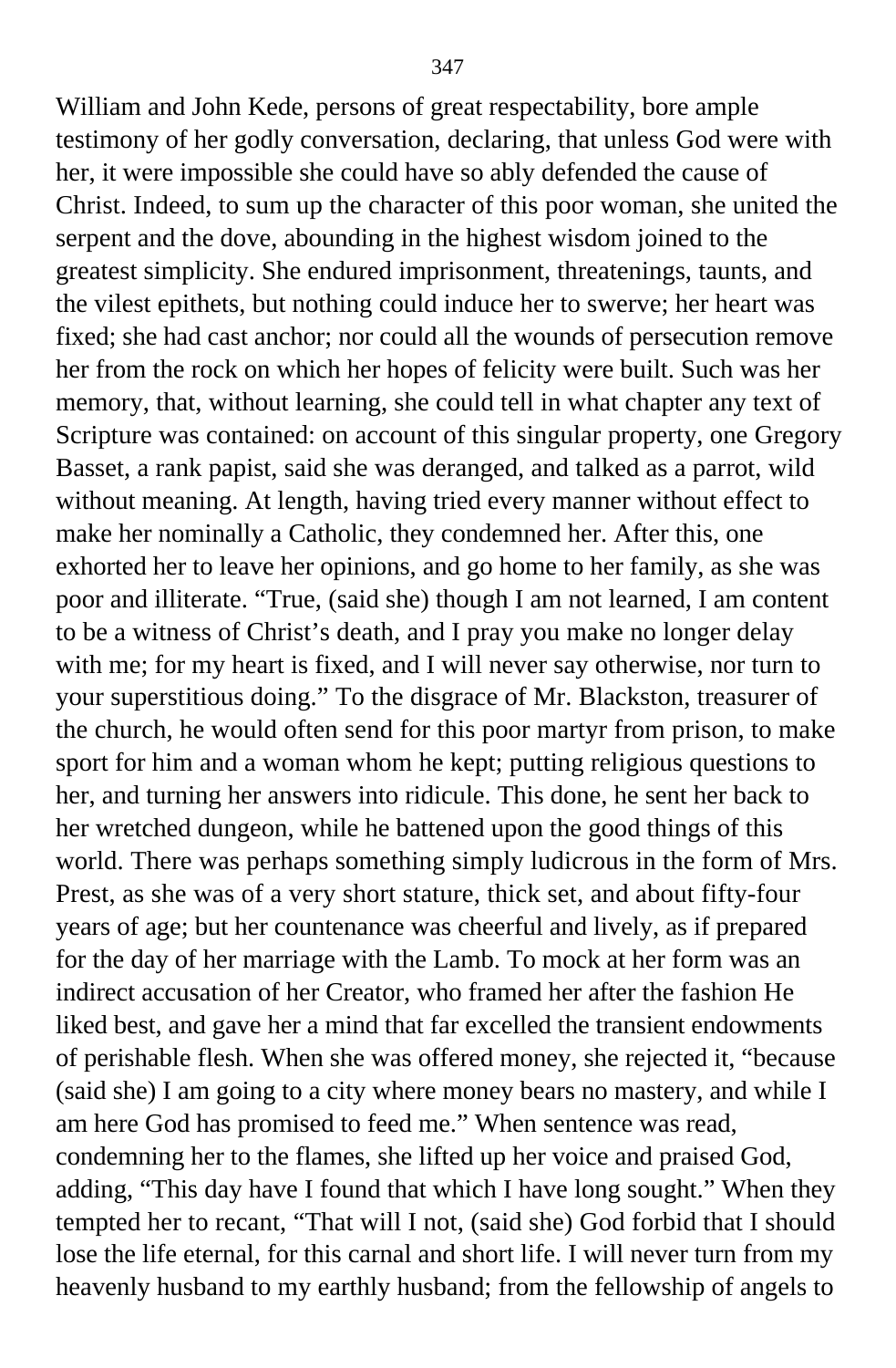mortal children; and if my husband and children be faithful, then am I theirs. God is my father, God is my mother, God is my sister, my brother, my kinsman; God is my friend, most faithful." Being delivered to the sheriff, she was led by the officer to the place of execution, without the walls of Exeter, called Sothenhey, where again the superstitious priests assaulted her. While they were tying her to the stake, she continued earnestly to exclaim "God be merciful to me, a sinner!" Patiently enduring the devouring conflagration, she was consumed to ashes, and thus ended a life which in unshaken fidelity to the cause of Christ, was not surpassed by that of any preceding martyr.

### **RICHARD SHARPE, THOMAS BANION, AND THOMAS HALE**

Mr. Sharpe, weaver, of Bristol, was brought the ninth day of March, 1556, before Dr. Dalby, chancellor of the city of Bristol, and after examination concerning the Sacrament of the altar, was persuaded to recant; and on the twenty-ninth, he was enjoined to make his recantation in the parish church. But, scarcely had he publicly avowed his backsliding, before he felt in his conscience such a tormenting fiend, that he was unable to work at his occupation; hence, shortly after, one Sunday, he came into the parish church, called Temple, and after high Mass, stood up in the choir door, and said with a loud voice, "Neighbors, bear me record that yonder idol (pointing to the altar) is the greatest and most abominable that ever was; and I am sorry that ever I denied my Lord God!" Notwithstanding the constables were ordered to apprehend him, he was suffered to go out of the church; but at night he was apprehended and carried to Newgate. Shortly after, before the chancellor, denying the Sacrament of the altar to be the body and blood of Christ, he was condemned to be burned by Mr. Dalby. He was burnt the seventh of May, 1558, and died godly, patiently, and constantly, confessing the Protestant articles of faith. With him suffered Thomas Hale, shoemaker, of Bristol, who was condemned by Chancellor Dalby. These martyrs were bound back to back. Thomas Banion, a weaver, was burnt on August 27, of the same year, and died for the sake of the evangelical cause of his Savior.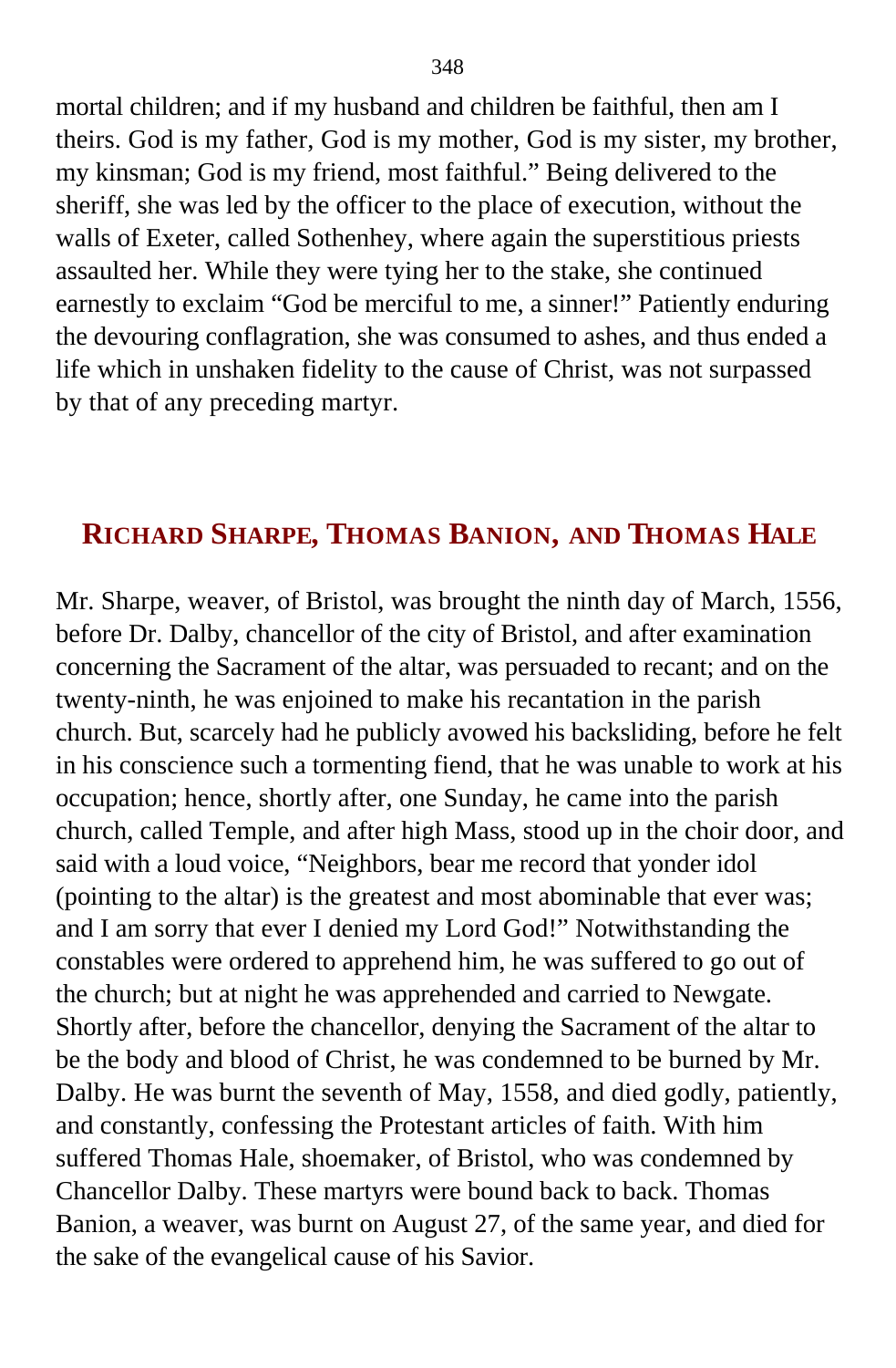# **J. CORNEFORD, OF WORTHAM; C. BROWNE, OF MAIDSTONE; J. HERST, OF ASHFORD; ALICE SNOTH, AND CATHARINE KNIGHT, AN AGED WOMAN**

With pleasure we have to record that these five martyrs were the last who suffered in the reign of Mary for the sake of the Protestant cause; but the malice of the papists was conspicuous in hastening their martyrdom, which might have been delayed until the event of the queen's illness was decided. It is reported that the archdeacon of Canterbury, judging that the sudden death of the queen would suspend the execution, traveled post from London, to have the satisfaction of adding another page to the black list of papistical sacrifices. The articles against them were, as usual, the Sacramental elements and the idolatry of bending to images. They quoted St. John's words, "Beware of images!" and respecting the real presence, they urged according to St. Paul, "the things which are seen are temporal." When sentence was about to be read against them, and excommunication to take place in the regular form, John Corneford, illuminated by the Holy Spirit, awfully turned the latter proceeding against themselves, and in a solemn impressive manner, recriminated their excommunication in the following words: "In the name of our Lord Jesus Christ, the Son of the most mighty God, and by the power of His Holy Spirit, and the authority of His holy Catholic and apostolic Church, we do here give into the hands of Satan to be destroyed, the bodies of all those blasphemers and heretics that maintain any error against His most holy Word, or do condemn His most holy truth for heresy, to the maintenance of any false church or foreign religion, so that by this Thy just judgment, O most mighty God, against Thy adversaries, Thy true religion may be known to Thy great glory and our comfort and to the edifying of all our nation. Good Lord, so be it. Amen." This sentence was openly pronounced and registered, and, as if Providence had awarded that it should not be delivered in vain, within six days after, Queen Mary died, detested by all good men and accursed of God! Though acquainted with these circumstances, the archdeacon's implacability exceeded that of his great exemplary, Bonner, who, though he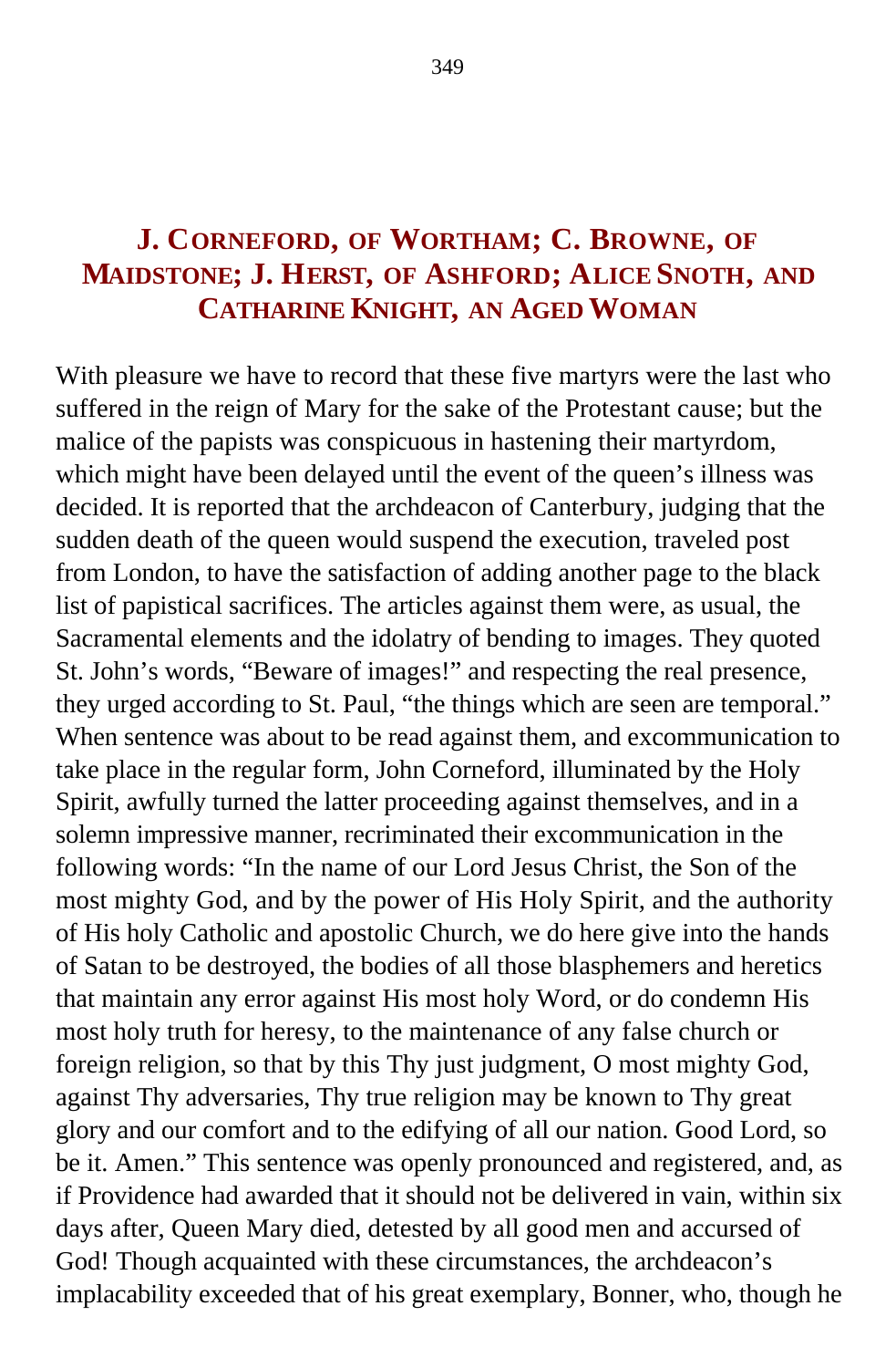had several persons at that time under his fiery grasp, did not urge their deaths hastily, by which delay he certainly afforded them an opportunity of escape. At the queen's decease, many were in bonds: some just taken, some examined, and others condemned. The writs indeed were issued for several burnings, but by the death of the three instigators of Protestant murder — the chancellor, the bishop, and the queen, who fell nearly together, the condemned sheep were liberated, and lived many years to praise God for their happy deliverance. These five martyrs, when at the stake, earnestly prayed that their blood might be the last shed, nor did they pray in vain. They died gloriously, and perfected the number God had selected to bear witness of the truth in this dreadful reign, whose names are recorded in the Book of Life; though last, not least among the saints made meet for immortality through the redeeming blood of the Lamb! Catharine Finlay, alias Knight, was first converted by her son's expounding the Scriptures to her, which wrought in her a perfect work that terminated in martyrdom. Alice Snoth at the stake sent for her grandmother and godfather, and rehearsed to them the articles of her faith, and the Commandments of God, thereby convincing the world that she knew her duty. She died calling upon the spectators to bear witness that she was a Christian woman, and suffered joyfully for the testimony of Christ's Gospel. Among the numberless enormities committed by the merciless and unfeeling Bonner, the murder of this innocent and unoffending child may be ranged as the most horrid. His father, John Fetty, of the parish of Clerkenwell, by trade a tailor, and only twenty-four years of age, had made blessed election; he was fixed secure in eternal hope, and depended on Him who so builds His Church that the gates of hell shall not prevail against it. But alas! the very wife of his bosom, whose heart was hardened against the truth, and whose mind was influenced by the teachers of false doctrine, became his accuser. Brokenbery, a creature of the pope, and parson of the parish, received the information of this wedded Delilah, in consequence of which the poor man was apprehended. But here the awful judgment of an ever-righteous God, who is "of purer eyes than to behold evil," fell upon this stone-hearted and perfidious woman; for no sooner was the injured husband captured by her wicked contriving, than she also was suddenly seized with madness, and exhibited an awful and awakening instance of God's power to punish the evil-doer. This dreadful circumstance had some effect upon the hearts of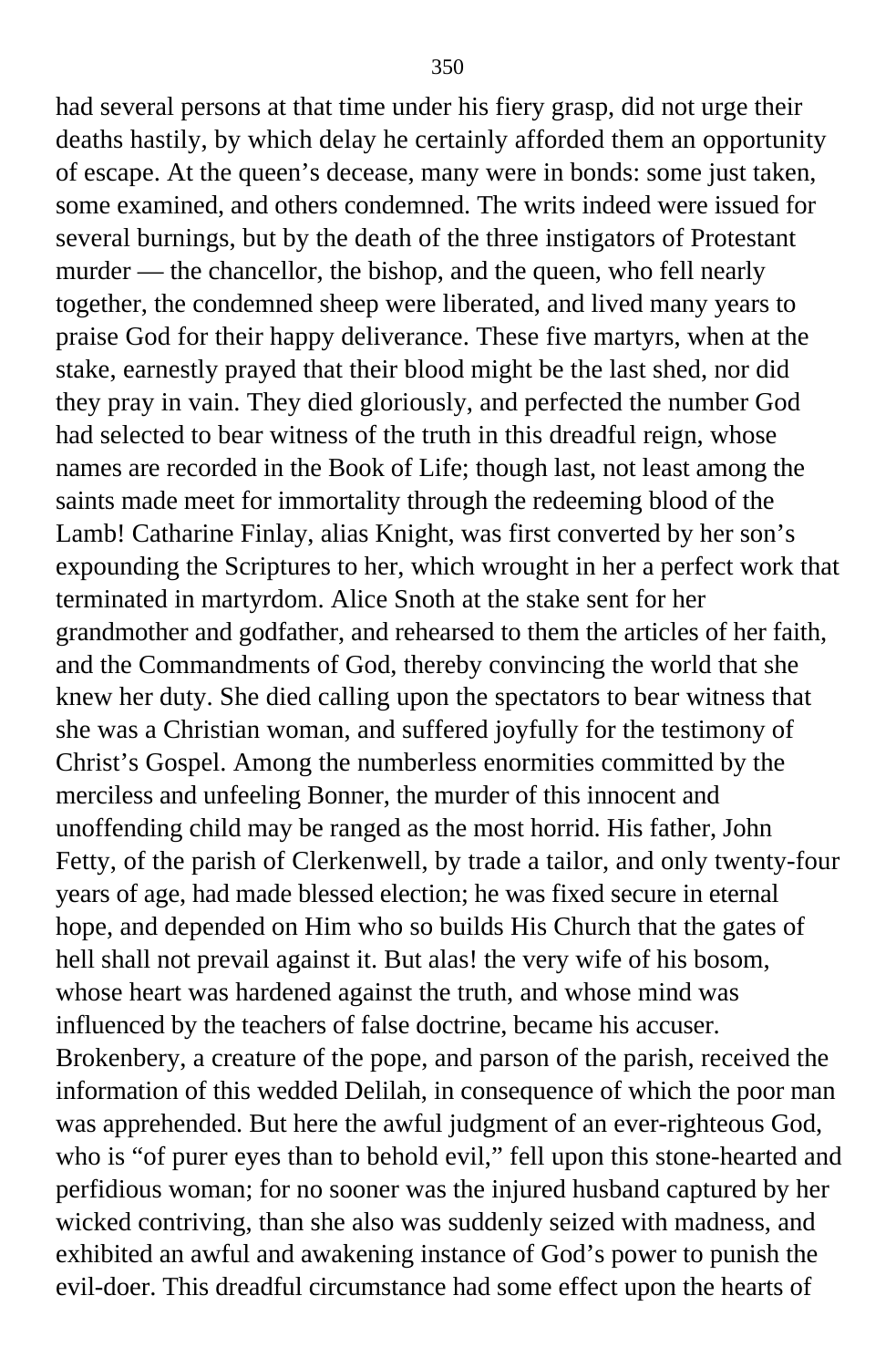the ungodly hunters who had eagerly grasped their prey; but, in a relenting moment, they suffered him to remain with his unworthy wife, to return her good for evil, and to comfort two children, who, on his being sent to prison, would have been left without a protector, or have become a burden to the parish. As bad men act from little motives, we may place the indulgence shown him to the latter account. We have noticed in the former part of our narratives of the martyrs, some whose affection would have led them even to sacrifice their own lives, to preserve their husbands; but here, agreeable to Scripture language, a mother proves, indeed, a monster in nature! Neither conjugal nor maternal affection could impress the heart of this disgraceful woman. Although our afflicted Christian had experienced so much cruelty and falsehood from the woman who was bound to him by every tie both human and divine, yet, with a mild and forbearing spirit, he overlooked her misdeeds, during her calamity endeavoring all he could to procure relief for her malady, and soothing her by every possible expression of tenderness: thus she became in a few weeks nearly restored to her senses. But, alas! she returned again to her sin, "as a dog returneth to his vomit." Malice against the saints of the Most High was seated in her heart too firmly to be removed; and as her strength returned, her inclination to work wickedness returned with it. Her heart was hardened by the prince of darkness; and to her may be applied these afflicting and soul-harrowing words, "Can the Ethiopian change his skin, or the leopard his spots? then may ye also do good, that are accustomed to do evil." Weighing this text duly with another, "I will have mercy on whom I will have mercy," how shall we presume to refine away the sovereignty of God by arraigning Jehovah at the bar of human reason, which, in religious matters, is too often opposed by infinite wisdom? "Broad is the way, that leadeth to destruction, and many there be which go in thereat. Narrow is the way, which leadeth unto life, and few there be that find it." The ways of heaven are indeed inscrutable, and it is our bounden duty to walk ever dependent on God, looking up to Him with humble confidence, and hope in His goodness, and ever confess His justice; and where we "cannot unravel, there learn to trust." This wretched woman, pursuing the horrid dictates of a heart hardened and depraved, was scarcely confirmed in her recovery, when, stifling the dictates of honor, gratitude, and every natural affection, she again accused her husband, who was once more apprehended, and taken before Sir John Mordant, knight, and one of Queen Mary's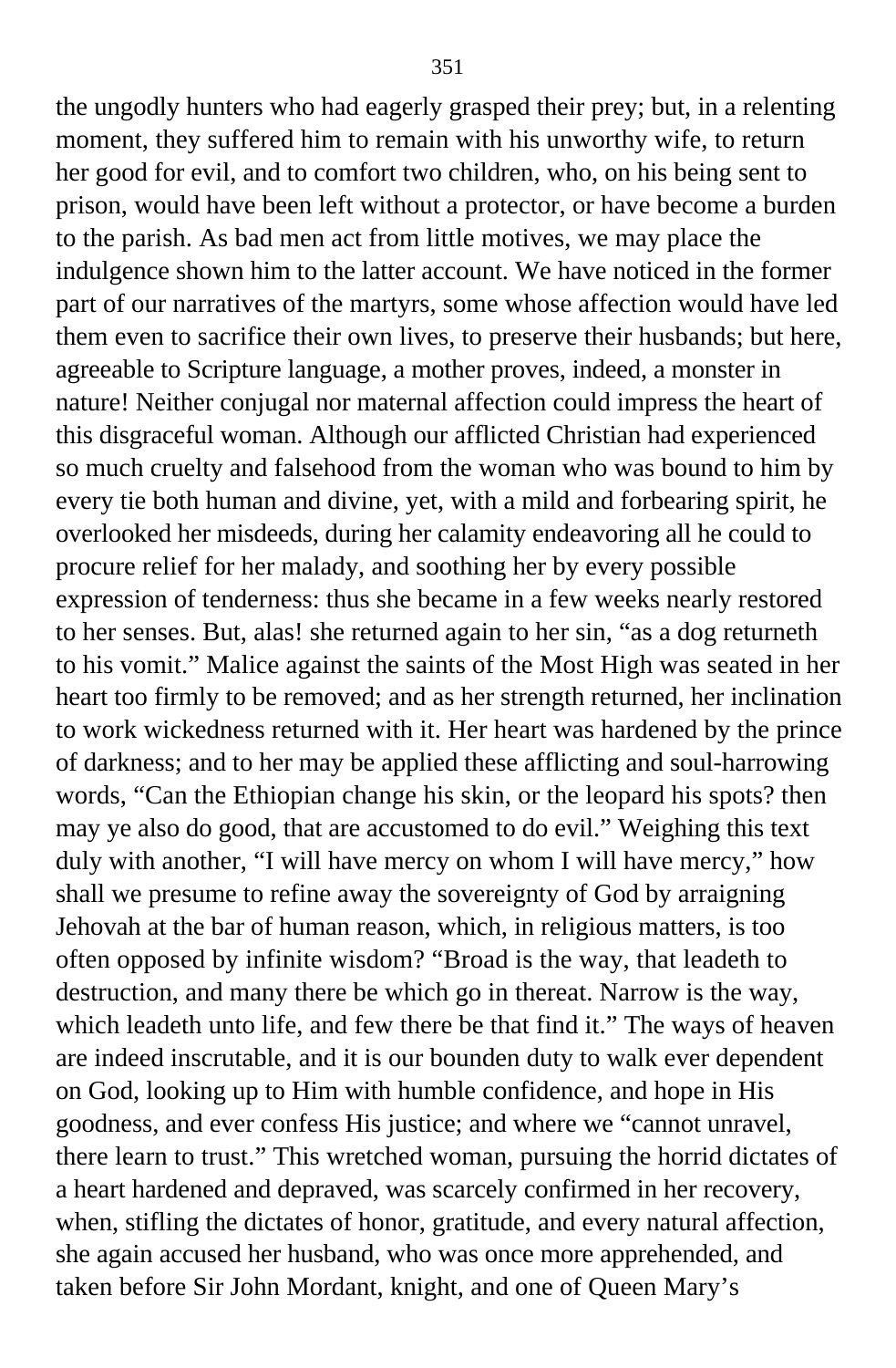commissioners. Upon examination, his judge finding him fixed in opinions which militated against those nursed by superstition and maintained by cruelty, he was sentenced to confinement and torture in Lollard's Tower. Here he was put into the painful stocks, and had a dish of water set by him, with a stone put into it, to what purpose God knoweth, except it were to show that he should look for little other subsistence: which is credible enough, if we consider their like practices upon divers before mentioned in this history; as, among others, upon Richard Smith, who died through their cruel imprisonment touching whom, when a godly woman came to Dr. Story to have leave she might bury him, he asked her if he had any straw or blood in his mouth; but what he means thereby, I leave to the judgment of the wise. On the first day of the third week of our martyr's sufferings, an object presented itself to his view, which made him indeed feel his tortures with all their force, and to execrate, with bitterness only short of cursing, the author of his misery. To mark and punish the proceedings of his tormentors, remained with the Most High, who noteth even the fall of a sparrow, and in whose sacred Word it is written, "Vengeance is mine; I will repay." This object was his own son, a child of the tender age of eight years. For fifteen days, had its hapless father been suspended by his tormentor by the right arm and left leg, and sometimes by both, shifting his positions for the purpose of giving him strength to bear and to lengthen the date of his sufferings. When the unoffending innocent, desirous of seeing and speaking to its parent, applied to Bonner for permission to do so, the poor child being asked by the bishop's chaplain the purport of his errand, he replied he wished to see his father. "Who is thy father?" said the chaplain. "John Fetty," returned the boy, at the same time pointing to the place where he was confined. The interrogating miscreant on this said, "Why, thy father is a heretic!" The little champion again rejoined, with energy sufficient to raise admiration in any breast, except that of this unprincipled and unfeeling wretch — this miscreant, eager to execute the behests of a remorseless queen — "My father is no heretic: for you have Balaam's mark." Irritated by reproach so aptly applied, the indignant and mortified priest concealed his resentment for a moment, and took the undaunted boy into the house, where having him secure, he presented him to others, whose baseness and cruelty being equal to his own, they stripped him to the skin, and applied their scourges to so violent a degree, that, fainting beneath the stripes inflicted on his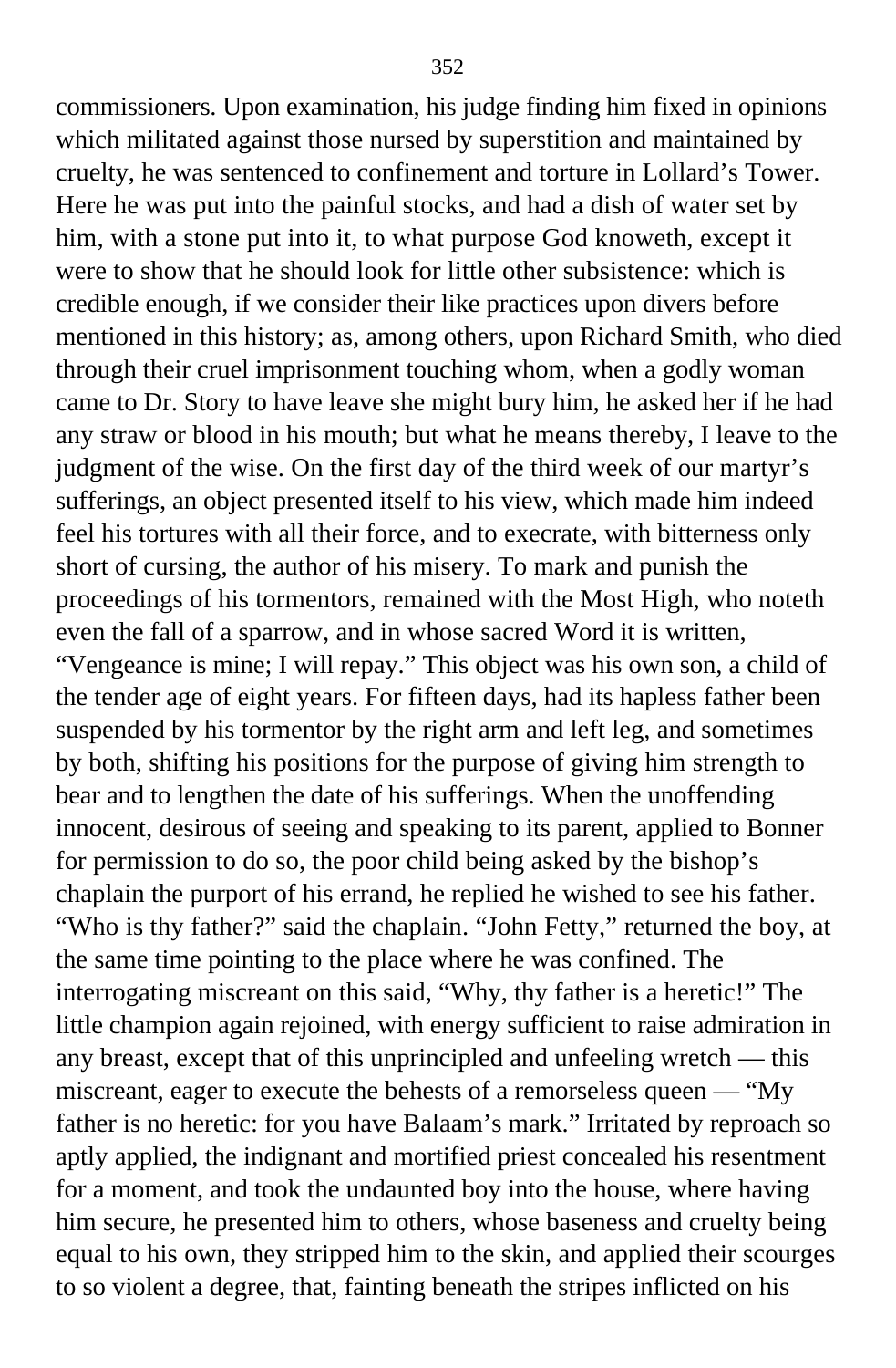tender frame, and covered with the blood that flowed from them, the victim of their ungodly wrath was ready to expire under his heavy and unmerited punishment. In this bleeding and helpless state was the suffering infant, covered only with his shirt, taken to his father by one of the actors in the horrid tragedy, who, while he exhibited the heart-rending spectacle, made use of the vilest taunts, and exulted in what he had done. The dutiful child, as if recovering strength at the sight of his father, on his knees implored his blessing. "Alas! Will," said the afflicted parent, in trembling amazement, "who hath done this to thee!" the artless innocent related the circumstances that led to the merciless correction which had been so basely inflicted on him; but when he repeated the reproof bestowed on the chaplain, and which was prompted by an undaunted spirit, he was torn from his weeping parent, and conveyed again to the house, where he remained a close prisoner. Bonner, somewhat fearful that what had been done could not be justified even among the bloodhounds of his own voracious pack, concluded in his dark and wicked mind, to release John Fetty, for a time at least, from the severities he was enduring in the glorious cause of everlasting truth! whose bright rewards are fixed beyond the boundaries of time, within the confines of eternity; where the arrow of the wicked cannot wound, even "where there shall be no more sorrowing for the blessed, who, in the mansion of eternal bliss shall glorify the Lamb forever and ever." He was accordingly by order of Bonner, (how disgraceful to all dignity, to say bishop!) liberated from the painful bonds, and led from Lollard's Tower, to the chamber of that ungodly and infamous butcher, where he found the bishop bathing himself before a great fire; and at his first entering the chamber, Fetty said, "God be here and peace!" "God be here and peace, (said Bonner,) that is neither God speed nor good morrow!" "If ye kick against this peace, (said Fetty), then this is not the place that I seek for." A chaplain of the bishop, standing by, turned the poor man about, and thinking to abash him, said, in mocking wise, "What have we here — a player!" While Fetty was thus standing in the bishop's chamber, he espied, hanging about the bishop's bed, a pair of great black beads, whereupon he said, "My Lord, I think the hangman is not far off: for the halter (pointing to the beads) is here already!" At which words the bishop was in a marvelous rage. Then he immediately after espied also, standing in the bishop's chamber, in the window, a little crucifix. Then he asked the bishop what it was, and he answered, that it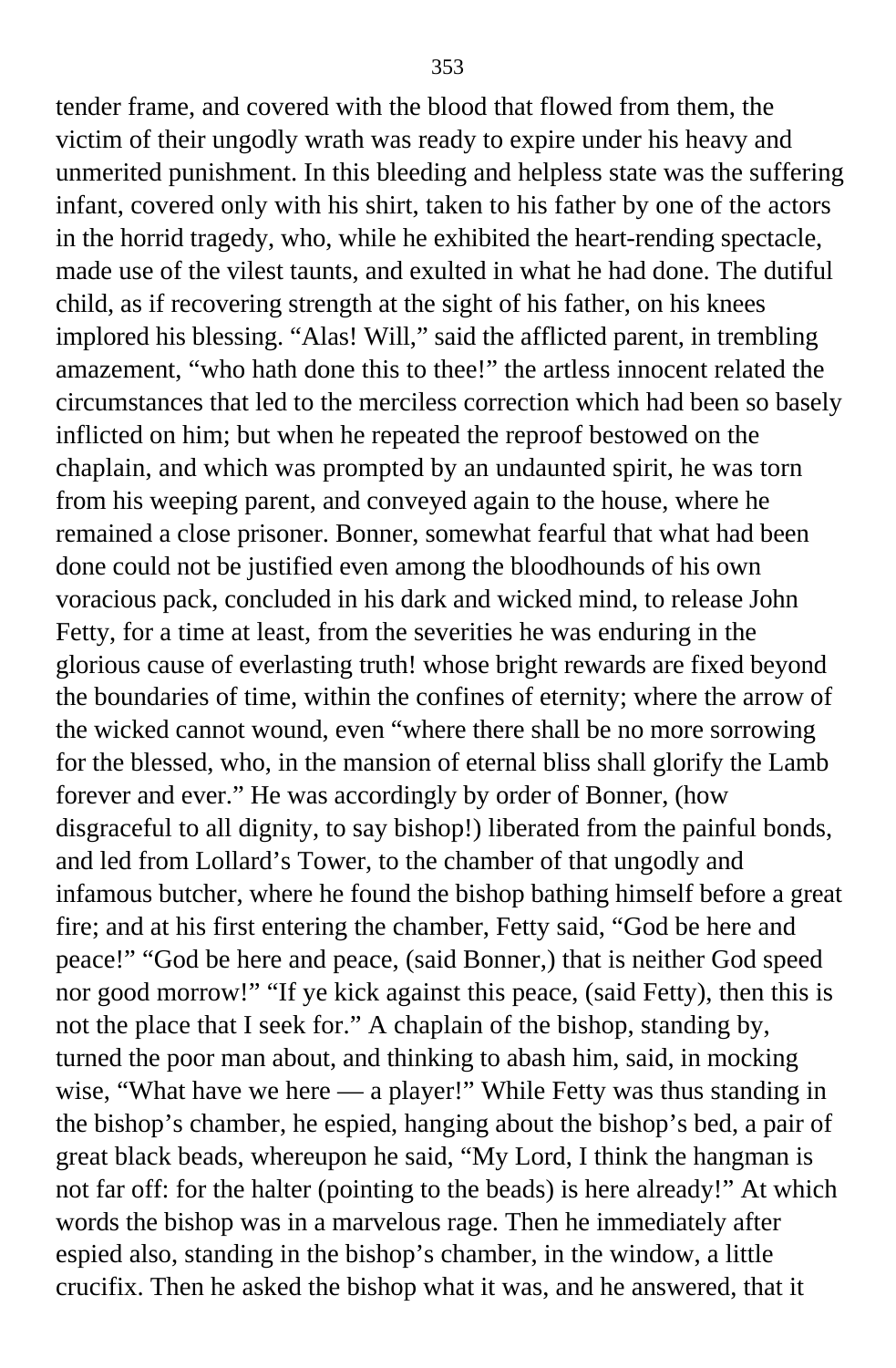was Christ. "Was He handled as cruelly as He is here pictured!" said Fetty. "Yea, that He was," said the bishop. "And even so cruelly will you handle such as come before you; for you are unto God's people as Caiaphas was unto Christ!" The bishop, being in a great fury, said, "Thou art a vile heretic, and I will burn thee, or else I will spend all I have, unto my gown." "Nay, my Lord, (said Fetty) you were better to give it to some poor body, that he may pray for you." Bonner, notwithstanding his passion, which was raised to the utmost by the calm and pointed remarks of this observing Christian, thought it most prudent to dismiss the father, on account of the nearly murdered child. His coward soul trembled for the consequences which might ensue; fear is inseparable from little minds; and this dastardly pampered priest experienced its effects so far as to induce him to assume the appearance of that he was an utter stranger to, namely, MERCY. The father, on being dismissed, by the tyrant Bonner, went home with a heavy heart, with his dying child, who did not survive many days the cruelties which had been inflicted on him. How contrary to the will of our great King and Prophet, who mildly taught His followers, was the conduct of this sanguinary and false teacher, this vile apostate from his God to Satan! But the archfiend had taken entire possession of his heart, and guided every action of the sinner he had hardened; who, given up to terrible destruction, was running the race of the wicked, marking his footsteps with the blood of the saints, as if eager to arrive at the goal of eternal death.

#### **DELIVERANCE OF DR. SANDS**

This eminent prelate, vice-chancellor of Cambridge, at the request of the duke of Northumberland, when he came down to Cambridge in support of Lady Jane Grey's claim to the throne, undertook at a few hours' notice, to preach before the duke and the university. The text he took was such as presented itself in opening the Bible, and a more appropriate one he could not have chosen, namely, the three last verses of Joshua. As God gave him the text, so He gave him also such order and utterance that it excited the most lively emotions in his numerous auditors. The sermon was about to be sent to London to be printed, when news arrived that the duke had returned and Queen Mary was proclaimed. The duke was immediately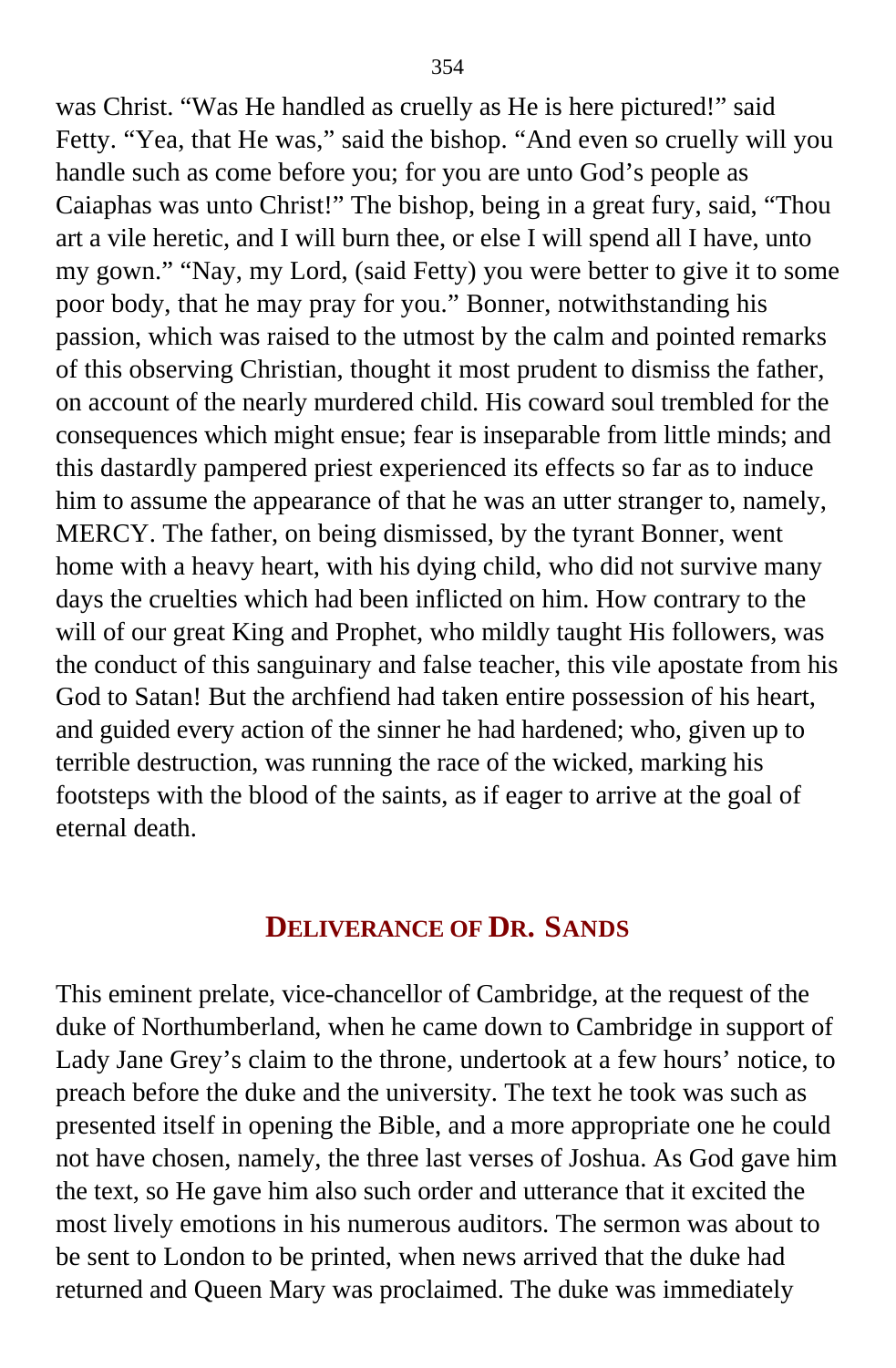arrested, and Dr. Sands was compelled by the university to give up his office. He was arrested by the queen's order, and when Mr. Mildmay wondered that so learned a man could willfully incur danger, and speak against so good a princess as Mary, the doctor replied, "If I would do as Mr. Mildmay has done, I need not fear bonds. He came down armed against Queen Mary; before a traitor — now a great friend. I cannot with one mouth blow hot and cold in this manner." A general plunder of Dr. Sands' property ensued, and he was brought to London upon a wretched horse. Various insults he met on the way from the bigoted Catholics, and as he passed through Bishopsgate-street, a stone struck him to the ground. He was the first prisoner that entered the Tower, in that day, on a religious account; his man was admitted with his Bible, but his shirts and other articles were taken from him. On Mary's coronation day the doors of the dungeon were so laxly guarded that it was easy to escape. A Mr. Mitchell, like a true friend, came to him, afforded him his own clothes as a disguise, and was willing to abide the consequence of being found in his place. This was a rare friendship: but he refused the offer; saying, "I know no cause why I should be in prison. To do thus were to make myself guilty. I will expect God's good will, yet do I think myself much obliged to you"; and so Mr. Mitchell departed. With Doctor Sands was imprisoned Mr. Bradford; they were kept close in prison twenty-nine weeks. John Fowler, their keeper, was a perverse papist, yet, by often persuading him, at length he began to favor the Gospel, and was so persuaded in the true religion, that on a Sunday, when they had Mass in the chapel, Dr. Sands administered the Communion to Bradford and to Fowler. Thus Fowler was their son begotten in bonds. To make room for Wyat and his accomplices, Dr. Sands and nine other preachers were sent to the Marshalsea. The keeper of the Marshalsea appointed to every preacher a man to lead him in the street; he caused them to go on before, and he and Dr. Sands followed conversing together. By this time popery began to be unsavory. After they had passed the bridge, the keeper said to Dr. Sands: "I perceive the vain people would set you forward to the fire. You are as vain as they, if you, being a young man, will stand in your own conceit, and prefer your own judgment before that of so many worthy prelates, ancient, learned, and grave men as be in this realm. If you do so, you shall find me a severe keeper, and one that utterly dislikes your religion." Dr. Sands answered, "I know my years to be young, and my learning but small; it is enough to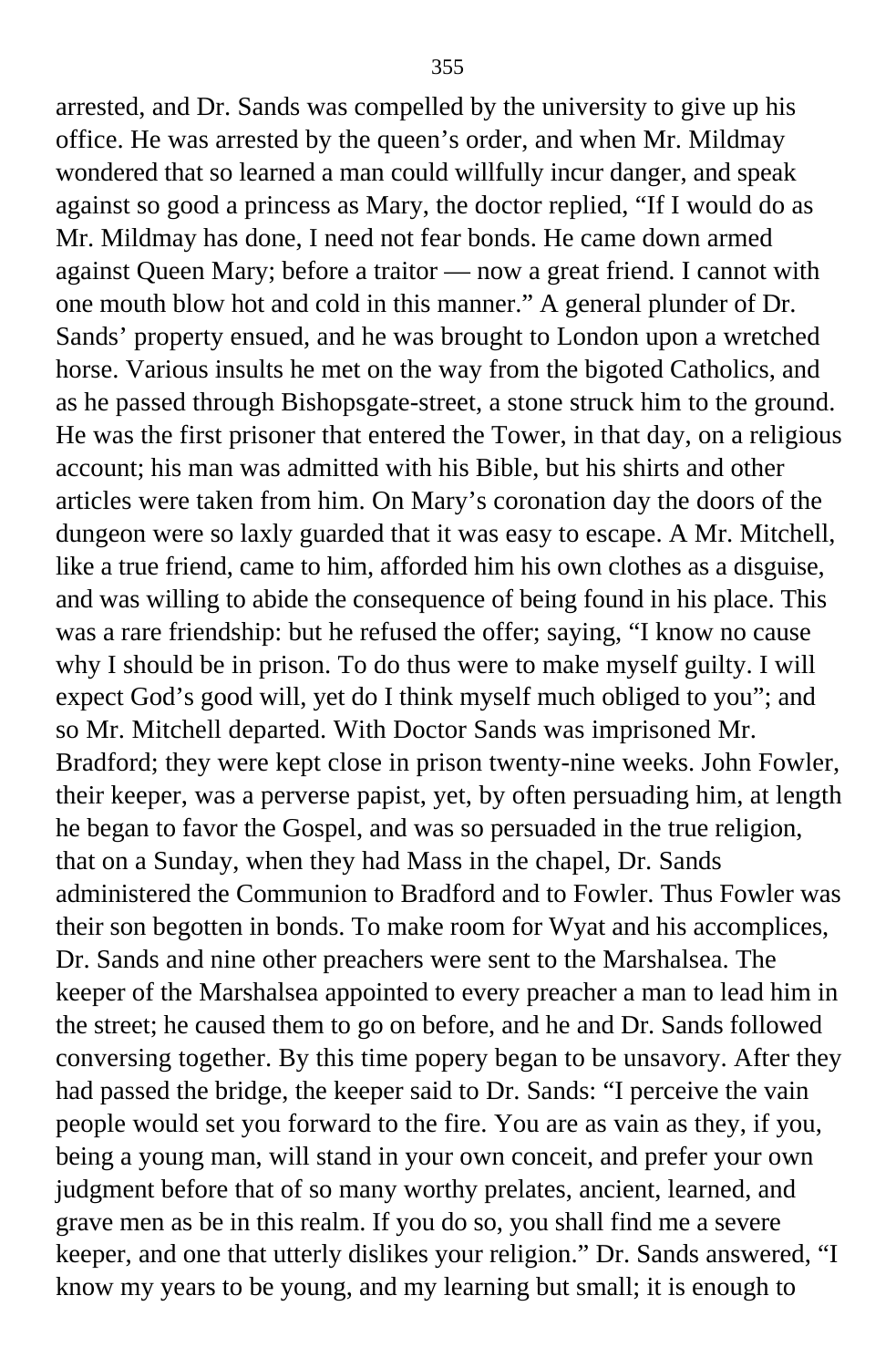know Christ crucified, and he hath learned nothing who seeth not the great blasphemy that is in popery. I will yield unto God, and not unto man; I have read in the Scriptures of many godly and courteous keepers: may God make you one! if not, I trust He will give me strength and patience to bear your hard usage." Then said the keeper, "Are you resolved to stand to your religion?" "Yes," quoth the doctor, "by God's grace!" "Truly," said the keeper, "I love you the better for it; I did but tempt you: what favor I can show you, you shall be assured of; and I shall think myself happy if I might die at the stake with you." He was as good as his word, for he trusted the doctor to walk in the fields alone, where he met with Mr. Bradford, who was also a prisoner in the King's Bench, and had found the same favor from his keeper. At his request, he put Mr. Saunders in along with him, to be his bedfellow, and the Communion was administered to a great number of communicants. When Wyat with his army came to Southwark, he offered to liberate all the imprisoned Protestants, but Dr. Sands and the rest of the preachers refused to accept freedom on such terms. After Dr. Sands had been nine weeks prisoner in the Marshalsea, by the mediation of Sir Thomas Holcroft, knight marshal, he was set at liberty. Though Mr. Holcroft had the queen's warrant, the bishop commanded him not to set Dr. Sands at liberty, until he had taken sureties of two gentlemen with him, each one bound in ú500, that Dr. Sands should not depart out of the realm without license. Mr. Holcroft immediately after met with two gentlemen of the north, friends and cousins to Dr. Sands, who offered to be bound for him. After dinner, the same day, Sir Thomas Holcroft sent for Dr. Sands to his lodgings at Westminster, to communicate to him all he had done. Dr. Sands answered: "I give God thanks, who hath moved your heart to mind me so well, that I think myself most bound unto you. God shall requite you, nor shall I ever be found unthankful. But as you have dealt friendly with me, I will also deal plainly with you. I came a freeman into prison; I will not go forth a bondman. As I cannot benefit my friends, so will I not hurt them. And if I be set at liberty, I will not tarry six days in this realm, if I may get out. If therefore I may not get free forth, send me to the Marshalsea again, and there you shall be sure of me." This answer Mr. Holcroft much disapproved of; but like a true friend he replied: "Seeing you cannot be altered, I will change my purpose, and yield unto you. Come of it what will, I will set you at liberty; and seeing you have a mind to go over sea,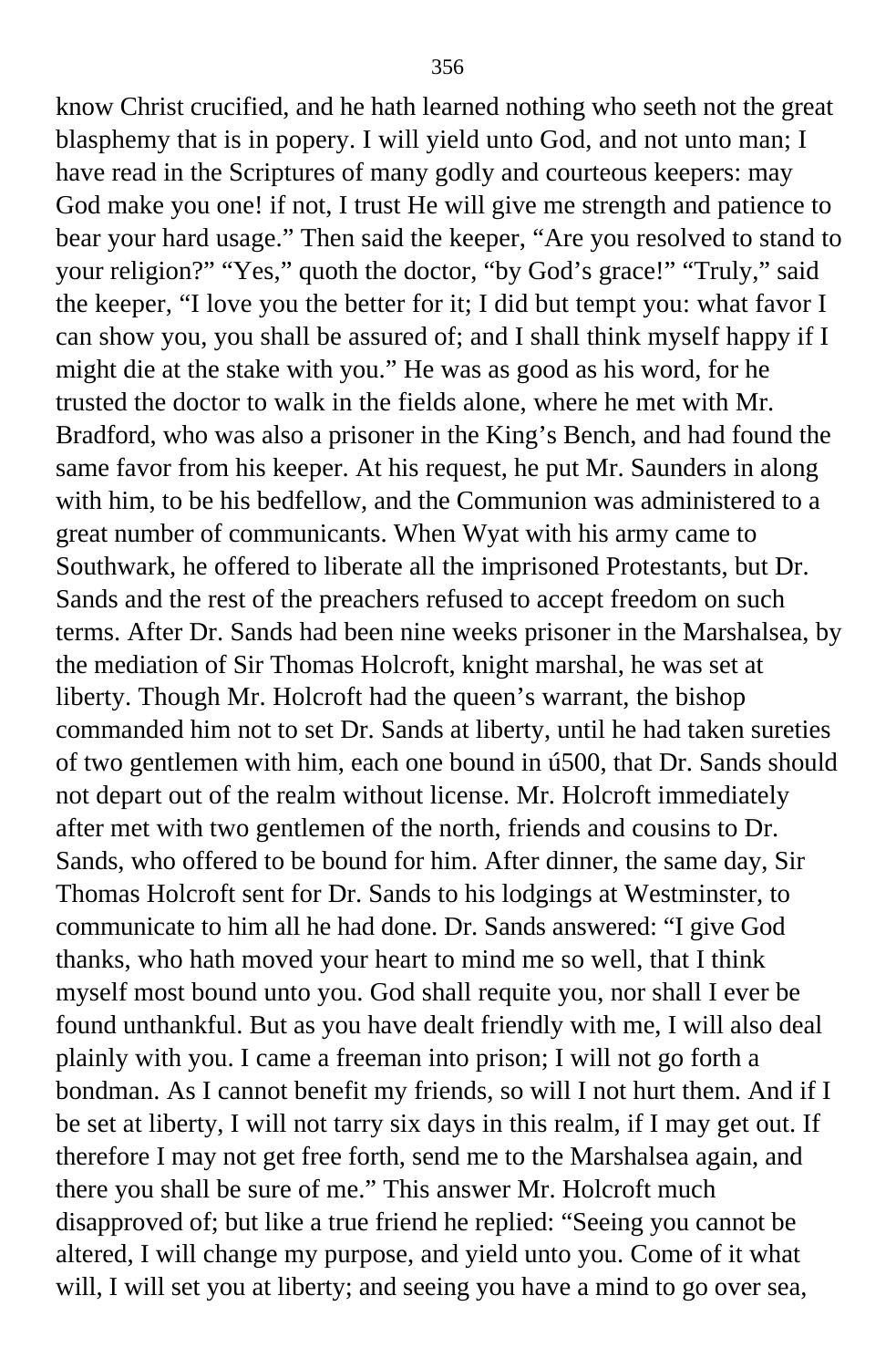get you gone as quick as you can. One thing I require of you, that, while you are there, you write nothing to me hither, for this may undo me." Dr. Sands having taken an affectionate farewell of him and his other friends in bonds, departed. He went by Winchester house, and there took boat, and came to a friend's house in London, called William Banks, and tarried there one night. The next night he went to another friend's house, and there he heard that strict search was making for him, by Gardiner's express order. Dr. Sands now conveyed himself by night to one Mr. Berty's house, a stranger who was in the Marshalsea prison with him a while; he was a good Protestant and dwelt in Mark-lane. There he was six days, and then removed to one of his acquaintances in Cornhill; he caused his man Quinton to provide two geldings for him, resolved on the morrow to ride into Essex, to Mr. Sands, his father-in-law, where his wife was, which, after a narrow escape, he effected. He had not been there two hours, before Mr. Sands was told that two of the guards would that night apprehend Dr. Sands. That night Dr. Sands was guided to an honest farmer's near the sea, where he tarried two days and two nights in a chamber without company. After that he removed to one James Mower's, a shipmaster, who dwelt at Milton-Shore, where he waited for a wind to Flanders. While he was there, James Mower brought to him forty or fifty mariners, to whom he gave an exhortation; they liked him so well that they promised to die rather than he should be apprehended. The sixth of May, Sunday, the wind served. In taking leave of his hostess, who had been married eight years without having a child, he gave her a fine handkerchief and an old royal of gold, and said, "Be of good comfort; before that one whole year be past, God shall give you a child, a boy." This came to pass, for, that day twelve-month, wanting one day, God gave her a son. Scarcely had he arrived at Antwerp, when he learned that King Philip had sent to apprehend him. He next flew to Augsburg, in Cleveland, where Dr. Sands tarried fourteen days, and then traveled towards Strassburg, where, after he had lived one year, his wife came to him. He was sick of a flux nine months, and had a child which died of the plague. His amiable wife at length fell into a consumption, and died in his arms. When his wife was dead, he went to Zurich, and there was in Peter Martyr's house for the space of five weeks. As they sat at dinner one day, word was suddenly brought that Queen Mary was dead, and Dr. Sands was sent for by his friends at Strassburg, where he preached. Mr. Grindal and he came over to England, and arrived in London the same day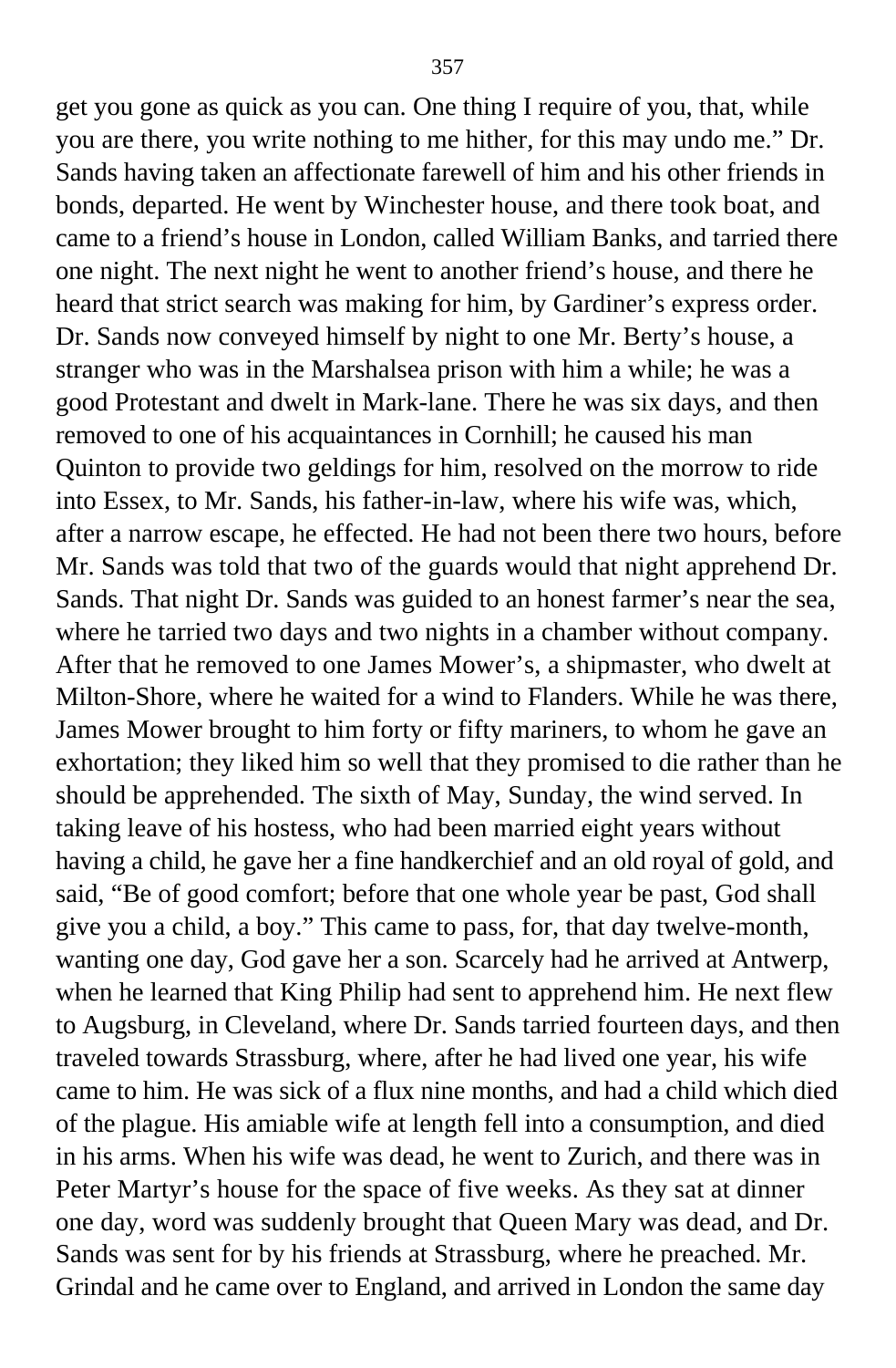that Queen Elizabeth was crowned. This faithful servant of Christ, under Queen Elizabeth, rose to the highest distinction in the Church, being successively bishop of Worcester, bishop of London, and archbishop of York.

## **QUEEN MARY'S TREATMENT OF HER SISTER, THE PRINCESS ELIZABETH**

The preservation of Princess Elizabeth may be reckoned a remarkable instance of the watchful eye which Christ had over His Church. The bigotry of Mary regarded not the ties of consanguinity, of natural affection, of national succession. Her mind, physically morose, was under the dominion of men who possessed not the milk of human kindness, and whose principles were sanctioned and enjoined by the idolatrous tenets of the Romish pontiff. Could they have foreseen the short date of Mary's reign, they would have imbrued their hands in the Protestant blood of Elizabeth, and, as a sine qua non of the queen's salvation, have compelled her to bequeath the kingdom to some Catholic prince. The contest might have been attended with the horrors incidental to a religious civil war, and calamities might have been felt in England similar to those under Henry the Great in France, whom Queen Elizabeth assisted in opposing his priest-ridden Catholic subjects. As if Providence had the perpetual establishment of the Protestant faith in view, the difference of the duration of the two reigns is worthy of notice. Mary might have reigned many years in the course of nature, but the course of grace willed it otherwise. Five years and four months was the time of persecution allotted to this weak, disgraceful reign, while that of Elizabeth reckoned a number of years among the highest of those who have sat on the English throne, almost nine times that of her merciless sister! Before Mary attained the crown, she treated Elizabeth with a sisterly kindness, but from that period her conduct was altered, and the most imperious distance substituted. Though Elizabeth had no concern in the rebellion of Sir Thomas Wyat, yet she was apprehended, and treated as a culprit in that commotion. The manner too of her arrest was similar to the mind that dictated it: the three cabinet members, whom she deputed to see the arrest executed, rudely entered the chamber at ten o'clock at night, and, though she was extremely ill, they could scarcely be induced to let her remain until the following morning. Her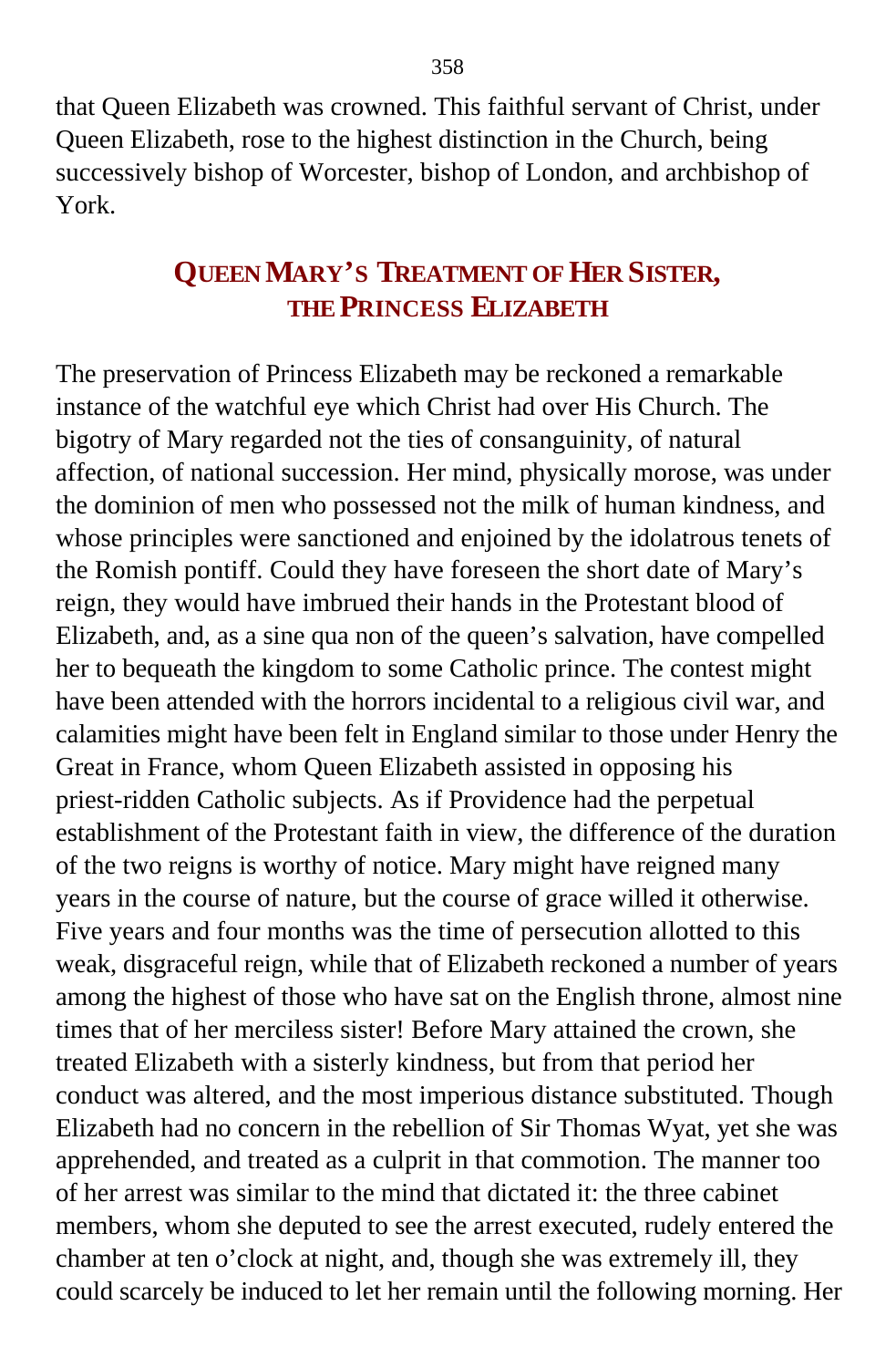enfeebled state permitted her to be moved only by short stages in a journey of such length to London; but the princess, though afflicted in person, had a consolation in mind which her sister never could purchase: the people, through whom she passed on her way pitied her, and put up their prayers for her preservation. Arrived at court, she was made a close prisoner for a fortnight, without knowing who was her accuser, or seeing anyone who could console or advise her. The charge, however, was at length unmasked by Gardiner, who, with nineteen of the Council, accused her of abetting Wyat's conspiracy, which she religiously affirmed to be false. Failing in this, they placed against her the transactions of Sir Peter Carew in the west, in which they were as unsuccessful as in the former. The queen now signified that it was her pleasure she should be committed to the Tower, a step which overwhelmed the princess with the greatest alarm and uneasiness. In vain she hoped the queen's majesty would not commit her to such a place; but there was no lenity to be expected; her attendants were limited, and a hundred northern soldiers appointed to guard her day and night. On Palm Sunday she was conducted to the Tower. When she came to the palace garden, she cast her eyes towards the windows, eagerly anxious to meet those of the queen, but she was disappointed. A strict order was given in London that every one should go to church, and carry palms, that she might be conveyed without clamor or commiseration to her prison. At the time of passing under London Bridge the fall of the tide made it very dangerous, and the barge some time stuck fast against the starlings. To mortify her the more, she was landed at Traitors' Stairs. As it rained fast, and she was obliged to step in the water to land, she hesitated; but this excited no complaisance in the Lord in waiting. When she set her foot on the steps, she exclaimed, "Here lands as true a subject, being prisoner, as ever landed at these stairs; and before Thee, O God, I speak it, having no friend but Thee alone!" A large number of the wardens and servants of the Tower were arranged in order between whom the princess had to pass. Upon inquiring the use of this parade, she was informed it was customary to do so. "If," said she, "it is on account of me, I beseech you that they may be dismissed." On this the poor men knelt down, and prayed that God would preserve her grace, for which they were the next day turned out of their employments. The tragic scene must have been deeply interesting, to see an amiable and irreproachable princess sent like a lamb to languish in expectation of cruelty and death; against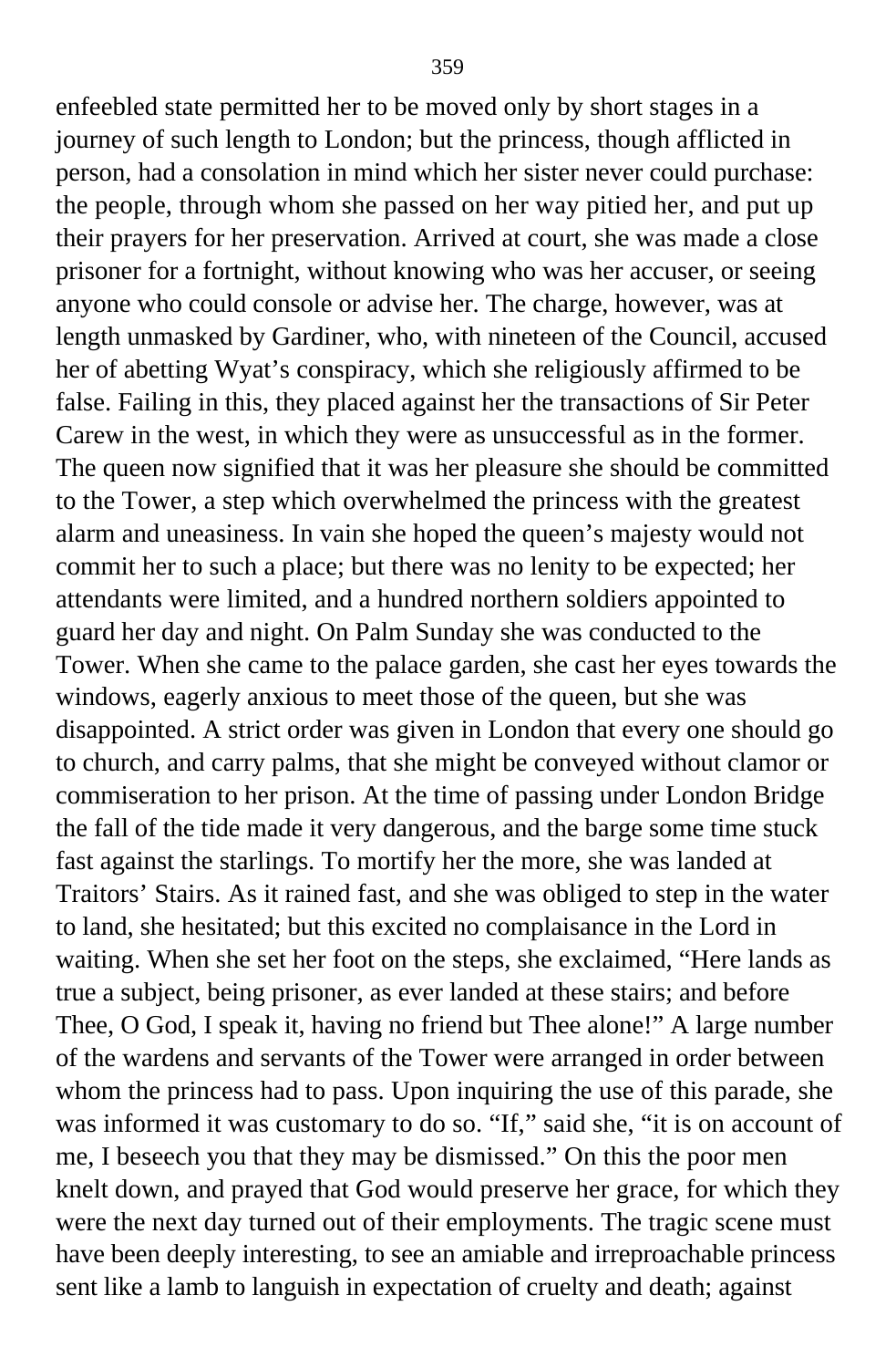whom there was no other charge than her superiority in Christian virtues and acquired endowments. Her attendants openly wept as she proceeded with a dignified step to the frowning battlements of her destination. "Alas!" said Elizabeth, "what do you mean? I took you to comfort, not to dismay me; for my truth is such that no one shall have cause to weep for me." The next step of her enemies was to procure evidence by means which, in the present day, are accounted detestable. Many poor prisoners were racked, to extract, if possible, any matters of accusation which might affect her life, and thereby gratify Gardiner's sanguinary disposition. He himself came to examine her, respecting her removal from her house at Ashbridge to Dunnington castle a long while before. The princess had quite forgotten this trivial circumstance, and Lord Arundel, after the investigation, kneeling down, apologized for having troubled her in such a frivolous matter. "You sift me narrowly," replied the princess, "but of this I am assured, that God has appointed a limit to your proceedings; and so God forgive you all." Her own gentlemen, who ought to have been her purveyors, and served her provision, were compelled to give place to the common soldiers, at the command of the constable of the Tower, who was in every respect a servile tool of Gardiner; her grace's friends, however, procured an order of Council which regulated this petty tyranny more to her satisfaction. After having been a whole month in close confinement, she sent for the Lord chamberlain and Lord Chandois, to whom she represented the ill state of her health from a want of proper air and exercise. Application being made to the Council, Elizabeth was with some difficulty admitted to walk in the queen's lodgings, and afterwards in the garden, at which time the prisoners on that side were attended by their keepers, and not suffered to look down upon her. Their jealousy was excited by a child of four years, who daily brought flowers to the princess. The child was threatened with a whipping, and the father ordered to keep him from the princess's chambers. On the fifth of May the constable was discharged from his office, and Sir Henry Benifield appointed in his room, accompanied by a hundred ruffian-looking soldiers in blue. This measure created considerable alarm in the mind of the princess, who imagined it was preparatory to her undergoing the same fate as Lady Jane Grey, upon the same block. Assured that this project was not in agitation, she entertained an idea that the new keeper of the Tower was commissioned to make away with her privately, as his equivocal character was in conformity with the

360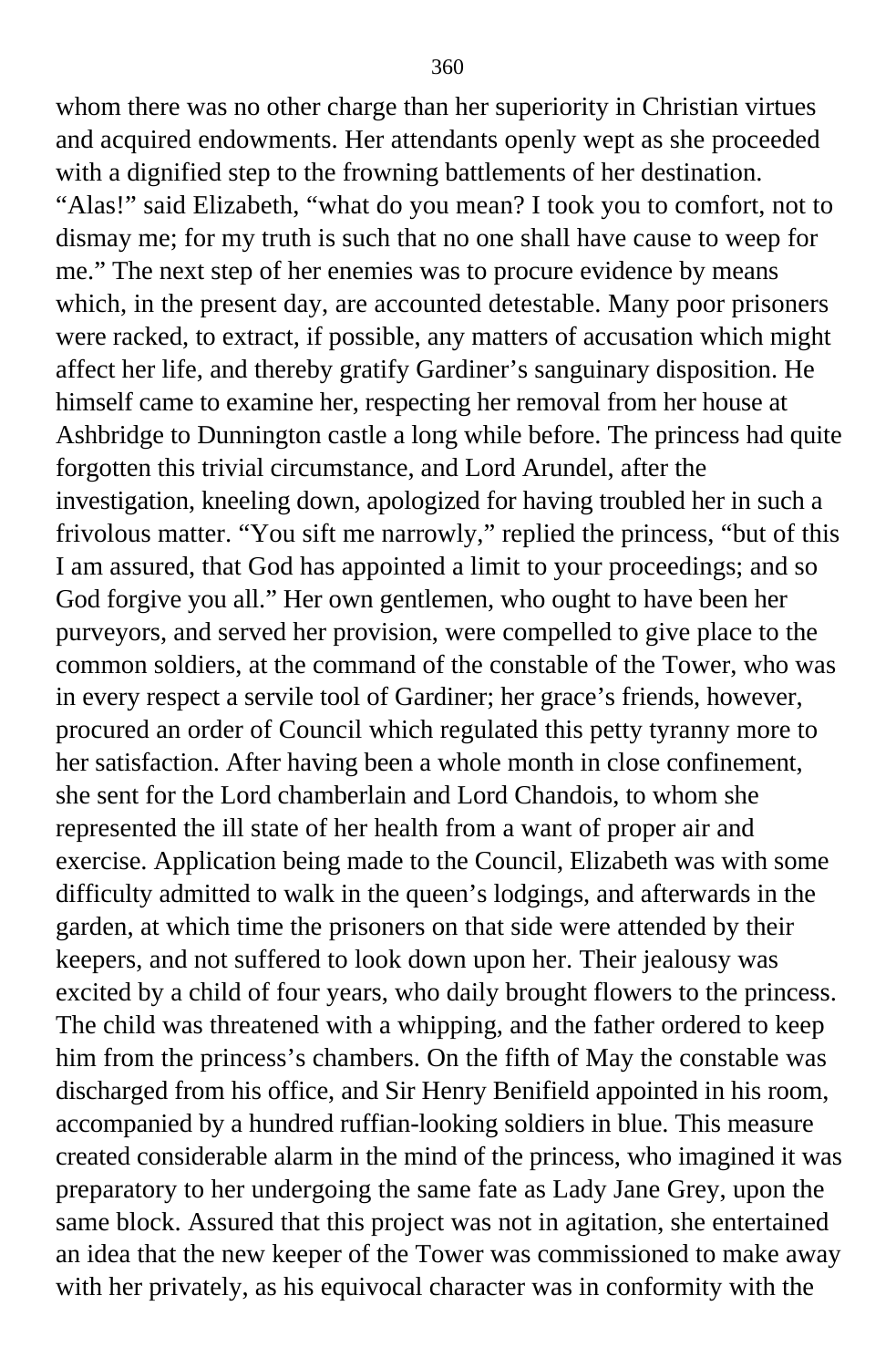ferocious inclination of those by whom he was appointed. A report now obtained that her Grace was to be taken away by the new constable and his soldiers, which in the sequel proved to be true. An order of Council was made for her removal to the manor Woodstock, which took place on Trinity Sunday, May 13, under the authority of Sir Henry Benifield and Lord Tame. The ostensible cause of her removal was to make room for other prisoners. Richmond was the first place they stopped at, and here the princess slept, not however without much alarm at first, as her own servants were superseded by the soldiers, who were placed as guards at her chamber door. Upon representation, Lord Tame overruled this indecent stretch of power, and granted her perfect safety while under his custody. In passing through Windsor, she saw several of her poor dejected servants waiting to see her. "Go to them," said she, to one of her attendants, "and say these words from me, tanquim ovis, that is, like a sheep to the slaughter." The next night her Grace lodged at the house of a Mr. Dormer, in her way to which the people manifested such tokens of loyal affection that Sir Henry was indignant, and bestowed on them very liberally the names of rebels and traitors. In some villages they rang the bells for joy, imagining the princess's arrival among them was from a very different cause; but this harmless demonstration of gladness was sufficient with the persecuting Benifield to order his soldiers to seize and set these humble persons in the stocks. The day following, her Grace arrived at Lord Tame's house, where she stayed all night, and was most nobly entertained. This excited Sir Henry's indignation, and made him caution Lord Tame to look well to his proceedings; but the humanity of Lord Tame was not to be frightened, and he returned a suitable reply. At another time, this official prodigal, to show his consequence and disregard of good manners, went up into a chamber, where was appointed for her Grace a chair, two cushions, and a foot carpet, wherein he presumptuously sat and called his man to pull off his boots. As soon as it was known to the ladies and gentlemen they laughed him to scorn. When supper was done, he called to his lordship, and directed that all gentlemen and ladies should withdraw home, marveling much that he would permit such a large company, considering the great charge he had committed to him. "Sir Henry," said his lordship, "content yourself; all shall be avoided, your men and all." "Nay, but my soldiers," replied Sir Henry, "shall watch all night." Lord Tame answered, "There is no need." "Well," said he, "need or need not, they shall so do."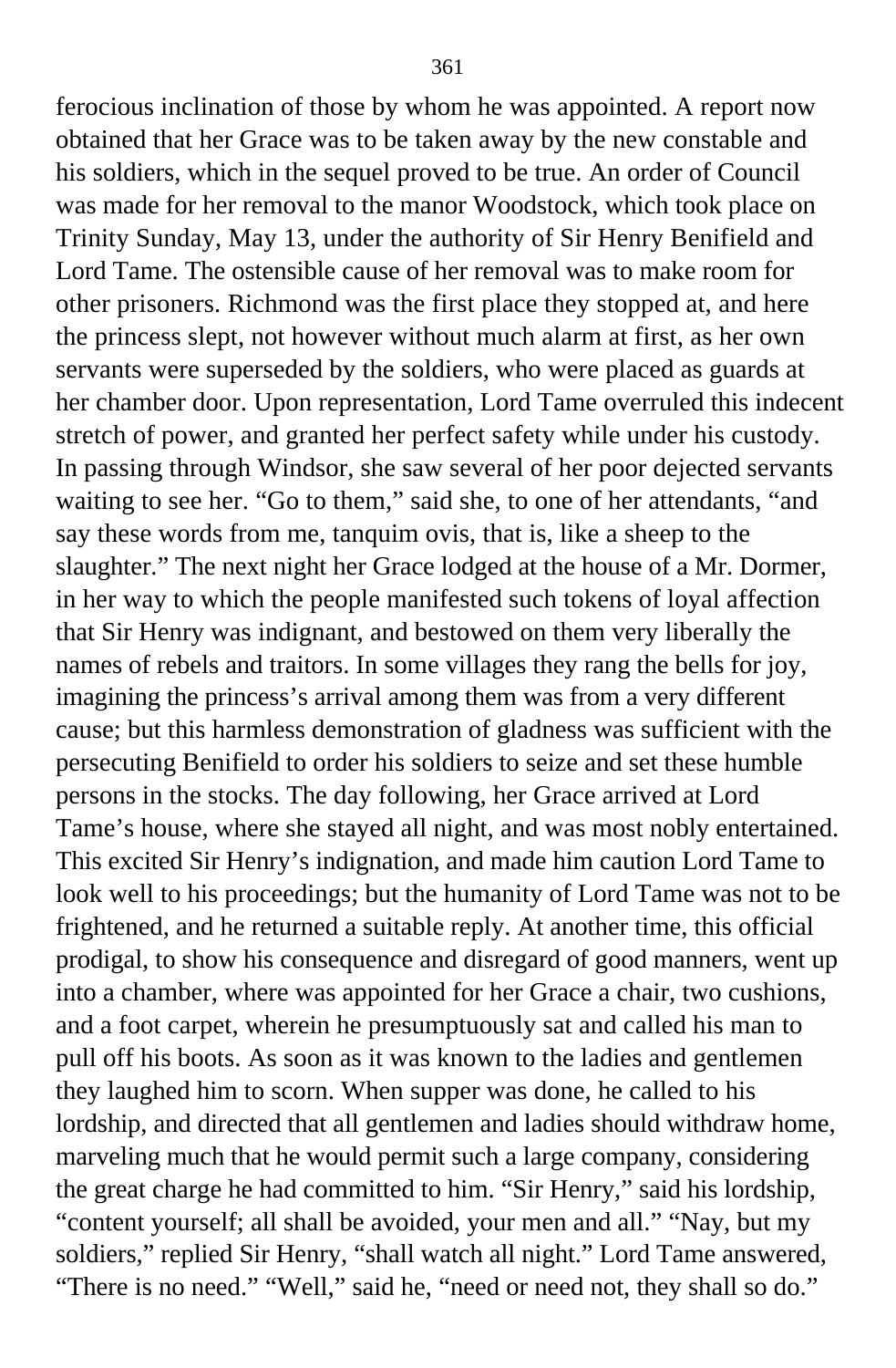The next day her Grace took her journey from thence to Woodstock, where she was enclosed, as before in the Tower of London, the soldiers keeping guard within and without the walls, every day, to the number of sixty; and in the night, without the walls were forty during all the time of her imprisonment. At length she was permitted to walk in the gardens, but under the most severe restrictions, Sir Henry keeping the keys himself, and placing her always under many bolts and locks, whence she was induced to call him her jailer, at which he felt offended, and begged her to substitute the word officer. After much earnest entreaty to the Council, she obtained permission to write to the queen; but the jailer who brought her pen, ink, and paper stood by her while she wrote, and, when she left off, he carried the things away until they were wanted again. He also insisted upon carrying it himself to the queen, but Elizabeth would not suffer him to be the bearer, and it was presented by one of her gentlemen. After the letter, Doctors Owen and Wendy went to the princess, as the state of her health rendered medical assistance necessary. They stayed with her five or six days, in which time she grew much better; they then returned to the queen, and spoke flatteringly of the princess' submission and humility, at which the queen seemed moved; but the bishops wanted a concession that she had offended her majesty. Elizabeth spurned this indirect mode of acknowledging herself guilty. "If I have offended," said she, "and am guilty, I crave no mercy but the law, which I am certain I should have had ere this, if anything could have been proved against me. I wish I were as clear from the peril of my enemies; then should I not be thus bolted and locked up within walls and doors." Much question arose at this time respecting the propriety of uniting the princess to some foreigner, that she might quit the realm with a suitable portion. One of the Council had the brutality to urge the necessity of beheading her, if the king (Philip) meant to keep the realm in peace; but the Spaniards, detesting such a base thought, replied, "God forbid that our king and master should consent to such an infamous proceeding!" Stimulated by a noble principle, the Spaniards from this time repeatedly urged to the king that it would do him the highest honor to liberate the Lady Elizabeth, nor was the king impervious to their solicitation. He took her out of prison, and shortly after she was sent for to Hampton court. It may be remarked in this place, that the fallacy of human reasoning is shown in every moment. The barbarian who suggested the policy of beheading Elizabeth little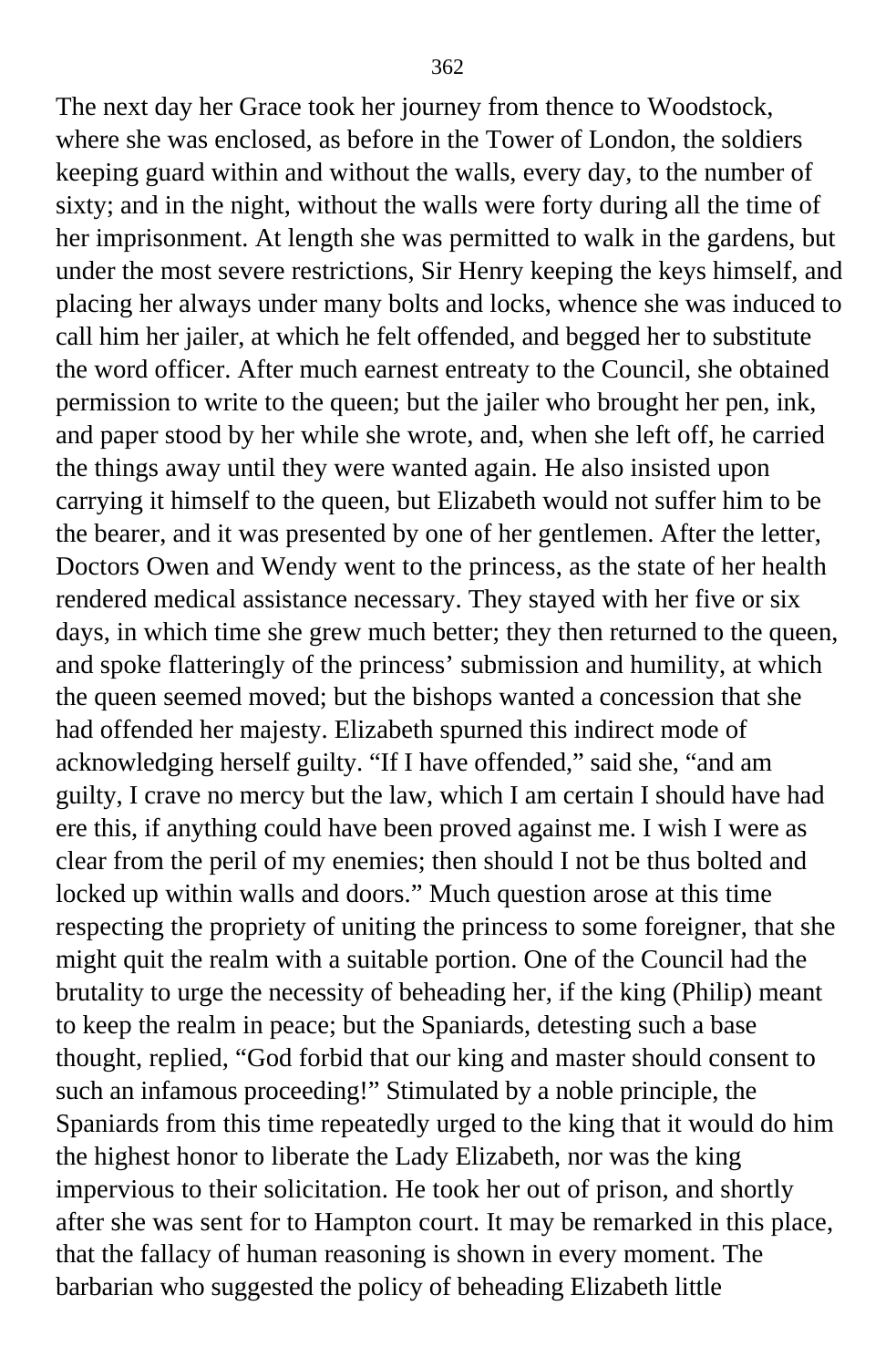contemplated the change of condition which his speech would bring about. In her journey from Woodstock, Benifield treated her with the same severity as before; removing her on a stormy day, and not suffering her old servant, who had come to Colnbrook, where she slept, to speak to her. She remained a fortnight strictly guarded and watched, before anyone dared to speak with her; at length the vile Gardiner with three more of the Council, came with great submission. Elizabeth saluted them, remarked that she had been for a long time kept in solitary confinement, and begged they would intercede with the king and queen to deliver her from prison. Gardiner's visit was to draw from the princess a confession of her guilt; but she was guarded against his subtlety, adding, that, rather than admit she had done wrong, she would lie in prison all the rest of her life. The next day Gardiner came again, and kneeling down, declared that the queen was astonished she would persist in affirming that she was blameless whence it would be inferred that the queen had unjustly imprisoned her grace. Gardiner further informed her that the queen had declared that she must tell another tale, before she could be set at liberty. "Then," replied the high-minded Elizabeth, "I had rather be in prison with honesty and truth, than have my liberty, and be suspected by her majesty. What I have said, I will stand to; nor will I ever speak falsehood!" The bishop and his friends then departed, leaving her locked up as before. Seven days after the queen sent for Elizabeth at ten o'clock at night; two years had elapsed since they had seen each other. It created terror in the mind of the princess, who, at setting out, desired her gentlemen and ladies to pray for her, as her return to them again was uncertain. Being conducted to the queen's bedchamber, upon entering it the princess knelt down, and having begged of God to preserve her majesty, she humbly assured her that her majesty had not a more loyal subject in the realm, whatever reports might be circulated to the contrary. With a haughty ungraciousness, the imperious queen replied: "You will not confess your offense, but stand stoutly to your truth. I pray God it may so fall out." "If it do not," said Elizabeth, "I request neither favor nor pardon at your majesty's hands." "Well," said the queen, "you stiffly still persevere in your truth. Besides, you will not confess that you have not been wrongfully punished." "I must not say so, if it please your majesty, to you." "Why, then," said the queen, "be like you will to others." "No, if it please your majesty: I have borne the burden, and must bear it. I humbly beseech your majesty to have a good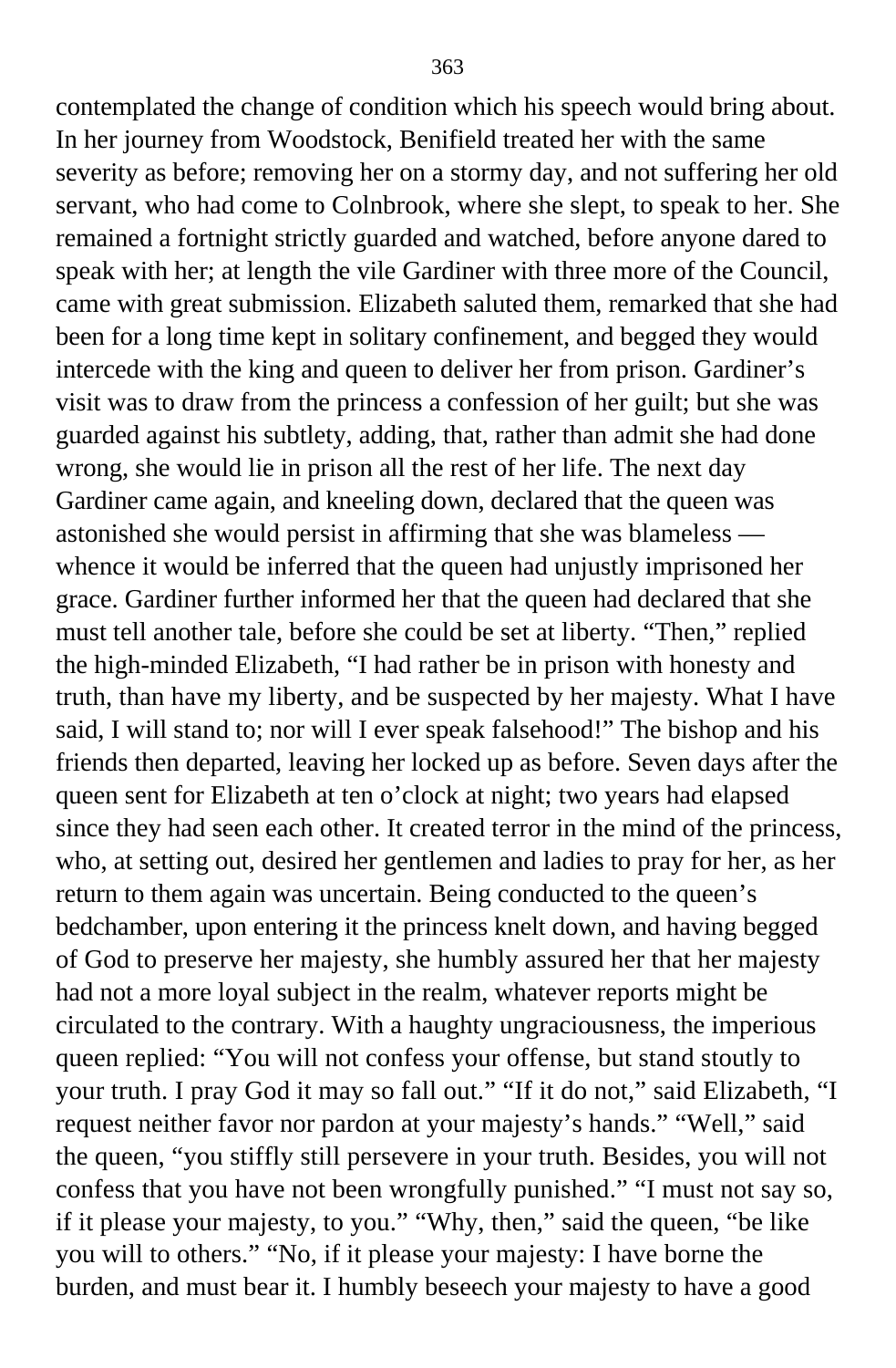opinion of me and to think me to be your subject, not only from the beginning hitherto, but for ever, as long as life lasteth." They departed without any heartfelt satisfaction on either side; nor can we think the conduct of Elizabeth displayed that independence and fortitude which accompanies perfect innocence. Elizabeth's admitting that she would not say, neither to the queen nor to others, that she had been unjustly punished, was in direct contradiction to what she had told Gardiner, and must have arisen from some motive at this time inexplicable. King Philip is supposed to have been secretly concealed during the interview, and to have been friendly to the princess. In seven days from the time of her return to imprisonment, her severe jailer and his men were discharged, and she was set at liberty, under the constraint of being always attended and watched by some of the queen's Council. Four of her gentlemen were sent to the Tower without any other charge against them than being zealous servants of their mistress. This event was soon after followed by the happy news of Gardiner's death, for which all good and merciful men glorified God, inasmuch as it had taken the chief tiger from the den, and rendered the life of the Protestant successor of Mary more secure. This miscreant, while the princess was in the Tower, sent a secret writ, signed by a few of the Council, for her private execution, and, had Mr. Bridges, lieutenant of the Tower, been as little scrupulous of dark assassination as this pious prelate was, she must have perished. The warrant not having the queen's signature, Mr. Bridges hastened to her majesty to give her information of it, and to know her mind. This was a plot of Winchester's, who, to convict her of treasonable practices, caused several prisoners to be racked; particularly Mr. Edmund Tremaine and Smithwicke were offered considerable bribes to accuse the guiltless princess. Her life was several times in danger. While at Woodstock, fire was apparently put between the boards and ceiling under which she lay. It was also reported strongly that one Paul Penny, the keeper of Woodstock, a notorious ruffian, was appointed to assassinate her, but, however this might be, God counteracted in this point the nefarious designs of the enemies of the Reformation. James Basset was another appointed to perform the same deed: he was a peculiar favorite of Gardiner, and had come within a mile of Woodstock, intending to speak with Benifield on the subject. The goodness of God however so ordered it that while Basset was traveling to Woodstock, Benifield, by an order of Council, was going to London: in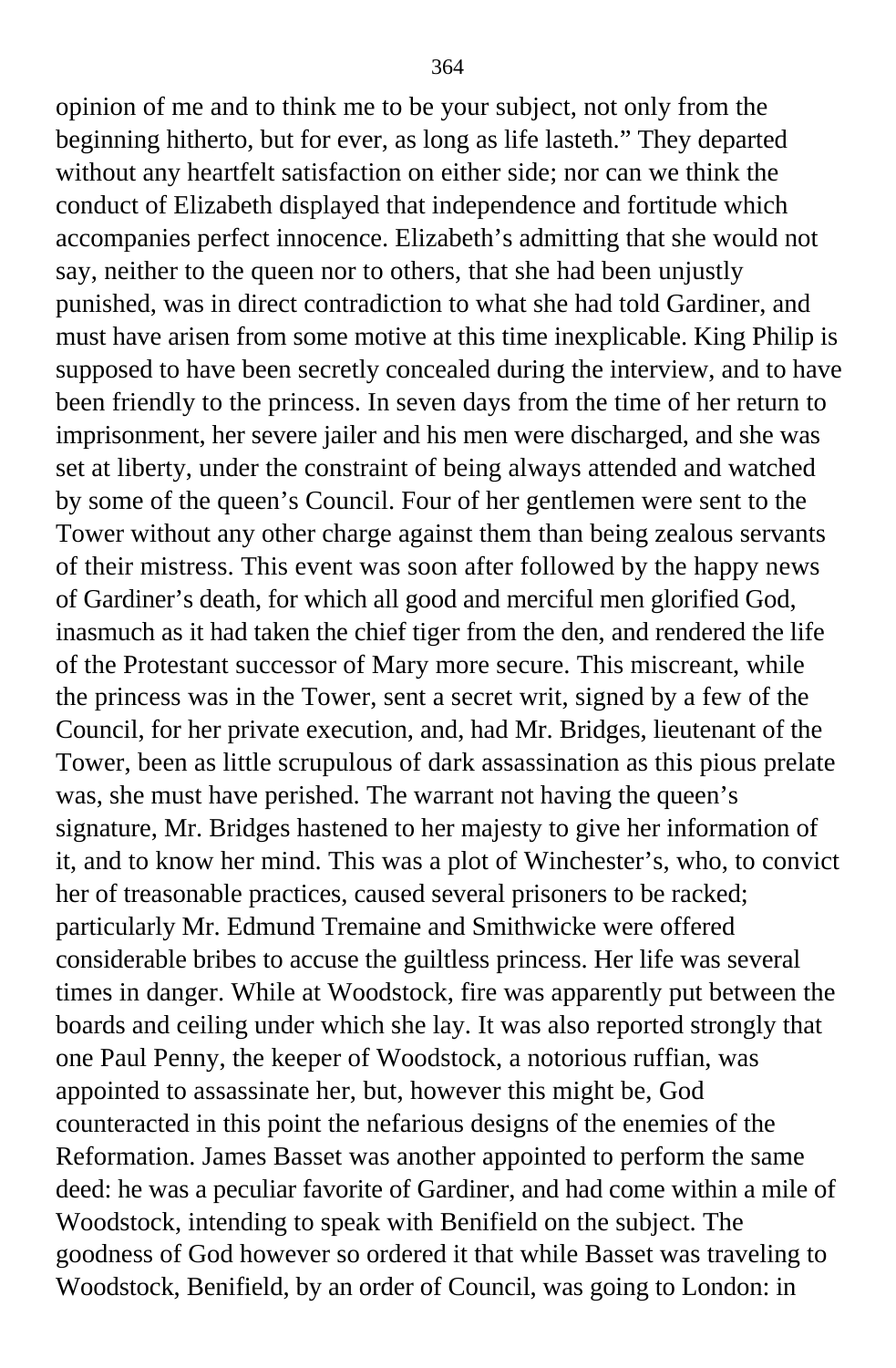consequence of which, he left a positive order with his brother, that no man should be admitted to the princess during his absence, not even with a note from the queen; his brother met the murderer, but the latter's intention was frustrated, as no admission could be obtained. When Elizabeth quitted Woodstock, she left the following lines written with her diamond on the window: Much suspected by me, Nothing proved can be. Quoth Elizabeth, prisoner. With the life of Winchester ceased the extreme danger of the princess, as many of her other secret enemies soon after followed him, and, last of all, her cruel sister, who outlived Gardiner but three years. The death of Mary was ascribed to several causes. The Council endeavored to console her in her last moments, imagining it was the absence of her husband that lay heavy at her heart, but though his treatment had some weight, the loss of Calais, the last fortress possessed by the English in France, was the true source of her sorrow. "Open my heart," said Mary, "when I am dead, and you shall find Calais written there." Religion caused her no alarm; the priests had lulled to rest every misgiving of conscience, which might have obtruded, on account of the accusing spirits of the murdered martyrs. Not the blood she had spilled, but the loss of a town excited her emotions in dying, and this last stroke seemed to be awarded, that her fanatical persecution might be paralleled by her political imbecility. We earnestly pray that the annals of no country, Catholic or pagan, may ever be stained with such a repetition of human sacrifices to papal power, and that the detestation in which the character of Mary is holden, may be a beacon to succeeding monarchs to avoid the rocks of fanaticism!

### **GOD'S PUNISHMENT UPON SOME OF THE PERSECUTORS OF HIS PEOPLE IN MARY'S REIGN**

After that arch-persecutor, Gardiner, was dead, others followed, of whom Dr. Morgan, bishop of St. David's, who succeeded Bishop Farrar, is to be noticed. Not long after he was installed in his bishopric, he was stricken by the visitation of God; his food passed through the throat, but rose again with great violence. In this manner, almost literally starved to death, he terminated his existence. Bishop Thornton, suffragan of Dover, was an indefatigable persecutor of the true Church. One day after he had exercised

365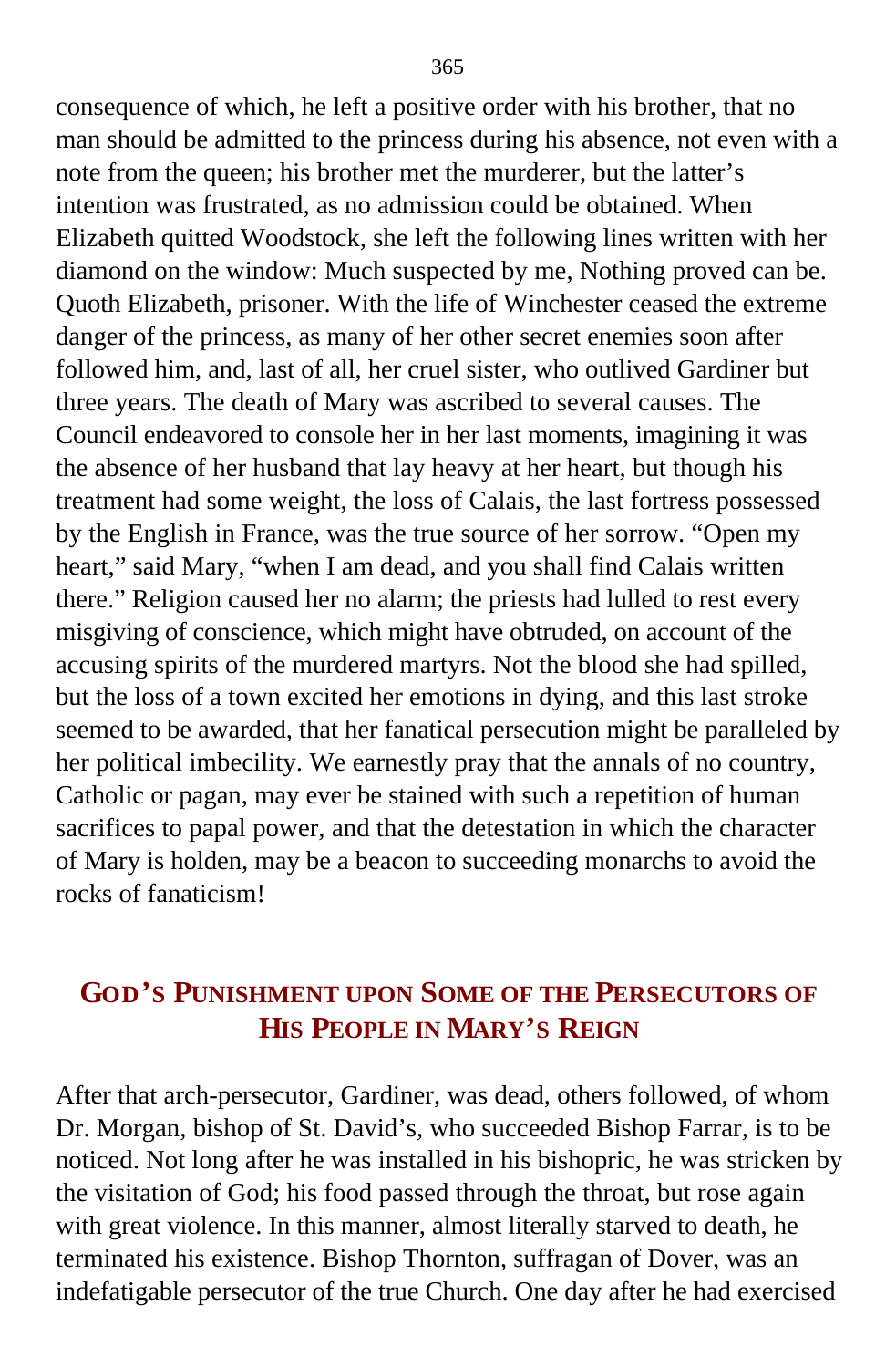his cruel tyranny upon a number of pious persons at Canterbury, he came from the chapter-house to Borne, where as he stood on a Sunday looking at his men playing at bowls, he fell down in a fit of the palsy, and did not long survive. After the latter, succeeded another bishop or suffragen, ordained by Gardiner, who not long after he had been raised to the see of Dover, fell down a pair of stairs in the cardinal's chamber at Greenwich, and broke his neck. He had just received the cardinal's blessing — he could receive nothing worse. John Cooper, of Watsam, Suffolk, suffered by perjury; he was from private pique persecuted by one Fenning, who suborned two others to swear that they heard Cooper say, 'If God did not take away Queen Mary, the devil would.' Cooper denied all such words, but Cooper was a Protestant and a heretic, and therefore he was hung, drawn and quartered, his property confiscated, and his wife and nine children reduced to beggary. The following harvest, however, Grimwood of Hitcham, one of the witnesses before mentioned, was visited for his villainy: while at work, stacking up corn, his bowels suddenly burst out, and before relief could be obtained, he died. Thus was deliberate perjury rewarded by sudden death! In the case of the martyr Mr. Bradford, the severity of Mr. Sheriff Woodroffe has been noticed — he rejoiced at the death of the saints, and at Mr. Rogers' execution, he broke the carman's head, because he stopped the cart to let the martyr's children take a last farewell of him. Scarcely had Mr. Woodroffe's sheriffalty expired a week, when he was struck with a paralytic affection, and languished a few days in the most pitiable and helpless condition, presenting a striking contrast to his former activity in the cause of blood. Ralph Lardyn, who betrayed the martyr George Eagles, is believed to have been afterward arraigned and hanged in consequence of accusing himself. At the bar, he denounced himself in these words: "This has most justly fallen upon me, for betraying the innocent blood of that just and good man George Eagles, who was here condemned in the time of Queen Mary by my procurement, when I sold his blood for a little money." As James Abbes was going to execution, and exhorting the pitying bystanders to adhere steadfastly to the truth, and like him to seal the cause of Christ with their blood, a servant of the sheriff's interrupted him, and blasphemously called his religion heresy, and the good man a lunatic. Scarcely however had the flames reached the martyr, before the fearful stroke of God fell upon the hardened wretch, in the presence of him he had so cruelly ridiculed. The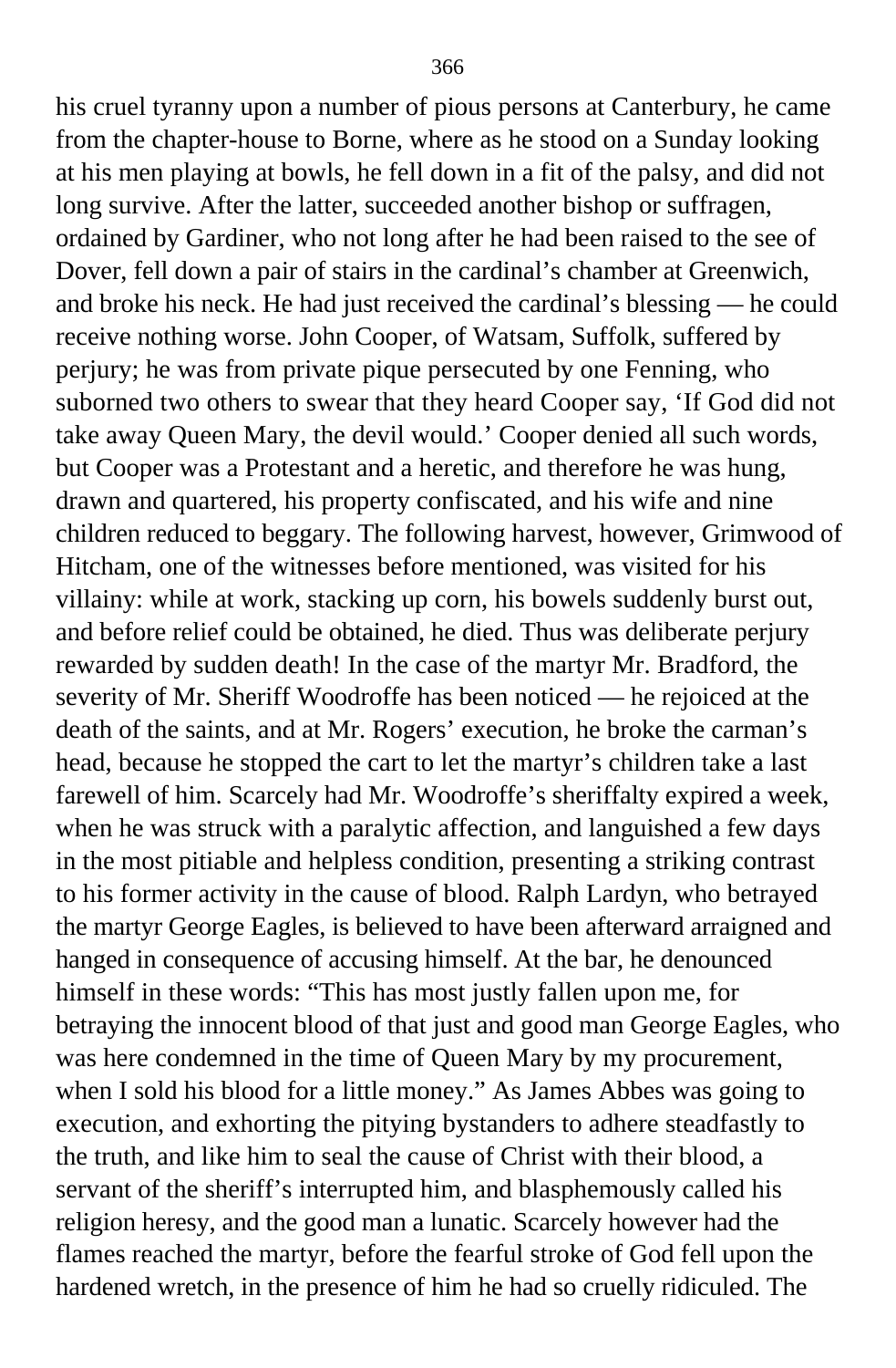man was suddenly seized with lunacy, cast off his clothes and shoes before the people, (as Abbes had done just before, to distribute among some poor persons,) at the same time exclaiming, "Thus did James Abbes, the true servant of God, who is saved by I am damned." Repeating this often, the sheriff had him secured, and made him put his clothes on, but no sooner was he alone, than he tore them off, and exclaimed as before. Being tied in a cart, he was conveyed to his master's house, and in about half a year he died; just before which a priest came to attend him, with the crucifix, etc., but the wretched man bade him take away such trumpery, and said that he and other priests had been the cause of his damnation, but that Abbes was saved. One Clark, an avowed enemy of the Protestants in King Edward's reign, hung himself in the Tower of London. Froling, a priest of much celebrity, fell down in the street and died on the spot. Dale, an indefatigable informer, was consumed by vermin, and died a miserable spectacle. Alexander, the severe keeper of Newgate, died miserably, swelling to a prodigious size, and became so inwardly putrid, that none could come near him. This cruel minister of the law would go to Bonner, Story, and others, requesting them to rid his prison, he was so much pestered with heretics! The son of this keeper, in three years after his father's death, dissipated his great property, and died suddenly in Newgate market. "The sins of the father," says the decalogue, "shall be visited on the children." John Peter, son-in-law of Alexander, a horrid blasphemer and persecutor, died wretchedly. When he affirmed anything, he would say, "If it be not true, I pray I may rot ere I die." This awful state visited him in all its loathsomeness. Sir Ralph Ellerker was eagerly desirous to see the heart taken out of Adam Damlip, who was wrongfully put to death. Shortly after Sir Ralph was slain by the French, who mangled him dreadfully, cut off his limbs, and tore his heart out. When Gardiner heard of the miserable end of Judge Hales, he called the profession of the Gospel a doctrine of desperation; but he forgot that the judge's despondency arose after he had consented to the papistry. But with more reason may this be said of the Catholic tenets, if we consider the miserable end of Dr. Pendleton, Gardiner, and most of the leading persecutors. Gardiner, upon his death bed, was reminded by a bishop of Peter denying his master, "Ah," said Gardiner, "I have denied with Peter, but never repented with Peter." After the accession of Elizabeth, most of the Catholic prelates were imprisoned in the Tower or the Fleet; Bonner was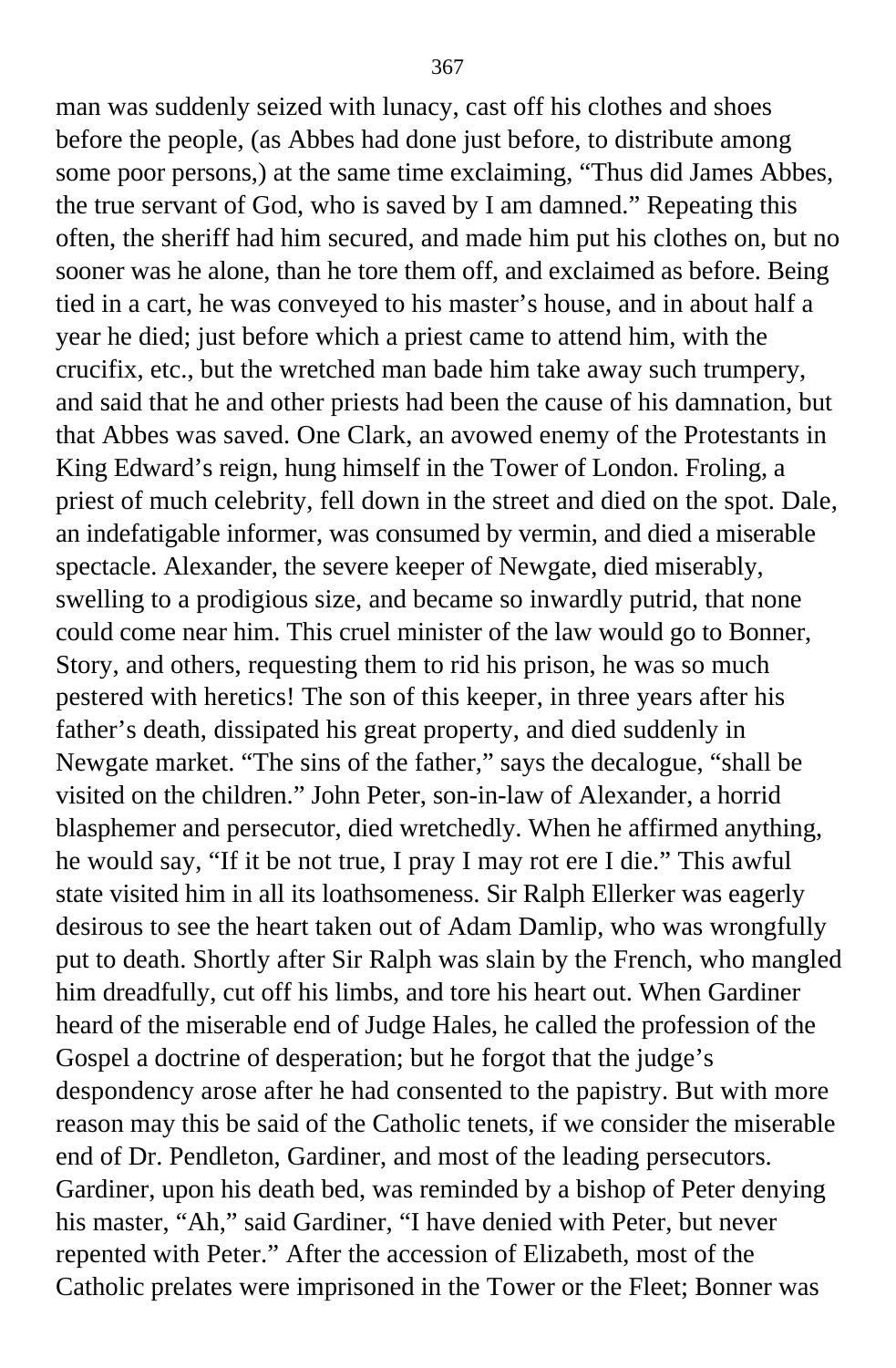put into the Marshalsea. Of the revilers of God's Word, we detail, among many others, the following occurrence. One William Maldon, living at Greenwich in servitude, was instructing himself profitably in reading an English primer one winter's evening. A serving man, named John Powell, sat by, and ridiculed all that Maldon said, who cautioned him not to make a jest of the Word of God. Powell nevertheless continued, until Maldon came to certain English Prayers, and read aloud, "Lord, have mercy upon us, Christ have mercy upon us," etc. Suddenly the reviler started, and exclaimed, "Lord, have mercy upon us!" He was struck with the utmost terror of mind, said the evil spirit could not abide that Christ should have any mercy upon him, and sunk into madness. He was remitted to Bedlam, and became an awful warning that God will not always be insulted with impunity. Henry Smith, a student in the law, had a pious Protestant father, of Camben, in Gloucestershire, by whom he was virtuously educated. While studying law in the middle temple, he was induced to profess Catholicism, and, going to Louvain, in France, he returned with pardons, crucifixes, and a great freight of popish toys. Not content with these things, he openly reviled the Gospel religion he had been brought up in; but conscience one night reproached him so dreadfully, that in a fit of despair he hung himself in his garters. He was buried in a lane, without the Christian service being read over him. Dr. Story, whose name has been so often mentioned in the preceding pages, was reserved to be cut off by public execution, a practice in which he had taken great delight when in power. He is supposed to have had a hand in most of the conflagrations in Mary's time, and was even ingenious in his invention of new modes of inflicting torture. When Elizabeth came to the throne, he was committed to prison, but unaccountably effected his escape to the continent, to carry fire and sword there among the Protestant brethren. From the duke of Alva, at Antwerp, he received a special commission to search all ships for contraband goods, and particularly for English heretical books. Dr. Story gloried in a commission that was ordered by Providence to be his ruin, and to preserve the faithful from his sanguinary cruelty. It was contrived that

one Parker, a merchant, should sail to Antwerp and information should be given to Dr. Story that he had a quantity of heretical books on board. The latter no sooner heard this, than he hastened to the vessel, sought everywhere above, and then went under the hatches, which were fastened down upon him. A prosperous gale brought the ship to England, and this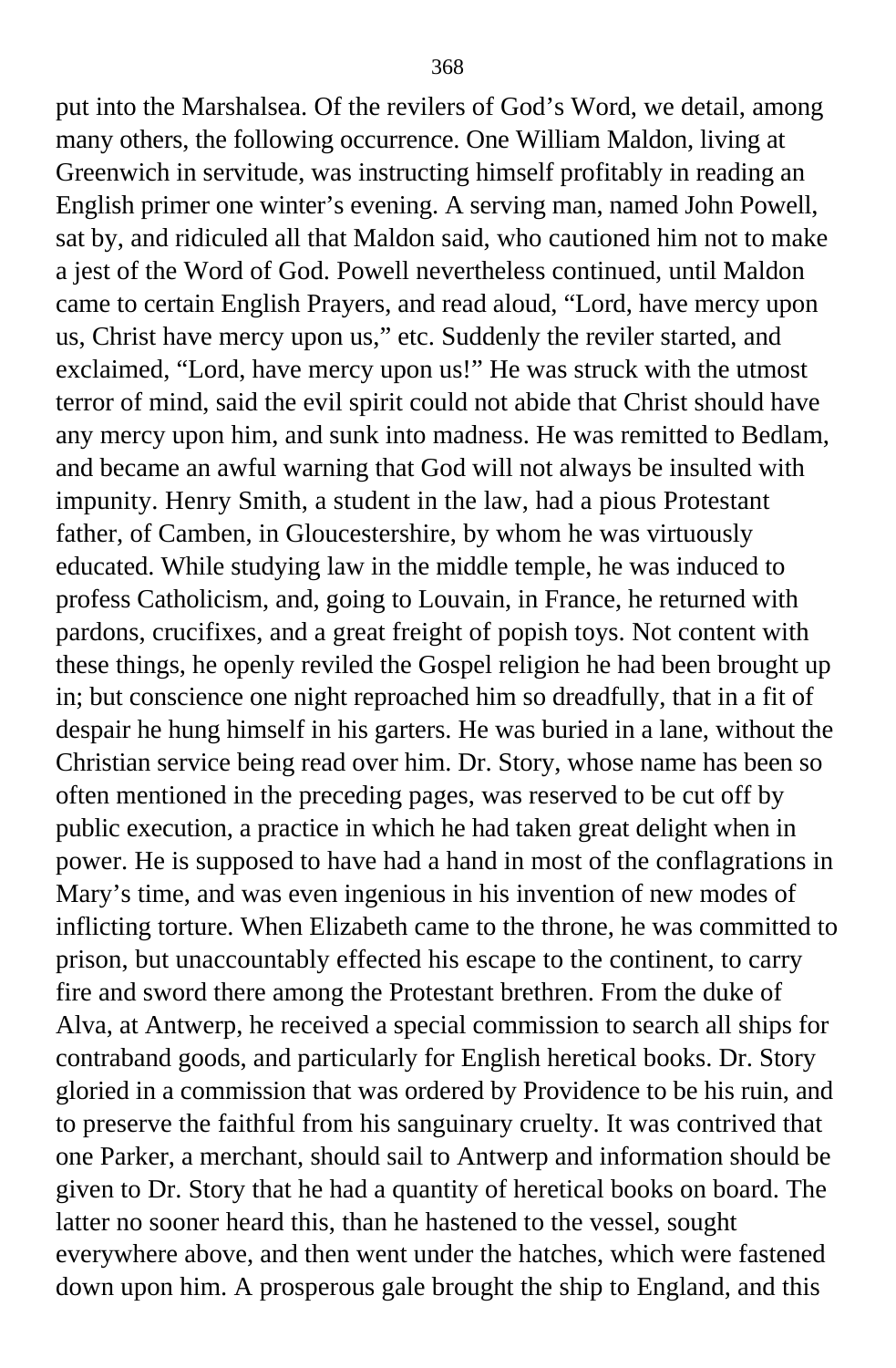traitorous, persecuting rebel was committed to prison, where he remained a considerable time, obstinately objecting to recant his Anti-christian spirit, or admit of Queen Elizabeth's supremacy. He alleged, though by birth and education an Englishman, that he was a sworn subject of the king of Spain, in whose service the famous duke of Alva was. The doctor being condemned, was laid upon a hurdle, and drawn from the Tower to Tyburn, where after being suspended about half an hour, he was cut down, stripped, and the executioner displayed the heart of a traitor. Thus ended

the existence of this Nimrod of England.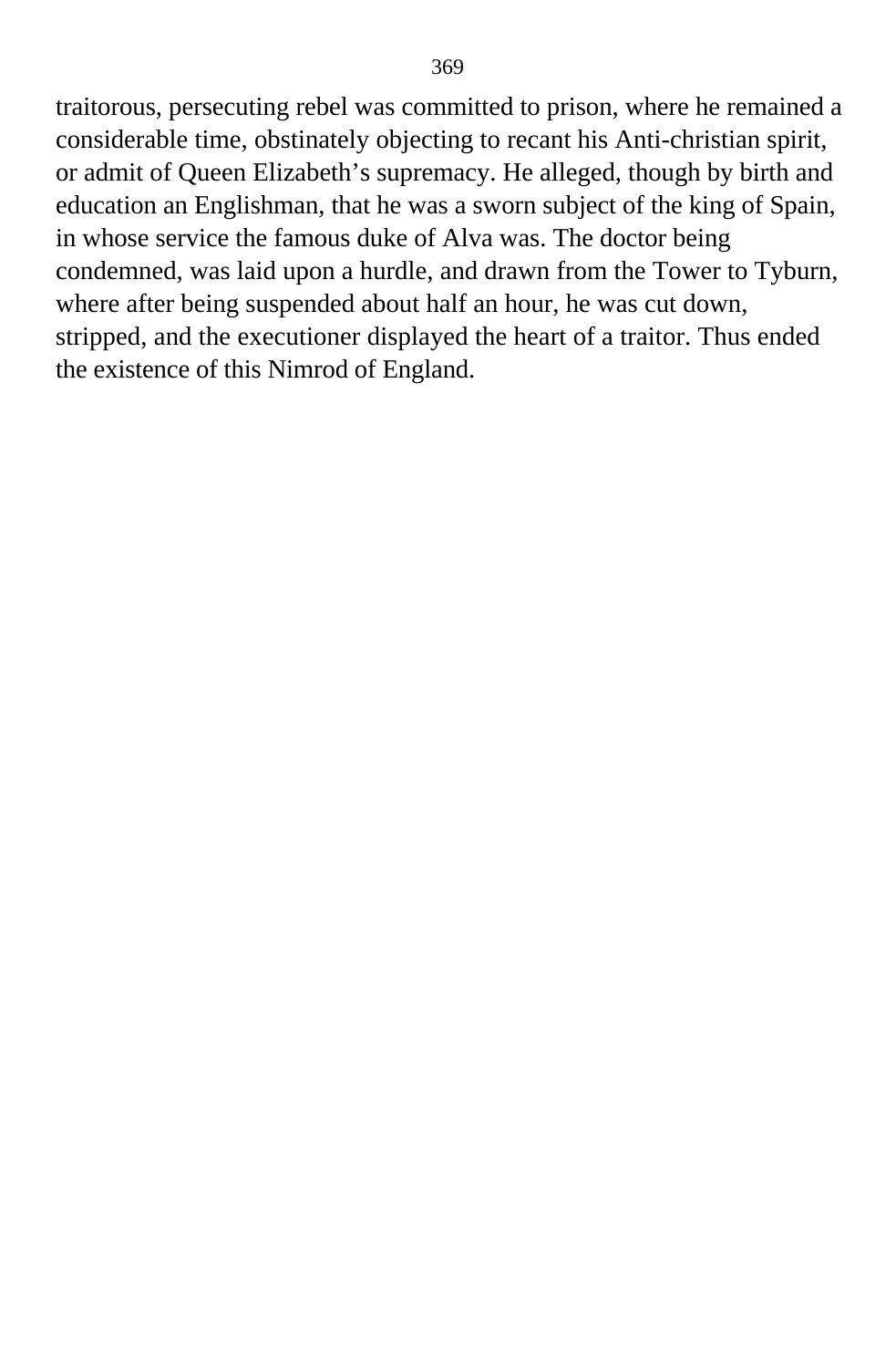# CHAPTER XVIII

370

## **THE RISE, PROGRESS, PERSECUTIONS, AND SUFFERINGS OF THE QUAKERS**

 $\tau$ n treating of these people in a historical manner, we are obliged to have recourse to much tenderness. That they differ from the generality of In treating of these people in a historical manner, we are obliged to have recourse to much tenderness. That they differ from the generality of Protestants in some of the capital points of religion cannot be denied, and yet, as Protestant dissenters they are included under the description of the toleration act. It is not our business to inquire whether people of similar sentiments had any existence in the primitive ages of Christianity: perhaps, in some respects, they had not, but we are to write of them not as what they were, but what they now are. That they have been treated by several writers in a very contemptuous manner is certain; that they did not deserve such treatment, is equally certain. The appellation Quakers, was bestowed upon them as a term of reproach, in consequence of their apparent convulsions which they labored under when they delivered their discourses, because they imagined they were the effect of divine inspiration. It is not our business, at present, to inquire whether the sentiments of these people are agreeable to the Gospel, but this much is certain, that the first leader of them, as a separate body, was a man of obscure birth, who had his first existence in Leicestershire, about the year 1624. In speaking of this man we shall deliver our own sentiments in a historical manner, and joining these to what have been said by the Friends themselves, we shall endeavor to furnish out a complete narrative. George Fox was descended of honest and respected parents, who brought him up in the national religion: but from a child he appeared religious, still, solid, and observing, beyond his years, and uncommonly knowing in divine things. He was brought up to husbandry, and other country business, and was particularly inclined to the solitary occupation of a shepherd; an employment, that very well suited his mind in several respects, both for its innocency and solitude; and was a just emblem of his after ministry and service. In the year 1646, he entirely forsook the national Church, in whose tenets he had been brought up, as before observed; and in 1647, he traveled into Derbyshire and Nottinghamshire, without any set purpose of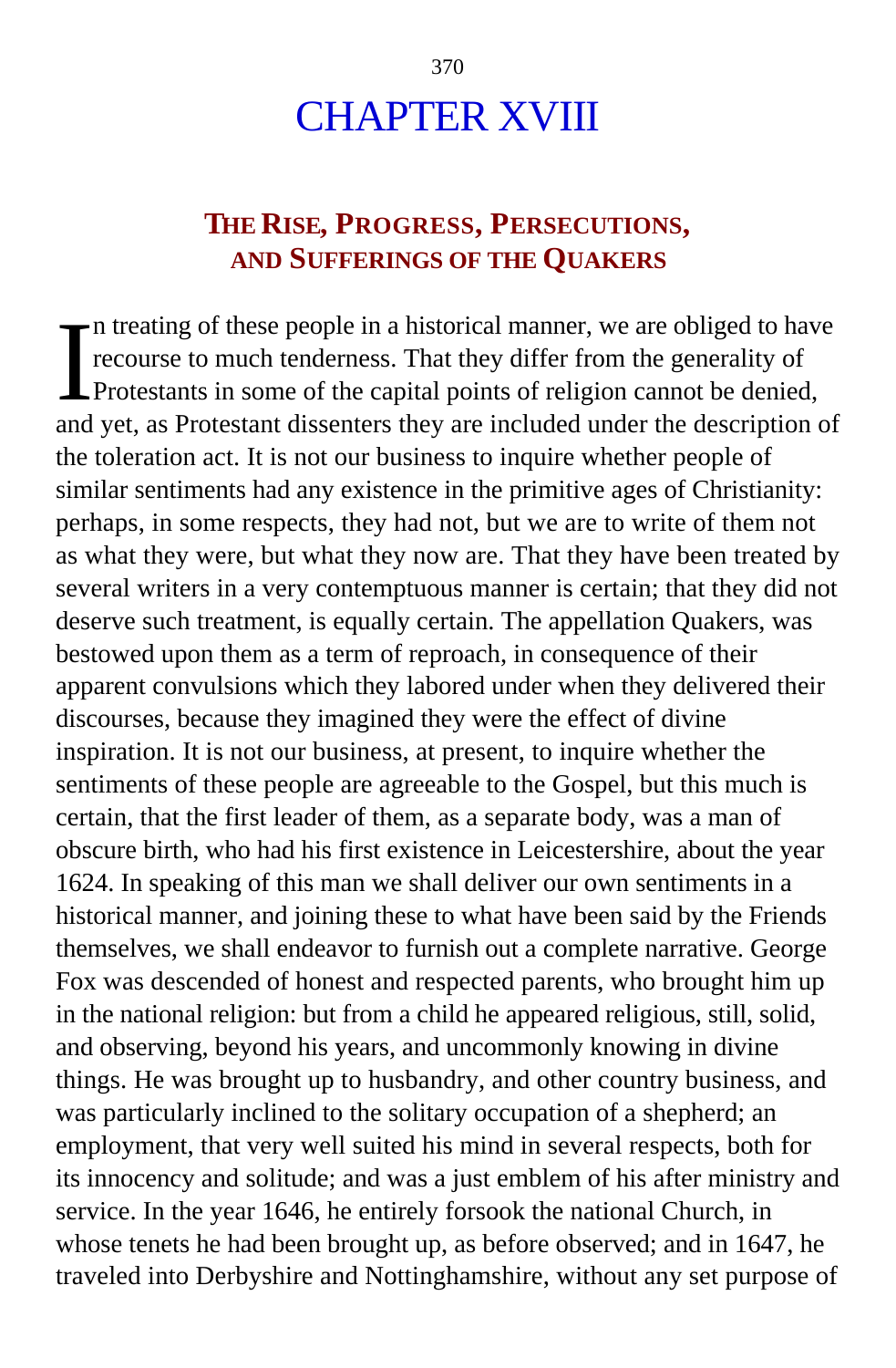visiting particular places, but in a solitary manner he walked through several towns and villages, which way soever his mind turned. "He fasted much," said Swell, "and walked often in retired placed, with no other companion than his Bible." "He visited the most retired and religious people in those parts," says Penn, "and some there were, short of few, if any, in this nation, who waited for the consolation of Israel night and day; as Zacharias, Anna, and Simeon, did of old time. To these he was sent, and these he sought out in the neighboring counties, and among them he sojourned until his more ample ministry came upon him. At this time he taught, and was an example of silence, endeavoring to bring them from selfperformances; testifying of, and turning them to the light of Christ within them, and encouraging them to wait in patience, and to feel the power of it to stir in their hearts, that their knowledge and worship of God might stand in the power of an endless life, which was to be found in the light as it was obeyed in the manifestation of it in man: for in the Word was life, and that life is the light of men. Life in the Word, light in men; and life in men too, as the light is obeyed; the children of the light living by the life of the Word, by which the Word begets them again to God, which is the generation and new birth, without which there is no coming into the Kingdom of God, and to which whoever comes is greater than John: that is, than John's dispensation, which was not that of the Kingdom, but the consummation of the legal, and forerunning of the Gospel times, the time of the Kingdom. Accordingly several meetings were gathering in those parts; and thus his time was employed for some years." In the year 1652, "he had a visitation of the great work of God in the earth, and of the way that he was to go forth, in a public ministry, to begin it." He directed his course northward, "and in every place where he came, if not before he came to it, he had his particular exercise and service shown to him, so that the Lord was his leader indeed." He made great numbers of converts to his opinions, and many pious and good men joined him in his ministry. These were drawn forth especially to visit the public assemblies to reprove, reform, and exhort them; sometimes in markets, fairs, streets, and by the highway-side, "calling people to repentance, and to return to the Lord, with their hearts as well as their mouths; directing them to the light of Christ within them, to see, examine, and to consider their ways by, and to eschew the evil, and to do the good and acceptable will of God." They were not without opposition in the work they imagined themselves called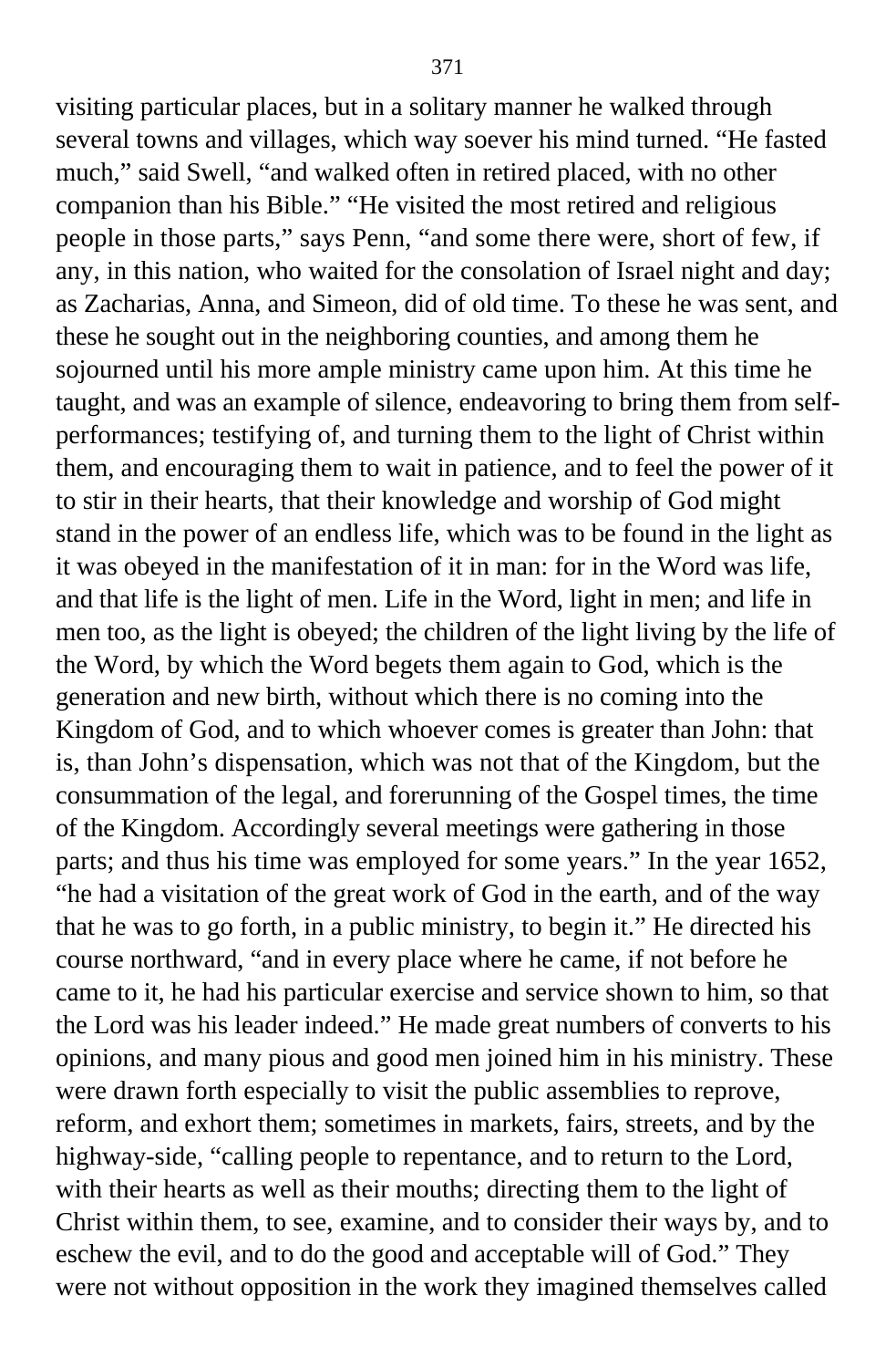to, being often set in the stocks, stoned, beaten, whipped and imprisoned, though honest men of good report, that had left wives, children, houses, and lands, to visit them with a living call to repentance. But these coercive methods rather forwarded than abated their zeal, and in those parts they brought over many proselytes, and amongst them several magistrates, and others of the better sort. They apprehended the Lord had forbidden them to pull off their hats to anyone, high or low, and required them to speak to the people, without distinction, the language of thou and thee. They scrupled bidding people good-morrow, or good-night, nor might they bend the knee to anyone, even in supreme authority. Both men and women went in a plain and simple dress, different from the fashion of the times. They neither gave nor accepted any titles of respect or honor, nor would they call any man master on earth. Several texts of Scripture they quoted in defense of these singularities; such as, "Swear not at all." "How can ye believe, which receive honor one of another, and seek not the honor that cometh from God only?" etc., etc. They placed the basis of religion in an inward light, and an extraordinary impulse of the Holy Spirit. In 1654, their first separate meeting in London was held in the house of Robert Dring, in Watling-street, for by that time they spread themselves into all parts of the kingdom, and had in many places set up meetings or assemblies, particularly in Lancashire, and the adjacent parts, but they were still exposed to great persecutions and trials of every kind. One of them in a letter to the protector, Oliver Cromwell, represents, though there are no penal laws in force obliging men to comply with the established religion, yet the Quakers are exposed upon other accounts; they are fined and imprisoned for refusing to take an oath; for not paying their tithes; for disturbing the public assemblies, and meeting in the streets, and places of public resort; some of them have been whipped for vagabonds, and for their plain speeches to the magistrate. Under favor of the then toleration, they opened their meetings at the Bull and Mouth, in Aldersgate-street, where women, as well as men, were moved to speak. Their zeal transported them to some extravagancies, which laid them still more open to the lash of their enemies, who exercised various severities upon them throughout the next reign. Upon the suppression of Venner's mad insurrection, the government, having published a proclamation, forbidding the Anabaptists, Quakers, and Fifth Monarchy Men, to assemble or meet together under pretense of worshipping God, except it be in some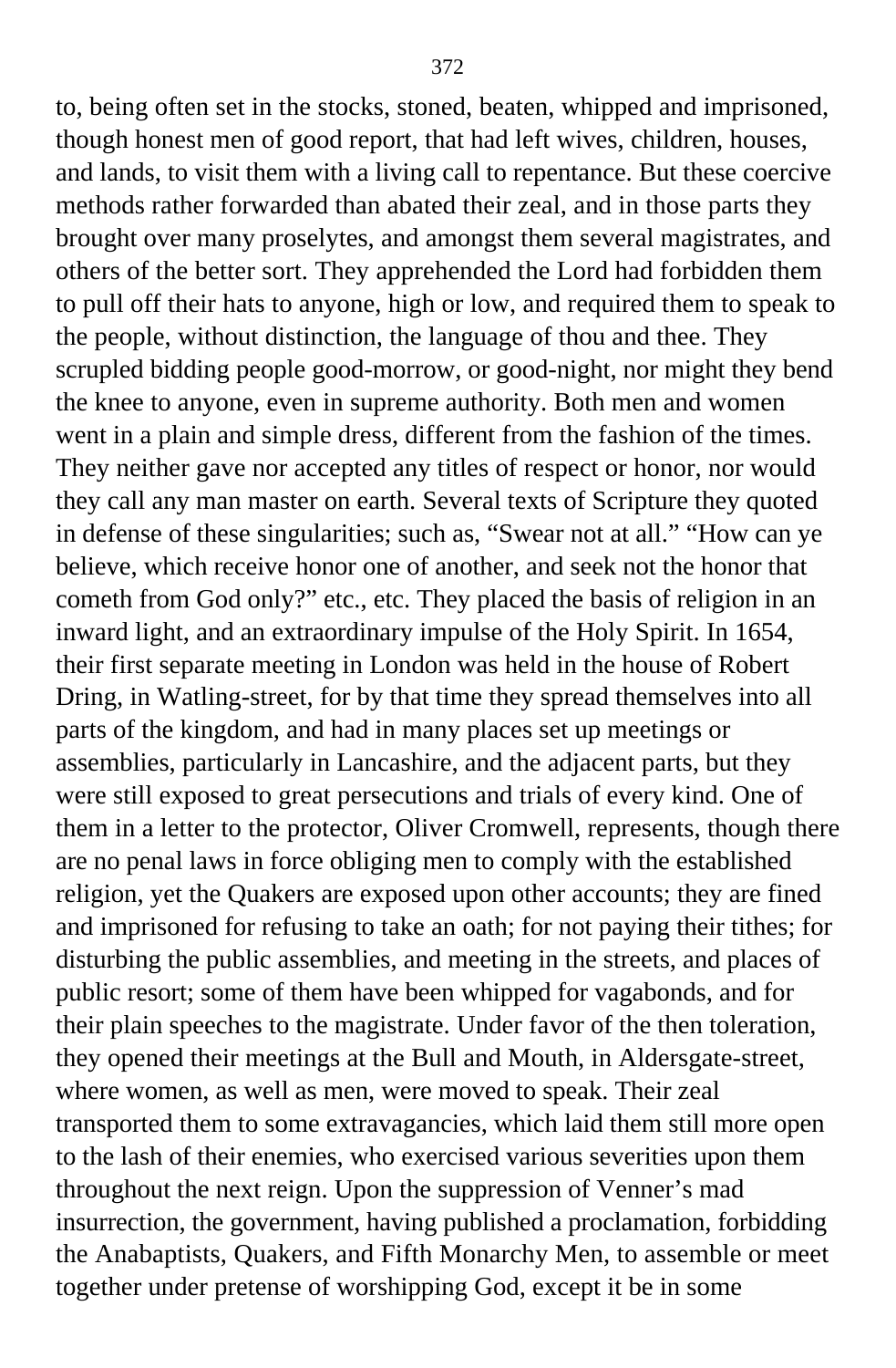parochial church, chapel, or in private houses, by consent of the persons there inhabiting, all meetings in other places being declared to be unlawful and riotous, etc., etc., the Quakers thought it expedient to address the king thereon, which they did in the following words: "O King Charles! "Our desire is, that thou mayest live forever in the fear of God, and thy council. We beseech thee and thy council to read these following lines in tender bowels, and compassion for our souls, and for your good. "And this consider, we are about four hundred imprisoned, in and about this city, of men and women from their families, besides, in the county jails, about ten hundred; we desire that our meetings may not be broken up, but that all may come to a fair trial, that our innocency may be cleared up. "London, 16th day, eleventh month, 1660."

On the twenty-eighth of the same month, they published the declaration referred to in their address, entitled, "A declaration from the harmless and innocent people of God, called Quakers, against all sedition, plotters, and fighters in the world, for removing the ground of jealousy and suspicion, from both magistrates and people in the kingdom, concerning wars and fightings." It was presented to the king the twenty-first day of the eleventh month, 1660, and he promised them upon his royal word, that they should not suffer for their opinions as long as they lived peaceably; but his promises were very little regarded afterward. In 1661 they assumed courage to petition the House of Lords for a toleration of their religion, and for a dispensation from taking the oaths, which they held unlawful, not from any disaffection to the government, or a belief that they were less obliged by an affirmation, but from a persuasion that all oaths were unlawful; and that swearing upon the most solemn occasions was forbidden in the New Testament. Their petition was rejected, and instead of granting them relief, an act was passed against them, the preamble to which set forth, "That whereas several persons have taken up an opinion that an oath, even before a magistrate, is unlawful, and contrary to the Word of God; and whereas, under pretense of religious worship, the said persons do assemble in great numbers in several parts of the kingdom, separating themselves from the rest of his majesty's subjects, and the public congregations and usual places of divine worship; be it therefore enacted, that if any such persons, after the twenty-fourth of March, 1661- 2, shall refuse to take an oath when lawfully tendered, or persuade others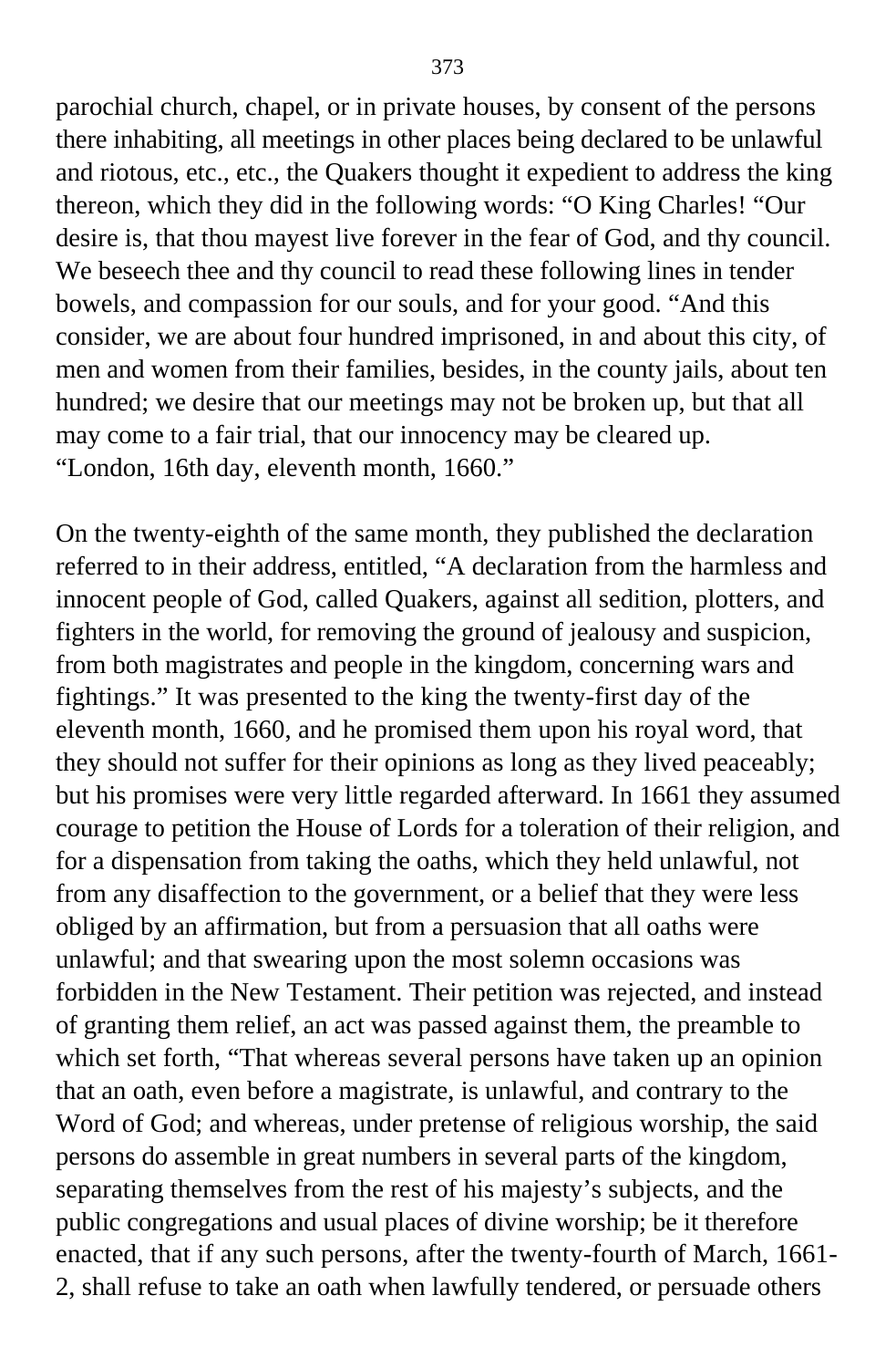to do it, or maintain in writing or otherwise, the unlawfulness of taking an oath; or if they shall assemble for religious worship, to the number of five or more, of the age of fifteen, they shall for the first offense forfeit five pounds; for the second, ten pounds; and for the third shall abjure the realm, or be transported to the plantations: and the justices of peace at their open sessions may hear and finally determine in the affair." This act had a most dreadful effect upon the Quakers, though it was well known and notorious that these conscientious persons were far from sedition or disaffection to the government. George Fox, in his address to the king, acquaints him that three thousand and sixty-eight of their friends had been imprisoned since his majesty's restoration; that their meetings were daily broken up by men with clubs and arms, and their friends thrown into the water, and trampled under foot until the blood gushed out, which gave rise to their meeting in the open streets. A relation was printed, signed by twelve witnesses, which says that more than four thousand two hundred Quakers were imprisoned; and of them five hundred were in and about London, and, the suburbs; several of whom were dead in the jails. Six hundred of them, says an account published at that time, were in prison, merely for religion's sake, of whom several were banished to the plantations. In short, the Quakers gave such full employment to the informers, that they had less leisure to attend the meetings of other dissenters. Yet, under all these calamities, they behaved with patience and modesty towards the government, and upon occasion of the Ryehouse plot in 1682, thought proper to declare their innocence of that sham plot, in an address to the king, wherein "appealing to the Searcher of all hearts," they say, "their principles do not allow them to take up defensive arms, much less to avenge themselves for the injuries they received from others: that they continually pray for the king's safety and preservation; and therefore take this occasion humbly to beseech his majesty to compassionate their suffering friends, with whom the jails are so filled, that they want air, to the apparent hazard of their lives, and to the endangering an infection in divers places. Besides, many houses, shops, barns, and fields are ransacked, and the goods, corn, and cattle swept away, to the discouraging trade and husbandry, and impoverishing great numbers of quiet and industrious people; and this, for no other cause, but for the exercise of a tender conscience in the worship of Almighty God, who is sovereign Lord and King of men's consciences." On the accession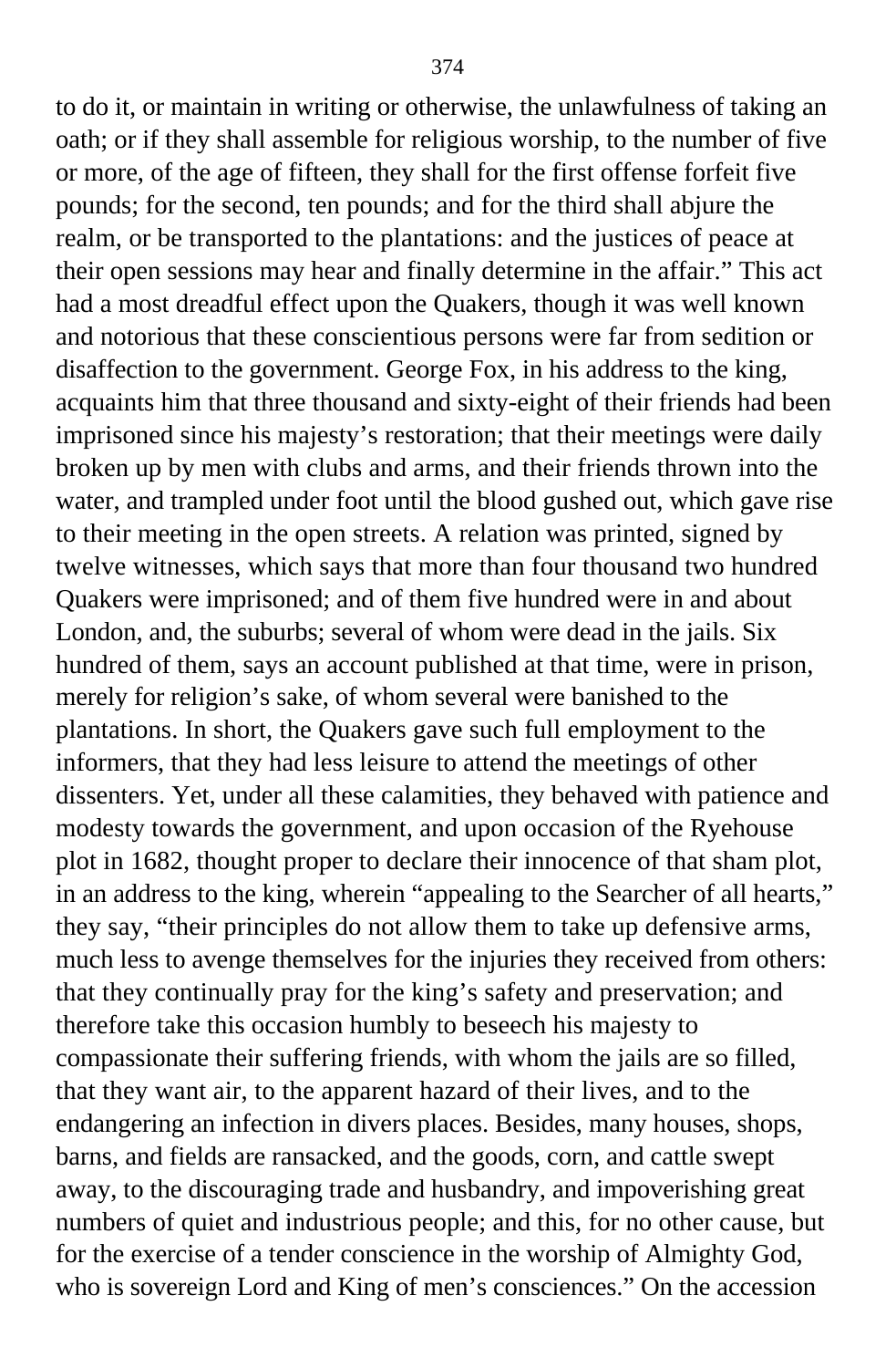of James II they addressed that monarch honestly and plainly, telling him: "We are come to testify our sorrow for the death of our good friend Charles, and our joy for thy being made our governor. We are told thou art not of the persuasion of the Church of England, no more than we; therefore we hope thou wilt grant us the same liberty which thou allowest thyself, which doing, we wish thee all manner of happiness." When James, by his dispensing power, granted liberty to the dissenters, they began to enjoy some rest from their troubles; and indeed it was high time, for they were swelled to an enormous amount. They, the year before this, to them one of glad release, in a petition to James for a cessation of their sufferings, set forth, "that of late above one thousand five hundred of their friends, both men and women, and that now there remain one thousand three hundred and eighty-three; of which two hundred are women, many under sentence of praemunire; and more than three hundred near it, for refusing the oath of allegiance, because they could not swear. Three hundred and fifty have died in prison since the year 1680; in London, the jail of Newgate has been crowded, within these two years sometimes with near twenty in a room, whereby several have been suffocated, and others, who have been taken out sick, have died of malignant fevers within a few days. Great violences, outrageous distresses, and woeful havoc and spoil, have been made upon people's goods and estates, by a company of idle, extravagant, and merciless informers, by persecutions on the conventicle-act, and others, also on qui tam writs, and on other processes, for twenty pounds a month, and two thirds of their estates seized for the king. Some had not a bed to rest on, others had no cattle to till the ground, nor corn for feed or bread, nor tools to work with; the said informers and bailiffs in some places breaking into houses, and making great waste and spoil, under pretense of serving the king and the Church. Our religious assemblies have been charged at common law with being rioters and disturbers of the public peace, whereby great numbers have been confined in prison without regard to age, and many confined to holes and dungeons. The seizing for 20 pounds a month has amounted to many thousands, and several who have employed some hundreds of poor people in manufactures, are disabled to do so any more, by reason of long imprisonment. They spare neither widow nor fatherless, nor have they so much as a bed to lie on. The informers are both witnesses and prosecutors, to the ruin of great numbers of sober families; and justices of the peace have been threatened with the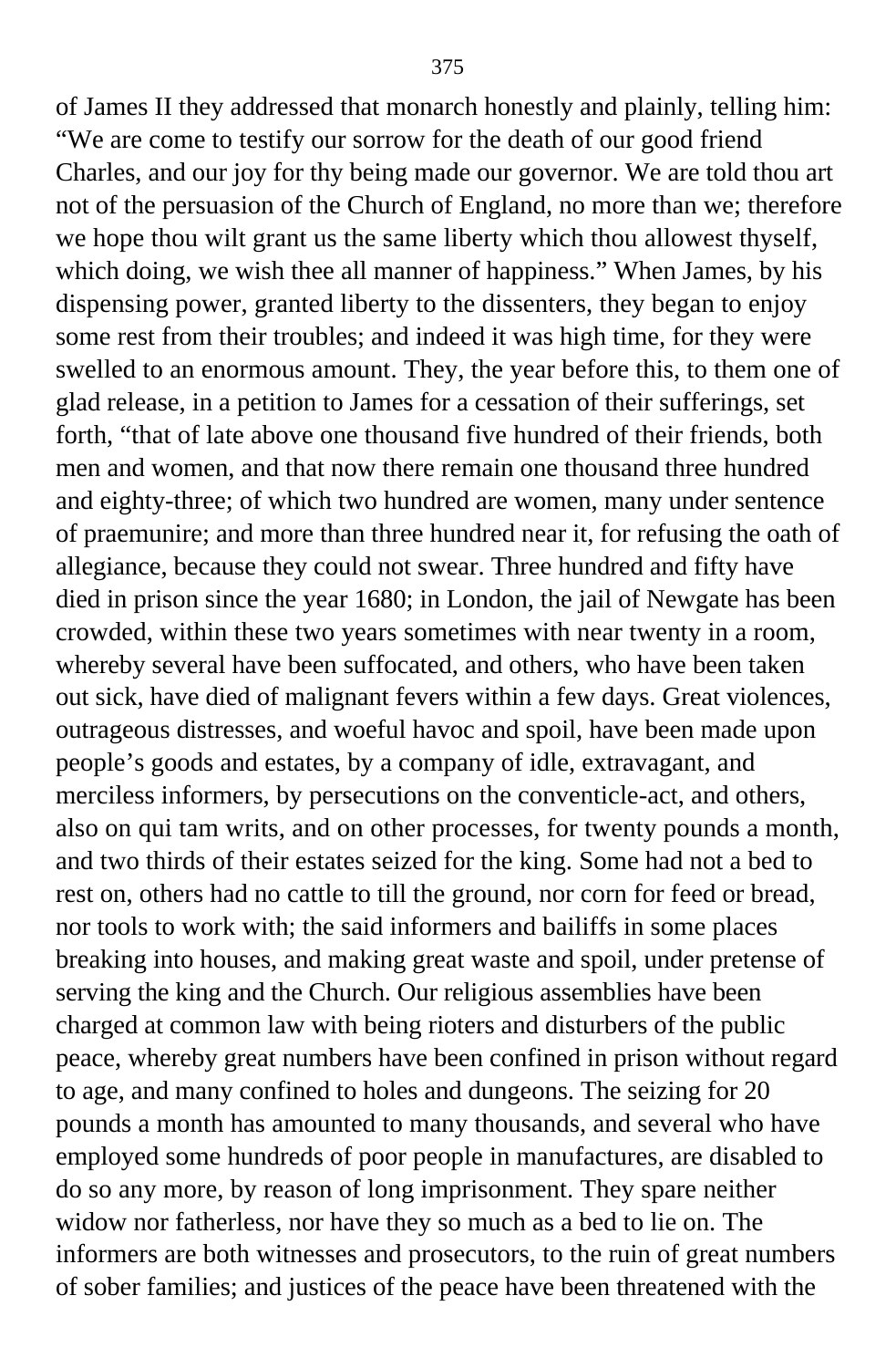forfeiture of one hundred pounds, if they do not issue out warrants upon their informations." With this petition they presented a list of their friends in prison, in the several counties, amounting to four hundred and sixty. During the reign of King James II these people were, through the intercession of their friend Mr. Penn, treated with greater indulgence than ever they had been before. They were now become extremely numerous in many parts of the country, and the settlement of Pennsylvania taking place soon after, many of them went over to America. There they enjoyed the blessings of a peaceful government, and cultivated the arts of honest industry. As the whole colony was the property of Mr. Penn, so he invited people of all denominations to come and settle with him. A universal liberty of conscience took place; and in this new colony the natural rights of mankind were, for the first time, established. These Friends are, in the present age, a very harmless, inoffensive body of people; but of that we shall take more notice hereafter. By their wise regulations, they not only do honor to themselves, but they are of vast service to the community. It may be necessary here to observe, that as the Friends, commonly called Quakers, will not take an oath in a court of justice, so their affirmation is permitted in all civil affairs; but they cannot prosecute a criminal, because, in the English courts of justice, all evidence must be upon oath.

An Account of the Persecutions of Friends, Commonly Called Quakers, in the United States About the middle of the seventeenth century, much persecution and suffering were inflicted on a sect of Protestant dissenters, commonly called Quakers: a people which arose at that time in England some of whom sealed their testimony with their blood. For an account of the above people, see Sewell's, or Gough's history of them. The principal points upon which their conscientious nonconformity rendered them obnoxious to the penalties of the law, were,

- 1. The Christian resolution of assembling publicly for the worship of God, in a manner most agreeable to their consciences.
- 2. Their refusal to pay tithes, which they esteemed a Jewish ceremony, abrogated by the coming of Christ.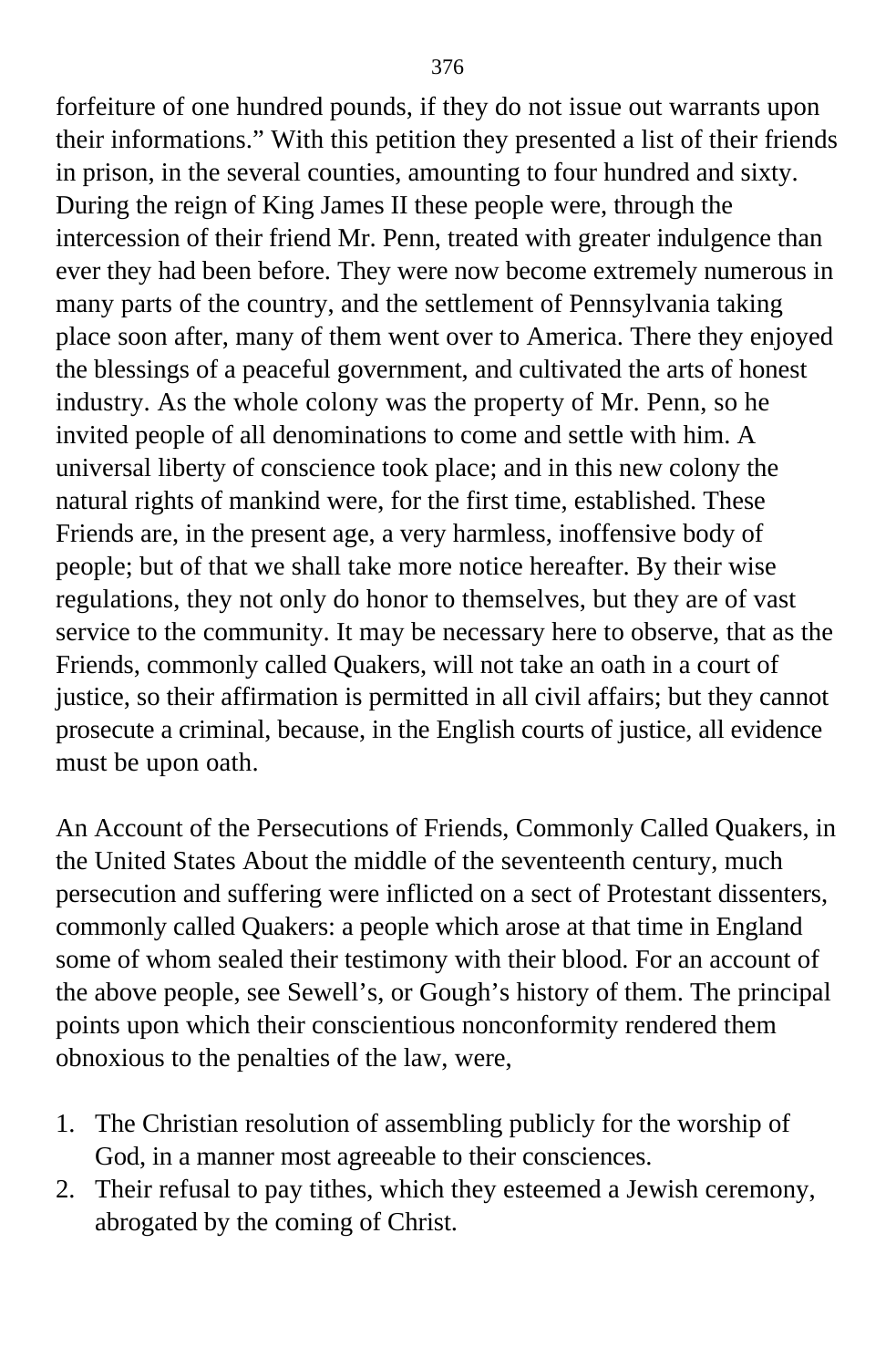- 3. Their testimony against wars and fighting, the practice of which they judged inconsistent with the command of Christ: "Love your enemies," Matthew 5:44.
- 4. Their constant obedience to the command of Christ: "Swear not at all," Matthew 5:34.
- 5. Their refusal to pay rates or assessments for building and repairing houses for a worship which they did not approve.
- 6. Their use of the proper and Scriptural language, "thou," and "thee," to a single person: and their disuse of the custom of uncovering their heads, or pulling off their hats, by way of homage to man.
- 7. The necessity many found themselves under, of publishing what they believed to be the doctrine of truth; and sometimes even in the places appointed for the public national worship.

Their conscientious noncompliance in the preceding particulars, exposed them to much persecution and suffering, which consisted in prosecutions, fines, cruel beatings, whippings, and other corporal punishments; imprisonment, banishment, and even death. To relate a particular account of their persecutions and sufferings, would extend beyond the limits of this work: we shall therefore refer, for that information, to the histories already mentioned, and more particularly to Besse's Collection of their sufferings; and shall confine our account here mostly to those who sacrificed their lives, and evinced, by their disposition of mind, constancy, patience, and faithful perseverance, that they were influenced by a sense of religious duty. Numerous and repeated were the persecutions against them; and sometimes for transgressions or offenses which the law did not contemplate or embrace. Many of the fines and penalties exacted of them, were not only unreasonable and exorbitant, but as they could not consistently pay them, were sometimes distrained to several times the value of the demand; whereby many poor families were greatly distressed, and obliged to depend on the assistance of their friends. Numbers were not only cruelly beaten and whipped in a public manner, like criminals, but some were branded and others had their ears cut off. Great numbers were long confined in loathsome prisons; in which some ended their days in consequence thereof. Many were sentenced to banishment; and a considerable number were transported. Some were banished on pain of death; and four were actually executed by the hands of the hangman, as we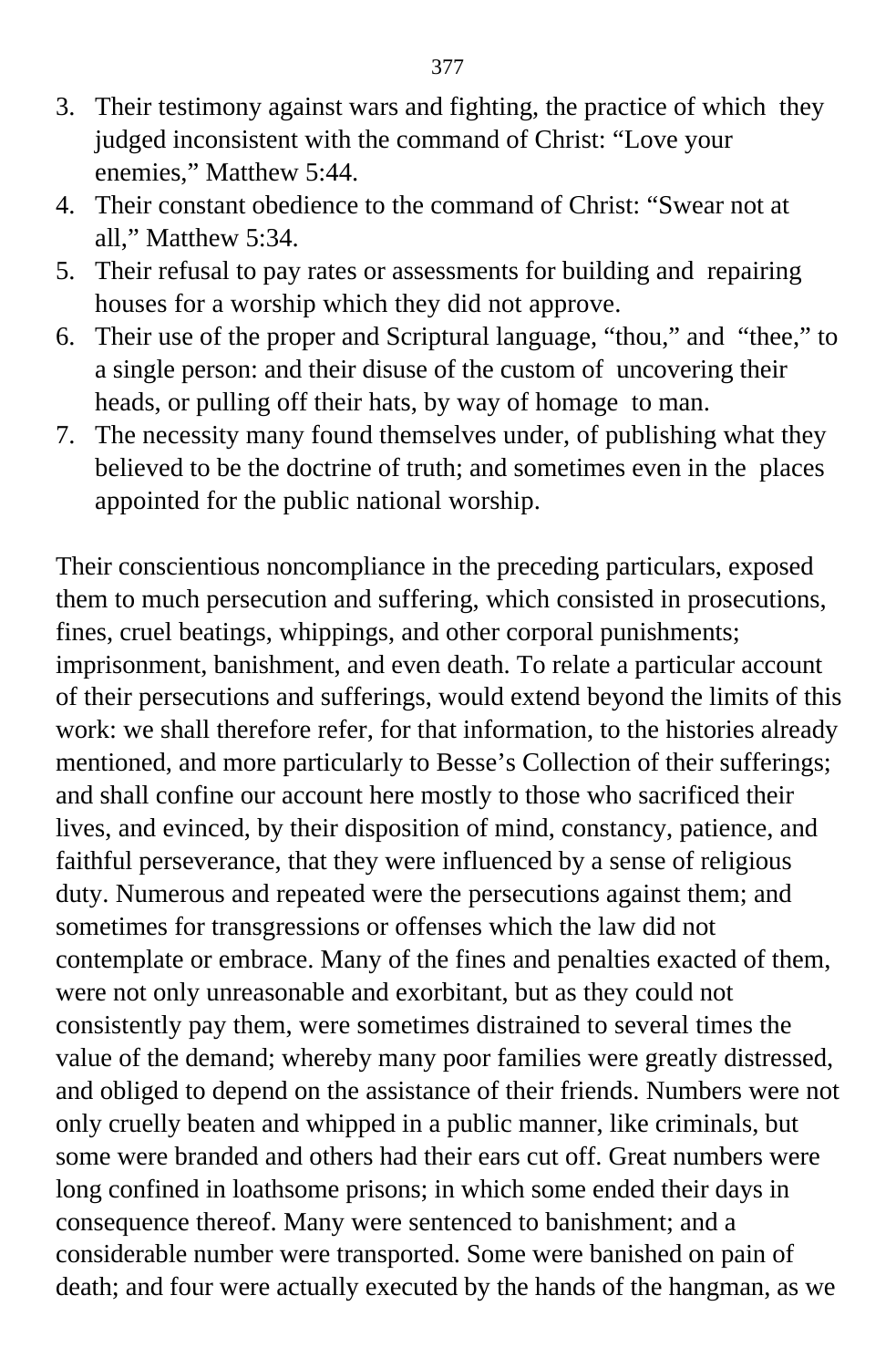shall here relate, after inserting copies of some of the laws of the country where they suffered.

## *"At a General Court Held at Boston, the Fourteenth of October, 1656"*

"Whereas, there is a cursed sect of heretics, lately risen up in the world, which are commonly called Quakers, who take upon them to be immediately sent from God, and infallibly assisted by the Spirit, to speak and write blasphemous opinions, despising government, and the order of God, in the Church and commonwealth, speaking evil of dignities, reproaching and reviling magistrates and ministers, seeking to turn the people from the faith, and gain proselytes to their pernicious ways: this court taking into consideration the premises, and to prevent the like mischief, as by their means is wrought in our land, doth hereby order, and by authority of this court, be it ordered and enacted, that what master or commander of any ship, bark, pink, or ketch, shall henceforth bring into any harbor, creek, or cove, within this jurisdiction, any Quaker or Quakers, or other blasphemous heretics, shall pay, or cause to be paid, the fine of one hundred pounds to the treasurer of the country, except it appear he want true knowledge or information of their being such; and, in that case, he hath liberty to clear himself by his oath, when sufficient proof to the contrary is wanting: and, for default of good payment, or good security for it, shall be cast into prison, and there to continue until the said sum be satisfied to the treasurer as foresaid. "And the commander of any ketch, ship, or vessel, being legally convicted, shall give in sufficient security to the governor, or any one or more of the magistrates, who have power to determine the same, to carry them back to the place whence he brought them; and, on his refusal so to do, the governor, or one or more of the magistrates, are hereby empowered to issue out his or their warrants to commit such master or commander to prison, there to continue, until he give in sufficient security to the content of the governor, or any of the magistrates, as aforesaid. "And it is hereby further ordered and enacted, that what Quaker soever shall arrive in this country from foreign parts, or shall come into this jurisdiction from any parts adjacent, shall be forthwith committed to the House of Correction; and, at their entrance, to be severely whipped, and by the master thereof be kept constantly to work,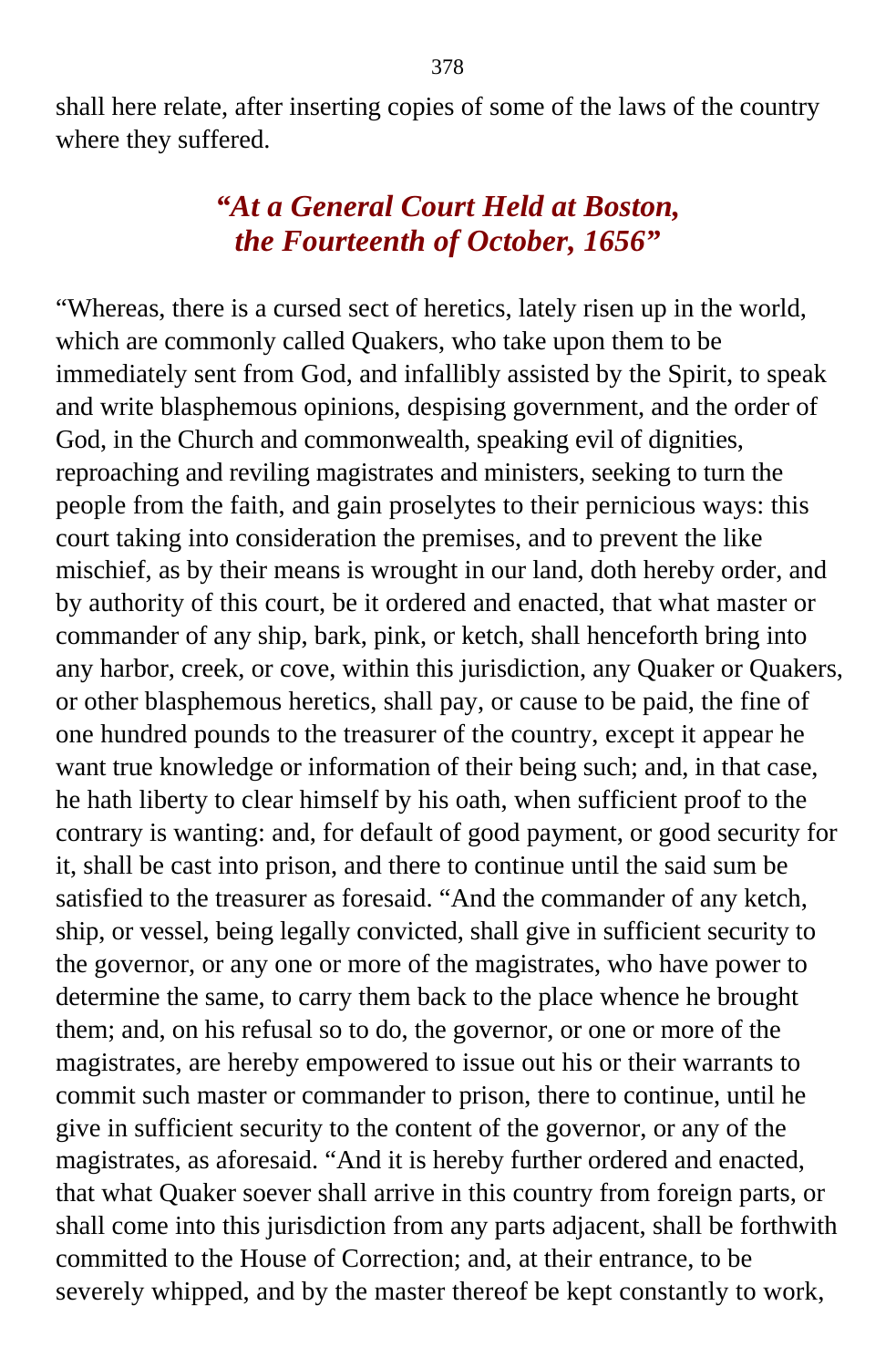and none suffered to converse or speak with them, during the time of their imprisonment, which shall be no longer than necessity requires. "And it is ordered, if any person shall knowingly import into any harbor of this jurisdiction, any Quakers' books or writings, concerning their devilish opinions, shall pay for such book or writing, being legally proved against him or them the sum of five pounds; and whosoever shall disperse or conceal any such book or writing, and it be found with him or her, or in his or her house and shall not immediately deliver the same to the next magistrate, shall forfeit or pay five pounds, for the dispersing or concealing of any such book or writing. "And it is hereby further enacted, that if any persons within this colony shall take upon them to defend the heretical opinions of the Quakers, or any of their books or papers, shall be fined for the first time forty shillings; if they shall persist in the same, and shall again defend it the second time, four pounds; if notwithstanding they again defend and maintain the said Quakers' heretical opinions, they shall be committed to the House of Correction until there be convenient passage to send them out of the land, being sentenced by the court of Assistants to banishment. "Lastly, it is hereby ordered, that what person or persons soever, shall revile the persons of the magistrates or ministers, as is usual with the Quakers, such person or persons shall be severely whipped or pay the sum of five pounds.

*"This is a true copy of the court's order, as attests*

### *"EDWARD RAWSON, SEC."*

## *"At A General Court Held At Boston, The Fourteenth Of October, 1657"*

"As an addition to the late order, in reference to the coming or bringing of any of the cursed sect of the Quakers into this jurisdiction, it is ordered that whosoever shall from henceforth bring, or cause to be brought, directly, or indirectly, any known Quaker or Quakers, or other blasphemous heretics, into this jurisdiction, every such person shall forfeit the sum of one hundred pounds to the country, and shall by warrant from any magistrate be committed to prison, there to remain until the penalty be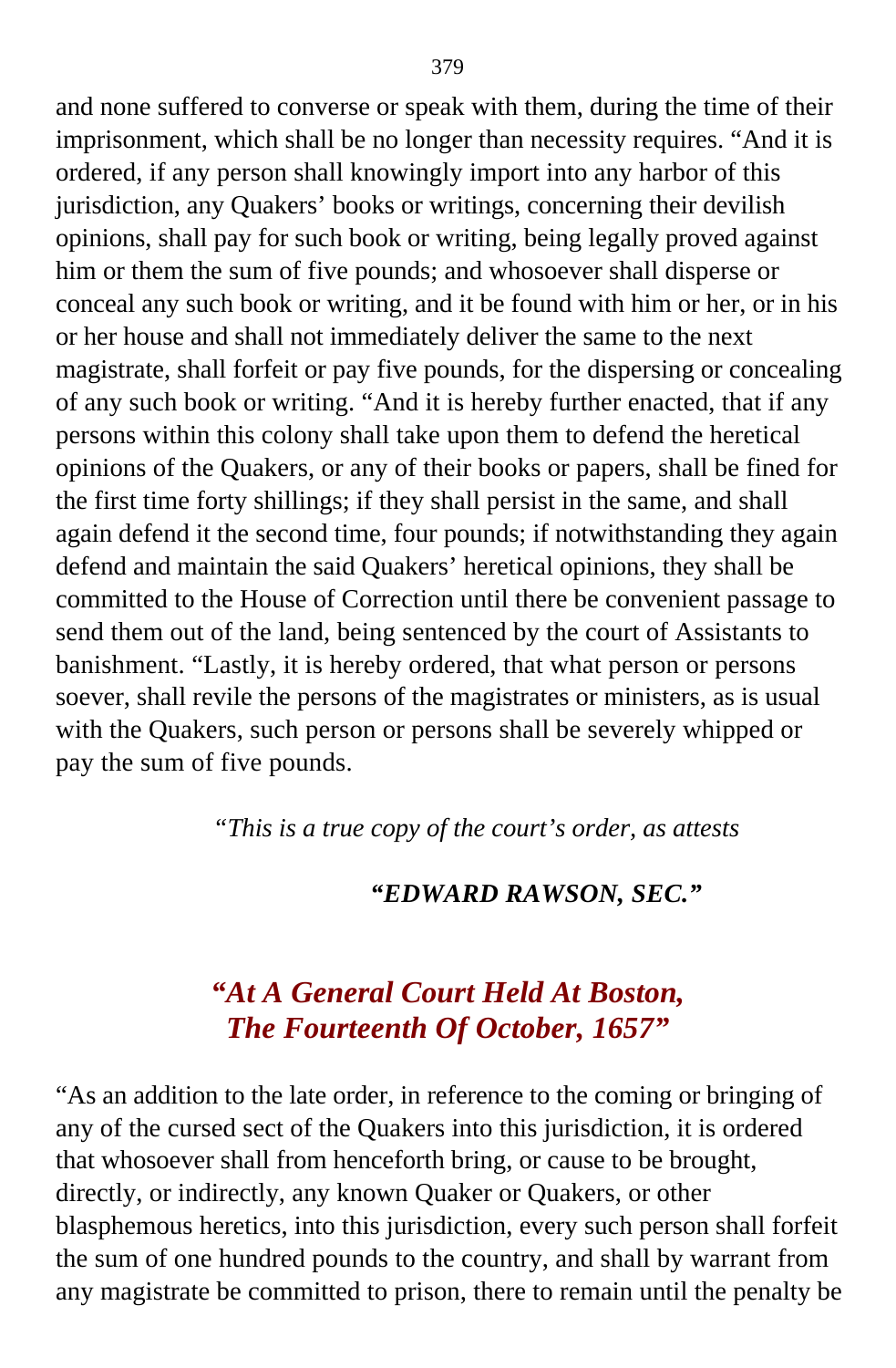satisfied and paid; and if any person or persons within this jurisdiction, shall henceforth entertain and conceal any such Quaker or Quakers, or other blasphemous heretics, knowing them so to be, every such person shall forfeit to the country forty shillings for every hour's entertainment and concealment of any Quaker or Quaker, etc., as aforesaid, and shall be committed to prison as aforesaid, until the forfeiture be fully satisfied and paid. "And it is further ordered, that if any Quaker or Quakers shall presume, after they have once suffered what the law requires, to come into this jurisdiction, every such male Quaker shall, for the first offense, have one of his ears cut off, and be kept at work in the House of Correction, until he can be sent away at his own charge; and for the second offense, shall have his other ear cut off; and every woman Quaker, that has suffered the law here, that shall presume to come into this jurisdiction, shall be severely whipped, and kept at the House of Correction at work, until she be sent away at her own charge, and so also for her coming again, she shall be alike used as aforesaid. "And for every Quaker, he or she, that shall a third time herein again offend, they shall have their tongues bored through with a hot iron, and be kept at the House of Correction close to work, until they be sent away at their own charge. "And it is further ordered, that all and every Quaker arising from among ourselves, shall be dealt with, and suffer the like punishment as the law provides against foreign Quakers.

### *"EDWARD RAWSON, Sec."*

## *"An Act Made At A General Court, Held At Boston, The Twentieth Of October, 1658"*

"Whereas, there is a pernicious sect, commonly called Quakers, lately risen, who by word and writing have published and maintained many dangerous and horrid tenets, and do take upon them to change and alter the received laudable customs of our nation, in giving civil respects to equals, or reverence to superiors; whose actions tend to undermine the civil government, and also to destroy the order of the churches, by denying all established forms of worship, and by withdrawing from orderly Church fellowship, allowed and approved by all orthodox professors of truth, and instead thereof, and in opposition thereunto, frequently meeting by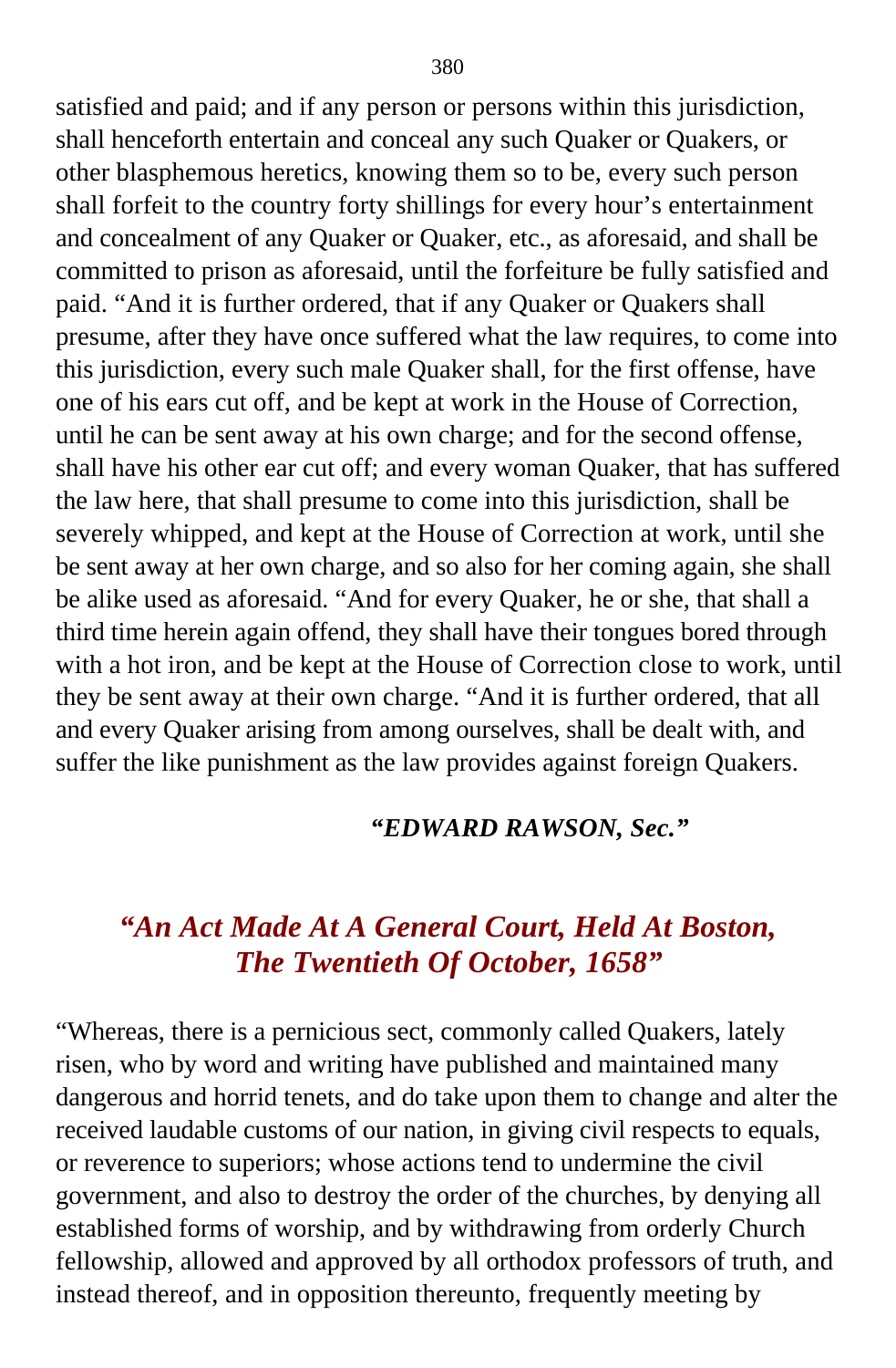themselves, insinuating themselves into the minds of the simple, or such as are at least affected to the order and government of church and commonwealth, whereby divers of our inhabitants have been infected, notwithstanding all former laws, made upon the experience of their arrogant and bold obtrusions, to disseminate their principles amongst us, prohibiting their coming into this jurisdiction, they have not been deferred from their impious attempts to undermine our peace, and hazard our ruin. "For prevention thereof, this court doth order and enact, that any person or persons, of the cursed sect of the Quakers, who is not an inhabitant of, but is found within this jurisdiction, shall be apprehended without warrant, where no magistrate is at hand, by any constable, commissioner, or selectman, and conveyed from constable to constable, to the next magistrate, who shall commit the said person to close prison, there to remain (without bail) until the next court of Assistants, where they shall have legal trial. "And being convicted to be of the sect of the Quakers, shall be sentenced to banishment, on pain of death. And that every inhabitant of this jurisdiction, being convicted to be of the aforesaid sect, either by taking up, publishing, or defending the horrid opinions of the Quakers, or the stirring up mutiny, sedition, or rebellion against the government, or by taking up their abusive and destructive practices, viz. denying civil respect to equals and superiors, and withdrawing from the Church assemblies; and instead thereof, frequenting meetings of their own, in opposition to our Church order; adhering to, or approving of any known Quaker, and the tenets and practices of Quakers, that are opposite to the orthodox received opinions of the godly; and endeavoring to disaffect others to civil government and Church order, or condemning the practice and proceedings of this court against the Quakers, manifesting thereby their complying with those, whose design is to overthrow the order established in Church and state: every such person, upon conviction before the said court of Assistants, in manner aforesaid, shall be committed to close prison for one month, and then, unless they choose voluntarily to depart this jurisdiction, shall give bond for their good behavior and appear at the next court, continuing obstinate, and refusing to retract and reform the aforesaid opinions, they shall be sentenced to banishment, upon pain of death. And any one magistrate, upon information given him of any such person, shall cause him to be apprehended, and shall commit any such person to prison, according to his discretion, until he come to trial as aforesaid." It appears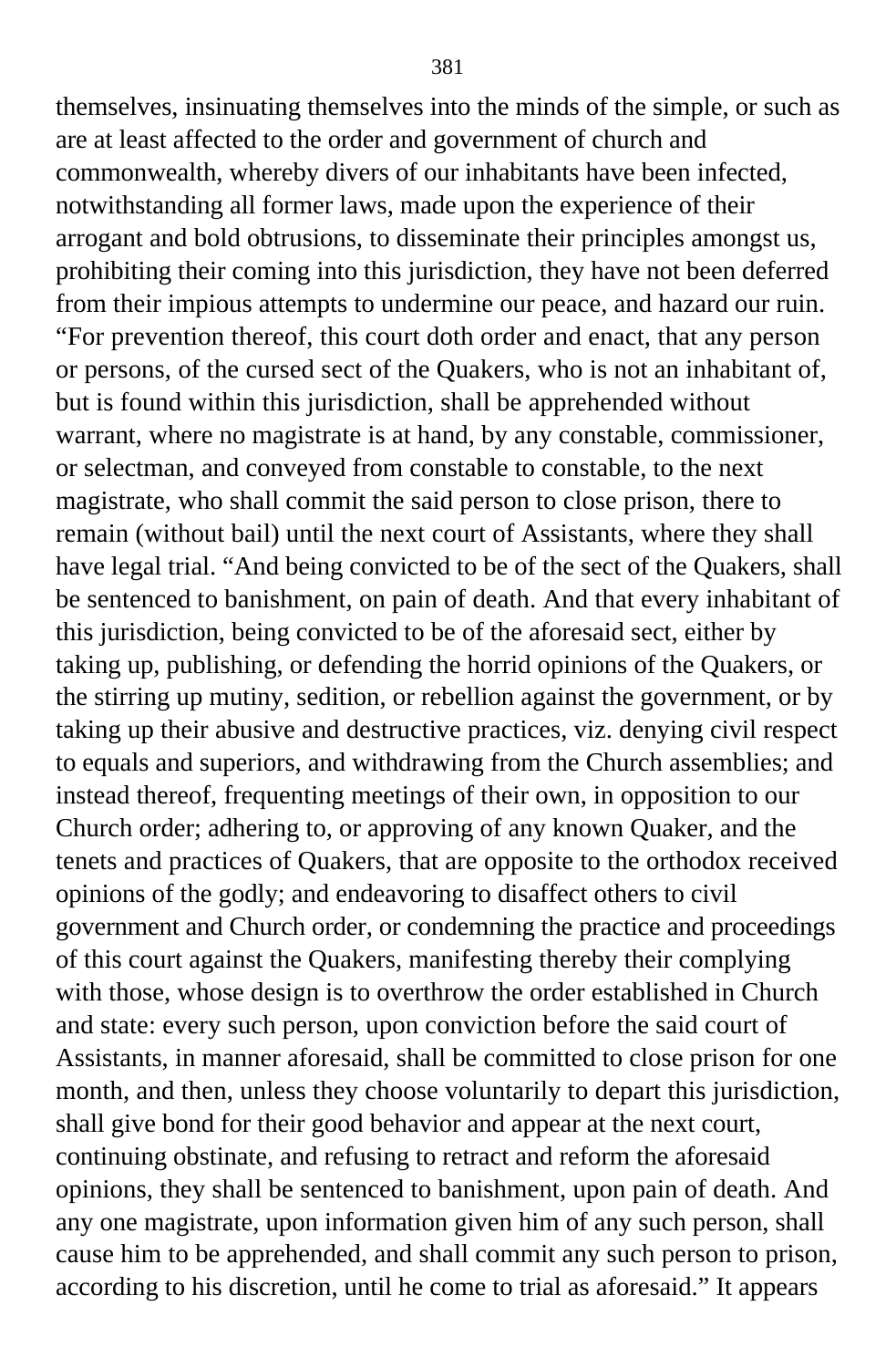there were also laws passed in both of the then colonies of New Plymouth and New Haven, and in the Dutch settlement at New Amsterdam, now New York, prohibiting the people called Quakers, from coming into those places, under severe penalties; in consequence of which, some underwent considerable suffering. The two first who were executed were William Robinson, merchant, of London, and Marmaduke Stevenson, a countryman, of Yorkshire. These coming to Boston, in the beginning of September, were sent for by the court of Assistants, and there sentenced to banishment, on pain of death. This sentence was passed also on Mary Dyar, mentioned hereafter, and Nicholas Davis, who were both at Boston. But William Robinson, being looked upon as a teacher, was also condemned to be whipped severely; and the constable was commanded to get an able man to do it. Then Robinson was brought into the street, and there stripped; and having his hands put through the holes of the carriage of a great gun, where the jailer held him, the executioner gave him twenty stripes, with a threefold cord whip. Then he and the other prisoners were shortly after released, and banished, as appears from the following warrant:

"You are required by these, presently to set at liberty William Robinson, Marmaduke Stevenson, Mary Dyar, and Nicholas Davis, who, by an order of the court and council, had been imprisoned, because it appeared by their own confession, words, and actions, that they are Quakers: wherefore, a sentence was pronounced against them, to depart this jurisdiction, on pain of death; and that they must answer it at their peril, if they or any of them, after the fourteenth of this present month, September, are found within this jurisdiction, or any part thereof.

### *"EDWARD RAWSON"*

#### *"BOSTON, September 12, 1659."*

Though Mary Dyar and Nicholas Davis left that jurisdiction for that time, yet Robinson and Stevenson, though they departed the town of Boston, could not yet resolve (not being free in mind) to depart that jurisdiction, though their lives were at stake. And so they went to Salem, and some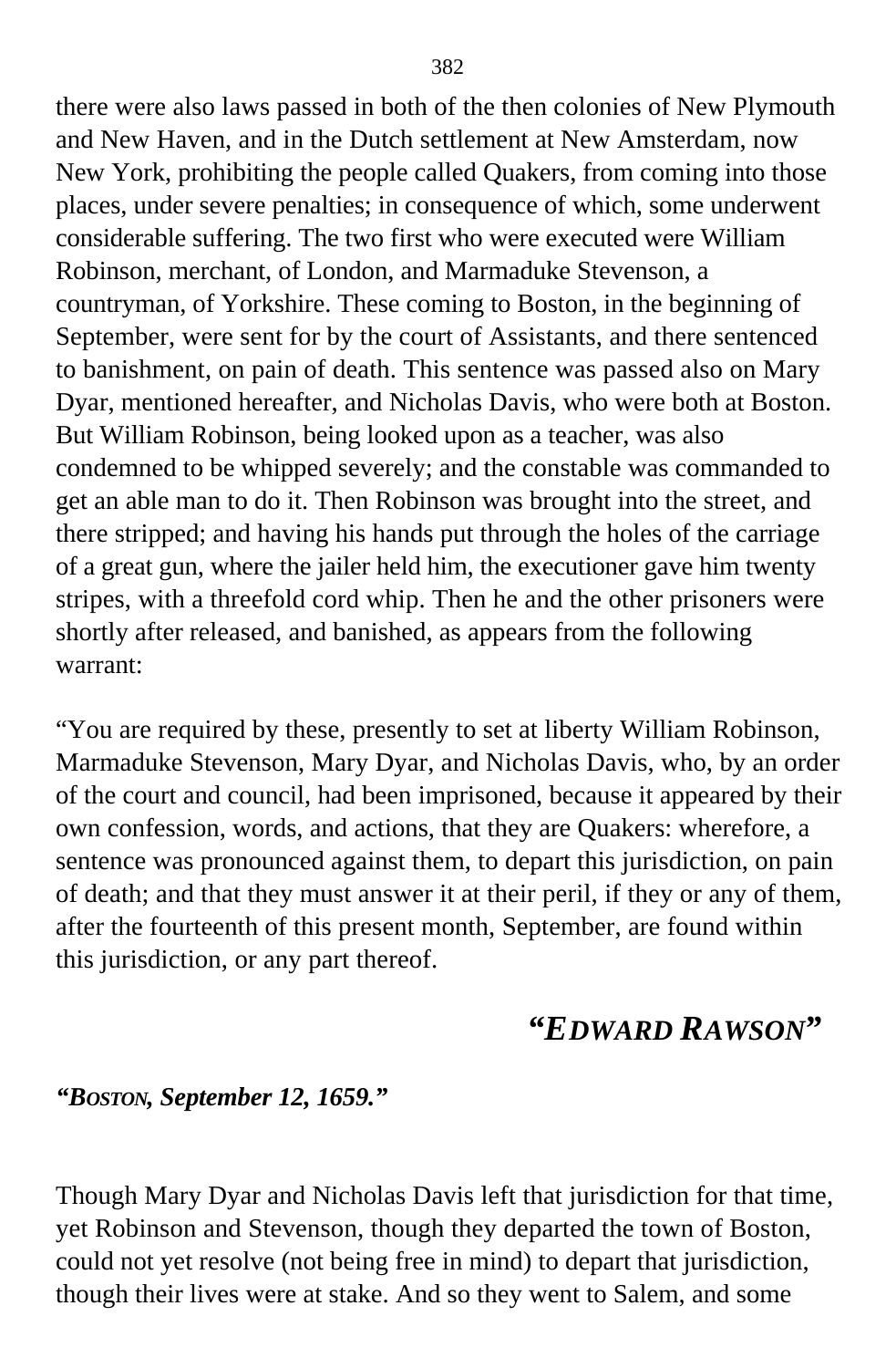places thereabouts, to visit and build up their friends in the faith. But it was not long before they were taken and put again into prison at Boston, and chains locked to their legs. In the next month, Mary Dyar returned also. And as she stood before the prison, speaking with one Christopher Holden, who was come thither to inquire for a ship bound for England, whither he intended to go, she was also taken into custody. Thus, they had now three persons, who, according to their law, had forfeited their lives. And, on the twentieth of October, these three were brought into court, where John Endicot and others were assembled. And being called to the bar, Endicot commanded the keeper to pull off their hats; and then said, that they had made several laws to keep the Quakers from amongst them, and neither whipping, nor imprisoning, nor cutting off ears, nor banishment upon pain of death, would keep them from amongst them. And further, he said, that he or they desired not the death of any of them. Yet, notwithstanding, his following words, without more ado were, "Give ear, and hearken to your sentence of death." Sentence of death was also passed upon Marmaduke Stevenson, Mary Dyar, and William Edrid. Several others were imprisoned, whipped, and fined. We have no disposition to justify the Pilgrims for these proceedings, but we think, considering the circumstances of the age in which they lived, their conduct admits of much palliation. The fathers of New England, endured incredible hardships in providing for themselves a home in the wilderness; and to protect themselves in the undisturbed enjoyment of rights, which they had purchased at so dear a rate, they sometimes adopted measures, which, if tried by the more enlightened and liberal views of the present day, must at once be pronounced altogether unjustifiable. But shall they be condemned without mercy for not acting up to principles which were unacknowledged and unknown throughout the whole of Christendom? Shall they alone be held responsible for opinions and conduct which had become sacred by antiquity, and which were common to Christians of all other denominations? Every government then in existence assumed to itself the right to legislate in matters of religion; and to restrain heresy by penal statutes. This right was claimed by rulers, admitted by subjects, and is sanctioned by the names of Lord Bacon and Montesquieu, and many others equally famed for their talents and learning. It is unjust, then, to 'press upon one poor persecuted sect, the sins of all Christendom.' The fault of our fathers was the fault of the age; and though this cannot justify,

383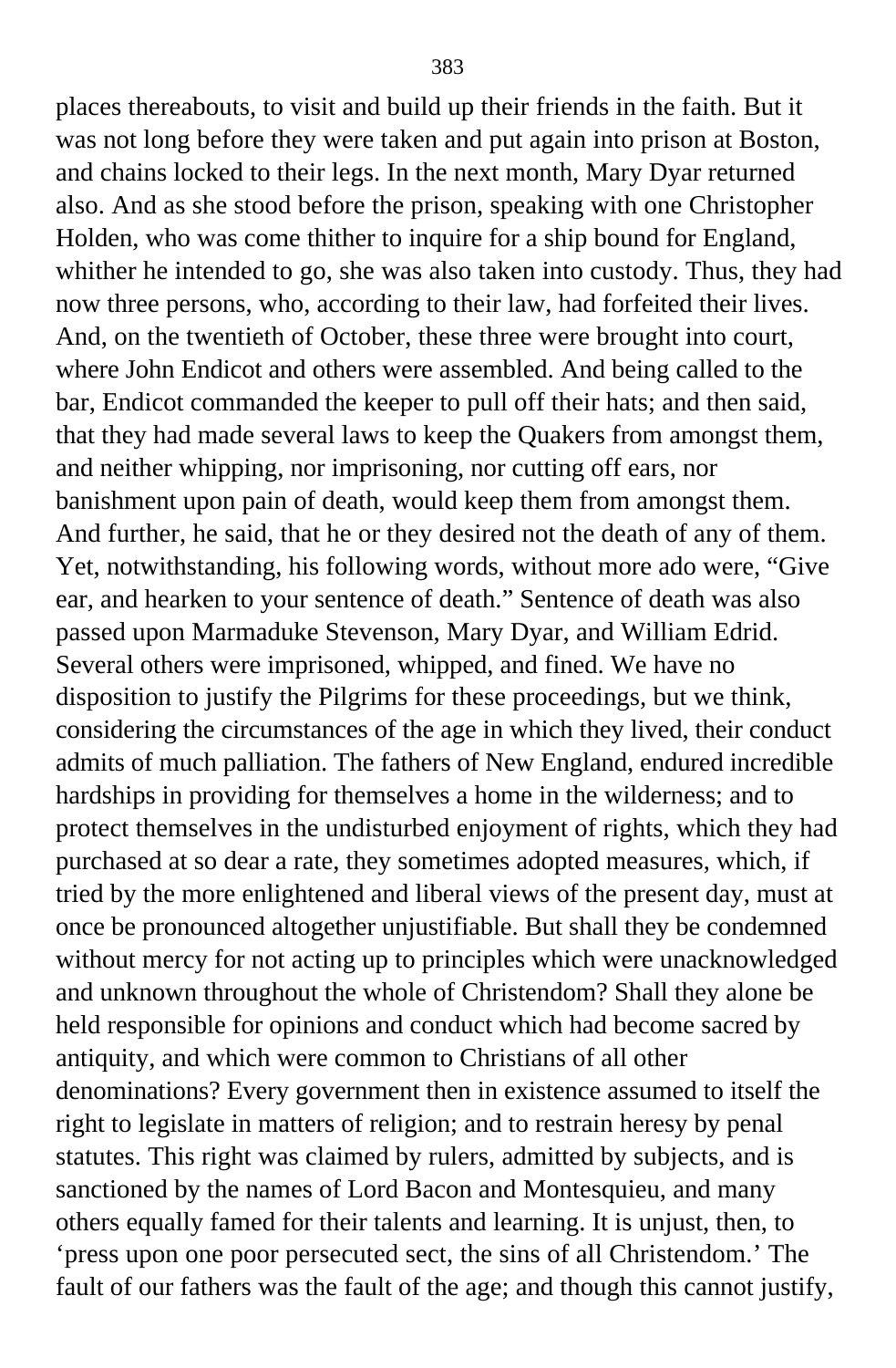it certainly furnishes an extenuation of their conduct. As well might you condemn them for not understanding and acting up to the principles of religious toleration. At the same time, it is but just to say, that imperfect as were their views of the rights of conscience, they were nevertheless far in advance of the age to which they belonged; and it is to them more than to any other class of men on earth, the world is indebted for the more rational views that now prevail on the subject of civil and religious liberty.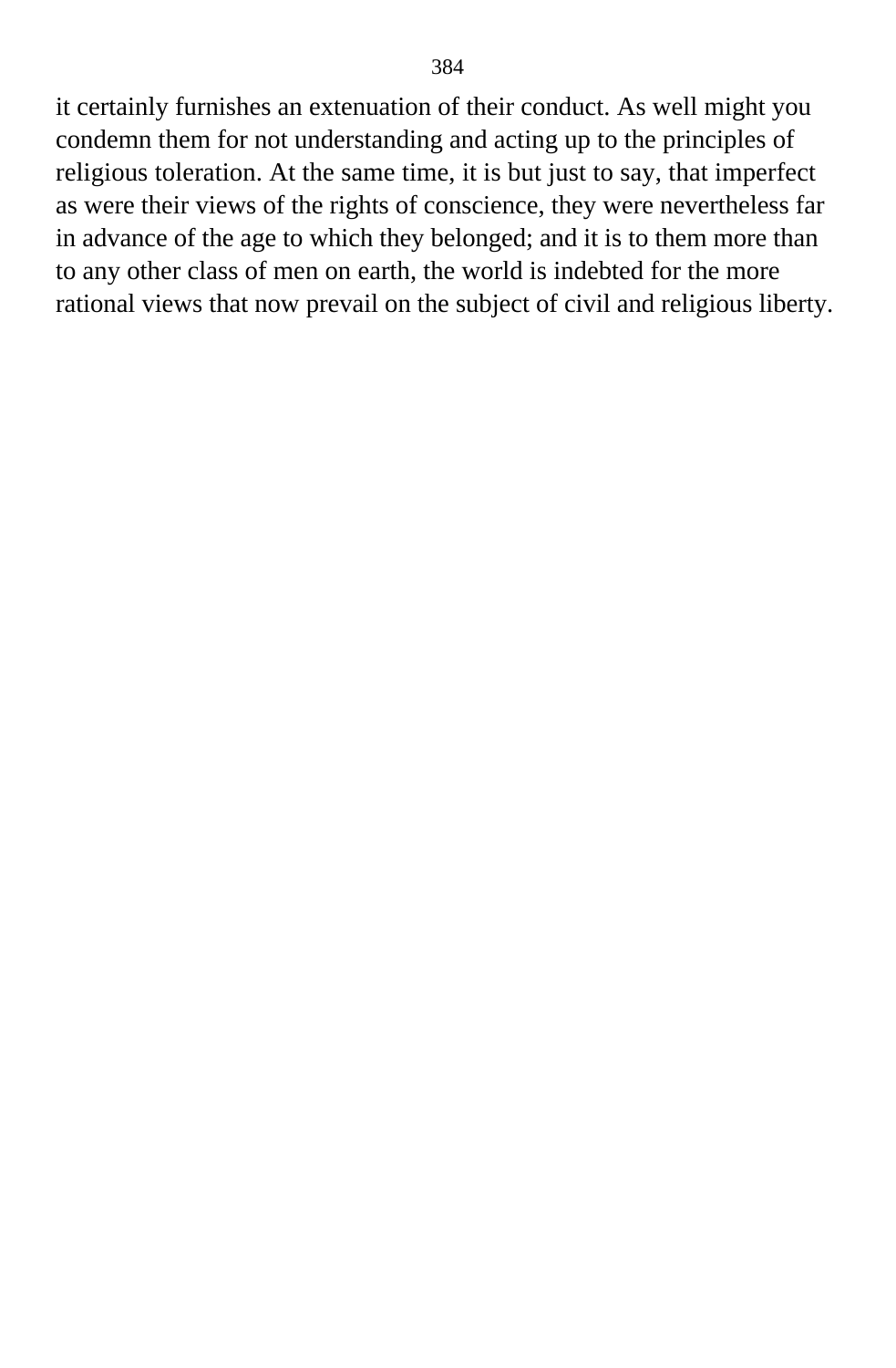## CHAPTER XIX

385

## **AN ACCOUNT OF THE LIFE AND PERSECUTIONS OF JOHN BUNYAN**

his great Puritan was born the same year that the Pilgrim Fathers landed at Plymouth. His home was Elstow, near Bedford, in  $\mathsf{\mathsf{L}}$  England. His father was a tinker and he was brought up to the same his great Puritan was born the same year that the Pilgrim Fathers<br>landed at Plymouth. His home was Elstow, near Bedford, in<br>England. His father was a tinker and he was brought up to the same<br>trade. He was a lively, likable his nature. All during his young manhood he was repenting for the vices of his youth and yet he had never been either a drunkard or immoral. The particular acts that troubled his conscience were dancing, ringing the church bells, and playing cat. It was while playing the latter game one day that "a voice did suddenly dart from Heaven into my soul, which said, 'Wilt thou leave thy sins and go to Heaven, or have thy sins and go to Hell?'" At about this time he overheard three or four poor women in Bedford talking, as they sat at the door in the sun. "Their talk was about the new birth, the work of God in the hearts. They were far above my reach." In his youth he was a member of the parliamentary army for a year. The death of his comrade close beside him deepened his tendency to serious thoughts, and there were times when he seemed almost insane in his zeal and penitence. He was at one time quite assured that he had sinned the unpardonable sin against the Holy Ghost. While he was still a young man he married a good woman who bought him a library of pious books which he read with assiduity, thus confirming his earnestness and increasing his love of religious controversies. His conscience was still further awakened through the persecution of the religious body of Baptists to whom he had joined himself. Before he was thirty years old he had become a leading Baptist preacher. Then came his turn for persecution. He was arrested for preaching without license. "Before I went down to the justice, I begged of God that His will be done; for I was not without hopes that my imprisonment might be an awakening to the saints in the country. Only in that matter did I commit the thing to God. And verily at my return I did meet my God sweetly in the prison." His hardships were genuine, on account of the wretched condition of the prisons of those days. To this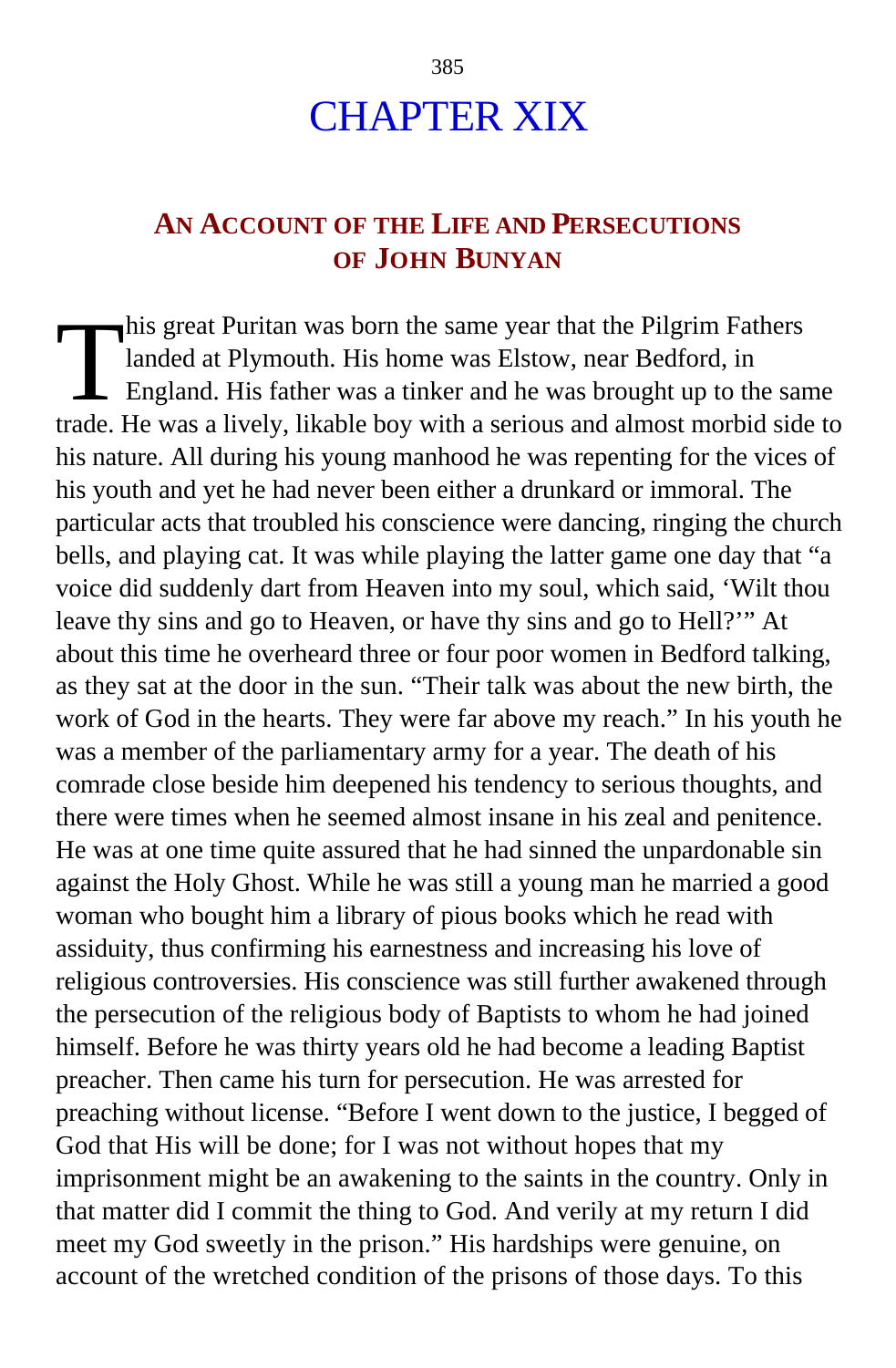confinement was added the personal grief of being parted from his young and second wife and four small children, and particularly, his little blind daughter. While he was in jail he was solaced by the two books which he had brought with him, the Bible and Fox's "Book of Martyrs." Although he wrote some of his early books during this long imprisonment, it was not until his second and shorter one, three years after the first, that he composed his immortal "Pilgrim's Progress," which was published three years later. In an earlier tract he had thought briefly of the similarity between human life and a pilgrimage, and he now worked this theme out in fascinating detail, using the rural scenery of England for his background, the splendid city of London for his Vanity Fair, and the saints and villains of his own personal acquaintance for the finely drawn characters of his allegory. The "Pilgrim's Progress" is truly the rehearsal of Bunyan's own spiritual experiences. He himself had been the 'man clothed in Rags, with his Face from his own House, a Book in his hand, and a great Burden upon his Back.' After he had realized that Christ was his Righteousness, and that this did not depend on "the good frame of his Heart" — or, as we should say, on his feelings — "now did the Chains fall off my legs indeed." His had been Doubting Castle and Sloughs of Despond, with much of the Valley of Humiliation and the Shadow of Death. But, above all, it is a book of Victory. Once when he was leaving the doors of the courthouse where he himself had been defeated, he wrote: "As I was going forth of the doors, I had much ado to bear saying to them, that I carried the peace of God along with me." In his vision was ever the Celestial City, with all its bells ringing. He had fought Apollyon constantly, and often wounded, shamed and fallen, yet in the end "more than conqueror through Him that loved us." His book was at first received with much criticism from his Puritan friends, who saw in it only an addition to the worldly literature of his day, but there was not much then for Puritans to read, and it was not long before it was devoutly laid beside their Bibles and perused with gladness and with profit. It was perhaps two centuries later before literary critics began to realize that this story, so full of human reality and interest and so marvelously modeled upon the English of the King James translation of the Bible, is one of the glories of English literature. In his later years he wrote several other allegories, of which of one of them, "The Holy War," it has been said that, "If the 'Pilgrim's Progress' had never been written it would be regarded as the finest allegory in the language." During the later years of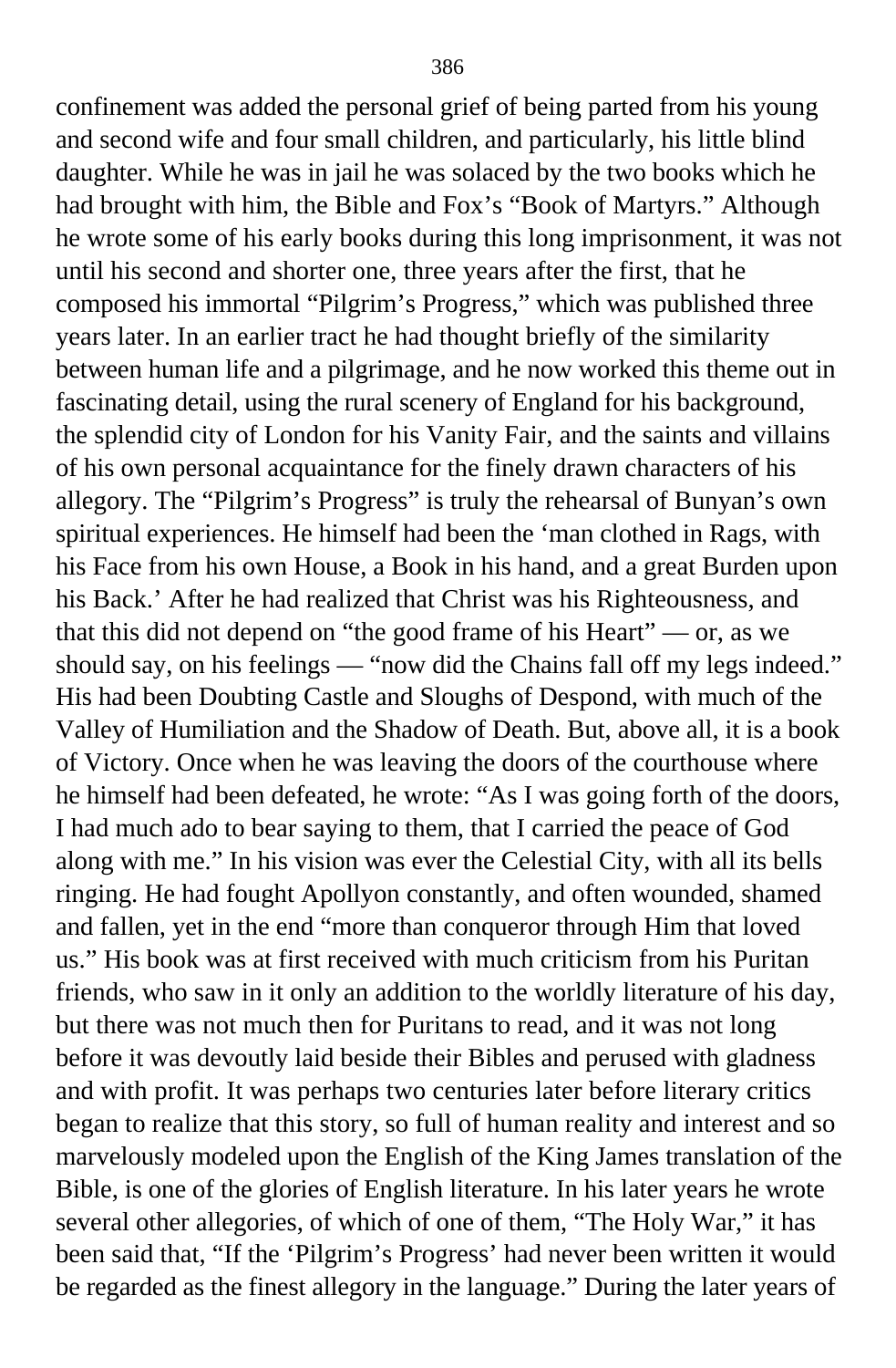387

preacher. He was also a favorite speaker in the non-conformist pulpits of London. He became so national a leader and teacher that he was frequently called "Bishop Bunyan." In his helpful and unselfish personal life he was apostolic. His last illness was due to exposure upon a journey in which he was endeavoring to reconcile a father with his son. His end came on the third of August, 1688. He was buried in Bunhill Fields, a church yard in London. There is no doubt but that the "Pilgrim's Progress" has been more helpful than any other book but the Bible. It was timely, for they were still burning martyrs in Vanity Fair while he was writing. It is enduring, for while it tells little of living the Christian life in the family and community, it does interpret that life so far as it is an expression of the solitary soul, in homely language. Bunyan indeed "showed how to build a princely throne on humble truth." He has been his own Greatheart, dauntless guide to pilgrims, to many.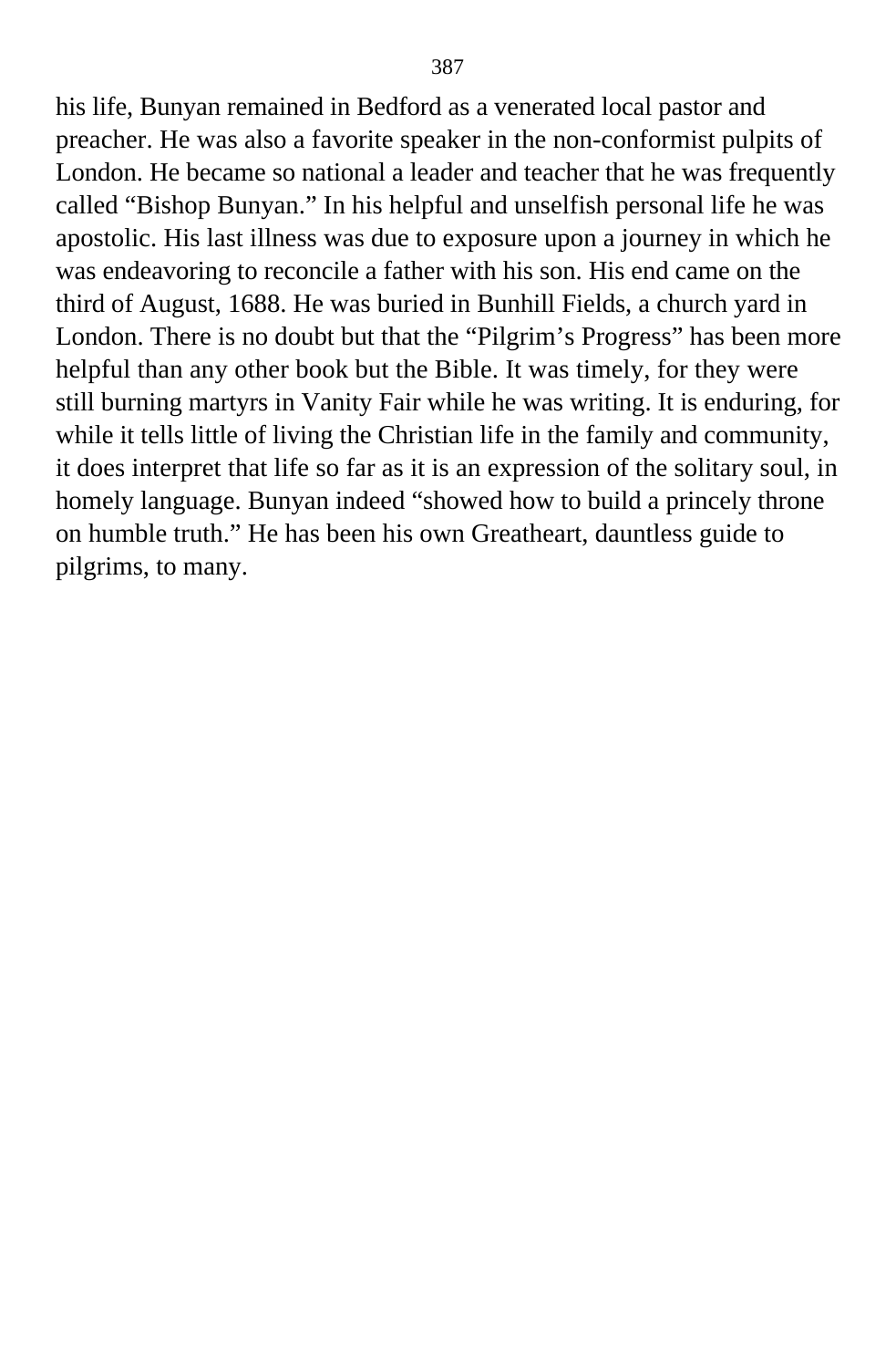# CHAPTER XX

388

## **AN ACCOUNT OF THE LIFE OF JOHN WESLEY**

ohn Wesley was born on the seventeenth of June, 1703, in Epworth rectory, England, the fifteenth of nineteen children of Charles and Suzanna Wesley. The father of Wesley was a preacher, and Wesley's mother was a remarkable woman in wisdom and intelligence. She was a woman of deep piety and brought her little ones into close contact with the Bible stories, telling them from the tiles about the nursery fireplace. She also used to dress the children in their best on the days when they were to have the privilege of learning their alphabet as an introduction to the reading of the Holy Scriptures. Young Wesley was a gay and manly youth, fond of games and particularly of dancing. At Oxford he was a leader, and during the latter part of his course there, was one of the founders of the "Holy Club," an organization of serious-minded students. His religious nature deepened through study and experience, but it was not until several years after he left the university and came under the influence of Luther's writings that he felt that he had entered into the full riches of the Gospel. He and his brother Charles were sent by the Society for the Propagation of the Gospel to Georgia, where both of them developed their powers as preachers. Upon their passage they fell into the company of several Moravian brethren, members of the association recently renewed by the labors of Count Zinzendorf. It was noted by John Wesley in his diary that, in a great tempest, when the English people on board lost all self-possession, these Germans impressed him by their composure and entire resignation to God. He also marked their humility under shameful treatment. It was on his return to England that he entered into those deeper experiences and developed those marvelous powers as a popular preacher which made him a national leader. He was associated at this time also with George Whitefield, the tradition of whose marvelous eloquence has never died. What he accomplished borders upon the incredible. Upon entering his eighty-fifth year he thanked God that he was still almost as vigorous as ever. He ascribed it, under God, to the fact that he had always slept soundly, had risen for sixty years at four o'clock in the morning, and for J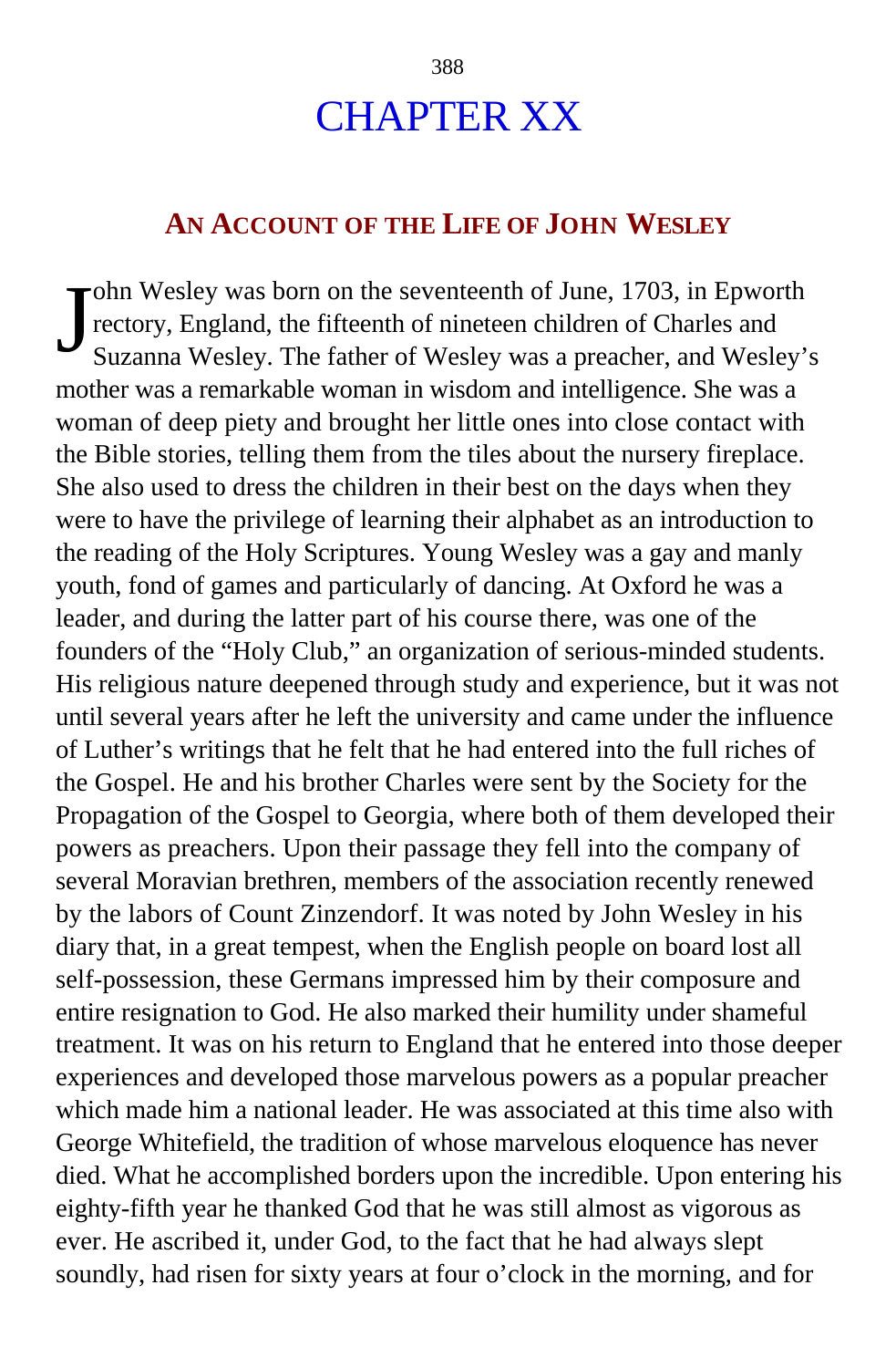fifty years had preached every morning at five. Seldom in all his life did he feel any pain, care, or anxiety. He preached twice each day, and often thrice or four times. It has been estimated that he traveled every year forty-five hundred English miles, mostly upon horseback. The successes won by Methodist preaching had to be gained through a long series of years, and amid the most bitter persecutions. In nearly every part of England it was met at the first by the mob with stonings and peltings, with attempts at wounding and slaying. Only at times was there any interference on the part of the civil power. The two Wesleys faced all these dangers with amazing courage, and with a calmness equally astonishing. What was more irritating was the heaping up of slander and abuse by the writers of the day. These books are now all forgotten. Wesley had been in his youth a high churchman and was always deeply devoted to the Established Communion. When he found it necessary to ordain preachers, the separation of his followers from the established body became inevitable. The name "Methodist" soon attached to them, because of the particular organizing power of their leader and the ingenious methods that he applied. The Wesley fellowship, which after his death grew into the great Methodist Church, was characterized by an almost military perfection of organizaton. The entire management of his ever-growing denomination rested upon Wesley himself. The annual conference, established in 1744, acquired a governing power only after the death of Wesley. Charles Wesley rendered the society a service incalculably great by his hymns. They introduced a new era in the hymnology of the English Church. John Wesley apportioned his days to his work in leading the Church, to studying (for he was an incessant reader), to traveling, and to preaching. Wesley was untiring in his efforts to disseminate useful knowledge throughout his denomination. He planned for the mental culture of his traveling preachers and local exhorters, and for schools of instruction for the future teachers of the Church. He himself prepared books for popular use upon universal history, church history, and natural history. In this Wesley was an apostle of the modern union of mental culture with Christian living. He published also the best matured of his sermons and various theological works. These, both by their depth and their penetration of thought, and by their purity and precision of style, excite our admiration. John Wesley was of but ordinary stature, and yet of noble presence. His features were very handsome even in old age. He had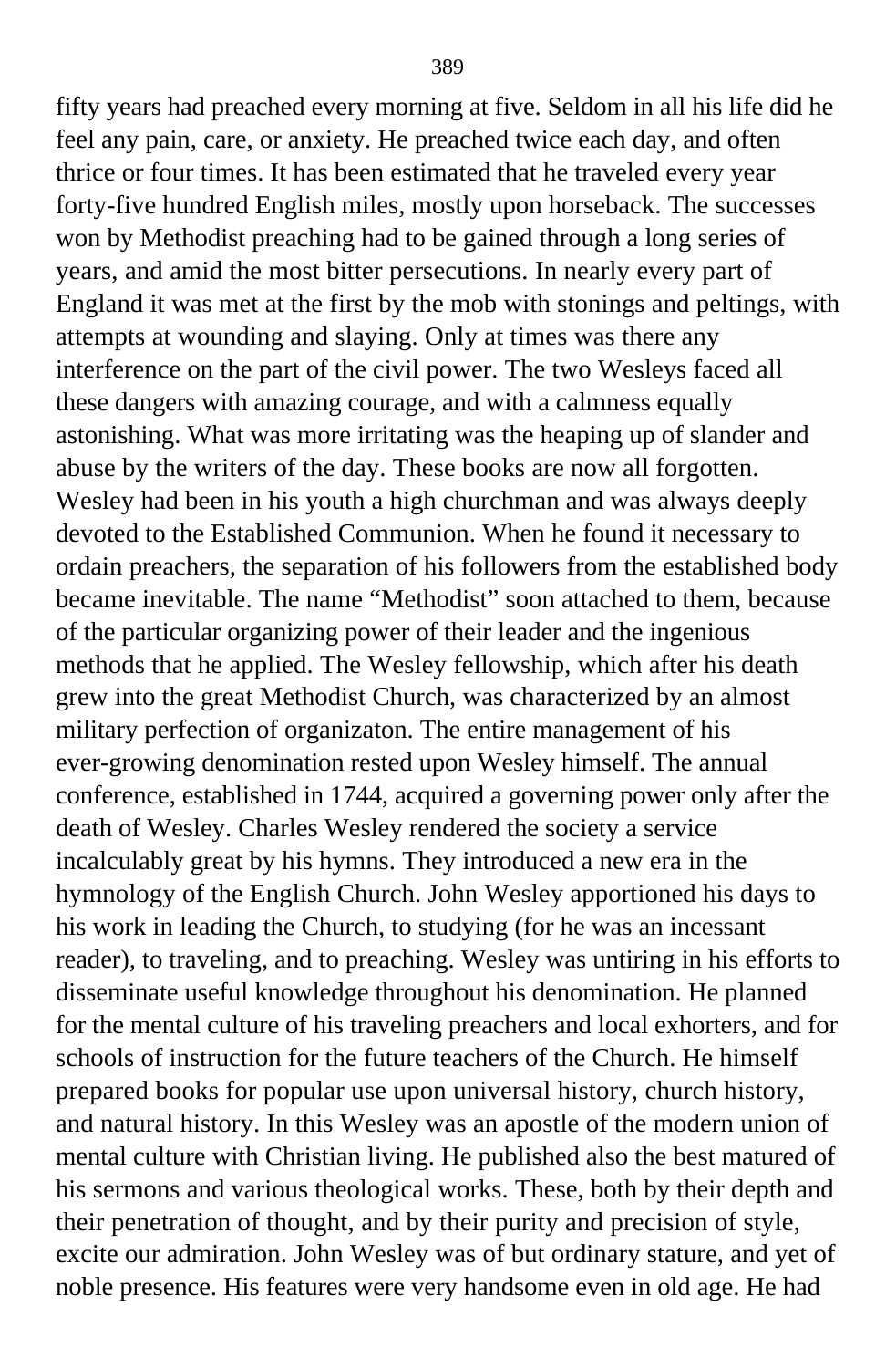an open brow, an eagle nose, a clear eye, and a fresh complexion. His manners were fine, and in choice company with Christian people he enjoyed relaxation. Persistent, laborious love for men's souls, steadfastness, and tranquillity of spirit were his most prominent traits of character. Even in doctrinal controversies he exhibited the greatest calmness. He was kind and very liberal. His industry has been named already. In the last fifty-two years of his life, it is estimated that he preached more than forty thousand sermons. Wesley brought sinners to repentance throughout three kingdoms and over two hemispheres. He was the bishop of such a diocese as neither the Eastern nor the Western Church ever witnessed before. What is there in the circle of Christian effort foreign missions, home missions, Christian tracts and literature, field preaching, circuit preaching, Bible readings, or aught else — which was not attempted by John Wesley, which was not grasped by his mighty mind through the aid of his Divine Leader? To him it was granted to arouse the English Church, when it had lost sight of Christ the Redeemer to a renewed Christian life. By preaching the justifying and renewing of the soul through belief upon Christ, he lifted many thousands of the humbler classes of the English people from their exceeding ignorance and evil habits, and made them earnest, faithful Christians. His untiring effort made itself felt not in England alone, but in America and in continental Europe. Not only the germs of almost all the existing zeal in England on behalf of Christian truth and life are due to Methodism, but the activity stirred up in other portions of Protestant Europe we must trace indirectly, at least, to Wesley. He died in 1791 after a long life of tireless labor and unselfish service. His fervent spirit and hearty brotherhood still survives in the body that cherishes his name.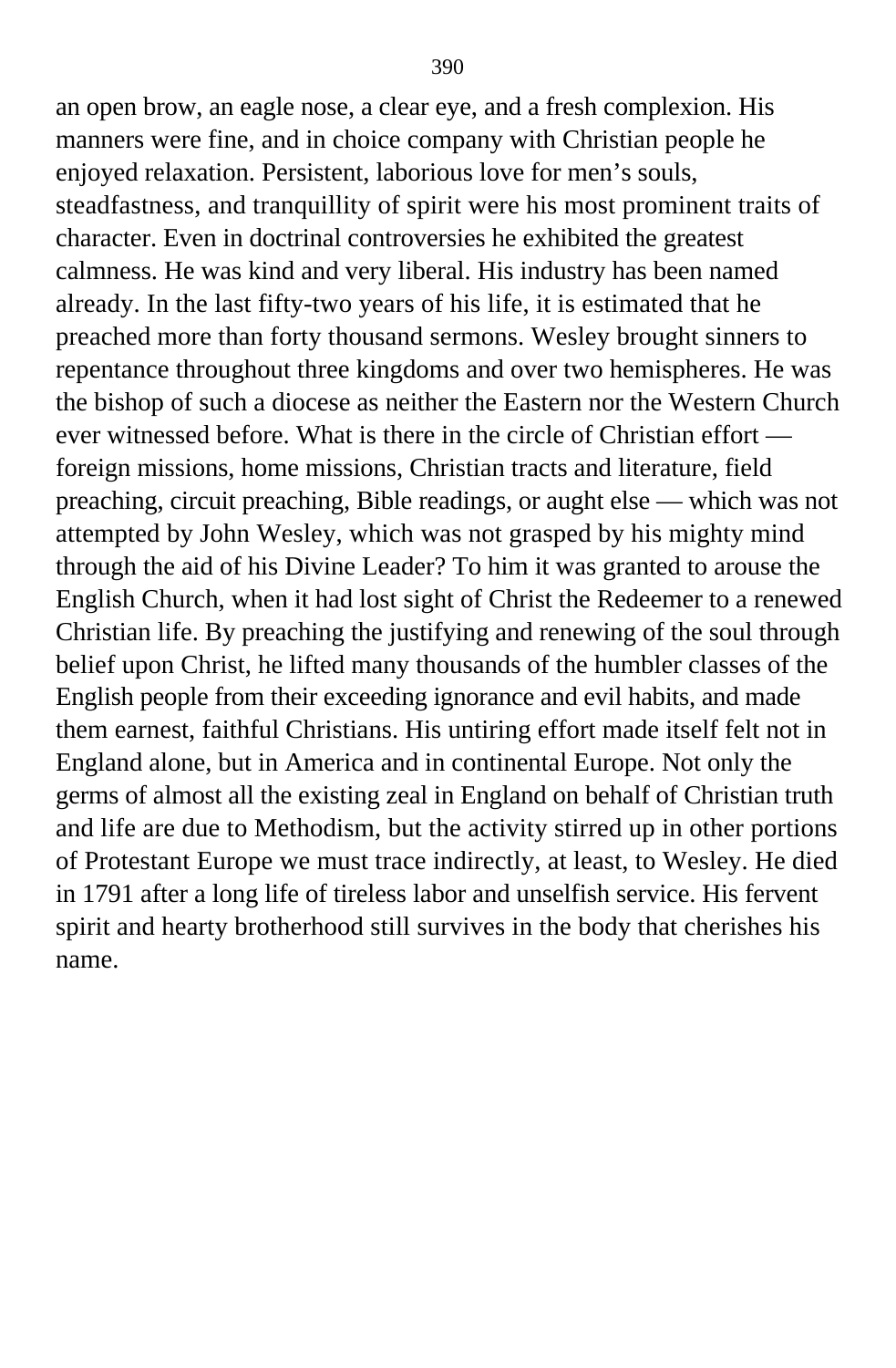# CHAPTER XXI

391

## **PERSECUTIONS OF THE FRENCH PROTESTANTS IN THE SOUTH OF FRANCE, DURING THE YEARS 1814 AND 1820**

he persecution in this Protestant part of France continued with very little intermission from the revocation of the edict of Nantes, by Louis XIV until a very short period previous to the commencement of the late French Revolution. In the year 1785, M. Rebaut St. Etienne and the celebrated M. de la Fayette were among the first persons who interested themselves with the court of Louis XVI in removing the scourge of persecution from this injured people, the inhabitants of the south of France. Such was the opposition on the part of the Catholics and the courtiers, that it was not until the end of the year 1790, that the Protestants were freed from their alarms. Previously to this, the Catholics at Nismes in particular, had taken up arms; Nismes then presented a frightful spectacle; armed men ran through the city, fired from the corners of the streets, and attacked all they met with swords and forks. A man named Astuc was wounded and thrown into the aqueduct; Baudon fell under the repeated strokes of bayonets and sabers, and his body was also thrown into the water; Boucher, a young man only seventeen years of age, was shot as he was looking out of his window; three electors wounded, one dangerously; another elector wounded, only escaped death by repeatedly declaring he was a Catholic; a third received four saber wounds, and was taken home dreadfully mangled. The citizens that fled were arrested by the Catholics upon the roads, and obliged to give proofs of their religion before their lives were granted. M. and Madame Vogue were at their country house, which the zealots broke open, where they massacred both, and destroyed their dwelling. M. Blacher, a Protestant seventy years of age, was cut to pieces with a sickle; young Pyerre, carrying some food to his brother, was asked, "Catholic or Protestant?" "Protestant," being the reply, a monster fired at the lad, and he fell. One of the murderer's compansions said, "You might as well have killed a lamb." "I have sworn," replied he, "to kill four Protestants for my share, and this will count for one." However, as these atrocities provoked the troops to T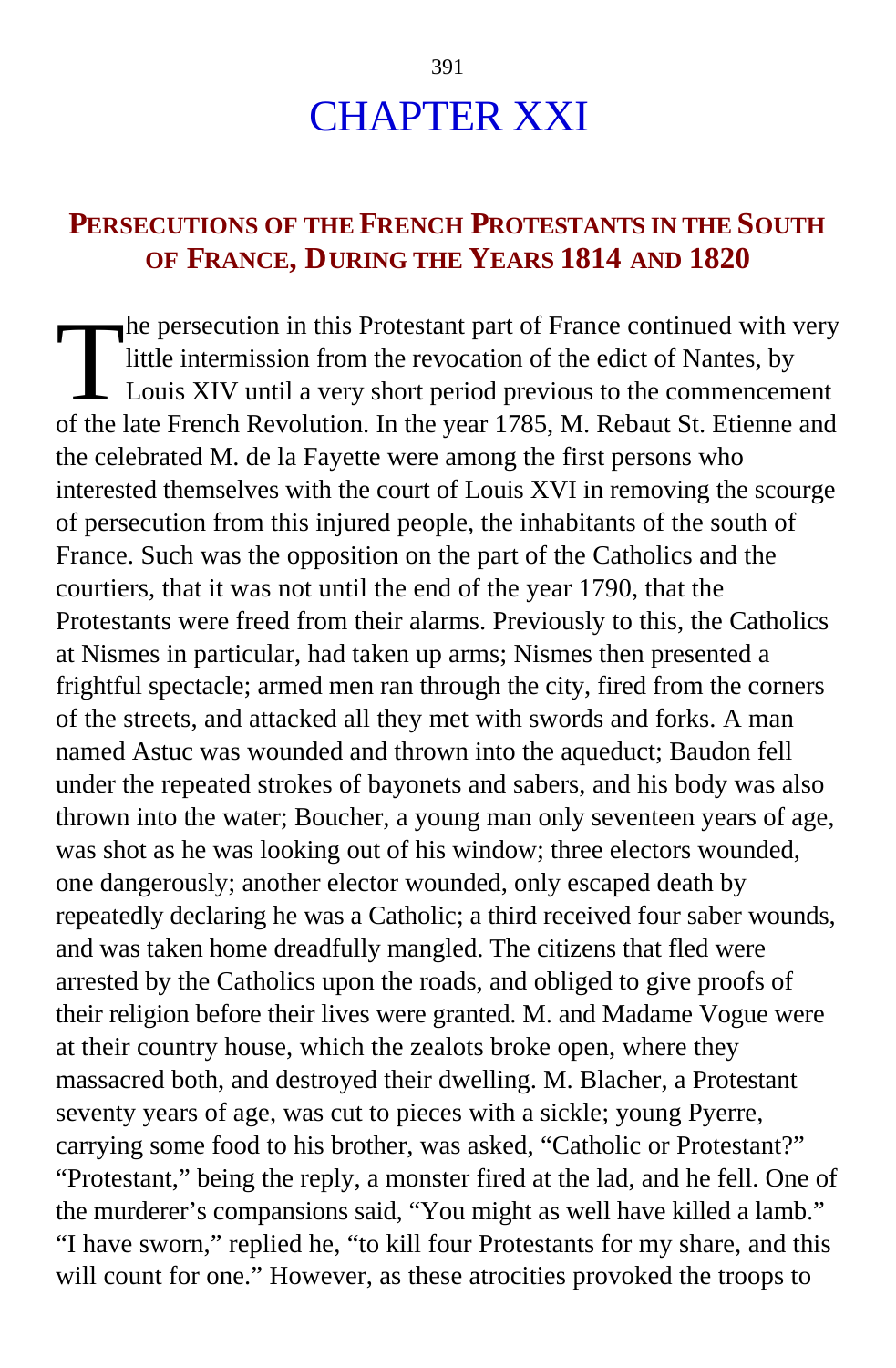unite in defense of the people, a terrible vengeance was retaliated upon the Catholic party that had used arms, which with other circumstances, especially the toleration exercised by Napoleon Bonaparte, kept them down completely until the year 1814, when the unexpected return of the ancient government rallied them all once more round the old banners.

### **THE ARRIVAL OF KING LOUIS XVIII AT PARIS**

This was known at Nismes on the thirteenth of April, 1814. In a quarter of an hour, the white cockade was seen in every direction, the white flag floated on the public buildings, on the splendid monuments of antiquity, and even on the tower of Mange, beyond the city walls. The Protestants, whose commerce had suffered materially during the war, were among the first to unite in the general joy, and to send in their adhesion to the senate, and the legislative body; and several of the Protestant departments sent addresses to the throne, but unfortunately, M. Froment was again at Nismes at the moment, when many bigots being ready to join him, the blindness and fury of the sixteenth century rapidly succeeded the intelligence and philanthropy of the nineteenth. A line of distinction was instantly traced between men of different religious opinions; the spirit of the old Catholic Church was again to regulate each person's share of esteem and safety. The difference of religion was now to govern everything else; and even Catholic domestics who had served Protestants with zeal and affection began to neglect their duties, or to perform them ungraciously, and with reluctance. At the fetes and spectacles that were given at the public expense, the absence of the Protestants was charged on them as a proof of their disloyalty; and in the midst of the cries of Vive le Roi! the discordant sounds of A bas le Maire, down with the mayor, were heard. M. Castletan was a Protestant; he appeared in public with the prefect M. Ruland, a Catholic, when potatoes were thrown at him, and the people declared that he ought to resign his office. The bigots of Nismes, even succeeded in procuring an address to be presented to the king, stating that there ought to be in France but one God, one king, and one faith. In this they were imitated by the Catholics of several towns.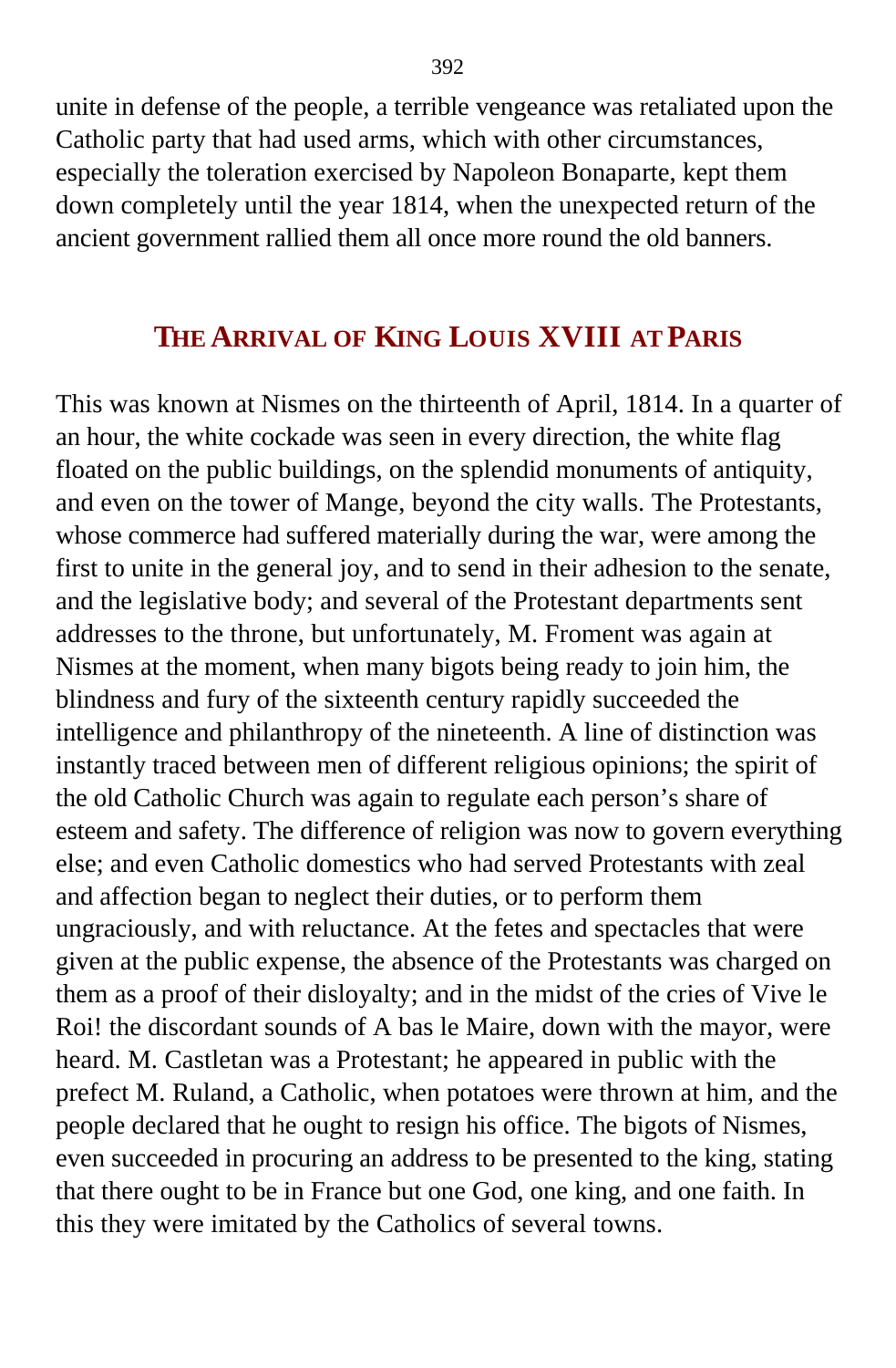The History of the Silver Child About this time, M. Baron, counselor of the Cour Royale of Nismes, formed the plan of dedicating to God a silver child, if the Duchess d'Angouleme would give a prince to France. This project was converted into a public religious vow, which was the subject of conversation both in public and private, whilst persons, whose imaginations were inflamed by these proceedings, ran about the streets crying Vivent les Boubons, or "the Bourbons forever." In consequence of this superstitious frenzy, it is said that at Alais women were advised and instigated to poison their Protestant husbands, and at length it was found convenient to accuse them of political crimes. They could no longer appear in public without insults and injuries. When the mobs met with Protestants, they seized them, and danced round them with barbarous joy, and amidst repeated cries of Vive le Roi, they sang verses, the burden of which was, "We will wash our hands in Protestant blood, and make black puddings of the blood of Calvin's children." The citizens who came to the promenades for air and refreshment from the close and dirty streets were chased with shouts of Vive le Roi, as if those shouts were to justify every excess. If Protestants referred to the charter, they were directly assured it would be of no use to them, and that they had only been managed to be more effectually destroyed. Persons of rank were heard to say in the public streets, "All the Huguenots must be killed; this time their children must be killed, that none of the accursed race may remain." Still, it is true, they were not murdered, but cruelly treated; Protestant children could no longer mix in the sports of Catholics, and were not even permitted to appear without their parents. At dark their families shut themselves up in their apartments; but even then stones were thrown against their windows. When they arose in the morning it was not uncommon to find gibbets drawn on their doors or walls; and in the streets the Catholics held cords already soaped before their eyes, and pointed out the instruments by which they hoped and designed to exterminate them. Small gallows or models were handed about, and a man who lived opposite to one of the pastors, exhibited one of these models in his window, and made signs sufficiently intelligible when the minister passed. A figure representing a Protestant preacher was also hung up on a public crossway, and the most atrocious songs were sung under his window. Towards the conclusion of the carnival, a plan had even been formed to make a caricature of the four ministers of the place, and burn them in effigy; but this was prevented by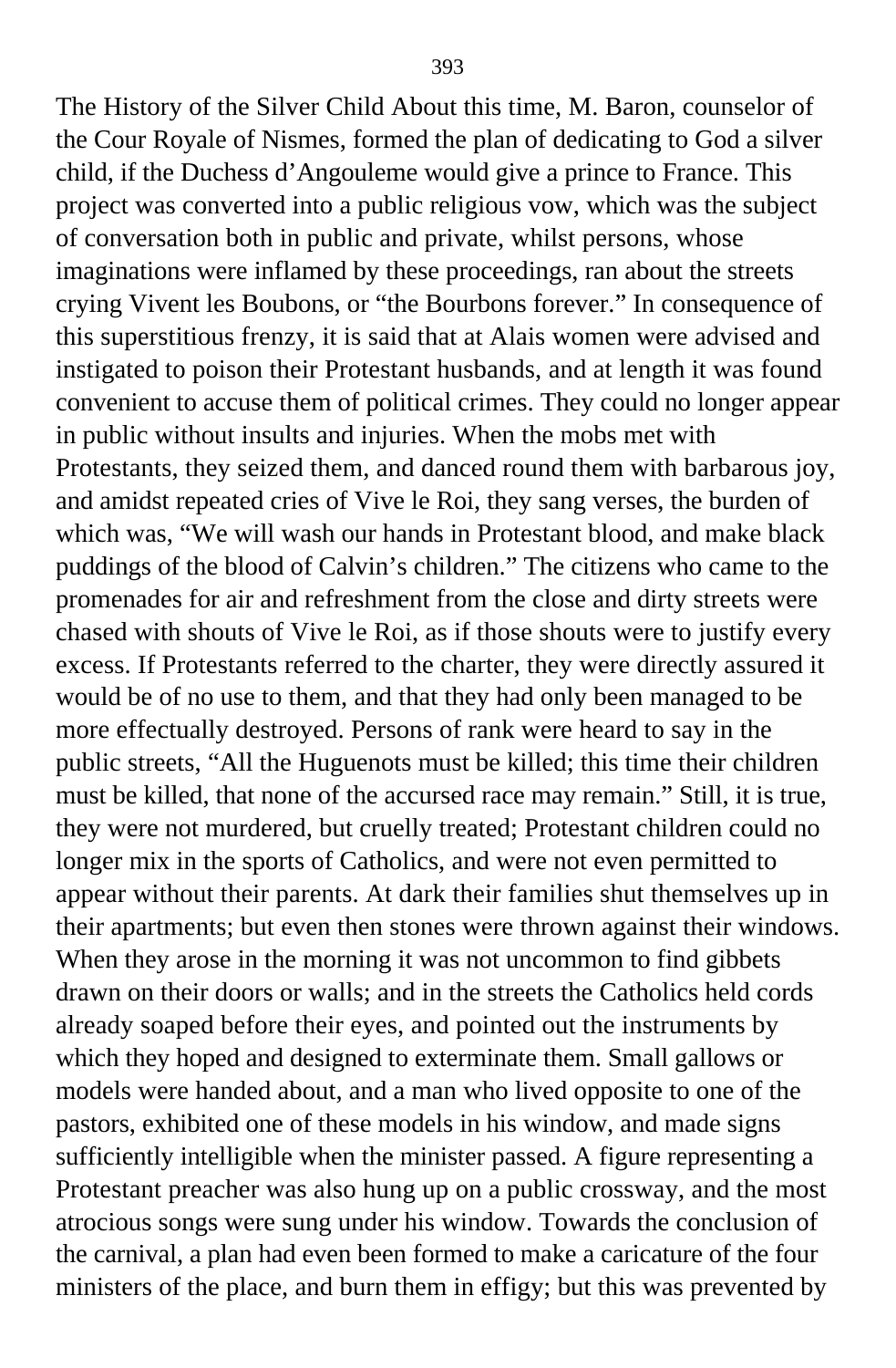the mayor of Nismes, a Protestant. A dreadful song presented to the prefect, in the country dialect, with a false translation, was printed by his approval, and had a great run before he saw the extent of the error into which he had been betrayed. The sixty-third regiment of the line was publicly censured and insulted, for having, according to order, protected Protestants. In fact, the Protestants seemed to be as sheep destined for the slaughter.

### **THE CATHOLIC ARMS AT BEAUCAIRE**

In May, 1815, a federative association, similar to that of Lyons, Grenoble, Paris, Avignon, and Montpelier, was desired by many persons at Nismes; but this federation terminated here after an ephemeral and illusory existence of fourteen days. In the meanwhile a large party of Catholic zealots were in arms at Beaucaire, and who soon pushed their patrols so near the walls of Nismes, "so as to alarm the inhabitants." These Catholics applied to the English off Marseilles for assistance, and obtained the grant of one thousand muskets, ten thousand cartouches, etc. General Gilly, however, was soon sent against these partizans, who prevented them from coming to extremes by granting them an armistice; and yet when Louis XVIII had returned to Paris, after the expiration of Napoleon's reign of a hundred days, and peace and party spirit seemed to have been subdued, even at Nismes, bands from Beaucaire joined Trestaillon in this city, to glut the vengeance they had so long premeditated. General Gilly had left the department several days: the troops of the line left behind had taken the white cockade, and waited further orders, whilst the new commissioners had only to proclaim the cessation of hostilities and the complete establishment of the king's authority. In vain, no commissioners appeared, no dispatches arrived to calm and regulate the public mind; but towards evening the advanced guard of the banditti, to the amount of several hundreds, entered the city, undesired but unopposed. As they marched without order or discipline, covered with clothes or rags of all colors, decorated with cockades, not white, but white and green, armed with muskets, sabers, forks, pistols and reaping hooks, intoxicated with wine, and stained with the blood of the Protestants whom they had murdered on their route, they presented a most hideous and appealing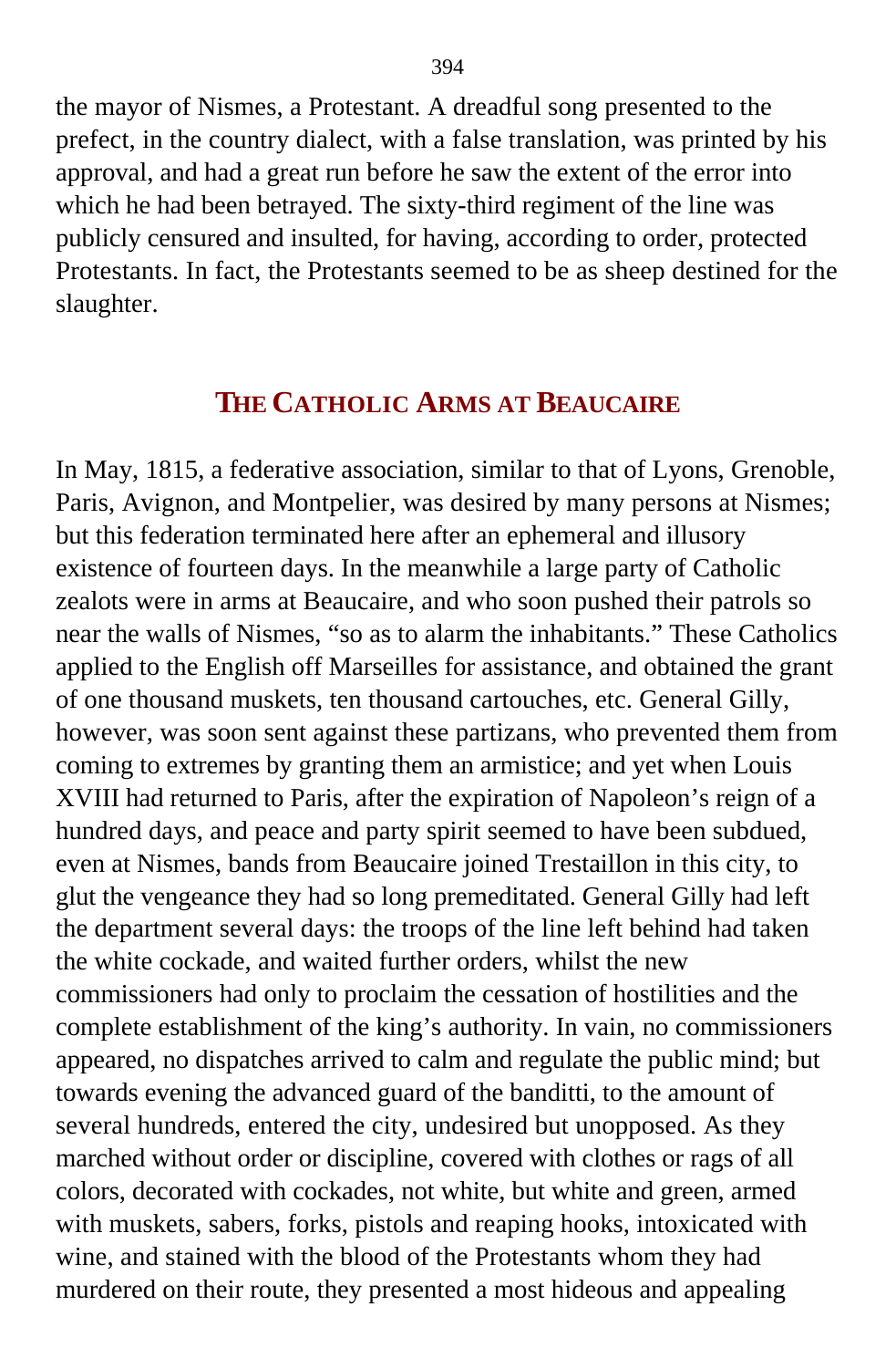spectacle. In the open place in the front of the barracks, this banditti was joined by the city armed mob, headed by Jaques Dupont, commonly called Trestaillon. To save the effusion of blood, this garrison of about five hundred men consented to capitulate, and marched out sad and defenseless; but when about fifty had passed, the rabble commenced a tremendous fire on their confiding and unprotected victims; nearly all were killed or wounded, and but very few could re-enter the yard before the garrison gates were again closed. These were again forced in an instant, and all were massacred who could not climb over roofs, or leap into the adjoining gardens. In a word, death met them in every place and in every shape, and this Catholic massacre rivaled in cruelty and surpassed in treachery the crimes of the September assassins of Paris, and the Jacobinical butcheries of Lyons and Avignon. It was marked not only by the fervor of the Revolution but by the subtlety of the league, and will long remain a blot upon the history of the second restoration.

### **MASSACRE AND PILLAGE AT NISMES**

Nismes now exhibited a most awful scene of outrage and carnage, though many of the Protestants had fled to the Convennes and the Gardonenque. The country houses of Messers. Rey, Guiret, and several others, had been pillaged, and the inhabitants treated with wanton barbarity. Two parties had glutted their savage appetites on the farm of Madame Frat: the first, after eating, drinking, and breaking the furniture, and stealing what they thought proper, took leave by announcing the arrival of their comrades, 'compared with whom,' they said, 'they should be thought merciful.' Three men and an old woman were left on the premises: at the sight of the second company two of the men fled. "Are you a Catholic?" said the banditti to the old woman. "Yes." "Repeat, then, your Pater and Ave." Being terrified, she hesitated, and was instantly knocked down with a musket. On recovering her senses, she stole out of the house, but met Ladet, the old valet de ferme, bringing in a salad which the depredators had ordered him to cut. In vain she endeavored to persuade him to fly. "Are you a Protestant?" they exclaimed; "I am." A musket being discharged at him, he fell wounded, but not dead. To consummate their work, the monsters lighted a fire with straw and boards, threw their living victim into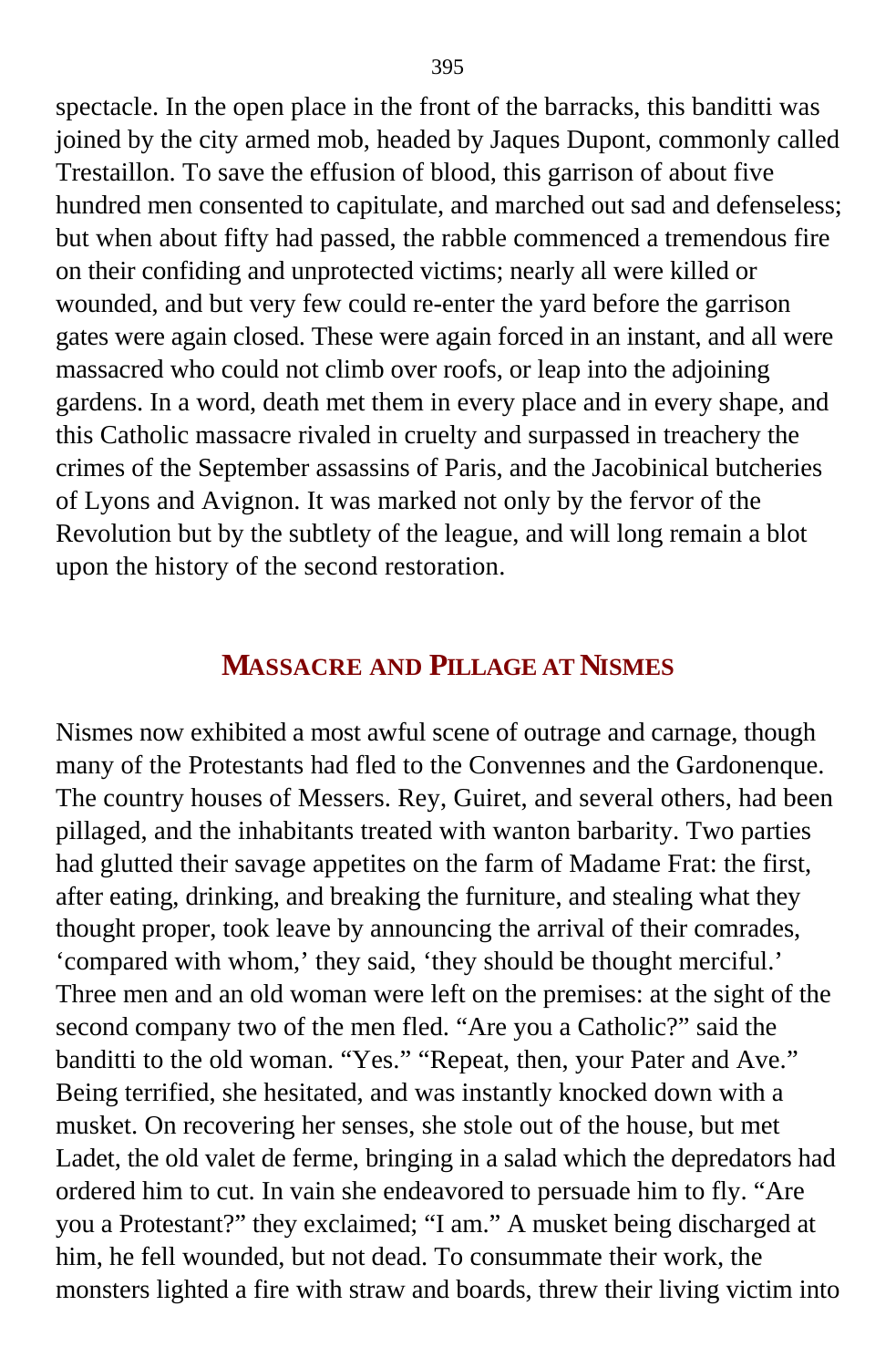the flames, and suffered him to expire in the most dreadful agonies. They then ate their salad, omelet, etc. The next day, some laborers, seeing the house open and deserted, entered, and discovered the half consumed body of Ladet. The prefect of the Gard, M. Darbaud Jouques, attempting to palliate the crimes of the Catholics, had the audacity to assert that Ladet was a Catholic; but this was publicly contradicted by two of the pastors at Nismes. Another party committed a dreadful murder at St. Cezaire, upon Imbert la Plume, the husband of Suzon Chivas. He was met on returning from work in the fields. The chief promised him his life, but insisted that he must be conducted to the prison at Nismes. Seeing, however, that the party was determined to kill him, he resumed his natural character, and being a powerful and courageous man advanced and exclaimed, "You are brigands — fire!" Four of them fired, and he fell, but he was not dead; and while living they mutilated his body; and then passing a cord round it, drew it along, attached to a cannon of which they had possession. It was not until after eight days that his relatives were apprised of his death. Five individuals of the family of Chivas, all husbands and fathers, were massacred in the course of a few days. The merciless treatment of the women, in this persecution at Nismes, was such as would have disgraced any savages ever heard of. The widows Rivet and Bernard were forced to sacrifice enormous sums; and the house of Mrs. Lecointe was ravaged, and her goods destroyed. Mrs. F. Didier had her dwelling sacked and nearly demolished to the foundation. A party of these bigots visited the widow Perrin, who lived on a little farm at the windmills; having committed every species of devastation, they attacked even the sanctuary of the dead, which contained the relics of her family. They dragged the coffins out, and scattered the contents over the adjacent grounds. In vain this outraged widow collected the bones of her ancestors and replaced them: they were again dug up; and, after several useless efforts, they were reluctantly left spread over the surface of the fields.

### **ROYAL DECREE IN FAVOR OF THE PERSECUTED**

At length the decree of Louis XVIII which annulled all the extraordinary powers conferred either by the king, the princes, or subordinate agents, was received at Nismes, and the laws were now to be administered by the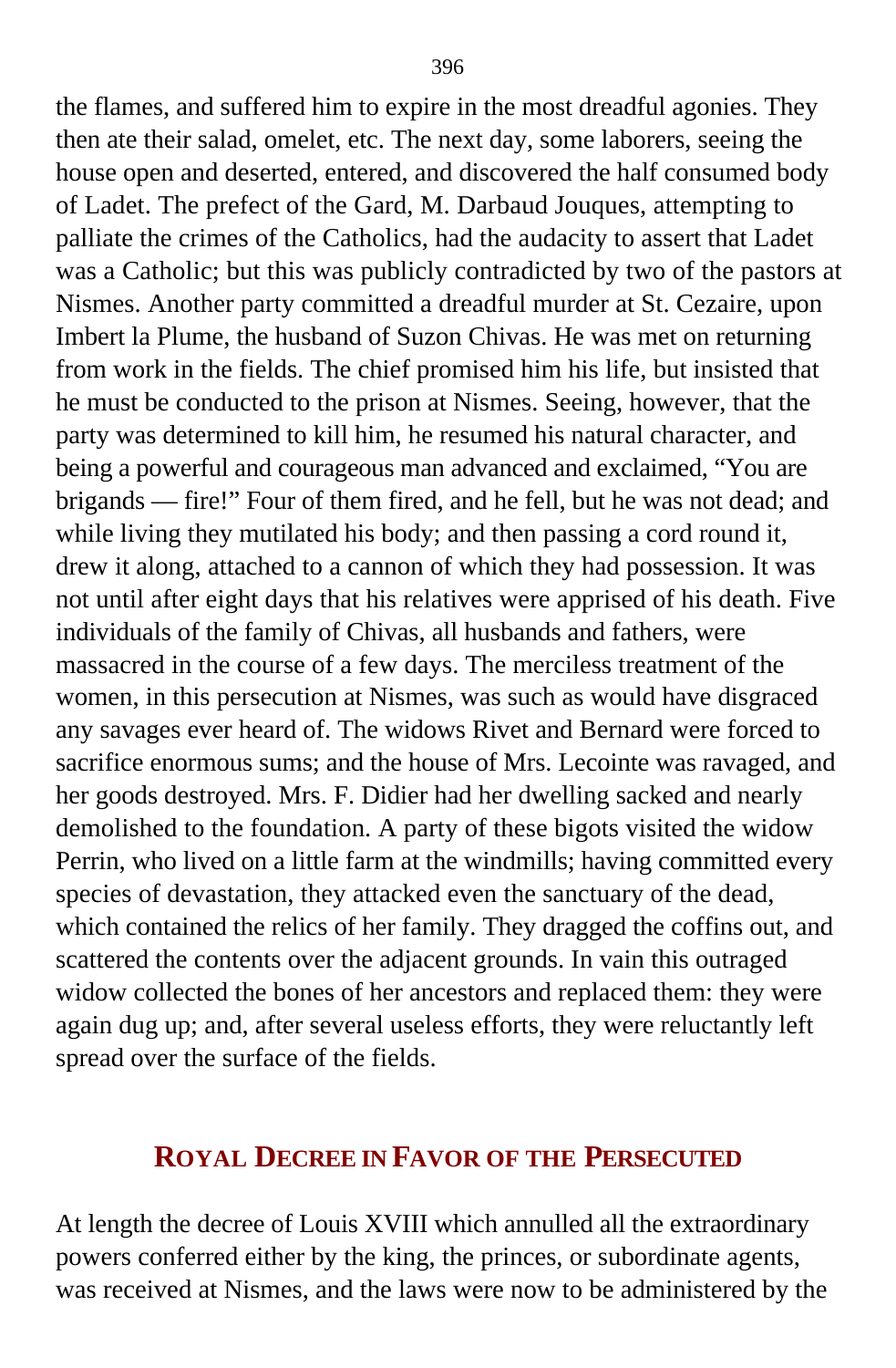regular organs, and a new prefect arrived to carry them into effect; but in spite of proclamations, the work of destruction, stopped for a moment, was not abandoned, but soon renewed with fresh vigor and effect. On the thirtieth of July, Jacques Combe, the father of a family, was killed by some of the national guards of Rusau, and the crime was so public, that the commander of the party restored to the family the pocketbook and papers of the deceased. On the following day tumultuous crowds roamed about the city and suburbs, threatening the wretched peasants; and on the first of August they butchered them without opposition. About noon on the same day, six armed men, headed by Truphemy, the butcher, surrounded the house of Monot, a carpenter; two of the party, who were smiths, had been at work in the house the day before, and had seen a Protestant who had taken refuge there, M. Bourillon, who had been a lieutenant in the army, and had retired on a pension. He was a man of an excellent character, peaceable and harmless, and had never served the emperor Napoleon. Truphemy not knowing him, he was pointed out partaking of a frugal breakfast with the family. Truphemy ordered him to go along with him, adding, "Your friend, Saussine, is already in the other world." Truphemy placed him in the middle of his troop, and artfully ordered him to cry Vive l'Empereur he refused, adding, he had never served the emperor. In vain did the women and children of the house intercede for his life, and praise his amiable and virtuous qualities. He was marched to the Esplanade and shot, first by Truphemy and then by the others. Several persons, attracted by the firing approached, but were threatened with a similar fate. After some time the wretches departed, shouting Vive le Roi. Some women met them, and one of them appearing affected, said, "I have killed seven today, for my share, and if you say a word, you shall be the eighth." Pierre Courbet, a stocking weaver, was torn from his loom by an armed band, and shot at his own door. His eldest daughter was knocked down with the butt end of a musket; and a poignard was held at the breast of his wife while the mob plundered her apartments. Paul Heraut, a silk weaver, was literally cut in pieces, in the presence of a large crowd, and amidst the unavailing cries and tears of his wife and four young children. The murderers only abandoned the corpse to return to Heraut's house and secure everything valuable. The number of murders on this day could not be ascertained. One person saw six bodies at the Cours Neuf, and nine were carried to the hospital. If murder some time after, became less frequent for a few days,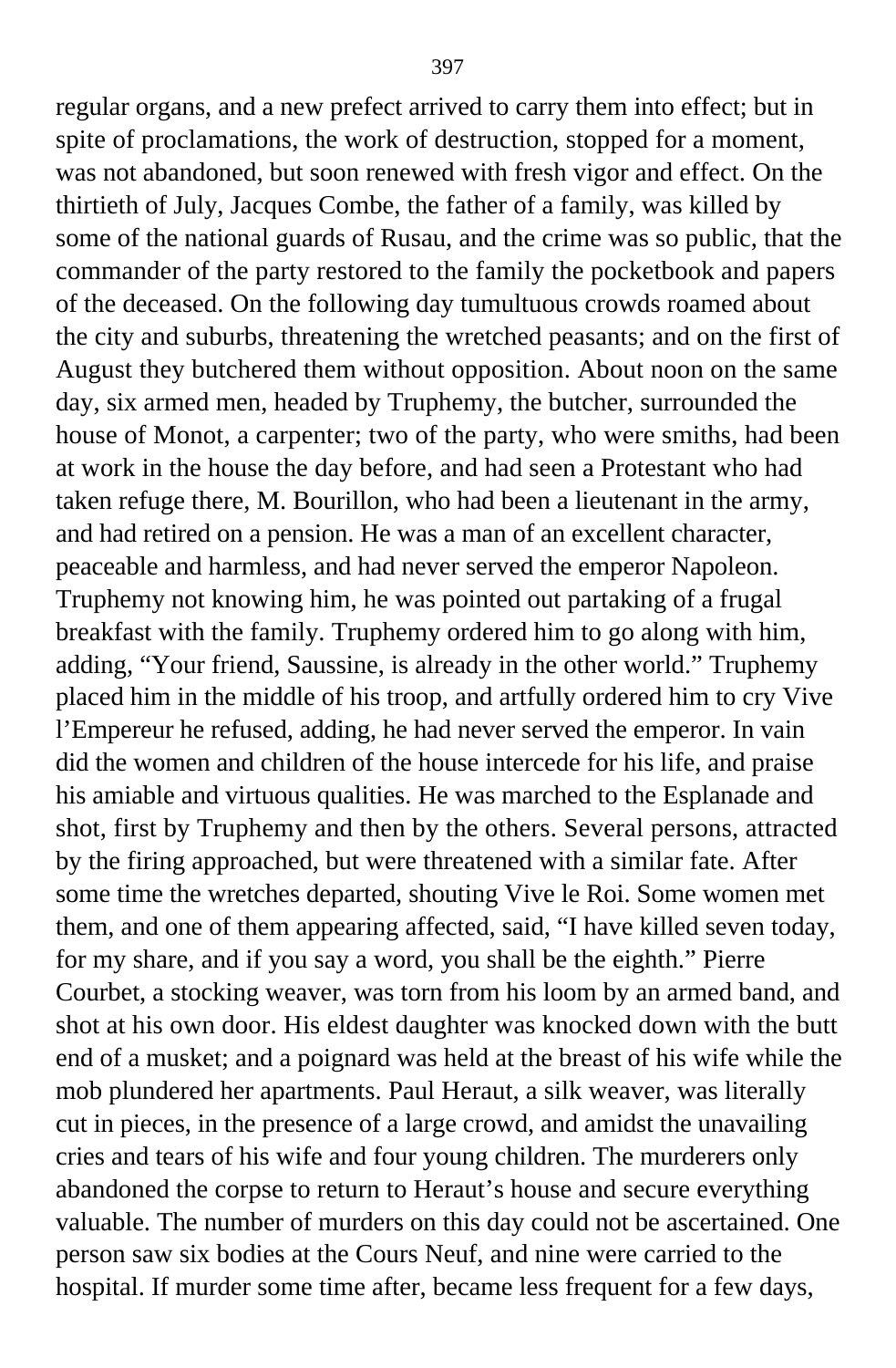pillage and forced contributions were actively enforced. M. Salle d'Hombro, at several visits was robbed of seven thousand francs; and on one occasion, when he pleaded the sacrifices he had made, "Look," said a bandit, pointing to his pipe, "this will set fire to your house; and this," brandishing his sword, "will finish you." No reply could be made to these arguments. M. Feline, a silk manufacturer, was robbed of thirty-two thousand francs in gold, three thousand francs in silver, and several bales of silk. The small shopkeepers were continually exposed to visits and demands of provisions, drapery, or whatever they sold; and the same hands that set fire to the houses of the rich, and tore up the vines of the cultivator, broke the looms of the weaver; and stole the tools of the artisan. Desolation reigned in the sanctuary and in the city. The armed bands, instead of being reduced, were increased; the fugitives, instead of returning, received constant accessions, and their friends who sheltered them were deemed rebellious. Those Protestants who remained were deprived of all their civil and religious rights, and even the advocates and huissiers entered into a resolution to exclude all of "the pretended reformed religion" from their bodies. Those who were employed in selling tobacco were deprived of their licenses. The Protestant deacons who had the charge of the poor were all scattered. Of five pastors only two remained; one of these was obliged to change his residence, and could only venture to administer the consolations of religion, or perform the functions of his ministry under cover of the night. Not content with these modes of torment, calumnious and inflammatory publications charged the Protestants with raising the proscribed standard in the communes, and invoking the fallen Napoleon; and, of course, as unworthy the protection of the laws and the favor of the monarch. Hundreds after this were dragged to prison without even so much as a written order; and though an official newspaper, bearing the title of the Journal du Gard, was set up for five months, while it was influenced by the prefect, the mayor, and other functionaries, the word "charter" was never once used in it. One of the first numbers, on the contrary, represented the suffering Protestants, as "Crocodiles, only weeping from rage and regret that they had no more victims to devour; as persons who had surpassed Danton, Marat, and Robespierre, in doing mischief; and as having prostituted their daughters to the garrison to gain it over to Napoleon." An extract from this article, stamped with the crown and the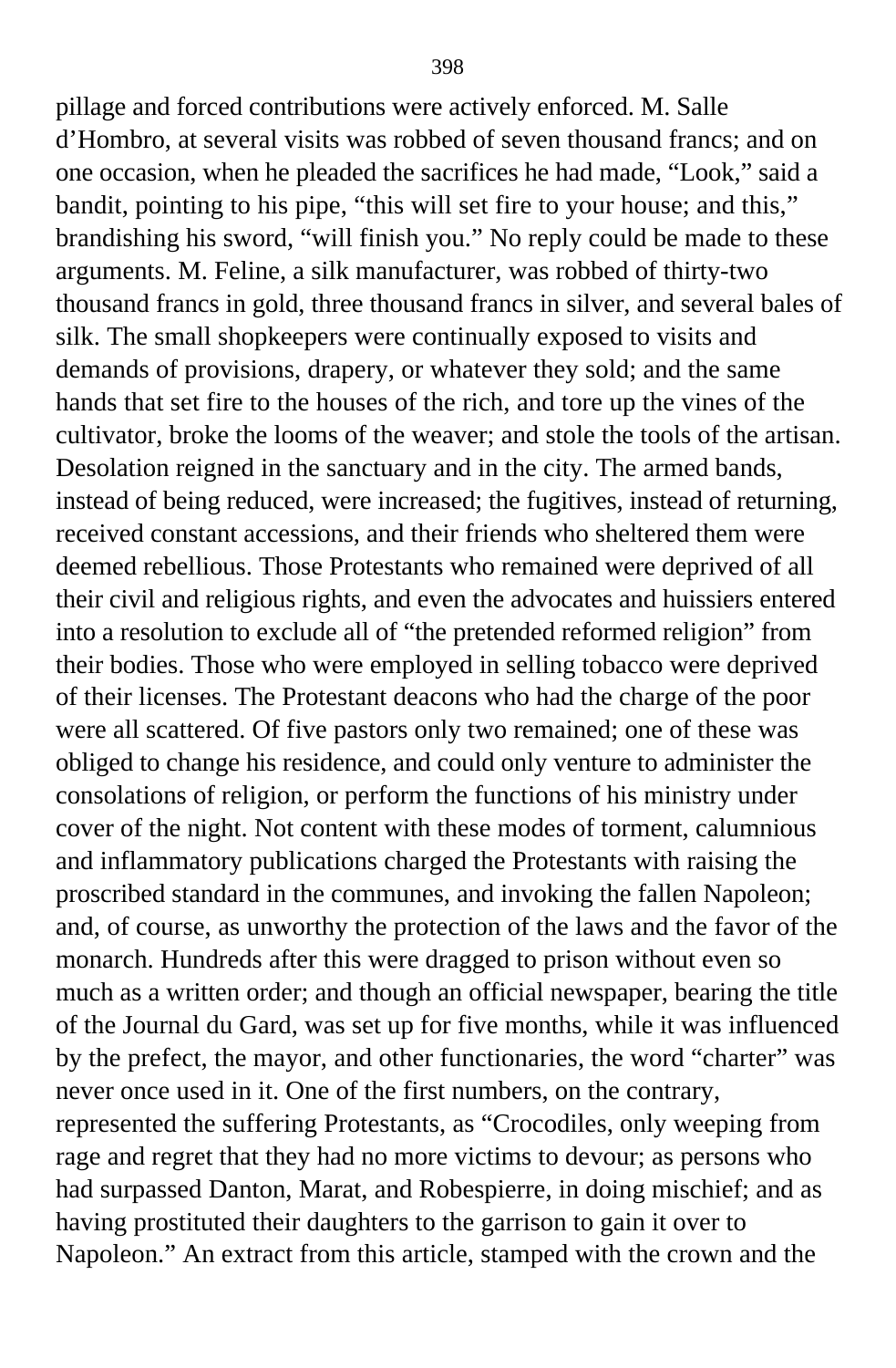arms of the Bourbons, was hawked about the streets, and the vender was adorned with the medal of the police.

#### **PETITION OF THE PROTESTANT REFUGEES**

To these reproaches it is proper to oppose the petition which the Protestant refugees in Paris presented to Louis XVIII in behalf of their brethren at Nismes. "We lay at your feet, sire, our acute sufferings. In your name our fellow citizens are slaughtered, and their property laid waste. Misled peasants, in pretended obedience to your orders, had assembled at the command of a commissioner appointed by your august nephew. Although ready to attack us, they were received with the assurances of peace. On the fifteenth of July, 1815, we learned your majesty's entrance into Paris, and the white flag immediately waved on our edifices. The public tranquillity had not been disturbed, when armed peasants introduced themselves. The garrison capitulated, but were assailed on their departure, and almost totally massacred. Our national guard was disarmed, the city filled with strangers, and the houses of the principal inhabitants, professing the reformed religion, were attacked and plundered. We subjoin the list. Terror has driven from our city the most respectable inhabitants. "Your majesty has been deceived if there has not been placed before you the picture of the horrors which make a desert of your good city of Nismes. Arrests and proscriptions are continually taking place, and difference of religious opinions is the real and only cause. The calumniated Protestants are the defenders of the throne. You nephew has beheld our children under his banners; our fortunes have been placed in his hands. Attacked without reason, the Protestants have not, even by a just resistance, afforded their enemies the fatal pretext for calumny. Save us, sire! extinguish the brand of civil war; a single act of your will would restore to political existence a city interesting for its population and its manufactures. Demand an account of their conduct from the chiefs who had brought our misfortunes upon us. We place before your eyes all the documents that have reached us. Fear paralyzes the hearts, and stifles the complaints of our fellow citizens. Placed in a more secure situation, we venture to raise our voice in their behalf," etc., etc.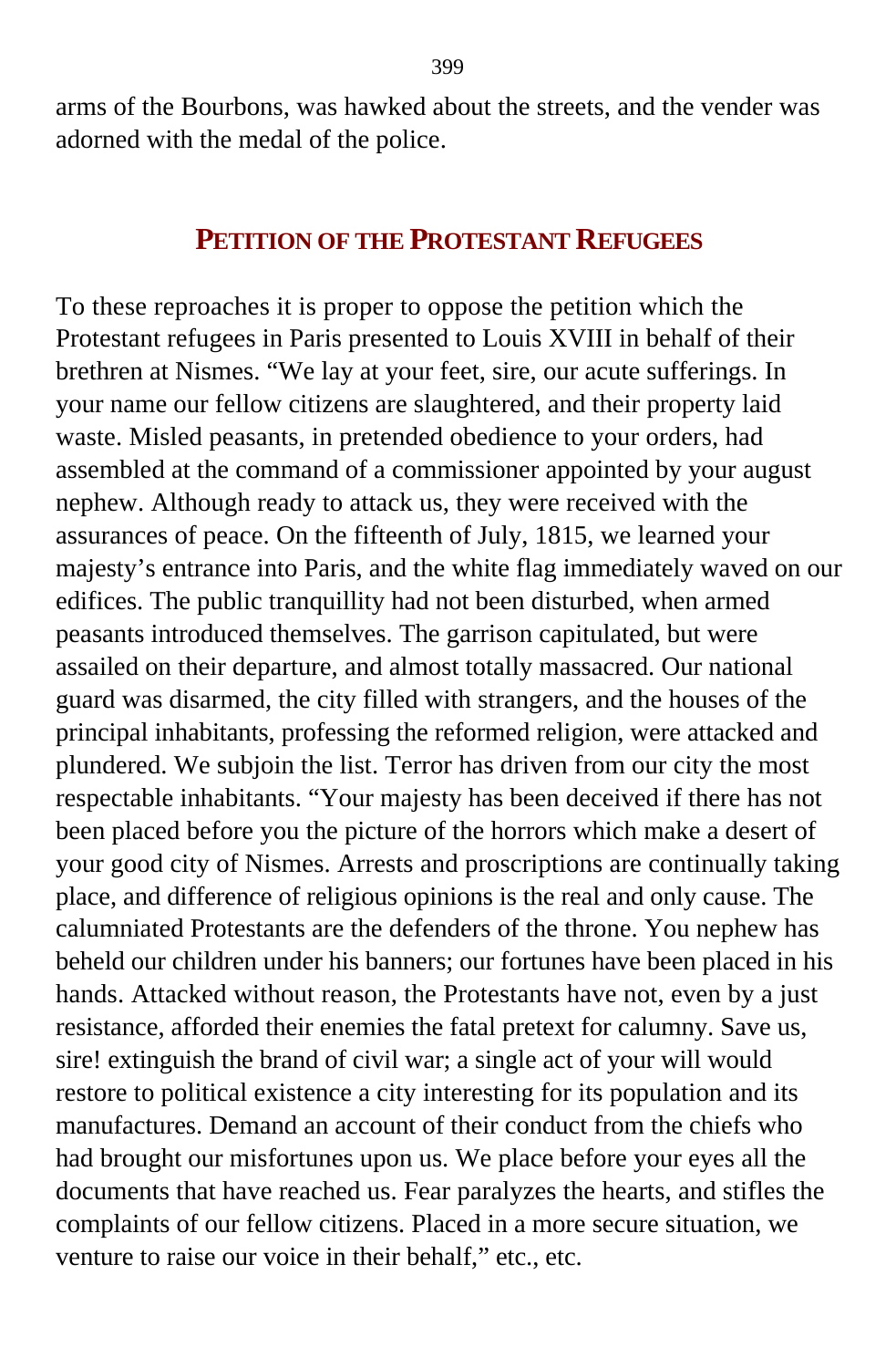## **MONSTROUS OUTRAGE UPON FEMALES**

At Nismes it is well known that the women wash their clothes either at the fountains or on the banks of streams. There is a large basin near the fountain, where numbers of women may be seen every day, kneeling at the edge of the water, and beating the clothes with heavy pieces of wood in the shape of battledores. This spot became the scene of the most shameful and indecent practices. The Catholic rabble turned the women's petticoats over their heads, and so fastened them as to continue their exposure, and their subjection to a newly invented species of chastisement; for nails being placed in the wood of the battoirs in the form of fleur-de-lis, they beat them until the blood streamed from their bodies, and their cries rent the air. Often was death demanded as a commutation of this ignominious punishment, but refused with a malignant joy. To carry their outrage to the highest possible degree, several who were in a state of pregnancy were assailed in this manner. The scandalous nature of these outrages prevented many of the sufferers from making them public, and, especially, from relating the most aggravating circumstances. "I have seen," says M. Duran, "a Catholic advocat, accompanying the assassins of the fauxbourg Bourgade, arm a battoir with sharp nails in the form of fleur-de-lis; I have seen them raise the garments of females, and apply, with heavy blows, to the bleeding body this battoir or battledore, to which they gave a name which my pen refuses to record. The cries of the sufferers — the streams of blood — the murmurs of indignation which were suppressed by fear nothing could move them. The surgeons who attended on those women who are dead, can attest, by the marks of their wounds, the agonies which they must have endured, which, however horrible, is most strictly true." Nevertheless, during the progress of these horrors and obscenities, so disgraceful to France and the Catholic religion, the agents of government had a powerful force under their command, and by honestly employing it they might have restored tranquillity. Murder and robbery, however, continued, and were winked at, by the Catholic magistrates, with very few exceptions; the administrative authorities, it is true, used words in their proclamations, etc., but never had recourse to actions to stop the enormities of the persecutors, who boldly declared that, on the twentyfourth, the anniversary of St. Bartholomew, they intended to make a general massacre. The members of the Reformed Church were filled with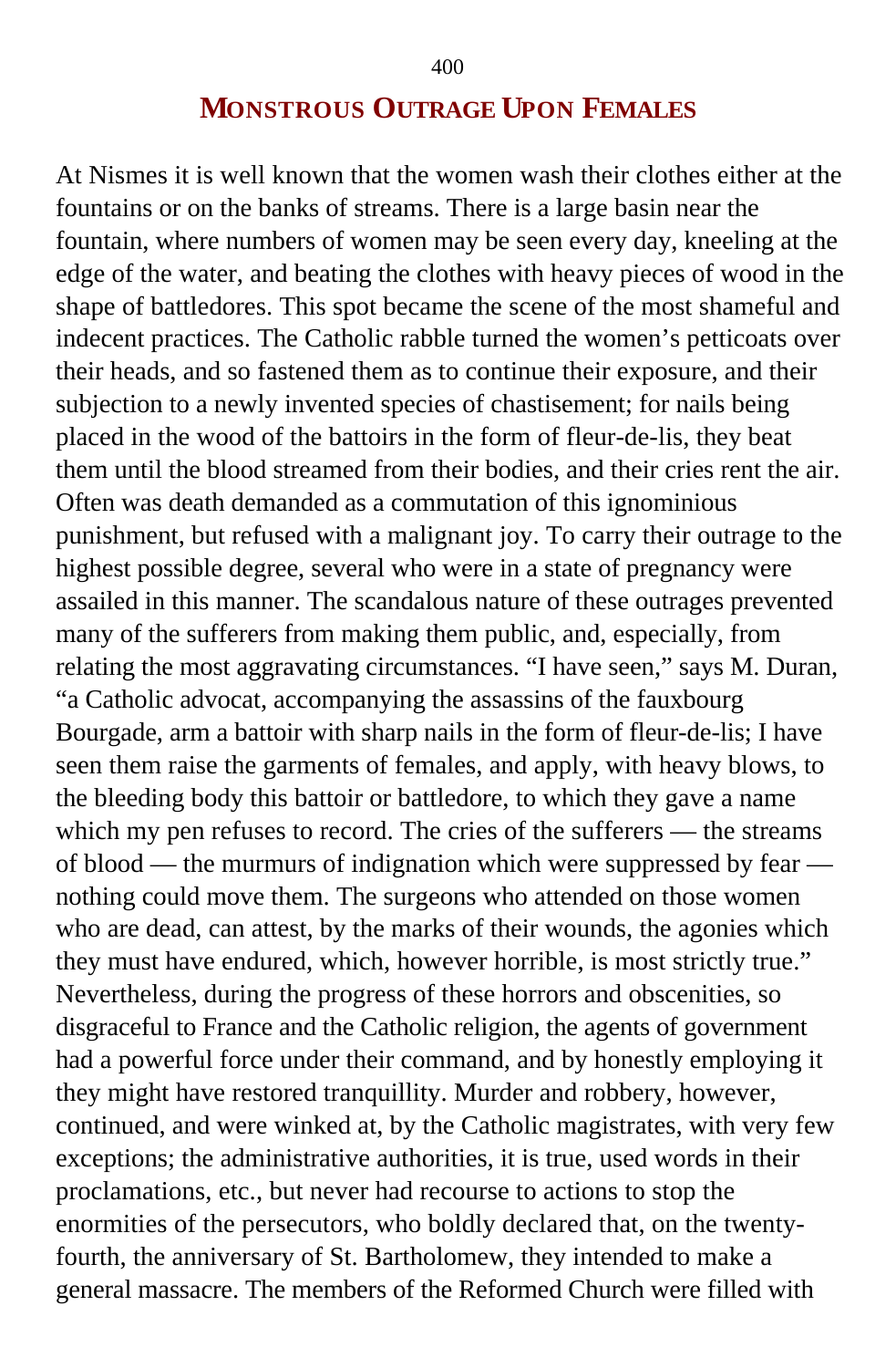terror, and, instead of taking part in the election of deputies, were occupied as well as they could in providing for their own personal safety.

## **OUTRAGES COMMITTED IN THE VILLAGES, ETC.**

We now quit Nismes to take a view of the conduct of the persecutors in the surrounding country. After the re-establishment of the royal government, the local authorities were distinguished for their zeal and forwardness in supporting their employers, and, under pretense of rebellion, concealment of arms, nonpayment of contributions, etc., troops, national guards, and armed mobs, were permitted to plunder, arrest, and murder peaceable citizens, not merely with impunity, but with encouragement and approbation. At the village of Milhaud, near Nismes, the inhabitants were frequently forced to pay large sums to avoid being pillaged. This, however, would not avail at Madame Teulon's: On Sunday, the sixteenth of July, her house and grounds were ravaged; the valuable furniture removed or destroyed, the hay and wood burnt, and the corpse of a child, buried in the garden, taken up and dragged round a fire made by the populace. It was with great difficulty that M. Teulon escaped with his life. M. Picherol, another Protestant, had deposited some of his effects with a Catholic neighbor; this house was attacked, and though all the property of the latter was respected, that of his friend was seized and destroyed. At the same village, one of a party doubting whether M. Hermet, a tailor, was the man they wanted, asked, "Is he a Protestant?" this he acknowledged. "Good," said they, and he was instantly murdered. In the canton of Vauvert, where there was a consistory church, eighty thousand francs were extorted. In the communes of Beauvoisin and Generac similar excesses were committed by a handful of licentious men, under the eye of the Catholic mayor, and to the cries of Vive le Roi! St. Gilles was the scene of the most unblushing villainy. The Protestants, the most wealthy of the inhabitants, were disarmed, whilst their houses were pillaged. The mayor was appealed to; but he laughed and walked away. This officer had, at his disposal, a national guard of several hundred men, organized by his own orders. It would be wearisome to read the lists of the crimes that occurred during many months. At Clavison the mayor prohibited the Protestants the practice of singing the Psalms commonly used in the temple, that, as he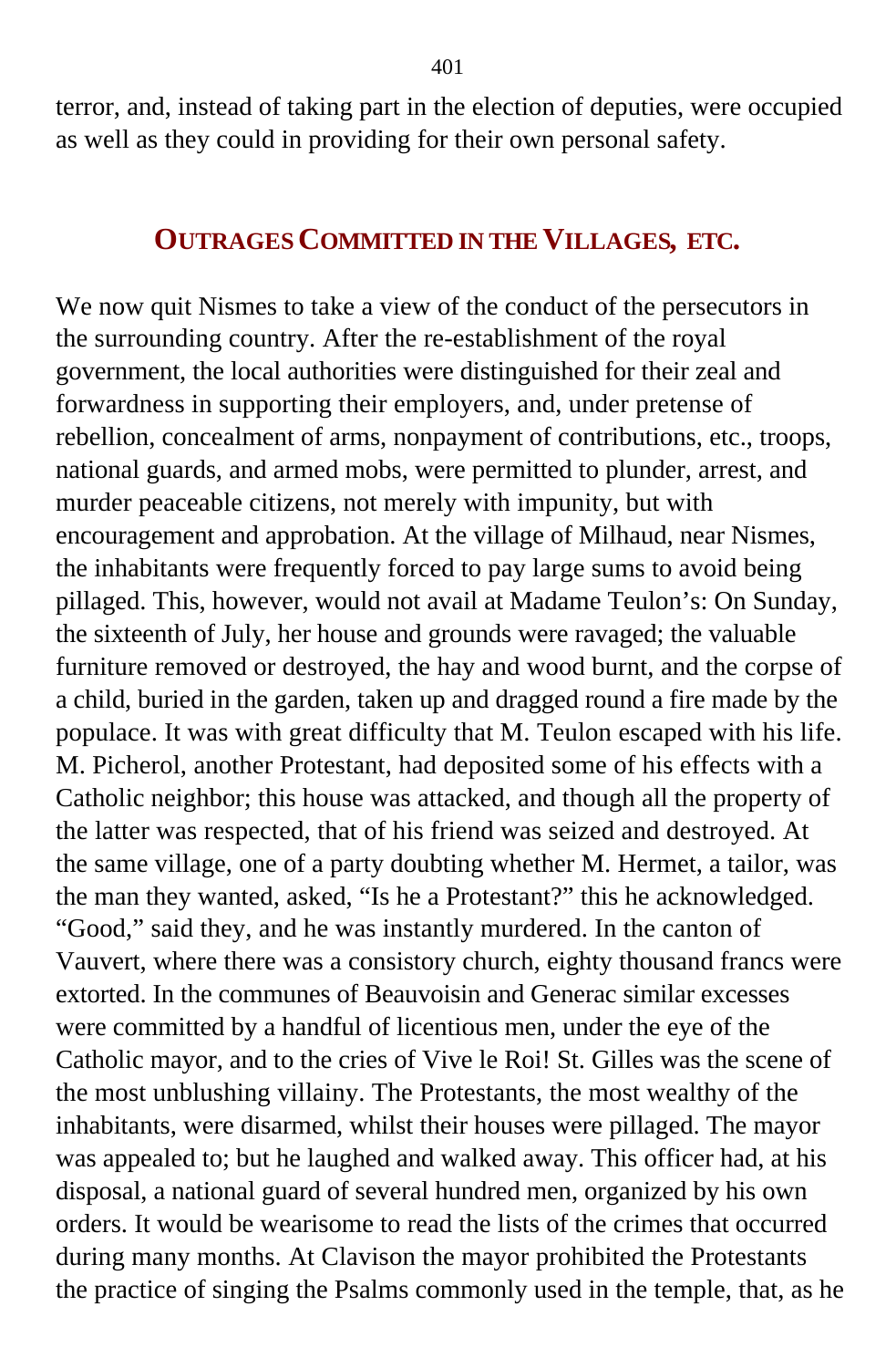said, the Catholics might not be offended or disturbed. At Sommieres, about ten miles from Nismes, the Catholics made a splendid procession through the town, which continued until evening and was succeeded by the plunder of the Protestants. On the arrival of foreign troops at Sommieres, the pretended search for arms was resumed; those who did not possess muskets were even compelled to buy them on purpose to surrender them up, and soldiers were quartered on them at six francs per day until they produced the articles in demand. The Protestant church which had been closed, was converted into barracks for the Austrians. After divine service had been suspended for six months at Nismes, the church, called the Temple by the Protestants, was re-opened, and public worship performed on the morning of the twenty-fourth of December. On examining the belfry, it was discovered that some persons had carried off the clapper of the bell. As the hour of service approached, a number of men, women, and children collected at the house of M. Ribot, the pastor, and threatened to prevent the worship. At the appointed time, when he proceeded towards the church, he was surrounded; the most savage shouts were raised against him; some of the women seized him by the collar; but nothing could disturb his firmness, or excite his impatience; he entered the house of prayer, and ascended the pulpit. Stones were thrown in and fell among the worshippers; still the congregation remained calm and attentive, and the service was concluded amidst noise, threats, and outrage. On retiring many would have been killed but for the chasseurs of the garrison, who honorably and zealously protected them. From the captain of these chasseurs, M. Ribot soon after received the following letter:

#### *January 2, 1816.*

"I deeply lament the prejudices of the Catholics against the Protestants, who they pretend do not love the king. Continue to act as you have hitherto done, and time and your conduct will convince the Catholics to the contrary: should any tumult occur similar to that of Saturday last inform me. I preserve my reports of these acts, and if the agitators prove incorrigible, and forget what they owe to the best of kings and the charter, I will do my duty and inform the government of their proceedings. Adieu, my dear sir; assure the consistory of my esteem, and of the sense I entertain of the moderation with which they have met the provocations of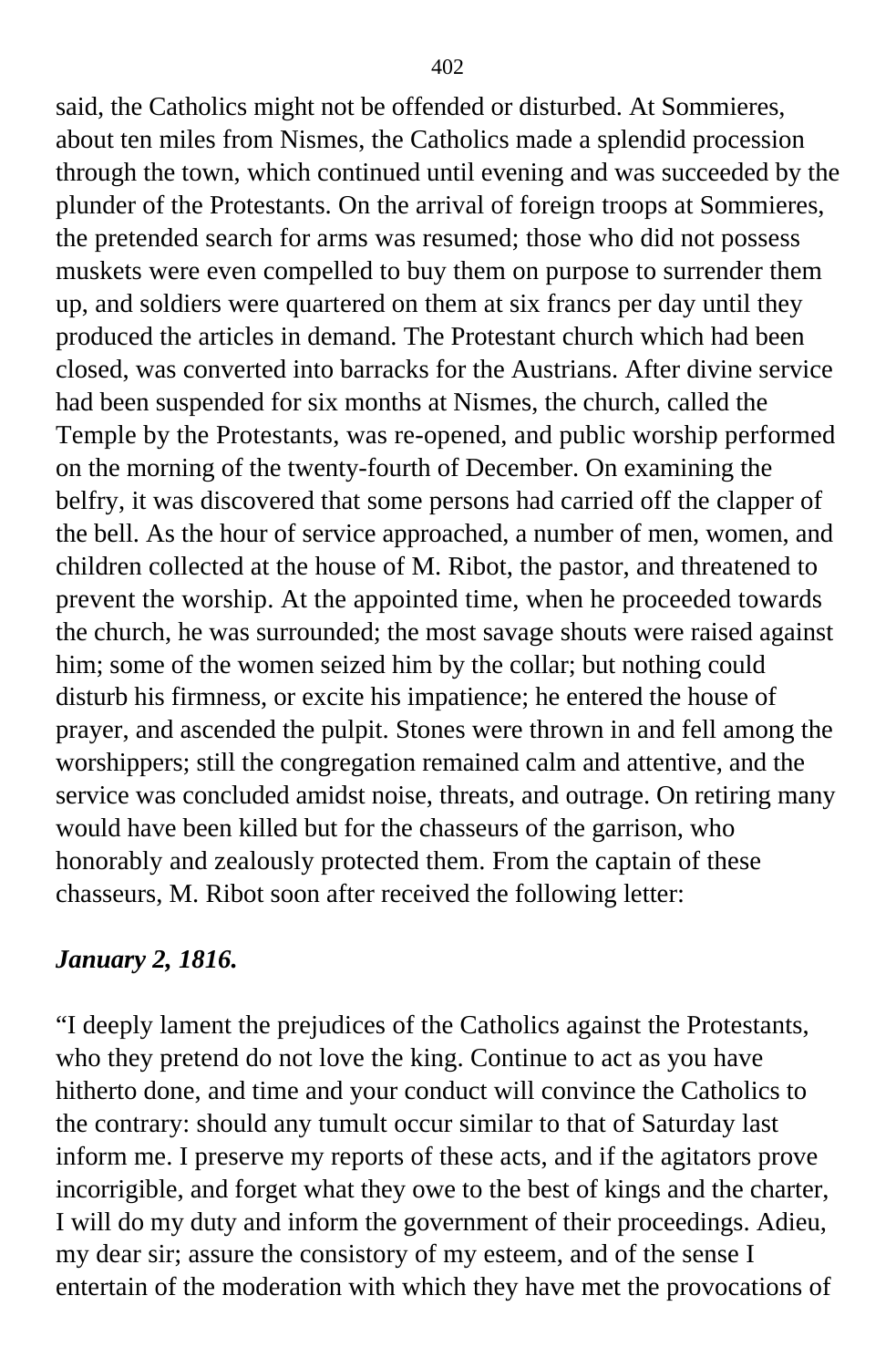the evil-disposed at Sommieres. I have the honor to salute you with respect.

#### *SUVAL DE LAINE."*

Another letter to this worthy pastor from the Marquis de Montlord, was received on the sixth of January, to encourage him to unite with all good men who believe in God to obtain the punishment of the assassins, brigands, and disturbers of public tranquillity, and to read the instructions he had received from the government to this effect publicly. Notwithstanding this, on the twentieth of January, 1816, when the service in commemoration of the death of Louis XVI was celebrated, a procession being formed, the National Guards fired at the white flag suspended from the windows of the Protestants, and concluded the day by plundering their houses. In the commune of Anguargues, matters were still worse; and in that of Fontanes, from the entry of the king in 1815, the Catholics broke all terms with the Protestants; by day they insulted them, and in the night broke open their doors, or marked them with chalk to be plundered or burnt. St. Mamert was repeatedly visited by these robberies; and at Montmiral, as lately as the sixteenth of June, 1816, the Protestants were attacked, beaten, and imprisoned, for daring to celebrate the return of a king who had sworn to preserve religious liberty and to maintain the charter.

## **FURTHER ACCOUNT OF THE PROCEEDINGS OF THE CATHOLICS AT NISMES**

The excesses perpetrated in the country it seems did not by any means divert the attention of the persecutors from Nismes. October, 1815, commenced without any improvement in the principles or measures of the government, and this was followed by corresponding presumption on the part of the people. Several houses in the Quartier St. Charles were sacked, and their wrecks burnt in the streets amidst songs, dances, and shouts of Vive le Roi! The mayor appeared, but the merry multitude pretended not to know him, and when he ventured to remonstrate, they told him, 'his presence was unnecessary, and that he might retire.' During the sixteenth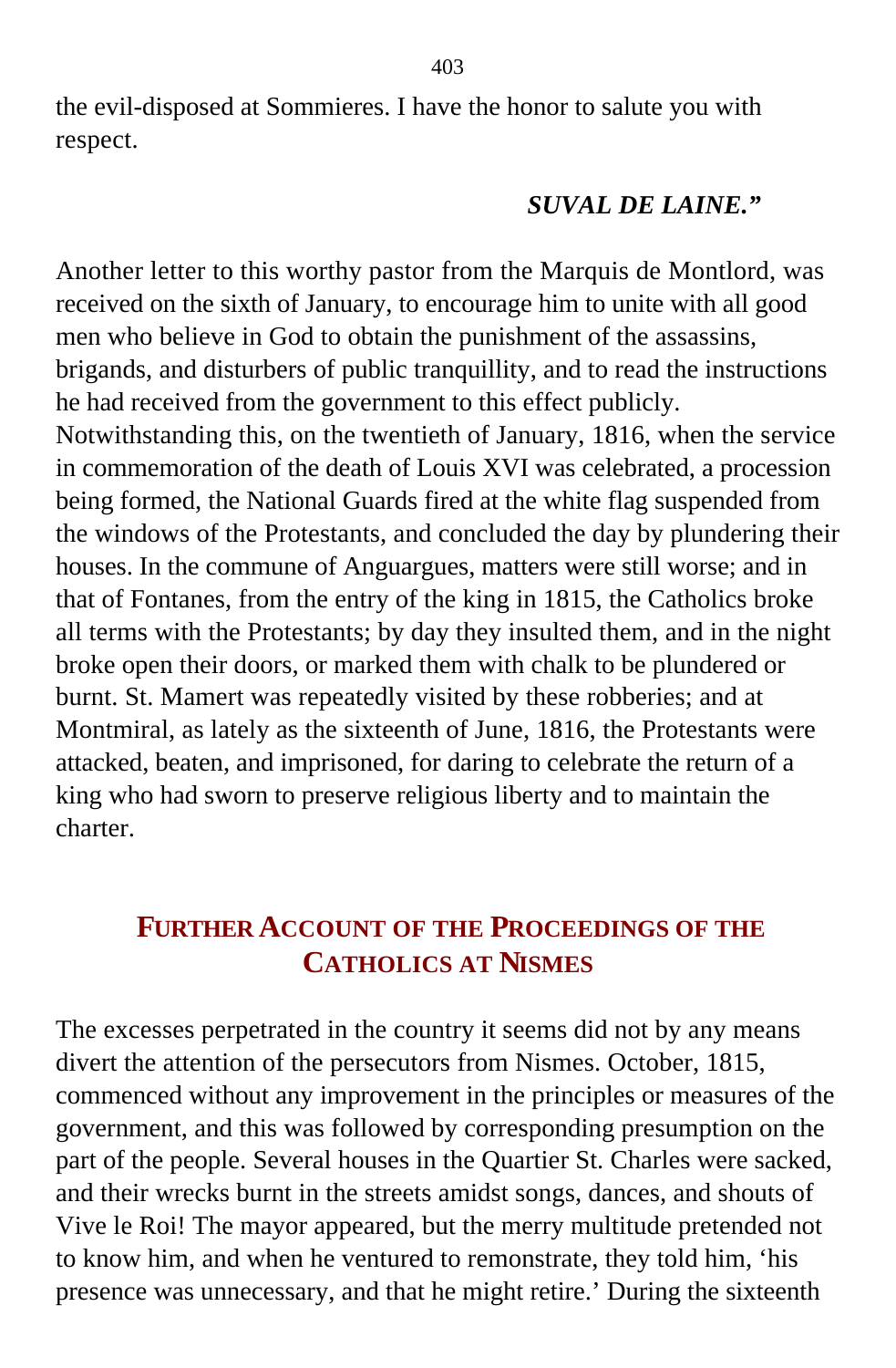of October, every preparation seemed to announce a night of carnage; orders for assembling and signals for attack were circulated with regularity and confidence; Trestaillon reviewed his satellites, and urged them on to the perpetration of crimes, holding with one of those wretches the following dialogue:

Satellite. "If all the Protestants, without one exception, are to be killed, I will cheerfully join; but as you have so often deceived me, unless they are all to go I will not stir."

## **TRESTAILLON. "COME ALONG, THEN, FOR THIS TIME NOT A SINGLE MAN SHALL ESCAPE."**

This horrid purpose would have been executed had it not been for General La Garde, the commandant of the department. It was not until ten o'clock at night that he perceived the danger; he now felt that not a moment could be lost. Crowds were advancing through the suburbs, and the streets were filling with ruffians, uttering the most horrid imprecations. The generale sounded at eleven o'clock, and added to the confusion that was now spreading through the city. A few troops rallied round the Count La Garde, who was wrung with distress at the sight of the evil which had arrived at such a pitch. Of this M. Durand, a Catholic advocate, gave the following account: "It was near midnight, my wife had just fallen asleep; I was writing by her side, when we were disturbed by a distant noise; drums seemed crossing the town in every direction. What could all this mean! To quiet her alarm, I said it probably announced the arrival or departure of some troops of the garrison. But firing and shouts were immediately audible; and on opening my window I distinguished horrible imprecations mingled with cries of Vive le Roi! I roused an officer who lodged in the house, and M. Chancel, Director of the Public Works. We went out together, and gained the Boulevarde. The moon shone bright, and almost every object was nearly as distinct as day; a furious crowd was pressing on vowing extermination, and the greater part half naked, armed with knives, muskets, sticks, and sabers. In answer to my inquiries I was told the massacre was general, that many had been already killed in the suburbs.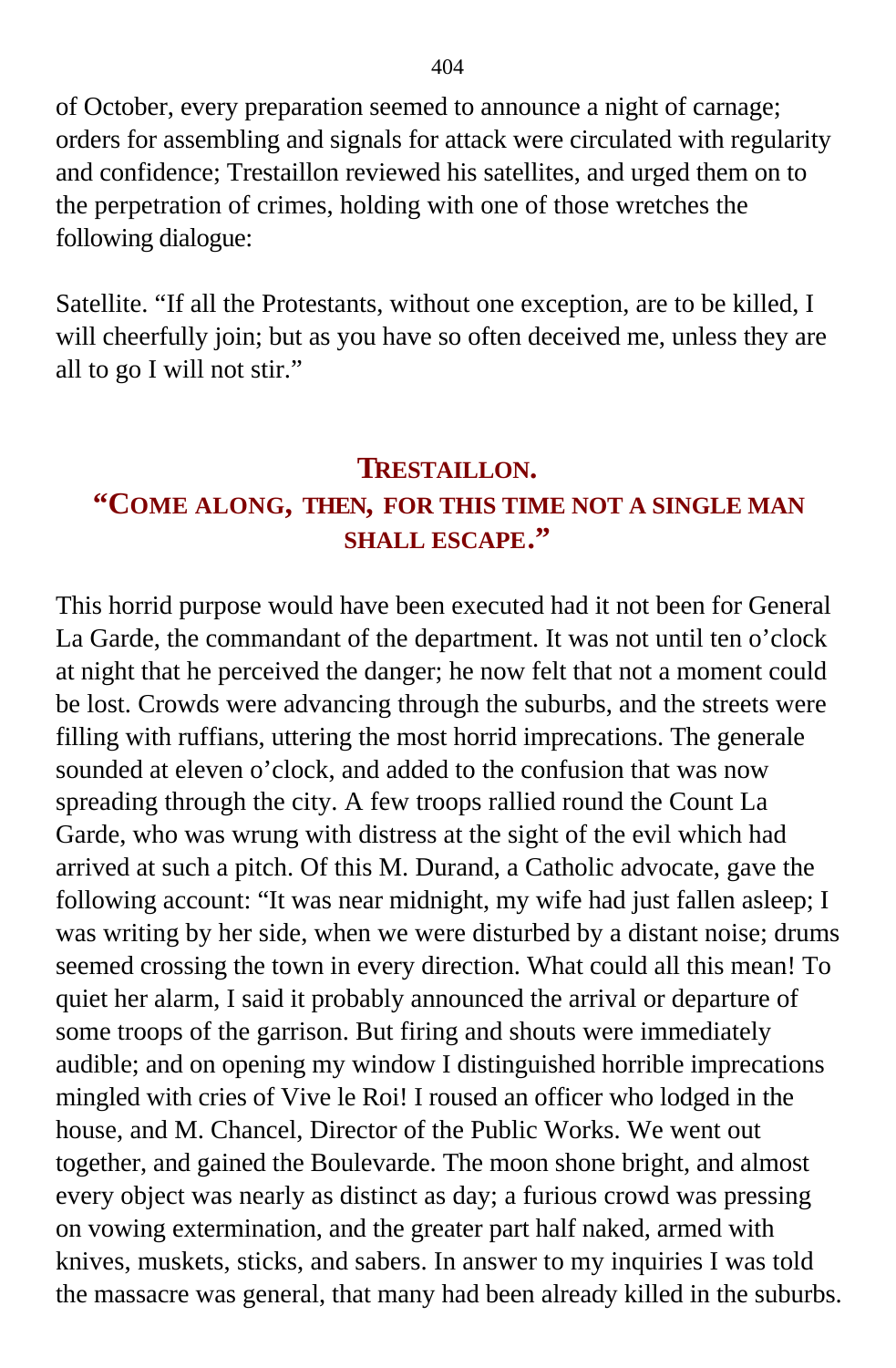M. Chancel retired to put on his uniform as captain of the Pompiers; the officers retired to the barracks, and anxious for my wife I returned home. By the noise I was convinced that persons followed. I crept along in the shadow of the wall, opened my door, entered, and closed it, leaving a small aperture through which I could watch the movements of the party whose arms shone in the moonlight. In a few moments some armed men appeared conducting a prisoner to the very spot where I was concealed. They stopped, I shut my door gently, and mounted on an alder tree planted against the garden wall. What a scene! a man on his knees imploring mercy from wretches who mocked his agony, and loaded him with abuse. 'In the name of my wife and children,' he said, 'spare me! What have I done? Why would you murder me for nothing?' I was on the point of crying out and menacing the murderers with vengeance. I had not long to deliberate, the discharge of several fusils terminated my suspense; the unhappy supplicant, struck in the loins and the head, fell to rise no more. The backs of the assassins were towards the tree; they retired immediately, reloading their pieces. I descended and approached the dying man, uttering some deep and dismal groans. Some national guards arrived at the moment, and I again retired and shut the door. 'I see,' said one, 'a dead man.' 'He sings still,' said another. 'It will be better,' said a third, 'to finish him and put him out of his misery.' Five or six muskets were fired instantly, and the groans ceased. On the following day crowds came to inspect and insult the deceased. A day after a massacre was always observed as a sort of fete, and every occupation was left to go and gaze upon the victims." This was Louis Lichare, the father of four children; and four years after the event, M. Durand verified this account by his oath upon the trial of one of the murderers.

#### **ATTACK UPON THE PROTESTANT CHURCHES**

Some time before the death of General La Garde, the duke d'Angouleme had visited Nismes, and other cities in the south, and at the former place honored the members of the Protestant consistory with an interview, promising them protection, and encouraging them to re-open their temple so long shut up. They have two churches at Nismes, and it was agreed that the small one should be preferred on this occasion, and that the ringing of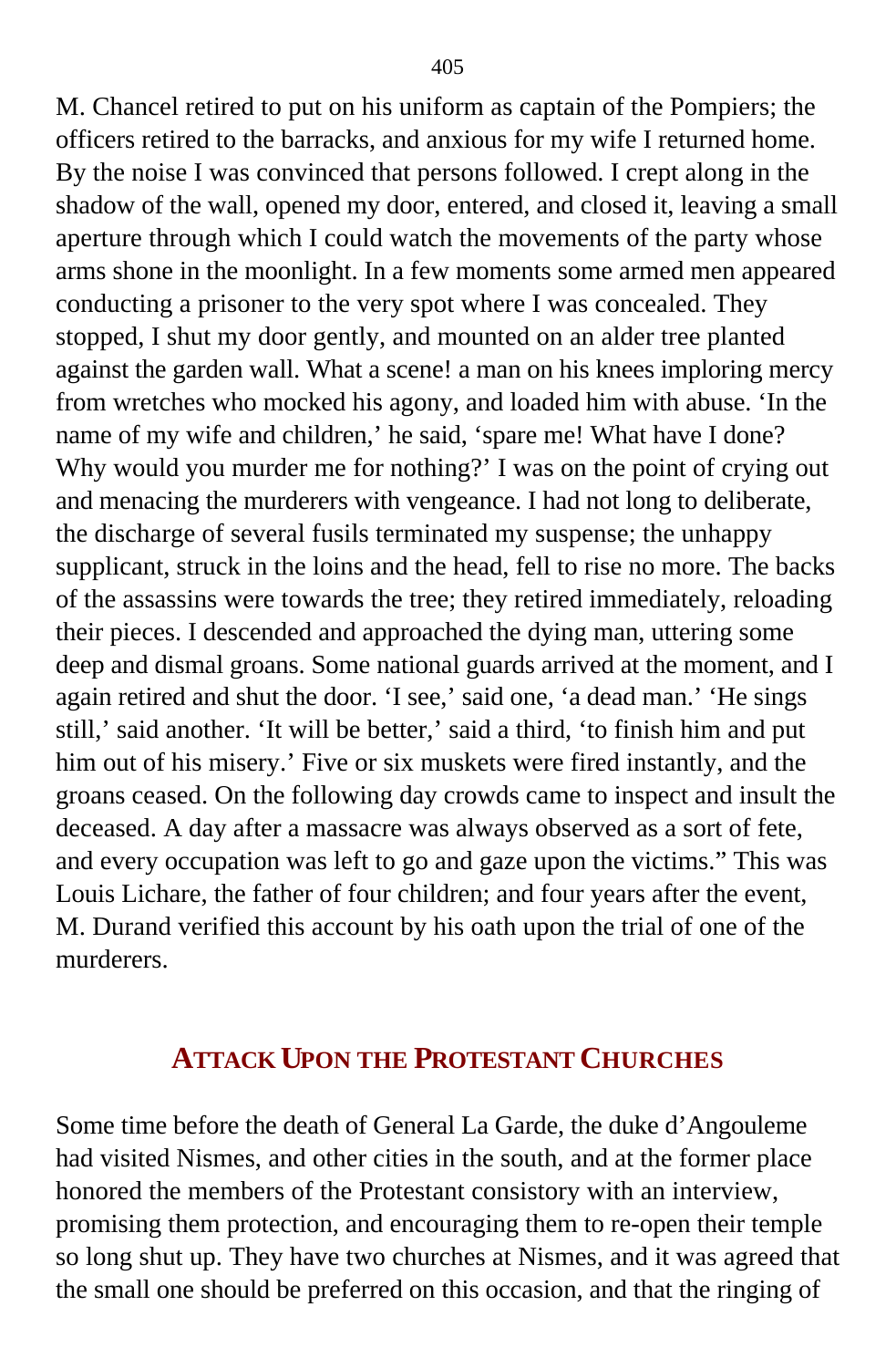the bell should be omitted, General La Garde declared that he would answer with his head for the safety of his congregation. The Protestants privately informed each other that worship was once more to be celebrated at ten o'clock, and they began to assemble silently and cautiously. It was agreed that M. Juillerat Chasseur should perform the service, though such was his conviction of danger that he entreated his wife, and some of his flock, to remain with their families. The temple being opened only as a matter of form, and in compliance with the orders of the duke d'Angouleme, this pastor wished to be the only victim. On his way to the place he passed numerous groups who regarded him with ferocious looks. "This is the time," said some, "to give them the last blow." "Yes," added others, "and neither women nor children must be spared." One wretch, raising his voice above the rest, exclaimed, "Ah, I will go and get my musket, and ten for my share." Through these ominous sounds M. Juillerat pursued his course, but when he gained the temple the sexton had not the courage to open the door, and he was obliged to do it himself. As the worshippers arrived they found strange persons in possession of the adjacent streets, and upon the steps of the church, vowing their worship should not be performed, and crying, "Down with the Protestants! kill them! kill them!" At ten o'clock the church being nearly filled, M.J. Chasseur commenced the prayers; a calm that succeeded was of short duration. On a sudden the minister was interrupted by a violent noise, and a number of persons entered, uttering the most dreadful cries, mingled with Vive le Roi! but the gendarmes succeeded in excluding these fanatics, and closing the doors. The noise and tumult without now redoubled, and the blows of the populace trying to break open the doors, caused the house to resound with shrieks and groans. The voice of the pastors who endeavored to console their flock, was inaudible; they attempted in vain to sing the Forty-second Psalm. Three quarters of an hour rolled heavily away. "I placed myself," said Madame Juillerat, "at the bottom of the pulpit, with my daughter in my arms; my husband at length joined and sustained me; I remembered that it was the anniversary of my marriage. After six years of happiness, I said, I am about to die with my husband and my daughter; we shall be slain at the altar of our God, the victims of a sacred duty, and heaven will open to receive us and our unhappy brethren. I blessed the Redeemer, and without cursing our murderers, I awaited their approach." M. Oliver, son of a pastor, an officer in the royal troops of the line,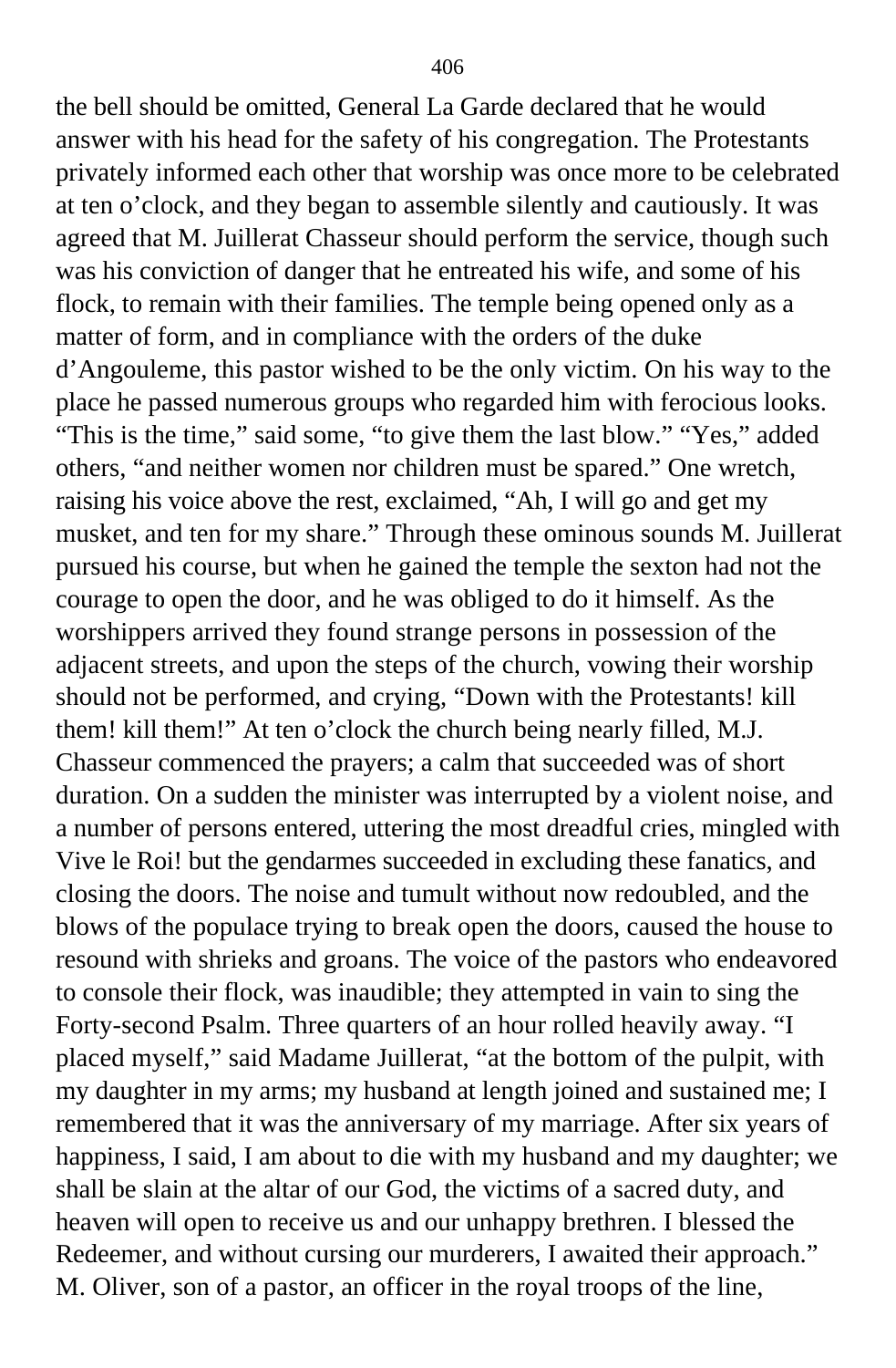attempted to leave the church, but the friendly sentinels at the door advised him to remain besieged with the rest. The national guards refused to act, and the fanatical crowd took every advantage of the absence of General La Garde, and of their increasing numbers. At length the sound of martial music was heard, and voices from without called to the beseiged, "Open, open, and save yourselves!" Their first impression was a fear of treachery, but they were soon assured that a detachment returning from Mass was drawn up in front of the church to favor the retreat of the Protestants. The door was opened, and many of them escaped among the ranks of the soldiers, who had driven the mob before them; but this street, as well as others through which the fugitives had to pass, was soon filled again. The venerable pastor, Olivier Desmond, between seventy and eighty years of age, was surrounded by murderers; they put their fists in his face, and cried, "Kill the chief of brigands." He was preserved by the firmness of some officers, among whom was his own son; they made a bulwark round him with their bodies, and amidst their naked sabers conducted him to his house. M. Juillerat, who had assisted at drivine service with his wife at his side and his child in his arms, was pursued and assailed with stones, his mother received a blow on the head, and her life was some time in danger. One woman was shamefully whipped, and several wounded and dragged along the streets; the number of Protestants more or less ill treated on this occasion amounted to between seventy and eighty.

Murder of General La Garde At length a check was put to these excesses by the report of the murder of Count LaGarde, who, receiving an account of this tumult, mounted his horse, and entered one of the streets, to disperse a crowd. A villain seized his bridle; another presented the muzzle of a pistol close to his body, and exclaimed, "Wretch, you make me retire!" He immediately fired. The murderer was Louis Boissin, a sergeant in the national guard; but, though known to everyone, no person endeavored to arrest him, and he effected his escape. As soon as the general found himself wounded, he gave orders to the gendarmerie to protect the Protestants, and set off on a gallop to his hotel; but fainted immediately on his arrival. On recovering, he prevented the surgeon from searching his wound until he had written a letter to the government, that, in case of his death, it might be known from what quarter the blow came, and that none might dare to accuse the Protestants of the crime. The probable death of this general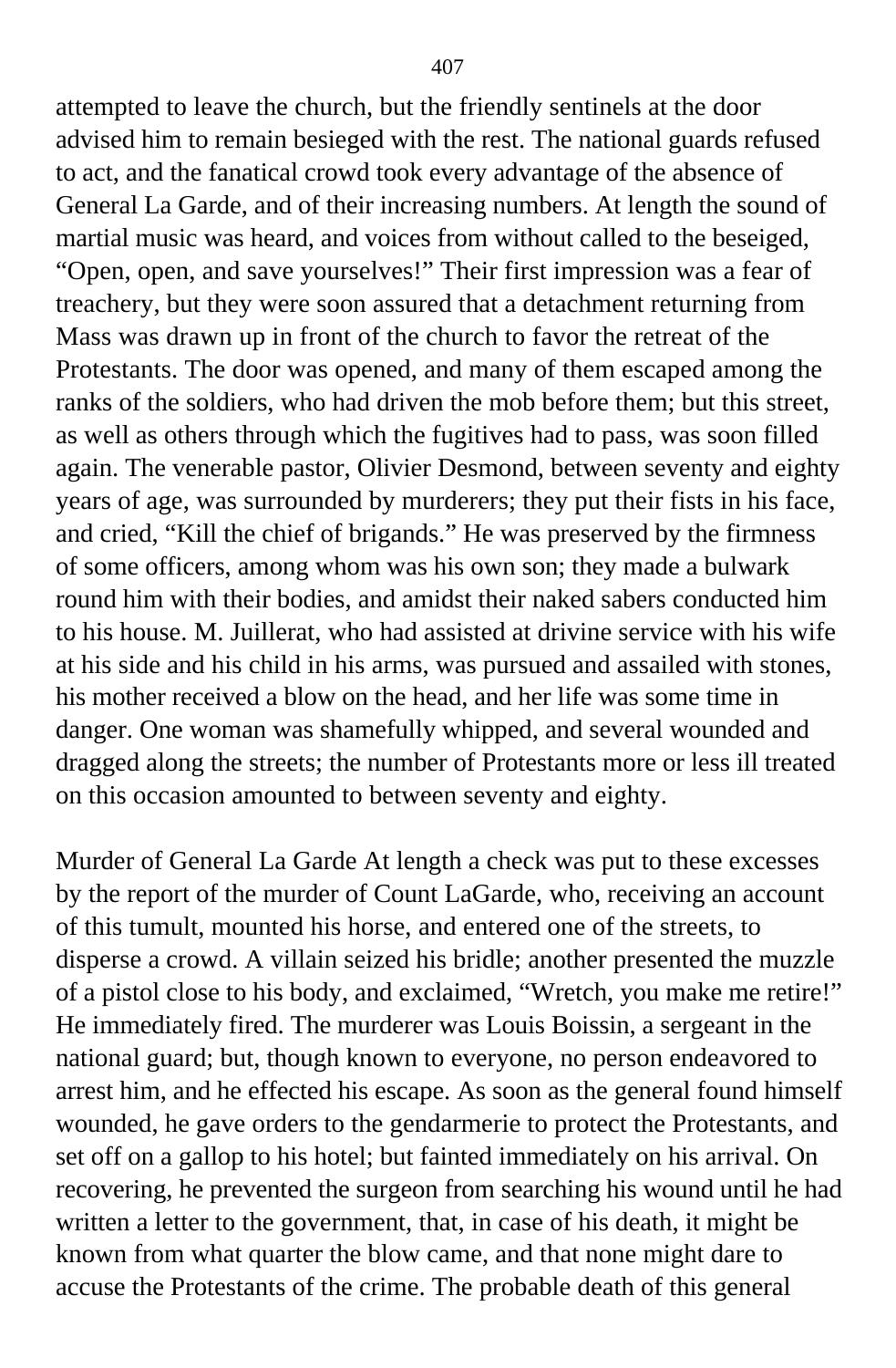produced a small degree of relaxation on the part of their enemies, and some calm; but the mass of the people had been indulged in licentiousness too long to be restrained even by the murder of the representative of their king. In the evening they again repaired to the temple, and with hatchets broke open the door; the dismal noise of their blows carried terror into the bosom of the Protestant families sitting in their houses in tears. The contents of the poor box, and the clothes prepared for distribution, were stolen; the minister's robes rent in pieces; the books torn up or carried away; the closets were ransacked, but the rooms which contained the archives of the church, and the synods, were providentially secured; and had it not been for the numerous patrols on foot, the whole would have become the prey of the flames, and the edifice itself a heap of ruins. In the meanwhile, the fanatics openly ascribed the murder of the general to his own self-devotion, and said, 'that is as the will of God.' Three thousand francs were offered for the apprehension of Boissin; but it was well known that the Protestants dared not arrest him, and that the fanatics would not. During these transactions, the system of forced conversions to Catholicism was making regular and fearful progress.

#### **INTERFERENCE OF THE BRITISH GOVERNMENT**

To the credit of England, the report of these cruel persecutions carried on against our Protestant brethren in France, produced such a sensation on the part of the government as determined them to interfere; and now the persecutors of the Protestants made this spontaneous act of humanity and religion the pretext for charging the sufferers with a treasonable correspondence with England; but in this sate of their proceedings, to their great dismay, a letter appeared, sent some time before to England by the duke of Wellington, stating that 'much information existed on the events of the south.' The ministers of the three denominations in London, anxious not to be misled, requested one of their brethren to visit the scenes of persecution, and examine with impartiality the nature and extent of the evils they were desirous to relieve. Rev. Clement Perot undertook this difficult task, and fulfilled their wishes with a zeal, prudence, and devotedness, above all praise. His return furnished abundant and incontestable proof of a shameful persecution, materials for an appeal to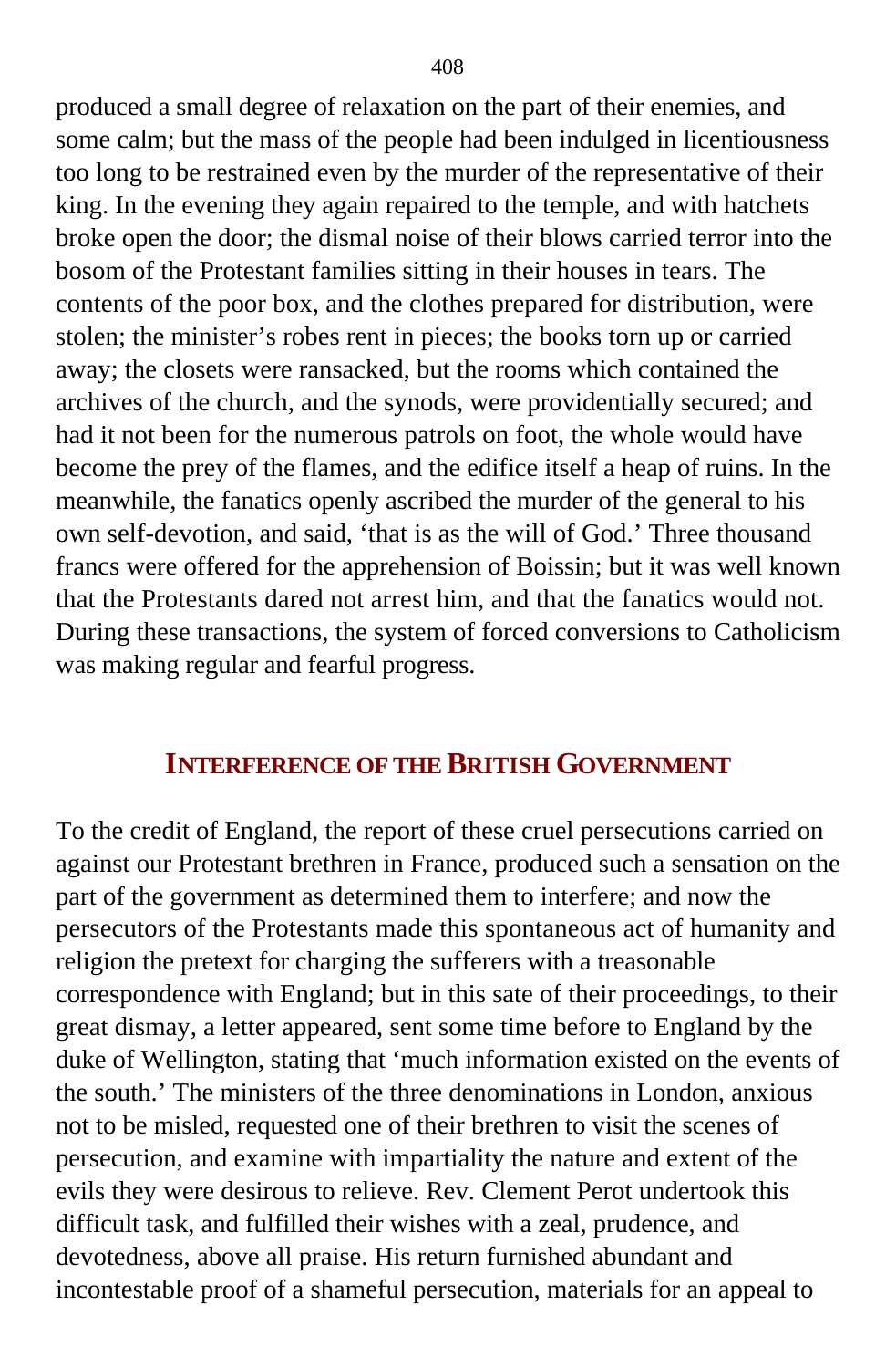the British Parliament, and a printed report which was circulated through the continent, and which first conveyed correct information to the inhabitants of France. Foreign interference was now found eminently useful; and the declarations of tolerance which it elicited from the French government, as well as the more cautious march of the Catholic persecutors, operated as decisive and involuntary acknowledgments of the importance of that interference, which some persons at first censured and despised, put through the stern voice of public opinion in England and elsewhere produced a resultant suspension of massacre and pillage, the murderers and plunderers were still left unpunished, and even caressed and rewarded for their crimes; and whilst Protestants in France suffered the most cruel and degrading pains and penalties for alleged trifling crimes, Catholics, covered with blood, and guilty of numerous and horrid murders, were acquitted. Perhaps the virtuous indignation expressed by some of the more enlightened Catholics against these abominable proceedings, had no small share in restraining them. Many innocent Protestants had been condemned to the galleys and otherwise punished for supposed crimes, upon the oaths of wretches the most unprincipled and abandoned. M. Madier de Mongau, judge of the cour royale of Nismes, and president of the cour d'assizes of the Gard and Vaucluse, upon one occasion felt himself compelled to break up the court, rather than take the deposition of that notorious and sanguinary monster, Truphemy: "In a hall," says he, "of the Palace of Justice, opposite that in which I sat, several unfortunate persons persecuted by the faction were upon trial, every deposition tending to their crimination was applauded with the cries of Vive le Roi! Three times the explosion of this atrocious joy became so terrible that it was necessary to send for reinforcements from the barracks, and two hundred soldiers were often unable to restrain the people. On a sudden the shouts and cries of Vive le Roi! redoubled: a man arrived, caressed, appluaded, borne in triumph — it was the horrible Truphemy; he approached the tribunal — he came to depose against the prisoners — he was admitted as a witness — he raised his hand to take the oath! Seized with horror at the sight, I rushed from my seat, and entered the hall of council; my colleagues followed me; in vain they persuaded me to resume my seat; 'No!' exclaimed I, 'I will not consent to see that wretch admitted to give evidence in a court of justice in the city which he has filled with murders; in the palace, on the steps of which he has murdered the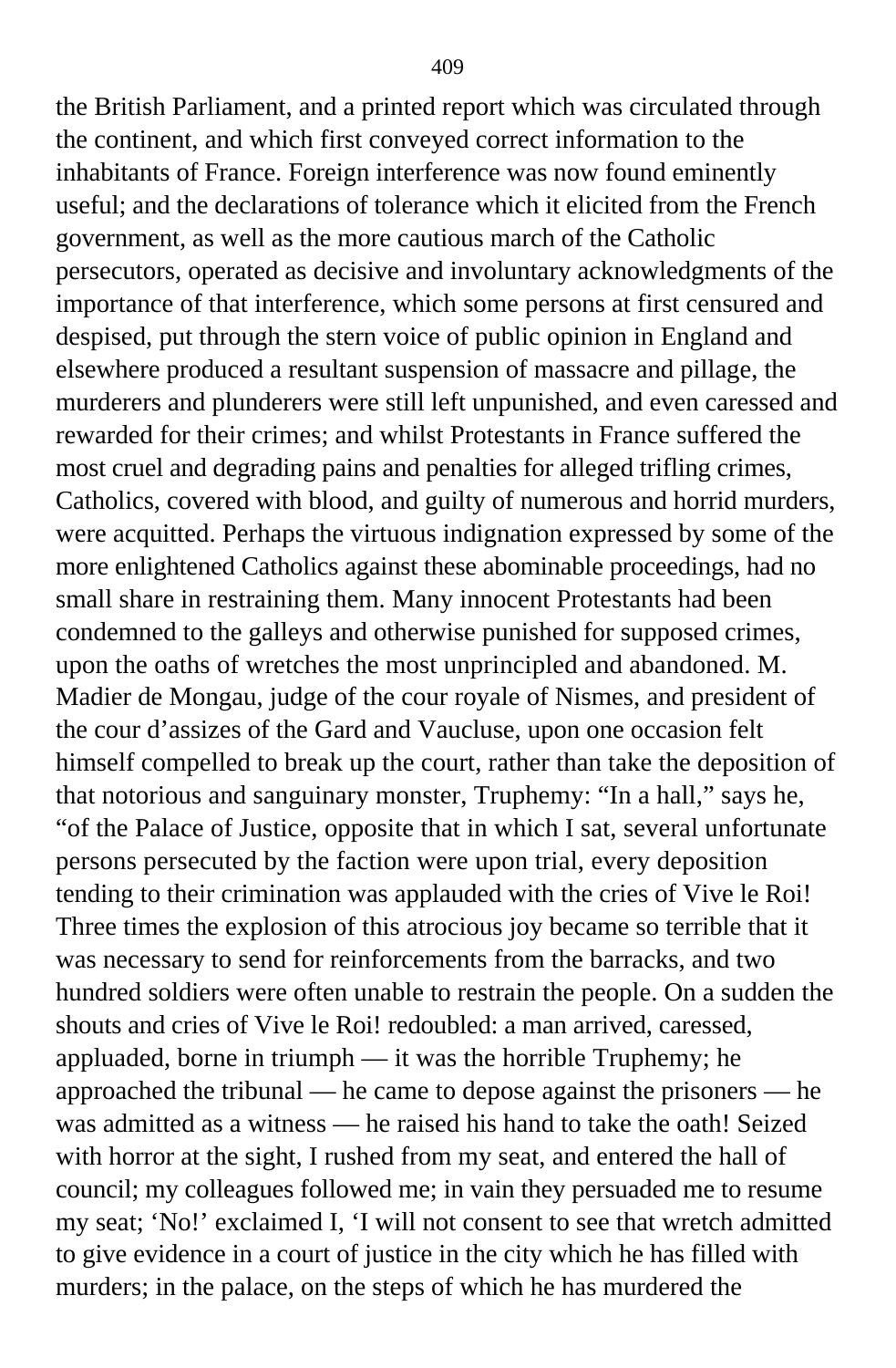unfortunate Bourillon. I cannot admit that he should kill his victims by his testimonies no more than by his poignards. He an accuser! he a witness! No, never will I consent to see this monster rise, in the presence of magistrates, to take a sacrilegious oath, his hand still reeking with blood.' These words were repeated out of doors; the witness trembled; the factious also trembled; the factious who guided the tongue of Truphemy as they had directed his arm, who dictated calumny after they had taught him murder. These words penetrated the dungeons of the condemned, and inspired hope; they gave another couragious advocate the resolution to espouse the cause of the persecuted; he carried the prayers of innocence and misery to the foot of the throne; there he asked if the evidence of a Truphemy was not sufficient to annul a sentence. The king granted a full and free pardon."

#### **ULTIMATE RESOLUTION OF THE PROTESTANTS AT NISMES**

With respect to the conduct of the Protestants, these highly outraged citizens, pushed to extremities by their persecutors, felt at length that they had only to choose the manner in which they were to perish. They unanimously determined that they would die fighting in their own defense. This firm attitude apprised their butchers that they could no longer murder with impunity. Everything was immediately changed. Those, who for four years had filled others with terror, now felt it in their turn. They trembled at the force which men, so long resigned, found in despair, and their alarm was heightened when they heard that the inhabitants of the Cevennes, persuaded of the danger of their brethren, were marching to their assistance. But, without waiting for these reinforcements, the Protestants appeared at night in the same order and armed in the same manner as their enemies. The others paraded the Boulevards, with their usual noise and fury, but the Protestants remained silent and firm in the posts they had chosen. Three days these dangerous and ominous meetings continued; but the effusion of blood was prevented by the efforts of some worthy citizens distinguished by their rank and fortune. By sharing the dangers of the Protestant population, they obtained the pardon of an enemy who now trembled while he menaced.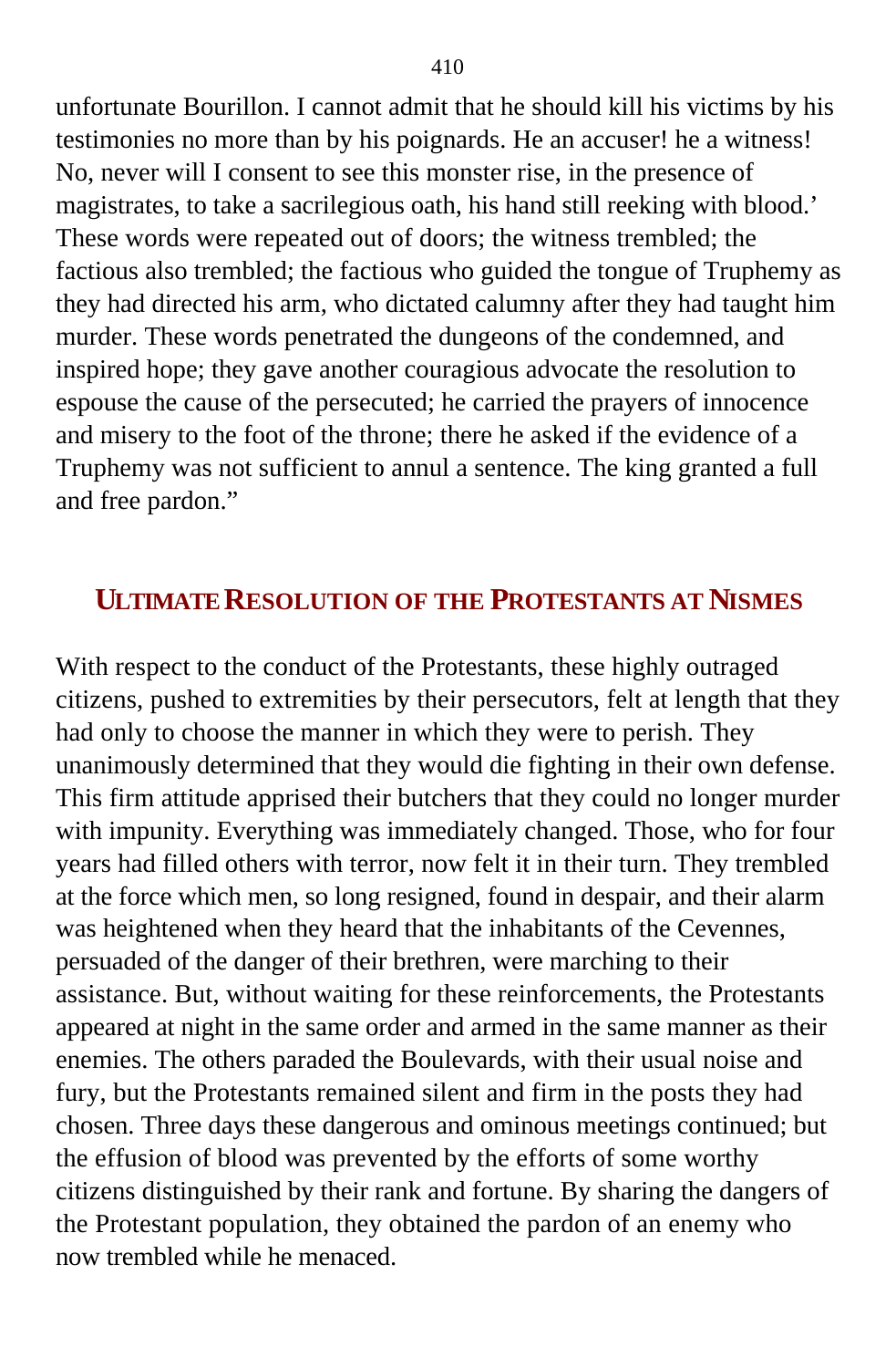# CHAPTER XXII

411

#### **THE BEGINNINGS OF AMERICAN FOREIGN MISSIONS**

amuel J. Mills, when a student in Williams College, gathered about him a group of fellow students, all feeling the burden of the great Samuel J. Mills, when a student in Williams College, gathered a him a group of fellow students, all feeling the burden of the gradient by a heathen world. One day in 1806 four of them, overtaken by a thunderstorm, took refuge in the shelter of a haystack. They passed the time in prayer for the salvation of the world, and resolved, if opportunity offered, to go themselves as missionaries. This "haystack prayer meeting" has become historic. These young men went later to Andover Theological Seminary, where Adoniram Judson joined them. Four of these sent a petition to the Massachusetts Congregational Association at Bradford, June 29, 1810, offering themselves as missionaries and asking whether they might expect support from a society in this country, or whether they must apply to a British society. In response to this appeal the American Board of Commissioners for Foreign Missions was formed. When a charter for the Board was applied for, an unbelieving soul objected upon the floor of the legislature, alleging in opposition to the petition that the country contained so limited a supply of Christianity that none could be spared for export, but was aptly reminded by another, who was blessed with a more optimistic make, that this was a commodity such that the more of it was sent abroad the more remained at home. There was much perplexity concerning plans and finances, so Judson was dispatched to England to confer with the London Society as to the feasibility of the two organizations cooperating in sending and sustaining the candidates, but this scheme came to nothing. At last sufficient money was raised, and in February, 1812, the first missionaries of the American Board sailed for the Orient. Mr. Judson was accompanied by his wife, having married Ann Hasseltine shortly before sailing. On the long voyage out, in some way Mr. and Mrs. Judson and Mr. Rice were led to revise their convictions with reference to the proper mode of baptism, reached the conclusion that only immersion was valid, and were rebaptized by Carey soon after their arrival in Calcutta. This step necessarily sundered their connection with the body which had sent them forth, and left them wholly destitute of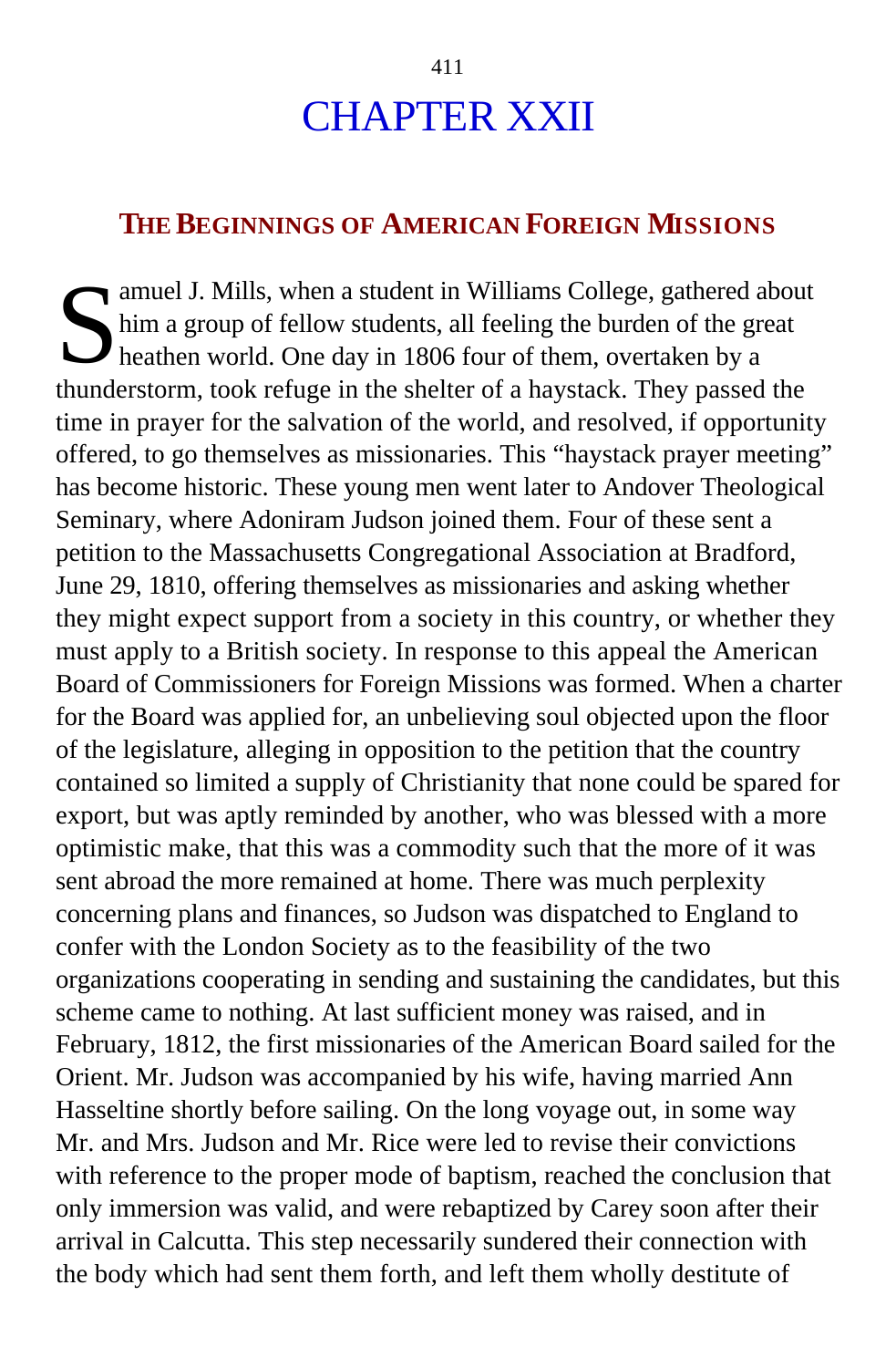support. Mr. Rice returned to America to report this condition of affairs to the Baptist brethren. They looked upon the situation as the result of an act of Providence, and eagerly planned to accept the responsibility thrust upon them. Accordingly the Baptist Missionary Union was formed. So Mr. Judson was the occasion of the organization of two great missionary societies.

## **THE PERSECUTION OF DOCTOR JUDSON**

After laboring for some time in Hindustan Dr. and Mrs. Judson finally established themselves at Rangoon in the Burman Empire, in 1813. In 1824 war broke out between the British East India Company and the emperor of Burma. Dr. and Mrs. Judson and Dr. Price, who were at Ava, the capital of the Burman Empire, when the war commenced, were immediately arrested and confined for several months. The account of the sufferings of the missionaries was written by Mrs. Judson, and is given in her own words.

#### *"RANGOON, May 26, 1826.*

"My beloved Brother,

"I commence this letter with the intention of giving you the particulars of our captivity and sufferings at Ava. How long my patience will allow my reviewing scenes of disgust and horror, the conclusion of this letter will determine. I had kept a journal of everything that had transpired from our arrival at Ava, but destroyed it at the commencement of our difficulties. "The first certain intelligence we received of the declaration of war by the Burmese, was on our arrival at Tsenpyoo-kywon, about a hundred miles this side of Ava, where part of the troops, under the command of the celebrated Bandoola, had encamped. As we proceeded on our journey, we met Bandoola himself, with the remainder of his troops, gaily equipped, seated on his golden barge, and surrounded by a fleet of gold war boats, one of which was instantly dispatched the other side of the river to hail us, and make all necessary inquiries. We were allowed to proceed quietly on, when he had informed the messenger that we were Americans, not English,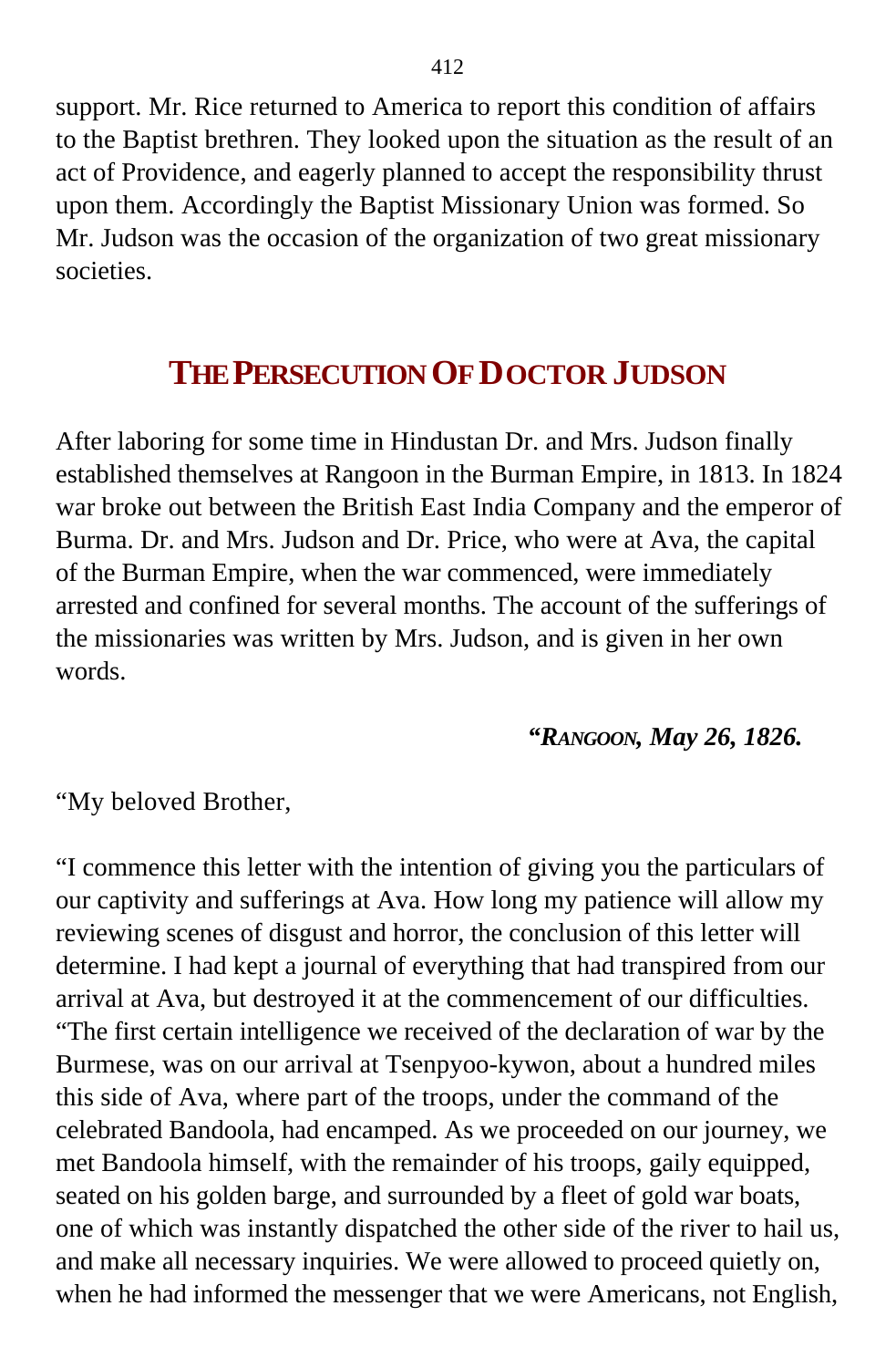and were going to Ava in obedience to the command of his Majesty. "On our arrival at the capital, we found that Dr. Price was out of favor at court, and that suspicion rested on most of the foreigners then at Ava. Your brother visited at the palace two or three times, but found the king's manner toward him very different from what it formerly had been; and the queen, who had hitherto expressed wishes for my speedy arrival, now made no inquiries after me, nor intimated a wish to see me. Consequently, I made no effort to visit at the palace, though almost daily invited to visit some of the branches of the royal family, who were living in their own houses, out of the palace enclosure. Under these circumstances, we thought our most prudent course lay in prosecuting our original intention of building a house, and commencing missionary operations as occasion offered, thus endeavoring to convince the government that we had really nothing to do with the present war. "In two or three weeks after our arrival, the king, queen, all the members of the royal family, and most of the officers of government, returned to Amarapora, in order to come and take possession of the new palace in the customary style. "I dare not attempt a description of that splendid day, when majesty with all its attendant glory entered the gates of the golden city, and amid the acclamations of millions, I may say, took possession of the palace. The saupwars of the provinces bordering on China, all the viceroys and high officers of the kingdom were assembled on the occasion, dressed in their robes of state, and ornamented with the insignia of their office. The white elephant, richly adorned with gold and jewels, was one of the most beautiful objects in the procession. The king and queen alone were unadorned, dressed in the simple garb of the country; they, hand in hand, entered the garden in which we had taken our seats, and where a banquet was prepared for their refreshment. All the riches and glory of the empire were on this day exhibited to view. The number and immense size of the elephants, the numerous horses, and great variety of vehicles of all descriptions, far surpassed anything I have ever seen or imagined. Soon after his majesty had taken possession of the new palace, an order was issued that no foreigner should be allowed to enter, excepting Lansago. We were a little alarmed at this, but concluded it was from political motives, and would not, perhaps, essentially affect us. "For several weeks nothing took place to alarm us, and we went on with our school. Mr. J. preached every Sabbath, all the materials for building a brick house were procured,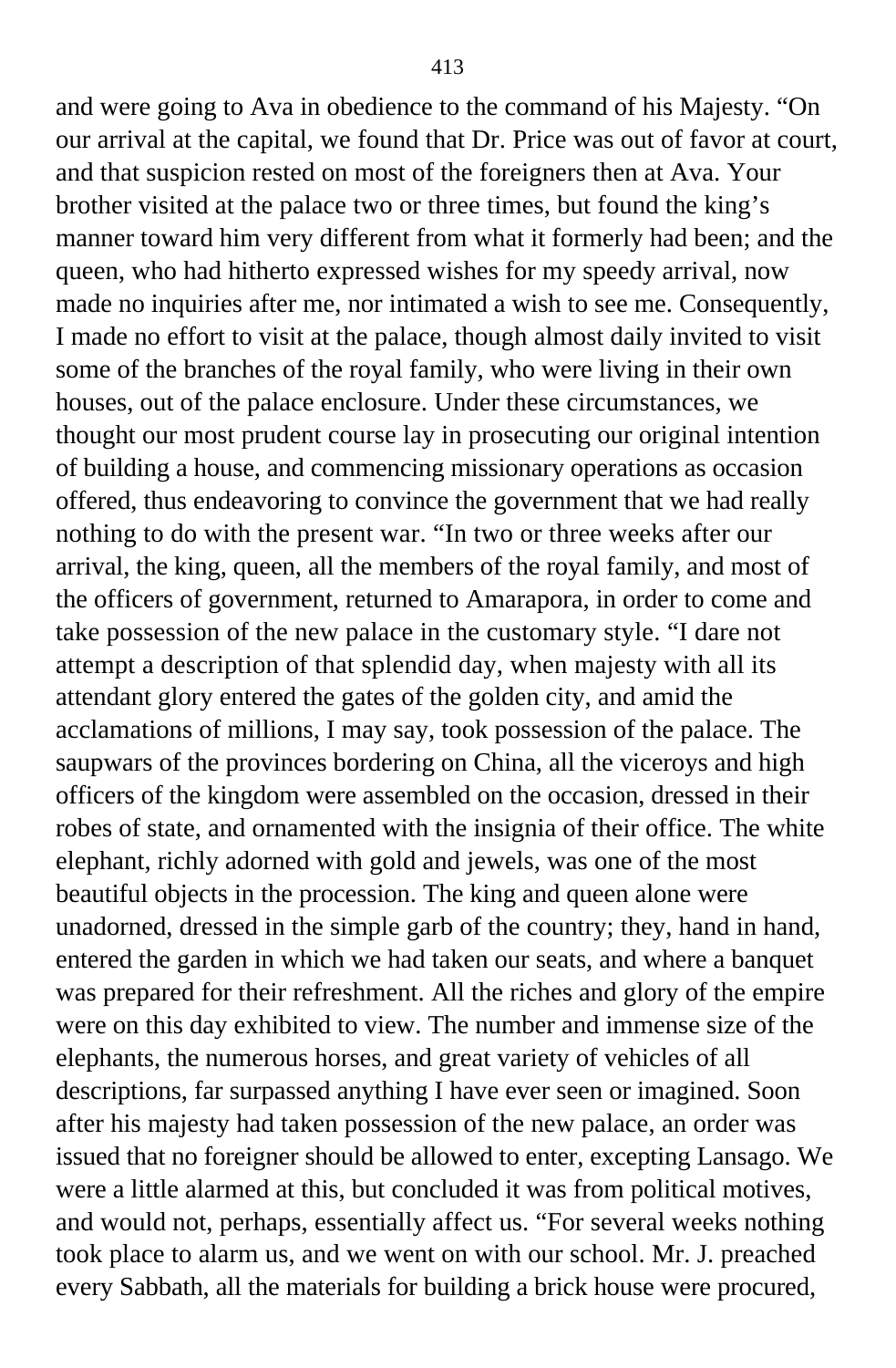and the masons had made considerable progress in raising the building. "On the twenty-third of May, 1824, just as we had concluded worship at the Doctor's house, the other side of the river, a messenger came to inform us that Rangoon was taken by the English. The intelligence produced a shock, in which was a mixture of fear and joy. Mr. Gouge, a young merchant residing at Ava, was then with us, and had much more reason to fear than the rest of us. We all, however, immediately returned to our house, and began to consider what was to be done. Mr. G. went to Prince Thar-yarwadee, the king's most influential brother, who informed him he need not give himself any uneasiness, as he had mentioned the subject to his majesty, who had replied, that 'the few foreigners residing at Ava had nothing to do with the war, and should not be molested.'" The government were now all in motion. An army of ten or twelve thousand men, under the command of the Kyee-woon-gyee, were sent off in three or four days, and were to be joined by the Sakyer-woon-gyee, who had previously been appointed viceroy of Rangoon, and who was on his way thither, when the news of its attack reached him. No doubt was entertained of the defeat of the English; the only fear of the king was that the foreigners hearing of the advance of the Burmese troops, would be so alarmed as to flee on board their ships and depart, before there would be time to secure them as slaves. 'Bring for me,' said a wild young buck of the palace, 'six kala pyoo, (white strangers,) to row my boat;' and 'to me,' said the lady of Woon-gyee, 'send four white strangers to manage the affairs of my house, as I understand they are trusty servants.' The war boats, in high glee, passed our house, the soldiers singing and dancing, and exhibiting gestures of the most joyful kind. Poor fellows! said we, you will probably never dance again. And so it proved, for few if any ever saw again their native home. "At length Mr. Judson and Dr. Price were summoned to a court of examination, where strict inquiry was made relative to all they knew. The great point seemed to be whether they had been in the habit of making communications to foreigners, of the state of the country, etc. They answered that they had always written to their friends in America, but had no correspondence with English officers, or the Bengal government. After their examination, they were not put in confinement as the Englishmen had been, but were allowed to return to their houses. In examining the accounts of Mr. G it was found that Mr. J. and Dr. Price had taken money of him to a considerable amount. Ignorant, as were the Burmese, of our mode of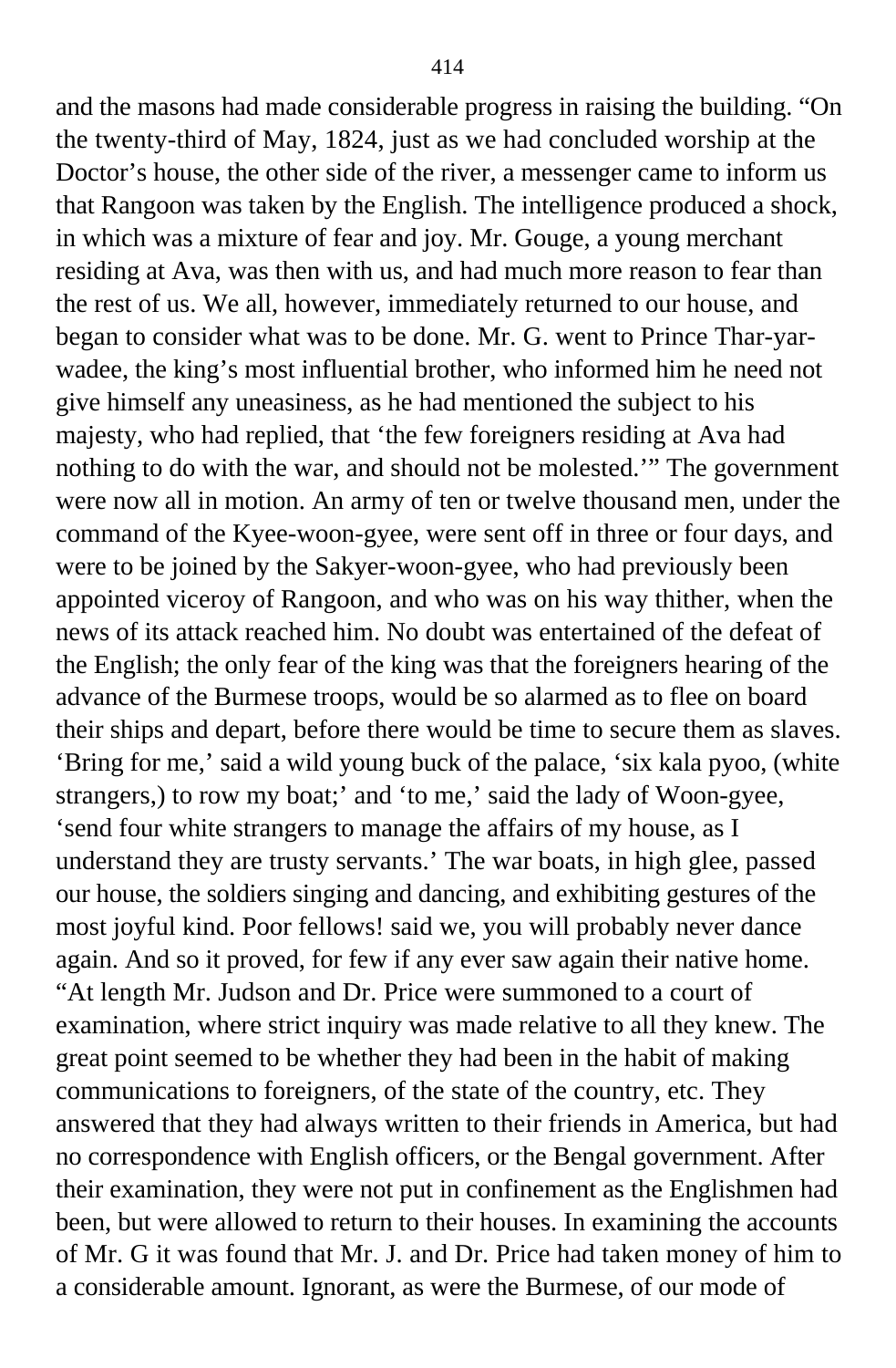receiving money, by orders on Bengal, this circumstance, to their suspicious minds, was a sufficient evidence that the missionaries were in the pay of the English, and very probably spies. It was thus represented to the king, who, in an angry tone, ordered the immediate arrest of the 'two teachers.'" On the eighth of June, just as we were preparing for dinner, in rushed an officer, holding a black book, with a dozen Burmans, accompanied by one, whom, from his spotted face, we knew to be an executioner, and a 'son of the prison.' 'Where is the teacher?' was the first inquiry. Mr. Judson presented himself. 'You are called by the king,' said the officer; a form of speech always used when about to arrest a criminal. The spotted man instantly seized Mr. Judson, threw him on the floor, and produced the small cord, the instrument of torture. I caught hold of his arm; 'Stay, (said I,) I will give you money.' 'Take her too,' said the officer; 'she also is a foreigner.' Mr. Judson, with an imploring look, begged they would let me remain until further orders. The scene was now shocking beyond description. "The whole neighborhood had collected — the masons at work on the brick house threw down their tools, and ran — the little Burman children were screaming and crying — the Bengalee servants stood in amazement at the indignities offered their master — and the hardened executioner, with a hellish joy, drew tight the cords, bound Mr. Judson fast, and dragged him off, I knew not whither. In vain I begged and entreated the spotted face to take the silver, and loosen the ropes, but he spurned my offers, and immediately departed. I gave the money, however, to Moung Ing to follow after, to make some further attempt to mitigate the torture of Mr. Judson; but instead of succeeding, when a few rods from the house, the unfeeling wretches again threw their prisoner on the ground, and drew the cords still tighter, so as almost to prevent respiration. "The officer and his gang proceeded on to the courthouse, where the governor of the city and the officers were collected, one of whom read the order of the king, to commit Mr. Judson to the death prison, into which he was soon hurled, the door closed — and Moung Ing saw no more. What a night was now before me! I retired into my room, and endeavored to obtain consolation from committing my case to God, and imploring fortitude and strength to suffer whatever awaited me. But the consolation of retirement was not long allowed me, for the magistrate of the place had come into the veranda, and continually called me to come out, and submit to his examination. But previously to going out, I destroyed all my letters,

415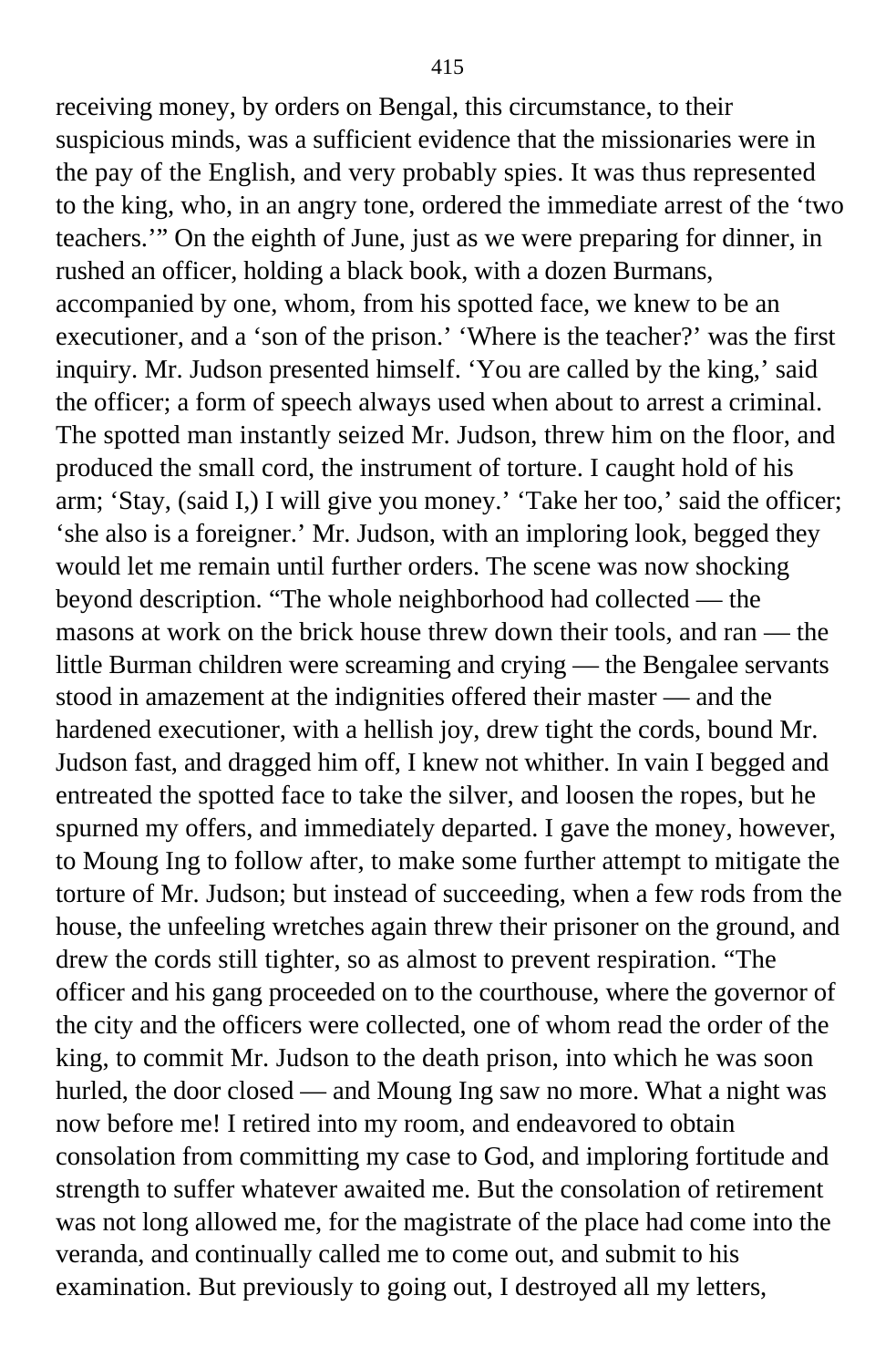journals, and writings of every kind, lest they should disclose the fact that we had correspondents in England, and had minuted down every occurrence since our arrival in the country. When this work of destruction was finished, I went out and submitted to the examination of the magistrate, who inquired very minutely of everything I knew; then ordered the gates of the compound to be shut, no person be allowed to go in or out, placed a guard of ten ruffians, to whom he gave a strict charge to keep me safe, and departed. "It was now dark. I retired to an inner room with my four little Burman girls, and barred the doors. The guard instantly ordered me to unbar the doors and come out, or they would break the house down. I obstinately refused to obey, and endeavored to intimidate them by threatening to complain of their conduct to higher authorities on the morrow. Finding me resolved in disregarding their orders, they took the two Bengalee servants, and confined them in the stocks in a very painful position. I could not endure this; but called the head man to the window, and promised to make them all a present in the morning, if they would release the servants. After much debate, and many severe threatenings, they consented, but seemed resolved to annoy me as much as possible. My unprotected, desolate state, my entire uncertainty of the fate of Mr. Judson, and the dreadful carousings and almost diabolical language of the guard, all conspired to make it by far the most distressing night I had ever passed. You may well imagine, my dear brother, that sleep was a stranger to my eyes, and peace and composure to my mind. "The next morning, I sent Moung Ing to ascertain the situation of your brother, and give him food, if still living. He soon returned, with the intelligence that Mr. Judson, and all the white foreigners, were confined in the death prison, with three pairs of iron fetters each, and fastened to a long pole, to prevent their moving! The point of my anguish now was that I was a prisoner myself, and could make no efforts for the release of the missionaries. I begged and entreated the magistrate to allow me to go to some member of government to state my case; but he said he did not dare to consent, for fear I should make my escape. I next wrote a note to one of the king's sisters, with whom I had been intimate, requesting her to use her influence for the release of the teachers. The note was returned with this message — She 'did not understand it' — which was a polite refusal to interfere; though I afterwards ascertained that she had an anxious desire to assist us, but dared not on account of the queen. The day dragged heavily away, and another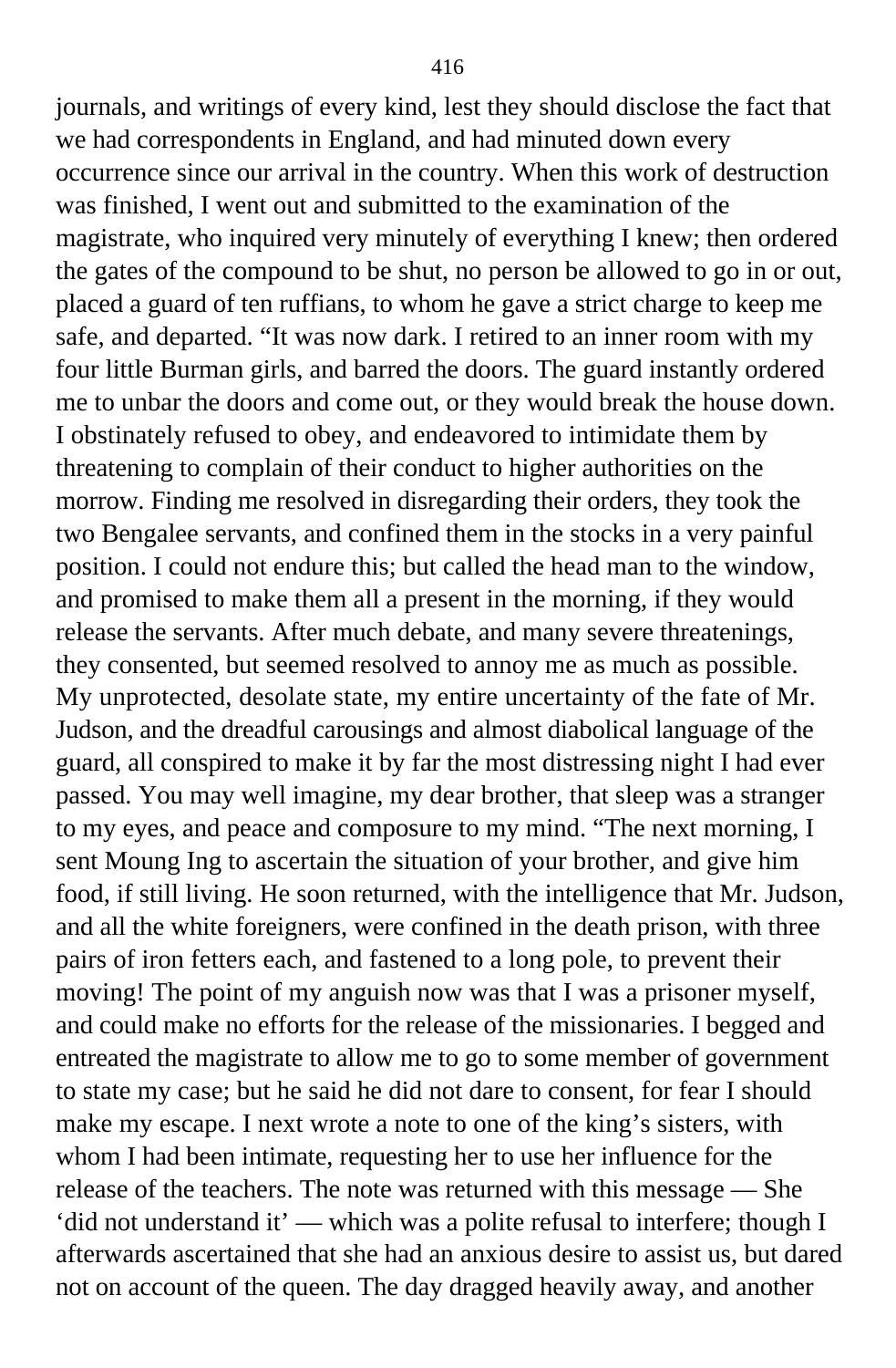dreadful night was before me. I endeavored to soften the feelings of the guard by giving them tea and cigars for the night; so that they allowed me to remain inside of my room, without threatening as they did the night before. But the idea of your brother being stretched on the bare floor in irons and confinement, haunted my mind like a specter, and prevented my obtaining any quiet sleep, though nature was almost exhausted. "On the third day, I sent a message to the governor of the city, who has the entire direction of prison affairs, to allow me to visit him with a present. This had the desired effect; and he immediately sent orders to the guards, to permit my going into town. The governor received me pleasantly, and asked me what I wanted. I stated to him the situation of the foreigners, and particularly that of the teachers, who were Americans, and had nothing to do with the war. He told me it was not in his power to release them from prison or irons, but that he could make their situation more comfortable; there was his head officer, with whom I must consult, relative to the means. The officer, who proved to be one of the city writers, and whose countenance at the first glance presented the most perfect assemblage of all the evil passions attached to human nature, took me aside, and endeavored to convince me, that myself, as well as the prisoners, was entirely at his disposal — that our future comfort must depend on my liberality in regard to presents — and that these must be made in a private way and unknown to any officer in the government! 'What must I do,' said I, 'to obtain a mitigation of the present sufferings of the two teachers?' 'Pay to me,' said he, 'two hundred tickals, (about a hundred dollars,) two pieces of fine cloth, and two pieces of handkerchiefs.' I had taken money with me in the morning, our house being two miles from the prison — I could not easily return. This I offered to the writer, and begged he would not insist on the other articles, as they were not in my possession. He hesitated for some time, but fearing to lose the sight of so much money, he concluded to take it, promising to relieve the teachers from their most painful situation. "I then procured an order from the governor, for my admittance into prison; but the sensations, produced by meeting your brother in that wretched, horrid situation — and the affecting scene which ensued, I will not attempt to describe. Mr. Judson crawled to the door of the prison — for I was never allowed to enter — gave me some directions relative to his release; but before we could make any arrangement, I was ordered to depart, by those iron-hearted jailers, who could not endure to see us enjoy the poor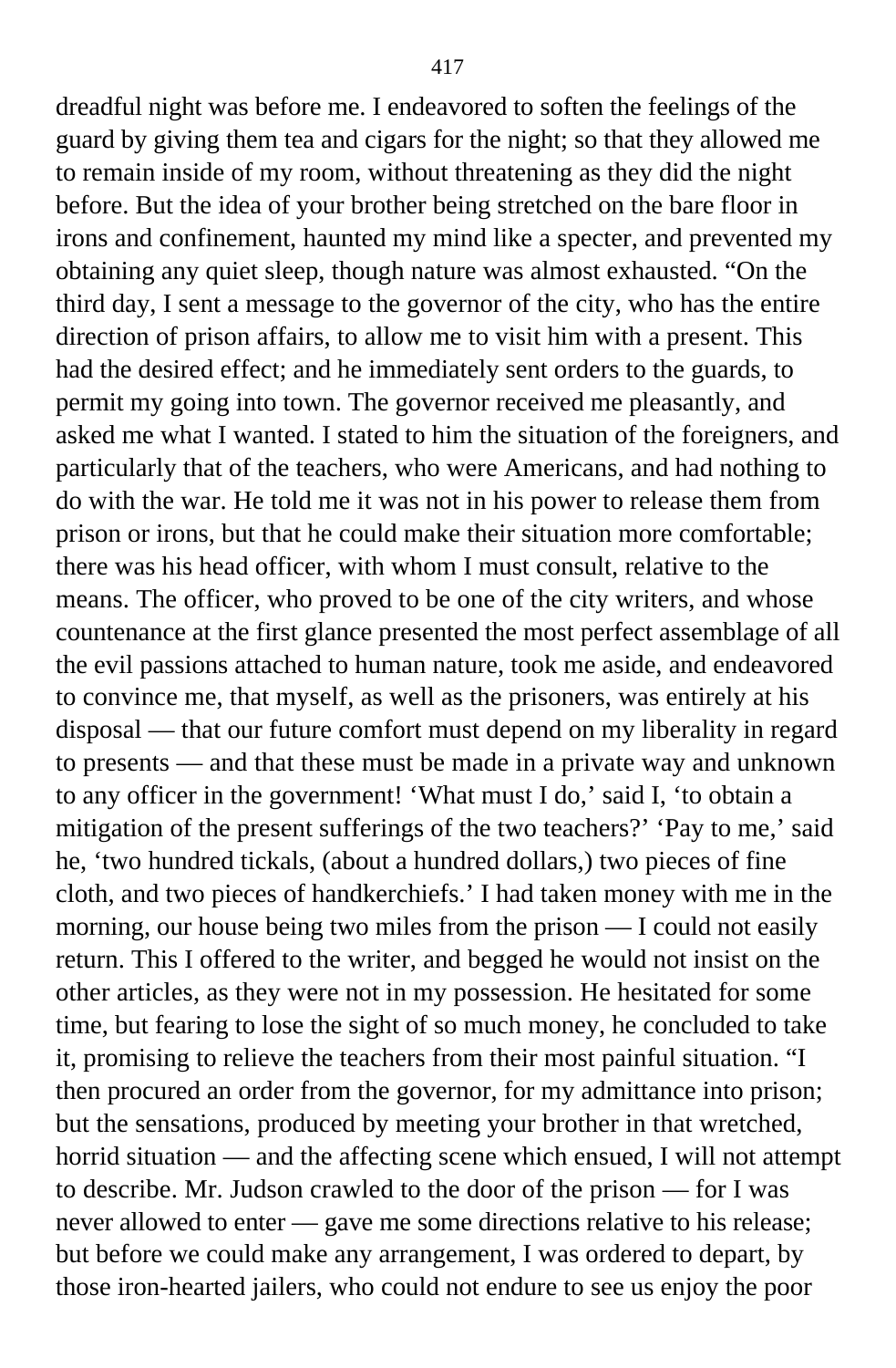consolation of meeting in that miserable place. In vain I pleaded the order of the governor for my admittance; they again, harshly repeated, 'Depart, or we will pull you out.' The same evening, the missionaries, together with the other foreigners, who had paid an equal sum, were taken out of the common prison, and confined in an open shed in the prison enclosure. Here I was allowed to send them food, and mats to sleep on; but was not permitted to enter again for several days. "My next object was to get a petition presented to the queen; but no person being admitted into the palace, who was in disgrace with his majesty, I sought to present it through the medium of her brother's wife. I had visited her in better days, and received particular marks of her favor. But now times were altered: Mr. Judson was in prison, and I in distress, which was a sufficient reason for giving me a cold reception. I took a present of considerable value. She was lolling on her carpet as I entered, with her attendants around her. I waited not for the usual question to a suppliant, 'What do you want?' but in a bold, earnest, yet respectful manner, stated our distresses and our wrongs, and begged her assistance. She partly raised her head, opened the present I had brought, and coolly replied, 'Your case is not singular; all the foreigners are treated alike.' 'But it is singular,' said I, 'the teachers are Americans; they are ministers of religion, have nothing to do with war or politics, and came to Ava in obedience to the king's command. They have never done any thing to deserve such treatment; and is it right they should be treated thus?' 'The king does as he pleases,' said she; 'I am not the king, what can I do?' 'You can state their case to the queen, and obtain their release,' replied I. 'Place yourself in my situation — were you in America, your husband, innocent of crime, thrown into prison, in irons, and you a solitary, unprotected female — what would you do?' With a slight degree of feeling, she said, 'I will present your petition, come again tomorrow.' I returned to the house, with considerable hope, that the speedy release of the missionaries was at hand. But the next day Mr. Gouger's property, to the amount of fifty thousand dollars, was taken and carried to the palace. The officers, on their return, politely informed me, they should visit our house on the morrow. I felt obliged for this information, and accordingly made preparations to receive them, by secreting as many little articles as possible; together with considerable silver, as I knew, if the war should be protracted, we should be in a state of starvation without it. But my mind in a dreadful state of agitation, lest it

418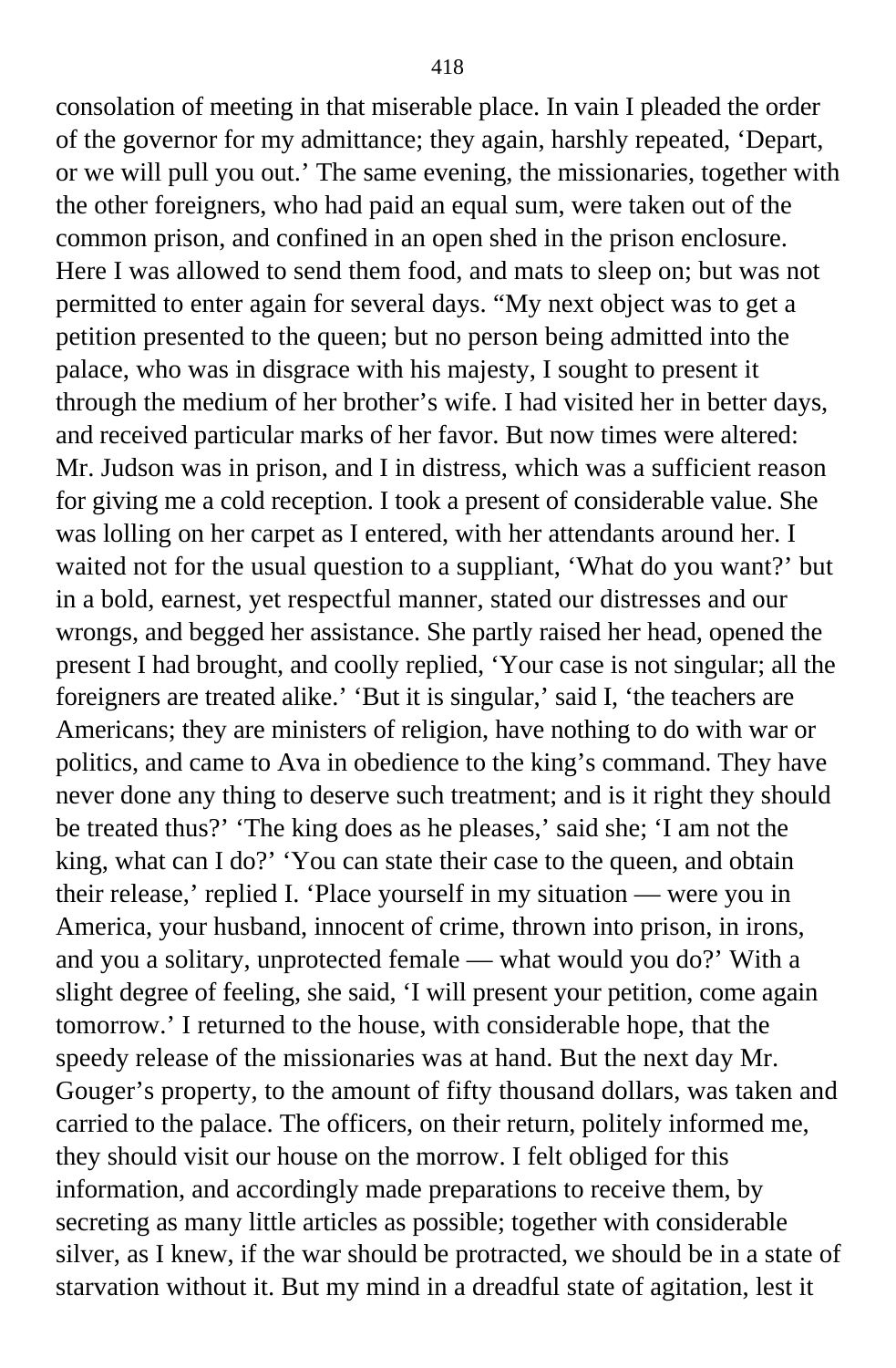should be discovered, and cause my being thrown into prison. And had it been possible to procure money from any other quarter, I should not have ventured on such a step. "The following morning, the royal treasurer, Prince Tharyawadees, Chief Woon, and Koung-tone Myoo-tsa, who was in future our steady friend, attended by forty or fifty followers, came to take possession of all we had. I treated them civilly, gave them chairs to sit on, tea and sweetmeats for their refreshment; and justice obliges me to say that they conducted the business of confiscation with more regard to my feelings than I should have thought it possible for Burmese officers to exhibit. The three officers, with one of the royal secretaries, alone entered the house; their attendants were ordered to remain outside. They saw I was deeply affected, and apologized for what they were about to do, by saying that it was painful for them to take possession of property not their own, but they were compelled thus to do by order of the king. "'Where is your silver, gold, and jewels?' said the royal treasurer. 'I have no gold or jewels; but here is the key of a trunk which contains the silver — do with it as you please.' The trunk was produced, and the silver weighed. 'This money,' said I, 'was collected in America, by the disciples of Christ, and sent here for the purpose of building a kyoung, (the name of a priest's dwelling) and for our support while teaching the religion of Christ. Is it suitable that you should take it? (The Burmans are averse to taking what is offered in a religious point of view, which was the cause of my making the inquiry.) 'We will state this circumstance to the king,' said one of them, 'and perhaps he will restore it. But this is all the silver you have?' I could not tell a falsehood: 'The house is in your possession,' I replied, 'search for yourselves.' 'Have you not deposited silver with some person of your acquaintance?' 'My acquaintances are all in prison, with whom should I deposit silver?"" They next ordered my trunk and drawers to be examined. The secretary only was allowed to accompany me in this search. Everything nice or curious, which met his view, was presented to the officers, for their decision, whether it should be taken or retained. I begged they would not take our wearing apparel, as it would be disgraceful to take clothes partly worn into the possession of his majesty, and to us they were of unspeakable value. They assented, and took a list only, and did the same with the books, medicines, etc. My little work table and rocking chair, presents from my beloved brother, I rescued from their grasp, partly by artifice, and partly through their ignorance. They left also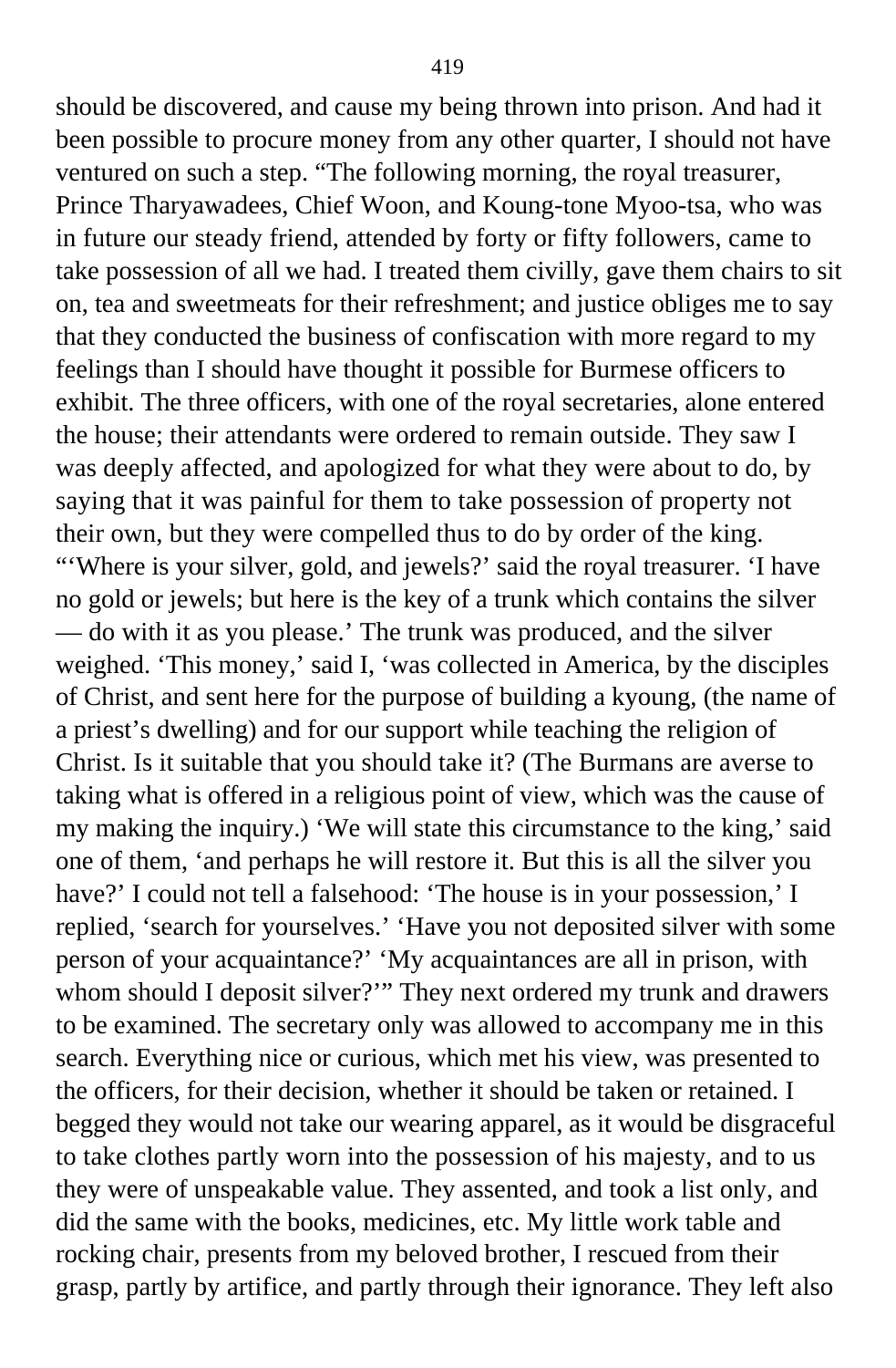many articles, which were of inestimable value, during our long imprisonment. "As soon as they had finished their search and departed, I hastened to the queen's brother, to hear what had been the fate of my petition; when, alas! all my hopes were dashed, by his wife's coolly saying, 'I stated your case to the queen; but her majesty replied, The teachers will not die: let them remain as they are.' My expectations had been so much excited that this sentence was like a thunderbolt to my feelings. For the truth at one glance assured me that if the queen refused assistance, who would dare to intercede for me? With a heavy heart I departed, and on my way home, attempted to enter the prison gate, to communicate the sad tidings to your brother, but was harshly refused admittance; and for the ten days following notwithstanding my daily efforts, I was not allowed to enter. We attempted to communicate by writing, and after being successful for a few days, it was discovered; the poor fellow who carried the communications was beaten and put in the stocks; and the circumstance cost me about ten dollars, besides two or three days of agony, for fear of the consequences. "The officers who had taken possession of our property, presented it to his majesty, saying, 'Judson is a true teacher; we found nothing in his house, but what belongs to priests. In addition to this money, there are an immense number of books, medicines, trunks of wearing apparel, of which we have only taken a list. Shall we take them, or let them remain?' 'Let them remain,' said the king, 'and put this property by itself, for it shall be restored to him again, if he is found innocent.' This was an allusion to the idea of his being a spy. "For two or three months following, I was subject to continual harassments, partly through my ignorance of police management and partly through the insatiable desire of every petty officer to enrich himself through our misfortunes. "You, my dear brother, who know my strong attachment to my friends, and how much pleasure I have hitherto experienced from retrospect, can judge from the above circumstances, how intense were my sufferings. But the point, the acme of my distresses, consisted in the awful uncertainty of our final fate. My prevailing opinion was that my husband would suffer violent death; and that I should, of course, become a slave, and languish out a miserable though short existence, in the tyrannic hands of some unfeeling monster. But the consolations of religion, in these trying circumstances, were neither 'few nor small.' It taught me to look beyond this world, to that rest, that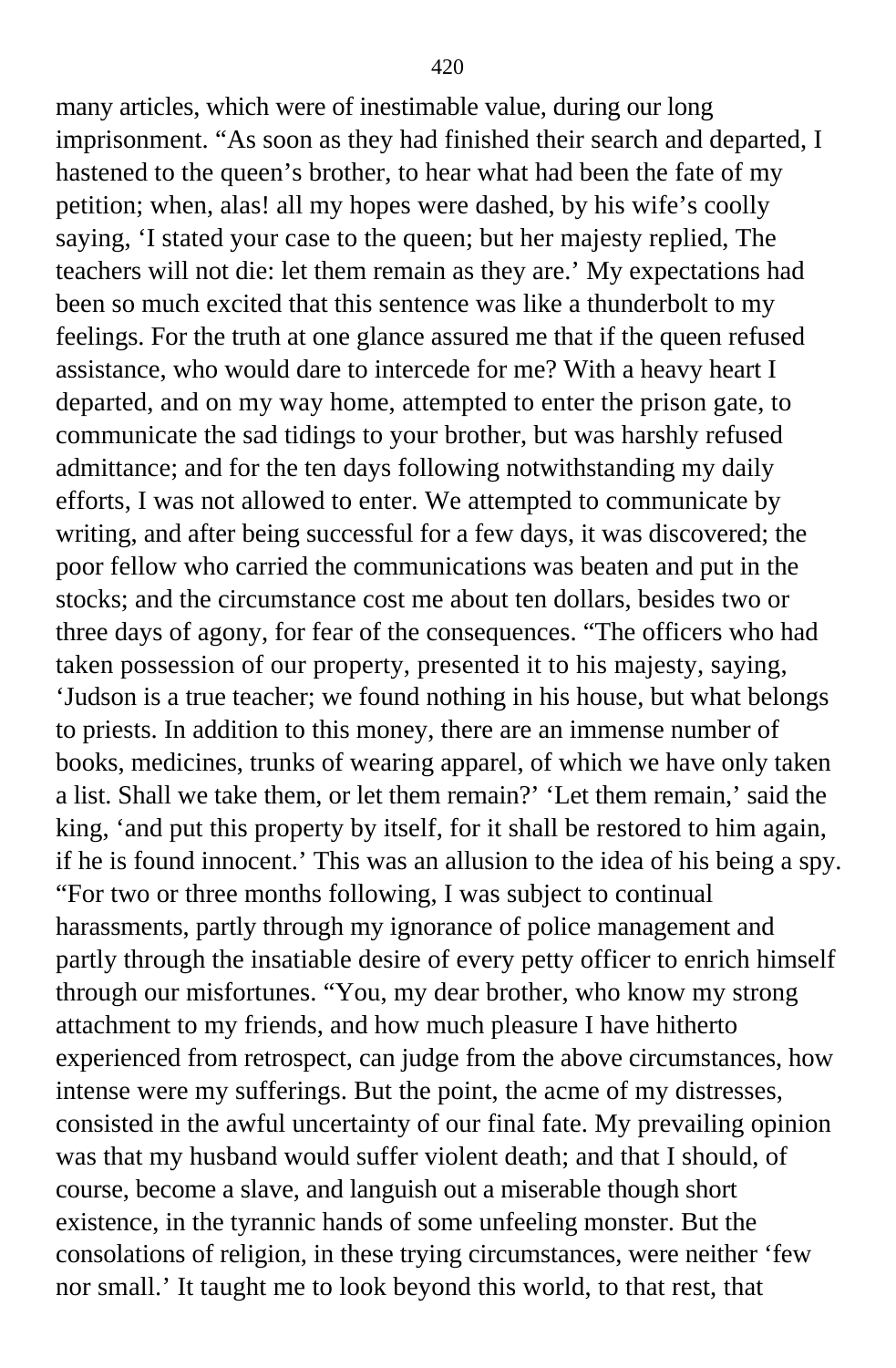peaceful, happy rest, where Jesus reigns, and oppression never enters. "Some months after your brother's imprisonment, I was permitted to make a little bamboo room in the prison enclosures, where he could be much by himself, and where I was sometimes allowed to spend two or three hours. It so happened that the two months he occupied this place, was the coldest part of the year, when he would have suffered much in the open shed he had previously occupied. After the birth of your little niece, I was unable to visit the prison and the governor as before, and found I had lost considerable influence, previously gained; for he was not so forward to hear my petitions when any difficulty occurred, as he formerly had been. When Maria was nearly two months old, her father one morning sent me word that he and all the white prisoners were put into the inner prison, in five pairs of fetters each, that his little room had been torn down, and his mat, pillow, etc., been taken by the jailers. This was to me a dreadful shock, as I thought at once it was only a prelude to greater evils. "The situation of the prisoners was now distressing beyond description. It was at the commencement of the hot season. There were above a hundred prisoners shut up in one room, without a breath of air excepting from the cracks in the boards. I sometimes obtained permission to go to the door for five minutes, when my heart sickened at the wretchedness exhibited. The white prisoners, from incessant perspiration and loss of appetite, looked more like the dead than the living. I made daily applications to the governor, offering him money, which he refused; but all that I gained was permission for the foreigners to eat their food outside, and this continued but a short time. "After continuing in the inner prison for more than a month, your brother was taken with a fever. I felt assured he would not live long, unless removed from that noisome place. To effect this, and in order to be near the prison, I removed from our house and put up a small bamboo room in the governor's enclosure, which was nearly opposite the prison gate. Here I incessantly begged the governor to give me an order to take Mr. J. out of the large prison, and place him in a more comfortable situation; and the old man, being worn out with my entreaties at length gave me the order in an official form; and also gave orders to the head jailer, to allow me to go in and out, all times of the day, to administer medicines. I now felt happy, indeed, and had Mr. J. instantly removed into a little bamboo hovel, so low, that neither of us could stand upright — but a palace in comparison with the place he had left.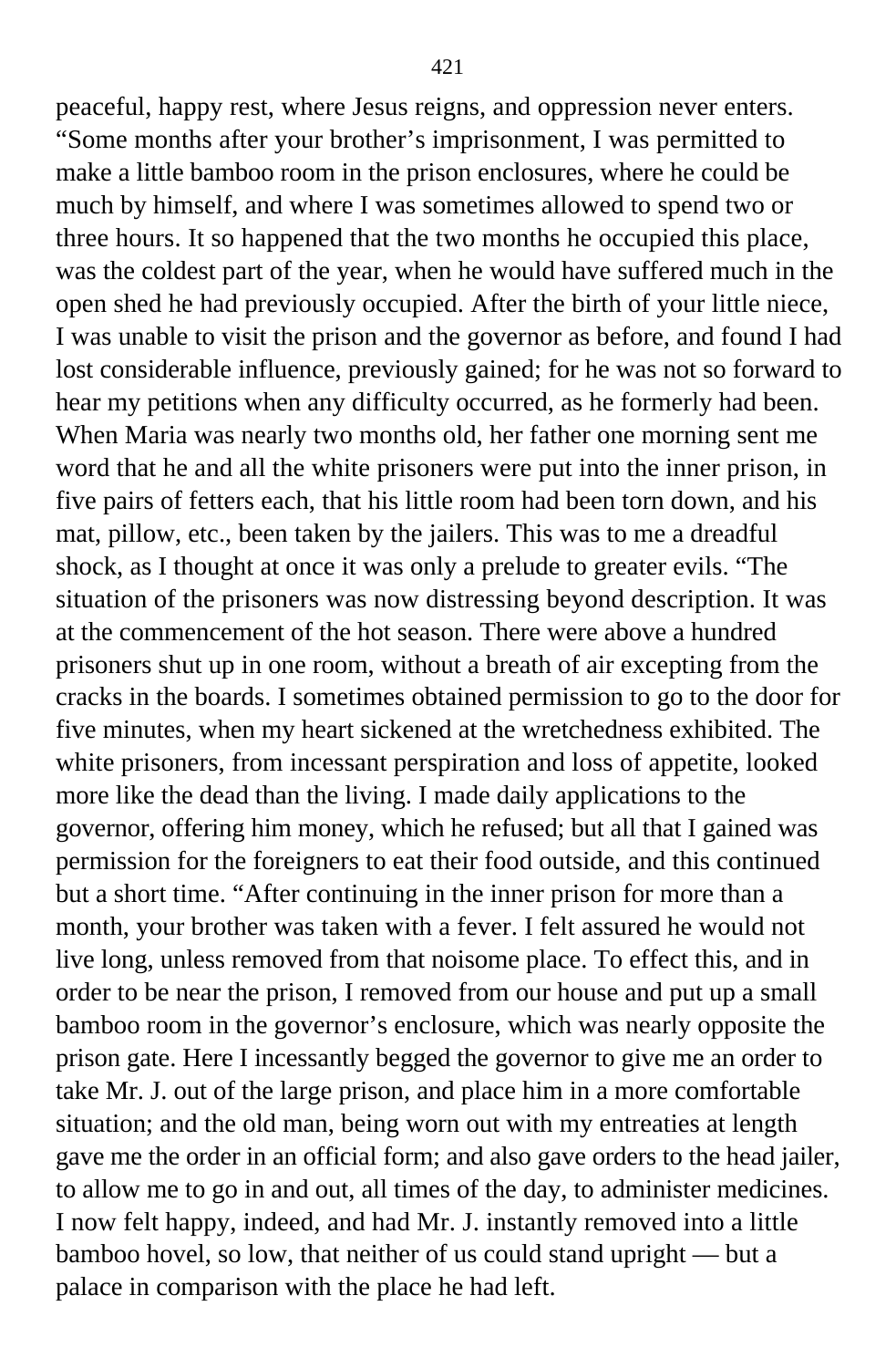## **REMOVAL OF THE PRISONERS TO OUNG-PEN-LA — MRS. JUDSON FOLLOWS THEM**

"Notwithstanding the order the governor had given for my admittance into prison, it was with the greatest difficulty that I could persuade the under jailer to open the gate. I used to carry Mr. J's food myself, for the sake of getting in, and would then remain an hour or two, unless driven out. We had been in this comfortable situation but two or three days, when one morning, having carried in Mr. Judson's breakfast, which, in consequence of fever, he was unable to take, I remained longer than usual, when the governor in great haste sent for me. I promised him to return as soon as I had ascertained the governor's will, he being much alarmed at this unusual message. I was very agreeably disappointed, when the governor informed, that he only wished to consult me about his watch, and seemed unusually pleasant and conversable. I found afterwards, that his only object was, to detain me until the dreadful scene, about to take place in the prison, was over. For when I left him to go to my room, one of the servants came running, and with a ghastly countenance informed me, that all the white prisoners were carried away. "I would not believe the report, but instantly went back to the governor, who said he had just heard of it, but did not wish to tell me. I hastily ran into the street, hoping to get a glimpse of them before they were out of sight, but in this was disappointed. I ran first into one street, then another, inquiring of all I met, but none would answer me. At length an old woman told me the white prisoners had gone towards the little river; for they were to be carried to Amarapora. I then ran to the banks of the little river, about half a mile, but saw them not, and concluded the old woman had deceived me. Some of the friends of the foreigners went to the place of execution, but found them not. I then returned to the governor to try to discover the cause of their removal, and the probability of their future fate. The old man assured me that he was ignorant of the intention of government to remove the foreigners until that morning. That since I went out, he had learned that the prisoners had been sent to Amarapora; but for what purpose, he knew not. 'I will send off a man immediately,' said he, 'to see what is to be done with them. You can do nothing more for your husband,' continued he, Take care of yourself. "Never before had I suffered so much from fear in traversing the streets of Ava. The last words of the governor, 'Take care of yourself,' made me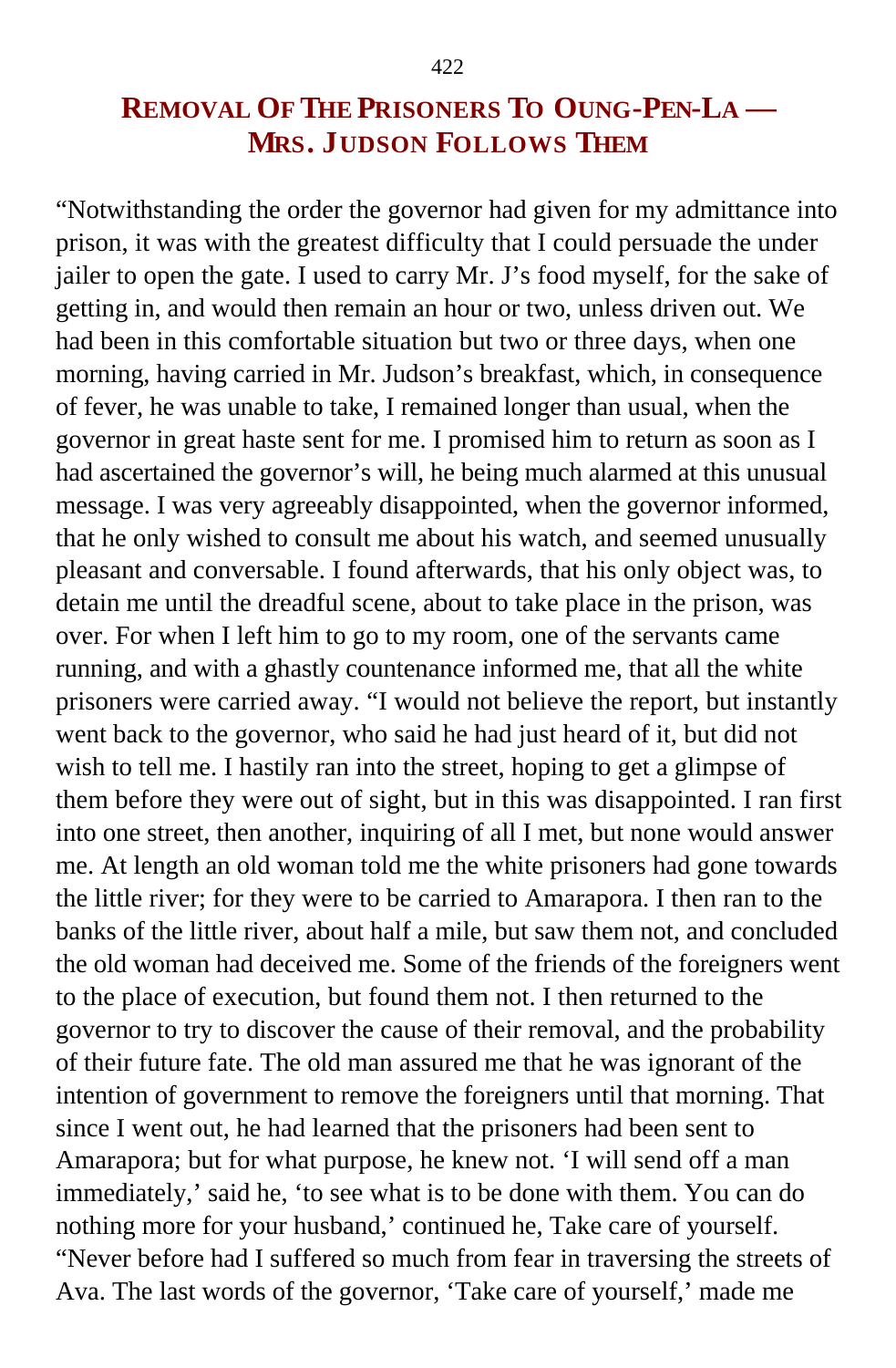suspect there was some design with which I was unacquainted. I saw, also, he was afraid to have me go into the streets, and advised me to wait until dark, when he would send me in a cart, and a man to open the gates. I took two or three trunks of the most valuable articles, together with the medicine chest, to deposit in the house of the governor; and after committing the house and premises to our faithful Moung Ing and a Bengalee servant, who continued with us, (though we were unable to pay his wages,) I took leave, as I then thought probable, of our house in Ava forever. "The day was dreadfully hot; but we obtained a covered boat, in which we were tolerably comfortable, until within two miles of the government house. I then procured a cart; but the violent motion, together with the dreadful heat and dust, made me almost distracted. But what was my disappointment on my arriving at the courthouse, to find that the prisoners had been sent on two hours before, and that I must go in that uncomfortable mode four miles further with little Maria in my arms, whom I held all the way from Ava. The cart man refused to go any further; and after waiting an hour in the burning sun, I procured another, and set off for that never to be forgotten place, Oung-pen-la. I obtained a guide from the governor and was conducted directly to the prison-yard. "But what a scene of wretchedness was presented to my view! The prison was an old shattered building, without a roof; the fence was entirely destroyed; eight or ten Burmese were on the top of the building, trying to make something like a shelter with the leaves; while under a little low protection outside of the prison sat the foreigners, chained together two and two, almost dead with suffering and fatigue. The first words of your brother were: 'Why have you come? I hoped you would not follow, for you cannot live here."" It was now dark. I had no refreshment for the suffering prisoners, or for myself, as I had expected to procure all that was necessary at the market in Amarapora, and I had no shelter for the night. I asked one of the jailers if I might put up a little bamboo house near the prisoners; he said 'No, it was not customary.' I then begged he would procure me a shelter for the night, when on the morrow I could find some place to live in. He took me to his house, in which there were only two small rooms — one in which he and his family lived — the other, which was then half full of grain, he offered to me; and in that little filthy place, I spent the next six months of wretchedness. I procured some half boiled water, instead of my tea, and, worn out with fatigue, laid myself down on a mat spread over the paddy,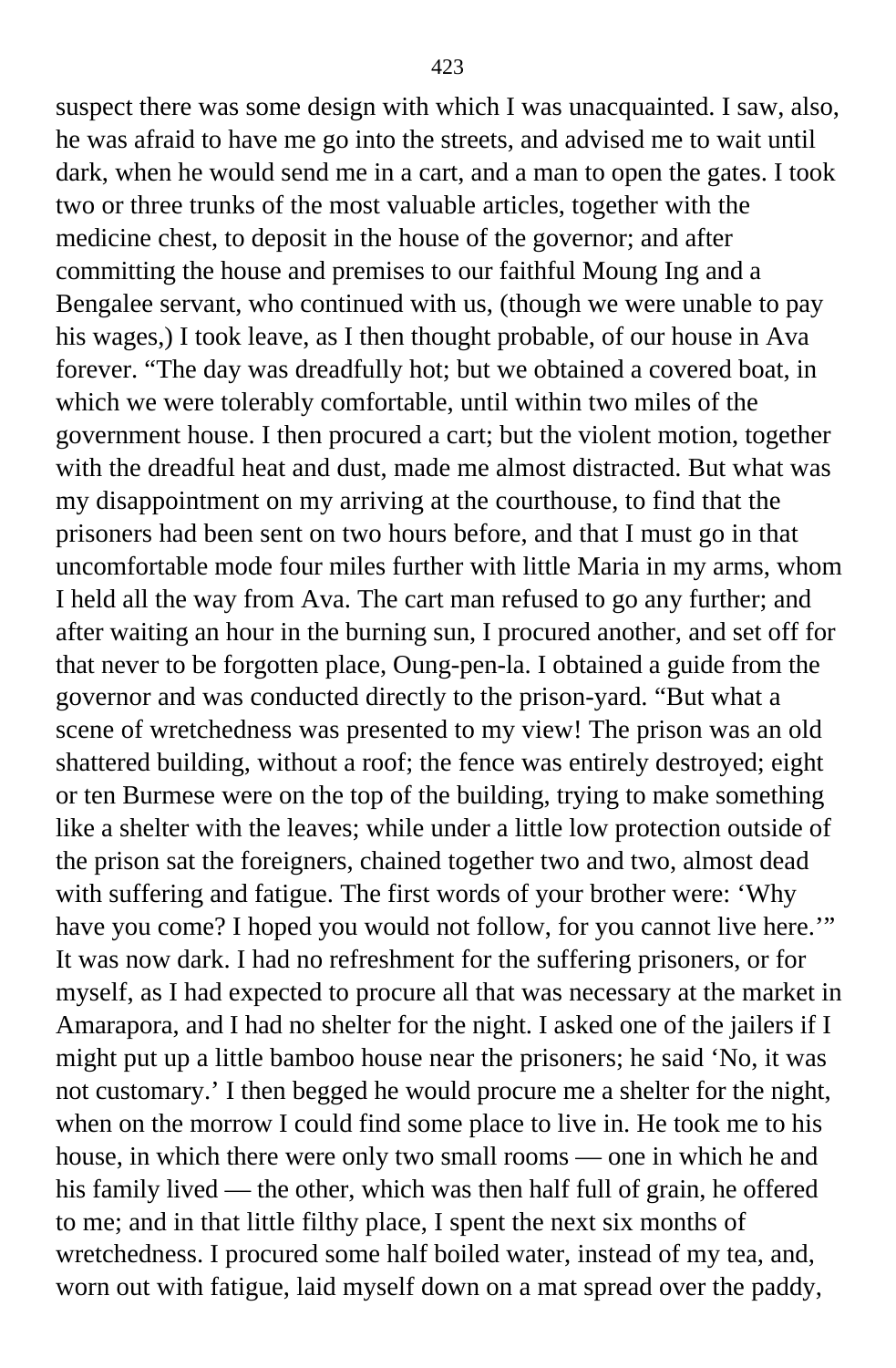and endeavored to obtain a little refreshment from sleep. The next morning your brother gave me the following account of the brutal treatment he had received on being taken out of prison. "As soon as I had gone out at the call of the governor, one of the jailers rushed into Mr. J's little room roughly seized him by the arm — pulled him out — stripped of all his clothes, excepting shirt and pantaloons — took his shoes, hat, and all his bedding — tore off his chains — tied a rope round his waist, dragged him to the courthouse, where the other prisoners had previously been taken. They were then tied two and two, and delivered into the hands of the Lamine Woon, who went on before them on horseback, while his slaves drove the prisoners, one of the slaves holding the rope which connected two of them together. It was in May, one of the hottest months in the year, and eleven o'clock in the day, so that the sun was intolerable indeed. "They had proceeded only half a mile, when your brother's feet became blistered, and so great was his agony, even at this early period, that as they were crossing the little river, he longed to throw himself into the water to be free from misery. But the sin attached to such an act alone prevented. They had then eight miles to walk. The sand and gravel were like burning coals to the feet of the prisoners, which soon became perfectly destitute of skin; and in this wretched state they were goaded on by their unfeeling drivers. Mr. J's debilitated state, in consequence of the fever, and having taken no food that morning, rendered him less capable of bearing such hardships than the other prisoners. "When about halfway on their journey, as they stopped for water, your brother begged the Lamine Woon to allow him to ride his horse a mile or two, as he could proceed no farther in that dreadful state. But a scornful, malignant look was all the reply that was made. He then requested Captain Laird, who was tied with him, and who was a strong, healthy man, to allow him to take hold of his shoulder, as he was fast sinking. This the kind-hearted man granted for a mile or two, but then found the additional burden insupportable. Just at that period, Mr. Gouger's Bengalee servant came up to them, and seeing the distresses of your brother, took off his headdress, which was made of cloth, tore it in two, gave half to his master, and half to Mr. Judson, which he instantly wrapped round his wounded feet, as they were not allowed to rest even for a moment. The servant then offered his shoulder to Mr. J. and was almost carried by him the remainder of the way. "The Lamine Woon, seeing the distressing state of the prisoners, and that one of their number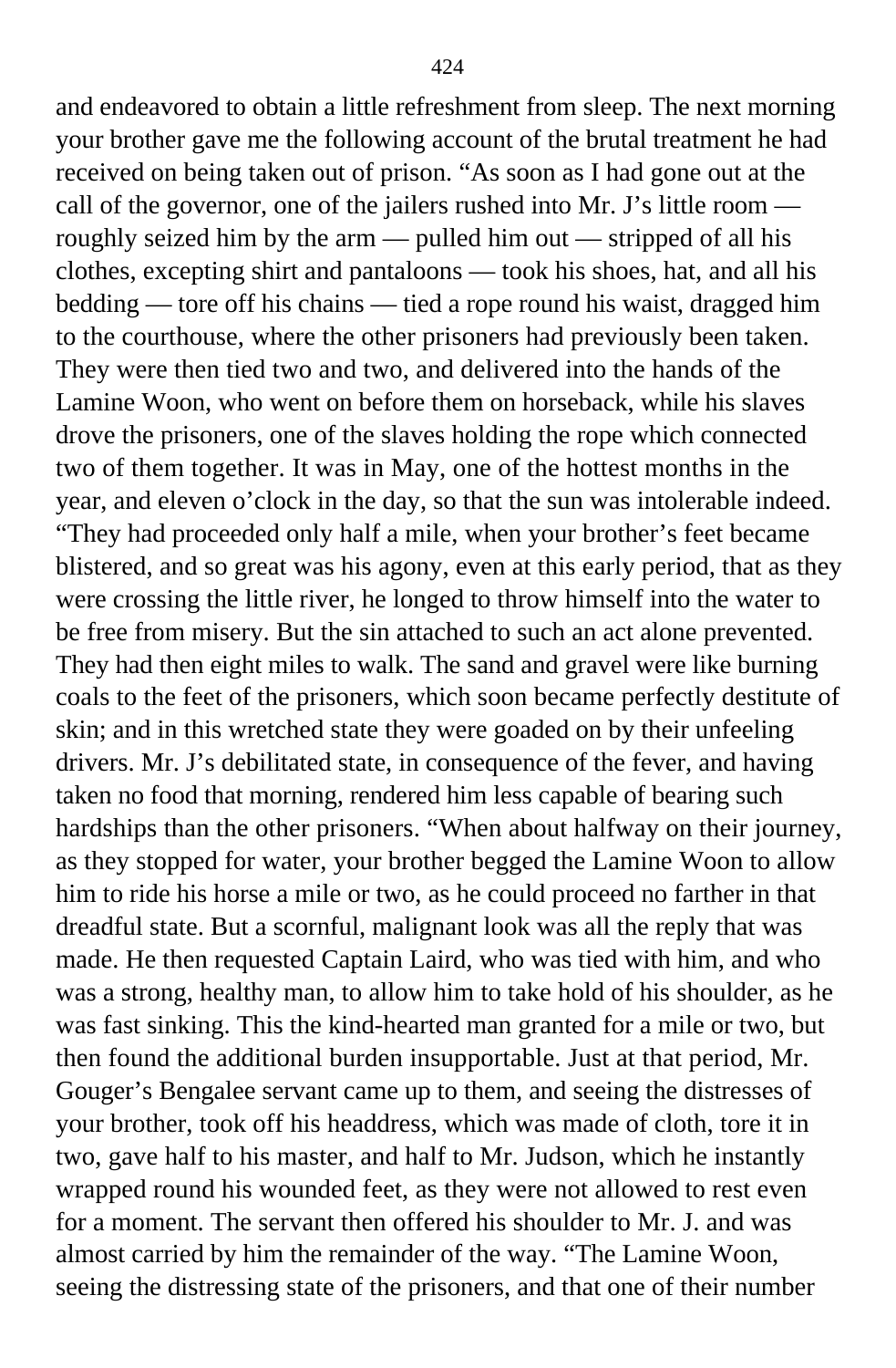was dead, concluded they should go no farther that night, otherwise they would have been driven on until they reached Oung-pen-la the same day. An old shed was appointed for their abode during the night, but without even a mat or pillow, or anything to cover them. The curiosity of the Lamine Woon's wife, induced her to make a visit to the prisoners, whose wretchedness considerably excited her compassion, and she ordered some fruit, sugar, and tamarinds, for their refreshment; and the next morning rice was prepared for them, and as poor as it was, it was refreshing to the prisoners, who had been almost destitute of food the day before. Carts were also provided for their conveyance, as none of them were able to walk. All this time the foreigners were entirely ignorant of what was to become of them; and when they arrived at Oung-pen-la, and saw the dilapidated state of the prison, they immediately, all as one, concluded that they were there to be burned, agreeably to the report which had previously been in circulation at Ava. They all endeavored to prepare themselves for the awful scene anticipated, and it was not until they saw preparations making for repairing the prison that they had the least doubt that a cruel lingering death awaited them. My arrival was an hour or two after this. "The next morning I arose and endeavored to find something like food. But there was no market, and nothing to be procured. One of Dr. Price's friends, however, brought some cold rice and vegetable curry, from Amarapora, which, together with a cup of tea from Mr. Lansago, answered for the breakfast of the prisoners; and for dinner, we made a curry of dried salt fish, which a servant of Mr. Gouge had brought. All the money I could command in the world I had brought with me, secreted about my person; so you may judge what our prospects were, in case the war should continue long. But our heavenly Father was better to us than our fears; for notwithstanding the constant extortions of the jailers, during the whole six months we were at Oung-pen-la, and the frequent straits to which we were brought, we never really suffered for the want of money, though frequently for want of provisions, which were not procurable. "Here at this place my personal bodily sufferings commenced. While your brother was confined in the city prison, I had been allowed to remain in our house, in which I had many conveniences left, and my health continued good beyond all expectations. But now I had not a single article of convenience — not even a chair or seat of any kind, excepting a bamboo floor. The very morning after my arrival, Mary Hasseltine was taken with the smallpox,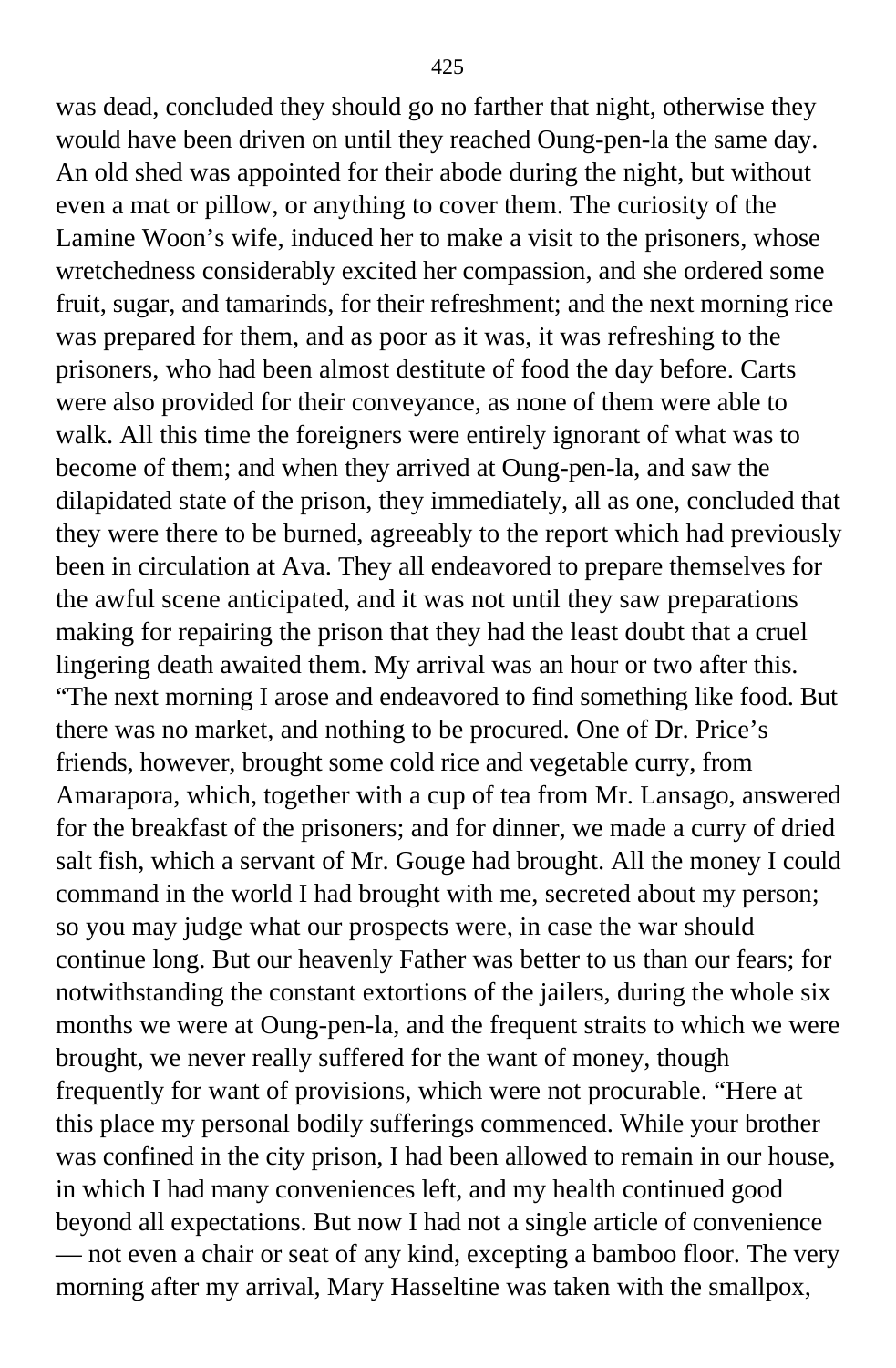the natural way. She, though very young, was the only assistant I had in taking care of little Maria. But she now required all the time I could spare from Mr. Judson whose fever still continued in prison, and whose feet were so dreadfully mangled that for several days he was unable to move. "I knew not what to do, for I could procure no assistance from the neighborhood, or medicine for the sufferers, but was all day long going backwards and forwards from the house to the prison, with little Maria in my arms. Sometimes I was greatly relieved by leaving her, for an hour, when asleep, by the side of her father, while I returned to the house to look after Mary, whose fever ran so high as to produce delirium. She was so completely covered with the smallpox that there was no distinction in the pustules. As she was in the same little room with myself, I knew Maria would take it; I therefore inoculated her from another child, before Mary's had arrived at such a state to be infectious. At the same time, I inoculated Abby, and the jailer's children, who all had it so lightly as hardly to interrupt their play. But the inoculation in the arm of my poor little Maria did not take — she caught it of Mary, and had it the natural way. She was then only three months and a half old, and had been a most healthy child; but it was above three months before she perfectly recovered from the effects of this dreadful disorder. "You will recollect I never had the smallpox, but was vaccinated previously to leaving America. In consequence of being for so long a time constantly exposed, I had nearly a hundred pustules formed, though no previous symptoms of fever, etc. The jailer's children having had the smallpox so lightly, in consequence of inoculation, my fame was spread all over the village, and every child, young and old, who had not previously had it, was brought for inoculation. And although I knew nothing about the disorder, or the mode of treating it, I inoculated them all with a needle, and told them to take care of their diet — all the instructions I could give them. Mr. Judson's health was gradually restored, and he found himself much more comfortably situated than when in the city prison. "The prisoners were at first chained two and two; but as soon as the jailers could obtain chains sufficient, they were separated, and each prisoner had but one pair. The prison was repaired, a new fence made, and a large airy shed erected in front of the prison, where the prisoners were allowed to remain during the day, though locked up in the little close prison at night. All the children recovered from the smallpox; but my watchings and fatigue, together with my miserable food,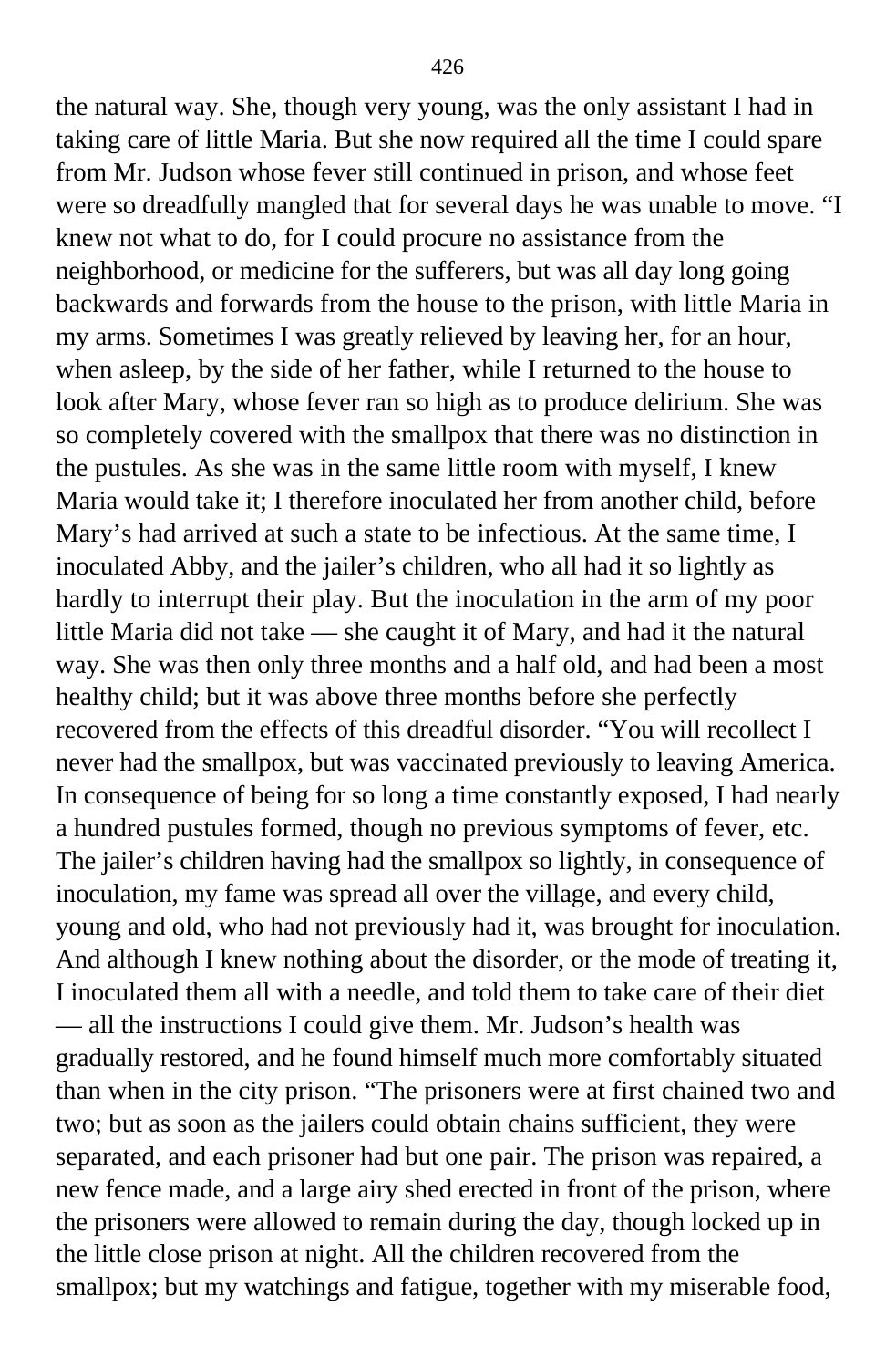and more miserable lodgings, brought on one of the diseases of the country, which is almost always fatal to foreigners. "My constitution seemed destroyed, and in a few days I became so weak as to be hardly able to walk to Mr. Judson's prison. In this debilitated state, I set off in a cart for Ava, to procure medicines, and some suitable food, leaving the cook to supply my place. I reached the house in safety, and for two or three days the disorder seemed at a stand; after which it attacked me violently, that I had no hopes of recovery left — and my anxiety now was, to return to Oung-pen-la to die near the prison. It was with the greatest difficulty that I obtained the medicine chest from the governor, and then had no one to administer medicine. I however got at the laundanum, and by taking two drops at a time for several hours, it so far checked the disorder as to enable me to get on board a boat, though so weak that I could not stand, and again set off for Oung-pen-la. The last four miles were in that painful conveyance, the cart, and in the midst of the rainy season, when the mud almost buries the oxen. You may form some idea of a Burmese cart, when I tell you their wheels are not constructed like ours, but are simply round thick planks with a hole in the middle, through which a pole that supports the body is thrust. "I just reached Oung-pen-la when my strength seemed entirely exhausted. The good native cook came out to help me into the house but so altered and emaciated was my appearance that the poor fellow burst into tears at the first sight. I crawled on the mat in the little room, to which I was confined for more than two months, and never perfectly recovered, until I came to the English camp. At this period when I was unable to take care of myself, or look after Mr. Judson we must both have died, had it not been for the faithful and affectionate care of our Bengalee cook. A common Bengalee cook will do nothing but the simple business of cooking; but he seemed to forget his caste, and almost his own wants, in his efforts to serve us. He would provide, cook, and carry your brother's food, and then return and take care of me. I have frequently known him not to taste of food until near night, in consequence of having to go so far for wood and water, and in order to have Mr. Judson's dinner ready at the usual hour. He never complained, never asked for his wages, and never f or a moment hesitated to go anywhere, or to perform any act we required. I take great pleasure in speaking of the faithful conduct of this servant, who is still with us, and I trust has been well rewarded for his services. "Our dear little Maria was the greatest sufferer at this time, my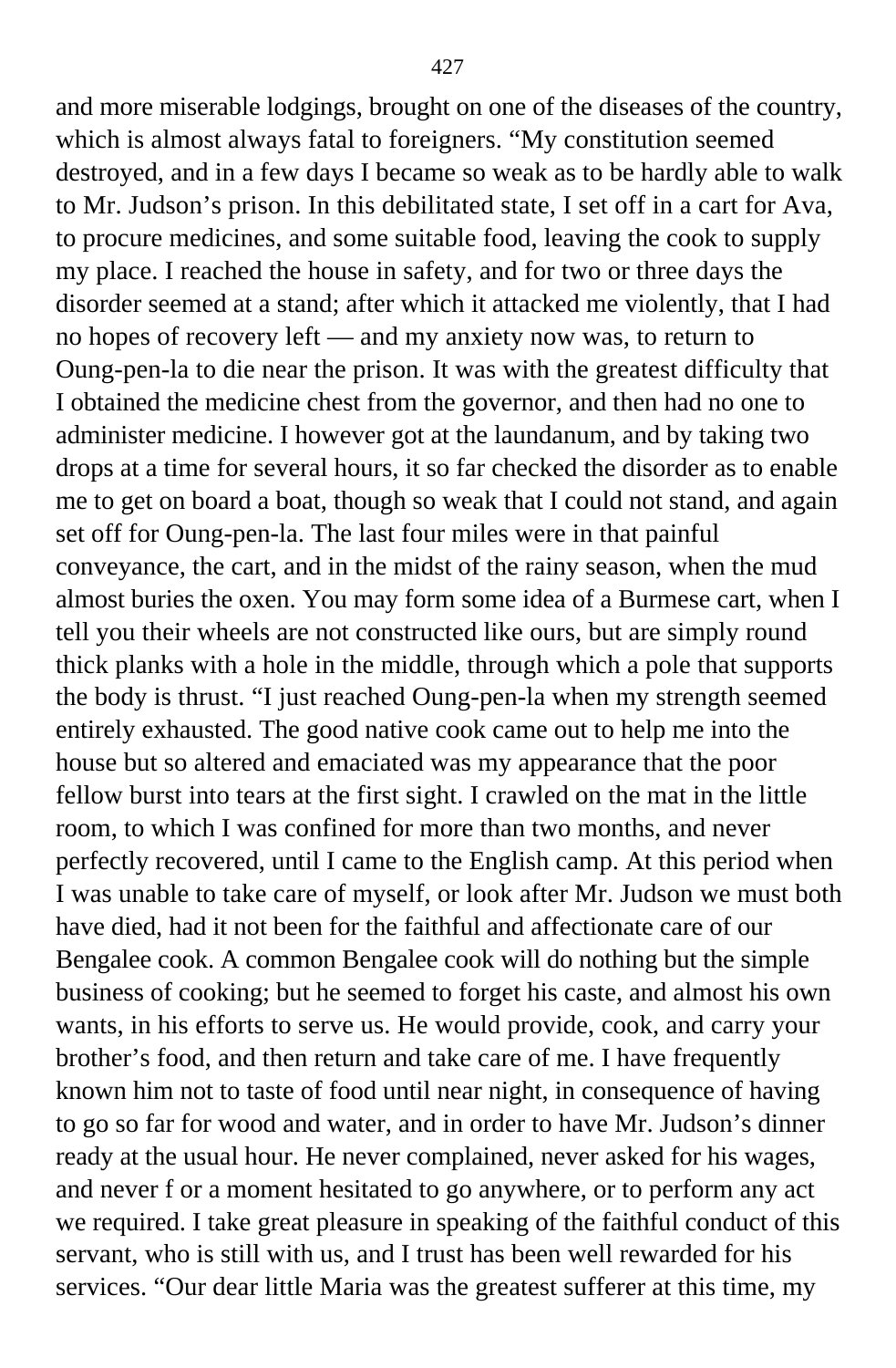illness depriving her of her usual nourishment, and neither a nurse nor a drop of milk could be procured in the village. By making presents to the jailers, I obtained leave for Mr. Judson to come out of prison, and take the emaciated creature around the village, to beg a little nourishment from those mothers who had young children. Her cries in the night were heartrending, when it was impossible to supply her wants. I now began to think the very affliction of Job had come upon me. When in health, I could bear the various trials and vicissitudes through which I was called to pass. But to be confined with sickness, and unable to assist those who were so dear to me, when in distress, was almost too much for me to bear; and had it not been for the consolations of religion, and an assured conviction that every additional trial was ordered by infinite love and mercy, I must have sunk under my accumulated sufferings. Sometimes our jailers seemed a little softened at our distress, and for several days together allowed Mr. Judson to come to the house, which was to me an unspeakable consolation. Then again they would be as iron-hearted in their demands as though we were free from sufferings, and in affluent circumstances. The annoyance, the extortions, and oppressions, to which we were subject, during our six months residence in Oung-pen-la, are beyond enumeration or description. "The time at length arrived for our release from that detested place, the Oung-pen-la prison. A messenger from our friend, the governor of the north gate of the palace, who was formerly Koung-tone, Myoo-tsa, informed us that an order had been given, the vening before, in the palace, for Mr. Judson's release. On the same evening an official order arrived; and with a joyful heart I set about preparing for our departure early the following morning. But an unexpected obstacle occurred, which made us fear that I should still retained as a prisoner. The avaricious jailers, unwilling to lose their prey, insisted that as my name was not included in the order, I should not go. In vain I urged that I was not sent there as a prisoner, and that they had no authority over me — they still determined I should not go, and forbade the villagers from letting me a cart. Mr. Judson was then taken out of prison, and brought to the jailer's house, where, by promises and threatenings, he finally gained their consent, on condition that we would leave the remaining part of our provisions we had recently received from Ava. "It was noon before we were allowed to depart. When we reached Amarapora, Mr. Judson was obliged to follow the guidance of the jailer, who conducted him to the governor of the city. Having made all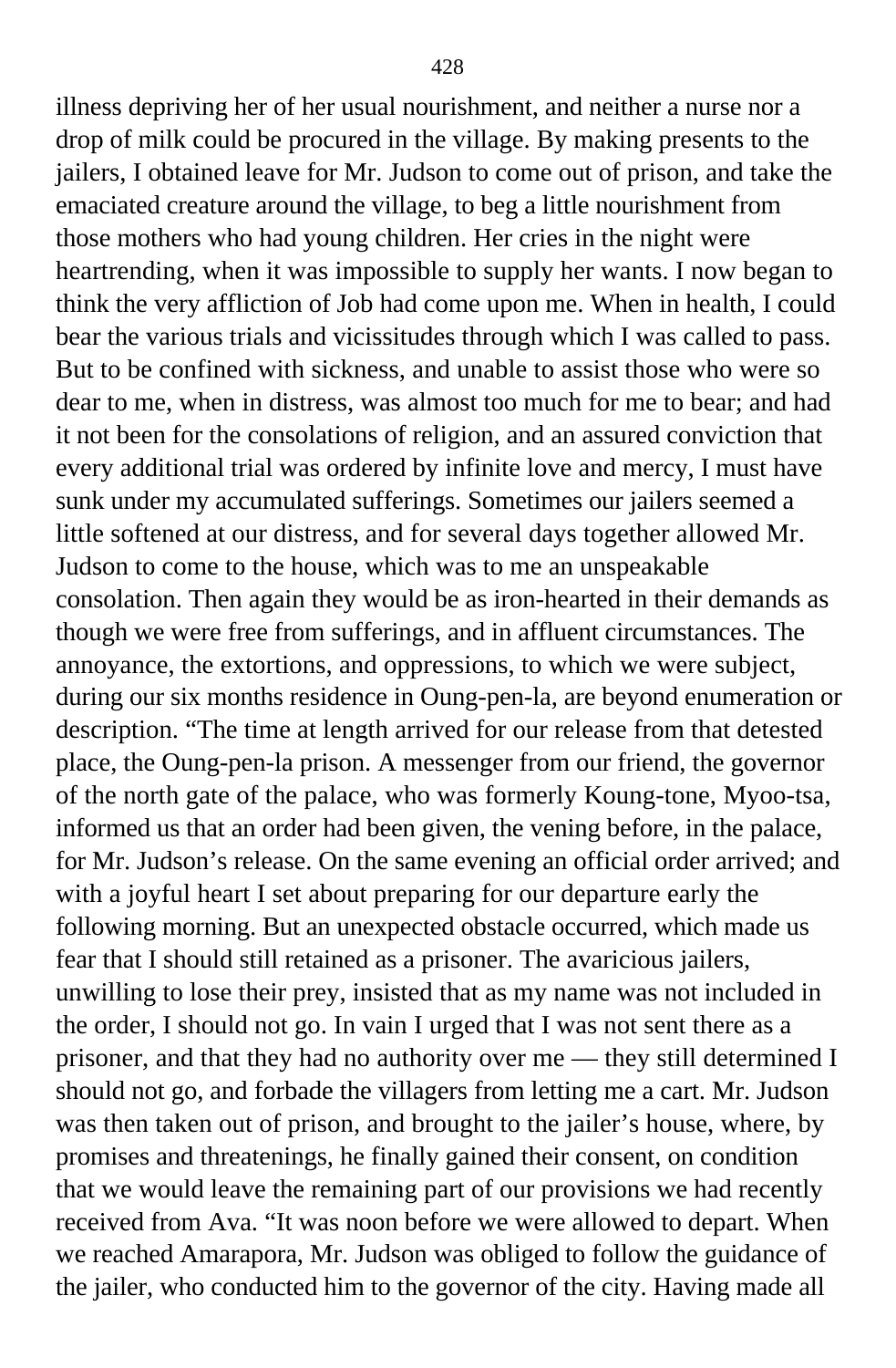necessary inquiries, the governor appointed another guard, which conveyed Mr. Judson to the courthouse in Ava, to which place he arrived some time in the night. I took my own course, procured a boat, and reached our house before dark. "My first object the next morning was to go in search of our brother, and I had the mortification to meet him again in prison, though not the death prison. I went immediately to my old friend the governor of the city, who was now raised to the rank of a Woon-gyee. He informed me that Mr. Judson was to be sent to the Burmese camp, to act as translator and interpreter; and that he was put in confinement for a short time only, until his affairs were settled. Early the following morning I went to this officer again, who told me that Mr. Judson had that moment received twenty tickals from government, with orders to go immediately on board a boat for Maloun, and that he had given him permission to stop a few moments at the house, it being on his way. I hastened back to the house, where Mr. Judson soon arrived; but was allowed to remain only a short time, while I could prepare food and clothing for future use. He was crowded into a little boat, where he had not room sufficient to lie down, and where his exposure to the cold, damp nights threw him into a violent fever, which had nearly ended all his sufferings. He arrived at Maloun on the third day, where, ill as he was, he was obliged to enter immediately on the work of translating. He remained at Maloun six weeks, suffering as much as he had at any time in prison, excepting that he was not in irons, nor exposed to the insults of those cruel jailers. "For the first fortnight after his departure, my anxiety was less than it had been at any time previous, since the commencement of our difficulties. I knew the Burmese officers at the camp would feel the value of Mr. Judson's services too much to allow their using any measures threatening his life. I thought his situation, also, would be much more comfortable than it really was hence my anxiety was less. But my health, which had never been restored, since that violent attack at Oung-pen-la, now daily declined, until I was seized with the spotted fever, with all its attendant horrors. I knew the nature of the fever from its commencement; and from the shattered state of my constitution, together with the want of medical attendants, I concluded it must be fatal. The day I was taken, a Burmese nurse came and offered her services for Maria. This circumstance filled me with gratitude and confidence in God; for though I had so long and so constantly made efforts to obtain a person of this description, I had never been able; when at the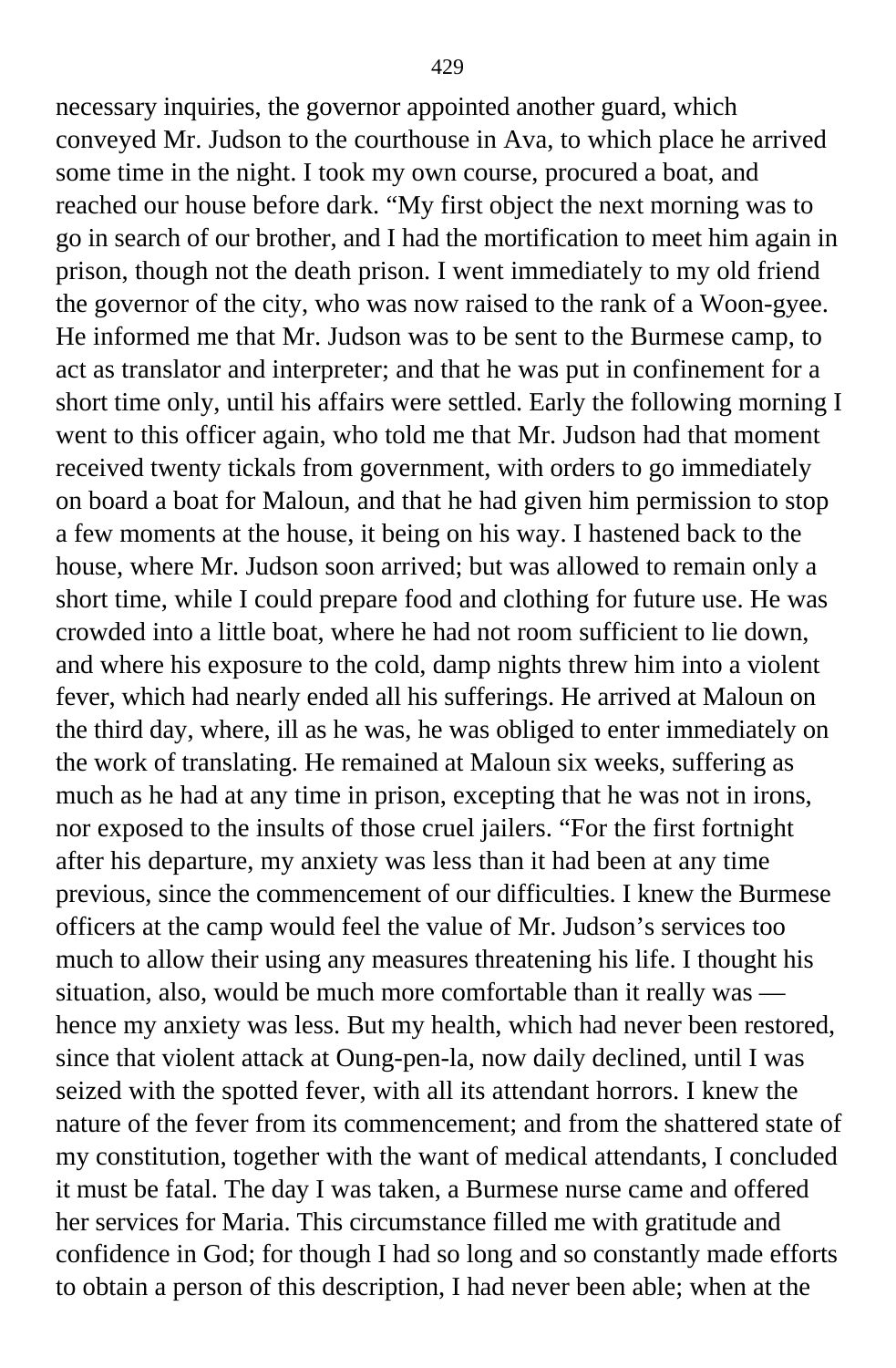very time I most needed one, and without any exertion, a voluntary offer was made. "My fever raged violently and without any intermission. I began to think of settling my worldly affairs, and of committing my dear little Maria to the care of the Portuguese woman, when I lost my reason, and was insensible to all around me. At this dreadful period Dr. Price was released from prison; and hearing of my illness, obtained permission to come and see me. He has since told me that my situation was the most distressing he had ever witnessed, and that he did not then think I should survive many hours. My hair was shaved, my head and feet covered with blisters, and Dr. Price ordered the Bengalee servant who took care of me to endeavor to persuade me to take a little nourishment, which I had obstinately refused for several days. One of the first things I recollect was, seeing this faithful servant standing by me, trying to induce me to take a little wine and water. I was in fact so far gone that the Burmese neighbors who had come in to see me expire said, 'She is dead; and if the king of angels should come in, he could not recover her.'" The fever, I afterwards understood, had run seventeen days when the blisters were applied. I now began to recover slowly; but it was more than a month after this before I had strength to stand. While in this weak, debilitated state, the servant who had followed your brother to the Burmese camp came in and informed me that his master had arrived, and was conducted to the courthouse in town. I sent off a Burman to watch the movements of government, and to ascertain, if possible, in what way Mr. Judson was to be disposed of. He soon returned with the sad intelligence that he saw Mr. Judson go out of the palace yard, accompanied by two or three Burmans, who conducted him to one of the prisons; and that it was reported in town, that he was to be sent back to the Oung-pen-la prison. I was too weak to bear ill tidings of any kind; but a shock as dreadful as this almost annihilated me. For some time, I could hardly breathe; but at last gained sufficient composure to dispatch Moung Ing to our friend, the governor of the north gate, and begged him to make one more effort for the release of Mr. Judson, and prevent his being sent back to the country prison, where I knew he must suffer much, as I could not follow. Moung Ing then went in search of Mr. Judson; and it was nearly dark when he found him in the interior of an obscure prison. I had sent food early in the afternoon, but being unable to find him, the bearer had returned with it, which added another pang to my distresses, as I feared he was already sent to Oung-pen-la. "If I ever felt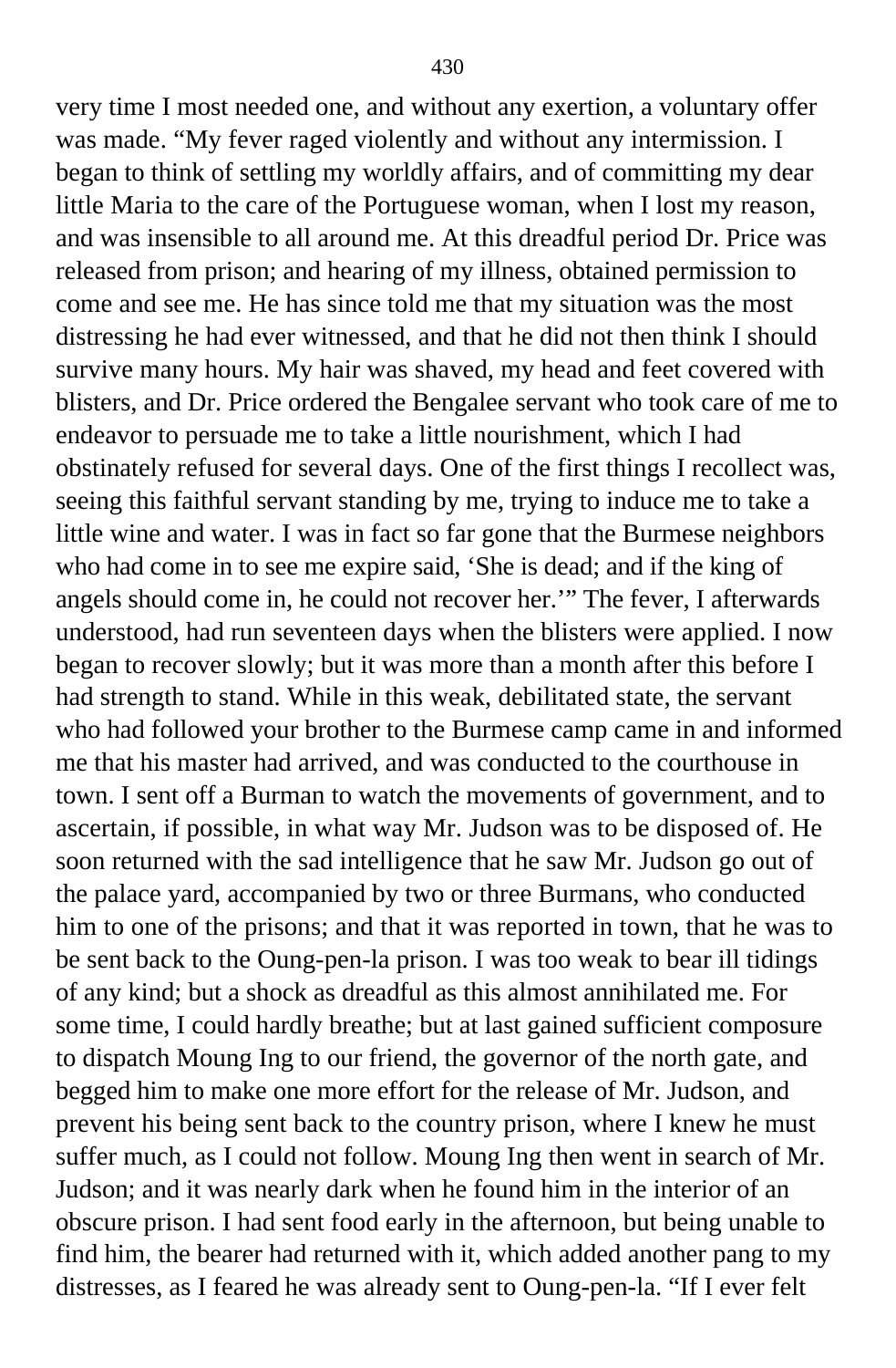the value and efficacy of prayer, I did at this time. I could not rise from my couch; I could make no efforts to secure my husband; I could only plead with that great and powerful Being who has said, 'Call upon Me in the day of trouble, and I will hear, and thou shalt glorify Me;' and who made me at this time feel so powerfully this promise that I became quite composed, feeling assured that my prayers would be answered. "When Mr. Judson was sent from Maloun to Ava, it was within five minutes' notice, and without his knowledge of the cause. On his way up the river he accidentally saw the communication made to government respecting him, which was simply this: 'We have no further use for Yoodathan, we therefore return him to the golden city.' On arriving at the courthouse, there happened to be no one present who was acquainted with Mr. J. The presiding officer inquired from what place he had been sent to Maloun. He was answered from Oung-pen-la. 'Let him then,' said the officer, 'be returned thither' — when he was delivered to a guard and conducted to the place above-mentioned, there to remain until he could be conveyed to Oung-pen-la. In the meantime the governor of the north gate presented a petition to the high court of the empire, offered himself as Mr. Judson's security, obtained his release, and took him to his house, where he treated him with every possible kindness, and to which I was removed as soon as returning health would allow. "It was on a cool, moonlight evening, in the month of March, that with hearts filled with gratitude to God, and overflowing with joy at our prospects, we passed down the Irrawaddy, surrounded by six or eight golden boats, and accompanied by all we had on earth. "We now, for the first time, for more than a year and a half, felt that we were free, and no longer subject to the oppressive yoke of the Burmese. And with what sensations of delight, on the next morning, did I behold the masts of the steamboat, the sure presage of being within the bounds of civilized life. As soon as our boat reached the shore, Brigadier A. and another officer came on board, congratulated us on our arrival, and invited us on board the steamboat, where I passed the remainder of the day; while your brother went on to meet the general, who, with a detachment of the army, had encamped at Yandaboo, a few miles farther down the river. Mr. Judson returned in the evening, with an invitation from Sir Archibald, to come immediately to his quarters, where I was the next morning introduced, and received with the greatest kindness by the general, who had a tent pitched for us near his own — took us to his own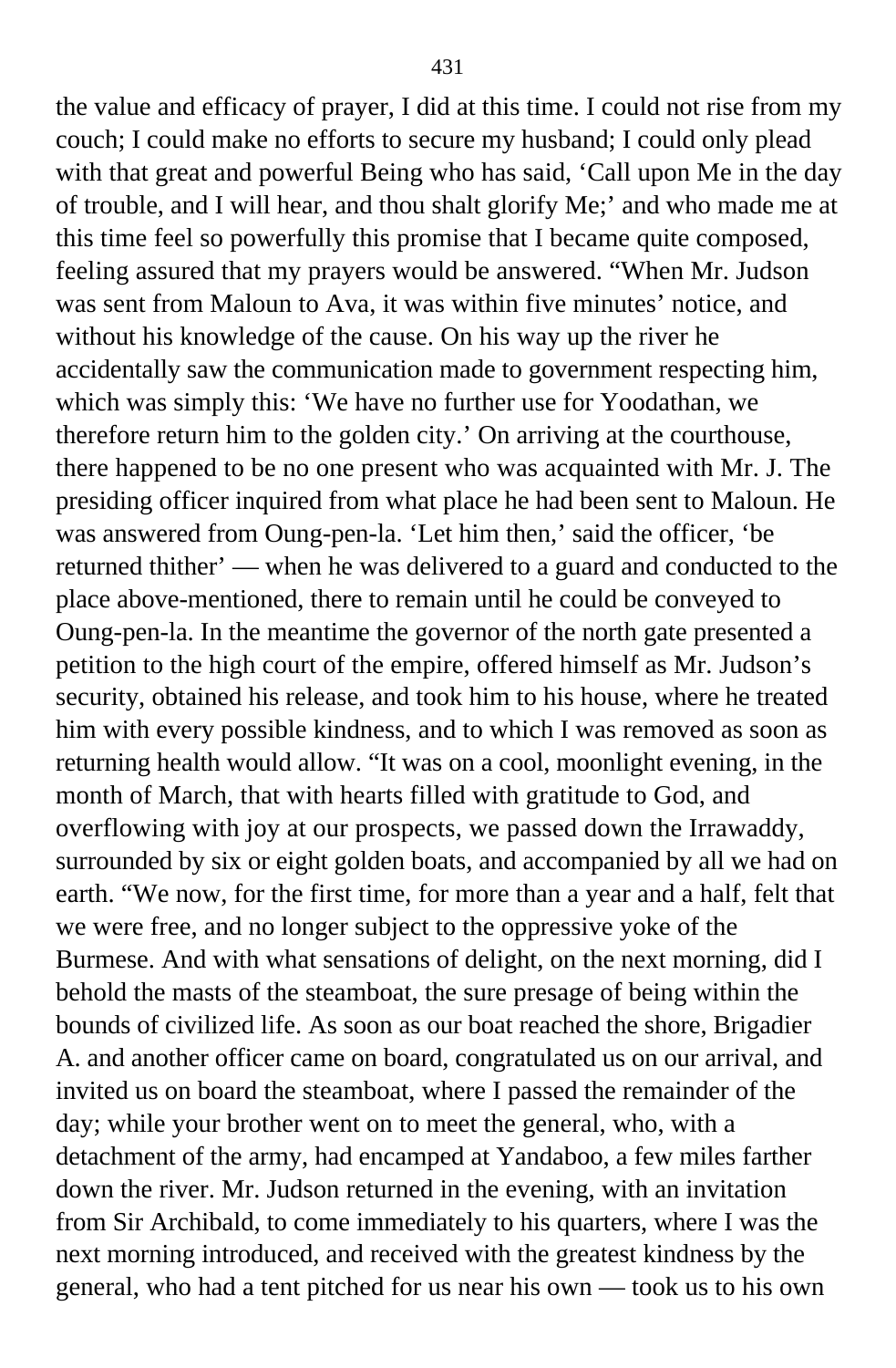table, and treated us with the kindness of a father, rather than as strangers of another country. "For several days, this single idea wholly occupied my mind, that we were out of the power of the Burmese government, and once more under the protection of the English. Our feelings continually dictated expressions like these: What shall we render to the Lord for all His benefits toward us. "The treaty of peace was soon concluded, signed by both parties, and a termination of hostilities publicly declared. We left Yandaboo, after a fortnight's residence, and safely reached the mission house in Rangoon, after an absence of two years and three months." Through all this suffering the precious manuscript of the Burmese New Testament was guarded. It was put into a bag and made into a hard pillow for Dr. Judson's prison. Yet he was forced to be apparently careless about it, lest the Burmans should think it contained something valuable and take it away. But with the assistance of a faithful Burmese convert, the manuscript, representing so many long days of labor, was kept in safety. At the close of this long and melancholy narrative, we may appropriately introduce the following tribute to the benevolence and talents of Mrs. Judson, written by one of the English prisoners, who were confined at Ava with Mr. Judson. It was published in a Calcutta paper after the conclusion of the war: "Mrs. Judson was the author of those eloquent and forceful appeals to the government which prepared them by degrees for submission to terms of peace, never expected by any, who knew the hauteur and inflexible pride of the Burman court. "And while on this subject, the overflowings of grateful feelings, on behalf of myself and fellow prisoners, compel me to add a tribute of public thanks to that amiable and humane female, who, though living at a distance of two miles from our prison, without any means of conveyance, and very feeble in health, forgot her own comfort and infirmity, and almost every day visited us, sought out and administered to our wants, and contributed in every way to alleviate our misery. "While we were left by the government destitute of food, she, with unwearied perseverance, by some means or another, obtained for us a constant supply. "When the tattered state of our clothes evinced the extremity of our distress, she was ever ready to replenish our scanty wardrobe. "When the unfeeling avarice of our keepers confined us inside, or made our feet fast in the stocks, she, like a ministering angel, never ceased her applications to the government, until she was authorized to communicate to us the grateful news of our enlargement, or of a respite

432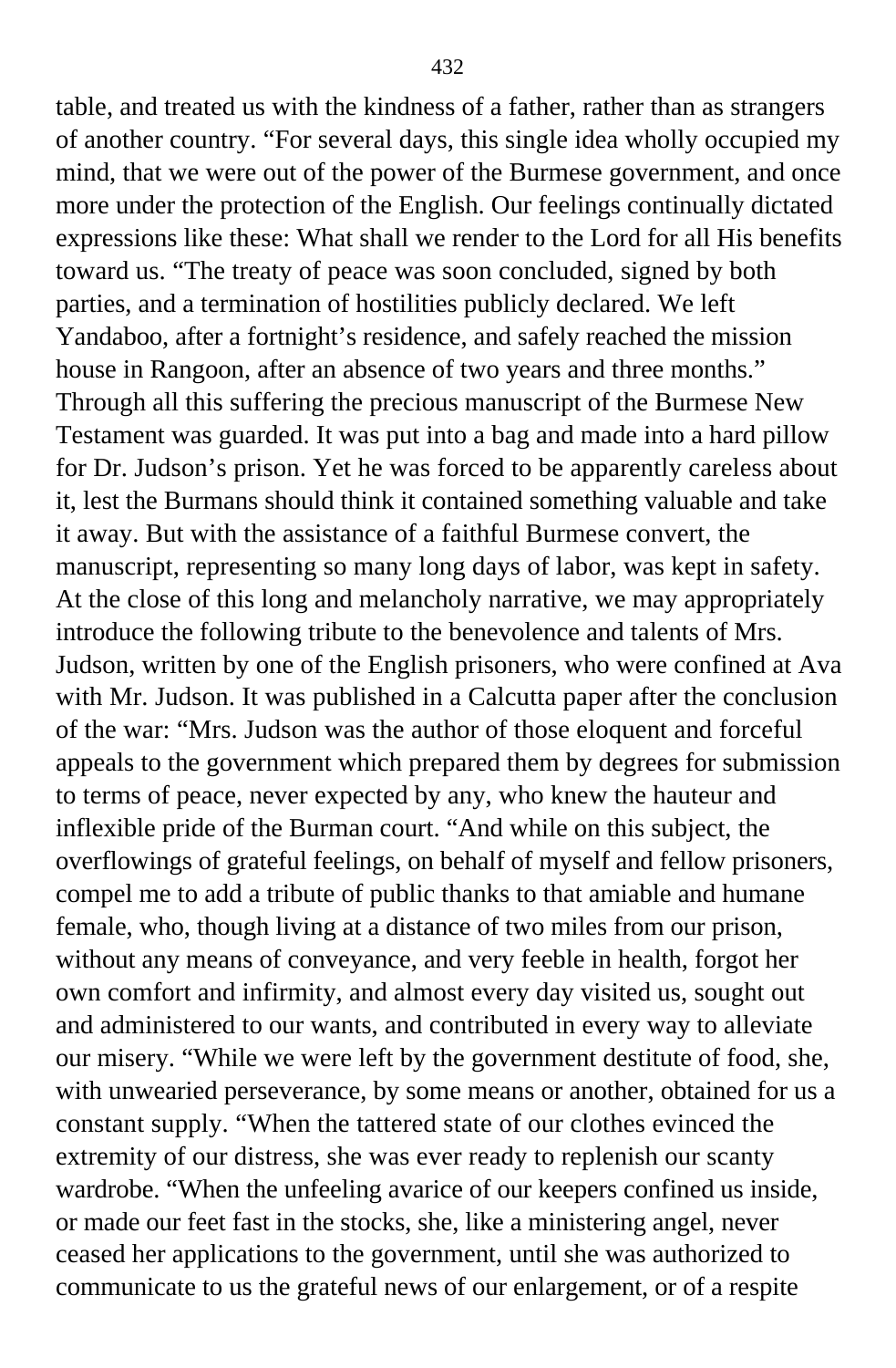from our galling oppressions. "Besides all this, it was unquestionably owing, in a chief degree, to the repeated eloquence, and forcible appeals of Mrs. Judson, that the untutored Burman was finally made willing to secure the welfare and happiness of his country, by a sincere peace."